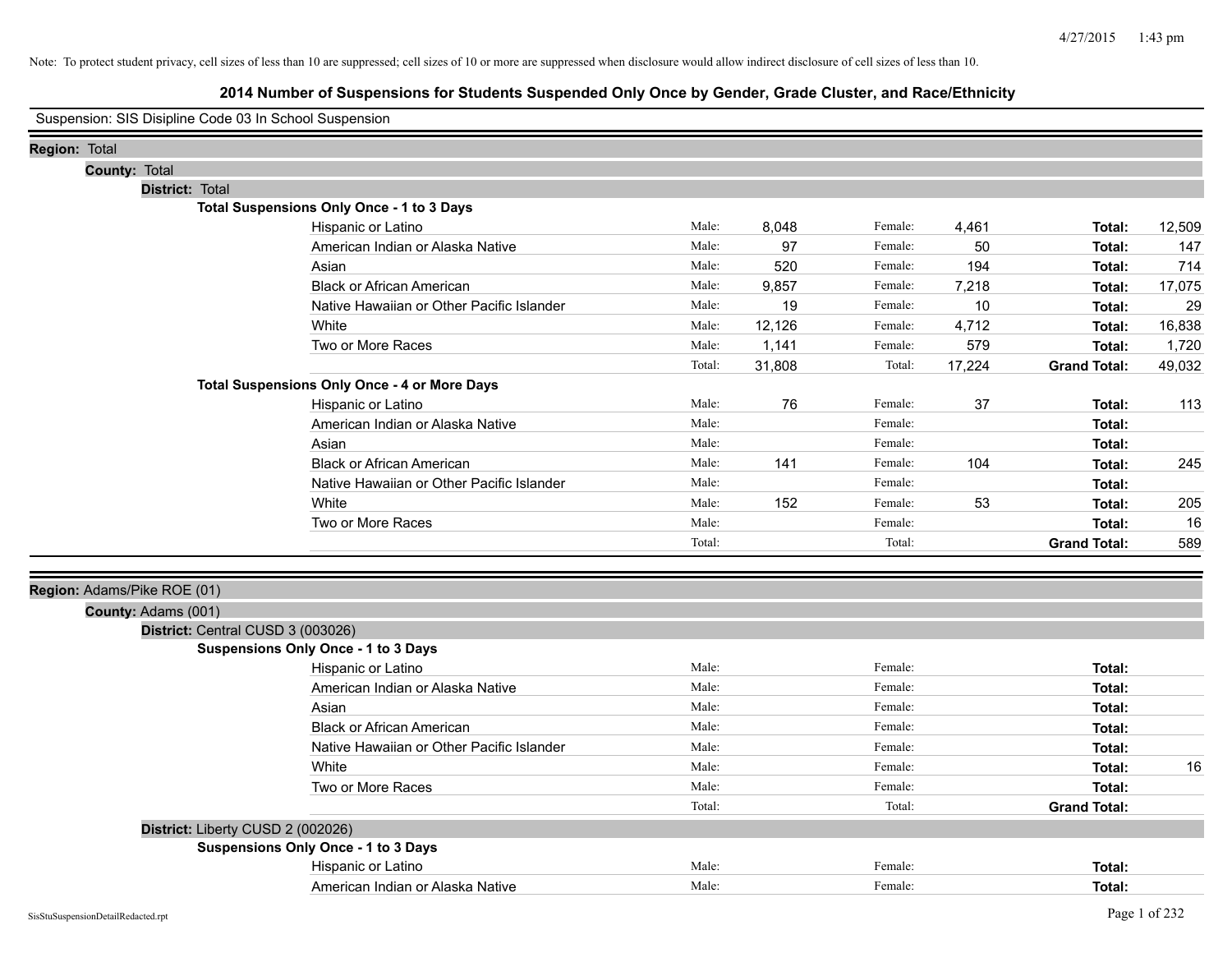| Suspension: SIS Disipline Code 03 In School Suspension |                                               |        |         |                     |    |
|--------------------------------------------------------|-----------------------------------------------|--------|---------|---------------------|----|
|                                                        | Asian                                         | Male:  | Female: | Total:              |    |
|                                                        | <b>Black or African American</b>              | Male:  | Female: | Total:              |    |
|                                                        | Native Hawaiian or Other Pacific Islander     | Male:  | Female: | Total:              |    |
|                                                        | White                                         | Male:  | Female: | Total:              | 19 |
|                                                        | Two or More Races                             | Male:  | Female: | Total:              |    |
|                                                        |                                               | Total: | Total:  | <b>Grand Total:</b> |    |
| District: Non-Public School (1720)                     |                                               |        |         |                     |    |
|                                                        | Suspensions Only Once - 1 to 3 Days           |        |         |                     |    |
|                                                        | Hispanic or Latino                            | Male:  | Female: | Total:              |    |
|                                                        | American Indian or Alaska Native              | Male:  | Female: | Total:              |    |
|                                                        | Asian                                         | Male:  | Female: | Total:              |    |
|                                                        | <b>Black or African American</b>              | Male:  | Female: | Total:              |    |
|                                                        | Native Hawaiian or Other Pacific Islander     | Male:  | Female: | Total:              |    |
|                                                        | White                                         | Male:  | Female: | Total:              |    |
|                                                        | Two or More Races                             | Male:  | Female: | Total:              |    |
|                                                        |                                               | Total: | Total:  | <b>Grand Total:</b> |    |
|                                                        | <b>Suspensions Only Once - 4 or More Days</b> |        |         |                     |    |
|                                                        | Hispanic or Latino                            | Male:  | Female: | Total:              |    |
|                                                        | American Indian or Alaska Native              | Male:  | Female: | Total:              |    |
|                                                        | Asian                                         | Male:  | Female: | Total:              |    |
|                                                        | <b>Black or African American</b>              | Male:  | Female: | Total:              |    |
|                                                        | Native Hawaiian or Other Pacific Islander     | Male:  | Female: | Total:              |    |
|                                                        | White                                         | Male:  | Female: | Total:              |    |
|                                                        | Two or More Races                             | Male:  | Female: | Total:              |    |
|                                                        |                                               | Total: | Total:  | <b>Grand Total:</b> |    |
| District: Payson CUSD 1 (001026)                       |                                               |        |         |                     |    |
|                                                        | Suspensions Only Once - 1 to 3 Days           |        |         |                     |    |
|                                                        | Hispanic or Latino                            | Male:  | Female: | Total:              |    |
|                                                        | American Indian or Alaska Native              | Male:  | Female: | Total:              |    |
|                                                        | Asian                                         | Male:  | Female: | Total:              |    |
|                                                        | <b>Black or African American</b>              | Male:  | Female: | Total:              |    |
|                                                        | Native Hawaiian or Other Pacific Islander     | Male:  | Female: | Total:              |    |
|                                                        | White                                         | Male:  | Female: | Total:              | 16 |
|                                                        | Two or More Races                             | Male:  | Female: | Total:              |    |
|                                                        |                                               | Total: | Total:  | <b>Grand Total:</b> |    |
| District: Quincy SD 172 (172022)                       |                                               |        |         |                     |    |
|                                                        | Suspensions Only Once - 1 to 3 Days           |        |         |                     |    |
|                                                        | Hispanic or Latino                            | Male:  | Female: | Total:              | 13 |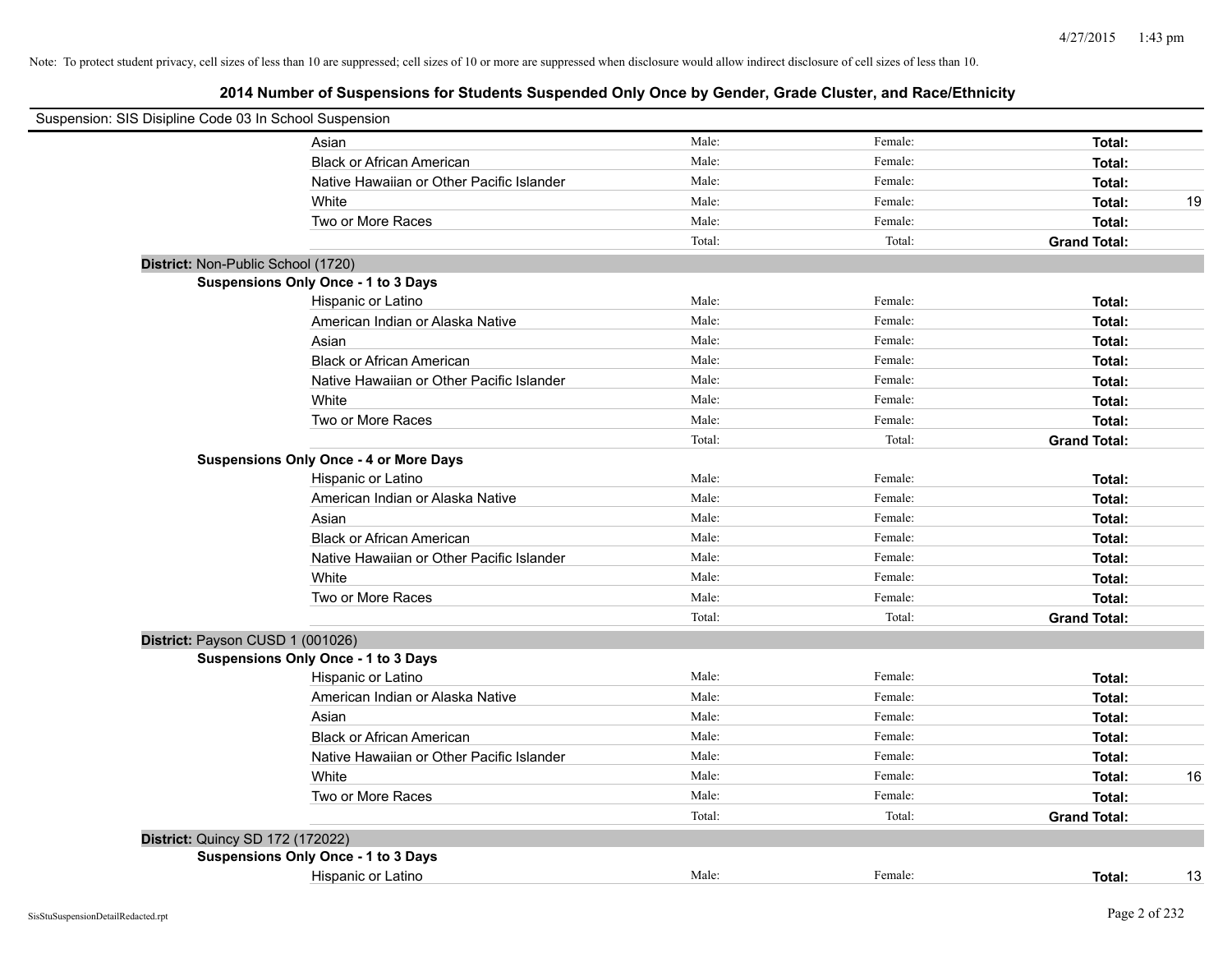| Suspension: SIS Disipline Code 03 In School Suspension |                                               |        |     |         |    |                     |     |
|--------------------------------------------------------|-----------------------------------------------|--------|-----|---------|----|---------------------|-----|
|                                                        | American Indian or Alaska Native              | Male:  |     | Female: |    | Total:              |     |
|                                                        | Asian                                         | Male:  |     | Female: |    | Total:              |     |
|                                                        | <b>Black or African American</b>              | Male:  | 28  | Female: | 26 | Total:              | 54  |
|                                                        | Native Hawaiian or Other Pacific Islander     | Male:  |     | Female: |    | Total:              |     |
|                                                        | White                                         | Male:  | 171 | Female: | 76 | Total:              | 247 |
|                                                        | Two or More Races                             | Male:  |     | Female: |    | Total:              | 22  |
|                                                        |                                               | Total: |     | Total:  |    | <b>Grand Total:</b> |     |
|                                                        | <b>Suspensions Only Once - 4 or More Days</b> |        |     |         |    |                     |     |
|                                                        | Hispanic or Latino                            | Male:  |     | Female: |    | Total:              |     |
|                                                        | American Indian or Alaska Native              | Male:  |     | Female: |    | Total:              |     |
|                                                        | Asian                                         | Male:  |     | Female: |    | Total:              |     |
|                                                        | <b>Black or African American</b>              | Male:  |     | Female: |    | Total:              |     |
|                                                        | Native Hawaiian or Other Pacific Islander     | Male:  |     | Female: |    | Total:              |     |
|                                                        | White                                         | Male:  |     | Female: |    | Total:              |     |
|                                                        | Two or More Races                             | Male:  |     | Female: |    | Total:              |     |
|                                                        |                                               | Total: |     | Total:  |    | <b>Grand Total:</b> |     |
| County: Non-Public School (000)                        |                                               |        |     |         |    |                     |     |
| District: Adams/Pike ROE (000000)                      |                                               |        |     |         |    |                     |     |
|                                                        | <b>Suspensions Only Once - 1 to 3 Days</b>    |        |     |         |    |                     |     |
|                                                        | Hispanic or Latino                            | Male:  |     | Female: |    | Total:              |     |
|                                                        | American Indian or Alaska Native              | Male:  |     | Female: |    | Total:              |     |
|                                                        | Asian                                         | Male:  |     | Female: |    | Total:              |     |
|                                                        | <b>Black or African American</b>              | Male:  |     | Female: |    | Total:              |     |
|                                                        | Native Hawaiian or Other Pacific Islander     | Male:  |     | Female: |    | Total:              |     |
|                                                        | White                                         | Male:  |     | Female: |    | Total:              |     |
|                                                        | Two or More Races                             | Male:  |     | Female: |    | Total:              |     |
|                                                        |                                               | Total: |     | Total:  |    | <b>Grand Total:</b> |     |
| County: Pike (075)                                     |                                               |        |     |         |    |                     |     |
|                                                        | District: Griggsville-Perry CUSD 4 (004026)   |        |     |         |    |                     |     |
|                                                        | <b>Suspensions Only Once - 1 to 3 Days</b>    |        |     |         |    |                     |     |
|                                                        | Hispanic or Latino                            | Male:  |     | Female: |    | Total:              |     |
|                                                        | American Indian or Alaska Native              | Male:  |     | Female: |    | Total:              |     |
|                                                        | Asian                                         | Male:  |     | Female: |    | Total:              |     |
|                                                        | <b>Black or African American</b>              | Male:  |     | Female: |    | Total:              |     |
|                                                        | Native Hawaiian or Other Pacific Islander     | Male:  |     | Female: |    | Total:              |     |
|                                                        | White                                         | Male:  |     | Female: |    | Total:              |     |
|                                                        | Two or More Races                             | Male:  |     | Female: |    | Total:              |     |
|                                                        |                                               | Total: |     | Total:  |    | <b>Grand Total:</b> |     |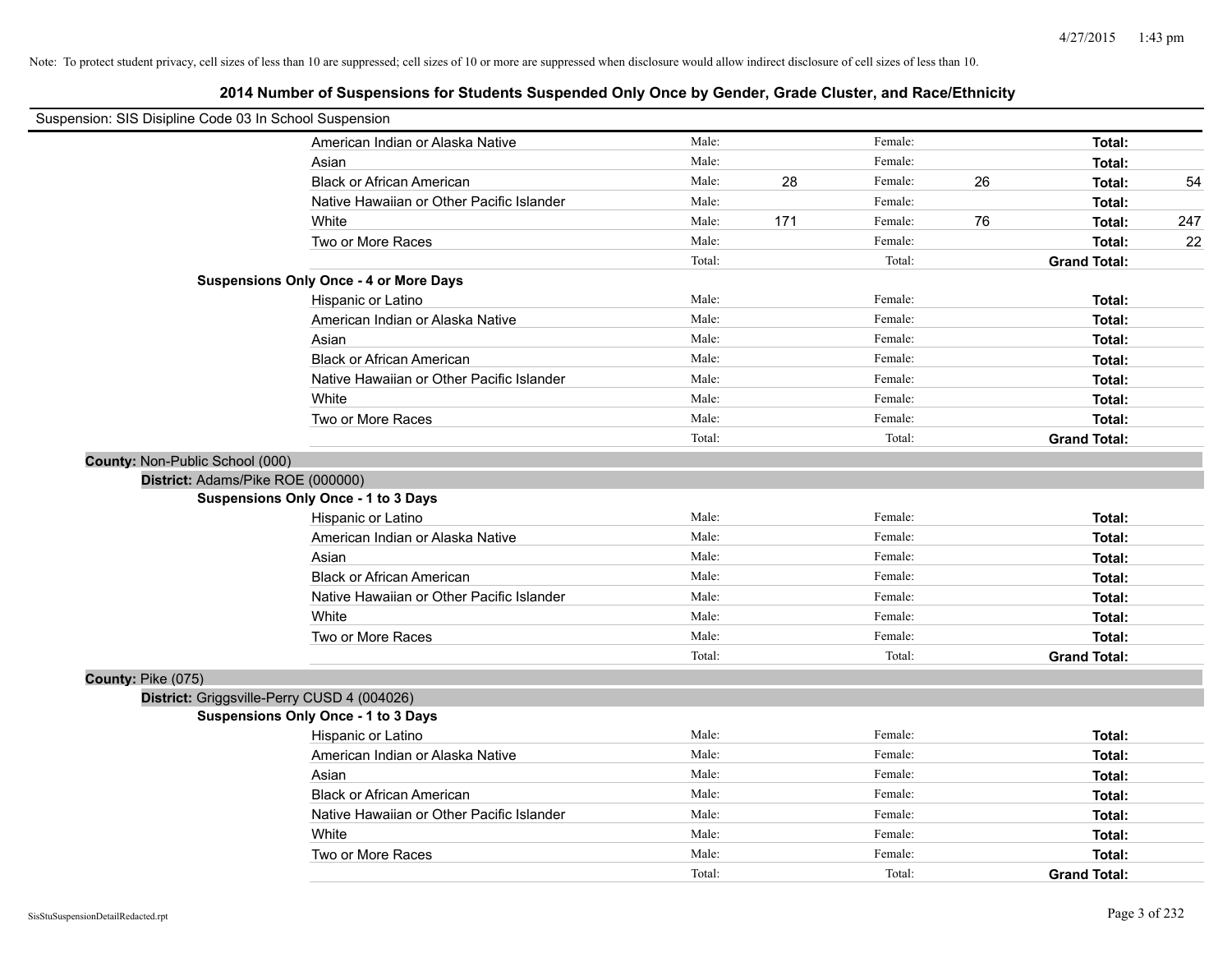| Suspension: SIS Disipline Code 03 In School Suspension |                                            |        |         |                     |    |
|--------------------------------------------------------|--------------------------------------------|--------|---------|---------------------|----|
|                                                        | District: Pleasant Hill CUSD 3 (003026)    |        |         |                     |    |
|                                                        | Suspensions Only Once - 1 to 3 Days        |        |         |                     |    |
|                                                        | Hispanic or Latino                         | Male:  | Female: | Total:              |    |
|                                                        | American Indian or Alaska Native           | Male:  | Female: | Total:              |    |
|                                                        | Asian                                      | Male:  | Female: | Total:              |    |
|                                                        | <b>Black or African American</b>           | Male:  | Female: | Total:              |    |
|                                                        | Native Hawaiian or Other Pacific Islander  | Male:  | Female: | Total:              |    |
|                                                        | White                                      | Male:  | Female: | Total:              | 19 |
|                                                        | Two or More Races                          | Male:  | Female: | Total:              |    |
|                                                        |                                            | Total: | Total:  | <b>Grand Total:</b> |    |
|                                                        | District: Western CUSD 12 (012026)         |        |         |                     |    |
|                                                        | <b>Suspensions Only Once - 1 to 3 Days</b> |        |         |                     |    |
|                                                        | Hispanic or Latino                         | Male:  | Female: | Total:              |    |
|                                                        | American Indian or Alaska Native           | Male:  | Female: | Total:              |    |
|                                                        | Asian                                      | Male:  | Female: | Total:              |    |
|                                                        | <b>Black or African American</b>           | Male:  | Female: | Total:              |    |
|                                                        | Native Hawaiian or Other Pacific Islander  | Male:  | Female: | Total:              |    |
|                                                        | White                                      | Male:  | Female: | Total:              | 12 |
|                                                        | Two or More Races                          | Male:  | Female: | Total:              |    |
|                                                        |                                            | Total: | Total:  | <b>Grand Total:</b> |    |
|                                                        |                                            |        |         |                     |    |
| Region: Alxndr/John/Masc/Pulski/Unon ROE (02)          |                                            |        |         |                     |    |
| County: Alexander (002)                                |                                            |        |         |                     |    |
| District: Cairo USD 1 (001022)                         |                                            |        |         |                     |    |
|                                                        | <b>Suspensions Only Once - 1 to 3 Days</b> |        |         |                     |    |
|                                                        | Hispanic or Latino                         | Male:  | Female: | Total:              |    |
|                                                        | American Indian or Alaska Native           | Male:  | Female: | Total:              |    |
|                                                        | Asian                                      | Male:  | Female: | Total:              |    |
|                                                        | <b>Black or African American</b>           | Male:  | Female: | Total:              |    |
|                                                        | Native Hawaiian or Other Pacific Islander  | Male:  | Female: | Total:              |    |
|                                                        | White                                      | Male:  | Female: | Total:              |    |
|                                                        | Two or More Races                          | Male:  | Female: | Total:              |    |
|                                                        |                                            | Total: | Total:  | <b>Grand Total:</b> |    |
|                                                        | District: Egyptian CUSD 5 (005026)         |        |         |                     |    |
|                                                        | <b>Suspensions Only Once - 1 to 3 Days</b> |        |         |                     |    |
|                                                        | Hispanic or Latino                         | Male:  | Female: | Total:              |    |
|                                                        | American Indian or Alaska Native           | Male:  | Female: | Total:              |    |
|                                                        | Asian                                      | Male:  | Female: | Total:              |    |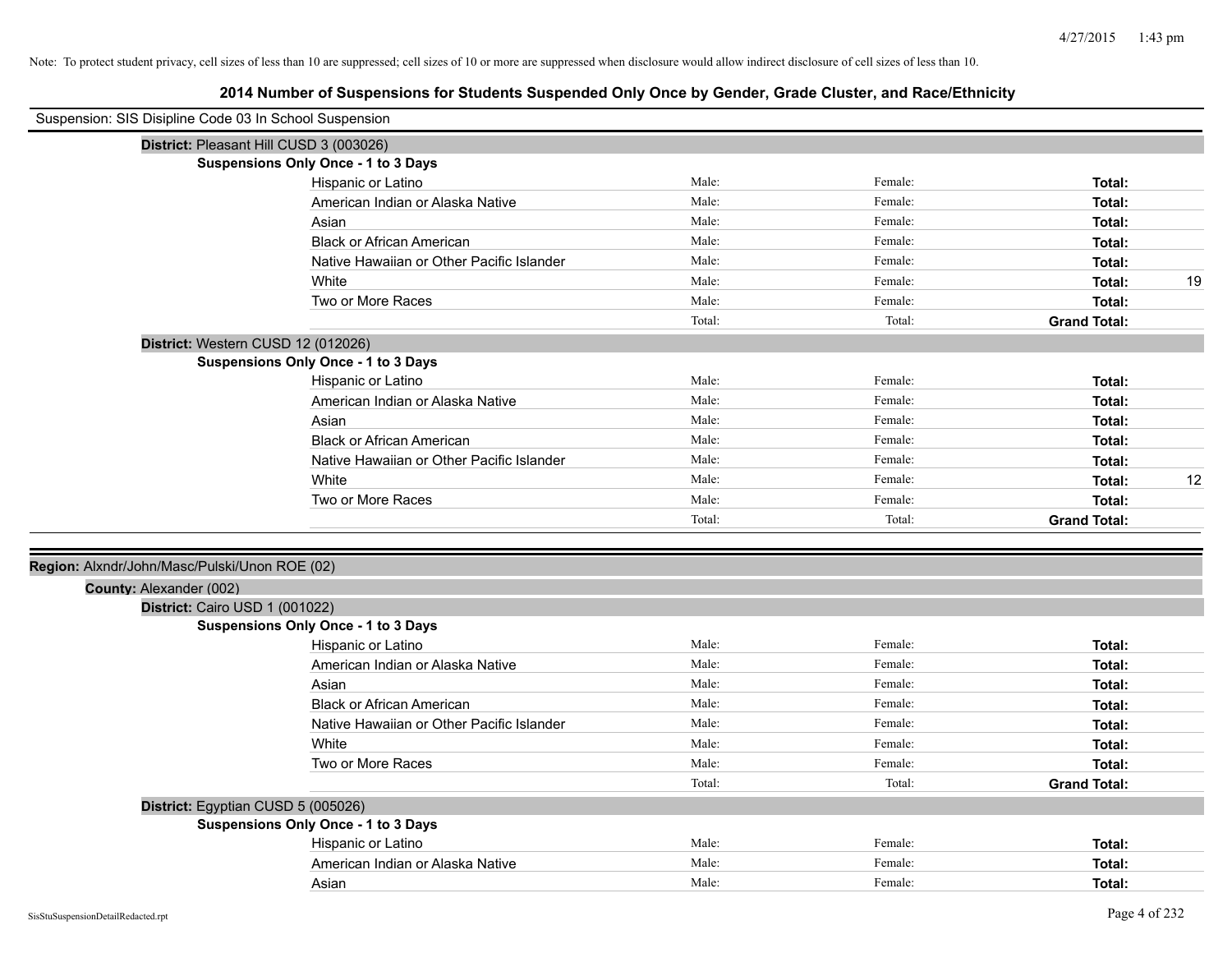| Suspension: SIS Disipline Code 03 In School Suspension |                                               |        |    |         |    |                     |    |
|--------------------------------------------------------|-----------------------------------------------|--------|----|---------|----|---------------------|----|
|                                                        | <b>Black or African American</b>              | Male:  |    | Female: |    | Total:              |    |
|                                                        | Native Hawaiian or Other Pacific Islander     | Male:  |    | Female: |    | Total:              |    |
|                                                        | White                                         | Male:  | 24 | Female: | 14 | Total:              | 38 |
|                                                        | Two or More Races                             | Male:  |    | Female: |    | Total:              |    |
|                                                        |                                               | Total: |    | Total:  |    | <b>Grand Total:</b> | 48 |
|                                                        | <b>Suspensions Only Once - 4 or More Days</b> |        |    |         |    |                     |    |
|                                                        | Hispanic or Latino                            | Male:  |    | Female: |    | Total:              |    |
|                                                        | American Indian or Alaska Native              | Male:  |    | Female: |    | Total:              |    |
|                                                        | Asian                                         | Male:  |    | Female: |    | Total:              |    |
|                                                        | <b>Black or African American</b>              | Male:  |    | Female: |    | Total:              |    |
|                                                        | Native Hawaiian or Other Pacific Islander     | Male:  |    | Female: |    | Total:              |    |
|                                                        | White                                         | Male:  |    | Female: |    | Total:              |    |
|                                                        | Two or More Races                             | Male:  |    | Female: |    | Total:              |    |
|                                                        |                                               | Total: |    | Total:  |    | <b>Grand Total:</b> |    |
| District: Non-Public School (7480)                     |                                               |        |    |         |    |                     |    |
|                                                        | <b>Suspensions Only Once - 1 to 3 Days</b>    |        |    |         |    |                     |    |
|                                                        | Hispanic or Latino                            | Male:  |    | Female: |    | Total:              |    |
|                                                        | American Indian or Alaska Native              | Male:  |    | Female: |    | Total:              |    |
|                                                        | Asian                                         | Male:  |    | Female: |    | Total:              |    |
|                                                        | <b>Black or African American</b>              | Male:  |    | Female: |    | Total:              |    |
|                                                        | Native Hawaiian or Other Pacific Islander     | Male:  |    | Female: |    | Total:              |    |
|                                                        | White                                         | Male:  |    | Female: |    | Total:              |    |
|                                                        | Two or More Races                             | Male:  |    | Female: |    | Total:              |    |
|                                                        |                                               | Total: |    | Total:  |    | <b>Grand Total:</b> |    |
| County: Johnson (044)                                  |                                               |        |    |         |    |                     |    |
| District: New Simpson Hill SD 32 (032003)              |                                               |        |    |         |    |                     |    |
|                                                        | <b>Suspensions Only Once - 1 to 3 Days</b>    |        |    |         |    |                     |    |
|                                                        | Hispanic or Latino                            | Male:  |    | Female: |    | Total:              |    |
|                                                        | American Indian or Alaska Native              | Male:  |    | Female: |    | Total:              |    |
|                                                        | Asian                                         | Male:  |    | Female: |    | Total:              |    |
|                                                        | <b>Black or African American</b>              | Male:  |    | Female: |    | Total:              |    |
|                                                        | Native Hawaiian or Other Pacific Islander     | Male:  |    | Female: |    | Total:              |    |
|                                                        | White                                         | Male:  |    | Female: |    | Total:              |    |
|                                                        | Two or More Races                             | Male:  |    | Female: |    | Total:              |    |
|                                                        |                                               | Total: |    | Total:  |    | <b>Grand Total:</b> |    |
| District: Vienna SD 55 (055002)                        |                                               |        |    |         |    |                     |    |
|                                                        | <b>Suspensions Only Once - 1 to 3 Days</b>    |        |    |         |    |                     |    |
|                                                        | Hispanic or Latino                            | Male:  |    | Female: |    | Total:              |    |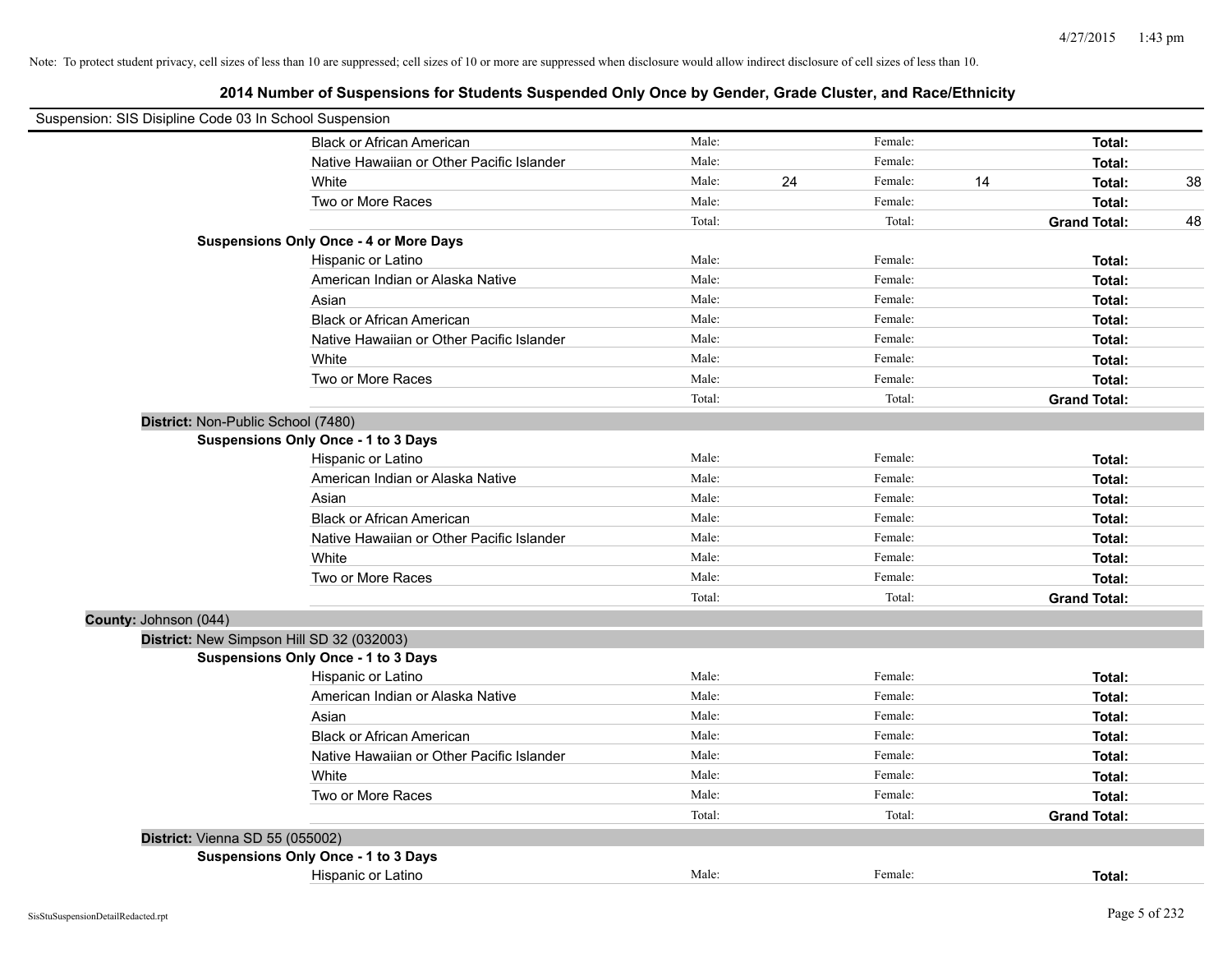|                       | Suspension: SIS Disipline Code 03 In School Suspension |        |    |         |    |                     |    |
|-----------------------|--------------------------------------------------------|--------|----|---------|----|---------------------|----|
|                       | American Indian or Alaska Native                       | Male:  |    | Female: |    | Total:              |    |
|                       | Asian                                                  | Male:  |    | Female: |    | Total:              |    |
|                       | <b>Black or African American</b>                       | Male:  |    | Female: |    | Total:              |    |
|                       | Native Hawaiian or Other Pacific Islander              | Male:  |    | Female: |    | Total:              |    |
|                       | White                                                  | Male:  |    | Female: |    | Total:              | 18 |
|                       | Two or More Races                                      | Male:  |    | Female: |    | Total:              |    |
|                       |                                                        | Total: |    | Total:  |    | <b>Grand Total:</b> |    |
| County: Massac (061)  |                                                        |        |    |         |    |                     |    |
|                       | District: Joppa-Maple Grove UD 38 (038026)             |        |    |         |    |                     |    |
|                       | <b>Suspensions Only Once - 1 to 3 Days</b>             |        |    |         |    |                     |    |
|                       | Hispanic or Latino                                     | Male:  |    | Female: |    | Total:              |    |
|                       | American Indian or Alaska Native                       | Male:  |    | Female: |    | Total:              |    |
|                       | Asian                                                  | Male:  |    | Female: |    | Total:              |    |
|                       | <b>Black or African American</b>                       | Male:  |    | Female: |    | Total:              |    |
|                       | Native Hawaiian or Other Pacific Islander              | Male:  |    | Female: |    | Total:              |    |
|                       | White                                                  | Male:  |    | Female: |    | Total:              |    |
|                       | Two or More Races                                      | Male:  |    | Female: |    | Total:              |    |
|                       |                                                        | Total: |    | Total:  |    | <b>Grand Total:</b> |    |
|                       | District: Massac UD 1 (001026)                         |        |    |         |    |                     |    |
|                       | <b>Suspensions Only Once - 1 to 3 Days</b>             |        |    |         |    |                     |    |
|                       | Hispanic or Latino                                     | Male:  |    | Female: |    | Total:              |    |
|                       | American Indian or Alaska Native                       | Male:  |    | Female: |    | Total:              |    |
|                       | Asian                                                  | Male:  |    | Female: |    | Total:              |    |
|                       | <b>Black or African American</b>                       | Male:  |    | Female: |    | Total:              |    |
|                       | Native Hawaiian or Other Pacific Islander              | Male:  |    | Female: |    | Total:              |    |
|                       | White                                                  | Male:  | 27 | Female: | 14 | Total:              | 41 |
|                       | Two or More Races                                      | Male:  |    | Female: |    | Total:              |    |
|                       |                                                        | Total: |    | Total:  |    | <b>Grand Total:</b> | 52 |
| County: Pulaski (077) |                                                        |        |    |         |    |                     |    |
|                       | District: Century CUSD 100 (100026)                    |        |    |         |    |                     |    |
|                       | <b>Suspensions Only Once - 1 to 3 Days</b>             |        |    |         |    |                     |    |
|                       | Hispanic or Latino                                     | Male:  |    | Female: |    | Total:              |    |
|                       | American Indian or Alaska Native                       | Male:  |    | Female: |    | Total:              |    |
|                       | Asian                                                  | Male:  |    | Female: |    | Total:              |    |
|                       | <b>Black or African American</b>                       | Male:  |    | Female: |    | Total:              |    |
|                       | Native Hawaiian or Other Pacific Islander              | Male:  |    | Female: |    | Total:              |    |
|                       | White                                                  | Male:  |    | Female: |    | Total:              |    |
|                       | Two or More Races                                      | Male:  |    | Female: |    | Total:              |    |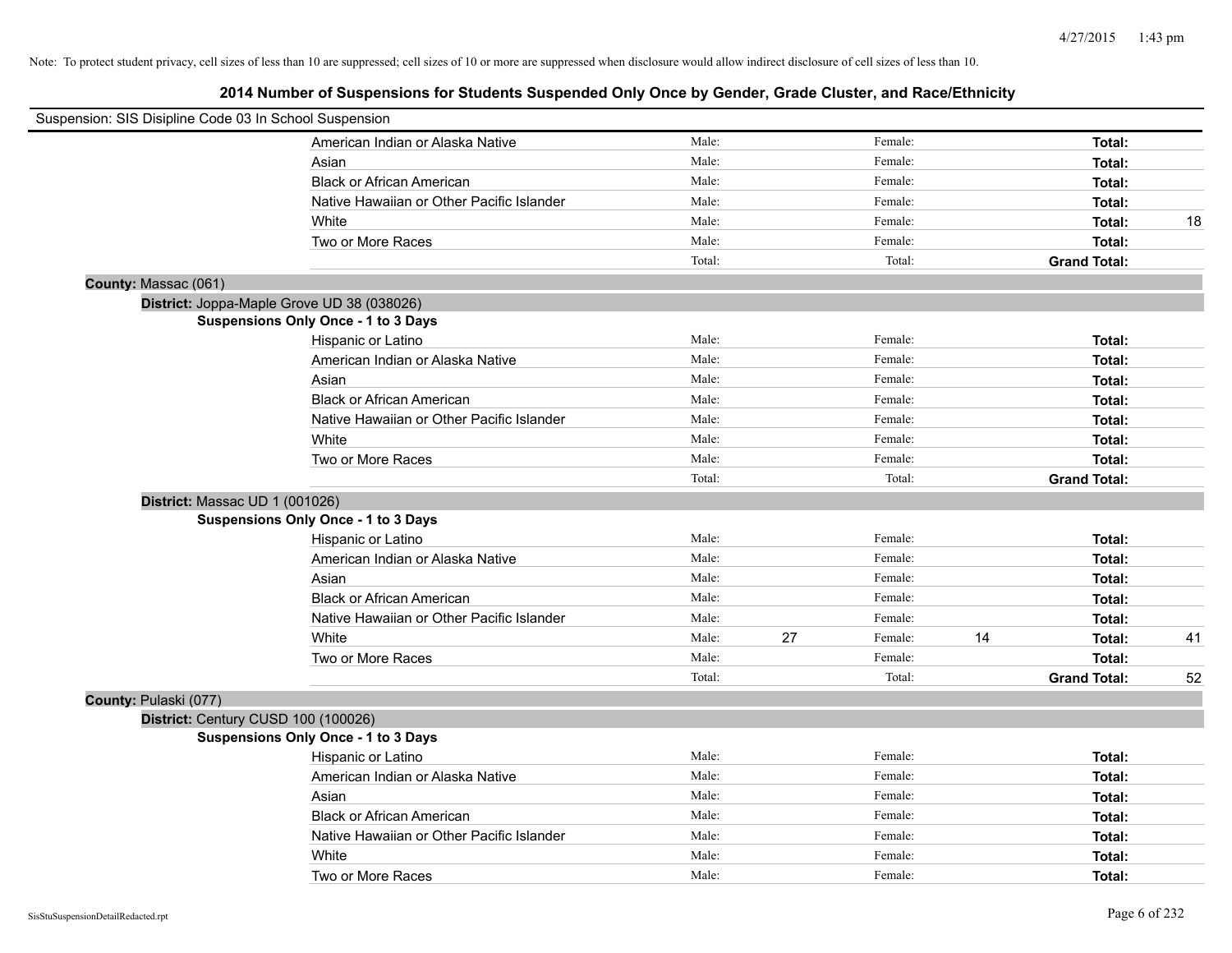| Suspension: SIS Disipline Code 03 In School Suspension |                                                  |        |    |         |    |                     |    |
|--------------------------------------------------------|--------------------------------------------------|--------|----|---------|----|---------------------|----|
|                                                        |                                                  | Total: |    | Total:  |    | <b>Grand Total:</b> | 15 |
|                                                        | District: Meridian CUSD 101 (101026)             |        |    |         |    |                     |    |
|                                                        | <b>Suspensions Only Once - 1 to 3 Days</b>       |        |    |         |    |                     |    |
|                                                        | Hispanic or Latino                               | Male:  |    | Female: |    | Total:              |    |
|                                                        | American Indian or Alaska Native                 | Male:  |    | Female: |    | Total:              |    |
|                                                        | Asian                                            | Male:  |    | Female: |    | Total:              |    |
|                                                        | <b>Black or African American</b>                 | Male:  | 20 | Female: | 21 | Total:              | 41 |
|                                                        | Native Hawaiian or Other Pacific Islander        | Male:  |    | Female: |    | Total:              |    |
|                                                        | White                                            | Male:  |    | Female: |    | Total:              |    |
|                                                        | Two or More Races                                | Male:  |    | Female: |    | Total:              |    |
|                                                        |                                                  | Total: |    | Total:  |    | <b>Grand Total:</b> | 55 |
|                                                        | <b>Suspensions Only Once - 4 or More Days</b>    |        |    |         |    |                     |    |
|                                                        | Hispanic or Latino                               | Male:  |    | Female: |    | Total:              |    |
|                                                        | American Indian or Alaska Native                 | Male:  |    | Female: |    | Total:              |    |
|                                                        | Asian                                            | Male:  |    | Female: |    | Total:              |    |
|                                                        | <b>Black or African American</b>                 | Male:  |    | Female: |    | Total:              |    |
|                                                        | Native Hawaiian or Other Pacific Islander        | Male:  |    | Female: |    | Total:              |    |
|                                                        | White                                            | Male:  |    | Female: |    | Total:              |    |
|                                                        | Two or More Races                                | Male:  |    | Female: |    | Total:              |    |
|                                                        |                                                  | Total: |    | Total:  |    | <b>Grand Total:</b> |    |
| County: Union (091)                                    |                                                  |        |    |         |    |                     |    |
|                                                        | District: Anna CCSD 37 (037004)                  |        |    |         |    |                     |    |
|                                                        | <b>Suspensions Only Once - 1 to 3 Days</b>       |        |    |         |    |                     |    |
|                                                        | Hispanic or Latino                               | Male:  |    | Female: |    | Total:              |    |
|                                                        | American Indian or Alaska Native                 | Male:  |    | Female: |    | Total:              |    |
|                                                        | Asian                                            | Male:  |    | Female: |    | Total:              |    |
|                                                        | <b>Black or African American</b>                 | Male:  |    | Female: |    | Total:              |    |
|                                                        | Native Hawaiian or Other Pacific Islander        | Male:  |    | Female: |    | Total:              |    |
|                                                        | White                                            | Male:  |    | Female: |    | Total:              | 11 |
|                                                        | Two or More Races                                | Male:  |    | Female: |    | Total:              |    |
|                                                        |                                                  | Total: |    | Total:  |    | <b>Grand Total:</b> |    |
|                                                        | District: County of Union Sch Dist No43 (043004) |        |    |         |    |                     |    |
|                                                        | <b>Suspensions Only Once - 1 to 3 Days</b>       |        |    |         |    |                     |    |
|                                                        | Hispanic or Latino                               | Male:  |    | Female: |    | Total:              |    |
|                                                        | American Indian or Alaska Native                 | Male:  |    | Female: |    | Total:              |    |
|                                                        | Asian                                            | Male:  |    | Female: |    | Total:              |    |
|                                                        | <b>Black or African American</b>                 | Male:  |    | Female: |    | Total:              |    |
|                                                        | Native Hawaiian or Other Pacific Islander        | Male:  |    | Female: |    | Total:              |    |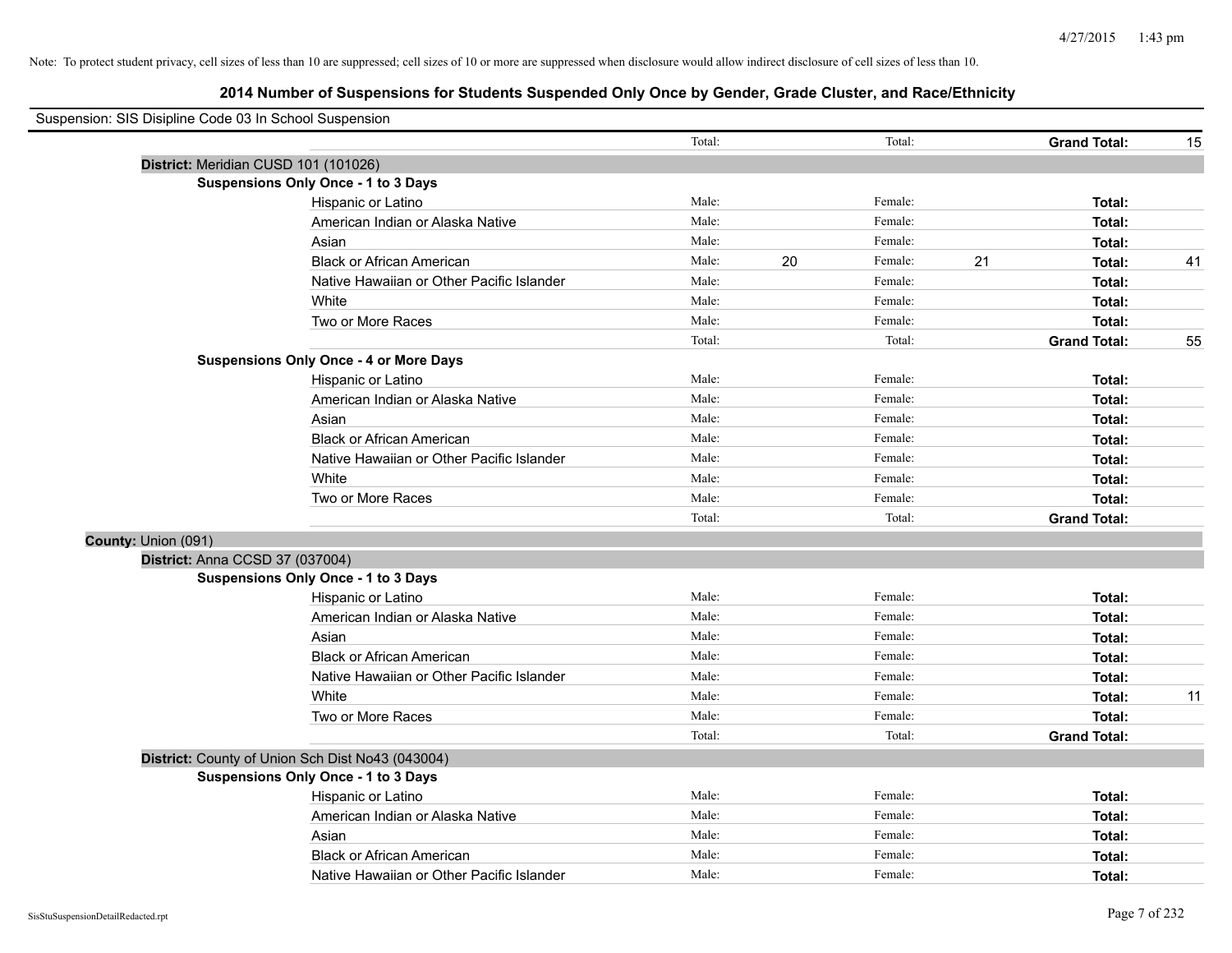| Suspension: SIS Disipline Code 03 In School Suspension |        |         |                     |
|--------------------------------------------------------|--------|---------|---------------------|
| White                                                  | Male:  | Female: | Total:<br>20        |
| Two or More Races                                      | Male:  | Female: | Total:              |
|                                                        | Total: | Total:  | <b>Grand Total:</b> |
| <b>Suspensions Only Once - 4 or More Days</b>          |        |         |                     |
| Hispanic or Latino                                     | Male:  | Female: | Total:              |
| American Indian or Alaska Native                       | Male:  | Female: | Total:              |
| Asian                                                  | Male:  | Female: | Total:              |
| <b>Black or African American</b>                       | Male:  | Female: | Total:              |
| Native Hawaiian or Other Pacific Islander              | Male:  | Female: | Total:              |
| White                                                  | Male:  | Female: | Total:              |
| Two or More Races                                      | Male:  | Female: | Total:              |
|                                                        | Total: | Total:  | <b>Grand Total:</b> |
| District: Dongola USD 66 (066022)                      |        |         |                     |
| <b>Suspensions Only Once - 1 to 3 Days</b>             |        |         |                     |
| Hispanic or Latino                                     | Male:  | Female: | Total:              |
| American Indian or Alaska Native                       | Male:  | Female: | Total:              |
| Asian                                                  | Male:  | Female: | Total:              |
| <b>Black or African American</b>                       | Male:  | Female: | Total:              |
| Native Hawaiian or Other Pacific Islander              | Male:  | Female: | Total:              |
| White                                                  | Male:  | Female: | Total:              |
| Two or More Races                                      | Male:  | Female: | Total:              |
|                                                        | Total: | Total:  | <b>Grand Total:</b> |
| District: Lick Creek CCSD 16 (016004)                  |        |         |                     |
| Suspensions Only Once - 1 to 3 Days                    |        |         |                     |
| Hispanic or Latino                                     | Male:  | Female: | Total:              |
| American Indian or Alaska Native                       | Male:  | Female: | Total:              |
| Asian                                                  | Male:  | Female: | Total:              |
| <b>Black or African American</b>                       | Male:  | Female: | Total:              |
| Native Hawaiian or Other Pacific Islander              | Male:  | Female: | Total:              |
| White                                                  | Male:  | Female: | Total:              |
| Two or More Races                                      | Male:  | Female: | Total:              |
|                                                        | Total: | Total:  | <b>Grand Total:</b> |
| District: Shawnee CUSD 84 (084026)                     |        |         |                     |
| <b>Suspensions Only Once - 1 to 3 Days</b>             |        |         |                     |
| Hispanic or Latino                                     | Male:  | Female: | Total:              |
| American Indian or Alaska Native                       | Male:  | Female: | Total:              |
| Asian                                                  | Male:  | Female: | Total:              |
| <b>Black or African American</b>                       | Male:  | Female: | Total:              |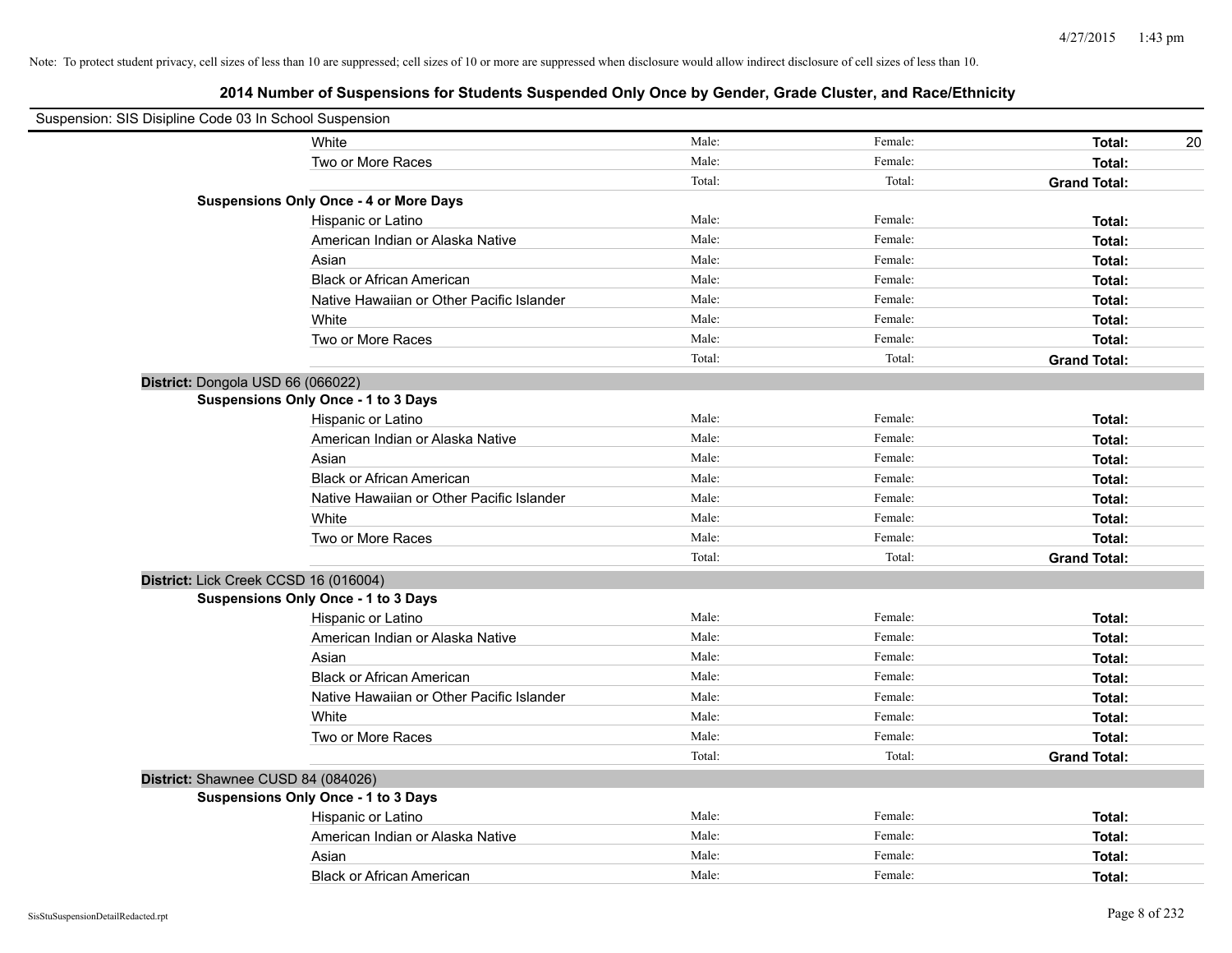| Suspension: SIS Disipline Code 03 In School Suspension |                                            |        |         |                     |    |
|--------------------------------------------------------|--------------------------------------------|--------|---------|---------------------|----|
|                                                        | Native Hawaiian or Other Pacific Islander  | Male:  | Female: | Total:              |    |
|                                                        | White                                      | Male:  | Female: | Total:              |    |
|                                                        | Two or More Races                          | Male:  | Female: | Total:              |    |
|                                                        |                                            | Total: | Total:  | <b>Grand Total:</b> |    |
|                                                        |                                            |        |         |                     |    |
| Region: Bond/Effingham/Fayette ROE (03)                |                                            |        |         |                     |    |
| County: Bond (003)                                     |                                            |        |         |                     |    |
|                                                        | District: Bond County CUSD 2 (002026)      |        |         |                     |    |
|                                                        | <b>Suspensions Only Once - 1 to 3 Days</b> |        |         |                     |    |
|                                                        | Hispanic or Latino                         | Male:  | Female: | Total:              |    |
|                                                        | American Indian or Alaska Native           | Male:  | Female: | Total:              |    |
|                                                        | Asian                                      | Male:  | Female: | Total:              |    |
|                                                        | <b>Black or African American</b>           | Male:  | Female: | Total:              |    |
|                                                        | Native Hawaiian or Other Pacific Islander  | Male:  | Female: | Total:              |    |
|                                                        | White                                      | Male:  | Female: | Total:              | 36 |
|                                                        | Two or More Races                          | Male:  | Female: | Total:              |    |
|                                                        |                                            | Total: | Total:  | <b>Grand Total:</b> |    |
|                                                        | District: Mulberry Grove CUSD 1 (001026)   |        |         |                     |    |
|                                                        | Suspensions Only Once - 1 to 3 Days        |        |         |                     |    |
|                                                        | Hispanic or Latino                         | Male:  | Female: | Total:              |    |
|                                                        | American Indian or Alaska Native           | Male:  | Female: | Total:              |    |
|                                                        | Asian                                      | Male:  | Female: | Total:              |    |
|                                                        | <b>Black or African American</b>           | Male:  | Female: | Total:              |    |
|                                                        | Native Hawaiian or Other Pacific Islander  | Male:  | Female: | Total:              |    |
|                                                        | White                                      | Male:  | Female: | Total:              | 13 |
|                                                        | Two or More Races                          | Male:  | Female: | Total:              |    |
|                                                        |                                            | Total: | Total:  | <b>Grand Total:</b> |    |
| County: Effingham (025)                                |                                            |        |         |                     |    |
|                                                        | District: Altamont CUSD 10 (010026)        |        |         |                     |    |
|                                                        | <b>Suspensions Only Once - 1 to 3 Days</b> |        |         |                     |    |
|                                                        | Hispanic or Latino                         | Male:  | Female: | Total:              |    |
|                                                        | American Indian or Alaska Native           | Male:  | Female: | Total:              |    |
|                                                        | Asian                                      | Male:  | Female: | Total:              |    |
|                                                        | <b>Black or African American</b>           | Male:  | Female: | Total:              |    |
|                                                        | Native Hawaiian or Other Pacific Islander  | Male:  | Female: | Total:              |    |
|                                                        | White                                      | Male:  | Female: | Total:              |    |
|                                                        | Two or More Races                          | Male:  | Female: | Total:              |    |
|                                                        |                                            | Total: | Total:  | <b>Grand Total:</b> |    |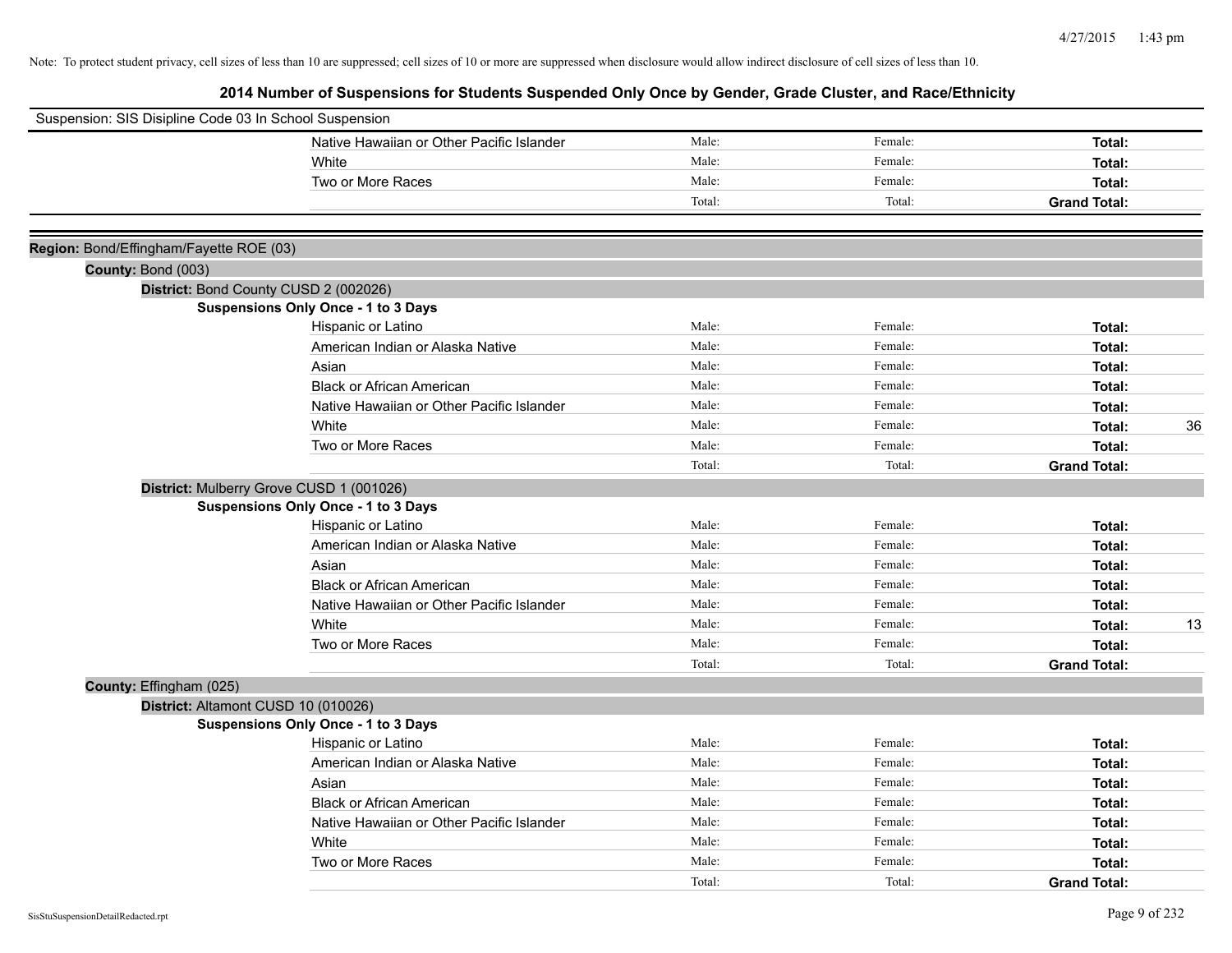| Suspension: SIS Disipline Code 03 In School Suspension |                                               |        |    |         |    |                     |    |
|--------------------------------------------------------|-----------------------------------------------|--------|----|---------|----|---------------------|----|
|                                                        | District: Beecher City CUSD 20 (020026)       |        |    |         |    |                     |    |
|                                                        | Suspensions Only Once - 1 to 3 Days           |        |    |         |    |                     |    |
|                                                        | Hispanic or Latino                            | Male:  |    | Female: |    | Total:              |    |
|                                                        | American Indian or Alaska Native              | Male:  |    | Female: |    | Total:              |    |
|                                                        | Asian                                         | Male:  |    | Female: |    | Total:              |    |
|                                                        | <b>Black or African American</b>              | Male:  |    | Female: |    | Total:              |    |
|                                                        | Native Hawaiian or Other Pacific Islander     | Male:  |    | Female: |    | Total:              |    |
|                                                        | White                                         | Male:  |    | Female: |    | Total:              |    |
|                                                        | Two or More Races                             | Male:  |    | Female: |    | Total:              |    |
|                                                        |                                               | Total: |    | Total:  |    | <b>Grand Total:</b> |    |
| District: Dieterich CUSD 30 (030026)                   |                                               |        |    |         |    |                     |    |
|                                                        | Suspensions Only Once - 1 to 3 Days           |        |    |         |    |                     |    |
|                                                        | Hispanic or Latino                            | Male:  |    | Female: |    | Total:              |    |
|                                                        | American Indian or Alaska Native              | Male:  |    | Female: |    | Total:              |    |
|                                                        | Asian                                         | Male:  |    | Female: |    | Total:              |    |
|                                                        | <b>Black or African American</b>              | Male:  |    | Female: |    | Total:              |    |
|                                                        | Native Hawaiian or Other Pacific Islander     | Male:  |    | Female: |    | Total:              |    |
|                                                        | White                                         | Male:  |    | Female: |    | Total:              |    |
|                                                        | Two or More Races                             | Male:  |    | Female: |    | Total:              |    |
|                                                        |                                               | Total: |    | Total:  |    | <b>Grand Total:</b> |    |
|                                                        | District: Effingham CUSD 40 (040026)          |        |    |         |    |                     |    |
|                                                        | Suspensions Only Once - 1 to 3 Days           |        |    |         |    |                     |    |
|                                                        | Hispanic or Latino                            | Male:  |    | Female: |    | Total:              |    |
|                                                        | American Indian or Alaska Native              | Male:  |    | Female: |    | Total:              |    |
|                                                        | Asian                                         | Male:  |    | Female: |    | Total:              |    |
|                                                        | <b>Black or African American</b>              | Male:  |    | Female: |    | Total:              |    |
|                                                        | Native Hawaiian or Other Pacific Islander     | Male:  |    | Female: |    | Total:              |    |
|                                                        | White                                         | Male:  | 32 | Female: | 10 | Total:              | 42 |
|                                                        | Two or More Races                             | Male:  |    | Female: |    | Total:              |    |
|                                                        |                                               | Total: |    | Total:  |    | <b>Grand Total:</b> |    |
|                                                        | <b>Suspensions Only Once - 4 or More Days</b> |        |    |         |    |                     |    |
|                                                        | Hispanic or Latino                            | Male:  |    | Female: |    | Total:              |    |
|                                                        | American Indian or Alaska Native              | Male:  |    | Female: |    | Total:              |    |
|                                                        | Asian                                         | Male:  |    | Female: |    | Total:              |    |
|                                                        | <b>Black or African American</b>              | Male:  |    | Female: |    | Total:              |    |
|                                                        | Native Hawaiian or Other Pacific Islander     | Male:  |    | Female: |    | Total:              |    |
|                                                        | White                                         | Male:  |    | Female: |    | Total:              |    |
|                                                        | Two or More Races                             | Male:  |    | Female: |    | Total:              |    |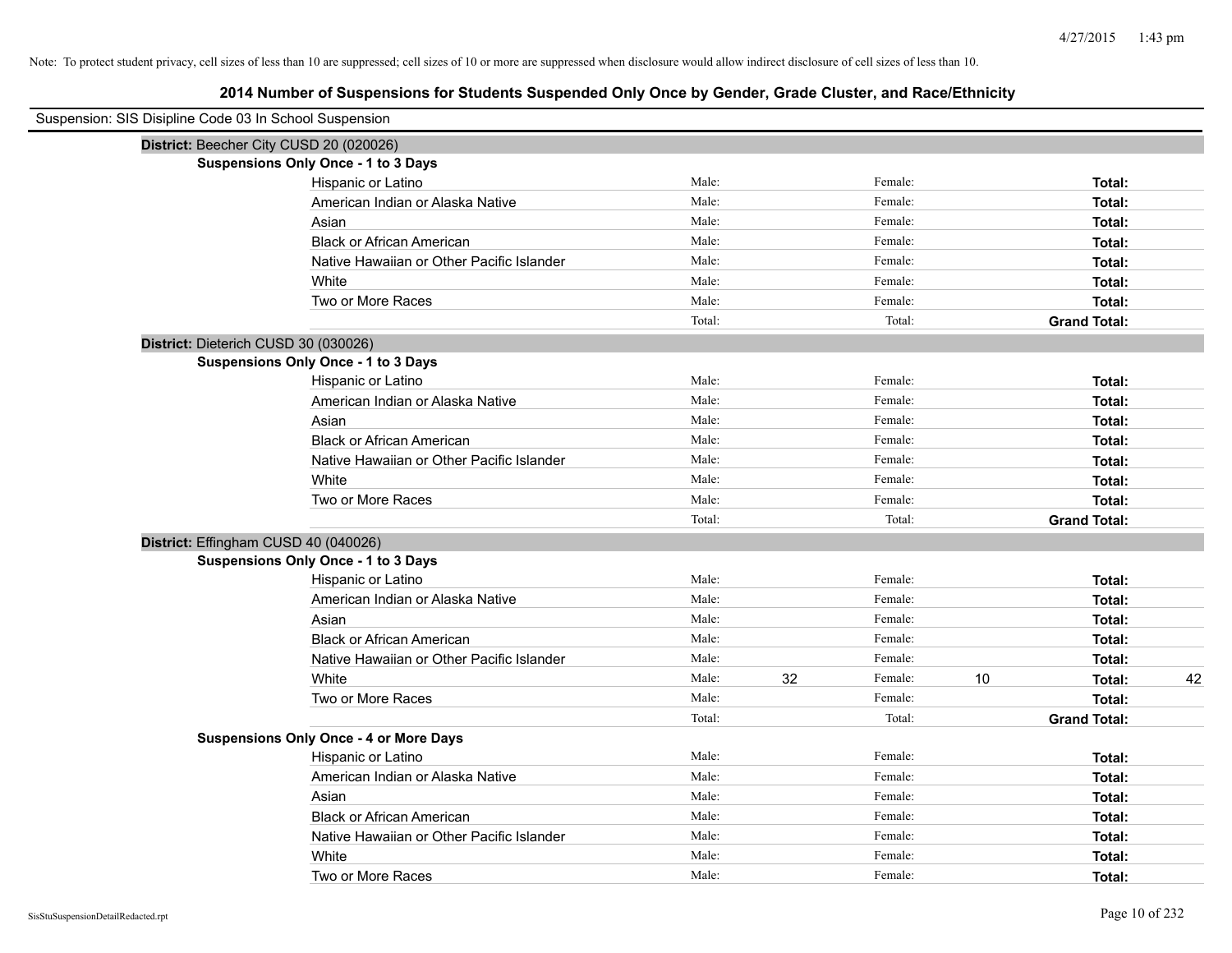| Total: | Total:  | <b>Grand Total:</b> |    |
|--------|---------|---------------------|----|
|        |         |                     |    |
|        |         |                     |    |
| Male:  | Female: | Total:              |    |
| Male:  | Female: | Total:              |    |
| Male:  | Female: | Total:              |    |
| Male:  | Female: | Total:              |    |
| Male:  | Female: | Total:              |    |
| Male:  | Female: | Total:              |    |
| Male:  | Female: | Total:              |    |
| Total: | Total:  | <b>Grand Total:</b> |    |
|        |         |                     |    |
|        |         |                     |    |
|        |         |                     |    |
| Male:  | Female: | Total:              |    |
| Male:  | Female: | Total:              |    |
| Male:  | Female: | Total:              |    |
| Male:  | Female: | Total:              |    |
| Male:  | Female: | Total:              |    |
| Male:  | Female: | Total:              | 16 |
| Male:  | Female: | Total:              |    |
| Total: | Total:  | <b>Grand Total:</b> |    |
|        |         |                     |    |
|        |         |                     |    |
| Male:  | Female: | Total:              |    |
| Male:  | Female: | Total:              |    |
| Male:  | Female: | Total:              |    |
| Male:  | Female: | Total:              |    |
| Male:  | Female: | Total:              |    |
| Male:  | Female: | Total:              |    |
| Male:  | Female: | Total:              |    |
| Total: | Total:  | <b>Grand Total:</b> |    |
|        |         |                     |    |
|        |         |                     |    |
| Male:  | Female: | Total:              |    |
| Male:  | Female: | Total:              |    |
| Male:  | Female: | Total:              |    |
| Male:  | Female: | Total:              |    |
|        |         |                     |    |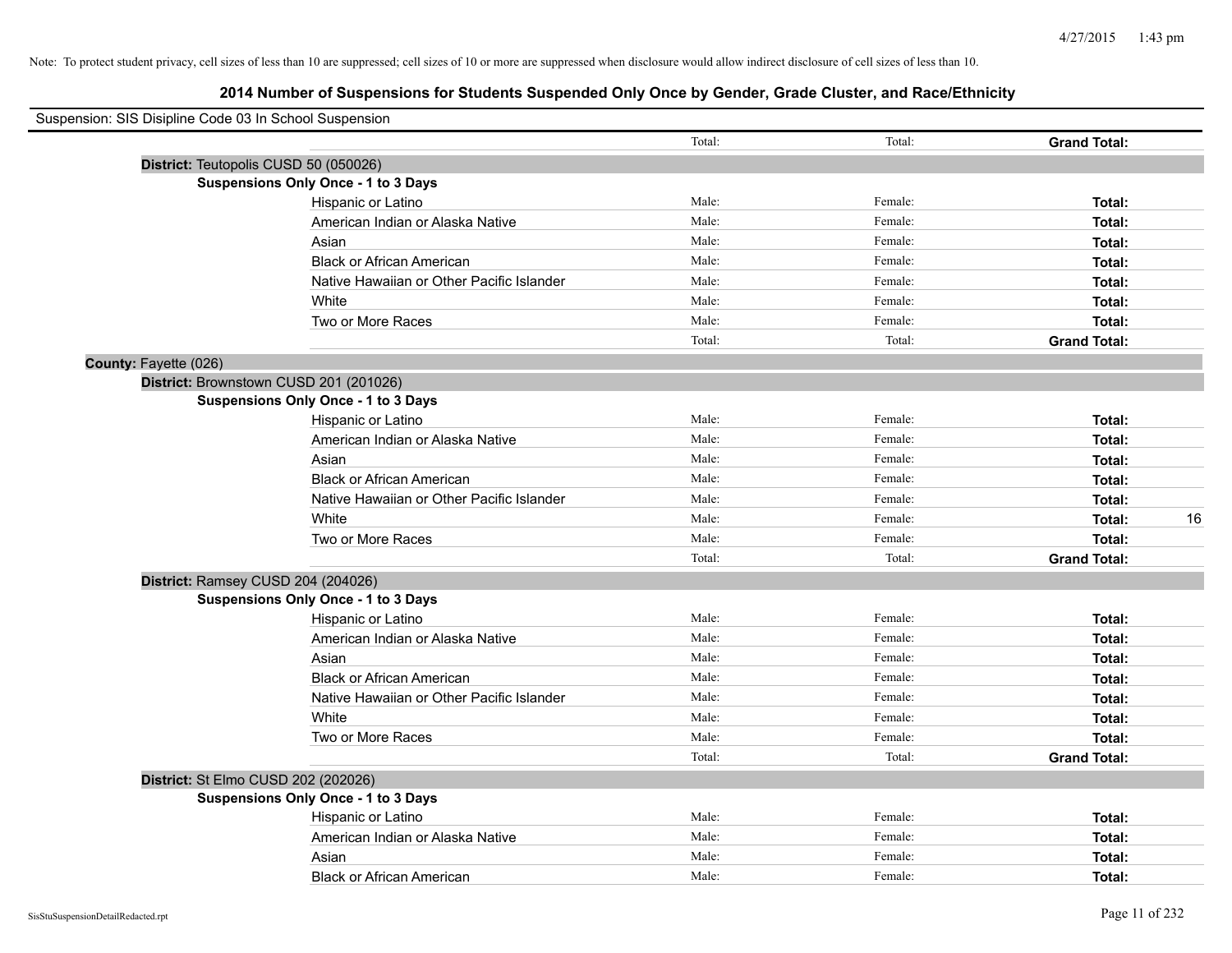**2014 Number of Suspensions for Students Suspended Only Once by Gender, Grade Cluster, and Race/Ethnicity**

| Suspension: SIS Disipline Code 03 In School Suspension |                                               |        |    |         |    |                     |     |
|--------------------------------------------------------|-----------------------------------------------|--------|----|---------|----|---------------------|-----|
|                                                        | Native Hawaiian or Other Pacific Islander     | Male:  |    | Female: |    | Total:              |     |
|                                                        | White                                         | Male:  |    | Female: |    | Total:              |     |
|                                                        | Two or More Races                             | Male:  |    | Female: |    | Total:              |     |
|                                                        |                                               | Total: |    | Total:  |    | <b>Grand Total:</b> |     |
|                                                        | <b>Suspensions Only Once - 4 or More Days</b> |        |    |         |    |                     |     |
|                                                        | Hispanic or Latino                            | Male:  |    | Female: |    | Total:              |     |
|                                                        | American Indian or Alaska Native              | Male:  |    | Female: |    | Total:              |     |
|                                                        | Asian                                         | Male:  |    | Female: |    | Total:              |     |
|                                                        | <b>Black or African American</b>              | Male:  |    | Female: |    | Total:              |     |
|                                                        | Native Hawaiian or Other Pacific Islander     | Male:  |    | Female: |    | Total:              |     |
|                                                        | White                                         | Male:  |    | Female: |    | Total:              |     |
|                                                        | Two or More Races                             | Male:  |    | Female: |    | Total:              |     |
|                                                        |                                               | Total: |    | Total:  |    | <b>Grand Total:</b> |     |
|                                                        | District: Vandalia CUSD 203 (203026)          |        |    |         |    |                     |     |
|                                                        | <b>Suspensions Only Once - 1 to 3 Days</b>    |        |    |         |    |                     |     |
|                                                        | Hispanic or Latino                            | Male:  |    | Female: |    | Total:              |     |
|                                                        | American Indian or Alaska Native              | Male:  |    | Female: |    | Total:              |     |
|                                                        | Asian                                         | Male:  |    | Female: |    | Total:              |     |
|                                                        | <b>Black or African American</b>              | Male:  |    | Female: |    | Total:              |     |
|                                                        | Native Hawaiian or Other Pacific Islander     | Male:  |    | Female: |    | Total:              |     |
|                                                        | White                                         | Male:  | 44 | Female: | 17 | Total:              | 61  |
|                                                        | Two or More Races                             | Male:  |    | Female: |    | Total:              |     |
|                                                        |                                               | Total: |    | Total:  |    | <b>Grand Total:</b> |     |
|                                                        |                                               |        |    |         |    |                     |     |
| Region: Boone/Winnebago ROE (04)                       |                                               |        |    |         |    |                     |     |
| County: Boone (004)                                    |                                               |        |    |         |    |                     |     |
|                                                        | District: Belvidere CUSD 100 (100026)         |        |    |         |    |                     |     |
|                                                        | <b>Suspensions Only Once - 1 to 3 Days</b>    |        |    |         |    |                     |     |
|                                                        | Hispanic or Latino                            | Male:  | 43 | Female: | 31 | Total:              | 74  |
|                                                        | American Indian or Alaska Native              | Male:  |    | Female: |    | Total:              |     |
|                                                        | Asian                                         | Male:  |    | Female: |    | Total:              |     |
|                                                        | <b>Black or African American</b>              | Male:  |    | Female: |    | Total:              |     |
|                                                        | Native Hawaiian or Other Pacific Islander     | Male:  |    | Female: |    | Total:              |     |
|                                                        | White                                         | Male:  | 61 | Female: | 27 | Total:              | 88  |
|                                                        | Two or More Races                             | Male:  |    | Female: |    | Total:              |     |
|                                                        |                                               | Total: |    | Total:  |    | <b>Grand Total:</b> | 177 |
| County: Winnebago (101)                                |                                               |        |    |         |    |                     |     |

**District:** County of Winnebago SD 320 (320026)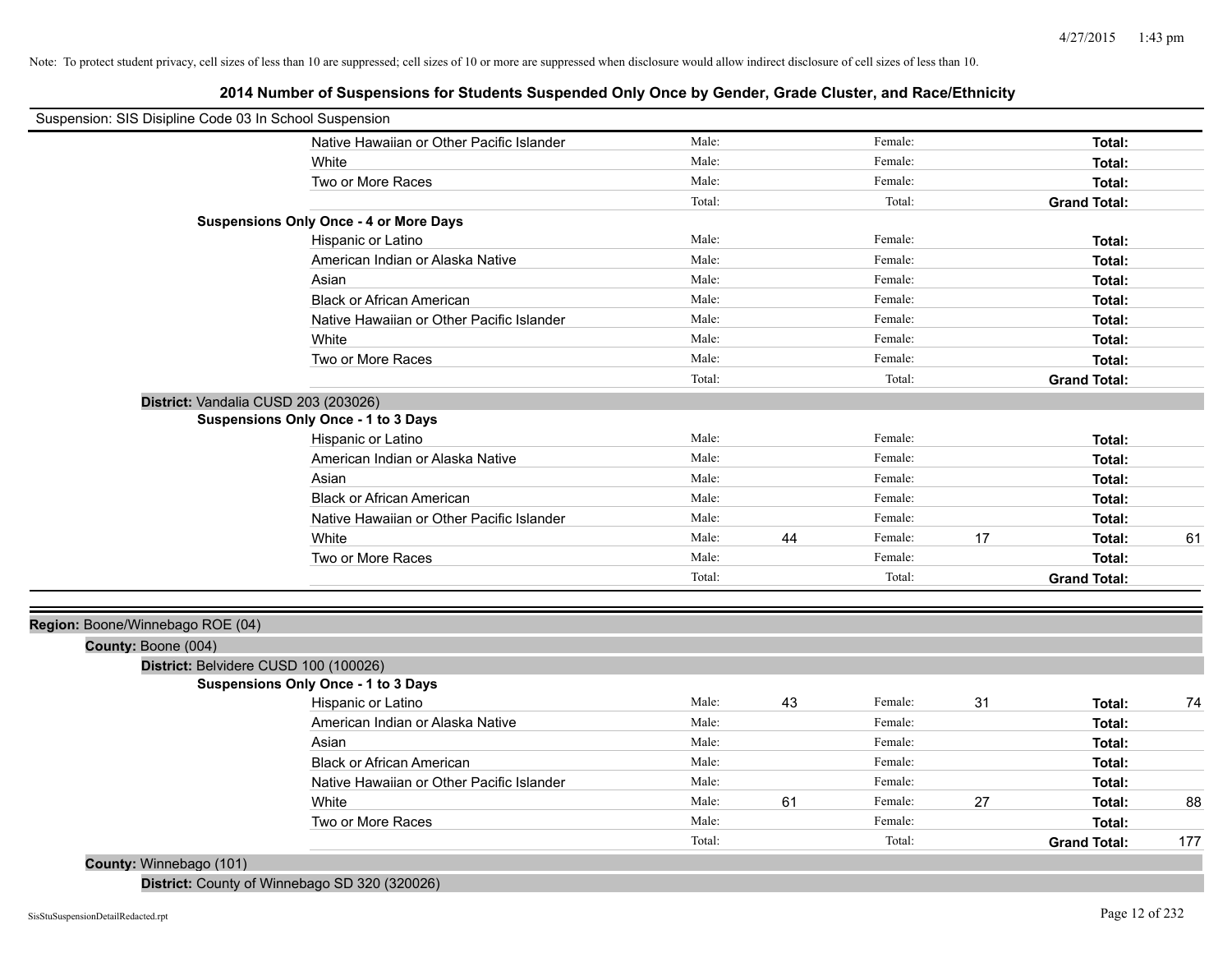| Suspension: SIS Disipline Code 03 In School Suspension |                                            |        |     |         |    |                     |     |
|--------------------------------------------------------|--------------------------------------------|--------|-----|---------|----|---------------------|-----|
|                                                        | Suspensions Only Once - 1 to 3 Days        |        |     |         |    |                     |     |
|                                                        | Hispanic or Latino                         | Male:  |     | Female: |    | Total:              |     |
|                                                        | American Indian or Alaska Native           | Male:  |     | Female: |    | Total:              |     |
|                                                        | Asian                                      | Male:  |     | Female: |    | Total:              |     |
|                                                        | <b>Black or African American</b>           | Male:  |     | Female: |    | Total:              |     |
|                                                        | Native Hawaiian or Other Pacific Islander  | Male:  |     | Female: |    | Total:              |     |
|                                                        | White                                      | Male:  |     | Female: |    | Total:              | 21  |
|                                                        | Two or More Races                          | Male:  |     | Female: |    | Total:              |     |
|                                                        |                                            | Total: | 21  | Total:  | 12 | <b>Grand Total:</b> | 33  |
| District: Durand CUSD 322 (322026)                     |                                            |        |     |         |    |                     |     |
|                                                        | Suspensions Only Once - 1 to 3 Days        |        |     |         |    |                     |     |
|                                                        | Hispanic or Latino                         | Male:  |     | Female: |    | Total:              |     |
|                                                        | American Indian or Alaska Native           | Male:  |     | Female: |    | Total:              |     |
|                                                        | Asian                                      | Male:  |     | Female: |    | Total:              |     |
|                                                        | <b>Black or African American</b>           | Male:  |     | Female: |    | Total:              |     |
|                                                        | Native Hawaiian or Other Pacific Islander  | Male:  |     | Female: |    | Total:              |     |
|                                                        | White                                      | Male:  |     | Female: |    | Total:              | 19  |
|                                                        | Two or More Races                          | Male:  |     | Female: |    | Total:              |     |
|                                                        |                                            | Total: |     | Total:  |    | <b>Grand Total:</b> |     |
| District: Harlem UD 122 (122022)                       |                                            |        |     |         |    |                     |     |
|                                                        | Suspensions Only Once - 1 to 3 Days        |        |     |         |    |                     |     |
|                                                        | Hispanic or Latino                         | Male:  |     | Female: |    | Total:              | 29  |
|                                                        | American Indian or Alaska Native           | Male:  |     | Female: |    | Total:              |     |
|                                                        | Asian                                      | Male:  |     | Female: |    | Total:              |     |
|                                                        | <b>Black or African American</b>           | Male:  |     | Female: |    | Total:              | 17  |
|                                                        | Native Hawaiian or Other Pacific Islander  | Male:  |     | Female: |    | Total:              |     |
|                                                        | White                                      | Male:  | 156 | Female: | 69 | Total:              | 225 |
|                                                        | Two or More Races                          | Male:  |     | Female: |    | Total:              | 25  |
|                                                        |                                            | Total: |     | Total:  |    | <b>Grand Total:</b> |     |
|                                                        | District: Hononegah CHD 207 (207016)       |        |     |         |    |                     |     |
|                                                        | <b>Suspensions Only Once - 1 to 3 Days</b> |        |     |         |    |                     |     |
|                                                        | Hispanic or Latino                         | Male:  |     | Female: |    | Total:              |     |
|                                                        | American Indian or Alaska Native           | Male:  |     | Female: |    | Total:              |     |
|                                                        | Asian                                      | Male:  |     | Female: |    | Total:              |     |
|                                                        | <b>Black or African American</b>           | Male:  |     | Female: |    | Total:              |     |
|                                                        | Native Hawaiian or Other Pacific Islander  | Male:  |     | Female: |    | Total:              |     |
|                                                        | White                                      | Male:  | 59  | Female: | 24 | Total:              | 83  |
|                                                        | Two or More Races                          | Male:  |     | Female: |    | Total:              |     |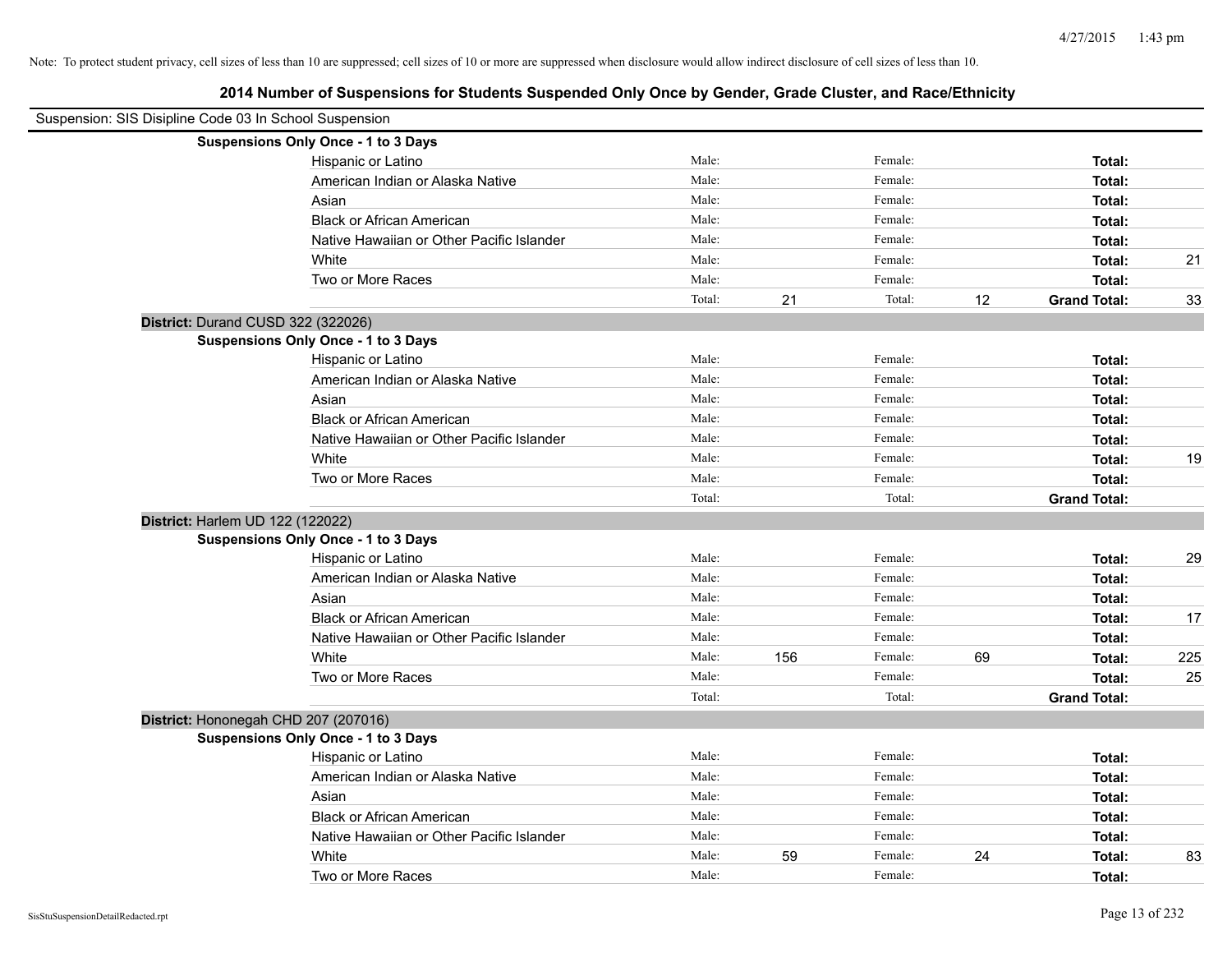| Suspension: SIS Disipline Code 03 In School Suspension |        |     |         |     |                     |     |
|--------------------------------------------------------|--------|-----|---------|-----|---------------------|-----|
|                                                        | Total: |     | Total:  |     | <b>Grand Total:</b> | 101 |
| District: Kinnikinnick CCSD 131 (131004)               |        |     |         |     |                     |     |
| Suspensions Only Once - 1 to 3 Days                    |        |     |         |     |                     |     |
| Hispanic or Latino                                     | Male:  |     | Female: |     | Total:              |     |
| American Indian or Alaska Native                       | Male:  |     | Female: |     | Total:              |     |
| Asian                                                  | Male:  |     | Female: |     | Total:              |     |
| <b>Black or African American</b>                       | Male:  |     | Female: |     | Total:              |     |
| Native Hawaiian or Other Pacific Islander              | Male:  |     | Female: |     | Total:              |     |
| White                                                  | Male:  | 35  | Female: | 11  | Total:              | 46  |
| Two or More Races                                      | Male:  |     | Female: |     | Total:              |     |
|                                                        | Total: |     | Total:  |     | <b>Grand Total:</b> | 60  |
| District: Pecatonica CUSD 321 (321026)                 |        |     |         |     |                     |     |
| Suspensions Only Once - 1 to 3 Days                    |        |     |         |     |                     |     |
| Hispanic or Latino                                     | Male:  |     | Female: |     | Total:              |     |
| American Indian or Alaska Native                       | Male:  |     | Female: |     | Total:              |     |
| Asian                                                  | Male:  |     | Female: |     | Total:              |     |
| <b>Black or African American</b>                       | Male:  |     | Female: |     | Total:              |     |
| Native Hawaiian or Other Pacific Islander              | Male:  |     | Female: |     | Total:              |     |
| White                                                  | Male:  |     | Female: |     | Total:              |     |
| Two or More Races                                      | Male:  |     | Female: |     | Total:              |     |
|                                                        | Total: |     | Total:  |     | <b>Grand Total:</b> |     |
| District: Prairie Hill CCSD 133 (133004)               |        |     |         |     |                     |     |
| <b>Suspensions Only Once - 1 to 3 Days</b>             |        |     |         |     |                     |     |
| Hispanic or Latino                                     | Male:  |     | Female: |     | Total:              |     |
| American Indian or Alaska Native                       | Male:  |     | Female: |     | Total:              |     |
| Asian                                                  | Male:  |     | Female: |     | Total:              |     |
| <b>Black or African American</b>                       | Male:  |     | Female: |     | Total:              |     |
| Native Hawaiian or Other Pacific Islander              | Male:  |     | Female: |     | Total:              |     |
| White                                                  | Male:  |     | Female: |     | Total:              |     |
| Two or More Races                                      | Male:  |     | Female: |     | Total:              |     |
|                                                        | Total: |     | Total:  |     | <b>Grand Total:</b> |     |
| District: Rockford SD 205 (205025)                     |        |     |         |     |                     |     |
| <b>Suspensions Only Once - 1 to 3 Days</b>             |        |     |         |     |                     |     |
| Hispanic or Latino                                     | Male:  | 274 | Female: | 205 | Total:              | 479 |
| American Indian or Alaska Native                       | Male:  |     | Female: |     | Total:              |     |
| Asian                                                  | Male:  | 21  | Female: | 16  | Total:              | 37  |
| <b>Black or African American</b>                       | Male:  | 410 | Female: | 366 | Total:              | 776 |
| Native Hawaiian or Other Pacific Islander              | Male:  |     | Female: |     | Total:              |     |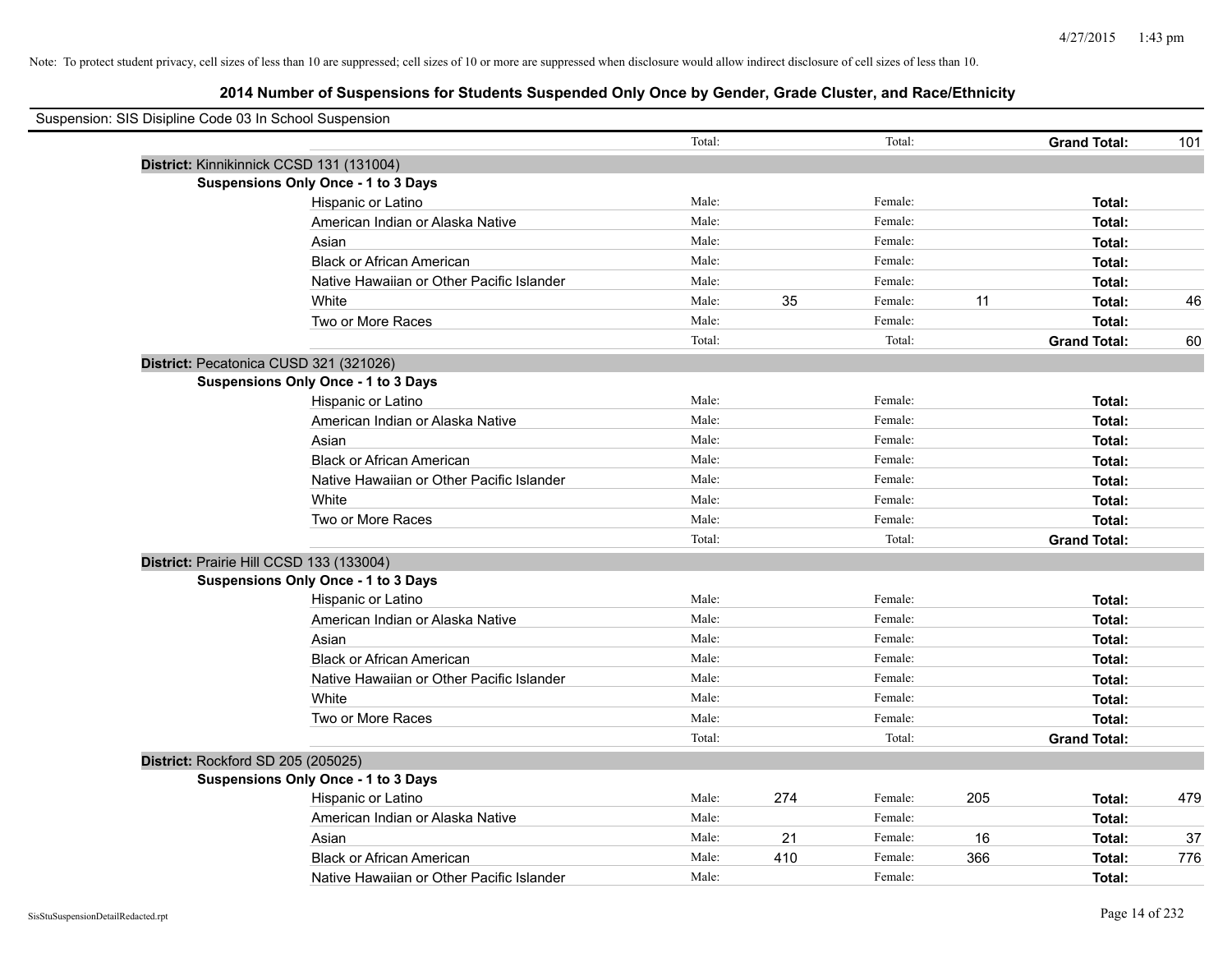| Suspension: SIS Disipline Code 03 In School Suspension |                                               |        |     |         |     |                     |     |
|--------------------------------------------------------|-----------------------------------------------|--------|-----|---------|-----|---------------------|-----|
|                                                        | White                                         | Male:  | 278 | Female: | 191 | Total:              | 469 |
|                                                        | Two or More Races                             | Male:  | 60  | Female: | 52  | Total:              | 112 |
|                                                        |                                               | Total: |     | Total:  |     | <b>Grand Total:</b> |     |
|                                                        | <b>Suspensions Only Once - 4 or More Days</b> |        |     |         |     |                     |     |
|                                                        | Hispanic or Latino                            | Male:  |     | Female: |     | Total:              |     |
|                                                        | American Indian or Alaska Native              | Male:  |     | Female: |     | Total:              |     |
|                                                        | Asian                                         | Male:  |     | Female: |     | Total:              |     |
|                                                        | <b>Black or African American</b>              | Male:  |     | Female: |     | Total:              |     |
|                                                        | Native Hawaiian or Other Pacific Islander     | Male:  |     | Female: |     | Total:              |     |
|                                                        | White                                         | Male:  |     | Female: |     | Total:              |     |
|                                                        | Two or More Races                             | Male:  |     | Female: |     | Total:              |     |
|                                                        |                                               | Total: |     | Total:  |     | <b>Grand Total:</b> |     |
| District: Rockton SD 140 (140004)                      |                                               |        |     |         |     |                     |     |
|                                                        | Suspensions Only Once - 1 to 3 Days           |        |     |         |     |                     |     |
|                                                        | Hispanic or Latino                            | Male:  |     | Female: |     | Total:              |     |
|                                                        | American Indian or Alaska Native              | Male:  |     | Female: |     | Total:              |     |
|                                                        | Asian                                         | Male:  |     | Female: |     | Total:              |     |
|                                                        | <b>Black or African American</b>              | Male:  |     | Female: |     | Total:              |     |
|                                                        | Native Hawaiian or Other Pacific Islander     | Male:  |     | Female: |     | Total:              |     |
|                                                        | White                                         | Male:  |     | Female: |     | Total:              | 19  |
|                                                        | Two or More Races                             | Male:  |     | Female: |     | Total:              |     |
|                                                        |                                               | Total: |     | Total:  |     | <b>Grand Total:</b> |     |
| District: Shirland CCSD 134 (134004)                   |                                               |        |     |         |     |                     |     |
|                                                        | <b>Suspensions Only Once - 1 to 3 Days</b>    |        |     |         |     |                     |     |
|                                                        | Hispanic or Latino                            | Male:  |     | Female: |     | Total:              |     |
|                                                        | American Indian or Alaska Native              | Male:  |     | Female: |     | Total:              |     |
|                                                        | Asian                                         | Male:  |     | Female: |     | Total:              |     |
|                                                        | <b>Black or African American</b>              | Male:  |     | Female: |     | Total:              |     |
|                                                        | Native Hawaiian or Other Pacific Islander     | Male:  |     | Female: |     | Total:              |     |
|                                                        | White                                         | Male:  |     | Female: |     | Total:              |     |
|                                                        | Two or More Races                             | Male:  |     | Female: |     | Total:              |     |
|                                                        |                                               | Total: |     | Total:  |     | <b>Grand Total:</b> |     |
| District: Winnebago CUSD 323 (323026)                  |                                               |        |     |         |     |                     |     |
|                                                        | <b>Suspensions Only Once - 1 to 3 Days</b>    |        |     |         |     |                     |     |
|                                                        | Hispanic or Latino                            | Male:  |     | Female: |     | Total:              |     |
|                                                        | American Indian or Alaska Native              | Male:  |     | Female: |     | Total:              |     |
|                                                        | Asian                                         | Male:  |     | Female: |     | Total:              |     |
|                                                        | <b>Black or African American</b>              | Male:  |     | Female: |     | Total:              |     |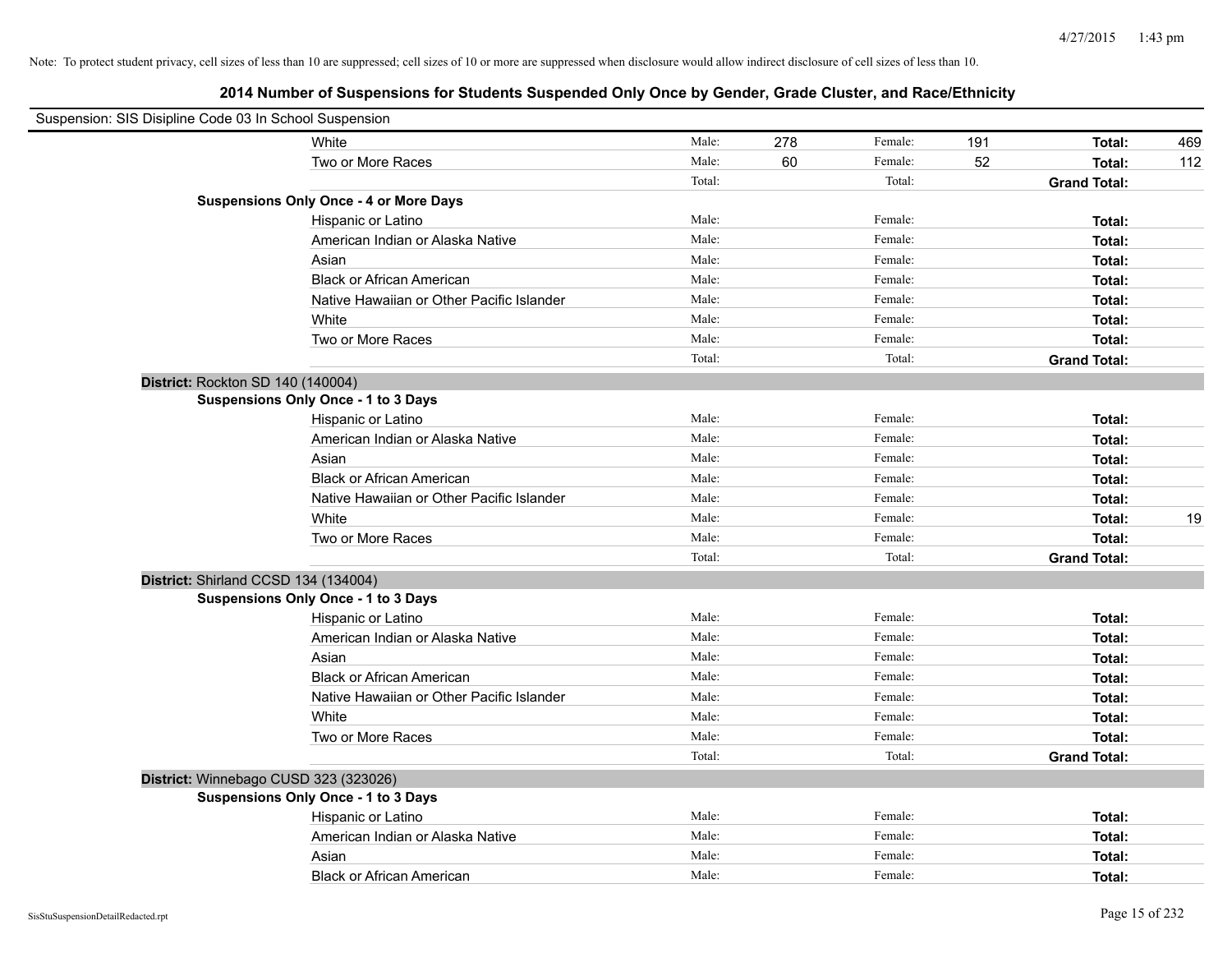| Suspension: SIS Disipline Code 03 In School Suspension |                                            |        |    |         |    |                     |    |
|--------------------------------------------------------|--------------------------------------------|--------|----|---------|----|---------------------|----|
|                                                        | Native Hawaiian or Other Pacific Islander  | Male:  |    | Female: |    | Total:              |    |
|                                                        | White                                      | Male:  |    | Female: |    | Total:              |    |
|                                                        | Two or More Races                          | Male:  |    | Female: |    | Total:              |    |
|                                                        |                                            | Total: |    | Total:  |    | <b>Grand Total:</b> |    |
|                                                        |                                            |        |    |         |    |                     |    |
| Region: Brown/Cass/Morgan/Scott ROE (46)               |                                            |        |    |         |    |                     |    |
| County: Brown (005)                                    |                                            |        |    |         |    |                     |    |
|                                                        | District: Brown County CUSD 1 (001026)     |        |    |         |    |                     |    |
|                                                        | <b>Suspensions Only Once - 1 to 3 Days</b> |        |    |         |    |                     |    |
|                                                        | Hispanic or Latino                         | Male:  |    | Female: |    | Total:              |    |
|                                                        | American Indian or Alaska Native           | Male:  |    | Female: |    | Total:              |    |
|                                                        | Asian                                      | Male:  |    | Female: |    | Total:              |    |
|                                                        | <b>Black or African American</b>           | Male:  |    | Female: |    | Total:              |    |
|                                                        | Native Hawaiian or Other Pacific Islander  | Male:  |    | Female: |    | Total:              |    |
|                                                        | White                                      | Male:  |    | Female: |    | Total:              | 18 |
|                                                        | Two or More Races                          | Male:  |    | Female: |    | Total:              |    |
|                                                        |                                            | Total: |    | Total:  |    | <b>Grand Total:</b> |    |
| County: Cass (009)                                     |                                            |        |    |         |    |                     |    |
|                                                        | District: A-C Central CUSD 262 (262026)    |        |    |         |    |                     |    |
|                                                        | <b>Suspensions Only Once - 1 to 3 Days</b> |        |    |         |    |                     |    |
|                                                        | Hispanic or Latino                         | Male:  |    | Female: |    | Total:              |    |
|                                                        | American Indian or Alaska Native           | Male:  |    | Female: |    | Total:              |    |
|                                                        | Asian                                      | Male:  |    | Female: |    | Total:              |    |
|                                                        | <b>Black or African American</b>           | Male:  |    | Female: |    | Total:              |    |
|                                                        | Native Hawaiian or Other Pacific Islander  | Male:  |    | Female: |    | Total:              |    |
|                                                        | White                                      | Male:  |    | Female: |    | Total:              |    |
|                                                        | Two or More Races                          | Male:  |    | Female: |    | Total:              |    |
|                                                        |                                            | Total: |    | Total:  |    | <b>Grand Total:</b> |    |
|                                                        | District: Beardstown CUSD 15 (015026)      |        |    |         |    |                     |    |
|                                                        | <b>Suspensions Only Once - 1 to 3 Days</b> |        |    |         |    |                     |    |
|                                                        | Hispanic or Latino                         | Male:  |    | Female: |    | Total:              | 34 |
|                                                        | American Indian or Alaska Native           | Male:  |    | Female: |    | Total:              |    |
|                                                        | Asian                                      | Male:  |    | Female: |    | Total:              |    |
|                                                        | <b>Black or African American</b>           | Male:  |    | Female: |    | Total:              |    |
|                                                        | Native Hawaiian or Other Pacific Islander  | Male:  |    | Female: |    | Total:              |    |
|                                                        | White                                      | Male:  | 20 | Female: | 10 | Total:              | 30 |
|                                                        | Two or More Races                          | Male:  |    | Female: |    | Total:              |    |
|                                                        |                                            | Total: |    | Total:  |    | <b>Grand Total:</b> |    |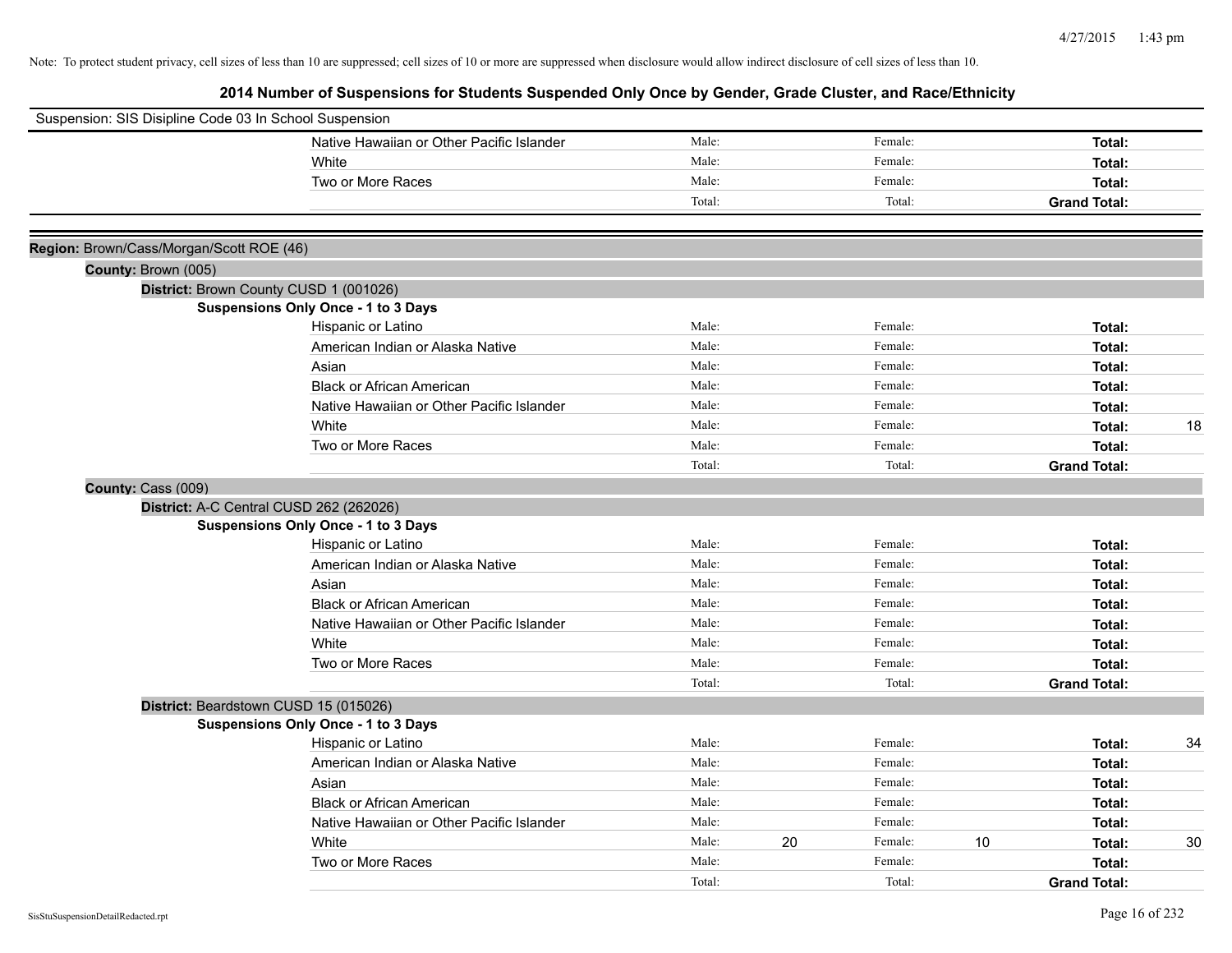| Suspension: SIS Disipline Code 03 In School Suspension |                                                   |        |         |                     |
|--------------------------------------------------------|---------------------------------------------------|--------|---------|---------------------|
|                                                        | <b>Suspensions Only Once - 4 or More Days</b>     |        |         |                     |
|                                                        | Hispanic or Latino                                | Male:  | Female: | Total:              |
|                                                        | American Indian or Alaska Native                  | Male:  | Female: | Total:              |
|                                                        | Asian                                             | Male:  | Female: | Total:              |
|                                                        | <b>Black or African American</b>                  | Male:  | Female: | Total:              |
|                                                        | Native Hawaiian or Other Pacific Islander         | Male:  | Female: | Total:              |
|                                                        | White                                             | Male:  | Female: | Total:              |
|                                                        | Two or More Races                                 | Male:  | Female: | Total:              |
|                                                        |                                                   | Total: | Total:  | <b>Grand Total:</b> |
| County: Morgan (069)                                   |                                                   |        |         |                     |
|                                                        | District: Franklin CUSD 1 (001026)                |        |         |                     |
|                                                        | <b>Suspensions Only Once - 1 to 3 Days</b>        |        |         |                     |
|                                                        | Hispanic or Latino                                | Male:  | Female: | Total:              |
|                                                        | American Indian or Alaska Native                  | Male:  | Female: | Total:              |
|                                                        | Asian                                             | Male:  | Female: | Total:              |
|                                                        | <b>Black or African American</b>                  | Male:  | Female: | Total:              |
|                                                        | Native Hawaiian or Other Pacific Islander         | Male:  | Female: | Total:              |
|                                                        | White                                             | Male:  | Female: | Total:              |
|                                                        | Two or More Races                                 | Male:  | Female: | Total:              |
|                                                        |                                                   | Total: | Total:  | <b>Grand Total:</b> |
|                                                        | District: Meredosia-Chambersburg CUSD 11 (011026) |        |         |                     |
|                                                        | <b>Suspensions Only Once - 1 to 3 Days</b>        |        |         |                     |
|                                                        | Hispanic or Latino                                | Male:  | Female: | Total:              |
|                                                        | American Indian or Alaska Native                  | Male:  | Female: | Total:              |
|                                                        | Asian                                             | Male:  | Female: | Total:              |
|                                                        | <b>Black or African American</b>                  | Male:  | Female: | Total:              |
|                                                        | Native Hawaiian or Other Pacific Islander         | Male:  | Female: | Total:              |
|                                                        | White                                             | Male:  | Female: | 13<br>Total:        |
|                                                        | Two or More Races                                 | Male:  | Female: | Total:              |
|                                                        |                                                   | Total: | Total:  | <b>Grand Total:</b> |
|                                                        | District: Triopia CUSD 27 (027026)                |        |         |                     |
|                                                        | Suspensions Only Once - 1 to 3 Days               |        |         |                     |
|                                                        | Hispanic or Latino                                | Male:  | Female: | Total:              |
|                                                        | American Indian or Alaska Native                  | Male:  | Female: | Total:              |
|                                                        | Asian                                             | Male:  | Female: | Total:              |
|                                                        | <b>Black or African American</b>                  | Male:  | Female: | Total:              |
|                                                        | Native Hawaiian or Other Pacific Islander         | Male:  | Female: | Total:              |
|                                                        | White                                             | Male:  | Female: | Total:              |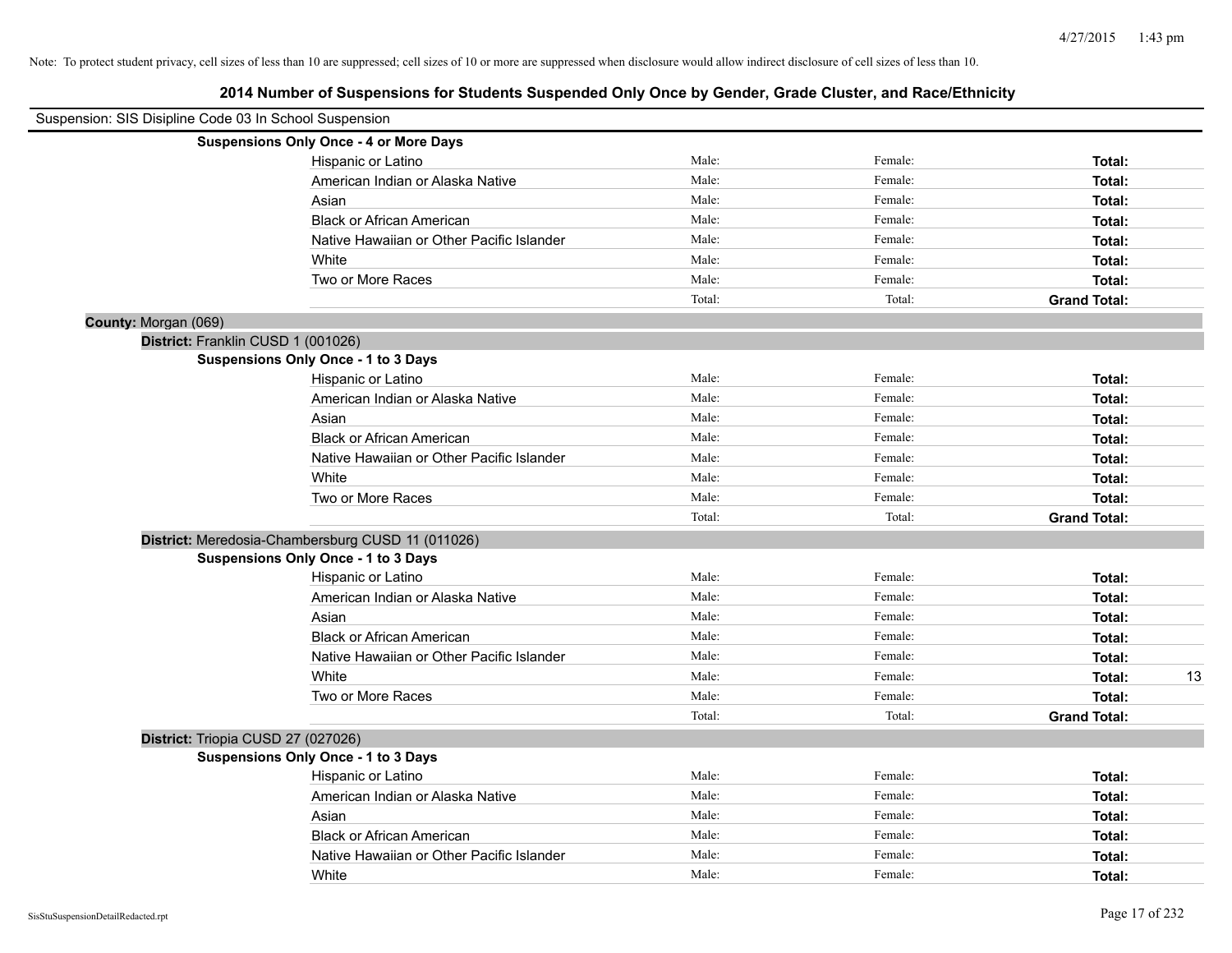**2014 Number of Suspensions for Students Suspended Only Once by Gender, Grade Cluster, and Race/Ethnicity**

| Suspension: SIS Disipline Code 03 In School Suspension |                                           |        |         |                     |  |
|--------------------------------------------------------|-------------------------------------------|--------|---------|---------------------|--|
|                                                        | Two or More Races                         | Male:  | Female: | Total:              |  |
|                                                        |                                           | Total: | Total:  | <b>Grand Total:</b> |  |
| District: Waverly CUSD 6 (006026)                      |                                           |        |         |                     |  |
|                                                        | Suspensions Only Once - 1 to 3 Days       |        |         |                     |  |
|                                                        | Hispanic or Latino                        | Male:  | Female: | Total:              |  |
|                                                        | American Indian or Alaska Native          | Male:  | Female: | Total:              |  |
|                                                        | Asian                                     | Male:  | Female: | Total:              |  |
|                                                        | <b>Black or African American</b>          | Male:  | Female: | Total:              |  |
|                                                        | Native Hawaiian or Other Pacific Islander | Male:  | Female: | Total:              |  |
|                                                        | White                                     | Male:  | Female: | Total:              |  |
|                                                        | Two or More Races                         | Male:  | Female: | Total:              |  |
|                                                        |                                           | Total: | Total:  | <b>Grand Total:</b> |  |
| County: Scott (086)                                    |                                           |        |         |                     |  |
| District: Scott-Morgan CUSD 2 (002026)                 |                                           |        |         |                     |  |
| Suspensions Only Once - 1 to 3 Days                    |                                           |        |         |                     |  |
|                                                        | Hispanic or Latino                        | Male:  | Female: | Total:              |  |
|                                                        | American Indian or Alaska Native          | Male:  | Female: | Total:              |  |
|                                                        | Asian                                     | Male:  | Female: | Total:              |  |
|                                                        | <b>Black or African American</b>          | Male:  | Female: | Total:              |  |
|                                                        | Native Hawaiian or Other Pacific Islander | Male:  | Female: | Total:              |  |
|                                                        | White                                     | Male:  | Female: | Total:              |  |
|                                                        | Two or More Races                         | Male:  | Female: | Total:              |  |
|                                                        |                                           | Total: | Total:  | <b>Grand Total:</b> |  |
| District: Winchester CUSD 1 (001026)                   |                                           |        |         |                     |  |
|                                                        | Suspensions Only Once - 1 to 3 Days       |        |         |                     |  |
|                                                        | Hispanic or Latino                        | Male:  | Female: | Total:              |  |
|                                                        | American Indian or Alaska Native          | Male:  | Female: | Total:              |  |
|                                                        | Asian                                     | Male:  | Female: | Total:              |  |
|                                                        | <b>Black or African American</b>          | Male:  | Female: | Total:              |  |
|                                                        | Native Hawaiian or Other Pacific Islander | Male:  | Female: | Total:              |  |
|                                                        | White                                     | Male:  | Female: | 23<br>Total:        |  |
|                                                        | Two or More Races                         | Male:  | Female: | Total:              |  |
|                                                        |                                           | Total: | Total:  | <b>Grand Total:</b> |  |
|                                                        |                                           |        |         |                     |  |

**Region:** Bureau/Henry/Stark ROE (28)

**County:** Bureau (006)

**District:** Bureau Valley CUSD 340 (340026)

**Suspensions Only Once - 1 to 3 Days**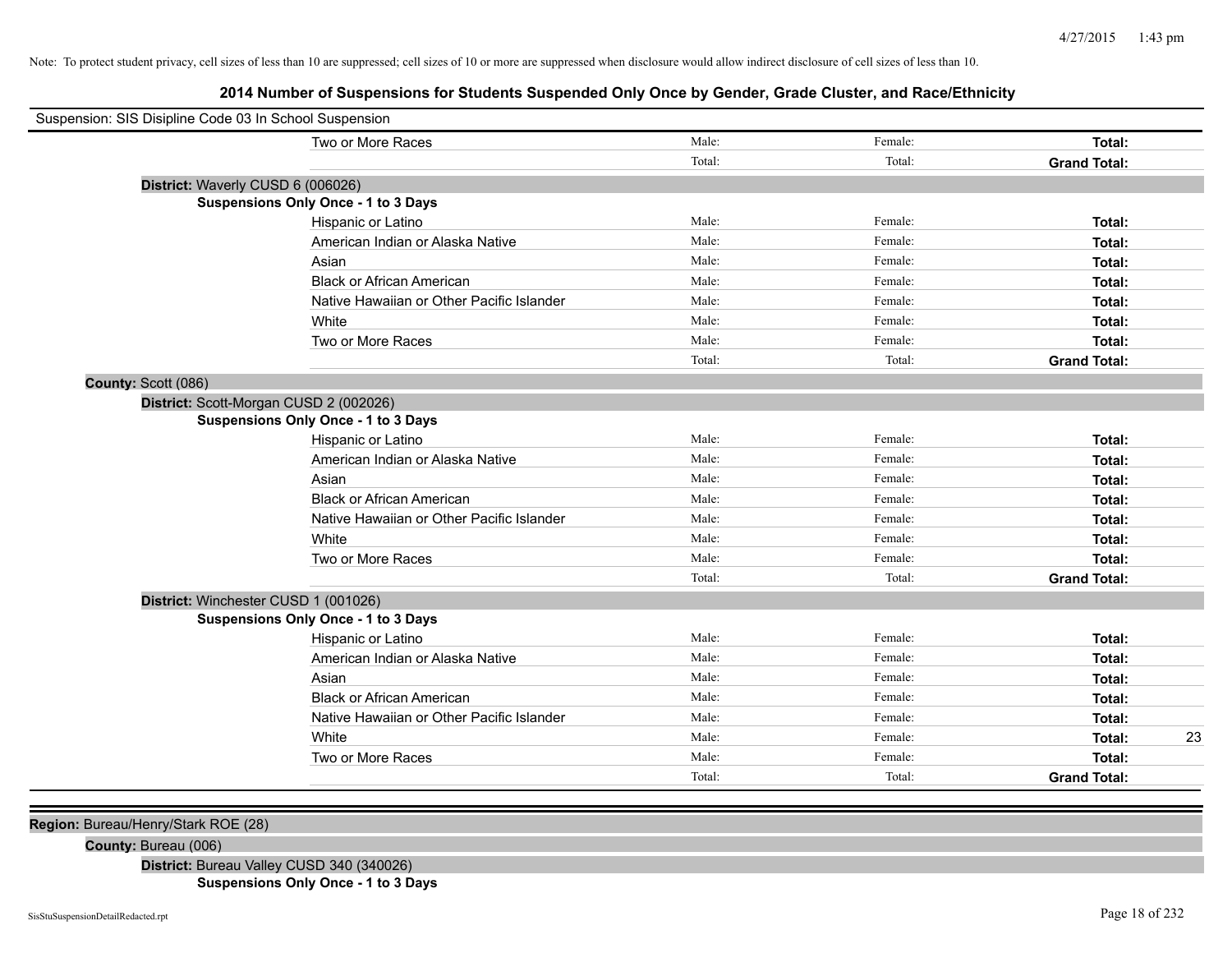| Suspension: SIS Disipline Code 03 In School Suspension |                                               |        |    |         |    |                     |    |
|--------------------------------------------------------|-----------------------------------------------|--------|----|---------|----|---------------------|----|
|                                                        | Hispanic or Latino                            | Male:  |    | Female: |    | Total:              |    |
|                                                        | American Indian or Alaska Native              | Male:  |    | Female: |    | Total:              |    |
|                                                        | Asian                                         | Male:  |    | Female: |    | Total:              |    |
|                                                        | <b>Black or African American</b>              | Male:  |    | Female: |    | Total:              |    |
|                                                        | Native Hawaiian or Other Pacific Islander     | Male:  |    | Female: |    | Total:              |    |
|                                                        | White                                         | Male:  |    | Female: |    | Total:              | 13 |
|                                                        | Two or More Races                             | Male:  |    | Female: |    | Total:              |    |
|                                                        |                                               | Total: |    | Total:  |    | <b>Grand Total:</b> |    |
| District: DePue USD 103 (103022)                       |                                               |        |    |         |    |                     |    |
|                                                        | Suspensions Only Once - 1 to 3 Days           |        |    |         |    |                     |    |
|                                                        | Hispanic or Latino                            | Male:  | 12 | Female: | 10 | Total:              | 22 |
|                                                        | American Indian or Alaska Native              | Male:  |    | Female: |    | Total:              |    |
|                                                        | Asian                                         | Male:  |    | Female: |    | Total:              |    |
|                                                        | <b>Black or African American</b>              | Male:  |    | Female: |    | Total:              |    |
|                                                        | Native Hawaiian or Other Pacific Islander     | Male:  |    | Female: |    | Total:              |    |
|                                                        | White                                         | Male:  |    | Female: |    | Total:              |    |
|                                                        | Two or More Races                             | Male:  |    | Female: |    | Total:              |    |
|                                                        |                                               | Total: |    | Total:  |    | <b>Grand Total:</b> |    |
| District: Hall HSD 502 (502017)                        |                                               |        |    |         |    |                     |    |
|                                                        | Suspensions Only Once - 1 to 3 Days           |        |    |         |    |                     |    |
|                                                        | Hispanic or Latino                            | Male:  |    | Female: |    | Total:              |    |
|                                                        | American Indian or Alaska Native              | Male:  |    | Female: |    | Total:              |    |
|                                                        | Asian                                         | Male:  |    | Female: |    | Total:              |    |
|                                                        | <b>Black or African American</b>              | Male:  |    | Female: |    | Total:              |    |
|                                                        | Native Hawaiian or Other Pacific Islander     | Male:  |    | Female: |    | Total:              |    |
|                                                        | White                                         | Male:  |    | Female: |    | Total:              | 20 |
|                                                        | Two or More Races                             | Male:  |    | Female: |    | Total:              |    |
|                                                        |                                               | Total: |    | Total:  |    | <b>Grand Total:</b> |    |
|                                                        | <b>Suspensions Only Once - 4 or More Days</b> |        |    |         |    |                     |    |
|                                                        | Hispanic or Latino                            | Male:  |    | Female: |    | Total:              |    |
|                                                        | American Indian or Alaska Native              | Male:  |    | Female: |    | Total:              |    |
|                                                        | Asian                                         | Male:  |    | Female: |    | Total:              |    |
|                                                        | <b>Black or African American</b>              | Male:  |    | Female: |    | Total:              |    |
|                                                        | Native Hawaiian or Other Pacific Islander     | Male:  |    | Female: |    | Total:              |    |
|                                                        | White                                         | Male:  |    | Female: |    | Total:              |    |
|                                                        | Two or More Races                             | Male:  |    | Female: |    | Total:              |    |
|                                                        |                                               | Total: |    | Total:  |    | <b>Grand Total:</b> |    |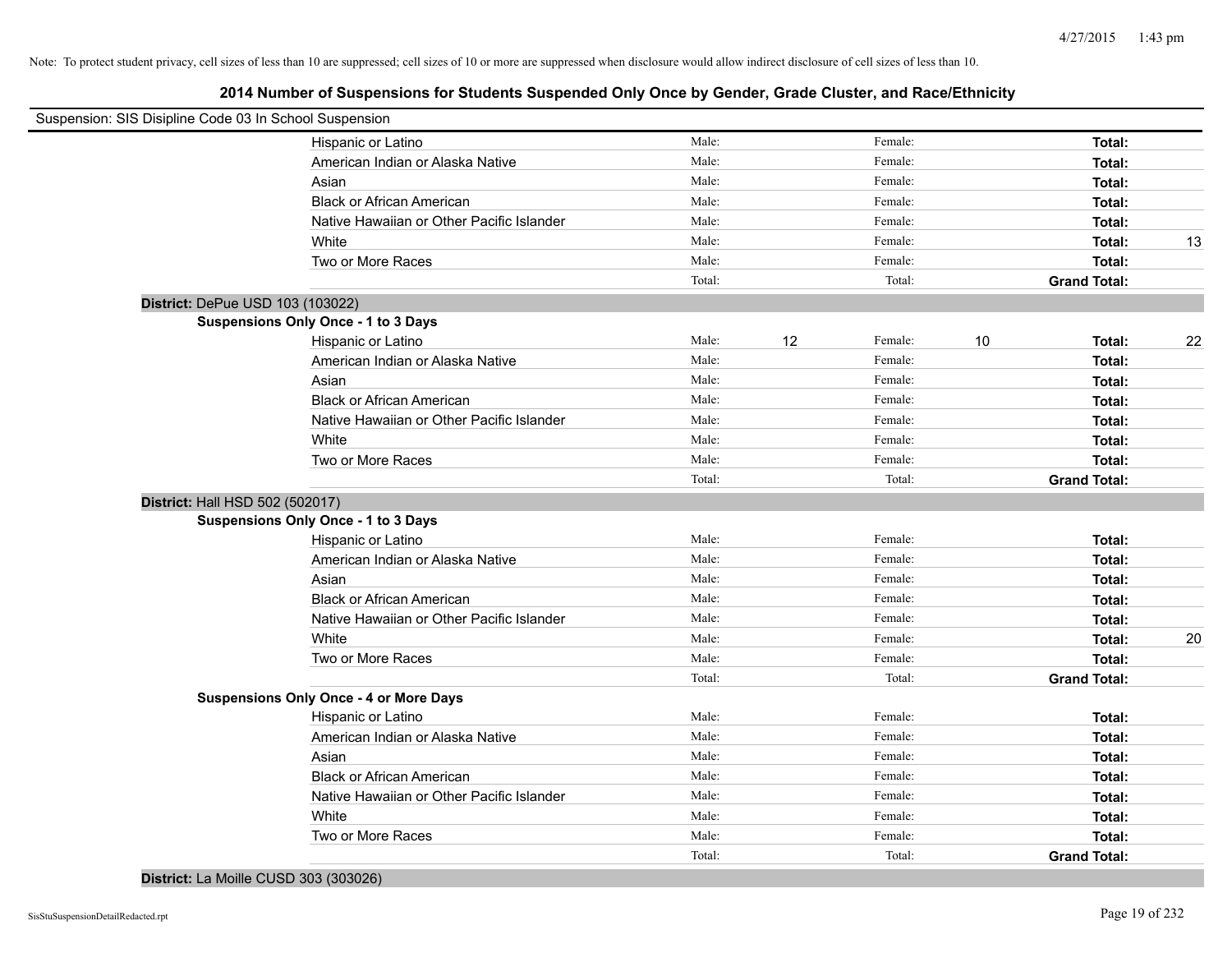| Suspension: SIS Disipline Code 03 In School Suspension |                                            |        |         |                     |
|--------------------------------------------------------|--------------------------------------------|--------|---------|---------------------|
|                                                        | Suspensions Only Once - 1 to 3 Days        |        |         |                     |
|                                                        | Hispanic or Latino                         | Male:  | Female: | Total:              |
|                                                        | American Indian or Alaska Native           | Male:  | Female: | Total:              |
|                                                        | Asian                                      | Male:  | Female: | Total:              |
|                                                        | <b>Black or African American</b>           | Male:  | Female: | Total:              |
|                                                        | Native Hawaiian or Other Pacific Islander  | Male:  | Female: | Total:              |
|                                                        | White                                      | Male:  | Female: | Total:              |
|                                                        | Two or More Races                          | Male:  | Female: | Total:              |
|                                                        |                                            | Total: | Total:  | <b>Grand Total:</b> |
| District: Ladd CCSD 94 (094004)                        |                                            |        |         |                     |
|                                                        | <b>Suspensions Only Once - 1 to 3 Days</b> |        |         |                     |
|                                                        | Hispanic or Latino                         | Male:  | Female: | Total:              |
|                                                        | American Indian or Alaska Native           | Male:  | Female: | Total:              |
|                                                        | Asian                                      | Male:  | Female: | Total:              |
|                                                        | <b>Black or African American</b>           | Male:  | Female: | Total:              |
|                                                        | Native Hawaiian or Other Pacific Islander  | Male:  | Female: | Total:              |
|                                                        | White                                      | Male:  | Female: | Total:              |
|                                                        | Two or More Races                          | Male:  | Female: | Total:              |
|                                                        |                                            | Total: | Total:  | <b>Grand Total:</b> |
|                                                        | District: Ohio CCSD 17 (017004)            |        |         |                     |
|                                                        | Suspensions Only Once - 1 to 3 Days        |        |         |                     |
|                                                        | Hispanic or Latino                         | Male:  | Female: | Total:              |
|                                                        | American Indian or Alaska Native           | Male:  | Female: | Total:              |
|                                                        | Asian                                      | Male:  | Female: | Total:              |
|                                                        | <b>Black or African American</b>           | Male:  | Female: | Total:              |
|                                                        | Native Hawaiian or Other Pacific Islander  | Male:  | Female: | Total:              |
|                                                        | White                                      | Male:  | Female: | Total:              |
|                                                        | Two or More Races                          | Male:  | Female: | Total:              |
|                                                        |                                            | Total: | Total:  | <b>Grand Total:</b> |
| District: Ohio CHSD 505 (505016)                       |                                            |        |         |                     |
|                                                        | Suspensions Only Once - 1 to 3 Days        |        |         |                     |
|                                                        | Hispanic or Latino                         | Male:  | Female: | Total:              |
|                                                        | American Indian or Alaska Native           | Male:  | Female: | Total:              |
|                                                        | Asian                                      | Male:  | Female: | Total:              |
|                                                        | <b>Black or African American</b>           | Male:  | Female: | Total:              |
|                                                        | Native Hawaiian or Other Pacific Islander  | Male:  | Female: | Total:              |
|                                                        | White                                      | Male:  | Female: | Total:              |
|                                                        | Two or More Races                          | Male:  | Female: | Total:              |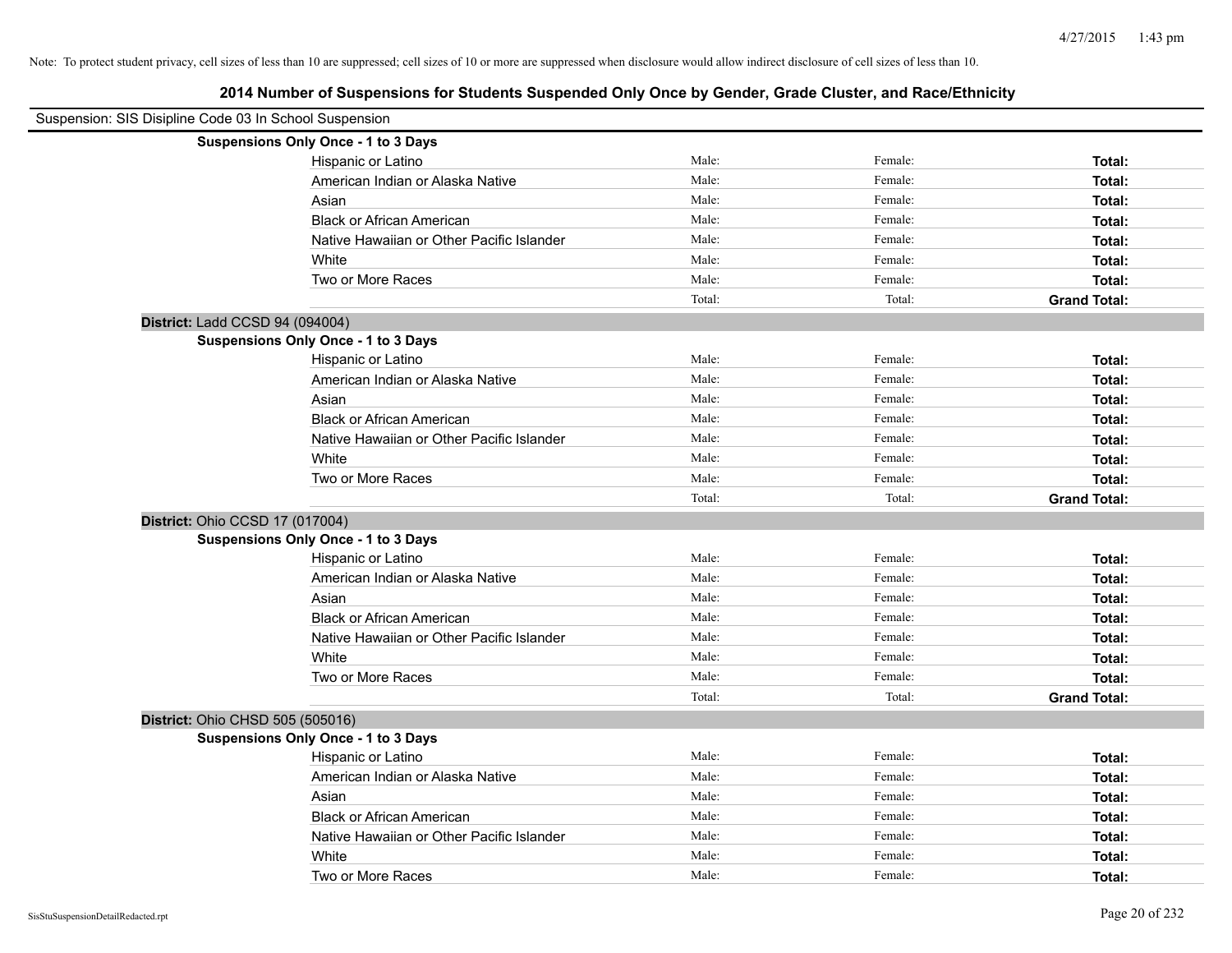| Suspension: SIS Disipline Code 03 In School Suspension |        |         |                     |    |
|--------------------------------------------------------|--------|---------|---------------------|----|
|                                                        | Total: | Total:  | <b>Grand Total:</b> |    |
| <b>Suspensions Only Once - 4 or More Days</b>          |        |         |                     |    |
| Hispanic or Latino                                     | Male:  | Female: | Total:              |    |
| American Indian or Alaska Native                       | Male:  | Female: | Total:              |    |
| Asian                                                  | Male:  | Female: | Total:              |    |
| <b>Black or African American</b>                       | Male:  | Female: | Total:              |    |
| Native Hawaiian or Other Pacific Islander              | Male:  | Female: | Total:              |    |
| White                                                  | Male:  | Female: | Total:              |    |
| Two or More Races                                      | Male:  | Female: | Total:              |    |
|                                                        | Total: | Total:  | <b>Grand Total:</b> |    |
| District: Princeton ESD 115 (115002)                   |        |         |                     |    |
| Suspensions Only Once - 1 to 3 Days                    |        |         |                     |    |
| Hispanic or Latino                                     | Male:  | Female: | Total:              |    |
| American Indian or Alaska Native                       | Male:  | Female: | Total:              |    |
| Asian                                                  | Male:  | Female: | Total:              |    |
| <b>Black or African American</b>                       | Male:  | Female: | Total:              |    |
| Native Hawaiian or Other Pacific Islander              | Male:  | Female: | Total:              |    |
| White                                                  | Male:  | Female: | Total:              | 11 |
| Two or More Races                                      | Male:  | Female: | Total:              |    |
|                                                        | Total: | Total:  | <b>Grand Total:</b> |    |
| District: Princeton HSD 500 (500015)                   |        |         |                     |    |
| Suspensions Only Once - 1 to 3 Days                    |        |         |                     |    |
| Hispanic or Latino                                     | Male:  | Female: | Total:              |    |
| American Indian or Alaska Native                       | Male:  | Female: | Total:              |    |
| Asian                                                  | Male:  | Female: | Total:              |    |
| <b>Black or African American</b>                       | Male:  | Female: | Total:              |    |
| Native Hawaiian or Other Pacific Islander              | Male:  | Female: | Total:              |    |
| White                                                  | Male:  | Female: | Total:              | 10 |
| Two or More Races                                      | Male:  | Female: | Total:              |    |
|                                                        | Total: | Total:  | <b>Grand Total:</b> |    |
| District: Spring Valley CCSD 99 (099004)               |        |         |                     |    |
| <b>Suspensions Only Once - 1 to 3 Days</b>             |        |         |                     |    |
| Hispanic or Latino                                     | Male:  | Female: | Total:              |    |
| American Indian or Alaska Native                       | Male:  | Female: | Total:              |    |
| Asian                                                  | Male:  | Female: | Total:              |    |
| <b>Black or African American</b>                       | Male:  | Female: | Total:              |    |
| Native Hawaiian or Other Pacific Islander              | Male:  | Female: | Total:              |    |
| White                                                  | Male:  | Female: | Total:              |    |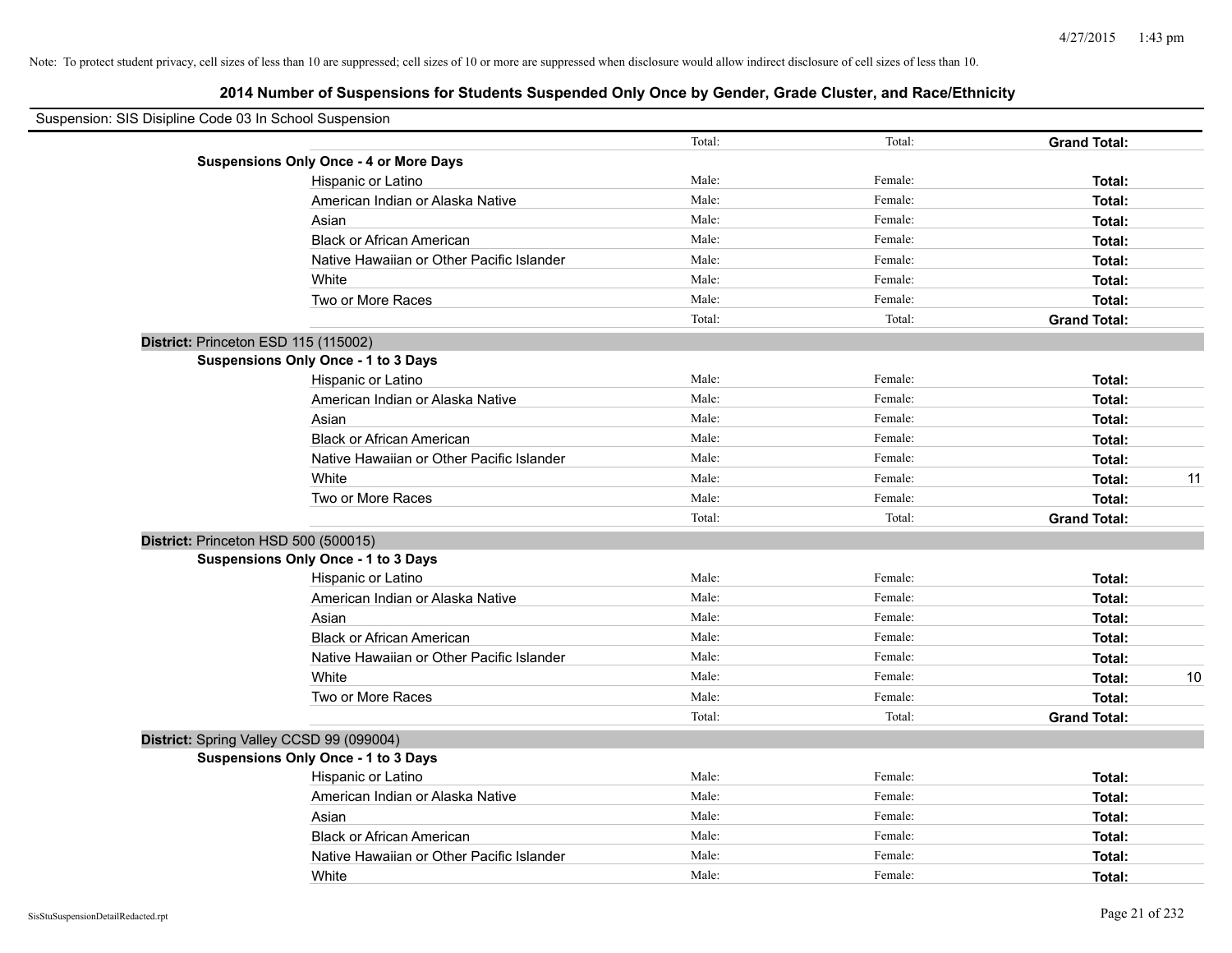|                     | Suspension: SIS Disipline Code 03 In School Suspension |        |         |                     |    |
|---------------------|--------------------------------------------------------|--------|---------|---------------------|----|
|                     | Two or More Races                                      | Male:  | Female: | Total:              |    |
|                     |                                                        | Total: | Total:  | <b>Grand Total:</b> | 16 |
|                     | <b>Suspensions Only Once - 4 or More Days</b>          |        |         |                     |    |
|                     | Hispanic or Latino                                     | Male:  | Female: | Total:              |    |
|                     | American Indian or Alaska Native                       | Male:  | Female: | Total:              |    |
|                     | Asian                                                  | Male:  | Female: | Total:              |    |
|                     | <b>Black or African American</b>                       | Male:  | Female: | Total:              |    |
|                     | Native Hawaiian or Other Pacific Islander              | Male:  | Female: | Total:              |    |
|                     | White                                                  | Male:  | Female: | Total:              |    |
|                     | Two or More Races                                      | Male:  | Female: | Total:              |    |
|                     |                                                        | Total: | Total:  | <b>Grand Total:</b> |    |
| County: Henry (037) |                                                        |        |         |                     |    |
|                     | District: AlWood CUSD 225 (225026)                     |        |         |                     |    |
|                     | <b>Suspensions Only Once - 1 to 3 Days</b>             |        |         |                     |    |
|                     | Hispanic or Latino                                     | Male:  | Female: | Total:              |    |
|                     | American Indian or Alaska Native                       | Male:  | Female: | Total:              |    |
|                     | Asian                                                  | Male:  | Female: | Total:              |    |
|                     | <b>Black or African American</b>                       | Male:  | Female: | Total:              |    |
|                     | Native Hawaiian or Other Pacific Islander              | Male:  | Female: | Total:              |    |
|                     | White                                                  | Male:  | Female: | Total:              | 15 |
|                     | Two or More Races                                      | Male:  | Female: | Total:              |    |
|                     |                                                        | Total: | Total:  | <b>Grand Total:</b> |    |
|                     | District: Annawan CUSD 226 (226026)                    |        |         |                     |    |
|                     | Suspensions Only Once - 1 to 3 Days                    |        |         |                     |    |
|                     | Hispanic or Latino                                     | Male:  | Female: | Total:              |    |
|                     | American Indian or Alaska Native                       | Male:  | Female: | Total:              |    |
|                     | Asian                                                  | Male:  | Female: | Total:              |    |
|                     | <b>Black or African American</b>                       | Male:  | Female: | Total:              |    |
|                     | Native Hawaiian or Other Pacific Islander              | Male:  | Female: | Total:              |    |
|                     | White                                                  | Male:  | Female: | Total:              |    |
|                     | Two or More Races                                      | Male:  | Female: | Total:              |    |
|                     |                                                        | Total: | Total:  | <b>Grand Total:</b> |    |
|                     | District: Cambridge CUSD 227 (227026)                  |        |         |                     |    |
|                     | <b>Suspensions Only Once - 1 to 3 Days</b>             |        |         |                     |    |
|                     | Hispanic or Latino                                     | Male:  | Female: | Total:              |    |
|                     | American Indian or Alaska Native                       | Male:  | Female: | Total:              |    |
|                     | Asian                                                  | Male:  | Female: | Total:              |    |
|                     | <b>Black or African American</b>                       | Male:  | Female: | Total:              |    |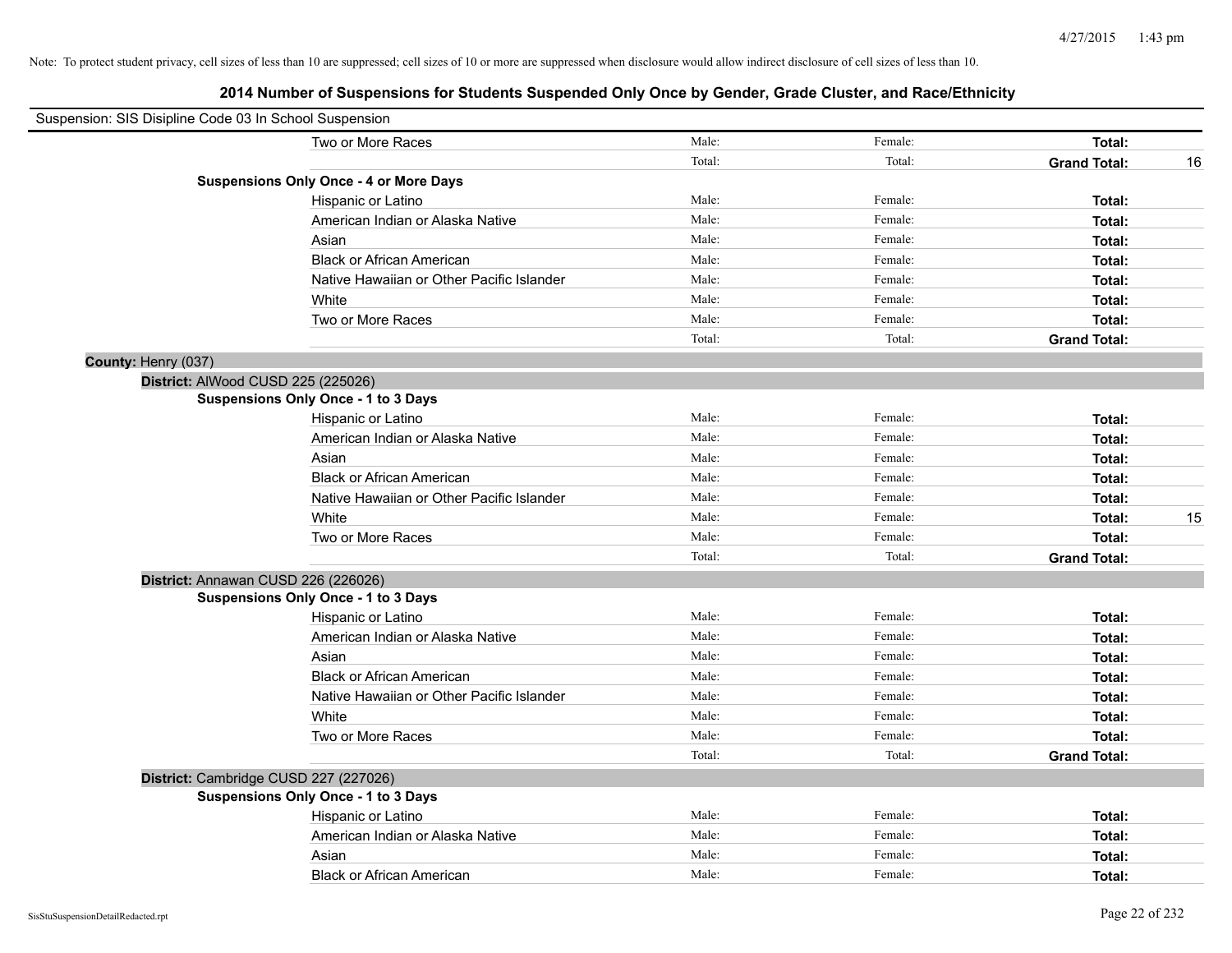| Suspension: SIS Disipline Code 03 In School Suspension |                                            |        |         |                     |    |
|--------------------------------------------------------|--------------------------------------------|--------|---------|---------------------|----|
|                                                        | Native Hawaiian or Other Pacific Islander  | Male:  | Female: | Total:              |    |
|                                                        | White                                      | Male:  | Female: | Total:              | 17 |
|                                                        | Two or More Races                          | Male:  | Female: | Total:              |    |
|                                                        |                                            | Total: | Total:  | <b>Grand Total:</b> |    |
| District: Colona SD 190 (190002)                       |                                            |        |         |                     |    |
|                                                        | Suspensions Only Once - 1 to 3 Days        |        |         |                     |    |
|                                                        | Hispanic or Latino                         | Male:  | Female: | Total:              |    |
|                                                        | American Indian or Alaska Native           | Male:  | Female: | Total:              |    |
|                                                        | Asian                                      | Male:  | Female: | Total:              |    |
|                                                        | <b>Black or African American</b>           | Male:  | Female: | Total:              |    |
|                                                        | Native Hawaiian or Other Pacific Islander  | Male:  | Female: | Total:              |    |
|                                                        | White                                      | Male:  | Female: | Total:              |    |
|                                                        | Two or More Races                          | Male:  | Female: | Total:              |    |
|                                                        |                                            | Total: | Total:  | <b>Grand Total:</b> |    |
| District: Galva CUSD 224 (224026)                      |                                            |        |         |                     |    |
|                                                        | <b>Suspensions Only Once - 1 to 3 Days</b> |        |         |                     |    |
|                                                        | Hispanic or Latino                         | Male:  | Female: | Total:              |    |
|                                                        | American Indian or Alaska Native           | Male:  | Female: | Total:              |    |
|                                                        | Asian                                      | Male:  | Female: | Total:              |    |
|                                                        | <b>Black or African American</b>           | Male:  | Female: | Total:              |    |
|                                                        | Native Hawaiian or Other Pacific Islander  | Male:  | Female: | Total:              |    |
|                                                        | White                                      | Male:  | Female: | Total:              | 15 |
|                                                        | Two or More Races                          | Male:  | Female: | Total:              |    |
|                                                        |                                            | Total: | Total:  | <b>Grand Total:</b> |    |
| District: Geneseo CUSD 228 (228026)                    |                                            |        |         |                     |    |
|                                                        | Suspensions Only Once - 1 to 3 Days        |        |         |                     |    |
|                                                        | Hispanic or Latino                         | Male:  | Female: | Total:              |    |
|                                                        | American Indian or Alaska Native           | Male:  | Female: | Total:              |    |
|                                                        | Asian                                      | Male:  | Female: | Total:              |    |
|                                                        | <b>Black or African American</b>           | Male:  | Female: | Total:              |    |
|                                                        | Native Hawaiian or Other Pacific Islander  | Male:  | Female: | Total:              |    |
|                                                        | White                                      | Male:  | Female: | Total:              | 43 |
|                                                        | Two or More Races                          | Male:  | Female: | Total:              |    |
|                                                        |                                            | Total: | Total:  | <b>Grand Total:</b> |    |
| District: Kewanee CUSD 229 (229026)                    |                                            |        |         |                     |    |
|                                                        | Suspensions Only Once - 1 to 3 Days        |        |         |                     |    |
|                                                        | Hispanic or Latino                         | Male:  | Female: | Total:              | 11 |
|                                                        | American Indian or Alaska Native           | Male:  | Female: | Total:              |    |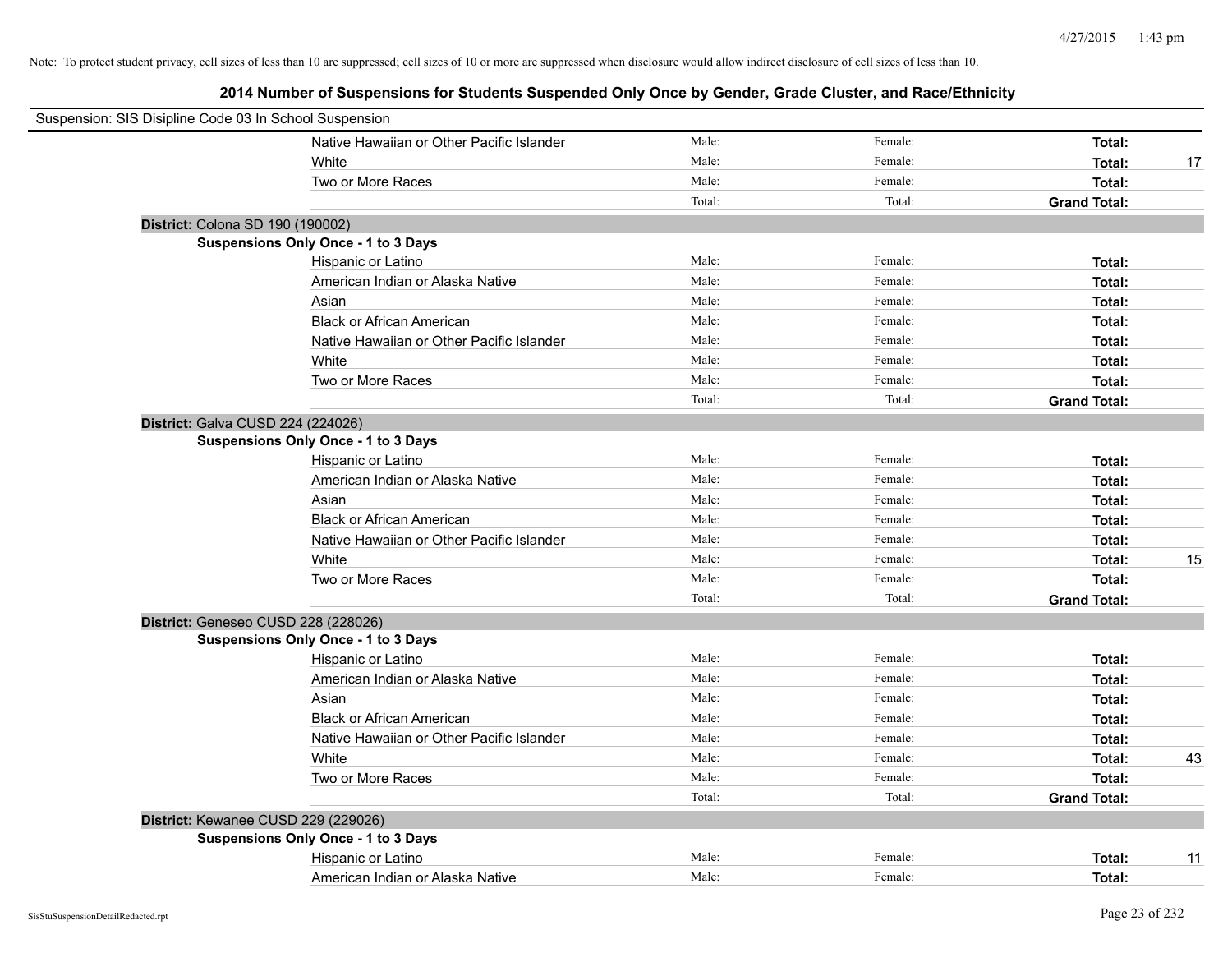| Suspension: SIS Disipline Code 03 In School Suspension |                                           |        |    |         |    |                     |    |
|--------------------------------------------------------|-------------------------------------------|--------|----|---------|----|---------------------|----|
| Asian                                                  |                                           | Male:  |    | Female: |    | Total:              |    |
|                                                        | <b>Black or African American</b>          | Male:  |    | Female: |    | Total:              | 13 |
|                                                        | Native Hawaiian or Other Pacific Islander | Male:  |    | Female: |    | Total:              |    |
| White                                                  |                                           | Male:  | 43 | Female: | 27 | Total:              | 70 |
|                                                        | Two or More Races                         | Male:  |    | Female: |    | Total:              |    |
|                                                        |                                           | Total: |    | Total:  |    | <b>Grand Total:</b> |    |
| District: Orion CUSD 223 (223026)                      |                                           |        |    |         |    |                     |    |
| Suspensions Only Once - 1 to 3 Days                    |                                           |        |    |         |    |                     |    |
|                                                        | Hispanic or Latino                        | Male:  |    | Female: |    | Total:              |    |
|                                                        | American Indian or Alaska Native          | Male:  |    | Female: |    | Total:              |    |
| Asian                                                  |                                           | Male:  |    | Female: |    | Total:              |    |
|                                                        | <b>Black or African American</b>          | Male:  |    | Female: |    | Total:              |    |
|                                                        | Native Hawaiian or Other Pacific Islander | Male:  |    | Female: |    | Total:              |    |
| White                                                  |                                           | Male:  |    | Female: |    | Total:              | 36 |
|                                                        | Two or More Races                         | Male:  |    | Female: |    | Total:              |    |
|                                                        |                                           | Total: |    | Total:  |    | <b>Grand Total:</b> |    |
| District: Wethersfield CUSD 230 (230026)               |                                           |        |    |         |    |                     |    |
| Suspensions Only Once - 1 to 3 Days                    |                                           |        |    |         |    |                     |    |
|                                                        | Hispanic or Latino                        | Male:  |    | Female: |    | Total:              |    |
|                                                        | American Indian or Alaska Native          | Male:  |    | Female: |    | Total:              |    |
| Asian                                                  |                                           | Male:  |    | Female: |    | Total:              |    |
|                                                        | <b>Black or African American</b>          | Male:  |    | Female: |    | Total:              |    |
|                                                        | Native Hawaiian or Other Pacific Islander | Male:  |    | Female: |    | Total:              |    |
| White                                                  |                                           | Male:  |    | Female: |    | Total:              |    |
|                                                        | Two or More Races                         | Male:  |    | Female: |    | Total:              |    |
|                                                        |                                           | Total: |    | Total:  |    | <b>Grand Total:</b> |    |
| County: Stark (088)                                    |                                           |        |    |         |    |                     |    |
| District: Stark County CUSD 100 (100026)               |                                           |        |    |         |    |                     |    |
| Suspensions Only Once - 1 to 3 Days                    |                                           |        |    |         |    |                     |    |
|                                                        | Hispanic or Latino                        | Male:  |    | Female: |    | Total:              |    |
|                                                        | American Indian or Alaska Native          | Male:  |    | Female: |    | Total:              |    |
| Asian                                                  |                                           | Male:  |    | Female: |    | Total:              |    |
|                                                        | <b>Black or African American</b>          | Male:  |    | Female: |    | Total:              |    |
|                                                        | Native Hawaiian or Other Pacific Islander | Male:  |    | Female: |    | Total:              |    |
| White                                                  |                                           | Male:  | 16 | Female: | 14 | Total:              | 30 |
|                                                        | Two or More Races                         | Male:  |    | Female: |    | Total:              |    |
|                                                        |                                           | Total: |    | Total:  |    | <b>Grand Total:</b> |    |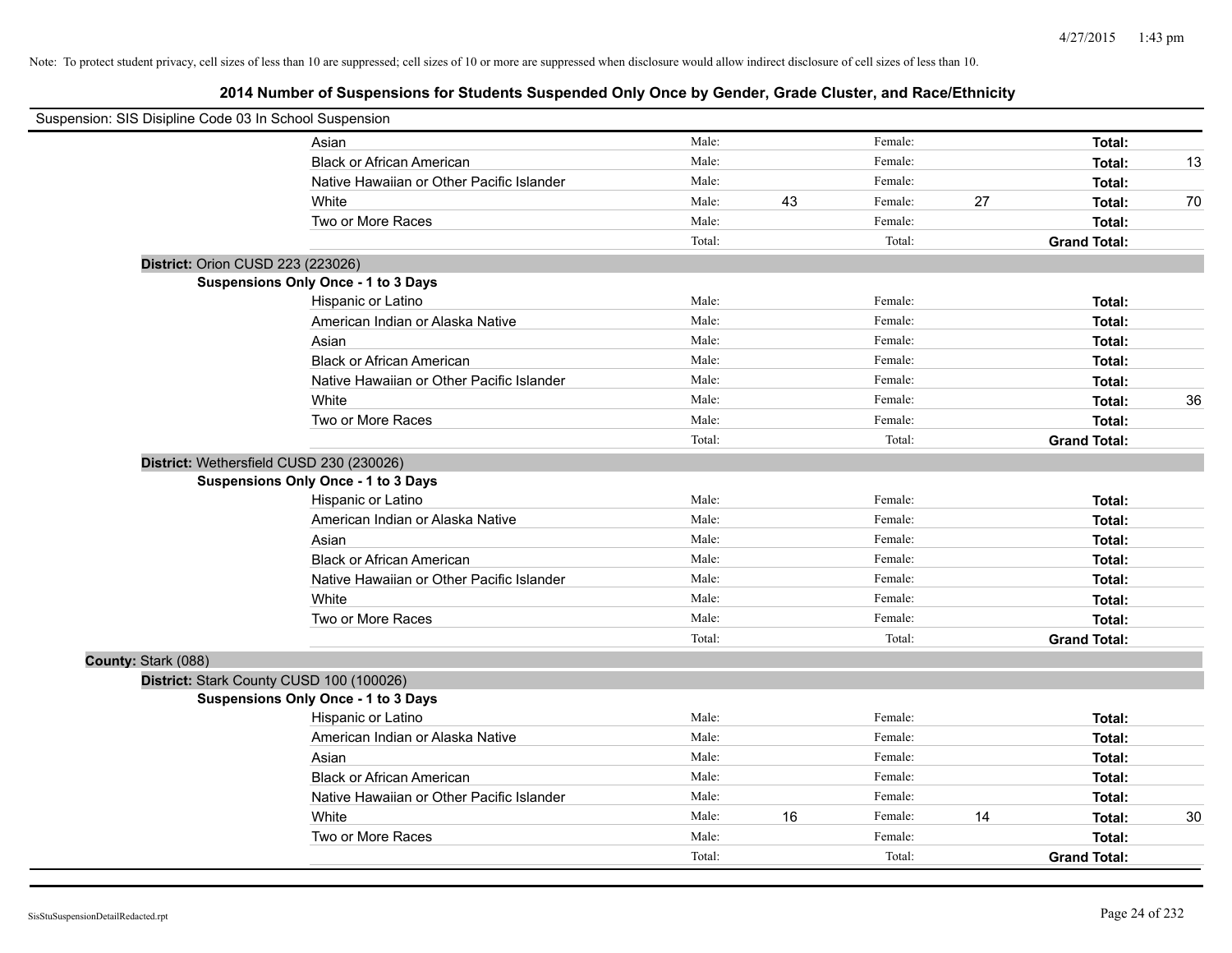| Suspension: SIS Disipline Code 03 In School Suspension |                                            |        |         |                     |    |
|--------------------------------------------------------|--------------------------------------------|--------|---------|---------------------|----|
| Region: Calhoun/Greene/Jersy/Macoupin ROE (40)         |                                            |        |         |                     |    |
| County: Calhoun (007)                                  |                                            |        |         |                     |    |
| District: Brussels CUSD 42 (042026)                    |                                            |        |         |                     |    |
|                                                        | <b>Suspensions Only Once - 1 to 3 Days</b> |        |         |                     |    |
|                                                        | Hispanic or Latino                         | Male:  | Female: | Total:              |    |
|                                                        | American Indian or Alaska Native           | Male:  | Female: | Total:              |    |
|                                                        | Asian                                      | Male:  | Female: | Total:              |    |
|                                                        | <b>Black or African American</b>           | Male:  | Female: | Total:              |    |
|                                                        | Native Hawaiian or Other Pacific Islander  | Male:  | Female: | Total:              |    |
|                                                        | White                                      | Male:  | Female: | Total:              |    |
|                                                        | Two or More Races                          | Male:  | Female: | Total:              |    |
|                                                        |                                            | Total: | Total:  | <b>Grand Total:</b> |    |
| District: Calhoun CUSD 40 (040026)                     |                                            |        |         |                     |    |
|                                                        | Suspensions Only Once - 1 to 3 Days        |        |         |                     |    |
|                                                        | Hispanic or Latino                         | Male:  | Female: | Total:              |    |
|                                                        | American Indian or Alaska Native           | Male:  | Female: | Total:              |    |
|                                                        | Asian                                      | Male:  | Female: | Total:              |    |
|                                                        | <b>Black or African American</b>           | Male:  | Female: | Total:              |    |
|                                                        | Native Hawaiian or Other Pacific Islander  | Male:  | Female: | Total:              |    |
|                                                        | White                                      | Male:  | Female: | Total:              | 14 |
|                                                        | Two or More Races                          | Male:  | Female: | Total:              |    |
|                                                        |                                            | Total: | Total:  | <b>Grand Total:</b> |    |
| County: Greene (031)                                   |                                            |        |         |                     |    |
| District: Carrollton CUSD 1 (001026)                   |                                            |        |         |                     |    |
|                                                        | <b>Suspensions Only Once - 1 to 3 Days</b> |        |         |                     |    |
|                                                        | Hispanic or Latino                         | Male:  | Female: | Total:              |    |
|                                                        | American Indian or Alaska Native           | Male:  | Female: | Total:              |    |
|                                                        | Asian                                      | Male:  | Female: | Total:              |    |
|                                                        | <b>Black or African American</b>           | Male:  | Female: | Total:              |    |
|                                                        | Native Hawaiian or Other Pacific Islander  | Male:  | Female: | Total:              |    |
|                                                        | White                                      | Male:  | Female: | Total:              |    |
|                                                        | Two or More Races                          | Male:  | Female: | Total:              |    |
|                                                        |                                            | Total: | Total:  | <b>Grand Total:</b> |    |
| District: Greenfield CUSD 10 (010026)                  |                                            |        |         |                     |    |
|                                                        | Suspensions Only Once - 1 to 3 Days        |        |         |                     |    |
|                                                        | Hispanic or Latino                         | Male:  | Female: | Total:              |    |
|                                                        | American Indian or Alaska Native           | Male:  | Female: | Total:              |    |
|                                                        | Asian                                      | Male:  | Female: | Total:              |    |
|                                                        |                                            |        |         |                     |    |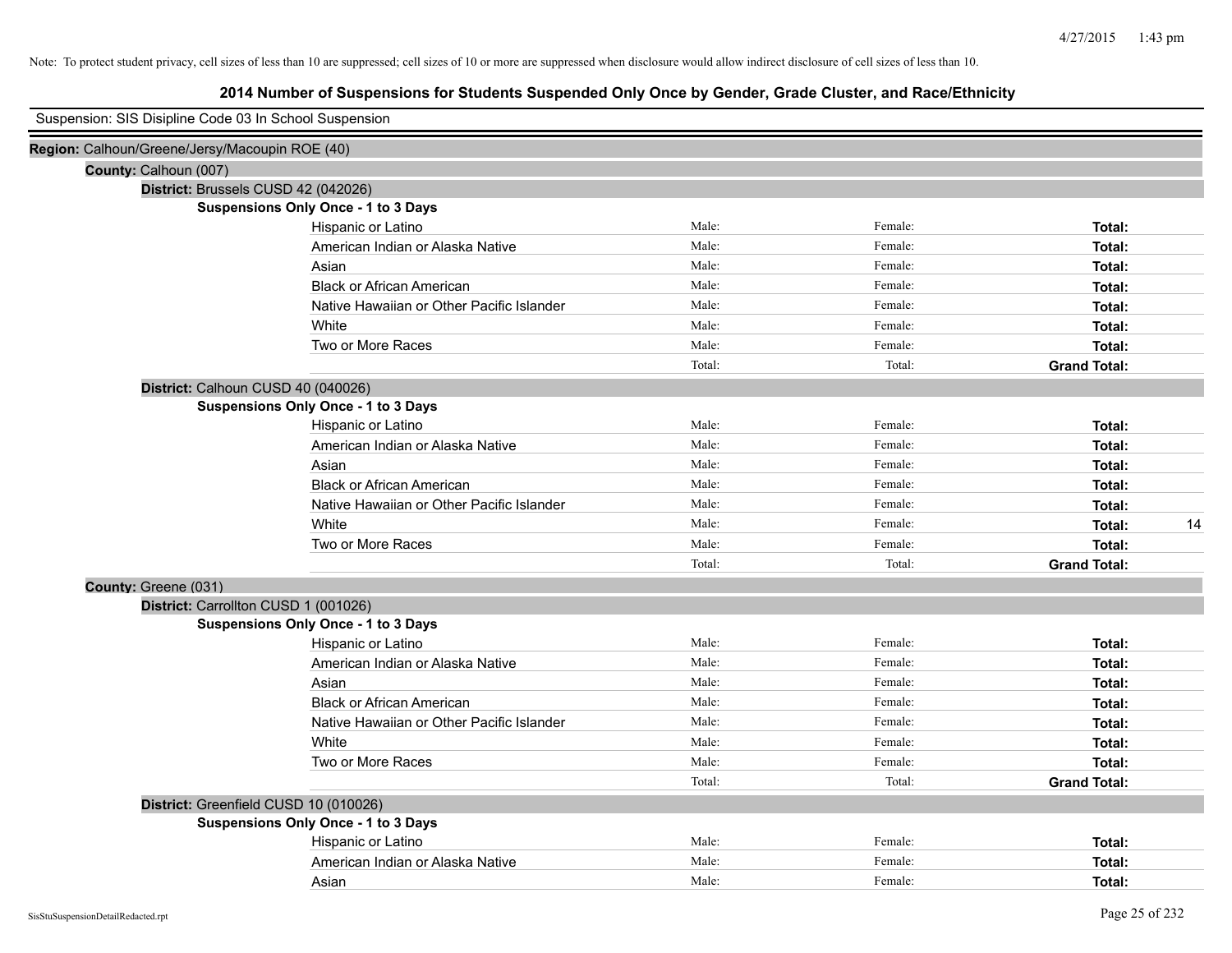| Suspension: SIS Disipline Code 03 In School Suspension |        |         |                     |    |
|--------------------------------------------------------|--------|---------|---------------------|----|
| <b>Black or African American</b>                       | Male:  | Female: | Total:              |    |
| Native Hawaiian or Other Pacific Islander              | Male:  | Female: | Total:              |    |
| White                                                  | Male:  | Female: | Total:              | 13 |
| Two or More Races                                      | Male:  | Female: | Total:              |    |
|                                                        | Total: | Total:  | <b>Grand Total:</b> |    |
| District: North Greene CUSD 3 (003026)                 |        |         |                     |    |
| <b>Suspensions Only Once - 1 to 3 Days</b>             |        |         |                     |    |
| Hispanic or Latino                                     | Male:  | Female: | Total:              |    |
| American Indian or Alaska Native                       | Male:  | Female: | Total:              |    |
| Asian                                                  | Male:  | Female: | Total:              |    |
| <b>Black or African American</b>                       | Male:  | Female: | Total:              |    |
| Native Hawaiian or Other Pacific Islander              | Male:  | Female: | Total:              |    |
| White                                                  | Male:  | Female: | Total:              | 16 |
| Two or More Races                                      | Male:  | Female: | Total:              |    |
|                                                        | Total: | Total:  | <b>Grand Total:</b> |    |
| County: Jersey (042)                                   |        |         |                     |    |
| District: Jersey CUSD 100 (100026)                     |        |         |                     |    |
| <b>Suspensions Only Once - 1 to 3 Days</b>             |        |         |                     |    |
| Hispanic or Latino                                     | Male:  | Female: | Total:              |    |
| American Indian or Alaska Native                       | Male:  | Female: | Total:              |    |
| Asian                                                  | Male:  | Female: | Total:              |    |
| <b>Black or African American</b>                       | Male:  | Female: | Total:              |    |
| Native Hawaiian or Other Pacific Islander              | Male:  | Female: | Total:              |    |
| White                                                  | Male:  | Female: | Total:              |    |
| Two or More Races                                      | Male:  | Female: | Total:              |    |
|                                                        | Total: | Total:  | <b>Grand Total:</b> |    |
| County: Macoupin (056)                                 |        |         |                     |    |
| District: Bunker Hill CUSD 8 (008026)                  |        |         |                     |    |
| Suspensions Only Once - 1 to 3 Days                    |        |         |                     |    |
| Hispanic or Latino                                     | Male:  | Female: | Total:              |    |
| American Indian or Alaska Native                       | Male:  | Female: | Total:              |    |
| Asian                                                  | Male:  | Female: | Total:              |    |
| <b>Black or African American</b>                       | Male:  | Female: | Total:              |    |
| Native Hawaiian or Other Pacific Islander              | Male:  | Female: | Total:              |    |
| White                                                  | Male:  | Female: | Total:              | 13 |
| Two or More Races                                      | Male:  | Female: | Total:              |    |
|                                                        | Total: | Total:  | <b>Grand Total:</b> |    |
| District: Carlinville CUSD 1 (001026)                  |        |         |                     |    |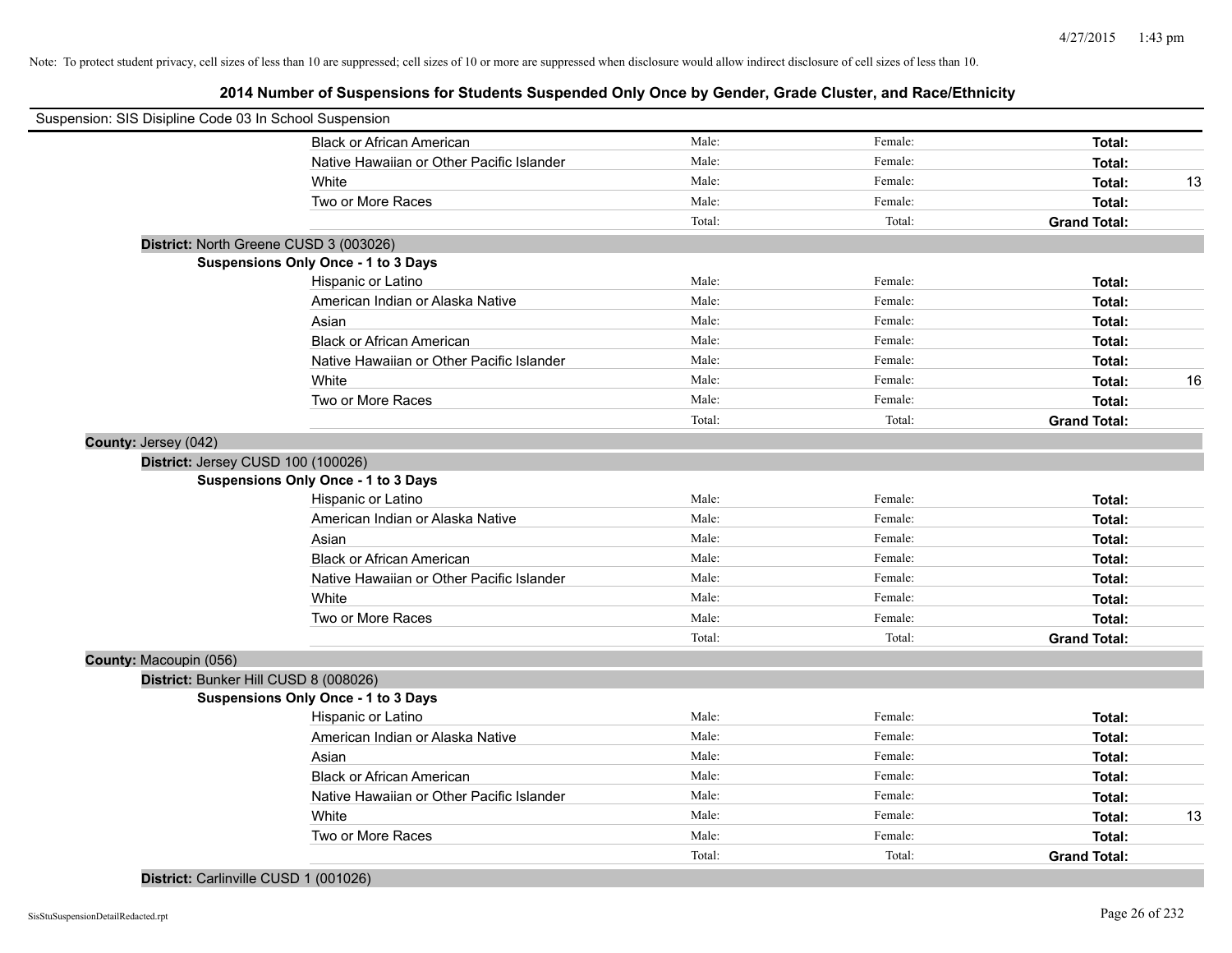| Suspension: SIS Disipline Code 03 In School Suspension |                                            |        |         |                     |    |
|--------------------------------------------------------|--------------------------------------------|--------|---------|---------------------|----|
|                                                        | Suspensions Only Once - 1 to 3 Days        |        |         |                     |    |
|                                                        | Hispanic or Latino                         | Male:  | Female: | Total:              |    |
|                                                        | American Indian or Alaska Native           | Male:  | Female: | Total:              |    |
|                                                        | Asian                                      | Male:  | Female: | Total:              |    |
|                                                        | <b>Black or African American</b>           | Male:  | Female: | Total:              |    |
|                                                        | Native Hawaiian or Other Pacific Islander  | Male:  | Female: | Total:              |    |
|                                                        | White                                      | Male:  | Female: | Total:              | 25 |
|                                                        | Two or More Races                          | Male:  | Female: | Total:              |    |
|                                                        |                                            | Total: | Total:  | <b>Grand Total:</b> |    |
| District: Gillespie CUSD 7 (007026)                    |                                            |        |         |                     |    |
|                                                        | Suspensions Only Once - 1 to 3 Days        |        |         |                     |    |
|                                                        | Hispanic or Latino                         | Male:  | Female: | Total:              |    |
|                                                        | American Indian or Alaska Native           | Male:  | Female: | Total:              |    |
|                                                        | Asian                                      | Male:  | Female: | Total:              |    |
|                                                        | <b>Black or African American</b>           | Male:  | Female: | Total:              |    |
|                                                        | Native Hawaiian or Other Pacific Islander  | Male:  | Female: | Total:              |    |
|                                                        | White                                      | Male:  | Female: | Total:              |    |
|                                                        | Two or More Races                          | Male:  | Female: | Total:              |    |
|                                                        |                                            | Total: | Total:  | <b>Grand Total:</b> |    |
| District: Mount Olive CUSD 5 (005026)                  |                                            |        |         |                     |    |
|                                                        | <b>Suspensions Only Once - 1 to 3 Days</b> |        |         |                     |    |
|                                                        | Hispanic or Latino                         | Male:  | Female: | Total:              |    |
|                                                        | American Indian or Alaska Native           | Male:  | Female: | Total:              |    |
|                                                        | Asian                                      | Male:  | Female: | Total:              |    |
|                                                        | <b>Black or African American</b>           | Male:  | Female: | Total:              |    |
|                                                        | Native Hawaiian or Other Pacific Islander  | Male:  | Female: | Total:              |    |
|                                                        | White                                      | Male:  | Female: | Total:              |    |
|                                                        | Two or More Races                          | Male:  | Female: | Total:              |    |
|                                                        |                                            | Total: | Total:  | <b>Grand Total:</b> |    |
| District: North Mac CUSD 34 (034026)                   |                                            |        |         |                     |    |
|                                                        | Suspensions Only Once - 1 to 3 Days        |        |         |                     |    |
|                                                        | Hispanic or Latino                         | Male:  | Female: | Total:              |    |
|                                                        | American Indian or Alaska Native           | Male:  | Female: | Total:              |    |
|                                                        | Asian                                      | Male:  | Female: | Total:              |    |
|                                                        | <b>Black or African American</b>           | Male:  | Female: | Total:              |    |
|                                                        | Native Hawaiian or Other Pacific Islander  | Male:  | Female: | Total:              |    |
|                                                        | White                                      | Male:  | Female: | Total:              | 13 |
|                                                        | Two or More Races                          | Male:  | Female: | Total:              |    |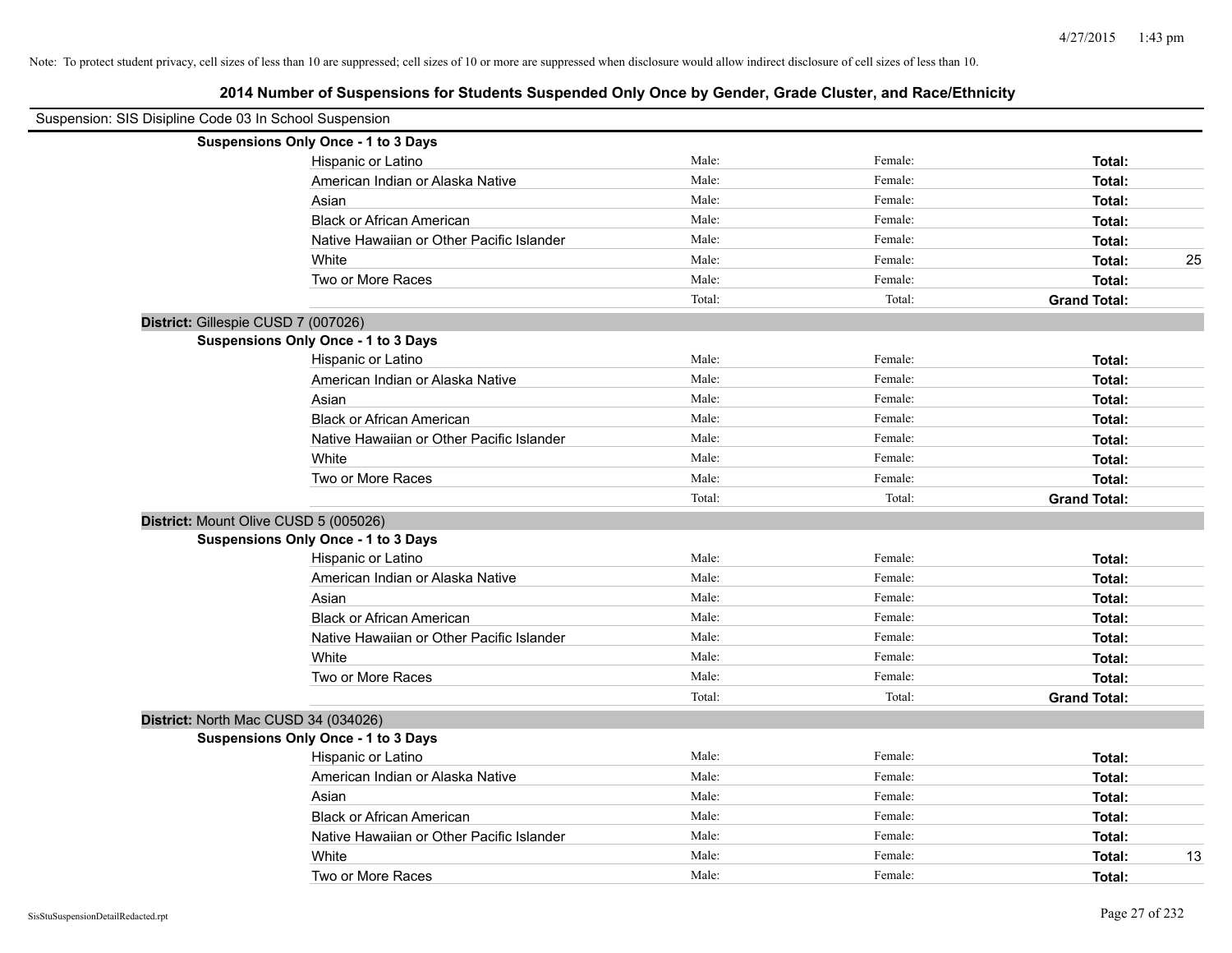| Suspension: SIS Disipline Code 03 In School Suspension |                                               |        |    |         |    |                     |    |
|--------------------------------------------------------|-----------------------------------------------|--------|----|---------|----|---------------------|----|
|                                                        |                                               | Total: |    | Total:  |    | <b>Grand Total:</b> |    |
|                                                        | District: Northwestern CUSD 2 (002026)        |        |    |         |    |                     |    |
|                                                        | Suspensions Only Once - 1 to 3 Days           |        |    |         |    |                     |    |
|                                                        | Hispanic or Latino                            | Male:  |    | Female: |    | Total:              |    |
|                                                        | American Indian or Alaska Native              | Male:  |    | Female: |    | Total:              |    |
|                                                        | Asian                                         | Male:  |    | Female: |    | Total:              |    |
|                                                        | <b>Black or African American</b>              | Male:  |    | Female: |    | Total:              |    |
|                                                        | Native Hawaiian or Other Pacific Islander     | Male:  |    | Female: |    | Total:              |    |
|                                                        | White                                         | Male:  |    | Female: |    | Total:              | 11 |
|                                                        | Two or More Races                             | Male:  |    | Female: |    | Total:              |    |
|                                                        |                                               | Total: |    | Total:  |    | <b>Grand Total:</b> |    |
|                                                        | <b>Suspensions Only Once - 4 or More Days</b> |        |    |         |    |                     |    |
|                                                        | Hispanic or Latino                            | Male:  |    | Female: |    | Total:              |    |
|                                                        | American Indian or Alaska Native              | Male:  |    | Female: |    | Total:              |    |
|                                                        | Asian                                         | Male:  |    | Female: |    | Total:              |    |
|                                                        | <b>Black or African American</b>              | Male:  |    | Female: |    | Total:              |    |
|                                                        | Native Hawaiian or Other Pacific Islander     | Male:  |    | Female: |    | Total:              |    |
|                                                        | White                                         | Male:  |    | Female: |    | Total:              |    |
|                                                        | Two or More Races                             | Male:  |    | Female: |    | Total:              |    |
|                                                        |                                               | Total: |    | Total:  |    | <b>Grand Total:</b> |    |
|                                                        | District: South Macoupin Association (801060) |        |    |         |    |                     |    |
|                                                        | Suspensions Only Once - 1 to 3 Days           |        |    |         |    |                     |    |
|                                                        | Hispanic or Latino                            | Male:  |    | Female: |    | Total:              |    |
|                                                        | American Indian or Alaska Native              | Male:  |    | Female: |    | Total:              |    |
|                                                        | Asian                                         | Male:  |    | Female: |    | Total:              |    |
|                                                        | <b>Black or African American</b>              | Male:  |    | Female: |    | Total:              |    |
|                                                        | Native Hawaiian or Other Pacific Islander     | Male:  |    | Female: |    | Total:              |    |
|                                                        | White                                         | Male:  |    | Female: |    | Total:              |    |
|                                                        | Two or More Races                             | Male:  |    | Female: |    | Total:              |    |
|                                                        |                                               | Total: |    | Total:  |    | <b>Grand Total:</b> |    |
|                                                        | District: Southwestern CUSD 9 (009026)        |        |    |         |    |                     |    |
|                                                        | <b>Suspensions Only Once - 1 to 3 Days</b>    |        |    |         |    |                     |    |
|                                                        | Hispanic or Latino                            | Male:  |    | Female: |    | Total:              |    |
|                                                        | American Indian or Alaska Native              | Male:  |    | Female: |    | Total:              |    |
|                                                        | Asian                                         | Male:  |    | Female: |    | Total:              |    |
|                                                        | <b>Black or African American</b>              | Male:  |    | Female: |    | Total:              |    |
|                                                        | Native Hawaiian or Other Pacific Islander     | Male:  |    | Female: |    | Total:              |    |
|                                                        | White                                         | Male:  | 17 | Female: | 10 | Total:              | 27 |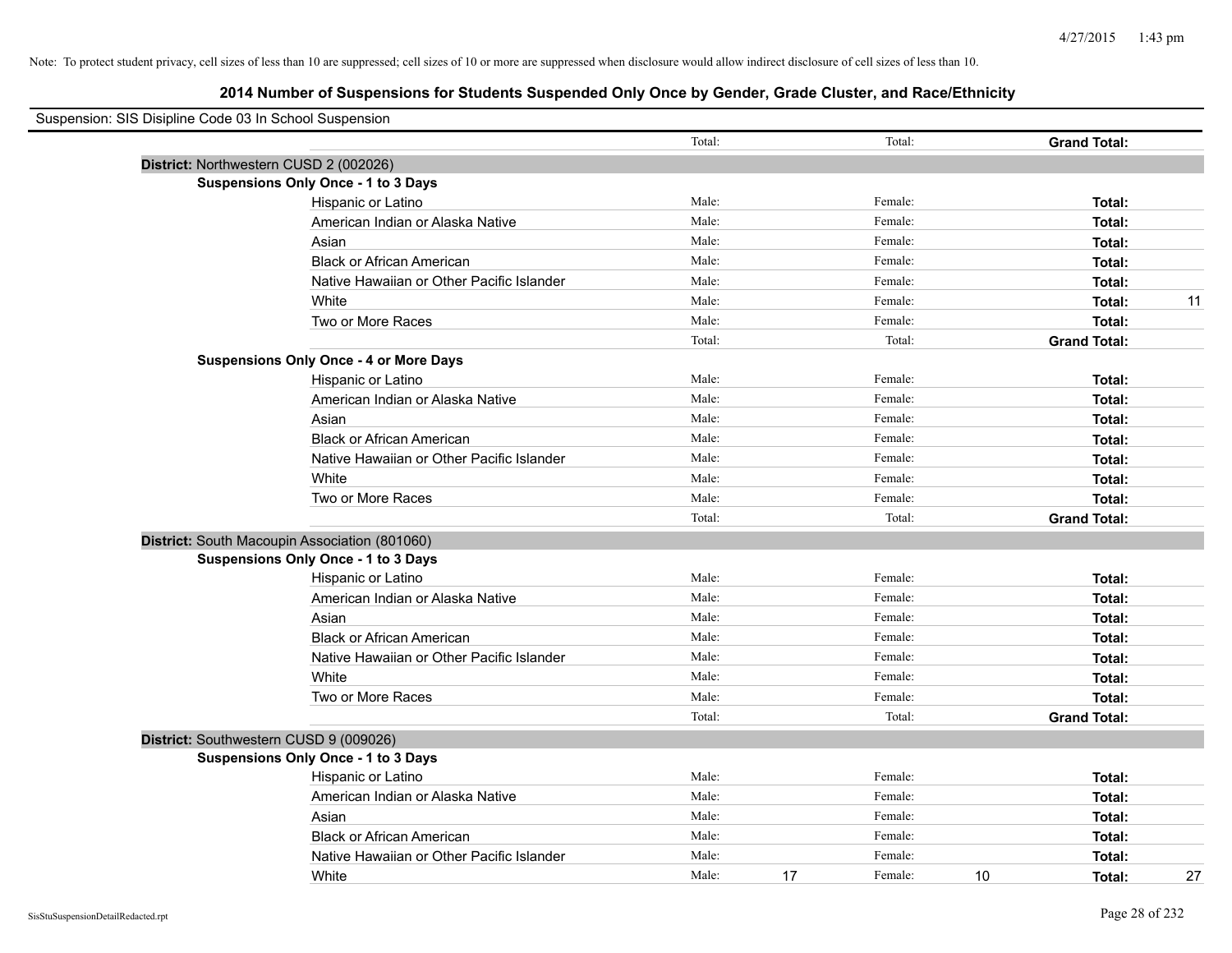# **2014 Number of Suspensions for Students Suspended Only Once by Gender, Grade Cluster, and Race/Ethnicity**

| Suspension: SIS Disipline Code 03 In School Suspension |                                                      |        |         |                     |
|--------------------------------------------------------|------------------------------------------------------|--------|---------|---------------------|
|                                                        | Two or More Races                                    | Male:  | Female: | Total:              |
|                                                        |                                                      | Total: | Total:  | <b>Grand Total:</b> |
| District: Staunton CUSD 6 (006026)                     |                                                      |        |         |                     |
|                                                        | <b>Suspensions Only Once - 1 to 3 Days</b>           |        |         |                     |
|                                                        | Hispanic or Latino                                   | Male:  | Female: | Total:              |
|                                                        | American Indian or Alaska Native                     | Male:  | Female: | Total:              |
|                                                        | Asian                                                | Male:  | Female: | Total:              |
|                                                        | <b>Black or African American</b>                     | Male:  | Female: | Total:              |
|                                                        | Native Hawaiian or Other Pacific Islander            | Male:  | Female: | Total:              |
|                                                        | White                                                | Male:  | Female: | Total:              |
|                                                        | Two or More Races                                    | Male:  | Female: | Total:              |
|                                                        |                                                      | Total: | Total:  | <b>Grand Total:</b> |
| County: Non-Public School (000)                        |                                                      |        |         |                     |
|                                                        | District: Calhoun/Greene/Jersy/Macoupin ROE (000000) |        |         |                     |
|                                                        | <b>Suspensions Only Once - 1 to 3 Days</b>           |        |         |                     |
|                                                        | Hispanic or Latino                                   | Male:  | Female: | Total:              |
|                                                        | American Indian or Alaska Native                     | Male:  | Female: | Total:              |
|                                                        | Asian                                                | Male:  | Female: | Total:              |
|                                                        | <b>Black or African American</b>                     | Male:  | Female: | Total:              |
|                                                        | Native Hawaiian or Other Pacific Islander            | Male:  | Female: | Total:              |
|                                                        | White                                                | Male:  | Female: | Total:              |
|                                                        | Two or More Races                                    | Male:  | Female: | Total:              |
|                                                        |                                                      | Total: | Total:  | <b>Grand Total:</b> |
|                                                        |                                                      |        |         |                     |
| Region: Carroll/Jo Daviess/Stephenson ROE (08)         |                                                      |        |         |                     |
| County: Carroll (008)                                  |                                                      |        |         |                     |
|                                                        | District: Chadwick-Milledgeville CUSD 399 (399026)   |        |         |                     |
|                                                        | Suspensions Only Once - 1 to 3 Days                  |        |         |                     |
|                                                        | Hispanic or Latino                                   | Male:  | Female: | Total:              |
|                                                        | American Indian or Alaska Native                     | Male:  | Female: | Total:              |
|                                                        | Asian                                                | Male:  | Female: | Total:              |
|                                                        | <b>Black or African American</b>                     | Male:  | Female: | Total:              |
|                                                        | Native Hawaiian or Other Pacific Islander            | Male:  | Female: | Total:              |
|                                                        | White                                                | Male:  | Female: | Total:              |
|                                                        | Two or More Races                                    | Male:  | Female: | Total:              |
|                                                        |                                                      | Total: | Total:  | <b>Grand Total:</b> |
|                                                        | District: Eastland CUSD 308 (308026)                 |        |         |                     |
|                                                        |                                                      |        |         |                     |

**Suspensions Only Once - 1 to 3 Days**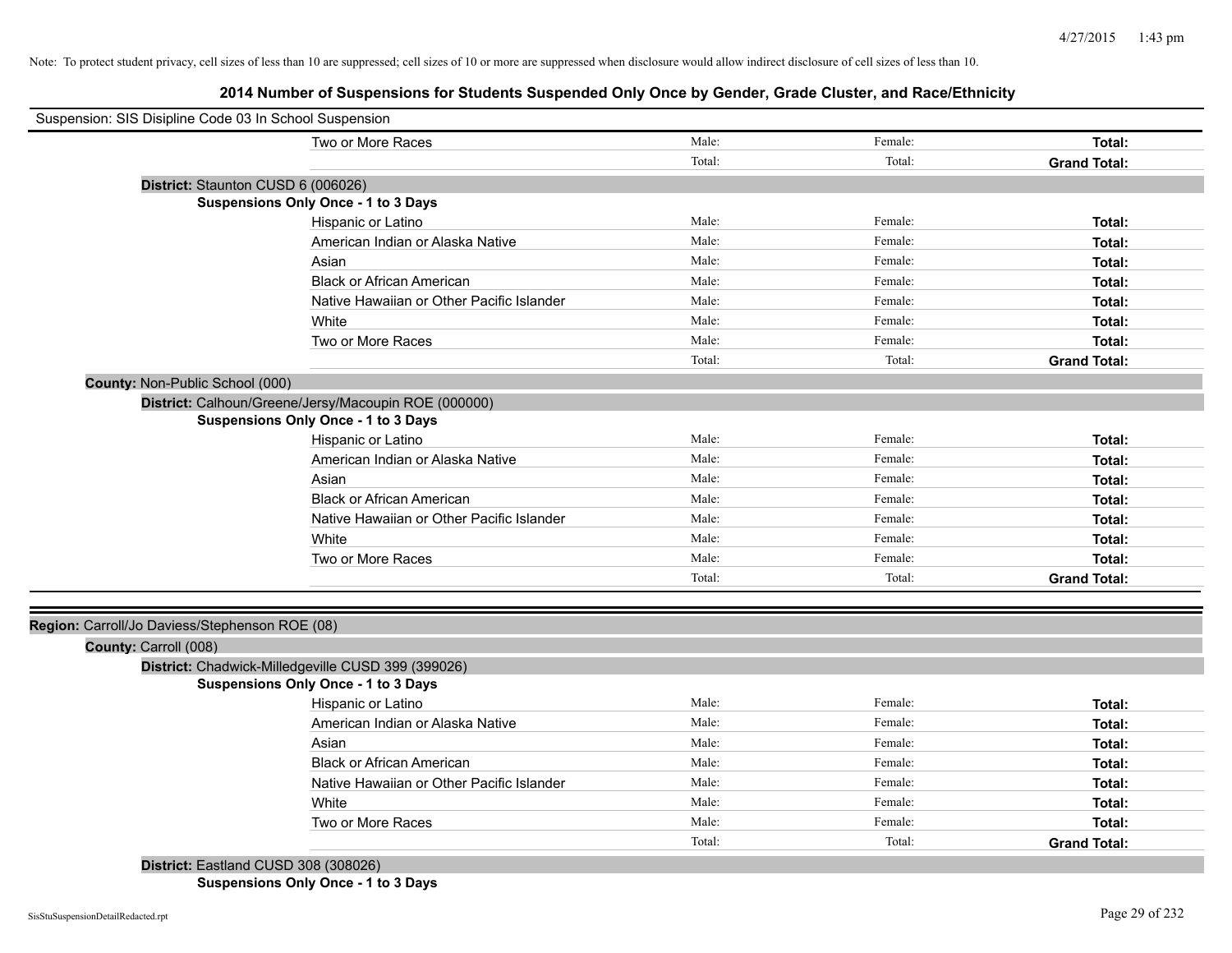| Suspension: SIS Disipline Code 03 In School Suspension |                                           |        |               |    |                     |    |
|--------------------------------------------------------|-------------------------------------------|--------|---------------|----|---------------------|----|
|                                                        | Hispanic or Latino                        | Male:  | Female:       |    | Total:              |    |
|                                                        | American Indian or Alaska Native          | Male:  | Female:       |    | Total:              |    |
|                                                        | Asian                                     | Male:  | Female:       |    | Total:              |    |
|                                                        | <b>Black or African American</b>          | Male:  | Female:       |    | Total:              |    |
|                                                        | Native Hawaiian or Other Pacific Islander | Male:  | Female:       |    | Total:              |    |
|                                                        | White                                     | Male:  | Female:       |    | Total:              |    |
|                                                        | Two or More Races                         | Male:  | Female:       |    | Total:              |    |
|                                                        |                                           | Total: | Total:        |    | <b>Grand Total:</b> |    |
|                                                        | District: West Carroll CUSD 314 (314026)  |        |               |    |                     |    |
|                                                        | Suspensions Only Once - 1 to 3 Days       |        |               |    |                     |    |
|                                                        | Hispanic or Latino                        | Male:  | Female:       |    | Total:              |    |
|                                                        | American Indian or Alaska Native          | Male:  | Female:       |    | Total:              |    |
|                                                        | Asian                                     | Male:  | Female:       |    | Total:              |    |
|                                                        | <b>Black or African American</b>          | Male:  | Female:       |    | Total:              |    |
|                                                        | Native Hawaiian or Other Pacific Islander | Male:  | Female:       |    | Total:              |    |
|                                                        | White                                     | Male:  | 19<br>Female: | 14 | Total:              | 33 |
|                                                        | Two or More Races                         | Male:  | Female:       |    | Total:              |    |
|                                                        |                                           | Total: | Total:        |    | <b>Grand Total:</b> |    |
| County: Jodaviess (043)                                |                                           |        |               |    |                     |    |
|                                                        | District: East Dubuque USD 119 (119022)   |        |               |    |                     |    |
|                                                        | Suspensions Only Once - 1 to 3 Days       |        |               |    |                     |    |
|                                                        | Hispanic or Latino                        | Male:  | Female:       |    | Total:              |    |
|                                                        | American Indian or Alaska Native          | Male:  | Female:       |    | Total:              |    |
|                                                        | Asian                                     | Male:  | Female:       |    | Total:              |    |
|                                                        | <b>Black or African American</b>          | Male:  | Female:       |    | Total:              |    |
|                                                        | Native Hawaiian or Other Pacific Islander | Male:  | Female:       |    | Total:              |    |
|                                                        | White                                     | Male:  | Female:       |    | Total:              |    |
|                                                        | Two or More Races                         | Male:  | Female:       |    | Total:              |    |
|                                                        |                                           | Total: | Total:        |    | <b>Grand Total:</b> |    |
|                                                        | District: River Ridge CUSD 210 (210026)   |        |               |    |                     |    |
|                                                        | Suspensions Only Once - 1 to 3 Days       |        |               |    |                     |    |
|                                                        | Hispanic or Latino                        | Male:  | Female:       |    | Total:              |    |
|                                                        | American Indian or Alaska Native          | Male:  | Female:       |    | Total:              |    |
|                                                        | Asian                                     | Male:  | Female:       |    | Total:              |    |
|                                                        | <b>Black or African American</b>          | Male:  | Female:       |    | Total:              |    |
|                                                        | Native Hawaiian or Other Pacific Islander | Male:  | Female:       |    | Total:              |    |
|                                                        | White                                     | Male:  | Female:       |    | Total:              | 14 |
|                                                        | Two or More Races                         | Male:  | Female:       |    | Total:              |    |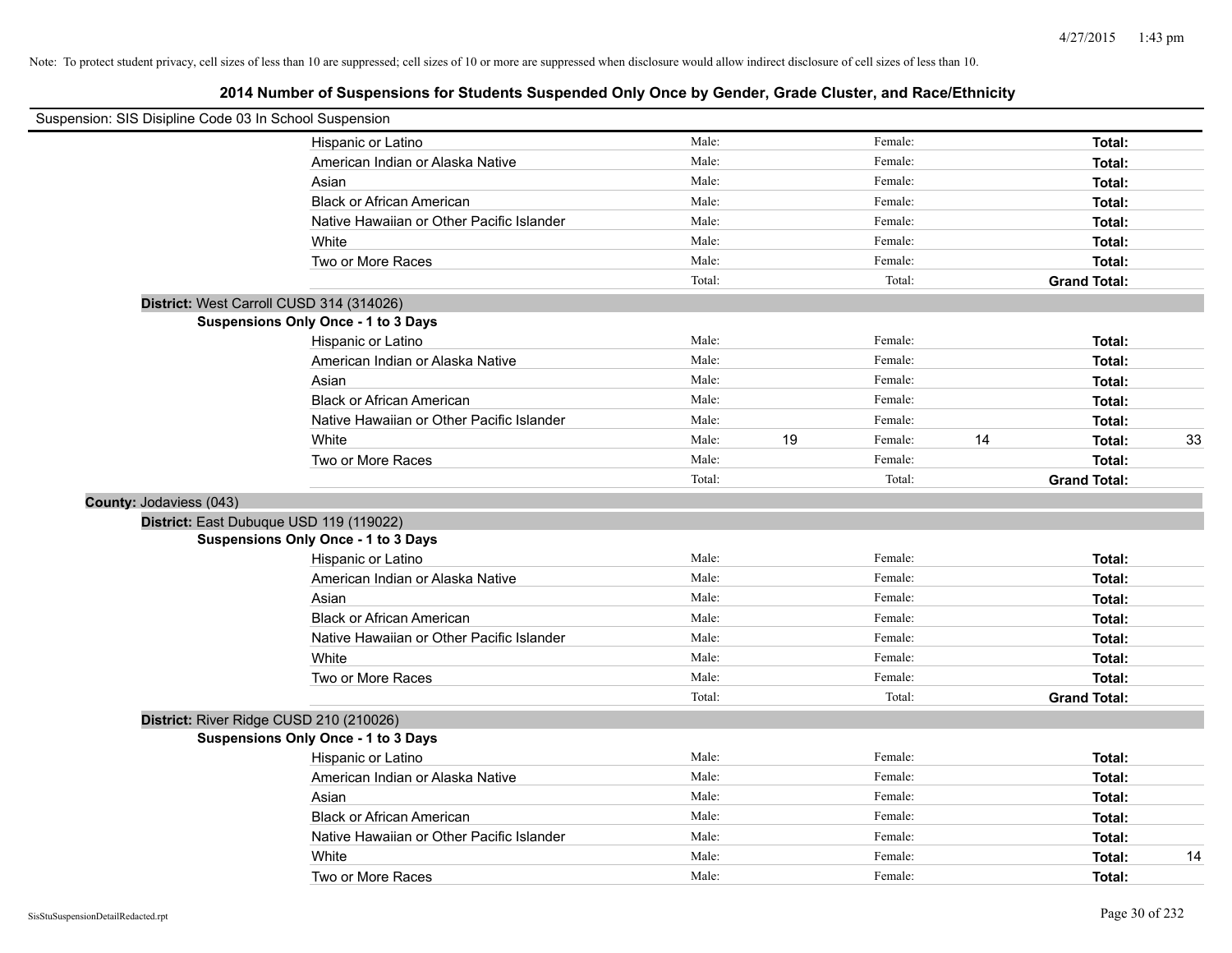| Suspension: SIS Disipline Code 03 In School Suspension |                                                      |        |         |                     |
|--------------------------------------------------------|------------------------------------------------------|--------|---------|---------------------|
|                                                        |                                                      | Total: | Total:  | <b>Grand Total:</b> |
|                                                        | District: Scales Mound CUSD 211 (211026)             |        |         |                     |
|                                                        | Suspensions Only Once - 1 to 3 Days                  |        |         |                     |
|                                                        | Hispanic or Latino                                   | Male:  | Female: | Total:              |
|                                                        | American Indian or Alaska Native                     | Male:  | Female: | Total:              |
|                                                        | Asian                                                | Male:  | Female: | Total:              |
|                                                        | <b>Black or African American</b>                     | Male:  | Female: | Total:              |
|                                                        | Native Hawaiian or Other Pacific Islander            | Male:  | Female: | Total:              |
|                                                        | White                                                | Male:  | Female: | Total:              |
|                                                        | Two or More Races                                    | Male:  | Female: | Total:              |
|                                                        |                                                      | Total: | Total:  | <b>Grand Total:</b> |
|                                                        | District: Stockton CUSD 206 (206026)                 |        |         |                     |
|                                                        | Suspensions Only Once - 1 to 3 Days                  |        |         |                     |
|                                                        | Hispanic or Latino                                   | Male:  | Female: | Total:              |
|                                                        | American Indian or Alaska Native                     | Male:  | Female: | Total:              |
|                                                        | Asian                                                | Male:  | Female: | Total:              |
|                                                        | <b>Black or African American</b>                     | Male:  | Female: | Total:              |
|                                                        | Native Hawaiian or Other Pacific Islander            | Male:  | Female: | Total:              |
|                                                        | White                                                | Male:  | Female: | Total:              |
|                                                        | Two or More Races                                    | Male:  | Female: | Total:              |
|                                                        |                                                      | Total: | Total:  | <b>Grand Total:</b> |
|                                                        | District: Warren CUSD 205 (205026)                   |        |         |                     |
|                                                        | <b>Suspensions Only Once - 1 to 3 Days</b>           |        |         |                     |
|                                                        | Hispanic or Latino                                   | Male:  | Female: | Total:              |
|                                                        | American Indian or Alaska Native                     | Male:  | Female: | Total:              |
|                                                        | Asian                                                | Male:  | Female: | Total:              |
|                                                        | <b>Black or African American</b>                     | Male:  | Female: | Total:              |
|                                                        | Native Hawaiian or Other Pacific Islander            | Male:  | Female: | Total:              |
|                                                        | White                                                | Male:  | Female: | Total:              |
|                                                        | Two or More Races                                    | Male:  | Female: | Total:              |
|                                                        |                                                      | Total: | Total:  | <b>Grand Total:</b> |
| County: Non-Public School (000)                        |                                                      |        |         |                     |
|                                                        | District: Carroll/Jo Daviess/Stephenson ROE (000000) |        |         |                     |
|                                                        | Suspensions Only Once - 1 to 3 Days                  |        |         |                     |
|                                                        | Hispanic or Latino                                   | Male:  | Female: | Total:              |
|                                                        | American Indian or Alaska Native                     | Male:  | Female: | Total:              |
|                                                        | Asian                                                | Male:  | Female: | Total:              |
|                                                        | <b>Black or African American</b>                     | Male:  | Female: | Total:              |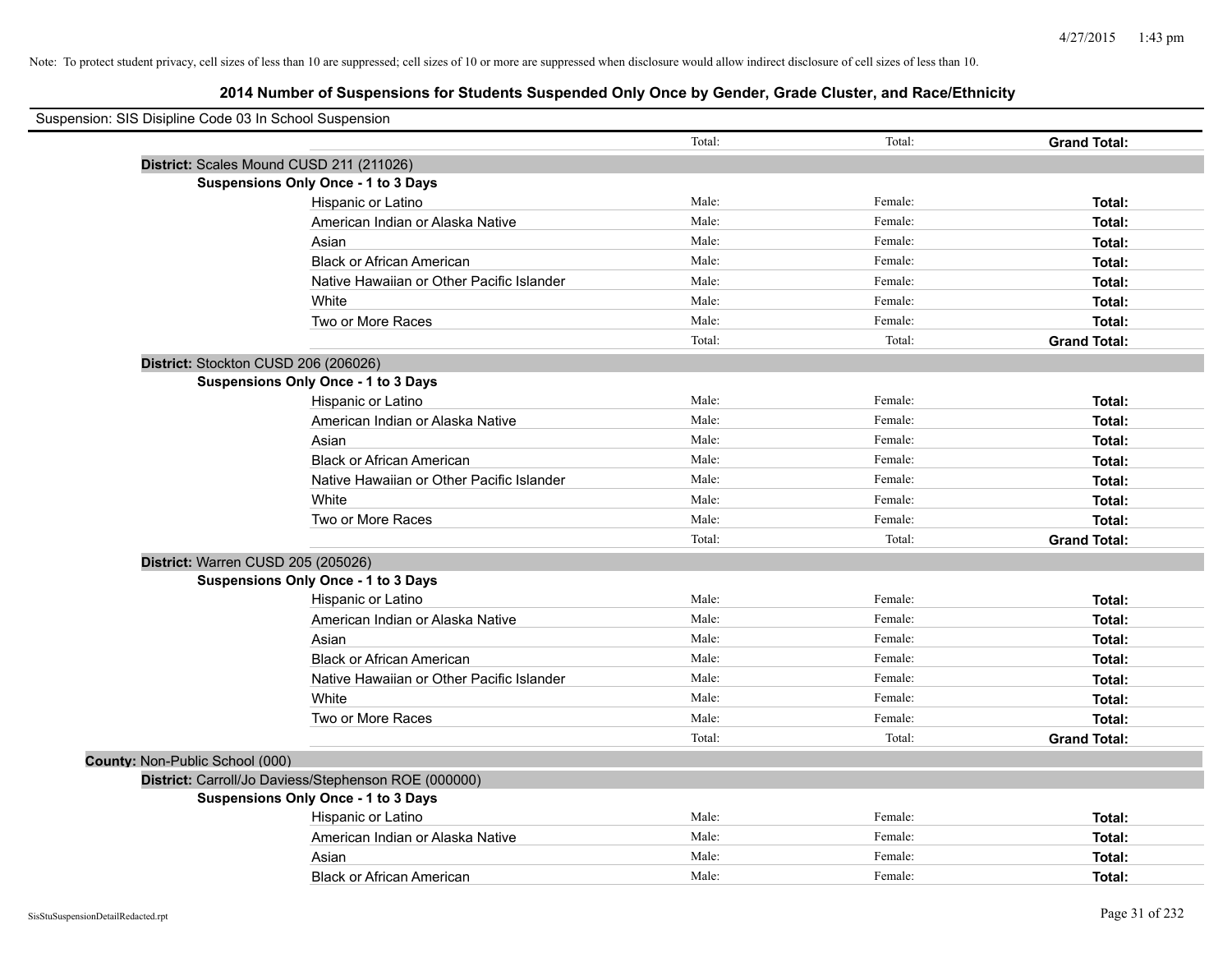| Suspension: SIS Disipline Code 03 In School Suspension |                                            |        |    |         |    |                     |    |
|--------------------------------------------------------|--------------------------------------------|--------|----|---------|----|---------------------|----|
|                                                        | Native Hawaiian or Other Pacific Islander  | Male:  |    | Female: |    | Total:              |    |
|                                                        | White                                      | Male:  |    | Female: |    | Total:              |    |
|                                                        | Two or More Races                          | Male:  |    | Female: |    | Total:              |    |
|                                                        |                                            | Total: |    | Total:  |    | <b>Grand Total:</b> |    |
| County: Stephenson (089)                               |                                            |        |    |         |    |                     |    |
|                                                        | District: Dakota CUSD 201 (201026)         |        |    |         |    |                     |    |
|                                                        | Suspensions Only Once - 1 to 3 Days        |        |    |         |    |                     |    |
|                                                        | Hispanic or Latino                         | Male:  |    | Female: |    | Total:              |    |
|                                                        | American Indian or Alaska Native           | Male:  |    | Female: |    | Total:              |    |
|                                                        | Asian                                      | Male:  |    | Female: |    | Total:              |    |
|                                                        | <b>Black or African American</b>           | Male:  |    | Female: |    | Total:              |    |
|                                                        | Native Hawaiian or Other Pacific Islander  | Male:  |    | Female: |    | Total:              |    |
|                                                        | White                                      | Male:  |    | Female: |    | Total:              |    |
|                                                        | Two or More Races                          | Male:  |    | Female: |    | Total:              |    |
|                                                        |                                            | Total: |    | Total:  |    | <b>Grand Total:</b> |    |
|                                                        | District: Freeport SD 145 (145022)         |        |    |         |    |                     |    |
|                                                        | Suspensions Only Once - 1 to 3 Days        |        |    |         |    |                     |    |
|                                                        | Hispanic or Latino                         | Male:  | 10 | Female: | 16 | Total:              | 26 |
|                                                        | American Indian or Alaska Native           | Male:  |    | Female: |    | Total:              |    |
|                                                        | Asian                                      | Male:  |    | Female: |    | Total:              |    |
|                                                        | <b>Black or African American</b>           | Male:  | 46 | Female: | 48 | Total:              | 94 |
|                                                        | Native Hawaiian or Other Pacific Islander  | Male:  |    | Female: |    | Total:              |    |
|                                                        | White                                      | Male:  | 53 | Female: | 28 | Total:              | 81 |
|                                                        | Two or More Races                          | Male:  | 20 | Female: | 11 | Total:              | 31 |
|                                                        |                                            | Total: |    | Total:  |    | <b>Grand Total:</b> |    |
|                                                        | District: Lena Winslow CUSD 202 (202026)   |        |    |         |    |                     |    |
|                                                        | <b>Suspensions Only Once - 1 to 3 Days</b> |        |    |         |    |                     |    |
|                                                        | Hispanic or Latino                         | Male:  |    | Female: |    | Total:              |    |
|                                                        | American Indian or Alaska Native           | Male:  |    | Female: |    | Total:              |    |
|                                                        | Asian                                      | Male:  |    | Female: |    | Total:              |    |
|                                                        | <b>Black or African American</b>           | Male:  |    | Female: |    | Total:              |    |
|                                                        | Native Hawaiian or Other Pacific Islander  | Male:  |    | Female: |    | Total:              |    |
|                                                        | White                                      | Male:  |    | Female: |    | Total:              | 15 |
|                                                        | Two or More Races                          | Male:  |    | Female: |    | Total:              |    |
|                                                        |                                            | Total: |    | Total:  |    | <b>Grand Total:</b> |    |
|                                                        | District: Orangeville CUSD 203 (203026)    |        |    |         |    |                     |    |
|                                                        | Suspensions Only Once - 1 to 3 Days        |        |    |         |    |                     |    |
|                                                        | Hispanic or Latino                         | Male:  |    | Female: |    | Total:              |    |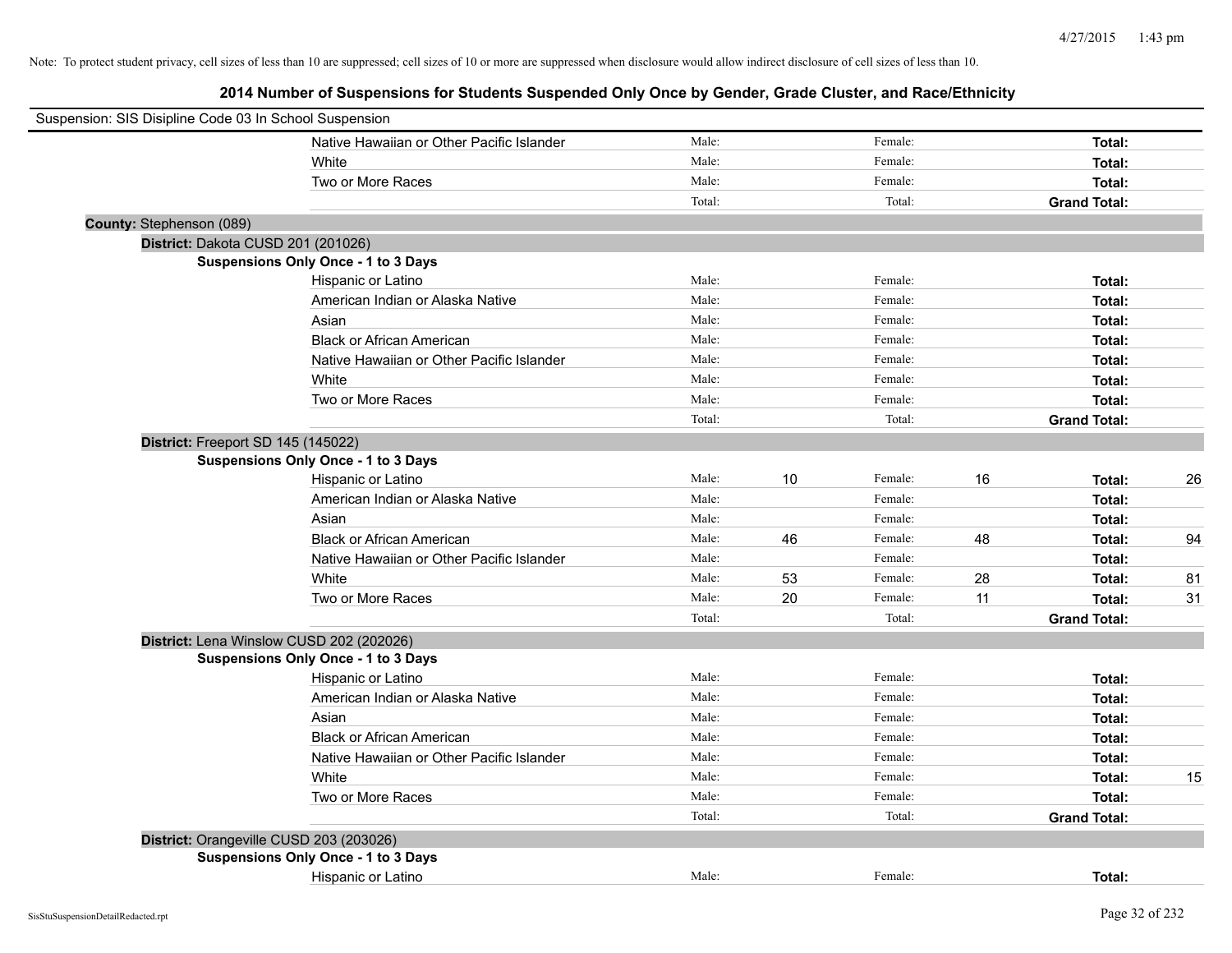| Suspension: SIS Disipline Code 03 In School Suspension |                                               |        |         |                     |
|--------------------------------------------------------|-----------------------------------------------|--------|---------|---------------------|
|                                                        | American Indian or Alaska Native              | Male:  | Female: | Total:              |
|                                                        | Asian                                         | Male:  | Female: | Total:              |
|                                                        | <b>Black or African American</b>              | Male:  | Female: | Total:              |
|                                                        | Native Hawaiian or Other Pacific Islander     | Male:  | Female: | Total:              |
|                                                        | White                                         | Male:  | Female: | Total:<br>16        |
|                                                        | Two or More Races                             | Male:  | Female: | Total:              |
|                                                        |                                               | Total: | Total:  | <b>Grand Total:</b> |
|                                                        |                                               |        |         |                     |
| Region: Champaign/Ford ROE (09)                        |                                               |        |         |                     |
| County: Champaign (010)                                |                                               |        |         |                     |
|                                                        | District: Champaign CUSD 4 (004026)           |        |         |                     |
|                                                        | <b>Suspensions Only Once - 1 to 3 Days</b>    |        |         |                     |
|                                                        | Hispanic or Latino                            | Male:  | Female: | Total:              |
|                                                        | American Indian or Alaska Native              | Male:  | Female: | Total:              |
|                                                        | Asian                                         | Male:  | Female: | Total:              |
|                                                        | <b>Black or African American</b>              | Male:  | Female: | 27<br>Total:        |
|                                                        | Native Hawaiian or Other Pacific Islander     | Male:  | Female: | Total:              |
|                                                        | White                                         | Male:  | Female: | Total:              |
|                                                        | Two or More Races                             | Male:  | Female: | Total:              |
|                                                        |                                               | Total: | Total:  | <b>Grand Total:</b> |
|                                                        | <b>Suspensions Only Once - 4 or More Days</b> |        |         |                     |
|                                                        | Hispanic or Latino                            | Male:  | Female: | Total:              |
|                                                        | American Indian or Alaska Native              | Male:  | Female: | Total:              |
|                                                        | Asian                                         | Male:  | Female: | Total:              |
|                                                        | <b>Black or African American</b>              | Male:  | Female: | Total:              |
|                                                        | Native Hawaiian or Other Pacific Islander     | Male:  | Female: | Total:              |
|                                                        | White                                         | Male:  | Female: | Total:              |
|                                                        | Two or More Races                             | Male:  | Female: | Total:              |
|                                                        |                                               | Total: | Total:  | <b>Grand Total:</b> |
|                                                        | District: Fisher CUSD 1 (001026)              |        |         |                     |
|                                                        | <b>Suspensions Only Once - 1 to 3 Days</b>    |        |         |                     |
|                                                        | Hispanic or Latino                            | Male:  | Female: | Total:              |
|                                                        | American Indian or Alaska Native              | Male:  | Female: | Total:              |
|                                                        | Asian                                         | Male:  | Female: | Total:              |
|                                                        | <b>Black or African American</b>              | Male:  | Female: | Total:              |
|                                                        | Native Hawaiian or Other Pacific Islander     | Male:  | Female: | Total:              |
|                                                        | White                                         | Male:  | Female: | Total:              |
|                                                        | Two or More Races                             | Male:  | Female: | Total:              |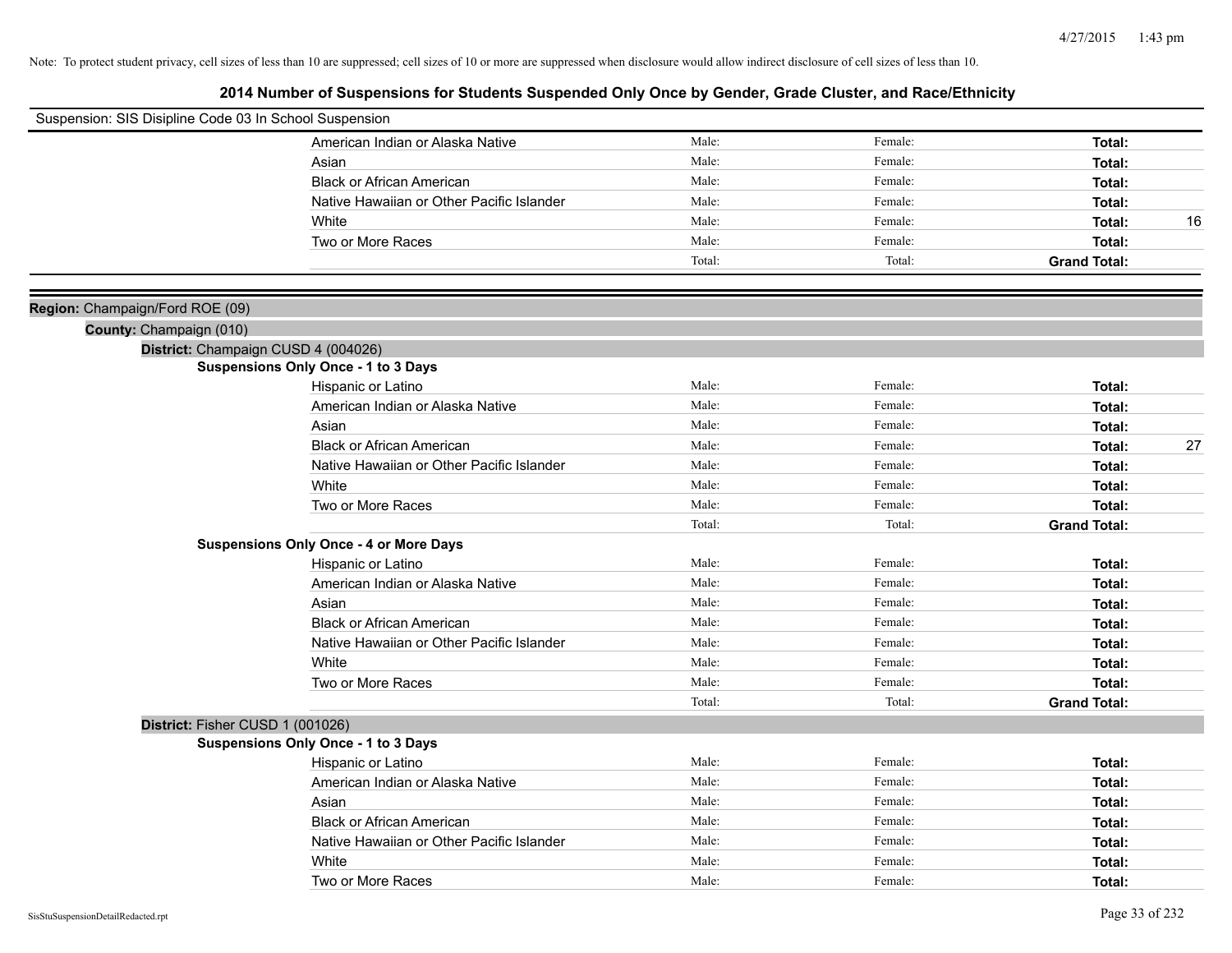# **2014 Number of Suspensions for Students Suspended Only Once by Gender, Grade Cluster, and Race/Ethnicity**

| Suspension: SIS Disipline Code 03 In School Suspension |                                                    |        |    |         |    |                     |    |
|--------------------------------------------------------|----------------------------------------------------|--------|----|---------|----|---------------------|----|
|                                                        |                                                    | Total: |    | Total:  |    | <b>Grand Total:</b> |    |
|                                                        | District: Rantoul Township HSD 193 (193017)        |        |    |         |    |                     |    |
|                                                        | <b>Suspensions Only Once - 1 to 3 Days</b>         |        |    |         |    |                     |    |
|                                                        | Hispanic or Latino                                 | Male:  |    | Female: |    | Total:              |    |
|                                                        | American Indian or Alaska Native                   | Male:  |    | Female: |    | Total:              |    |
|                                                        | Asian                                              | Male:  |    | Female: |    | Total:              |    |
|                                                        | <b>Black or African American</b>                   | Male:  | 17 | Female: | 15 | Total:              | 32 |
|                                                        | Native Hawaiian or Other Pacific Islander          | Male:  |    | Female: |    | Total:              |    |
|                                                        | White                                              | Male:  | 19 | Female: | 14 | Total:              | 33 |
|                                                        | Two or More Races                                  | Male:  |    | Female: |    | Total:              | 11 |
|                                                        |                                                    | Total: |    | Total:  |    | <b>Grand Total:</b> |    |
|                                                        | <b>Suspensions Only Once - 4 or More Days</b>      |        |    |         |    |                     |    |
|                                                        | Hispanic or Latino                                 | Male:  |    | Female: |    | Total:              |    |
|                                                        | American Indian or Alaska Native                   | Male:  |    | Female: |    | Total:              |    |
|                                                        | Asian                                              | Male:  |    | Female: |    | Total:              |    |
|                                                        | <b>Black or African American</b>                   | Male:  |    | Female: |    | Total:              |    |
|                                                        | Native Hawaiian or Other Pacific Islander          | Male:  |    | Female: |    | Total:              |    |
|                                                        | White                                              | Male:  |    | Female: |    | Total:              |    |
|                                                        | Two or More Races                                  | Male:  |    | Female: |    | Total:              |    |
|                                                        |                                                    | Total: |    | Total:  |    | <b>Grand Total:</b> |    |
|                                                        | District: Rural Champaign Co Spec Ed Coop (000061) |        |    |         |    |                     |    |
|                                                        | <b>Suspensions Only Once - 1 to 3 Days</b>         |        |    |         |    |                     |    |
|                                                        | Hispanic or Latino                                 | Male:  |    | Female: |    | Total:              |    |
|                                                        | American Indian or Alaska Native                   | Male:  |    | Female: |    | Total:              |    |
|                                                        | Asian                                              | Male:  |    | Female: |    | Total:              |    |
|                                                        | <b>Black or African American</b>                   | Male:  |    | Female: |    | Total:              |    |
|                                                        | Native Hawaiian or Other Pacific Islander          | Male:  |    | Female: |    | Total:              |    |
|                                                        | White                                              | Male:  |    | Female: |    | Total:              |    |
|                                                        | Two or More Races                                  | Male:  |    | Female: |    | Total:              |    |
|                                                        |                                                    | Total: |    | Total:  |    | <b>Grand Total:</b> |    |
|                                                        | District: St Joseph CCSD 169 (169004)              |        |    |         |    |                     |    |
|                                                        | Suspensions Only Once - 1 to 3 Days                |        |    |         |    |                     |    |
|                                                        | Hispanic or Latino                                 | Male:  |    | Female: |    | Total:              |    |
|                                                        | American Indian or Alaska Native                   | Male:  |    | Female: |    | Total:              |    |
|                                                        | Asian                                              | Male:  |    | Female: |    | Total:              |    |
|                                                        | <b>Black or African American</b>                   | Male:  |    | Female: |    | Total:              |    |
|                                                        | Native Hawaiian or Other Pacific Islander          | Male:  |    | Female: |    | Total:              |    |
|                                                        | White                                              | Male:  |    | Female: |    | Total:              |    |

 $\overline{\phantom{0}}$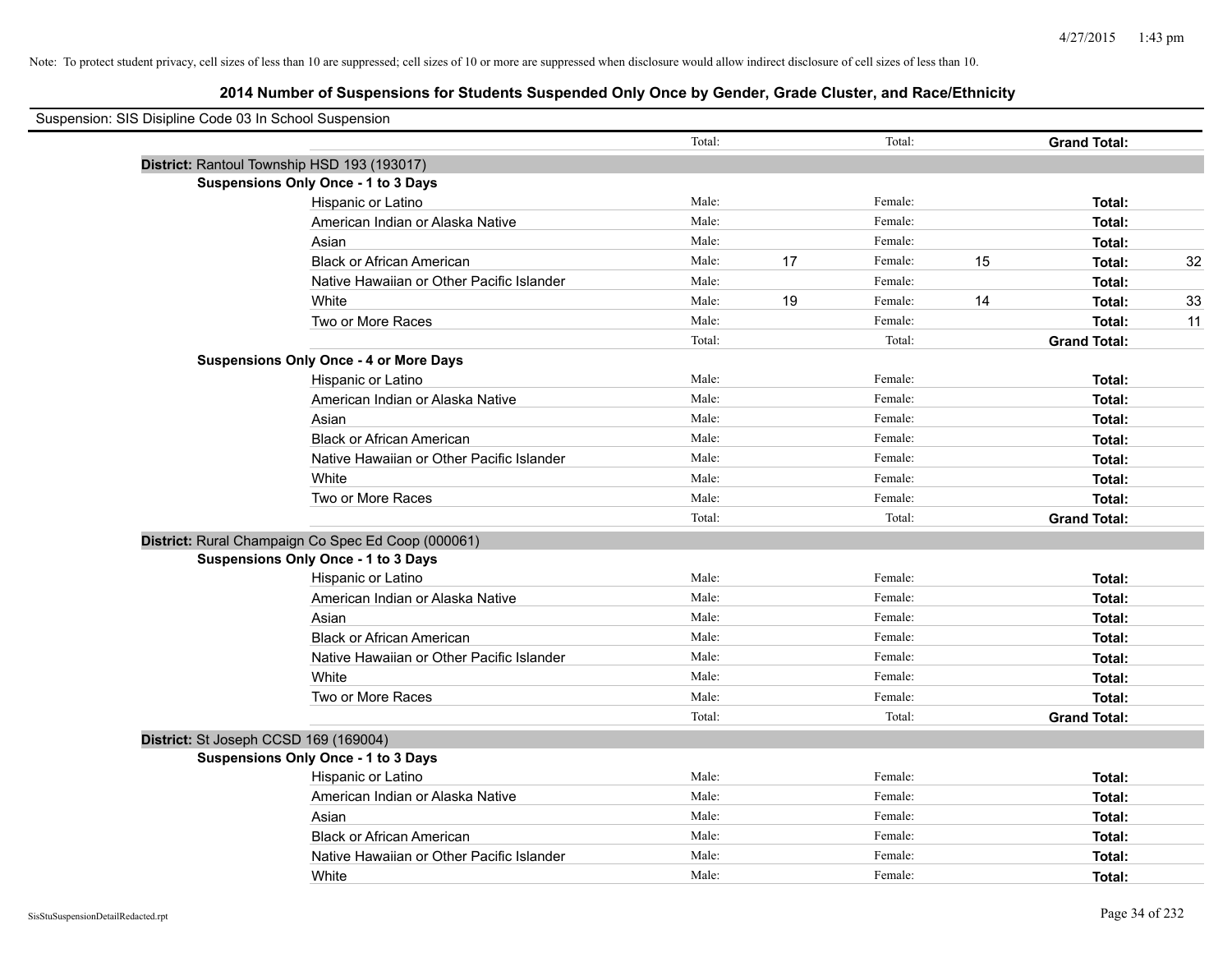| Suspension: SIS Disipline Code 03 In School Suspension |                                             |        |               |                     |     |
|--------------------------------------------------------|---------------------------------------------|--------|---------------|---------------------|-----|
|                                                        | Two or More Races                           | Male:  | Female:       | Total:              |     |
|                                                        |                                             | Total: | Total:        | <b>Grand Total:</b> |     |
|                                                        | District: St Joseph Ogden CHSD 305 (305016) |        |               |                     |     |
|                                                        | <b>Suspensions Only Once - 1 to 3 Days</b>  |        |               |                     |     |
|                                                        | Hispanic or Latino                          | Male:  | Female:       | Total:              |     |
|                                                        | American Indian or Alaska Native            | Male:  | Female:       | Total:              |     |
|                                                        | Asian                                       | Male:  | Female:       | Total:              |     |
|                                                        | <b>Black or African American</b>            | Male:  | Female:       | Total:              |     |
|                                                        | Native Hawaiian or Other Pacific Islander   | Male:  | Female:       | Total:              |     |
|                                                        | White                                       | Male:  | Female:       | Total:              |     |
|                                                        | Two or More Races                           | Male:  | Female:       | Total:              |     |
|                                                        |                                             | Total: | Total:        | <b>Grand Total:</b> |     |
|                                                        | District: Thomasboro CCSD 130 (130004)      |        |               |                     |     |
|                                                        | <b>Suspensions Only Once - 1 to 3 Days</b>  |        |               |                     |     |
|                                                        | Hispanic or Latino                          | Male:  | Female:       | Total:              |     |
|                                                        | American Indian or Alaska Native            | Male:  | Female:       | Total:              |     |
|                                                        | Asian                                       | Male:  | Female:       | Total:              |     |
|                                                        | <b>Black or African American</b>            | Male:  | Female:       | Total:              |     |
|                                                        | Native Hawaiian or Other Pacific Islander   | Male:  | Female:       | Total:              |     |
|                                                        | White                                       | Male:  | Female:       | Total:              |     |
|                                                        | Two or More Races                           | Male:  | Female:       | Total:              |     |
|                                                        |                                             | Total: | Total:        | <b>Grand Total:</b> |     |
|                                                        | District: Tolono CUSD 7 (007026)            |        |               |                     |     |
|                                                        | <b>Suspensions Only Once - 1 to 3 Days</b>  |        |               |                     |     |
|                                                        | Hispanic or Latino                          | Male:  | Female:       | Total:              |     |
|                                                        | American Indian or Alaska Native            | Male:  | Female:       | Total:              |     |
|                                                        | Asian                                       | Male:  | Female:       | Total:              |     |
|                                                        | <b>Black or African American</b>            | Male:  | Female:       | Total:              |     |
|                                                        | Native Hawaiian or Other Pacific Islander   | Male:  | Female:       | Total:              |     |
|                                                        | White                                       | Male:  | Female:       | Total:              |     |
|                                                        | Two or More Races                           | Male:  | Female:       | Total:              |     |
|                                                        |                                             | Total: | Total:        | <b>Grand Total:</b> |     |
|                                                        | District: Urbana SD 116 (116022)            |        |               |                     |     |
|                                                        | <b>Suspensions Only Once - 1 to 3 Days</b>  |        |               |                     |     |
|                                                        | Hispanic or Latino                          | Male:  | Female:       | Total:              | 20  |
|                                                        | American Indian or Alaska Native            | Male:  | Female:       | Total:              |     |
|                                                        | Asian                                       | Male:  | Female:       | Total:              |     |
|                                                        | <b>Black or African American</b>            | Male:  | 71<br>Female: | 70<br>Total:        | 141 |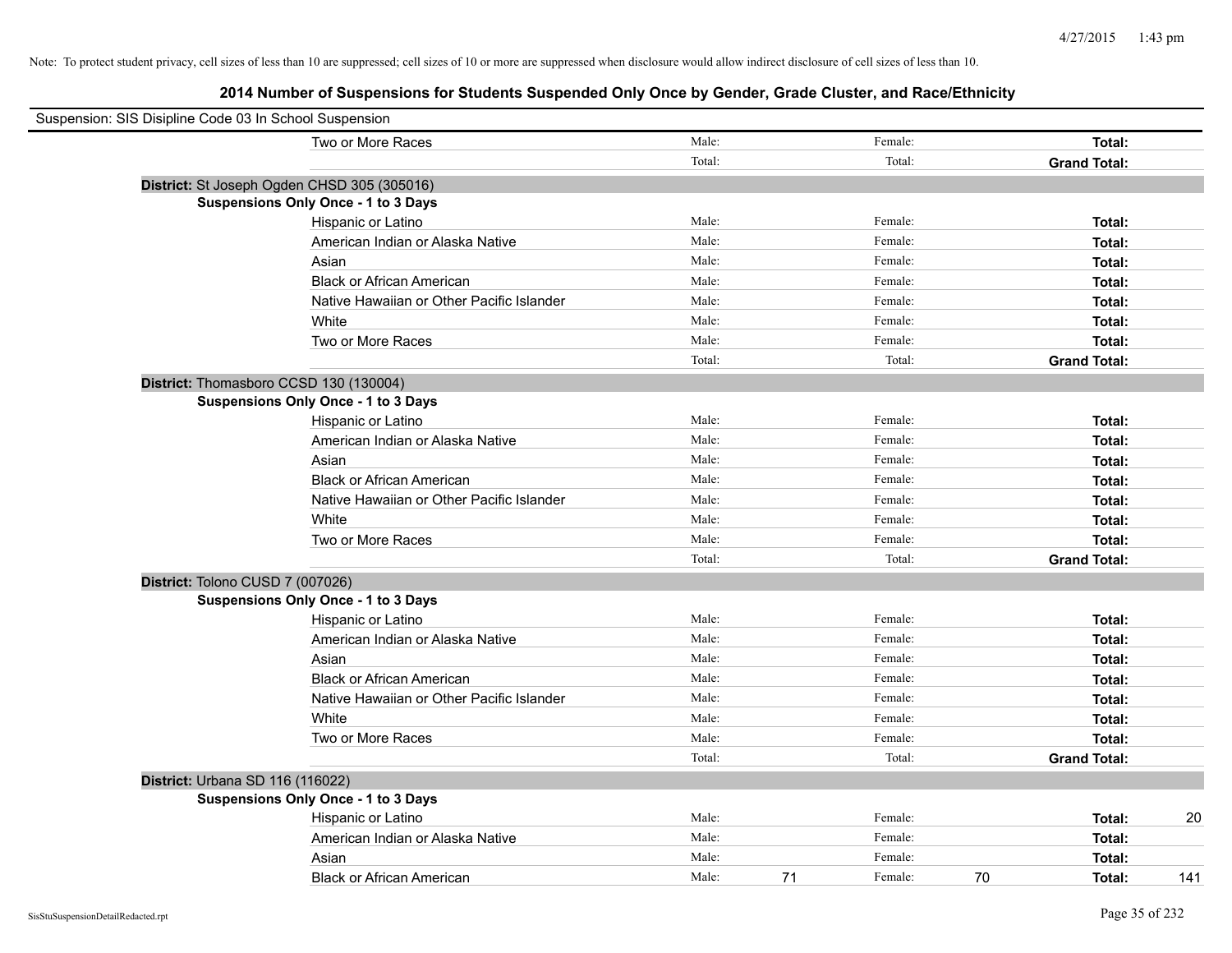| Suspension: SIS Disipline Code 03 In School Suspension |                                                     |        |    |         |    |                     |    |
|--------------------------------------------------------|-----------------------------------------------------|--------|----|---------|----|---------------------|----|
|                                                        | Native Hawaiian or Other Pacific Islander           | Male:  |    | Female: |    | Total:              |    |
|                                                        | White                                               | Male:  | 32 | Female: | 23 | Total:              | 55 |
|                                                        | Two or More Races                                   | Male:  |    | Female: |    | Total:              | 15 |
|                                                        |                                                     | Total: |    | Total:  |    | <b>Grand Total:</b> |    |
| County: Ford (027)                                     |                                                     |        |    |         |    |                     |    |
|                                                        | District: Gibson City-Melvin-Sibley CUSD 5 (005026) |        |    |         |    |                     |    |
|                                                        | <b>Suspensions Only Once - 1 to 3 Days</b>          |        |    |         |    |                     |    |
|                                                        | Hispanic or Latino                                  | Male:  |    | Female: |    | Total:              |    |
|                                                        | American Indian or Alaska Native                    | Male:  |    | Female: |    | Total:              |    |
|                                                        | Asian                                               | Male:  |    | Female: |    | Total:              |    |
|                                                        | <b>Black or African American</b>                    | Male:  |    | Female: |    | Total:              |    |
|                                                        | Native Hawaiian or Other Pacific Islander           | Male:  |    | Female: |    | Total:              |    |
|                                                        | White                                               | Male:  |    | Female: |    | Total:              | 10 |
|                                                        | Two or More Races                                   | Male:  |    | Female: |    | Total:              |    |
|                                                        |                                                     | Total: |    | Total:  |    | <b>Grand Total:</b> |    |
|                                                        | District: Paxton-Buckley-Loda CUD 10 (010026)       |        |    |         |    |                     |    |
|                                                        | Suspensions Only Once - 1 to 3 Days                 |        |    |         |    |                     |    |
|                                                        | Hispanic or Latino                                  | Male:  |    | Female: |    | Total:              |    |
|                                                        | American Indian or Alaska Native                    | Male:  |    | Female: |    | Total:              |    |
|                                                        | Asian                                               | Male:  |    | Female: |    | Total:              |    |
|                                                        | <b>Black or African American</b>                    | Male:  |    | Female: |    | Total:              |    |
|                                                        | Native Hawaiian or Other Pacific Islander           | Male:  |    | Female: |    | Total:              |    |
|                                                        | White                                               | Male:  |    | Female: |    | Total:              | 20 |
|                                                        | Two or More Races                                   | Male:  |    | Female: |    | Total:              |    |
|                                                        |                                                     | Total: |    | Total:  |    | <b>Grand Total:</b> |    |
|                                                        |                                                     |        |    |         |    |                     |    |
| Region: Christian/Montgomery ROE (10)                  |                                                     |        |    |         |    |                     |    |
| County: Christian (011)                                |                                                     |        |    |         |    |                     |    |
|                                                        | District: Edinburg CUSD 4 (004026)                  |        |    |         |    |                     |    |
|                                                        | Suspensions Only Once - 1 to 3 Days                 |        |    |         |    |                     |    |
|                                                        | Hispanic or Latino                                  | Male:  |    | Female: |    | Total:              |    |
|                                                        | American Indian or Alaska Native                    | Male:  |    | Female: |    | Total:              |    |
|                                                        | Asian                                               | Male:  |    | Female: |    | Total:              |    |
|                                                        | <b>Black or African American</b>                    | Male:  |    | Female: |    | Total:              |    |
|                                                        | Native Hawaiian or Other Pacific Islander           | Male:  |    | Female: |    | Total:              |    |
|                                                        | White                                               | Male:  |    | Female: |    | Total:              |    |
|                                                        | Two or More Races                                   | Male:  |    | Female: |    | Total:              |    |
|                                                        |                                                     | Total: |    | Total:  |    | <b>Grand Total:</b> |    |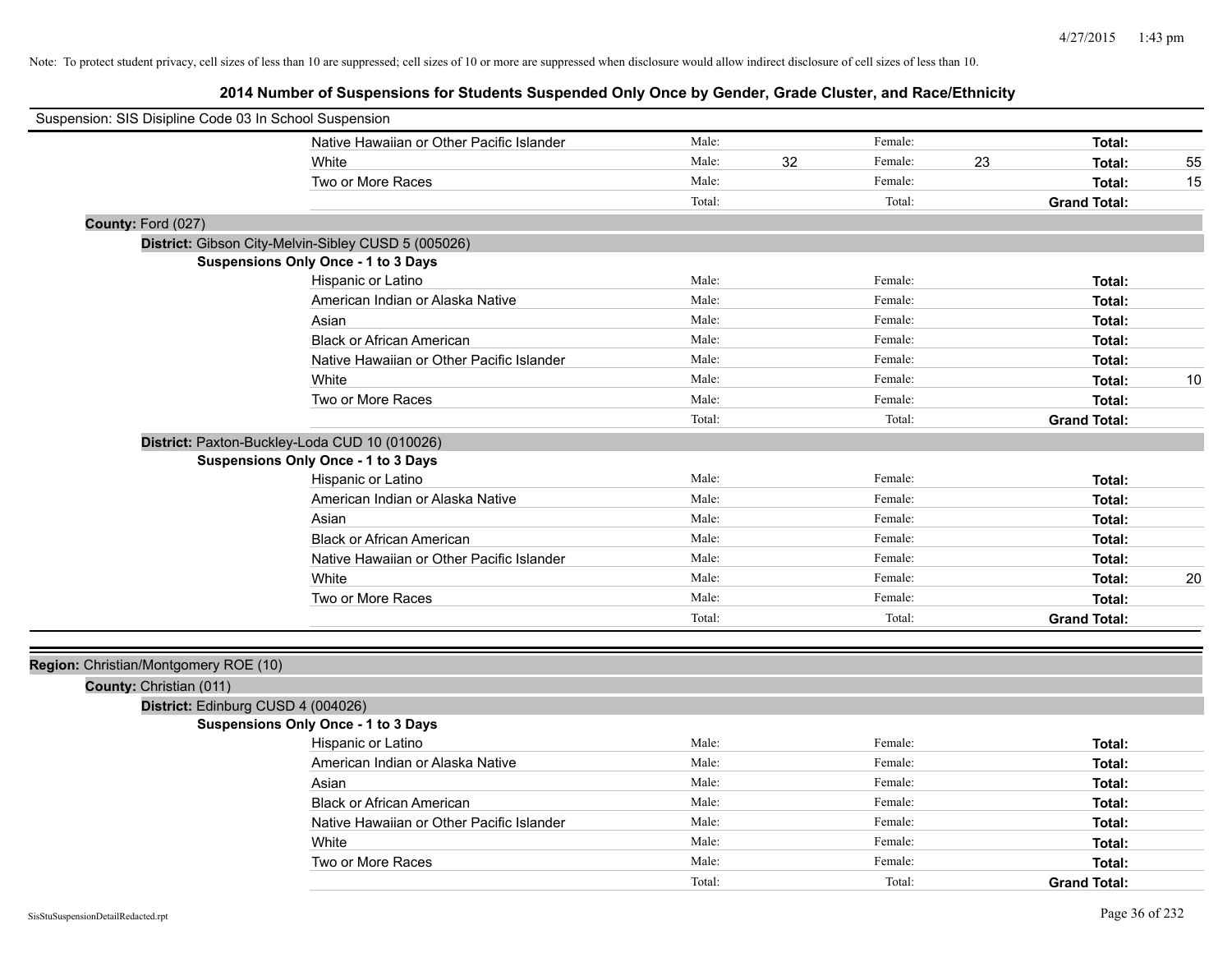| Suspension: SIS Disipline Code 03 In School Suspension |                                            |        |    |         |    |                     |    |
|--------------------------------------------------------|--------------------------------------------|--------|----|---------|----|---------------------|----|
| District: Morrisonville CUSD 1 (001026)                |                                            |        |    |         |    |                     |    |
|                                                        | Suspensions Only Once - 1 to 3 Days        |        |    |         |    |                     |    |
|                                                        | Hispanic or Latino                         | Male:  |    | Female: |    | Total:              |    |
|                                                        | American Indian or Alaska Native           | Male:  |    | Female: |    | Total:              |    |
|                                                        | Asian                                      | Male:  |    | Female: |    | Total:              |    |
|                                                        | <b>Black or African American</b>           | Male:  |    | Female: |    | Total:              |    |
|                                                        | Native Hawaiian or Other Pacific Islander  | Male:  |    | Female: |    | Total:              |    |
|                                                        | White                                      | Male:  |    | Female: |    | Total:              |    |
|                                                        | Two or More Races                          | Male:  |    | Female: |    | Total:              |    |
|                                                        |                                            | Total: |    | Total:  |    | <b>Grand Total:</b> |    |
| District: Pana CUSD 8 (008026)                         |                                            |        |    |         |    |                     |    |
|                                                        | Suspensions Only Once - 1 to 3 Days        |        |    |         |    |                     |    |
|                                                        | Hispanic or Latino                         | Male:  |    | Female: |    | Total:              |    |
|                                                        | American Indian or Alaska Native           | Male:  |    | Female: |    | Total:              |    |
|                                                        | Asian                                      | Male:  |    | Female: |    | Total:              |    |
|                                                        | <b>Black or African American</b>           | Male:  |    | Female: |    | Total:              |    |
|                                                        | Native Hawaiian or Other Pacific Islander  | Male:  |    | Female: |    | Total:              |    |
|                                                        | White                                      | Male:  | 26 | Female: | 13 | Total:              | 39 |
|                                                        | Two or More Races                          | Male:  |    | Female: |    | Total:              |    |
|                                                        |                                            | Total: |    | Total:  |    | <b>Grand Total:</b> |    |
| District: South Fork SD 14 (014024)                    |                                            |        |    |         |    |                     |    |
|                                                        | Suspensions Only Once - 1 to 3 Days        |        |    |         |    |                     |    |
|                                                        | Hispanic or Latino                         | Male:  |    | Female: |    | Total:              |    |
|                                                        | American Indian or Alaska Native           | Male:  |    | Female: |    | Total:              |    |
|                                                        | Asian                                      | Male:  |    | Female: |    | Total:              |    |
|                                                        | <b>Black or African American</b>           | Male:  |    | Female: |    | Total:              |    |
|                                                        | Native Hawaiian or Other Pacific Islander  | Male:  |    | Female: |    | Total:              |    |
|                                                        | White                                      | Male:  |    | Female: |    | Total:              |    |
|                                                        | Two or More Races                          | Male:  |    | Female: |    | Total:              |    |
|                                                        |                                            | Total: |    | Total:  |    | <b>Grand Total:</b> |    |
| District: Taylorville CUSD 3 (003026)                  |                                            |        |    |         |    |                     |    |
|                                                        | <b>Suspensions Only Once - 1 to 3 Days</b> |        |    |         |    |                     |    |
|                                                        | Hispanic or Latino                         | Male:  |    | Female: |    | Total:              |    |
|                                                        | American Indian or Alaska Native           | Male:  |    | Female: |    | Total:              |    |
|                                                        | Asian                                      | Male:  |    | Female: |    | Total:              |    |
|                                                        | <b>Black or African American</b>           | Male:  |    | Female: |    | Total:              |    |
|                                                        | Native Hawaiian or Other Pacific Islander  | Male:  |    | Female: |    | Total:              |    |
|                                                        | White                                      | Male:  |    | Female: |    | Total:              | 28 |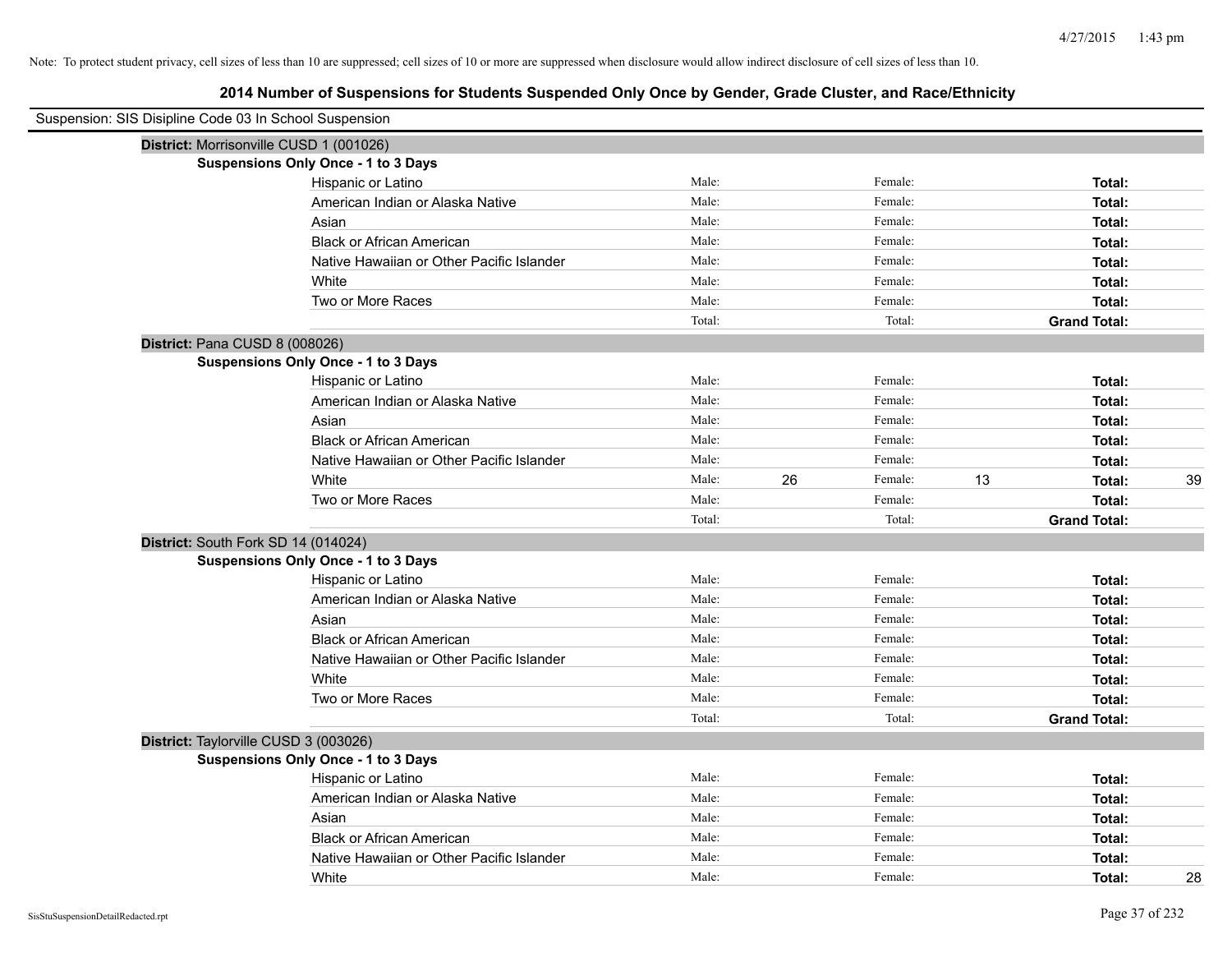| Suspension: SIS Disipline Code 03 In School Suspension |                                               |        |    |         |    |                     |    |
|--------------------------------------------------------|-----------------------------------------------|--------|----|---------|----|---------------------|----|
|                                                        | Two or More Races                             | Male:  |    | Female: |    | Total:              |    |
|                                                        |                                               | Total: |    | Total:  |    | <b>Grand Total:</b> |    |
| County: Montgomery (068)                               |                                               |        |    |         |    |                     |    |
| District: Hillsboro CUSD 3 (003026)                    |                                               |        |    |         |    |                     |    |
|                                                        | <b>Suspensions Only Once - 1 to 3 Days</b>    |        |    |         |    |                     |    |
|                                                        | Hispanic or Latino                            | Male:  |    | Female: |    | Total:              |    |
|                                                        | American Indian or Alaska Native              | Male:  |    | Female: |    | Total:              |    |
|                                                        | Asian                                         | Male:  |    | Female: |    | Total:              |    |
|                                                        | <b>Black or African American</b>              | Male:  |    | Female: |    | Total:              |    |
|                                                        | Native Hawaiian or Other Pacific Islander     | Male:  |    | Female: |    | Total:              |    |
|                                                        | White                                         | Male:  | 44 | Female: | 19 | Total:              | 63 |
|                                                        | Two or More Races                             | Male:  |    | Female: |    | Total:              |    |
|                                                        |                                               | Total: |    | Total:  |    | <b>Grand Total:</b> |    |
| District: Litchfield CUSD 12 (012026)                  |                                               |        |    |         |    |                     |    |
|                                                        | <b>Suspensions Only Once - 1 to 3 Days</b>    |        |    |         |    |                     |    |
|                                                        | Hispanic or Latino                            | Male:  |    | Female: |    | Total:              |    |
|                                                        | American Indian or Alaska Native              | Male:  |    | Female: |    | Total:              |    |
|                                                        | Asian                                         | Male:  |    | Female: |    | Total:              |    |
|                                                        | <b>Black or African American</b>              | Male:  |    | Female: |    | Total:              |    |
|                                                        | Native Hawaiian or Other Pacific Islander     | Male:  |    | Female: |    | Total:              |    |
|                                                        | White                                         | Male:  | 36 | Female: | 13 | Total:              | 49 |
|                                                        | Two or More Races                             | Male:  |    | Female: |    | Total:              |    |
|                                                        |                                               | Total: |    | Total:  |    | <b>Grand Total:</b> |    |
|                                                        | <b>Suspensions Only Once - 4 or More Days</b> |        |    |         |    |                     |    |
|                                                        | Hispanic or Latino                            | Male:  |    | Female: |    | Total:              |    |
|                                                        | American Indian or Alaska Native              | Male:  |    | Female: |    | Total:              |    |
|                                                        | Asian                                         | Male:  |    | Female: |    | Total:              |    |
|                                                        | <b>Black or African American</b>              | Male:  |    | Female: |    | Total:              |    |
|                                                        | Native Hawaiian or Other Pacific Islander     | Male:  |    | Female: |    | Total:              |    |
|                                                        | White                                         | Male:  |    | Female: |    | Total:              |    |
|                                                        | Two or More Races                             | Male:  |    | Female: |    | Total:              |    |
|                                                        |                                               | Total: |    | Total:  |    | <b>Grand Total:</b> |    |
| District: Nokomis CUSD 22 (022026)                     |                                               |        |    |         |    |                     |    |
|                                                        | <b>Suspensions Only Once - 1 to 3 Days</b>    |        |    |         |    |                     |    |
|                                                        | Hispanic or Latino                            | Male:  |    | Female: |    | Total:              |    |
|                                                        | American Indian or Alaska Native              | Male:  |    | Female: |    | Total:              |    |
|                                                        | Asian                                         | Male:  |    | Female: |    | Total:              |    |
|                                                        | <b>Black or African American</b>              | Male:  |    | Female: |    | Total:              |    |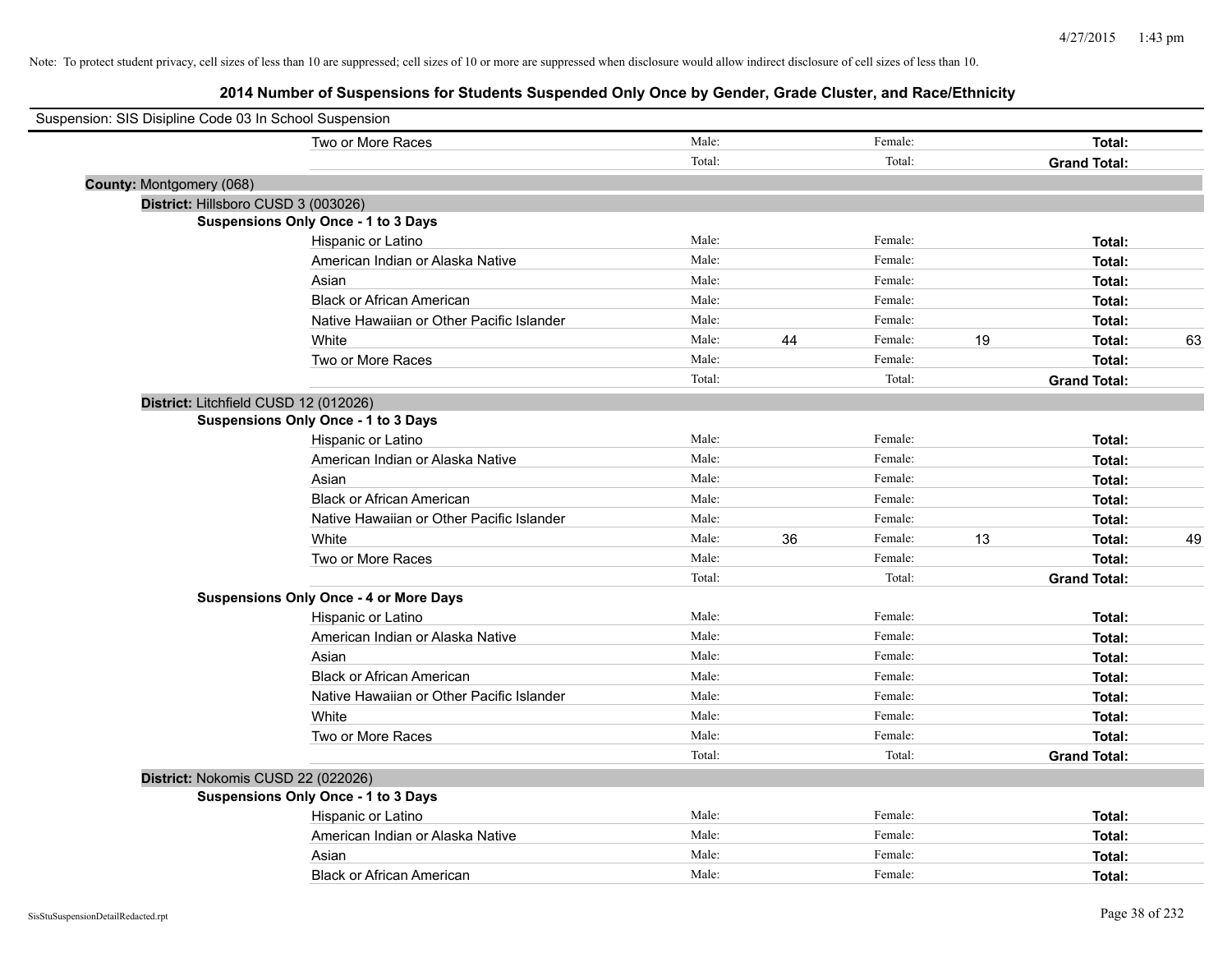| Suspension: SIS Disipline Code 03 In School Suspension |                                               |        |         |                     |    |
|--------------------------------------------------------|-----------------------------------------------|--------|---------|---------------------|----|
|                                                        | Native Hawaiian or Other Pacific Islander     | Male:  | Female: | Total:              |    |
|                                                        | White                                         | Male:  | Female: | Total:              | 10 |
|                                                        | Two or More Races                             | Male:  | Female: | Total:              |    |
|                                                        |                                               | Total: | Total:  | <b>Grand Total:</b> |    |
|                                                        | District: Panhandle CUSD 2 (002026)           |        |         |                     |    |
|                                                        | <b>Suspensions Only Once - 1 to 3 Days</b>    |        |         |                     |    |
|                                                        | Hispanic or Latino                            | Male:  | Female: | Total:              |    |
|                                                        | American Indian or Alaska Native              | Male:  | Female: | Total:              |    |
|                                                        | Asian                                         | Male:  | Female: | Total:              |    |
|                                                        | <b>Black or African American</b>              | Male:  | Female: | Total:              |    |
|                                                        | Native Hawaiian or Other Pacific Islander     | Male:  | Female: | Total:              |    |
|                                                        | White                                         | Male:  | Female: | Total:              | 21 |
|                                                        | Two or More Races                             | Male:  | Female: | Total:              |    |
|                                                        |                                               | Total: | Total:  | <b>Grand Total:</b> |    |
|                                                        |                                               |        |         |                     |    |
| Region: Clay/Cwford/Jsper/Lwrnce/Rhland (12)           |                                               |        |         |                     |    |
| County: Clay (013)                                     |                                               |        |         |                     |    |
|                                                        | District: Clay City CUSD 10 (010026)          |        |         |                     |    |
|                                                        | <b>Suspensions Only Once - 4 or More Days</b> |        |         |                     |    |
|                                                        | Hispanic or Latino                            | Male:  | Female: | Total:              |    |
|                                                        | American Indian or Alaska Native              | Male:  | Female: | Total:              |    |
|                                                        | Asian                                         | Male:  | Female: | Total:              |    |
|                                                        | <b>Black or African American</b>              | Male:  | Female: | Total:              |    |
|                                                        | Native Hawaiian or Other Pacific Islander     | Male:  | Female: | Total:              |    |
|                                                        | White                                         | Male:  | Female: | Total:              |    |
|                                                        | Two or More Races                             | Male:  | Female: | Total:              |    |
|                                                        |                                               | Total: | Total:  | <b>Grand Total:</b> |    |
| District: Flora CUSD 35 (035026)                       |                                               |        |         |                     |    |
|                                                        | <b>Suspensions Only Once - 1 to 3 Days</b>    |        |         |                     |    |
|                                                        | Hispanic or Latino                            | Male:  | Female: | Total:              |    |
|                                                        | American Indian or Alaska Native              | Male:  | Female: | Total:              |    |
|                                                        | Asian                                         | Male:  | Female: | Total:              |    |
|                                                        | <b>Black or African American</b>              | Male:  | Female: | Total:              |    |
|                                                        | Native Hawaiian or Other Pacific Islander     | Male:  | Female: | Total:              |    |
|                                                        | White                                         | Male:  | Female: | Total:              | 32 |
|                                                        | Two or More Races                             | Male:  | Female: | Total:              |    |
|                                                        |                                               | Total: | Total:  | <b>Grand Total:</b> |    |
|                                                        | District: North Clay CUSD 25 (025026)         |        |         |                     |    |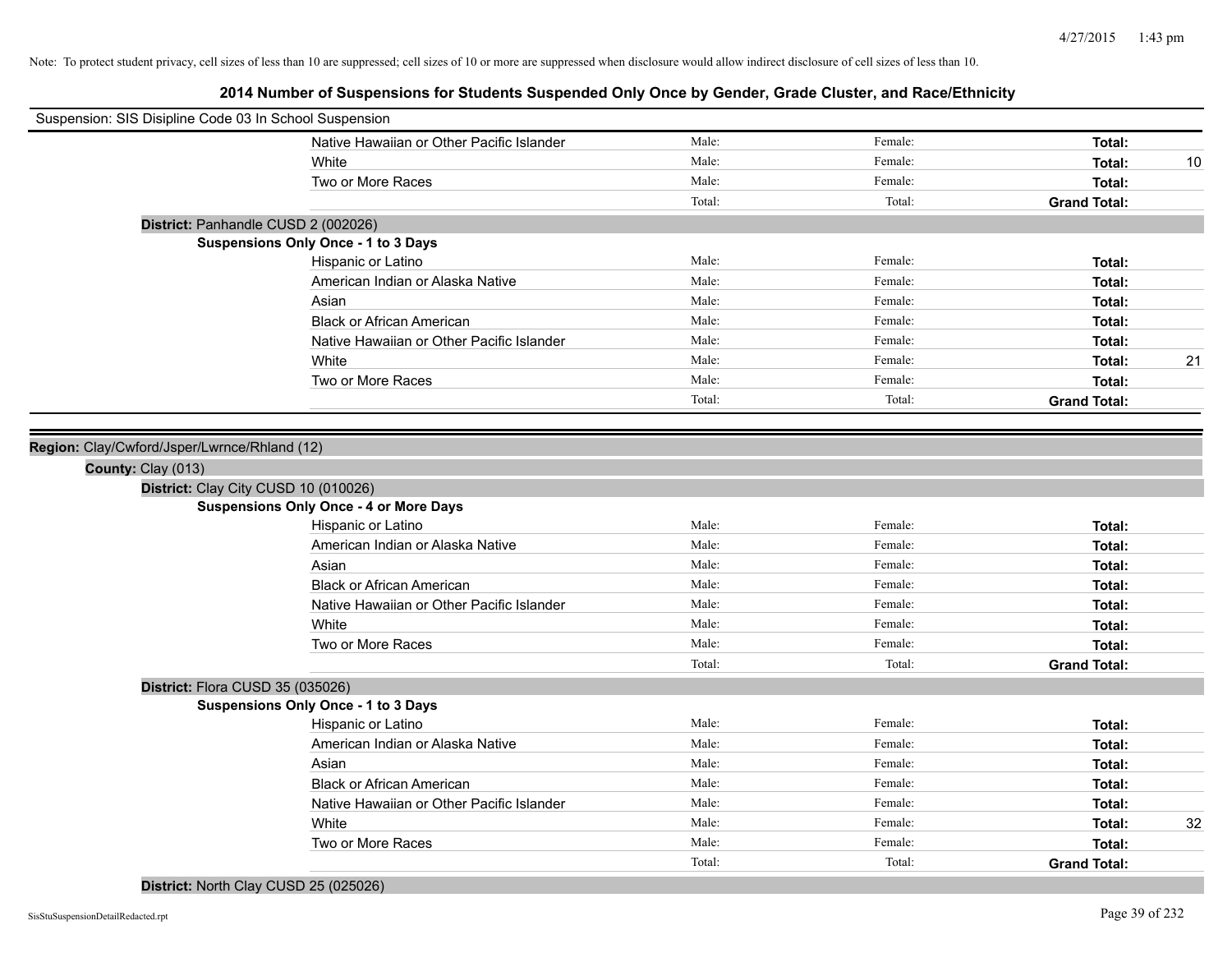| Suspension: SIS Disipline Code 03 In School Suspension |                                               |        |         |                     |
|--------------------------------------------------------|-----------------------------------------------|--------|---------|---------------------|
|                                                        | Suspensions Only Once - 1 to 3 Days           |        |         |                     |
|                                                        | Hispanic or Latino                            | Male:  | Female: | Total:              |
|                                                        | American Indian or Alaska Native              | Male:  | Female: | Total:              |
|                                                        | Asian                                         | Male:  | Female: | Total:              |
|                                                        | <b>Black or African American</b>              | Male:  | Female: | Total:              |
|                                                        | Native Hawaiian or Other Pacific Islander     | Male:  | Female: | Total:              |
|                                                        | White                                         | Male:  | Female: | Total:              |
|                                                        | Two or More Races                             | Male:  | Female: | Total:              |
|                                                        |                                               | Total: | Total:  | <b>Grand Total:</b> |
| County: Crawford (017)                                 |                                               |        |         |                     |
| District: Hutsonville CUSD 1 (001026)                  |                                               |        |         |                     |
|                                                        | <b>Suspensions Only Once - 1 to 3 Days</b>    |        |         |                     |
|                                                        | Hispanic or Latino                            | Male:  | Female: | Total:              |
|                                                        | American Indian or Alaska Native              | Male:  | Female: | Total:              |
|                                                        | Asian                                         | Male:  | Female: | Total:              |
|                                                        | <b>Black or African American</b>              | Male:  | Female: | Total:              |
|                                                        | Native Hawaiian or Other Pacific Islander     | Male:  | Female: | Total:              |
|                                                        | White                                         | Male:  | Female: | Total:              |
|                                                        | Two or More Races                             | Male:  | Female: | Total:              |
|                                                        |                                               | Total: | Total:  | <b>Grand Total:</b> |
|                                                        | <b>Suspensions Only Once - 4 or More Days</b> |        |         |                     |
|                                                        | Hispanic or Latino                            | Male:  | Female: | Total:              |
|                                                        | American Indian or Alaska Native              | Male:  | Female: | Total:              |
|                                                        | Asian                                         | Male:  | Female: | Total:              |
|                                                        | <b>Black or African American</b>              | Male:  | Female: | Total:              |
|                                                        | Native Hawaiian or Other Pacific Islander     | Male:  | Female: | Total:              |
|                                                        | White                                         | Male:  | Female: | Total:              |
|                                                        | Two or More Races                             | Male:  | Female: | Total:              |
|                                                        |                                               | Total: | Total:  | <b>Grand Total:</b> |
| District: Oblong CUSD 4 (004026)                       |                                               |        |         |                     |
|                                                        | <b>Suspensions Only Once - 1 to 3 Days</b>    |        |         |                     |
|                                                        | Hispanic or Latino                            | Male:  | Female: | Total:              |
|                                                        | American Indian or Alaska Native              | Male:  | Female: | Total:              |
|                                                        | Asian                                         | Male:  | Female: | Total:              |
|                                                        | <b>Black or African American</b>              | Male:  | Female: | Total:              |
|                                                        | Native Hawaiian or Other Pacific Islander     | Male:  | Female: | Total:              |
|                                                        | White                                         | Male:  | Female: | 13<br>Total:        |
|                                                        | Two or More Races                             | Male:  | Female: | Total:              |
|                                                        |                                               | Total: | Total:  | <b>Grand Total:</b> |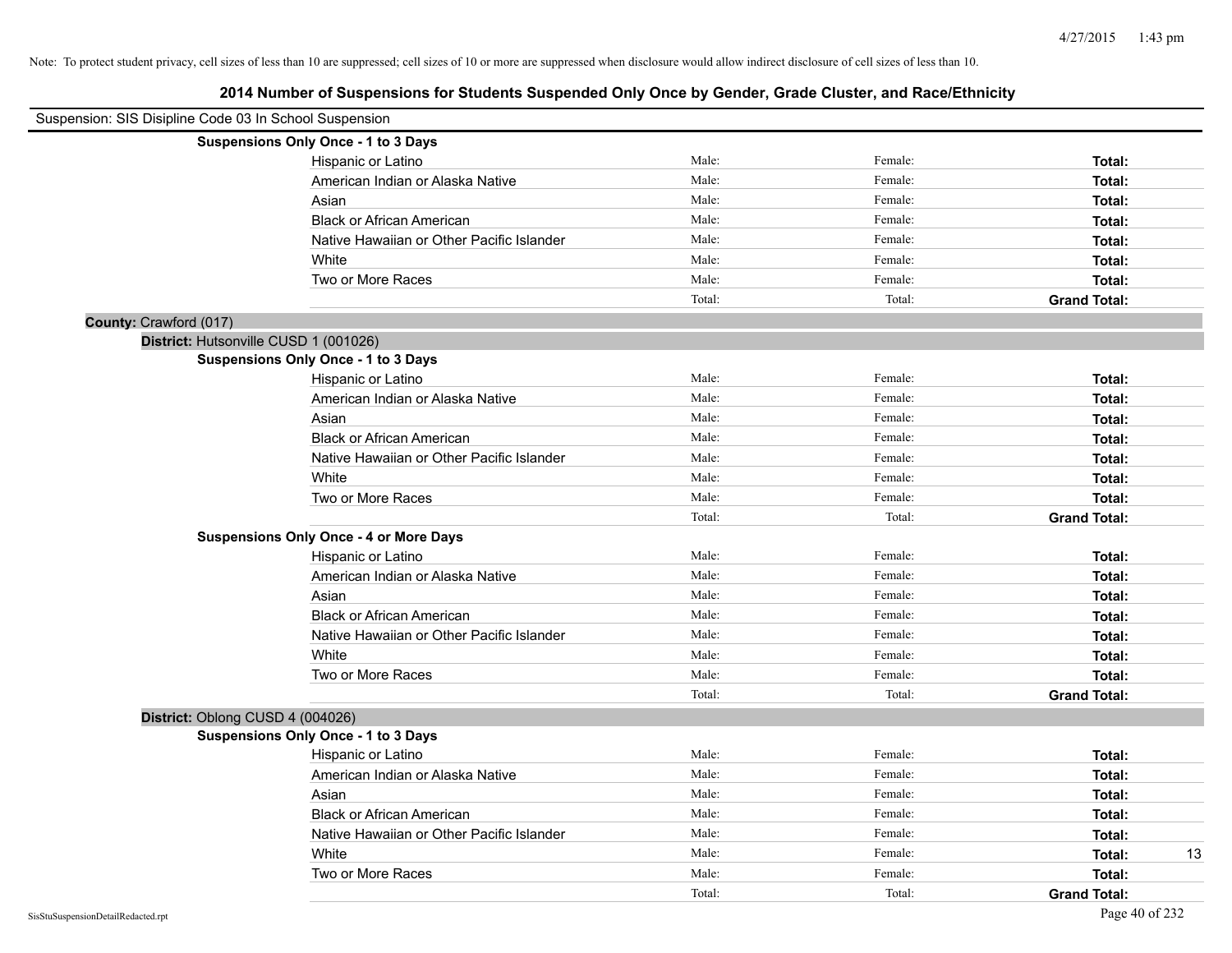| Suspension: SIS Disipline Code 03 In School Suspension |                                               |        |         |                     |
|--------------------------------------------------------|-----------------------------------------------|--------|---------|---------------------|
| District: Robinson CUSD 2 (002026)                     |                                               |        |         |                     |
|                                                        | <b>Suspensions Only Once - 1 to 3 Days</b>    |        |         |                     |
|                                                        | Hispanic or Latino                            | Male:  | Female: | Total:              |
|                                                        | American Indian or Alaska Native              | Male:  | Female: | Total:              |
|                                                        | Asian                                         | Male:  | Female: | Total:              |
|                                                        | <b>Black or African American</b>              | Male:  | Female: | Total:              |
|                                                        | Native Hawaiian or Other Pacific Islander     | Male:  | Female: | Total:              |
|                                                        | White                                         | Male:  | Female: | 23<br>Total:        |
|                                                        | Two or More Races                             | Male:  | Female: | Total:              |
|                                                        |                                               | Total: | Total:  | <b>Grand Total:</b> |
|                                                        | <b>Suspensions Only Once - 4 or More Days</b> |        |         |                     |
|                                                        | Hispanic or Latino                            | Male:  | Female: | Total:              |
|                                                        | American Indian or Alaska Native              | Male:  | Female: | Total:              |
|                                                        | Asian                                         | Male:  | Female: | Total:              |
|                                                        | <b>Black or African American</b>              | Male:  | Female: | Total:              |
|                                                        | Native Hawaiian or Other Pacific Islander     | Male:  | Female: | Total:              |
|                                                        | White                                         | Male:  | Female: | Total:              |
|                                                        | Two or More Races                             | Male:  | Female: | Total:              |
|                                                        |                                               | Total: | Total:  | <b>Grand Total:</b> |
| County: Jasper (040)                                   |                                               |        |         |                     |
|                                                        | District: Jasper County CUD 1 (001026)        |        |         |                     |
|                                                        | <b>Suspensions Only Once - 1 to 3 Days</b>    |        |         |                     |
|                                                        | Hispanic or Latino                            | Male:  | Female: | Total:              |
|                                                        | American Indian or Alaska Native              | Male:  | Female: | Total:              |
|                                                        | Asian                                         | Male:  | Female: | Total:              |
|                                                        | <b>Black or African American</b>              | Male:  | Female: | Total:              |
|                                                        | Native Hawaiian or Other Pacific Islander     | Male:  | Female: | Total:              |
|                                                        | White                                         | Male:  | Female: | 30<br>Total:        |
|                                                        | Two or More Races                             | Male:  | Female: | Total:              |
|                                                        |                                               | Total: | Total:  | <b>Grand Total:</b> |
|                                                        | <b>Suspensions Only Once - 4 or More Days</b> |        |         |                     |
|                                                        | Hispanic or Latino                            | Male:  | Female: | Total:              |
|                                                        | American Indian or Alaska Native              | Male:  | Female: | Total:              |
|                                                        | Asian                                         | Male:  | Female: | Total:              |
|                                                        | <b>Black or African American</b>              | Male:  | Female: | Total:              |
|                                                        | Native Hawaiian or Other Pacific Islander     | Male:  | Female: | Total:              |
|                                                        | White                                         | Male:  | Female: | Total:              |
|                                                        | Two or More Races                             | Male:  | Female: | Total:              |
|                                                        |                                               | Total: | Total:  | <b>Grand Total:</b> |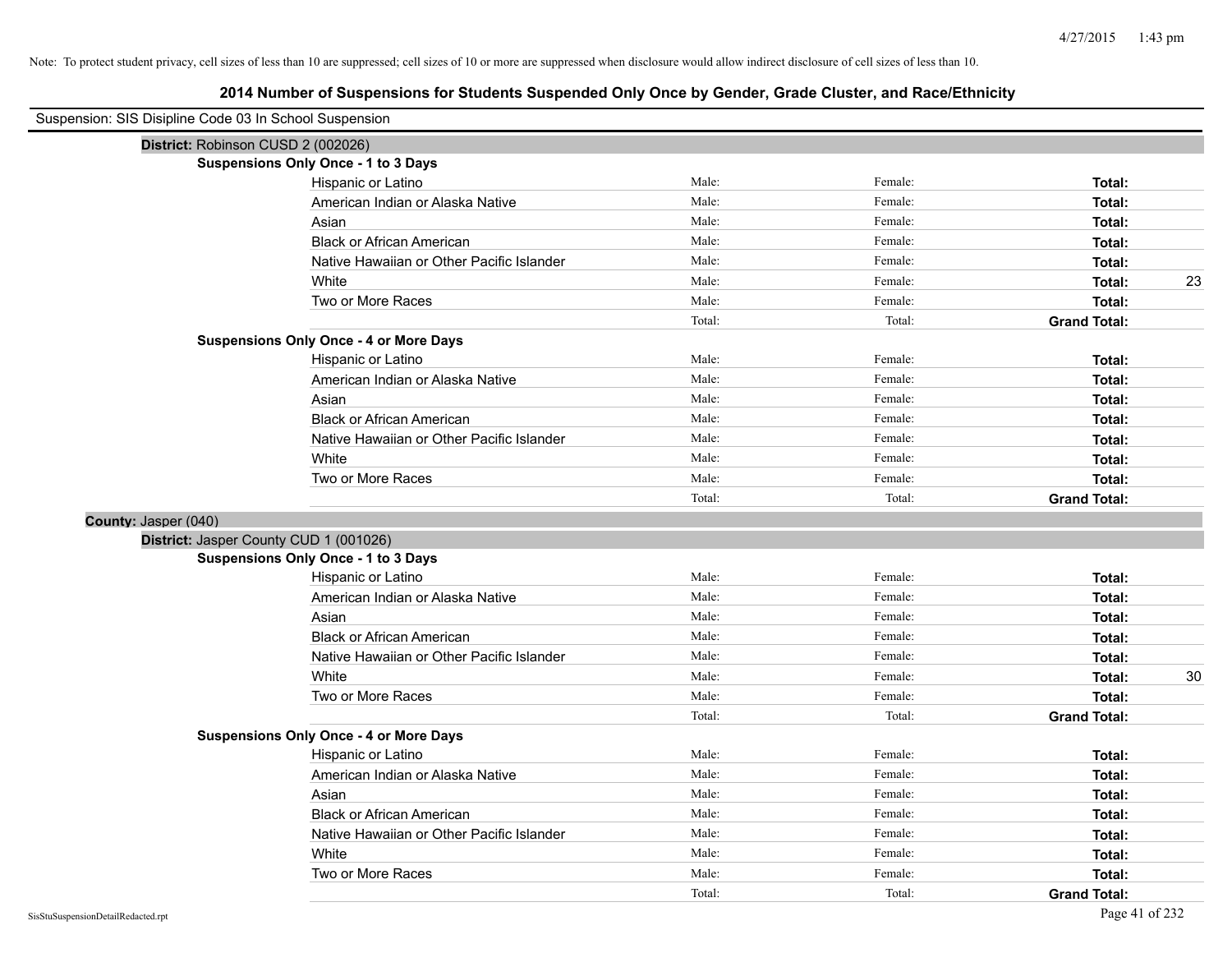# **2014 Number of Suspensions for Students Suspended Only Once by Gender, Grade Cluster, and Race/Ethnicity**

| Suspension: SIS Disipline Code 03 In School Suspension |                                                    |        |         |                     |
|--------------------------------------------------------|----------------------------------------------------|--------|---------|---------------------|
| County: Lawrence (051)                                 |                                                    |        |         |                     |
|                                                        | District: Lawrence County CUD 20 (020026)          |        |         |                     |
|                                                        | <b>Suspensions Only Once - 1 to 3 Days</b>         |        |         |                     |
|                                                        | Hispanic or Latino                                 | Male:  | Female: | Total:              |
|                                                        | American Indian or Alaska Native                   | Male:  | Female: | Total:              |
|                                                        | Asian                                              | Male:  | Female: | Total:              |
|                                                        | <b>Black or African American</b>                   | Male:  | Female: | Total:              |
|                                                        | Native Hawaiian or Other Pacific Islander          | Male:  | Female: | Total:              |
|                                                        | White                                              | Male:  | Female: | 19<br>Total:        |
|                                                        | Two or More Races                                  | Male:  | Female: | Total:              |
|                                                        |                                                    | Total: | Total:  | <b>Grand Total:</b> |
|                                                        | <b>Suspensions Only Once - 4 or More Days</b>      |        |         |                     |
|                                                        | Hispanic or Latino                                 | Male:  | Female: | Total:              |
|                                                        | American Indian or Alaska Native                   | Male:  | Female: | Total:              |
|                                                        | Asian                                              | Male:  | Female: | Total:              |
|                                                        | <b>Black or African American</b>                   | Male:  | Female: | Total:              |
|                                                        | Native Hawaiian or Other Pacific Islander          | Male:  | Female: | Total:              |
|                                                        | White                                              | Male:  | Female: | Total:              |
|                                                        | Two or More Races                                  | Male:  | Female: | Total:              |
|                                                        |                                                    | Total: | Total:  | <b>Grand Total:</b> |
|                                                        | District: Red Hill CUSD 10 (010026)                |        |         |                     |
|                                                        | <b>Suspensions Only Once - 1 to 3 Days</b>         |        |         |                     |
|                                                        | Hispanic or Latino                                 | Male:  | Female: | Total:              |
|                                                        | American Indian or Alaska Native                   | Male:  | Female: | Total:              |
|                                                        | Asian                                              | Male:  | Female: | Total:              |
|                                                        | <b>Black or African American</b>                   | Male:  | Female: | Total:              |
|                                                        | Native Hawaiian or Other Pacific Islander          | Male:  | Female: | Total:              |
|                                                        | White                                              | Male:  | Female: | 14<br>Total:        |
|                                                        | Two or More Races                                  | Male:  | Female: | Total:              |
|                                                        |                                                    | Total: | Total:  | <b>Grand Total:</b> |
| County: Non-Public School (000)                        |                                                    |        |         |                     |
|                                                        | District: Clay/Cwford/Jsper/Lwrnce/Rhland (000000) |        |         |                     |
|                                                        | <b>Suspensions Only Once - 1 to 3 Days</b>         |        |         |                     |
|                                                        | Hispanic or Latino                                 | Male:  | Female: | Total:              |
|                                                        | American Indian or Alaska Native                   | Male:  | Female: | Total:              |
|                                                        | Asian                                              | Male:  | Female: | Total:              |
|                                                        | <b>Black or African American</b>                   | Male:  | Female: | Total:              |
|                                                        | Native Hawaiian or Other Pacific Islander          | Male:  | Female: | Total:              |
|                                                        | White                                              | Male:  | Female: | Total:              |
| SisStuSuspensionDetailRedacted.rpt                     |                                                    |        |         | Page 42 of 232      |

 $\overline{\phantom{0}}$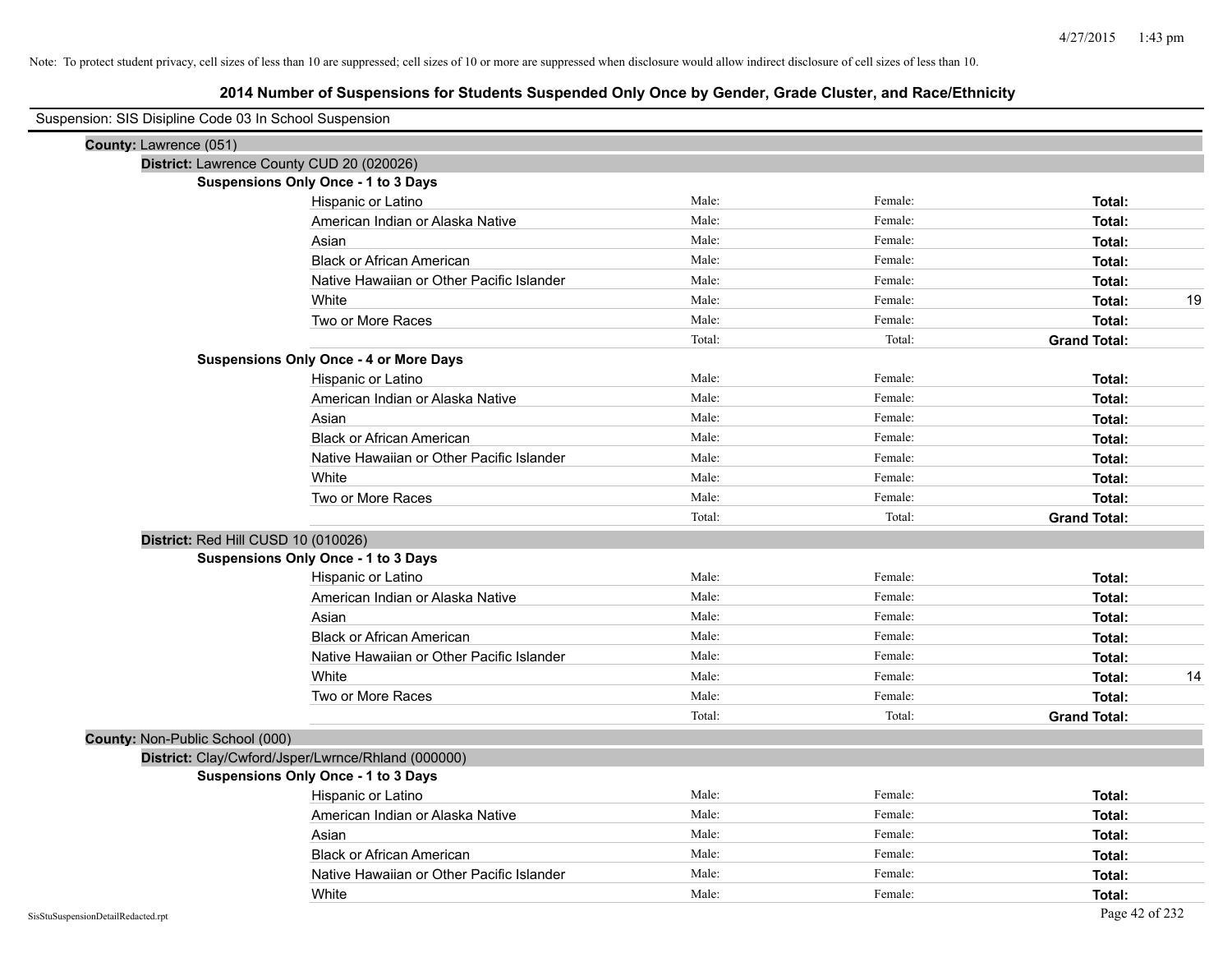**2014 Number of Suspensions for Students Suspended Only Once by Gender, Grade Cluster, and Race/Ethnicity**

| Suspension: SIS Disipline Code 03 In School Suspension |                                            |        |    |         |    |                     |    |
|--------------------------------------------------------|--------------------------------------------|--------|----|---------|----|---------------------|----|
|                                                        | Two or More Races                          | Male:  |    | Female: |    | Total:              |    |
|                                                        |                                            | Total: |    | Total:  |    | <b>Grand Total:</b> |    |
| County: Richland (080)                                 |                                            |        |    |         |    |                     |    |
|                                                        | District: East Richland CUSD 1 (001026)    |        |    |         |    |                     |    |
|                                                        | <b>Suspensions Only Once - 1 to 3 Days</b> |        |    |         |    |                     |    |
|                                                        | Hispanic or Latino                         | Male:  |    | Female: |    | Total:              |    |
|                                                        | American Indian or Alaska Native           | Male:  |    | Female: |    | Total:              |    |
|                                                        | Asian                                      | Male:  |    | Female: |    | Total:              |    |
|                                                        | <b>Black or African American</b>           | Male:  |    | Female: |    | Total:              |    |
|                                                        | Native Hawaiian or Other Pacific Islander  | Male:  |    | Female: |    | Total:              |    |
|                                                        | White                                      | Male:  | 29 | Female: | 11 | Total:              | 40 |
|                                                        | Two or More Races                          | Male:  |    | Female: |    | Total:              |    |
|                                                        |                                            | Total: |    | Total:  |    | <b>Grand Total:</b> |    |
|                                                        | District: West Richland CUSD 2 (002026)    |        |    |         |    |                     |    |
|                                                        | <b>Suspensions Only Once - 1 to 3 Days</b> |        |    |         |    |                     |    |
|                                                        | Hispanic or Latino                         | Male:  |    | Female: |    | Total:              |    |
|                                                        | American Indian or Alaska Native           | Male:  |    | Female: |    | Total:              |    |
|                                                        | Asian                                      | Male:  |    | Female: |    | Total:              |    |
|                                                        | <b>Black or African American</b>           | Male:  |    | Female: |    | Total:              |    |
|                                                        | Native Hawaiian or Other Pacific Islander  | Male:  |    | Female: |    | Total:              |    |
|                                                        | White                                      | Male:  |    | Female: |    | Total:              |    |
|                                                        | Two or More Races                          | Male:  |    | Female: |    | Total:              |    |
|                                                        |                                            | Total: |    | Total:  |    | <b>Grand Total:</b> |    |
|                                                        |                                            |        |    |         |    |                     |    |
| Region: Clinton/Marion/Washington ROE (13)             |                                            |        |    |         |    |                     |    |
| County: Clinton (014)                                  |                                            |        |    |         |    |                     |    |
| District: Aviston SD 21 (021002)                       |                                            |        |    |         |    |                     |    |
|                                                        | <b>Suspensions Only Once - 1 to 3 Days</b> |        |    |         |    |                     |    |
|                                                        | Hispanic or Latino                         | Male:  |    | Female: |    | Total:              |    |
|                                                        | American Indian or Alaska Native           | Male:  |    | Female: |    | Total:              |    |
|                                                        | Asian                                      | Male:  |    | Female: |    | Total:              |    |
|                                                        | <b>Black or African American</b>           | Male:  |    | Female: |    | Total:              |    |
|                                                        | Native Hawaiian or Other Pacific Islander  | Male:  |    | Female: |    | Total:              |    |
|                                                        | White                                      | Male:  |    | Female: |    | Total:              |    |
|                                                        | Two or More Races                          | Male:  |    | Female: |    | Total:              |    |
|                                                        |                                            | Total: |    | Total:  |    | <b>Grand Total:</b> |    |
| District: Breese ESD 12 (012004)                       |                                            |        |    |         |    |                     |    |

**Suspensions Only Once - 1 to 3 Days**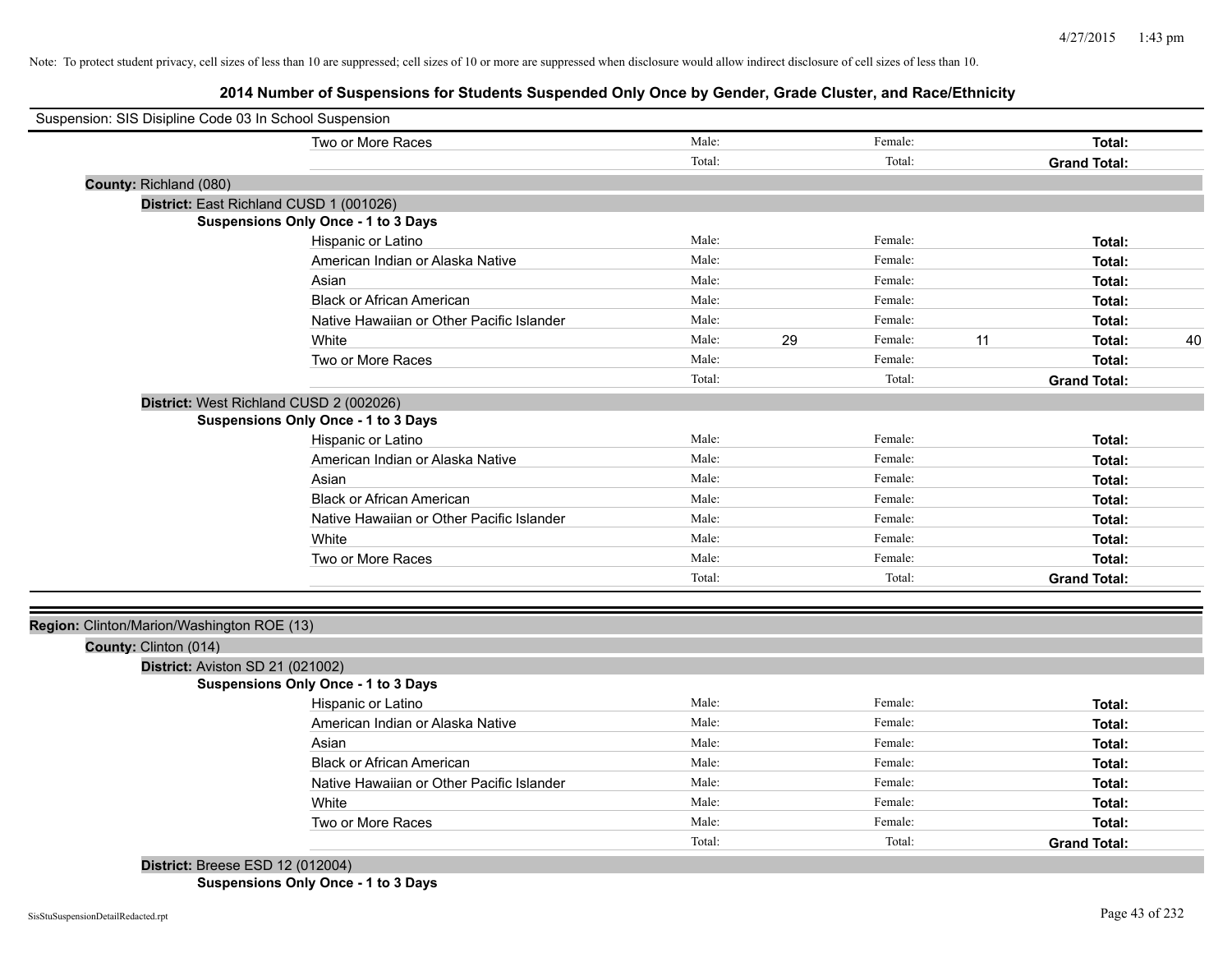| Suspension: SIS Disipline Code 03 In School Suspension |                                            |        |               |    |                     |    |
|--------------------------------------------------------|--------------------------------------------|--------|---------------|----|---------------------|----|
|                                                        | Hispanic or Latino                         | Male:  | Female:       |    | Total:              |    |
|                                                        | American Indian or Alaska Native           | Male:  | Female:       |    | Total:              |    |
|                                                        | Asian                                      | Male:  | Female:       |    | Total:              |    |
|                                                        | <b>Black or African American</b>           | Male:  | Female:       |    | Total:              |    |
|                                                        | Native Hawaiian or Other Pacific Islander  | Male:  | Female:       |    | Total:              |    |
|                                                        | White                                      | Male:  | Female:       |    | Total:              |    |
|                                                        | Two or More Races                          | Male:  | Female:       |    | Total:              |    |
|                                                        |                                            | Total: | Total:        |    | <b>Grand Total:</b> |    |
| District: Carlyle CUSD 1 (001026)                      |                                            |        |               |    |                     |    |
|                                                        | <b>Suspensions Only Once - 1 to 3 Days</b> |        |               |    |                     |    |
|                                                        | Hispanic or Latino                         | Male:  | Female:       |    | Total:              |    |
|                                                        | American Indian or Alaska Native           | Male:  | Female:       |    | Total:              |    |
|                                                        | Asian                                      | Male:  | Female:       |    | Total:              |    |
|                                                        | <b>Black or African American</b>           | Male:  | Female:       |    | Total:              |    |
|                                                        | Native Hawaiian or Other Pacific Islander  | Male:  | Female:       |    | Total:              |    |
|                                                        | White                                      | Male:  | 36<br>Female: | 15 | Total:              | 51 |
|                                                        | Two or More Races                          | Male:  | Female:       |    | Total:              |    |
|                                                        |                                            | Total: | Total:        |    | <b>Grand Total:</b> |    |
| District: Central CHSD 71 (071016)                     |                                            |        |               |    |                     |    |
|                                                        | <b>Suspensions Only Once - 1 to 3 Days</b> |        |               |    |                     |    |
|                                                        | Hispanic or Latino                         | Male:  | Female:       |    | Total:              |    |
|                                                        | American Indian or Alaska Native           | Male:  | Female:       |    | Total:              |    |
|                                                        | Asian                                      | Male:  | Female:       |    | Total:              |    |
|                                                        | <b>Black or African American</b>           | Male:  | Female:       |    | Total:              |    |
|                                                        | Native Hawaiian or Other Pacific Islander  | Male:  | Female:       |    | Total:              |    |
|                                                        | White                                      | Male:  | Female:       |    | Total:              | 14 |
|                                                        | Two or More Races                          | Male:  | Female:       |    | Total:              |    |
|                                                        |                                            | Total: | Total:        |    | <b>Grand Total:</b> |    |
| District: North Wamac SD 186 (186002)                  |                                            |        |               |    |                     |    |
|                                                        | <b>Suspensions Only Once - 1 to 3 Days</b> |        |               |    |                     |    |
|                                                        | Hispanic or Latino                         | Male:  | Female:       |    | Total:              |    |
|                                                        | American Indian or Alaska Native           | Male:  | Female:       |    | Total:              |    |
|                                                        | Asian                                      | Male:  | Female:       |    | Total:              |    |
|                                                        | <b>Black or African American</b>           | Male:  | Female:       |    | Total:              |    |
|                                                        | Native Hawaiian or Other Pacific Islander  | Male:  | Female:       |    | Total:              |    |
|                                                        | White                                      | Male:  | Female:       |    | Total:              |    |
|                                                        | Two or More Races                          | Male:  | Female:       |    | Total:              |    |
|                                                        |                                            |        | Total:        |    |                     |    |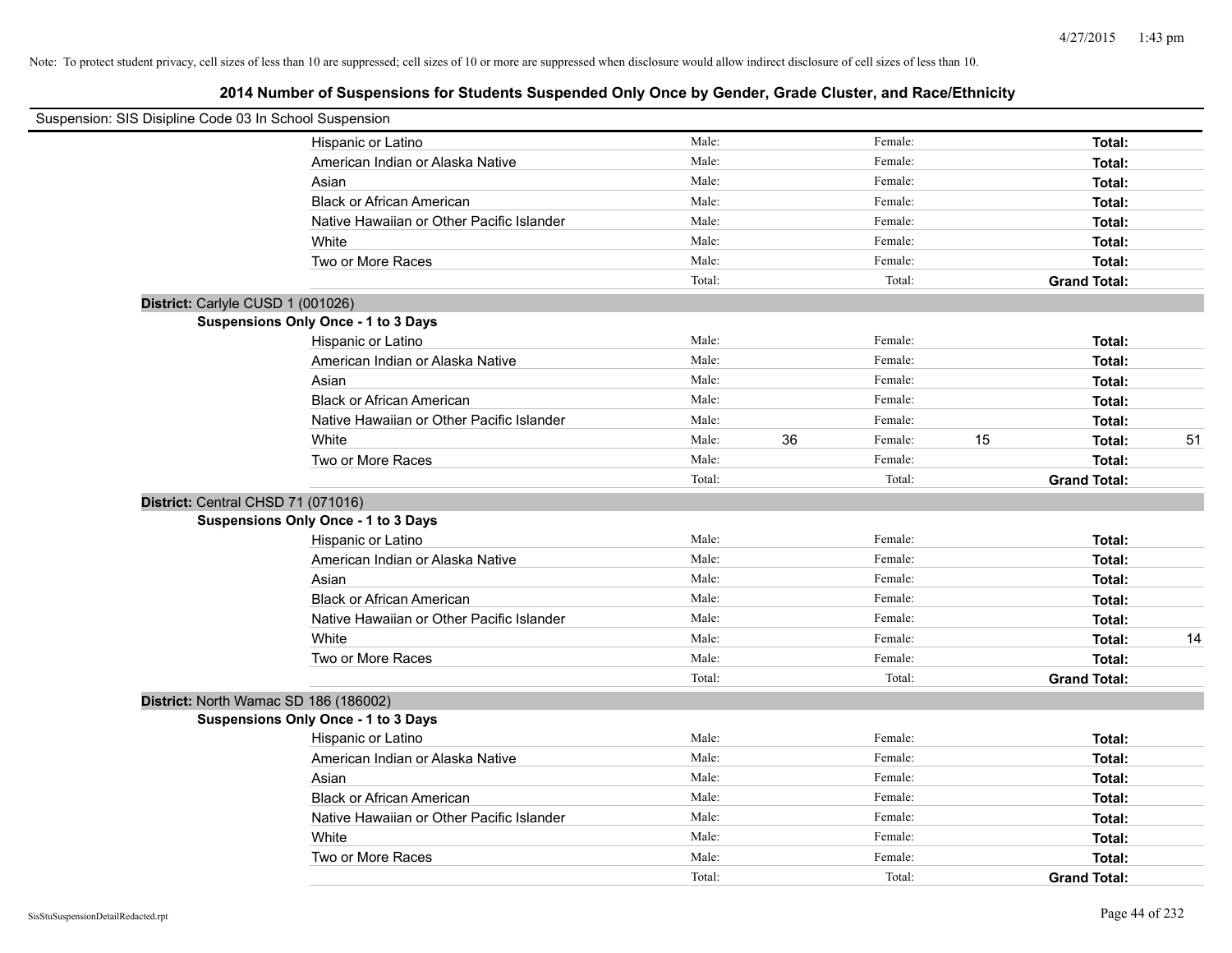| Suspension: SIS Disipline Code 03 In School Suspension |                                            |        |    |         |    |                     |    |
|--------------------------------------------------------|--------------------------------------------|--------|----|---------|----|---------------------|----|
| District: Wesclin CUSD 3 (003026)                      |                                            |        |    |         |    |                     |    |
|                                                        | <b>Suspensions Only Once - 1 to 3 Days</b> |        |    |         |    |                     |    |
|                                                        | Hispanic or Latino                         | Male:  |    | Female: |    | Total:              |    |
|                                                        | American Indian or Alaska Native           | Male:  |    | Female: |    | Total:              |    |
|                                                        | Asian                                      | Male:  |    | Female: |    | Total:              |    |
|                                                        | <b>Black or African American</b>           | Male:  |    | Female: |    | Total:              |    |
|                                                        | Native Hawaiian or Other Pacific Islander  | Male:  |    | Female: |    | Total:              |    |
|                                                        | White                                      | Male:  |    | Female: |    | Total:              |    |
|                                                        | Two or More Races                          | Male:  |    | Female: |    | Total:              |    |
|                                                        |                                            | Total: |    | Total:  |    | <b>Grand Total:</b> |    |
| County: Marion (058)                                   |                                            |        |    |         |    |                     |    |
| District: Centralia SD 135 (135002)                    |                                            |        |    |         |    |                     |    |
|                                                        | <b>Suspensions Only Once - 1 to 3 Days</b> |        |    |         |    |                     |    |
|                                                        | Hispanic or Latino                         | Male:  |    | Female: |    | Total:              |    |
|                                                        | American Indian or Alaska Native           | Male:  |    | Female: |    | Total:              |    |
|                                                        | Asian                                      | Male:  |    | Female: |    | Total:              |    |
|                                                        | <b>Black or African American</b>           | Male:  |    | Female: |    | Total:              | 16 |
|                                                        | Native Hawaiian or Other Pacific Islander  | Male:  |    | Female: |    | Total:              |    |
|                                                        | White                                      | Male:  | 23 | Female: | 18 | Total:              | 41 |
|                                                        | Two or More Races                          | Male:  |    | Female: |    | Total:              |    |
|                                                        |                                            | Total: |    | Total:  |    | <b>Grand Total:</b> |    |
| District: Odin PSD 722 (722026)                        |                                            |        |    |         |    |                     |    |
|                                                        | <b>Suspensions Only Once - 1 to 3 Days</b> |        |    |         |    |                     |    |
|                                                        | Hispanic or Latino                         | Male:  |    | Female: |    | Total:              |    |
|                                                        | American Indian or Alaska Native           | Male:  |    | Female: |    | Total:              |    |
|                                                        | Asian                                      | Male:  |    | Female: |    | Total:              |    |
|                                                        | <b>Black or African American</b>           | Male:  |    | Female: |    | Total:              |    |
|                                                        | Native Hawaiian or Other Pacific Islander  | Male:  |    | Female: |    | Total:              |    |
|                                                        | White                                      | Male:  |    | Female: |    | Total:              | 13 |
|                                                        | Two or More Races                          | Male:  |    | Female: |    | Total:              |    |
|                                                        |                                            | Total: |    | Total:  |    | <b>Grand Total:</b> |    |
| District: Patoka CUSD 100 (100026)                     |                                            |        |    |         |    |                     |    |
|                                                        | <b>Suspensions Only Once - 1 to 3 Days</b> |        |    |         |    |                     |    |
|                                                        | Hispanic or Latino                         | Male:  |    | Female: |    | Total:              |    |
|                                                        | American Indian or Alaska Native           | Male:  |    | Female: |    | Total:              |    |
|                                                        | Asian                                      | Male:  |    | Female: |    | Total:              |    |
|                                                        | <b>Black or African American</b>           | Male:  |    | Female: |    | Total:              |    |
|                                                        | Native Hawaiian or Other Pacific Islander  | Male:  |    | Female: |    | Total:              |    |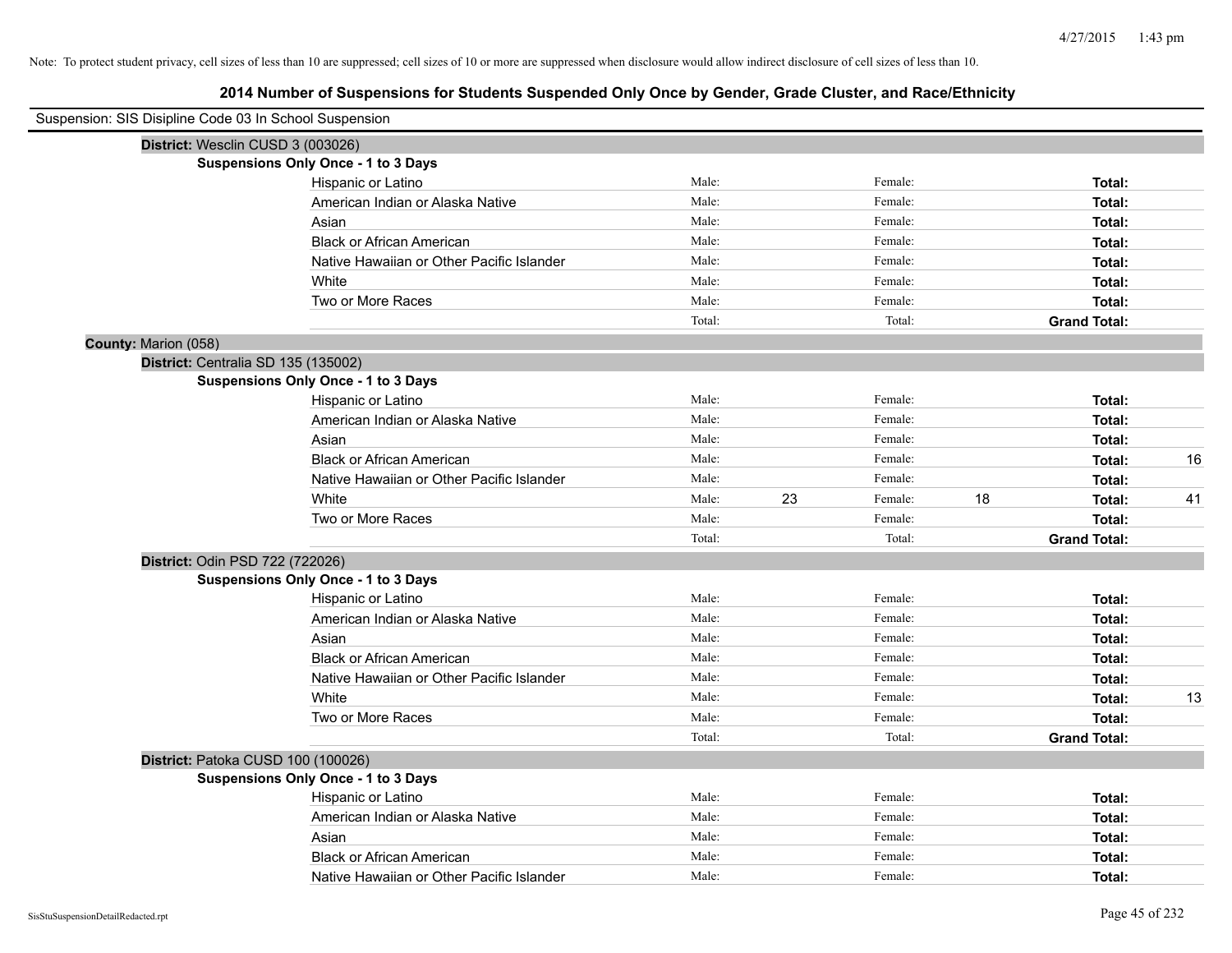| Suspension: SIS Disipline Code 03 In School Suspension |                                            |        |    |         |    |                     |    |
|--------------------------------------------------------|--------------------------------------------|--------|----|---------|----|---------------------|----|
|                                                        | White                                      | Male:  |    | Female: |    | Total:              | 15 |
|                                                        | Two or More Races                          | Male:  |    | Female: |    | Total:              |    |
|                                                        |                                            | Total: |    | Total:  |    | <b>Grand Total:</b> |    |
|                                                        | District: Salem CHSD 600 (600016)          |        |    |         |    |                     |    |
|                                                        | Suspensions Only Once - 1 to 3 Days        |        |    |         |    |                     |    |
|                                                        | Hispanic or Latino                         | Male:  |    | Female: |    | Total:              |    |
|                                                        | American Indian or Alaska Native           | Male:  |    | Female: |    | Total:              |    |
|                                                        | Asian                                      | Male:  |    | Female: |    | Total:              |    |
|                                                        | <b>Black or African American</b>           | Male:  |    | Female: |    | Total:              |    |
|                                                        | Native Hawaiian or Other Pacific Islander  | Male:  |    | Female: |    | Total:              |    |
|                                                        | White                                      | Male:  | 39 | Female: | 14 | Total:              | 53 |
|                                                        | Two or More Races                          | Male:  |    | Female: |    | Total:              |    |
|                                                        |                                            | Total: |    | Total:  |    | <b>Grand Total:</b> |    |
| District: Salem SD 111 (111002)                        |                                            |        |    |         |    |                     |    |
|                                                        | Suspensions Only Once - 1 to 3 Days        |        |    |         |    |                     |    |
|                                                        | Hispanic or Latino                         | Male:  |    | Female: |    | Total:              |    |
|                                                        | American Indian or Alaska Native           | Male:  |    | Female: |    | Total:              |    |
|                                                        | Asian                                      | Male:  |    | Female: |    | Total:              |    |
|                                                        | <b>Black or African American</b>           | Male:  |    | Female: |    | Total:              |    |
|                                                        | Native Hawaiian or Other Pacific Islander  | Male:  |    | Female: |    | Total:              |    |
|                                                        | White                                      | Male:  |    | Female: |    | Total:              | 18 |
|                                                        | Two or More Races                          | Male:  |    | Female: |    | Total:              |    |
|                                                        |                                            | Total: |    | Total:  |    | <b>Grand Total:</b> |    |
|                                                        | District: Sandoval CUSD 501 (501026)       |        |    |         |    |                     |    |
|                                                        | Suspensions Only Once - 1 to 3 Days        |        |    |         |    |                     |    |
|                                                        | Hispanic or Latino                         | Male:  |    | Female: |    | Total:              |    |
|                                                        | American Indian or Alaska Native           | Male:  |    | Female: |    | Total:              |    |
|                                                        | Asian                                      | Male:  |    | Female: |    | Total:              |    |
|                                                        | <b>Black or African American</b>           | Male:  |    | Female: |    | Total:              |    |
|                                                        | Native Hawaiian or Other Pacific Islander  | Male:  |    | Female: |    | Total:              |    |
|                                                        | White                                      | Male:  |    | Female: |    | Total:              | 29 |
|                                                        | Two or More Races                          | Male:  |    | Female: |    | Total:              |    |
|                                                        |                                            | Total: |    | Total:  |    | <b>Grand Total:</b> |    |
|                                                        | District: South Central CUD 401 (401026)   |        |    |         |    |                     |    |
|                                                        | <b>Suspensions Only Once - 1 to 3 Days</b> |        |    |         |    |                     |    |
|                                                        | Hispanic or Latino                         | Male:  |    | Female: |    | Total:              |    |
|                                                        | American Indian or Alaska Native           | Male:  |    | Female: |    | Total:              |    |
|                                                        | Asian                                      | Male:  |    | Female: |    | Total:              |    |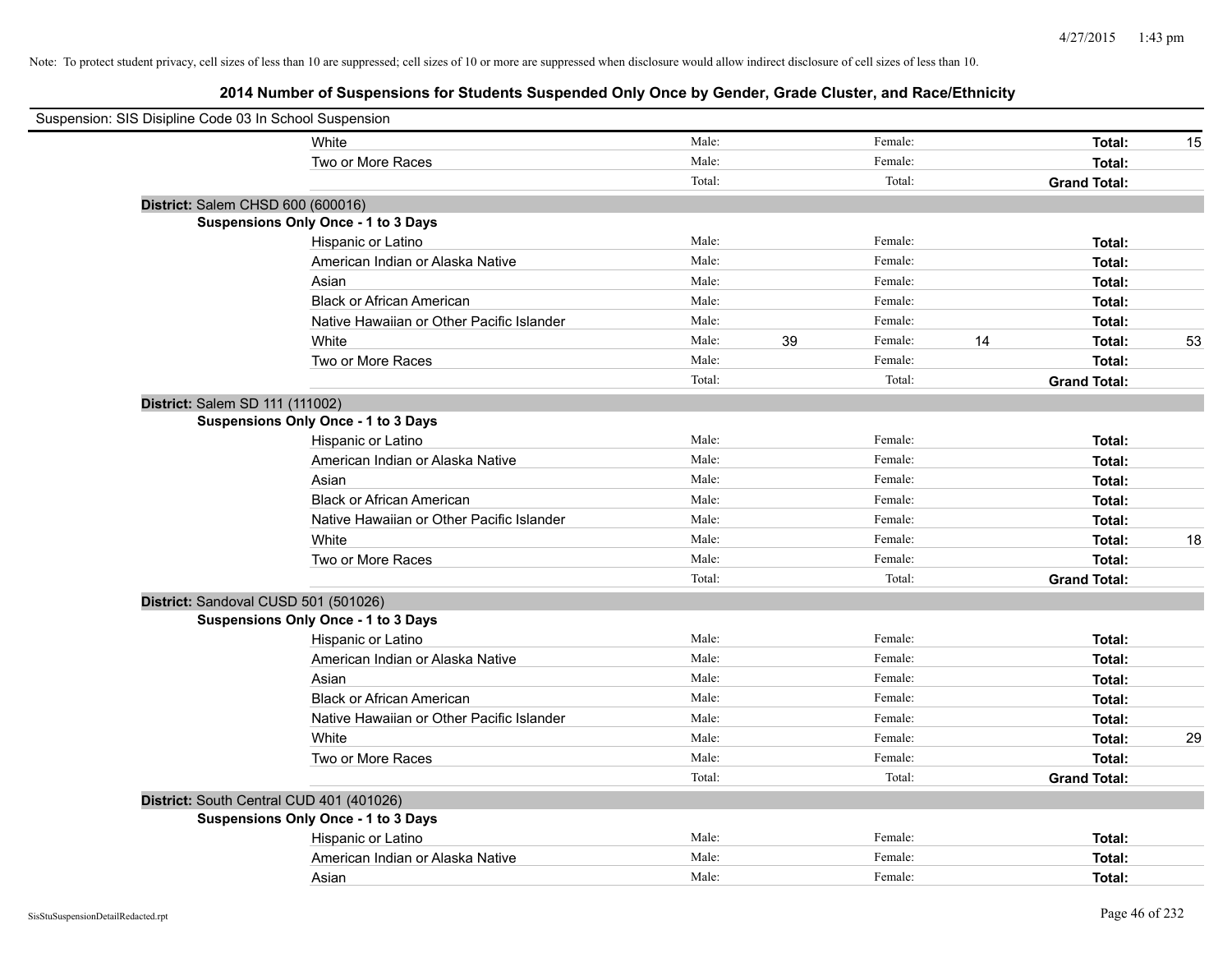| Suspension: SIS Disipline Code 03 In School Suspension |                                                  |        |         |                           |
|--------------------------------------------------------|--------------------------------------------------|--------|---------|---------------------------|
|                                                        | <b>Black or African American</b>                 | Male:  | Female: | Total:                    |
|                                                        | Native Hawaiian or Other Pacific Islander        | Male:  | Female: | Total:                    |
|                                                        | White                                            | Male:  | Female: | Total:                    |
|                                                        | Two or More Races                                | Male:  | Female: | Total:                    |
|                                                        |                                                  | Total: | Total:  | <b>Grand Total:</b>       |
| County: Non-Public School (000)                        |                                                  |        |         |                           |
|                                                        | District: Clinton/Marion/Washington ROE (000000) |        |         |                           |
|                                                        | <b>Suspensions Only Once - 1 to 3 Days</b>       |        |         |                           |
|                                                        | Hispanic or Latino                               | Male:  | Female: | Total:                    |
|                                                        | American Indian or Alaska Native                 | Male:  | Female: | Total:                    |
|                                                        | Asian                                            | Male:  | Female: | Total:                    |
|                                                        | <b>Black or African American</b>                 | Male:  | Female: | Total:                    |
|                                                        | Native Hawaiian or Other Pacific Islander        | Male:  | Female: | Total:                    |
|                                                        | White                                            | Male:  | Female: | Total:                    |
|                                                        | Two or More Races                                | Male:  | Female: | Total:                    |
|                                                        |                                                  | Total: | Total:  | <b>Grand Total:</b>       |
| County: Washington (095)                               |                                                  |        |         |                           |
| District: Ashley CCSD 15 (015004)                      |                                                  |        |         |                           |
|                                                        | <b>Suspensions Only Once - 1 to 3 Days</b>       |        |         |                           |
|                                                        | Hispanic or Latino                               | Male:  | Female: | Total:                    |
|                                                        | American Indian or Alaska Native                 | Male:  | Female: | Total:                    |
|                                                        | Asian                                            | Male:  | Female: | Total:                    |
|                                                        | <b>Black or African American</b>                 | Male:  | Female: | Total:                    |
|                                                        | Native Hawaiian or Other Pacific Islander        | Male:  | Female: | Total:                    |
|                                                        | White                                            | Male:  | Female: | Total:                    |
|                                                        | Two or More Races                                | Male:  | Female: | Total:                    |
|                                                        |                                                  | Total: | Total:  | <b>Grand Total:</b><br>10 |
| District: Irvington CCSD 11 (011004)                   |                                                  |        |         |                           |
|                                                        | <b>Suspensions Only Once - 1 to 3 Days</b>       |        |         |                           |
|                                                        | Hispanic or Latino                               | Male:  | Female: | Total:                    |
|                                                        | American Indian or Alaska Native                 | Male:  | Female: | Total:                    |
|                                                        | Asian                                            | Male:  | Female: | Total:                    |
|                                                        | <b>Black or African American</b>                 | Male:  | Female: | Total:                    |
|                                                        | Native Hawaiian or Other Pacific Islander        | Male:  | Female: | Total:                    |
|                                                        | White                                            | Male:  | Female: | Total:                    |
|                                                        | Two or More Races                                | Male:  | Female: | Total:                    |
|                                                        |                                                  | Total: | Total:  | <b>Grand Total:</b>       |
|                                                        |                                                  |        |         |                           |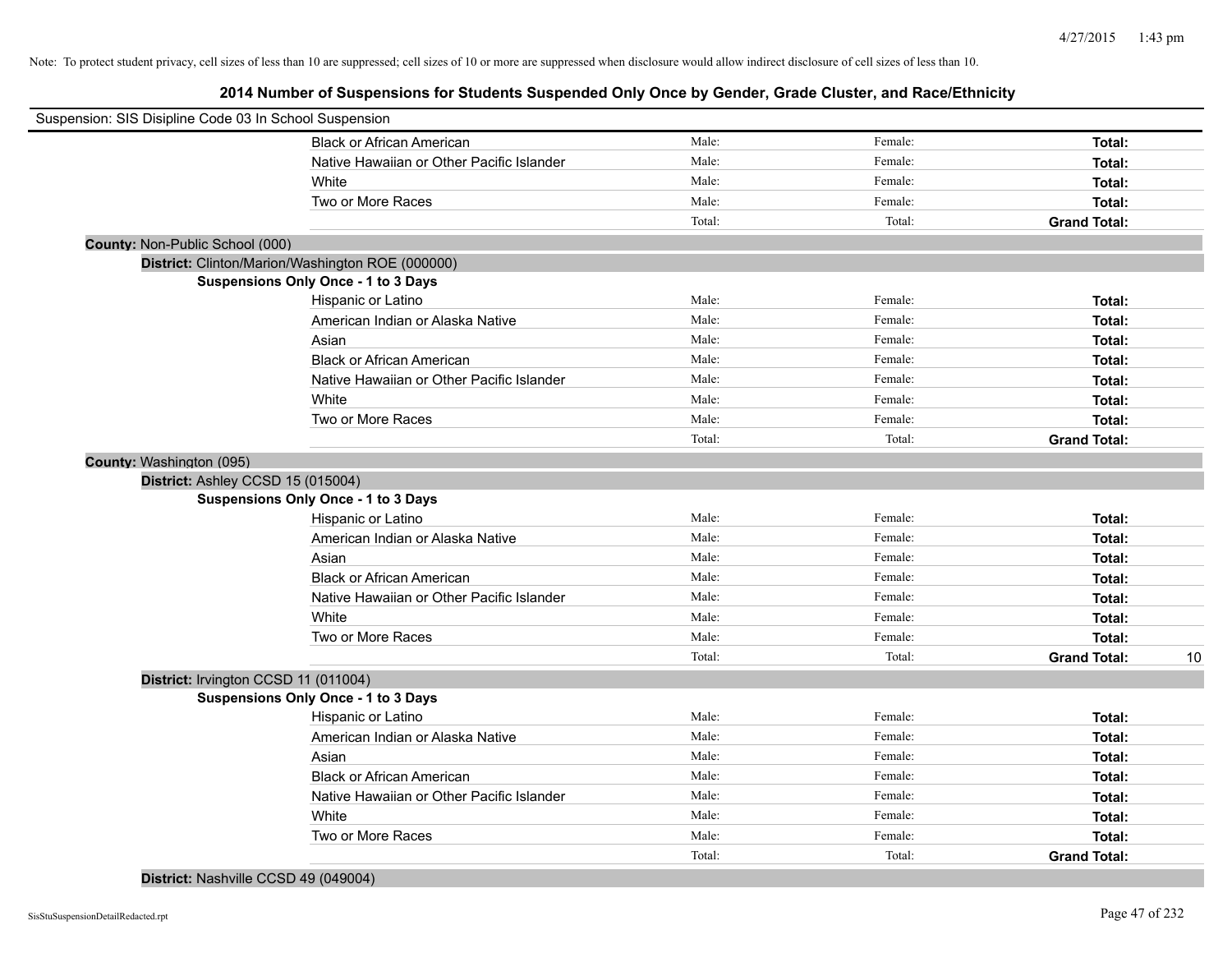|  | 2014 Number of Suspensions for Students Suspended Only Once by Gender, Grade Cluster, and Race/Ethnicity |  |  |  |  |
|--|----------------------------------------------------------------------------------------------------------|--|--|--|--|
|--|----------------------------------------------------------------------------------------------------------|--|--|--|--|

| Suspension: SIS Disipline Code 03 In School Suspension |                                               |        |         |                     |    |
|--------------------------------------------------------|-----------------------------------------------|--------|---------|---------------------|----|
|                                                        | <b>Suspensions Only Once - 1 to 3 Days</b>    |        |         |                     |    |
|                                                        | Hispanic or Latino                            | Male:  | Female: | Total:              |    |
|                                                        | American Indian or Alaska Native              | Male:  | Female: | Total:              |    |
|                                                        | Asian                                         | Male:  | Female: | Total:              |    |
|                                                        | <b>Black or African American</b>              | Male:  | Female: | Total:              |    |
|                                                        | Native Hawaiian or Other Pacific Islander     | Male:  | Female: | Total:              |    |
|                                                        | White                                         | Male:  | Female: | Total:              |    |
|                                                        | Two or More Races                             | Male:  | Female: | Total:              |    |
|                                                        |                                               | Total: | Total:  | <b>Grand Total:</b> |    |
|                                                        | <b>Suspensions Only Once - 4 or More Days</b> |        |         |                     |    |
|                                                        | Hispanic or Latino                            | Male:  | Female: | Total:              |    |
|                                                        | American Indian or Alaska Native              | Male:  | Female: | Total:              |    |
|                                                        | Asian                                         | Male:  | Female: | Total:              |    |
|                                                        | <b>Black or African American</b>              | Male:  | Female: | Total:              |    |
|                                                        | Native Hawaiian or Other Pacific Islander     | Male:  | Female: | Total:              |    |
|                                                        | White                                         | Male:  | Female: | Total:              |    |
|                                                        | Two or More Races                             | Male:  | Female: | Total:              |    |
|                                                        |                                               | Total: | Total:  | <b>Grand Total:</b> |    |
| District: Nashville CHSD 99 (099016)                   |                                               |        |         |                     |    |
|                                                        | <b>Suspensions Only Once - 1 to 3 Days</b>    |        |         |                     |    |
|                                                        | Hispanic or Latino                            | Male:  | Female: | Total:              |    |
|                                                        | American Indian or Alaska Native              | Male:  | Female: | Total:              |    |
|                                                        | Asian                                         | Male:  | Female: | Total:              |    |
|                                                        | <b>Black or African American</b>              | Male:  | Female: | Total:              |    |
|                                                        | Native Hawaiian or Other Pacific Islander     | Male:  | Female: | Total:              |    |
|                                                        | White                                         | Male:  | Female: | Total:              | 13 |
|                                                        | Two or More Races                             | Male:  | Female: | Total:              |    |
|                                                        |                                               | Total: | Total:  | <b>Grand Total:</b> |    |
|                                                        | District: West Washington Co CUD 10 (010026)  |        |         |                     |    |
|                                                        | Suspensions Only Once - 1 to 3 Days           |        |         |                     |    |
|                                                        | Hispanic or Latino                            | Male:  | Female: | Total:              |    |
|                                                        | American Indian or Alaska Native              | Male:  | Female: | Total:              |    |
|                                                        | Asian                                         | Male:  | Female: | Total:              |    |
|                                                        | <b>Black or African American</b>              | Male:  | Female: | Total:              |    |
|                                                        | Native Hawaiian or Other Pacific Islander     | Male:  | Female: | Total:              |    |
|                                                        | White                                         | Male:  | Female: | Total:              | 17 |
|                                                        | Two or More Races                             | Male:  | Female: | Total:              |    |
|                                                        |                                               | Total: | Total:  | <b>Grand Total:</b> |    |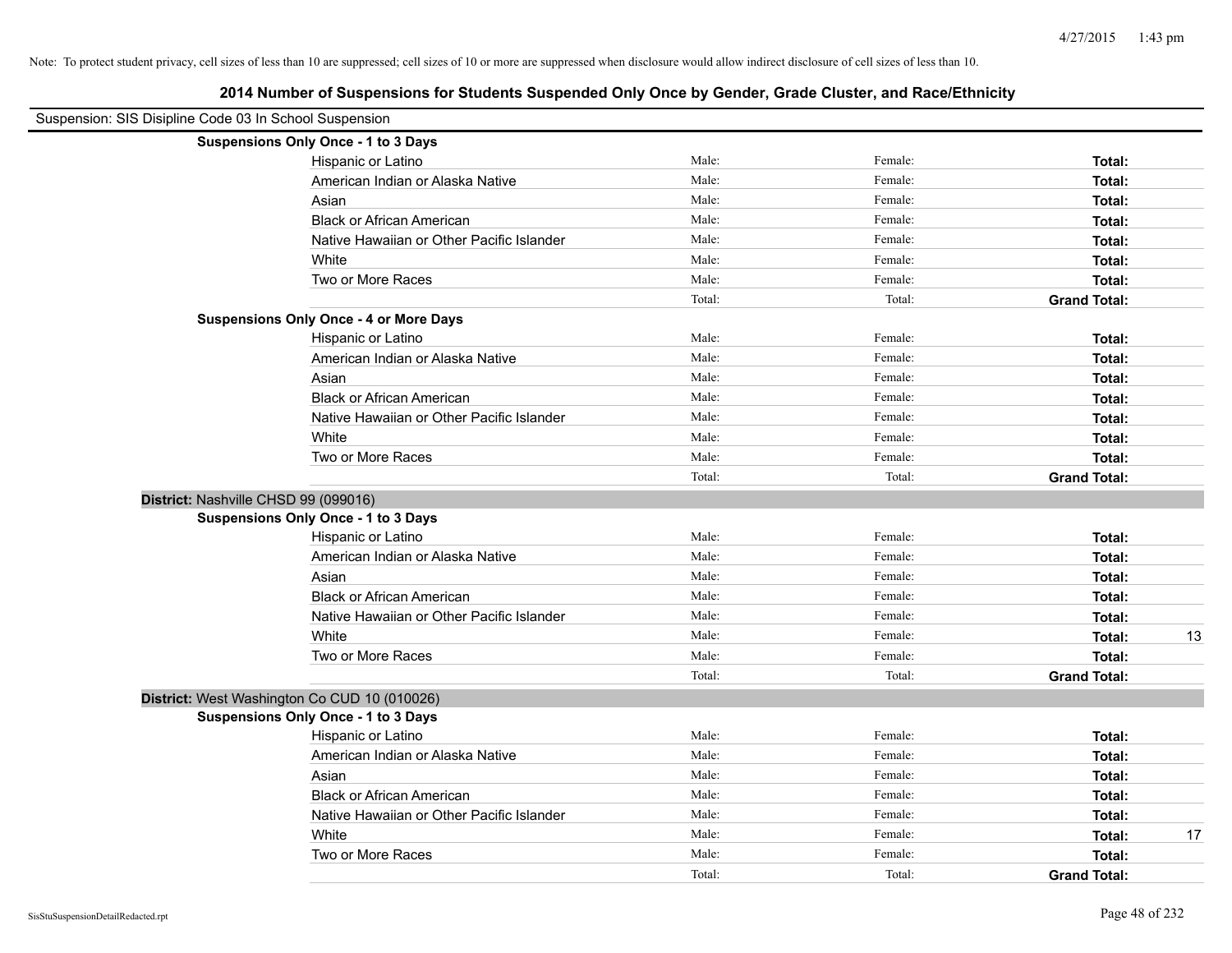# **2014 Number of Suspensions for Students Suspended Only Once by Gender, Grade Cluster, and Race/Ethnicity**

Suspension: SIS Disipline Code 03 In School Suspension

| Region: Clk/Cls/Cmbn/Dglas/Edgr/Mltr/Shlb (11) |                                            |        |         |                     |
|------------------------------------------------|--------------------------------------------|--------|---------|---------------------|
| County: Clark (012)                            |                                            |        |         |                     |
|                                                | District: Casey-Westfield CUSD 4C (004C26) |        |         |                     |
|                                                | Suspensions Only Once - 1 to 3 Days        |        |         |                     |
|                                                | Hispanic or Latino                         | Male:  | Female: | Total:              |
|                                                | American Indian or Alaska Native           | Male:  | Female: | Total:              |
|                                                | Asian                                      | Male:  | Female: | Total:              |
|                                                | <b>Black or African American</b>           | Male:  | Female: | Total:              |
|                                                | Native Hawaiian or Other Pacific Islander  | Male:  | Female: | Total:              |
|                                                | White                                      | Male:  | Female: | Total:              |
|                                                | Two or More Races                          | Male:  | Female: | Total:              |
|                                                |                                            | Total: | Total:  | <b>Grand Total:</b> |
|                                                | District: Marshall CUSD 2C (002C26)        |        |         |                     |
|                                                | Suspensions Only Once - 1 to 3 Days        |        |         |                     |
|                                                | Hispanic or Latino                         | Male:  | Female: | Total:              |
|                                                | American Indian or Alaska Native           | Male:  | Female: | Total:              |
|                                                | Asian                                      | Male:  | Female: | Total:              |
|                                                | <b>Black or African American</b>           | Male:  | Female: | Total:              |
|                                                | Native Hawaiian or Other Pacific Islander  | Male:  | Female: | Total:              |
|                                                | White                                      | Male:  | Female: | 14<br>Total:        |
|                                                | Two or More Races                          | Male:  | Female: | Total:              |
|                                                |                                            | Total: | Total:  | <b>Grand Total:</b> |
|                                                | District: Martinsville CUSD 3C (003C26)    |        |         |                     |
|                                                | <b>Suspensions Only Once - 1 to 3 Days</b> |        |         |                     |
|                                                | Hispanic or Latino                         | Male:  | Female: | Total:              |
|                                                | American Indian or Alaska Native           | Male:  | Female: | Total:              |
|                                                | Asian                                      | Male:  | Female: | Total:              |
|                                                | <b>Black or African American</b>           | Male:  | Female: | Total:              |
|                                                | Native Hawaiian or Other Pacific Islander  | Male:  | Female: | Total:              |
|                                                | White                                      | Male:  | Female: | Total:              |
|                                                | Two or More Races                          | Male:  | Female: | Total:              |
|                                                |                                            | Total: | Total:  | <b>Grand Total:</b> |
| County: Coles (015)                            |                                            |        |         |                     |
|                                                | District: Charleston CUSD 1 (001026)       |        |         |                     |
|                                                | Suspensions Only Once - 1 to 3 Days        |        |         |                     |
|                                                | Hispanic or Latino                         | Male:  | Female: | Total:              |
|                                                | American Indian or Alaska Native           | Male:  | Female: | Total:              |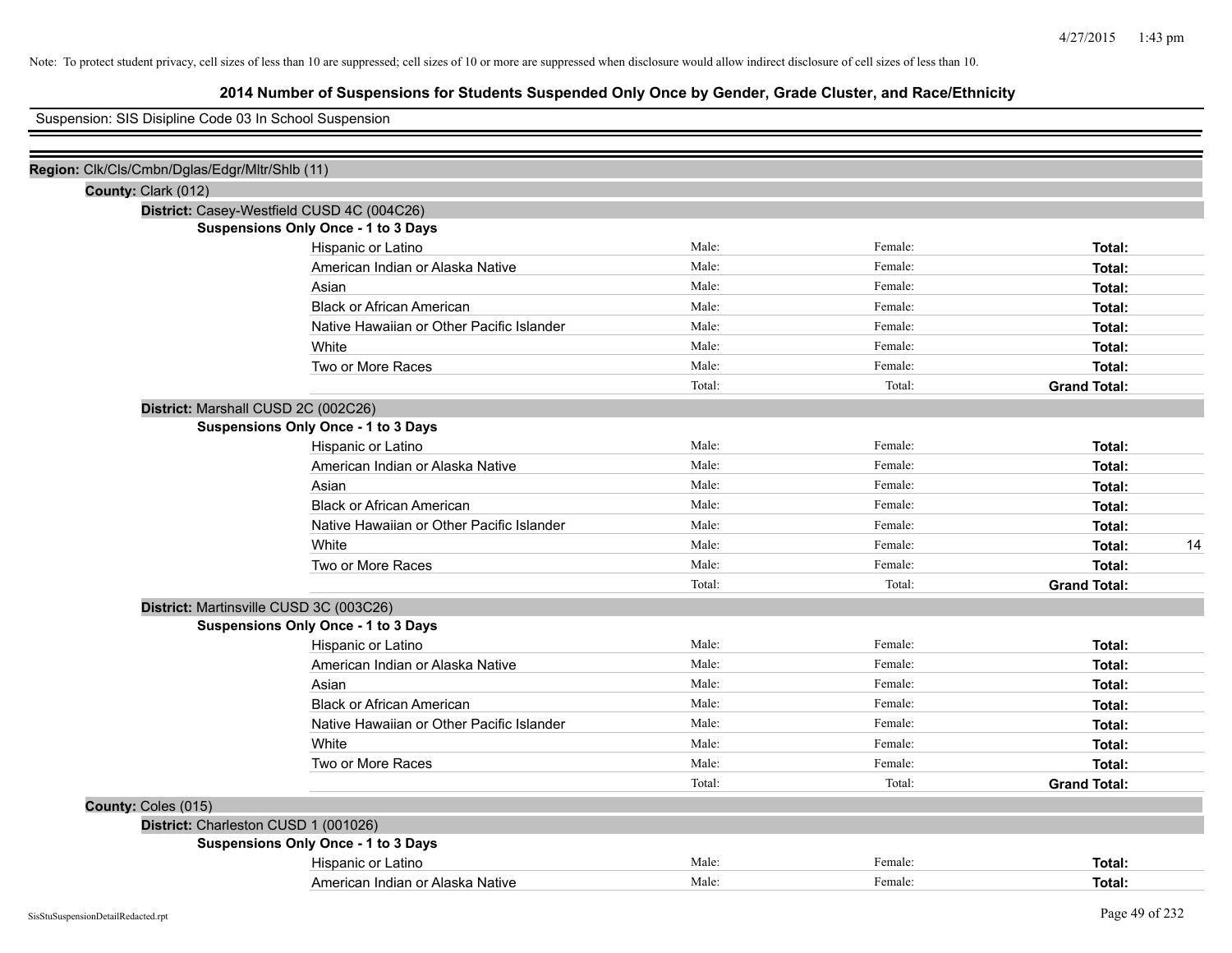**2014 Number of Suspensions for Students Suspended Only Once by Gender, Grade Cluster, and Race/Ethnicity**

| Asian                                     | Male:                                                                                                                                                                                                                                                                                                                                                                                                                                                                                                                                                                                                                                                                                                                           |                                                                                                                                                                                              | Female: |                                                                                                                                                                                                                                  | Total:              |                                                                                                                                                                                                                                                       |
|-------------------------------------------|---------------------------------------------------------------------------------------------------------------------------------------------------------------------------------------------------------------------------------------------------------------------------------------------------------------------------------------------------------------------------------------------------------------------------------------------------------------------------------------------------------------------------------------------------------------------------------------------------------------------------------------------------------------------------------------------------------------------------------|----------------------------------------------------------------------------------------------------------------------------------------------------------------------------------------------|---------|----------------------------------------------------------------------------------------------------------------------------------------------------------------------------------------------------------------------------------|---------------------|-------------------------------------------------------------------------------------------------------------------------------------------------------------------------------------------------------------------------------------------------------|
|                                           |                                                                                                                                                                                                                                                                                                                                                                                                                                                                                                                                                                                                                                                                                                                                 |                                                                                                                                                                                              |         |                                                                                                                                                                                                                                  |                     |                                                                                                                                                                                                                                                       |
|                                           |                                                                                                                                                                                                                                                                                                                                                                                                                                                                                                                                                                                                                                                                                                                                 |                                                                                                                                                                                              |         |                                                                                                                                                                                                                                  |                     |                                                                                                                                                                                                                                                       |
|                                           |                                                                                                                                                                                                                                                                                                                                                                                                                                                                                                                                                                                                                                                                                                                                 |                                                                                                                                                                                              |         |                                                                                                                                                                                                                                  |                     | 14                                                                                                                                                                                                                                                    |
|                                           |                                                                                                                                                                                                                                                                                                                                                                                                                                                                                                                                                                                                                                                                                                                                 |                                                                                                                                                                                              |         |                                                                                                                                                                                                                                  |                     |                                                                                                                                                                                                                                                       |
|                                           |                                                                                                                                                                                                                                                                                                                                                                                                                                                                                                                                                                                                                                                                                                                                 |                                                                                                                                                                                              |         |                                                                                                                                                                                                                                  |                     |                                                                                                                                                                                                                                                       |
|                                           |                                                                                                                                                                                                                                                                                                                                                                                                                                                                                                                                                                                                                                                                                                                                 |                                                                                                                                                                                              |         |                                                                                                                                                                                                                                  |                     |                                                                                                                                                                                                                                                       |
|                                           |                                                                                                                                                                                                                                                                                                                                                                                                                                                                                                                                                                                                                                                                                                                                 |                                                                                                                                                                                              |         |                                                                                                                                                                                                                                  |                     |                                                                                                                                                                                                                                                       |
|                                           |                                                                                                                                                                                                                                                                                                                                                                                                                                                                                                                                                                                                                                                                                                                                 |                                                                                                                                                                                              |         |                                                                                                                                                                                                                                  |                     |                                                                                                                                                                                                                                                       |
|                                           |                                                                                                                                                                                                                                                                                                                                                                                                                                                                                                                                                                                                                                                                                                                                 |                                                                                                                                                                                              |         |                                                                                                                                                                                                                                  |                     |                                                                                                                                                                                                                                                       |
|                                           |                                                                                                                                                                                                                                                                                                                                                                                                                                                                                                                                                                                                                                                                                                                                 |                                                                                                                                                                                              |         |                                                                                                                                                                                                                                  |                     |                                                                                                                                                                                                                                                       |
|                                           |                                                                                                                                                                                                                                                                                                                                                                                                                                                                                                                                                                                                                                                                                                                                 |                                                                                                                                                                                              |         |                                                                                                                                                                                                                                  |                     |                                                                                                                                                                                                                                                       |
|                                           |                                                                                                                                                                                                                                                                                                                                                                                                                                                                                                                                                                                                                                                                                                                                 |                                                                                                                                                                                              |         |                                                                                                                                                                                                                                  |                     |                                                                                                                                                                                                                                                       |
|                                           |                                                                                                                                                                                                                                                                                                                                                                                                                                                                                                                                                                                                                                                                                                                                 |                                                                                                                                                                                              |         |                                                                                                                                                                                                                                  |                     | 91                                                                                                                                                                                                                                                    |
|                                           |                                                                                                                                                                                                                                                                                                                                                                                                                                                                                                                                                                                                                                                                                                                                 |                                                                                                                                                                                              |         |                                                                                                                                                                                                                                  |                     |                                                                                                                                                                                                                                                       |
|                                           |                                                                                                                                                                                                                                                                                                                                                                                                                                                                                                                                                                                                                                                                                                                                 |                                                                                                                                                                                              |         |                                                                                                                                                                                                                                  |                     | 110                                                                                                                                                                                                                                                   |
|                                           |                                                                                                                                                                                                                                                                                                                                                                                                                                                                                                                                                                                                                                                                                                                                 |                                                                                                                                                                                              |         |                                                                                                                                                                                                                                  |                     |                                                                                                                                                                                                                                                       |
|                                           |                                                                                                                                                                                                                                                                                                                                                                                                                                                                                                                                                                                                                                                                                                                                 |                                                                                                                                                                                              |         |                                                                                                                                                                                                                                  |                     |                                                                                                                                                                                                                                                       |
|                                           |                                                                                                                                                                                                                                                                                                                                                                                                                                                                                                                                                                                                                                                                                                                                 |                                                                                                                                                                                              |         |                                                                                                                                                                                                                                  |                     |                                                                                                                                                                                                                                                       |
|                                           |                                                                                                                                                                                                                                                                                                                                                                                                                                                                                                                                                                                                                                                                                                                                 |                                                                                                                                                                                              |         |                                                                                                                                                                                                                                  |                     |                                                                                                                                                                                                                                                       |
|                                           |                                                                                                                                                                                                                                                                                                                                                                                                                                                                                                                                                                                                                                                                                                                                 |                                                                                                                                                                                              |         |                                                                                                                                                                                                                                  |                     |                                                                                                                                                                                                                                                       |
|                                           |                                                                                                                                                                                                                                                                                                                                                                                                                                                                                                                                                                                                                                                                                                                                 |                                                                                                                                                                                              |         |                                                                                                                                                                                                                                  |                     |                                                                                                                                                                                                                                                       |
|                                           |                                                                                                                                                                                                                                                                                                                                                                                                                                                                                                                                                                                                                                                                                                                                 |                                                                                                                                                                                              |         |                                                                                                                                                                                                                                  |                     |                                                                                                                                                                                                                                                       |
|                                           |                                                                                                                                                                                                                                                                                                                                                                                                                                                                                                                                                                                                                                                                                                                                 |                                                                                                                                                                                              |         |                                                                                                                                                                                                                                  |                     |                                                                                                                                                                                                                                                       |
|                                           |                                                                                                                                                                                                                                                                                                                                                                                                                                                                                                                                                                                                                                                                                                                                 |                                                                                                                                                                                              |         |                                                                                                                                                                                                                                  |                     |                                                                                                                                                                                                                                                       |
|                                           |                                                                                                                                                                                                                                                                                                                                                                                                                                                                                                                                                                                                                                                                                                                                 |                                                                                                                                                                                              |         |                                                                                                                                                                                                                                  |                     |                                                                                                                                                                                                                                                       |
|                                           |                                                                                                                                                                                                                                                                                                                                                                                                                                                                                                                                                                                                                                                                                                                                 |                                                                                                                                                                                              |         |                                                                                                                                                                                                                                  |                     |                                                                                                                                                                                                                                                       |
|                                           | Male:                                                                                                                                                                                                                                                                                                                                                                                                                                                                                                                                                                                                                                                                                                                           |                                                                                                                                                                                              | Female: |                                                                                                                                                                                                                                  | Total:              |                                                                                                                                                                                                                                                       |
| American Indian or Alaska Native          | Male:                                                                                                                                                                                                                                                                                                                                                                                                                                                                                                                                                                                                                                                                                                                           |                                                                                                                                                                                              | Female: |                                                                                                                                                                                                                                  | Total:              |                                                                                                                                                                                                                                                       |
| Asian                                     | Male:                                                                                                                                                                                                                                                                                                                                                                                                                                                                                                                                                                                                                                                                                                                           |                                                                                                                                                                                              | Female: |                                                                                                                                                                                                                                  | Total:              |                                                                                                                                                                                                                                                       |
| <b>Black or African American</b>          | Male:                                                                                                                                                                                                                                                                                                                                                                                                                                                                                                                                                                                                                                                                                                                           |                                                                                                                                                                                              | Female: |                                                                                                                                                                                                                                  | Total:              |                                                                                                                                                                                                                                                       |
| Native Hawaiian or Other Pacific Islander | Male:                                                                                                                                                                                                                                                                                                                                                                                                                                                                                                                                                                                                                                                                                                                           |                                                                                                                                                                                              | Female: |                                                                                                                                                                                                                                  | Total:              |                                                                                                                                                                                                                                                       |
| White                                     | Male:                                                                                                                                                                                                                                                                                                                                                                                                                                                                                                                                                                                                                                                                                                                           |                                                                                                                                                                                              | Female: |                                                                                                                                                                                                                                  | Total:              |                                                                                                                                                                                                                                                       |
| Two or More Races                         | Male:                                                                                                                                                                                                                                                                                                                                                                                                                                                                                                                                                                                                                                                                                                                           |                                                                                                                                                                                              | Female: |                                                                                                                                                                                                                                  | Total:              |                                                                                                                                                                                                                                                       |
|                                           | Total:                                                                                                                                                                                                                                                                                                                                                                                                                                                                                                                                                                                                                                                                                                                          |                                                                                                                                                                                              | Total:  |                                                                                                                                                                                                                                  | <b>Grand Total:</b> |                                                                                                                                                                                                                                                       |
|                                           | <b>Black or African American</b><br>Native Hawaiian or Other Pacific Islander<br>White<br>Two or More Races<br>District: Mattoon CUSD 2 (002026)<br><b>Suspensions Only Once - 1 to 3 Days</b><br>Hispanic or Latino<br>American Indian or Alaska Native<br>Asian<br><b>Black or African American</b><br>Native Hawaiian or Other Pacific Islander<br>White<br>Two or More Races<br><b>Suspensions Only Once - 4 or More Days</b><br>Hispanic or Latino<br>American Indian or Alaska Native<br>Asian<br><b>Black or African American</b><br>Native Hawaiian or Other Pacific Islander<br>White<br>Two or More Races<br>District: Oakland CUSD 5 (005026)<br><b>Suspensions Only Once - 4 or More Days</b><br>Hispanic or Latino | Male:<br>Male:<br>Male:<br>Male:<br>Total:<br>Male:<br>Male:<br>Male:<br>Male:<br>Male:<br>Male:<br>Male:<br>Total:<br>Male:<br>Male:<br>Male:<br>Male:<br>Male:<br>Male:<br>Male:<br>Total: | 63      | Female:<br>Female:<br>Female:<br>Female:<br>Total:<br>Female:<br>Female:<br>Female:<br>Female:<br>Female:<br>Female:<br>Female:<br>Total:<br>Female:<br>Female:<br>Female:<br>Female:<br>Female:<br>Female:<br>Female:<br>Total: | 28                  | Total:<br>Total:<br>Total:<br>Total:<br><b>Grand Total:</b><br>Total:<br>Total:<br>Total:<br>Total:<br>Total:<br>Total:<br>Total:<br><b>Grand Total:</b><br>Total:<br>Total:<br>Total:<br>Total:<br>Total:<br>Total:<br>Total:<br><b>Grand Total:</b> |

**Suspensions Only Once - 1 to 3 Days**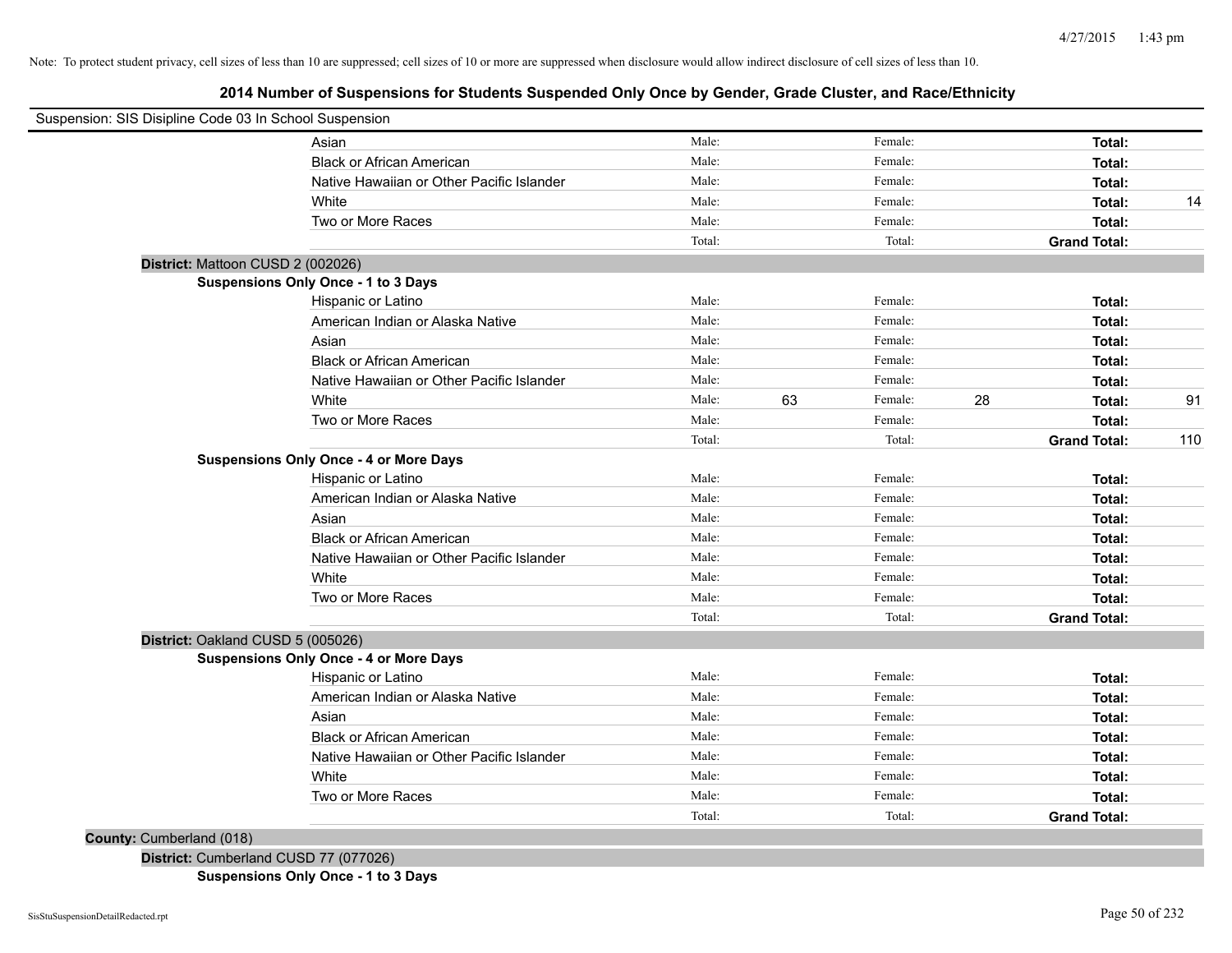| Suspension: SIS Disipline Code 03 In School Suspension |                                               |        |    |         |    |                     |    |
|--------------------------------------------------------|-----------------------------------------------|--------|----|---------|----|---------------------|----|
|                                                        | Hispanic or Latino                            | Male:  |    | Female: |    | Total:              |    |
|                                                        | American Indian or Alaska Native              | Male:  |    | Female: |    | Total:              |    |
|                                                        | Asian                                         | Male:  |    | Female: |    | Total:              |    |
|                                                        | <b>Black or African American</b>              | Male:  |    | Female: |    | Total:              |    |
|                                                        | Native Hawaiian or Other Pacific Islander     | Male:  |    | Female: |    | Total:              |    |
|                                                        | White                                         | Male:  | 25 | Female: | 10 | Total:              | 35 |
|                                                        | Two or More Races                             | Male:  |    | Female: |    | Total:              |    |
|                                                        |                                               | Total: |    | Total:  |    | <b>Grand Total:</b> |    |
|                                                        | <b>Suspensions Only Once - 4 or More Days</b> |        |    |         |    |                     |    |
|                                                        | Hispanic or Latino                            | Male:  |    | Female: |    | Total:              |    |
|                                                        | American Indian or Alaska Native              | Male:  |    | Female: |    | Total:              |    |
|                                                        | Asian                                         | Male:  |    | Female: |    | Total:              |    |
|                                                        | <b>Black or African American</b>              | Male:  |    | Female: |    | Total:              |    |
|                                                        | Native Hawaiian or Other Pacific Islander     | Male:  |    | Female: |    | Total:              |    |
|                                                        | White                                         | Male:  |    | Female: |    | Total:              |    |
|                                                        | Two or More Races                             | Male:  |    | Female: |    | Total:              |    |
|                                                        |                                               | Total: |    | Total:  |    | <b>Grand Total:</b> |    |
|                                                        | District: Neoga CUSD 3 (003026)               |        |    |         |    |                     |    |
|                                                        | Suspensions Only Once - 1 to 3 Days           |        |    |         |    |                     |    |
|                                                        | Hispanic or Latino                            | Male:  |    | Female: |    | Total:              |    |
|                                                        | American Indian or Alaska Native              | Male:  |    | Female: |    | Total:              |    |
|                                                        | Asian                                         | Male:  |    | Female: |    | Total:              |    |
|                                                        | <b>Black or African American</b>              | Male:  |    | Female: |    | Total:              |    |
|                                                        | Native Hawaiian or Other Pacific Islander     | Male:  |    | Female: |    | Total:              |    |
|                                                        | White                                         | Male:  |    | Female: |    | Total:              | 10 |
|                                                        | Two or More Races                             | Male:  |    | Female: |    | Total:              |    |
|                                                        |                                               | Total: |    | Total:  |    | <b>Grand Total:</b> |    |
| County: Douglas (021)                                  |                                               |        |    |         |    |                     |    |
|                                                        | District: Arcola CUSD 306 (306026)            |        |    |         |    |                     |    |
|                                                        | <b>Suspensions Only Once - 1 to 3 Days</b>    |        |    |         |    |                     |    |
|                                                        | Hispanic or Latino                            | Male:  |    | Female: |    | Total:              |    |
|                                                        | American Indian or Alaska Native              | Male:  |    | Female: |    | Total:              |    |
|                                                        | Asian                                         | Male:  |    | Female: |    | Total:              |    |
|                                                        | <b>Black or African American</b>              | Male:  |    | Female: |    | Total:              |    |
|                                                        | Native Hawaiian or Other Pacific Islander     | Male:  |    | Female: |    | Total:              |    |
|                                                        | White                                         | Male:  |    | Female: |    | Total:              |    |
|                                                        | Two or More Races                             | Male:  |    | Female: |    | Total:              |    |
|                                                        |                                               | Total: |    | Total:  |    | <b>Grand Total:</b> |    |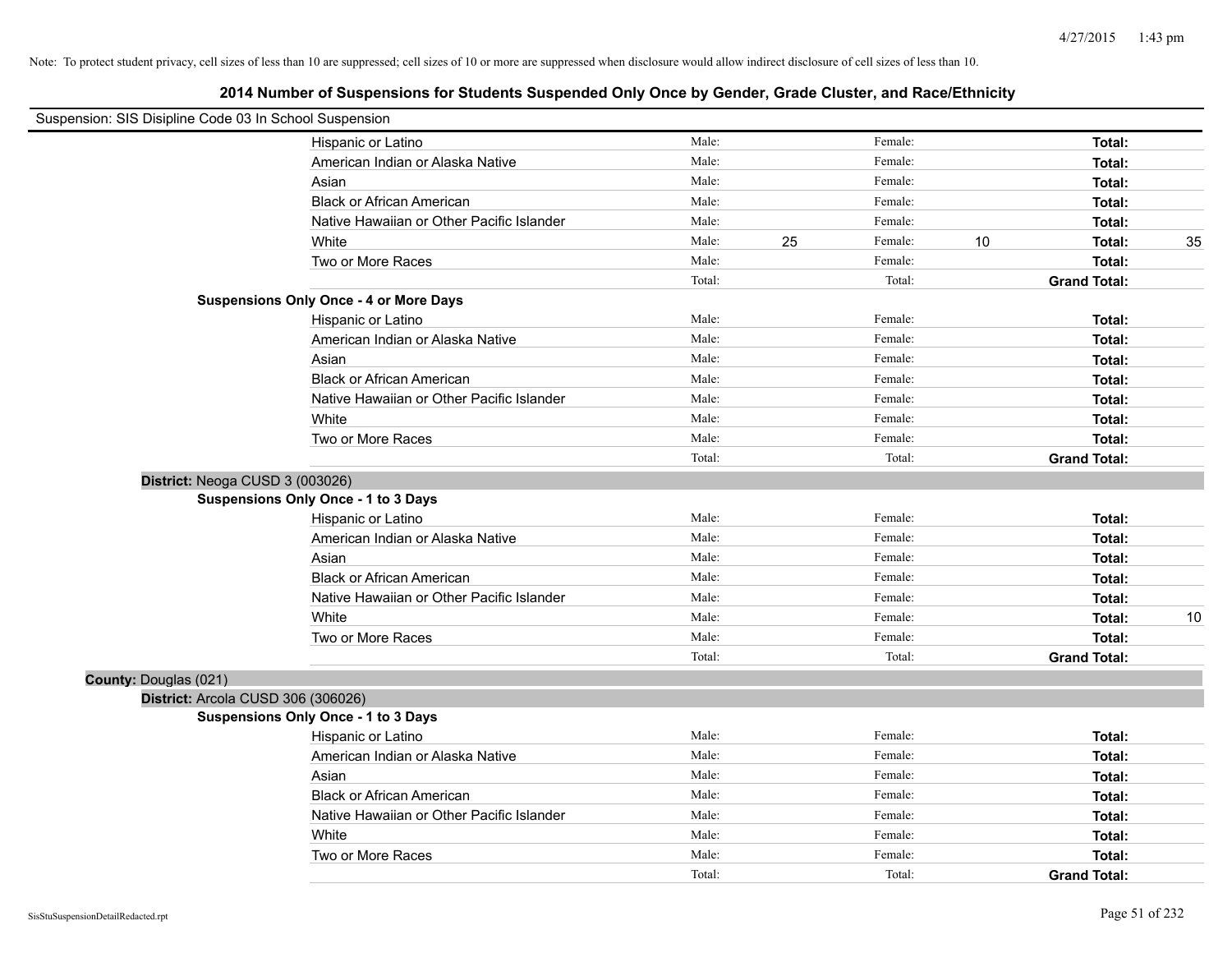|                     | Suspension: SIS Disipline Code 03 In School Suspension |        |         |                     |
|---------------------|--------------------------------------------------------|--------|---------|---------------------|
|                     | District: Arthur CUSD 305 (305026)                     |        |         |                     |
|                     | <b>Suspensions Only Once - 1 to 3 Days</b>             |        |         |                     |
|                     | Hispanic or Latino                                     | Male:  | Female: | Total:              |
|                     | American Indian or Alaska Native                       | Male:  | Female: | Total:              |
|                     | Asian                                                  | Male:  | Female: | Total:              |
|                     | <b>Black or African American</b>                       | Male:  | Female: | Total:              |
|                     | Native Hawaiian or Other Pacific Islander              | Male:  | Female: | Total:              |
|                     | White                                                  | Male:  | Female: | Total:              |
|                     | Two or More Races                                      | Male:  | Female: | Total:              |
|                     |                                                        | Total: | Total:  | <b>Grand Total:</b> |
|                     | District: Tuscola CUSD 301 (301026)                    |        |         |                     |
|                     | <b>Suspensions Only Once - 1 to 3 Days</b>             |        |         |                     |
|                     | Hispanic or Latino                                     | Male:  | Female: | Total:              |
|                     | American Indian or Alaska Native                       | Male:  | Female: | Total:              |
|                     | Asian                                                  | Male:  | Female: | Total:              |
|                     | <b>Black or African American</b>                       | Male:  | Female: | Total:              |
|                     | Native Hawaiian or Other Pacific Islander              | Male:  | Female: | Total:              |
|                     | White                                                  | Male:  | Female: | Total:              |
|                     | Two or More Races                                      | Male:  | Female: | Total:              |
|                     |                                                        | Total: | Total:  | <b>Grand Total:</b> |
|                     | District: Villa Grove CUSD 302 (302026)                |        |         |                     |
|                     | <b>Suspensions Only Once - 1 to 3 Days</b>             |        |         |                     |
|                     | Hispanic or Latino                                     | Male:  | Female: | Total:              |
|                     | American Indian or Alaska Native                       | Male:  | Female: | Total:              |
|                     | Asian                                                  | Male:  | Female: | Total:              |
|                     | <b>Black or African American</b>                       | Male:  | Female: | Total:              |
|                     | Native Hawaiian or Other Pacific Islander              | Male:  | Female: | Total:              |
|                     | White                                                  | Male:  | Female: | Total:              |
|                     | Two or More Races                                      | Male:  | Female: | Total:              |
|                     |                                                        | Total: | Total:  | <b>Grand Total:</b> |
| County: Edgar (023) |                                                        |        |         |                     |
|                     | District: Edgar County CUD 6 (006026)                  |        |         |                     |
|                     | <b>Suspensions Only Once - 1 to 3 Days</b>             |        |         |                     |
|                     | Hispanic or Latino                                     | Male:  | Female: | Total:              |
|                     | American Indian or Alaska Native                       | Male:  | Female: | Total:              |
|                     | Asian                                                  | Male:  | Female: | Total:              |
|                     | <b>Black or African American</b>                       | Male:  | Female: | Total:              |
|                     | Native Hawaiian or Other Pacific Islander              | Male:  | Female: | Total:              |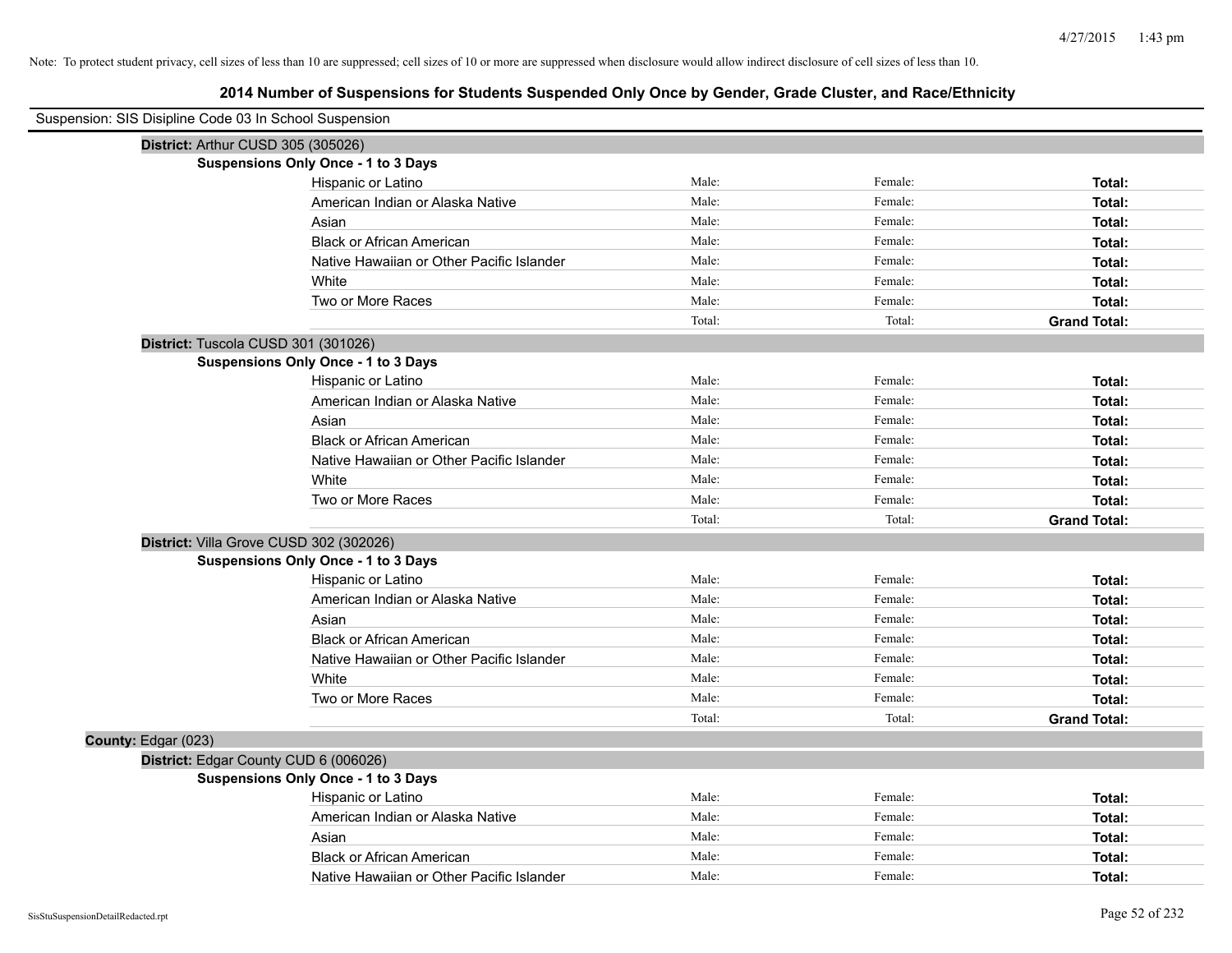| Suspension: SIS Disipline Code 03 In School Suspension |                                            |        |    |         |    |                     |    |
|--------------------------------------------------------|--------------------------------------------|--------|----|---------|----|---------------------|----|
|                                                        | White                                      | Male:  |    | Female: |    | Total:              |    |
|                                                        | Two or More Races                          | Male:  |    | Female: |    | Total:              |    |
|                                                        |                                            | Total: |    | Total:  |    | <b>Grand Total:</b> |    |
| District: Non-Public School (8000)                     |                                            |        |    |         |    |                     |    |
|                                                        | <b>Suspensions Only Once - 1 to 3 Days</b> |        |    |         |    |                     |    |
|                                                        | Hispanic or Latino                         | Male:  |    | Female: |    | Total:              |    |
|                                                        | American Indian or Alaska Native           | Male:  |    | Female: |    | Total:              |    |
|                                                        | Asian                                      | Male:  |    | Female: |    | Total:              |    |
|                                                        | <b>Black or African American</b>           | Male:  |    | Female: |    | Total:              |    |
|                                                        | Native Hawaiian or Other Pacific Islander  | Male:  |    | Female: |    | Total:              |    |
|                                                        | White                                      | Male:  |    | Female: |    | Total:              |    |
|                                                        | Two or More Races                          | Male:  |    | Female: |    | Total:              |    |
|                                                        |                                            | Total: |    | Total:  |    | <b>Grand Total:</b> |    |
| District: Paris CUSD 4 (004026)                        |                                            |        |    |         |    |                     |    |
|                                                        | <b>Suspensions Only Once - 1 to 3 Days</b> |        |    |         |    |                     |    |
|                                                        | Hispanic or Latino                         | Male:  |    | Female: |    | Total:              |    |
|                                                        | American Indian or Alaska Native           | Male:  |    | Female: |    | Total:              |    |
|                                                        | Asian                                      | Male:  |    | Female: |    | Total:              |    |
|                                                        | <b>Black or African American</b>           | Male:  |    | Female: |    | Total:              |    |
|                                                        | Native Hawaiian or Other Pacific Islander  | Male:  |    | Female: |    | Total:              |    |
|                                                        | White                                      | Male:  |    | Female: |    | Total:              |    |
|                                                        | Two or More Races                          | Male:  |    | Female: |    | Total:              |    |
|                                                        |                                            | Total: |    | Total:  |    | <b>Grand Total:</b> |    |
|                                                        | District: Paris-Union SD 95 (095025)       |        |    |         |    |                     |    |
|                                                        | <b>Suspensions Only Once - 1 to 3 Days</b> |        |    |         |    |                     |    |
|                                                        | Hispanic or Latino                         | Male:  |    | Female: |    | Total:              |    |
|                                                        | American Indian or Alaska Native           | Male:  |    | Female: |    | Total:              |    |
|                                                        | Asian                                      | Male:  |    | Female: |    | Total:              |    |
|                                                        | <b>Black or African American</b>           | Male:  |    | Female: |    | Total:              |    |
|                                                        | Native Hawaiian or Other Pacific Islander  | Male:  |    | Female: |    | Total:              |    |
|                                                        | White                                      | Male:  | 15 | Female: | 15 | Total:              | 30 |
|                                                        | Two or More Races                          | Male:  |    | Female: |    | Total:              |    |
|                                                        |                                            | Total: |    | Total:  |    | <b>Grand Total:</b> |    |
| District: Shiloh CUSD 1 (001026)                       |                                            |        |    |         |    |                     |    |
|                                                        | <b>Suspensions Only Once - 1 to 3 Days</b> |        |    |         |    |                     |    |
|                                                        | Hispanic or Latino                         | Male:  |    | Female: |    | Total:              |    |
|                                                        | American Indian or Alaska Native           | Male:  |    | Female: |    | Total:              |    |
|                                                        | Asian                                      | Male:  |    | Female: |    | Total:              |    |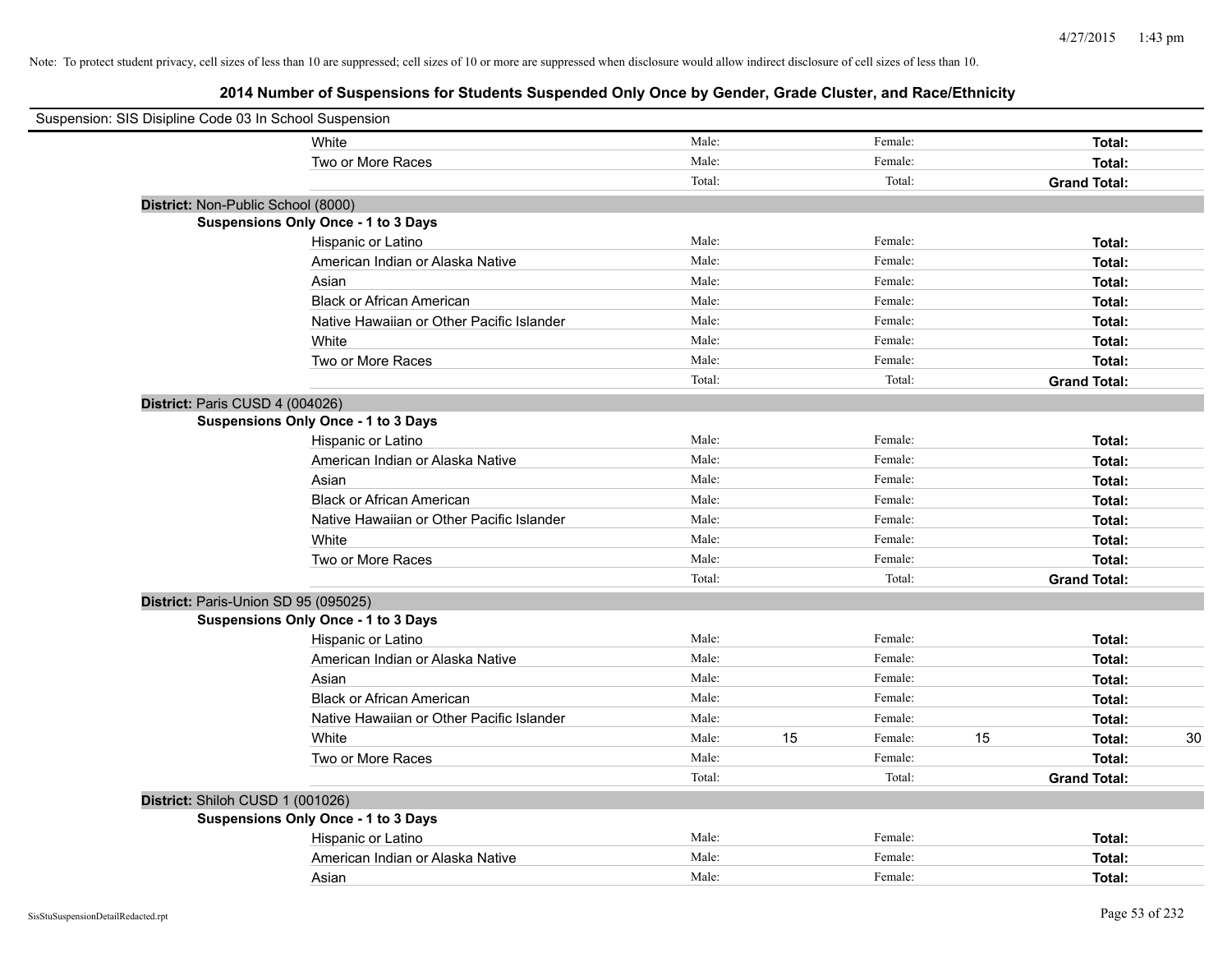**2014 Number of Suspensions for Students Suspended Only Once by Gender, Grade Cluster, and Race/Ethnicity**

| Suspension: SIS Disipline Code 03 In School Suspension |                                           |        |         |                     |    |
|--------------------------------------------------------|-------------------------------------------|--------|---------|---------------------|----|
|                                                        | <b>Black or African American</b>          | Male:  | Female: | Total:              |    |
|                                                        | Native Hawaiian or Other Pacific Islander | Male:  | Female: | Total:              |    |
|                                                        | White                                     | Male:  | Female: | Total:              | 14 |
|                                                        | Two or More Races                         | Male:  | Female: | Total:              |    |
|                                                        |                                           | Total: | Total:  | <b>Grand Total:</b> |    |
| County: Moultrie (070)                                 |                                           |        |         |                     |    |
|                                                        | District: Okaw Valley CUSD 302 (302026)   |        |         |                     |    |
|                                                        | Suspensions Only Once - 1 to 3 Days       |        |         |                     |    |
|                                                        | Hispanic or Latino                        | Male:  | Female: | Total:              |    |
|                                                        | American Indian or Alaska Native          | Male:  | Female: | Total:              |    |
|                                                        | Asian                                     | Male:  | Female: | Total:              |    |
|                                                        | <b>Black or African American</b>          | Male:  | Female: | Total:              |    |
|                                                        | Native Hawaiian or Other Pacific Islander | Male:  | Female: | Total:              |    |
|                                                        | White                                     | Male:  | Female: | Total:              |    |
|                                                        | Two or More Races                         | Male:  | Female: | Total:              |    |
|                                                        |                                           | Total: | Total:  | <b>Grand Total:</b> |    |
|                                                        | District: Sullivan CUSD 300 (300026)      |        |         |                     |    |
|                                                        | Suspensions Only Once - 1 to 3 Days       |        |         |                     |    |
|                                                        | Hispanic or Latino                        | Male:  | Female: | Total:              |    |
|                                                        | American Indian or Alaska Native          | Male:  | Female: | Total:              |    |
|                                                        | Asian                                     | Male:  | Female: | Total:              |    |
|                                                        | <b>Black or African American</b>          | Male:  | Female: | Total:              |    |
|                                                        | Native Hawaiian or Other Pacific Islander | Male:  | Female: | Total:              |    |
|                                                        | White                                     | Male:  | Female: | Total:              | 20 |
|                                                        | Two or More Races                         | Male:  | Female: | Total:              |    |
|                                                        |                                           | Total: | Total:  | <b>Grand Total:</b> |    |
| County: Shelby (087)                                   |                                           |        |         |                     |    |
|                                                        | District: Central A & M CUD 21 (021026)   |        |         |                     |    |
|                                                        | Suspensions Only Once - 1 to 3 Days       |        |         |                     |    |
|                                                        | Hispanic or Latino                        | Male:  | Female: | Total:              |    |
|                                                        | American Indian or Alaska Native          | Male:  | Female: | Total:              |    |
|                                                        | Asian                                     | Male:  | Female: | Total:              |    |
|                                                        | <b>Black or African American</b>          | Male:  | Female: | Total:              |    |
|                                                        | Native Hawaiian or Other Pacific Islander | Male:  | Female: | Total:              |    |
|                                                        | White                                     | Male:  | Female: | Total:              | 13 |
|                                                        | Two or More Races                         | Male:  | Female: | Total:              |    |
|                                                        |                                           | Total: | Total:  | <b>Grand Total:</b> |    |
|                                                        |                                           |        |         |                     |    |

**District:** Cowden-Herrick CUSD 3A (003A26)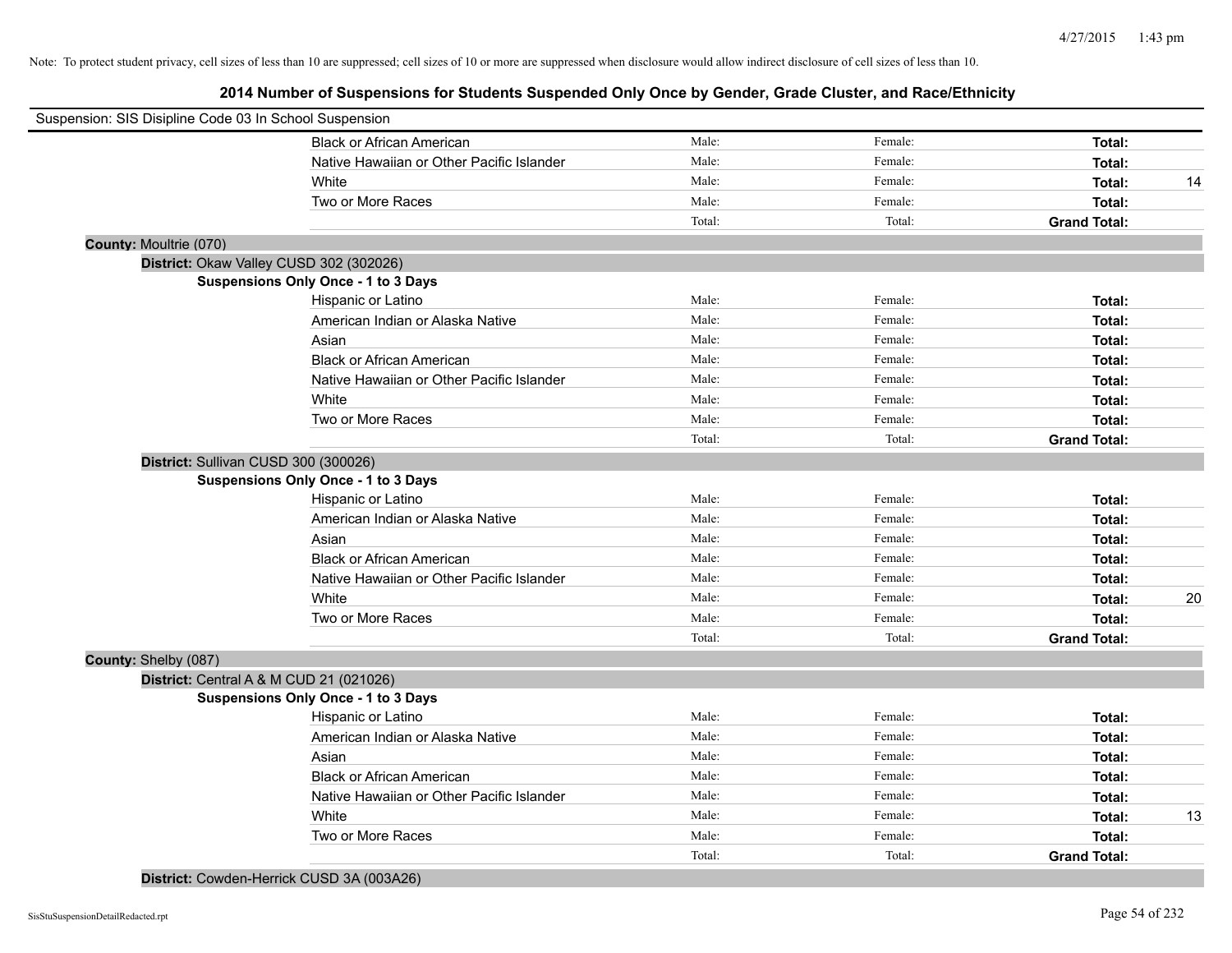|                                   | Suspension: SIS Disipline Code 03 In School Suspension |        |         |                     |
|-----------------------------------|--------------------------------------------------------|--------|---------|---------------------|
|                                   | Suspensions Only Once - 1 to 3 Days                    |        |         |                     |
|                                   | Hispanic or Latino                                     | Male:  | Female: | Total:              |
|                                   | American Indian or Alaska Native                       | Male:  | Female: | Total:              |
|                                   | Asian                                                  | Male:  | Female: | Total:              |
|                                   | <b>Black or African American</b>                       | Male:  | Female: | Total:              |
|                                   | Native Hawaiian or Other Pacific Islander              | Male:  | Female: | Total:              |
|                                   | White                                                  | Male:  | Female: | Total:              |
|                                   | Two or More Races                                      | Male:  | Female: | Total:              |
|                                   |                                                        | Total: | Total:  | <b>Grand Total:</b> |
|                                   | District: Shelbyville CUSD 4 (004026)                  |        |         |                     |
|                                   | Suspensions Only Once - 1 to 3 Days                    |        |         |                     |
|                                   | Hispanic or Latino                                     | Male:  | Female: | Total:              |
|                                   | American Indian or Alaska Native                       | Male:  | Female: | Total:              |
|                                   | Asian                                                  | Male:  | Female: | Total:              |
|                                   | <b>Black or African American</b>                       | Male:  | Female: | Total:              |
|                                   | Native Hawaiian or Other Pacific Islander              | Male:  | Female: | Total:              |
|                                   | White                                                  | Male:  | Female: | Total:              |
|                                   | Two or More Races                                      | Male:  | Female: | Total:              |
|                                   |                                                        | Total: | Total:  | <b>Grand Total:</b> |
|                                   | District: Stewardson-Strasburg CUD 5A (005A26)         |        |         |                     |
|                                   | <b>Suspensions Only Once - 1 to 3 Days</b>             |        |         |                     |
|                                   | Hispanic or Latino                                     | Male:  | Female: | Total:              |
|                                   | American Indian or Alaska Native                       | Male:  | Female: | Total:              |
|                                   | Asian                                                  | Male:  | Female: | Total:              |
|                                   | <b>Black or African American</b>                       | Male:  | Female: | Total:              |
|                                   | Native Hawaiian or Other Pacific Islander              | Male:  | Female: | Total:              |
|                                   | White                                                  | Male:  | Female: | Total:              |
|                                   | Two or More Races                                      | Male:  | Female: | Total:              |
|                                   |                                                        | Total: | Total:  | <b>Grand Total:</b> |
| District: Windsor CUSD 1 (001026) |                                                        |        |         |                     |
|                                   | Suspensions Only Once - 1 to 3 Days                    |        |         |                     |
|                                   | Hispanic or Latino                                     | Male:  | Female: | Total:              |
|                                   | American Indian or Alaska Native                       | Male:  | Female: | Total:              |
|                                   | Asian                                                  | Male:  | Female: | Total:              |
|                                   | <b>Black or African American</b>                       | Male:  | Female: | Total:              |
|                                   | Native Hawaiian or Other Pacific Islander              | Male:  | Female: | Total:              |
|                                   | White                                                  | Male:  | Female: | 16<br>Total:        |
|                                   | Two or More Races                                      | Male:  | Female: | Total:              |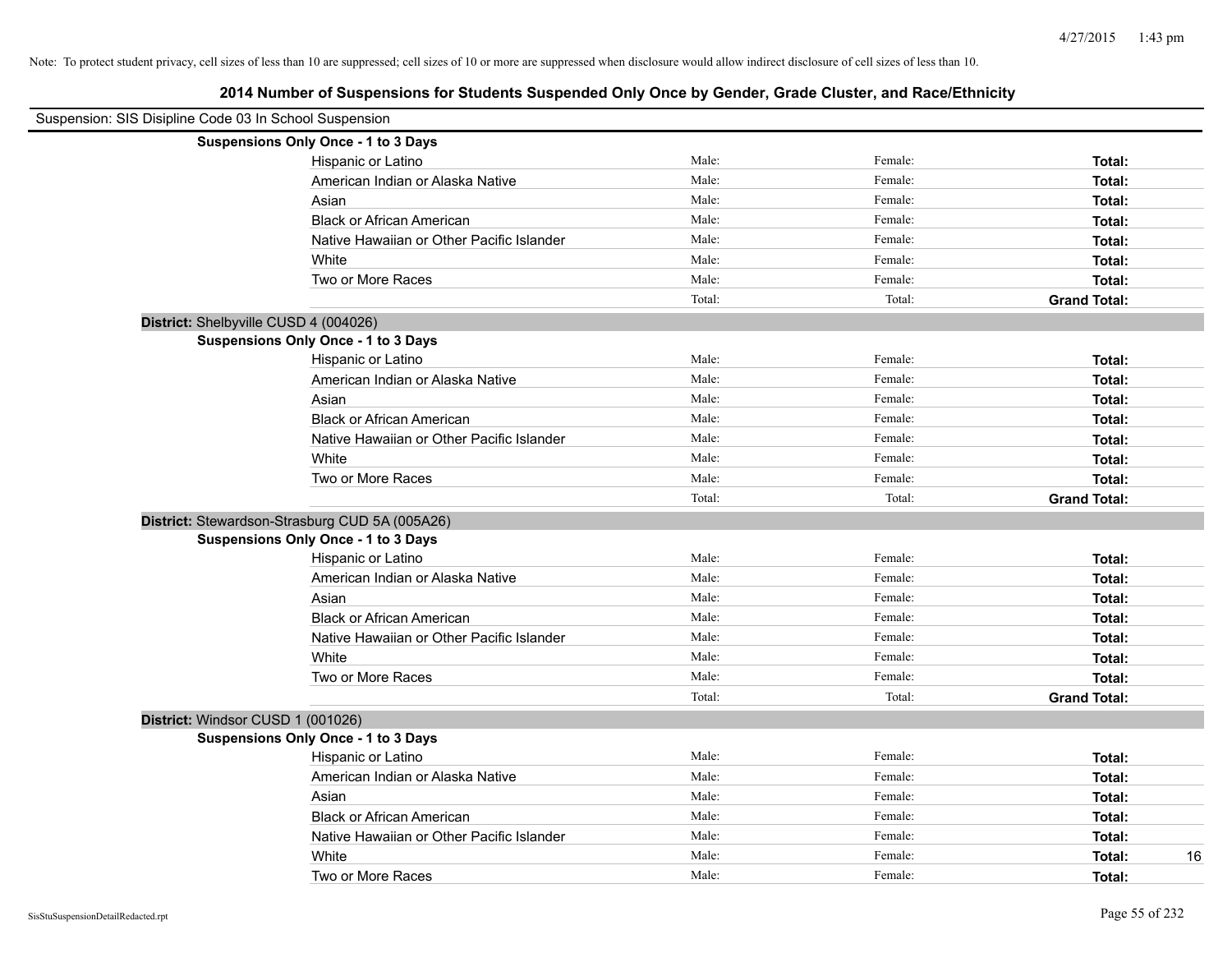**2014 Number of Suspensions for Students Suspended Only Once by Gender, Grade Cluster, and Race/Ethnicity**

| Suspension: SIS Disipline Code 03 In School Suspension |                                               |        |       |         |       |                     |       |
|--------------------------------------------------------|-----------------------------------------------|--------|-------|---------|-------|---------------------|-------|
|                                                        |                                               | Total: |       | Total:  |       | <b>Grand Total:</b> |       |
| Region: Crawford-Lawrence Educ Serv Reg (15)           |                                               |        |       |         |       |                     |       |
| County: Cook (016)                                     |                                               |        |       |         |       |                     |       |
|                                                        | District: City of Chicago SD 299 (299025)     |        |       |         |       |                     |       |
|                                                        | <b>Suspensions Only Once - 1 to 3 Days</b>    |        |       |         |       |                     |       |
|                                                        | Hispanic or Latino                            | Male:  | 2,343 | Female: | 1,414 | Total:              | 3,757 |
|                                                        | American Indian or Alaska Native              | Male:  | 16    | Female: | 11    | Total:              | 27    |
|                                                        | Asian                                         | Male:  | 77    | Female: | 29    | Total:              | 106   |
|                                                        | <b>Black or African American</b>              | Male:  | 3,251 | Female: | 2,436 | Total:              | 5,687 |
|                                                        | Native Hawaiian or Other Pacific Islander     | Male:  |       | Female: |       | Total:              |       |
|                                                        | White                                         | Male:  | 325   | Female: | 116   | Total:              | 441   |
|                                                        | Two or More Races                             | Male:  | 67    | Female: | 33    | Total:              | 100   |
|                                                        |                                               | Total: |       | Total:  |       | <b>Grand Total:</b> |       |
|                                                        | <b>Suspensions Only Once - 4 or More Days</b> |        |       |         |       |                     |       |
|                                                        | Hispanic or Latino                            | Male:  |       | Female: |       | Total:              | 23    |
|                                                        | American Indian or Alaska Native              | Male:  |       | Female: |       | Total:              |       |
|                                                        | Asian                                         | Male:  |       | Female: |       | Total:              |       |
|                                                        | <b>Black or African American</b>              | Male:  | 66    | Female: | 57    | Total:              | 123   |
|                                                        | Native Hawaiian or Other Pacific Islander     | Male:  |       | Female: |       | Total:              |       |
|                                                        | White                                         | Male:  |       | Female: |       | Total:              |       |
|                                                        | Two or More Races                             | Male:  |       | Female: |       | Total:              |       |
|                                                        |                                               | Total: |       | Total:  |       | <b>Grand Total:</b> |       |
|                                                        |                                               |        |       |         |       |                     |       |
| Region: De Kalb ROE (16)<br>County: Dekalb (019)       |                                               |        |       |         |       |                     |       |
|                                                        | District: DeKalb CUSD 428 (428026)            |        |       |         |       |                     |       |
|                                                        | Suspensions Only Once - 1 to 3 Days           |        |       |         |       |                     |       |
|                                                        | Hispanic or Latino                            | Male:  |       | Female: |       | Total:              | 27    |
|                                                        | American Indian or Alaska Native              | Male:  |       | Female: |       | Total:              |       |
|                                                        | Asian                                         | Male:  |       | Female: |       | Total:              |       |
|                                                        | <b>Black or African American</b>              | Male:  | 37    | Female: | 16    | Total:              | 53    |
|                                                        | Native Hawaiian or Other Pacific Islander     | Male:  |       | Female: |       | Total:              |       |
|                                                        | White                                         | Male:  | 49    | Female: | 14    | Total:              | 63    |
|                                                        |                                               | Male:  |       | Female: |       | Total:              |       |
|                                                        | Two or More Races                             |        |       |         |       |                     |       |

**Suspensions Only Once - 1 to 3 Days**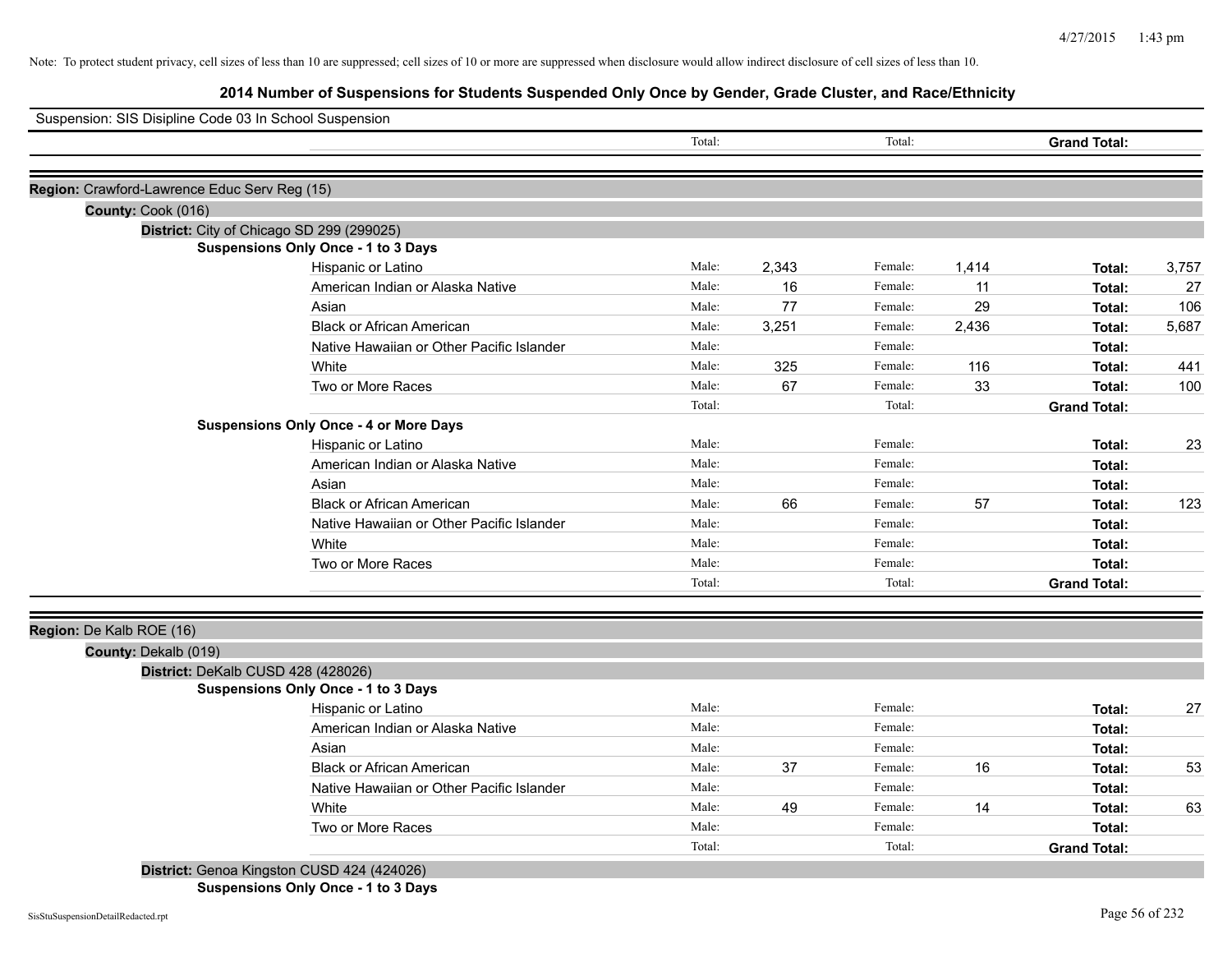| Suspension: SIS Disipline Code 03 In School Suspension |                                           |        |         |                     |    |
|--------------------------------------------------------|-------------------------------------------|--------|---------|---------------------|----|
|                                                        | Hispanic or Latino                        | Male:  | Female: | Total:              |    |
|                                                        | American Indian or Alaska Native          | Male:  | Female: | Total:              |    |
|                                                        | Asian                                     | Male:  | Female: | Total:              |    |
|                                                        | <b>Black or African American</b>          | Male:  | Female: | Total:              |    |
|                                                        | Native Hawaiian or Other Pacific Islander | Male:  | Female: | Total:              |    |
|                                                        | White                                     | Male:  | Female: | Total:              | 35 |
|                                                        | Two or More Races                         | Male:  | Female: | Total:              |    |
|                                                        |                                           | Total: | Total:  | <b>Grand Total:</b> |    |
| District: Hiawatha CUSD 426 (426026)                   |                                           |        |         |                     |    |
|                                                        | Suspensions Only Once - 1 to 3 Days       |        |         |                     |    |
|                                                        | Hispanic or Latino                        | Male:  | Female: | Total:              |    |
|                                                        | American Indian or Alaska Native          | Male:  | Female: | Total:              |    |
|                                                        | Asian                                     | Male:  | Female: | Total:              |    |
|                                                        | <b>Black or African American</b>          | Male:  | Female: | Total:              |    |
|                                                        | Native Hawaiian or Other Pacific Islander | Male:  | Female: | Total:              |    |
|                                                        | White                                     | Male:  | Female: | Total:              | 28 |
|                                                        | Two or More Races                         | Male:  | Female: | Total:              |    |
|                                                        |                                           | Total: | Total:  | <b>Grand Total:</b> |    |
| District: Hinckley Big Rock CUSD 429 (429026)          |                                           |        |         |                     |    |
|                                                        | Suspensions Only Once - 1 to 3 Days       |        |         |                     |    |
|                                                        | Hispanic or Latino                        | Male:  | Female: | Total:              |    |
|                                                        | American Indian or Alaska Native          | Male:  | Female: | Total:              |    |
|                                                        | Asian                                     | Male:  | Female: | Total:              |    |
|                                                        | <b>Black or African American</b>          | Male:  | Female: | Total:              |    |
|                                                        | Native Hawaiian or Other Pacific Islander | Male:  | Female: | Total:              |    |
|                                                        | White                                     | Male:  | Female: | Total:              |    |
|                                                        | Two or More Races                         | Male:  | Female: | Total:              |    |
|                                                        |                                           | Total: | Total:  | <b>Grand Total:</b> |    |
| District: Indian Creek CUSD 425 (425026)               |                                           |        |         |                     |    |
|                                                        | Suspensions Only Once - 1 to 3 Days       |        |         |                     |    |
|                                                        | Hispanic or Latino                        | Male:  | Female: | Total:              |    |
|                                                        | American Indian or Alaska Native          | Male:  | Female: | Total:              |    |
|                                                        | Asian                                     | Male:  | Female: | Total:              |    |
|                                                        | <b>Black or African American</b>          | Male:  | Female: | Total:              |    |
|                                                        | Native Hawaiian or Other Pacific Islander | Male:  | Female: | Total:              |    |
|                                                        | White                                     | Male:  | Female: | Total:              |    |
|                                                        | Two or More Races                         | Male:  | Female: | Total:              |    |
|                                                        |                                           | Total: | Total:  | <b>Grand Total:</b> |    |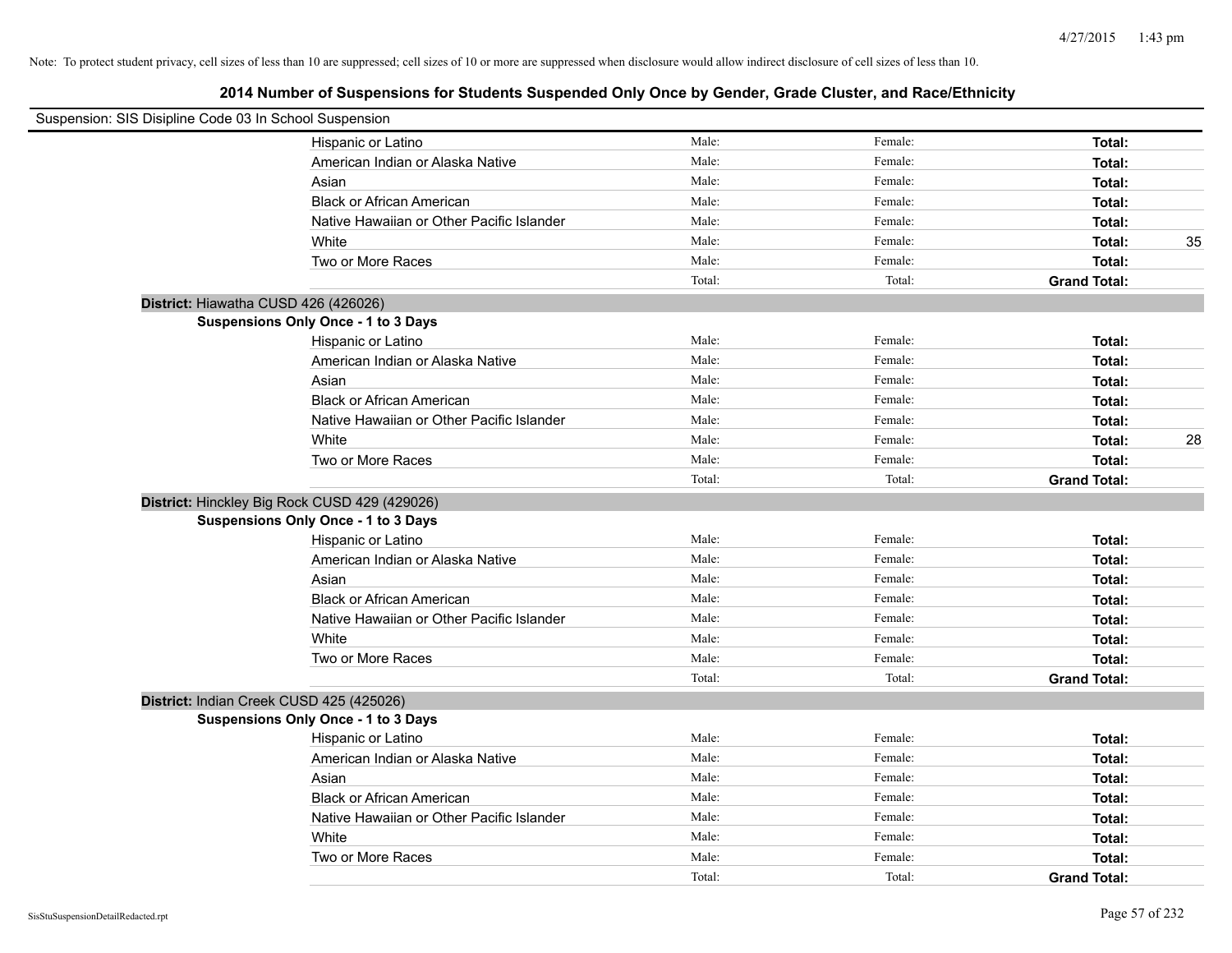| Suspension: SIS Disipline Code 03 In School Suspension |                                            |        |         |                     |    |
|--------------------------------------------------------|--------------------------------------------|--------|---------|---------------------|----|
|                                                        | District: Non-Public School (4300)         |        |         |                     |    |
|                                                        | Suspensions Only Once - 1 to 3 Days        |        |         |                     |    |
|                                                        | Hispanic or Latino                         | Male:  | Female: | Total:              |    |
|                                                        | American Indian or Alaska Native           | Male:  | Female: | Total:              |    |
|                                                        | Asian                                      | Male:  | Female: | Total:              |    |
|                                                        | <b>Black or African American</b>           | Male:  | Female: | Total:              |    |
|                                                        | Native Hawaiian or Other Pacific Islander  | Male:  | Female: | Total:              |    |
|                                                        | White                                      | Male:  | Female: | Total:              |    |
|                                                        | Two or More Races                          | Male:  | Female: | Total:              |    |
|                                                        |                                            | Total: | Total:  | <b>Grand Total:</b> |    |
|                                                        | District: Sandwich CUSD 430 (430026)       |        |         |                     |    |
|                                                        | <b>Suspensions Only Once - 1 to 3 Days</b> |        |         |                     |    |
|                                                        | Hispanic or Latino                         | Male:  | Female: | Total:              |    |
|                                                        | American Indian or Alaska Native           | Male:  | Female: | Total:              |    |
|                                                        | Asian                                      | Male:  | Female: | Total:              |    |
|                                                        | <b>Black or African American</b>           | Male:  | Female: | Total:              |    |
|                                                        | Native Hawaiian or Other Pacific Islander  | Male:  | Female: | Total:              |    |
|                                                        | White                                      | Male:  | Female: | Total:              | 24 |
|                                                        | Two or More Races                          | Male:  | Female: | Total:              |    |
|                                                        |                                            | Total: | Total:  | <b>Grand Total:</b> |    |
|                                                        | District: Somonauk CUSD 432 (432026)       |        |         |                     |    |
|                                                        | <b>Suspensions Only Once - 1 to 3 Days</b> |        |         |                     |    |
|                                                        | Hispanic or Latino                         | Male:  | Female: | Total:              |    |
|                                                        | American Indian or Alaska Native           | Male:  | Female: | Total:              |    |
|                                                        | Asian                                      | Male:  | Female: | Total:              |    |
|                                                        | <b>Black or African American</b>           | Male:  | Female: | Total:              |    |
|                                                        | Native Hawaiian or Other Pacific Islander  | Male:  | Female: | Total:              |    |
|                                                        | White                                      | Male:  | Female: | Total:              |    |
|                                                        | Two or More Races                          | Male:  | Female: | Total:              |    |
|                                                        |                                            | Total: | Total:  | <b>Grand Total:</b> |    |
|                                                        | District: Sycamore CUSD 427 (427026)       |        |         |                     |    |
|                                                        | <b>Suspensions Only Once - 1 to 3 Days</b> |        |         |                     |    |
|                                                        | Hispanic or Latino                         | Male:  | Female: | Total:              |    |
|                                                        | American Indian or Alaska Native           | Male:  | Female: | Total:              |    |
|                                                        | Asian                                      | Male:  | Female: | Total:              |    |
|                                                        | <b>Black or African American</b>           | Male:  | Female: | Total:              |    |
|                                                        | Native Hawaiian or Other Pacific Islander  | Male:  | Female: | Total:              |    |
|                                                        | White                                      | Male:  | Female: | Total:              | 21 |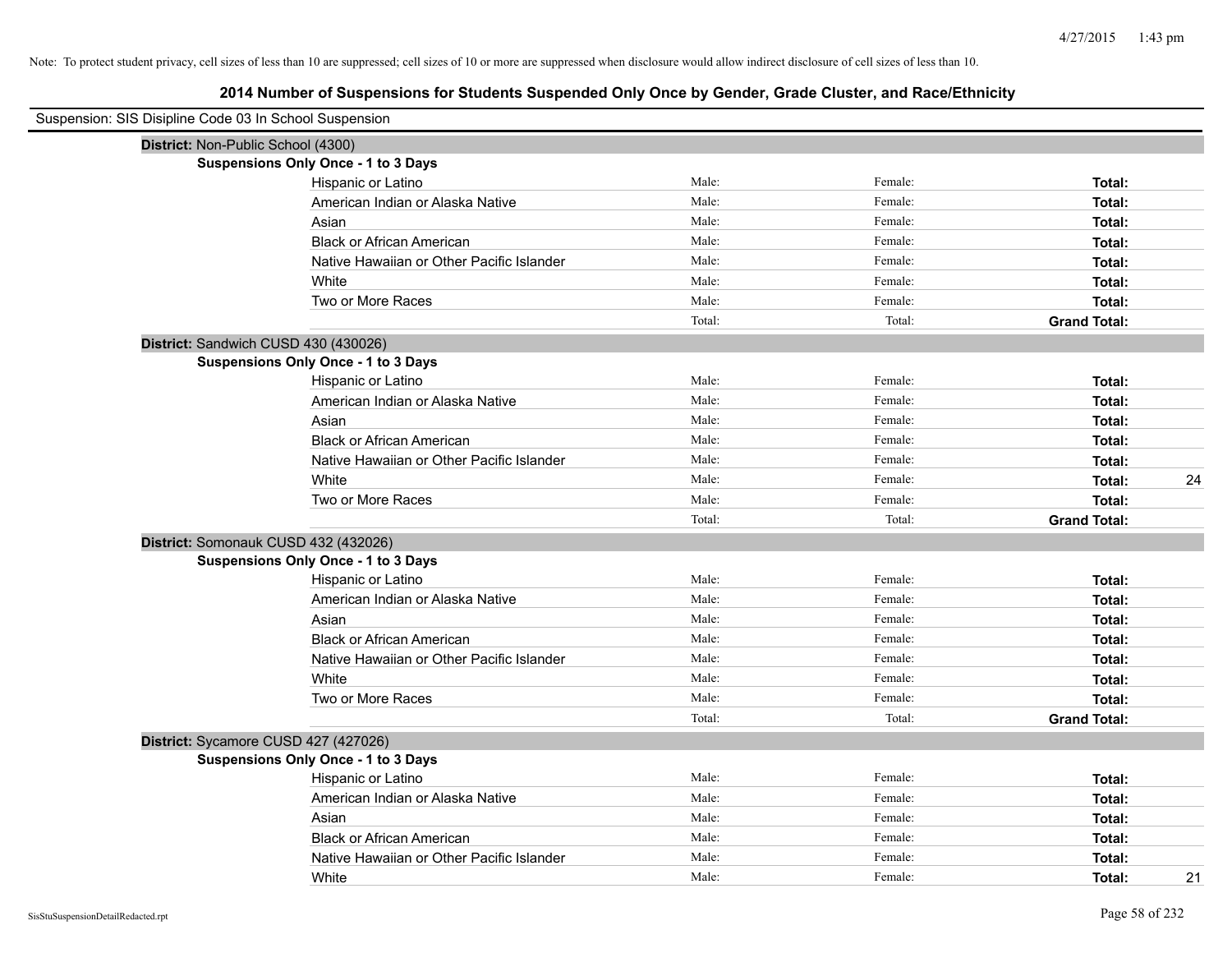**2014 Number of Suspensions for Students Suspended Only Once by Gender, Grade Cluster, and Race/Ethnicity**

| Suspension: SIS Disipline Code 03 In School Suspension |                                            |        |         |                     |
|--------------------------------------------------------|--------------------------------------------|--------|---------|---------------------|
|                                                        | Two or More Races                          | Male:  | Female: | Total:              |
|                                                        |                                            | Total: | Total:  | <b>Grand Total:</b> |
| County: Non-Public School (000)                        |                                            |        |         |                     |
| District: De Kalb ROE (000000)                         |                                            |        |         |                     |
|                                                        | <b>Suspensions Only Once - 1 to 3 Days</b> |        |         |                     |
|                                                        | Hispanic or Latino                         | Male:  | Female: | Total:              |
|                                                        | American Indian or Alaska Native           | Male:  | Female: | Total:              |
|                                                        | Asian                                      | Male:  | Female: | Total:              |
|                                                        | <b>Black or African American</b>           | Male:  | Female: | Total:              |
|                                                        | Native Hawaiian or Other Pacific Islander  | Male:  | Female: | Total:              |
|                                                        | White                                      | Male:  | Female: | Total:              |
|                                                        | Two or More Races                          | Male:  | Female: | Total:              |
|                                                        |                                            | Total: | Total:  | <b>Grand Total:</b> |
| District: Non-Public School (0000)                     |                                            |        |         |                     |
|                                                        | Suspensions Only Once - 1 to 3 Days        |        |         |                     |
|                                                        | Hispanic or Latino                         | Male:  | Female: | Total:              |
|                                                        | American Indian or Alaska Native           | Male:  | Female: | Total:              |
|                                                        | Asian                                      | Male:  | Female: | Total:              |
|                                                        | <b>Black or African American</b>           | Male:  | Female: | Total:              |
|                                                        | Native Hawaiian or Other Pacific Islander  | Male:  | Female: | Total:              |
|                                                        | White                                      | Male:  | Female: | Total:              |
|                                                        | Two or More Races                          | Male:  | Female: | Total:              |
|                                                        |                                            | Total: | Total:  | <b>Grand Total:</b> |
|                                                        |                                            |        |         |                     |
| Region: De Witt/Livingston/McLean ROE (17)             |                                            |        |         |                     |
| County: Dewitt (020)                                   |                                            |        |         |                     |
|                                                        | District: Blue Ridge CUSD 18 (018026)      |        |         |                     |
|                                                        | <b>Suspensions Only Once - 1 to 3 Days</b> |        |         |                     |
|                                                        | Hispanic or Latino                         | Male:  | Female: | Total:              |
|                                                        | American Indian or Alaska Native           | Male:  | Female: | Total:              |
|                                                        | Asian                                      | Male:  | Female: | Total:              |
|                                                        | <b>Black or African American</b>           | Male:  | Female: | Total:              |
|                                                        | Native Hawaiian or Other Pacific Islander  | Male:  | Female: | Total:              |
|                                                        | White                                      | Male:  | Female: | 24<br>Total:        |
|                                                        | Two or More Races                          | Male:  | Female: | Total:              |
|                                                        |                                            | Total: | Total:  | <b>Grand Total:</b> |
| District: Clinton CUSD 15 (015026)                     |                                            |        |         |                     |

**Suspensions Only Once - 1 to 3 Days**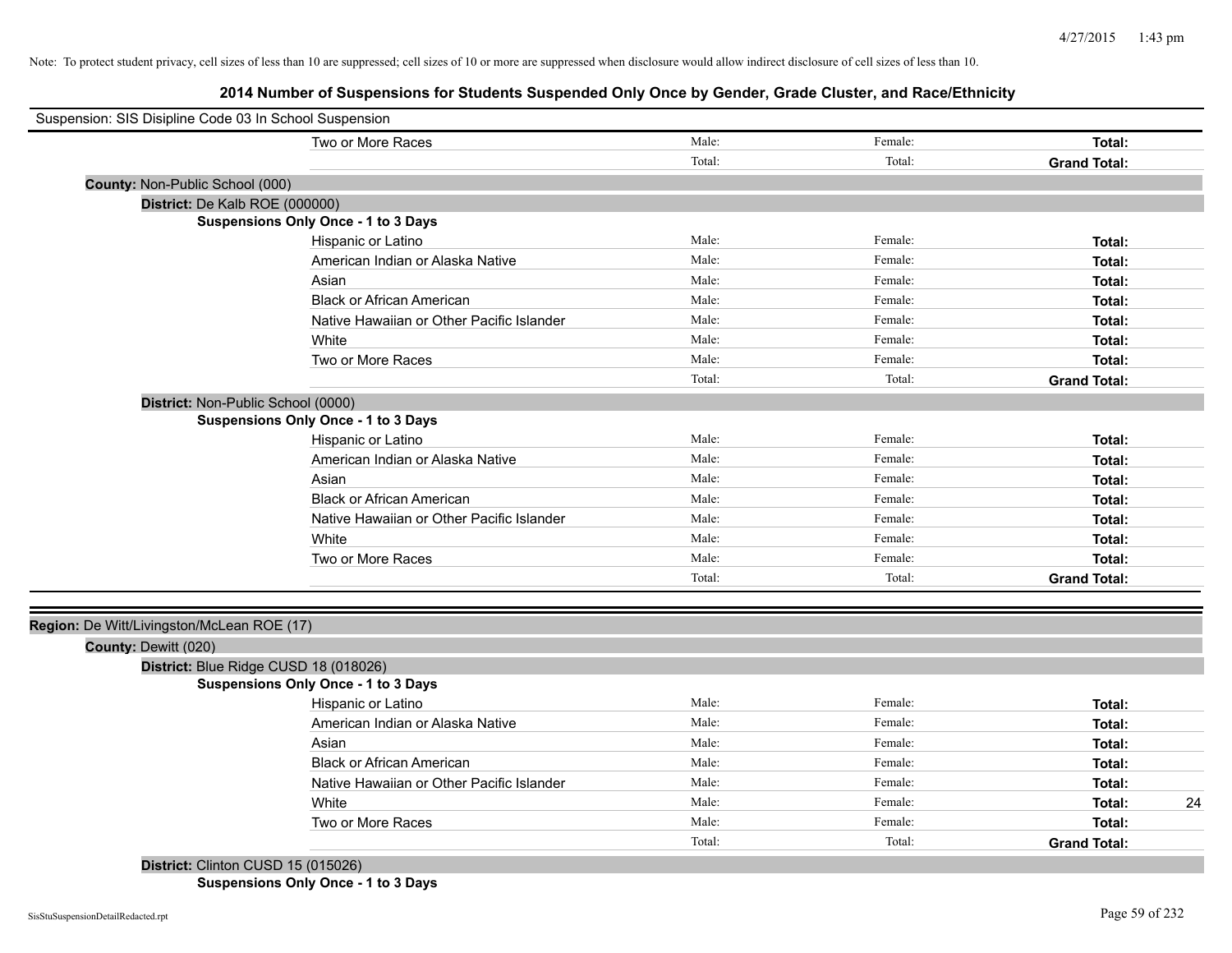| Suspension: SIS Disipline Code 03 In School Suspension |                                             |        |         |                     |    |
|--------------------------------------------------------|---------------------------------------------|--------|---------|---------------------|----|
|                                                        |                                             |        |         |                     |    |
|                                                        | Hispanic or Latino                          | Male:  | Female: | Total:              |    |
|                                                        | American Indian or Alaska Native            | Male:  | Female: | Total:              |    |
|                                                        | Asian                                       | Male:  | Female: | Total:              |    |
|                                                        | <b>Black or African American</b>            | Male:  | Female: | Total:              |    |
|                                                        | Native Hawaiian or Other Pacific Islander   | Male:  | Female: | Total:              |    |
|                                                        | White                                       | Male:  | Female: | Total:              |    |
|                                                        | Two or More Races                           | Male:  | Female: | Total:              |    |
|                                                        |                                             | Total: | Total:  | <b>Grand Total:</b> |    |
| County: Livingston (053)                               |                                             |        |         |                     |    |
|                                                        | District: Dwight Common SD 232 (232002)     |        |         |                     |    |
|                                                        | <b>Suspensions Only Once - 1 to 3 Days</b>  |        |         |                     |    |
|                                                        | Hispanic or Latino                          | Male:  | Female: | Total:              |    |
|                                                        | American Indian or Alaska Native            | Male:  | Female: | Total:              |    |
|                                                        | Asian                                       | Male:  | Female: | Total:              |    |
|                                                        | <b>Black or African American</b>            | Male:  | Female: | Total:              |    |
|                                                        | Native Hawaiian or Other Pacific Islander   | Male:  | Female: | Total:              |    |
|                                                        | White                                       | Male:  | Female: | Total:              | 12 |
|                                                        | Two or More Races                           | Male:  | Female: | Total:              |    |
|                                                        |                                             | Total: | Total:  | <b>Grand Total:</b> |    |
|                                                        | District: Dwight Twp HSD 230 (230017)       |        |         |                     |    |
|                                                        | Suspensions Only Once - 1 to 3 Days         |        |         |                     |    |
|                                                        | Hispanic or Latino                          | Male:  | Female: | Total:              |    |
|                                                        | American Indian or Alaska Native            | Male:  | Female: | Total:              |    |
|                                                        | Asian                                       | Male:  | Female: | Total:              |    |
|                                                        | <b>Black or African American</b>            | Male:  | Female: | Total:              |    |
|                                                        | Native Hawaiian or Other Pacific Islander   | Male:  | Female: | Total:              |    |
|                                                        | White                                       | Male:  | Female: | Total:              | 15 |
|                                                        | Two or More Races                           | Male:  | Female: | Total:              |    |
|                                                        |                                             | Total: | Total:  | <b>Grand Total:</b> |    |
|                                                        | District: Flanagan-Cornell Dist 74 (074027) |        |         |                     |    |
|                                                        | Suspensions Only Once - 1 to 3 Days         |        |         |                     |    |
|                                                        | Hispanic or Latino                          | Male:  | Female: | Total:              |    |
|                                                        | American Indian or Alaska Native            | Male:  | Female: | Total:              |    |
|                                                        | Asian                                       | Male:  | Female: |                     |    |
|                                                        | <b>Black or African American</b>            | Male:  | Female: | Total:              |    |
|                                                        | Native Hawaiian or Other Pacific Islander   | Male:  | Female: | Total:              |    |
|                                                        |                                             | Male:  | Female: | Total:              |    |
|                                                        | White                                       | Male:  | Female: | Total:              |    |
|                                                        | Two or More Races                           |        |         | Total:              |    |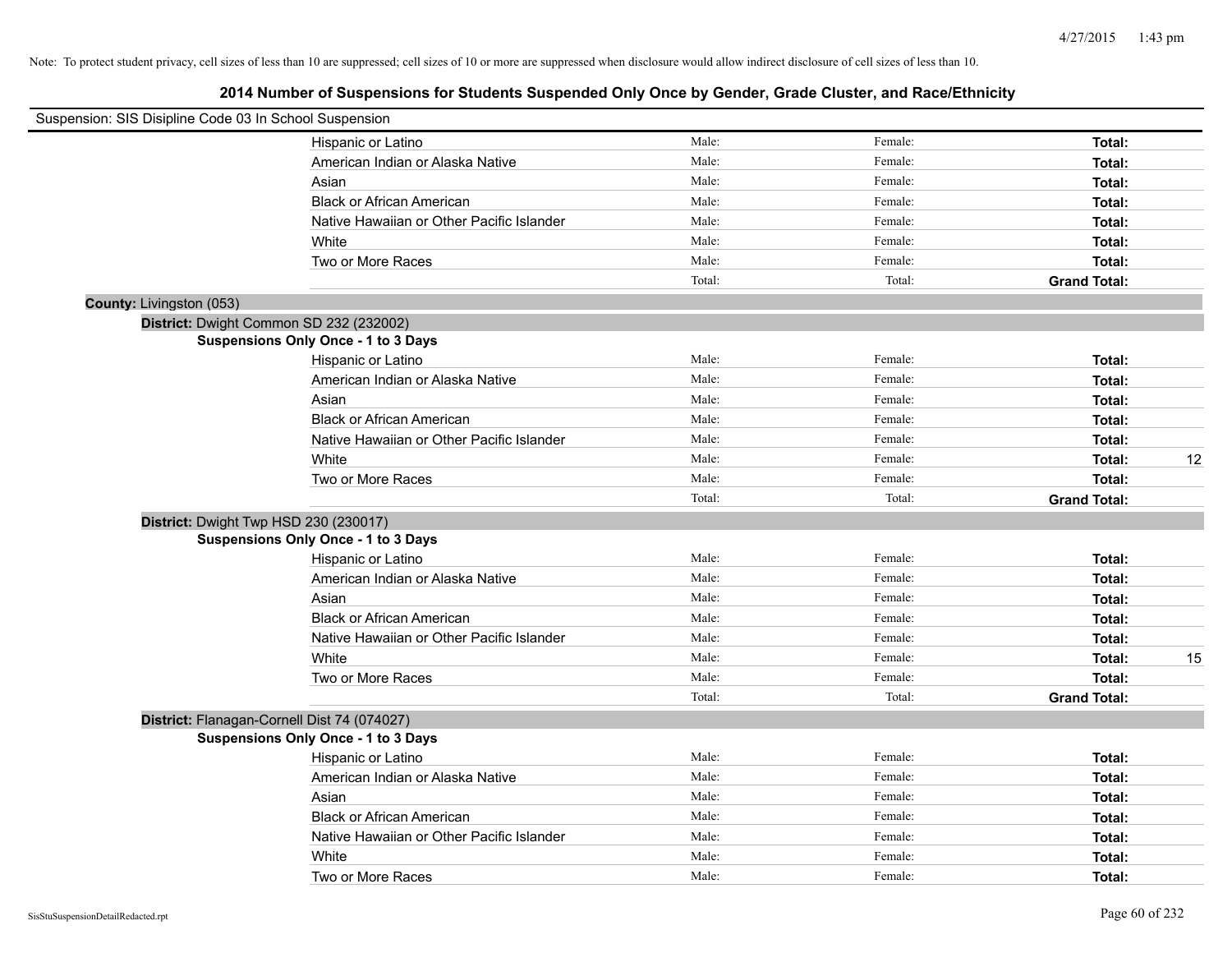| Suspension: SIS Disipline Code 03 In School Suspension |                                            |        |         |                           |
|--------------------------------------------------------|--------------------------------------------|--------|---------|---------------------------|
|                                                        |                                            | Total: | Total:  | <b>Grand Total:</b>       |
| District: Non-Public School (0900)                     |                                            |        |         |                           |
|                                                        | <b>Suspensions Only Once - 1 to 3 Days</b> |        |         |                           |
|                                                        | Hispanic or Latino                         | Male:  | Female: | Total:                    |
|                                                        | American Indian or Alaska Native           | Male:  | Female: | Total:                    |
|                                                        | Asian                                      | Male:  | Female: | Total:                    |
|                                                        | <b>Black or African American</b>           | Male:  | Female: | Total:                    |
|                                                        | Native Hawaiian or Other Pacific Islander  | Male:  | Female: | Total:                    |
|                                                        | White                                      | Male:  | Female: | Total:                    |
|                                                        | Two or More Races                          | Male:  | Female: | Total:                    |
|                                                        |                                            | Total: | Total:  | <b>Grand Total:</b>       |
| District: Pontiac CCSD 429 (429004)                    |                                            |        |         |                           |
|                                                        | <b>Suspensions Only Once - 1 to 3 Days</b> |        |         |                           |
|                                                        | Hispanic or Latino                         | Male:  | Female: | Total:                    |
|                                                        | American Indian or Alaska Native           | Male:  | Female: | Total:                    |
|                                                        | Asian                                      | Male:  | Female: | Total:                    |
|                                                        | <b>Black or African American</b>           | Male:  | Female: | Total:                    |
|                                                        | Native Hawaiian or Other Pacific Islander  | Male:  | Female: | Total:                    |
|                                                        | White                                      | Male:  | Female: | Total:                    |
|                                                        | Two or More Races                          | Male:  | Female: | Total:                    |
|                                                        |                                            | Total: | Total:  | <b>Grand Total:</b><br>11 |
| District: Tri Point CUSD 6-J (006J26)                  |                                            |        |         |                           |
|                                                        | <b>Suspensions Only Once - 1 to 3 Days</b> |        |         |                           |
|                                                        | Hispanic or Latino                         | Male:  | Female: | Total:                    |
|                                                        | American Indian or Alaska Native           | Male:  | Female: | Total:                    |
|                                                        | Asian                                      | Male:  | Female: | Total:                    |
|                                                        | <b>Black or African American</b>           | Male:  | Female: | Total:                    |
|                                                        | Native Hawaiian or Other Pacific Islander  | Male:  | Female: | Total:                    |
|                                                        | White                                      | Male:  | Female: | Total:                    |
|                                                        | Two or More Races                          | Male:  | Female: | Total:                    |
|                                                        |                                            | Total: | Total:  | <b>Grand Total:</b>       |
| District: Woodland CUSD 5 (005026)                     |                                            |        |         |                           |
|                                                        | Suspensions Only Once - 1 to 3 Days        |        |         |                           |
|                                                        | Hispanic or Latino                         | Male:  | Female: | Total:                    |
|                                                        | American Indian or Alaska Native           | Male:  | Female: | Total:                    |
|                                                        | Asian                                      | Male:  | Female: | Total:                    |
|                                                        | <b>Black or African American</b>           | Male:  | Female: | Total:                    |
|                                                        | Native Hawaiian or Other Pacific Islander  | Male:  | Female: | Total:                    |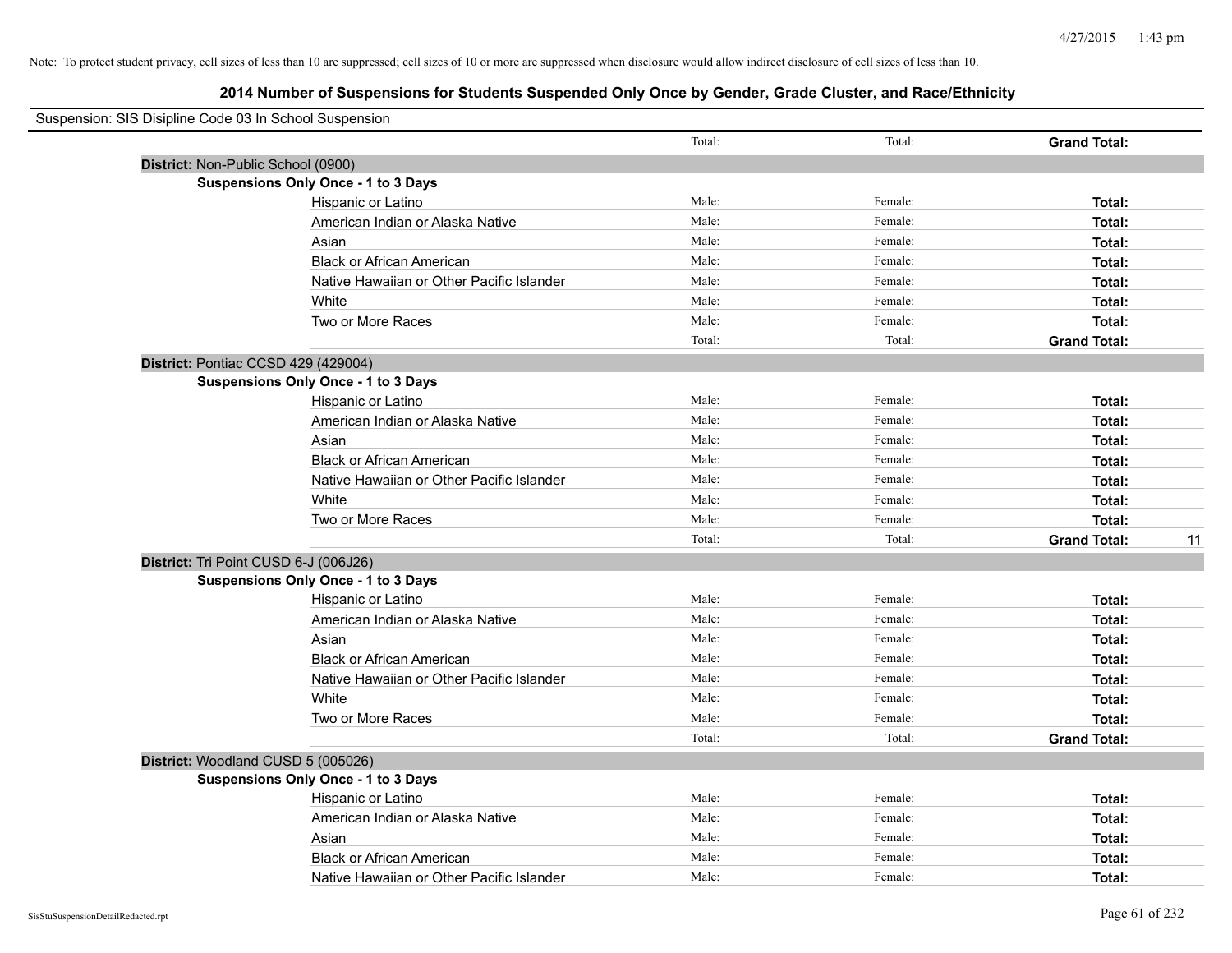| Suspension: SIS Disipline Code 03 In School Suspension |                                           |        |     |         |    |                     |     |
|--------------------------------------------------------|-------------------------------------------|--------|-----|---------|----|---------------------|-----|
|                                                        | White                                     | Male:  |     | Female: |    | Total:              |     |
|                                                        | Two or More Races                         | Male:  |     | Female: |    | Total:              |     |
|                                                        |                                           | Total: |     | Total:  |    | <b>Grand Total:</b> |     |
| County: Mclean (064)                                   |                                           |        |     |         |    |                     |     |
|                                                        | District: Bloomington SD 87 (087025)      |        |     |         |    |                     |     |
|                                                        | Suspensions Only Once - 1 to 3 Days       |        |     |         |    |                     |     |
|                                                        | Hispanic or Latino                        | Male:  |     | Female: |    | Total:              | 20  |
|                                                        | American Indian or Alaska Native          | Male:  |     | Female: |    | Total:              |     |
|                                                        | Asian                                     | Male:  |     | Female: |    | Total:              |     |
|                                                        | <b>Black or African American</b>          | Male:  | 34  | Female: | 25 | Total:              | 59  |
|                                                        | Native Hawaiian or Other Pacific Islander | Male:  |     | Female: |    | Total:              |     |
|                                                        | White                                     | Male:  | 34  | Female: | 28 | Total:              | 62  |
|                                                        | Two or More Races                         | Male:  |     | Female: |    | Total:              | 10  |
|                                                        |                                           | Total: |     | Total:  |    | <b>Grand Total:</b> |     |
|                                                        | District: Heyworth CUSD 4 (004026)        |        |     |         |    |                     |     |
|                                                        | Suspensions Only Once - 1 to 3 Days       |        |     |         |    |                     |     |
|                                                        | Hispanic or Latino                        | Male:  |     | Female: |    | Total:              |     |
|                                                        | American Indian or Alaska Native          | Male:  |     | Female: |    | Total:              |     |
|                                                        | Asian                                     | Male:  |     | Female: |    | Total:              |     |
|                                                        | <b>Black or African American</b>          | Male:  |     | Female: |    | Total:              |     |
|                                                        | Native Hawaiian or Other Pacific Islander | Male:  |     | Female: |    | Total:              |     |
|                                                        | White                                     | Male:  |     | Female: |    | Total:              | 12  |
|                                                        | Two or More Races                         | Male:  |     | Female: |    | Total:              |     |
|                                                        |                                           | Total: |     | Total:  |    | <b>Grand Total:</b> |     |
|                                                        | District: McLean County USD 5 (005026)    |        |     |         |    |                     |     |
|                                                        | Suspensions Only Once - 1 to 3 Days       |        |     |         |    |                     |     |
|                                                        | Hispanic or Latino                        | Male:  |     | Female: |    | Total:              | 26  |
|                                                        | American Indian or Alaska Native          | Male:  |     | Female: |    | Total:              |     |
|                                                        | Asian                                     | Male:  |     | Female: |    | Total:              |     |
|                                                        | <b>Black or African American</b>          | Male:  | 63  | Female: | 29 | Total:              | 92  |
|                                                        | Native Hawaiian or Other Pacific Islander | Male:  |     | Female: |    | Total:              |     |
|                                                        | White                                     | Male:  | 126 | Female: | 50 | Total:              | 176 |
|                                                        | Two or More Races                         | Male:  | 23  | Female: | 10 | Total:              | 33  |
|                                                        |                                           | Total: |     | Total:  |    | <b>Grand Total:</b> |     |
|                                                        | District: Olympia CUSD 16 (016026)        |        |     |         |    |                     |     |
|                                                        | Suspensions Only Once - 1 to 3 Days       |        |     |         |    |                     |     |
|                                                        | Hispanic or Latino                        | Male:  |     | Female: |    | Total:              |     |
|                                                        | American Indian or Alaska Native          | Male:  |     | Female: |    | Total:              |     |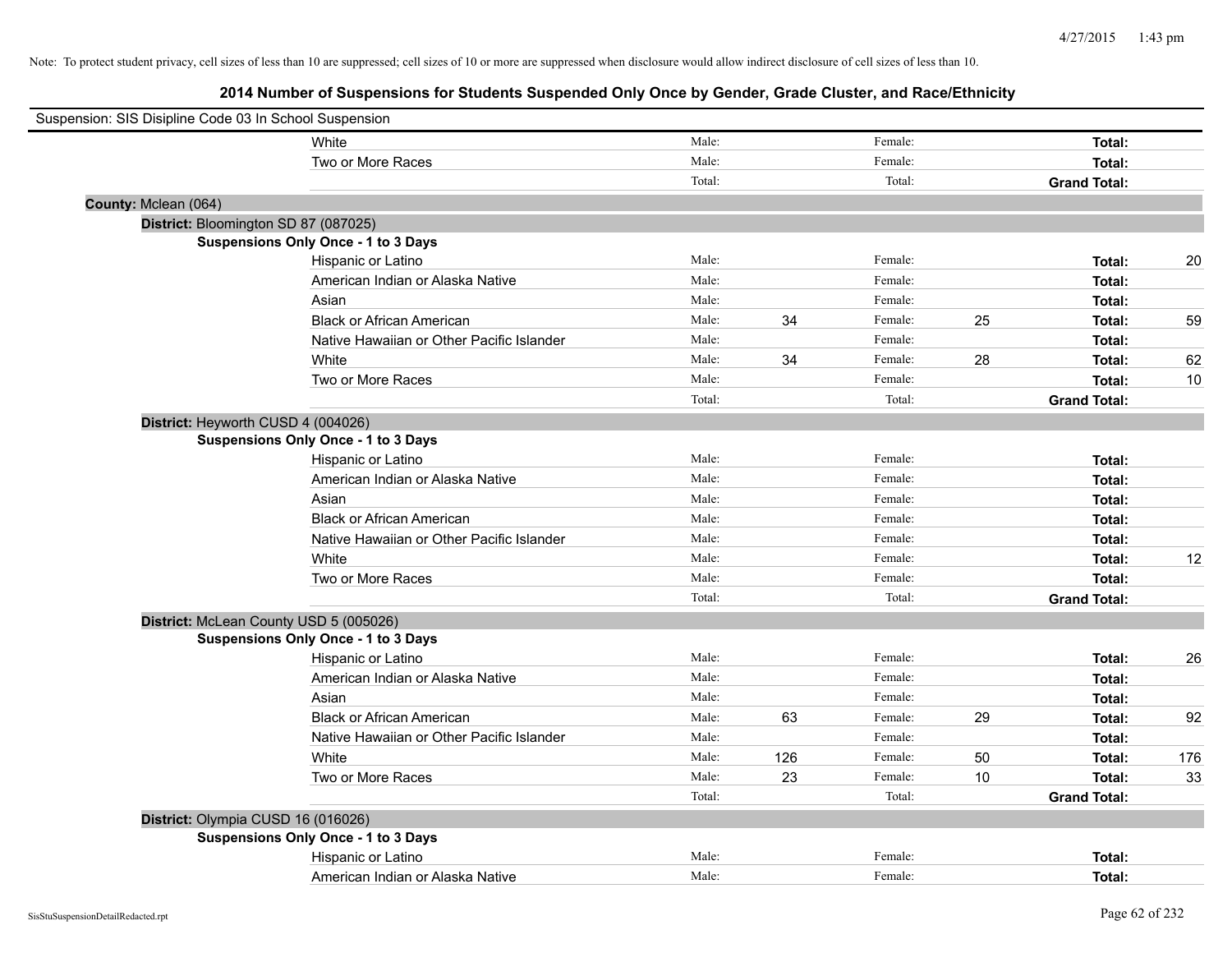| Suspension: SIS Disipline Code 03 In School Suspension |                                                |        |    |         |    |                     |    |
|--------------------------------------------------------|------------------------------------------------|--------|----|---------|----|---------------------|----|
|                                                        | Asian                                          | Male:  |    | Female: |    | Total:              |    |
|                                                        | <b>Black or African American</b>               | Male:  |    | Female: |    | Total:              |    |
|                                                        | Native Hawaiian or Other Pacific Islander      | Male:  |    | Female: |    | Total:              |    |
|                                                        | White                                          | Male:  | 36 | Female: | 16 | Total:              | 52 |
|                                                        | Two or More Races                              | Male:  |    | Female: |    | Total:              |    |
|                                                        |                                                | Total: |    | Total:  |    | <b>Grand Total:</b> |    |
| District: Tri Valley CUSD 3 (003026)                   |                                                |        |    |         |    |                     |    |
|                                                        | Suspensions Only Once - 1 to 3 Days            |        |    |         |    |                     |    |
|                                                        | Hispanic or Latino                             | Male:  |    | Female: |    | Total:              |    |
|                                                        | American Indian or Alaska Native               | Male:  |    | Female: |    | Total:              |    |
|                                                        | Asian                                          | Male:  |    | Female: |    | Total:              |    |
|                                                        | <b>Black or African American</b>               | Male:  |    | Female: |    | Total:              |    |
|                                                        | Native Hawaiian or Other Pacific Islander      | Male:  |    | Female: |    | Total:              |    |
|                                                        | White                                          | Male:  |    | Female: |    | Total:              |    |
|                                                        | Two or More Races                              | Male:  |    | Female: |    | Total:              |    |
|                                                        |                                                | Total: |    | Total:  |    | <b>Grand Total:</b> |    |
| Region: DuPage ROE (19)<br>County: Dupage (022)        | District: Adventist GlenOaks Hospital (024200) |        |    |         |    |                     |    |
|                                                        | Suspensions Only Once - 1 to 3 Days            |        |    |         |    |                     |    |
|                                                        | Hispanic or Latino                             | Male:  |    | Female: |    | Total:              |    |
|                                                        | American Indian or Alaska Native               | Male:  |    | Female: |    | Total:              |    |
|                                                        | Asian                                          | Male:  |    | Female: |    | Total:              |    |
|                                                        | <b>Black or African American</b>               | Male:  |    | Female: |    | Total:              |    |
|                                                        | Native Hawaiian or Other Pacific Islander      | Male:  |    | Female: |    | Total:              |    |
|                                                        | White                                          | Male:  |    | Female: |    | Total:              |    |
|                                                        | Two or More Races                              | Male:  |    | Female: |    | Total:              |    |
|                                                        |                                                | Total: |    | Total:  |    | <b>Grand Total:</b> |    |
| District: Benjamin SD 25 (025002)                      |                                                |        |    |         |    |                     |    |
|                                                        | Suspensions Only Once - 1 to 3 Days            |        |    |         |    |                     |    |
|                                                        | Hispanic or Latino                             | Male:  |    | Female: |    | Total:              |    |
|                                                        | American Indian or Alaska Native               | Male:  |    | Female: |    | Total:              |    |
|                                                        | Asian                                          | Male:  |    | Female: |    | Total:              |    |
|                                                        | <b>Black or African American</b>               | Male:  |    | Female: |    | Total:              |    |
|                                                        | Native Hawaiian or Other Pacific Islander      | Male:  |    | Female: |    | Total:              |    |
|                                                        | White                                          | Male:  |    | Female: |    | Total:              |    |
|                                                        | Two or More Races                              | Male:  |    | Female: |    | Total:              |    |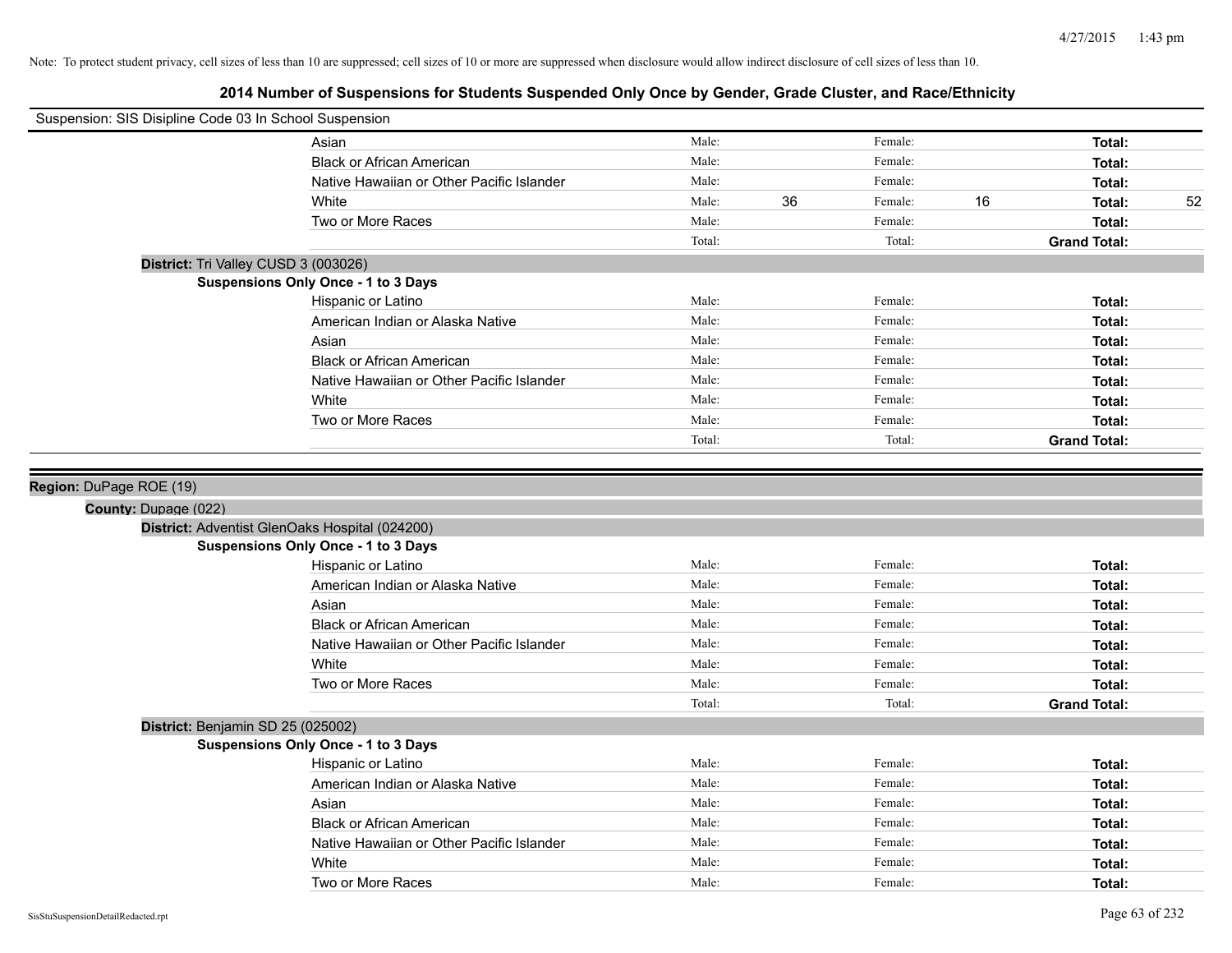| Suspension: SIS Disipline Code 03 In School Suspension |                                               |        |    |         |    |                     |    |
|--------------------------------------------------------|-----------------------------------------------|--------|----|---------|----|---------------------|----|
|                                                        |                                               | Total: |    | Total:  |    | <b>Grand Total:</b> |    |
| District: Bensenville SD 2 (002002)                    |                                               |        |    |         |    |                     |    |
|                                                        | <b>Suspensions Only Once - 1 to 3 Days</b>    |        |    |         |    |                     |    |
|                                                        | Hispanic or Latino                            | Male:  | 39 | Female: | 24 | Total:              | 63 |
|                                                        | American Indian or Alaska Native              | Male:  |    | Female: |    | Total:              |    |
|                                                        | Asian                                         | Male:  |    | Female: |    | Total:              |    |
|                                                        | <b>Black or African American</b>              | Male:  |    | Female: |    | Total:              |    |
|                                                        | Native Hawaiian or Other Pacific Islander     | Male:  |    | Female: |    | Total:              |    |
|                                                        | White                                         | Male:  |    | Female: |    | Total:              |    |
|                                                        | Two or More Races                             | Male:  |    | Female: |    | Total:              |    |
|                                                        |                                               | Total: |    | Total:  |    | <b>Grand Total:</b> | 80 |
|                                                        | <b>Suspensions Only Once - 4 or More Days</b> |        |    |         |    |                     |    |
|                                                        | Hispanic or Latino                            | Male:  |    | Female: |    | Total:              |    |
|                                                        | American Indian or Alaska Native              | Male:  |    | Female: |    | Total:              |    |
|                                                        | Asian                                         | Male:  |    | Female: |    | Total:              |    |
|                                                        | <b>Black or African American</b>              | Male:  |    | Female: |    | Total:              |    |
|                                                        | Native Hawaiian or Other Pacific Islander     | Male:  |    | Female: |    | Total:              |    |
|                                                        | White                                         | Male:  |    | Female: |    | Total:              |    |
|                                                        | Two or More Races                             | Male:  |    | Female: |    | Total:              |    |
|                                                        |                                               | Total: |    | Total:  |    | <b>Grand Total:</b> |    |
|                                                        | District: Bloomingdale SD 13 (013002)         |        |    |         |    |                     |    |
|                                                        | <b>Suspensions Only Once - 1 to 3 Days</b>    |        |    |         |    |                     |    |
|                                                        | Hispanic or Latino                            | Male:  |    | Female: |    | Total:              |    |
|                                                        | American Indian or Alaska Native              | Male:  |    | Female: |    | Total:              |    |
|                                                        | Asian                                         | Male:  |    | Female: |    | Total:              |    |
|                                                        | <b>Black or African American</b>              | Male:  |    | Female: |    | Total:              |    |
|                                                        | Native Hawaiian or Other Pacific Islander     | Male:  |    | Female: |    | Total:              |    |
|                                                        | White                                         | Male:  |    | Female: |    | Total:              |    |
|                                                        | Two or More Races                             | Male:  |    | Female: |    | Total:              |    |
|                                                        |                                               | Total: |    | Total:  |    | <b>Grand Total:</b> | 11 |
| District: CCSD 180 (180004)                            |                                               |        |    |         |    |                     |    |
|                                                        | <b>Suspensions Only Once - 1 to 3 Days</b>    |        |    |         |    |                     |    |
|                                                        | Hispanic or Latino                            | Male:  |    | Female: |    | Total:              |    |
|                                                        | American Indian or Alaska Native              | Male:  |    | Female: |    | Total:              |    |
|                                                        | Asian                                         | Male:  |    | Female: |    | Total:              |    |
|                                                        | <b>Black or African American</b>              | Male:  |    | Female: |    | Total:              | 18 |
|                                                        | Native Hawaiian or Other Pacific Islander     | Male:  |    | Female: |    | Total:              |    |
|                                                        | White                                         | Male:  |    | Female: |    | Total:              |    |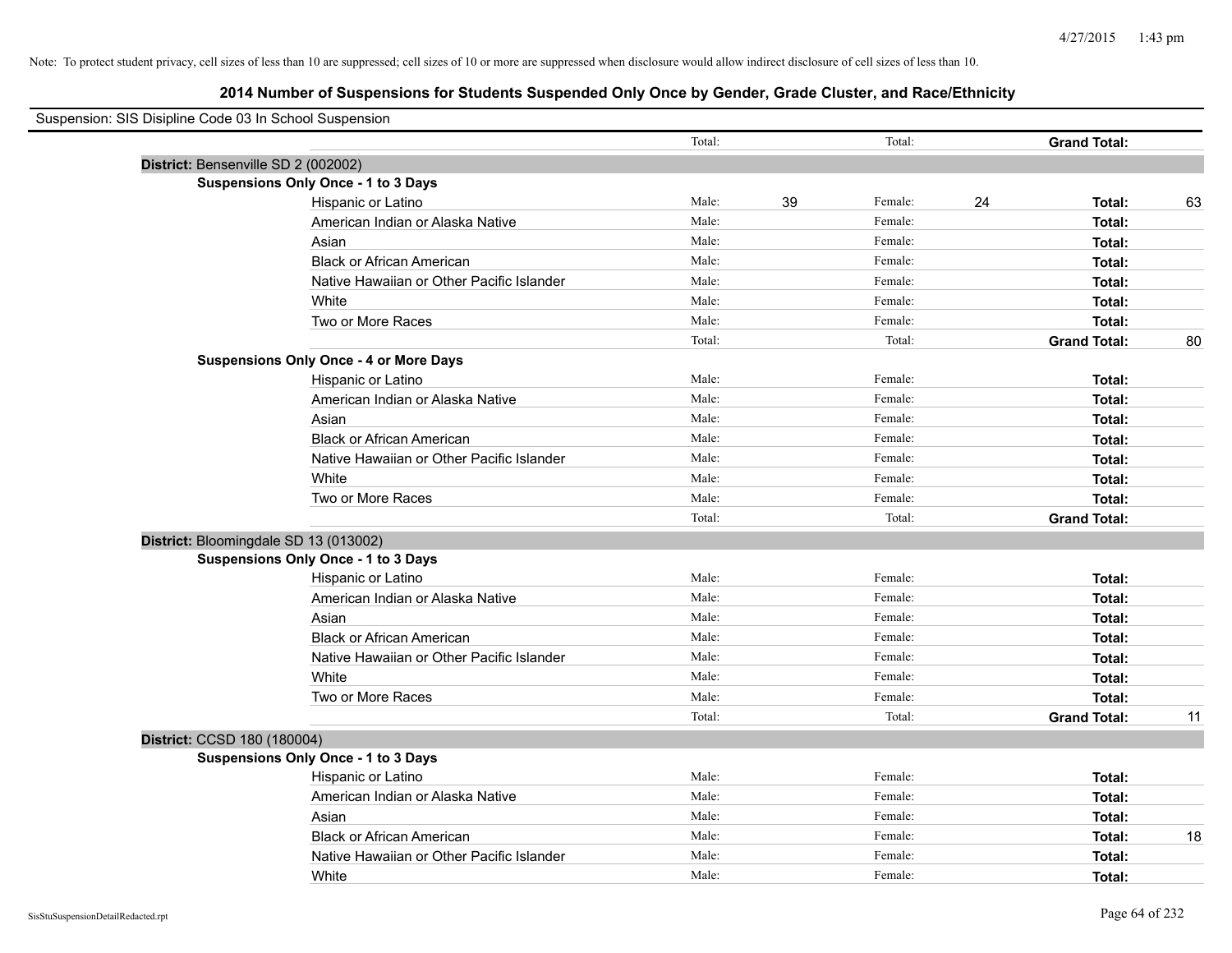| Suspension: SIS Disipline Code 03 In School Suspension |                                               |        |         |                     |    |
|--------------------------------------------------------|-----------------------------------------------|--------|---------|---------------------|----|
|                                                        | Two or More Races                             | Male:  | Female: | Total:              |    |
|                                                        |                                               | Total: | Total:  | <b>Grand Total:</b> |    |
| District: CCSD 89 (089004)                             |                                               |        |         |                     |    |
|                                                        | Suspensions Only Once - 1 to 3 Days           |        |         |                     |    |
|                                                        | Hispanic or Latino                            | Male:  | Female: | Total:              |    |
|                                                        | American Indian or Alaska Native              | Male:  | Female: | Total:              |    |
|                                                        | Asian                                         | Male:  | Female: | Total:              |    |
|                                                        | <b>Black or African American</b>              | Male:  | Female: | Total:              |    |
|                                                        | Native Hawaiian or Other Pacific Islander     | Male:  | Female: | Total:              |    |
|                                                        | White                                         | Male:  | Female: | Total:              |    |
|                                                        | Two or More Races                             | Male:  | Female: | Total:              |    |
|                                                        |                                               | Total: | Total:  | <b>Grand Total:</b> | 20 |
| District: CCSD 93 (093004)                             |                                               |        |         |                     |    |
|                                                        | <b>Suspensions Only Once - 1 to 3 Days</b>    |        |         |                     |    |
|                                                        | Hispanic or Latino                            | Male:  | Female: | Total:              |    |
|                                                        | American Indian or Alaska Native              | Male:  | Female: | Total:              |    |
|                                                        | Asian                                         | Male:  | Female: | Total:              |    |
|                                                        | <b>Black or African American</b>              | Male:  | Female: | Total:              |    |
|                                                        | Native Hawaiian or Other Pacific Islander     | Male:  | Female: | Total:              |    |
|                                                        | White                                         | Male:  | Female: | Total:              |    |
|                                                        | Two or More Races                             | Male:  | Female: | Total:              |    |
|                                                        |                                               | Total: | Total:  | <b>Grand Total:</b> | 18 |
|                                                        | <b>Suspensions Only Once - 4 or More Days</b> |        |         |                     |    |
|                                                        | Hispanic or Latino                            | Male:  | Female: | Total:              |    |
|                                                        | American Indian or Alaska Native              | Male:  | Female: | Total:              |    |
|                                                        | Asian                                         | Male:  | Female: | Total:              |    |
|                                                        | <b>Black or African American</b>              | Male:  | Female: | Total:              |    |
|                                                        | Native Hawaiian or Other Pacific Islander     | Male:  | Female: | Total:              |    |
|                                                        | White                                         | Male:  | Female: | Total:              |    |
|                                                        | Two or More Races                             | Male:  | Female: | <b>Total:</b>       |    |
|                                                        |                                               | Total: | Total:  | <b>Grand Total:</b> |    |
| District: Center Cass SD 66 (066002)                   |                                               |        |         |                     |    |
|                                                        | <b>Suspensions Only Once - 1 to 3 Days</b>    |        |         |                     |    |
|                                                        | Hispanic or Latino                            | Male:  | Female: | Total:              |    |
|                                                        | American Indian or Alaska Native              | Male:  | Female: | Total:              |    |
|                                                        | Asian                                         | Male:  | Female: | Total:              |    |
|                                                        | <b>Black or African American</b>              | Male:  | Female: | Total:              |    |
|                                                        | Native Hawaiian or Other Pacific Islander     | Male:  | Female: | Total:              |    |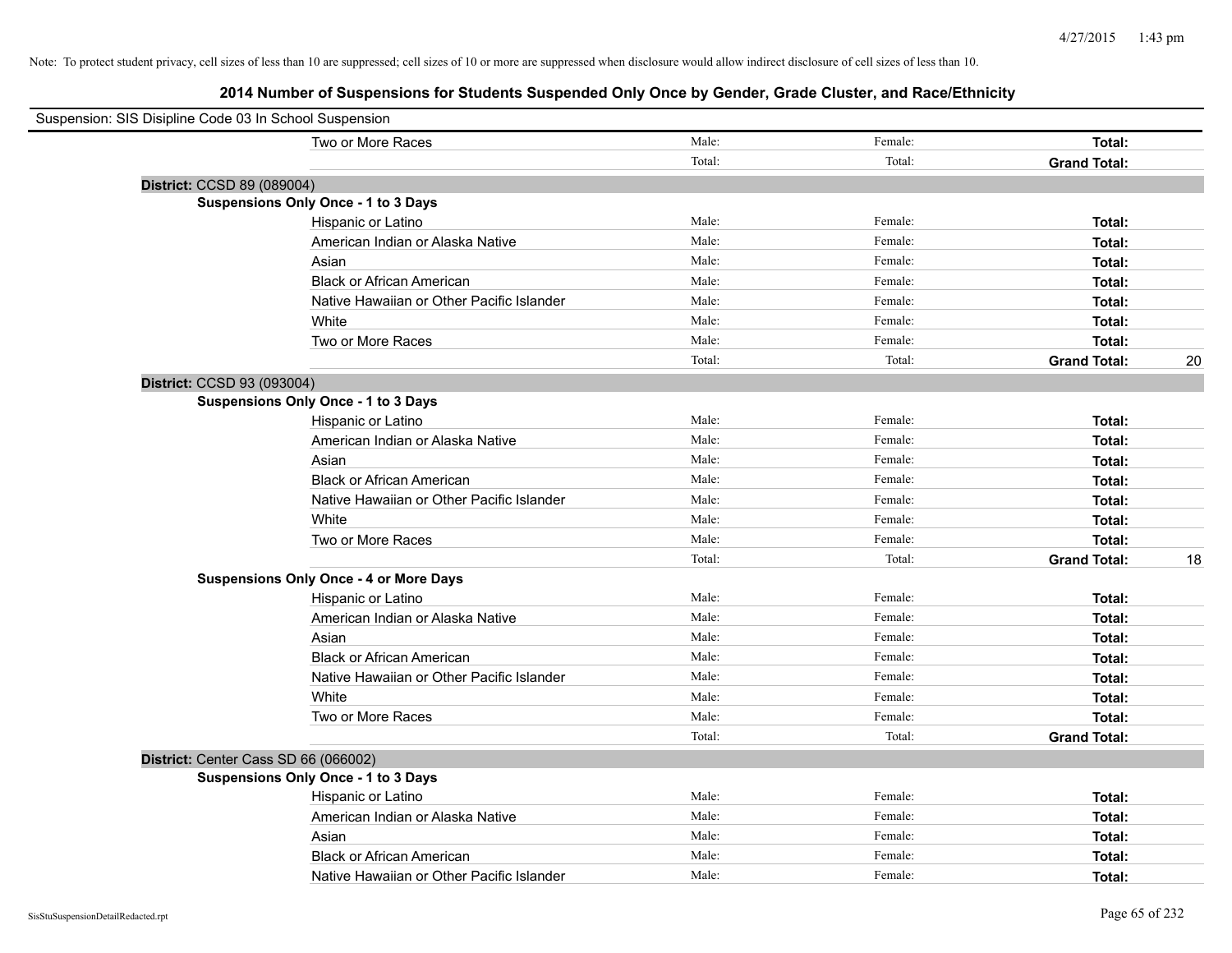| Suspension: SIS Disipline Code 03 In School Suspension |                                               |        |    |         |                     |    |
|--------------------------------------------------------|-----------------------------------------------|--------|----|---------|---------------------|----|
|                                                        | White                                         | Male:  |    | Female: | Total:              |    |
|                                                        | Two or More Races                             | Male:  |    | Female: | Total:              |    |
|                                                        |                                               | Total: |    | Total:  | <b>Grand Total:</b> | 11 |
| District: CHSD 99 (099016)                             |                                               |        |    |         |                     |    |
|                                                        | Suspensions Only Once - 1 to 3 Days           |        |    |         |                     |    |
|                                                        | Hispanic or Latino                            | Male:  |    | Female: | Total:              |    |
|                                                        | American Indian or Alaska Native              | Male:  |    | Female: | Total:              |    |
|                                                        | Asian                                         | Male:  |    | Female: | Total:              |    |
|                                                        | <b>Black or African American</b>              | Male:  |    | Female: | Total:              | 12 |
|                                                        | Native Hawaiian or Other Pacific Islander     | Male:  |    | Female: | Total:              |    |
|                                                        | White                                         | Male:  |    | Female: | Total:              | 29 |
|                                                        | Two or More Races                             | Male:  |    | Female: | Total:              |    |
|                                                        |                                               | Total: |    | Total:  | <b>Grand Total:</b> |    |
|                                                        | <b>Suspensions Only Once - 4 or More Days</b> |        |    |         |                     |    |
|                                                        | Hispanic or Latino                            | Male:  |    | Female: | Total:              |    |
|                                                        | American Indian or Alaska Native              | Male:  |    | Female: | Total:              |    |
|                                                        | Asian                                         | Male:  |    | Female: | Total:              |    |
|                                                        | <b>Black or African American</b>              | Male:  |    | Female: | Total:              |    |
|                                                        | Native Hawaiian or Other Pacific Islander     | Male:  |    | Female: | Total:              |    |
|                                                        | White                                         | Male:  |    | Female: | Total:              |    |
|                                                        | Two or More Races                             | Male:  |    | Female: | Total:              |    |
|                                                        |                                               | Total: |    | Total:  | <b>Grand Total:</b> |    |
|                                                        | District: Coop Assoc for Spec Educ (015061)   |        |    |         |                     |    |
|                                                        | Suspensions Only Once - 1 to 3 Days           |        |    |         |                     |    |
|                                                        | Hispanic or Latino                            | Male:  |    | Female: | Total:              |    |
|                                                        | American Indian or Alaska Native              | Male:  |    | Female: | Total:              |    |
|                                                        | Asian                                         | Male:  |    | Female: | Total:              |    |
|                                                        | <b>Black or African American</b>              | Male:  |    | Female: | Total:              |    |
|                                                        | Native Hawaiian or Other Pacific Islander     | Male:  |    | Female: | Total:              |    |
|                                                        | White                                         | Male:  |    | Female: | Total:              |    |
|                                                        | Two or More Races                             | Male:  |    | Female: | Total:              |    |
|                                                        |                                               | Total: |    | Total:  | <b>Grand Total:</b> |    |
| District: CUSD 200 (200026)                            |                                               |        |    |         |                     |    |
|                                                        | <b>Suspensions Only Once - 1 to 3 Days</b>    |        |    |         |                     |    |
|                                                        | Hispanic or Latino                            | Male:  |    | Female: | Total:              | 31 |
|                                                        | American Indian or Alaska Native              | Male:  |    | Female: | Total:              |    |
|                                                        | Asian                                         | Male:  |    | Female: | Total:              |    |
|                                                        | <b>Black or African American</b>              | Male:  | 22 | Female: | 14<br>Total:        | 36 |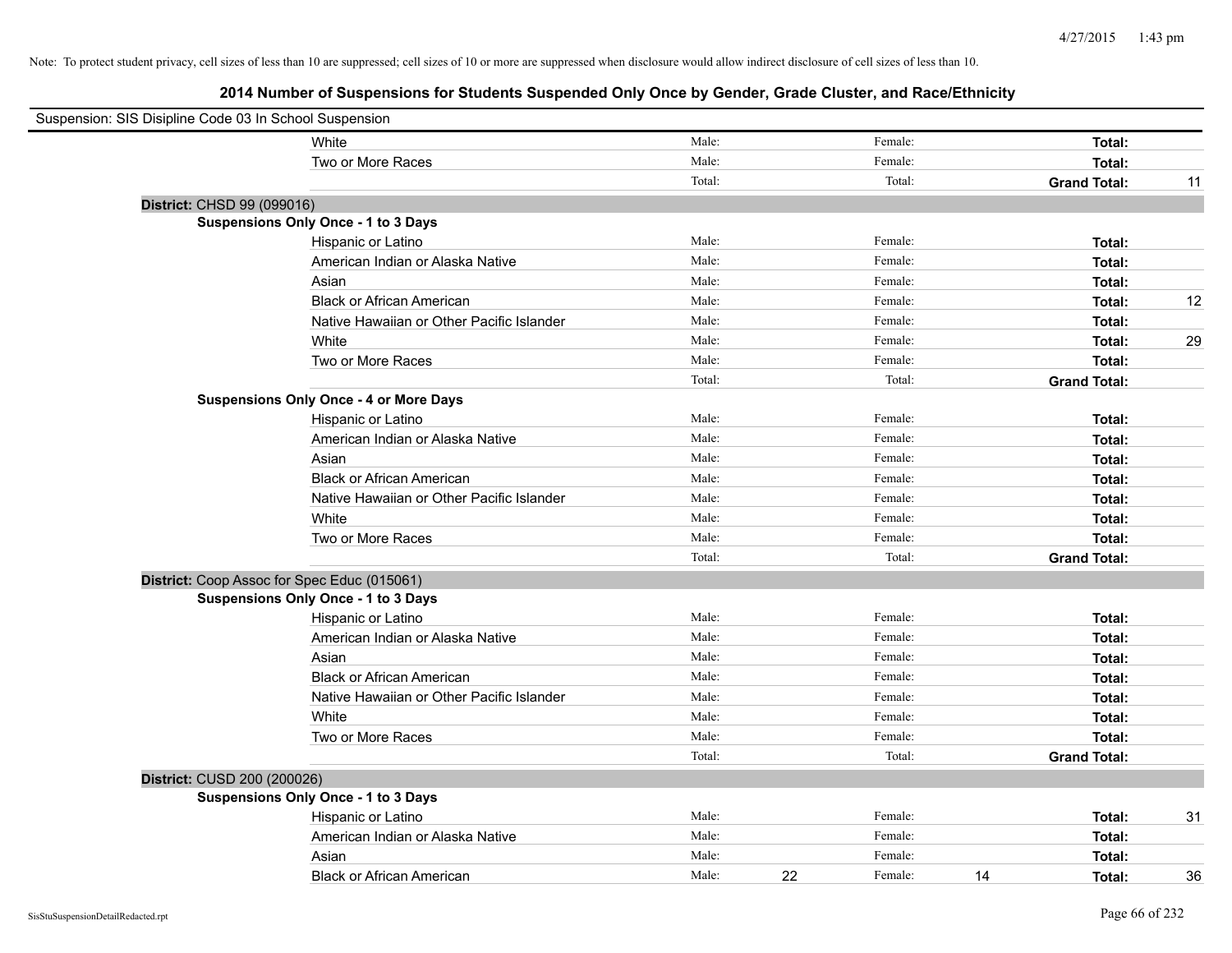| Suspension: SIS Disipline Code 03 In School Suspension |                                               |        |     |         |    |                     |     |
|--------------------------------------------------------|-----------------------------------------------|--------|-----|---------|----|---------------------|-----|
|                                                        | Native Hawaiian or Other Pacific Islander     | Male:  |     | Female: |    | Total:              |     |
|                                                        | White                                         | Male:  |     | Female: |    | Total:              | 79  |
|                                                        | Two or More Races                             | Male:  |     | Female: |    | Total:              |     |
|                                                        |                                               | Total: | 131 | Total:  | 29 | <b>Grand Total:</b> | 160 |
|                                                        | <b>Suspensions Only Once - 4 or More Days</b> |        |     |         |    |                     |     |
|                                                        | Hispanic or Latino                            | Male:  |     | Female: |    | Total:              |     |
|                                                        | American Indian or Alaska Native              | Male:  |     | Female: |    | Total:              |     |
|                                                        | Asian                                         | Male:  |     | Female: |    | Total:              |     |
|                                                        | <b>Black or African American</b>              | Male:  |     | Female: |    | Total:              |     |
|                                                        | Native Hawaiian or Other Pacific Islander     | Male:  |     | Female: |    | Total:              |     |
|                                                        | White                                         | Male:  |     | Female: |    | Total:              |     |
|                                                        | Two or More Races                             | Male:  |     | Female: |    | Total:              |     |
|                                                        |                                               | Total: |     | Total:  |    | <b>Grand Total:</b> |     |
| District: CUSD 201 (201026)                            |                                               |        |     |         |    |                     |     |
|                                                        | <b>Suspensions Only Once - 1 to 3 Days</b>    |        |     |         |    |                     |     |
|                                                        | Hispanic or Latino                            | Male:  |     | Female: |    | Total:              |     |
|                                                        | American Indian or Alaska Native              | Male:  |     | Female: |    | Total:              |     |
|                                                        | Asian                                         | Male:  |     | Female: |    | Total:              |     |
|                                                        | <b>Black or African American</b>              | Male:  |     | Female: |    | Total:              |     |
|                                                        | Native Hawaiian or Other Pacific Islander     | Male:  |     | Female: |    | Total:              |     |
|                                                        | White                                         | Male:  |     | Female: |    | Total:              | 15  |
|                                                        | Two or More Races                             | Male:  |     | Female: |    | Total:              |     |
|                                                        |                                               | Total: |     | Total:  |    | <b>Grand Total:</b> | 25  |
| District: Downers Grove GSD 58 (058002)                |                                               |        |     |         |    |                     |     |
|                                                        | Suspensions Only Once - 1 to 3 Days           |        |     |         |    |                     |     |
|                                                        | Hispanic or Latino                            | Male:  |     | Female: |    | Total:              |     |
|                                                        | American Indian or Alaska Native              | Male:  |     | Female: |    | Total:              |     |
|                                                        | Asian                                         | Male:  |     | Female: |    | Total:              |     |
|                                                        | <b>Black or African American</b>              | Male:  |     | Female: |    | Total:              |     |
|                                                        | Native Hawaiian or Other Pacific Islander     | Male:  |     | Female: |    | Total:              |     |
|                                                        | White                                         | Male:  |     | Female: |    | Total:              | 28  |
|                                                        | Two or More Races                             | Male:  |     | Female: |    | Total:              |     |
|                                                        |                                               | Total: |     | Total:  |    | <b>Grand Total:</b> | 41  |
|                                                        | <b>Suspensions Only Once - 4 or More Days</b> |        |     |         |    |                     |     |
|                                                        | Hispanic or Latino                            | Male:  |     | Female: |    | Total:              |     |
|                                                        | American Indian or Alaska Native              | Male:  |     | Female: |    | Total:              |     |
|                                                        | Asian                                         | Male:  |     | Female: |    | Total:              |     |
|                                                        | <b>Black or African American</b>              | Male:  |     | Female: |    | Total:              |     |
|                                                        | Native Hawaiian or Other Pacific Islander     | Male:  |     | Female: |    | Total:              |     |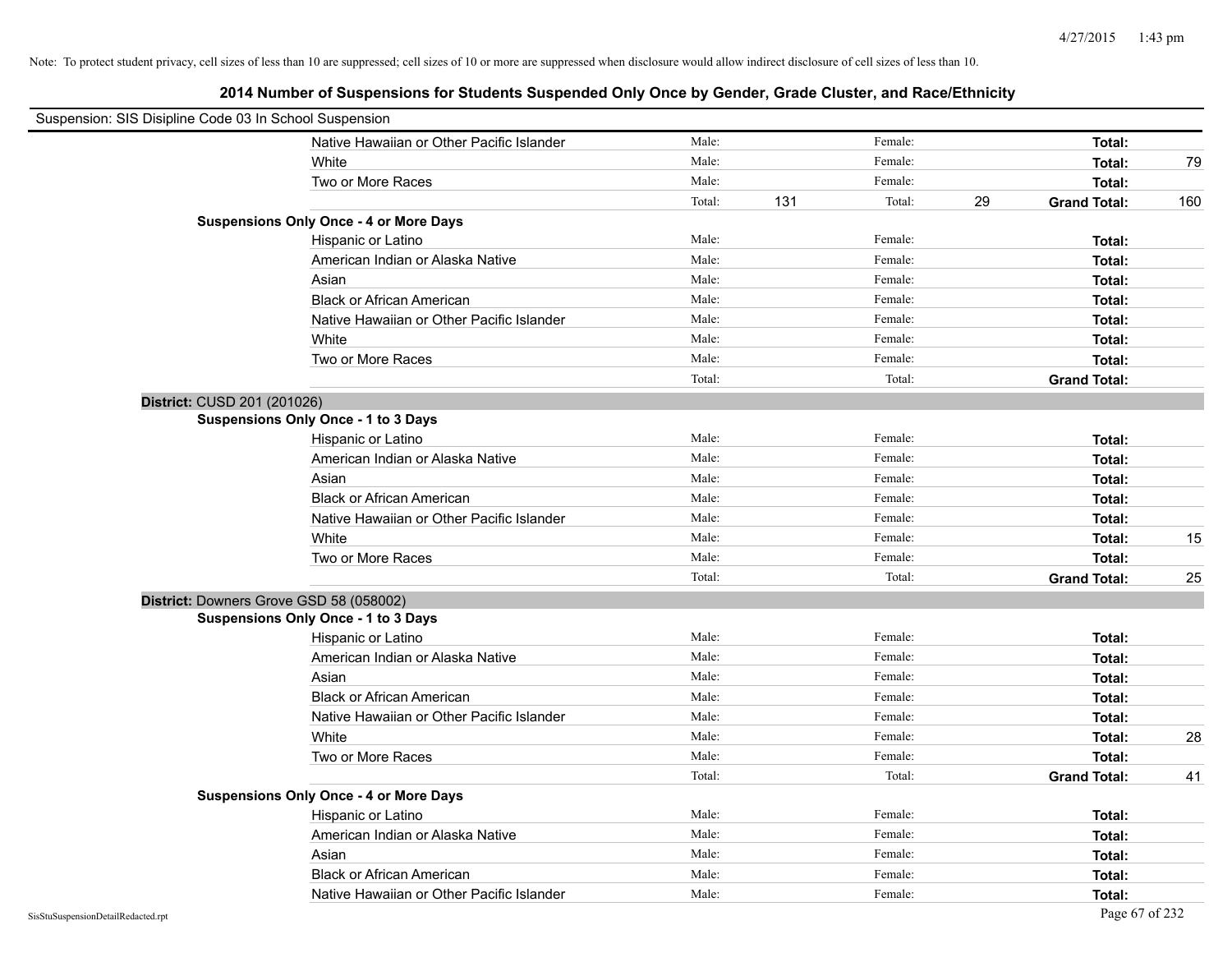| Suspension: SIS Disipline Code 03 In School Suspension |                                            |        |     |         |    |                     |     |
|--------------------------------------------------------|--------------------------------------------|--------|-----|---------|----|---------------------|-----|
|                                                        | White                                      | Male:  |     | Female: |    | Total:              |     |
|                                                        | Two or More Races                          | Male:  |     | Female: |    | Total:              |     |
|                                                        |                                            | Total: |     | Total:  |    | <b>Grand Total:</b> |     |
| District: DuPage HSD 88 (088016)                       |                                            |        |     |         |    |                     |     |
|                                                        | <b>Suspensions Only Once - 1 to 3 Days</b> |        |     |         |    |                     |     |
|                                                        | Hispanic or Latino                         | Male:  | 103 | Female: | 63 | Total:              | 166 |
|                                                        | American Indian or Alaska Native           | Male:  |     | Female: |    | Total:              |     |
|                                                        | Asian                                      | Male:  |     | Female: |    | Total:              |     |
|                                                        | <b>Black or African American</b>           | Male:  | 20  | Female: | 15 | Total:              | 35  |
|                                                        | Native Hawaiian or Other Pacific Islander  | Male:  |     | Female: |    | Total:              |     |
|                                                        | White                                      | Male:  | 60  | Female: | 18 | Total:              | 78  |
|                                                        | Two or More Races                          | Male:  |     | Female: |    | Total:              |     |
|                                                        |                                            | Total: |     | Total:  |    | <b>Grand Total:</b> | 291 |
| District: Elmhurst SD 205 (205026)                     |                                            |        |     |         |    |                     |     |
|                                                        | <b>Suspensions Only Once - 1 to 3 Days</b> |        |     |         |    |                     |     |
|                                                        | Hispanic or Latino                         | Male:  |     | Female: |    | Total:              | 21  |
|                                                        | American Indian or Alaska Native           | Male:  |     | Female: |    | Total:              |     |
|                                                        | Asian                                      | Male:  |     | Female: |    | Total:              |     |
|                                                        | <b>Black or African American</b>           | Male:  |     | Female: |    | Total:              | 15  |
|                                                        | Native Hawaiian or Other Pacific Islander  | Male:  |     | Female: |    | Total:              |     |
|                                                        | White                                      | Male:  | 44  | Female: | 15 | Total:              | 59  |
|                                                        | Two or More Races                          | Male:  |     | Female: |    | Total:              |     |
|                                                        |                                            | Total: |     | Total:  |    | <b>Grand Total:</b> |     |
| District: Fenton CHSD 100 (100016)                     |                                            |        |     |         |    |                     |     |
|                                                        | <b>Suspensions Only Once - 1 to 3 Days</b> |        |     |         |    |                     |     |
|                                                        | Hispanic or Latino                         | Male:  | 32  | Female: | 16 | Total:              | 48  |
|                                                        | American Indian or Alaska Native           | Male:  |     | Female: |    | Total:              |     |
|                                                        | Asian                                      | Male:  |     | Female: |    | Total:              |     |
|                                                        | <b>Black or African American</b>           | Male:  |     | Female: |    | Total:              |     |
|                                                        | Native Hawaiian or Other Pacific Islander  | Male:  |     | Female: |    | Total:              |     |
|                                                        | White                                      | Male:  |     | Female: |    | Total:              | 11  |
|                                                        | Two or More Races                          | Male:  |     | Female: |    | Total:              |     |
|                                                        |                                            | Total: |     | Total:  |    | <b>Grand Total:</b> | 69  |
| District: Glen Ellyn SD 41 (041002)                    |                                            |        |     |         |    |                     |     |
|                                                        | <b>Suspensions Only Once - 1 to 3 Days</b> |        |     |         |    |                     |     |
|                                                        | Hispanic or Latino                         | Male:  |     | Female: |    | Total:              | 14  |
|                                                        | American Indian or Alaska Native           | Male:  |     | Female: |    | Total:              |     |
|                                                        | Asian                                      | Male:  |     | Female: |    | Total:              |     |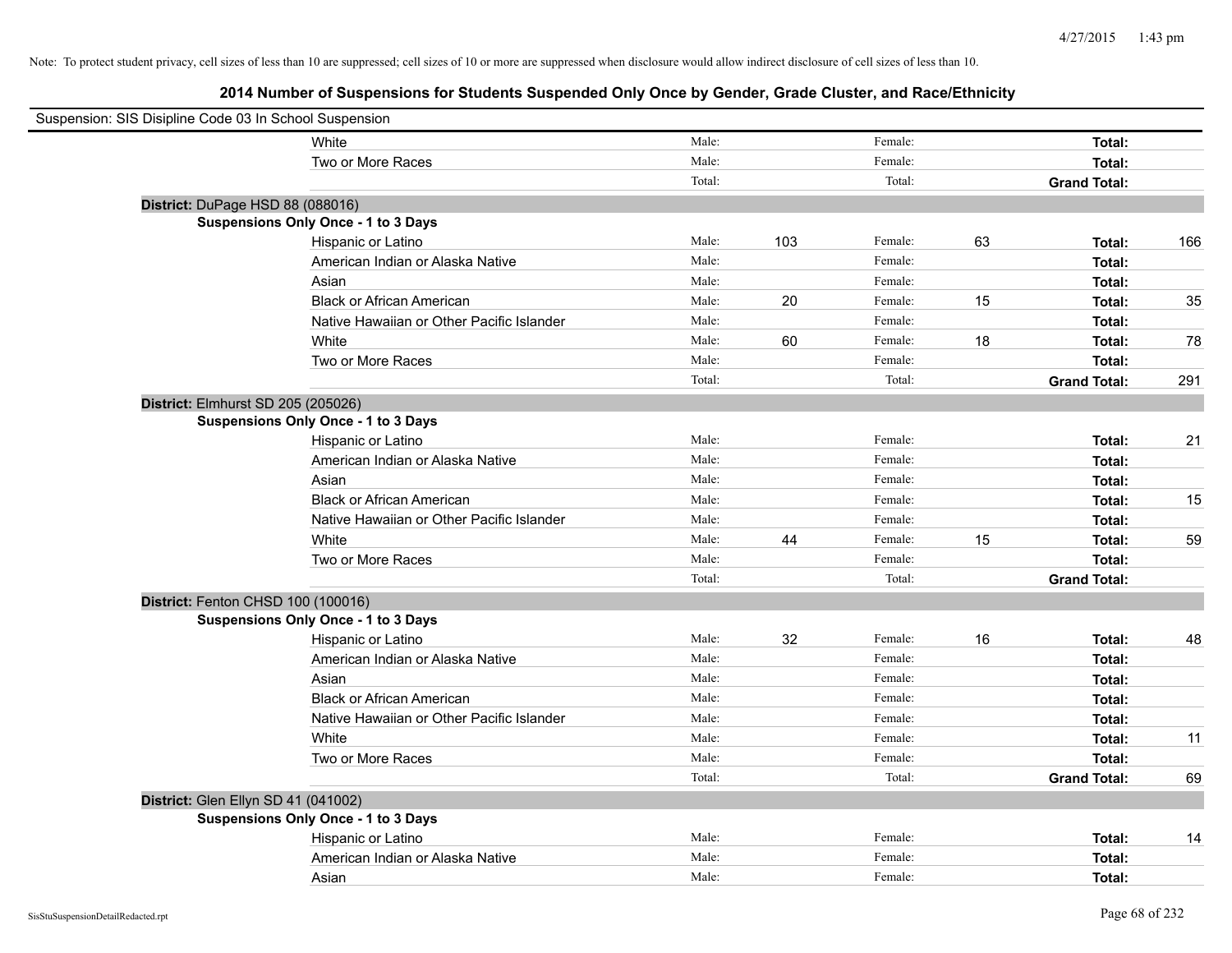| Suspension: SIS Disipline Code 03 In School Suspension |                                                      |        |    |         |    |                     |     |
|--------------------------------------------------------|------------------------------------------------------|--------|----|---------|----|---------------------|-----|
|                                                        | <b>Black or African American</b>                     | Male:  |    | Female: |    | Total:              |     |
|                                                        | Native Hawaiian or Other Pacific Islander            | Male:  |    | Female: |    | Total:              |     |
|                                                        | White                                                | Male:  |    | Female: |    | Total:              | 14  |
|                                                        | Two or More Races                                    | Male:  |    | Female: |    | Total:              |     |
|                                                        |                                                      | Total: |    | Total:  |    | <b>Grand Total:</b> |     |
|                                                        | District: Glenbard Twp HSD 87 (087017)               |        |    |         |    |                     |     |
|                                                        | <b>Suspensions Only Once - 1 to 3 Days</b>           |        |    |         |    |                     |     |
|                                                        | Hispanic or Latino                                   | Male:  | 71 | Female: | 54 | Total:              | 125 |
|                                                        | American Indian or Alaska Native                     | Male:  |    | Female: |    | Total:              |     |
|                                                        | Asian                                                | Male:  |    | Female: |    | Total:              | 23  |
|                                                        | <b>Black or African American</b>                     | Male:  | 52 | Female: | 35 | Total:              | 87  |
|                                                        | Native Hawaiian or Other Pacific Islander            | Male:  |    | Female: |    | Total:              |     |
|                                                        | White                                                | Male:  | 96 | Female: | 40 | Total:              | 136 |
|                                                        | Two or More Races                                    | Male:  |    | Female: |    | Total:              | 17  |
|                                                        |                                                      | Total: |    | Total:  |    | <b>Grand Total:</b> |     |
| District: Gower SD 62 (062002)                         |                                                      |        |    |         |    |                     |     |
|                                                        | <b>Suspensions Only Once - 1 to 3 Days</b>           |        |    |         |    |                     |     |
|                                                        | Hispanic or Latino                                   | Male:  |    | Female: |    | Total:              |     |
|                                                        | American Indian or Alaska Native                     | Male:  |    | Female: |    | Total:              |     |
|                                                        | Asian                                                | Male:  |    | Female: |    | Total:              |     |
|                                                        | <b>Black or African American</b>                     | Male:  |    | Female: |    | Total:              |     |
|                                                        | Native Hawaiian or Other Pacific Islander            | Male:  |    | Female: |    | Total:              |     |
|                                                        | White                                                | Male:  |    | Female: |    | Total:              |     |
|                                                        | Two or More Races                                    | Male:  |    | Female: |    | Total:              |     |
|                                                        |                                                      | Total: |    | Total:  |    | <b>Grand Total:</b> |     |
|                                                        | District: Guiding Light Counseling & Ed Ctr (011000) |        |    |         |    |                     |     |
|                                                        | Suspensions Only Once - 1 to 3 Days                  |        |    |         |    |                     |     |
|                                                        | Hispanic or Latino                                   | Male:  |    | Female: |    | Total:              |     |
|                                                        | American Indian or Alaska Native                     | Male:  |    | Female: |    | Total:              |     |
|                                                        | Asian                                                | Male:  |    | Female: |    | Total:              |     |
|                                                        | <b>Black or African American</b>                     | Male:  |    | Female: |    | Total:              |     |
|                                                        | Native Hawaiian or Other Pacific Islander            | Male:  |    | Female: |    | Total:              |     |
|                                                        | White                                                | Male:  |    | Female: |    | Total:              |     |
|                                                        | Two or More Races                                    | Male:  |    | Female: |    | Total:              |     |
|                                                        |                                                      | Total: |    | Total:  |    | <b>Grand Total:</b> |     |
|                                                        | District: Hinsdale CCSD 181 (181004)                 |        |    |         |    |                     |     |
|                                                        | Suspensions Only Once - 1 to 3 Days                  |        |    |         |    |                     |     |
|                                                        | Hispanic or Latino                                   | Male:  |    | Female: |    | Total:              |     |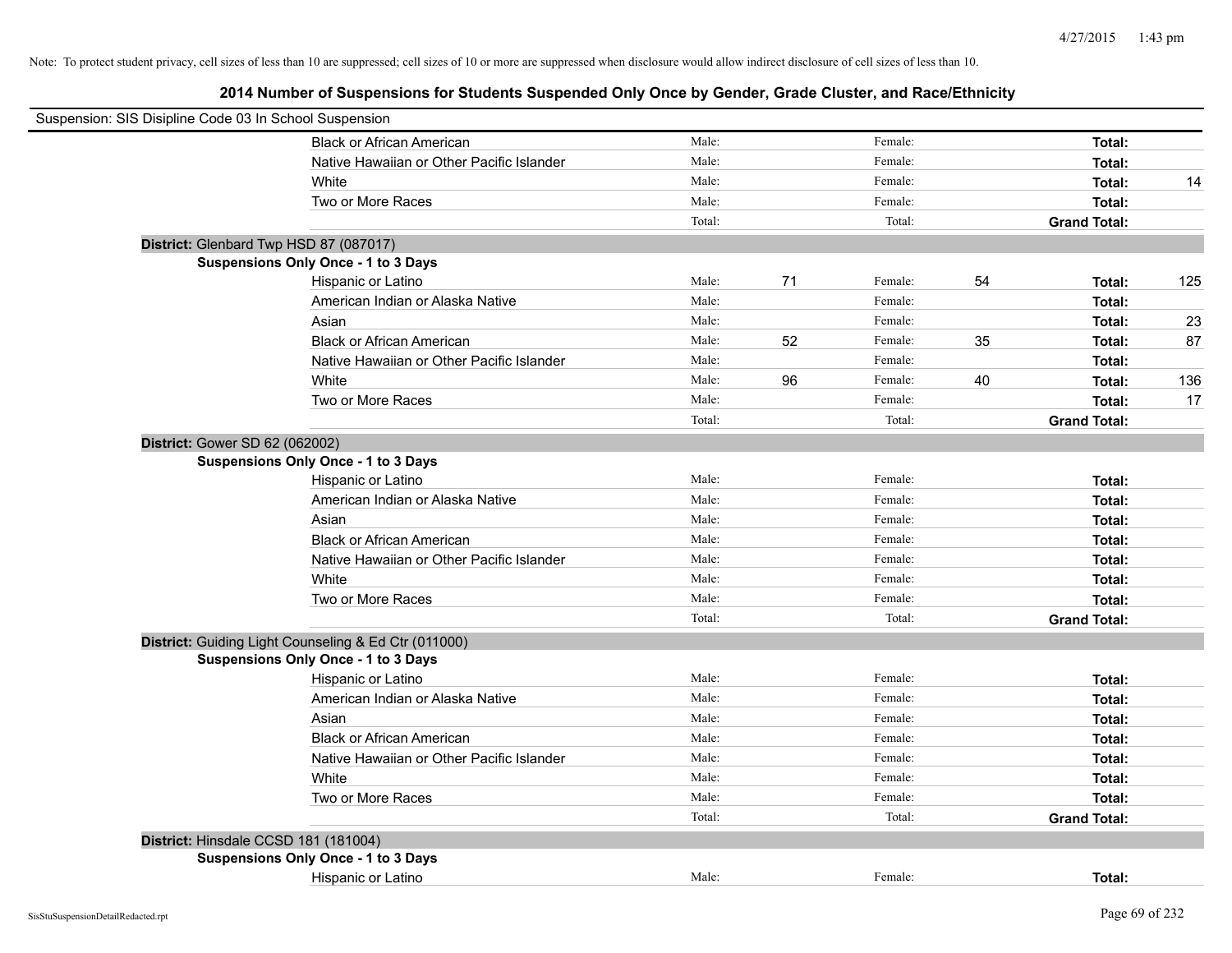**2014 Number of Suspensions for Students Suspended Only Once by Gender, Grade Cluster, and Race/Ethnicity**

| Suspension: SIS Disipline Code 03 In School Suspension |        |     |         |    |                     |     |
|--------------------------------------------------------|--------|-----|---------|----|---------------------|-----|
| American Indian or Alaska Native                       | Male:  |     | Female: |    | Total:              |     |
| Asian                                                  | Male:  |     | Female: |    | Total:              |     |
| <b>Black or African American</b>                       | Male:  |     | Female: |    | Total:              |     |
| Native Hawaiian or Other Pacific Islander              | Male:  |     | Female: |    | Total:              |     |
| White                                                  | Male:  |     | Female: |    | Total:              |     |
| Two or More Races                                      | Male:  |     | Female: |    | Total:              |     |
|                                                        | Total: |     | Total:  |    | <b>Grand Total:</b> | 10  |
| District: Hinsdale Twp HSD 86 (086017)                 |        |     |         |    |                     |     |
| Suspensions Only Once - 1 to 3 Days                    |        |     |         |    |                     |     |
| Hispanic or Latino                                     | Male:  |     | Female: |    | Total:              | 11  |
| American Indian or Alaska Native                       | Male:  |     | Female: |    | Total:              |     |
| Asian                                                  | Male:  |     | Female: |    | Total:              |     |
| <b>Black or African American</b>                       | Male:  | 19  | Female: | 15 | Total:              | 34  |
| Native Hawaiian or Other Pacific Islander              | Male:  |     | Female: |    | Total:              |     |
| White                                                  | Male:  | 49  | Female: | 26 | Total:              | 75  |
| Two or More Races                                      | Male:  |     | Female: |    | Total:              |     |
|                                                        | Total: |     | Total:  |    | <b>Grand Total:</b> | 131 |
| District: Indian Prairie CUSD 204 (204026)             |        |     |         |    |                     |     |
| Suspensions Only Once - 1 to 3 Days                    |        |     |         |    |                     |     |
| Hispanic or Latino                                     | Male:  | 37  | Female: | 31 | Total:              | 68  |
| American Indian or Alaska Native                       | Male:  |     | Female: |    | Total:              |     |
| Asian                                                  | Male:  | 18  | Female: | 12 | Total:              | 30  |
| <b>Black or African American</b>                       | Male:  | 85  | Female: | 41 | Total:              | 126 |
| Native Hawaiian or Other Pacific Islander              | Male:  |     | Female: |    | Total:              |     |
| White                                                  | Male:  | 113 | Female: | 32 | Total:              | 145 |
| Two or More Races                                      | Male:  |     | Female: |    | Total:              | 20  |
|                                                        | Total: |     | Total:  |    | <b>Grand Total:</b> |     |
| <b>Suspensions Only Once - 4 or More Days</b>          |        |     |         |    |                     |     |
| Hispanic or Latino                                     | Male:  |     | Female: |    | Total:              |     |
| American Indian or Alaska Native                       | Male:  |     | Female: |    | Total:              |     |
| Asian                                                  | Male:  |     | Female: |    | Total:              |     |
| <b>Black or African American</b>                       | Male:  |     | Female: |    | Total:              |     |
| Native Hawaiian or Other Pacific Islander              | Male:  |     | Female: |    | Total:              |     |
| White                                                  | Male:  |     | Female: |    | Total:              |     |
| Two or More Races                                      | Male:  |     | Female: |    | Total:              |     |
|                                                        | Total: |     | Total:  |    | <b>Grand Total:</b> |     |
|                                                        |        |     |         |    |                     |     |

**District:** Itasca SD 10 (010002) **Suspensions Only Once - 1 to 3 Days**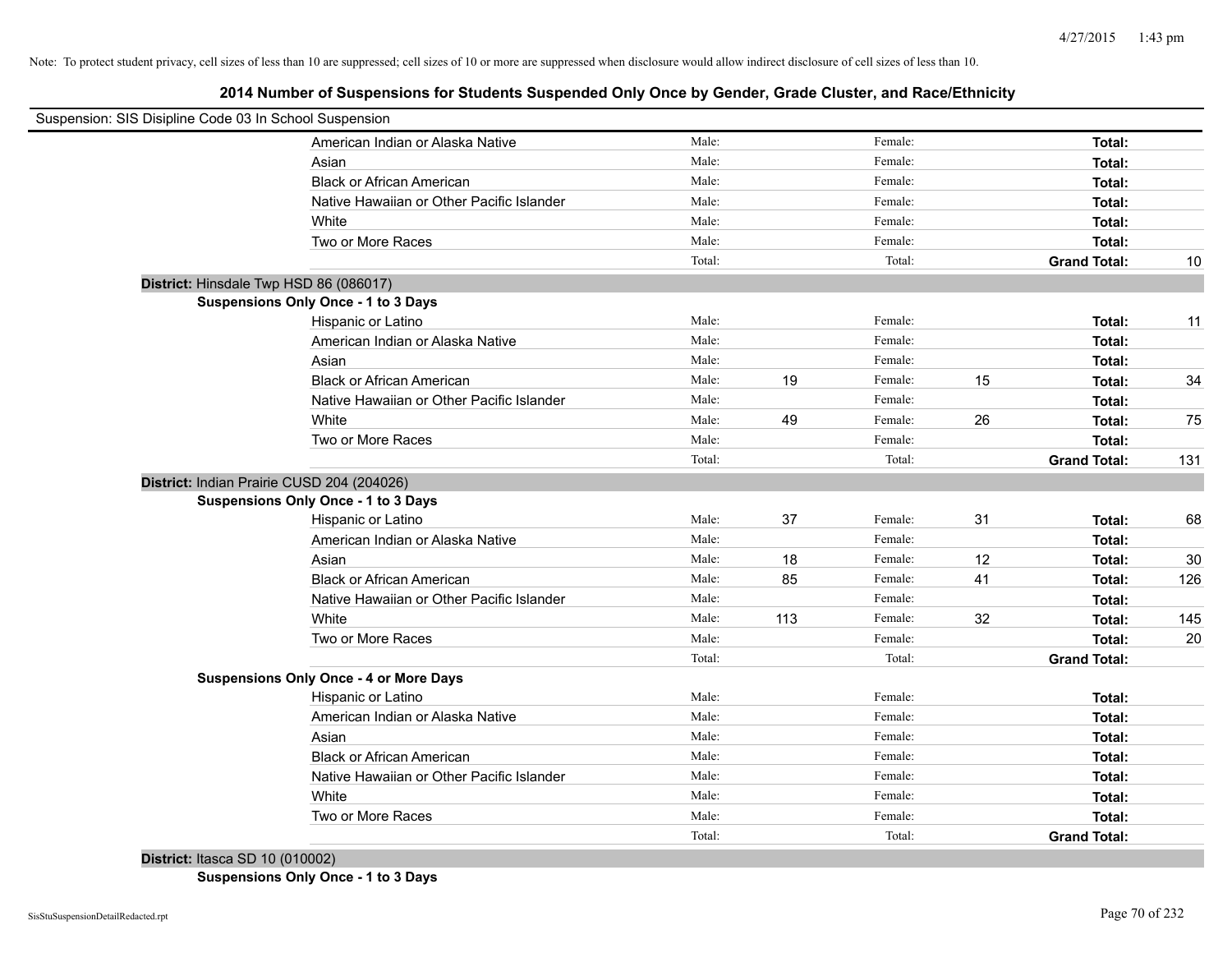| Suspension: SIS Disipline Code 03 In School Suspension |                                            |        |    |         |    |                     |    |
|--------------------------------------------------------|--------------------------------------------|--------|----|---------|----|---------------------|----|
|                                                        | Hispanic or Latino                         | Male:  |    | Female: |    | Total:              |    |
|                                                        | American Indian or Alaska Native           | Male:  |    | Female: |    | Total:              |    |
|                                                        | Asian                                      | Male:  |    | Female: |    | Total:              |    |
|                                                        | <b>Black or African American</b>           | Male:  |    | Female: |    | Total:              |    |
|                                                        | Native Hawaiian or Other Pacific Islander  | Male:  |    | Female: |    | Total:              |    |
|                                                        | White                                      | Male:  |    | Female: |    | Total:              |    |
|                                                        | Two or More Races                          | Male:  |    | Female: |    | Total:              |    |
|                                                        |                                            | Total: |    | Total:  |    | <b>Grand Total:</b> |    |
| District: Keeneyville SD 20 (020002)                   |                                            |        |    |         |    |                     |    |
|                                                        | <b>Suspensions Only Once - 1 to 3 Days</b> |        |    |         |    |                     |    |
|                                                        | Hispanic or Latino                         | Male:  |    | Female: |    | Total:              | 19 |
|                                                        | American Indian or Alaska Native           | Male:  |    | Female: |    | Total:              |    |
|                                                        | Asian                                      | Male:  |    | Female: |    | Total:              |    |
|                                                        | <b>Black or African American</b>           | Male:  |    | Female: |    | Total:              | 19 |
|                                                        | Native Hawaiian or Other Pacific Islander  | Male:  |    | Female: |    | Total:              |    |
|                                                        | White                                      | Male:  |    | Female: |    | Total:              | 15 |
|                                                        | Two or More Races                          | Male:  |    | Female: |    | Total:              |    |
|                                                        |                                            | Total: |    | Total:  |    | <b>Grand Total:</b> |    |
| District: Lake Park CHSD 108 (108016)                  |                                            |        |    |         |    |                     |    |
|                                                        | <b>Suspensions Only Once - 1 to 3 Days</b> |        |    |         |    |                     |    |
|                                                        | Hispanic or Latino                         | Male:  | 16 | Female: | 11 | Total:              | 27 |
|                                                        | American Indian or Alaska Native           | Male:  |    | Female: |    | Total:              |    |
|                                                        | Asian                                      | Male:  |    | Female: |    | Total:              |    |
|                                                        | <b>Black or African American</b>           | Male:  |    | Female: |    | Total:              | 25 |
|                                                        | Native Hawaiian or Other Pacific Islander  | Male:  |    | Female: |    | Total:              |    |
|                                                        | White                                      | Male:  |    | Female: |    | Total:              | 40 |
|                                                        | Two or More Races                          | Male:  |    | Female: |    | Total:              |    |
|                                                        |                                            | Total: |    | Total:  |    | <b>Grand Total:</b> |    |
| District: Lisle CUSD 202 (202026)                      |                                            |        |    |         |    |                     |    |
|                                                        | Suspensions Only Once - 1 to 3 Days        |        |    |         |    |                     |    |
|                                                        | Hispanic or Latino                         | Male:  |    | Female: |    | Total:              |    |
|                                                        | American Indian or Alaska Native           | Male:  |    | Female: |    | Total:              |    |
|                                                        | Asian                                      | Male:  |    | Female: |    | Total:              |    |
|                                                        | <b>Black or African American</b>           | Male:  |    | Female: |    | Total:              |    |
|                                                        | Native Hawaiian or Other Pacific Islander  | Male:  |    | Female: |    | Total:              |    |
|                                                        | White                                      | Male:  |    | Female: |    | Total:              | 11 |
|                                                        | Two or More Races                          | Male:  |    | Female: |    | Total:              |    |
|                                                        |                                            | Total: |    | Total:  |    | <b>Grand Total:</b> |    |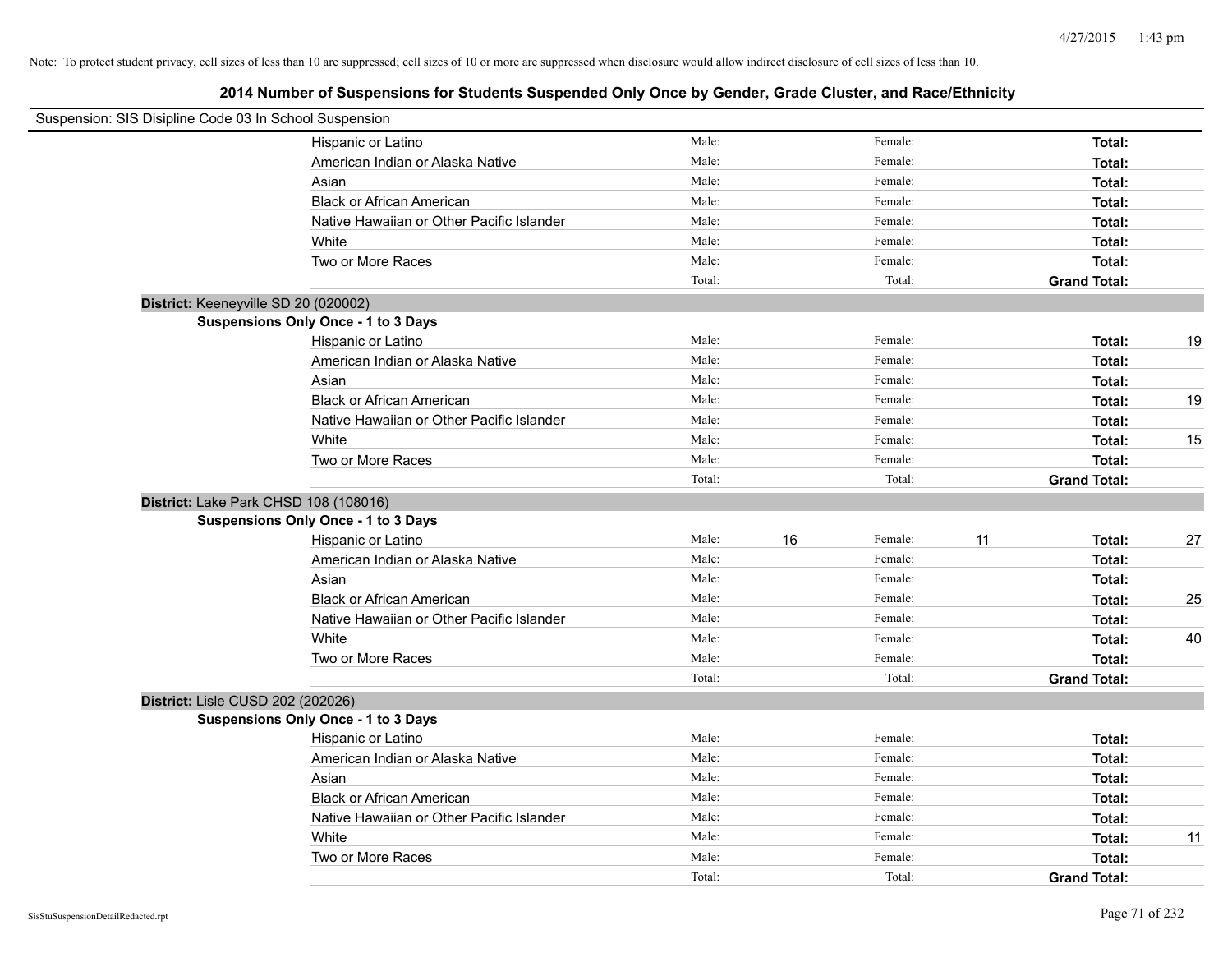| Suspension: SIS Disipline Code 03 In School Suspension |        |    |         |    |                     |    |
|--------------------------------------------------------|--------|----|---------|----|---------------------|----|
| District: Lombard SD 44 (044002)                       |        |    |         |    |                     |    |
| <b>Suspensions Only Once - 1 to 3 Days</b>             |        |    |         |    |                     |    |
| Hispanic or Latino                                     | Male:  |    | Female: |    | Total:              |    |
| American Indian or Alaska Native                       | Male:  |    | Female: |    | Total:              |    |
| Asian                                                  | Male:  |    | Female: |    | Total:              |    |
| <b>Black or African American</b>                       | Male:  |    | Female: |    | Total:              | 16 |
| Native Hawaiian or Other Pacific Islander              | Male:  |    | Female: |    | Total:              |    |
| White                                                  | Male:  |    | Female: |    | Total:              | 21 |
| Two or More Races                                      | Male:  |    | Female: |    | Total:              |    |
|                                                        | Total: | 42 | Total:  | 10 | <b>Grand Total:</b> | 52 |
| <b>Suspensions Only Once - 4 or More Days</b>          |        |    |         |    |                     |    |
| Hispanic or Latino                                     | Male:  |    | Female: |    | Total:              |    |
| American Indian or Alaska Native                       | Male:  |    | Female: |    | Total:              |    |
| Asian                                                  | Male:  |    | Female: |    | Total:              |    |
| <b>Black or African American</b>                       | Male:  |    | Female: |    | Total:              |    |
| Native Hawaiian or Other Pacific Islander              | Male:  |    | Female: |    | Total:              |    |
| White                                                  | Male:  |    | Female: |    | Total:              |    |
| Two or More Races                                      | Male:  |    | Female: |    | Total:              |    |
|                                                        | Total: |    | Total:  |    | <b>Grand Total:</b> |    |
| District: Maercker SD 60 (060002)                      |        |    |         |    |                     |    |
| Suspensions Only Once - 1 to 3 Days                    |        |    |         |    |                     |    |
| Hispanic or Latino                                     | Male:  |    | Female: |    | Total:              |    |
| American Indian or Alaska Native                       | Male:  |    | Female: |    | Total:              |    |
| Asian                                                  | Male:  |    | Female: |    | Total:              |    |
| <b>Black or African American</b>                       | Male:  |    | Female: |    | Total:              |    |
| Native Hawaiian or Other Pacific Islander              | Male:  |    | Female: |    | Total:              |    |
| White                                                  | Male:  |    | Female: |    | Total:              |    |
| Two or More Races                                      | Male:  |    | Female: |    | Total:              |    |
|                                                        | Total: |    | Total:  |    | <b>Grand Total:</b> | 19 |
| District: Marquardt SD 15 (015002)                     |        |    |         |    |                     |    |
| Suspensions Only Once - 1 to 3 Days                    |        |    |         |    |                     |    |
| Hispanic or Latino                                     | Male:  | 33 | Female: | 12 | Total:              | 45 |
| American Indian or Alaska Native                       | Male:  |    | Female: |    | Total:              |    |
| Asian                                                  | Male:  |    | Female: |    | Total:              |    |
| <b>Black or African American</b>                       | Male:  | 29 | Female: | 16 | Total:              | 45 |
| Native Hawaiian or Other Pacific Islander              | Male:  |    | Female: |    | Total:              |    |
| White                                                  | Male:  |    | Female: |    | Total:              | 16 |
| Two or More Races                                      | Male:  |    | Female: |    | Total:              |    |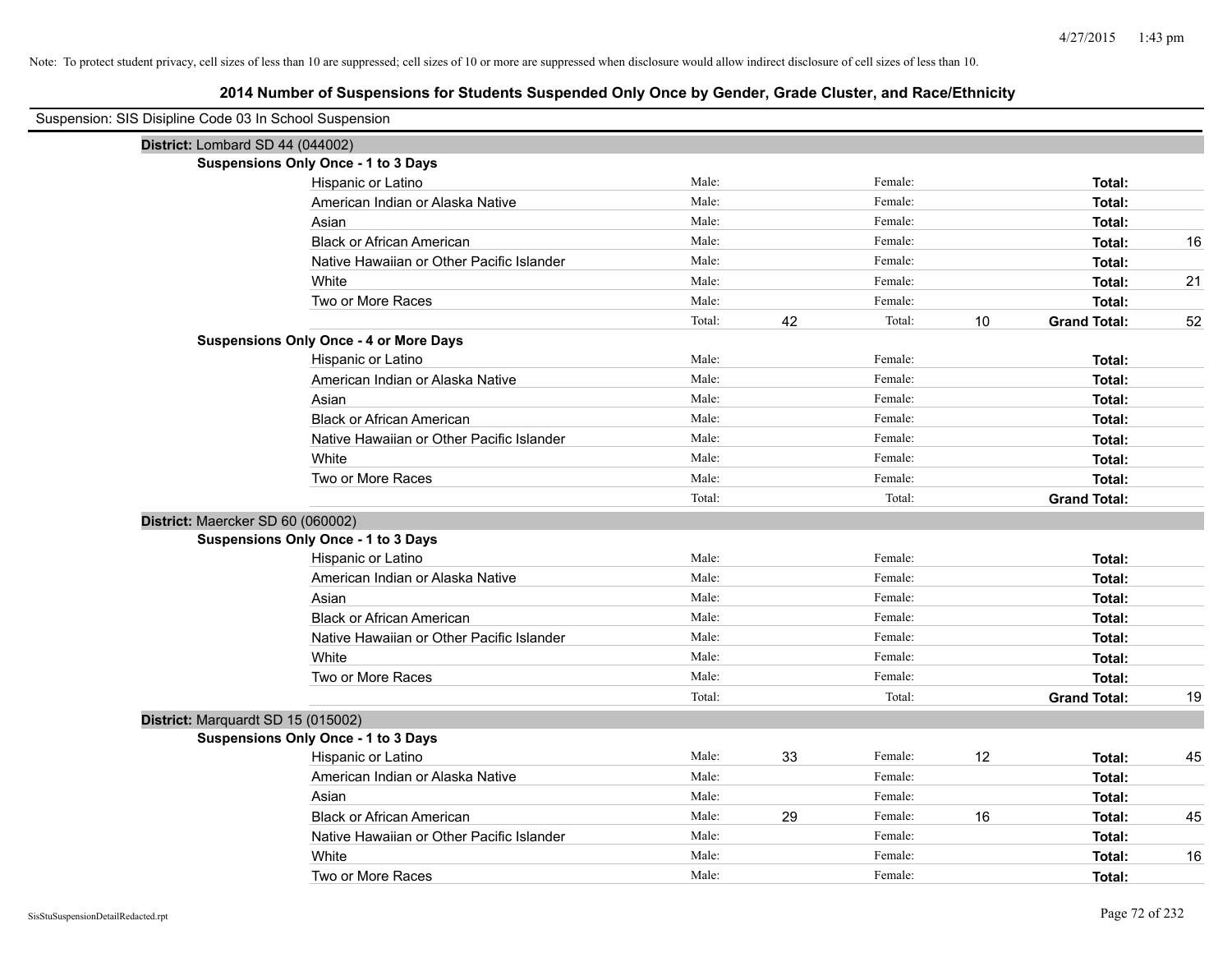| Suspension: SIS Disipline Code 03 In School Suspension |                                               |        |    |         |    |                     |     |
|--------------------------------------------------------|-----------------------------------------------|--------|----|---------|----|---------------------|-----|
|                                                        |                                               | Total: |    | Total:  |    | <b>Grand Total:</b> | 117 |
|                                                        | District: Naperville CUSD 203 (203026)        |        |    |         |    |                     |     |
|                                                        | Suspensions Only Once - 1 to 3 Days           |        |    |         |    |                     |     |
|                                                        | Hispanic or Latino                            | Male:  |    | Female: |    | Total:              |     |
|                                                        | American Indian or Alaska Native              | Male:  |    | Female: |    | Total:              |     |
|                                                        | Asian                                         | Male:  |    | Female: |    | Total:              |     |
|                                                        | <b>Black or African American</b>              | Male:  |    | Female: |    | Total:              | 10  |
|                                                        | Native Hawaiian or Other Pacific Islander     | Male:  |    | Female: |    | Total:              |     |
|                                                        | White                                         | Male:  |    | Female: |    | Total:              | 18  |
|                                                        | Two or More Races                             | Male:  |    | Female: |    | Total:              |     |
|                                                        |                                               | Total: | 29 | Total:  | 11 | <b>Grand Total:</b> | 40  |
|                                                        | District: Non-Public School (5020)            |        |    |         |    |                     |     |
|                                                        | Suspensions Only Once - 1 to 3 Days           |        |    |         |    |                     |     |
|                                                        | Hispanic or Latino                            | Male:  |    | Female: |    | Total:              |     |
|                                                        | American Indian or Alaska Native              | Male:  |    | Female: |    | Total:              |     |
|                                                        | Asian                                         | Male:  |    | Female: |    | Total:              |     |
|                                                        | <b>Black or African American</b>              | Male:  |    | Female: |    | Total:              |     |
|                                                        | Native Hawaiian or Other Pacific Islander     | Male:  |    | Female: |    | Total:              |     |
|                                                        | White                                         | Male:  |    | Female: |    | Total:              |     |
|                                                        | Two or More Races                             | Male:  |    | Female: |    | Total:              |     |
|                                                        |                                               | Total: |    | Total:  |    | <b>Grand Total:</b> | 10  |
|                                                        | District: Queen Bee SD 16 (016002)            |        |    |         |    |                     |     |
|                                                        | <b>Suspensions Only Once - 1 to 3 Days</b>    |        |    |         |    |                     |     |
|                                                        | Hispanic or Latino                            | Male:  |    | Female: |    | Total:              |     |
|                                                        | American Indian or Alaska Native              | Male:  |    | Female: |    | Total:              |     |
|                                                        | Asian                                         | Male:  |    | Female: |    | Total:              |     |
|                                                        | <b>Black or African American</b>              | Male:  |    | Female: |    | Total:              |     |
|                                                        | Native Hawaiian or Other Pacific Islander     | Male:  |    | Female: |    | Total:              |     |
|                                                        | White                                         | Male:  |    | Female: |    | Total:              |     |
|                                                        | Two or More Races                             | Male:  |    | Female: |    | Total:              |     |
|                                                        |                                               | Total: |    | Total:  |    | <b>Grand Total:</b> |     |
|                                                        | <b>Suspensions Only Once - 4 or More Days</b> |        |    |         |    |                     |     |
|                                                        | Hispanic or Latino                            | Male:  |    | Female: |    | Total:              |     |
|                                                        | American Indian or Alaska Native              | Male:  |    | Female: |    | Total:              |     |
|                                                        | Asian                                         | Male:  |    | Female: |    | Total:              |     |
|                                                        | <b>Black or African American</b>              | Male:  |    | Female: |    | Total:              |     |
|                                                        | Native Hawaiian or Other Pacific Islander     | Male:  |    | Female: |    | Total:              |     |
|                                                        | White                                         | Male:  |    | Female: |    | Total:              |     |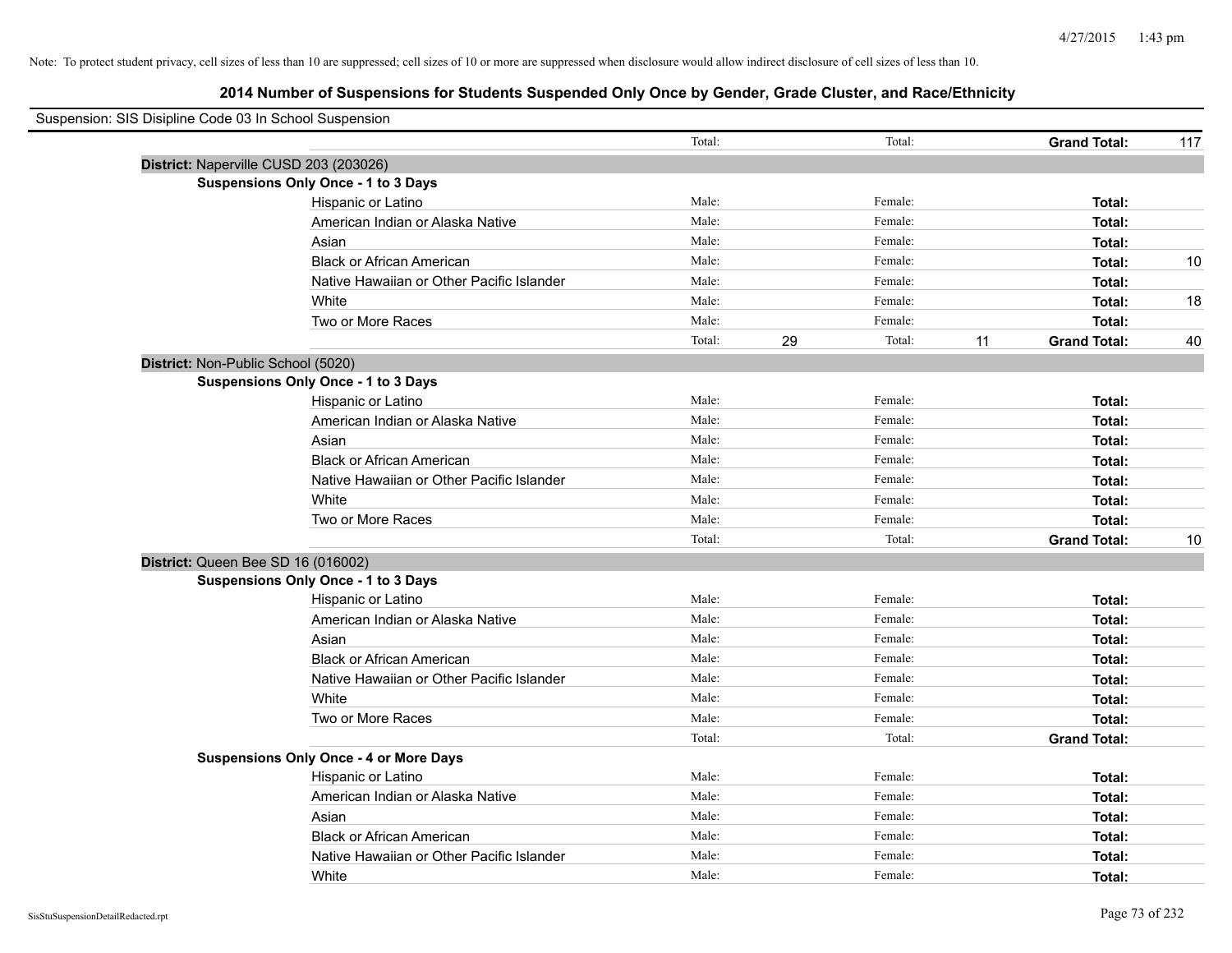| Suspension: SIS Disipline Code 03 In School Suspension |        |         |                     |
|--------------------------------------------------------|--------|---------|---------------------|
| Two or More Races                                      | Male:  | Female: | Total:              |
|                                                        | Total: | Total:  | <b>Grand Total:</b> |
| District: Roselle SD 12 (012002)                       |        |         |                     |
| Suspensions Only Once - 1 to 3 Days                    |        |         |                     |
| Hispanic or Latino                                     | Male:  | Female: | Total:              |
| American Indian or Alaska Native                       | Male:  | Female: | Total:              |
| Asian                                                  | Male:  | Female: | Total:              |
| <b>Black or African American</b>                       | Male:  | Female: | Total:              |
| Native Hawaiian or Other Pacific Islander              | Male:  | Female: | Total:              |
| White                                                  | Male:  | Female: | Total:              |
| Two or More Races                                      | Male:  | Female: | Total:              |
|                                                        | Total: | Total:  | <b>Grand Total:</b> |
| District: Salt Creek SD 48 (048002)                    |        |         |                     |
| Suspensions Only Once - 1 to 3 Days                    |        |         |                     |
| Hispanic or Latino                                     | Male:  | Female: | Total:              |
| American Indian or Alaska Native                       | Male:  | Female: | Total:              |
| Asian                                                  | Male:  | Female: | Total:              |
| <b>Black or African American</b>                       | Male:  | Female: | Total:              |
| Native Hawaiian or Other Pacific Islander              | Male:  | Female: | Total:              |
| White                                                  | Male:  | Female: | Total:              |
| Two or More Races                                      | Male:  | Female: | Total:              |
|                                                        | Total: | Total:  | <b>Grand Total:</b> |
| District: Sch Assoc Spec Educ DuPage SASED (066061)    |        |         |                     |
| Suspensions Only Once - 1 to 3 Days                    |        |         |                     |
| Hispanic or Latino                                     | Male:  | Female: | Total:              |
| American Indian or Alaska Native                       | Male:  | Female: | Total:              |
| Asian                                                  | Male:  | Female: | Total:              |
| <b>Black or African American</b>                       | Male:  | Female: | Total:              |
| Native Hawaiian or Other Pacific Islander              | Male:  | Female: | Total:              |
| White                                                  | Male:  | Female: | Total:              |
| Two or More Races                                      | Male:  | Female: | Total:              |
|                                                        | Total: | Total:  | <b>Grand Total:</b> |
| District: SD 45 DuPage County (045002)                 |        |         |                     |
| Suspensions Only Once - 1 to 3 Days                    |        |         |                     |
| Hispanic or Latino                                     | Male:  | Female: | Total:<br>17        |
| American Indian or Alaska Native                       | Male:  | Female: | Total:              |
| Asian                                                  | Male:  | Female: | Total:              |
| <b>Black or African American</b>                       | Male:  | Female: | Total:<br>10        |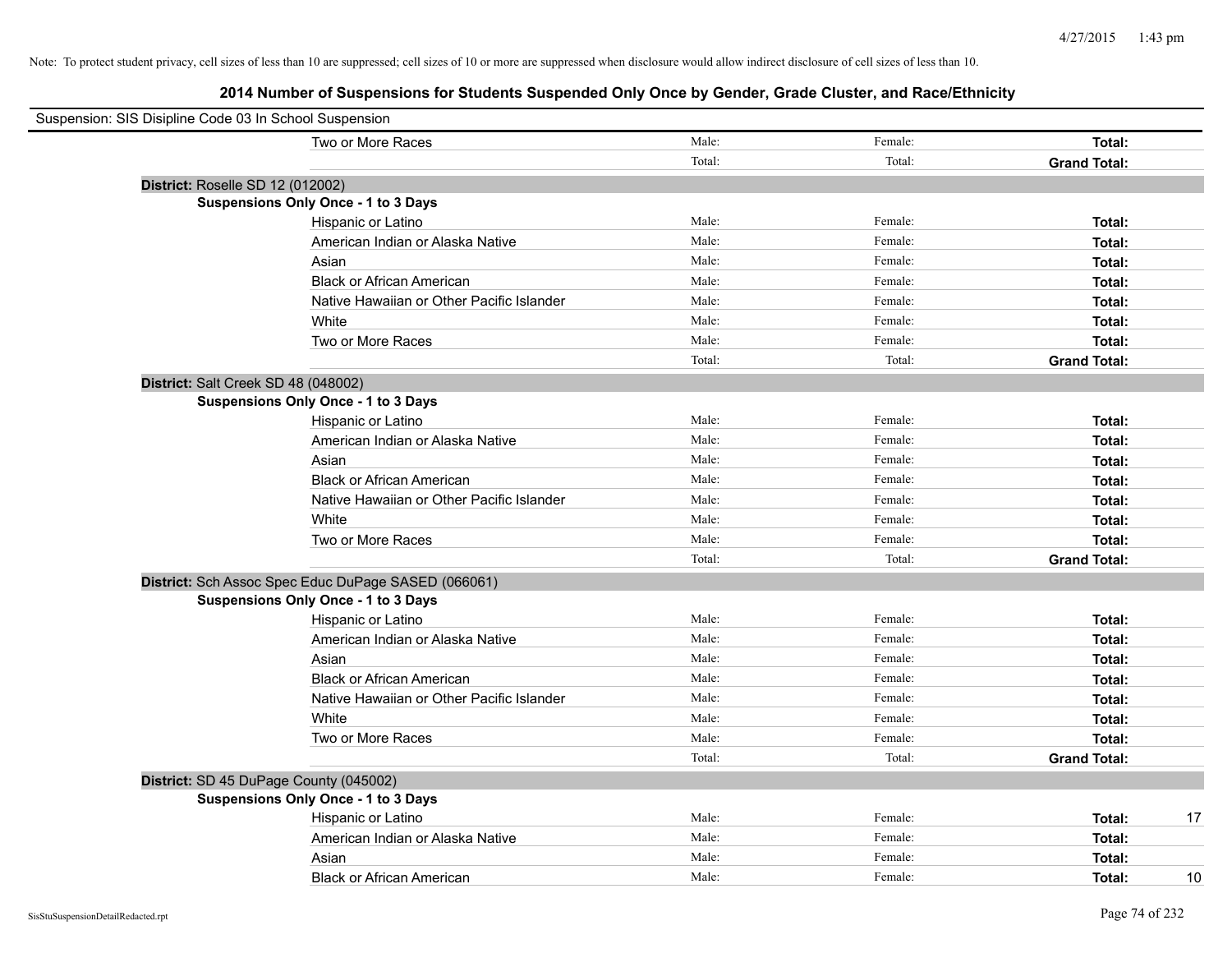| Suspension: SIS Disipline Code 03 In School Suspension |                                               |        |         |                     |
|--------------------------------------------------------|-----------------------------------------------|--------|---------|---------------------|
|                                                        | Native Hawaiian or Other Pacific Islander     | Male:  | Female: | Total:              |
|                                                        | White                                         | Male:  | Female: | Total:<br>16        |
|                                                        | Two or More Races                             | Male:  | Female: | Total:              |
|                                                        |                                               | Total: | Total:  | <b>Grand Total:</b> |
| District: West Chicago ESD 33 (033002)                 |                                               |        |         |                     |
|                                                        | <b>Suspensions Only Once - 1 to 3 Days</b>    |        |         |                     |
|                                                        | Hispanic or Latino                            | Male:  | Female: | 22<br>Total:        |
|                                                        | American Indian or Alaska Native              | Male:  | Female: | Total:              |
|                                                        | Asian                                         | Male:  | Female: | Total:              |
|                                                        | <b>Black or African American</b>              | Male:  | Female: | Total:              |
|                                                        | Native Hawaiian or Other Pacific Islander     | Male:  | Female: | Total:              |
|                                                        | White                                         | Male:  | Female: | Total:              |
|                                                        | Two or More Races                             | Male:  | Female: | Total:              |
|                                                        |                                               | Total: | Total:  | <b>Grand Total:</b> |
|                                                        | <b>Suspensions Only Once - 4 or More Days</b> |        |         |                     |
|                                                        | Hispanic or Latino                            | Male:  | Female: | Total:              |
|                                                        | American Indian or Alaska Native              | Male:  | Female: | Total:              |
|                                                        | Asian                                         | Male:  | Female: | Total:              |
|                                                        | <b>Black or African American</b>              | Male:  | Female: | Total:              |
|                                                        | Native Hawaiian or Other Pacific Islander     | Male:  | Female: | Total:              |
|                                                        | White                                         | Male:  | Female: | Total:              |
|                                                        | Two or More Races                             | Male:  | Female: | Total:              |
|                                                        |                                               | Total: | Total:  | <b>Grand Total:</b> |
| District: Winfield SD 34 (034002)                      |                                               |        |         |                     |
|                                                        | <b>Suspensions Only Once - 1 to 3 Days</b>    |        |         |                     |
|                                                        | Hispanic or Latino                            | Male:  | Female: | Total:              |
|                                                        | American Indian or Alaska Native              | Male:  | Female: | Total:              |
|                                                        | Asian                                         | Male:  | Female: | Total:              |
|                                                        | <b>Black or African American</b>              | Male:  | Female: | Total:              |
|                                                        | Native Hawaiian or Other Pacific Islander     | Male:  | Female: | Total:              |
|                                                        | White                                         | Male:  | Female: | Total:              |
|                                                        | Two or More Races                             | Male:  | Female: | Total:              |
|                                                        |                                               | Total: | Total:  | <b>Grand Total:</b> |
| District: Wood Dale SD 7 (007002)                      |                                               |        |         |                     |
|                                                        | <b>Suspensions Only Once - 1 to 3 Days</b>    |        |         |                     |
|                                                        | Hispanic or Latino                            | Male:  | Female: | 10<br>Total:        |
|                                                        | American Indian or Alaska Native              | Male:  | Female: | Total:              |
|                                                        | Asian                                         | Male:  | Female: | Total:              |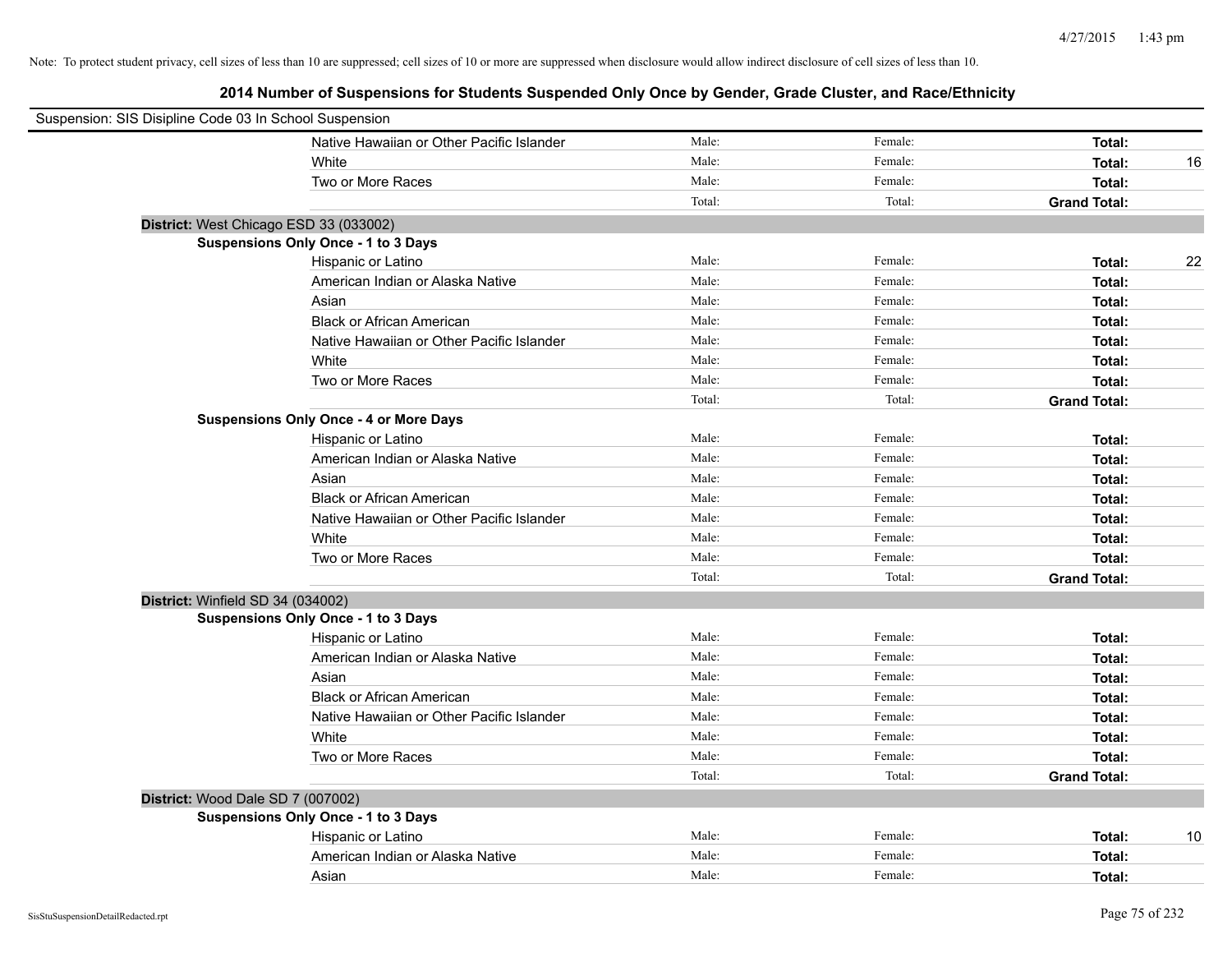| Suspension: SIS Disipline Code 03 In School Suspension |                                            |        |         |                     |
|--------------------------------------------------------|--------------------------------------------|--------|---------|---------------------|
|                                                        | <b>Black or African American</b>           | Male:  | Female: | Total:              |
|                                                        | Native Hawaiian or Other Pacific Islander  | Male:  | Female: | Total:              |
|                                                        | White                                      | Male:  | Female: | Total:<br>11        |
|                                                        | Two or More Races                          | Male:  | Female: | Total:              |
|                                                        |                                            | Total: | Total:  | <b>Grand Total:</b> |
| District: Woodridge SD 68 (068002)                     |                                            |        |         |                     |
|                                                        | Suspensions Only Once - 1 to 3 Days        |        |         |                     |
|                                                        | Hispanic or Latino                         | Male:  | Female: | 10<br>Total:        |
|                                                        | American Indian or Alaska Native           | Male:  | Female: | Total:              |
|                                                        | Asian                                      | Male:  | Female: | Total:              |
|                                                        | <b>Black or African American</b>           | Male:  | Female: | 15<br>Total:        |
|                                                        | Native Hawaiian or Other Pacific Islander  | Male:  | Female: | Total:              |
|                                                        | White                                      | Male:  | Female: | 25<br>Total:        |
|                                                        | Two or More Races                          | Male:  | Female: | Total:              |
|                                                        |                                            | Total: | Total:  | <b>Grand Total:</b> |
| County: Non-Public School (000)                        |                                            |        |         |                     |
| District: DuPage ROE (000000)                          |                                            |        |         |                     |
|                                                        | <b>Suspensions Only Once - 1 to 3 Days</b> |        |         |                     |
|                                                        | Hispanic or Latino                         | Male:  | Female: | Total:              |
|                                                        | American Indian or Alaska Native           | Male:  | Female: | Total:              |
|                                                        | Asian                                      | Male:  | Female: | Total:              |
|                                                        | <b>Black or African American</b>           | Male:  | Female: | Total:              |
|                                                        | Native Hawaiian or Other Pacific Islander  | Male:  | Female: | Total:              |
|                                                        | White                                      | Male:  | Female: | Total:              |
|                                                        | Two or More Races                          | Male:  | Female: | Total:              |
|                                                        |                                            | Total: | Total:  | <b>Grand Total:</b> |
|                                                        |                                            |        |         |                     |
| Region: Edwd/Gltn/Hdin/Pop/Slne/Wbh/Wn/Wh (20)         |                                            |        |         |                     |
| County: Edwards (024)                                  |                                            |        |         |                     |
|                                                        | District: Edwards County CUSD 1 (001026)   |        |         |                     |
|                                                        | <b>Suspensions Only Once - 1 to 3 Days</b> |        |         |                     |
|                                                        | Hispanic or Latino                         | Male:  | Female: | Total:              |
|                                                        | American Indian or Alaska Native           | Male:  | Female: | Total:              |
|                                                        | Asian                                      | Male:  | Female: | Total:              |
|                                                        | <b>Black or African American</b>           | Male:  | Female: | Total:              |
|                                                        | Native Hawaiian or Other Pacific Islander  | Male:  | Female: | Total:              |
|                                                        | White                                      | Male:  | Female: | 12<br>Total:        |
|                                                        | Two or More Races                          | Male:  | Female: | Total:              |
|                                                        |                                            |        |         |                     |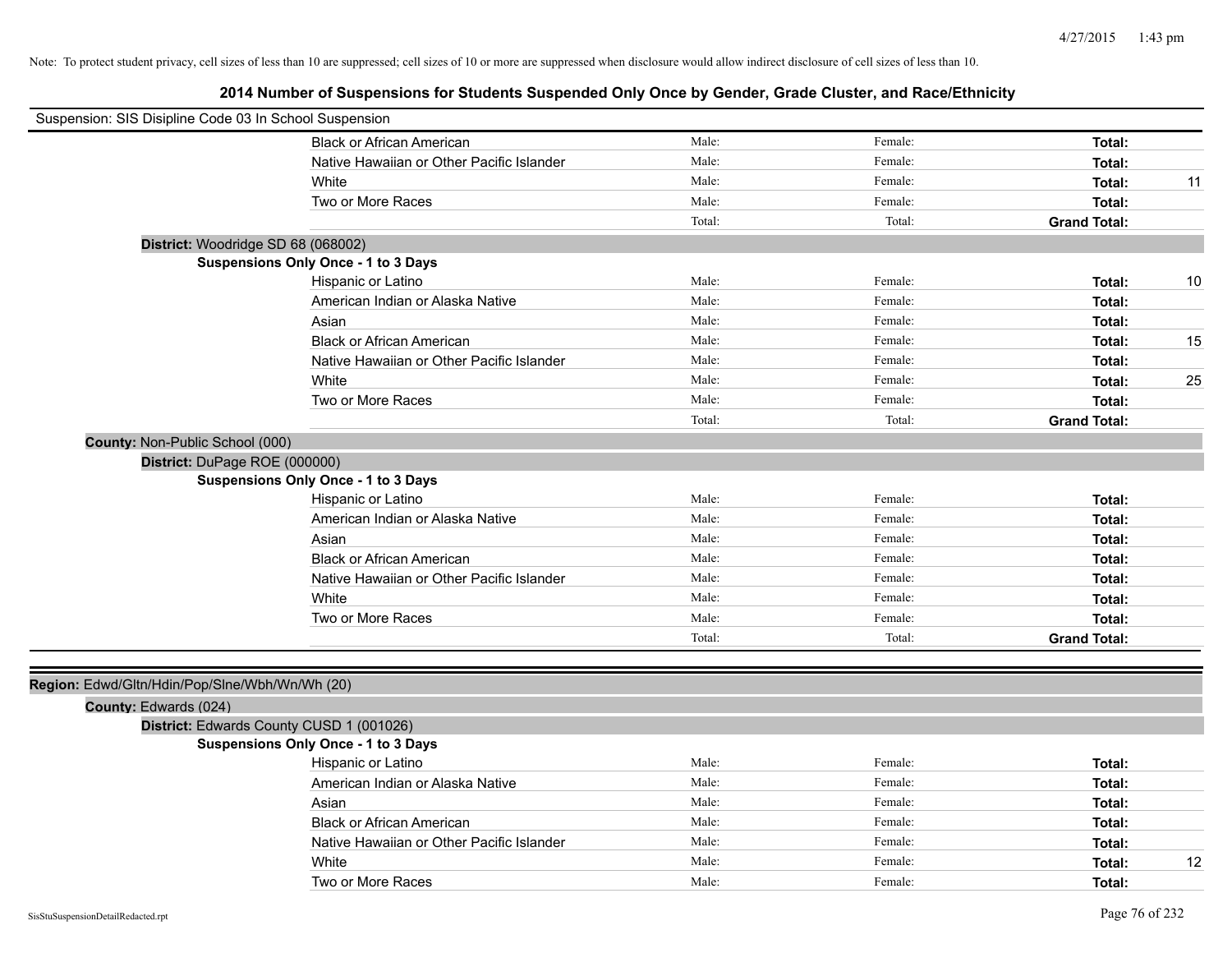| Suspension: SIS Disipline Code 03 In School Suspension |                                                   | Total: |    | Total:             |    | <b>Grand Total:</b> |    |
|--------------------------------------------------------|---------------------------------------------------|--------|----|--------------------|----|---------------------|----|
|                                                        |                                                   |        |    |                    |    |                     |    |
| County: Gallatin (030)                                 |                                                   |        |    |                    |    |                     |    |
| District: Gallatin CUSD 7 (007026)                     |                                                   |        |    |                    |    |                     |    |
|                                                        | <b>Suspensions Only Once - 1 to 3 Days</b>        | Male:  |    | Female:            |    |                     |    |
|                                                        | Hispanic or Latino                                | Male:  |    | Female:            |    | Total:              |    |
|                                                        | American Indian or Alaska Native                  | Male:  |    |                    |    | Total:              |    |
|                                                        | Asian                                             |        |    | Female:<br>Female: |    | Total:              |    |
|                                                        | <b>Black or African American</b>                  | Male:  |    | Female:            |    | Total:              |    |
|                                                        | Native Hawaiian or Other Pacific Islander         | Male:  |    |                    |    | Total:              | 12 |
|                                                        | White                                             | Male:  |    | Female:            |    | Total:              |    |
|                                                        | Two or More Races                                 | Male:  |    | Female:            |    | Total:              |    |
|                                                        |                                                   | Total: |    | Total:             |    | <b>Grand Total:</b> |    |
| County: Hardin (035)                                   |                                                   |        |    |                    |    |                     |    |
|                                                        | District: Hardin County CUSD 1 (001026)           |        |    |                    |    |                     |    |
|                                                        | <b>Suspensions Only Once - 1 to 3 Days</b>        |        |    |                    |    |                     |    |
|                                                        | Hispanic or Latino                                | Male:  |    | Female:            |    | Total:              |    |
|                                                        | American Indian or Alaska Native                  | Male:  |    | Female:            |    | Total:              |    |
|                                                        | Asian                                             | Male:  |    | Female:            |    | Total:              |    |
|                                                        | <b>Black or African American</b>                  | Male:  |    | Female:            |    | Total:              |    |
|                                                        | Native Hawaiian or Other Pacific Islander         | Male:  |    | Female:            |    | Total:              |    |
|                                                        | White                                             | Male:  |    | Female:            |    | Total:              |    |
|                                                        | Two or More Races                                 | Male:  |    | Female:            |    | Total:              |    |
|                                                        |                                                   | Total: |    | Total:             |    | <b>Grand Total:</b> |    |
| County: Pope (076)                                     |                                                   |        |    |                    |    |                     |    |
| District: Pope Co CUD 1 (001026)                       |                                                   |        |    |                    |    |                     |    |
|                                                        | <b>Suspensions Only Once - 1 to 3 Days</b>        |        |    |                    |    |                     |    |
|                                                        | Hispanic or Latino                                | Male:  |    | Female:            |    | Total:              |    |
|                                                        | American Indian or Alaska Native                  | Male:  |    | Female:            |    | Total:              |    |
|                                                        | Asian                                             | Male:  |    | Female:            |    | Total:              |    |
|                                                        | <b>Black or African American</b>                  | Male:  |    | Female:            |    | Total:              |    |
|                                                        | Native Hawaiian or Other Pacific Islander         | Male:  |    | Female:            |    | Total:              |    |
|                                                        | White                                             | Male:  | 15 | Female:            | 12 | Total:              | 27 |
|                                                        | Two or More Races                                 | Male:  |    | Female:            |    | Total:              |    |
|                                                        |                                                   | Total: |    | Total:             |    | <b>Grand Total:</b> |    |
| County: Saline (083)                                   |                                                   |        |    |                    |    |                     |    |
|                                                        | District: Carrier Mills-Stonefort CUSD 2 (002026) |        |    |                    |    |                     |    |
|                                                        | <b>Suspensions Only Once - 1 to 3 Days</b>        |        |    |                    |    |                     |    |
|                                                        | Hispanic or Latino                                | Male:  |    | Female:            |    | Total:              |    |
|                                                        | American Indian or Alaska Native                  | Male:  |    | Female:            |    | Total:              |    |
| SisStuSuspensionDetailRedacted.rpt                     |                                                   |        |    |                    |    | Page 77 of 232      |    |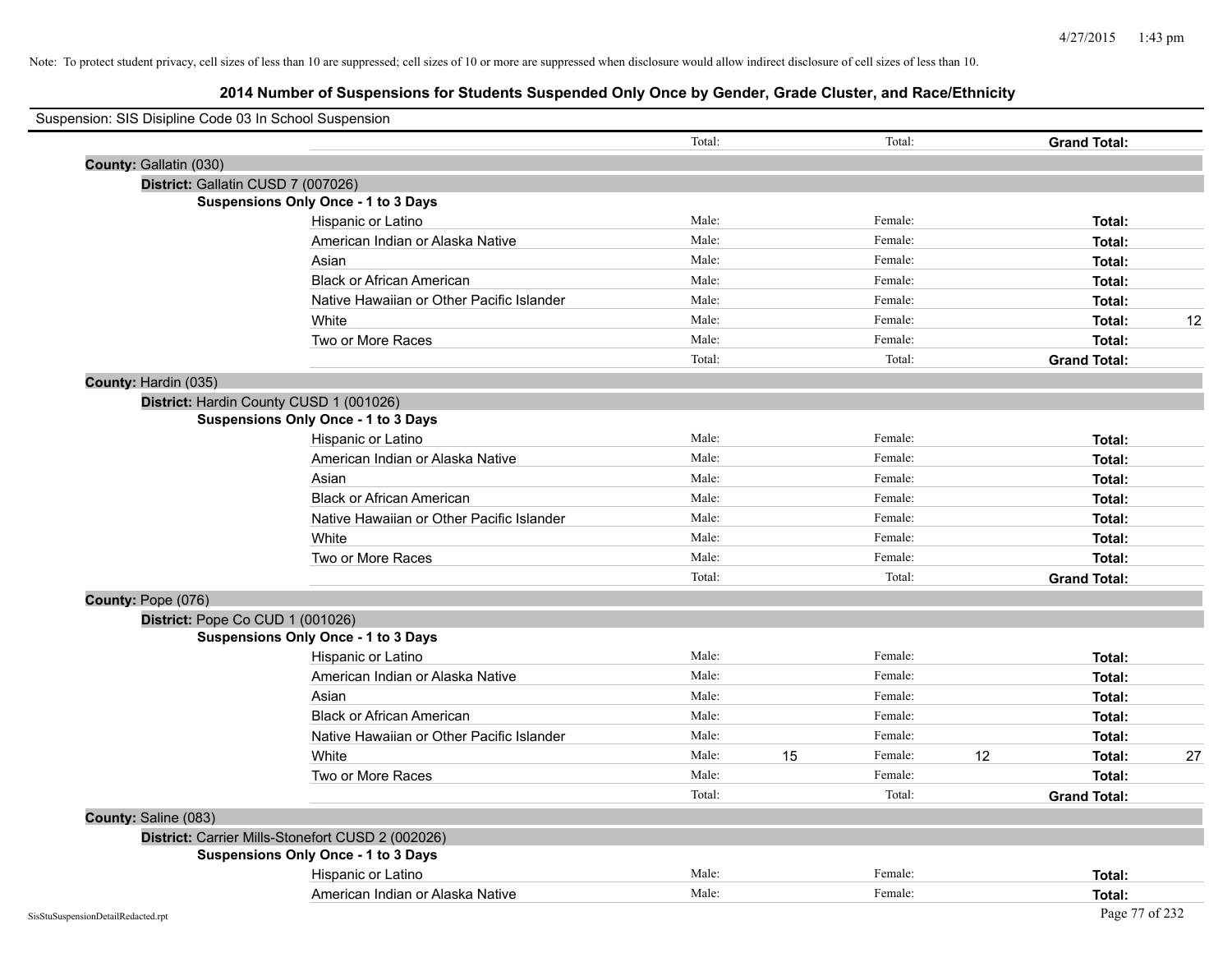# **2014 Number of Suspensions for Students Suspended Only Once by Gender, Grade Cluster, and Race/Ethnicity**

| Suspension: SIS Disipline Code 03 In School Suspension |                                           |        |    |         |    |                     |    |
|--------------------------------------------------------|-------------------------------------------|--------|----|---------|----|---------------------|----|
|                                                        | Asian                                     | Male:  |    | Female: |    | Total:              |    |
|                                                        | <b>Black or African American</b>          | Male:  |    | Female: |    | Total:              |    |
|                                                        | Native Hawaiian or Other Pacific Islander | Male:  |    | Female: |    | Total:              |    |
|                                                        | White                                     | Male:  |    | Female: |    | Total:              | 11 |
|                                                        | Two or More Races                         | Male:  |    | Female: |    | Total:              |    |
|                                                        |                                           | Total: |    | Total:  |    | <b>Grand Total:</b> |    |
| District: Eldorado CUSD 4 (004026)                     |                                           |        |    |         |    |                     |    |
| Suspensions Only Once - 1 to 3 Days                    |                                           |        |    |         |    |                     |    |
|                                                        | Hispanic or Latino                        | Male:  |    | Female: |    | Total:              |    |
|                                                        | American Indian or Alaska Native          | Male:  |    | Female: |    | Total:              |    |
|                                                        | Asian                                     | Male:  |    | Female: |    | Total:              |    |
|                                                        | <b>Black or African American</b>          | Male:  |    | Female: |    | Total:              |    |
|                                                        | Native Hawaiian or Other Pacific Islander | Male:  |    | Female: |    | Total:              |    |
|                                                        | White                                     | Male:  | 36 | Female: | 15 | Total:              | 51 |
|                                                        | Two or More Races                         | Male:  |    | Female: |    | Total:              |    |
|                                                        |                                           | Total: |    | Total:  |    | <b>Grand Total:</b> |    |
| District: Galatia CUSD 1 (001026)                      |                                           |        |    |         |    |                     |    |
| Suspensions Only Once - 1 to 3 Days                    |                                           |        |    |         |    |                     |    |
|                                                        | Hispanic or Latino                        | Male:  |    | Female: |    | Total:              |    |
|                                                        | American Indian or Alaska Native          | Male:  |    | Female: |    | Total:              |    |
|                                                        | Asian                                     | Male:  |    | Female: |    | Total:              |    |
|                                                        | <b>Black or African American</b>          | Male:  |    | Female: |    | Total:              |    |
|                                                        | Native Hawaiian or Other Pacific Islander | Male:  |    | Female: |    | Total:              |    |
|                                                        | White                                     | Male:  |    | Female: |    | Total:              | 23 |
|                                                        | Two or More Races                         | Male:  |    | Female: |    | Total:              |    |
|                                                        |                                           | Total: |    | Total:  |    | <b>Grand Total:</b> |    |
| District: Harrisburg CUSD 3 (003026)                   |                                           |        |    |         |    |                     |    |
| Suspensions Only Once - 1 to 3 Days                    |                                           |        |    |         |    |                     |    |
|                                                        | Hispanic or Latino                        | Male:  |    | Female: |    | Total:              |    |
|                                                        | American Indian or Alaska Native          | Male:  |    | Female: |    | Total:              |    |
|                                                        | Asian                                     | Male:  |    | Female: |    | Total:              |    |
|                                                        | <b>Black or African American</b>          | Male:  |    | Female: |    | Total:              |    |
|                                                        | Native Hawaiian or Other Pacific Islander | Male:  |    | Female: |    | Total:              |    |
|                                                        | White                                     | Male:  |    | Female: |    | Total:              |    |
|                                                        | Two or More Races                         | Male:  |    | Female: |    | Total:              |    |
|                                                        |                                           | Total: |    | Total:  |    | <b>Grand Total:</b> | 12 |
| County: Wabash (093)                                   |                                           |        |    |         |    |                     |    |

**District:** Allendale CCSD 17 (017024)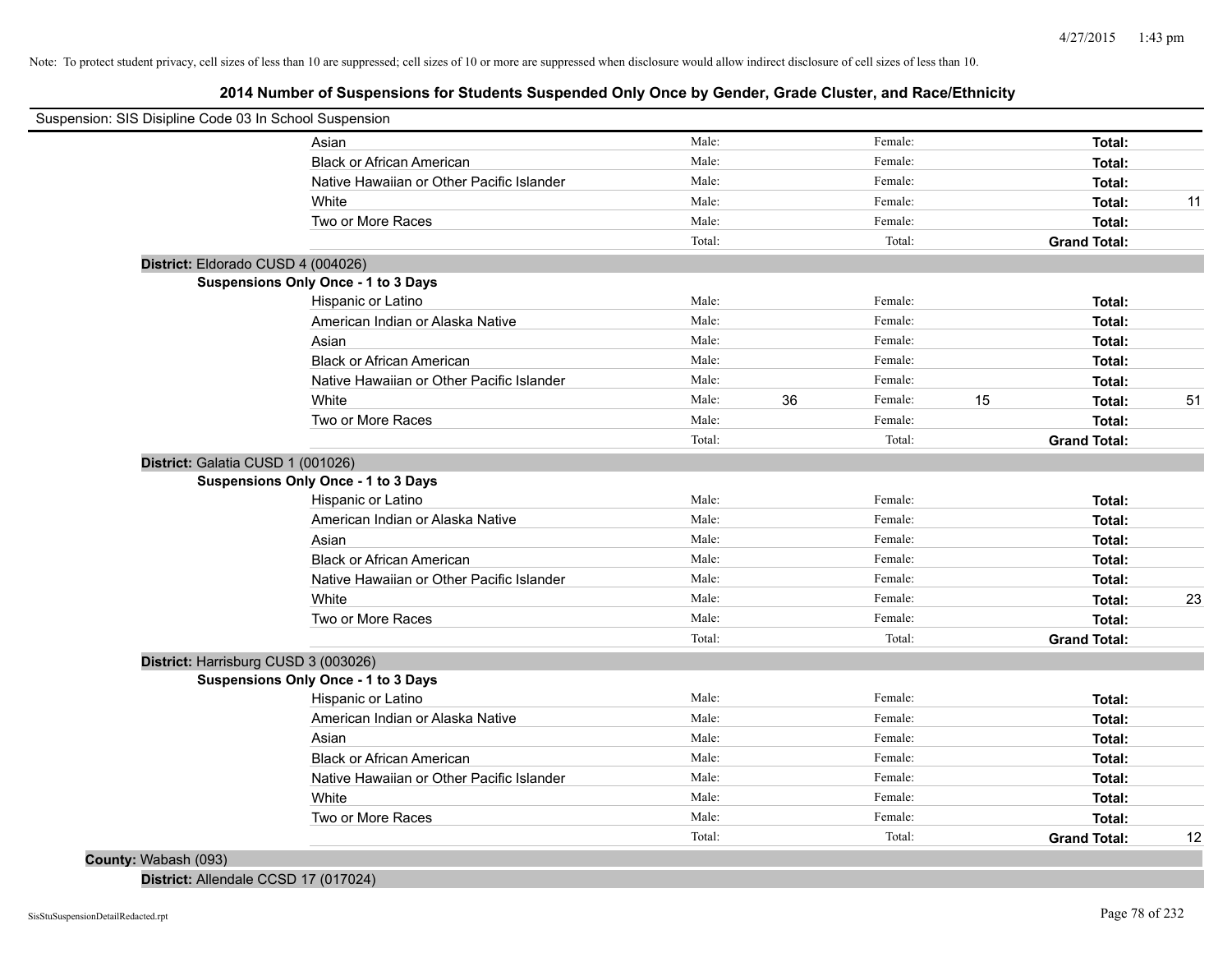| Suspension: SIS Disipline Code 03 In School Suspension |                                                |        |    |         |    |                     |    |
|--------------------------------------------------------|------------------------------------------------|--------|----|---------|----|---------------------|----|
|                                                        | Suspensions Only Once - 1 to 3 Days            |        |    |         |    |                     |    |
|                                                        | Hispanic or Latino                             | Male:  |    | Female: |    | Total:              |    |
|                                                        | American Indian or Alaska Native               | Male:  |    | Female: |    | Total:              |    |
|                                                        | Asian                                          | Male:  |    | Female: |    | Total:              |    |
|                                                        | <b>Black or African American</b>               | Male:  |    | Female: |    | Total:              |    |
|                                                        | Native Hawaiian or Other Pacific Islander      | Male:  |    | Female: |    | Total:              |    |
|                                                        | White                                          | Male:  |    | Female: |    | Total:              |    |
|                                                        | Two or More Races                              | Male:  |    | Female: |    | Total:              |    |
|                                                        |                                                | Total: |    | Total:  |    | <b>Grand Total:</b> |    |
|                                                        | District: Wabash CUSD 348 (348026)             |        |    |         |    |                     |    |
|                                                        | Suspensions Only Once - 1 to 3 Days            |        |    |         |    |                     |    |
|                                                        | Hispanic or Latino                             | Male:  |    | Female: |    | Total:              |    |
|                                                        | American Indian or Alaska Native               | Male:  |    | Female: |    | Total:              |    |
|                                                        | Asian                                          | Male:  |    | Female: |    | Total:              |    |
|                                                        | <b>Black or African American</b>               | Male:  |    | Female: |    | Total:              |    |
|                                                        | Native Hawaiian or Other Pacific Islander      | Male:  |    | Female: |    | Total:              |    |
|                                                        | White                                          | Male:  | 40 | Female: | 20 | Total:              | 60 |
|                                                        | Two or More Races                              | Male:  |    | Female: |    | Total:              |    |
|                                                        |                                                | Total: |    | Total:  |    | <b>Grand Total:</b> |    |
| County: Wayne (096)                                    |                                                |        |    |         |    |                     |    |
|                                                        | District: Fairfield Comm H S Dist 225 (225016) |        |    |         |    |                     |    |
|                                                        | <b>Suspensions Only Once - 1 to 3 Days</b>     |        |    |         |    |                     |    |
|                                                        | Hispanic or Latino                             | Male:  |    | Female: |    | Total:              |    |
|                                                        | American Indian or Alaska Native               | Male:  |    | Female: |    | Total:              |    |
|                                                        | Asian                                          | Male:  |    | Female: |    | Total:              |    |
|                                                        | <b>Black or African American</b>               | Male:  |    | Female: |    | Total:              |    |
|                                                        | Native Hawaiian or Other Pacific Islander      | Male:  |    | Female: |    | Total:              |    |
|                                                        | White                                          | Male:  | 22 | Female: | 24 | Total:              | 46 |
|                                                        | Two or More Races                              | Male:  |    | Female: |    | Total:              |    |
|                                                        |                                                | Total: |    | Total:  |    | <b>Grand Total:</b> |    |
|                                                        | District: Fairfield PSD 112 (112004)           |        |    |         |    |                     |    |
|                                                        | <b>Suspensions Only Once - 1 to 3 Days</b>     |        |    |         |    |                     |    |
|                                                        | Hispanic or Latino                             | Male:  |    | Female: |    | Total:              |    |
|                                                        | American Indian or Alaska Native               | Male:  |    | Female: |    | Total:              |    |
|                                                        | Asian                                          | Male:  |    | Female: |    | Total:              |    |
|                                                        | <b>Black or African American</b>               | Male:  |    | Female: |    | Total:              |    |
|                                                        | Native Hawaiian or Other Pacific Islander      | Male:  |    | Female: |    | Total:              |    |
|                                                        | White                                          | Male:  |    | Female: |    | Total:              | 27 |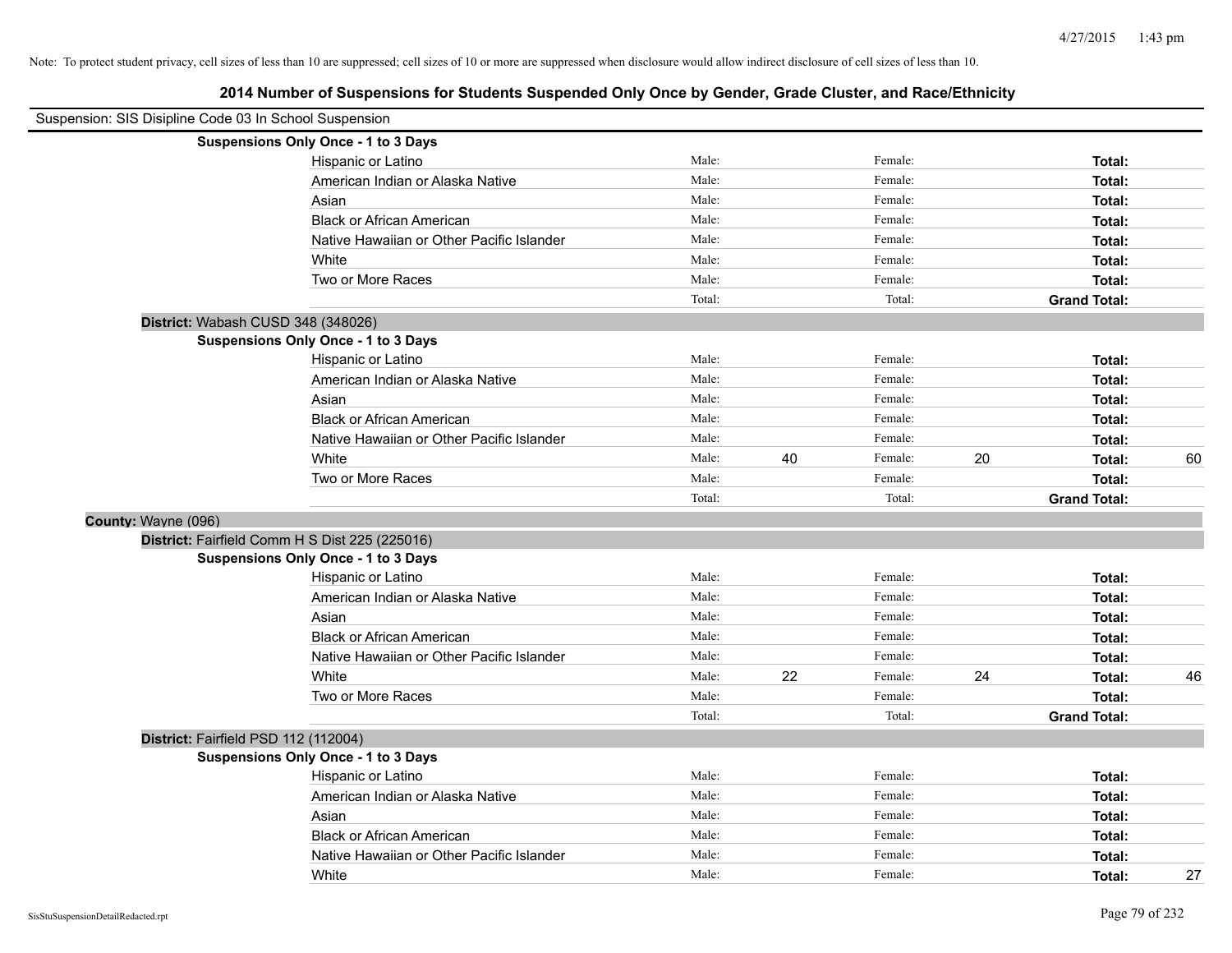| Suspension: SIS Disipline Code 03 In School Suspension |                                            |        |         |                     |    |
|--------------------------------------------------------|--------------------------------------------|--------|---------|---------------------|----|
|                                                        | Two or More Races                          | Male:  | Female: | Total:              |    |
|                                                        |                                            | Total: | Total:  | <b>Grand Total:</b> |    |
| District: Jasper CCSD 17 (017004)                      |                                            |        |         |                     |    |
|                                                        | Suspensions Only Once - 1 to 3 Days        |        |         |                     |    |
|                                                        | Hispanic or Latino                         | Male:  | Female: | Total:              |    |
|                                                        | American Indian or Alaska Native           | Male:  | Female: | Total:              |    |
|                                                        | Asian                                      | Male:  | Female: | Total:              |    |
|                                                        | <b>Black or African American</b>           | Male:  | Female: | Total:              |    |
|                                                        | Native Hawaiian or Other Pacific Islander  | Male:  | Female: | Total:              |    |
|                                                        | White                                      | Male:  | Female: | Total:              |    |
|                                                        | Two or More Races                          | Male:  | Female: | Total:              |    |
|                                                        |                                            | Total: | Total:  | <b>Grand Total:</b> |    |
| District: New Hope CCSD 6 (006004)                     |                                            |        |         |                     |    |
|                                                        | <b>Suspensions Only Once - 1 to 3 Days</b> |        |         |                     |    |
|                                                        | Hispanic or Latino                         | Male:  | Female: | Total:              |    |
|                                                        | American Indian or Alaska Native           | Male:  | Female: | Total:              |    |
|                                                        | Asian                                      | Male:  | Female: | Total:              |    |
|                                                        | <b>Black or African American</b>           | Male:  | Female: | Total:              |    |
|                                                        | Native Hawaiian or Other Pacific Islander  | Male:  | Female: | Total:              |    |
|                                                        | White                                      | Male:  | Female: | Total:              |    |
|                                                        | Two or More Races                          | Male:  | Female: | Total:              |    |
|                                                        |                                            | Total: | Total:  | <b>Grand Total:</b> |    |
| District: North Wayne CUSD 200 (200026)                |                                            |        |         |                     |    |
|                                                        | Suspensions Only Once - 1 to 3 Days        |        |         |                     |    |
|                                                        | Hispanic or Latino                         | Male:  | Female: | Total:              |    |
|                                                        | American Indian or Alaska Native           | Male:  | Female: | Total:              |    |
|                                                        | Asian                                      | Male:  | Female: | Total:              |    |
|                                                        | <b>Black or African American</b>           | Male:  | Female: | Total:              |    |
|                                                        | Native Hawaiian or Other Pacific Islander  | Male:  | Female: | Total:              |    |
|                                                        | White                                      | Male:  | Female: | Total:              | 18 |
|                                                        | Two or More Races                          | Male:  | Female: | Total:              |    |
|                                                        |                                            | Total: | Total:  | <b>Grand Total:</b> |    |
| District: Wayne City CUSD 100 (100026)                 |                                            |        |         |                     |    |
|                                                        | <b>Suspensions Only Once - 1 to 3 Days</b> |        |         |                     |    |
|                                                        | Hispanic or Latino                         | Male:  | Female: | Total:              |    |
|                                                        | American Indian or Alaska Native           | Male:  | Female: | Total:              |    |
|                                                        | Asian                                      | Male:  | Female: | Total:              |    |
|                                                        | <b>Black or African American</b>           | Male:  | Female: | Total:              |    |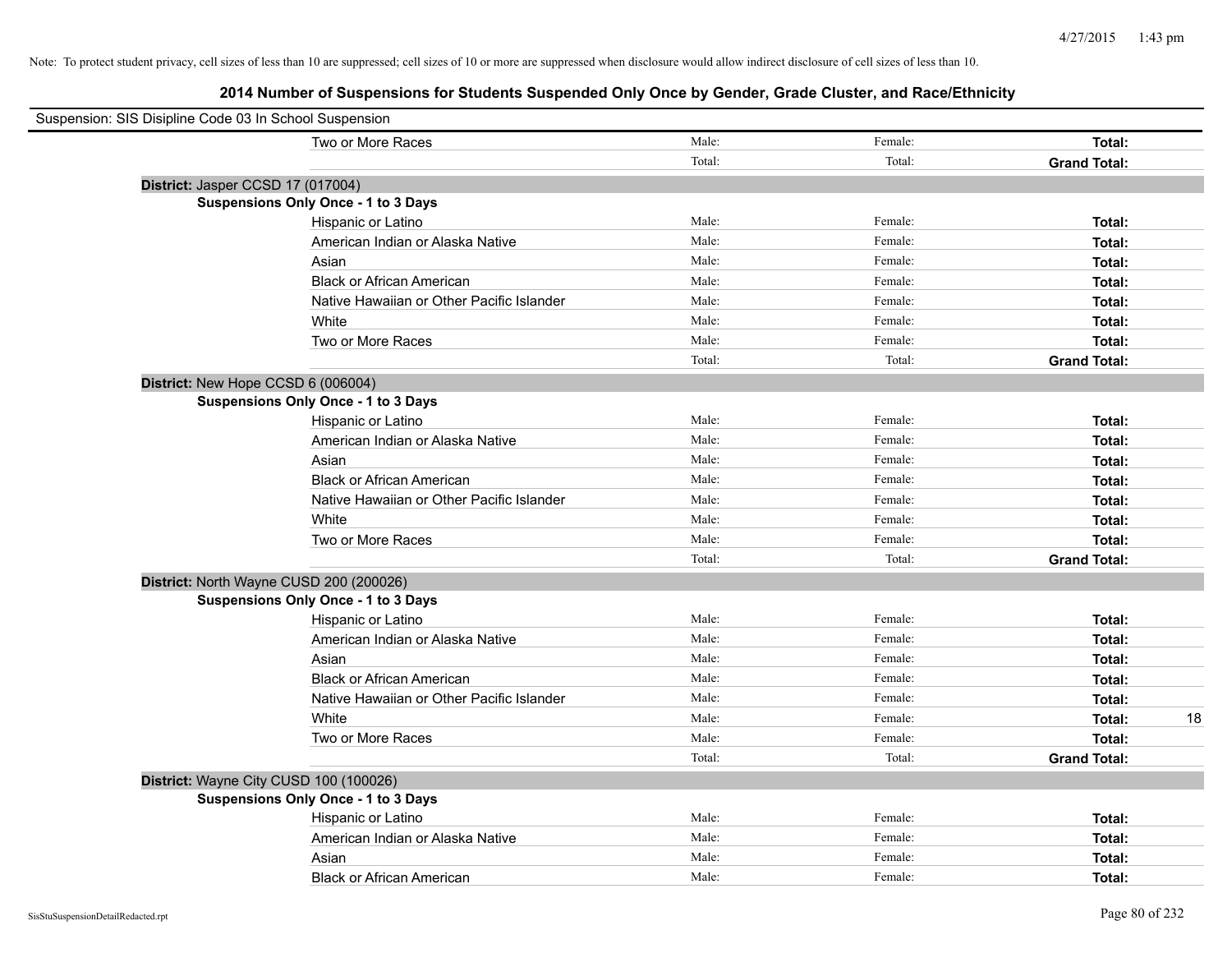**2014 Number of Suspensions for Students Suspended Only Once by Gender, Grade Cluster, and Race/Ethnicity**

| Female:<br>Native Hawaiian or Other Pacific Islander<br>Male:<br>Total:<br>Female:<br>Male:<br>White<br>Total:<br>12<br>Male:<br>Female:<br>Two or More Races<br>Total:<br>Total:<br>Total:<br><b>Grand Total:</b><br>County: White (097)<br>District: Carmi-White County CUSD 5 (005026)<br>Suspensions Only Once - 1 to 3 Days<br>Male:<br>Female:<br>Hispanic or Latino<br>Total:<br>Male:<br>Female:<br>American Indian or Alaska Native<br>Total:<br>Male:<br>Female:<br>Asian<br>Total:<br>Male:<br>Female:<br><b>Black or African American</b><br>Total:<br>Male:<br>Female:<br>Native Hawaiian or Other Pacific Islander<br>Total:<br>33<br>White<br>Male:<br>Female:<br>10<br>43<br>Total:<br>Male:<br>Female:<br>Two or More Races<br>Total:<br>Total:<br>Total:<br><b>Grand Total:</b><br>District: Grayville CUSD 1 (001026)<br>Suspensions Only Once - 1 to 3 Days<br>Male:<br>Hispanic or Latino<br>Female:<br>Total:<br>Male:<br>Female:<br>American Indian or Alaska Native<br>Total:<br>Male:<br>Female:<br>Asian<br>Total:<br><b>Black or African American</b><br>Male:<br>Female:<br>Total:<br>Native Hawaiian or Other Pacific Islander<br>Male:<br>Female:<br>Total:<br>White<br>Male:<br>Female:<br>Total:<br>Male:<br>Female:<br>Two or More Races<br>Total:<br>Total:<br>Total:<br><b>Grand Total:</b><br>District: Norris City-Omaha-Enfield CUSD 3 (003026)<br>Suspensions Only Once - 1 to 3 Days<br>Male:<br>Female:<br>Hispanic or Latino<br>Total:<br>Male:<br>Female:<br>American Indian or Alaska Native<br>Total:<br>Male:<br>Female:<br>Asian<br>Total:<br>Male:<br>Female:<br><b>Black or African American</b><br>Total:<br>Male:<br>Female:<br>Native Hawaiian or Other Pacific Islander<br>Total:<br>Female: | Suspension: SIS Disipline Code 03 In School Suspension |       |       |        |    |
|---------------------------------------------------------------------------------------------------------------------------------------------------------------------------------------------------------------------------------------------------------------------------------------------------------------------------------------------------------------------------------------------------------------------------------------------------------------------------------------------------------------------------------------------------------------------------------------------------------------------------------------------------------------------------------------------------------------------------------------------------------------------------------------------------------------------------------------------------------------------------------------------------------------------------------------------------------------------------------------------------------------------------------------------------------------------------------------------------------------------------------------------------------------------------------------------------------------------------------------------------------------------------------------------------------------------------------------------------------------------------------------------------------------------------------------------------------------------------------------------------------------------------------------------------------------------------------------------------------------------------------------------------------------------------------------------------------------------------------------------------|--------------------------------------------------------|-------|-------|--------|----|
|                                                                                                                                                                                                                                                                                                                                                                                                                                                                                                                                                                                                                                                                                                                                                                                                                                                                                                                                                                                                                                                                                                                                                                                                                                                                                                                                                                                                                                                                                                                                                                                                                                                                                                                                                   |                                                        |       |       |        |    |
|                                                                                                                                                                                                                                                                                                                                                                                                                                                                                                                                                                                                                                                                                                                                                                                                                                                                                                                                                                                                                                                                                                                                                                                                                                                                                                                                                                                                                                                                                                                                                                                                                                                                                                                                                   |                                                        |       |       |        |    |
|                                                                                                                                                                                                                                                                                                                                                                                                                                                                                                                                                                                                                                                                                                                                                                                                                                                                                                                                                                                                                                                                                                                                                                                                                                                                                                                                                                                                                                                                                                                                                                                                                                                                                                                                                   |                                                        |       |       |        |    |
|                                                                                                                                                                                                                                                                                                                                                                                                                                                                                                                                                                                                                                                                                                                                                                                                                                                                                                                                                                                                                                                                                                                                                                                                                                                                                                                                                                                                                                                                                                                                                                                                                                                                                                                                                   |                                                        |       |       |        |    |
|                                                                                                                                                                                                                                                                                                                                                                                                                                                                                                                                                                                                                                                                                                                                                                                                                                                                                                                                                                                                                                                                                                                                                                                                                                                                                                                                                                                                                                                                                                                                                                                                                                                                                                                                                   |                                                        |       |       |        |    |
|                                                                                                                                                                                                                                                                                                                                                                                                                                                                                                                                                                                                                                                                                                                                                                                                                                                                                                                                                                                                                                                                                                                                                                                                                                                                                                                                                                                                                                                                                                                                                                                                                                                                                                                                                   |                                                        |       |       |        |    |
|                                                                                                                                                                                                                                                                                                                                                                                                                                                                                                                                                                                                                                                                                                                                                                                                                                                                                                                                                                                                                                                                                                                                                                                                                                                                                                                                                                                                                                                                                                                                                                                                                                                                                                                                                   |                                                        |       |       |        |    |
|                                                                                                                                                                                                                                                                                                                                                                                                                                                                                                                                                                                                                                                                                                                                                                                                                                                                                                                                                                                                                                                                                                                                                                                                                                                                                                                                                                                                                                                                                                                                                                                                                                                                                                                                                   |                                                        |       |       |        |    |
|                                                                                                                                                                                                                                                                                                                                                                                                                                                                                                                                                                                                                                                                                                                                                                                                                                                                                                                                                                                                                                                                                                                                                                                                                                                                                                                                                                                                                                                                                                                                                                                                                                                                                                                                                   |                                                        |       |       |        |    |
|                                                                                                                                                                                                                                                                                                                                                                                                                                                                                                                                                                                                                                                                                                                                                                                                                                                                                                                                                                                                                                                                                                                                                                                                                                                                                                                                                                                                                                                                                                                                                                                                                                                                                                                                                   |                                                        |       |       |        |    |
|                                                                                                                                                                                                                                                                                                                                                                                                                                                                                                                                                                                                                                                                                                                                                                                                                                                                                                                                                                                                                                                                                                                                                                                                                                                                                                                                                                                                                                                                                                                                                                                                                                                                                                                                                   |                                                        |       |       |        |    |
|                                                                                                                                                                                                                                                                                                                                                                                                                                                                                                                                                                                                                                                                                                                                                                                                                                                                                                                                                                                                                                                                                                                                                                                                                                                                                                                                                                                                                                                                                                                                                                                                                                                                                                                                                   |                                                        |       |       |        |    |
|                                                                                                                                                                                                                                                                                                                                                                                                                                                                                                                                                                                                                                                                                                                                                                                                                                                                                                                                                                                                                                                                                                                                                                                                                                                                                                                                                                                                                                                                                                                                                                                                                                                                                                                                                   |                                                        |       |       |        |    |
|                                                                                                                                                                                                                                                                                                                                                                                                                                                                                                                                                                                                                                                                                                                                                                                                                                                                                                                                                                                                                                                                                                                                                                                                                                                                                                                                                                                                                                                                                                                                                                                                                                                                                                                                                   |                                                        |       |       |        |    |
|                                                                                                                                                                                                                                                                                                                                                                                                                                                                                                                                                                                                                                                                                                                                                                                                                                                                                                                                                                                                                                                                                                                                                                                                                                                                                                                                                                                                                                                                                                                                                                                                                                                                                                                                                   |                                                        |       |       |        |    |
|                                                                                                                                                                                                                                                                                                                                                                                                                                                                                                                                                                                                                                                                                                                                                                                                                                                                                                                                                                                                                                                                                                                                                                                                                                                                                                                                                                                                                                                                                                                                                                                                                                                                                                                                                   |                                                        |       |       |        |    |
|                                                                                                                                                                                                                                                                                                                                                                                                                                                                                                                                                                                                                                                                                                                                                                                                                                                                                                                                                                                                                                                                                                                                                                                                                                                                                                                                                                                                                                                                                                                                                                                                                                                                                                                                                   |                                                        |       |       |        |    |
|                                                                                                                                                                                                                                                                                                                                                                                                                                                                                                                                                                                                                                                                                                                                                                                                                                                                                                                                                                                                                                                                                                                                                                                                                                                                                                                                                                                                                                                                                                                                                                                                                                                                                                                                                   |                                                        |       |       |        |    |
|                                                                                                                                                                                                                                                                                                                                                                                                                                                                                                                                                                                                                                                                                                                                                                                                                                                                                                                                                                                                                                                                                                                                                                                                                                                                                                                                                                                                                                                                                                                                                                                                                                                                                                                                                   |                                                        |       |       |        |    |
|                                                                                                                                                                                                                                                                                                                                                                                                                                                                                                                                                                                                                                                                                                                                                                                                                                                                                                                                                                                                                                                                                                                                                                                                                                                                                                                                                                                                                                                                                                                                                                                                                                                                                                                                                   |                                                        |       |       |        |    |
|                                                                                                                                                                                                                                                                                                                                                                                                                                                                                                                                                                                                                                                                                                                                                                                                                                                                                                                                                                                                                                                                                                                                                                                                                                                                                                                                                                                                                                                                                                                                                                                                                                                                                                                                                   |                                                        |       |       |        |    |
|                                                                                                                                                                                                                                                                                                                                                                                                                                                                                                                                                                                                                                                                                                                                                                                                                                                                                                                                                                                                                                                                                                                                                                                                                                                                                                                                                                                                                                                                                                                                                                                                                                                                                                                                                   |                                                        |       |       |        |    |
|                                                                                                                                                                                                                                                                                                                                                                                                                                                                                                                                                                                                                                                                                                                                                                                                                                                                                                                                                                                                                                                                                                                                                                                                                                                                                                                                                                                                                                                                                                                                                                                                                                                                                                                                                   |                                                        |       |       |        |    |
|                                                                                                                                                                                                                                                                                                                                                                                                                                                                                                                                                                                                                                                                                                                                                                                                                                                                                                                                                                                                                                                                                                                                                                                                                                                                                                                                                                                                                                                                                                                                                                                                                                                                                                                                                   |                                                        |       |       |        |    |
|                                                                                                                                                                                                                                                                                                                                                                                                                                                                                                                                                                                                                                                                                                                                                                                                                                                                                                                                                                                                                                                                                                                                                                                                                                                                                                                                                                                                                                                                                                                                                                                                                                                                                                                                                   |                                                        |       |       |        |    |
|                                                                                                                                                                                                                                                                                                                                                                                                                                                                                                                                                                                                                                                                                                                                                                                                                                                                                                                                                                                                                                                                                                                                                                                                                                                                                                                                                                                                                                                                                                                                                                                                                                                                                                                                                   |                                                        |       |       |        |    |
|                                                                                                                                                                                                                                                                                                                                                                                                                                                                                                                                                                                                                                                                                                                                                                                                                                                                                                                                                                                                                                                                                                                                                                                                                                                                                                                                                                                                                                                                                                                                                                                                                                                                                                                                                   |                                                        |       |       |        |    |
|                                                                                                                                                                                                                                                                                                                                                                                                                                                                                                                                                                                                                                                                                                                                                                                                                                                                                                                                                                                                                                                                                                                                                                                                                                                                                                                                                                                                                                                                                                                                                                                                                                                                                                                                                   |                                                        |       |       |        |    |
|                                                                                                                                                                                                                                                                                                                                                                                                                                                                                                                                                                                                                                                                                                                                                                                                                                                                                                                                                                                                                                                                                                                                                                                                                                                                                                                                                                                                                                                                                                                                                                                                                                                                                                                                                   |                                                        |       |       |        |    |
|                                                                                                                                                                                                                                                                                                                                                                                                                                                                                                                                                                                                                                                                                                                                                                                                                                                                                                                                                                                                                                                                                                                                                                                                                                                                                                                                                                                                                                                                                                                                                                                                                                                                                                                                                   |                                                        |       |       |        |    |
|                                                                                                                                                                                                                                                                                                                                                                                                                                                                                                                                                                                                                                                                                                                                                                                                                                                                                                                                                                                                                                                                                                                                                                                                                                                                                                                                                                                                                                                                                                                                                                                                                                                                                                                                                   |                                                        |       |       |        |    |
|                                                                                                                                                                                                                                                                                                                                                                                                                                                                                                                                                                                                                                                                                                                                                                                                                                                                                                                                                                                                                                                                                                                                                                                                                                                                                                                                                                                                                                                                                                                                                                                                                                                                                                                                                   |                                                        |       |       |        |    |
|                                                                                                                                                                                                                                                                                                                                                                                                                                                                                                                                                                                                                                                                                                                                                                                                                                                                                                                                                                                                                                                                                                                                                                                                                                                                                                                                                                                                                                                                                                                                                                                                                                                                                                                                                   |                                                        | White | Male: | Total: | 10 |
| Male:<br>Two or More Races<br>Female:<br>Total:                                                                                                                                                                                                                                                                                                                                                                                                                                                                                                                                                                                                                                                                                                                                                                                                                                                                                                                                                                                                                                                                                                                                                                                                                                                                                                                                                                                                                                                                                                                                                                                                                                                                                                   |                                                        |       |       |        |    |
| Total:<br>Total:<br><b>Grand Total:</b>                                                                                                                                                                                                                                                                                                                                                                                                                                                                                                                                                                                                                                                                                                                                                                                                                                                                                                                                                                                                                                                                                                                                                                                                                                                                                                                                                                                                                                                                                                                                                                                                                                                                                                           |                                                        |       |       |        |    |

**Region:** Franklin/Williamson ROE (21)

**County:** Franklin (028)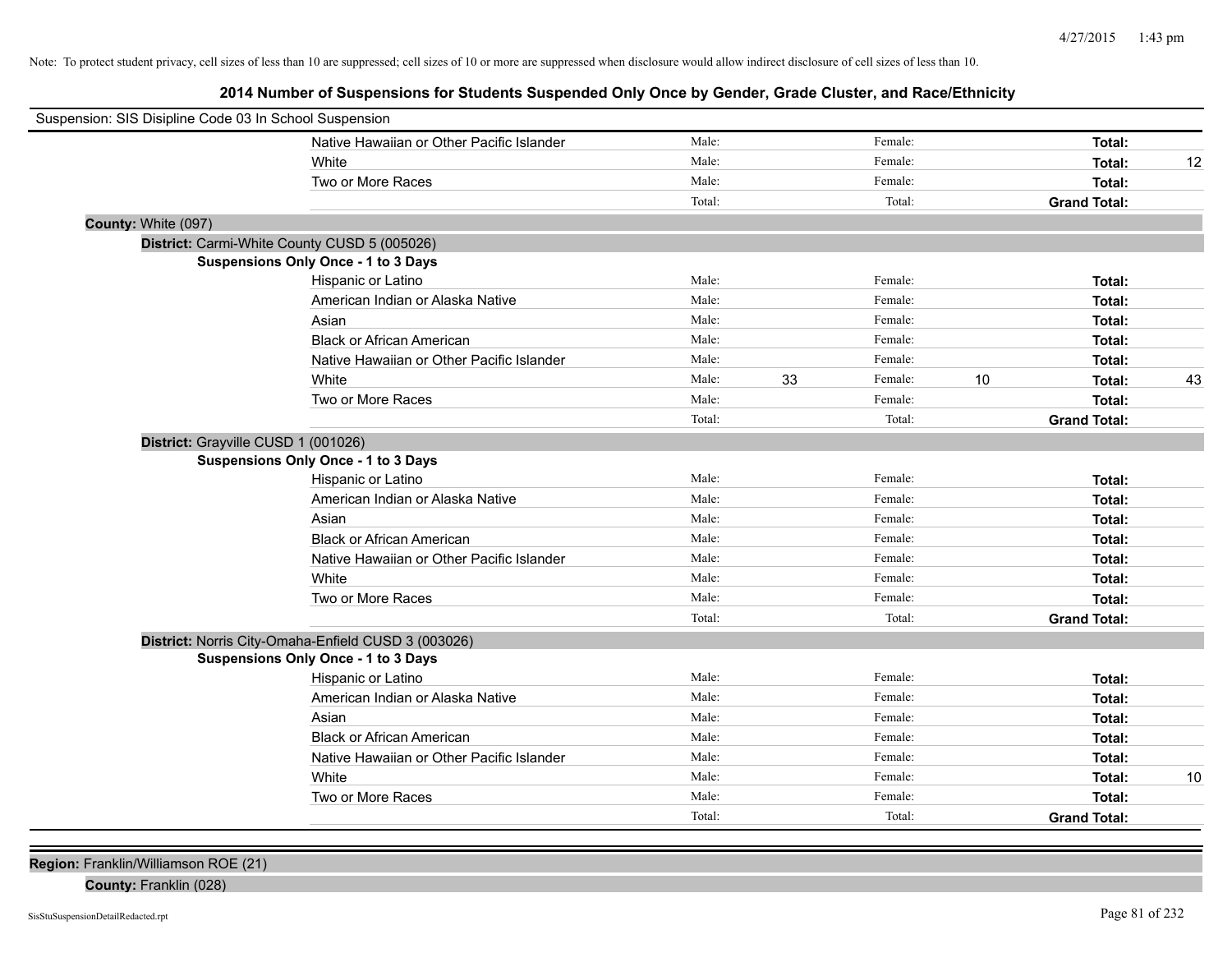| Suspension: SIS Disipline Code 03 In School Suspension |                                            |        |         |                     |    |
|--------------------------------------------------------|--------------------------------------------|--------|---------|---------------------|----|
|                                                        | District: Benton CCSD 47 (047004)          |        |         |                     |    |
|                                                        | <b>Suspensions Only Once - 1 to 3 Days</b> |        |         |                     |    |
|                                                        | Hispanic or Latino                         | Male:  | Female: | Total:              |    |
|                                                        | American Indian or Alaska Native           | Male:  | Female: | Total:              |    |
|                                                        | Asian                                      | Male:  | Female: | Total:              |    |
|                                                        | <b>Black or African American</b>           | Male:  | Female: | Total:              |    |
|                                                        | Native Hawaiian or Other Pacific Islander  | Male:  | Female: | Total:              |    |
|                                                        | White                                      | Male:  | Female: | Total:              |    |
|                                                        | Two or More Races                          | Male:  | Female: | Total:              |    |
|                                                        |                                            | Total: | Total:  | <b>Grand Total:</b> |    |
|                                                        | District: Benton Cons HSD 103 (103013)     |        |         |                     |    |
|                                                        | <b>Suspensions Only Once - 1 to 3 Days</b> |        |         |                     |    |
|                                                        | Hispanic or Latino                         | Male:  | Female: | Total:              |    |
|                                                        | American Indian or Alaska Native           | Male:  | Female: | Total:              |    |
|                                                        | Asian                                      | Male:  | Female: | Total:              |    |
|                                                        | <b>Black or African American</b>           | Male:  | Female: | Total:              |    |
|                                                        | Native Hawaiian or Other Pacific Islander  | Male:  | Female: | Total:              |    |
|                                                        | White                                      | Male:  | Female: | Total:              | 37 |
|                                                        | Two or More Races                          | Male:  | Female: | Total:              |    |
|                                                        |                                            | Total: | Total:  | <b>Grand Total:</b> |    |
|                                                        | District: Christopher USD 99 (099026)      |        |         |                     |    |
|                                                        | <b>Suspensions Only Once - 1 to 3 Days</b> |        |         |                     |    |
|                                                        | Hispanic or Latino                         | Male:  | Female: | Total:              |    |
|                                                        | American Indian or Alaska Native           | Male:  | Female: | Total:              |    |
|                                                        | Asian                                      | Male:  | Female: | Total:              |    |
|                                                        | <b>Black or African American</b>           | Male:  | Female: | Total:              |    |
|                                                        | Native Hawaiian or Other Pacific Islander  | Male:  | Female: | Total:              |    |
|                                                        | White                                      | Male:  | Female: | Total:              | 30 |
|                                                        | Two or More Races                          | Male:  | Female: | Total:              |    |
|                                                        |                                            | Total: | Total:  | <b>Grand Total:</b> |    |
|                                                        | District: Frankfort CUSD 168 (168026)      |        |         |                     |    |
|                                                        | <b>Suspensions Only Once - 1 to 3 Days</b> |        |         |                     |    |
|                                                        | Hispanic or Latino                         | Male:  | Female: | Total:              |    |
|                                                        | American Indian or Alaska Native           | Male:  | Female: | Total:              |    |
|                                                        | Asian                                      | Male:  | Female: | Total:              |    |
|                                                        | <b>Black or African American</b>           | Male:  | Female: | Total:              |    |
|                                                        | Native Hawaiian or Other Pacific Islander  | Male:  | Female: | Total:              |    |
|                                                        | White                                      | Male:  | Female: | Total:              |    |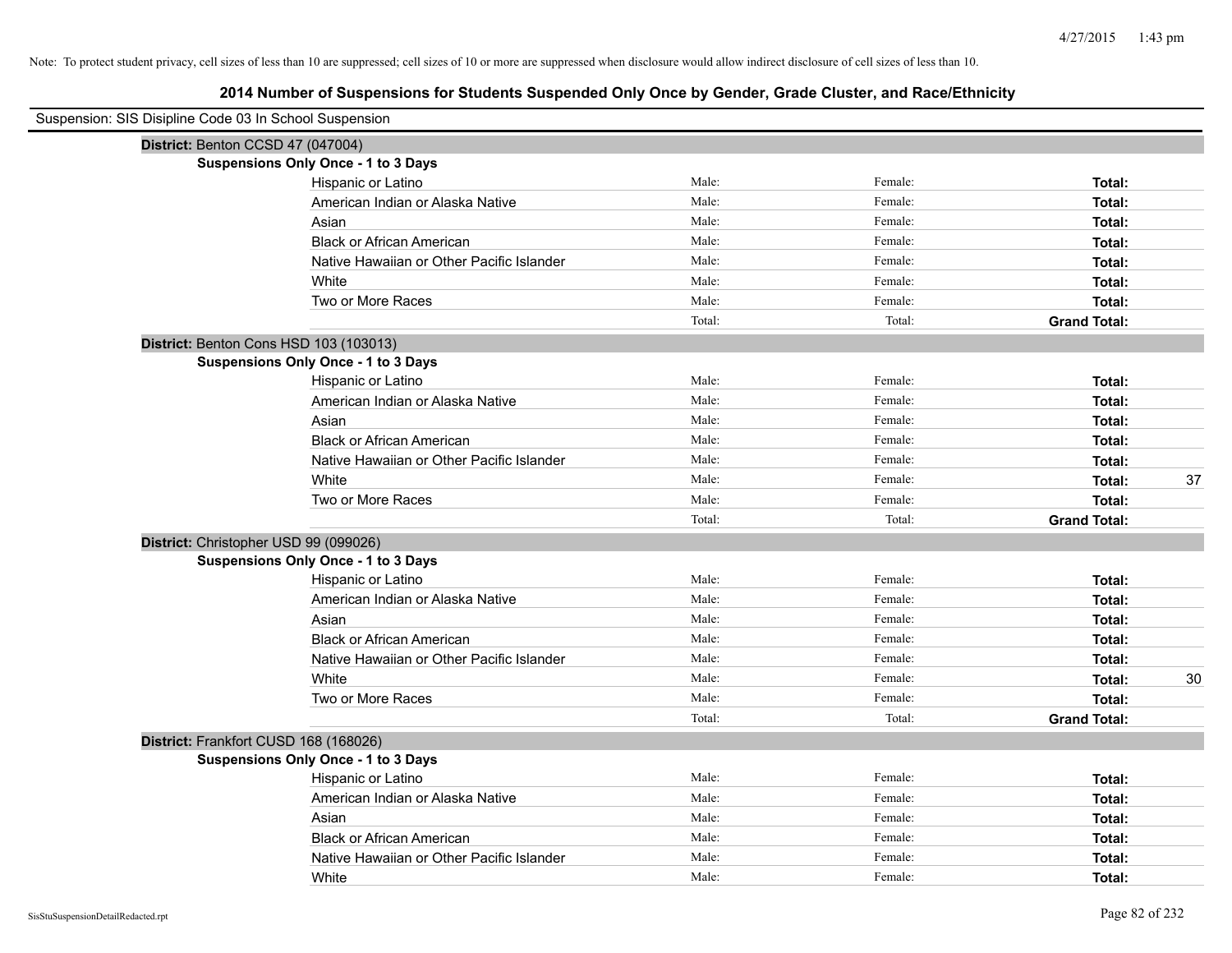| Suspension: SIS Disipline Code 03 In School Suspension |                                               |        |         |                     |    |
|--------------------------------------------------------|-----------------------------------------------|--------|---------|---------------------|----|
|                                                        | Two or More Races                             | Male:  | Female: | Total:              |    |
|                                                        |                                               | Total: | Total:  | <b>Grand Total:</b> |    |
|                                                        | <b>Suspensions Only Once - 4 or More Days</b> |        |         |                     |    |
|                                                        | Hispanic or Latino                            | Male:  | Female: | Total:              |    |
|                                                        | American Indian or Alaska Native              | Male:  | Female: | Total:              |    |
|                                                        | Asian                                         | Male:  | Female: | Total:              |    |
|                                                        | <b>Black or African American</b>              | Male:  | Female: | Total:              |    |
|                                                        | Native Hawaiian or Other Pacific Islander     | Male:  | Female: | Total:              |    |
|                                                        | White                                         | Male:  | Female: | Total:              |    |
|                                                        | Two or More Races                             | Male:  | Female: | Total:              |    |
|                                                        |                                               | Total: | Total:  | <b>Grand Total:</b> |    |
| County: Williamson (100)                               |                                               |        |         |                     |    |
|                                                        | District: Carterville CUSD 5 (005026)         |        |         |                     |    |
|                                                        | Suspensions Only Once - 1 to 3 Days           |        |         |                     |    |
|                                                        | Hispanic or Latino                            | Male:  | Female: | Total:              |    |
|                                                        | American Indian or Alaska Native              | Male:  | Female: | Total:              |    |
|                                                        | Asian                                         | Male:  | Female: | Total:              |    |
|                                                        | <b>Black or African American</b>              | Male:  | Female: | Total:              |    |
|                                                        | Native Hawaiian or Other Pacific Islander     | Male:  | Female: | Total:              |    |
|                                                        | White                                         | Male:  | Female: | Total:              | 17 |
|                                                        | Two or More Races                             | Male:  | Female: | Total:              |    |
|                                                        |                                               | Total: | Total:  | <b>Grand Total:</b> |    |
|                                                        | District: Crab Orchard CUSD 3 (003026)        |        |         |                     |    |
|                                                        | Suspensions Only Once - 1 to 3 Days           |        |         |                     |    |
|                                                        | Hispanic or Latino                            | Male:  | Female: | Total:              |    |
|                                                        | American Indian or Alaska Native              | Male:  | Female: | Total:              |    |
|                                                        | Asian                                         | Male:  | Female: | Total:              |    |
|                                                        | <b>Black or African American</b>              | Male:  | Female: | Total:              |    |
|                                                        | Native Hawaiian or Other Pacific Islander     | Male:  | Female: | Total:              |    |
|                                                        | White                                         | Male:  | Female: | Total:              | 29 |
|                                                        | Two or More Races                             | Male:  | Female: | Total:              |    |
|                                                        |                                               | Total: | Total:  | <b>Grand Total:</b> |    |
| District: Marion CUSD 2 (002026)                       |                                               |        |         |                     |    |
|                                                        | <b>Suspensions Only Once - 1 to 3 Days</b>    |        |         |                     |    |
|                                                        | Hispanic or Latino                            | Male:  | Female: | Total:              |    |
|                                                        | American Indian or Alaska Native              | Male:  | Female: | Total:              |    |
|                                                        | Asian                                         | Male:  | Female: | Total:              |    |
|                                                        | <b>Black or African American</b>              | Male:  | Female: | Total:              |    |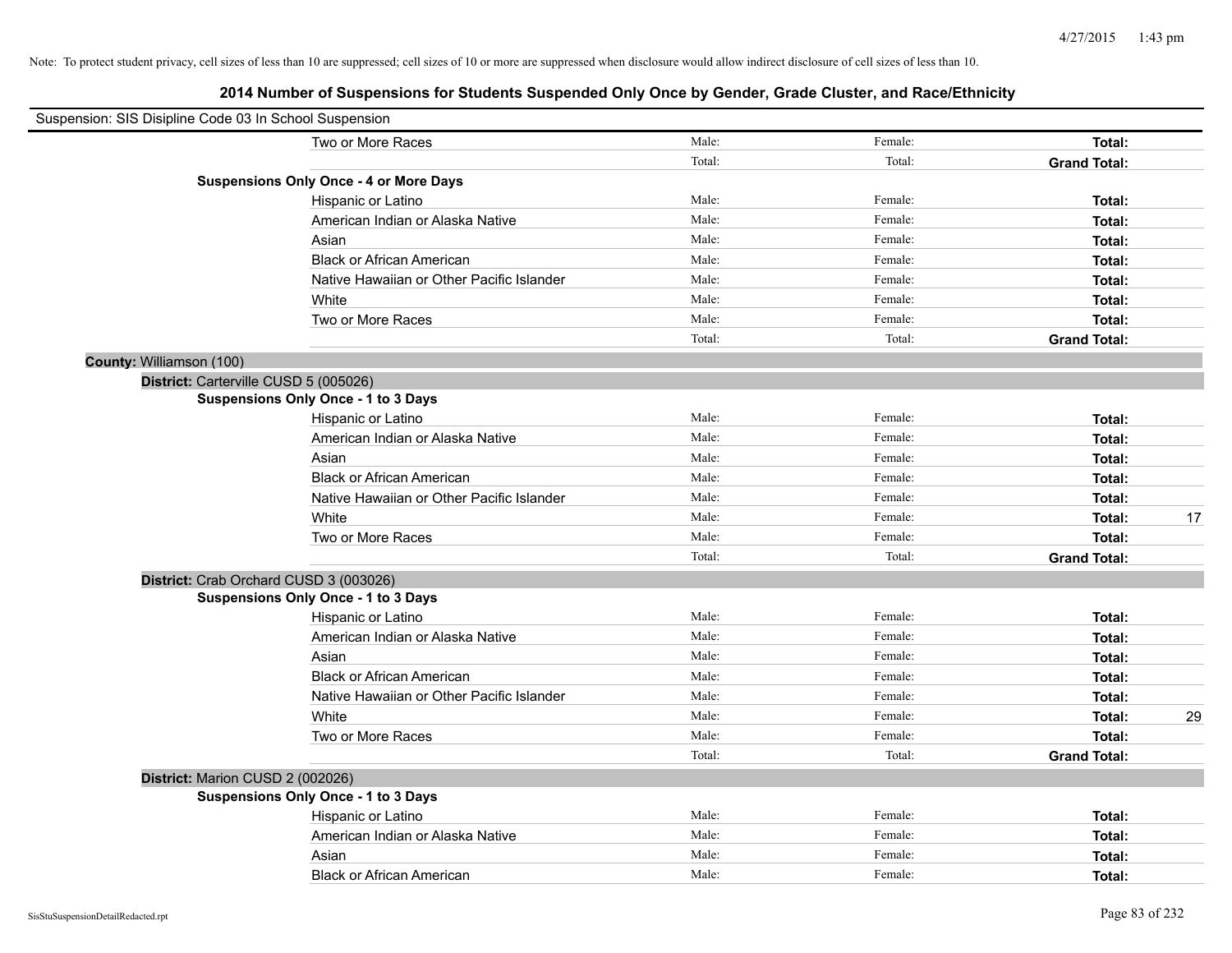# **2014 Number of Suspensions for Students Suspended Only Once by Gender, Grade Cluster, and Race/Ethnicity**

| Suspension: SIS Disipline Code 03 In School Suspension |        |    |         |                     |    |
|--------------------------------------------------------|--------|----|---------|---------------------|----|
| Native Hawaiian or Other Pacific Islander              | Male:  |    | Female: | Total:              |    |
| White                                                  | Male:  |    | Female: | Total:              | 11 |
| Two or More Races                                      | Male:  |    | Female: | Total:              |    |
|                                                        | Total: |    | Total:  | <b>Grand Total:</b> |    |
| <b>Suspensions Only Once - 4 or More Days</b>          |        |    |         |                     |    |
| Hispanic or Latino                                     | Male:  |    | Female: | Total:              |    |
| American Indian or Alaska Native                       | Male:  |    | Female: | Total:              |    |
| Asian                                                  | Male:  |    | Female: | Total:              |    |
| <b>Black or African American</b>                       | Male:  |    | Female: | Total:              |    |
| Native Hawaiian or Other Pacific Islander              | Male:  |    | Female: | Total:              |    |
| White                                                  | Male:  |    | Female: | Total:              |    |
| Two or More Races                                      | Male:  |    | Female: | Total:              |    |
|                                                        | Total: |    | Total:  | <b>Grand Total:</b> |    |
|                                                        |        |    |         |                     |    |
| Region: Fulton/Schuyler ROE (22)                       |        |    |         |                     |    |
| County: Fulton (029)                                   |        |    |         |                     |    |
| District: Astoria CUSD 1 (001026)                      |        |    |         |                     |    |
| <b>Suspensions Only Once - 1 to 3 Days</b>             |        |    |         |                     |    |
| Hispanic or Latino                                     | Male:  |    | Female: | Total:              |    |
| American Indian or Alaska Native                       | Male:  |    | Female: | Total:              |    |
| Asian                                                  | Male:  |    | Female: | Total:              |    |
| <b>Black or African American</b>                       | Male:  |    | Female: | Total:              |    |
| Native Hawaiian or Other Pacific Islander              | Male:  |    | Female: | Total:              |    |
| White                                                  | Male:  |    | Female: | Total:              |    |
| Two or More Races                                      | Male:  |    | Female: | Total:              |    |
|                                                        | Total: |    | Total:  | <b>Grand Total:</b> |    |
| District: Canton Union SD 66 (066025)                  |        |    |         |                     |    |
| <b>Suspensions Only Once - 1 to 3 Days</b>             |        |    |         |                     |    |
| Hispanic or Latino                                     | Male:  |    | Female: | Total:              |    |
| American Indian or Alaska Native                       | Male:  |    | Female: | Total:              |    |
| Asian                                                  | Male:  |    | Female: | Total:              |    |
| <b>Black or African American</b>                       | Male:  |    | Female: | Total:              |    |
| Native Hawaiian or Other Pacific Islander              | Male:  |    | Female: | Total:              |    |
| White                                                  | Male:  | 68 | Female: | 25<br>Total:        | 93 |
| Two or More Races                                      | Male:  |    | Female: | Total:              |    |
|                                                        | Total: |    | Total:  | <b>Grand Total:</b> |    |

**District:** CUSD 3 Fulton County (003026) **Suspensions Only Once - 1 to 3 Days**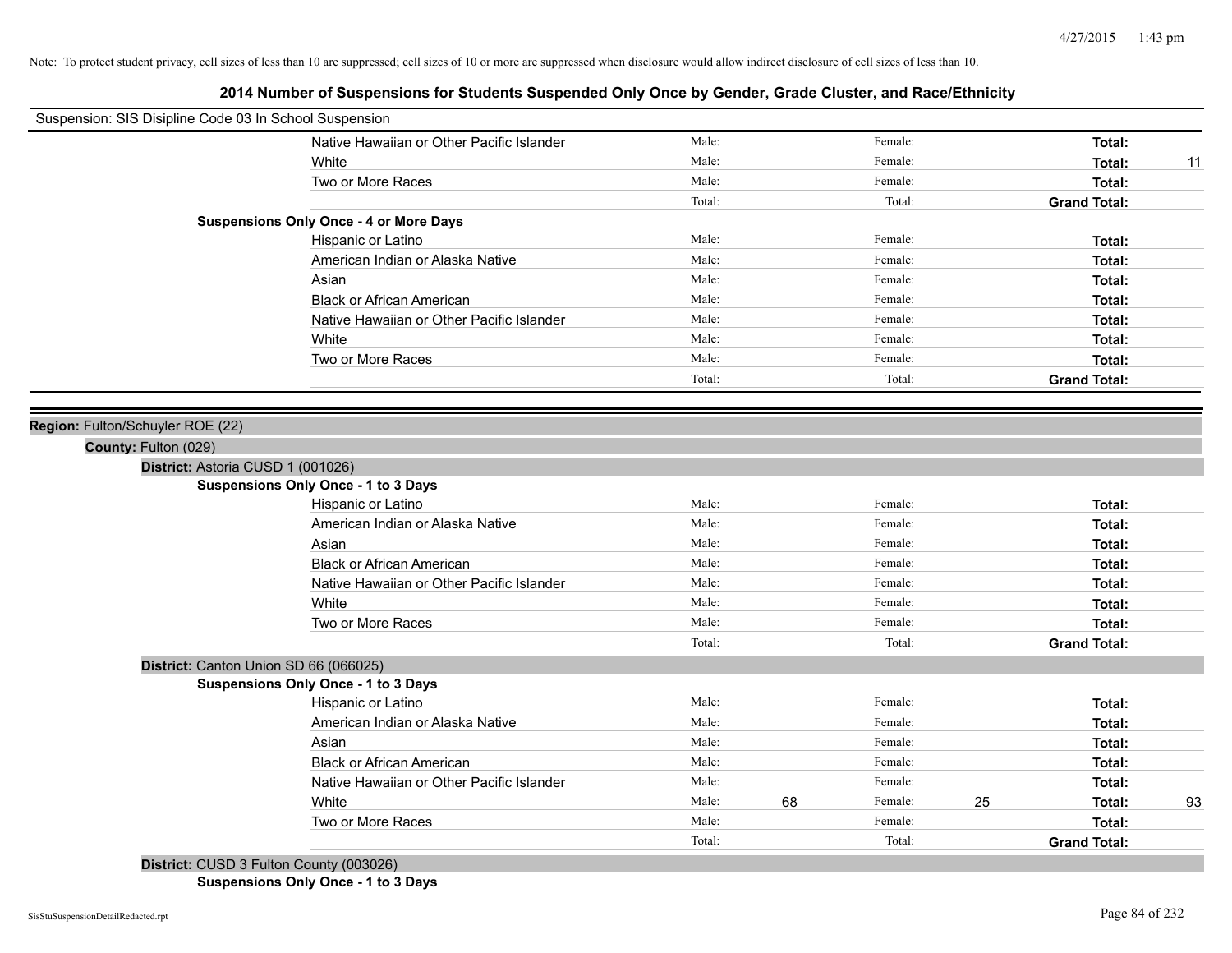| Suspension: SIS Disipline Code 03 In School Suspension |                                              |        |         |                     |    |
|--------------------------------------------------------|----------------------------------------------|--------|---------|---------------------|----|
|                                                        | Hispanic or Latino                           | Male:  | Female: | Total:              |    |
|                                                        | American Indian or Alaska Native             | Male:  | Female: | Total:              |    |
|                                                        | Asian                                        | Male:  | Female: | Total:              |    |
|                                                        | <b>Black or African American</b>             | Male:  | Female: | Total:              |    |
|                                                        | Native Hawaiian or Other Pacific Islander    | Male:  | Female: | Total:              |    |
|                                                        | White                                        | Male:  | Female: | Total:              | 15 |
|                                                        | Two or More Races                            | Male:  | Female: | Total:              |    |
|                                                        |                                              | Total: | Total:  | <b>Grand Total:</b> |    |
|                                                        | District: Lewistown CUSD 97 (097026)         |        |         |                     |    |
|                                                        | Suspensions Only Once - 1 to 3 Days          |        |         |                     |    |
|                                                        | Hispanic or Latino                           | Male:  | Female: | Total:              |    |
|                                                        | American Indian or Alaska Native             | Male:  | Female: | Total:              |    |
|                                                        | Asian                                        | Male:  | Female: | Total:              |    |
|                                                        | <b>Black or African American</b>             | Male:  | Female: | Total:              |    |
|                                                        | Native Hawaiian or Other Pacific Islander    | Male:  | Female: | Total:              |    |
|                                                        | White                                        | Male:  | Female: | Total:              | 14 |
|                                                        | Two or More Races                            | Male:  | Female: | Total:              |    |
|                                                        |                                              | Total: | Total:  | <b>Grand Total:</b> |    |
|                                                        | District: Spoon River Valley CUSD 4 (004026) |        |         |                     |    |
|                                                        | Suspensions Only Once - 1 to 3 Days          |        |         |                     |    |
|                                                        | Hispanic or Latino                           | Male:  | Female: | Total:              |    |
|                                                        | American Indian or Alaska Native             | Male:  | Female: | Total:              |    |
|                                                        | Asian                                        | Male:  | Female: | Total:              |    |
|                                                        | <b>Black or African American</b>             | Male:  | Female: | Total:              |    |
|                                                        | Native Hawaiian or Other Pacific Islander    | Male:  | Female: | Total:              |    |
|                                                        | White                                        | Male:  | Female: | Total:              | 11 |
|                                                        | Two or More Races                            | Male:  | Female: | Total:              |    |
|                                                        |                                              | Total: | Total:  | <b>Grand Total:</b> |    |
| District: V I T CUSD 2 (002026)                        |                                              |        |         |                     |    |
|                                                        | Suspensions Only Once - 1 to 3 Days          |        |         |                     |    |
|                                                        | Hispanic or Latino                           | Male:  | Female: | Total:              |    |
|                                                        | American Indian or Alaska Native             | Male:  | Female: | Total:              |    |
|                                                        | Asian                                        | Male:  | Female: | Total:              |    |
|                                                        | <b>Black or African American</b>             | Male:  | Female: | Total:              |    |
|                                                        | Native Hawaiian or Other Pacific Islander    | Male:  | Female: | Total:              |    |
|                                                        | White                                        | Male:  | Female: | Total:              |    |
|                                                        | Two or More Races                            | Male:  | Female: | Total:              |    |
|                                                        |                                              | Total: | Total:  | <b>Grand Total:</b> |    |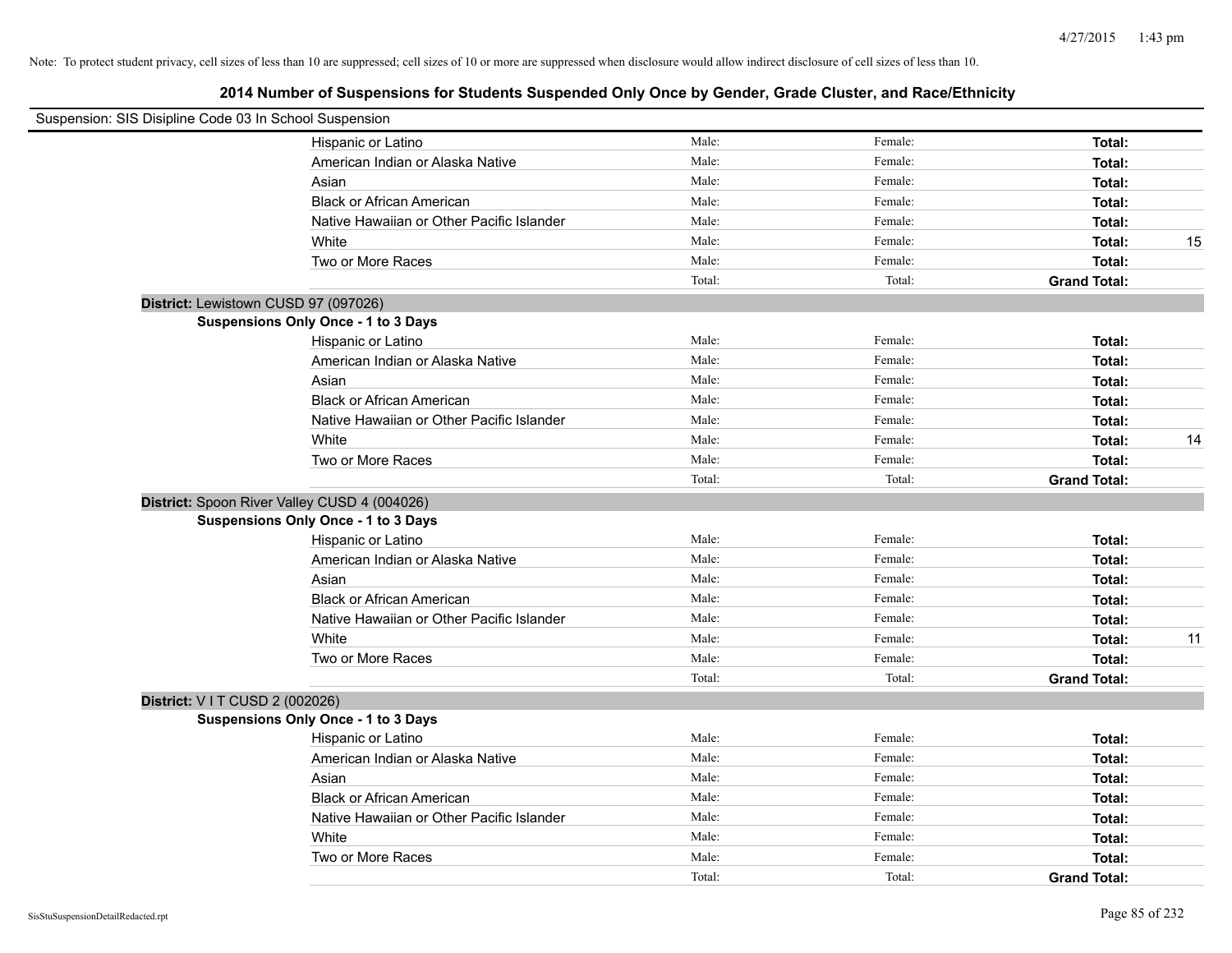| Suspension: SIS Disipline Code 03 In School Suspension |                                               |        |         |                     |    |
|--------------------------------------------------------|-----------------------------------------------|--------|---------|---------------------|----|
| County: Schuyler (085)                                 |                                               |        |         |                     |    |
|                                                        | District: Schuyler-Industry CUSD 5 (005026)   |        |         |                     |    |
|                                                        | <b>Suspensions Only Once - 1 to 3 Days</b>    |        |         |                     |    |
|                                                        | Hispanic or Latino                            | Male:  | Female: | Total:              |    |
|                                                        | American Indian or Alaska Native              | Male:  | Female: | Total:              |    |
|                                                        | Asian                                         | Male:  | Female: | Total:              |    |
|                                                        | <b>Black or African American</b>              | Male:  | Female: | Total:              |    |
|                                                        | Native Hawaiian or Other Pacific Islander     | Male:  | Female: | Total:              |    |
|                                                        | White                                         | Male:  | Female: | Total:              | 10 |
|                                                        | Two or More Races                             | Male:  | Female: | Total:              |    |
|                                                        |                                               | Total: | Total:  | <b>Grand Total:</b> |    |
|                                                        |                                               |        |         |                     |    |
| Region: Grundy/Kendall ROE (24)                        |                                               |        |         |                     |    |
| County: Grundy (032)                                   |                                               |        |         |                     |    |
|                                                        | District: Coal City CUSD 1 (001026)           |        |         |                     |    |
|                                                        | Suspensions Only Once - 1 to 3 Days           |        |         |                     |    |
|                                                        | Hispanic or Latino                            | Male:  | Female: | Total:              |    |
|                                                        | American Indian or Alaska Native              | Male:  | Female: | Total:              |    |
|                                                        | Asian                                         | Male:  | Female: | Total:              |    |
|                                                        | <b>Black or African American</b>              | Male:  | Female: | Total:              |    |
|                                                        | Native Hawaiian or Other Pacific Islander     | Male:  | Female: | Total:              |    |
|                                                        | White                                         | Male:  | Female: | Total:              | 20 |
|                                                        | Two or More Races                             | Male:  | Female: | Total:              |    |
|                                                        |                                               | Total: | Total:  | <b>Grand Total:</b> |    |
|                                                        | <b>Suspensions Only Once - 4 or More Days</b> |        |         |                     |    |
|                                                        | Hispanic or Latino                            | Male:  | Female: | Total:              |    |
|                                                        | American Indian or Alaska Native              | Male:  | Female: | Total:              |    |
|                                                        | Asian                                         | Male:  | Female: | Total:              |    |
|                                                        | <b>Black or African American</b>              | Male:  | Female: | Total:              |    |
|                                                        | Native Hawaiian or Other Pacific Islander     | Male:  | Female: | Total:              |    |
|                                                        | White                                         | Male:  | Female: | Total:              |    |
|                                                        | Two or More Races                             | Male:  | Female: | Total:              |    |
|                                                        |                                               | Total: | Total:  | <b>Grand Total:</b> |    |
|                                                        | District: Minooka CCSD 201 (201004)           |        |         |                     |    |
|                                                        | Suspensions Only Once - 1 to 3 Days           |        |         |                     |    |
|                                                        | Hispanic or Latino                            | Male:  | Female: | Total:              | 20 |
|                                                        | American Indian or Alaska Native              | Male:  | Female: | Total:              |    |
|                                                        | Asian                                         | Male:  | Female: | Total:              |    |
|                                                        |                                               |        |         |                     |    |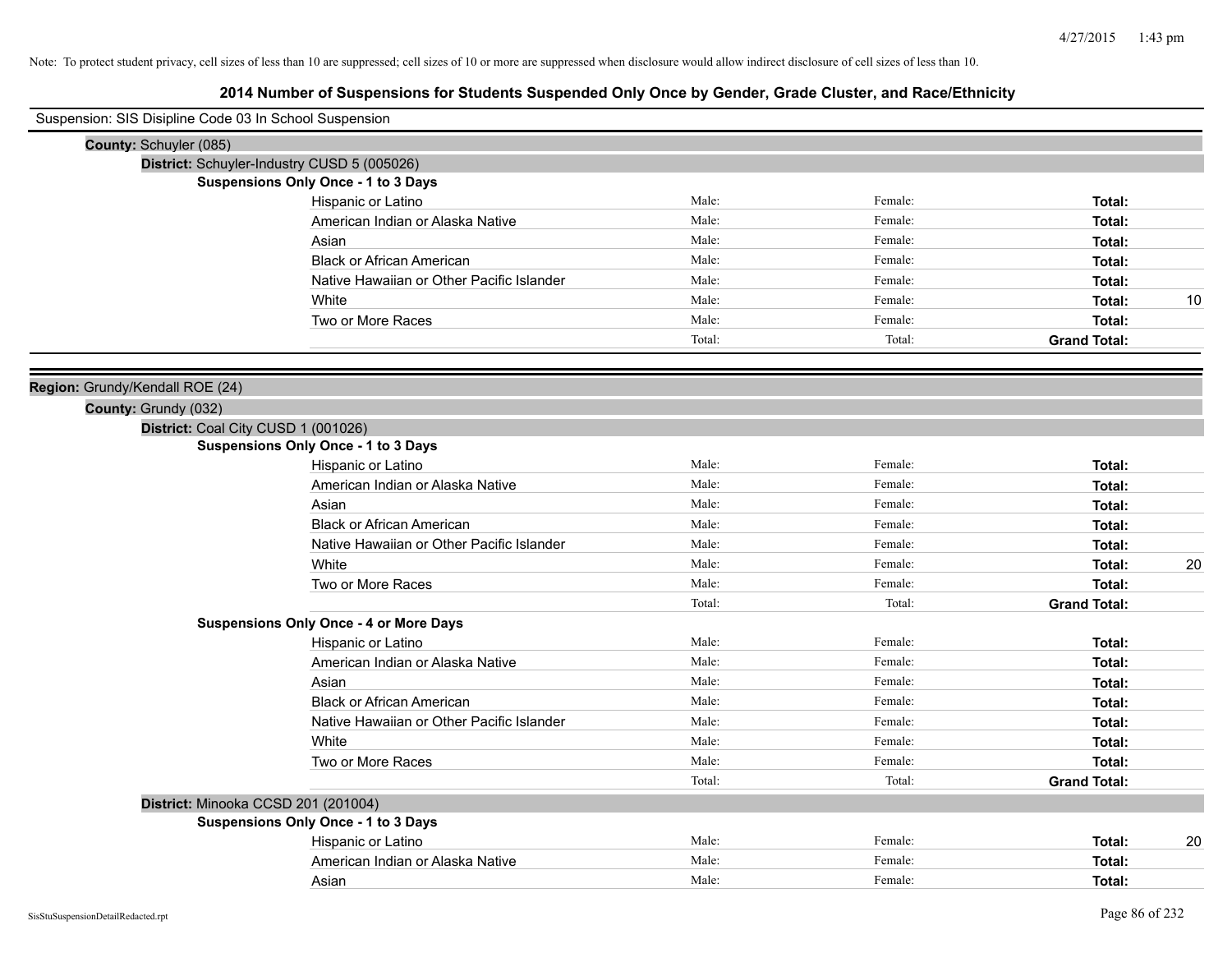|                                        | Suspension: SIS Disipline Code 03 In School Suspension |        |    |         |    |                     |    |
|----------------------------------------|--------------------------------------------------------|--------|----|---------|----|---------------------|----|
|                                        | <b>Black or African American</b>                       | Male:  |    | Female: |    | Total:              |    |
|                                        | Native Hawaiian or Other Pacific Islander              | Male:  |    | Female: |    | Total:              |    |
|                                        | White                                                  | Male:  |    | Female: |    | Total:              | 47 |
|                                        | Two or More Races                                      | Male:  |    | Female: |    | Total:              |    |
|                                        |                                                        | Total: | 69 | Total:  | 12 | <b>Grand Total:</b> | 81 |
|                                        | District: Minooka CHSD 111 (111016)                    |        |    |         |    |                     |    |
|                                        | Suspensions Only Once - 1 to 3 Days                    |        |    |         |    |                     |    |
|                                        | Hispanic or Latino                                     | Male:  |    | Female: |    | Total:              | 21 |
|                                        | American Indian or Alaska Native                       | Male:  |    | Female: |    | Total:              |    |
|                                        | Asian                                                  | Male:  |    | Female: |    | Total:              |    |
|                                        | <b>Black or African American</b>                       | Male:  |    | Female: |    | Total:              |    |
|                                        | Native Hawaiian or Other Pacific Islander              | Male:  |    | Female: |    | Total:              |    |
|                                        | White                                                  | Male:  | 43 | Female: | 11 | Total:              | 54 |
|                                        | Two or More Races                                      | Male:  |    | Female: |    | Total:              |    |
|                                        |                                                        | Total: |    | Total:  |    | <b>Grand Total:</b> | 87 |
| <b>District: Morris SD 54 (054002)</b> |                                                        |        |    |         |    |                     |    |
|                                        | Suspensions Only Once - 1 to 3 Days                    |        |    |         |    |                     |    |
|                                        | Hispanic or Latino                                     | Male:  |    | Female: |    | Total:              |    |
|                                        | American Indian or Alaska Native                       | Male:  |    | Female: |    | Total:              |    |
|                                        | Asian                                                  | Male:  |    | Female: |    | Total:              |    |
|                                        | <b>Black or African American</b>                       | Male:  |    | Female: |    | Total:              |    |
|                                        | Native Hawaiian or Other Pacific Islander              | Male:  |    | Female: |    | Total:              |    |
|                                        | White                                                  | Male:  |    | Female: |    | Total:              | 16 |
|                                        | Two or More Races                                      | Male:  |    | Female: |    | Total:              |    |
|                                        |                                                        | Total: |    | Total:  |    | <b>Grand Total:</b> | 26 |
| District: Non-Public School (7900)     |                                                        |        |    |         |    |                     |    |
|                                        | Suspensions Only Once - 1 to 3 Days                    |        |    |         |    |                     |    |
|                                        | Hispanic or Latino                                     | Male:  |    | Female: |    | Total:              |    |
|                                        | American Indian or Alaska Native                       | Male:  |    | Female: |    | Total:              |    |
|                                        | Asian                                                  | Male:  |    | Female: |    | Total:              |    |
|                                        | <b>Black or African American</b>                       | Male:  |    | Female: |    | Total:              |    |
|                                        | Native Hawaiian or Other Pacific Islander              | Male:  |    | Female: |    | Total:              |    |
|                                        | White                                                  | Male:  |    | Female: |    | Total:              | 11 |
|                                        | Two or More Races                                      | Male:  |    | Female: |    | Total:              |    |
|                                        |                                                        | Total: |    | Total:  |    | <b>Grand Total:</b> |    |
|                                        | District: Saratoga CCSD 60C (060C04)                   |        |    |         |    |                     |    |
|                                        | Suspensions Only Once - 1 to 3 Days                    |        |    |         |    |                     |    |
|                                        | Hispanic or Latino                                     | Male:  |    | Female: |    | Total:              |    |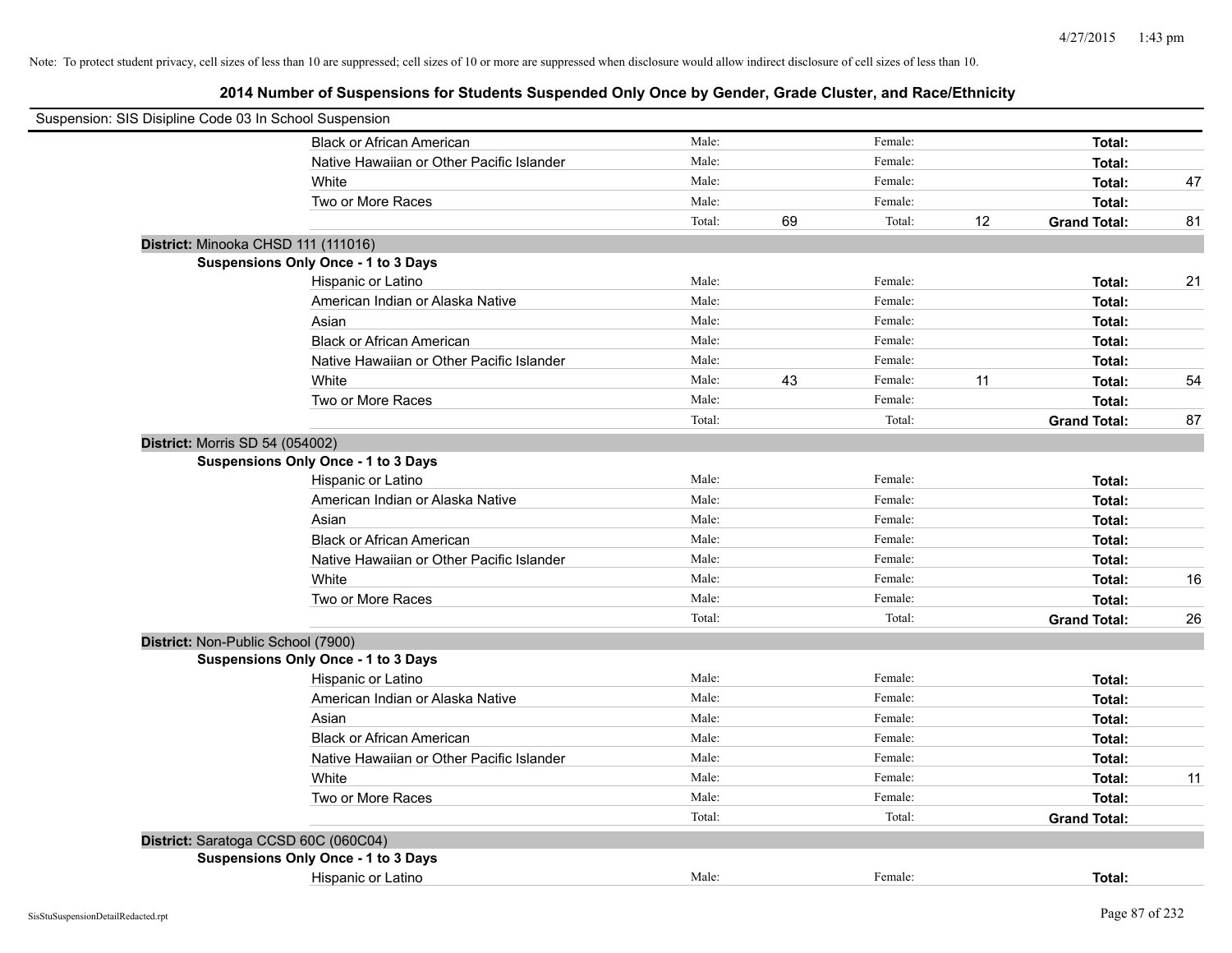**2014 Number of Suspensions for Students Suspended Only Once by Gender, Grade Cluster, and Race/Ethnicity**

| Suspension: SIS Disipline Code 03 In School Suspension |                                               |        |     |         |    |                     |     |
|--------------------------------------------------------|-----------------------------------------------|--------|-----|---------|----|---------------------|-----|
|                                                        | American Indian or Alaska Native              | Male:  |     | Female: |    | Total:              |     |
|                                                        | Asian                                         | Male:  |     | Female: |    | Total:              |     |
|                                                        | <b>Black or African American</b>              | Male:  |     | Female: |    | Total:              |     |
|                                                        | Native Hawaiian or Other Pacific Islander     | Male:  |     | Female: |    | Total:              |     |
|                                                        | White                                         | Male:  |     | Female: |    | Total:              | 16  |
|                                                        | Two or More Races                             | Male:  |     | Female: |    | Total:              |     |
|                                                        |                                               | Total: |     | Total:  |    | <b>Grand Total:</b> |     |
| County: Kendall (047)                                  |                                               |        |     |         |    |                     |     |
|                                                        | District: Oswego CUSD 308 (308026)            |        |     |         |    |                     |     |
|                                                        | Suspensions Only Once - 1 to 3 Days           |        |     |         |    |                     |     |
|                                                        | Hispanic or Latino                            | Male:  | 77  | Female: | 46 | Total:              | 123 |
|                                                        | American Indian or Alaska Native              | Male:  |     | Female: |    | Total:              |     |
|                                                        | Asian                                         | Male:  |     | Female: |    | Total:              | 10  |
|                                                        | <b>Black or African American</b>              | Male:  | 46  | Female: | 34 | Total:              | 80  |
|                                                        | Native Hawaiian or Other Pacific Islander     | Male:  |     | Female: |    | Total:              |     |
|                                                        | White                                         | Male:  | 147 | Female: | 62 | Total:              | 209 |
|                                                        | Two or More Races                             | Male:  |     | Female: |    | Total:              | 23  |
|                                                        |                                               | Total: |     | Total:  |    | <b>Grand Total:</b> |     |
|                                                        | <b>Suspensions Only Once - 4 or More Days</b> |        |     |         |    |                     |     |
|                                                        | Hispanic or Latino                            | Male:  |     | Female: |    | Total:              |     |
|                                                        | American Indian or Alaska Native              | Male:  |     | Female: |    | Total:              |     |
|                                                        | Asian                                         | Male:  |     | Female: |    | Total:              |     |
|                                                        | <b>Black or African American</b>              | Male:  |     | Female: |    | Total:              |     |
|                                                        | Native Hawaiian or Other Pacific Islander     | Male:  |     | Female: |    | Total:              |     |
|                                                        | White                                         | Male:  |     | Female: |    | Total:              |     |
|                                                        | Two or More Races                             | Male:  |     | Female: |    | Total:              |     |
|                                                        |                                               | Total: |     | Total:  |    | <b>Grand Total:</b> |     |
|                                                        | District: Plano CUSD 88 (088026)              |        |     |         |    |                     |     |
|                                                        | Suspensions Only Once - 1 to 3 Days           |        |     |         |    |                     |     |
|                                                        | Hispanic or Latino                            | Male:  |     | Female: |    | Total:              | 20  |
|                                                        | American Indian or Alaska Native              | Male:  |     | Female: |    | Total:              |     |
|                                                        | Asian                                         | Male:  |     | Female: |    | Total:              |     |
|                                                        | <b>Black or African American</b>              | Male:  |     | Female: |    | Total:              |     |
|                                                        | Native Hawaiian or Other Pacific Islander     | Male:  |     | Female: |    | Total:              |     |
|                                                        | White                                         | Male:  |     | Female: |    | Total:              | 29  |
|                                                        | Two or More Races                             | Male:  |     | Female: |    | Total:              |     |
|                                                        |                                               | Total: | 42  | Total:  | 18 | <b>Grand Total:</b> | 60  |
|                                                        |                                               |        |     |         |    |                     |     |

## **District:** Yorkville CUSD 115 (115026)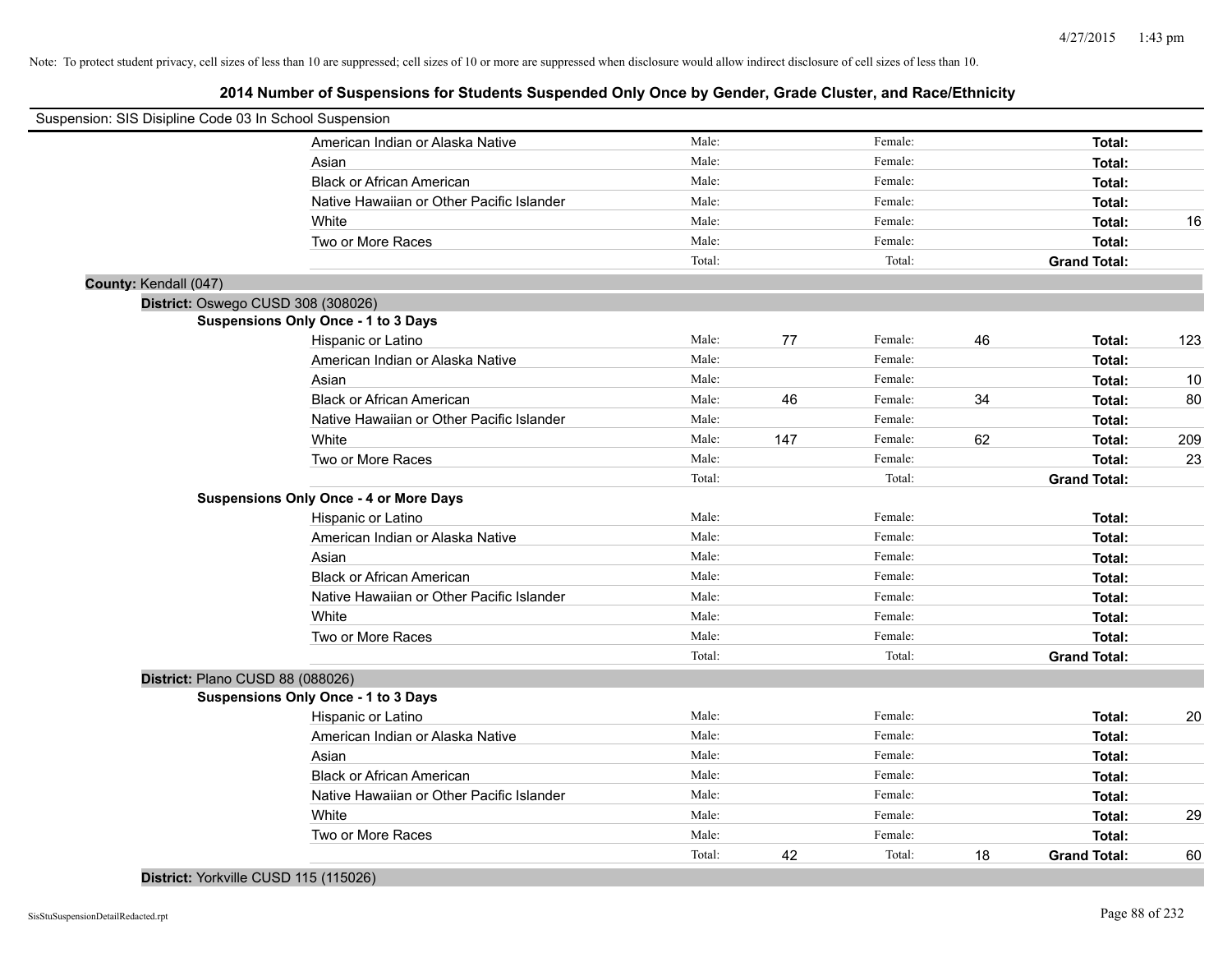| Suspension: SIS Disipline Code 03 In School Suspension |                                           |        |    |         |    |                     |    |
|--------------------------------------------------------|-------------------------------------------|--------|----|---------|----|---------------------|----|
|                                                        | Suspensions Only Once - 1 to 3 Days       |        |    |         |    |                     |    |
|                                                        | Hispanic or Latino                        | Male:  |    | Female: |    | Total:              |    |
|                                                        | American Indian or Alaska Native          | Male:  |    | Female: |    | Total:              |    |
|                                                        | Asian                                     | Male:  |    | Female: |    | Total:              |    |
|                                                        | <b>Black or African American</b>          | Male:  |    | Female: |    | Total:              |    |
|                                                        | Native Hawaiian or Other Pacific Islander | Male:  |    | Female: |    | Total:              |    |
|                                                        | White                                     | Male:  |    | Female: |    | Total:              | 20 |
|                                                        | Two or More Races                         | Male:  |    | Female: |    | Total:              |    |
|                                                        |                                           | Total: |    | Total:  |    | <b>Grand Total:</b> | 33 |
| County: Non-Public School (000)                        |                                           |        |    |         |    |                     |    |
|                                                        | District: Grundy/Kendall ROE (000000)     |        |    |         |    |                     |    |
|                                                        | Suspensions Only Once - 1 to 3 Days       |        |    |         |    |                     |    |
|                                                        | Hispanic or Latino                        | Male:  |    | Female: |    | Total:              |    |
|                                                        | American Indian or Alaska Native          | Male:  |    | Female: |    | Total:              |    |
|                                                        | Asian                                     | Male:  |    | Female: |    | Total:              |    |
|                                                        | <b>Black or African American</b>          | Male:  |    | Female: |    | Total:              |    |
|                                                        | Native Hawaiian or Other Pacific Islander | Male:  |    | Female: |    | Total:              |    |
|                                                        | White                                     | Male:  |    | Female: |    | Total:              |    |
|                                                        | Two or More Races                         | Male:  |    | Female: |    | Total:              |    |
|                                                        |                                           | Total: |    | Total:  |    | <b>Grand Total:</b> |    |
|                                                        |                                           |        |    |         |    |                     |    |
| Region: Hamilton/Jefferson ROE (25)                    |                                           |        |    |         |    |                     |    |
| County: Hamilton (033)                                 |                                           |        |    |         |    |                     |    |
|                                                        | District: Hamilton Co CUSD 10 (010026)    |        |    |         |    |                     |    |
|                                                        | Suspensions Only Once - 1 to 3 Days       |        |    |         |    |                     |    |
|                                                        | Hispanic or Latino                        | Male:  |    | Female: |    | Total:              |    |
|                                                        | American Indian or Alaska Native          | Male:  |    | Female: |    | Total:              |    |
|                                                        | Asian                                     | Male:  |    | Female: |    | Total:              |    |
|                                                        | <b>Black or African American</b>          | Male:  |    | Female: |    | Total:              |    |
|                                                        | Native Hawaiian or Other Pacific Islander | Male:  |    | Female: |    | Total:              |    |
|                                                        | White                                     | Male:  | 28 | Female: | 12 | Total:              | 40 |
|                                                        | Two or More Races                         | Male:  |    | Female: |    | Total:              |    |
|                                                        |                                           | Total: |    | Total:  |    | <b>Grand Total:</b> |    |
| County: Jefferson (041)                                |                                           |        |    |         |    |                     |    |
| District: Bethel SD 82 (082002)                        |                                           |        |    |         |    |                     |    |
|                                                        | Suspensions Only Once - 1 to 3 Days       |        |    |         |    |                     |    |
|                                                        | Hispanic or Latino                        | Male:  |    | Female: |    | Total:              |    |
|                                                        | American Indian or Alaska Native          | Male:  |    | Female: |    | Total:              |    |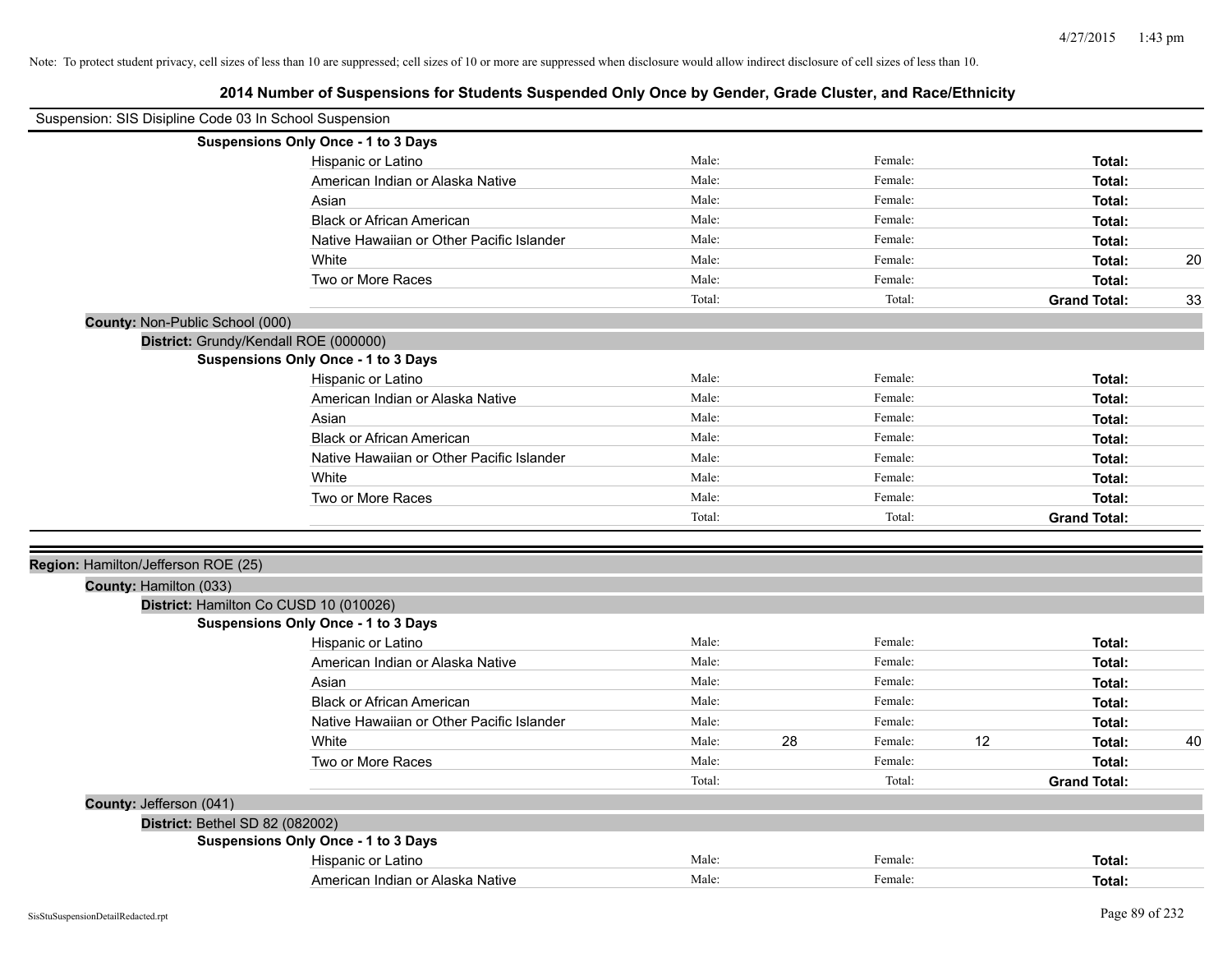| Suspension: SIS Disipline Code 03 In School Suspension |                                               |        |    |         |    |                     |    |
|--------------------------------------------------------|-----------------------------------------------|--------|----|---------|----|---------------------|----|
|                                                        | Asian                                         | Male:  |    | Female: |    | Total:              |    |
|                                                        | <b>Black or African American</b>              | Male:  |    | Female: |    | Total:              |    |
|                                                        | Native Hawaiian or Other Pacific Islander     | Male:  |    | Female: |    | Total:              |    |
|                                                        | White                                         | Male:  |    | Female: |    | Total:              |    |
|                                                        | Two or More Races                             | Male:  |    | Female: |    | Total:              |    |
|                                                        |                                               | Total: |    | Total:  |    | <b>Grand Total:</b> |    |
| District: Farrington CCSD 99 (099004)                  |                                               |        |    |         |    |                     |    |
|                                                        | Suspensions Only Once - 1 to 3 Days           |        |    |         |    |                     |    |
|                                                        | Hispanic or Latino                            | Male:  |    | Female: |    | Total:              |    |
|                                                        | American Indian or Alaska Native              | Male:  |    | Female: |    | Total:              |    |
|                                                        | Asian                                         | Male:  |    | Female: |    | Total:              |    |
|                                                        | <b>Black or African American</b>              | Male:  |    | Female: |    | Total:              |    |
|                                                        | Native Hawaiian or Other Pacific Islander     | Male:  |    | Female: |    | Total:              |    |
|                                                        | White                                         | Male:  |    | Female: |    | Total:              |    |
|                                                        | Two or More Races                             | Male:  |    | Female: |    | Total:              |    |
|                                                        |                                               | Total: |    | Total:  |    | <b>Grand Total:</b> |    |
| District: Mount Vernon SD 80 (080002)                  |                                               |        |    |         |    |                     |    |
|                                                        | Suspensions Only Once - 1 to 3 Days           |        |    |         |    |                     |    |
|                                                        | Hispanic or Latino                            | Male:  |    | Female: |    | Total:              |    |
|                                                        | American Indian or Alaska Native              | Male:  |    | Female: |    | Total:              |    |
|                                                        | Asian                                         | Male:  |    | Female: |    | Total:              |    |
|                                                        | <b>Black or African American</b>              | Male:  | 25 | Female: | 28 | Total:              | 53 |
|                                                        | Native Hawaiian or Other Pacific Islander     | Male:  |    | Female: |    | Total:              |    |
|                                                        | White                                         | Male:  | 42 | Female: | 21 | Total:              | 63 |
|                                                        | Two or More Races                             | Male:  |    | Female: |    | Total:              | 11 |
|                                                        |                                               | Total: |    | Total:  |    | <b>Grand Total:</b> |    |
|                                                        | <b>Suspensions Only Once - 4 or More Days</b> |        |    |         |    |                     |    |
|                                                        | Hispanic or Latino                            | Male:  |    | Female: |    | Total:              |    |
|                                                        | American Indian or Alaska Native              | Male:  |    | Female: |    | Total:              |    |
|                                                        | Asian                                         | Male:  |    | Female: |    | Total:              |    |
|                                                        | <b>Black or African American</b>              | Male:  |    | Female: |    | Total:              |    |
|                                                        | Native Hawaiian or Other Pacific Islander     | Male:  |    | Female: |    | Total:              |    |
|                                                        | White                                         | Male:  |    | Female: |    | Total:              |    |
|                                                        | Two or More Races                             | Male:  |    | Female: |    | Total:              |    |
|                                                        |                                               | Total: |    | Total:  |    | <b>Grand Total:</b> |    |
| District: Mt Vernon Twp HSD 201 (201017)               |                                               |        |    |         |    |                     |    |
|                                                        | Suspensions Only Once - 1 to 3 Days           |        |    |         |    |                     |    |
|                                                        | Hispanic or Latino                            | Male:  |    | Female: |    | Total:              |    |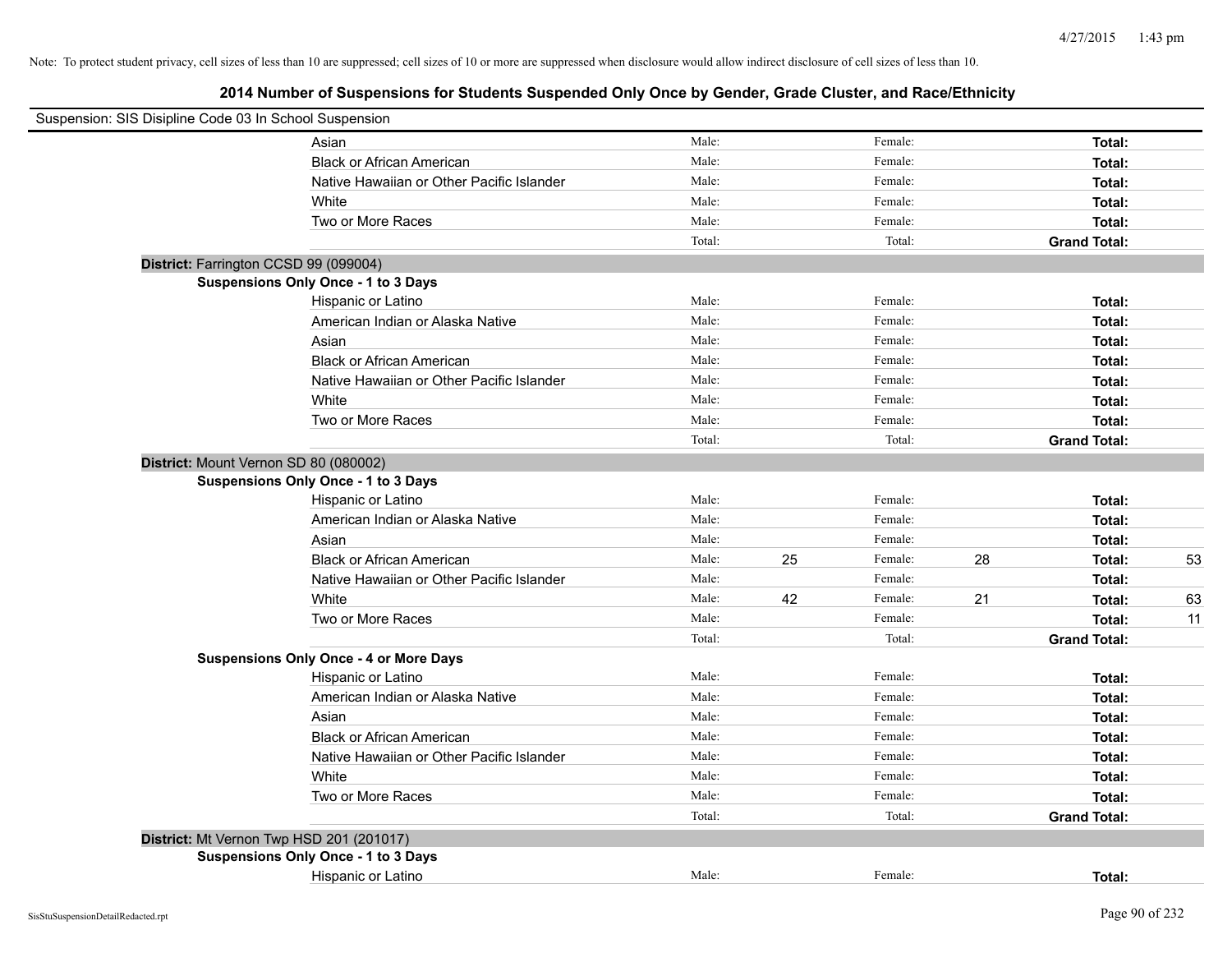| Suspension: SIS Disipline Code 03 In School Suspension |                                             |        |    |         |    |                     |    |
|--------------------------------------------------------|---------------------------------------------|--------|----|---------|----|---------------------|----|
|                                                        | American Indian or Alaska Native            | Male:  |    | Female: |    | Total:              |    |
|                                                        | Asian                                       | Male:  |    | Female: |    | Total:              |    |
|                                                        | <b>Black or African American</b>            | Male:  | 19 | Female: | 15 | Total:              | 34 |
|                                                        | Native Hawaiian or Other Pacific Islander   | Male:  |    | Female: |    | Total:              |    |
|                                                        | White                                       | Male:  | 52 | Female: | 37 | Total:              | 89 |
|                                                        | Two or More Races                           | Male:  |    | Female: |    | Total:              | 11 |
|                                                        |                                             | Total: |    | Total:  |    | <b>Grand Total:</b> |    |
|                                                        | District: Opdyke-Belle-Rive CCSD 5 (005004) |        |    |         |    |                     |    |
|                                                        | Suspensions Only Once - 1 to 3 Days         |        |    |         |    |                     |    |
|                                                        | Hispanic or Latino                          | Male:  |    | Female: |    | Total:              |    |
|                                                        | American Indian or Alaska Native            | Male:  |    | Female: |    | Total:              |    |
|                                                        | Asian                                       | Male:  |    | Female: |    | Total:              |    |
|                                                        | <b>Black or African American</b>            | Male:  |    | Female: |    | Total:              |    |
|                                                        | Native Hawaiian or Other Pacific Islander   | Male:  |    | Female: |    | Total:              |    |
|                                                        | White                                       | Male:  |    | Female: |    | Total:              | 18 |
|                                                        | Two or More Races                           | Male:  |    | Female: |    | Total:              |    |
|                                                        |                                             | Total: |    | Total:  |    | <b>Grand Total:</b> |    |
|                                                        | District: Summersville SD 79 (079002)       |        |    |         |    |                     |    |
|                                                        | Suspensions Only Once - 1 to 3 Days         |        |    |         |    |                     |    |
|                                                        | Hispanic or Latino                          | Male:  |    | Female: |    | Total:              |    |
|                                                        | American Indian or Alaska Native            | Male:  |    | Female: |    | Total:              |    |
|                                                        | Asian                                       | Male:  |    | Female: |    | Total:              |    |
|                                                        | <b>Black or African American</b>            | Male:  |    | Female: |    | Total:              |    |
|                                                        | Native Hawaiian or Other Pacific Islander   | Male:  |    | Female: |    | Total:              |    |
|                                                        | White                                       | Male:  |    | Female: |    | Total:              |    |
|                                                        | Two or More Races                           | Male:  |    | Female: |    | Total:              |    |
|                                                        |                                             | Total: |    | Total:  |    | <b>Grand Total:</b> |    |
|                                                        | District: Waltonville CUSD 1 (001026)       |        |    |         |    |                     |    |
|                                                        | <b>Suspensions Only Once - 1 to 3 Days</b>  |        |    |         |    |                     |    |
|                                                        | Hispanic or Latino                          | Male:  |    | Female: |    | Total:              |    |
|                                                        | American Indian or Alaska Native            | Male:  |    | Female: |    | Total:              |    |
|                                                        | Asian                                       | Male:  |    | Female: |    | Total:              |    |
|                                                        | <b>Black or African American</b>            | Male:  |    | Female: |    | Total:              |    |
|                                                        | Native Hawaiian or Other Pacific Islander   | Male:  |    | Female: |    | Total:              |    |
|                                                        | White                                       | Male:  |    | Female: |    | Total:              |    |
|                                                        | Two or More Races                           | Male:  |    | Female: |    | Total:              |    |
|                                                        |                                             | Total: |    | Total:  |    | <b>Grand Total:</b> | 10 |
|                                                        | District: Webber Twp HSD 204 (204017)       |        |    |         |    |                     |    |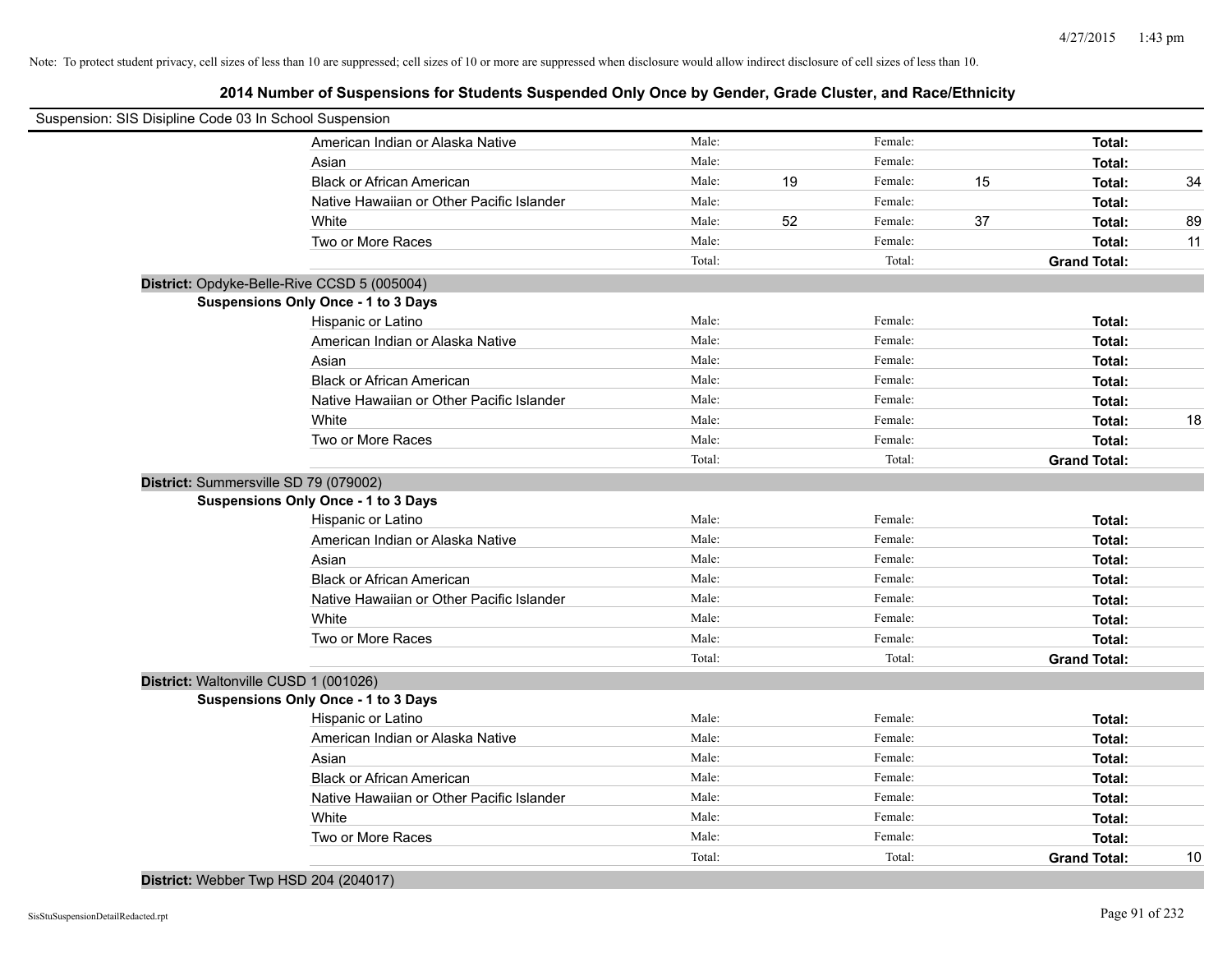| Suspension: SIS Disipline Code 03 In School Suspension |                                            |        |         |                     |
|--------------------------------------------------------|--------------------------------------------|--------|---------|---------------------|
|                                                        | Suspensions Only Once - 1 to 3 Days        |        |         |                     |
|                                                        | Hispanic or Latino                         | Male:  | Female: | Total:              |
|                                                        | American Indian or Alaska Native           | Male:  | Female: | Total:              |
|                                                        | Asian                                      | Male:  | Female: | Total:              |
|                                                        | <b>Black or African American</b>           | Male:  | Female: | Total:              |
|                                                        | Native Hawaiian or Other Pacific Islander  | Male:  | Female: | Total:              |
|                                                        | White                                      | Male:  | Female: | Total:              |
|                                                        | Two or More Races                          | Male:  | Female: | Total:              |
|                                                        |                                            | Total: | Total:  | <b>Grand Total:</b> |
|                                                        | District: Woodlawn CCSD 4 (004004)         |        |         |                     |
|                                                        | Suspensions Only Once - 1 to 3 Days        |        |         |                     |
|                                                        | Hispanic or Latino                         | Male:  | Female: | Total:              |
|                                                        | American Indian or Alaska Native           | Male:  | Female: | Total:              |
|                                                        | Asian                                      | Male:  | Female: | Total:              |
|                                                        | <b>Black or African American</b>           | Male:  | Female: | Total:              |
|                                                        | Native Hawaiian or Other Pacific Islander  | Male:  | Female: | Total:              |
|                                                        | White                                      | Male:  | Female: | Total:              |
|                                                        | Two or More Races                          | Male:  | Female: | Total:              |
|                                                        |                                            | Total: | Total:  | <b>Grand Total:</b> |
|                                                        |                                            |        |         |                     |
| Region: Hancock/McDonough ROE (26)                     |                                            |        |         |                     |
| County: Hancock (034)                                  |                                            |        |         |                     |
|                                                        | District: Carthage ESD 317 (317004)        |        |         |                     |
|                                                        | <b>Suspensions Only Once - 1 to 3 Days</b> |        |         |                     |
|                                                        | Hispanic or Latino                         | Male:  | Female: | Total:              |
|                                                        | American Indian or Alaska Native           | Male:  | Female: | Total:              |
|                                                        | Asian                                      | Male:  | Female: | Total:              |
|                                                        | <b>Black or African American</b>           | Male:  | Female: | Total:              |
|                                                        | Native Hawaiian or Other Pacific Islander  | Male:  | Female: | Total:              |
|                                                        | White                                      | Male:  | Female: | Total:              |
|                                                        | Two or More Races                          | Male:  | Female: | Total:              |
|                                                        |                                            | Total: | Total:  | <b>Grand Total:</b> |
|                                                        | District: Hamilton CCSD 328 (328024)       |        |         |                     |
|                                                        | Suspensions Only Once - 1 to 3 Days        |        |         |                     |
|                                                        | Hispanic or Latino                         | Male:  | Female: | Total:              |
|                                                        | American Indian or Alaska Native           | Male:  | Female: | Total:              |
|                                                        |                                            | Male:  | Female: | Total:              |
|                                                        | Asian                                      |        |         |                     |
|                                                        | <b>Black or African American</b>           | Male:  | Female: | Total:              |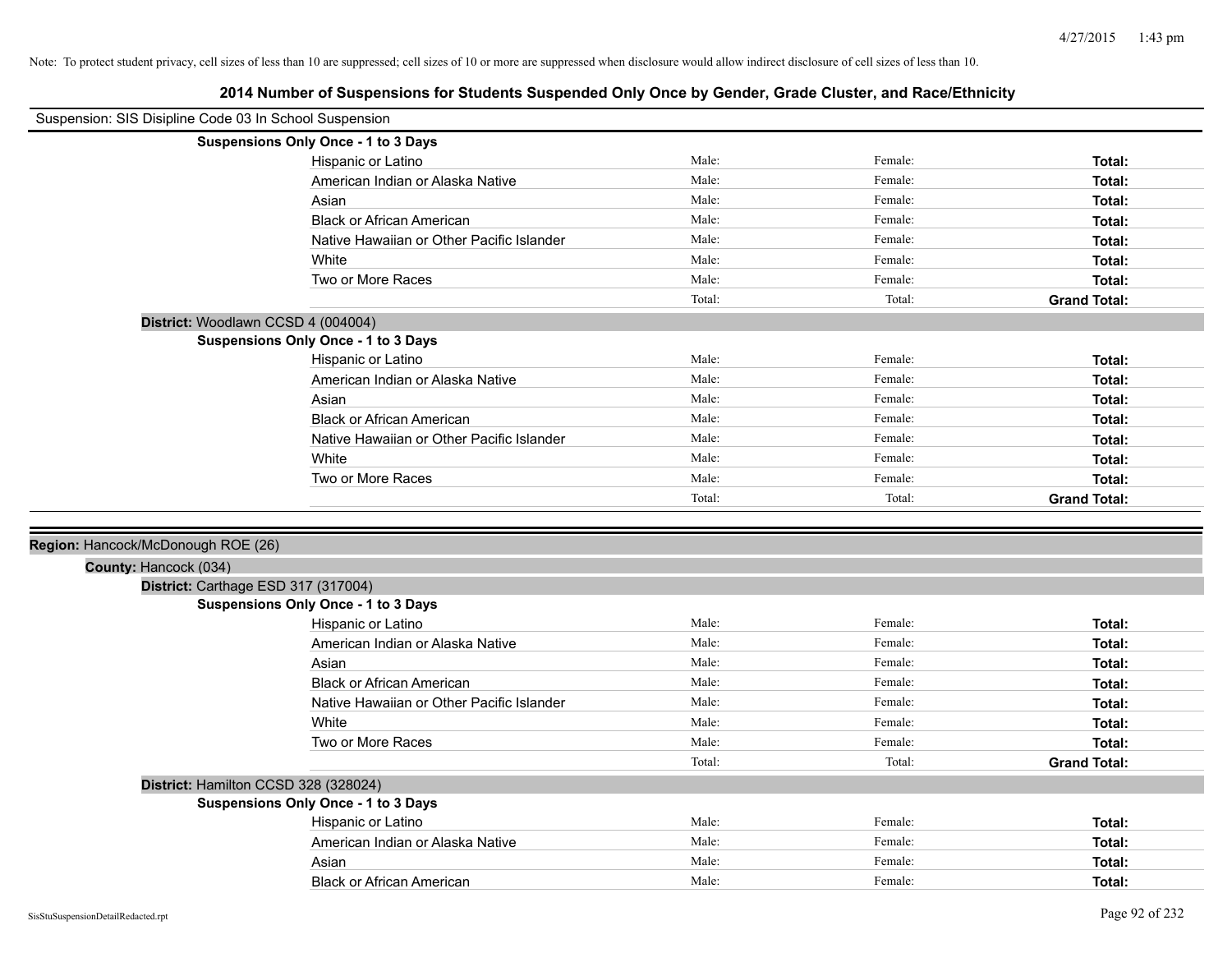| Suspension: SIS Disipline Code 03 In School Suspension |                                               |        |         |                     |
|--------------------------------------------------------|-----------------------------------------------|--------|---------|---------------------|
|                                                        | Native Hawaiian or Other Pacific Islander     | Male:  | Female: | Total:              |
|                                                        | White                                         | Male:  | Female: | 17<br>Total:        |
|                                                        | Two or More Races                             | Male:  | Female: | Total:              |
|                                                        |                                               | Total: | Total:  | <b>Grand Total:</b> |
|                                                        | <b>Suspensions Only Once - 4 or More Days</b> |        |         |                     |
|                                                        | Hispanic or Latino                            | Male:  | Female: | Total:              |
|                                                        | American Indian or Alaska Native              | Male:  | Female: | Total:              |
|                                                        | Asian                                         | Male:  | Female: | Total:              |
|                                                        | <b>Black or African American</b>              | Male:  | Female: | Total:              |
|                                                        | Native Hawaiian or Other Pacific Islander     | Male:  | Female: | Total:              |
|                                                        | White                                         | Male:  | Female: | Total:              |
|                                                        | Two or More Races                             | Male:  | Female: | Total:              |
|                                                        |                                               | Total: | Total:  | <b>Grand Total:</b> |
|                                                        | District: Illini West H S Dist 307 (307016)   |        |         |                     |
|                                                        | <b>Suspensions Only Once - 1 to 3 Days</b>    |        |         |                     |
|                                                        | Hispanic or Latino                            | Male:  | Female: | Total:              |
|                                                        | American Indian or Alaska Native              | Male:  | Female: | Total:              |
|                                                        | Asian                                         | Male:  | Female: | Total:              |
|                                                        | <b>Black or African American</b>              | Male:  | Female: | Total:              |
|                                                        | Native Hawaiian or Other Pacific Islander     | Male:  | Female: | Total:              |
|                                                        | White                                         | Male:  | Female: | 14<br>Total:        |
|                                                        | Two or More Races                             | Male:  | Female: | Total:              |
|                                                        |                                               | Total: | Total:  | <b>Grand Total:</b> |
|                                                        | <b>Suspensions Only Once - 4 or More Days</b> |        |         |                     |
|                                                        | Hispanic or Latino                            | Male:  | Female: | Total:              |
|                                                        | American Indian or Alaska Native              | Male:  | Female: | Total:              |
|                                                        | Asian                                         | Male:  | Female: | Total:              |
|                                                        | <b>Black or African American</b>              | Male:  | Female: | Total:              |
|                                                        | Native Hawaiian or Other Pacific Islander     | Male:  | Female: | Total:              |
|                                                        | White                                         | Male:  | Female: | Total:              |
|                                                        | Two or More Races                             | Male:  | Female: | Total:              |
|                                                        |                                               | Total: | Total:  | <b>Grand Total:</b> |
|                                                        | District: La Harpe CSD 347 (347004)           |        |         |                     |
|                                                        | <b>Suspensions Only Once - 1 to 3 Days</b>    |        |         |                     |
|                                                        | Hispanic or Latino                            | Male:  | Female: | Total:              |
|                                                        | American Indian or Alaska Native              | Male:  | Female: | Total:              |
|                                                        | Asian                                         | Male:  | Female: | Total:              |
|                                                        | <b>Black or African American</b>              | Male:  | Female: | Total:              |
|                                                        | Native Hawaiian or Other Pacific Islander     | Male:  | Female: | Total:              |
| SisStuSuspensionDetailRedacted.rpt                     |                                               |        |         | Page 93 of 232      |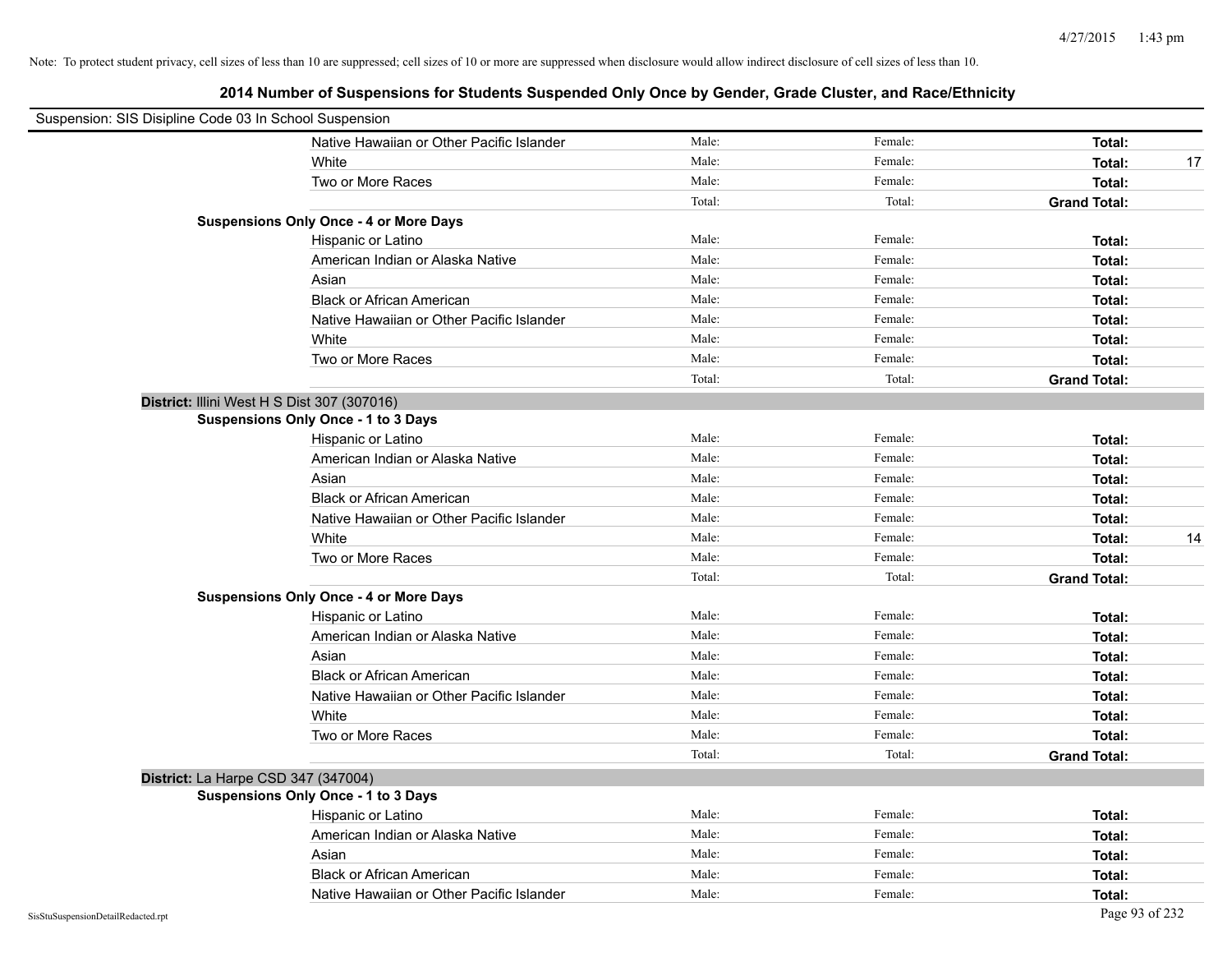| Suspension: SIS Disipline Code 03 In School Suspension |                                               |        |         |                     |
|--------------------------------------------------------|-----------------------------------------------|--------|---------|---------------------|
|                                                        | White                                         | Male:  | Female: | Total:              |
|                                                        | Two or More Races                             | Male:  | Female: | Total:              |
|                                                        |                                               | Total: | Total:  | <b>Grand Total:</b> |
| District: Nauvoo-Colusa CUSD 325 (325026)              |                                               |        |         |                     |
|                                                        | Suspensions Only Once - 1 to 3 Days           |        |         |                     |
|                                                        | Hispanic or Latino                            | Male:  | Female: | Total:              |
|                                                        | American Indian or Alaska Native              | Male:  | Female: | Total:              |
|                                                        | Asian                                         | Male:  | Female: | Total:              |
|                                                        | <b>Black or African American</b>              | Male:  | Female: | Total:              |
|                                                        | Native Hawaiian or Other Pacific Islander     | Male:  | Female: | Total:              |
|                                                        | White                                         | Male:  | Female: | Total:              |
|                                                        | Two or More Races                             | Male:  | Female: | Total:              |
|                                                        |                                               | Total: | Total:  | <b>Grand Total:</b> |
|                                                        | <b>Suspensions Only Once - 4 or More Days</b> |        |         |                     |
|                                                        | Hispanic or Latino                            | Male:  | Female: | Total:              |
|                                                        | American Indian or Alaska Native              | Male:  | Female: | Total:              |
|                                                        | Asian                                         | Male:  | Female: | Total:              |
|                                                        | <b>Black or African American</b>              | Male:  | Female: | Total:              |
|                                                        | Native Hawaiian or Other Pacific Islander     | Male:  | Female: | Total:              |
|                                                        | White                                         | Male:  | Female: | Total:              |
|                                                        | Two or More Races                             | Male:  | Female: | Total:              |
|                                                        |                                               | Total: | Total:  | <b>Grand Total:</b> |
| District: Southeastern CUSD 337 (337026)               |                                               |        |         |                     |
|                                                        | <b>Suspensions Only Once - 1 to 3 Days</b>    |        |         |                     |
|                                                        | Hispanic or Latino                            | Male:  | Female: | Total:              |
|                                                        | American Indian or Alaska Native              | Male:  | Female: | Total:              |
|                                                        | Asian                                         | Male:  | Female: | Total:              |
|                                                        | <b>Black or African American</b>              | Male:  | Female: | Total:              |
|                                                        | Native Hawaiian or Other Pacific Islander     | Male:  | Female: | Total:              |
|                                                        | White                                         | Male:  | Female: | Total:              |
|                                                        | Two or More Races                             | Male:  | Female: | Total:              |
|                                                        |                                               | Total: | Total:  | <b>Grand Total:</b> |
|                                                        | <b>Suspensions Only Once - 4 or More Days</b> |        |         |                     |
|                                                        | Hispanic or Latino                            | Male:  | Female: | Total:              |
|                                                        | American Indian or Alaska Native              | Male:  | Female: | Total:              |
|                                                        | Asian                                         | Male:  | Female: | Total:              |
|                                                        | <b>Black or African American</b>              | Male:  | Female: | Total:              |
|                                                        | Native Hawaiian or Other Pacific Islander     | Male:  | Female: | Total:              |
|                                                        | White                                         | Male:  | Female: | Total:              |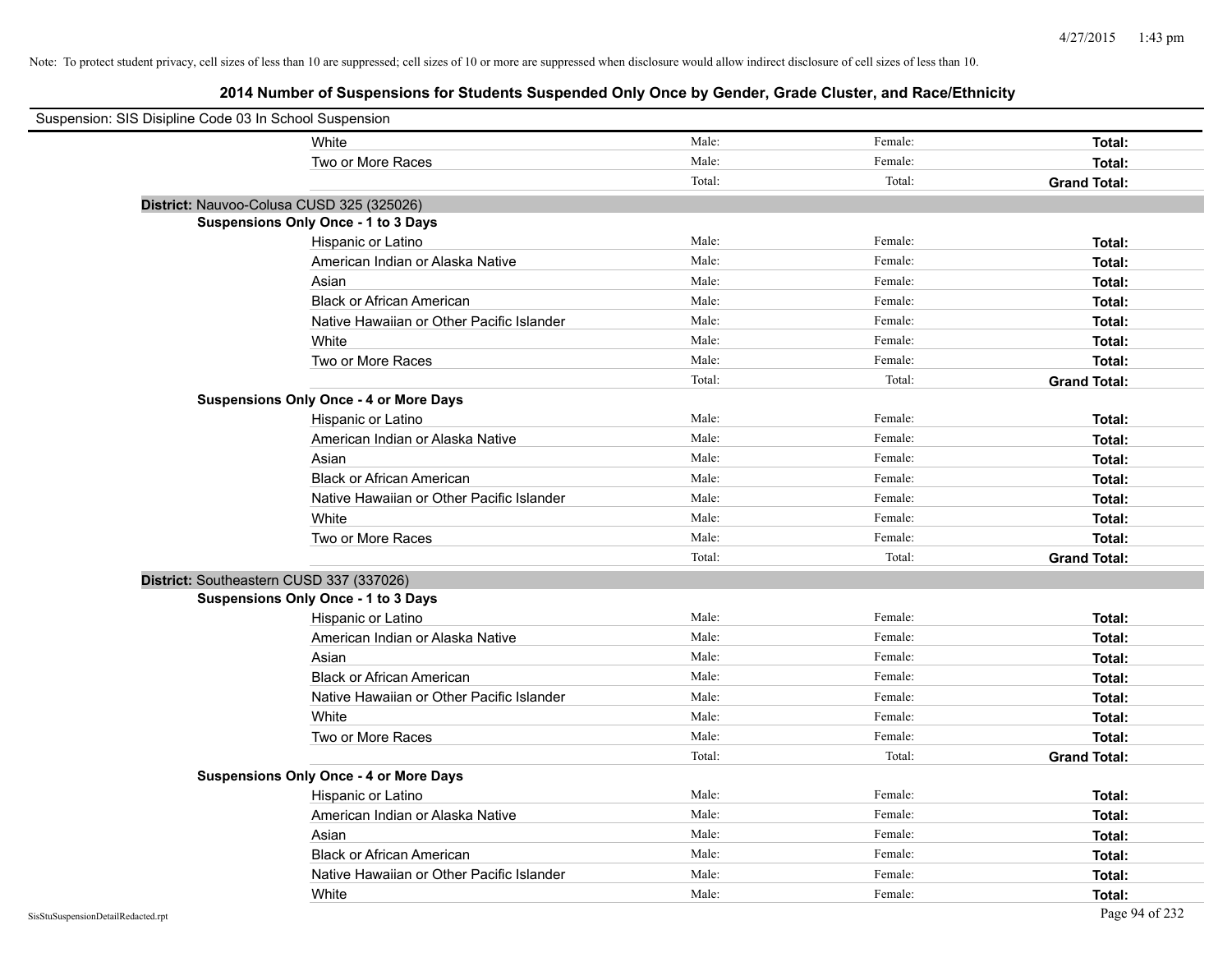| Suspension: SIS Disipline Code 03 In School Suspension |                                                   |        |         |                     |    |
|--------------------------------------------------------|---------------------------------------------------|--------|---------|---------------------|----|
|                                                        | Two or More Races                                 | Male:  | Female: | Total:              |    |
|                                                        |                                                   | Total: | Total:  | <b>Grand Total:</b> |    |
|                                                        | District: Warsaw CUSD 316 (316026)                |        |         |                     |    |
|                                                        | Suspensions Only Once - 1 to 3 Days               |        |         |                     |    |
|                                                        | Hispanic or Latino                                | Male:  | Female: | Total:              |    |
|                                                        | American Indian or Alaska Native                  | Male:  | Female: | Total:              |    |
|                                                        | Asian                                             | Male:  | Female: | Total:              |    |
|                                                        | <b>Black or African American</b>                  | Male:  | Female: | Total:              |    |
|                                                        | Native Hawaiian or Other Pacific Islander         | Male:  | Female: | Total:              |    |
|                                                        | White                                             | Male:  | Female: | Total:              | 18 |
|                                                        | Two or More Races                                 | Male:  | Female: | Total:              |    |
|                                                        |                                                   | Total: | Total:  | <b>Grand Total:</b> |    |
| County: Mcdonough (062)                                |                                                   |        |         |                     |    |
|                                                        | District: Bushnell Prairie City CUSD 170 (170026) |        |         |                     |    |
|                                                        | Suspensions Only Once - 1 to 3 Days               |        |         |                     |    |
|                                                        | Hispanic or Latino                                | Male:  | Female: | Total:              |    |
|                                                        | American Indian or Alaska Native                  | Male:  | Female: | Total:              |    |
|                                                        | Asian                                             | Male:  | Female: | Total:              |    |
|                                                        | <b>Black or African American</b>                  | Male:  | Female: | Total:              |    |
|                                                        | Native Hawaiian or Other Pacific Islander         | Male:  | Female: | Total:              |    |
|                                                        | White                                             | Male:  | Female: | Total:              |    |
|                                                        | Two or More Races                                 | Male:  | Female: | Total:              |    |
|                                                        |                                                   | Total: | Total:  | <b>Grand Total:</b> |    |
|                                                        | District: Macomb CUSD 185 (185026)                |        |         |                     |    |
|                                                        | <b>Suspensions Only Once - 1 to 3 Days</b>        |        |         |                     |    |
|                                                        | Hispanic or Latino                                | Male:  | Female: | Total:              |    |
|                                                        | American Indian or Alaska Native                  | Male:  | Female: | Total:              |    |
|                                                        | Asian                                             | Male:  | Female: | Total:              |    |
|                                                        | <b>Black or African American</b>                  | Male:  | Female: | Total:              | 11 |
|                                                        | Native Hawaiian or Other Pacific Islander         | Male:  | Female: | Total:              |    |
|                                                        | White                                             | Male:  | Female: | Total:              | 15 |
|                                                        | Two or More Races                                 | Male:  | Female: | Total:              |    |
|                                                        |                                                   | Total: | Total:  | <b>Grand Total:</b> |    |
|                                                        | District: West Prairie CUSD 103 (103026)          |        |         |                     |    |
|                                                        | <b>Suspensions Only Once - 1 to 3 Days</b>        |        |         |                     |    |
|                                                        | Hispanic or Latino                                | Male:  | Female: | Total:              |    |
|                                                        | American Indian or Alaska Native                  | Male:  | Female: | Total:              |    |
|                                                        | Asian                                             | Male:  | Female: | Total:              |    |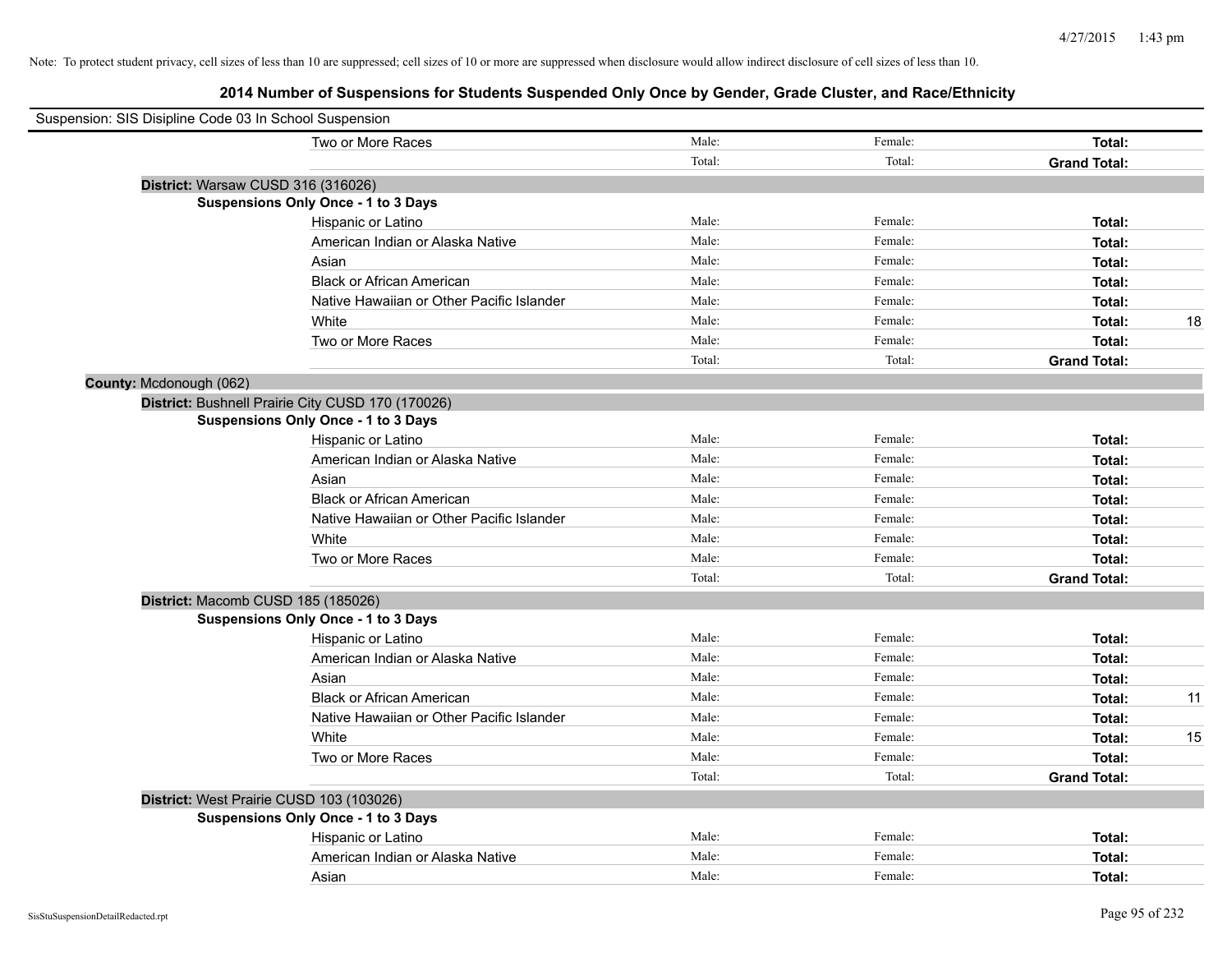| Suspension: SIS Disipline Code 03 In School Suspension |                                                      |        |         |                     |
|--------------------------------------------------------|------------------------------------------------------|--------|---------|---------------------|
|                                                        | <b>Black or African American</b>                     | Male:  | Female: | Total:              |
|                                                        | Native Hawaiian or Other Pacific Islander            | Male:  | Female: | Total:              |
|                                                        | White                                                | Male:  | Female: | Total:              |
|                                                        | Two or More Races                                    | Male:  | Female: | Total:              |
|                                                        |                                                      | Total: | Total:  | <b>Grand Total:</b> |
|                                                        |                                                      |        |         |                     |
| Region: Henderson/Mercer/Warren ROE (27)               |                                                      |        |         |                     |
| County: Henderson (036)                                |                                                      |        |         |                     |
|                                                        | District: West Central CUSD 235 (235026)             |        |         |                     |
|                                                        | <b>Suspensions Only Once - 1 to 3 Days</b>           |        |         |                     |
|                                                        | Hispanic or Latino                                   | Male:  | Female: | Total:              |
|                                                        | American Indian or Alaska Native                     | Male:  | Female: | Total:              |
|                                                        | Asian                                                | Male:  | Female: | Total:              |
|                                                        | <b>Black or African American</b>                     | Male:  | Female: | Total:              |
|                                                        | Native Hawaiian or Other Pacific Islander            | Male:  | Female: | Total:              |
|                                                        | White                                                | Male:  | Female: | 38<br>Total:        |
|                                                        | Two or More Races                                    | Male:  | Female: | Total:              |
|                                                        |                                                      | Total: | Total:  | <b>Grand Total:</b> |
| County: Mercer (066)                                   |                                                      |        |         |                     |
|                                                        | District: Mercer County School District 404 (404026) |        |         |                     |
|                                                        | Suspensions Only Once - 1 to 3 Days                  |        |         |                     |
|                                                        | Hispanic or Latino                                   | Male:  | Female: | Total:              |
|                                                        | American Indian or Alaska Native                     | Male:  | Female: | Total:              |
|                                                        | Asian                                                | Male:  | Female: | Total:              |
|                                                        | <b>Black or African American</b>                     | Male:  | Female: | Total:              |
|                                                        | Native Hawaiian or Other Pacific Islander            | Male:  | Female: | Total:              |
|                                                        | White                                                | Male:  | Female: | 20<br>Total:        |
|                                                        | Two or More Races                                    | Male:  | Female: | Total:              |
|                                                        |                                                      | Total: | Total:  | <b>Grand Total:</b> |
|                                                        | <b>Suspensions Only Once - 4 or More Days</b>        |        |         |                     |
|                                                        | Hispanic or Latino                                   | Male:  | Female: | Total:              |
|                                                        | American Indian or Alaska Native                     | Male:  | Female: | Total:              |
|                                                        | Asian                                                | Male:  | Female: | Total:              |
|                                                        | <b>Black or African American</b>                     | Male:  | Female: | Total:              |
|                                                        | Native Hawaiian or Other Pacific Islander            | Male:  | Female: | Total:              |
|                                                        | White                                                | Male:  | Female: | Total:              |
|                                                        | Two or More Races                                    | Male:  | Female: | Total:              |
|                                                        |                                                      | Total: | Total:  | <b>Grand Total:</b> |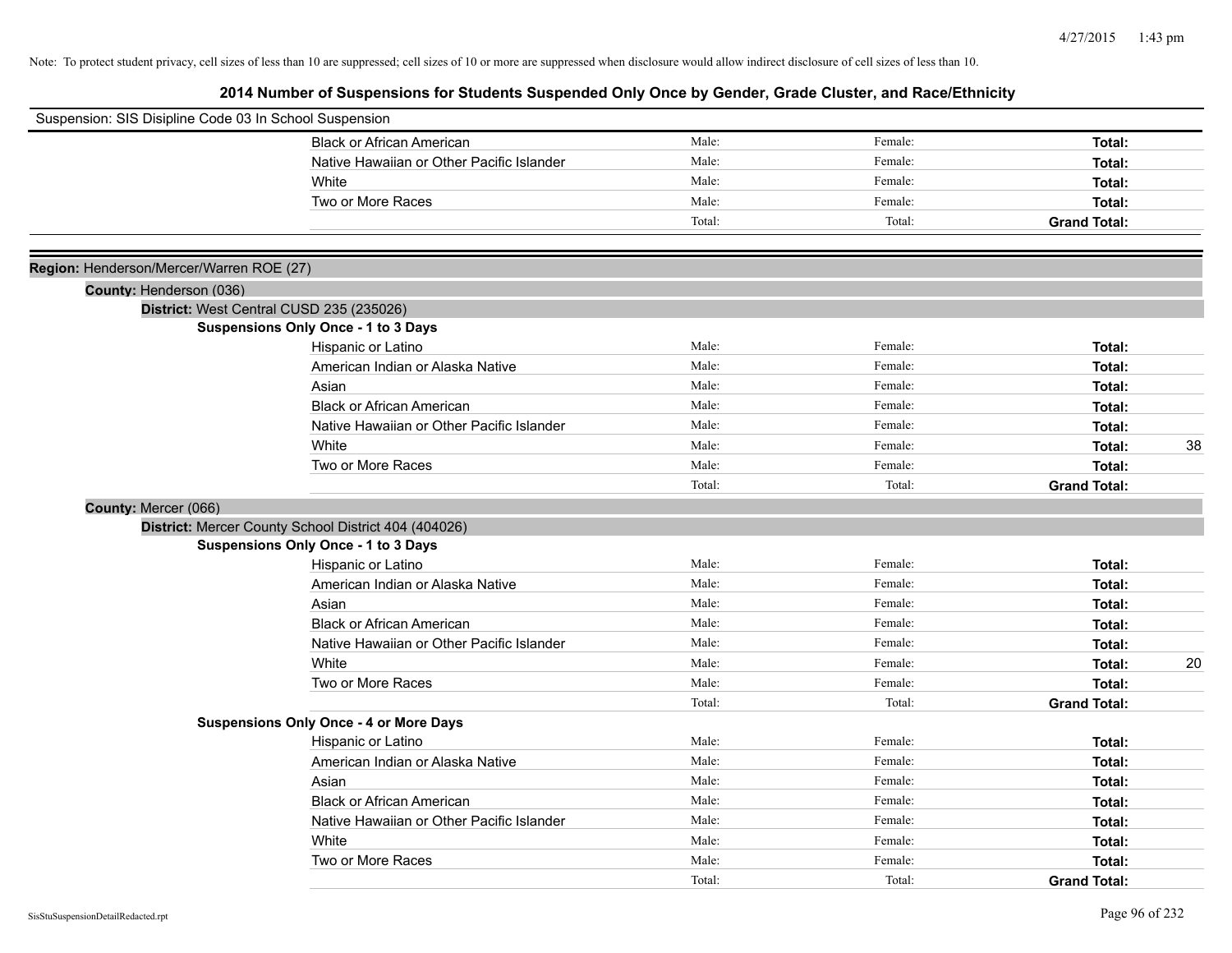| Suspension: SIS Disipline Code 03 In School Suspension |                                               |        |         |                     |    |
|--------------------------------------------------------|-----------------------------------------------|--------|---------|---------------------|----|
| County: Warren (094)                                   |                                               |        |         |                     |    |
| District: Monmouth-Roseville CUSD 238 (238026)         |                                               |        |         |                     |    |
|                                                        | <b>Suspensions Only Once - 1 to 3 Days</b>    |        |         |                     |    |
|                                                        | Hispanic or Latino                            | Male:  | Female: | Total:              |    |
|                                                        | American Indian or Alaska Native              | Male:  | Female: | Total:              |    |
|                                                        | Asian                                         | Male:  | Female: | Total:              |    |
|                                                        | <b>Black or African American</b>              | Male:  | Female: | Total:              |    |
|                                                        | Native Hawaiian or Other Pacific Islander     | Male:  | Female: | Total:              |    |
|                                                        | White                                         | Male:  | Female: | Total:              |    |
|                                                        | Two or More Races                             | Male:  | Female: | Total:              |    |
|                                                        |                                               | Total: | Total:  | <b>Grand Total:</b> |    |
|                                                        | <b>Suspensions Only Once - 4 or More Days</b> |        |         |                     |    |
|                                                        | Hispanic or Latino                            | Male:  | Female: | Total:              |    |
|                                                        | American Indian or Alaska Native              | Male:  | Female: | Total:              |    |
|                                                        | Asian                                         | Male:  | Female: | Total:              |    |
|                                                        | <b>Black or African American</b>              | Male:  | Female: | Total:              |    |
|                                                        | Native Hawaiian or Other Pacific Islander     | Male:  | Female: | Total:              |    |
|                                                        | White                                         | Male:  | Female: | Total:              |    |
|                                                        | Two or More Races                             | Male:  | Female: | Total:              |    |
|                                                        |                                               | Total: | Total:  | <b>Grand Total:</b> |    |
| District: United CUSD 304 (304026)                     |                                               |        |         |                     |    |
|                                                        | Suspensions Only Once - 1 to 3 Days           |        |         |                     |    |
|                                                        | Hispanic or Latino                            | Male:  | Female: | Total:              |    |
|                                                        | American Indian or Alaska Native              | Male:  | Female: | Total:              |    |
|                                                        | Asian                                         | Male:  | Female: | Total:              |    |
|                                                        | <b>Black or African American</b>              | Male:  | Female: | Total:              |    |
|                                                        | Native Hawaiian or Other Pacific Islander     | Male:  | Female: | Total:              |    |
|                                                        | White                                         | Male:  | Female: | Total:              | 11 |
|                                                        | Two or More Races                             | Male:  | Female: | Total:              |    |
|                                                        |                                               | Total: | Total:  | <b>Grand Total:</b> |    |
|                                                        |                                               |        |         |                     |    |
| Region: Iroquois/Kankakee ROE (32)                     |                                               |        |         |                     |    |
|                                                        |                                               |        |         |                     |    |
| <b>County: Iroquois (038)</b>                          |                                               |        |         |                     |    |
| District: Central CUSD 4 (004026)                      | Suspensions Only Once - 1 to 3 Days           |        |         |                     |    |
|                                                        | Hispanic or Latino                            | Male:  | Female: | Total:              |    |
|                                                        | American Indian or Alaska Native              | Male:  | Female: | Total:              |    |
|                                                        | Asian                                         | Male:  | Female: | Total:              |    |
|                                                        |                                               |        |         |                     |    |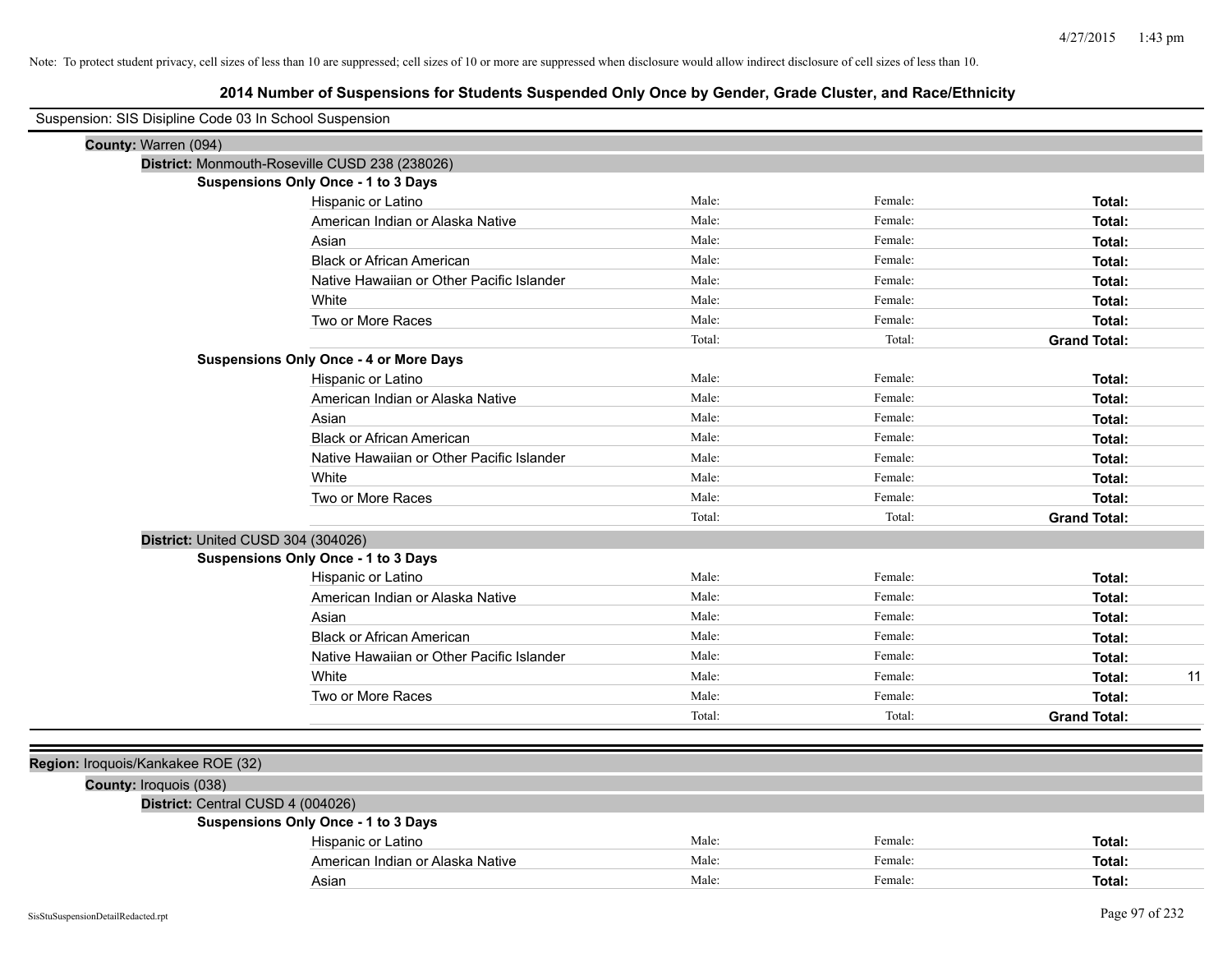| Suspension: SIS Disipline Code 03 In School Suspension |        |         |                     |    |
|--------------------------------------------------------|--------|---------|---------------------|----|
| <b>Black or African American</b>                       | Male:  | Female: | Total:              |    |
| Native Hawaiian or Other Pacific Islander              | Male:  | Female: | Total:              |    |
| White                                                  | Male:  | Female: | Total:              | 31 |
| Two or More Races                                      | Male:  | Female: | Total:              |    |
|                                                        | Total: | Total:  | <b>Grand Total:</b> |    |
| District: Cissna Park CUSD 6 (006026)                  |        |         |                     |    |
| Suspensions Only Once - 1 to 3 Days                    |        |         |                     |    |
| Hispanic or Latino                                     | Male:  | Female: | Total:              |    |
| American Indian or Alaska Native                       | Male:  | Female: | Total:              |    |
| Asian                                                  | Male:  | Female: | Total:              |    |
| <b>Black or African American</b>                       | Male:  | Female: | Total:              |    |
| Native Hawaiian or Other Pacific Islander              | Male:  | Female: | Total:              |    |
| White                                                  | Male:  | Female: | Total:              |    |
| Two or More Races                                      | Male:  | Female: | Total:              |    |
|                                                        | Total: | Total:  | <b>Grand Total:</b> |    |
| District: Donovan CUSD 3 (003026)                      |        |         |                     |    |
| <b>Suspensions Only Once - 1 to 3 Days</b>             |        |         |                     |    |
| Hispanic or Latino                                     | Male:  | Female: | Total:              |    |
| American Indian or Alaska Native                       | Male:  | Female: | Total:              |    |
| Asian                                                  | Male:  | Female: | Total:              |    |
| <b>Black or African American</b>                       | Male:  | Female: | Total:              |    |
| Native Hawaiian or Other Pacific Islander              | Male:  | Female: | Total:              |    |
| White                                                  | Male:  | Female: | Total:              |    |
| Two or More Races                                      | Male:  | Female: | Total:              |    |
|                                                        | Total: | Total:  | <b>Grand Total:</b> |    |
| District: Iroquois County CUSD 9 (009026)              |        |         |                     |    |
| Suspensions Only Once - 1 to 3 Days                    |        |         |                     |    |
| Hispanic or Latino                                     | Male:  | Female: | Total:              |    |
| American Indian or Alaska Native                       | Male:  | Female: | Total:              |    |
| Asian                                                  | Male:  | Female: | Total:              |    |
| <b>Black or African American</b>                       | Male:  | Female: | Total:              |    |
| Native Hawaiian or Other Pacific Islander              | Male:  | Female: | Total:              |    |
| White                                                  | Male:  | Female: | Total:              | 20 |
| Two or More Races                                      | Male:  | Female: | Total:              |    |
|                                                        | Total: | Total:  | <b>Grand Total:</b> |    |
| District: Iroquois West CUSD 10 (010026)               |        |         |                     |    |
| Suspensions Only Once - 1 to 3 Days                    |        |         |                     |    |
| Hispanic or Latino                                     | Male:  | Female: | Total:              |    |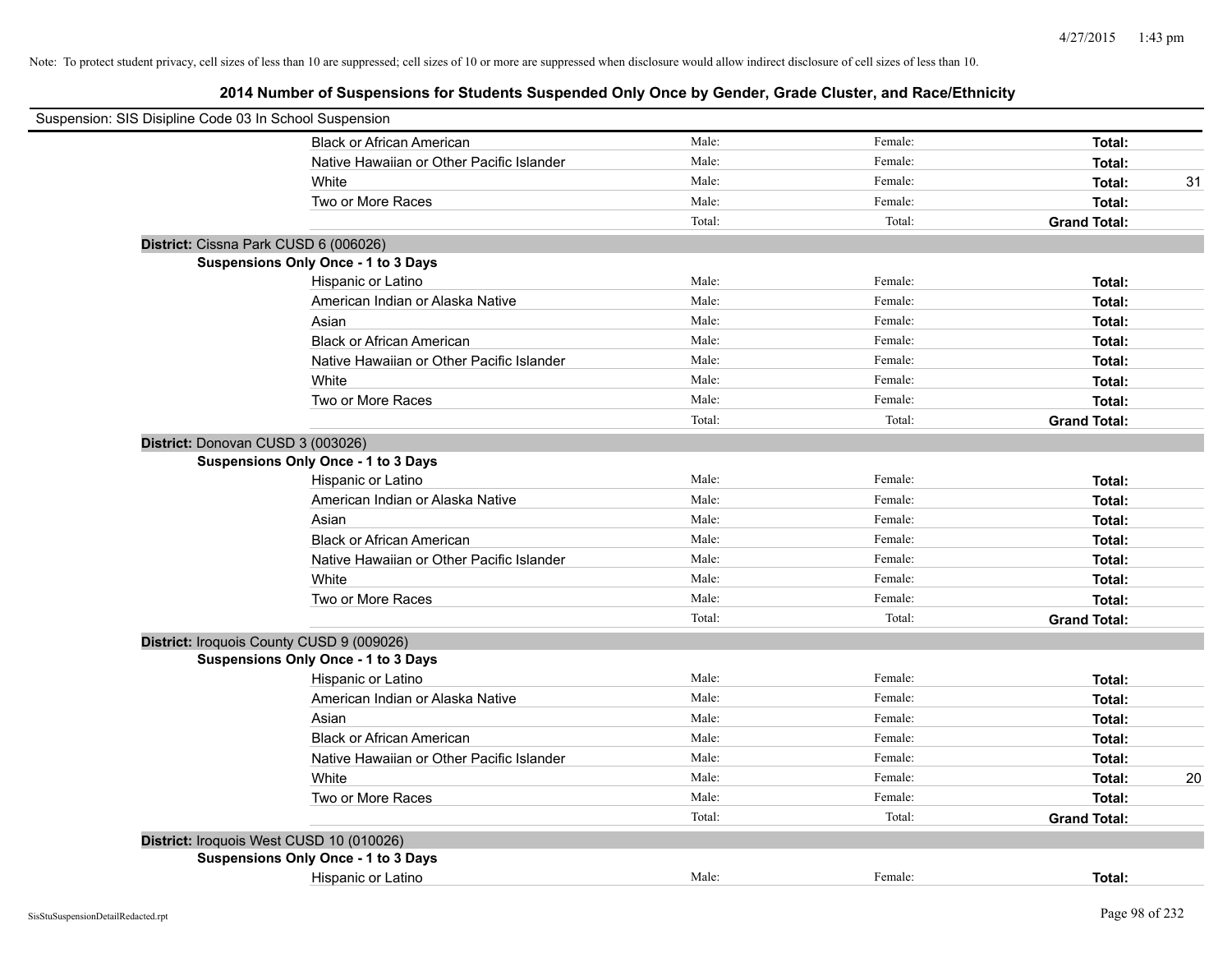| Suspension: SIS Disipline Code 03 In School Suspension |                                            |        |              |                           |    |
|--------------------------------------------------------|--------------------------------------------|--------|--------------|---------------------------|----|
|                                                        | American Indian or Alaska Native           | Male:  | Female:      | Total:                    |    |
|                                                        | Asian                                      | Male:  | Female:      | Total:                    |    |
|                                                        | <b>Black or African American</b>           | Male:  | Female:      | Total:                    |    |
|                                                        | Native Hawaiian or Other Pacific Islander  | Male:  | Female:      | Total:                    |    |
|                                                        | White                                      | Male:  | Female:      | Total:                    |    |
|                                                        | Two or More Races                          | Male:  | Female:      | Total:                    |    |
|                                                        |                                            | Total: | Total:       | <b>Grand Total:</b>       |    |
|                                                        | District: Milford CCSD 280 (280004)        |        |              |                           |    |
|                                                        | Suspensions Only Once - 1 to 3 Days        |        |              |                           |    |
|                                                        | Hispanic or Latino                         | Male:  | Female:      | Total:                    |    |
|                                                        | American Indian or Alaska Native           | Male:  | Female:      | Total:                    |    |
|                                                        | Asian                                      | Male:  | Female:      | Total:                    |    |
|                                                        | <b>Black or African American</b>           | Male:  | Female:      | Total:                    |    |
|                                                        | Native Hawaiian or Other Pacific Islander  | Male:  | Female:      | Total:                    |    |
|                                                        | White                                      | Male:  | Female:      | Total:                    |    |
|                                                        | Two or More Races                          | Male:  | Female:      | Total:                    |    |
|                                                        |                                            | Total: | Total:       | <b>Grand Total:</b>       |    |
|                                                        | District: Milford Twp HSD 233 (233017)     |        |              |                           |    |
|                                                        | <b>Suspensions Only Once - 1 to 3 Days</b> |        |              |                           |    |
|                                                        | Hispanic or Latino                         | Male:  | Female:      | Total:                    |    |
|                                                        | American Indian or Alaska Native           | Male:  | Female:      | Total:                    |    |
|                                                        | Asian                                      | Male:  | Female:      | Total:                    |    |
|                                                        | <b>Black or African American</b>           | Male:  | Female:      | Total:                    |    |
|                                                        | Native Hawaiian or Other Pacific Islander  | Male:  | Female:      | Total:                    |    |
|                                                        | White                                      | Male:  | Female:      | Total:                    |    |
|                                                        | Two or More Races                          | Male:  | Female:      | Total:                    |    |
|                                                        |                                            | Total: | Total:       | <b>Grand Total:</b>       |    |
| County: Kankakee (046)                                 |                                            |        |              |                           |    |
|                                                        | District: Bourbonnais SD 53 (053002)       |        |              |                           |    |
|                                                        | <b>Suspensions Only Once - 1 to 3 Days</b> |        |              |                           |    |
|                                                        | Hispanic or Latino                         | Male:  | Female:      | Total:                    |    |
|                                                        | American Indian or Alaska Native           | Male:  | Female:      | Total:                    |    |
|                                                        | Asian                                      | Male:  | Female:      | Total:                    |    |
|                                                        | <b>Black or African American</b>           | Male:  | Female:      | Total:                    | 14 |
|                                                        | Native Hawaiian or Other Pacific Islander  | Male:  | Female:      | Total:                    |    |
|                                                        | White                                      | Male:  | Female:      | Total:                    | 27 |
|                                                        | Two or More Races                          | Male:  | Female:      | Total:                    |    |
|                                                        |                                            | Total: | 40<br>Total: | 11<br><b>Grand Total:</b> | 51 |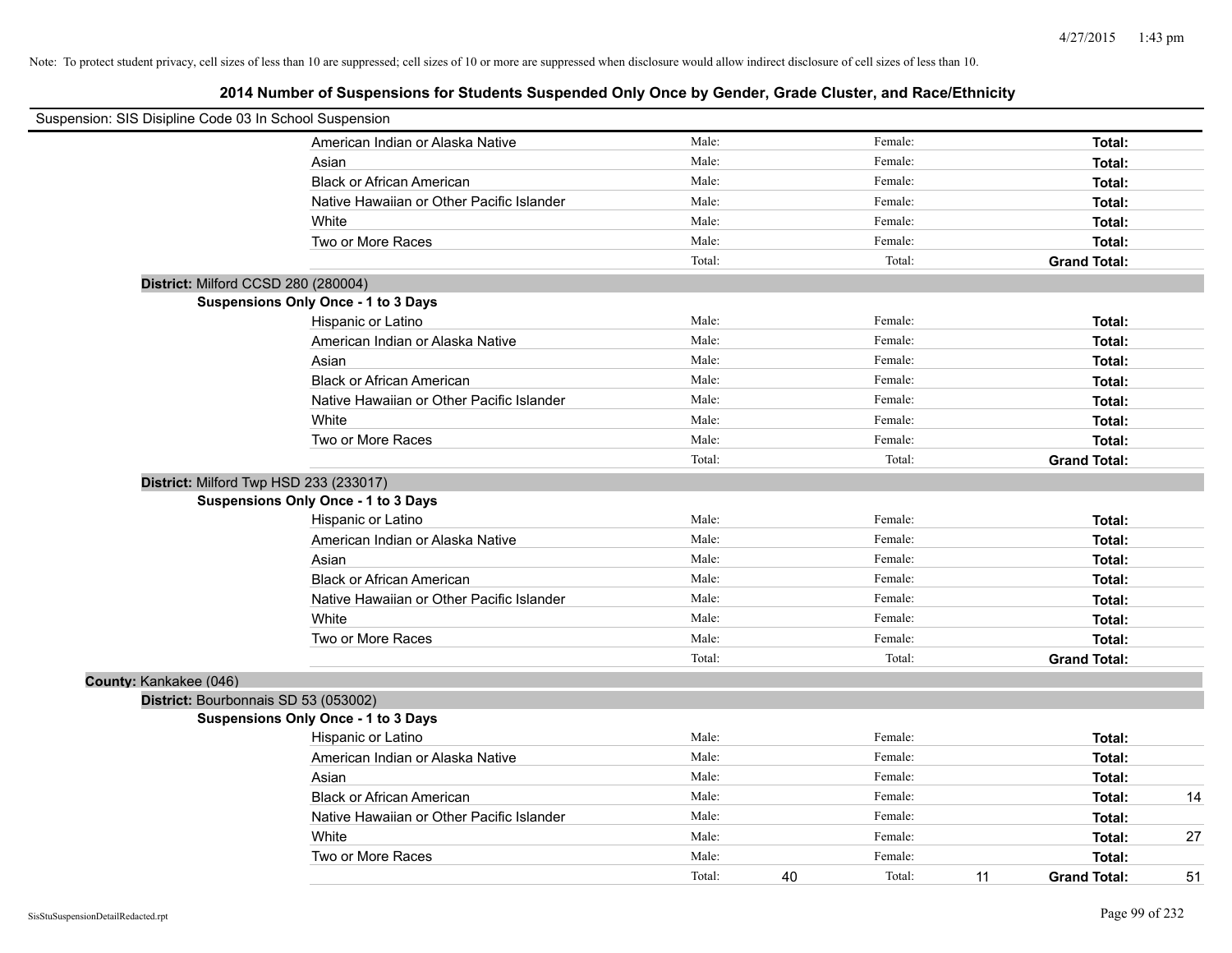| Suspension: SIS Disipline Code 03 In School Suspension |                                                 |        |    |         |    |                     |     |
|--------------------------------------------------------|-------------------------------------------------|--------|----|---------|----|---------------------|-----|
|                                                        | District: Bradley Bourbonnais CHSD 307 (307016) |        |    |         |    |                     |     |
|                                                        | <b>Suspensions Only Once - 1 to 3 Days</b>      |        |    |         |    |                     |     |
|                                                        | Hispanic or Latino                              | Male:  |    | Female: |    | Total:              |     |
|                                                        | American Indian or Alaska Native                | Male:  |    | Female: |    | Total:              |     |
|                                                        | Asian                                           | Male:  |    | Female: |    | Total:              |     |
|                                                        | <b>Black or African American</b>                | Male:  |    | Female: |    | Total:              | 19  |
|                                                        | Native Hawaiian or Other Pacific Islander       | Male:  |    | Female: |    | Total:              |     |
|                                                        | White                                           | Male:  | 54 | Female: | 27 | Total:              | 81  |
|                                                        | Two or More Races                               | Male:  |    | Female: |    | Total:              |     |
|                                                        |                                                 | Total: | 67 | Total:  | 44 | <b>Grand Total:</b> | 111 |
|                                                        | District: Bradley SD 61 (061002)                |        |    |         |    |                     |     |
|                                                        | <b>Suspensions Only Once - 1 to 3 Days</b>      |        |    |         |    |                     |     |
|                                                        | Hispanic or Latino                              | Male:  |    | Female: |    | Total:              |     |
|                                                        | American Indian or Alaska Native                | Male:  |    | Female: |    | Total:              |     |
|                                                        | Asian                                           | Male:  |    | Female: |    | Total:              |     |
|                                                        | <b>Black or African American</b>                | Male:  |    | Female: |    | Total:              |     |
|                                                        | Native Hawaiian or Other Pacific Islander       | Male:  |    | Female: |    | Total:              |     |
|                                                        | White                                           | Male:  |    | Female: |    | Total:              |     |
|                                                        | Two or More Races                               | Male:  |    | Female: |    | Total:              |     |
|                                                        |                                                 | Total: |    | Total:  |    | <b>Grand Total:</b> |     |
|                                                        | District: Grant Park CUSD 6 (006026)            |        |    |         |    |                     |     |
|                                                        | <b>Suspensions Only Once - 1 to 3 Days</b>      |        |    |         |    |                     |     |
|                                                        | Hispanic or Latino                              | Male:  |    | Female: |    | Total:              |     |
|                                                        | American Indian or Alaska Native                | Male:  |    | Female: |    | Total:              |     |
|                                                        | Asian                                           | Male:  |    | Female: |    | Total:              |     |
|                                                        | <b>Black or African American</b>                | Male:  |    | Female: |    | Total:              |     |
|                                                        | Native Hawaiian or Other Pacific Islander       | Male:  |    | Female: |    | Total:              |     |
|                                                        | White                                           | Male:  |    | Female: |    | Total:              |     |
|                                                        | Two or More Races                               | Male:  |    | Female: |    | Total:              |     |
|                                                        |                                                 | Total: |    | Total:  |    | <b>Grand Total:</b> |     |
|                                                        | District: Herscher CUSD 2 (002026)              |        |    |         |    |                     |     |
|                                                        | <b>Suspensions Only Once - 1 to 3 Days</b>      |        |    |         |    |                     |     |
|                                                        | Hispanic or Latino                              | Male:  |    | Female: |    | Total:              |     |
|                                                        | American Indian or Alaska Native                | Male:  |    | Female: |    | Total:              |     |
|                                                        | Asian                                           | Male:  |    | Female: |    | Total:              |     |
|                                                        | <b>Black or African American</b>                | Male:  |    | Female: |    | Total:              |     |
|                                                        | Native Hawaiian or Other Pacific Islander       | Male:  |    | Female: |    | Total:              |     |
|                                                        | White                                           | Male:  |    | Female: |    | Total:              |     |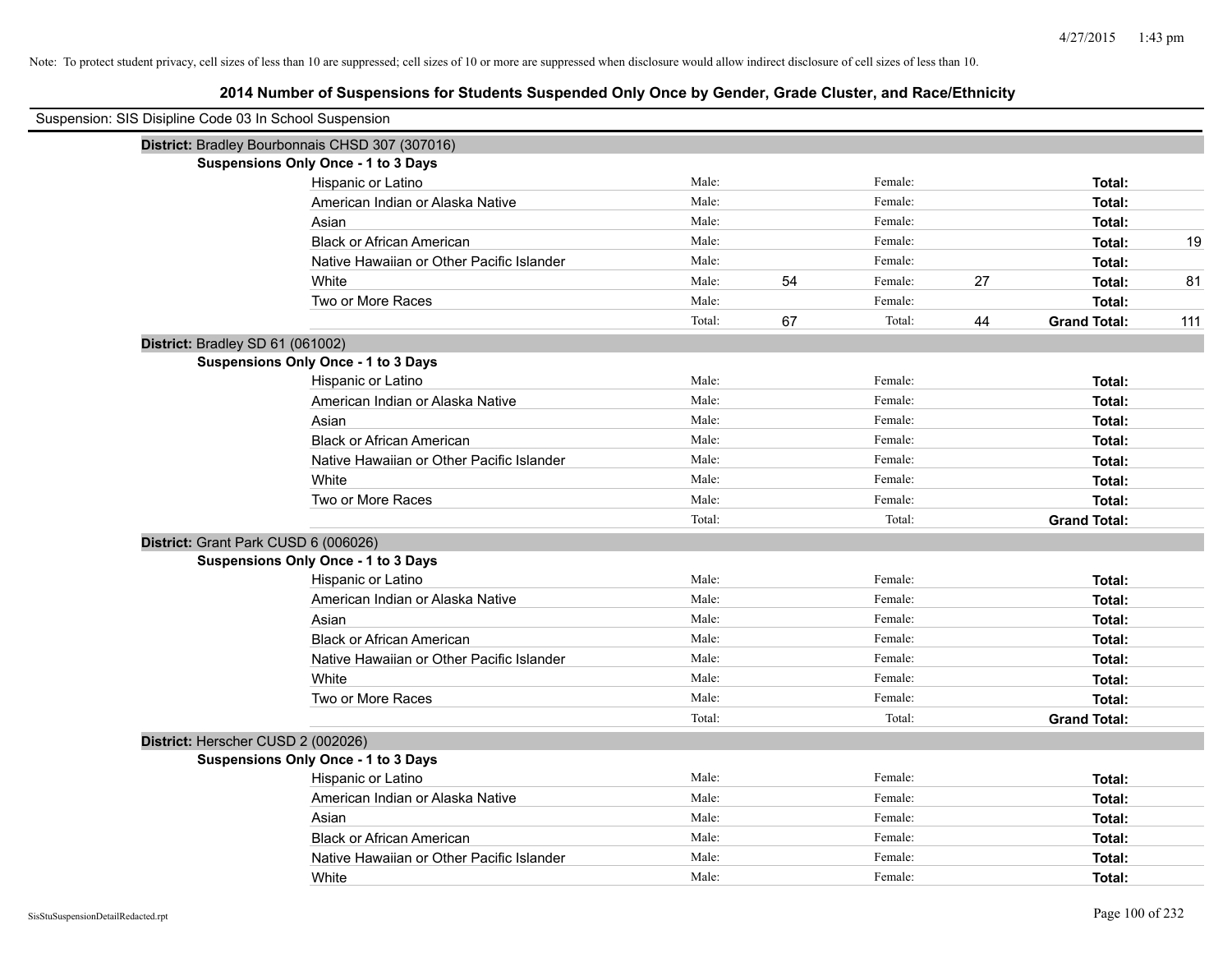| Suspension: SIS Disipline Code 03 In School Suspension |                                            |        |     |         |    |                     |     |
|--------------------------------------------------------|--------------------------------------------|--------|-----|---------|----|---------------------|-----|
|                                                        | Two or More Races                          | Male:  |     | Female: |    | Total:              |     |
|                                                        |                                            | Total: |     | Total:  |    | <b>Grand Total:</b> |     |
| District: Kankakee SD 111 (111025)                     |                                            |        |     |         |    |                     |     |
|                                                        | <b>Suspensions Only Once - 1 to 3 Days</b> |        |     |         |    |                     |     |
|                                                        | Hispanic or Latino                         | Male:  | 43  | Female: | 21 | Total:              | 64  |
|                                                        | American Indian or Alaska Native           | Male:  |     | Female: |    | Total:              |     |
|                                                        | Asian                                      | Male:  |     | Female: |    | Total:              |     |
|                                                        | <b>Black or African American</b>           | Male:  | 126 | Female: | 97 | Total:              | 223 |
|                                                        | Native Hawaiian or Other Pacific Islander  | Male:  |     | Female: |    | Total:              |     |
|                                                        | White                                      | Male:  | 45  | Female: | 16 | Total:              | 61  |
|                                                        | Two or More Races                          | Male:  |     | Female: |    | Total:              |     |
|                                                        |                                            | Total: |     | Total:  |    | <b>Grand Total:</b> |     |
| District: Manteno CUSD 5 (005026)                      |                                            |        |     |         |    |                     |     |
|                                                        | <b>Suspensions Only Once - 1 to 3 Days</b> |        |     |         |    |                     |     |
|                                                        | Hispanic or Latino                         | Male:  |     | Female: |    | Total:              |     |
|                                                        | American Indian or Alaska Native           | Male:  |     | Female: |    | Total:              |     |
|                                                        | Asian                                      | Male:  |     | Female: |    | Total:              |     |
|                                                        | <b>Black or African American</b>           | Male:  |     | Female: |    | Total:              |     |
|                                                        | Native Hawaiian or Other Pacific Islander  | Male:  |     | Female: |    | Total:              |     |
|                                                        | White                                      | Male:  | 20  | Female: | 11 | Total:              | 31  |
|                                                        | Two or More Races                          | Male:  |     | Female: |    | Total:              |     |
|                                                        |                                            | Total: |     | Total:  |    | <b>Grand Total:</b> | 42  |
| District: Momence CUSD 1 (001026)                      |                                            |        |     |         |    |                     |     |
|                                                        | <b>Suspensions Only Once - 1 to 3 Days</b> |        |     |         |    |                     |     |
|                                                        | Hispanic or Latino                         | Male:  |     | Female: |    | Total:              |     |
|                                                        | American Indian or Alaska Native           | Male:  |     | Female: |    | Total:              |     |
|                                                        | Asian                                      | Male:  |     | Female: |    | Total:              |     |
|                                                        | <b>Black or African American</b>           | Male:  |     | Female: |    | Total:              | 13  |
|                                                        | Native Hawaiian or Other Pacific Islander  | Male:  |     | Female: |    | Total:              |     |
|                                                        | White                                      | Male:  |     | Female: |    | Total:              | 12  |
|                                                        | Two or More Races                          | Male:  |     | Female: |    | Total:              |     |
|                                                        |                                            | Total: |     | Total:  |    | <b>Grand Total:</b> |     |
| District: Pembroke CCSD 259 (259004)                   |                                            |        |     |         |    |                     |     |
|                                                        | <b>Suspensions Only Once - 1 to 3 Days</b> |        |     |         |    |                     |     |
|                                                        | Hispanic or Latino                         | Male:  |     | Female: |    | Total:              |     |
|                                                        | American Indian or Alaska Native           | Male:  |     | Female: |    | Total:              |     |
|                                                        | Asian                                      | Male:  |     | Female: |    | Total:              |     |
|                                                        | <b>Black or African American</b>           | Male:  |     | Female: |    | Total:              | 10  |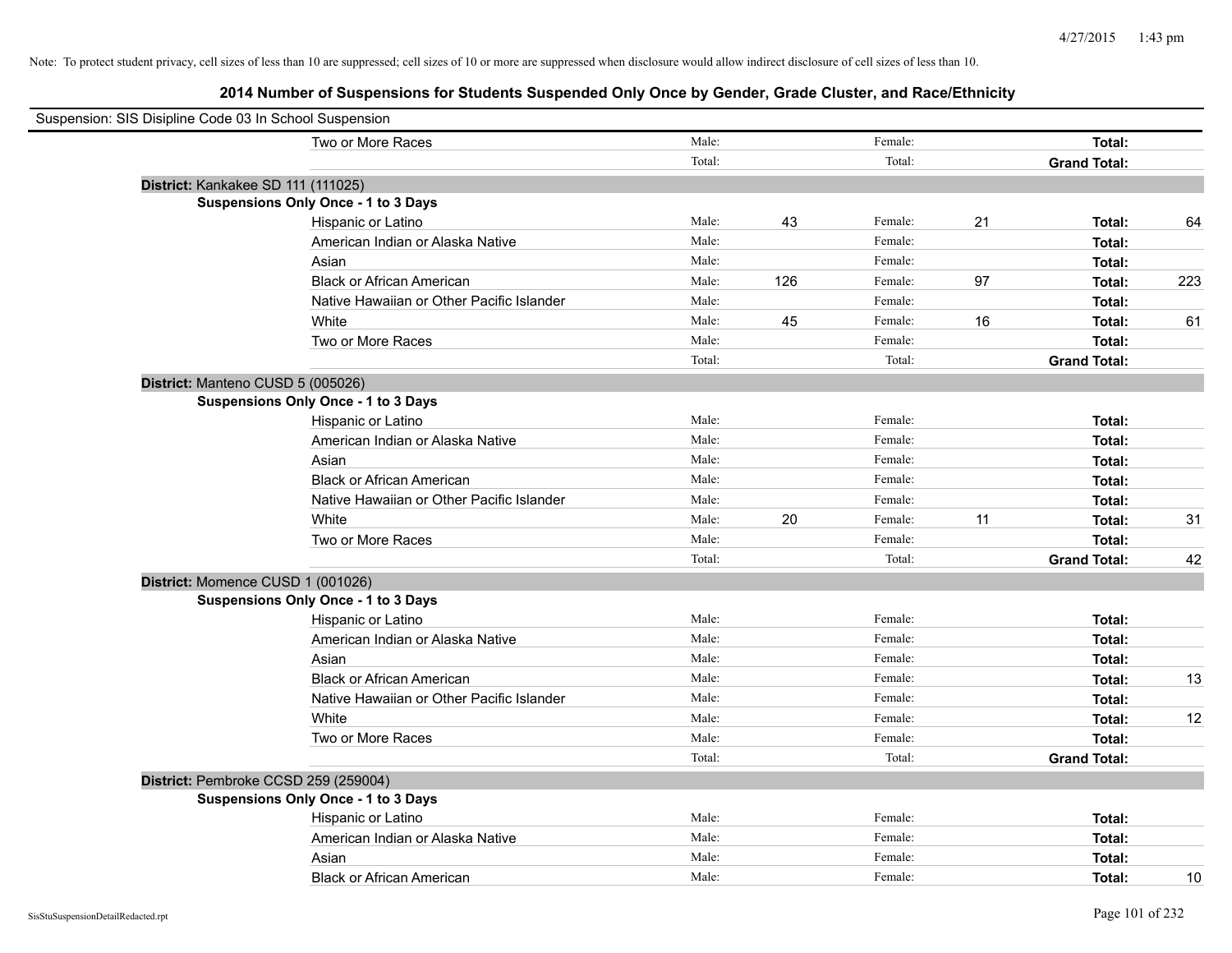**2014 Number of Suspensions for Students Suspended Only Once by Gender, Grade Cluster, and Race/Ethnicity**

| Suspension: SIS Disipline Code 03 In School Suspension |                                            |        |         |                     |    |
|--------------------------------------------------------|--------------------------------------------|--------|---------|---------------------|----|
|                                                        | Native Hawaiian or Other Pacific Islander  | Male:  | Female: | Total:              |    |
|                                                        | White                                      | Male:  | Female: | Total:              |    |
|                                                        | Two or More Races                          | Male:  | Female: | Total:              |    |
|                                                        |                                            | Total: | Total:  | <b>Grand Total:</b> |    |
| District: St Anne CCSD 256 (256004)                    |                                            |        |         |                     |    |
|                                                        | <b>Suspensions Only Once - 1 to 3 Days</b> |        |         |                     |    |
|                                                        | Hispanic or Latino                         | Male:  | Female: | Total:              |    |
|                                                        | American Indian or Alaska Native           | Male:  | Female: | Total:              |    |
|                                                        | Asian                                      | Male:  | Female: | Total:              |    |
|                                                        | <b>Black or African American</b>           | Male:  | Female: | Total:              |    |
|                                                        | Native Hawaiian or Other Pacific Islander  | Male:  | Female: | Total:              |    |
|                                                        | White                                      | Male:  | Female: | Total:              |    |
|                                                        | Two or More Races                          | Male:  | Female: | Total:              |    |
|                                                        |                                            | Total: | Total:  | <b>Grand Total:</b> | 10 |
| District: St Anne CHSD 302 (302016)                    |                                            |        |         |                     |    |
|                                                        | <b>Suspensions Only Once - 1 to 3 Days</b> |        |         |                     |    |
|                                                        | Hispanic or Latino                         | Male:  | Female: | Total:              |    |
|                                                        | American Indian or Alaska Native           | Male:  | Female: | Total:              |    |
|                                                        | Asian                                      | Male:  | Female: | Total:              |    |
|                                                        | <b>Black or African American</b>           | Male:  | Female: | Total:              | 14 |
|                                                        | Native Hawaiian or Other Pacific Islander  | Male:  | Female: | Total:              |    |
|                                                        | White                                      | Male:  | Female: | Total:              |    |
|                                                        | Two or More Races                          | Male:  | Female: | Total:              |    |
|                                                        |                                            | Total: | Total:  | <b>Grand Total:</b> |    |
| County: Non-Public School (000)                        |                                            |        |         |                     |    |
| District: Non-Public School (0000)                     |                                            |        |         |                     |    |
|                                                        | <b>Suspensions Only Once - 1 to 3 Days</b> |        |         |                     |    |
|                                                        | Hispanic or Latino                         | Male:  | Female: | Total:              |    |
|                                                        | American Indian or Alaska Native           | Male:  | Female: | Total:              |    |
|                                                        | Asian                                      | Male:  | Female: | Total:              |    |
|                                                        | <b>Black or African American</b>           | Male:  | Female: | Total:              |    |
|                                                        | Native Hawaiian or Other Pacific Islander  | Male:  | Female: | Total:              |    |
|                                                        | White                                      | Male:  | Female: | Total:              |    |
|                                                        | Two or More Races                          | Male:  | Female: | Total:              |    |
|                                                        |                                            | Total: | Total:  | <b>Grand Total:</b> |    |
|                                                        |                                            |        |         |                     |    |

**Region:** Jackson/Perry ROE (30)

**County:** Jackson (039)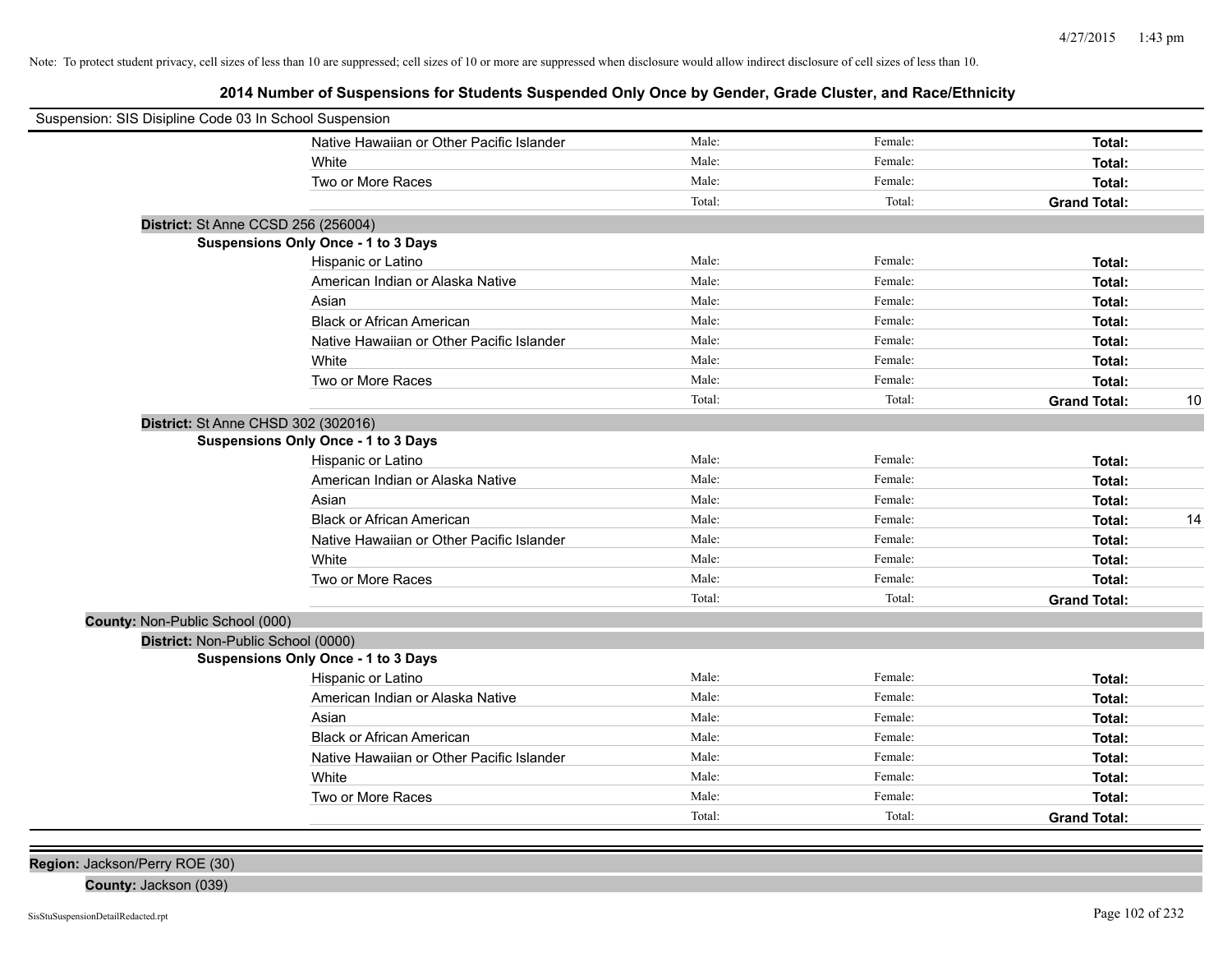| Suspension: SIS Disipline Code 03 In School Suspension |                                               |        |    |         |    |                     |    |
|--------------------------------------------------------|-----------------------------------------------|--------|----|---------|----|---------------------|----|
| District: Carbondale CHSD 165 (165016)                 |                                               |        |    |         |    |                     |    |
|                                                        | Suspensions Only Once - 1 to 3 Days           |        |    |         |    |                     |    |
|                                                        | Hispanic or Latino                            | Male:  |    | Female: |    | Total:              | 15 |
|                                                        | American Indian or Alaska Native              | Male:  |    | Female: |    | Total:              |    |
|                                                        | Asian                                         | Male:  |    | Female: |    | Total:              |    |
|                                                        | <b>Black or African American</b>              | Male:  | 28 | Female: | 15 | Total:              | 43 |
|                                                        | Native Hawaiian or Other Pacific Islander     | Male:  |    | Female: |    | Total:              |    |
|                                                        | White                                         | Male:  |    | Female: |    | Total:              | 31 |
|                                                        | Two or More Races                             | Male:  |    | Female: |    | Total:              |    |
|                                                        |                                               | Total: |    | Total:  |    | <b>Grand Total:</b> |    |
|                                                        | <b>Suspensions Only Once - 4 or More Days</b> |        |    |         |    |                     |    |
|                                                        | Hispanic or Latino                            | Male:  |    | Female: |    | Total:              |    |
|                                                        | American Indian or Alaska Native              | Male:  |    | Female: |    | Total:              |    |
|                                                        | Asian                                         | Male:  |    | Female: |    | Total:              |    |
|                                                        | <b>Black or African American</b>              | Male:  |    | Female: |    | Total:              |    |
|                                                        | Native Hawaiian or Other Pacific Islander     | Male:  |    | Female: |    | Total:              |    |
|                                                        | White                                         | Male:  |    | Female: |    | Total:              |    |
|                                                        | Two or More Races                             | Male:  |    | Female: |    | Total:              |    |
|                                                        |                                               | Total: |    | Total:  |    | <b>Grand Total:</b> |    |
| District: Carbondale ESD 95 (095002)                   |                                               |        |    |         |    |                     |    |
|                                                        | <b>Suspensions Only Once - 1 to 3 Days</b>    |        |    |         |    |                     |    |
|                                                        | Hispanic or Latino                            | Male:  |    | Female: |    | Total:              |    |
|                                                        | American Indian or Alaska Native              | Male:  |    | Female: |    | Total:              |    |
|                                                        | Asian                                         | Male:  |    | Female: |    | Total:              |    |
|                                                        | <b>Black or African American</b>              | Male:  |    | Female: |    | Total:              | 17 |
|                                                        | Native Hawaiian or Other Pacific Islander     | Male:  |    | Female: |    | Total:              |    |
|                                                        | White                                         | Male:  |    | Female: |    | Total:              |    |
|                                                        | Two or More Races                             | Male:  |    | Female: |    | Total:              |    |
|                                                        |                                               | Total: |    | Total:  |    | <b>Grand Total:</b> |    |
| District: DeSoto Cons SD 86 (086003)                   |                                               |        |    |         |    |                     |    |
|                                                        | <b>Suspensions Only Once - 1 to 3 Days</b>    |        |    |         |    |                     |    |
|                                                        | Hispanic or Latino                            | Male:  |    | Female: |    | Total:              |    |
|                                                        | American Indian or Alaska Native              | Male:  |    | Female: |    | Total:              |    |
|                                                        | Asian                                         | Male:  |    | Female: |    | Total:              |    |
|                                                        | <b>Black or African American</b>              | Male:  |    | Female: |    | Total:              |    |
|                                                        | Native Hawaiian or Other Pacific Islander     | Male:  |    | Female: |    | Total:              |    |
|                                                        | White                                         | Male:  |    | Female: |    | Total:              |    |
|                                                        | Two or More Races                             | Male:  |    | Female: |    | Total:              |    |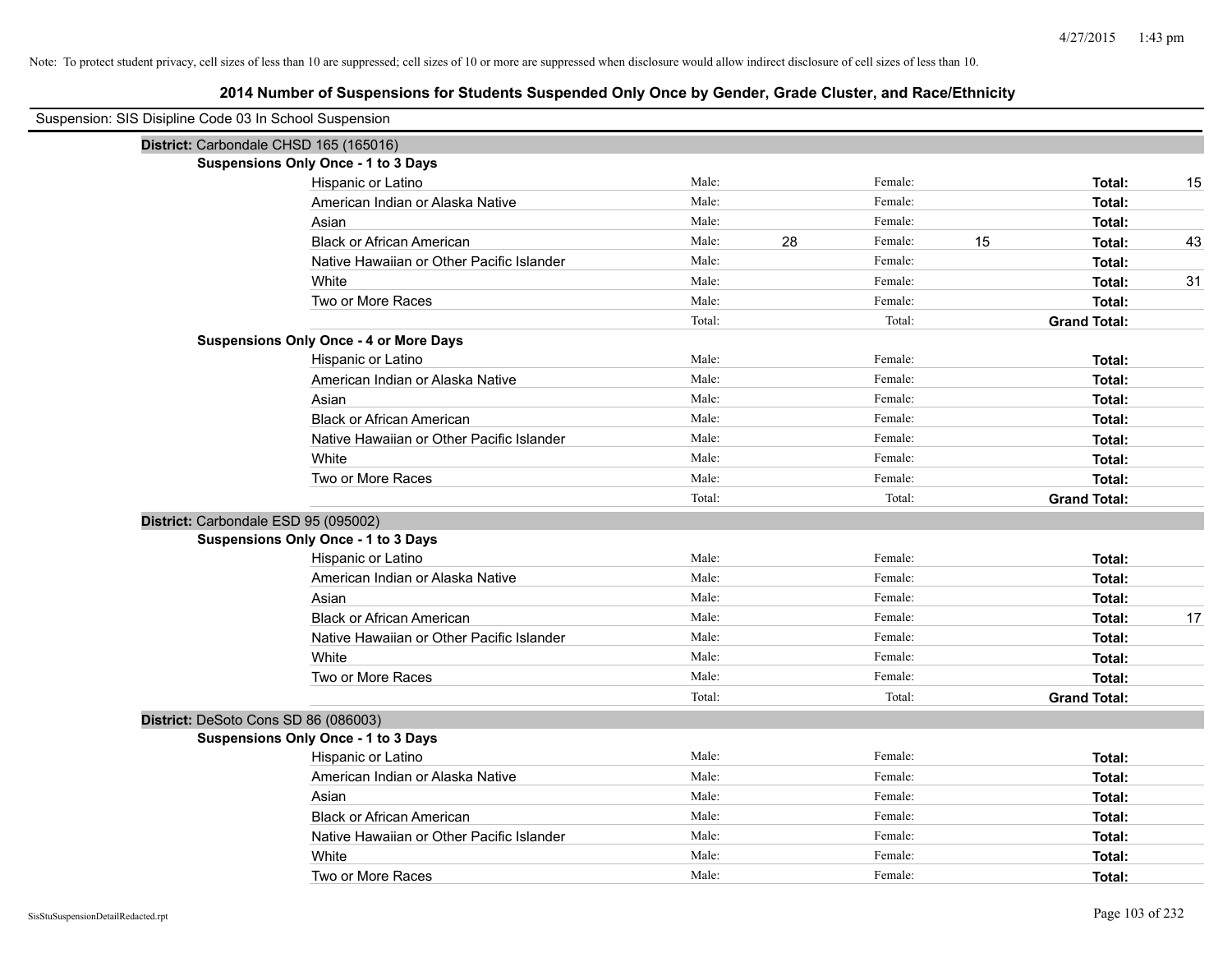| Suspension: SIS Disipline Code 03 In School Suspension |        |         |                     |    |
|--------------------------------------------------------|--------|---------|---------------------|----|
|                                                        | Total: | Total:  | <b>Grand Total:</b> |    |
| District: Elverado CUSD 196 (196026)                   |        |         |                     |    |
| <b>Suspensions Only Once - 1 to 3 Days</b>             |        |         |                     |    |
| Hispanic or Latino                                     | Male:  | Female: | Total:              |    |
| American Indian or Alaska Native                       | Male:  | Female: | Total:              |    |
| Asian                                                  | Male:  | Female: | Total:              |    |
| <b>Black or African American</b>                       | Male:  | Female: | Total:              |    |
| Native Hawaiian or Other Pacific Islander              | Male:  | Female: | Total:              |    |
| White                                                  | Male:  | Female: | Total:              | 13 |
| Two or More Races                                      | Male:  | Female: | Total:              |    |
|                                                        | Total: | Total:  | <b>Grand Total:</b> |    |
| District: Giant City CCSD 130 (130004)                 |        |         |                     |    |
| Suspensions Only Once - 1 to 3 Days                    |        |         |                     |    |
| Hispanic or Latino                                     | Male:  | Female: | Total:              |    |
| American Indian or Alaska Native                       | Male:  | Female: | Total:              |    |
| Asian                                                  | Male:  | Female: | Total:              |    |
| <b>Black or African American</b>                       | Male:  | Female: | Total:              |    |
| Native Hawaiian or Other Pacific Islander              | Male:  | Female: | Total:              |    |
| White                                                  | Male:  | Female: | Total:              |    |
| Two or More Races                                      | Male:  | Female: | Total:              |    |
|                                                        | Total: | Total:  | <b>Grand Total:</b> |    |
| <b>Suspensions Only Once - 4 or More Days</b>          |        |         |                     |    |
| Hispanic or Latino                                     | Male:  | Female: | Total:              |    |
| American Indian or Alaska Native                       | Male:  | Female: | Total:              |    |
| Asian                                                  | Male:  | Female: | Total:              |    |
| <b>Black or African American</b>                       | Male:  | Female: | Total:              |    |
| Native Hawaiian or Other Pacific Islander              | Male:  | Female: | Total:              |    |
| White                                                  | Male:  | Female: | Total:              |    |
| Two or More Races                                      | Male:  | Female: | Total:              |    |
|                                                        | Total: | Total:  | <b>Grand Total:</b> |    |
| District: Murphysboro CUSD 186 (186026)                |        |         |                     |    |
| <b>Suspensions Only Once - 1 to 3 Days</b>             |        |         |                     |    |
| Hispanic or Latino                                     | Male:  | Female: | Total:              |    |
| American Indian or Alaska Native                       | Male:  | Female: | Total:              |    |
| Asian                                                  | Male:  | Female: | Total:              |    |
| <b>Black or African American</b>                       | Male:  | Female: | Total:              |    |
| Native Hawaiian or Other Pacific Islander              | Male:  | Female: | Total:              |    |
| White                                                  | Male:  | Female: | Total:              |    |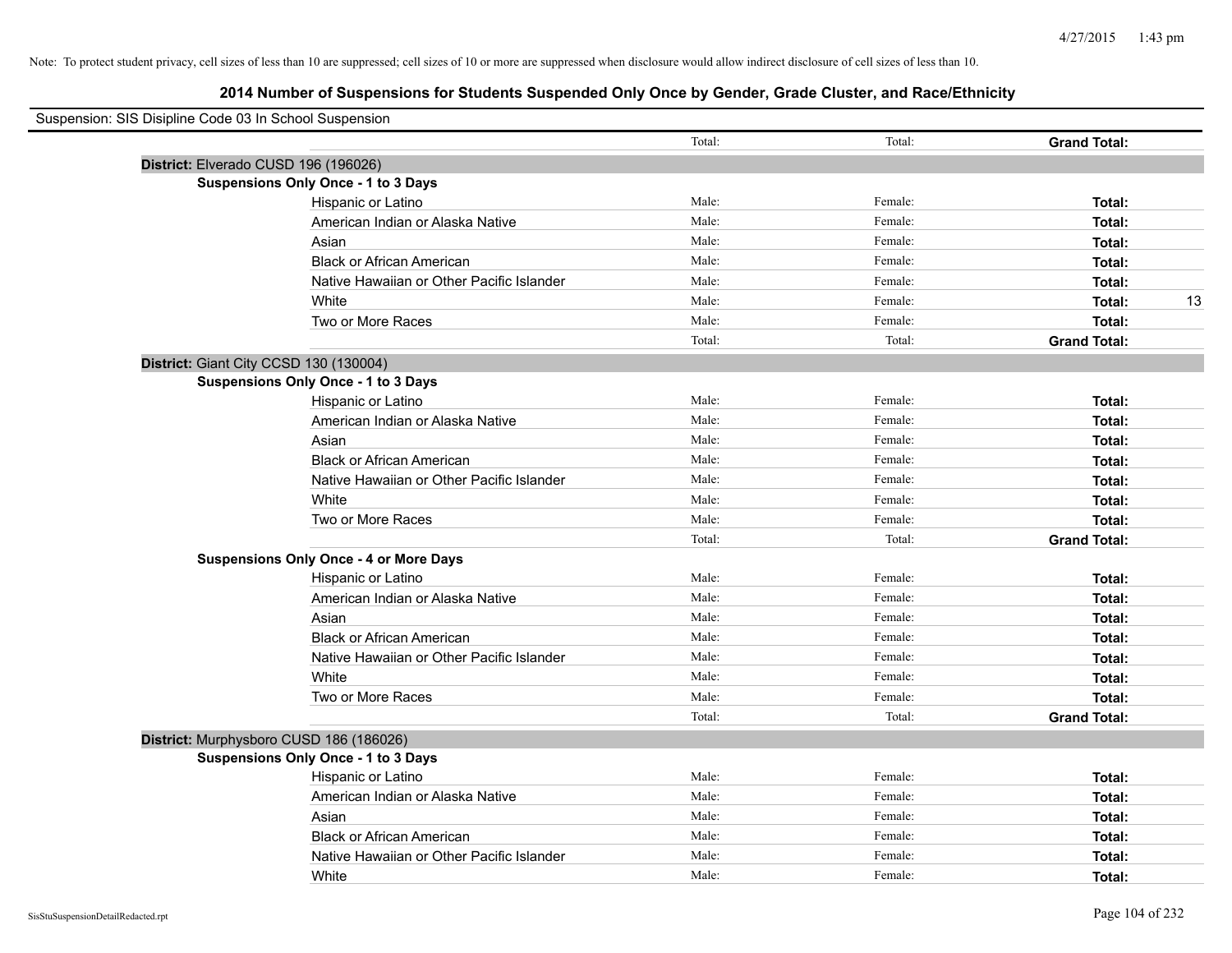| Suspension: SIS Disipline Code 03 In School Suspension |                                           |        |    |         |    |                     |    |
|--------------------------------------------------------|-------------------------------------------|--------|----|---------|----|---------------------|----|
|                                                        | Two or More Races                         | Male:  | 42 | Female: | 29 | Total:              | 71 |
|                                                        |                                           | Total: |    | Total:  |    | <b>Grand Total:</b> | 81 |
| District: Trico CUSD 176 (176026)                      |                                           |        |    |         |    |                     |    |
|                                                        | Suspensions Only Once - 1 to 3 Days       |        |    |         |    |                     |    |
|                                                        | Hispanic or Latino                        | Male:  |    | Female: |    | Total:              |    |
|                                                        | American Indian or Alaska Native          | Male:  |    | Female: |    | Total:              |    |
|                                                        | Asian                                     | Male:  |    | Female: |    | Total:              |    |
|                                                        | <b>Black or African American</b>          | Male:  |    | Female: |    | Total:              |    |
|                                                        | Native Hawaiian or Other Pacific Islander | Male:  |    | Female: |    | Total:              |    |
|                                                        | White                                     | Male:  |    | Female: |    | Total:              | 17 |
|                                                        | Two or More Races                         | Male:  |    | Female: |    | Total:              |    |
|                                                        |                                           | Total: |    | Total:  |    | <b>Grand Total:</b> |    |
| County: Perry (073)                                    |                                           |        |    |         |    |                     |    |
| District: CCSD 204 (204004)                            |                                           |        |    |         |    |                     |    |
|                                                        | Suspensions Only Once - 1 to 3 Days       |        |    |         |    |                     |    |
|                                                        | Hispanic or Latino                        | Male:  |    | Female: |    | Total:              |    |
|                                                        | American Indian or Alaska Native          | Male:  |    | Female: |    | Total:              |    |
|                                                        | Asian                                     | Male:  |    | Female: |    | Total:              |    |
|                                                        | <b>Black or African American</b>          | Male:  |    | Female: |    | Total:              |    |
|                                                        | Native Hawaiian or Other Pacific Islander | Male:  |    | Female: |    | Total:              |    |
|                                                        | White                                     | Male:  |    | Female: |    | Total:              |    |
|                                                        | Two or More Races                         | Male:  |    | Female: |    | Total:              |    |
|                                                        |                                           | Total: |    | Total:  |    | <b>Grand Total:</b> |    |
| District: Duquoin CUSD 300 (300026)                    |                                           |        |    |         |    |                     |    |
|                                                        | Suspensions Only Once - 1 to 3 Days       |        |    |         |    |                     |    |
|                                                        | Hispanic or Latino                        | Male:  |    | Female: |    | Total:              |    |
|                                                        | American Indian or Alaska Native          | Male:  |    | Female: |    | Total:              |    |
|                                                        | Asian                                     | Male:  |    | Female: |    | Total:              |    |
|                                                        | <b>Black or African American</b>          | Male:  |    | Female: |    | Total:              |    |
|                                                        | Native Hawaiian or Other Pacific Islander | Male:  |    | Female: |    | Total:              |    |
|                                                        | White                                     | Male:  | 45 | Female: | 16 | Total:              | 61 |
|                                                        | Two or More Races                         | Male:  |    | Female: |    | Total:              |    |
|                                                        |                                           | Total: |    | Total:  |    | <b>Grand Total:</b> | 72 |
|                                                        | District: Pinckneyville CHSD 101 (101016) |        |    |         |    |                     |    |
|                                                        | Suspensions Only Once - 1 to 3 Days       |        |    |         |    |                     |    |
|                                                        | Hispanic or Latino                        | Male:  |    | Female: |    | Total:              |    |
|                                                        | American Indian or Alaska Native          | Male:  |    | Female: |    | Total:              |    |
|                                                        | Asian                                     | Male:  |    | Female: |    | Total:              |    |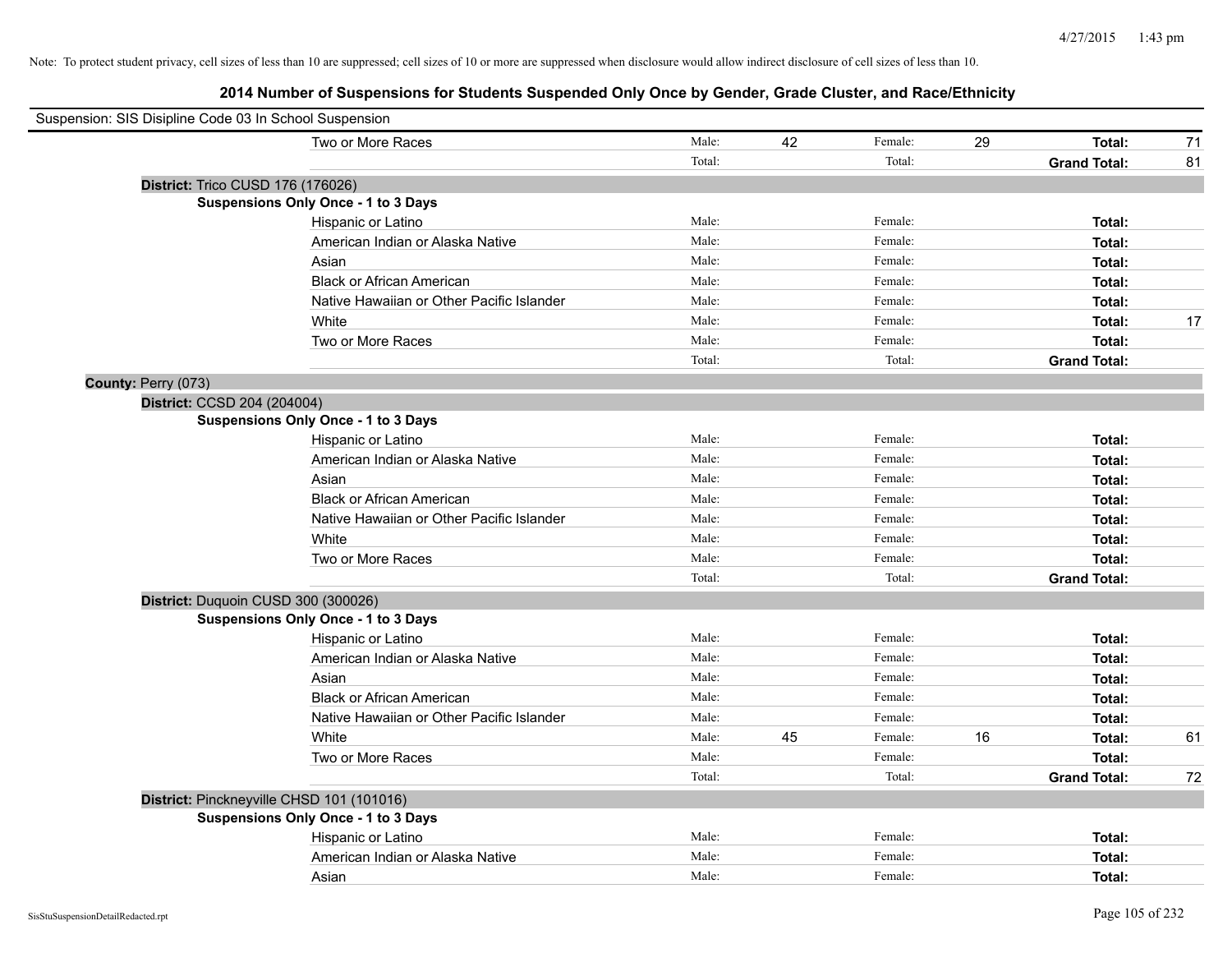| Suspension: SIS Disipline Code 03 In School Suspension |                                            |        |     |         |     |                     |     |
|--------------------------------------------------------|--------------------------------------------|--------|-----|---------|-----|---------------------|-----|
|                                                        | <b>Black or African American</b>           | Male:  |     | Female: |     | Total:              |     |
|                                                        | Native Hawaiian or Other Pacific Islander  | Male:  |     | Female: |     | Total:              |     |
|                                                        | White                                      | Male:  |     | Female: |     | Total:              | 20  |
|                                                        | Two or More Races                          | Male:  |     | Female: |     | Total:              |     |
|                                                        |                                            | Total: |     | Total:  |     | <b>Grand Total:</b> |     |
|                                                        | District: Pinckneyville SD 50 (050002)     |        |     |         |     |                     |     |
|                                                        | Suspensions Only Once - 1 to 3 Days        |        |     |         |     |                     |     |
|                                                        | Hispanic or Latino                         | Male:  |     | Female: |     | Total:              |     |
|                                                        | American Indian or Alaska Native           | Male:  |     | Female: |     | Total:              |     |
|                                                        | Asian                                      | Male:  |     | Female: |     | Total:              |     |
|                                                        | <b>Black or African American</b>           | Male:  |     | Female: |     | Total:              |     |
|                                                        | Native Hawaiian or Other Pacific Islander  | Male:  |     | Female: |     | Total:              |     |
|                                                        | White                                      | Male:  |     | Female: |     | Total:              |     |
|                                                        | Two or More Races                          | Male:  |     | Female: |     | Total:              |     |
|                                                        |                                            | Total: |     | Total:  |     | <b>Grand Total:</b> |     |
|                                                        | District: Tamaroa School Dist 5 (005002)   |        |     |         |     |                     |     |
|                                                        | Suspensions Only Once - 1 to 3 Days        |        |     |         |     |                     |     |
|                                                        | Hispanic or Latino                         | Male:  |     | Female: |     | Total:              |     |
|                                                        | American Indian or Alaska Native           | Male:  |     | Female: |     | Total:              |     |
|                                                        | Asian                                      | Male:  |     | Female: |     | Total:              |     |
|                                                        | <b>Black or African American</b>           | Male:  |     | Female: |     | Total:              |     |
|                                                        | Native Hawaiian or Other Pacific Islander  | Male:  |     | Female: |     | Total:              |     |
|                                                        | White                                      | Male:  |     | Female: |     | Total:              |     |
|                                                        | Two or More Races                          | Male:  |     | Female: |     | Total:              |     |
|                                                        |                                            | Total: |     | Total:  |     | <b>Grand Total:</b> |     |
|                                                        |                                            |        |     |         |     |                     |     |
| Region: Kane ROE (31)                                  |                                            |        |     |         |     |                     |     |
| County: Kane (045)                                     |                                            |        |     |         |     |                     |     |
|                                                        | District: Aurora East USD 131 (131022)     |        |     |         |     |                     |     |
|                                                        | <b>Suspensions Only Once - 1 to 3 Days</b> |        |     |         |     |                     |     |
|                                                        | Hispanic or Latino                         | Male:  | 303 | Female: | 130 | Total:              | 433 |
|                                                        | American Indian or Alaska Native           | Male:  |     | Female: |     | Total:              |     |
|                                                        | Asian                                      | Male:  |     | Female: |     | Total:              |     |
|                                                        | <b>Black or African American</b>           | Male:  | 60  | Female: | 34  | Total:              | 94  |
|                                                        | Native Hawaiian or Other Pacific Islander  | Male:  |     | Female: |     | Total:              |     |
|                                                        | White                                      | Male:  |     | Female: |     | Total:              | 14  |
|                                                        | Two or More Races                          | Male:  |     | Female: |     | Total:              | 14  |
|                                                        |                                            | Total: |     | Total:  |     | <b>Grand Total:</b> |     |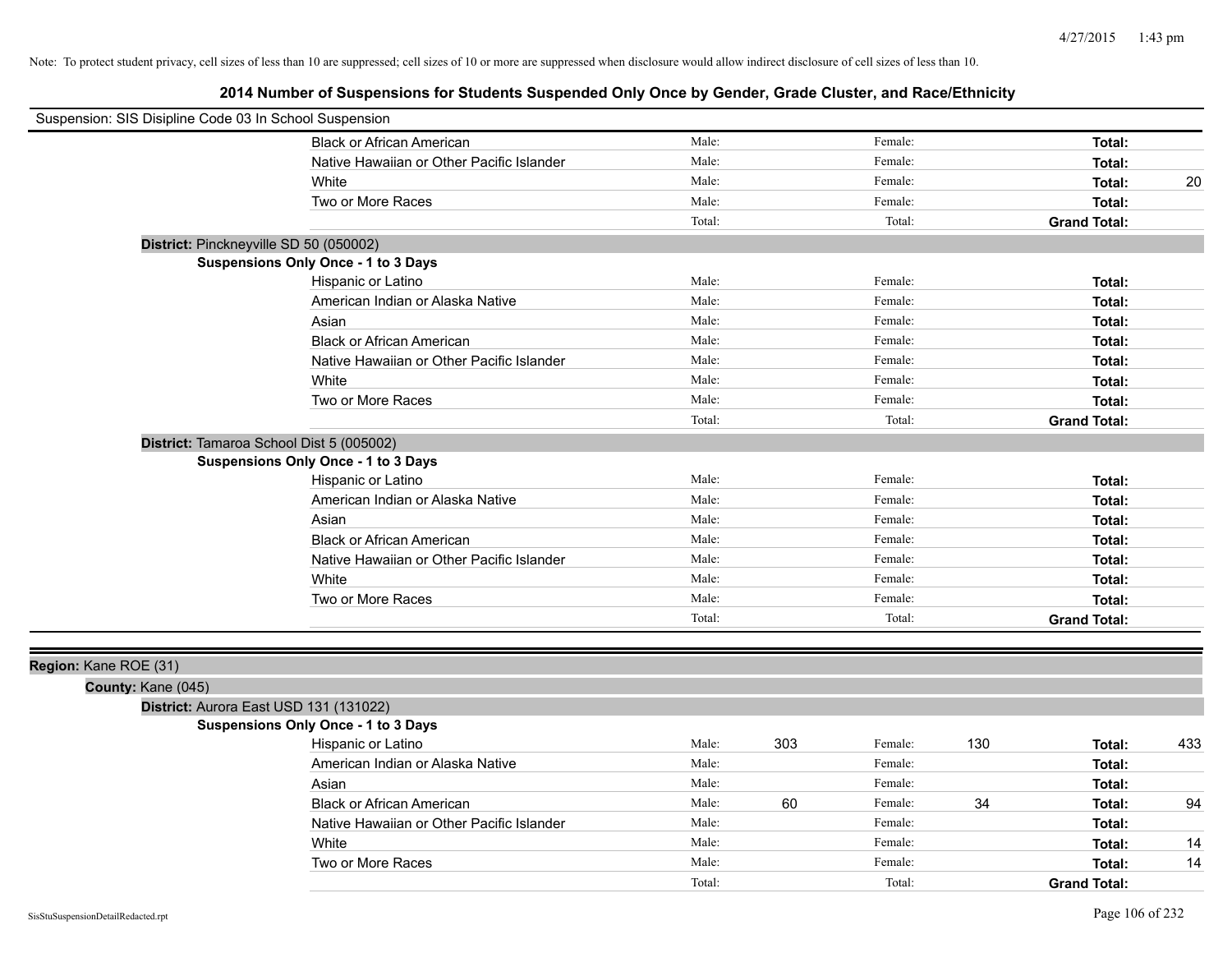| Suspension: SIS Disipline Code 03 In School Suspension |                                               |        |     |         |    |                     |     |
|--------------------------------------------------------|-----------------------------------------------|--------|-----|---------|----|---------------------|-----|
|                                                        | <b>Suspensions Only Once - 4 or More Days</b> |        |     |         |    |                     |     |
|                                                        | Hispanic or Latino                            | Male:  |     | Female: |    | Total:              | 16  |
|                                                        | American Indian or Alaska Native              | Male:  |     | Female: |    | Total:              |     |
|                                                        | Asian                                         | Male:  |     | Female: |    | Total:              |     |
|                                                        | <b>Black or African American</b>              | Male:  |     | Female: |    | Total:              |     |
|                                                        | Native Hawaiian or Other Pacific Islander     | Male:  |     | Female: |    | Total:              |     |
|                                                        | White                                         | Male:  |     | Female: |    | Total:              |     |
|                                                        | Two or More Races                             | Male:  |     | Female: |    | Total:              |     |
|                                                        |                                               | Total: |     | Total:  |    | <b>Grand Total:</b> |     |
| District: Batavia USD 101 (101022)                     |                                               |        |     |         |    |                     |     |
|                                                        | <b>Suspensions Only Once - 1 to 3 Days</b>    |        |     |         |    |                     |     |
|                                                        | Hispanic or Latino                            | Male:  |     | Female: |    | Total:              | 10  |
|                                                        | American Indian or Alaska Native              | Male:  |     | Female: |    | Total:              |     |
|                                                        | Asian                                         | Male:  |     | Female: |    | Total:              |     |
|                                                        | <b>Black or African American</b>              | Male:  |     | Female: |    | Total:              |     |
|                                                        | Native Hawaiian or Other Pacific Islander     | Male:  |     | Female: |    | Total:              |     |
|                                                        | White                                         | Male:  |     | Female: |    | Total:              | 36  |
|                                                        | Two or More Races                             | Male:  |     | Female: |    | Total:              |     |
|                                                        |                                               | Total: |     | Total:  |    | <b>Grand Total:</b> |     |
| District: CUSD 300 (300026)                            |                                               |        |     |         |    |                     |     |
|                                                        | Suspensions Only Once - 1 to 3 Days           |        |     |         |    |                     |     |
|                                                        | Hispanic or Latino                            | Male:  | 180 | Female: | 76 | Total:              | 256 |
|                                                        | American Indian or Alaska Native              | Male:  |     | Female: |    | Total:              |     |
|                                                        | Asian                                         | Male:  |     | Female: |    | Total:              | 12  |
|                                                        | <b>Black or African American</b>              | Male:  | 50  | Female: | 39 | Total:              | 89  |
|                                                        | Native Hawaiian or Other Pacific Islander     | Male:  |     | Female: |    | Total:              |     |
|                                                        | White                                         | Male:  | 140 | Female: | 54 | Total:              | 194 |
|                                                        | Two or More Races                             | Male:  |     | Female: |    | Total:              | 11  |
|                                                        |                                               | Total: |     | Total:  |    | <b>Grand Total:</b> |     |
|                                                        | <b>Suspensions Only Once - 4 or More Days</b> |        |     |         |    |                     |     |
|                                                        | Hispanic or Latino                            | Male:  |     | Female: |    | Total:              |     |
|                                                        | American Indian or Alaska Native              | Male:  |     | Female: |    | Total:              |     |
|                                                        | Asian                                         | Male:  |     | Female: |    | Total:              |     |
|                                                        | <b>Black or African American</b>              | Male:  |     | Female: |    | Total:              |     |
|                                                        | Native Hawaiian or Other Pacific Islander     | Male:  |     | Female: |    | Total:              |     |
|                                                        | White                                         | Male:  |     | Female: |    | Total:              |     |
|                                                        | Two or More Races                             | Male:  |     | Female: |    | Total:              |     |
|                                                        |                                               | Total: |     | Total:  |    | <b>Grand Total:</b> |     |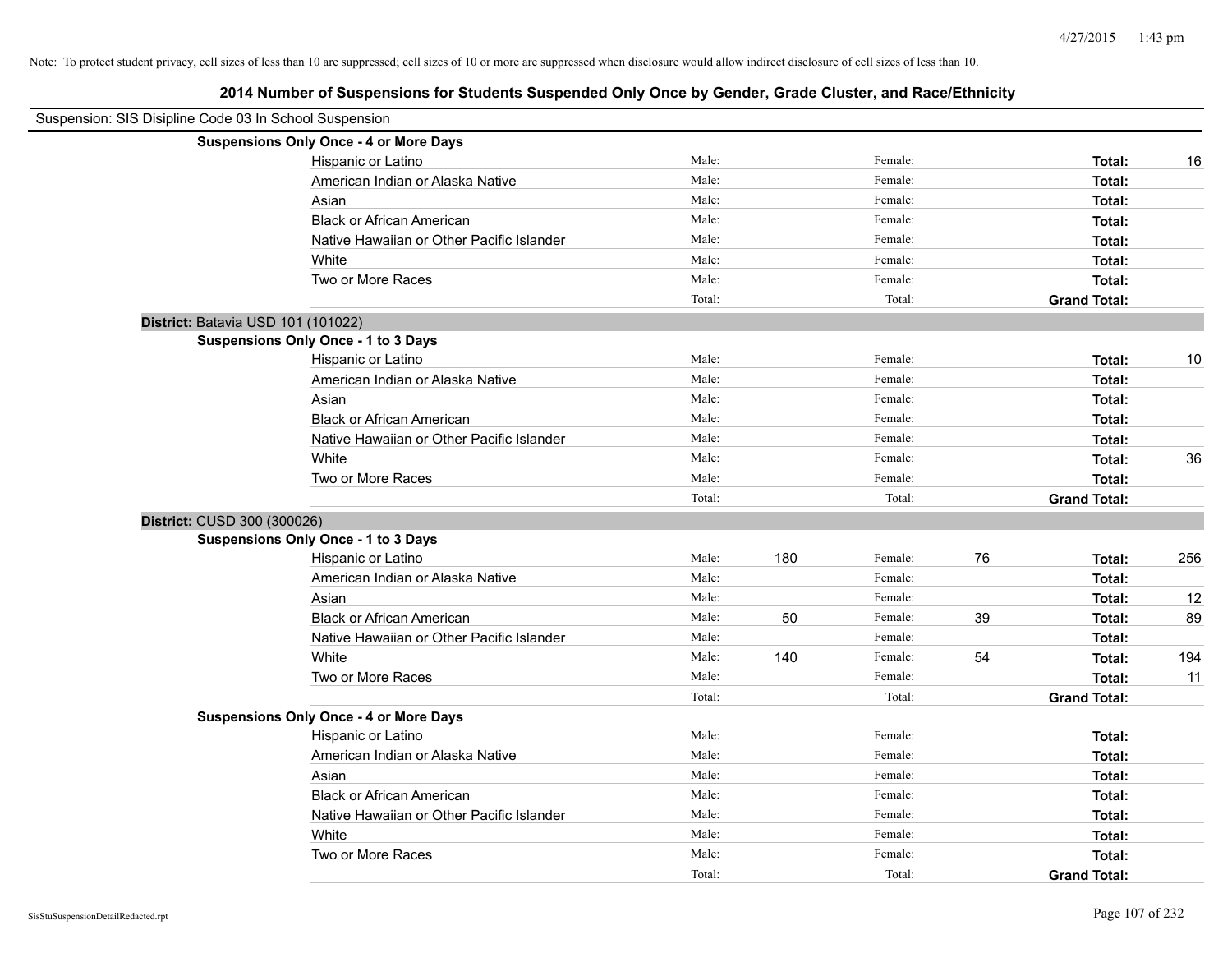| Suspension: SIS Disipline Code 03 In School Suspension |                                            |        |    |         |    |                     |    |
|--------------------------------------------------------|--------------------------------------------|--------|----|---------|----|---------------------|----|
|                                                        | District: Geneva CUSD 304 (304026)         |        |    |         |    |                     |    |
|                                                        | Suspensions Only Once - 1 to 3 Days        |        |    |         |    |                     |    |
|                                                        | Hispanic or Latino                         | Male:  |    | Female: |    | Total:              | 12 |
|                                                        | American Indian or Alaska Native           | Male:  |    | Female: |    | Total:              |    |
|                                                        | Asian                                      | Male:  |    | Female: |    | Total:              |    |
|                                                        | <b>Black or African American</b>           | Male:  |    | Female: |    | Total:              |    |
|                                                        | Native Hawaiian or Other Pacific Islander  | Male:  |    | Female: |    | Total:              |    |
|                                                        | White                                      | Male:  | 38 | Female: | 17 | Total:              | 55 |
|                                                        | Two or More Races                          | Male:  |    | Female: |    | Total:              |    |
|                                                        |                                            | Total: |    | Total:  |    | <b>Grand Total:</b> |    |
|                                                        | District: Kaneland CUSD 302 (302026)       |        |    |         |    |                     |    |
|                                                        | <b>Suspensions Only Once - 1 to 3 Days</b> |        |    |         |    |                     |    |
|                                                        | Hispanic or Latino                         | Male:  |    | Female: |    | Total:              | 11 |
|                                                        | American Indian or Alaska Native           | Male:  |    | Female: |    | Total:              |    |
|                                                        | Asian                                      | Male:  |    | Female: |    | Total:              |    |
|                                                        | <b>Black or African American</b>           | Male:  |    | Female: |    | Total:              |    |
|                                                        | Native Hawaiian or Other Pacific Islander  | Male:  |    | Female: |    | Total:              |    |
|                                                        | White                                      | Male:  | 46 | Female: | 11 | Total:              | 57 |
|                                                        | Two or More Races                          | Male:  |    | Female: |    | Total:              |    |
|                                                        |                                            | Total: |    | Total:  |    | <b>Grand Total:</b> |    |
|                                                        | District: Larkin Center (012500)           |        |    |         |    |                     |    |
|                                                        | <b>Suspensions Only Once - 1 to 3 Days</b> |        |    |         |    |                     |    |
|                                                        | Hispanic or Latino                         | Male:  |    | Female: |    | Total:              |    |
|                                                        | American Indian or Alaska Native           | Male:  |    | Female: |    | Total:              |    |
|                                                        | Asian                                      | Male:  |    | Female: |    | Total:              |    |
|                                                        | <b>Black or African American</b>           | Male:  |    | Female: |    | Total:              |    |
|                                                        | Native Hawaiian or Other Pacific Islander  | Male:  |    | Female: |    | Total:              |    |
|                                                        | White                                      | Male:  |    | Female: |    | Total:              |    |
|                                                        | Two or More Races                          | Male:  |    | Female: |    | Total:              |    |
|                                                        |                                            | Total: |    | Total:  |    | <b>Grand Total:</b> |    |
|                                                        | District: Non-Public School (3020)         |        |    |         |    |                     |    |
|                                                        | Suspensions Only Once - 1 to 3 Days        |        |    |         |    |                     |    |
|                                                        | Hispanic or Latino                         | Male:  |    | Female: |    | Total:              |    |
|                                                        | American Indian or Alaska Native           | Male:  |    | Female: |    | Total:              |    |
|                                                        | Asian                                      | Male:  |    | Female: |    | Total:              |    |
|                                                        | <b>Black or African American</b>           | Male:  |    | Female: |    | Total:              |    |
|                                                        | Native Hawaiian or Other Pacific Islander  | Male:  |    | Female: |    | Total:              |    |
|                                                        | White                                      | Male:  |    | Female: |    | Total:              |    |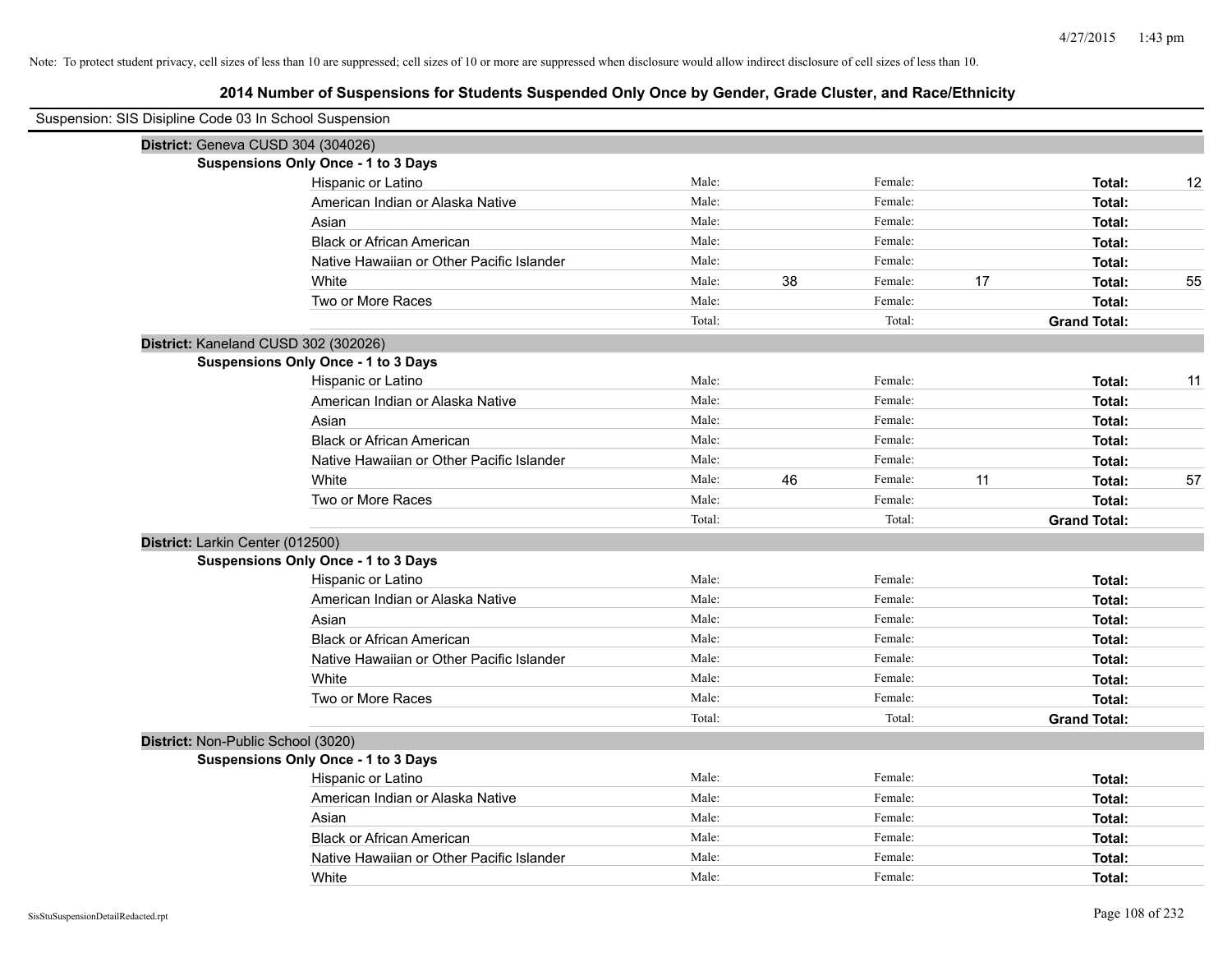| Suspension: SIS Disipline Code 03 In School Suspension |                                               |        |      |         |     |                     |     |
|--------------------------------------------------------|-----------------------------------------------|--------|------|---------|-----|---------------------|-----|
|                                                        | Two or More Races                             | Male:  |      | Female: |     | Total:              |     |
|                                                        |                                               | Total: |      | Total:  |     | <b>Grand Total:</b> |     |
| District: SD U-46 (046022)                             |                                               |        |      |         |     |                     |     |
|                                                        | Suspensions Only Once - 1 to 3 Days           |        |      |         |     |                     |     |
|                                                        | Hispanic or Latino                            | Male:  | 370  | Female: | 241 | Total:              | 611 |
|                                                        | American Indian or Alaska Native              | Male:  |      | Female: |     | Total:              |     |
|                                                        | Asian                                         | Male:  |      | Female: |     | Total:              | 22  |
|                                                        | <b>Black or African American</b>              | Male:  | 88   | Female: | 55  | Total:              | 143 |
|                                                        | Native Hawaiian or Other Pacific Islander     | Male:  |      | Female: |     | Total:              |     |
|                                                        | White                                         | Male:  | 167  | Female: | 59  | Total:              | 226 |
|                                                        | Two or More Races                             | Male:  | $10$ | Female: | 12  | Total:              | 22  |
|                                                        |                                               | Total: |      | Total:  |     | <b>Grand Total:</b> |     |
|                                                        | <b>Suspensions Only Once - 4 or More Days</b> |        |      |         |     |                     |     |
|                                                        | Hispanic or Latino                            | Male:  |      | Female: |     | Total:              |     |
|                                                        | American Indian or Alaska Native              | Male:  |      | Female: |     | Total:              |     |
|                                                        | Asian                                         | Male:  |      | Female: |     | Total:              |     |
|                                                        | <b>Black or African American</b>              | Male:  |      | Female: |     | Total:              |     |
|                                                        | Native Hawaiian or Other Pacific Islander     | Male:  |      | Female: |     | Total:              |     |
|                                                        | White                                         | Male:  |      | Female: |     | Total:              |     |
|                                                        | Two or More Races                             | Male:  |      | Female: |     | Total:              |     |
|                                                        |                                               | Total: |      | Total:  |     | <b>Grand Total:</b> |     |
|                                                        | District: Special Education Services (020200) |        |      |         |     |                     |     |
|                                                        | Suspensions Only Once - 1 to 3 Days           |        |      |         |     |                     |     |
|                                                        | Hispanic or Latino                            | Male:  |      | Female: |     | Total:              |     |
|                                                        | American Indian or Alaska Native              | Male:  |      | Female: |     | Total:              |     |
|                                                        | Asian                                         | Male:  |      | Female: |     | Total:              |     |
|                                                        | <b>Black or African American</b>              | Male:  |      | Female: |     | Total:              |     |
|                                                        | Native Hawaiian or Other Pacific Islander     | Male:  |      | Female: |     | Total:              |     |
|                                                        | White                                         | Male:  |      | Female: |     | Total:              |     |
|                                                        | Two or More Races                             | Male:  |      | Female: |     | Total:              |     |
|                                                        |                                               | Total: |      | Total:  |     | <b>Grand Total:</b> |     |
|                                                        | District: St Charles CUSD 303 (303026)        |        |      |         |     |                     |     |
|                                                        | <b>Suspensions Only Once - 1 to 3 Days</b>    |        |      |         |     |                     |     |
|                                                        | Hispanic or Latino                            | Male:  |      | Female: |     | Total:              | 13  |
|                                                        | American Indian or Alaska Native              | Male:  |      | Female: |     | Total:              |     |
|                                                        | Asian                                         | Male:  |      | Female: |     | Total:              |     |
|                                                        | <b>Black or African American</b>              | Male:  |      | Female: |     | Total:              |     |
|                                                        | Native Hawaiian or Other Pacific Islander     | Male:  |      | Female: |     | Total:              |     |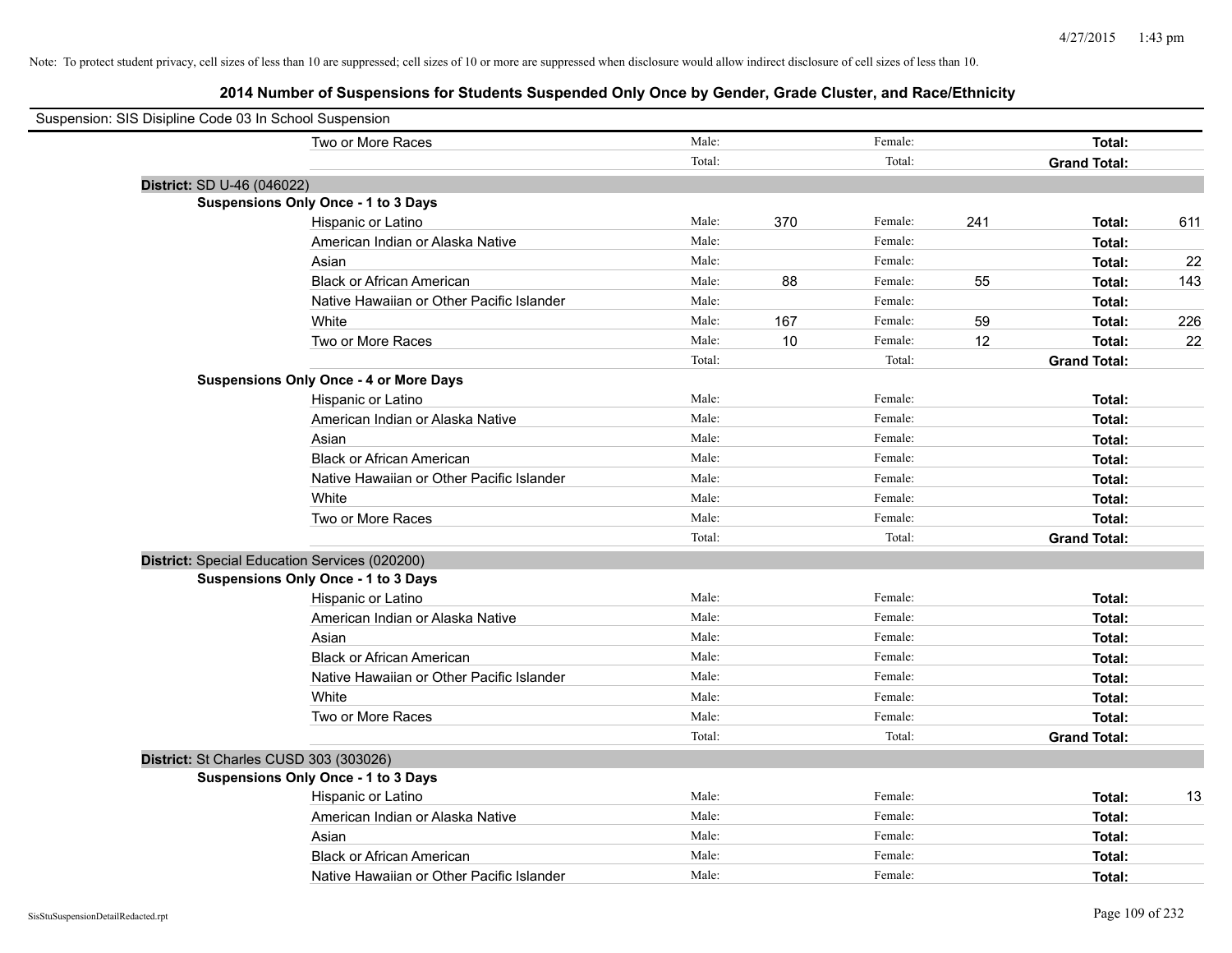# **2014 Number of Suspensions for Students Suspended Only Once by Gender, Grade Cluster, and Race/Ethnicity**

| Suspension: SIS Disipline Code 03 In School Suspension |                                               |        |    |         |    |                     |    |
|--------------------------------------------------------|-----------------------------------------------|--------|----|---------|----|---------------------|----|
|                                                        | White                                         | Male:  |    | Female: |    | Total:              | 38 |
|                                                        | Two or More Races                             | Male:  |    | Female: |    | Total:              |    |
|                                                        |                                               | Total: |    | Total:  |    | <b>Grand Total:</b> |    |
|                                                        | <b>Suspensions Only Once - 4 or More Days</b> |        |    |         |    |                     |    |
|                                                        | Hispanic or Latino                            | Male:  |    | Female: |    | Total:              |    |
|                                                        | American Indian or Alaska Native              | Male:  |    | Female: |    | Total:              |    |
|                                                        | Asian                                         | Male:  |    | Female: |    | Total:              |    |
|                                                        | <b>Black or African American</b>              | Male:  |    | Female: |    | Total:              |    |
|                                                        | Native Hawaiian or Other Pacific Islander     | Male:  |    | Female: |    | Total:              |    |
|                                                        | White                                         | Male:  |    | Female: |    | Total:              |    |
|                                                        | Two or More Races                             | Male:  |    | Female: |    | Total:              |    |
|                                                        |                                               | Total: |    | Total:  |    | <b>Grand Total:</b> |    |
| County: Non-Public School (000)                        |                                               |        |    |         |    |                     |    |
| District: Kane ROE (000000)                            |                                               |        |    |         |    |                     |    |
|                                                        | <b>Suspensions Only Once - 1 to 3 Days</b>    |        |    |         |    |                     |    |
|                                                        | Hispanic or Latino                            | Male:  |    | Female: |    | Total:              |    |
|                                                        | American Indian or Alaska Native              | Male:  |    | Female: |    | Total:              |    |
|                                                        | Asian                                         | Male:  |    | Female: |    | Total:              |    |
|                                                        | <b>Black or African American</b>              | Male:  |    | Female: |    | Total:              |    |
|                                                        | Native Hawaiian or Other Pacific Islander     | Male:  |    | Female: |    | Total:              |    |
|                                                        | White                                         | Male:  |    | Female: |    | Total:              |    |
|                                                        | Two or More Races                             | Male:  |    | Female: |    | Total:              |    |
|                                                        |                                               | Total: |    | Total:  |    | <b>Grand Total:</b> |    |
|                                                        |                                               |        |    |         |    |                     |    |
| Region: Knox ROE (33)                                  |                                               |        |    |         |    |                     |    |
| County: Knox (048)                                     |                                               |        |    |         |    |                     |    |
|                                                        | District: Abingdon-Avon CUSD 276 (276026)     |        |    |         |    |                     |    |
|                                                        | <b>Suspensions Only Once - 1 to 3 Days</b>    |        |    |         |    |                     |    |
|                                                        | Hispanic or Latino                            | Male:  |    | Female: |    | Total:              |    |
|                                                        | American Indian or Alaska Native              | Male:  |    | Female: |    | Total:              |    |
|                                                        | Asian                                         | Male:  |    | Female: |    | Total:              |    |
|                                                        | <b>Black or African American</b>              | Male:  |    | Female: |    | Total:              |    |
|                                                        | Native Hawaiian or Other Pacific Islander     | Male:  |    | Female: |    | Total:              |    |
|                                                        | White                                         | Male:  | 22 | Female: | 11 | Total:              | 33 |
|                                                        | Two or More Races                             | Male:  |    | Female: |    | Total:              |    |
|                                                        |                                               | Total: |    | Total:  |    | <b>Grand Total:</b> |    |
| District: Galesburg CUSD 205 (205026)                  |                                               |        |    |         |    |                     |    |

**Suspensions Only Once - 1 to 3 Days**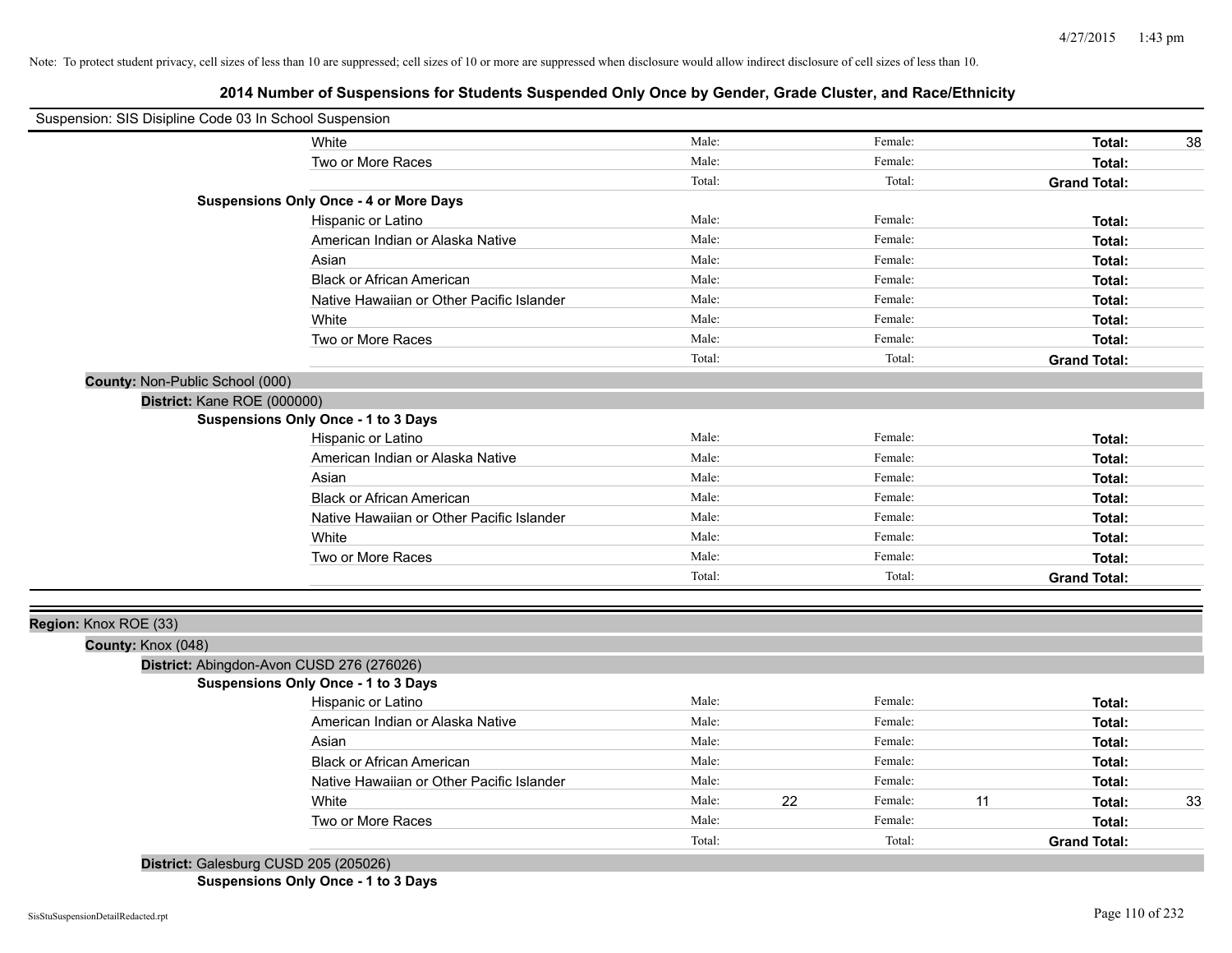| Suspension: SIS Disipline Code 03 In School Suspension |                                               |        |    |         |    |                     |     |
|--------------------------------------------------------|-----------------------------------------------|--------|----|---------|----|---------------------|-----|
|                                                        | Hispanic or Latino                            | Male:  |    | Female: |    | Total:              | 19  |
|                                                        | American Indian or Alaska Native              | Male:  |    | Female: |    | Total:              |     |
|                                                        | Asian                                         | Male:  |    | Female: |    | Total:              |     |
|                                                        | <b>Black or African American</b>              | Male:  | 30 | Female: | 16 | Total:              | 46  |
|                                                        | Native Hawaiian or Other Pacific Islander     | Male:  |    | Female: |    | Total:              |     |
|                                                        | White                                         | Male:  | 66 | Female: | 36 | Total:              | 102 |
|                                                        | Two or More Races                             | Male:  |    | Female: |    | Total:              | 27  |
|                                                        |                                               | Total: |    | Total:  |    | <b>Grand Total:</b> |     |
| District: Knoxville CUSD 202 (202026)                  |                                               |        |    |         |    |                     |     |
|                                                        | Suspensions Only Once - 1 to 3 Days           |        |    |         |    |                     |     |
|                                                        | Hispanic or Latino                            | Male:  |    | Female: |    | Total:              |     |
|                                                        | American Indian or Alaska Native              | Male:  |    | Female: |    | Total:              |     |
|                                                        | Asian                                         | Male:  |    | Female: |    | Total:              |     |
|                                                        | <b>Black or African American</b>              | Male:  |    | Female: |    | Total:              |     |
|                                                        | Native Hawaiian or Other Pacific Islander     | Male:  |    | Female: |    | Total:              |     |
|                                                        | White                                         | Male:  |    | Female: |    | Total:              | 20  |
|                                                        | Two or More Races                             | Male:  |    | Female: |    | Total:              |     |
|                                                        |                                               | Total: |    | Total:  |    | <b>Grand Total:</b> |     |
|                                                        | <b>Suspensions Only Once - 4 or More Days</b> |        |    |         |    |                     |     |
|                                                        | Hispanic or Latino                            | Male:  |    | Female: |    | Total:              |     |
|                                                        | American Indian or Alaska Native              | Male:  |    | Female: |    | Total:              |     |
|                                                        | Asian                                         | Male:  |    | Female: |    | Total:              |     |
|                                                        | <b>Black or African American</b>              | Male:  |    | Female: |    | Total:              |     |
|                                                        | Native Hawaiian or Other Pacific Islander     | Male:  |    | Female: |    | Total:              |     |
|                                                        | White                                         | Male:  |    | Female: |    | Total:              |     |
|                                                        | Two or More Races                             | Male:  |    | Female: |    | Total:              |     |
|                                                        |                                               | Total: |    | Total:  |    | <b>Grand Total:</b> |     |
| District: R O W V A CUSD 208 (208026)                  |                                               |        |    |         |    |                     |     |
|                                                        | Suspensions Only Once - 1 to 3 Days           |        |    |         |    |                     |     |
|                                                        | Hispanic or Latino                            | Male:  |    | Female: |    | Total:              |     |
|                                                        | American Indian or Alaska Native              | Male:  |    | Female: |    | Total:              |     |
|                                                        | Asian                                         | Male:  |    | Female: |    | Total:              |     |
|                                                        | <b>Black or African American</b>              | Male:  |    | Female: |    | Total:              |     |
|                                                        | Native Hawaiian or Other Pacific Islander     | Male:  |    | Female: |    | Total:              |     |
|                                                        | White                                         | Male:  |    | Female: |    | Total:              | 26  |
|                                                        | Two or More Races                             | Male:  |    | Female: |    | Total:              |     |
|                                                        |                                               | Total: |    | Total:  |    | <b>Grand Total:</b> |     |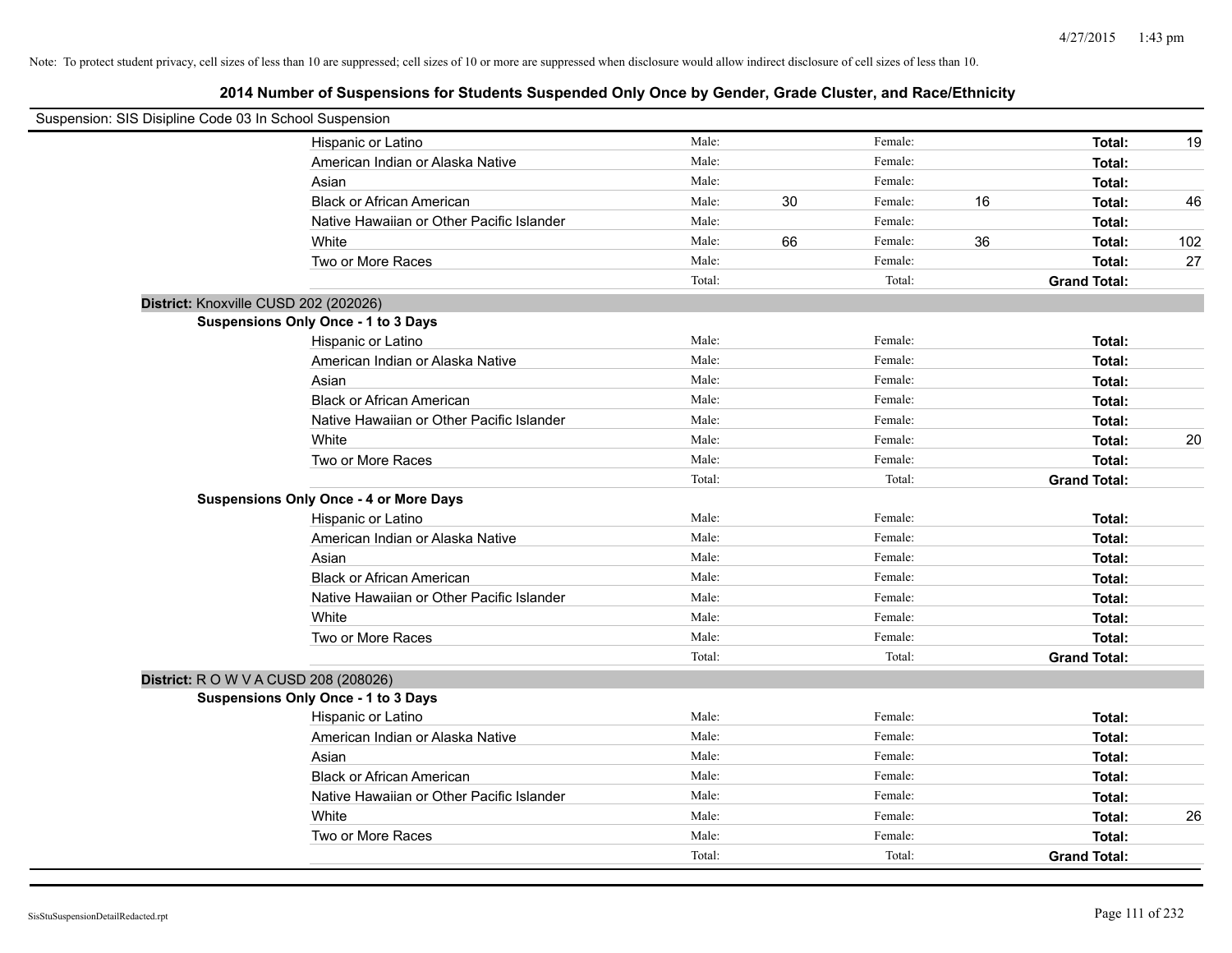|                           | Suspension: SIS Disipline Code 03 In School Suspension |                                            |        |         |                     |    |
|---------------------------|--------------------------------------------------------|--------------------------------------------|--------|---------|---------------------|----|
| Region: La Salle ROE (35) |                                                        |                                            |        |         |                     |    |
|                           | County: Lasalle (050)                                  |                                            |        |         |                     |    |
|                           | District: Earlville CUSD 9 (009026)                    |                                            |        |         |                     |    |
|                           |                                                        | <b>Suspensions Only Once - 1 to 3 Days</b> |        |         |                     |    |
|                           |                                                        | Hispanic or Latino                         | Male:  | Female: | Total:              |    |
|                           |                                                        | American Indian or Alaska Native           | Male:  | Female: | Total:              |    |
|                           |                                                        | Asian                                      | Male:  | Female: | Total:              |    |
|                           |                                                        | <b>Black or African American</b>           | Male:  | Female: | Total:              |    |
|                           |                                                        | Native Hawaiian or Other Pacific Islander  | Male:  | Female: | Total:              |    |
|                           |                                                        | White                                      | Male:  | Female: | Total:              |    |
|                           |                                                        | Two or More Races                          | Male:  | Female: | Total:              |    |
|                           |                                                        |                                            | Total: | Total:  | <b>Grand Total:</b> |    |
|                           | District: Grand Ridge CCSD 95 (095004)                 |                                            |        |         |                     |    |
|                           |                                                        | Suspensions Only Once - 1 to 3 Days        |        |         |                     |    |
|                           |                                                        | Hispanic or Latino                         | Male:  | Female: | Total:              |    |
|                           |                                                        | American Indian or Alaska Native           | Male:  | Female: | Total:              |    |
|                           |                                                        | Asian                                      | Male:  | Female: | Total:              |    |
|                           |                                                        | <b>Black or African American</b>           | Male:  | Female: | Total:              |    |
|                           |                                                        | Native Hawaiian or Other Pacific Islander  | Male:  | Female: | Total:              |    |
|                           |                                                        | White                                      | Male:  | Female: | Total:              |    |
|                           |                                                        | Two or More Races                          | Male:  | Female: | Total:              |    |
|                           |                                                        |                                            | Total: | Total:  | <b>Grand Total:</b> |    |
|                           | District: La Salle ESD 122 (122002)                    |                                            |        |         |                     |    |
|                           |                                                        | Suspensions Only Once - 1 to 3 Days        |        |         |                     |    |
|                           |                                                        | Hispanic or Latino                         | Male:  | Female: | Total:              | 11 |
|                           |                                                        | American Indian or Alaska Native           | Male:  | Female: | Total:              |    |
|                           |                                                        | Asian                                      | Male:  | Female: | Total:              |    |
|                           |                                                        | <b>Black or African American</b>           | Male:  | Female: | Total:              |    |
|                           |                                                        | Native Hawaiian or Other Pacific Islander  | Male:  | Female: | Total:              |    |
|                           |                                                        | White                                      | Male:  | Female: | Total:              | 21 |
|                           |                                                        | Two or More Races                          | Male:  | Female: | Total:              |    |
|                           |                                                        |                                            | Total: | Total:  | <b>Grand Total:</b> |    |
|                           | District: La Salle-Peru Twp HSD 120 (120017)           |                                            |        |         |                     |    |
|                           |                                                        | <b>Suspensions Only Once - 1 to 3 Days</b> |        |         |                     |    |
|                           |                                                        | Hispanic or Latino                         | Male:  | Female: | Total:              |    |
|                           |                                                        | American Indian or Alaska Native           | Male:  | Female: | Total:              |    |
|                           |                                                        | Asian                                      | Male:  | Female: | Total:              |    |
|                           |                                                        | <b>Black or African American</b>           | Male:  | Female: | Total:              |    |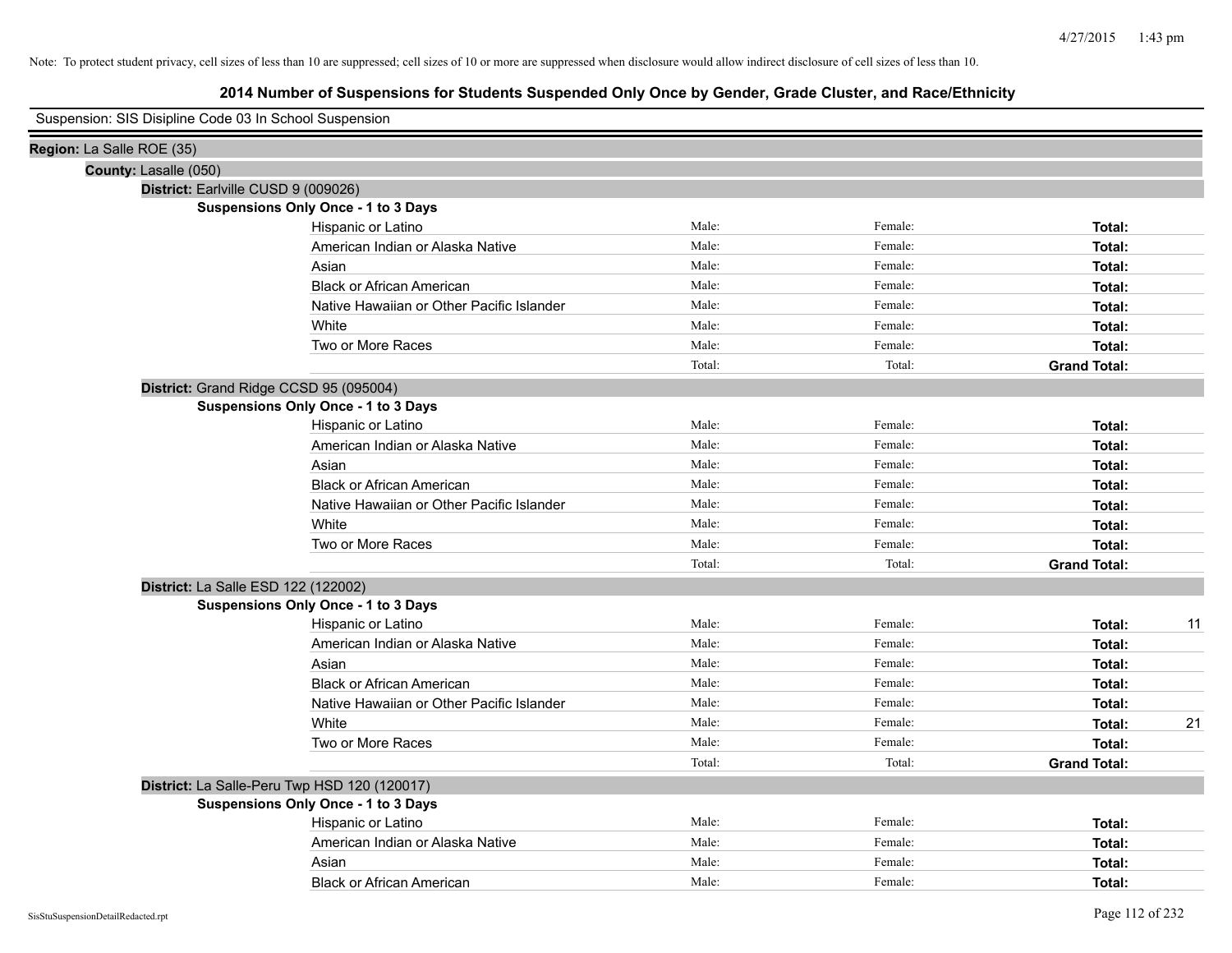| Suspension: SIS Disipline Code 03 In School Suspension |                                               |        |    |         |    |                     |    |
|--------------------------------------------------------|-----------------------------------------------|--------|----|---------|----|---------------------|----|
|                                                        | Native Hawaiian or Other Pacific Islander     | Male:  |    | Female: |    | Total:              |    |
|                                                        | White                                         | Male:  | 36 | Female: | 33 | Total:              | 69 |
|                                                        | Two or More Races                             | Male:  |    | Female: |    | Total:              |    |
|                                                        |                                               | Total: |    | Total:  |    | <b>Grand Total:</b> | 81 |
| District: Leland CUSD 1 (001026)                       |                                               |        |    |         |    |                     |    |
|                                                        | <b>Suspensions Only Once - 4 or More Days</b> |        |    |         |    |                     |    |
|                                                        | Hispanic or Latino                            | Male:  |    | Female: |    | Total:              |    |
|                                                        | American Indian or Alaska Native              | Male:  |    | Female: |    | Total:              |    |
|                                                        | Asian                                         | Male:  |    | Female: |    | Total:              |    |
|                                                        | <b>Black or African American</b>              | Male:  |    | Female: |    | Total:              |    |
|                                                        | Native Hawaiian or Other Pacific Islander     | Male:  |    | Female: |    | Total:              |    |
|                                                        | White                                         | Male:  |    | Female: |    | Total:              |    |
|                                                        | Two or More Races                             | Male:  |    | Female: |    | Total:              |    |
|                                                        |                                               | Total: |    | Total:  |    | <b>Grand Total:</b> |    |
| District: Marseilles ESD 150 (150002)                  |                                               |        |    |         |    |                     |    |
|                                                        | <b>Suspensions Only Once - 1 to 3 Days</b>    |        |    |         |    |                     |    |
|                                                        | Hispanic or Latino                            | Male:  |    | Female: |    | Total:              |    |
|                                                        | American Indian or Alaska Native              | Male:  |    | Female: |    | Total:              |    |
|                                                        | Asian                                         | Male:  |    | Female: |    | Total:              |    |
|                                                        | <b>Black or African American</b>              | Male:  |    | Female: |    | Total:              |    |
|                                                        | Native Hawaiian or Other Pacific Islander     | Male:  |    | Female: |    | Total:              |    |
|                                                        | White                                         | Male:  |    | Female: |    | Total:              | 13 |
|                                                        | Two or More Races                             | Male:  |    | Female: |    | Total:              |    |
|                                                        |                                               | Total: |    | Total:  |    | <b>Grand Total:</b> |    |
| District: Miller Twp CCSD 210 (210004)                 |                                               |        |    |         |    |                     |    |
|                                                        | <b>Suspensions Only Once - 1 to 3 Days</b>    |        |    |         |    |                     |    |
|                                                        | Hispanic or Latino                            | Male:  |    | Female: |    | Total:              |    |
|                                                        | American Indian or Alaska Native              | Male:  |    | Female: |    | Total:              |    |
|                                                        | Asian                                         | Male:  |    | Female: |    | Total:              |    |
|                                                        | <b>Black or African American</b>              | Male:  |    | Female: |    | Total:              |    |
|                                                        | Native Hawaiian or Other Pacific Islander     | Male:  |    | Female: |    | Total:              |    |
|                                                        | White                                         | Male:  |    | Female: |    | Total:              |    |
|                                                        | Two or More Races                             | Male:  |    | Female: |    | Total:              |    |
|                                                        |                                               | Total: |    | Total:  |    | <b>Grand Total:</b> |    |
| District: Non-Public School (1200)                     |                                               |        |    |         |    |                     |    |
|                                                        | Suspensions Only Once - 1 to 3 Days           |        |    |         |    |                     |    |
|                                                        | Hispanic or Latino                            | Male:  |    | Female: |    | Total:              |    |
|                                                        | American Indian or Alaska Native              | Male:  |    | Female: |    | Total:              |    |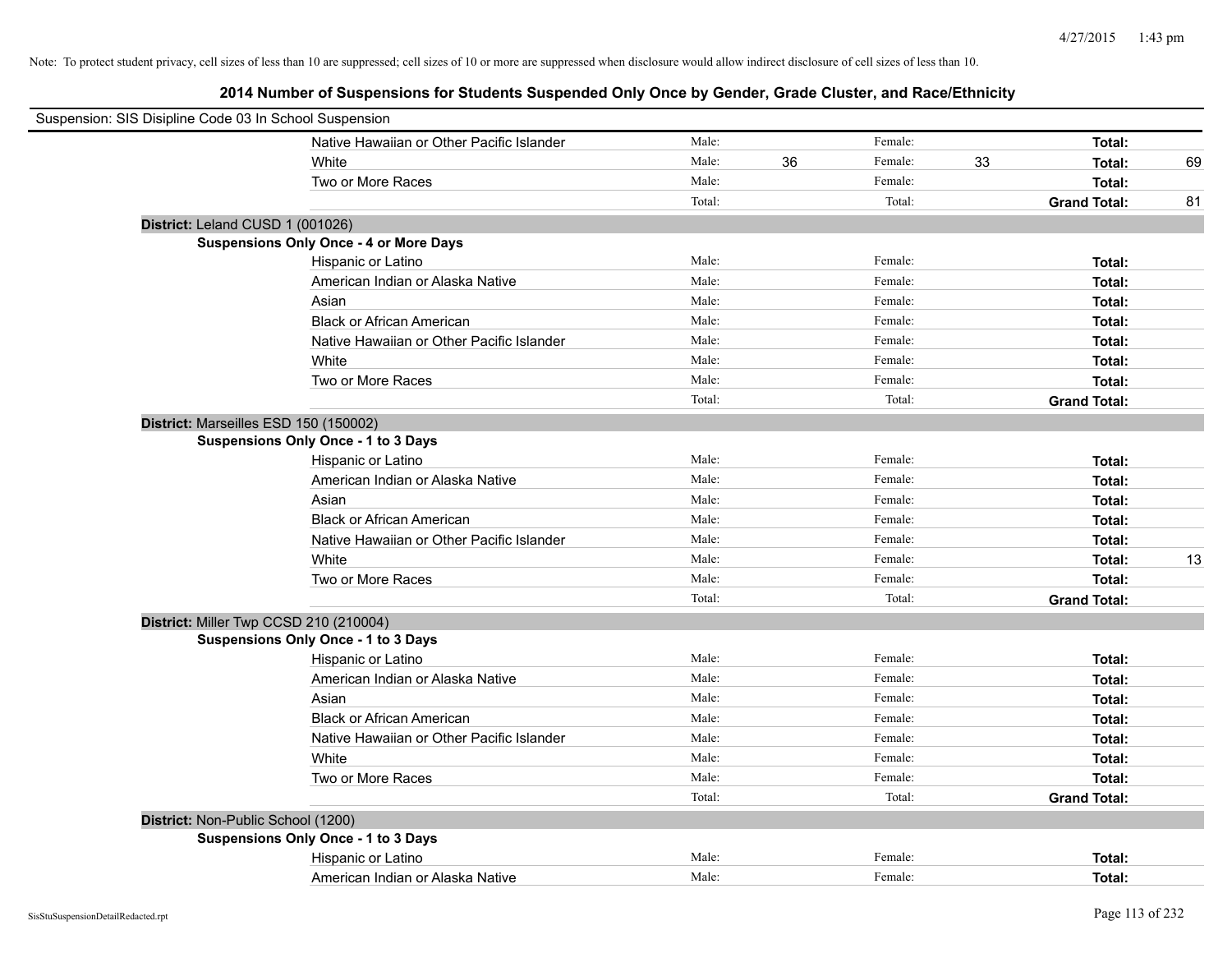# **2014 Number of Suspensions for Students Suspended Only Once by Gender, Grade Cluster, and Race/Ethnicity**

| Suspension: SIS Disipline Code 03 In School Suspension |                                            |        |    |         |    |                     |    |
|--------------------------------------------------------|--------------------------------------------|--------|----|---------|----|---------------------|----|
|                                                        | Asian                                      | Male:  |    | Female: |    | Total:              |    |
|                                                        | <b>Black or African American</b>           | Male:  |    | Female: |    | Total:              |    |
|                                                        | Native Hawaiian or Other Pacific Islander  | Male:  |    | Female: |    | Total:              |    |
|                                                        | White                                      | Male:  |    | Female: |    | Total:              |    |
|                                                        | Two or More Races                          | Male:  |    | Female: |    | Total:              |    |
|                                                        |                                            | Total: |    | Total:  |    | <b>Grand Total:</b> |    |
| District: Ottawa ESD 141 (141002)                      |                                            |        |    |         |    |                     |    |
|                                                        | Suspensions Only Once - 1 to 3 Days        |        |    |         |    |                     |    |
|                                                        | Hispanic or Latino                         | Male:  |    | Female: |    | Total:              | 13 |
|                                                        | American Indian or Alaska Native           | Male:  |    | Female: |    | Total:              |    |
|                                                        | Asian                                      | Male:  |    | Female: |    | Total:              |    |
|                                                        | <b>Black or African American</b>           | Male:  |    | Female: |    | Total:              |    |
|                                                        | Native Hawaiian or Other Pacific Islander  | Male:  |    | Female: |    | Total:              |    |
|                                                        | White                                      | Male:  | 35 | Female: | 21 | Total:              | 56 |
|                                                        | Two or More Races                          | Male:  |    | Female: |    | Total:              |    |
|                                                        |                                            | Total: |    | Total:  |    | <b>Grand Total:</b> |    |
| District: Peru ESD 124 (124002)                        |                                            |        |    |         |    |                     |    |
|                                                        | <b>Suspensions Only Once - 1 to 3 Days</b> |        |    |         |    |                     |    |
|                                                        | Hispanic or Latino                         | Male:  |    | Female: |    | Total:              |    |
|                                                        | American Indian or Alaska Native           | Male:  |    | Female: |    | Total:              |    |
|                                                        | Asian                                      | Male:  |    | Female: |    | Total:              |    |
|                                                        | <b>Black or African American</b>           | Male:  |    | Female: |    | Total:              |    |
|                                                        | Native Hawaiian or Other Pacific Islander  | Male:  |    | Female: |    | Total:              |    |
|                                                        | White                                      | Male:  |    | Female: |    | Total:              |    |
|                                                        | Two or More Races                          | Male:  |    | Female: |    | Total:              |    |
|                                                        |                                            | Total: |    | Total:  |    | <b>Grand Total:</b> |    |
| District: Seneca CCSD 170 (170004)                     |                                            |        |    |         |    |                     |    |
|                                                        | Suspensions Only Once - 1 to 3 Days        |        |    |         |    |                     |    |
|                                                        | Hispanic or Latino                         | Male:  |    | Female: |    | Total:              |    |
|                                                        | American Indian or Alaska Native           | Male:  |    | Female: |    | Total:              |    |
|                                                        | Asian                                      | Male:  |    | Female: |    | Total:              |    |
|                                                        | <b>Black or African American</b>           | Male:  |    | Female: |    | Total:              |    |
|                                                        | Native Hawaiian or Other Pacific Islander  | Male:  |    | Female: |    | Total:              |    |
|                                                        | White                                      | Male:  |    | Female: |    | Total:              |    |
|                                                        | Two or More Races                          | Male:  |    | Female: |    | Total:              |    |
|                                                        |                                            | Total: |    | Total:  |    | <b>Grand Total:</b> |    |
| District: Seneca Twp HSD 160 (160017)                  |                                            |        |    |         |    |                     |    |

**Suspensions Only Once - 1 to 3 Days**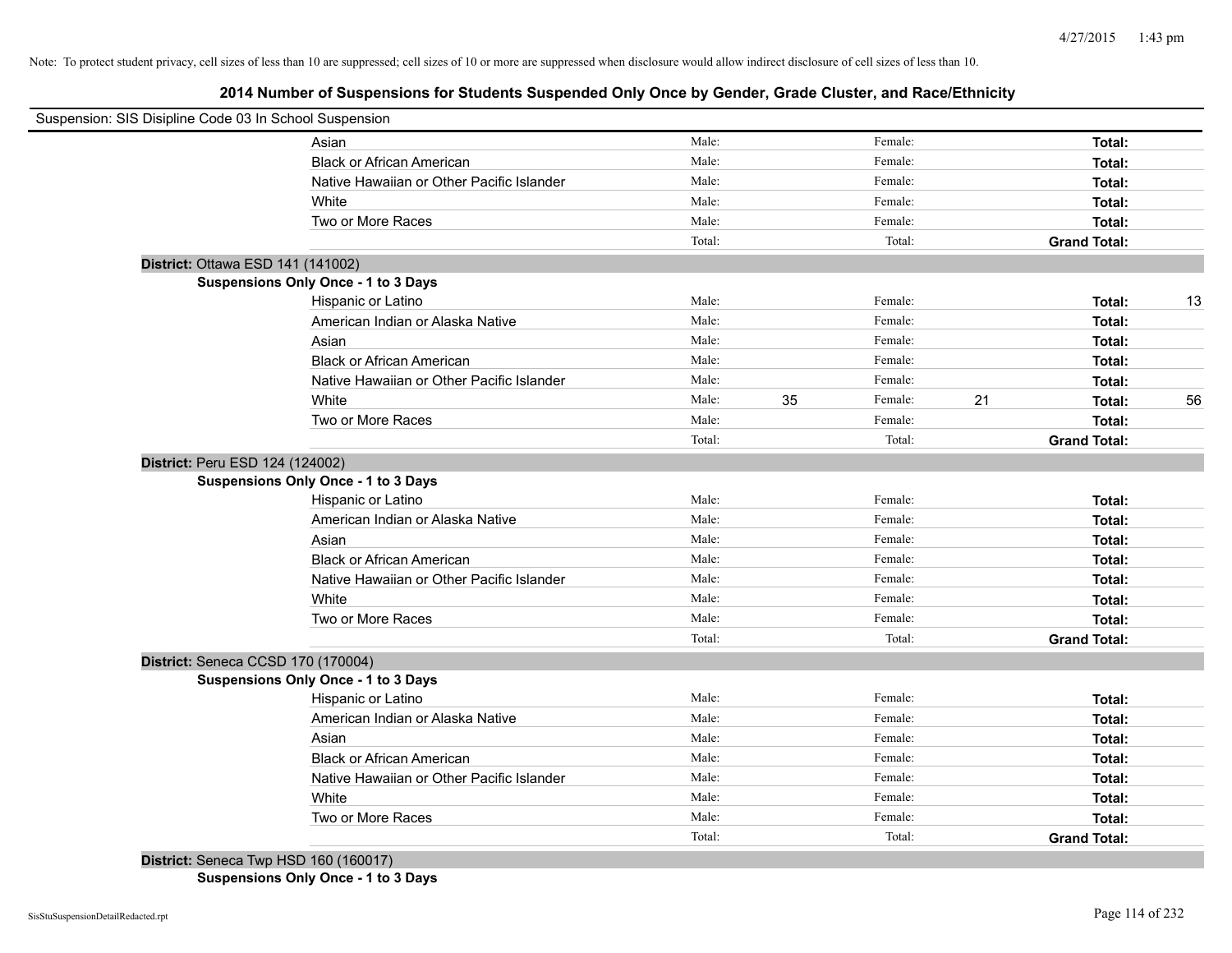| Suspension: SIS Disipline Code 03 In School Suspension |                                               |        |    |         |    |                     |    |
|--------------------------------------------------------|-----------------------------------------------|--------|----|---------|----|---------------------|----|
|                                                        | Hispanic or Latino                            | Male:  |    | Female: |    | Total:              |    |
|                                                        | American Indian or Alaska Native              | Male:  |    | Female: |    | Total:              |    |
|                                                        | Asian                                         | Male:  |    | Female: |    | Total:              |    |
|                                                        | <b>Black or African American</b>              | Male:  |    | Female: |    | Total:              |    |
|                                                        | Native Hawaiian or Other Pacific Islander     | Male:  |    | Female: |    | Total:              |    |
|                                                        | White                                         | Male:  |    | Female: |    | Total:              |    |
|                                                        | Two or More Races                             | Male:  |    | Female: |    | Total:              |    |
|                                                        |                                               | Total: |    | Total:  |    | <b>Grand Total:</b> |    |
| District: Serena CUSD 2 (002026)                       |                                               |        |    |         |    |                     |    |
|                                                        | Suspensions Only Once - 1 to 3 Days           |        |    |         |    |                     |    |
|                                                        | Hispanic or Latino                            | Male:  |    | Female: |    | Total:              |    |
|                                                        | American Indian or Alaska Native              | Male:  |    | Female: |    | Total:              |    |
|                                                        | Asian                                         | Male:  |    | Female: |    | Total:              |    |
|                                                        | <b>Black or African American</b>              | Male:  |    | Female: |    | Total:              |    |
|                                                        | Native Hawaiian or Other Pacific Islander     | Male:  |    | Female: |    | Total:              |    |
|                                                        | White                                         | Male:  | 21 | Female: | 10 | Total:              | 31 |
|                                                        | Two or More Races                             | Male:  |    | Female: |    | Total:              |    |
|                                                        |                                               | Total: |    | Total:  |    | <b>Grand Total:</b> |    |
| District: Streator ESD 44 (044002)                     |                                               |        |    |         |    |                     |    |
|                                                        | Suspensions Only Once - 1 to 3 Days           |        |    |         |    |                     |    |
|                                                        | Hispanic or Latino                            | Male:  |    | Female: |    | Total:              | 13 |
|                                                        | American Indian or Alaska Native              | Male:  |    | Female: |    | Total:              |    |
|                                                        | Asian                                         | Male:  |    | Female: |    | Total:              |    |
|                                                        | <b>Black or African American</b>              | Male:  |    | Female: |    | Total:              |    |
|                                                        | Native Hawaiian or Other Pacific Islander     | Male:  |    | Female: |    | Total:              |    |
|                                                        | White                                         | Male:  | 31 | Female: | 16 | Total:              | 47 |
|                                                        | Two or More Races                             | Male:  |    | Female: |    | Total:              |    |
|                                                        |                                               | Total: |    | Total:  |    | <b>Grand Total:</b> | 76 |
|                                                        | <b>Suspensions Only Once - 4 or More Days</b> |        |    |         |    |                     |    |
|                                                        | Hispanic or Latino                            | Male:  |    | Female: |    | Total:              |    |
|                                                        | American Indian or Alaska Native              | Male:  |    | Female: |    | Total:              |    |
|                                                        | Asian                                         | Male:  |    | Female: |    | Total:              |    |
|                                                        | <b>Black or African American</b>              | Male:  |    | Female: |    | Total:              |    |
|                                                        | Native Hawaiian or Other Pacific Islander     | Male:  |    | Female: |    | Total:              |    |
|                                                        | White                                         | Male:  |    | Female: |    | Total:              |    |
|                                                        | Two or More Races                             | Male:  |    | Female: |    | Total:              |    |
|                                                        |                                               | Total: |    | Total:  |    | <b>Grand Total:</b> |    |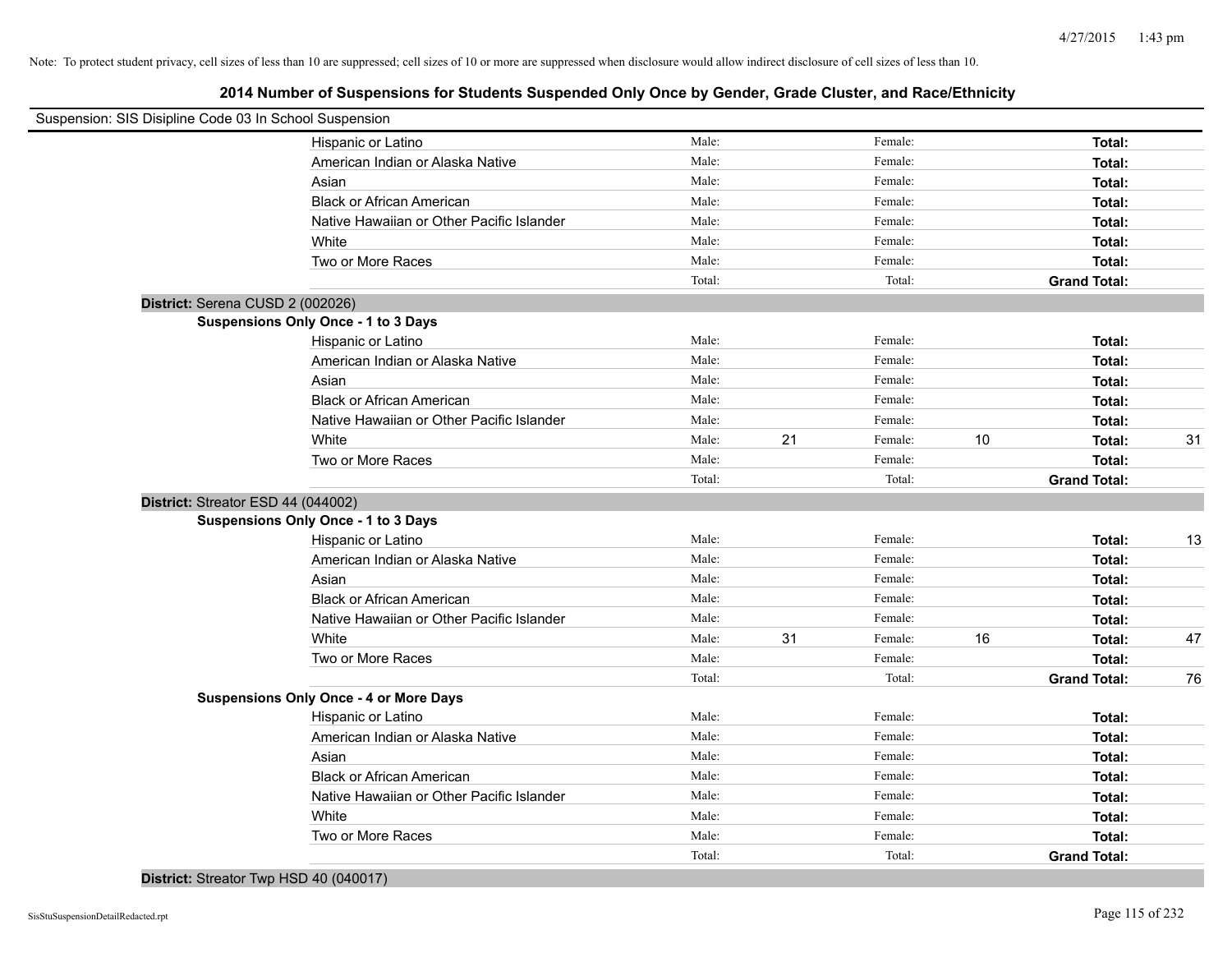| Suspension: SIS Disipline Code 03 In School Suspension |                                              |        |    |         |    |                     |    |
|--------------------------------------------------------|----------------------------------------------|--------|----|---------|----|---------------------|----|
|                                                        | Suspensions Only Once - 1 to 3 Days          |        |    |         |    |                     |    |
|                                                        | Hispanic or Latino                           | Male:  |    | Female: |    | Total:              |    |
|                                                        | American Indian or Alaska Native             | Male:  |    | Female: |    | Total:              |    |
|                                                        | Asian                                        | Male:  |    | Female: |    | Total:              |    |
|                                                        | <b>Black or African American</b>             | Male:  |    | Female: |    | Total:              |    |
|                                                        | Native Hawaiian or Other Pacific Islander    | Male:  |    | Female: |    | Total:              |    |
|                                                        | White                                        | Male:  | 16 | Female: | 23 | Total:              | 39 |
|                                                        | Two or More Races                            | Male:  |    | Female: |    | Total:              |    |
|                                                        |                                              | Total: |    | Total:  |    | <b>Grand Total:</b> | 52 |
| District: Wallace CCSD 195 (195004)                    |                                              |        |    |         |    |                     |    |
|                                                        | <b>Suspensions Only Once - 1 to 3 Days</b>   |        |    |         |    |                     |    |
|                                                        | Hispanic or Latino                           | Male:  |    | Female: |    | Total:              |    |
|                                                        | American Indian or Alaska Native             | Male:  |    | Female: |    | Total:              |    |
|                                                        | Asian                                        | Male:  |    | Female: |    | Total:              |    |
|                                                        | <b>Black or African American</b>             | Male:  |    | Female: |    | Total:              |    |
|                                                        | Native Hawaiian or Other Pacific Islander    | Male:  |    | Female: |    | Total:              |    |
|                                                        | White                                        | Male:  |    | Female: |    | Total:              |    |
|                                                        | Two or More Races                            | Male:  |    | Female: |    | Total:              |    |
|                                                        |                                              | Total: |    | Total:  |    | <b>Grand Total:</b> |    |
|                                                        | District: Waltham CCSD 185 (185004)          |        |    |         |    |                     |    |
|                                                        | <b>Suspensions Only Once - 1 to 3 Days</b>   |        |    |         |    |                     |    |
|                                                        | Hispanic or Latino                           | Male:  |    | Female: |    | Total:              |    |
|                                                        | American Indian or Alaska Native             | Male:  |    | Female: |    | Total:              |    |
|                                                        | Asian                                        | Male:  |    | Female: |    | Total:              |    |
|                                                        | <b>Black or African American</b>             | Male:  |    | Female: |    | Total:              |    |
|                                                        | Native Hawaiian or Other Pacific Islander    | Male:  |    | Female: |    | Total:              |    |
|                                                        | White                                        | Male:  |    | Female: |    | Total:              |    |
|                                                        | Two or More Races                            | Male:  |    | Female: |    | Total:              |    |
|                                                        |                                              | Total: |    | Total:  |    | <b>Grand Total:</b> |    |
|                                                        |                                              |        |    |         |    |                     |    |
| Region: Lake ROE (34)                                  |                                              |        |    |         |    |                     |    |
| County: Lake (049)                                     |                                              |        |    |         |    |                     |    |
|                                                        | District: Adlai E Stevenson HSD 125 (125013) |        |    |         |    |                     |    |
|                                                        | <b>Suspensions Only Once - 1 to 3 Days</b>   |        |    |         |    |                     |    |
|                                                        | Hispanic or Latino                           | Male:  |    | Female: |    | Total:              |    |
|                                                        | American Indian or Alaska Native             | Male:  |    | Female: |    | Total:              |    |
|                                                        | Asian                                        | Male:  |    | Female: |    | Total:              |    |
|                                                        | <b>Black or African American</b>             | Male:  |    | Female: |    | Total:              |    |
| SisStuSuspensionDetailRedacted.rpt                     |                                              |        |    |         |    | Page 116 of 232     |    |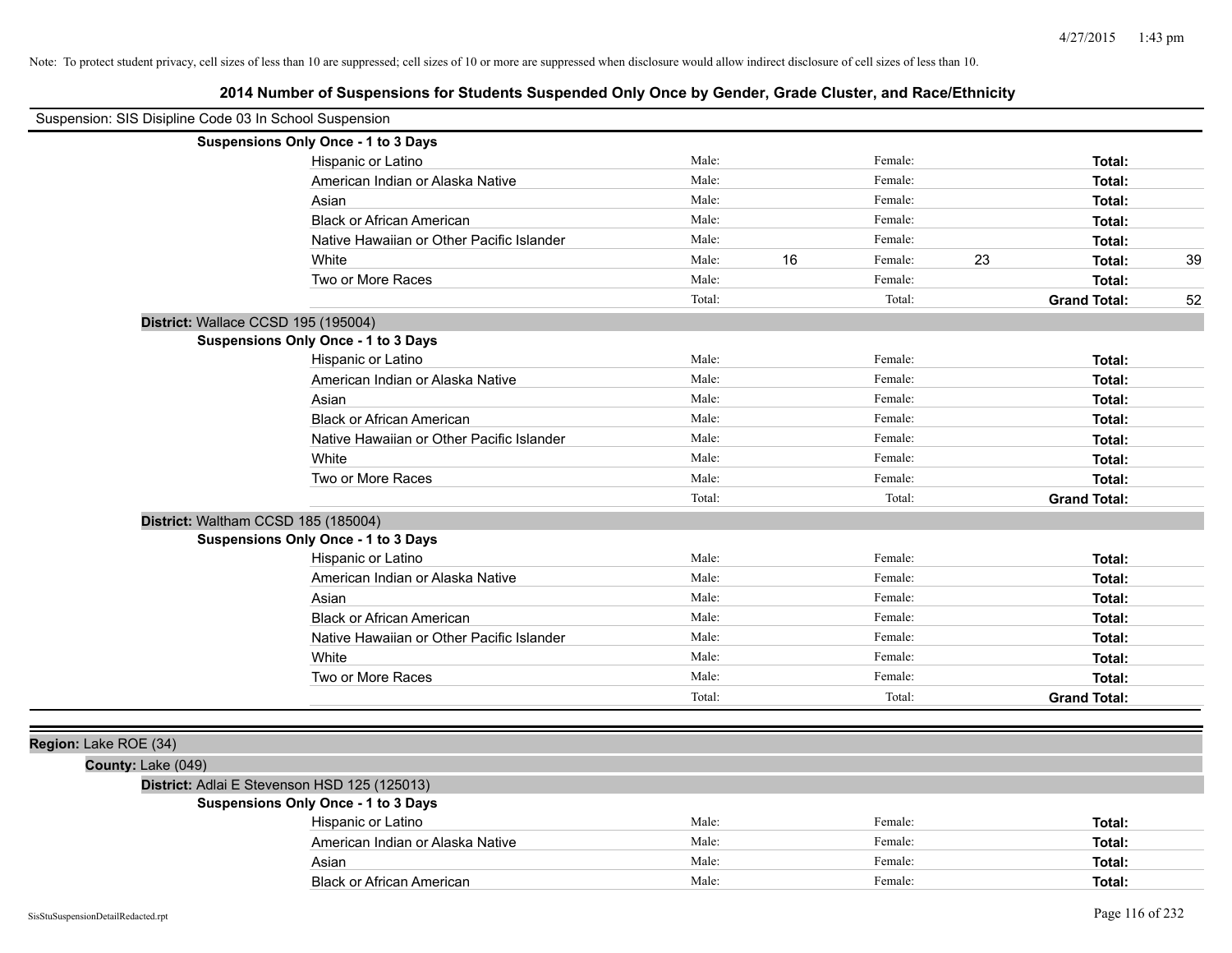| Suspension: SIS Disipline Code 03 In School Suspension |                                               |        |    |         |    |                     |    |
|--------------------------------------------------------|-----------------------------------------------|--------|----|---------|----|---------------------|----|
|                                                        | Native Hawaiian or Other Pacific Islander     | Male:  |    | Female: |    | Total:              |    |
|                                                        | White                                         | Male:  |    | Female: |    | Total:              | 10 |
|                                                        | Two or More Races                             | Male:  |    | Female: |    | Total:              |    |
|                                                        |                                               | Total: |    | Total:  |    | <b>Grand Total:</b> |    |
| District: Antioch CCSD 34 (034004)                     |                                               |        |    |         |    |                     |    |
|                                                        | Suspensions Only Once - 1 to 3 Days           |        |    |         |    |                     |    |
|                                                        | Hispanic or Latino                            | Male:  |    | Female: |    | Total:              |    |
|                                                        | American Indian or Alaska Native              | Male:  |    | Female: |    | Total:              |    |
|                                                        | Asian                                         | Male:  |    | Female: |    | Total:              |    |
|                                                        | <b>Black or African American</b>              | Male:  |    | Female: |    | Total:              |    |
|                                                        | Native Hawaiian or Other Pacific Islander     | Male:  |    | Female: |    | Total:              |    |
|                                                        | White                                         | Male:  | 24 | Female: | 13 | Total:              | 37 |
|                                                        | Two or More Races                             | Male:  |    | Female: |    | Total:              |    |
|                                                        |                                               | Total: |    | Total:  |    | <b>Grand Total:</b> |    |
|                                                        | <b>Suspensions Only Once - 4 or More Days</b> |        |    |         |    |                     |    |
|                                                        | Hispanic or Latino                            | Male:  |    | Female: |    | Total:              |    |
|                                                        | American Indian or Alaska Native              | Male:  |    | Female: |    | Total:              |    |
|                                                        | Asian                                         | Male:  |    | Female: |    | Total:              |    |
|                                                        | <b>Black or African American</b>              | Male:  |    | Female: |    | Total:              |    |
|                                                        | Native Hawaiian or Other Pacific Islander     | Male:  |    | Female: |    | Total:              |    |
|                                                        | White                                         | Male:  |    | Female: |    | Total:              |    |
|                                                        | Two or More Races                             | Male:  |    | Female: |    | Total:              |    |
|                                                        |                                               | Total: |    | Total:  |    | <b>Grand Total:</b> |    |
|                                                        | District: Aptakisic-Tripp CCSD 102 (102004)   |        |    |         |    |                     |    |
|                                                        | Suspensions Only Once - 1 to 3 Days           |        |    |         |    |                     |    |
|                                                        | Hispanic or Latino                            | Male:  |    | Female: |    | Total:              |    |
|                                                        | American Indian or Alaska Native              | Male:  |    | Female: |    | Total:              |    |
|                                                        | Asian                                         | Male:  |    | Female: |    | Total:              |    |
|                                                        | <b>Black or African American</b>              | Male:  |    | Female: |    | Total:              |    |
|                                                        | Native Hawaiian or Other Pacific Islander     | Male:  |    | Female: |    | Total:              |    |
|                                                        | White                                         | Male:  |    | Female: |    | Total:              | 11 |
|                                                        | Two or More Races                             | Male:  |    | Female: |    | Total:              |    |
|                                                        |                                               | Total: |    | Total:  |    | <b>Grand Total:</b> |    |
| District: Bannockburn SD 106 (106002)                  |                                               |        |    |         |    |                     |    |
|                                                        | <b>Suspensions Only Once - 1 to 3 Days</b>    |        |    |         |    |                     |    |
|                                                        | Hispanic or Latino                            | Male:  |    | Female: |    | Total:              |    |
|                                                        | American Indian or Alaska Native              | Male:  |    | Female: |    | Total:              |    |
|                                                        | Asian                                         | Male:  |    | Female: |    | Total:              |    |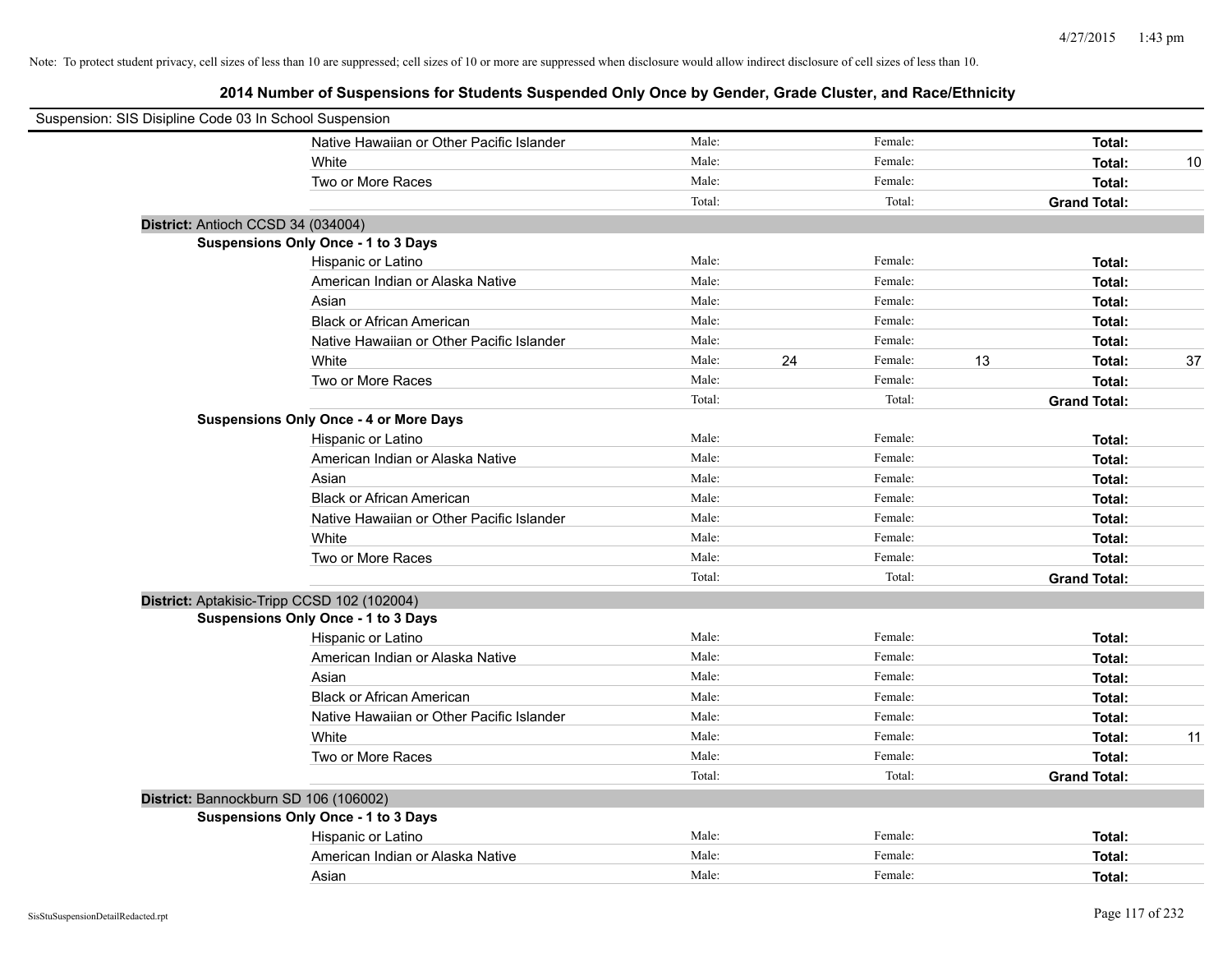| Suspension: SIS Disipline Code 03 In School Suspension |                                            |        |         |                     |    |
|--------------------------------------------------------|--------------------------------------------|--------|---------|---------------------|----|
|                                                        | <b>Black or African American</b>           | Male:  | Female: | Total:              |    |
|                                                        | Native Hawaiian or Other Pacific Islander  | Male:  | Female: | Total:              |    |
|                                                        | White                                      | Male:  | Female: | Total:              |    |
|                                                        | Two or More Races                          | Male:  | Female: | Total:              |    |
|                                                        |                                            | Total: | Total:  | <b>Grand Total:</b> |    |
|                                                        | District: Barrington CUSD 220 (220026)     |        |         |                     |    |
|                                                        | Suspensions Only Once - 1 to 3 Days        |        |         |                     |    |
|                                                        | Hispanic or Latino                         | Male:  | Female: | Total:              |    |
|                                                        | American Indian or Alaska Native           | Male:  | Female: | Total:              |    |
|                                                        | Asian                                      | Male:  | Female: | Total:              |    |
|                                                        | <b>Black or African American</b>           | Male:  | Female: | Total:              |    |
|                                                        | Native Hawaiian or Other Pacific Islander  | Male:  | Female: | Total:              |    |
|                                                        | White                                      | Male:  | Female: | Total:              |    |
|                                                        | Two or More Races                          | Male:  | Female: | Total:              |    |
|                                                        |                                            | Total: | Total:  | <b>Grand Total:</b> | 17 |
|                                                        | District: Beach Park CCSD 3 (003004)       |        |         |                     |    |
|                                                        | <b>Suspensions Only Once - 1 to 3 Days</b> |        |         |                     |    |
|                                                        | Hispanic or Latino                         | Male:  | Female: | Total:              |    |
|                                                        | American Indian or Alaska Native           | Male:  | Female: | Total:              |    |
|                                                        | Asian                                      | Male:  | Female: | Total:              |    |
|                                                        | <b>Black or African American</b>           | Male:  | Female: | Total:              | 10 |
|                                                        | Native Hawaiian or Other Pacific Islander  | Male:  | Female: | Total:              |    |
|                                                        | White                                      | Male:  | Female: | Total:              |    |
|                                                        | Two or More Races                          | Male:  | Female: | Total:              |    |
|                                                        |                                            | Total: | Total:  | <b>Grand Total:</b> | 29 |
| District: Big Hollow SD 38 (038002)                    |                                            |        |         |                     |    |
|                                                        | Suspensions Only Once - 1 to 3 Days        |        |         |                     |    |
|                                                        | Hispanic or Latino                         | Male:  | Female: | Total:              |    |
|                                                        | American Indian or Alaska Native           | Male:  | Female: | Total:              |    |
|                                                        | Asian                                      | Male:  | Female: | Total:              |    |
|                                                        | <b>Black or African American</b>           | Male:  | Female: | Total:              |    |
|                                                        | Native Hawaiian or Other Pacific Islander  | Male:  | Female: | Total:              |    |
|                                                        | White                                      | Male:  | Female: | Total:              | 33 |
|                                                        | Two or More Races                          | Male:  | Female: | Total:              |    |
|                                                        |                                            | Total: | Total:  | <b>Grand Total:</b> | 43 |
| District: CHSD 117 (117016)                            |                                            |        |         |                     |    |
|                                                        | Suspensions Only Once - 1 to 3 Days        |        |         |                     |    |
|                                                        | Hispanic or Latino                         | Male:  | Female: | Total:              |    |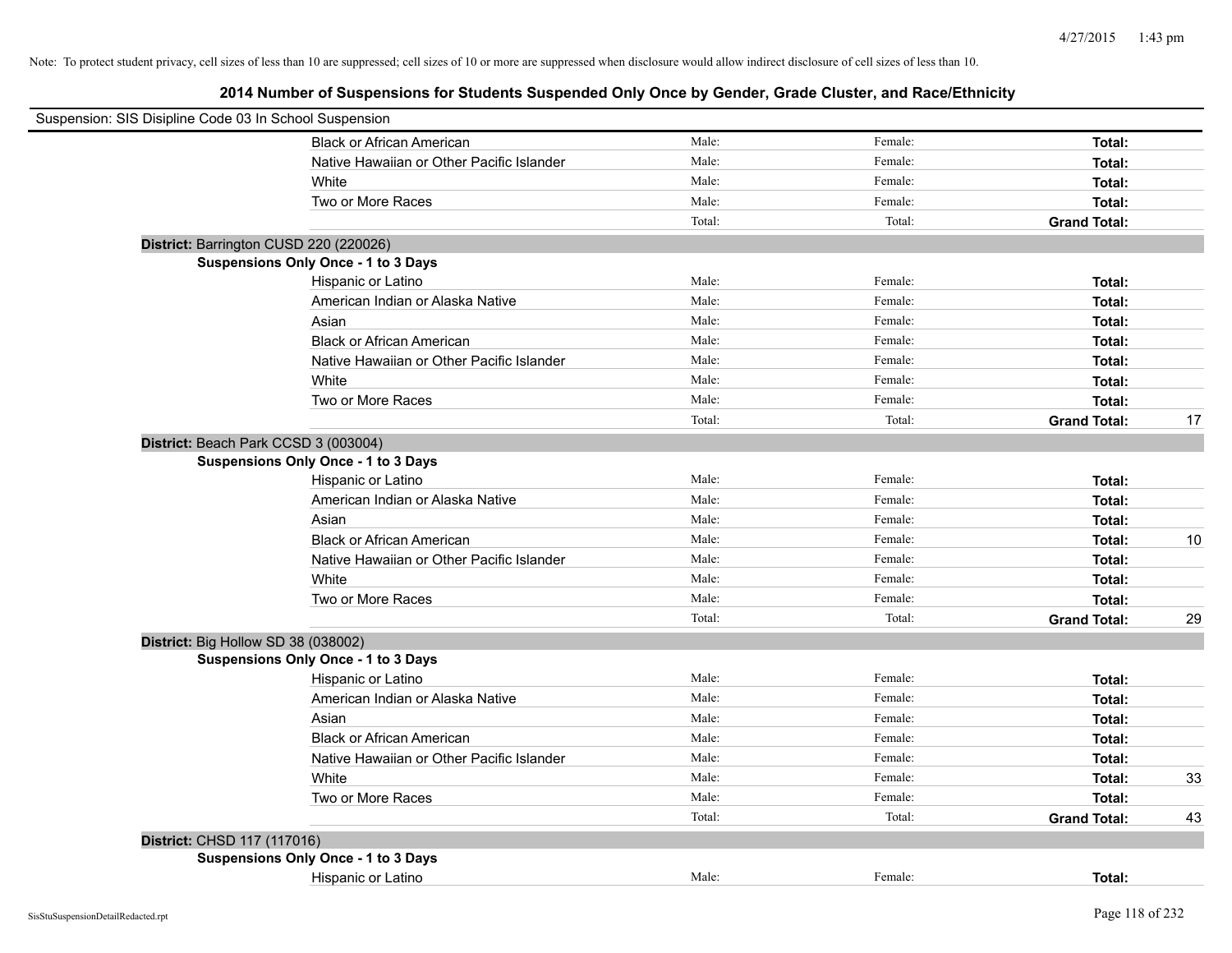**2014 Number of Suspensions for Students Suspended Only Once by Gender, Grade Cluster, and Race/Ethnicity**

| Male:<br>Female:<br>American Indian or Alaska Native<br>Total:<br>Male:<br>Female:<br>Asian<br>Total:<br>Male:<br>Female:<br><b>Black or African American</b><br>Total:<br>Male:<br>Female:<br>Native Hawaiian or Other Pacific Islander<br>Total:<br>Male:<br>Female:<br>White<br>Total:<br>Male:<br>Female:<br>Two or More Races<br>Total:<br>Total:<br>Total:<br><b>Grand Total:</b><br>District: CHSD 128 (128016)<br>Suspensions Only Once - 1 to 3 Days<br>Male:<br>Female:<br>Hispanic or Latino<br>Total:<br>Male:<br>American Indian or Alaska Native<br>Female:<br>Total:<br>Male:<br>Asian<br>Female:<br>Total:<br><b>Black or African American</b><br>Male:<br>Female:<br>Total:<br>Native Hawaiian or Other Pacific Islander<br>Male:<br>Female:<br>Total:<br>White<br>Male:<br>Female:<br>Total:<br>Two or More Races<br>Male:<br>Female:<br>Total:<br>Total:<br>Total:<br><b>Grand Total:</b><br>District: Deerfield SD 109 (109002)<br>Suspensions Only Once - 1 to 3 Days<br>Male:<br>Hispanic or Latino<br>Female:<br>Total:<br>Male:<br>American Indian or Alaska Native<br>Female:<br>Total:<br>Male:<br>Female:<br>Asian<br>Total:<br>Male:<br><b>Black or African American</b><br>Female:<br>Total:<br>Male:<br>Native Hawaiian or Other Pacific Islander<br>Female:<br>Total:<br>Male:<br>Female:<br>White<br>Total:<br>Male:<br>Female:<br>Two or More Races<br>Total:<br>Total:<br>Total:<br><b>Grand Total:</b><br>District: Diamond Lake SD 76 (076002)<br>Suspensions Only Once - 1 to 3 Days<br>Hispanic or Latino<br>Male:<br>Female:<br>Total:<br>American Indian or Alaska Native<br>Male:<br>Female:<br>Total:<br>Asian<br>Male:<br>Female:<br>Total:<br><b>Black or African American</b><br>Male:<br>Female:<br>Total:<br>Male:<br>Female:<br>Native Hawaiian or Other Pacific Islander<br>Total:<br>Male:<br>Female:<br>White<br>Total:<br>Two or More Races<br>Male:<br>Female:<br>Total:<br>Total:<br>Total:<br><b>Grand Total:</b> | Suspension: SIS Disipline Code 03 In School Suspension |  |  |    |
|--------------------------------------------------------------------------------------------------------------------------------------------------------------------------------------------------------------------------------------------------------------------------------------------------------------------------------------------------------------------------------------------------------------------------------------------------------------------------------------------------------------------------------------------------------------------------------------------------------------------------------------------------------------------------------------------------------------------------------------------------------------------------------------------------------------------------------------------------------------------------------------------------------------------------------------------------------------------------------------------------------------------------------------------------------------------------------------------------------------------------------------------------------------------------------------------------------------------------------------------------------------------------------------------------------------------------------------------------------------------------------------------------------------------------------------------------------------------------------------------------------------------------------------------------------------------------------------------------------------------------------------------------------------------------------------------------------------------------------------------------------------------------------------------------------------------------------------------------------------------------------------------------------------------------------------------------------------------------|--------------------------------------------------------|--|--|----|
|                                                                                                                                                                                                                                                                                                                                                                                                                                                                                                                                                                                                                                                                                                                                                                                                                                                                                                                                                                                                                                                                                                                                                                                                                                                                                                                                                                                                                                                                                                                                                                                                                                                                                                                                                                                                                                                                                                                                                                          |                                                        |  |  |    |
|                                                                                                                                                                                                                                                                                                                                                                                                                                                                                                                                                                                                                                                                                                                                                                                                                                                                                                                                                                                                                                                                                                                                                                                                                                                                                                                                                                                                                                                                                                                                                                                                                                                                                                                                                                                                                                                                                                                                                                          |                                                        |  |  |    |
|                                                                                                                                                                                                                                                                                                                                                                                                                                                                                                                                                                                                                                                                                                                                                                                                                                                                                                                                                                                                                                                                                                                                                                                                                                                                                                                                                                                                                                                                                                                                                                                                                                                                                                                                                                                                                                                                                                                                                                          |                                                        |  |  |    |
|                                                                                                                                                                                                                                                                                                                                                                                                                                                                                                                                                                                                                                                                                                                                                                                                                                                                                                                                                                                                                                                                                                                                                                                                                                                                                                                                                                                                                                                                                                                                                                                                                                                                                                                                                                                                                                                                                                                                                                          |                                                        |  |  |    |
|                                                                                                                                                                                                                                                                                                                                                                                                                                                                                                                                                                                                                                                                                                                                                                                                                                                                                                                                                                                                                                                                                                                                                                                                                                                                                                                                                                                                                                                                                                                                                                                                                                                                                                                                                                                                                                                                                                                                                                          |                                                        |  |  | 26 |
|                                                                                                                                                                                                                                                                                                                                                                                                                                                                                                                                                                                                                                                                                                                                                                                                                                                                                                                                                                                                                                                                                                                                                                                                                                                                                                                                                                                                                                                                                                                                                                                                                                                                                                                                                                                                                                                                                                                                                                          |                                                        |  |  |    |
|                                                                                                                                                                                                                                                                                                                                                                                                                                                                                                                                                                                                                                                                                                                                                                                                                                                                                                                                                                                                                                                                                                                                                                                                                                                                                                                                                                                                                                                                                                                                                                                                                                                                                                                                                                                                                                                                                                                                                                          |                                                        |  |  |    |
|                                                                                                                                                                                                                                                                                                                                                                                                                                                                                                                                                                                                                                                                                                                                                                                                                                                                                                                                                                                                                                                                                                                                                                                                                                                                                                                                                                                                                                                                                                                                                                                                                                                                                                                                                                                                                                                                                                                                                                          |                                                        |  |  |    |
|                                                                                                                                                                                                                                                                                                                                                                                                                                                                                                                                                                                                                                                                                                                                                                                                                                                                                                                                                                                                                                                                                                                                                                                                                                                                                                                                                                                                                                                                                                                                                                                                                                                                                                                                                                                                                                                                                                                                                                          |                                                        |  |  |    |
|                                                                                                                                                                                                                                                                                                                                                                                                                                                                                                                                                                                                                                                                                                                                                                                                                                                                                                                                                                                                                                                                                                                                                                                                                                                                                                                                                                                                                                                                                                                                                                                                                                                                                                                                                                                                                                                                                                                                                                          |                                                        |  |  |    |
|                                                                                                                                                                                                                                                                                                                                                                                                                                                                                                                                                                                                                                                                                                                                                                                                                                                                                                                                                                                                                                                                                                                                                                                                                                                                                                                                                                                                                                                                                                                                                                                                                                                                                                                                                                                                                                                                                                                                                                          |                                                        |  |  |    |
|                                                                                                                                                                                                                                                                                                                                                                                                                                                                                                                                                                                                                                                                                                                                                                                                                                                                                                                                                                                                                                                                                                                                                                                                                                                                                                                                                                                                                                                                                                                                                                                                                                                                                                                                                                                                                                                                                                                                                                          |                                                        |  |  |    |
|                                                                                                                                                                                                                                                                                                                                                                                                                                                                                                                                                                                                                                                                                                                                                                                                                                                                                                                                                                                                                                                                                                                                                                                                                                                                                                                                                                                                                                                                                                                                                                                                                                                                                                                                                                                                                                                                                                                                                                          |                                                        |  |  |    |
|                                                                                                                                                                                                                                                                                                                                                                                                                                                                                                                                                                                                                                                                                                                                                                                                                                                                                                                                                                                                                                                                                                                                                                                                                                                                                                                                                                                                                                                                                                                                                                                                                                                                                                                                                                                                                                                                                                                                                                          |                                                        |  |  |    |
|                                                                                                                                                                                                                                                                                                                                                                                                                                                                                                                                                                                                                                                                                                                                                                                                                                                                                                                                                                                                                                                                                                                                                                                                                                                                                                                                                                                                                                                                                                                                                                                                                                                                                                                                                                                                                                                                                                                                                                          |                                                        |  |  |    |
|                                                                                                                                                                                                                                                                                                                                                                                                                                                                                                                                                                                                                                                                                                                                                                                                                                                                                                                                                                                                                                                                                                                                                                                                                                                                                                                                                                                                                                                                                                                                                                                                                                                                                                                                                                                                                                                                                                                                                                          |                                                        |  |  |    |
|                                                                                                                                                                                                                                                                                                                                                                                                                                                                                                                                                                                                                                                                                                                                                                                                                                                                                                                                                                                                                                                                                                                                                                                                                                                                                                                                                                                                                                                                                                                                                                                                                                                                                                                                                                                                                                                                                                                                                                          |                                                        |  |  |    |
|                                                                                                                                                                                                                                                                                                                                                                                                                                                                                                                                                                                                                                                                                                                                                                                                                                                                                                                                                                                                                                                                                                                                                                                                                                                                                                                                                                                                                                                                                                                                                                                                                                                                                                                                                                                                                                                                                                                                                                          |                                                        |  |  |    |
|                                                                                                                                                                                                                                                                                                                                                                                                                                                                                                                                                                                                                                                                                                                                                                                                                                                                                                                                                                                                                                                                                                                                                                                                                                                                                                                                                                                                                                                                                                                                                                                                                                                                                                                                                                                                                                                                                                                                                                          |                                                        |  |  |    |
|                                                                                                                                                                                                                                                                                                                                                                                                                                                                                                                                                                                                                                                                                                                                                                                                                                                                                                                                                                                                                                                                                                                                                                                                                                                                                                                                                                                                                                                                                                                                                                                                                                                                                                                                                                                                                                                                                                                                                                          |                                                        |  |  |    |
|                                                                                                                                                                                                                                                                                                                                                                                                                                                                                                                                                                                                                                                                                                                                                                                                                                                                                                                                                                                                                                                                                                                                                                                                                                                                                                                                                                                                                                                                                                                                                                                                                                                                                                                                                                                                                                                                                                                                                                          |                                                        |  |  |    |
|                                                                                                                                                                                                                                                                                                                                                                                                                                                                                                                                                                                                                                                                                                                                                                                                                                                                                                                                                                                                                                                                                                                                                                                                                                                                                                                                                                                                                                                                                                                                                                                                                                                                                                                                                                                                                                                                                                                                                                          |                                                        |  |  |    |
|                                                                                                                                                                                                                                                                                                                                                                                                                                                                                                                                                                                                                                                                                                                                                                                                                                                                                                                                                                                                                                                                                                                                                                                                                                                                                                                                                                                                                                                                                                                                                                                                                                                                                                                                                                                                                                                                                                                                                                          |                                                        |  |  |    |
|                                                                                                                                                                                                                                                                                                                                                                                                                                                                                                                                                                                                                                                                                                                                                                                                                                                                                                                                                                                                                                                                                                                                                                                                                                                                                                                                                                                                                                                                                                                                                                                                                                                                                                                                                                                                                                                                                                                                                                          |                                                        |  |  |    |
|                                                                                                                                                                                                                                                                                                                                                                                                                                                                                                                                                                                                                                                                                                                                                                                                                                                                                                                                                                                                                                                                                                                                                                                                                                                                                                                                                                                                                                                                                                                                                                                                                                                                                                                                                                                                                                                                                                                                                                          |                                                        |  |  |    |
|                                                                                                                                                                                                                                                                                                                                                                                                                                                                                                                                                                                                                                                                                                                                                                                                                                                                                                                                                                                                                                                                                                                                                                                                                                                                                                                                                                                                                                                                                                                                                                                                                                                                                                                                                                                                                                                                                                                                                                          |                                                        |  |  |    |
|                                                                                                                                                                                                                                                                                                                                                                                                                                                                                                                                                                                                                                                                                                                                                                                                                                                                                                                                                                                                                                                                                                                                                                                                                                                                                                                                                                                                                                                                                                                                                                                                                                                                                                                                                                                                                                                                                                                                                                          |                                                        |  |  | 10 |
|                                                                                                                                                                                                                                                                                                                                                                                                                                                                                                                                                                                                                                                                                                                                                                                                                                                                                                                                                                                                                                                                                                                                                                                                                                                                                                                                                                                                                                                                                                                                                                                                                                                                                                                                                                                                                                                                                                                                                                          |                                                        |  |  |    |
|                                                                                                                                                                                                                                                                                                                                                                                                                                                                                                                                                                                                                                                                                                                                                                                                                                                                                                                                                                                                                                                                                                                                                                                                                                                                                                                                                                                                                                                                                                                                                                                                                                                                                                                                                                                                                                                                                                                                                                          |                                                        |  |  |    |
|                                                                                                                                                                                                                                                                                                                                                                                                                                                                                                                                                                                                                                                                                                                                                                                                                                                                                                                                                                                                                                                                                                                                                                                                                                                                                                                                                                                                                                                                                                                                                                                                                                                                                                                                                                                                                                                                                                                                                                          |                                                        |  |  | 23 |
|                                                                                                                                                                                                                                                                                                                                                                                                                                                                                                                                                                                                                                                                                                                                                                                                                                                                                                                                                                                                                                                                                                                                                                                                                                                                                                                                                                                                                                                                                                                                                                                                                                                                                                                                                                                                                                                                                                                                                                          |                                                        |  |  |    |
|                                                                                                                                                                                                                                                                                                                                                                                                                                                                                                                                                                                                                                                                                                                                                                                                                                                                                                                                                                                                                                                                                                                                                                                                                                                                                                                                                                                                                                                                                                                                                                                                                                                                                                                                                                                                                                                                                                                                                                          |                                                        |  |  |    |
|                                                                                                                                                                                                                                                                                                                                                                                                                                                                                                                                                                                                                                                                                                                                                                                                                                                                                                                                                                                                                                                                                                                                                                                                                                                                                                                                                                                                                                                                                                                                                                                                                                                                                                                                                                                                                                                                                                                                                                          |                                                        |  |  |    |
|                                                                                                                                                                                                                                                                                                                                                                                                                                                                                                                                                                                                                                                                                                                                                                                                                                                                                                                                                                                                                                                                                                                                                                                                                                                                                                                                                                                                                                                                                                                                                                                                                                                                                                                                                                                                                                                                                                                                                                          |                                                        |  |  |    |
|                                                                                                                                                                                                                                                                                                                                                                                                                                                                                                                                                                                                                                                                                                                                                                                                                                                                                                                                                                                                                                                                                                                                                                                                                                                                                                                                                                                                                                                                                                                                                                                                                                                                                                                                                                                                                                                                                                                                                                          |                                                        |  |  |    |
|                                                                                                                                                                                                                                                                                                                                                                                                                                                                                                                                                                                                                                                                                                                                                                                                                                                                                                                                                                                                                                                                                                                                                                                                                                                                                                                                                                                                                                                                                                                                                                                                                                                                                                                                                                                                                                                                                                                                                                          |                                                        |  |  |    |
|                                                                                                                                                                                                                                                                                                                                                                                                                                                                                                                                                                                                                                                                                                                                                                                                                                                                                                                                                                                                                                                                                                                                                                                                                                                                                                                                                                                                                                                                                                                                                                                                                                                                                                                                                                                                                                                                                                                                                                          |                                                        |  |  |    |

## **District:** Fox Lake GSD 114 (114002)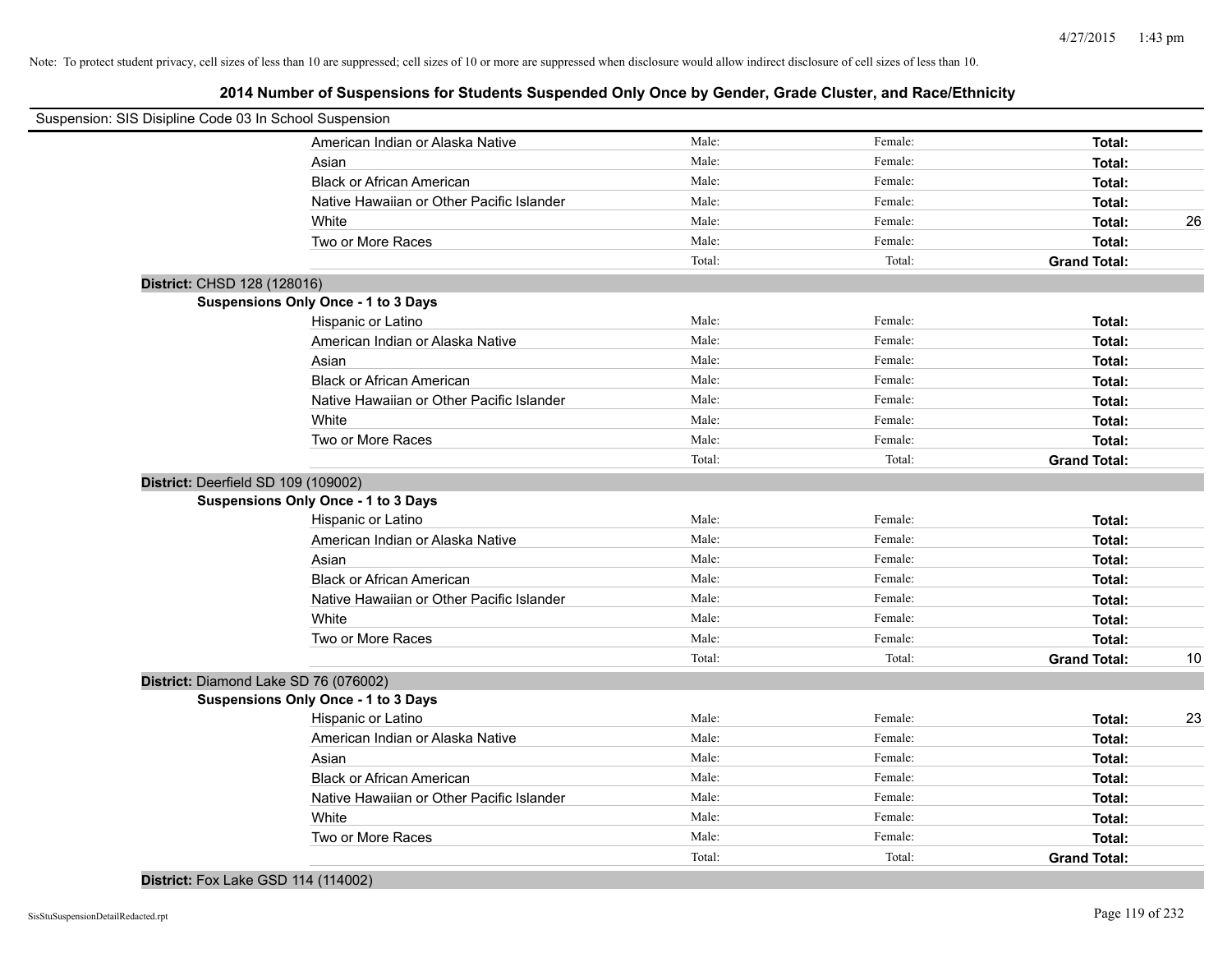|                                   | Suspension: SIS Disipline Code 03 In School Suspension |        |    |         |    |                     |    |
|-----------------------------------|--------------------------------------------------------|--------|----|---------|----|---------------------|----|
|                                   | Suspensions Only Once - 1 to 3 Days                    |        |    |         |    |                     |    |
|                                   | Hispanic or Latino                                     | Male:  |    | Female: |    | Total:              |    |
|                                   | American Indian or Alaska Native                       | Male:  |    | Female: |    | Total:              |    |
|                                   | Asian                                                  | Male:  |    | Female: |    | Total:              |    |
|                                   | <b>Black or African American</b>                       | Male:  |    | Female: |    | Total:              |    |
|                                   | Native Hawaiian or Other Pacific Islander              | Male:  |    | Female: |    | Total:              |    |
|                                   | White                                                  | Male:  |    | Female: |    | Total:              | 15 |
|                                   | Two or More Races                                      | Male:  |    | Female: |    | Total:              |    |
|                                   |                                                        | Total: |    | Total:  |    | <b>Grand Total:</b> |    |
| District: Fremont SD 79 (079002)  |                                                        |        |    |         |    |                     |    |
|                                   | <b>Suspensions Only Once - 1 to 3 Days</b>             |        |    |         |    |                     |    |
|                                   | Hispanic or Latino                                     | Male:  |    | Female: |    | Total:              |    |
|                                   | American Indian or Alaska Native                       | Male:  |    | Female: |    | Total:              |    |
|                                   | Asian                                                  | Male:  |    | Female: |    | Total:              |    |
|                                   | <b>Black or African American</b>                       | Male:  |    | Female: |    | Total:              |    |
|                                   | Native Hawaiian or Other Pacific Islander              | Male:  |    | Female: |    | Total:              |    |
|                                   | White                                                  | Male:  |    | Female: |    | Total:              | 13 |
|                                   | Two or More Races                                      | Male:  |    | Female: |    | Total:              |    |
|                                   |                                                        | Total: |    | Total:  |    | <b>Grand Total:</b> |    |
| District: Gavin SD 37 (037002)    |                                                        |        |    |         |    |                     |    |
|                                   | <b>Suspensions Only Once - 1 to 3 Days</b>             |        |    |         |    |                     |    |
|                                   | Hispanic or Latino                                     | Male:  |    | Female: |    | Total:              |    |
|                                   | American Indian or Alaska Native                       | Male:  |    | Female: |    | Total:              |    |
|                                   | Asian                                                  | Male:  |    | Female: |    | Total:              |    |
|                                   | <b>Black or African American</b>                       | Male:  |    | Female: |    | Total:              |    |
|                                   | Native Hawaiian or Other Pacific Islander              | Male:  |    | Female: |    | Total:              |    |
|                                   | White                                                  | Male:  |    | Female: |    | Total:              |    |
|                                   | Two or More Races                                      | Male:  |    | Female: |    | Total:              |    |
|                                   |                                                        | Total: |    | Total:  |    | <b>Grand Total:</b> | 12 |
| District: Grant CHSD 124 (124016) |                                                        |        |    |         |    |                     |    |
|                                   | <b>Suspensions Only Once - 1 to 3 Days</b>             |        |    |         |    |                     |    |
|                                   | Hispanic or Latino                                     | Male:  |    | Female: |    | Total:              | 26 |
|                                   | American Indian or Alaska Native                       | Male:  |    | Female: |    | Total:              |    |
|                                   | Asian                                                  | Male:  |    | Female: |    | Total:              |    |
|                                   | <b>Black or African American</b>                       | Male:  |    | Female: |    | Total:              | 12 |
|                                   | Native Hawaiian or Other Pacific Islander              | Male:  |    | Female: |    | Total:              |    |
|                                   | White                                                  | Male:  | 47 | Female: | 29 | Total:              | 76 |
|                                   | Two or More Races                                      | Male:  |    | Female: |    | Total:              |    |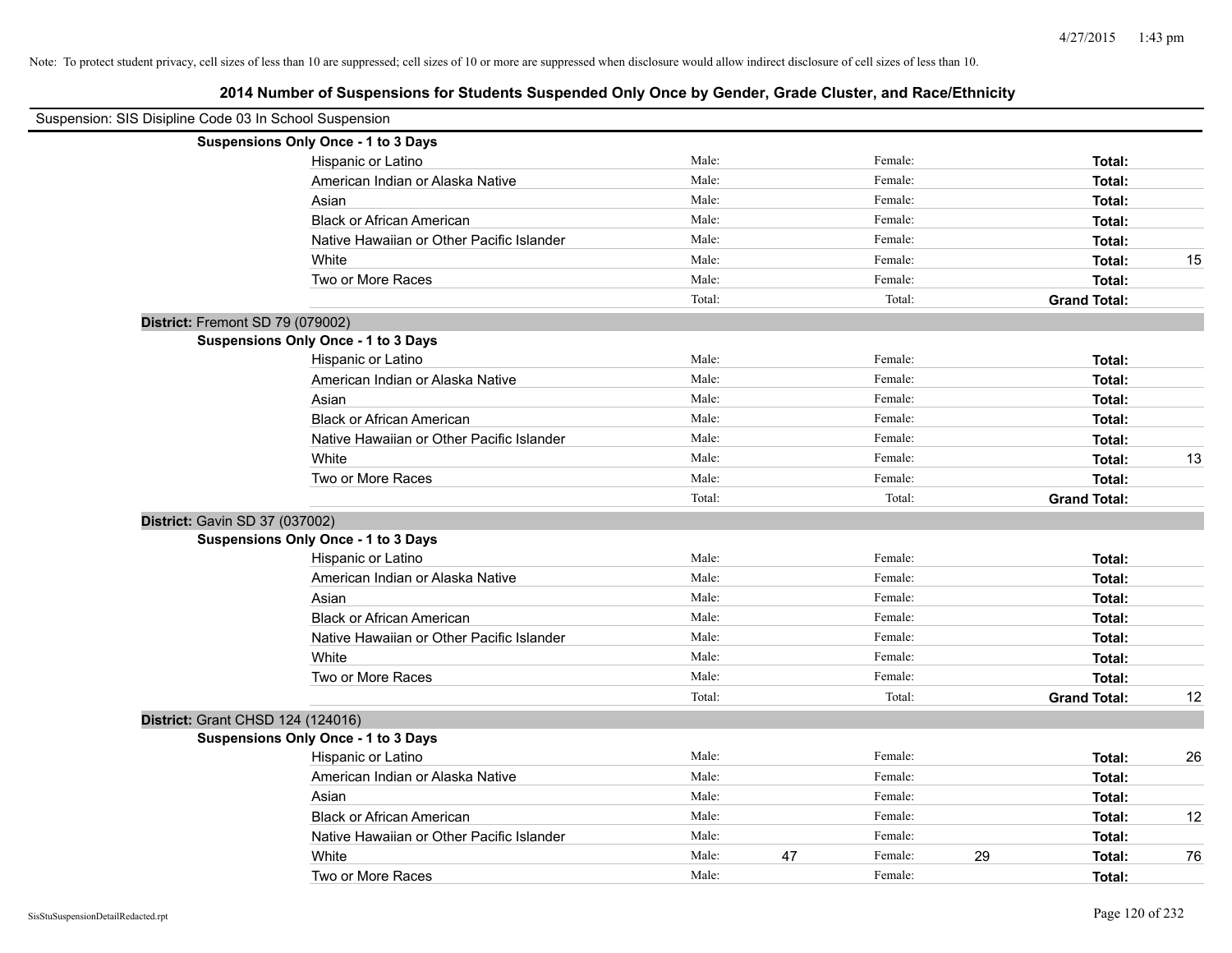| Suspension: SIS Disipline Code 03 In School Suspension |                                               |        |    |         |    |                     |     |
|--------------------------------------------------------|-----------------------------------------------|--------|----|---------|----|---------------------|-----|
|                                                        |                                               | Total: | 84 | Total:  | 40 | <b>Grand Total:</b> | 124 |
| District: Grayslake CCSD 46 (046004)                   |                                               |        |    |         |    |                     |     |
|                                                        | <b>Suspensions Only Once - 1 to 3 Days</b>    |        |    |         |    |                     |     |
|                                                        | Hispanic or Latino                            | Male:  |    | Female: |    | Total:              | 16  |
|                                                        | American Indian or Alaska Native              | Male:  |    | Female: |    | Total:              |     |
|                                                        | Asian                                         | Male:  |    | Female: |    | Total:              |     |
|                                                        | <b>Black or African American</b>              | Male:  |    | Female: |    | Total:              |     |
|                                                        | Native Hawaiian or Other Pacific Islander     | Male:  |    | Female: |    | Total:              |     |
|                                                        | White                                         | Male:  |    | Female: |    | Total:              | 23  |
|                                                        | Two or More Races                             | Male:  |    | Female: |    | Total:              |     |
|                                                        |                                               | Total: |    | Total:  |    | <b>Grand Total:</b> | 49  |
| District: Grayslake CHSD 127 (127016)                  |                                               |        |    |         |    |                     |     |
|                                                        | Suspensions Only Once - 1 to 3 Days           |        |    |         |    |                     |     |
|                                                        | Hispanic or Latino                            | Male:  |    | Female: |    | Total:              | 23  |
|                                                        | American Indian or Alaska Native              | Male:  |    | Female: |    | Total:              |     |
|                                                        | Asian                                         | Male:  |    | Female: |    | Total:              |     |
|                                                        | <b>Black or African American</b>              | Male:  |    | Female: |    | Total:              | 11  |
|                                                        | Native Hawaiian or Other Pacific Islander     | Male:  |    | Female: |    | Total:              |     |
|                                                        | White                                         | Male:  |    | Female: |    | Total:              | 39  |
|                                                        | Two or More Races                             | Male:  |    | Female: |    | Total:              |     |
|                                                        |                                               | Total: |    | Total:  |    | <b>Grand Total:</b> |     |
|                                                        | <b>Suspensions Only Once - 4 or More Days</b> |        |    |         |    |                     |     |
|                                                        | Hispanic or Latino                            | Male:  |    | Female: |    | Total:              |     |
|                                                        | American Indian or Alaska Native              | Male:  |    | Female: |    | Total:              |     |
|                                                        | Asian                                         | Male:  |    | Female: |    | Total:              |     |
|                                                        | <b>Black or African American</b>              | Male:  |    | Female: |    | Total:              |     |
|                                                        | Native Hawaiian or Other Pacific Islander     | Male:  |    | Female: |    | Total:              |     |
|                                                        | White                                         | Male:  |    | Female: |    | Total:              |     |
|                                                        | Two or More Races                             | Male:  |    | Female: |    | Total:              |     |
|                                                        |                                               | Total: |    | Total:  |    | <b>Grand Total:</b> |     |
| District: Gurnee SD 56 (056002)                        |                                               |        |    |         |    |                     |     |
|                                                        | Suspensions Only Once - 1 to 3 Days           |        |    |         |    |                     |     |
|                                                        | Hispanic or Latino                            | Male:  |    | Female: |    | Total:              |     |
|                                                        | American Indian or Alaska Native              | Male:  |    | Female: |    | Total:              |     |
|                                                        | Asian                                         | Male:  |    | Female: |    | Total:              |     |
|                                                        | <b>Black or African American</b>              | Male:  |    | Female: |    | Total:              |     |
|                                                        | Native Hawaiian or Other Pacific Islander     | Male:  |    | Female: |    | Total:              |     |
|                                                        | White                                         | Male:  |    | Female: |    | Total:              |     |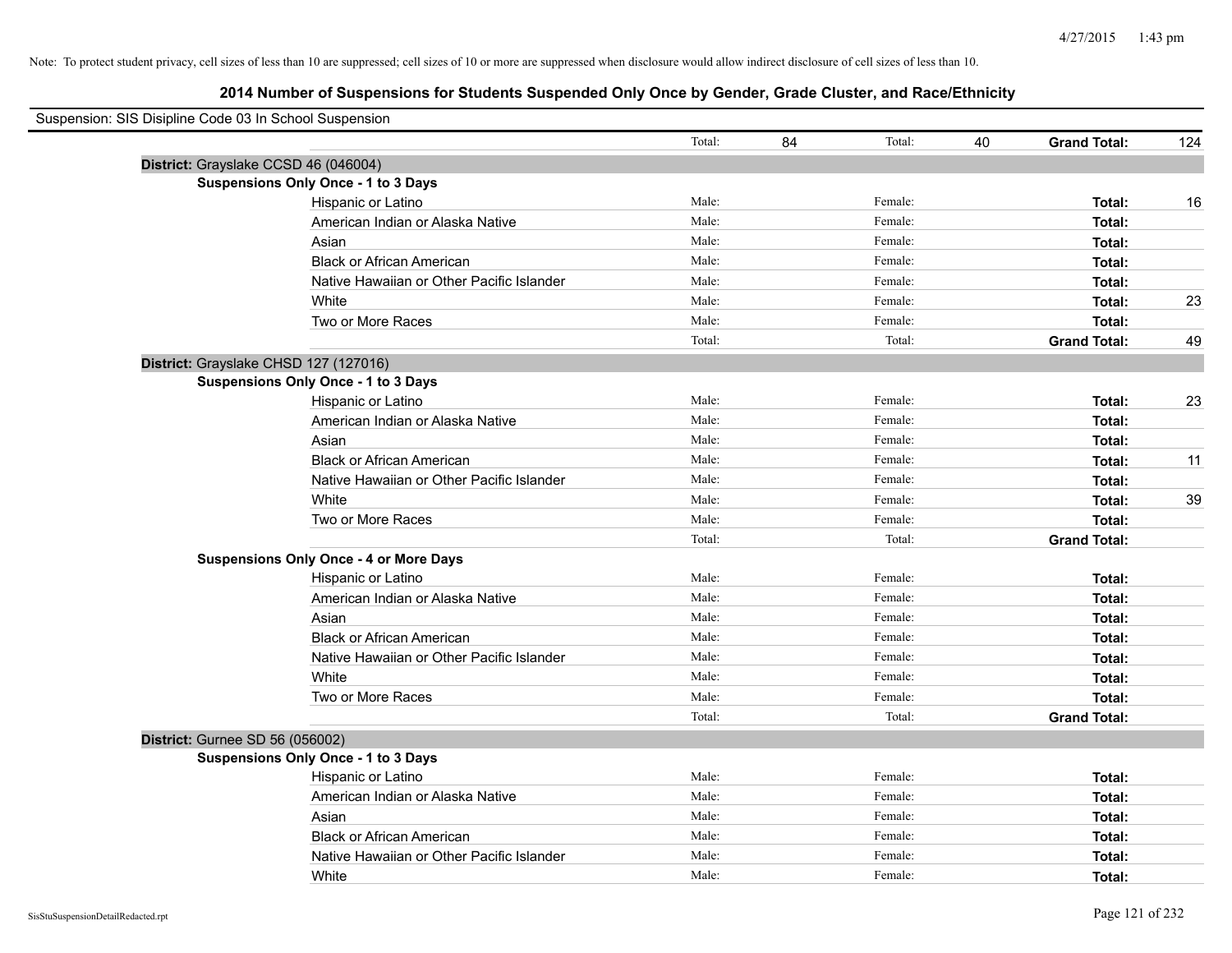| Suspension: SIS Disipline Code 03 In School Suspension |                                                |        |         |                     |    |
|--------------------------------------------------------|------------------------------------------------|--------|---------|---------------------|----|
|                                                        | Two or More Races                              | Male:  | Female: | Total:              |    |
|                                                        |                                                | Total: | Total:  | <b>Grand Total:</b> | 11 |
| District: Hawthorn CCSD 73 (073004)                    |                                                |        |         |                     |    |
|                                                        | Suspensions Only Once - 1 to 3 Days            |        |         |                     |    |
|                                                        | Hispanic or Latino                             | Male:  | Female: | Total:              | 17 |
|                                                        | American Indian or Alaska Native               | Male:  | Female: | Total:              |    |
|                                                        | Asian                                          | Male:  | Female: | Total:              |    |
|                                                        | <b>Black or African American</b>               | Male:  | Female: | Total:              |    |
|                                                        | Native Hawaiian or Other Pacific Islander      | Male:  | Female: | Total:              |    |
|                                                        | White                                          | Male:  | Female: | Total:              | 11 |
|                                                        | Two or More Races                              | Male:  | Female: | Total:              |    |
|                                                        |                                                | Total: | Total:  | <b>Grand Total:</b> |    |
|                                                        | <b>Suspensions Only Once - 4 or More Days</b>  |        |         |                     |    |
|                                                        | Hispanic or Latino                             | Male:  | Female: | Total:              |    |
|                                                        | American Indian or Alaska Native               | Male:  | Female: | Total:              |    |
|                                                        | Asian                                          | Male:  | Female: | Total:              |    |
|                                                        | <b>Black or African American</b>               | Male:  | Female: | Total:              |    |
|                                                        | Native Hawaiian or Other Pacific Islander      | Male:  | Female: | Total:              |    |
|                                                        | White                                          | Male:  | Female: | Total:              |    |
|                                                        | Two or More Races                              | Male:  | Female: | Total:              |    |
|                                                        |                                                | Total: | Total:  | <b>Grand Total:</b> |    |
|                                                        | District: Kildeer Countryside CCSD 96 (096004) |        |         |                     |    |
|                                                        | Suspensions Only Once - 1 to 3 Days            |        |         |                     |    |
|                                                        | Hispanic or Latino                             | Male:  | Female: | Total:              |    |
|                                                        | American Indian or Alaska Native               | Male:  | Female: | Total:              |    |
|                                                        | Asian                                          | Male:  | Female: | Total:              |    |
|                                                        | <b>Black or African American</b>               | Male:  | Female: | Total:              |    |
|                                                        | Native Hawaiian or Other Pacific Islander      | Male:  | Female: | Total:              |    |
|                                                        | White                                          | Male:  | Female: | Total:              | 11 |
|                                                        | Two or More Races                              | Male:  | Female: | Total:              |    |
|                                                        |                                                | Total: | Total:  | <b>Grand Total:</b> |    |
| District: Lake Bluff ESD 65 (065002)                   |                                                |        |         |                     |    |
|                                                        | Suspensions Only Once - 1 to 3 Days            |        |         |                     |    |
|                                                        | Hispanic or Latino                             | Male:  | Female: | Total:              |    |
|                                                        | American Indian or Alaska Native               | Male:  | Female: | Total:              |    |
|                                                        | Asian                                          | Male:  | Female: | Total:              |    |
|                                                        | <b>Black or African American</b>               | Male:  | Female: | Total:              |    |
|                                                        | Native Hawaiian or Other Pacific Islander      | Male:  | Female: | Total:              |    |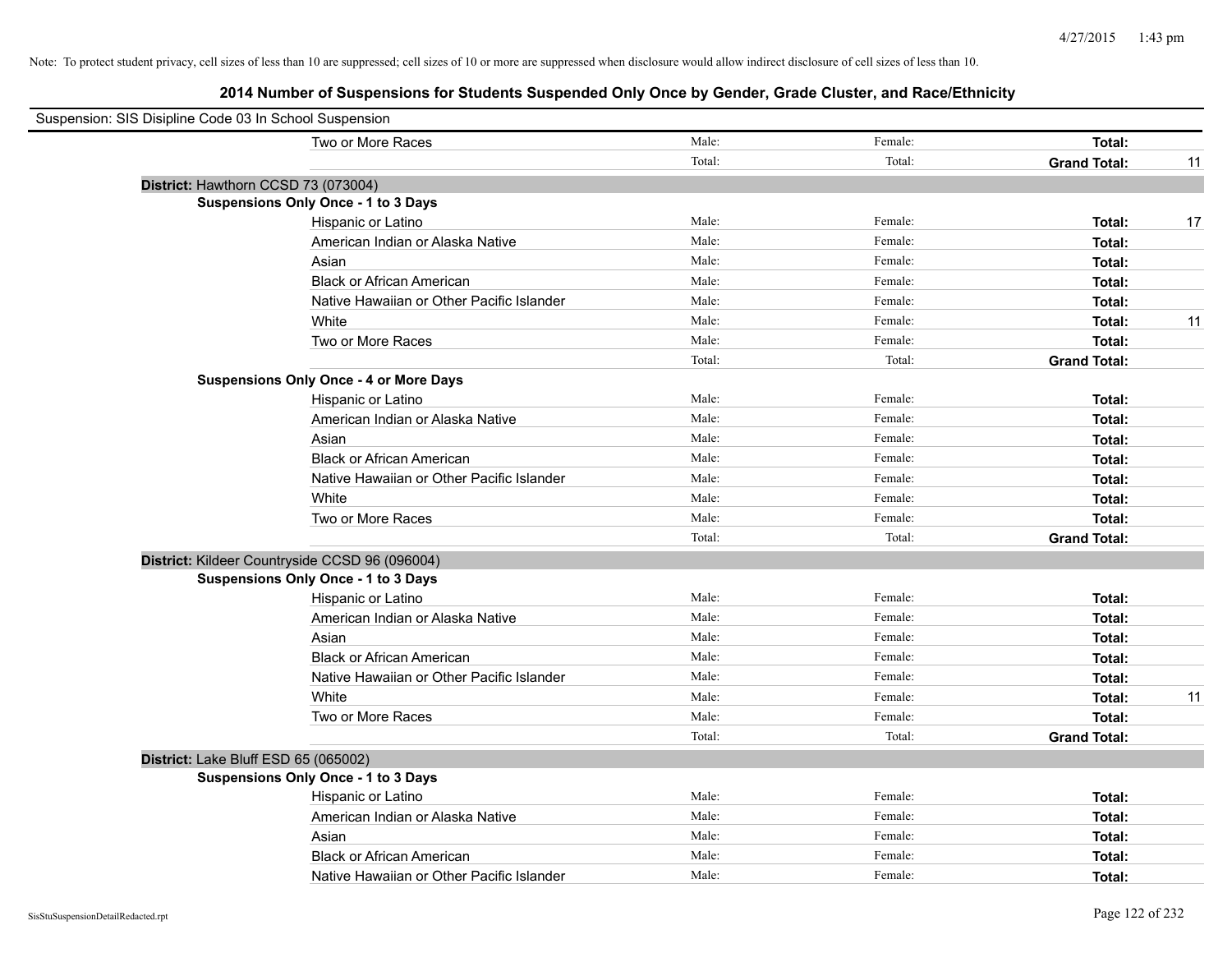| Suspension: SIS Disipline Code 03 In School Suspension |                                               |        |         |                     |    |
|--------------------------------------------------------|-----------------------------------------------|--------|---------|---------------------|----|
|                                                        | White                                         | Male:  | Female: | Total:              |    |
|                                                        | Two or More Races                             | Male:  | Female: | Total:              |    |
|                                                        |                                               | Total: | Total:  | <b>Grand Total:</b> | 10 |
| District: Lake Forest CHSD 115 (115016)                |                                               |        |         |                     |    |
|                                                        | Suspensions Only Once - 1 to 3 Days           |        |         |                     |    |
|                                                        | Hispanic or Latino                            | Male:  | Female: | Total:              |    |
|                                                        | American Indian or Alaska Native              | Male:  | Female: | Total:              |    |
|                                                        | Asian                                         | Male:  | Female: | Total:              |    |
|                                                        | <b>Black or African American</b>              | Male:  | Female: | Total:              |    |
|                                                        | Native Hawaiian or Other Pacific Islander     | Male:  | Female: | Total:              |    |
|                                                        | White                                         | Male:  | Female: | Total:              | 34 |
|                                                        | Two or More Races                             | Male:  | Female: | Total:              |    |
|                                                        |                                               | Total: | Total:  | <b>Grand Total:</b> |    |
| District: Lake Forest SD 67 (067005)                   |                                               |        |         |                     |    |
|                                                        | Suspensions Only Once - 1 to 3 Days           |        |         |                     |    |
|                                                        | Hispanic or Latino                            | Male:  | Female: | Total:              |    |
|                                                        | American Indian or Alaska Native              | Male:  | Female: | Total:              |    |
|                                                        | Asian                                         | Male:  | Female: | Total:              |    |
|                                                        | <b>Black or African American</b>              | Male:  | Female: | Total:              |    |
|                                                        | Native Hawaiian or Other Pacific Islander     | Male:  | Female: | Total:              |    |
|                                                        | White                                         | Male:  | Female: | Total:              | 20 |
|                                                        | Two or More Races                             | Male:  | Female: | Total:              |    |
|                                                        |                                               | Total: | Total:  | <b>Grand Total:</b> |    |
| District: Lake Villa CCSD 41 (041004)                  |                                               |        |         |                     |    |
|                                                        | Suspensions Only Once - 1 to 3 Days           |        |         |                     |    |
|                                                        | Hispanic or Latino                            | Male:  | Female: | Total:              |    |
|                                                        | American Indian or Alaska Native              | Male:  | Female: | Total:              |    |
|                                                        | Asian                                         | Male:  | Female: | Total:              |    |
|                                                        | <b>Black or African American</b>              | Male:  | Female: | Total:              |    |
|                                                        | Native Hawaiian or Other Pacific Islander     | Male:  | Female: | Total:              |    |
|                                                        | White                                         | Male:  | Female: | Total:              | 18 |
|                                                        | Two or More Races                             | Male:  | Female: | Total:              |    |
|                                                        |                                               | Total: | Total:  | <b>Grand Total:</b> |    |
|                                                        | <b>Suspensions Only Once - 4 or More Days</b> |        |         |                     |    |
|                                                        | Hispanic or Latino                            | Male:  | Female: | Total:              |    |
|                                                        | American Indian or Alaska Native              | Male:  | Female: | Total:              |    |
|                                                        | Asian                                         | Male:  | Female: | Total:              |    |
|                                                        | <b>Black or African American</b>              | Male:  | Female: | Total:              |    |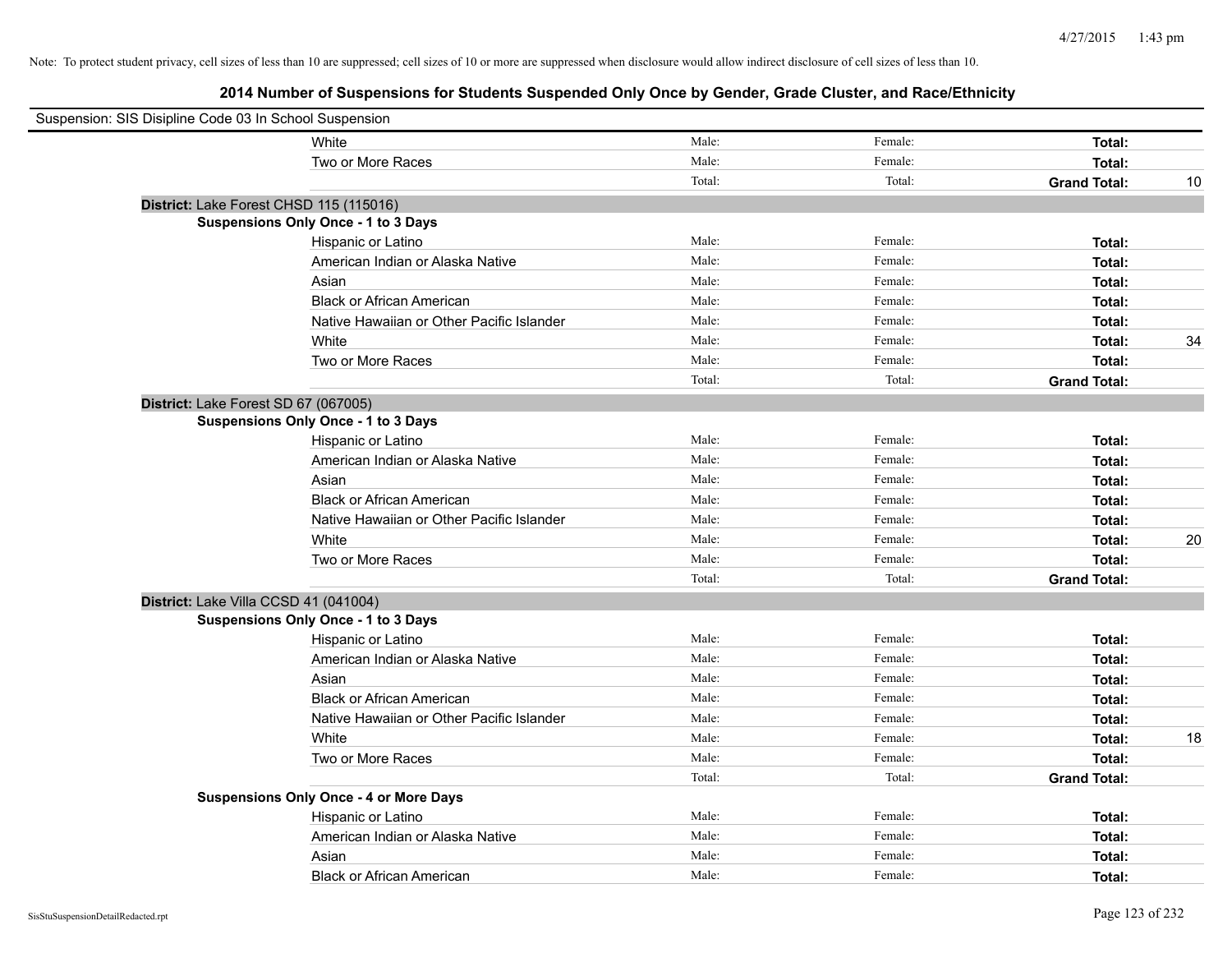| Suspension: SIS Disipline Code 03 In School Suspension |        |    |         |    |                     |     |
|--------------------------------------------------------|--------|----|---------|----|---------------------|-----|
| Native Hawaiian or Other Pacific Islander              | Male:  |    | Female: |    | Total:              |     |
| White                                                  | Male:  |    | Female: |    | Total:              |     |
| Two or More Races                                      | Male:  |    | Female: |    | Total:              |     |
|                                                        | Total: |    | Total:  |    | <b>Grand Total:</b> |     |
| District: Lake Zurich CUSD 95 (095026)                 |        |    |         |    |                     |     |
| Suspensions Only Once - 1 to 3 Days                    |        |    |         |    |                     |     |
| Hispanic or Latino                                     | Male:  |    | Female: |    | Total:              | 18  |
| American Indian or Alaska Native                       | Male:  |    | Female: |    | Total:              |     |
| Asian                                                  | Male:  |    | Female: |    | Total:              |     |
| <b>Black or African American</b>                       | Male:  |    | Female: |    | Total:              |     |
| Native Hawaiian or Other Pacific Islander              | Male:  |    | Female: |    | Total:              |     |
| White                                                  | Male:  | 51 | Female: | 23 | Total:              | 74  |
| Two or More Races                                      | Male:  |    | Female: |    | Total:              |     |
|                                                        | Total: | 69 | Total:  | 37 | <b>Grand Total:</b> | 106 |
| District: Lincolnshire-Prairieview SD 103 (103002)     |        |    |         |    |                     |     |
| Suspensions Only Once - 1 to 3 Days                    |        |    |         |    |                     |     |
| Hispanic or Latino                                     | Male:  |    | Female: |    | Total:              |     |
| American Indian or Alaska Native                       | Male:  |    | Female: |    | Total:              |     |
| Asian                                                  | Male:  |    | Female: |    | Total:              |     |
| <b>Black or African American</b>                       | Male:  |    | Female: |    | Total:              |     |
| Native Hawaiian or Other Pacific Islander              | Male:  |    | Female: |    | Total:              |     |
| White                                                  | Male:  |    | Female: |    | Total:              |     |
| Two or More Races                                      | Male:  |    | Female: |    | Total:              |     |
|                                                        | Total: |    | Total:  |    | <b>Grand Total:</b> |     |
| District: Millburn CCSD 24 (024004)                    |        |    |         |    |                     |     |
| Suspensions Only Once - 1 to 3 Days                    |        |    |         |    |                     |     |
| Hispanic or Latino                                     | Male:  |    | Female: |    | Total:              |     |
| American Indian or Alaska Native                       | Male:  |    | Female: |    | Total:              |     |
| Asian                                                  | Male:  |    | Female: |    | Total:              |     |
| <b>Black or African American</b>                       | Male:  |    | Female: |    | Total:              |     |
| Native Hawaiian or Other Pacific Islander              | Male:  |    | Female: |    | Total:              |     |
| White                                                  | Male:  |    | Female: |    | Total:              | 20  |
| Two or More Races                                      | Male:  |    | Female: |    | Total:              |     |
|                                                        | Total: |    | Total:  |    | <b>Grand Total:</b> |     |
| District: Mundelein Cons HSD 120 (120013)              |        |    |         |    |                     |     |
| Suspensions Only Once - 1 to 3 Days                    |        |    |         |    |                     |     |
| Hispanic or Latino                                     | Male:  |    | Female: |    | Total:              | 23  |
| American Indian or Alaska Native                       | Male:  |    | Female: |    | Total:              |     |
|                                                        |        |    |         |    |                     |     |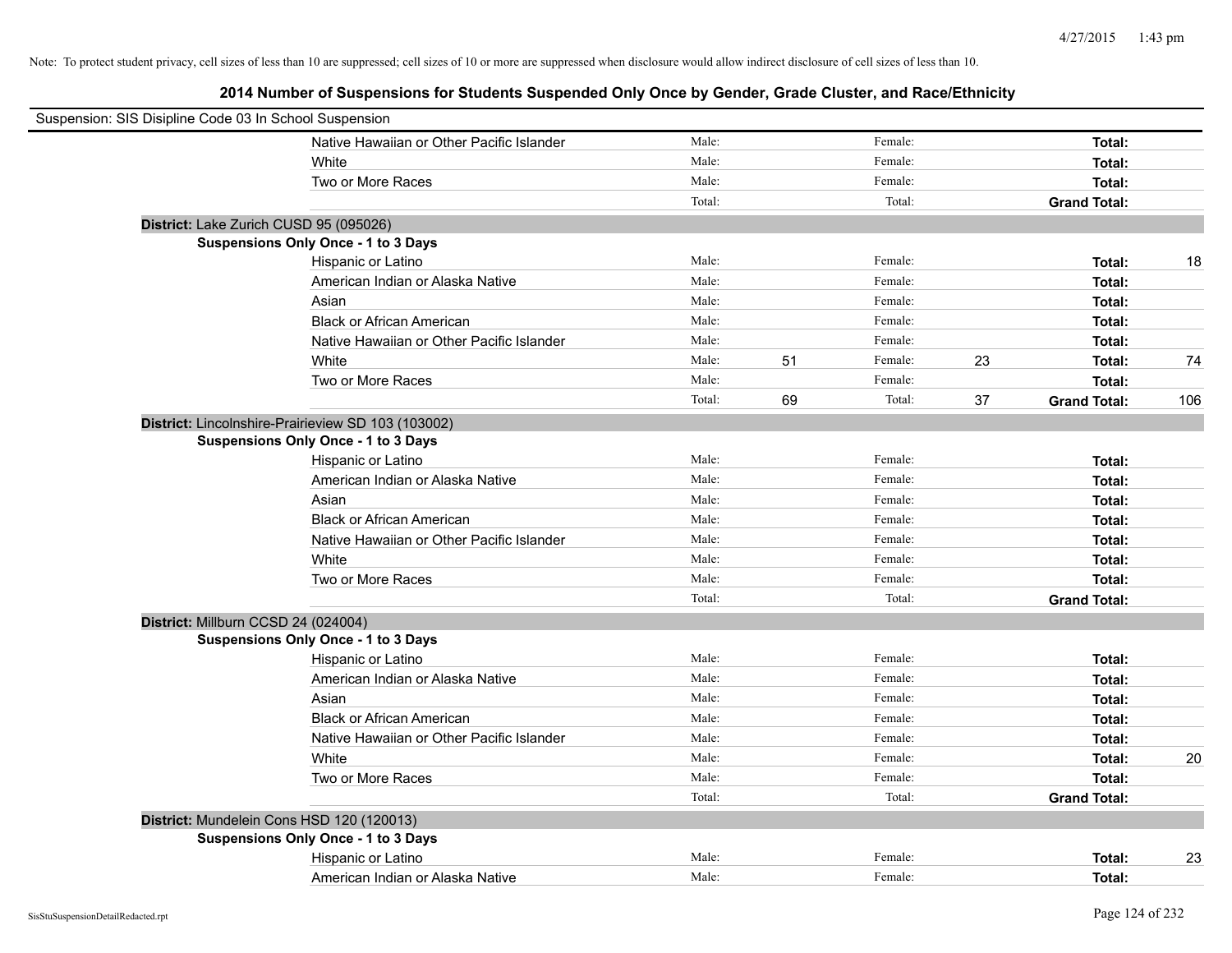**2014 Number of Suspensions for Students Suspended Only Once by Gender, Grade Cluster, and Race/Ethnicity**

| Suspension: SIS Disipline Code 03 In School Suspension |                                           |        |    |         |    |                     |    |
|--------------------------------------------------------|-------------------------------------------|--------|----|---------|----|---------------------|----|
|                                                        | Asian                                     | Male:  |    | Female: |    | Total:              |    |
|                                                        | <b>Black or African American</b>          | Male:  |    | Female: |    | Total:              |    |
|                                                        | Native Hawaiian or Other Pacific Islander | Male:  |    | Female: |    | Total:              |    |
|                                                        | White                                     | Male:  |    | Female: |    | Total:              |    |
|                                                        | Two or More Races                         | Male:  |    | Female: |    | Total:              |    |
|                                                        |                                           | Total: |    | Total:  |    | <b>Grand Total:</b> | 37 |
| District: Mundelein ESD 75 (075002)                    |                                           |        |    |         |    |                     |    |
|                                                        | Suspensions Only Once - 1 to 3 Days       |        |    |         |    |                     |    |
|                                                        | Hispanic or Latino                        | Male:  |    | Female: |    | Total:              | 19 |
|                                                        | American Indian or Alaska Native          | Male:  |    | Female: |    | Total:              |    |
|                                                        | Asian                                     | Male:  |    | Female: |    | Total:              |    |
|                                                        | <b>Black or African American</b>          | Male:  |    | Female: |    | Total:              |    |
|                                                        | Native Hawaiian or Other Pacific Islander | Male:  |    | Female: |    | Total:              |    |
|                                                        | White                                     | Male:  |    | Female: |    | Total:              | 17 |
|                                                        | Two or More Races                         | Male:  |    | Female: |    | Total:              |    |
|                                                        |                                           | Total: |    | Total:  |    | <b>Grand Total:</b> |    |
|                                                        | District: North Chicago SD 187 (187026)   |        |    |         |    |                     |    |
|                                                        | Suspensions Only Once - 1 to 3 Days       |        |    |         |    |                     |    |
|                                                        | Hispanic or Latino                        | Male:  |    | Female: |    | Total:              | 24 |
|                                                        | American Indian or Alaska Native          | Male:  |    | Female: |    | Total:              |    |
|                                                        | Asian                                     | Male:  |    | Female: |    | Total:              |    |
|                                                        | <b>Black or African American</b>          | Male:  | 36 | Female: | 23 | Total:              | 59 |
|                                                        | Native Hawaiian or Other Pacific Islander | Male:  |    | Female: |    | Total:              |    |
|                                                        | White                                     | Male:  |    | Female: |    | Total:              |    |
|                                                        | Two or More Races                         | Male:  |    | Female: |    | Total:              |    |
|                                                        |                                           | Total: |    | Total:  |    | <b>Grand Total:</b> |    |
| District: North Shore SD 112 (112002)                  |                                           |        |    |         |    |                     |    |
|                                                        | Suspensions Only Once - 1 to 3 Days       |        |    |         |    |                     |    |
|                                                        | Hispanic or Latino                        | Male:  |    | Female: |    | Total:              | 12 |
|                                                        | American Indian or Alaska Native          | Male:  |    | Female: |    | Total:              |    |
|                                                        | Asian                                     | Male:  |    | Female: |    | Total:              |    |
|                                                        | <b>Black or African American</b>          | Male:  |    | Female: |    | Total:              |    |
|                                                        | Native Hawaiian or Other Pacific Islander | Male:  |    | Female: |    | Total:              |    |
|                                                        | White                                     | Male:  |    | Female: |    | Total:              |    |
|                                                        | Two or More Races                         | Male:  |    | Female: |    | Total:              |    |
|                                                        |                                           | Total: |    | Total:  |    | <b>Grand Total:</b> |    |
| District: Oak Grove SD 68 (068002)                     |                                           |        |    |         |    |                     |    |

**Suspensions Only Once - 1 to 3 Days**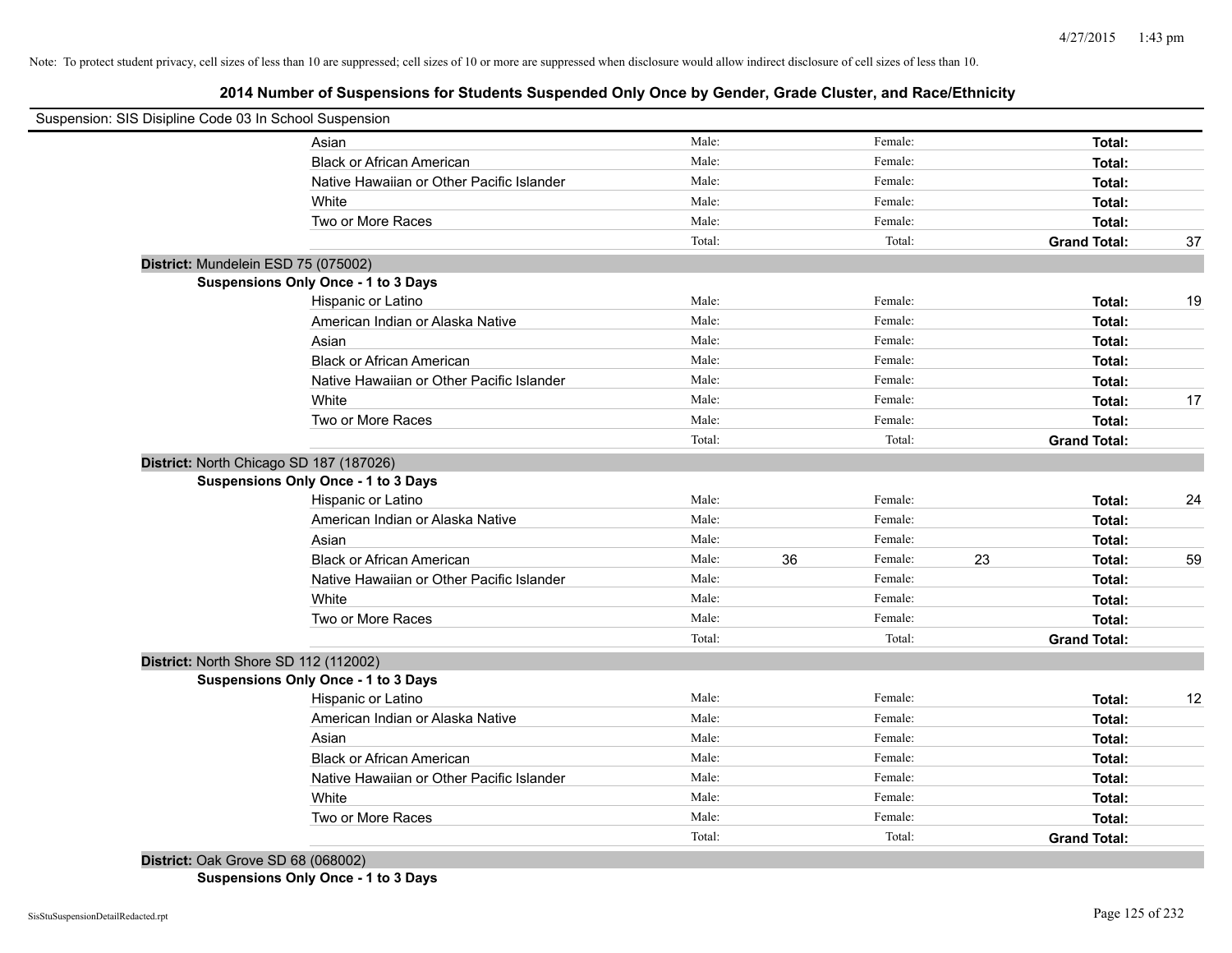# **2014 Number of Suspensions for Students Suspended Only Once by Gender, Grade Cluster, and Race/Ethnicity**

| Suspension: SIS Disipline Code 03 In School Suspension |                                               |        |               |                     |    |
|--------------------------------------------------------|-----------------------------------------------|--------|---------------|---------------------|----|
|                                                        | Hispanic or Latino                            | Male:  | Female:       | Total:              |    |
|                                                        | American Indian or Alaska Native              | Male:  | Female:       | Total:              |    |
|                                                        | Asian                                         | Male:  | Female:       | Total:              |    |
|                                                        | <b>Black or African American</b>              | Male:  | Female:       | Total:              |    |
|                                                        | Native Hawaiian or Other Pacific Islander     | Male:  | Female:       | Total:              |    |
|                                                        | White                                         | Male:  | Female:       | Total:              |    |
|                                                        | Two or More Races                             | Male:  | Female:       | Total:              |    |
|                                                        |                                               | Total: | Total:        | <b>Grand Total:</b> |    |
| District: Prairie Crossing Charter School (900025)     |                                               |        |               |                     |    |
|                                                        | <b>Suspensions Only Once - 1 to 3 Days</b>    |        |               |                     |    |
|                                                        | Hispanic or Latino                            | Male:  | Female:       | Total:              |    |
|                                                        | American Indian or Alaska Native              | Male:  | Female:       | Total:              |    |
|                                                        | Asian                                         | Male:  | Female:       | Total:              |    |
|                                                        | <b>Black or African American</b>              | Male:  | Female:       | Total:              |    |
|                                                        | Native Hawaiian or Other Pacific Islander     | Male:  | Female:       | Total:              |    |
|                                                        | White                                         | Male:  | Female:       | Total:              |    |
|                                                        | Two or More Races                             | Male:  | Female:       | Total:              |    |
|                                                        |                                               | Total: | Total:        | <b>Grand Total:</b> |    |
| District: Round Lake CUSD 116 (116026)                 |                                               |        |               |                     |    |
|                                                        | <b>Suspensions Only Once - 1 to 3 Days</b>    |        |               |                     |    |
|                                                        | Hispanic or Latino                            | Male:  | 21<br>Female: | 11<br>Total:        | 32 |
|                                                        | American Indian or Alaska Native              | Male:  | Female:       | Total:              |    |
|                                                        | Asian                                         | Male:  | Female:       | Total:              |    |
|                                                        | <b>Black or African American</b>              | Male:  | Female:       | Total:              | 11 |
|                                                        | Native Hawaiian or Other Pacific Islander     | Male:  | Female:       | Total:              |    |
|                                                        | White                                         | Male:  | Female:       | Total:              | 10 |
|                                                        | Two or More Races                             | Male:  | Female:       | Total:              |    |
|                                                        |                                               | Total: | Total:        | <b>Grand Total:</b> |    |
|                                                        | <b>Suspensions Only Once - 4 or More Days</b> |        |               |                     |    |
|                                                        | Hispanic or Latino                            | Male:  | Female:       | Total:              |    |
|                                                        | American Indian or Alaska Native              | Male:  | Female:       | Total:              |    |
|                                                        | Asian                                         | Male:  | Female:       | Total:              |    |
|                                                        | <b>Black or African American</b>              | Male:  | Female:       | Total:              |    |
|                                                        | Native Hawaiian or Other Pacific Islander     | Male:  | Female:       | Total:              |    |
|                                                        | White                                         | Male:  | Female:       | Total:              |    |
|                                                        | Two or More Races                             | Male:  | Female:       | Total:              |    |
|                                                        |                                               | Total: | Total:        | <b>Grand Total:</b> |    |

**District:** Spec Educ Dist Lake County/Sedol (825060)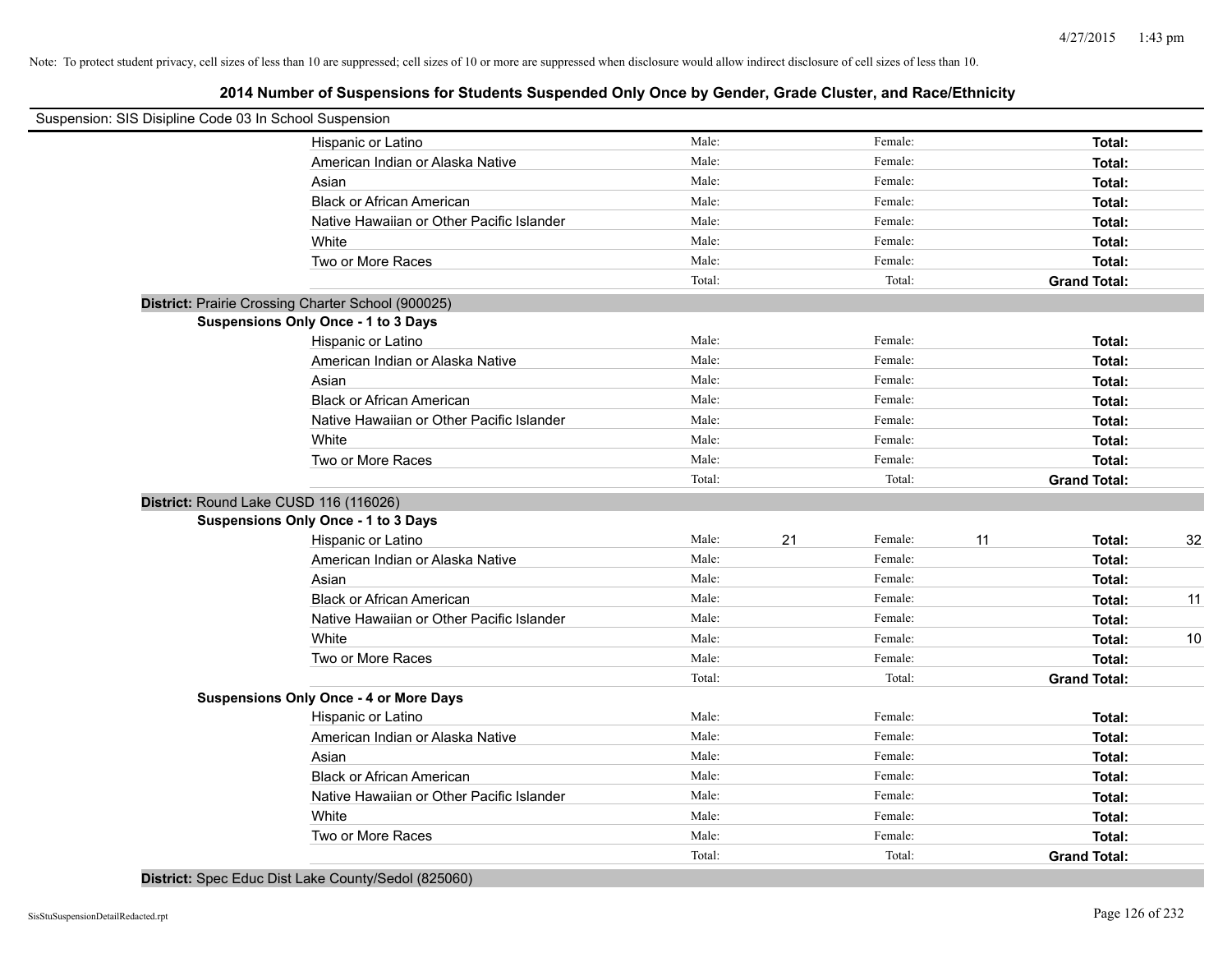| Suspension: SIS Disipline Code 03 In School Suspension |                                               |        |         |                     |
|--------------------------------------------------------|-----------------------------------------------|--------|---------|---------------------|
|                                                        | Suspensions Only Once - 1 to 3 Days           |        |         |                     |
|                                                        | Hispanic or Latino                            | Male:  | Female: | Total:              |
|                                                        | American Indian or Alaska Native              | Male:  | Female: | Total:              |
|                                                        | Asian                                         | Male:  | Female: | Total:              |
|                                                        | <b>Black or African American</b>              | Male:  | Female: | Total:              |
|                                                        | Native Hawaiian or Other Pacific Islander     | Male:  | Female: | Total:              |
|                                                        | White                                         | Male:  | Female: | Total:              |
|                                                        | Two or More Races                             | Male:  | Female: | Total:              |
|                                                        |                                               | Total: | Total:  | <b>Grand Total:</b> |
| District: Twp HSD 113 (113017)                         |                                               |        |         |                     |
|                                                        | Suspensions Only Once - 1 to 3 Days           |        |         |                     |
|                                                        | Hispanic or Latino                            | Male:  | Female: | Total:              |
|                                                        | American Indian or Alaska Native              | Male:  | Female: | Total:              |
|                                                        | Asian                                         | Male:  | Female: | Total:              |
|                                                        | <b>Black or African American</b>              | Male:  | Female: | Total:              |
|                                                        | Native Hawaiian or Other Pacific Islander     | Male:  | Female: | Total:              |
|                                                        | White                                         | Male:  | Female: | Total:              |
|                                                        | Two or More Races                             | Male:  | Female: | Total:              |
|                                                        |                                               | Total: | Total:  | <b>Grand Total:</b> |
|                                                        | <b>Suspensions Only Once - 4 or More Days</b> |        |         |                     |
|                                                        | Hispanic or Latino                            | Male:  | Female: | Total:              |
|                                                        | American Indian or Alaska Native              | Male:  | Female: | Total:              |
|                                                        | Asian                                         | Male:  | Female: | Total:              |
|                                                        | <b>Black or African American</b>              | Male:  | Female: | Total:              |
|                                                        | Native Hawaiian or Other Pacific Islander     | Male:  | Female: | Total:              |
|                                                        | White                                         | Male:  | Female: | Total:              |
|                                                        | Two or More Races                             | Male:  | Female: | Total:              |
|                                                        |                                               | Total: | Total:  | <b>Grand Total:</b> |
| District: Warren Twp HSD 121 (121017)                  |                                               |        |         |                     |
|                                                        | <b>Suspensions Only Once - 4 or More Days</b> |        |         |                     |
|                                                        | Hispanic or Latino                            | Male:  | Female: | Total:              |
|                                                        | American Indian or Alaska Native              | Male:  | Female: | Total:              |
|                                                        | Asian                                         | Male:  | Female: | Total:              |
|                                                        | <b>Black or African American</b>              | Male:  | Female: | Total:              |
|                                                        | Native Hawaiian or Other Pacific Islander     | Male:  | Female: | Total:              |
|                                                        | White                                         | Male:  | Female: | Total:              |
|                                                        | Two or More Races                             | Male:  | Female: | Total:              |
|                                                        |                                               | Total: | Total:  | <b>Grand Total:</b> |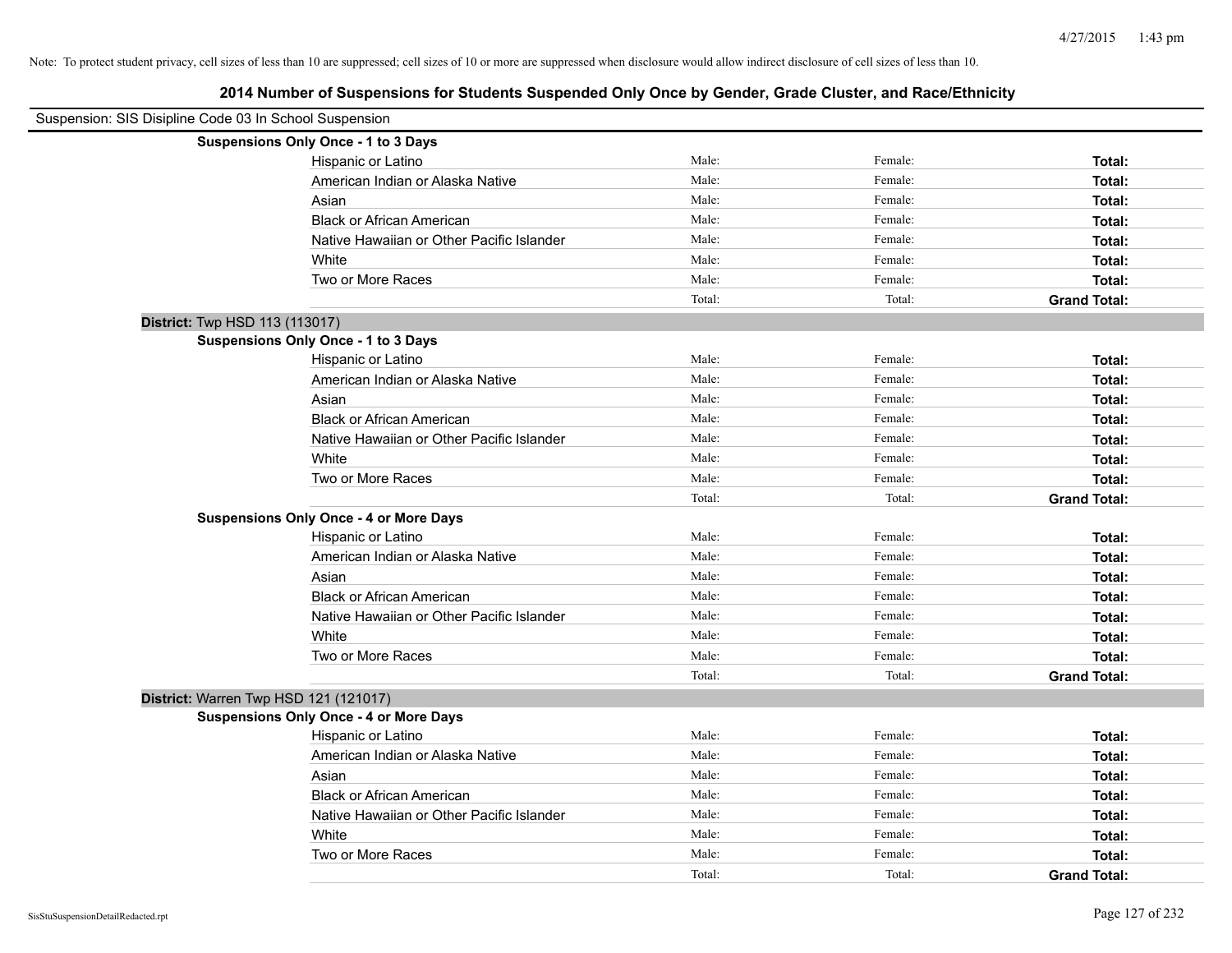| Suspension: SIS Disipline Code 03 In School Suspension |                                               |        |     |         |    |                     |     |
|--------------------------------------------------------|-----------------------------------------------|--------|-----|---------|----|---------------------|-----|
| District: Wauconda CUSD 118 (118026)                   |                                               |        |     |         |    |                     |     |
|                                                        | Suspensions Only Once - 1 to 3 Days           |        |     |         |    |                     |     |
|                                                        | Hispanic or Latino                            | Male:  |     | Female: |    | Total:              | 27  |
|                                                        | American Indian or Alaska Native              | Male:  |     | Female: |    | Total:              |     |
|                                                        | Asian                                         | Male:  |     | Female: |    | Total:              |     |
|                                                        | <b>Black or African American</b>              | Male:  |     | Female: |    | Total:              |     |
|                                                        | Native Hawaiian or Other Pacific Islander     | Male:  |     | Female: |    | Total:              |     |
|                                                        | White                                         | Male:  | 49  | Female: | 14 | Total:              | 63  |
|                                                        | Two or More Races                             | Male:  |     | Female: |    | Total:              |     |
|                                                        |                                               | Total: |     | Total:  |    | <b>Grand Total:</b> |     |
|                                                        | <b>Suspensions Only Once - 4 or More Days</b> |        |     |         |    |                     |     |
|                                                        | Hispanic or Latino                            | Male:  |     | Female: |    | Total:              |     |
|                                                        | American Indian or Alaska Native              | Male:  |     | Female: |    | Total:              |     |
|                                                        | Asian                                         | Male:  |     | Female: |    | Total:              |     |
|                                                        | <b>Black or African American</b>              | Male:  |     | Female: |    | Total:              |     |
|                                                        | Native Hawaiian or Other Pacific Islander     | Male:  |     | Female: |    | Total:              |     |
|                                                        | White                                         | Male:  |     | Female: |    | Total:              |     |
|                                                        | Two or More Races                             | Male:  |     | Female: |    | Total:              |     |
|                                                        |                                               | Total: |     | Total:  |    | <b>Grand Total:</b> |     |
| District: Waukegan CUSD 60 (060026)                    |                                               |        |     |         |    |                     |     |
|                                                        | Suspensions Only Once - 1 to 3 Days           |        |     |         |    |                     |     |
|                                                        | Hispanic or Latino                            | Male:  | 207 | Female: | 92 | Total:              | 299 |
|                                                        | American Indian or Alaska Native              | Male:  |     | Female: |    | Total:              |     |
|                                                        | Asian                                         | Male:  |     | Female: |    | Total:              |     |
|                                                        | <b>Black or African American</b>              | Male:  | 109 | Female: | 65 | Total:              | 174 |
|                                                        | Native Hawaiian or Other Pacific Islander     | Male:  |     | Female: |    | Total:              |     |
|                                                        | White                                         | Male:  |     | Female: |    | Total:              | 11  |
|                                                        | Two or More Races                             | Male:  |     | Female: |    | Total:              |     |
|                                                        |                                               | Total: |     | Total:  |    | <b>Grand Total:</b> | 498 |
|                                                        | <b>Suspensions Only Once - 4 or More Days</b> |        |     |         |    |                     |     |
|                                                        | Hispanic or Latino                            | Male:  |     | Female: |    | Total:              |     |
|                                                        | American Indian or Alaska Native              | Male:  |     | Female: |    | Total:              |     |
|                                                        | Asian                                         | Male:  |     | Female: |    | Total:              |     |
|                                                        | <b>Black or African American</b>              | Male:  |     | Female: |    | Total:              |     |
|                                                        | Native Hawaiian or Other Pacific Islander     | Male:  |     | Female: |    | Total:              |     |
|                                                        | White                                         | Male:  |     | Female: |    | Total:              |     |
|                                                        | Two or More Races                             | Male:  |     | Female: |    | Total:              |     |
|                                                        |                                               | Total: |     | Total:  |    | <b>Grand Total:</b> |     |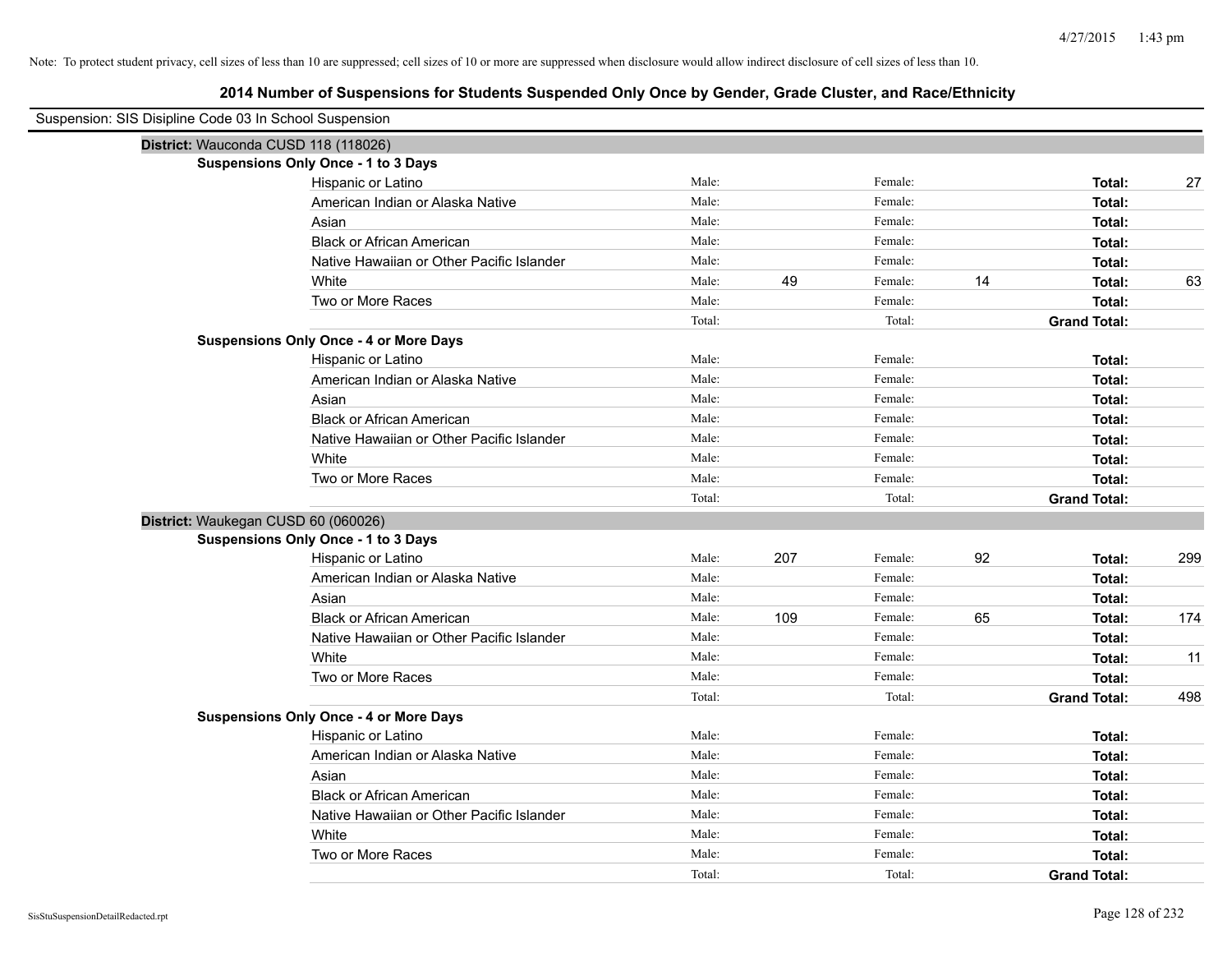| Suspension: SIS Disipline Code 03 In School Suspension |                                               |        |    |         |    |                     |    |
|--------------------------------------------------------|-----------------------------------------------|--------|----|---------|----|---------------------|----|
| District: Winthrop Harbor SD 1 (001002)                |                                               |        |    |         |    |                     |    |
|                                                        | <b>Suspensions Only Once - 1 to 3 Days</b>    |        |    |         |    |                     |    |
|                                                        | Hispanic or Latino                            | Male:  |    | Female: |    | Total:              |    |
|                                                        | American Indian or Alaska Native              | Male:  |    | Female: |    | Total:              |    |
|                                                        | Asian                                         | Male:  |    | Female: |    | Total:              |    |
|                                                        | <b>Black or African American</b>              | Male:  |    | Female: |    | Total:              |    |
|                                                        | Native Hawaiian or Other Pacific Islander     | Male:  |    | Female: |    | Total:              |    |
|                                                        | White                                         | Male:  |    | Female: |    | Total:              | 19 |
|                                                        | Two or More Races                             | Male:  |    | Female: |    | Total:              |    |
|                                                        |                                               | Total: |    | Total:  |    | <b>Grand Total:</b> | 33 |
| District: Woodland CCSD 50 (050004)                    |                                               |        |    |         |    |                     |    |
|                                                        | <b>Suspensions Only Once - 1 to 3 Days</b>    |        |    |         |    |                     |    |
|                                                        | Hispanic or Latino                            | Male:  |    | Female: |    | Total:              | 26 |
|                                                        | American Indian or Alaska Native              | Male:  |    | Female: |    | Total:              |    |
|                                                        | Asian                                         | Male:  |    | Female: |    | Total:              |    |
|                                                        | <b>Black or African American</b>              | Male:  | 13 | Female: | 13 | Total:              | 26 |
|                                                        | Native Hawaiian or Other Pacific Islander     | Male:  |    | Female: |    | Total:              |    |
|                                                        | White                                         | Male:  |    | Female: |    | Total:              | 24 |
|                                                        | Two or More Races                             | Male:  |    | Female: |    | Total:              |    |
|                                                        |                                               | Total: |    | Total:  |    | <b>Grand Total:</b> |    |
| District: Zion ESD 6 (006002)                          |                                               |        |    |         |    |                     |    |
|                                                        | <b>Suspensions Only Once - 1 to 3 Days</b>    |        |    |         |    |                     |    |
|                                                        | Hispanic or Latino                            | Male:  |    | Female: |    | Total:              | 17 |
|                                                        | American Indian or Alaska Native              | Male:  |    | Female: |    | Total:              |    |
|                                                        | Asian                                         | Male:  |    | Female: |    | Total:              |    |
|                                                        | <b>Black or African American</b>              | Male:  | 36 | Female: | 35 | Total:              | 71 |
|                                                        | Native Hawaiian or Other Pacific Islander     | Male:  |    | Female: |    | Total:              |    |
|                                                        | White                                         | Male:  |    | Female: |    | Total:              |    |
|                                                        | Two or More Races                             | Male:  |    | Female: |    | Total:              |    |
|                                                        |                                               | Total: | 53 | Total:  | 45 | <b>Grand Total:</b> | 98 |
|                                                        | <b>Suspensions Only Once - 4 or More Days</b> |        |    |         |    |                     |    |
|                                                        | Hispanic or Latino                            | Male:  |    | Female: |    | Total:              |    |
|                                                        | American Indian or Alaska Native              | Male:  |    | Female: |    | Total:              |    |
|                                                        | Asian                                         | Male:  |    | Female: |    | Total:              |    |
|                                                        | <b>Black or African American</b>              | Male:  |    | Female: |    | Total:              |    |
|                                                        | Native Hawaiian or Other Pacific Islander     | Male:  |    | Female: |    | Total:              |    |
|                                                        | White                                         | Male:  |    | Female: |    | Total:              |    |
|                                                        | Two or More Races                             | Male:  |    | Female: |    | Total:              |    |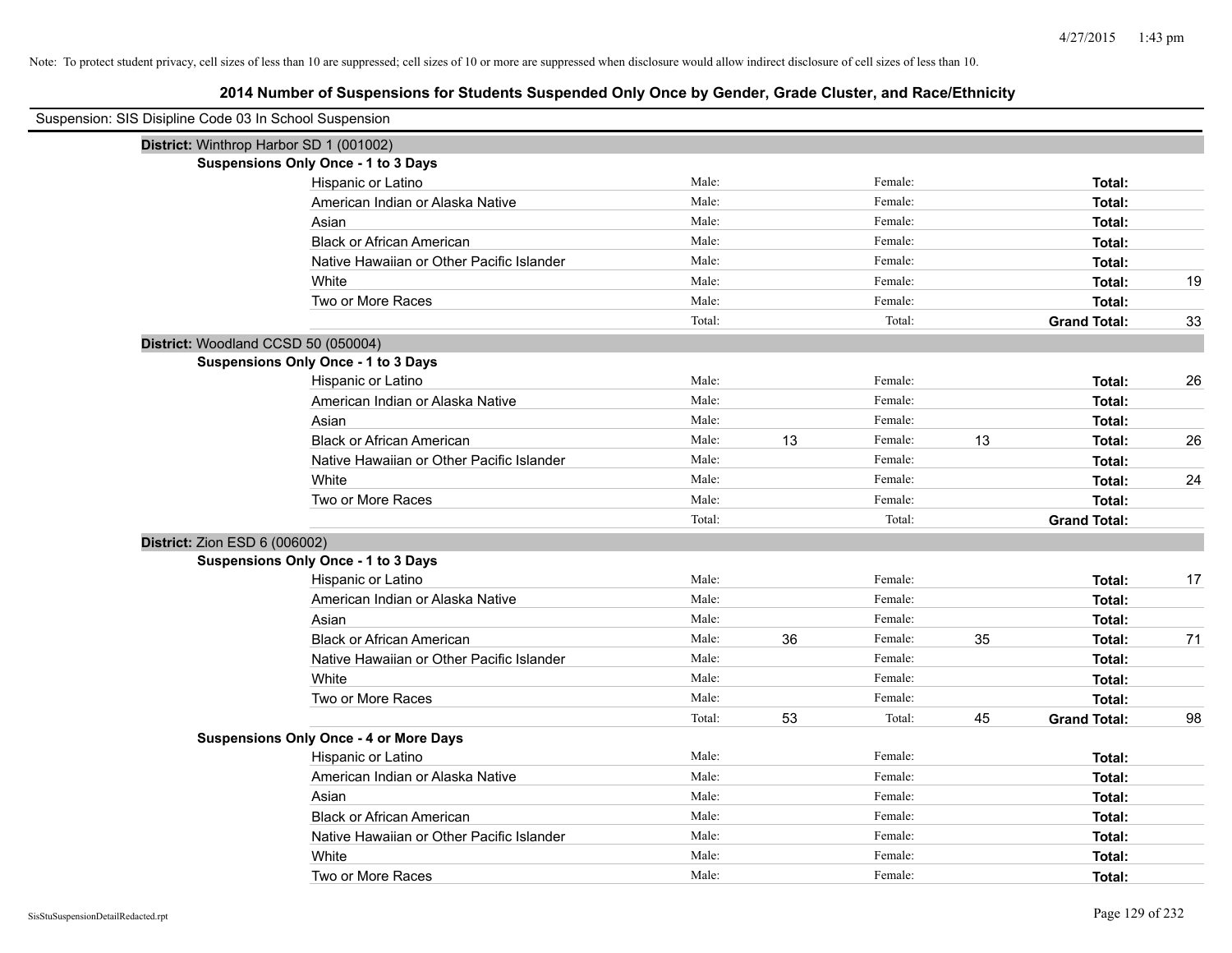| Suspension: SIS Disipline Code 03 In School Suspension |                                                    |        |    |         |    |                     |    |
|--------------------------------------------------------|----------------------------------------------------|--------|----|---------|----|---------------------|----|
|                                                        |                                                    | Total: |    | Total:  |    | <b>Grand Total:</b> |    |
|                                                        |                                                    |        |    |         |    |                     |    |
| Region: Lee/Ogle ROE (47)                              |                                                    |        |    |         |    |                     |    |
| <b>County: Lee (052)</b>                               |                                                    |        |    |         |    |                     |    |
|                                                        | District: Amboy CUSD 272 (272026)                  |        |    |         |    |                     |    |
|                                                        | <b>Suspensions Only Once - 1 to 3 Days</b>         |        |    |         |    |                     |    |
|                                                        | Hispanic or Latino                                 | Male:  |    | Female: |    | Total:              |    |
|                                                        | American Indian or Alaska Native                   | Male:  |    | Female: |    | Total:              |    |
|                                                        | Asian                                              | Male:  |    | Female: |    | Total:              |    |
|                                                        | <b>Black or African American</b>                   | Male:  |    | Female: |    | Total:              |    |
|                                                        | Native Hawaiian or Other Pacific Islander          | Male:  |    | Female: |    | Total:              |    |
|                                                        | White                                              | Male:  |    | Female: |    | Total:              | 22 |
|                                                        | Two or More Races                                  | Male:  |    | Female: |    | Total:              |    |
|                                                        |                                                    | Total: |    | Total:  |    | <b>Grand Total:</b> |    |
|                                                        | District: Ashton-Franklin Center CUSD 275 (275026) |        |    |         |    |                     |    |
|                                                        | Suspensions Only Once - 1 to 3 Days                |        |    |         |    |                     |    |
|                                                        | Hispanic or Latino                                 | Male:  |    | Female: |    | Total:              |    |
|                                                        | American Indian or Alaska Native                   | Male:  |    | Female: |    | Total:              |    |
|                                                        | Asian                                              | Male:  |    | Female: |    | Total:              |    |
|                                                        | <b>Black or African American</b>                   | Male:  |    | Female: |    | Total:              |    |
|                                                        | Native Hawaiian or Other Pacific Islander          | Male:  |    | Female: |    | Total:              |    |
|                                                        | White                                              | Male:  |    | Female: |    | Total:              | 12 |
|                                                        | Two or More Races                                  | Male:  |    | Female: |    | Total:              |    |
|                                                        |                                                    | Total: |    | Total:  |    | <b>Grand Total:</b> |    |
| District: Dixon USD 170 (170022)                       |                                                    |        |    |         |    |                     |    |
|                                                        | Suspensions Only Once - 1 to 3 Days                |        |    |         |    |                     |    |
|                                                        | Hispanic or Latino                                 | Male:  |    | Female: |    | Total:              |    |
|                                                        | American Indian or Alaska Native                   | Male:  |    | Female: |    | Total:              |    |
|                                                        | Asian                                              | Male:  |    | Female: |    | Total:              |    |
|                                                        | <b>Black or African American</b>                   | Male:  |    | Female: |    | Total:              |    |
|                                                        | Native Hawaiian or Other Pacific Islander          | Male:  |    | Female: |    | Total:              |    |
|                                                        | White                                              | Male:  | 46 | Female: | 25 | Total:              | 71 |
|                                                        | Two or More Races                                  | Male:  |    | Female: |    | Total:              |    |
|                                                        |                                                    | Total: |    | Total:  |    | <b>Grand Total:</b> | 90 |
|                                                        | District: Steward ESD 220 (220002)                 |        |    |         |    |                     |    |
|                                                        | <b>Suspensions Only Once - 1 to 3 Days</b>         |        |    |         |    |                     |    |
|                                                        | Hispanic or Latino                                 | Male:  |    | Female: |    | Total:              |    |
|                                                        | American Indian or Alaska Native                   | Male:  |    | Female: |    | Total:              |    |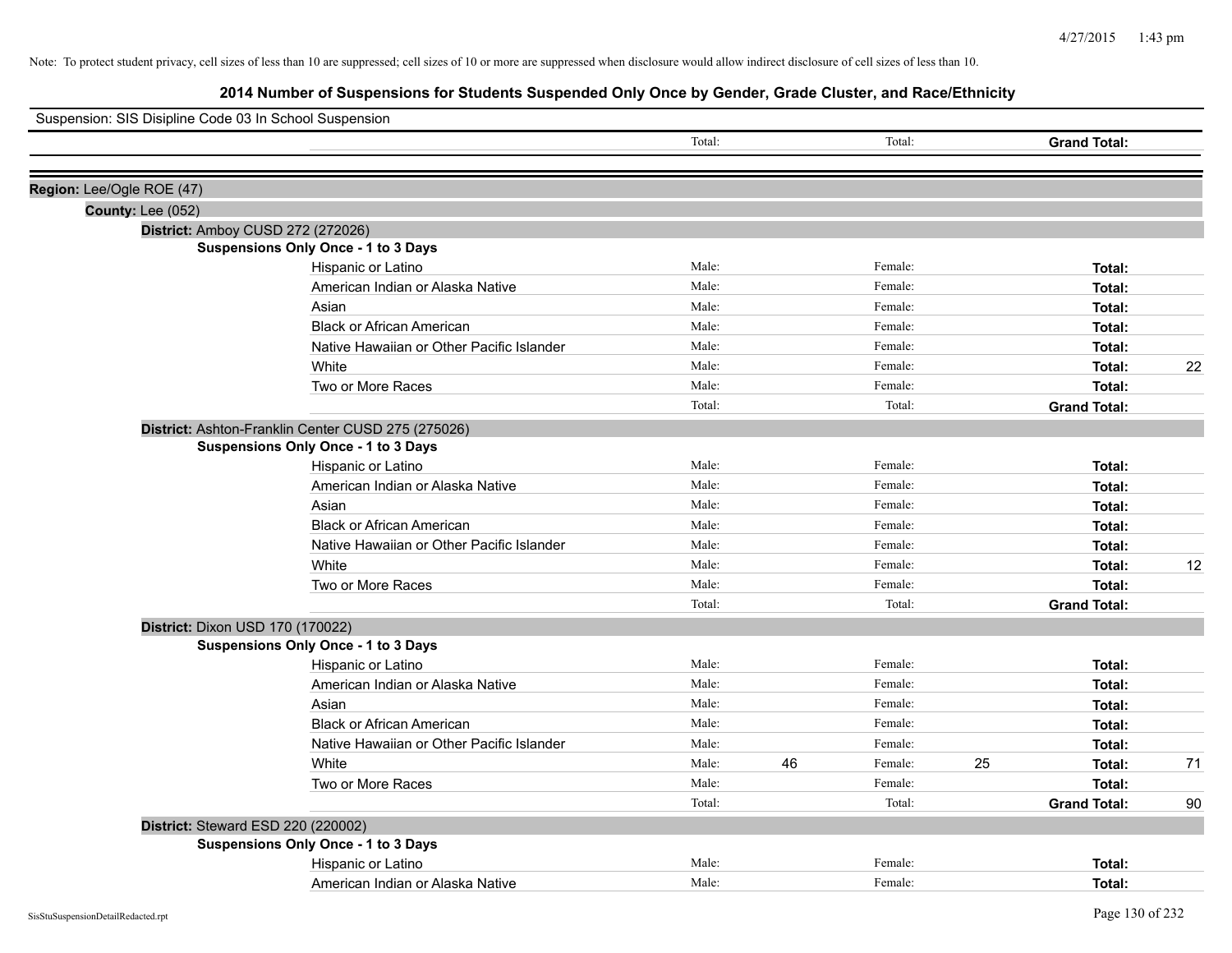| Suspension: SIS Disipline Code 03 In School Suspension |                                            |        |         |                     |    |
|--------------------------------------------------------|--------------------------------------------|--------|---------|---------------------|----|
|                                                        | Asian                                      | Male:  | Female: | Total:              |    |
|                                                        | <b>Black or African American</b>           | Male:  | Female: | Total:              |    |
|                                                        | Native Hawaiian or Other Pacific Islander  | Male:  | Female: | Total:              |    |
|                                                        | White                                      | Male:  | Female: | Total:              |    |
|                                                        | Two or More Races                          | Male:  | Female: | Total:              |    |
|                                                        |                                            | Total: | Total:  | <b>Grand Total:</b> |    |
| County: Non-Public School (000)                        |                                            |        |         |                     |    |
| District: Lee/Ogle ROE (000000)                        |                                            |        |         |                     |    |
|                                                        | <b>Suspensions Only Once - 1 to 3 Days</b> |        |         |                     |    |
|                                                        | Hispanic or Latino                         | Male:  | Female: | Total:              |    |
|                                                        | American Indian or Alaska Native           | Male:  | Female: | Total:              |    |
|                                                        | Asian                                      | Male:  | Female: | Total:              |    |
|                                                        | <b>Black or African American</b>           | Male:  | Female: | Total:              |    |
|                                                        | Native Hawaiian or Other Pacific Islander  | Male:  | Female: | Total:              |    |
|                                                        | White                                      | Male:  | Female: | Total:              |    |
|                                                        | Two or More Races                          | Male:  | Female: | Total:              |    |
|                                                        |                                            | Total: | Total:  | <b>Grand Total:</b> |    |
| County: Ogle (071)                                     |                                            |        |         |                     |    |
| District: Byron CUSD 226 (226026)                      |                                            |        |         |                     |    |
|                                                        | <b>Suspensions Only Once - 1 to 3 Days</b> |        |         |                     |    |
|                                                        | Hispanic or Latino                         | Male:  | Female: | Total:              |    |
|                                                        | American Indian or Alaska Native           | Male:  | Female: | Total:              |    |
|                                                        | Asian                                      | Male:  | Female: | Total:              |    |
|                                                        | <b>Black or African American</b>           | Male:  | Female: | Total:              |    |
|                                                        | Native Hawaiian or Other Pacific Islander  | Male:  | Female: | Total:              |    |
|                                                        | White                                      | Male:  | Female: | Total:              | 22 |
|                                                        | Two or More Races                          | Male:  | Female: | Total:              |    |
|                                                        |                                            | Total: | Total:  | <b>Grand Total:</b> |    |
| District: Creston CCSD 161 (161004)                    |                                            |        |         |                     |    |
|                                                        | <b>Suspensions Only Once - 1 to 3 Days</b> |        |         |                     |    |
|                                                        | Hispanic or Latino                         | Male:  | Female: | Total:              |    |
|                                                        | American Indian or Alaska Native           | Male:  | Female: | Total:              |    |
|                                                        | Asian                                      | Male:  | Female: | Total:              |    |
|                                                        | <b>Black or African American</b>           | Male:  | Female: | Total:              |    |
|                                                        | Native Hawaiian or Other Pacific Islander  | Male:  | Female: | Total:              |    |
|                                                        | White                                      | Male:  | Female: | Total:              |    |
|                                                        | Two or More Races                          | Male:  | Female: | Total:              |    |
|                                                        |                                            | Total: | Total:  | <b>Grand Total:</b> |    |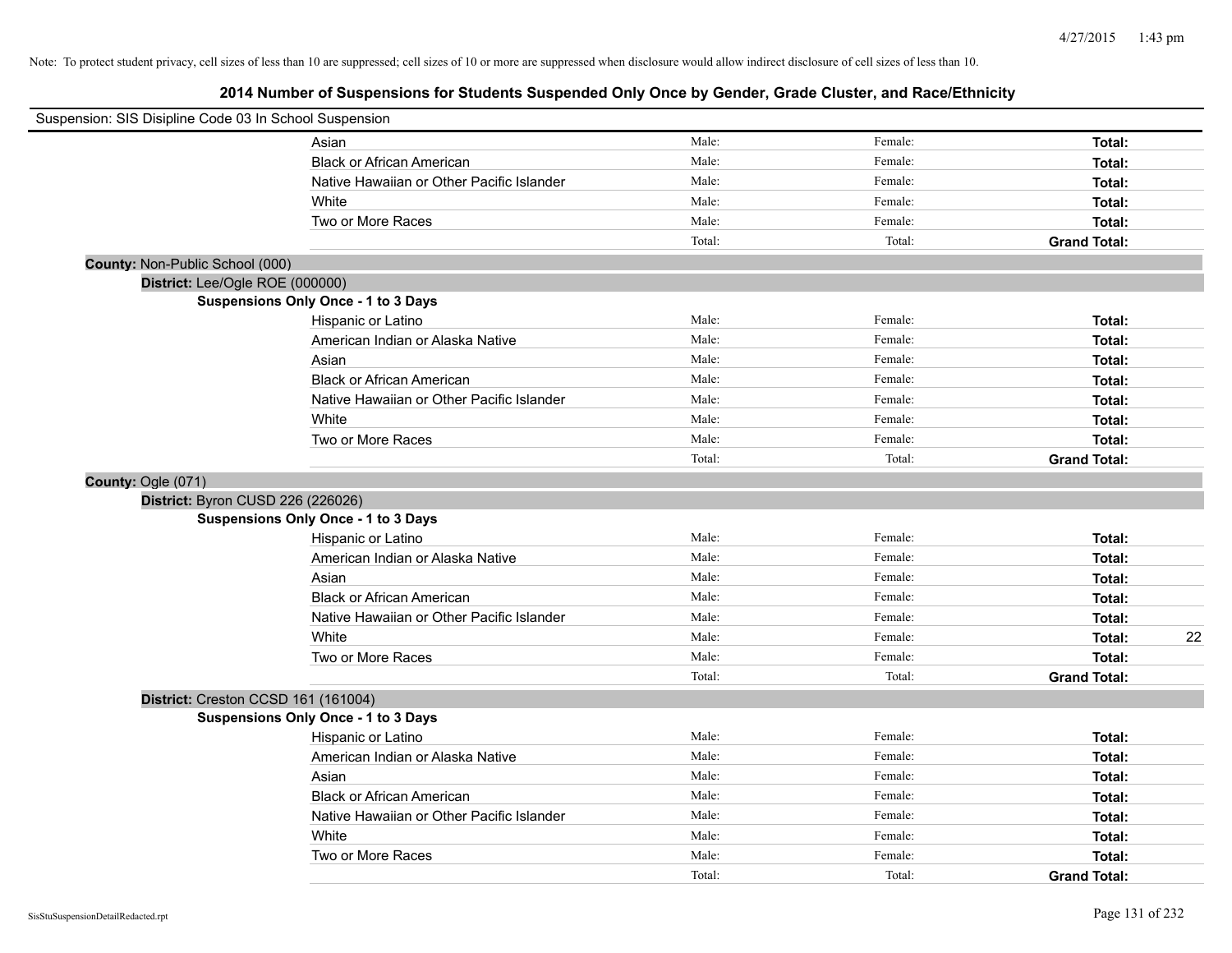| Suspension: SIS Disipline Code 03 In School Suspension |                                                  |        |    |         |    |                     |    |
|--------------------------------------------------------|--------------------------------------------------|--------|----|---------|----|---------------------|----|
|                                                        | District: Forrestville Valley CUSD 221 (221026)  |        |    |         |    |                     |    |
|                                                        | <b>Suspensions Only Once - 1 to 3 Days</b>       |        |    |         |    |                     |    |
|                                                        | Hispanic or Latino                               | Male:  |    | Female: |    | Total:              |    |
|                                                        | American Indian or Alaska Native                 | Male:  |    | Female: |    | Total:              |    |
|                                                        | Asian                                            | Male:  |    | Female: |    | Total:              |    |
|                                                        | <b>Black or African American</b>                 | Male:  |    | Female: |    | Total:              |    |
|                                                        | Native Hawaiian or Other Pacific Islander        | Male:  |    | Female: |    | Total:              |    |
|                                                        | White                                            | Male:  |    | Female: |    | Total:              |    |
|                                                        | Two or More Races                                | Male:  |    | Female: |    | Total:              |    |
|                                                        |                                                  | Total: |    | Total:  |    | <b>Grand Total:</b> |    |
|                                                        | District: Meridian CUSD 223 (223026)             |        |    |         |    |                     |    |
|                                                        | Suspensions Only Once - 1 to 3 Days              |        |    |         |    |                     |    |
|                                                        | Hispanic or Latino                               | Male:  |    | Female: |    | Total:              |    |
|                                                        | American Indian or Alaska Native                 | Male:  |    | Female: |    | Total:              |    |
|                                                        | Asian                                            | Male:  |    | Female: |    | Total:              |    |
|                                                        | <b>Black or African American</b>                 | Male:  |    | Female: |    | Total:              |    |
|                                                        | Native Hawaiian or Other Pacific Islander        | Male:  |    | Female: |    | Total:              |    |
|                                                        | White                                            | Male:  |    | Female: |    | Total:              | 24 |
|                                                        | Two or More Races                                | Male:  |    | Female: |    | Total:              |    |
|                                                        |                                                  | Total: |    | Total:  |    | <b>Grand Total:</b> |    |
|                                                        | District: Ogle Co Education Cooperative (801060) |        |    |         |    |                     |    |
|                                                        | <b>Suspensions Only Once - 1 to 3 Days</b>       |        |    |         |    |                     |    |
|                                                        | Hispanic or Latino                               | Male:  |    | Female: |    | Total:              |    |
|                                                        | American Indian or Alaska Native                 | Male:  |    | Female: |    | Total:              |    |
|                                                        | Asian                                            | Male:  |    | Female: |    | Total:              |    |
|                                                        | <b>Black or African American</b>                 | Male:  |    | Female: |    | Total:              |    |
|                                                        | Native Hawaiian or Other Pacific Islander        | Male:  |    | Female: |    | Total:              |    |
|                                                        | White                                            | Male:  |    | Female: |    | Total:              |    |
|                                                        | Two or More Races                                | Male:  |    | Female: |    | Total:              |    |
|                                                        |                                                  | Total: |    | Total:  |    | <b>Grand Total:</b> |    |
|                                                        | District: Oregon CUSD 220 (220026)               |        |    |         |    |                     |    |
|                                                        | <b>Suspensions Only Once - 1 to 3 Days</b>       |        |    |         |    |                     |    |
|                                                        | Hispanic or Latino                               | Male:  |    | Female: |    | Total:              |    |
|                                                        | American Indian or Alaska Native                 | Male:  |    | Female: |    | Total:              |    |
|                                                        | Asian                                            | Male:  |    | Female: |    | Total:              |    |
|                                                        | <b>Black or African American</b>                 | Male:  |    | Female: |    | Total:              |    |
|                                                        | Native Hawaiian or Other Pacific Islander        | Male:  |    | Female: |    | Total:              |    |
|                                                        | White                                            | Male:  | 54 | Female: | 19 | Total:              | 73 |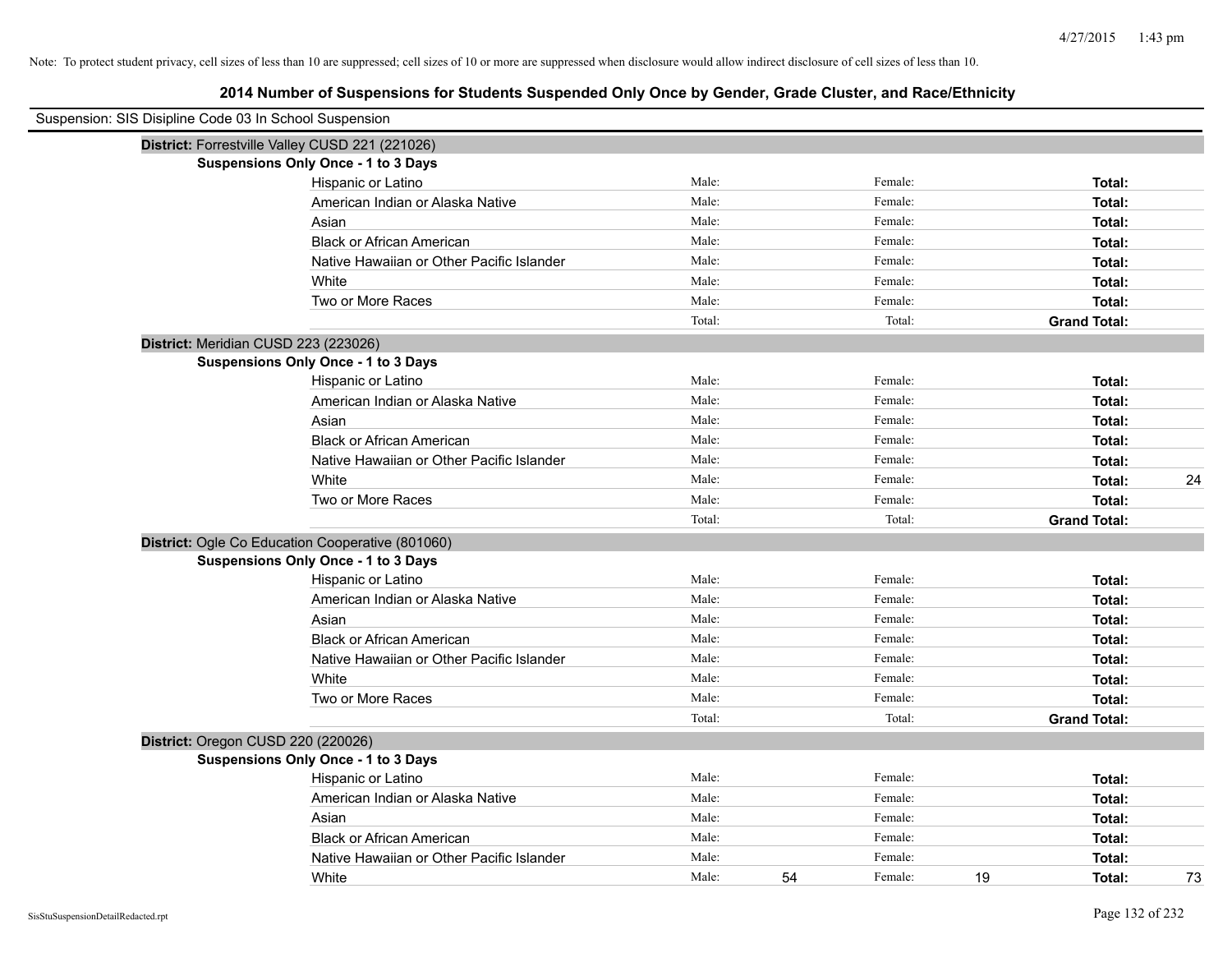| Suspension: SIS Disipline Code 03 In School Suspension |                                               |        |    |         |    |                     |    |
|--------------------------------------------------------|-----------------------------------------------|--------|----|---------|----|---------------------|----|
|                                                        | Two or More Races                             | Male:  |    | Female: |    | Total:              |    |
|                                                        |                                               | Total: |    | Total:  |    | <b>Grand Total:</b> |    |
| District: Polo CUSD 222 (222026)                       |                                               |        |    |         |    |                     |    |
|                                                        | Suspensions Only Once - 1 to 3 Days           |        |    |         |    |                     |    |
|                                                        | Hispanic or Latino                            | Male:  |    | Female: |    | Total:              |    |
|                                                        | American Indian or Alaska Native              | Male:  |    | Female: |    | Total:              |    |
|                                                        | Asian                                         | Male:  |    | Female: |    | Total:              |    |
|                                                        | <b>Black or African American</b>              | Male:  |    | Female: |    | Total:              |    |
|                                                        | Native Hawaiian or Other Pacific Islander     | Male:  |    | Female: |    | Total:              |    |
|                                                        | White                                         | Male:  |    | Female: |    | Total:              |    |
|                                                        | Two or More Races                             | Male:  |    | Female: |    | Total:              |    |
|                                                        |                                               | Total: |    | Total:  |    | <b>Grand Total:</b> |    |
| District: Rochelle CCSD 231 (231004)                   |                                               |        |    |         |    |                     |    |
|                                                        | Suspensions Only Once - 1 to 3 Days           |        |    |         |    |                     |    |
|                                                        | Hispanic or Latino                            | Male:  |    | Female: |    | Total:              |    |
|                                                        | American Indian or Alaska Native              | Male:  |    | Female: |    | Total:              |    |
|                                                        | Asian                                         | Male:  |    | Female: |    | Total:              |    |
|                                                        | <b>Black or African American</b>              | Male:  |    | Female: |    | Total:              |    |
|                                                        | Native Hawaiian or Other Pacific Islander     | Male:  |    | Female: |    | Total:              |    |
|                                                        | White                                         | Male:  |    | Female: |    | Total:              |    |
|                                                        | Two or More Races                             | Male:  |    | Female: |    | Total:              |    |
|                                                        |                                               | Total: |    | Total:  |    | <b>Grand Total:</b> | 10 |
| District: Rochelle Twp HSD 212 (212017)                |                                               |        |    |         |    |                     |    |
|                                                        | Suspensions Only Once - 1 to 3 Days           |        |    |         |    |                     |    |
|                                                        | Hispanic or Latino                            | Male:  | 23 | Female: | 16 | Total:              | 39 |
|                                                        | American Indian or Alaska Native              | Male:  |    | Female: |    | Total:              |    |
|                                                        | Asian                                         | Male:  |    | Female: |    | Total:              |    |
|                                                        | <b>Black or African American</b>              | Male:  |    | Female: |    | Total:              |    |
|                                                        | Native Hawaiian or Other Pacific Islander     | Male:  |    | Female: |    | Total:              |    |
|                                                        | White                                         | Male:  | 48 | Female: | 28 | Total:              | 76 |
|                                                        | Two or More Races                             | Male:  |    | Female: |    | Total:              |    |
|                                                        |                                               | Total: |    | Total:  |    | <b>Grand Total:</b> |    |
|                                                        | <b>Suspensions Only Once - 4 or More Days</b> |        |    |         |    |                     |    |
|                                                        | Hispanic or Latino                            | Male:  |    | Female: |    | Total:              |    |
|                                                        | American Indian or Alaska Native              | Male:  |    | Female: |    | Total:              |    |
|                                                        | Asian                                         | Male:  |    | Female: |    | Total:              |    |
|                                                        | <b>Black or African American</b>              | Male:  |    | Female: |    | Total:              |    |
|                                                        | Native Hawaiian or Other Pacific Islander     | Male:  |    | Female: |    | Total:              |    |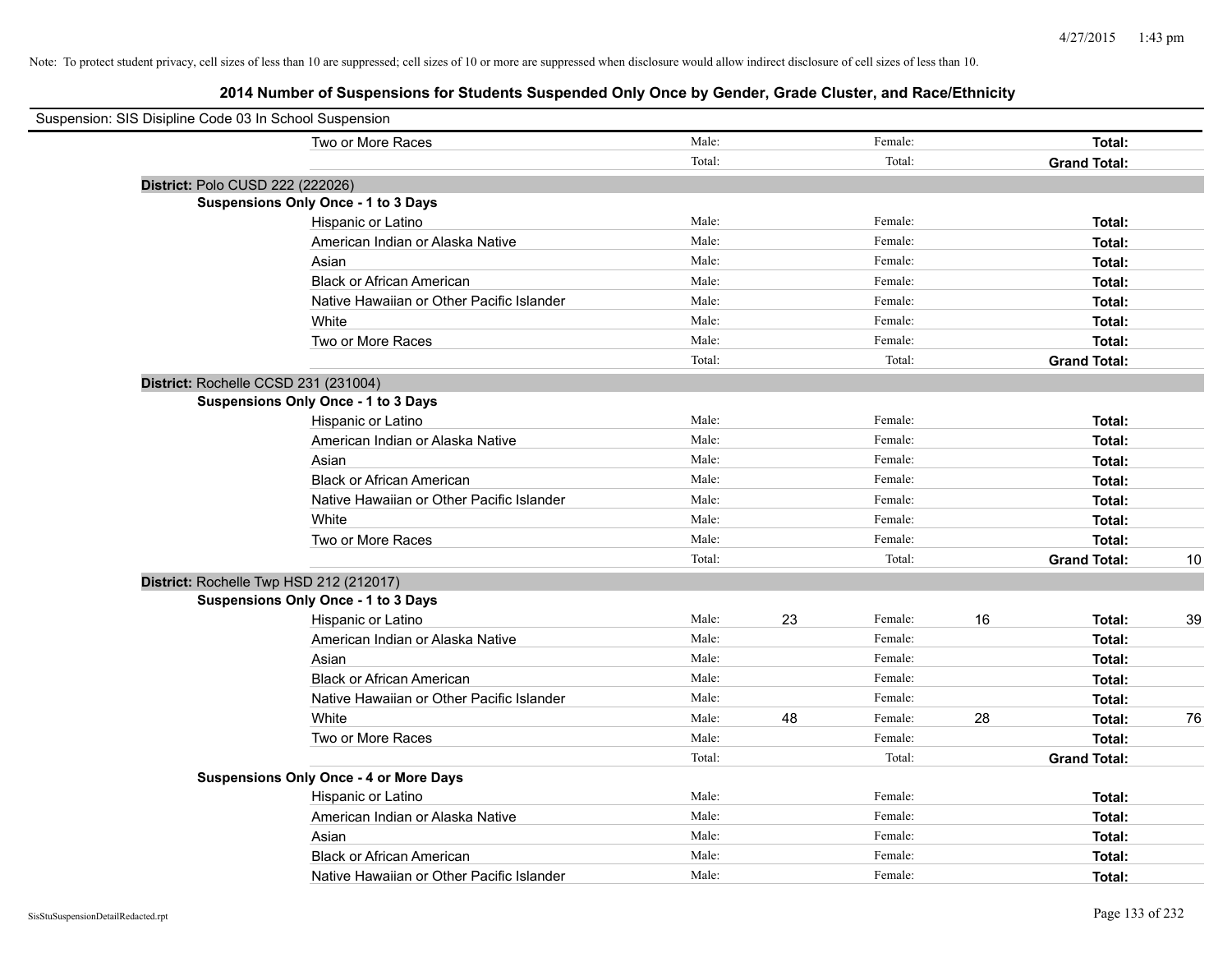| Suspension: SIS Disipline Code 03 In School Suspension |                                                 |        |         |                     |
|--------------------------------------------------------|-------------------------------------------------|--------|---------|---------------------|
|                                                        | White                                           | Male:  | Female: | Total:              |
|                                                        | Two or More Races                               | Male:  | Female: | Total:              |
|                                                        |                                                 | Total: | Total:  | <b>Grand Total:</b> |
| Region: Logan/Mason/Menard ROE (38)                    |                                                 |        |         |                     |
| County: Logan (054)                                    |                                                 |        |         |                     |
| District: Lincoln CHSD 404 (404016)                    |                                                 |        |         |                     |
|                                                        | <b>Suspensions Only Once - 1 to 3 Days</b>      |        |         |                     |
|                                                        | Hispanic or Latino                              | Male:  | Female: | Total:              |
|                                                        | American Indian or Alaska Native                | Male:  | Female: | Total:              |
|                                                        | Asian                                           | Male:  | Female: | Total:              |
|                                                        | <b>Black or African American</b>                | Male:  | Female: | Total:              |
|                                                        | Native Hawaiian or Other Pacific Islander       | Male:  | Female: | Total:              |
|                                                        | White                                           | Male:  | Female: | Total:              |
|                                                        | Two or More Races                               | Male:  | Female: | Total:              |
|                                                        |                                                 | Total: | Total:  | <b>Grand Total:</b> |
| District: Lincoln ESD 27 (027002)                      |                                                 |        |         |                     |
|                                                        | <b>Suspensions Only Once - 1 to 3 Days</b>      |        |         |                     |
|                                                        | Hispanic or Latino                              | Male:  | Female: | Total:              |
|                                                        | American Indian or Alaska Native                | Male:  | Female: | Total:              |
|                                                        | Asian                                           | Male:  | Female: | Total:              |
|                                                        | <b>Black or African American</b>                | Male:  | Female: | Total:              |
|                                                        | Native Hawaiian or Other Pacific Islander       | Male:  | Female: | Total:              |
|                                                        | White                                           | Male:  | Female: | Total:              |
|                                                        | Two or More Races                               | Male:  | Female: | Total:              |
|                                                        |                                                 | Total: | Total:  | <b>Grand Total:</b> |
| District: Mt Pulaski CUSD 23 (023026)                  |                                                 |        |         |                     |
|                                                        | <b>Suspensions Only Once - 1 to 3 Days</b>      |        |         |                     |
|                                                        | Hispanic or Latino                              | Male:  | Female: | Total:              |
|                                                        | American Indian or Alaska Native                | Male:  | Female: | Total:              |
|                                                        | Asian                                           | Male:  | Female: | Total:              |
|                                                        | <b>Black or African American</b>                | Male:  | Female: | Total:              |
|                                                        | Native Hawaiian or Other Pacific Islander       | Male:  | Female: | Total:              |
|                                                        | White                                           | Male:  | Female: | Total:              |
|                                                        | Two or More Races                               | Male:  | Female: | Total:              |
|                                                        |                                                 | Total: | Total:  | <b>Grand Total:</b> |
|                                                        | District: New Holland-Middletown ED 88 (088002) |        |         |                     |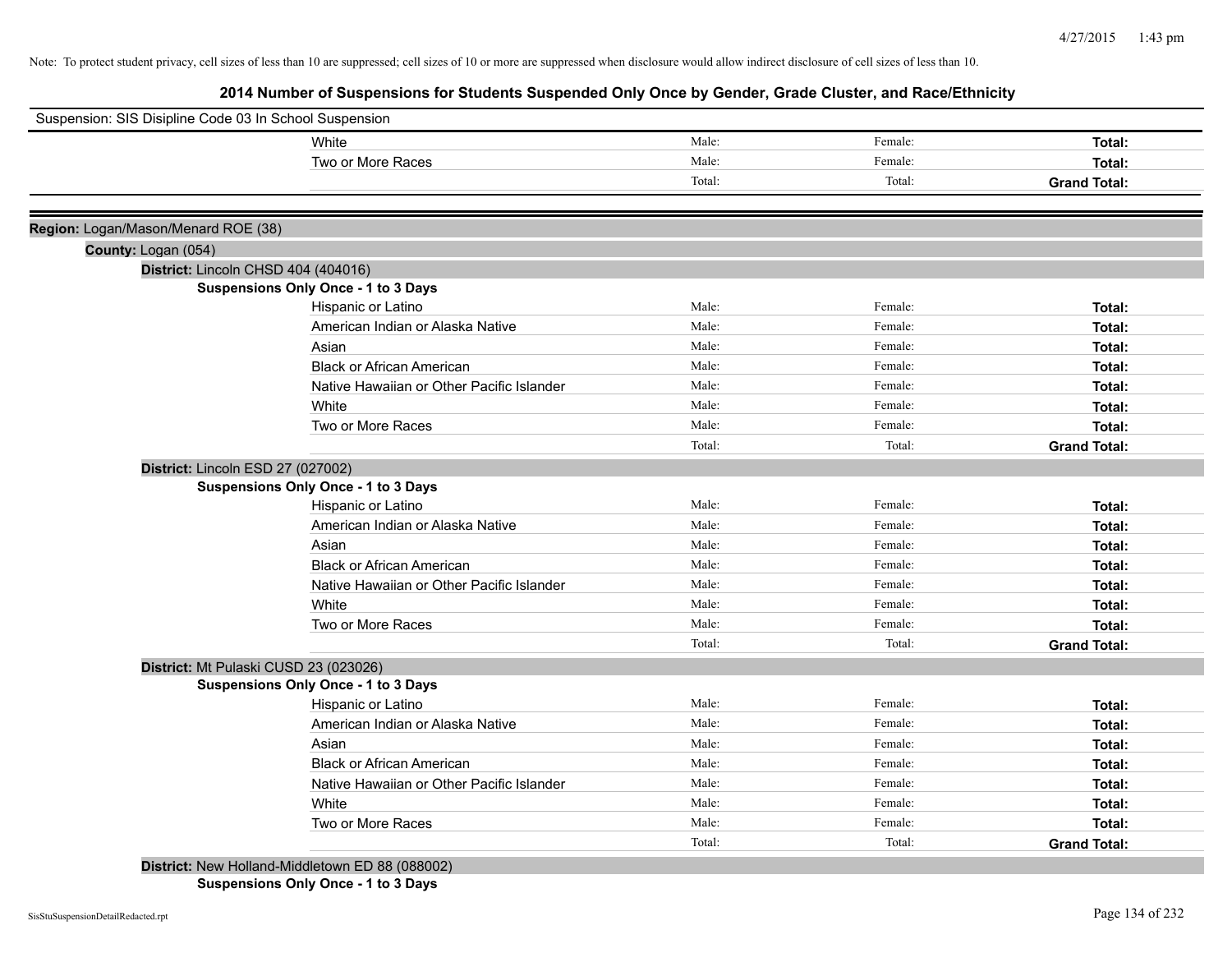| Suspension: SIS Disipline Code 03 In School Suspension |                                             |        |               |                     |    |
|--------------------------------------------------------|---------------------------------------------|--------|---------------|---------------------|----|
|                                                        | Hispanic or Latino                          | Male:  | Female:       | Total:              |    |
|                                                        | American Indian or Alaska Native            | Male:  | Female:       | Total:              |    |
|                                                        | Asian                                       | Male:  | Female:       | Total:              |    |
|                                                        | <b>Black or African American</b>            | Male:  | Female:       | Total:              |    |
|                                                        | Native Hawaiian or Other Pacific Islander   | Male:  | Female:       | Total:              |    |
|                                                        | White                                       | Male:  | Female:       | Total:              |    |
|                                                        | Two or More Races                           | Male:  | Female:       | Total:              |    |
|                                                        |                                             | Total: | Total:        | <b>Grand Total:</b> |    |
| County: Mason (060)                                    |                                             |        |               |                     |    |
| District: Havana CUSD 126 (126026)                     |                                             |        |               |                     |    |
|                                                        | <b>Suspensions Only Once - 1 to 3 Days</b>  |        |               |                     |    |
|                                                        | Hispanic or Latino                          | Male:  | Female:       | Total:              |    |
|                                                        | American Indian or Alaska Native            | Male:  | Female:       | Total:              |    |
|                                                        | Asian                                       | Male:  | Female:       | Total:              |    |
|                                                        | <b>Black or African American</b>            | Male:  | Female:       | Total:              |    |
|                                                        | Native Hawaiian or Other Pacific Islander   | Male:  | Female:       | Total:              |    |
|                                                        | White                                       | Male:  | Female:       | Total:              | 28 |
|                                                        | Two or More Races                           | Male:  | Female:       | Total:              |    |
|                                                        |                                             | Total: | Total:        | <b>Grand Total:</b> |    |
|                                                        | District: Illini Central CUSD 189 (189026)  |        |               |                     |    |
|                                                        | Suspensions Only Once - 1 to 3 Days         |        |               |                     |    |
|                                                        | Hispanic or Latino                          | Male:  | Female:       | Total:              |    |
|                                                        | American Indian or Alaska Native            | Male:  | Female:       | Total:              |    |
|                                                        | Asian                                       | Male:  | Female:       | Total:              |    |
|                                                        | <b>Black or African American</b>            | Male:  | Female:       | Total:              |    |
|                                                        | Native Hawaiian or Other Pacific Islander   | Male:  | Female:       | Total:              |    |
|                                                        | White                                       | Male:  | Female:       | Total:              |    |
|                                                        | Two or More Races                           | Male:  | Female:       | Total:              |    |
|                                                        |                                             | Total: | Total:        | <b>Grand Total:</b> |    |
|                                                        | District: Midwest Central CUSD 191 (191026) |        |               |                     |    |
|                                                        | Suspensions Only Once - 1 to 3 Days         |        |               |                     |    |
|                                                        | Hispanic or Latino                          | Male:  | Female:       | Total:              |    |
|                                                        | American Indian or Alaska Native            | Male:  | Female:       | Total:              |    |
|                                                        | Asian                                       | Male:  | Female:       | Total:              |    |
|                                                        | <b>Black or African American</b>            | Male:  | Female:       | Total:              |    |
|                                                        | Native Hawaiian or Other Pacific Islander   | Male:  | Female:       | Total:              |    |
|                                                        | White                                       | Male:  | 32<br>Female: | 10<br>Total:        | 42 |
|                                                        | Two or More Races                           | Male:  | Female:       | Total:              |    |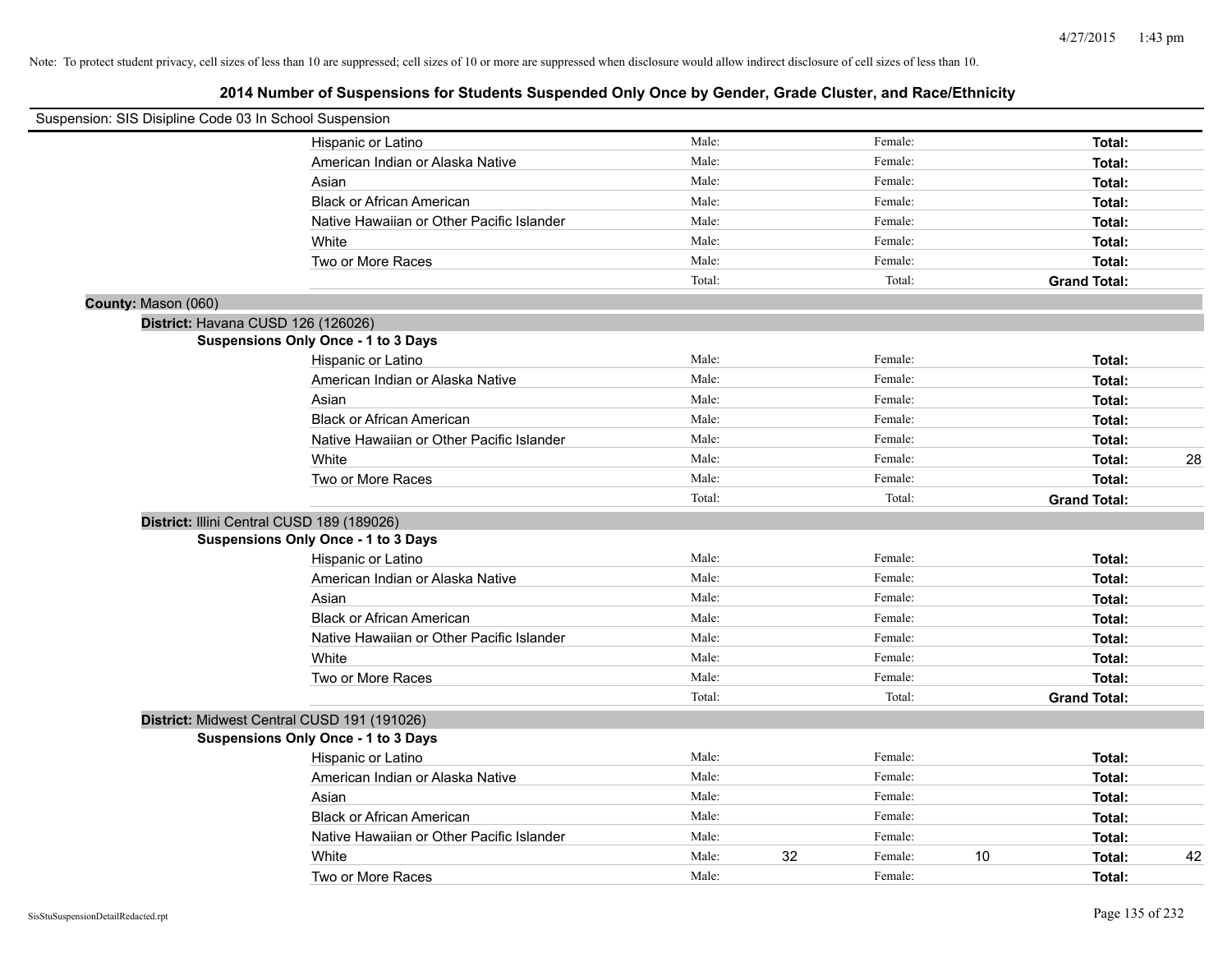| Suspension: SIS Disipline Code 03 In School Suspension |                                               |        |         |                     |
|--------------------------------------------------------|-----------------------------------------------|--------|---------|---------------------|
|                                                        |                                               | Total: | Total:  | <b>Grand Total:</b> |
| County: Menard (065)                                   |                                               |        |         |                     |
|                                                        | District: Greenview CUSD 200 (200026)         |        |         |                     |
|                                                        | <b>Suspensions Only Once - 1 to 3 Days</b>    |        |         |                     |
|                                                        | Hispanic or Latino                            | Male:  | Female: | Total:              |
|                                                        | American Indian or Alaska Native              | Male:  | Female: | Total:              |
|                                                        | Asian                                         | Male:  | Female: | Total:              |
|                                                        | <b>Black or African American</b>              | Male:  | Female: | Total:              |
|                                                        | Native Hawaiian or Other Pacific Islander     | Male:  | Female: | Total:              |
|                                                        | White                                         | Male:  | Female: | Total:              |
|                                                        | Two or More Races                             | Male:  | Female: | Total:              |
|                                                        |                                               | Total: | Total:  | <b>Grand Total:</b> |
|                                                        |                                               |        |         |                     |
| Region: Macon/Piatt ROE (39)                           |                                               |        |         |                     |
| County: Macon (055)                                    |                                               |        |         |                     |
|                                                        | District: Argenta-Oreana CUSD 1 (001026)      |        |         |                     |
|                                                        | <b>Suspensions Only Once - 1 to 3 Days</b>    |        |         |                     |
|                                                        | Hispanic or Latino                            | Male:  | Female: | Total:              |
|                                                        | American Indian or Alaska Native              | Male:  | Female: | Total:              |
|                                                        | Asian                                         | Male:  | Female: | Total:              |
|                                                        | <b>Black or African American</b>              | Male:  | Female: | Total:              |
|                                                        | Native Hawaiian or Other Pacific Islander     | Male:  | Female: | Total:              |
|                                                        | White                                         | Male:  | Female: | 25<br>Total:        |
|                                                        | Two or More Races                             | Male:  | Female: | Total:              |
|                                                        |                                               | Total: | Total:  | <b>Grand Total:</b> |
|                                                        | <b>Suspensions Only Once - 4 or More Days</b> |        |         |                     |
|                                                        | Hispanic or Latino                            | Male:  | Female: | Total:              |
|                                                        | American Indian or Alaska Native              | Male:  | Female: | Total:              |
|                                                        | Asian                                         | Male:  | Female: | Total:              |
|                                                        | <b>Black or African American</b>              | Male:  | Female: | Total:              |
|                                                        | Native Hawaiian or Other Pacific Islander     | Male:  | Female: | Total:              |
|                                                        | White                                         | Male:  | Female: | Total:              |
|                                                        | Two or More Races                             | Male:  | Female: | Total:              |
|                                                        |                                               | Total: | Total:  | <b>Grand Total:</b> |
| District: Decatur SD 61 (061025)                       |                                               |        |         |                     |
|                                                        | <b>Suspensions Only Once - 1 to 3 Days</b>    |        |         |                     |
|                                                        | Hispanic or Latino                            | Male:  | Female: | Total:              |
|                                                        | American Indian or Alaska Native              | Male:  | Female: | Total:              |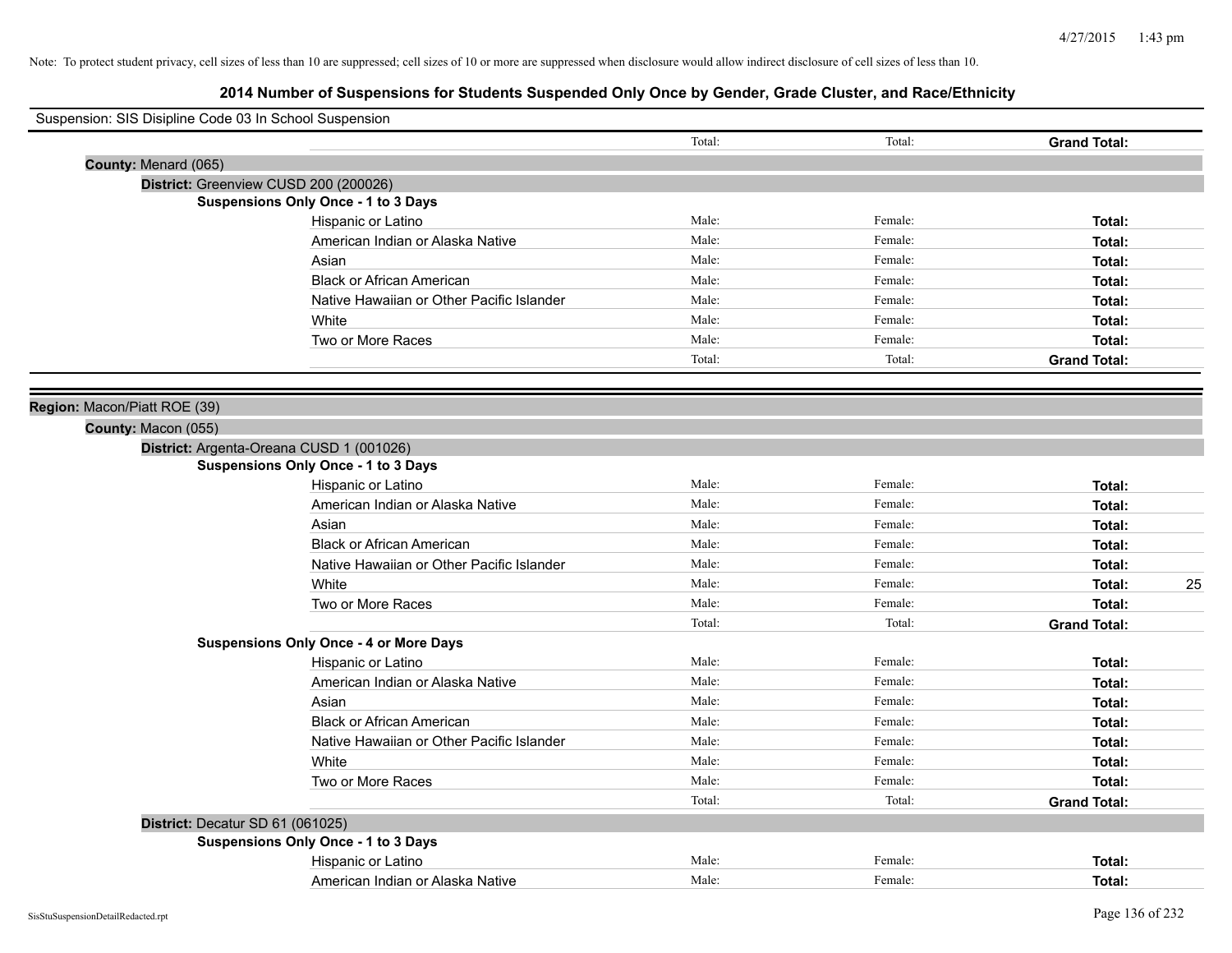| Suspension: SIS Disipline Code 03 In School Suspension |                                           |        |         |                     |    |
|--------------------------------------------------------|-------------------------------------------|--------|---------|---------------------|----|
| Asian                                                  |                                           | Male:  | Female: | Total:              |    |
|                                                        | <b>Black or African American</b>          | Male:  | Female: | Total:              |    |
|                                                        | Native Hawaiian or Other Pacific Islander | Male:  | Female: | Total:              |    |
| White                                                  |                                           | Male:  | Female: | Total:              |    |
| Two or More Races                                      |                                           | Male:  | Female: | Total:              |    |
|                                                        |                                           | Total: | Total:  | <b>Grand Total:</b> |    |
| District: Maroa Forsyth CUSD 2 (002026)                |                                           |        |         |                     |    |
| Suspensions Only Once - 1 to 3 Days                    |                                           |        |         |                     |    |
| Hispanic or Latino                                     |                                           | Male:  | Female: | Total:              |    |
|                                                        | American Indian or Alaska Native          | Male:  | Female: | Total:              |    |
| Asian                                                  |                                           | Male:  | Female: | Total:              |    |
|                                                        | <b>Black or African American</b>          | Male:  | Female: | Total:              |    |
|                                                        | Native Hawaiian or Other Pacific Islander | Male:  | Female: | Total:              |    |
| White                                                  |                                           | Male:  | Female: | Total:              | 10 |
| Two or More Races                                      |                                           | Male:  | Female: | Total:              |    |
|                                                        |                                           | Total: | Total:  | <b>Grand Total:</b> |    |
| District: Meridian CUSD 15 (015026)                    |                                           |        |         |                     |    |
| <b>Suspensions Only Once - 1 to 3 Days</b>             |                                           |        |         |                     |    |
| Hispanic or Latino                                     |                                           | Male:  | Female: | Total:              |    |
|                                                        | American Indian or Alaska Native          | Male:  | Female: | Total:              |    |
| Asian                                                  |                                           | Male:  | Female: | Total:              |    |
|                                                        | <b>Black or African American</b>          | Male:  | Female: | Total:              |    |
|                                                        | Native Hawaiian or Other Pacific Islander | Male:  | Female: | Total:              |    |
| White                                                  |                                           | Male:  | Female: | Total:              | 24 |
| Two or More Races                                      |                                           | Male:  | Female: | Total:              |    |
|                                                        |                                           | Total: | Total:  | <b>Grand Total:</b> |    |
| <b>Suspensions Only Once - 4 or More Days</b>          |                                           |        |         |                     |    |
| Hispanic or Latino                                     |                                           | Male:  | Female: | Total:              |    |
|                                                        | American Indian or Alaska Native          | Male:  | Female: | Total:              |    |
| Asian                                                  |                                           | Male:  | Female: | Total:              |    |
|                                                        | <b>Black or African American</b>          | Male:  | Female: | Total:              |    |
|                                                        | Native Hawaiian or Other Pacific Islander | Male:  | Female: | Total:              |    |
| White                                                  |                                           | Male:  | Female: | Total:              |    |
| Two or More Races                                      |                                           | Male:  | Female: | Total:              |    |
|                                                        |                                           | Total: | Total:  | <b>Grand Total:</b> |    |
| District: Mt Zion CUSD 3 (003026)                      |                                           |        |         |                     |    |
| Suspensions Only Once - 1 to 3 Days                    |                                           |        |         |                     |    |
| Hispanic or Latino                                     |                                           | Male:  | Female: | Total:              |    |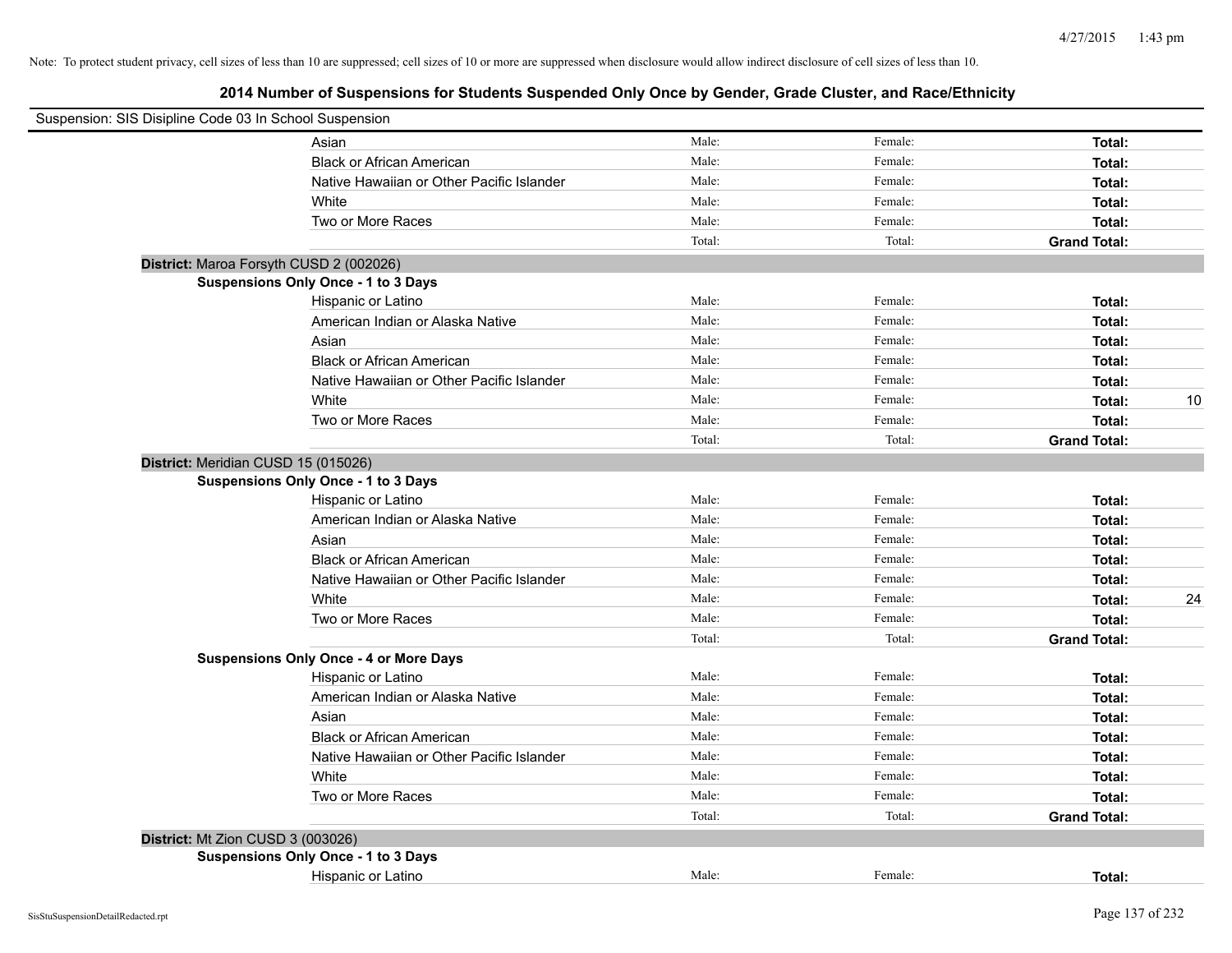**2014 Number of Suspensions for Students Suspended Only Once by Gender, Grade Cluster, and Race/Ethnicity**

| Suspension: SIS Disipline Code 03 In School Suspension |                                               |        |         |                     |    |
|--------------------------------------------------------|-----------------------------------------------|--------|---------|---------------------|----|
|                                                        | American Indian or Alaska Native              | Male:  | Female: | Total:              |    |
|                                                        | Asian                                         | Male:  | Female: | Total:              |    |
|                                                        | <b>Black or African American</b>              | Male:  | Female: | Total:              |    |
|                                                        | Native Hawaiian or Other Pacific Islander     | Male:  | Female: | Total:              |    |
|                                                        | White                                         | Male:  | Female: | Total:              | 35 |
|                                                        | Two or More Races                             | Male:  | Female: | Total:              |    |
|                                                        |                                               | Total: | Total:  | <b>Grand Total:</b> |    |
|                                                        | <b>Suspensions Only Once - 4 or More Days</b> |        |         |                     |    |
|                                                        | Hispanic or Latino                            | Male:  | Female: | Total:              |    |
|                                                        | American Indian or Alaska Native              | Male:  | Female: | Total:              |    |
|                                                        | Asian                                         | Male:  | Female: | Total:              |    |
|                                                        | <b>Black or African American</b>              | Male:  | Female: | Total:              |    |
|                                                        | Native Hawaiian or Other Pacific Islander     | Male:  | Female: | Total:              |    |
|                                                        | White                                         | Male:  | Female: | Total:              |    |
|                                                        | Two or More Races                             | Male:  | Female: | Total:              |    |
|                                                        |                                               | Total: | Total:  | <b>Grand Total:</b> |    |
| District: Sangamon Valley CUSD 9 (009026)              |                                               |        |         |                     |    |
|                                                        | <b>Suspensions Only Once - 1 to 3 Days</b>    |        |         |                     |    |
|                                                        | Hispanic or Latino                            | Male:  | Female: | Total:              |    |
|                                                        | American Indian or Alaska Native              | Male:  | Female: | Total:              |    |
|                                                        | Asian                                         | Male:  | Female: | Total:              |    |
|                                                        | <b>Black or African American</b>              | Male:  | Female: | Total:              |    |
|                                                        | Native Hawaiian or Other Pacific Islander     | Male:  | Female: | Total:              |    |
|                                                        | White                                         | Male:  | Female: | Total:              | 27 |
|                                                        | Two or More Races                             | Male:  | Female: | Total:              |    |
|                                                        |                                               | Total: | Total:  | <b>Grand Total:</b> |    |
|                                                        | District: Warrensburg-Latham CUSD 11 (011026) |        |         |                     |    |
|                                                        | <b>Suspensions Only Once - 1 to 3 Days</b>    |        |         |                     |    |
|                                                        | Hispanic or Latino                            | Male:  | Female: | Total:              |    |
|                                                        | American Indian or Alaska Native              | Male:  | Female: | Total:              |    |
|                                                        | Asian                                         | Male:  | Female: | Total:              |    |
|                                                        | <b>Black or African American</b>              | Male:  | Female: | Total:              |    |
|                                                        | Native Hawaiian or Other Pacific Islander     | Male:  | Female: | Total:              |    |
|                                                        | White                                         | Male:  | Female: | Total:              |    |
|                                                        | Two or More Races                             | Male:  | Female: | Total:              |    |
|                                                        |                                               | Total: | Total:  | <b>Grand Total:</b> |    |
| County: Piatt (074)                                    |                                               |        |         |                     |    |

**District:** Atwood Hammond CUSD 39 (039026)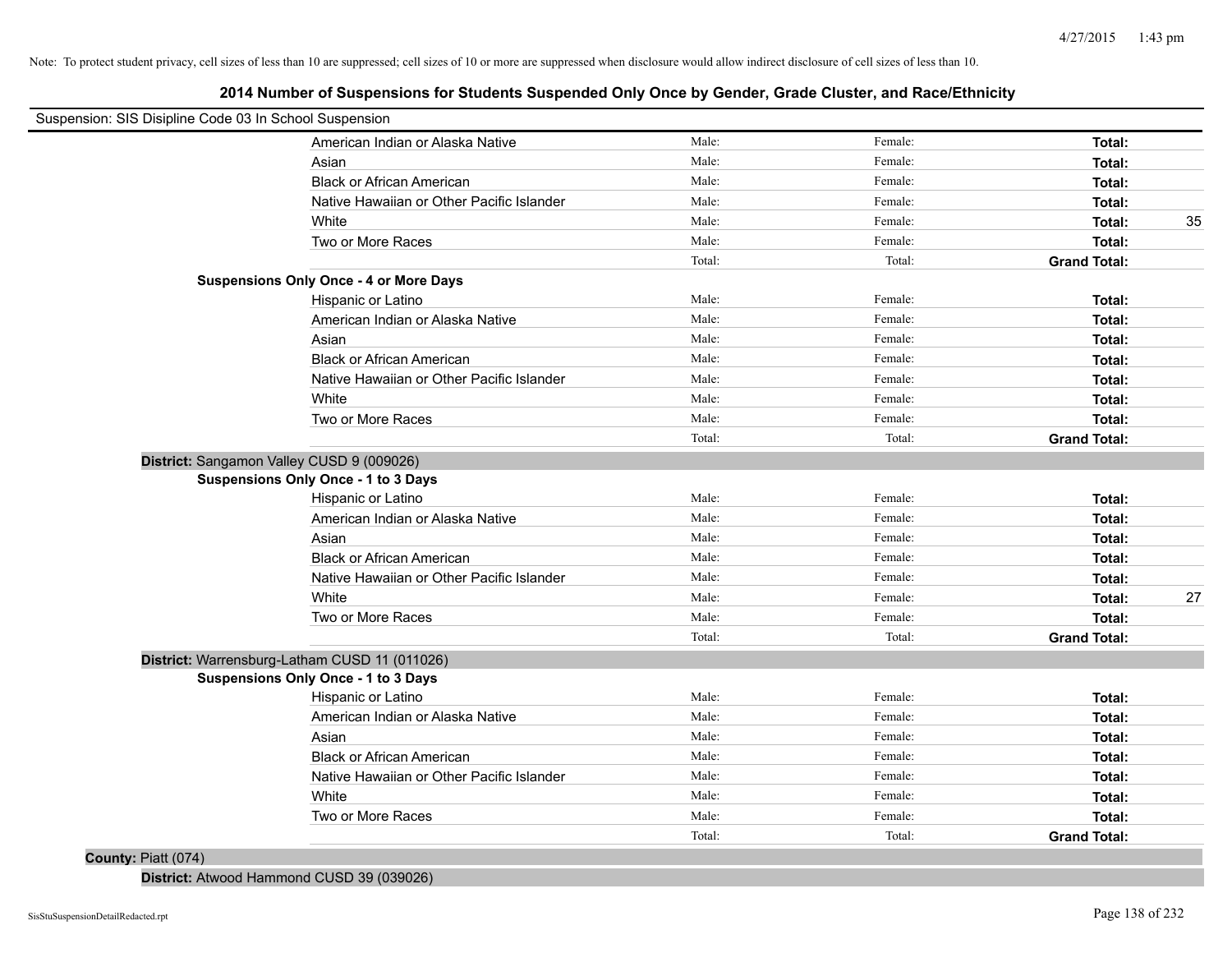| Suspension: SIS Disipline Code 03 In School Suspension |                                            |        |         |                     |    |
|--------------------------------------------------------|--------------------------------------------|--------|---------|---------------------|----|
|                                                        | Suspensions Only Once - 1 to 3 Days        |        |         |                     |    |
|                                                        | Hispanic or Latino                         | Male:  | Female: | Total:              |    |
|                                                        | American Indian or Alaska Native           | Male:  | Female: | Total:              |    |
|                                                        | Asian                                      | Male:  | Female: | Total:              |    |
|                                                        | <b>Black or African American</b>           | Male:  | Female: | Total:              |    |
|                                                        | Native Hawaiian or Other Pacific Islander  | Male:  | Female: | Total:              |    |
|                                                        | White                                      | Male:  | Female: | Total:              |    |
|                                                        | Two or More Races                          | Male:  | Female: | Total:              |    |
|                                                        |                                            | Total: | Total:  | <b>Grand Total:</b> | 10 |
| District: Bement CUSD 5 (005026)                       |                                            |        |         |                     |    |
|                                                        | <b>Suspensions Only Once - 1 to 3 Days</b> |        |         |                     |    |
|                                                        | Hispanic or Latino                         | Male:  | Female: | Total:              |    |
|                                                        | American Indian or Alaska Native           | Male:  | Female: | Total:              |    |
|                                                        | Asian                                      | Male:  | Female: | Total:              |    |
|                                                        | <b>Black or African American</b>           | Male:  | Female: | Total:              |    |
|                                                        | Native Hawaiian or Other Pacific Islander  | Male:  | Female: | Total:              |    |
|                                                        | White                                      | Male:  | Female: | Total:              |    |
|                                                        | Two or More Races                          | Male:  | Female: | Total:              |    |
|                                                        |                                            | Total: | Total:  | <b>Grand Total:</b> |    |
|                                                        | District: Cerro Gordo CUSD 100 (100026)    |        |         |                     |    |
|                                                        | Suspensions Only Once - 1 to 3 Days        |        |         |                     |    |
|                                                        | Hispanic or Latino                         | Male:  | Female: | Total:              |    |
|                                                        | American Indian or Alaska Native           | Male:  | Female: | Total:              |    |
|                                                        | Asian                                      | Male:  | Female: | Total:              |    |
|                                                        | <b>Black or African American</b>           | Male:  | Female: | Total:              |    |
|                                                        | Native Hawaiian or Other Pacific Islander  | Male:  | Female: | Total:              |    |
|                                                        | White                                      | Male:  | Female: | Total:              |    |
|                                                        | Two or More Races                          | Male:  | Female: | Total:              |    |
|                                                        |                                            | Total: | Total:  | <b>Grand Total:</b> |    |
|                                                        | District: Deland-Weldon CUSD 57 (057026)   |        |         |                     |    |
|                                                        | Suspensions Only Once - 1 to 3 Days        |        |         |                     |    |
|                                                        | Hispanic or Latino                         | Male:  | Female: | Total:              |    |
|                                                        | American Indian or Alaska Native           | Male:  | Female: | Total:              |    |
|                                                        | Asian                                      | Male:  | Female: | Total:              |    |
|                                                        | <b>Black or African American</b>           | Male:  | Female: | Total:              |    |
|                                                        | Native Hawaiian or Other Pacific Islander  | Male:  | Female: | Total:              |    |
|                                                        | White                                      | Male:  | Female: | Total:              |    |
|                                                        | Two or More Races                          | Male:  | Female: | Total:              |    |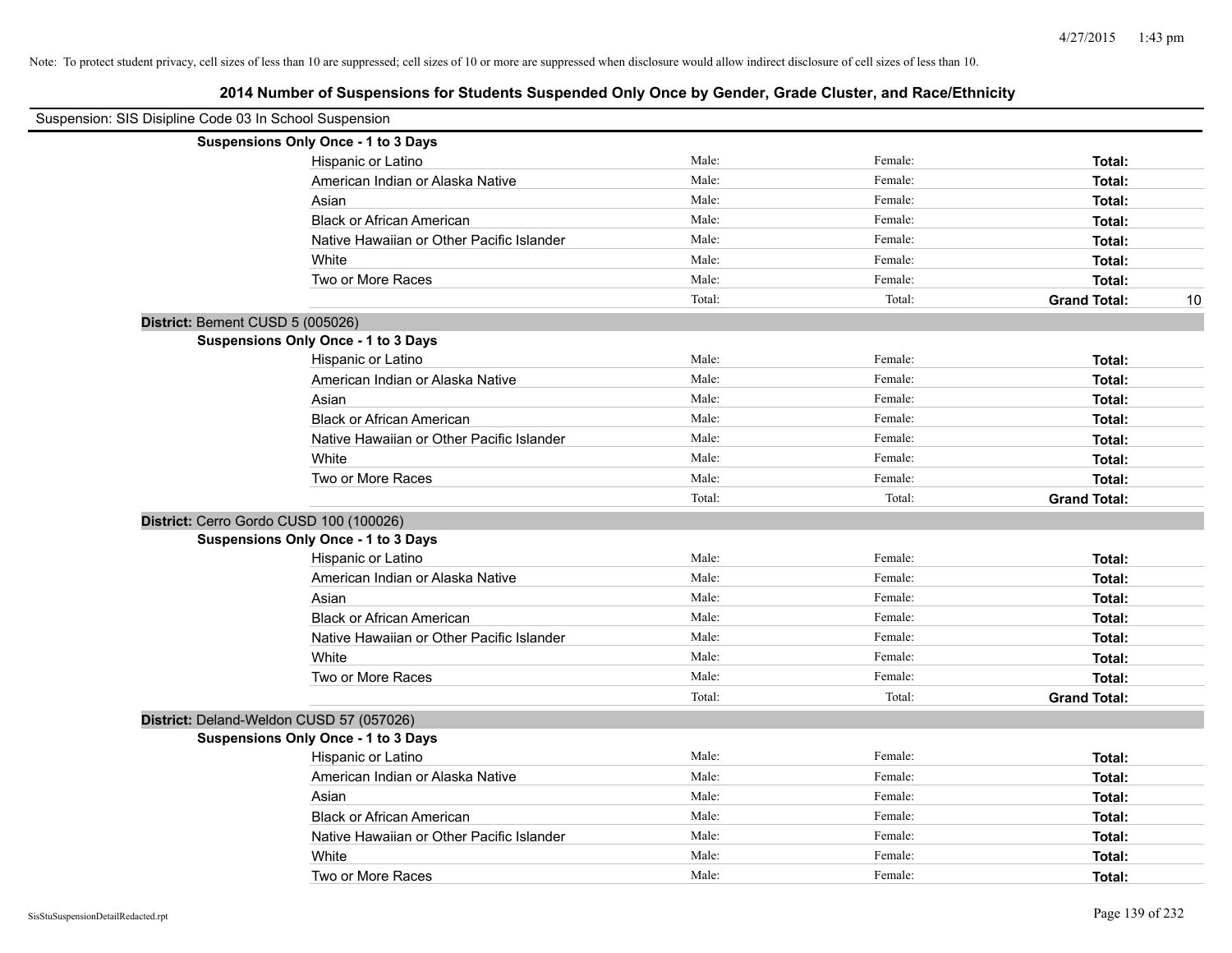| Suspension: SIS Disipline Code 03 In School Suspension |                                            |                |    |                    |    |                               |     |
|--------------------------------------------------------|--------------------------------------------|----------------|----|--------------------|----|-------------------------------|-----|
|                                                        |                                            | Total:         |    | Total:             |    | <b>Grand Total:</b>           |     |
|                                                        | District: Monticello CUSD 25 (025026)      |                |    |                    |    |                               |     |
|                                                        | Suspensions Only Once - 1 to 3 Days        |                |    |                    |    |                               |     |
|                                                        | Hispanic or Latino                         | Male:          |    | Female:            |    | Total:                        |     |
|                                                        | American Indian or Alaska Native           | Male:          |    | Female:            |    | Total:                        |     |
|                                                        | Asian                                      | Male:          |    | Female:            |    | Total:                        |     |
|                                                        | <b>Black or African American</b>           | Male:          |    | Female:            |    | Total:                        |     |
|                                                        | Native Hawaiian or Other Pacific Islander  | Male:          |    | Female:            |    | Total:                        |     |
|                                                        | White                                      | Male:          |    | Female:            |    | Total:                        | 24  |
|                                                        | Two or More Races                          | Male:          |    | Female:            |    | Total:                        |     |
|                                                        |                                            | Total:         |    | Total:             |    | <b>Grand Total:</b>           |     |
| Region: Madison ROE (41)                               |                                            |                |    |                    |    |                               |     |
| County: Madison (057)                                  |                                            |                |    |                    |    |                               |     |
|                                                        | District: Alton CUSD 11 (011026)           |                |    |                    |    |                               |     |
|                                                        | <b>Suspensions Only Once - 1 to 3 Days</b> |                |    |                    |    |                               |     |
|                                                        | Hispanic or Latino                         | Male:          |    | Female:            |    | Total:                        |     |
|                                                        | American Indian or Alaska Native           | Male:          |    | Female:            |    | Total:                        |     |
|                                                        | Asian                                      | Male:          |    | Female:            |    | Total:                        |     |
|                                                        | <b>Black or African American</b>           | Male:          |    | Female:            |    | Total:                        | 25  |
|                                                        | Native Hawaiian or Other Pacific Islander  | Male:          |    | Female:            |    | Total:                        |     |
|                                                        | White                                      | Male:          |    | Female:            |    | Total:                        | 14  |
|                                                        | Two or More Races                          | Male:          |    | Female:            |    | Total:                        |     |
|                                                        |                                            | Total:         |    | Total:             |    | <b>Grand Total:</b>           |     |
|                                                        | District: Bethalto CUSD 8 (008026)         |                |    |                    |    |                               |     |
|                                                        | Suspensions Only Once - 1 to 3 Days        |                |    |                    |    |                               |     |
|                                                        | Hispanic or Latino                         | Male:          |    | Female:            |    | Total:                        |     |
|                                                        | American Indian or Alaska Native           | Male:          |    | Female:            |    | Total:                        |     |
|                                                        | Asian                                      | Male:          |    | Female:            |    | Total:                        |     |
|                                                        | <b>Black or African American</b>           | Male:          |    | Female:            |    | Total:                        |     |
|                                                        | Native Hawaiian or Other Pacific Islander  | Male:<br>Male: |    | Female:<br>Female: |    | Total:                        |     |
|                                                        | White<br>Two or More Races                 | Male:          | 77 | Female:            | 46 | Total:                        | 123 |
|                                                        |                                            | Total:         |    | Total:             |    | Total:<br><b>Grand Total:</b> | 140 |
|                                                        | District: Collinsville CUSD 10 (010026)    |                |    |                    |    |                               |     |
|                                                        | <b>Suspensions Only Once - 1 to 3 Days</b> |                |    |                    |    |                               |     |
|                                                        | Hispanic or Latino                         | Male:          | 41 | Female:            | 20 | Total:                        | 61  |
|                                                        | American Indian or Alaska Native           | Male:          |    | Female:            |    | Total:                        |     |
|                                                        |                                            |                |    |                    |    |                               |     |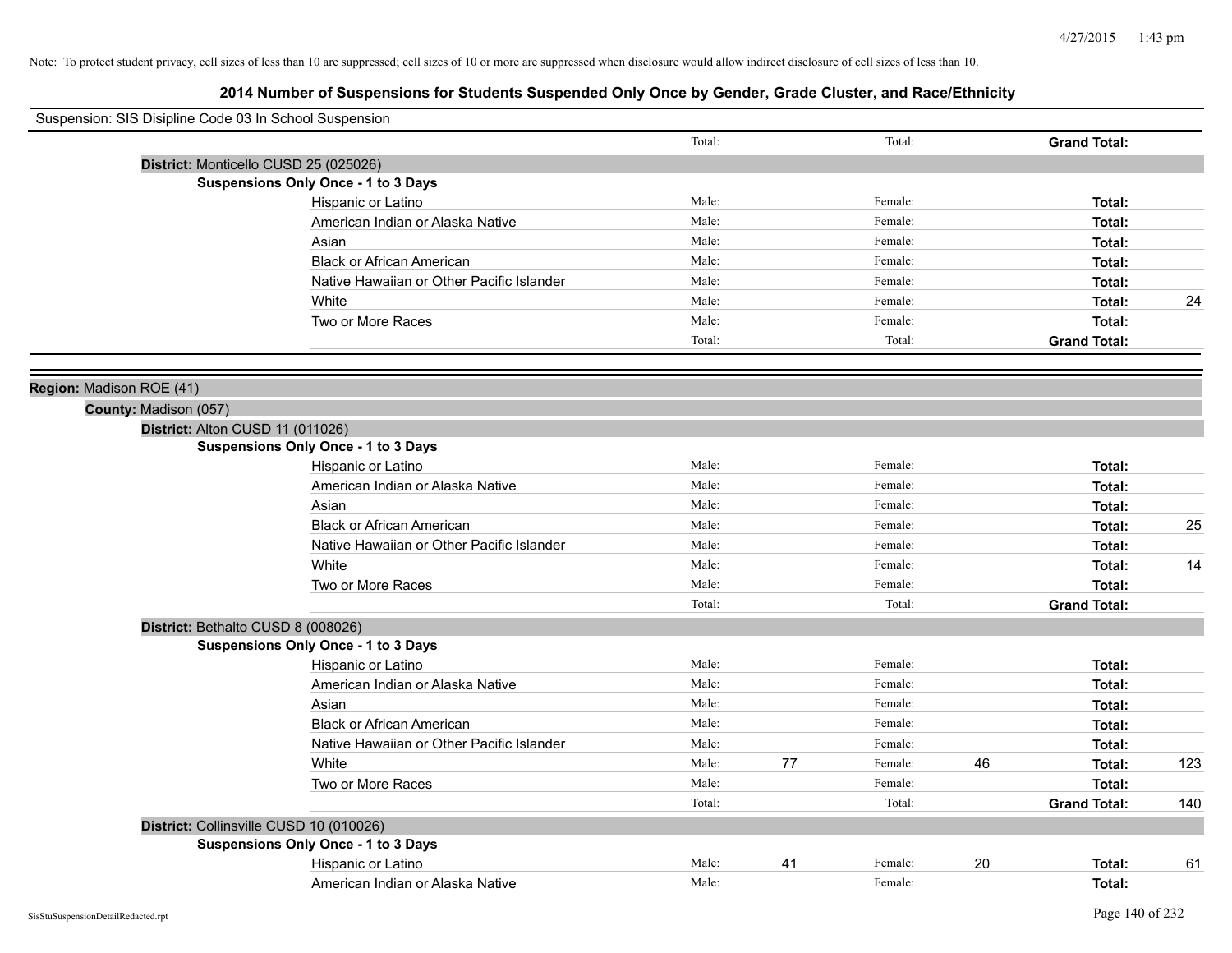| Suspension: SIS Disipline Code 03 In School Suspension |                                                  |        |     |         |    |                     |     |
|--------------------------------------------------------|--------------------------------------------------|--------|-----|---------|----|---------------------|-----|
|                                                        | Asian                                            | Male:  |     | Female: |    | Total:              |     |
|                                                        | <b>Black or African American</b>                 | Male:  | 39  | Female: | 20 | Total:              | 59  |
|                                                        | Native Hawaiian or Other Pacific Islander        | Male:  |     | Female: |    | Total:              |     |
|                                                        | White                                            | Male:  | 106 | Female: | 48 | Total:              | 154 |
|                                                        | Two or More Races                                | Male:  |     | Female: |    | Total:              |     |
|                                                        |                                                  | Total: |     | Total:  |    | <b>Grand Total:</b> | 284 |
|                                                        | <b>Suspensions Only Once - 4 or More Days</b>    |        |     |         |    |                     |     |
|                                                        | Hispanic or Latino                               | Male:  |     | Female: |    | Total:              |     |
|                                                        | American Indian or Alaska Native                 | Male:  |     | Female: |    | Total:              |     |
|                                                        | Asian                                            | Male:  |     | Female: |    | Total:              |     |
|                                                        | <b>Black or African American</b>                 | Male:  |     | Female: |    | Total:              |     |
|                                                        | Native Hawaiian or Other Pacific Islander        | Male:  |     | Female: |    | Total:              |     |
|                                                        | White                                            | Male:  |     | Female: |    | Total:              |     |
|                                                        | Two or More Races                                | Male:  |     | Female: |    | Total:              |     |
|                                                        |                                                  | Total: |     | Total:  |    | <b>Grand Total:</b> |     |
|                                                        | District: East Alton SD 13 (013002)              |        |     |         |    |                     |     |
|                                                        | Suspensions Only Once - 1 to 3 Days              |        |     |         |    |                     |     |
|                                                        | Hispanic or Latino                               | Male:  |     | Female: |    | Total:              |     |
|                                                        | American Indian or Alaska Native                 | Male:  |     | Female: |    | Total:              |     |
|                                                        | Asian                                            | Male:  |     | Female: |    | Total:              |     |
|                                                        | <b>Black or African American</b>                 | Male:  |     | Female: |    | Total:              |     |
|                                                        | Native Hawaiian or Other Pacific Islander        | Male:  |     | Female: |    | Total:              |     |
|                                                        | White                                            | Male:  | 19  | Female: | 14 | Total:              | 33  |
|                                                        | Two or More Races                                | Male:  |     | Female: |    | Total:              |     |
|                                                        |                                                  | Total: |     | Total:  |    | <b>Grand Total:</b> | 45  |
|                                                        | <b>Suspensions Only Once - 4 or More Days</b>    |        |     |         |    |                     |     |
|                                                        | Hispanic or Latino                               | Male:  |     | Female: |    | Total:              |     |
|                                                        | American Indian or Alaska Native                 | Male:  |     | Female: |    | Total:              |     |
|                                                        | Asian                                            | Male:  |     | Female: |    | Total:              |     |
|                                                        | <b>Black or African American</b>                 | Male:  |     | Female: |    | Total:              |     |
|                                                        | Native Hawaiian or Other Pacific Islander        | Male:  |     | Female: |    | Total:              |     |
|                                                        | White                                            | Male:  |     | Female: |    | Total:              |     |
|                                                        | Two or More Races                                | Male:  |     | Female: |    | Total:              |     |
|                                                        |                                                  | Total: |     | Total:  |    | <b>Grand Total:</b> |     |
|                                                        | District: East Alton-Wood River CHSD 14 (014016) |        |     |         |    |                     |     |
|                                                        | <b>Suspensions Only Once - 1 to 3 Days</b>       |        |     |         |    |                     |     |
|                                                        | Hispanic or Latino                               | Male:  |     | Female: |    | Total:              |     |
|                                                        | American Indian or Alaska Native                 | Male:  |     | Female: |    | Total:              |     |
|                                                        | Asian                                            | Male:  |     | Female: |    | Total:              |     |
| SisStuSuspensionDetailRedacted.rpt                     |                                                  |        |     |         |    | Page 141 of 232     |     |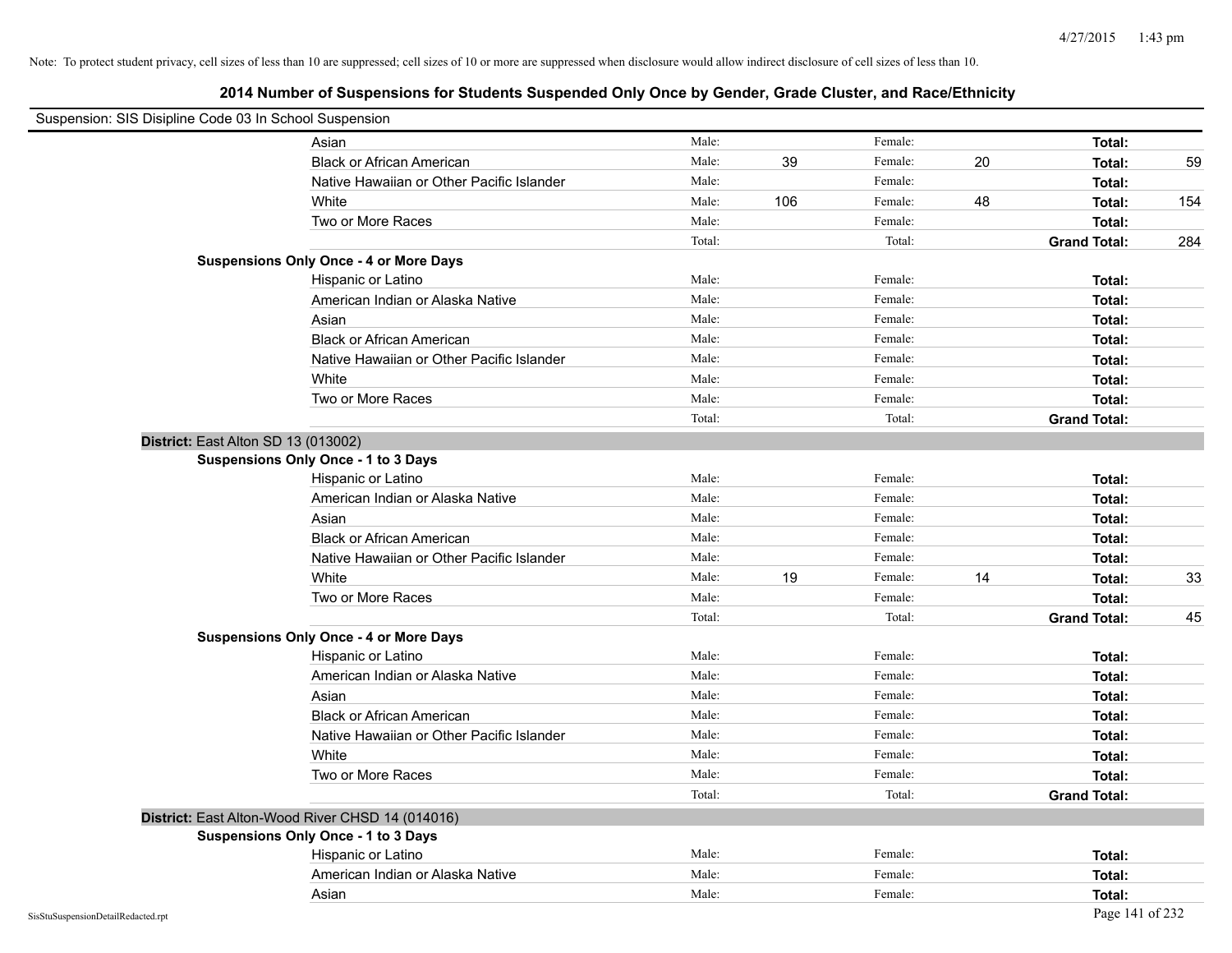| Suspension: SIS Disipline Code 03 In School Suspension |                                               |        |     |         |    |                     |     |
|--------------------------------------------------------|-----------------------------------------------|--------|-----|---------|----|---------------------|-----|
|                                                        | <b>Black or African American</b>              | Male:  |     | Female: |    | Total:              |     |
|                                                        | Native Hawaiian or Other Pacific Islander     | Male:  |     | Female: |    | Total:              |     |
|                                                        | White                                         | Male:  | 21  | Female: | 24 | Total:              | 45  |
|                                                        | Two or More Races                             | Male:  |     | Female: |    | Total:              |     |
|                                                        |                                               | Total: |     | Total:  |    | <b>Grand Total:</b> |     |
| District: Edwardsville CUSD 7 (007026)                 |                                               |        |     |         |    |                     |     |
|                                                        | Suspensions Only Once - 1 to 3 Days           |        |     |         |    |                     |     |
|                                                        | Hispanic or Latino                            | Male:  |     | Female: |    | Total:              |     |
|                                                        | American Indian or Alaska Native              | Male:  |     | Female: |    | Total:              |     |
|                                                        | Asian                                         | Male:  |     | Female: |    | Total:              |     |
|                                                        | <b>Black or African American</b>              | Male:  | 20  | Female: | 14 | Total:              | 34  |
|                                                        | Native Hawaiian or Other Pacific Islander     | Male:  |     | Female: |    | Total:              |     |
|                                                        | White                                         | Male:  | 135 | Female: | 35 | Total:              | 170 |
|                                                        | Two or More Races                             | Male:  |     | Female: |    | Total:              | 21  |
|                                                        |                                               | Total: |     | Total:  |    | <b>Grand Total:</b> |     |
|                                                        | <b>Suspensions Only Once - 4 or More Days</b> |        |     |         |    |                     |     |
|                                                        | Hispanic or Latino                            | Male:  |     | Female: |    | Total:              |     |
|                                                        | American Indian or Alaska Native              | Male:  |     | Female: |    | Total:              |     |
|                                                        | Asian                                         | Male:  |     | Female: |    | Total:              |     |
|                                                        | <b>Black or African American</b>              | Male:  |     | Female: |    | Total:              |     |
|                                                        | Native Hawaiian or Other Pacific Islander     | Male:  |     | Female: |    | Total:              |     |
|                                                        | White                                         | Male:  |     | Female: |    | Total:              |     |
|                                                        | Two or More Races                             | Male:  |     | Female: |    | Total:              |     |
|                                                        |                                               | Total: |     | Total:  |    | <b>Grand Total:</b> |     |
| District: Granite City CUSD 9 (009026)                 |                                               |        |     |         |    |                     |     |
|                                                        | Suspensions Only Once - 1 to 3 Days           |        |     |         |    |                     |     |
|                                                        | Hispanic or Latino                            | Male:  | 16  | Female: | 10 | Total:              | 26  |
|                                                        | American Indian or Alaska Native              | Male:  |     | Female: |    | Total:              |     |
|                                                        | Asian                                         | Male:  |     | Female: |    | Total:              |     |
|                                                        | <b>Black or African American</b>              | Male:  | 42  | Female: | 29 | Total:              | 71  |
|                                                        | Native Hawaiian or Other Pacific Islander     | Male:  |     | Female: |    | Total:              |     |
|                                                        | White                                         | Male:  | 114 | Female: | 76 | Total:              | 190 |
|                                                        | Two or More Races                             | Male:  |     | Female: |    | Total:              | 12  |
|                                                        |                                               | Total: |     | Total:  |    | <b>Grand Total:</b> |     |
|                                                        | <b>Suspensions Only Once - 4 or More Days</b> |        |     |         |    |                     |     |
|                                                        | Hispanic or Latino                            | Male:  |     | Female: |    | Total:              |     |
|                                                        | American Indian or Alaska Native              | Male:  |     | Female: |    | Total:              |     |
|                                                        | Asian                                         | Male:  |     | Female: |    | Total:              |     |
|                                                        | <b>Black or African American</b>              | Male:  |     | Female: |    | Total:              |     |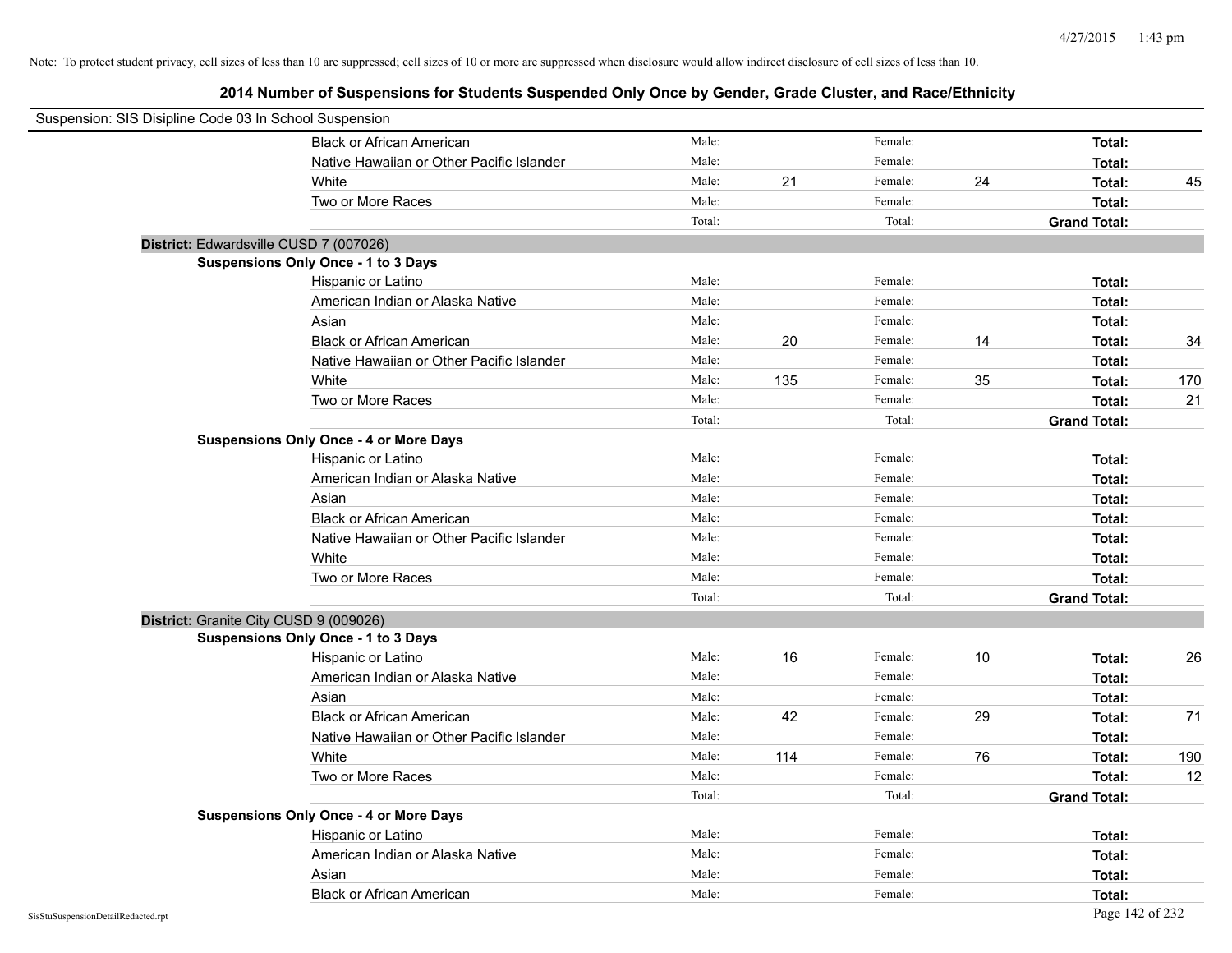| Suspension: SIS Disipline Code 03 In School Suspension |                                           |        |    |         |    |                     |    |
|--------------------------------------------------------|-------------------------------------------|--------|----|---------|----|---------------------|----|
|                                                        | Native Hawaiian or Other Pacific Islander | Male:  |    | Female: |    | Total:              |    |
|                                                        | White                                     | Male:  |    | Female: |    | Total:              |    |
|                                                        | Two or More Races                         | Male:  |    | Female: |    | Total:              |    |
|                                                        |                                           | Total: |    | Total:  |    | <b>Grand Total:</b> | 13 |
| District: Highland CUSD 5 (005026)                     |                                           |        |    |         |    |                     |    |
|                                                        | Suspensions Only Once - 1 to 3 Days       |        |    |         |    |                     |    |
|                                                        | Hispanic or Latino                        | Male:  |    | Female: |    | Total:              |    |
|                                                        | American Indian or Alaska Native          | Male:  |    | Female: |    | Total:              |    |
|                                                        | Asian                                     | Male:  |    | Female: |    | Total:              |    |
|                                                        | <b>Black or African American</b>          | Male:  |    | Female: |    | Total:              |    |
|                                                        | Native Hawaiian or Other Pacific Islander | Male:  |    | Female: |    | Total:              |    |
|                                                        | White                                     | Male:  | 53 | Female: | 18 | Total:              | 71 |
|                                                        | Two or More Races                         | Male:  |    | Female: |    | Total:              |    |
|                                                        |                                           | Total: |    | Total:  |    | <b>Grand Total:</b> |    |
| District: Madison CUSD 12 (012026)                     |                                           |        |    |         |    |                     |    |
|                                                        | Suspensions Only Once - 1 to 3 Days       |        |    |         |    |                     |    |
|                                                        | Hispanic or Latino                        | Male:  |    | Female: |    | Total:              |    |
|                                                        | American Indian or Alaska Native          | Male:  |    | Female: |    | Total:              |    |
|                                                        | Asian                                     | Male:  |    | Female: |    | Total:              |    |
|                                                        | <b>Black or African American</b>          | Male:  |    | Female: |    | Total:              |    |
|                                                        | Native Hawaiian or Other Pacific Islander | Male:  |    | Female: |    | Total:              |    |
|                                                        | White                                     | Male:  |    | Female: |    | Total:              |    |
|                                                        | Two or More Races                         | Male:  |    | Female: |    | Total:              |    |
|                                                        |                                           | Total: |    | Total:  |    | <b>Grand Total:</b> |    |
| District: Roxana CUSD 1 (001026)                       |                                           |        |    |         |    |                     |    |
|                                                        | Suspensions Only Once - 1 to 3 Days       |        |    |         |    |                     |    |
|                                                        | Hispanic or Latino                        | Male:  |    | Female: |    | Total:              |    |
|                                                        | American Indian or Alaska Native          | Male:  |    | Female: |    | Total:              |    |
|                                                        | Asian                                     | Male:  |    | Female: |    | Total:              |    |
|                                                        | <b>Black or African American</b>          | Male:  |    | Female: |    | Total:              |    |
|                                                        | Native Hawaiian or Other Pacific Islander | Male:  |    | Female: |    | Total:              |    |
|                                                        | White                                     | Male:  | 43 | Female: | 20 | Total:              | 63 |
|                                                        | Two or More Races                         | Male:  |    | Female: |    | Total:              |    |
|                                                        |                                           | Total: |    | Total:  |    | <b>Grand Total:</b> | 76 |
| District: Triad CUSD 2 (002026)                        |                                           |        |    |         |    |                     |    |
|                                                        | Suspensions Only Once - 1 to 3 Days       |        |    |         |    |                     |    |
|                                                        | Hispanic or Latino                        | Male:  |    | Female: |    | Total:              |    |
|                                                        | American Indian or Alaska Native          | Male:  |    | Female: |    | Total:              |    |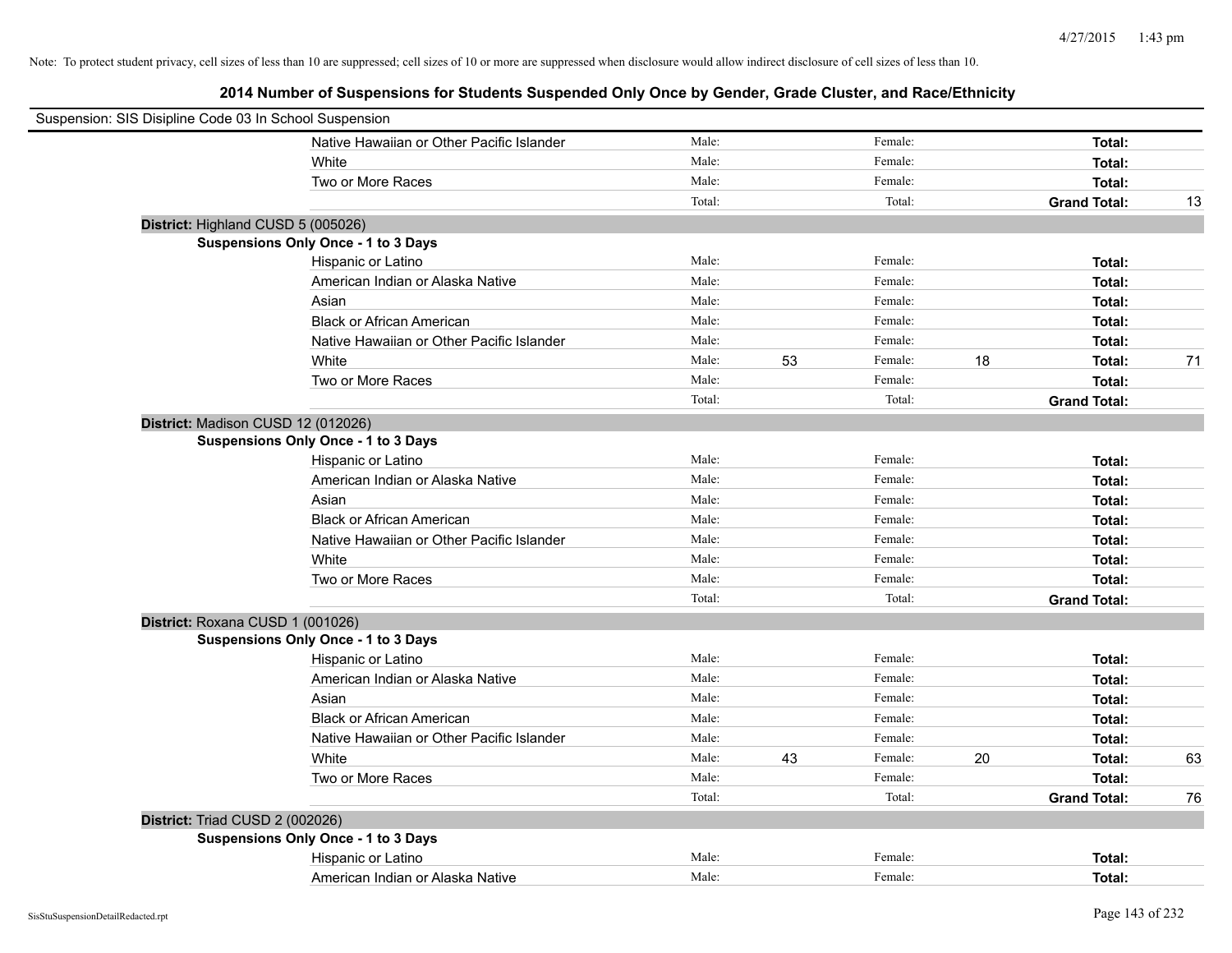| Suspension: SIS Disipline Code 03 In School Suspension |                                               |        |    |         |    |                     |    |
|--------------------------------------------------------|-----------------------------------------------|--------|----|---------|----|---------------------|----|
|                                                        | Asian                                         | Male:  |    | Female: |    | Total:              |    |
|                                                        | <b>Black or African American</b>              | Male:  |    | Female: |    | Total:              |    |
|                                                        | Native Hawaiian or Other Pacific Islander     | Male:  |    | Female: |    | Total:              |    |
|                                                        | White                                         | Male:  | 58 | Female: | 17 | Total:              | 75 |
|                                                        | Two or More Races                             | Male:  |    | Female: |    | Total:              |    |
|                                                        |                                               | Total: |    | Total:  |    | <b>Grand Total:</b> |    |
| District: Venice CUSD 3 (003026)                       |                                               |        |    |         |    |                     |    |
|                                                        | <b>Suspensions Only Once - 1 to 3 Days</b>    |        |    |         |    |                     |    |
|                                                        | Hispanic or Latino                            | Male:  |    | Female: |    | Total:              |    |
|                                                        | American Indian or Alaska Native              | Male:  |    | Female: |    | Total:              |    |
|                                                        | Asian                                         | Male:  |    | Female: |    | Total:              |    |
|                                                        | <b>Black or African American</b>              | Male:  |    | Female: |    | Total:              | 19 |
|                                                        | Native Hawaiian or Other Pacific Islander     | Male:  |    | Female: |    | Total:              |    |
|                                                        | White                                         | Male:  |    | Female: |    | Total:              |    |
|                                                        | Two or More Races                             | Male:  |    | Female: |    | Total:              |    |
|                                                        |                                               | Total: |    | Total:  |    | <b>Grand Total:</b> |    |
|                                                        | District: Wood River-Hartford ESD 15 (015003) |        |    |         |    |                     |    |
|                                                        | <b>Suspensions Only Once - 1 to 3 Days</b>    |        |    |         |    |                     |    |
|                                                        | Hispanic or Latino                            | Male:  |    | Female: |    | Total:              |    |
|                                                        | American Indian or Alaska Native              | Male:  |    | Female: |    | Total:              |    |
|                                                        | Asian                                         | Male:  |    | Female: |    | Total:              |    |
|                                                        | <b>Black or African American</b>              | Male:  |    | Female: |    | Total:              |    |
|                                                        | Native Hawaiian or Other Pacific Islander     | Male:  |    | Female: |    | Total:              |    |
|                                                        | White                                         | Male:  | 21 | Female: | 14 | Total:              | 35 |
|                                                        | Two or More Races                             | Male:  |    | Female: |    | Total:              |    |
|                                                        |                                               | Total: |    | Total:  |    | <b>Grand Total:</b> |    |
|                                                        |                                               |        |    |         |    |                     |    |
| Region: Marshall/Putnam/Woodford ROE (43)              |                                               |        |    |         |    |                     |    |
| County: Marshall (059)                                 |                                               |        |    |         |    |                     |    |
|                                                        | District: Henry-Senachwine CUSD 5 (005026)    |        |    |         |    |                     |    |
|                                                        | <b>Suspensions Only Once - 1 to 3 Days</b>    |        |    |         |    |                     |    |
|                                                        | Hispanic or Latino                            | Male:  |    | Female: |    | Total:              |    |
|                                                        | American Indian or Alaska Native              | Male:  |    | Female: |    | Total:              |    |
|                                                        | Asian                                         | Male:  |    | Female: |    | Total:              |    |
|                                                        | <b>Black or African American</b>              | Male:  |    | Female: |    | Total:              |    |
|                                                        | Native Hawaiian or Other Pacific Islander     | Male:  |    | Female: |    | Total:              |    |
|                                                        | White                                         | Male:  |    | Female: |    | Total:              | 22 |
|                                                        | Two or More Races                             | Male:  |    | Female: |    | Total:              |    |
| SisStuSuspensionDetailRedacted.rpt                     |                                               |        |    |         |    | Page 144 of 232     |    |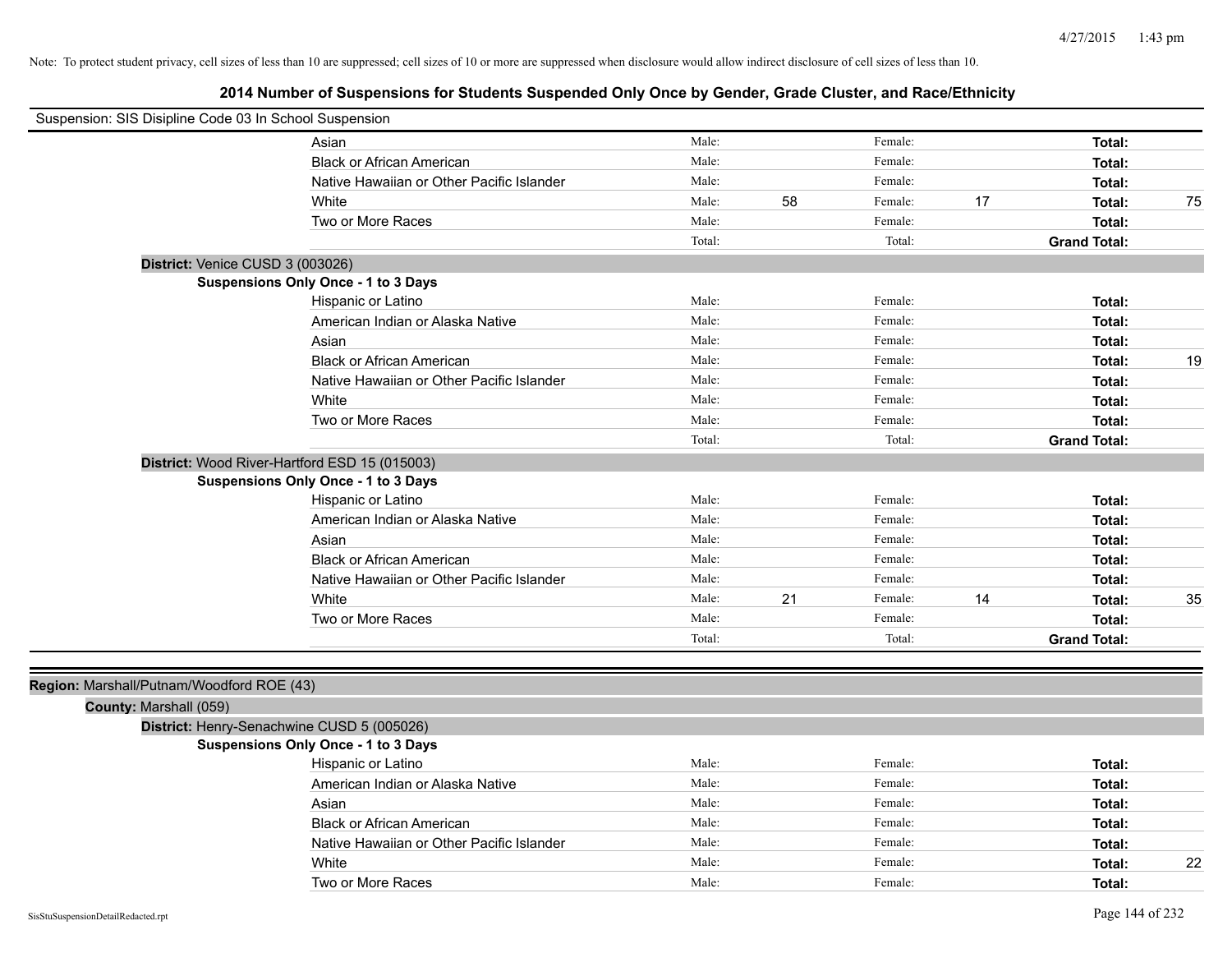| Suspension: SIS Disipline Code 03 In School Suspension |                                              |        |         |                     |    |
|--------------------------------------------------------|----------------------------------------------|--------|---------|---------------------|----|
|                                                        |                                              | Total: | Total:  | <b>Grand Total:</b> |    |
| District: Midland CUSD 7 (007026)                      |                                              |        |         |                     |    |
|                                                        | Suspensions Only Once - 1 to 3 Days          |        |         |                     |    |
|                                                        | Hispanic or Latino                           | Male:  | Female: | Total:              |    |
|                                                        | American Indian or Alaska Native             | Male:  | Female: | Total:              |    |
|                                                        | Asian                                        | Male:  | Female: | Total:              |    |
|                                                        | <b>Black or African American</b>             | Male:  | Female: | Total:              |    |
|                                                        | Native Hawaiian or Other Pacific Islander    | Male:  | Female: | Total:              |    |
|                                                        | White                                        | Male:  | Female: | Total:              |    |
|                                                        | Two or More Races                            | Male:  | Female: | Total:              |    |
|                                                        |                                              | Total: | Total:  | <b>Grand Total:</b> |    |
| County: Putnam (078)                                   |                                              |        |         |                     |    |
|                                                        | District: Putnam County CUSD 535 (535026)    |        |         |                     |    |
|                                                        | Suspensions Only Once - 1 to 3 Days          |        |         |                     |    |
|                                                        | Hispanic or Latino                           | Male:  | Female: | Total:              |    |
|                                                        | American Indian or Alaska Native             | Male:  | Female: | Total:              |    |
|                                                        | Asian                                        | Male:  | Female: | Total:              |    |
|                                                        | <b>Black or African American</b>             | Male:  | Female: | Total:              |    |
|                                                        | Native Hawaiian or Other Pacific Islander    | Male:  | Female: | Total:              |    |
|                                                        | White                                        | Male:  | Female: | Total:              | 16 |
|                                                        | Two or More Races                            | Male:  | Female: | Total:              |    |
|                                                        |                                              | Total: | Total:  | <b>Grand Total:</b> |    |
| County: Woodford (102)                                 |                                              |        |         |                     |    |
|                                                        | District: County of Woodford School (122017) |        |         |                     |    |
|                                                        | Suspensions Only Once - 1 to 3 Days          |        |         |                     |    |
|                                                        | Hispanic or Latino                           | Male:  | Female: | Total:              |    |
|                                                        | American Indian or Alaska Native             | Male:  | Female: | Total:              |    |
|                                                        | Asian                                        | Male:  | Female: | Total:              |    |
|                                                        | <b>Black or African American</b>             | Male:  | Female: | Total:              |    |
|                                                        | Native Hawaiian or Other Pacific Islander    | Male:  | Female: | Total:              |    |
|                                                        | White                                        | Male:  | Female: | Total:              | 22 |
|                                                        | Two or More Races                            | Male:  | Female: | Total:              |    |
|                                                        |                                              | Total: | Total:  | <b>Grand Total:</b> |    |
|                                                        | District: El Paso-Gridley CUSD 11 (011026)   |        |         |                     |    |
|                                                        | <b>Suspensions Only Once - 1 to 3 Days</b>   |        |         |                     |    |
|                                                        | Hispanic or Latino                           | Male:  | Female: | Total:              |    |
|                                                        | American Indian or Alaska Native             | Male:  | Female: | Total:              |    |
|                                                        | Asian                                        | Male:  | Female: | Total:              |    |
|                                                        |                                              |        |         |                     |    |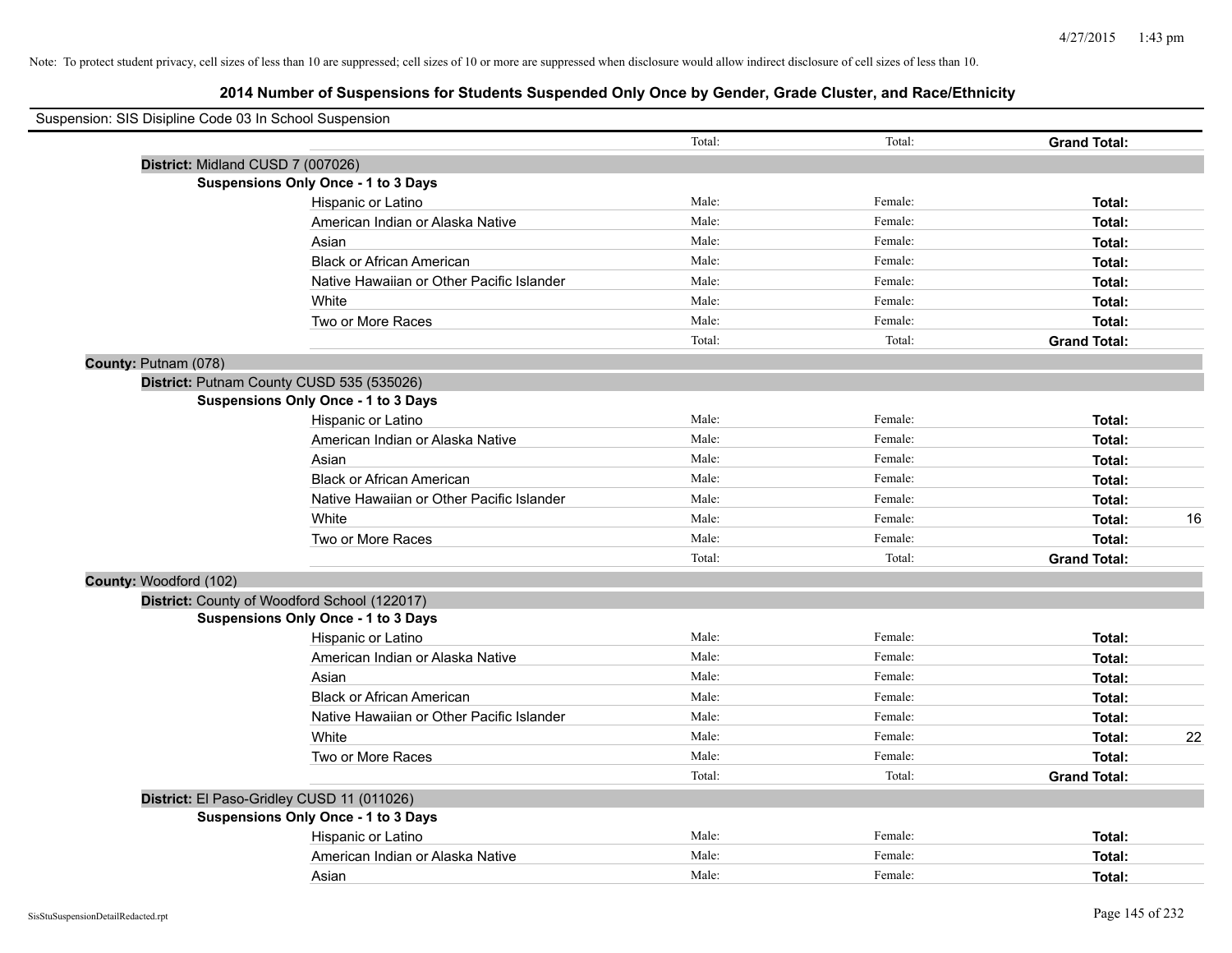| Suspension: SIS Disipline Code 03 In School Suspension |        |         |                     |    |
|--------------------------------------------------------|--------|---------|---------------------|----|
| <b>Black or African American</b>                       | Male:  | Female: | Total:              |    |
| Native Hawaiian or Other Pacific Islander              | Male:  | Female: | Total:              |    |
| White                                                  | Male:  | Female: | Total:              | 17 |
| Two or More Races                                      | Male:  | Female: | Total:              |    |
|                                                        | Total: | Total:  | <b>Grand Total:</b> |    |
| District: Eureka CUD 140 (140026)                      |        |         |                     |    |
| Suspensions Only Once - 1 to 3 Days                    |        |         |                     |    |
| Hispanic or Latino                                     | Male:  | Female: | Total:              |    |
| American Indian or Alaska Native                       | Male:  | Female: | Total:              |    |
| Asian                                                  | Male:  | Female: | Total:              |    |
| <b>Black or African American</b>                       | Male:  | Female: | Total:              |    |
| Native Hawaiian or Other Pacific Islander              | Male:  | Female: | Total:              |    |
| White                                                  | Male:  | Female: | Total:              | 28 |
| Two or More Races                                      | Male:  | Female: | Total:              |    |
|                                                        | Total: | Total:  | <b>Grand Total:</b> |    |
| District: Fieldcrest CUSD 6 (006026)                   |        |         |                     |    |
| <b>Suspensions Only Once - 1 to 3 Days</b>             |        |         |                     |    |
| Hispanic or Latino                                     | Male:  | Female: | Total:              |    |
| American Indian or Alaska Native                       | Male:  | Female: | Total:              |    |
| Asian                                                  | Male:  | Female: | Total:              |    |
| <b>Black or African American</b>                       | Male:  | Female: | Total:              |    |
| Native Hawaiian or Other Pacific Islander              | Male:  | Female: | Total:              |    |
| White                                                  | Male:  | Female: | Total:              | 16 |
| Two or More Races                                      | Male:  | Female: | Total:              |    |
|                                                        | Total: | Total:  | <b>Grand Total:</b> |    |
| District: Lowpoint-Washburn CUSD 21 (021026)           |        |         |                     |    |
| Suspensions Only Once - 1 to 3 Days                    |        |         |                     |    |
| Hispanic or Latino                                     | Male:  | Female: | Total:              |    |
| American Indian or Alaska Native                       | Male:  | Female: | Total:              |    |
| Asian                                                  | Male:  | Female: | Total:              |    |
| <b>Black or African American</b>                       | Male:  | Female: | Total:              |    |
| Native Hawaiian or Other Pacific Islander              | Male:  | Female: | Total:              |    |
| White                                                  | Male:  | Female: | Total:              |    |
| Two or More Races                                      | Male:  | Female: | Total:              |    |
|                                                        | Total: | Total:  | <b>Grand Total:</b> |    |
| District: Metamora CCSD 1 (001004)                     |        |         |                     |    |
| <b>Suspensions Only Once - 1 to 3 Days</b>             |        |         |                     |    |
| Hispanic or Latino                                     | Male:  | Female: | Total:              |    |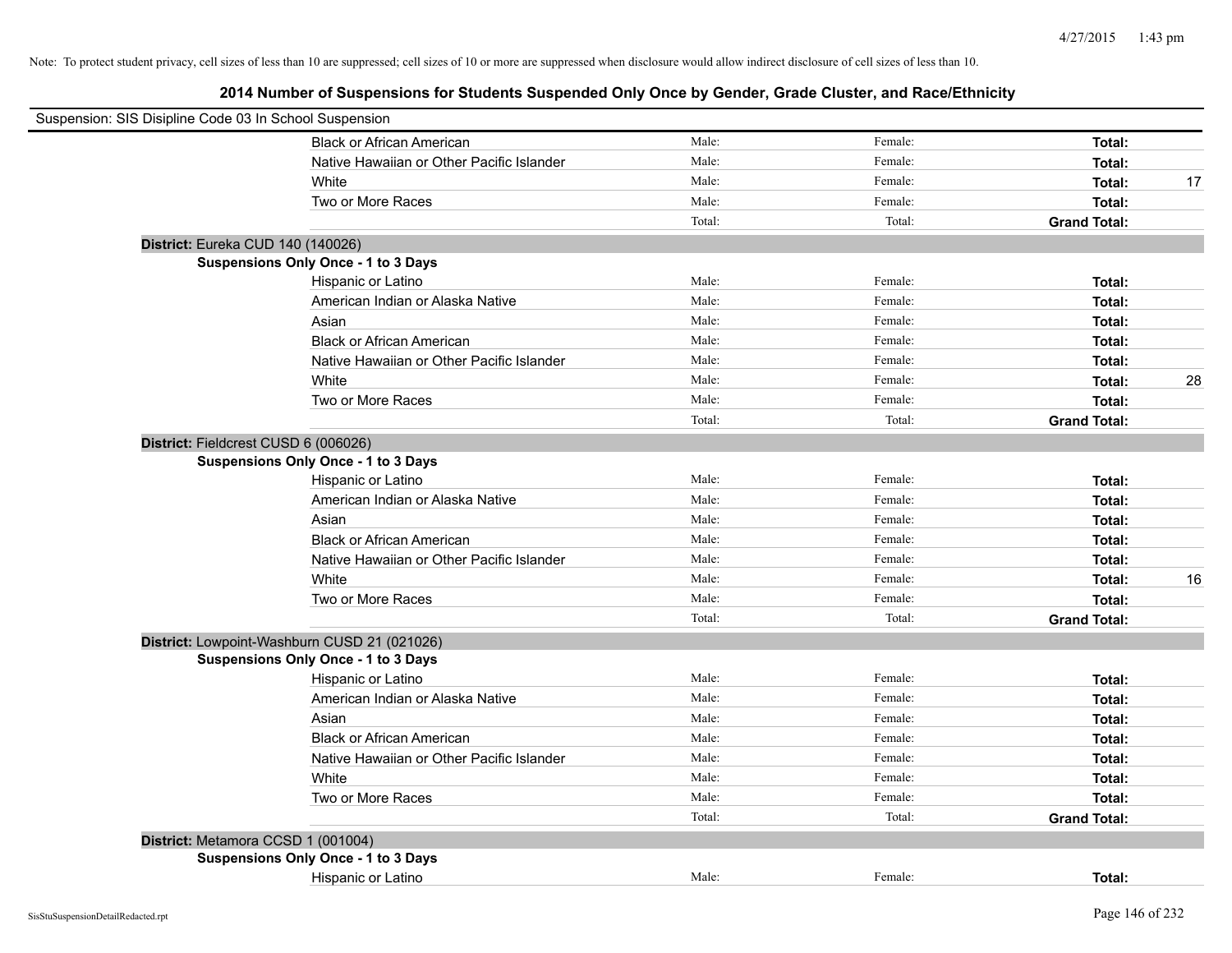| Suspension: SIS Disipline Code 03 In School Suspension |                                            |        |         |                     |    |
|--------------------------------------------------------|--------------------------------------------|--------|---------|---------------------|----|
|                                                        | American Indian or Alaska Native           | Male:  | Female: | Total:              |    |
|                                                        | Asian                                      | Male:  | Female: | Total:              |    |
|                                                        | <b>Black or African American</b>           | Male:  | Female: | Total:              |    |
|                                                        | Native Hawaiian or Other Pacific Islander  | Male:  | Female: | Total:              |    |
|                                                        | White                                      | Male:  | Female: | Total:              | 19 |
|                                                        | Two or More Races                          | Male:  | Female: | Total:              |    |
|                                                        |                                            | Total: | Total:  | <b>Grand Total:</b> |    |
|                                                        | District: Riverview CCSD 2 (002004)        |        |         |                     |    |
|                                                        | Suspensions Only Once - 1 to 3 Days        |        |         |                     |    |
|                                                        | Hispanic or Latino                         | Male:  | Female: | Total:              |    |
|                                                        | American Indian or Alaska Native           | Male:  | Female: | Total:              |    |
|                                                        | Asian                                      | Male:  | Female: | Total:              |    |
|                                                        | <b>Black or African American</b>           | Male:  | Female: | Total:              |    |
|                                                        | Native Hawaiian or Other Pacific Islander  | Male:  | Female: | Total:              |    |
|                                                        | White                                      | Male:  | Female: | Total:              |    |
|                                                        | Two or More Races                          | Male:  | Female: | Total:              |    |
|                                                        |                                            | Total: | Total:  | <b>Grand Total:</b> |    |
|                                                        | District: Roanoke Benson CUSD 60 (060026)  |        |         |                     |    |
|                                                        | <b>Suspensions Only Once - 1 to 3 Days</b> |        |         |                     |    |
|                                                        | Hispanic or Latino                         | Male:  | Female: | Total:              |    |
|                                                        | American Indian or Alaska Native           | Male:  | Female: | Total:              |    |
|                                                        | Asian                                      | Male:  | Female: | Total:              |    |
|                                                        | <b>Black or African American</b>           | Male:  | Female: | Total:              |    |
|                                                        | Native Hawaiian or Other Pacific Islander  | Male:  | Female: | Total:              |    |
|                                                        | White                                      | Male:  | Female: | Total:              | 15 |
|                                                        | Two or More Races                          | Male:  | Female: | Total:              |    |
|                                                        |                                            | Total: | Total:  | <b>Grand Total:</b> |    |
|                                                        |                                            |        |         |                     |    |
| Region: McHenry ROE (44)                               |                                            |        |         |                     |    |
| County: Mchenry (063)                                  |                                            |        |         |                     |    |
|                                                        | District: Alden Hebron SD 19 (019024)      |        |         |                     |    |
|                                                        | Suspensions Only Once - 1 to 3 Days        |        |         |                     |    |
|                                                        | Hispanic or Latino                         | Male:  | Female: | Total:              |    |
|                                                        | American Indian or Alaska Native           | Male:  | Female: | Total:              |    |
|                                                        | Asian                                      | Male:  | Female: | Total:              |    |
|                                                        | <b>Black or African American</b>           | Male:  | Female: | Total:              |    |
|                                                        | Native Hawaiian or Other Pacific Islander  | Male:  | Female: | Total:              |    |
|                                                        | White                                      | Male:  | Female: | Total:              | 10 |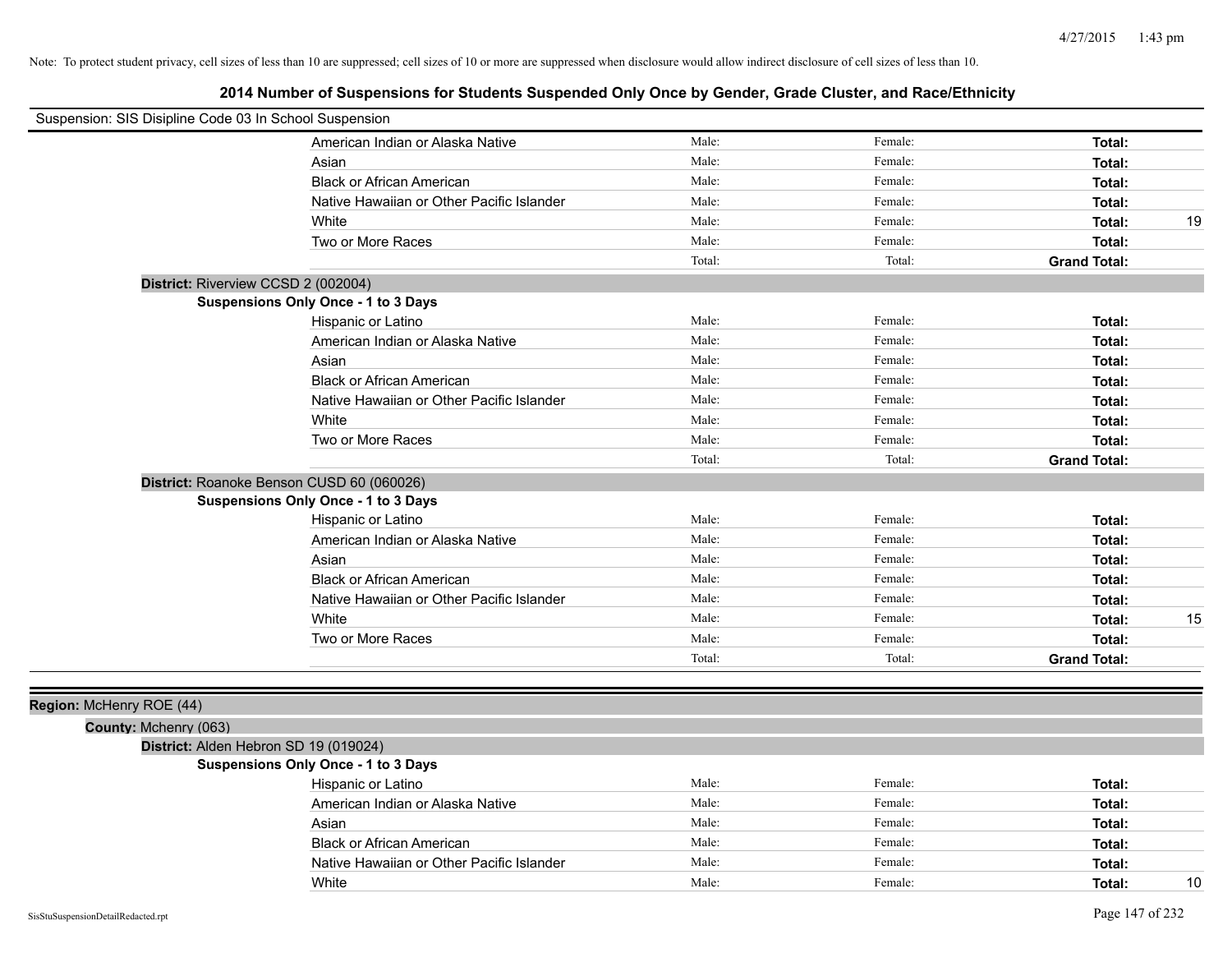| Suspension: SIS Disipline Code 03 In School Suspension |        |     |         |    |                     |     |
|--------------------------------------------------------|--------|-----|---------|----|---------------------|-----|
| Two or More Races                                      | Male:  |     | Female: |    | <b>Total:</b>       |     |
|                                                        | Total: |     | Total:  |    | <b>Grand Total:</b> |     |
| District: Cary CCSD 26 (026004)                        |        |     |         |    |                     |     |
| <b>Suspensions Only Once - 1 to 3 Days</b>             |        |     |         |    |                     |     |
| Hispanic or Latino                                     | Male:  |     | Female: |    | Total:              |     |
| American Indian or Alaska Native                       | Male:  |     | Female: |    | Total:              |     |
| Asian                                                  | Male:  |     | Female: |    | Total:              |     |
| <b>Black or African American</b>                       | Male:  |     | Female: |    | Total:              |     |
| Native Hawaiian or Other Pacific Islander              | Male:  |     | Female: |    | Total:              |     |
| White                                                  | Male:  |     | Female: |    | Total:              | 17  |
| Two or More Races                                      | Male:  |     | Female: |    | Total:              |     |
|                                                        | Total: |     | Total:  |    | <b>Grand Total:</b> |     |
| District: CHSD 155 (155016)                            |        |     |         |    |                     |     |
| Suspensions Only Once - 1 to 3 Days                    |        |     |         |    |                     |     |
| Hispanic or Latino                                     | Male:  | 20  | Female: | 13 | Total:              | 33  |
| American Indian or Alaska Native                       | Male:  |     | Female: |    | Total:              |     |
| Asian                                                  | Male:  |     | Female: |    | Total:              |     |
| <b>Black or African American</b>                       | Male:  |     | Female: |    | Total:              |     |
| Native Hawaiian or Other Pacific Islander              | Male:  |     | Female: |    | Total:              |     |
| White                                                  | Male:  | 104 | Female: | 28 | Total:              | 132 |
| Two or More Races                                      | Male:  |     | Female: |    | Total:              |     |
|                                                        | Total: |     | Total:  |    | <b>Grand Total:</b> | 175 |
| <b>Suspensions Only Once - 4 or More Days</b>          |        |     |         |    |                     |     |
| Hispanic or Latino                                     | Male:  |     | Female: |    | Total:              |     |
| American Indian or Alaska Native                       | Male:  |     | Female: |    | Total:              |     |
| Asian                                                  | Male:  |     | Female: |    | Total:              |     |
| <b>Black or African American</b>                       | Male:  |     | Female: |    | Total:              |     |
| Native Hawaiian or Other Pacific Islander              | Male:  |     | Female: |    | Total:              |     |
| White                                                  | Male:  |     | Female: |    | Total:              |     |
| Two or More Races                                      | Male:  |     | Female: |    | Total:              |     |
|                                                        | Total: |     | Total:  |    | <b>Grand Total:</b> |     |
| District: Cons SD 158 (158022)                         |        |     |         |    |                     |     |
| <b>Suspensions Only Once - 1 to 3 Days</b>             |        |     |         |    |                     |     |
| Hispanic or Latino                                     | Male:  |     | Female: |    | Total:              |     |
| American Indian or Alaska Native                       | Male:  |     | Female: |    | Total:              |     |
| Asian                                                  | Male:  |     | Female: |    | Total:              |     |
| <b>Black or African American</b>                       | Male:  |     | Female: |    | Total:              |     |
| Native Hawaiian or Other Pacific Islander              | Male:  |     | Female: |    | Total:              |     |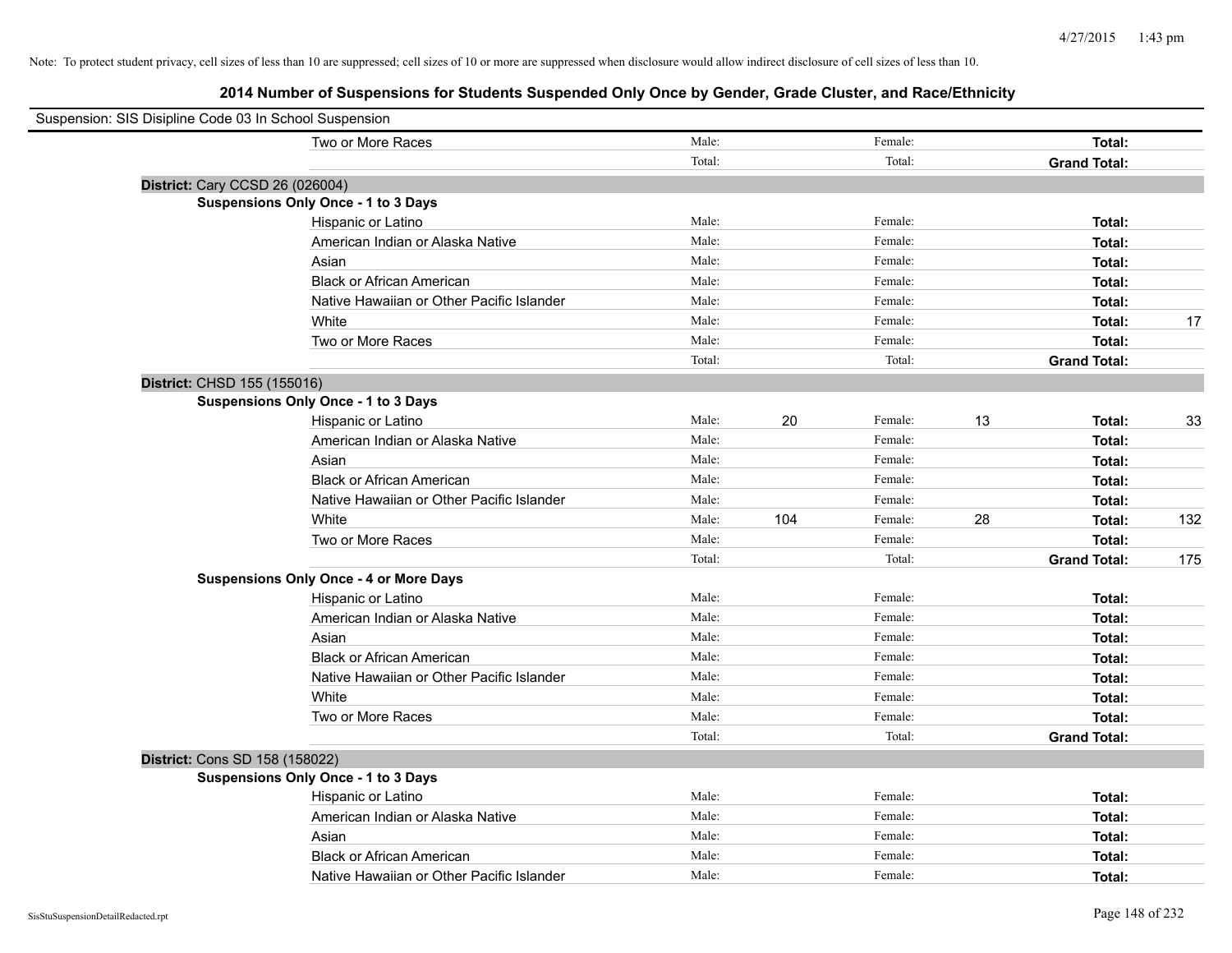| Suspension: SIS Disipline Code 03 In School Suspension |                                               |        |    |         |    |                     |    |
|--------------------------------------------------------|-----------------------------------------------|--------|----|---------|----|---------------------|----|
|                                                        | White                                         | Male:  | 50 | Female: | 12 | Total:              | 62 |
|                                                        | Two or More Races                             | Male:  |    | Female: |    | Total:              |    |
|                                                        |                                               | Total: |    | Total:  |    | <b>Grand Total:</b> | 81 |
| District: Crystal Lake CCSD 47 (047004)                |                                               |        |    |         |    |                     |    |
|                                                        | <b>Suspensions Only Once - 1 to 3 Days</b>    |        |    |         |    |                     |    |
|                                                        | Hispanic or Latino                            | Male:  |    | Female: |    | Total:              |    |
|                                                        | American Indian or Alaska Native              | Male:  |    | Female: |    | Total:              |    |
|                                                        | Asian                                         | Male:  |    | Female: |    | Total:              |    |
|                                                        | <b>Black or African American</b>              | Male:  |    | Female: |    | Total:              |    |
|                                                        | Native Hawaiian or Other Pacific Islander     | Male:  |    | Female: |    | Total:              |    |
|                                                        | White                                         | Male:  |    | Female: |    | Total:              |    |
|                                                        | Two or More Races                             | Male:  |    | Female: |    | Total:              |    |
|                                                        |                                               | Total: |    | Total:  |    | <b>Grand Total:</b> |    |
|                                                        | <b>Suspensions Only Once - 4 or More Days</b> |        |    |         |    |                     |    |
|                                                        | Hispanic or Latino                            | Male:  |    | Female: |    | Total:              |    |
|                                                        | American Indian or Alaska Native              | Male:  |    | Female: |    | Total:              |    |
|                                                        | Asian                                         | Male:  |    | Female: |    | Total:              |    |
|                                                        | <b>Black or African American</b>              | Male:  |    | Female: |    | Total:              |    |
|                                                        | Native Hawaiian or Other Pacific Islander     | Male:  |    | Female: |    | Total:              |    |
|                                                        | White                                         | Male:  |    | Female: |    | Total:              |    |
|                                                        | Two or More Races                             | Male:  |    | Female: |    | Total:              |    |
|                                                        |                                               | Total: |    | Total:  |    | <b>Grand Total:</b> |    |
|                                                        | District: Fox River Grove Cons SD 3 (003003)  |        |    |         |    |                     |    |
|                                                        | <b>Suspensions Only Once - 1 to 3 Days</b>    |        |    |         |    |                     |    |
|                                                        | Hispanic or Latino                            | Male:  |    | Female: |    | Total:              |    |
|                                                        | American Indian or Alaska Native              | Male:  |    | Female: |    | Total:              |    |
|                                                        | Asian                                         | Male:  |    | Female: |    | Total:              |    |
|                                                        | <b>Black or African American</b>              | Male:  |    | Female: |    | Total:              |    |
|                                                        | Native Hawaiian or Other Pacific Islander     | Male:  |    | Female: |    | Total:              |    |
|                                                        | White                                         | Male:  |    | Female: |    | Total:              | 11 |
|                                                        | Two or More Races                             | Male:  |    | Female: |    | Total:              |    |
|                                                        |                                               | Total: |    | Total:  |    | <b>Grand Total:</b> |    |
| District: Harrison SD 36 (036002)                      |                                               |        |    |         |    |                     |    |
|                                                        | <b>Suspensions Only Once - 1 to 3 Days</b>    |        |    |         |    |                     |    |
|                                                        | Hispanic or Latino                            | Male:  |    | Female: |    | Total:              |    |
|                                                        | American Indian or Alaska Native              | Male:  |    | Female: |    | Total:              |    |
|                                                        | Asian                                         | Male:  |    | Female: |    | Total:              |    |
|                                                        | <b>Black or African American</b>              | Male:  |    | Female: |    | Total:              |    |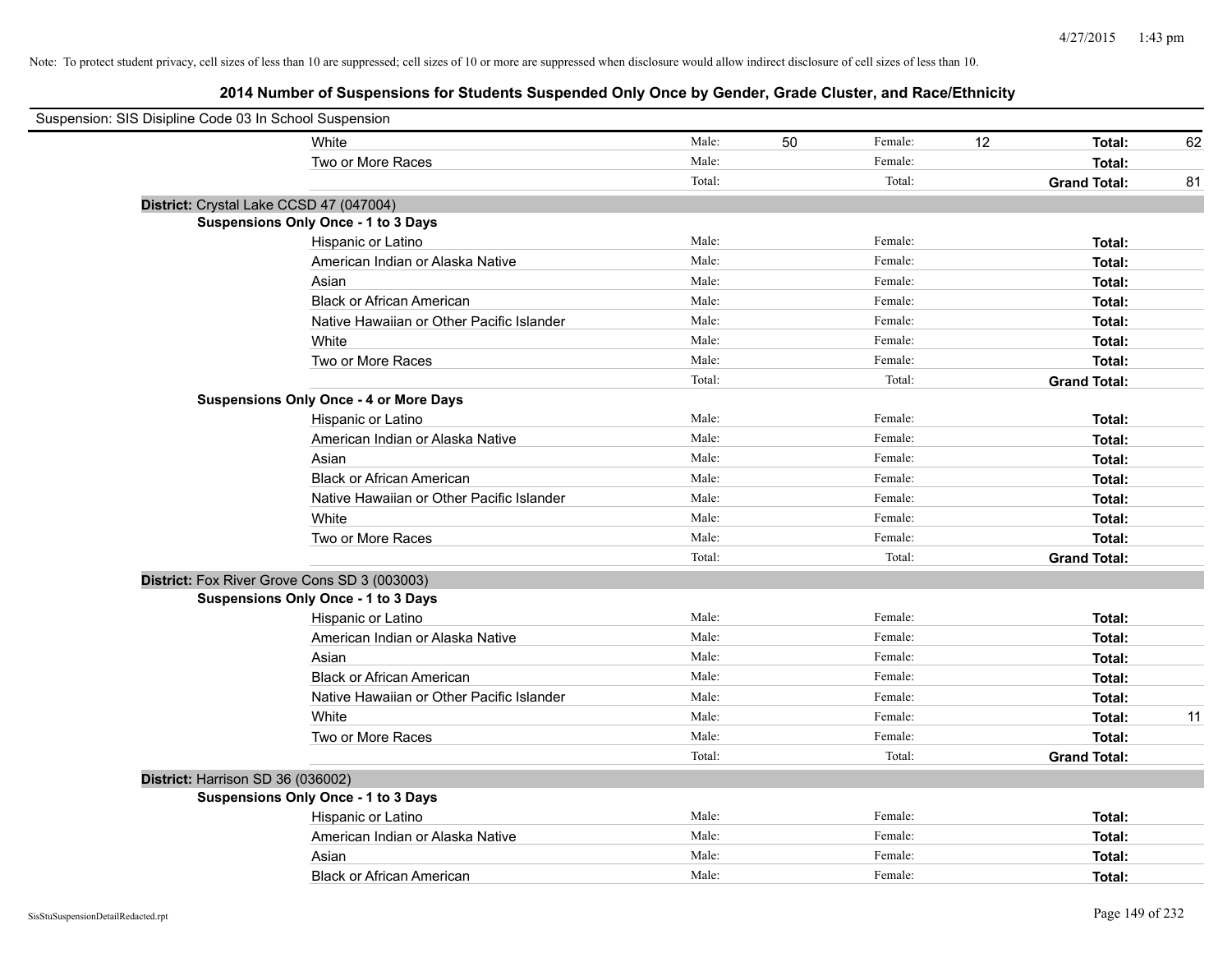| Suspension: SIS Disipline Code 03 In School Suspension |                                               |        |         |                     |
|--------------------------------------------------------|-----------------------------------------------|--------|---------|---------------------|
|                                                        | Native Hawaiian or Other Pacific Islander     | Male:  | Female: | Total:              |
|                                                        | White                                         | Male:  | Female: | Total:<br>11        |
|                                                        | Two or More Races                             | Male:  | Female: | Total:              |
|                                                        |                                               | Total: | Total:  | <b>Grand Total:</b> |
|                                                        | <b>Suspensions Only Once - 4 or More Days</b> |        |         |                     |
|                                                        | Hispanic or Latino                            | Male:  | Female: | Total:              |
|                                                        | American Indian or Alaska Native              | Male:  | Female: | Total:              |
|                                                        | Asian                                         | Male:  | Female: | Total:              |
|                                                        | <b>Black or African American</b>              | Male:  | Female: | Total:              |
|                                                        | Native Hawaiian or Other Pacific Islander     | Male:  | Female: | Total:              |
|                                                        | White                                         | Male:  | Female: | Total:              |
|                                                        | Two or More Races                             | Male:  | Female: | Total:              |
|                                                        |                                               | Total: | Total:  | <b>Grand Total:</b> |
|                                                        | District: Harvard CUSD 50 (050026)            |        |         |                     |
|                                                        | <b>Suspensions Only Once - 1 to 3 Days</b>    |        |         |                     |
|                                                        | Hispanic or Latino                            | Male:  | Female: | 16<br>Total:        |
|                                                        | American Indian or Alaska Native              | Male:  | Female: | Total:              |
|                                                        | Asian                                         | Male:  | Female: | Total:              |
|                                                        | <b>Black or African American</b>              | Male:  | Female: | Total:              |
|                                                        | Native Hawaiian or Other Pacific Islander     | Male:  | Female: | Total:              |
|                                                        | White                                         | Male:  | Female: | 16<br>Total:        |
|                                                        | Two or More Races                             | Male:  | Female: | Total:              |
|                                                        |                                               | Total: | Total:  | <b>Grand Total:</b> |
|                                                        | <b>Suspensions Only Once - 4 or More Days</b> |        |         |                     |
|                                                        | Hispanic or Latino                            | Male:  | Female: | Total:              |
|                                                        | American Indian or Alaska Native              | Male:  | Female: | Total:              |
|                                                        | Asian                                         | Male:  | Female: | Total:              |
|                                                        | <b>Black or African American</b>              | Male:  | Female: | Total:              |
|                                                        | Native Hawaiian or Other Pacific Islander     | Male:  | Female: | Total:              |
|                                                        | White                                         | Male:  | Female: | Total:              |
|                                                        | Two or More Races                             | Male:  | Female: | Total:              |
|                                                        |                                               | Total: | Total:  | <b>Grand Total:</b> |
|                                                        | District: Johnsburg CUSD 12 (012026)          |        |         |                     |
|                                                        | Suspensions Only Once - 1 to 3 Days           |        |         |                     |
|                                                        | Hispanic or Latino                            | Male:  | Female: | Total:              |
|                                                        | American Indian or Alaska Native              | Male:  | Female: | Total:              |
|                                                        | Asian                                         | Male:  | Female: | Total:              |
|                                                        | <b>Black or African American</b>              | Male:  | Female: | Total:              |
|                                                        | Native Hawaiian or Other Pacific Islander     | Male:  | Female: | Total:              |
| SisStuSuspensionDetailRedacted.rpt                     |                                               |        |         | Page 150 of 232     |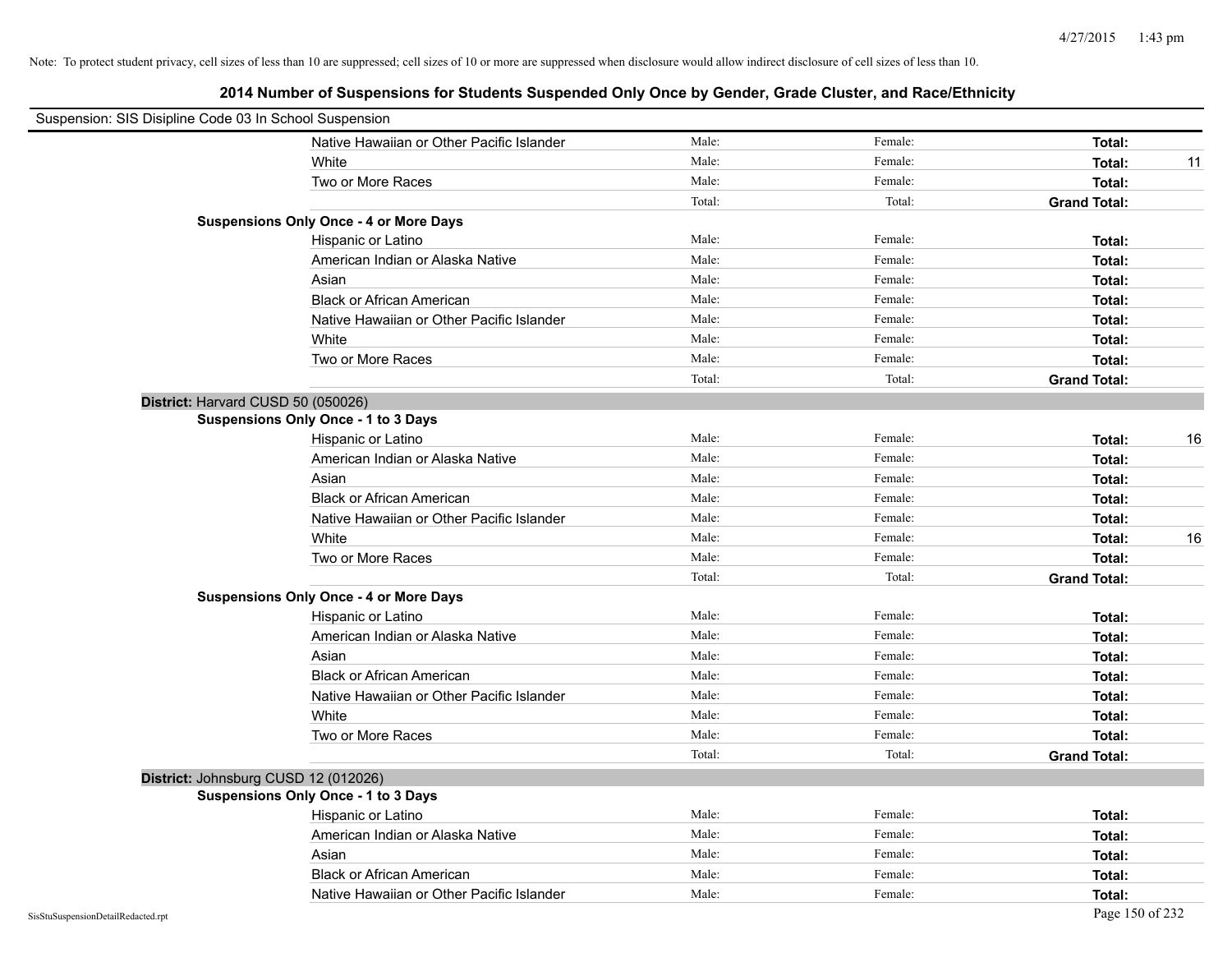| Suspension: SIS Disipline Code 03 In School Suspension |                                               |        |         |                     |    |
|--------------------------------------------------------|-----------------------------------------------|--------|---------|---------------------|----|
|                                                        | White                                         | Male:  | Female: | Total:              | 24 |
|                                                        | Two or More Races                             | Male:  | Female: | Total:              |    |
|                                                        |                                               | Total: | Total:  | <b>Grand Total:</b> |    |
|                                                        | District: Marengo-Union E Cons D 165 (165003) |        |         |                     |    |
|                                                        | <b>Suspensions Only Once - 1 to 3 Days</b>    |        |         |                     |    |
|                                                        | Hispanic or Latino                            | Male:  | Female: | Total:              |    |
|                                                        | American Indian or Alaska Native              | Male:  | Female: | Total:              |    |
|                                                        | Asian                                         | Male:  | Female: | Total:              |    |
|                                                        | <b>Black or African American</b>              | Male:  | Female: | Total:              |    |
|                                                        | Native Hawaiian or Other Pacific Islander     | Male:  | Female: | Total:              |    |
|                                                        | White                                         | Male:  | Female: | Total:              | 13 |
|                                                        | Two or More Races                             | Male:  | Female: | Total:              |    |
|                                                        |                                               | Total: | Total:  | <b>Grand Total:</b> |    |
|                                                        | District: McHenry CCSD 15 (015004)            |        |         |                     |    |
|                                                        | Suspensions Only Once - 1 to 3 Days           |        |         |                     |    |
|                                                        | Hispanic or Latino                            | Male:  | Female: | Total:              |    |
|                                                        | American Indian or Alaska Native              | Male:  | Female: | Total:              |    |
|                                                        | Asian                                         | Male:  | Female: | Total:              |    |
|                                                        | <b>Black or African American</b>              | Male:  | Female: | Total:              |    |
|                                                        | Native Hawaiian or Other Pacific Islander     | Male:  | Female: | Total:              |    |
|                                                        | White                                         | Male:  | Female: | Total:              | 49 |
|                                                        | Two or More Races                             | Male:  | Female: | Total:              |    |
|                                                        |                                               | Total: | Total:  | <b>Grand Total:</b> | 59 |
|                                                        | <b>Suspensions Only Once - 4 or More Days</b> |        |         |                     |    |
|                                                        | Hispanic or Latino                            | Male:  | Female: | Total:              |    |
|                                                        | American Indian or Alaska Native              | Male:  | Female: | Total:              |    |
|                                                        | Asian                                         | Male:  | Female: | Total:              |    |
|                                                        | <b>Black or African American</b>              | Male:  | Female: | Total:              |    |
|                                                        | Native Hawaiian or Other Pacific Islander     | Male:  | Female: | Total:              |    |
|                                                        | White                                         | Male:  | Female: | Total:              |    |
|                                                        | Two or More Races                             | Male:  | Female: | Total:              |    |
|                                                        |                                               | Total: | Total:  | <b>Grand Total:</b> |    |
|                                                        | District: McHenry CHSD 156 (156016)           |        |         |                     |    |
|                                                        | <b>Suspensions Only Once - 1 to 3 Days</b>    |        |         |                     |    |
|                                                        | Hispanic or Latino                            | Male:  | Female: | Total:              |    |
|                                                        | American Indian or Alaska Native              | Male:  | Female: | Total:              |    |
|                                                        | Asian                                         | Male:  | Female: | Total:              |    |
|                                                        | <b>Black or African American</b>              | Male:  | Female: | Total:              |    |
|                                                        |                                               |        |         |                     |    |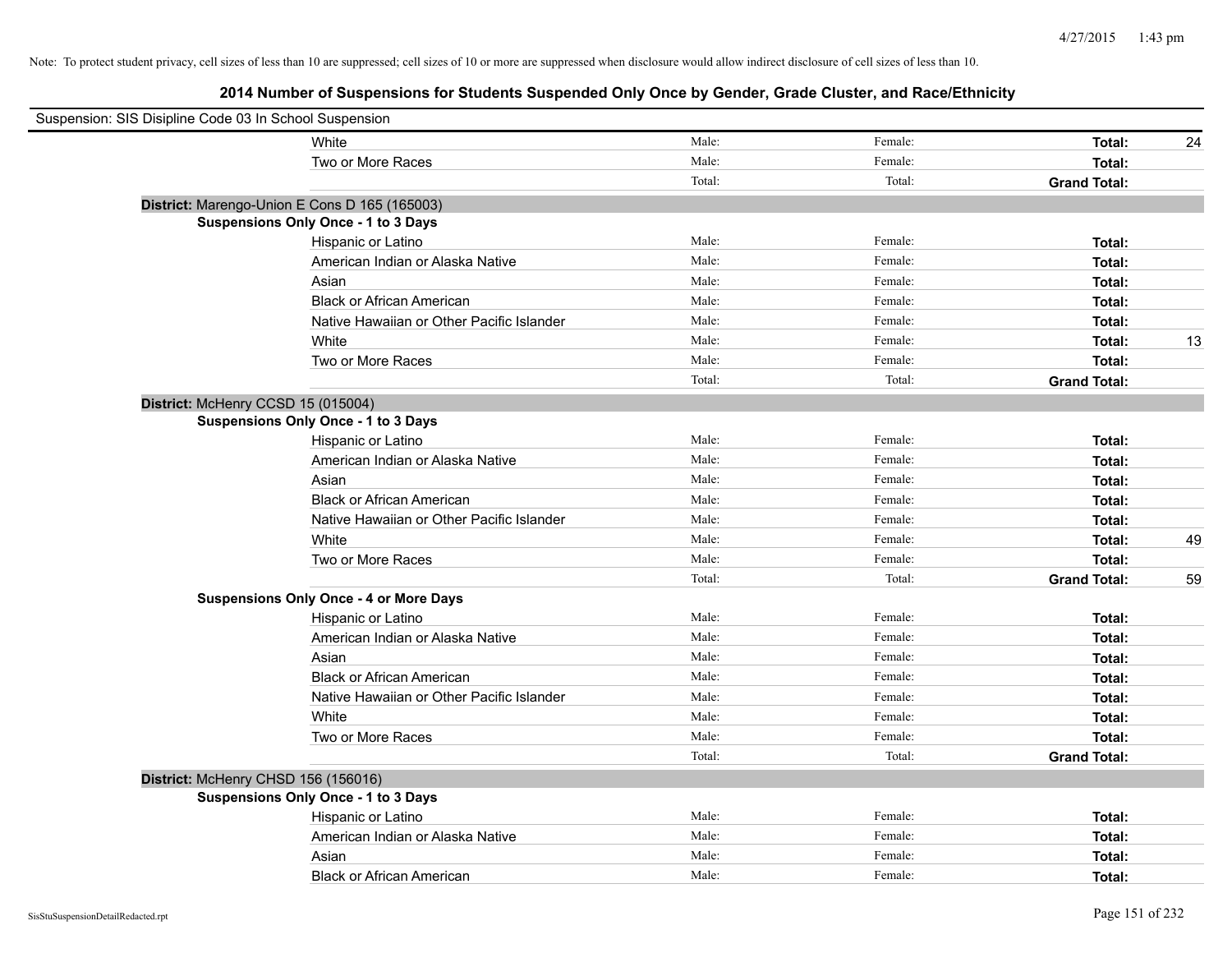| Suspension: SIS Disipline Code 03 In School Suspension |                                               |        |    |         |    |                     |    |
|--------------------------------------------------------|-----------------------------------------------|--------|----|---------|----|---------------------|----|
|                                                        | Native Hawaiian or Other Pacific Islander     | Male:  |    | Female: |    | Total:              |    |
|                                                        | White                                         | Male:  | 40 | Female: | 16 | Total:              | 56 |
|                                                        | Two or More Races                             | Male:  |    | Female: |    | Total:              |    |
|                                                        |                                               | Total: |    | Total:  |    | <b>Grand Total:</b> | 67 |
|                                                        | <b>Suspensions Only Once - 4 or More Days</b> |        |    |         |    |                     |    |
|                                                        | Hispanic or Latino                            | Male:  |    | Female: |    | Total:              |    |
|                                                        | American Indian or Alaska Native              | Male:  |    | Female: |    | Total:              |    |
|                                                        | Asian                                         | Male:  |    | Female: |    | Total:              |    |
|                                                        | <b>Black or African American</b>              | Male:  |    | Female: |    | Total:              |    |
|                                                        | Native Hawaiian or Other Pacific Islander     | Male:  |    | Female: |    | Total:              |    |
|                                                        | White                                         | Male:  |    | Female: |    | Total:              |    |
|                                                        | Two or More Races                             | Male:  |    | Female: |    | Total:              |    |
|                                                        |                                               | Total: |    | Total:  |    | <b>Grand Total:</b> |    |
| District: Nippersink SD 2 (002003)                     |                                               |        |    |         |    |                     |    |
|                                                        | Suspensions Only Once - 1 to 3 Days           |        |    |         |    |                     |    |
|                                                        | Hispanic or Latino                            | Male:  |    | Female: |    | Total:              |    |
|                                                        | American Indian or Alaska Native              | Male:  |    | Female: |    | Total:              |    |
|                                                        | Asian                                         | Male:  |    | Female: |    | Total:              |    |
|                                                        | <b>Black or African American</b>              | Male:  |    | Female: |    | Total:              |    |
|                                                        | Native Hawaiian or Other Pacific Islander     | Male:  |    | Female: |    | Total:              |    |
|                                                        | White                                         | Male:  |    | Female: |    | Total:              |    |
|                                                        | Two or More Races                             | Male:  |    | Female: |    | Total:              |    |
|                                                        |                                               | Total: |    | Total:  |    | <b>Grand Total:</b> |    |
| District: Prairie Grove CSD 46 (046003)                |                                               |        |    |         |    |                     |    |
|                                                        | Suspensions Only Once - 1 to 3 Days           |        |    |         |    |                     |    |
|                                                        | Hispanic or Latino                            | Male:  |    | Female: |    | Total:              |    |
|                                                        | American Indian or Alaska Native              | Male:  |    | Female: |    | Total:              |    |
|                                                        | Asian                                         | Male:  |    | Female: |    | Total:              |    |
|                                                        | <b>Black or African American</b>              | Male:  |    | Female: |    | Total:              |    |
|                                                        | Native Hawaiian or Other Pacific Islander     | Male:  |    | Female: |    | Total:              |    |
|                                                        | White                                         | Male:  |    | Female: |    | Total:              | 10 |
|                                                        | Two or More Races                             | Male:  |    | Female: |    | Total:              |    |
|                                                        |                                               | Total: |    | Total:  |    | <b>Grand Total:</b> |    |
| District: Richmond-Burton CHSD 157 (157016)            |                                               |        |    |         |    |                     |    |
|                                                        | <b>Suspensions Only Once - 1 to 3 Days</b>    |        |    |         |    |                     |    |
|                                                        | Hispanic or Latino                            | Male:  |    | Female: |    | Total:              |    |
|                                                        | American Indian or Alaska Native              | Male:  |    | Female: |    | Total:              |    |
|                                                        | Asian                                         | Male:  |    | Female: |    | Total:              |    |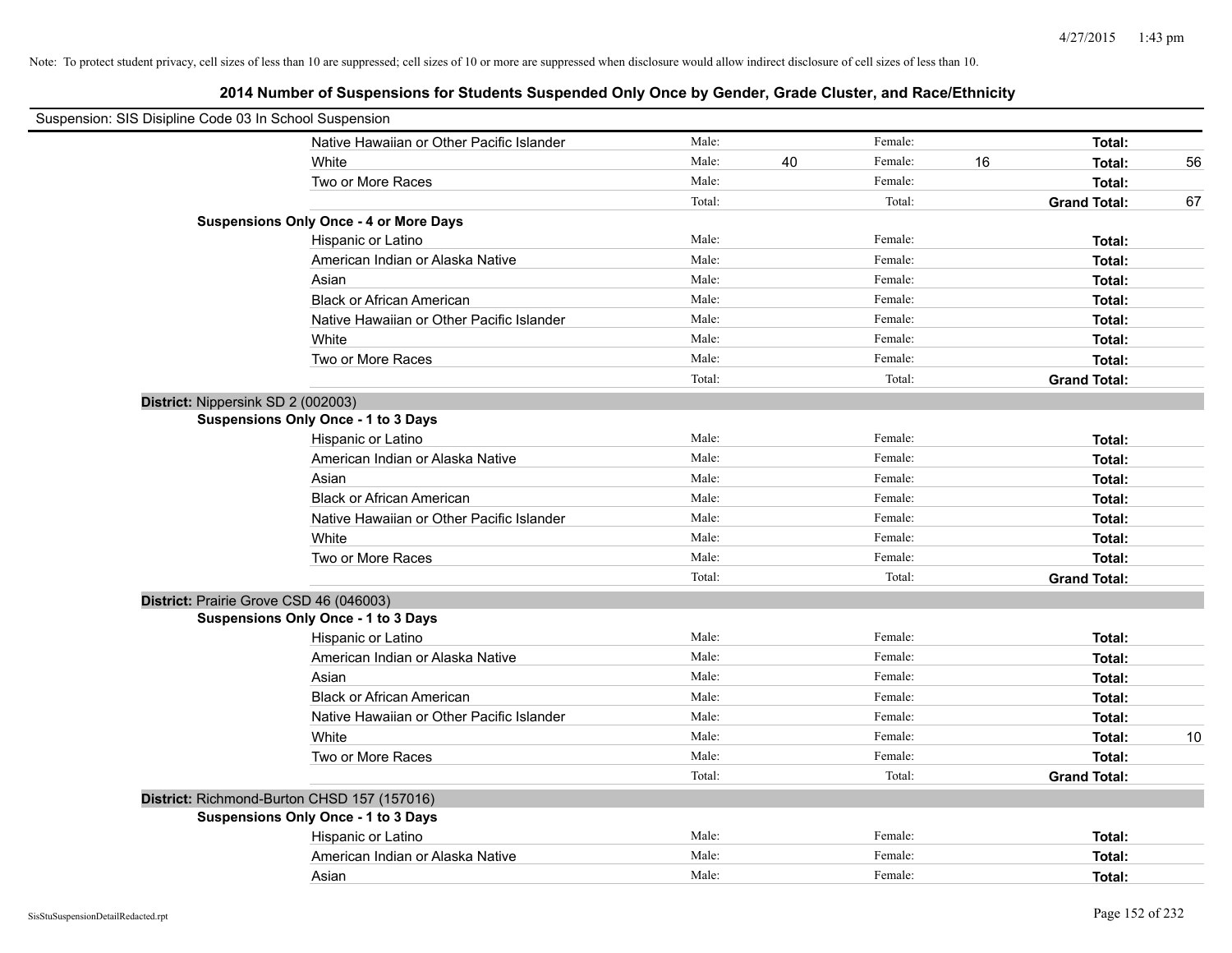| Suspension: SIS Disipline Code 03 In School Suspension |                                            |        |    |         |    |                     |    |
|--------------------------------------------------------|--------------------------------------------|--------|----|---------|----|---------------------|----|
|                                                        | <b>Black or African American</b>           | Male:  |    | Female: |    | Total:              |    |
|                                                        | Native Hawaiian or Other Pacific Islander  | Male:  |    | Female: |    | Total:              |    |
|                                                        | White                                      | Male:  |    | Female: |    | Total:              | 16 |
|                                                        | Two or More Races                          | Male:  |    | Female: |    | Total:              |    |
|                                                        |                                            | Total: |    | Total:  |    | <b>Grand Total:</b> |    |
| District: Woodstock CUSD 200 (200026)                  |                                            |        |    |         |    |                     |    |
|                                                        | Suspensions Only Once - 1 to 3 Days        |        |    |         |    |                     |    |
|                                                        | Hispanic or Latino                         | Male:  | 46 | Female: | 18 | Total:              | 64 |
|                                                        | American Indian or Alaska Native           | Male:  |    | Female: |    | Total:              |    |
|                                                        | Asian                                      | Male:  |    | Female: |    | Total:              |    |
|                                                        | <b>Black or African American</b>           | Male:  |    | Female: |    | Total:              | 12 |
|                                                        | Native Hawaiian or Other Pacific Islander  | Male:  |    | Female: |    | Total:              |    |
|                                                        | White                                      | Male:  | 72 | Female: | 24 | Total:              | 96 |
|                                                        | Two or More Races                          | Male:  |    | Female: |    | Total:              |    |
|                                                        |                                            | Total: |    | Total:  |    | <b>Grand Total:</b> |    |
|                                                        |                                            |        |    |         |    |                     |    |
| Region: Monroe/Randolph ROE (45)                       |                                            |        |    |         |    |                     |    |
| County: Monroe (067)                                   |                                            |        |    |         |    |                     |    |
| District: Columbia CUSD 4 (004026)                     |                                            |        |    |         |    |                     |    |
|                                                        | <b>Suspensions Only Once - 1 to 3 Days</b> |        |    |         |    |                     |    |
|                                                        | Hispanic or Latino                         | Male:  |    | Female: |    | Total:              |    |
|                                                        | American Indian or Alaska Native           | Male:  |    | Female: |    | Total:              |    |
|                                                        | Asian                                      | Male:  |    | Female: |    | Total:              |    |
|                                                        | <b>Black or African American</b>           | Male:  |    | Female: |    | Total:              |    |
|                                                        | Native Hawaiian or Other Pacific Islander  | Male:  |    | Female: |    | Total:              |    |
|                                                        | White                                      | Male:  |    | Female: |    | Total:              |    |
|                                                        | Two or More Races                          | Male:  |    | Female: |    | Total:              |    |
|                                                        |                                            | Total: |    | Total:  |    | <b>Grand Total:</b> |    |
| District: Valmeyer CUSD 3 (003026)                     |                                            |        |    |         |    |                     |    |
|                                                        | <b>Suspensions Only Once - 1 to 3 Days</b> |        |    |         |    |                     |    |
|                                                        | Hispanic or Latino                         | Male:  |    | Female: |    | Total:              |    |
|                                                        | American Indian or Alaska Native           | Male:  |    | Female: |    | Total:              |    |
|                                                        | Asian                                      | Male:  |    | Female: |    | Total:              |    |
|                                                        | <b>Black or African American</b>           | Male:  |    | Female: |    | Total:              |    |
|                                                        | Native Hawaiian or Other Pacific Islander  | Male:  |    | Female: |    | Total:              |    |
|                                                        | White                                      | Male:  |    | Female: |    | Total:              | 19 |
|                                                        | Two or More Races                          | Male:  |    | Female: |    | Total:              |    |
|                                                        |                                            | Total: |    | Total:  |    | <b>Grand Total:</b> |    |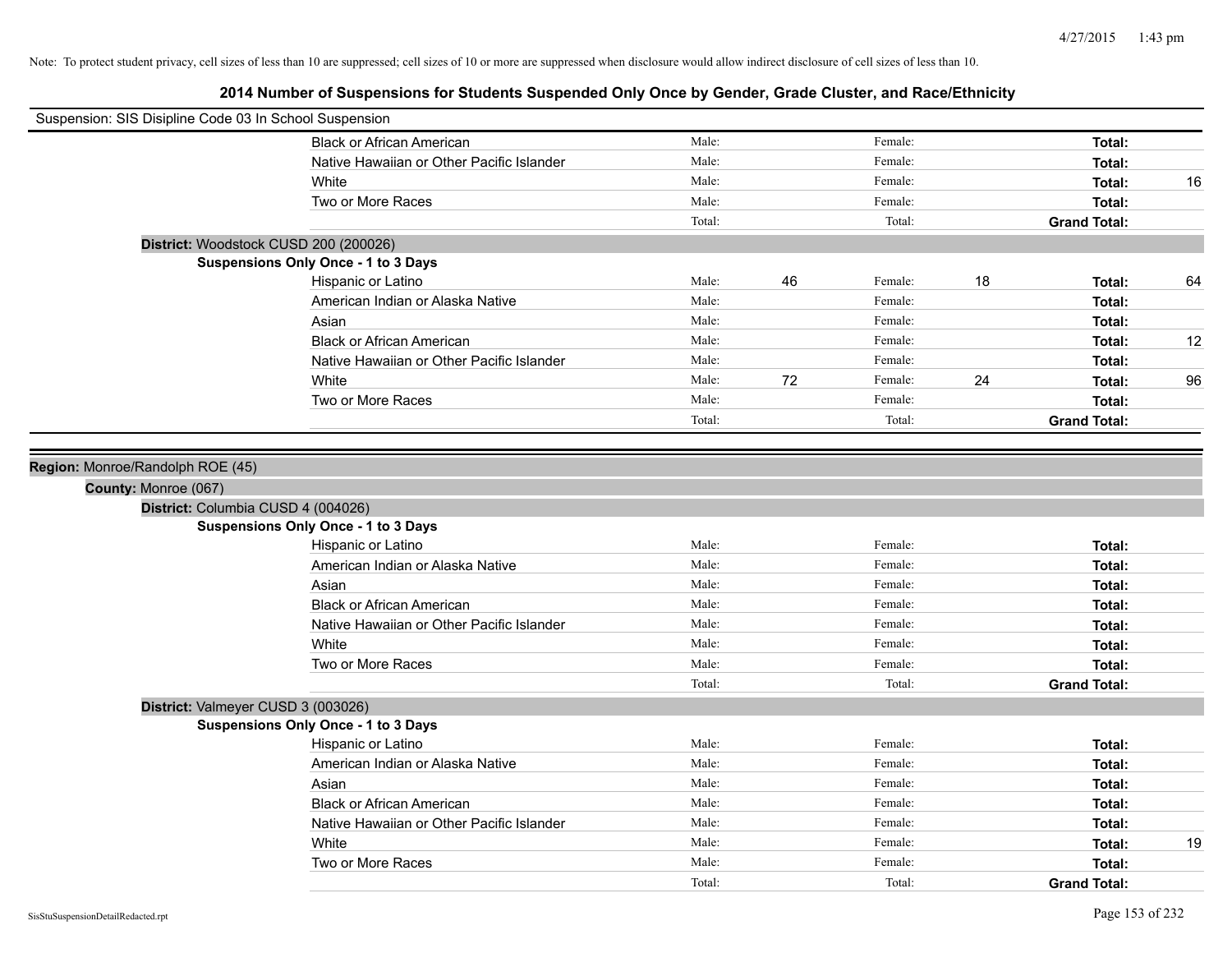| Suspension: SIS Disipline Code 03 In School Suspension |                                               |        |    |         |    |                     |    |
|--------------------------------------------------------|-----------------------------------------------|--------|----|---------|----|---------------------|----|
|                                                        | District: Waterloo CUSD 5 (005026)            |        |    |         |    |                     |    |
|                                                        | <b>Suspensions Only Once - 1 to 3 Days</b>    |        |    |         |    |                     |    |
|                                                        | Hispanic or Latino                            | Male:  |    | Female: |    | Total:              |    |
|                                                        | American Indian or Alaska Native              | Male:  |    | Female: |    | Total:              |    |
|                                                        | Asian                                         | Male:  |    | Female: |    | Total:              |    |
|                                                        | <b>Black or African American</b>              | Male:  |    | Female: |    | Total:              |    |
|                                                        | Native Hawaiian or Other Pacific Islander     | Male:  |    | Female: |    | Total:              |    |
|                                                        | White                                         | Male:  | 25 | Female: | 16 | Total:              | 41 |
|                                                        | Two or More Races                             | Male:  |    | Female: |    | Total:              |    |
|                                                        |                                               | Total: |    | Total:  |    | <b>Grand Total:</b> |    |
|                                                        | <b>Suspensions Only Once - 4 or More Days</b> |        |    |         |    |                     |    |
|                                                        | Hispanic or Latino                            | Male:  |    | Female: |    | Total:              |    |
|                                                        | American Indian or Alaska Native              | Male:  |    | Female: |    | Total:              |    |
|                                                        | Asian                                         | Male:  |    | Female: |    | Total:              |    |
|                                                        | <b>Black or African American</b>              | Male:  |    | Female: |    | Total:              |    |
|                                                        | Native Hawaiian or Other Pacific Islander     | Male:  |    | Female: |    | Total:              |    |
|                                                        | White                                         | Male:  |    | Female: |    | Total:              |    |
|                                                        | Two or More Races                             | Male:  |    | Female: |    | Total:              |    |
|                                                        |                                               | Total: |    | Total:  |    | <b>Grand Total:</b> |    |
| County: Non-Public School (000)                        |                                               |        |    |         |    |                     |    |
|                                                        | District: Monroe/Randolph ROE (000000)        |        |    |         |    |                     |    |
|                                                        | <b>Suspensions Only Once - 1 to 3 Days</b>    |        |    |         |    |                     |    |
|                                                        | Hispanic or Latino                            | Male:  |    | Female: |    | Total:              |    |
|                                                        | American Indian or Alaska Native              | Male:  |    | Female: |    | Total:              |    |
|                                                        | Asian                                         | Male:  |    | Female: |    | Total:              |    |
|                                                        | <b>Black or African American</b>              | Male:  |    | Female: |    | Total:              |    |
|                                                        | Native Hawaiian or Other Pacific Islander     | Male:  |    | Female: |    | Total:              |    |
|                                                        | White                                         | Male:  |    | Female: |    | Total:              | 12 |
|                                                        | Two or More Races                             | Male:  |    | Female: |    | Total:              |    |
|                                                        |                                               | Total: |    | Total:  |    | <b>Grand Total:</b> |    |
|                                                        | District: Non-Public School (0000)            |        |    |         |    |                     |    |
|                                                        | Suspensions Only Once - 1 to 3 Days           |        |    |         |    |                     |    |
|                                                        | Hispanic or Latino                            | Male:  |    | Female: |    | Total:              |    |
|                                                        | American Indian or Alaska Native              | Male:  |    | Female: |    | Total:              |    |
|                                                        | Asian                                         | Male:  |    | Female: |    | Total:              |    |
|                                                        | <b>Black or African American</b>              | Male:  |    | Female: |    | Total:              |    |
|                                                        | Native Hawaiian or Other Pacific Islander     | Male:  |    | Female: |    | Total:              |    |
|                                                        | White                                         | Male:  |    | Female: |    | Total:              |    |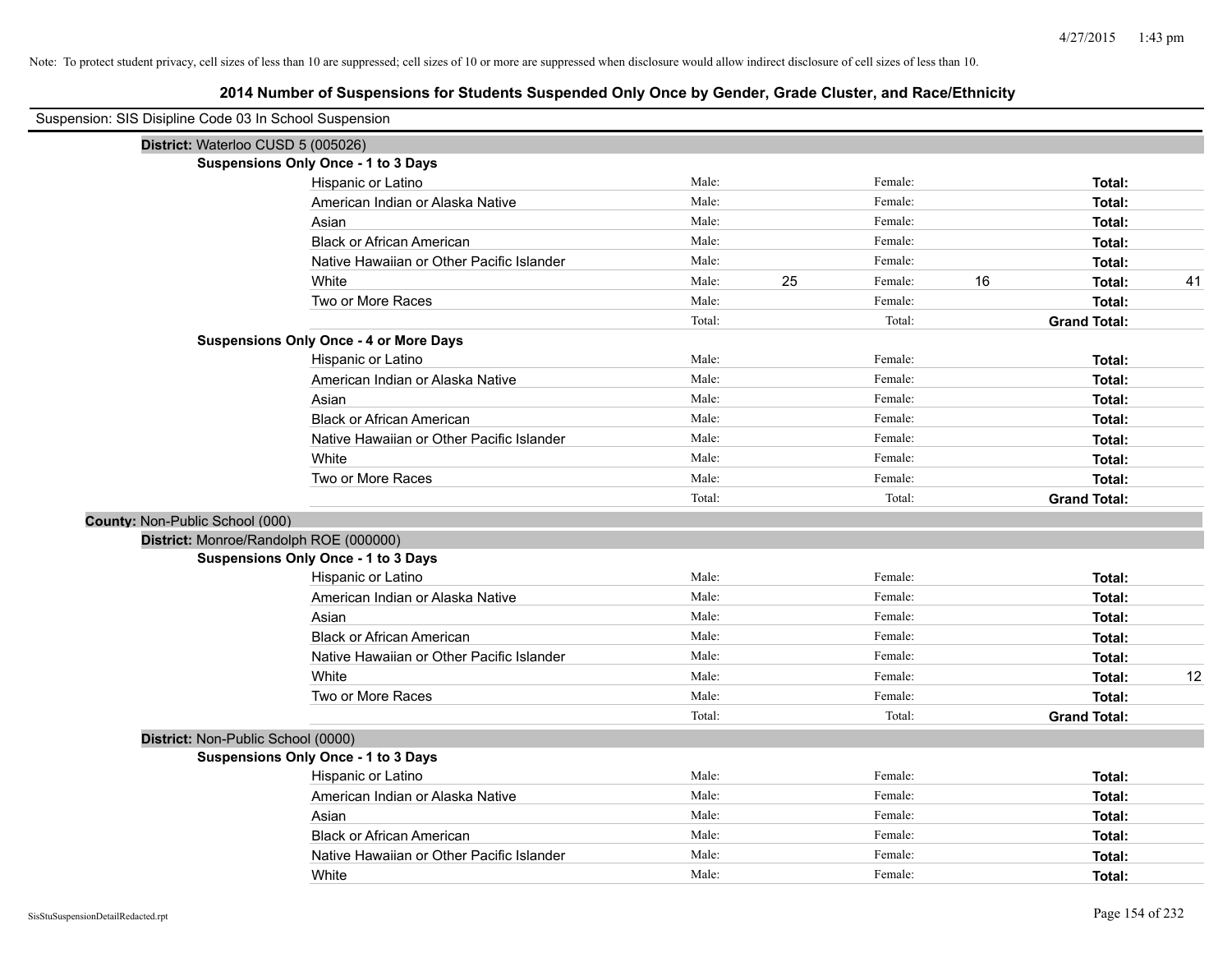| Suspension: SIS Disipline Code 03 In School Suspension |                                            |        |    |         |    |                     |    |
|--------------------------------------------------------|--------------------------------------------|--------|----|---------|----|---------------------|----|
|                                                        | Two or More Races                          | Male:  |    | Female: |    | Total:              |    |
|                                                        |                                            | Total: |    | Total:  |    | <b>Grand Total:</b> |    |
| County: Randolph (079)                                 |                                            |        |    |         |    |                     |    |
|                                                        | District: Chester CUSD 139 (139026)        |        |    |         |    |                     |    |
|                                                        | <b>Suspensions Only Once - 1 to 3 Days</b> |        |    |         |    |                     |    |
|                                                        | Hispanic or Latino                         | Male:  |    | Female: |    | Total:              |    |
|                                                        | American Indian or Alaska Native           | Male:  |    | Female: |    | Total:              |    |
|                                                        | Asian                                      | Male:  |    | Female: |    | Total:              |    |
|                                                        | <b>Black or African American</b>           | Male:  |    | Female: |    | Total:              |    |
|                                                        | Native Hawaiian or Other Pacific Islander  | Male:  |    | Female: |    | Total:              |    |
|                                                        | White                                      | Male:  |    | Female: |    | Total:              | 11 |
|                                                        | Two or More Races                          | Male:  |    | Female: |    | Total:              |    |
|                                                        |                                            | Total: |    | Total:  |    | <b>Grand Total:</b> |    |
|                                                        | District: Red Bud CUSD 132 (132026)        |        |    |         |    |                     |    |
|                                                        | Suspensions Only Once - 1 to 3 Days        |        |    |         |    |                     |    |
|                                                        | Hispanic or Latino                         | Male:  |    | Female: |    | Total:              |    |
|                                                        | American Indian or Alaska Native           | Male:  |    | Female: |    | Total:              |    |
|                                                        | Asian                                      | Male:  |    | Female: |    | Total:              |    |
|                                                        | <b>Black or African American</b>           | Male:  |    | Female: |    | Total:              |    |
|                                                        | Native Hawaiian or Other Pacific Islander  | Male:  |    | Female: |    | Total:              |    |
|                                                        | White                                      | Male:  |    | Female: |    | Total:              | 25 |
|                                                        | Two or More Races                          | Male:  |    | Female: |    | Total:              |    |
|                                                        |                                            | Total: |    | Total:  |    | <b>Grand Total:</b> |    |
|                                                        | District: Sparta CUSD 140 (140026)         |        |    |         |    |                     |    |
|                                                        | <b>Suspensions Only Once - 1 to 3 Days</b> |        |    |         |    |                     |    |
|                                                        | Hispanic or Latino                         | Male:  |    | Female: |    | Total:              |    |
|                                                        | American Indian or Alaska Native           | Male:  |    | Female: |    | Total:              |    |
|                                                        | Asian                                      | Male:  |    | Female: |    | Total:              |    |
|                                                        | <b>Black or African American</b>           | Male:  |    | Female: |    | Total:              | 24 |
|                                                        | Native Hawaiian or Other Pacific Islander  | Male:  |    | Female: |    | Total:              |    |
|                                                        | White                                      | Male:  | 40 | Female: | 22 | Total:              | 62 |
|                                                        | Two or More Races                          | Male:  |    | Female: |    | Total:              | 11 |
|                                                        |                                            | Total: |    | Total:  |    | <b>Grand Total:</b> |    |
|                                                        | District: Steeleville CUSD 138 (138026)    |        |    |         |    |                     |    |
|                                                        | <b>Suspensions Only Once - 1 to 3 Days</b> |        |    |         |    |                     |    |
|                                                        | Hispanic or Latino                         | Male:  |    | Female: |    | Total:              |    |
|                                                        | American Indian or Alaska Native           | Male:  |    | Female: |    | Total:              |    |
|                                                        | Asian                                      | Male:  |    | Female: |    | Total:              |    |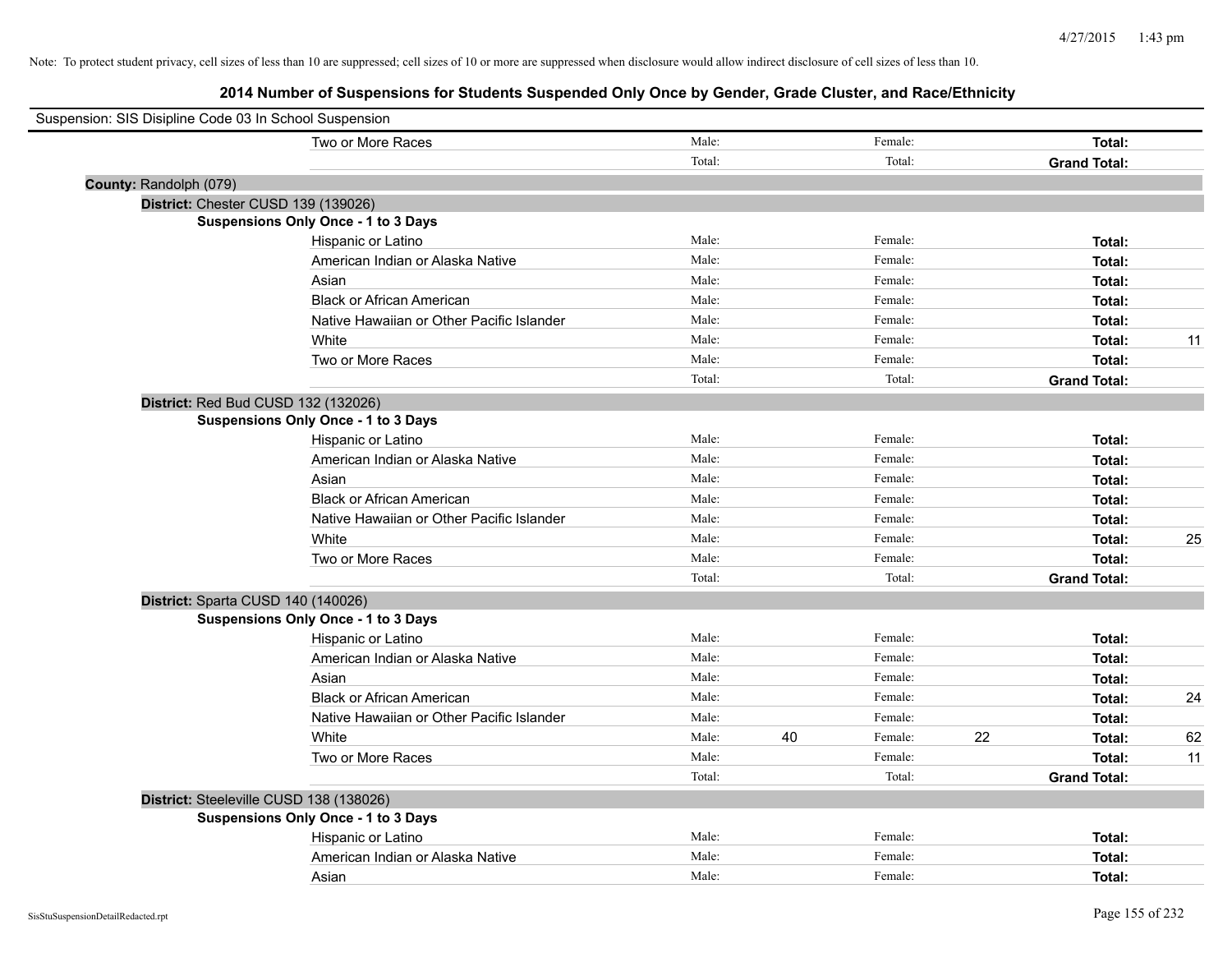| Suspension: SIS Disipline Code 03 In School Suspension |                                            |        |         |                     |
|--------------------------------------------------------|--------------------------------------------|--------|---------|---------------------|
|                                                        | <b>Black or African American</b>           | Male:  | Female: | Total:              |
|                                                        | Native Hawaiian or Other Pacific Islander  | Male:  | Female: | Total:              |
|                                                        | White                                      | Male:  | Female: | Total:              |
|                                                        | Two or More Races                          | Male:  | Female: | Total:              |
|                                                        |                                            | Total: | Total:  | <b>Grand Total:</b> |
| Region: Peoria ROE (48)                                |                                            |        |         |                     |
| County: Non-Public School (000)                        |                                            |        |         |                     |
| District: Peoria ROE (000000)                          |                                            |        |         |                     |
|                                                        | <b>Suspensions Only Once - 1 to 3 Days</b> |        |         |                     |
|                                                        | Hispanic or Latino                         | Male:  | Female: | Total:              |
|                                                        | American Indian or Alaska Native           | Male:  | Female: | Total:              |
|                                                        | Asian                                      | Male:  | Female: | Total:              |
|                                                        | <b>Black or African American</b>           | Male:  | Female: | Total:              |
|                                                        | Native Hawaiian or Other Pacific Islander  | Male:  | Female: | Total:              |
|                                                        | White                                      | Male:  | Female: | Total:              |
|                                                        | Two or More Races                          | Male:  | Female: | Total:              |
|                                                        |                                            | Total: | Total:  | <b>Grand Total:</b> |
| County: Peoria (072)                                   |                                            |        |         |                     |
|                                                        | District: Bartonville SD 66 (066002)       |        |         |                     |
|                                                        | Suspensions Only Once - 1 to 3 Days        |        |         |                     |
|                                                        | Hispanic or Latino                         | Male:  | Female: | Total:              |
|                                                        | American Indian or Alaska Native           | Male:  | Female: | Total:              |
|                                                        | Asian                                      | Male:  | Female: | Total:              |
|                                                        | <b>Black or African American</b>           | Male:  | Female: | Total:              |
|                                                        | Native Hawaiian or Other Pacific Islander  | Male:  | Female: | Total:              |
|                                                        | White                                      | Male:  | Female: | 14<br>Total:        |
|                                                        | Two or More Races                          | Male:  | Female: | Total:              |
|                                                        |                                            | Total: | Total:  | <b>Grand Total:</b> |
|                                                        | District: Brimfield CUSD 309 (309026)      |        |         |                     |
|                                                        | <b>Suspensions Only Once - 1 to 3 Days</b> |        |         |                     |
|                                                        | Hispanic or Latino                         | Male:  | Female: | Total:              |
|                                                        | American Indian or Alaska Native           | Male:  | Female: | Total:              |
|                                                        | Asian                                      | Male:  | Female: | Total:              |
|                                                        | <b>Black or African American</b>           | Male:  | Female: | Total:              |
|                                                        | Native Hawaiian or Other Pacific Islander  | Male:  | Female: | Total:              |
|                                                        | White                                      | Male:  | Female: | Total:              |
|                                                        | Two or More Races                          | Male:  | Female: | Total:              |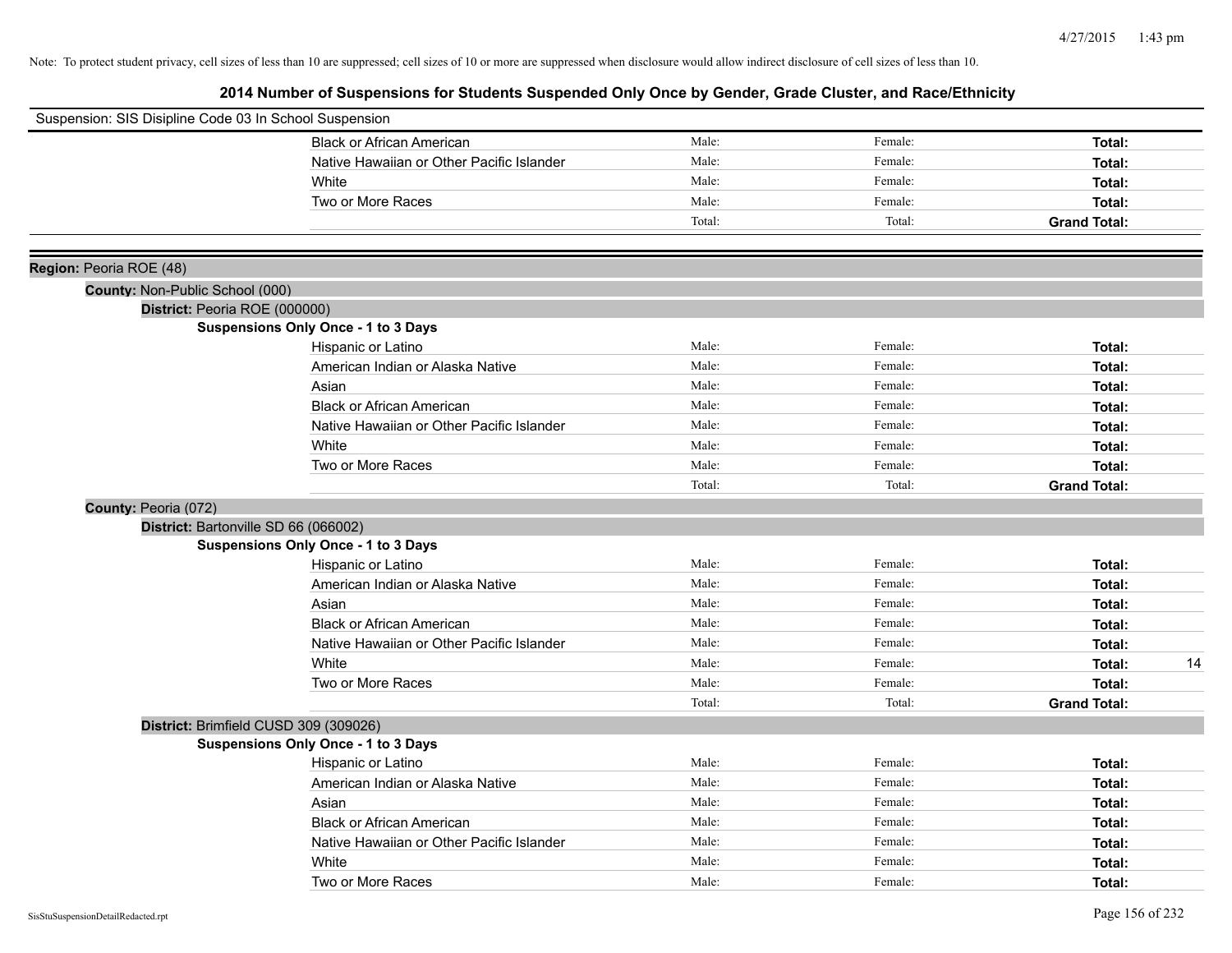| Suspension: SIS Disipline Code 03 In School Suspension |                                                |        |    |         |    |                     |    |
|--------------------------------------------------------|------------------------------------------------|--------|----|---------|----|---------------------|----|
|                                                        |                                                | Total: |    | Total:  |    | <b>Grand Total:</b> |    |
|                                                        | District: Dunlap CUSD 323 (323026)             |        |    |         |    |                     |    |
|                                                        | <b>Suspensions Only Once - 1 to 3 Days</b>     |        |    |         |    |                     |    |
|                                                        | Hispanic or Latino                             | Male:  |    | Female: |    | Total:              |    |
|                                                        | American Indian or Alaska Native               | Male:  |    | Female: |    | Total:              |    |
|                                                        | Asian                                          | Male:  |    | Female: |    | Total:              |    |
|                                                        | <b>Black or African American</b>               | Male:  |    | Female: |    | Total:              | 13 |
|                                                        | Native Hawaiian or Other Pacific Islander      | Male:  |    | Female: |    | Total:              |    |
|                                                        | White                                          | Male:  |    | Female: |    | Total:              | 28 |
|                                                        | Two or More Races                              | Male:  |    | Female: |    | Total:              |    |
|                                                        |                                                | Total: |    | Total:  |    | <b>Grand Total:</b> | 51 |
|                                                        | District: Elmwood CUSD 322 (322026)            |        |    |         |    |                     |    |
|                                                        | <b>Suspensions Only Once - 1 to 3 Days</b>     |        |    |         |    |                     |    |
|                                                        | Hispanic or Latino                             | Male:  |    | Female: |    | Total:              |    |
|                                                        | American Indian or Alaska Native               | Male:  |    | Female: |    | Total:              |    |
|                                                        | Asian                                          | Male:  |    | Female: |    | Total:              |    |
|                                                        | <b>Black or African American</b>               | Male:  |    | Female: |    | Total:              |    |
|                                                        | Native Hawaiian or Other Pacific Islander      | Male:  |    | Female: |    | Total:              |    |
|                                                        | White                                          | Male:  |    | Female: |    | Total:              |    |
|                                                        | Two or More Races                              | Male:  |    | Female: |    | Total:              |    |
|                                                        |                                                | Total: |    | Total:  |    | <b>Grand Total:</b> |    |
|                                                        | District: Farmington Central CUSD 265 (265026) |        |    |         |    |                     |    |
|                                                        | <b>Suspensions Only Once - 1 to 3 Days</b>     |        |    |         |    |                     |    |
|                                                        | Hispanic or Latino                             | Male:  |    | Female: |    | Total:              |    |
|                                                        | American Indian or Alaska Native               | Male:  |    | Female: |    | Total:              |    |
|                                                        | Asian                                          | Male:  |    | Female: |    | Total:              |    |
|                                                        | <b>Black or African American</b>               | Male:  |    | Female: |    | Total:              |    |
|                                                        | Native Hawaiian or Other Pacific Islander      | Male:  |    | Female: |    | Total:              |    |
|                                                        | White                                          | Male:  | 33 | Female: | 17 | Total:              | 50 |
|                                                        | Two or More Races                              | Male:  |    | Female: |    | Total:              |    |
|                                                        |                                                | Total: |    | Total:  |    | <b>Grand Total:</b> |    |
|                                                        | <b>Suspensions Only Once - 4 or More Days</b>  |        |    |         |    |                     |    |
|                                                        | Hispanic or Latino                             | Male:  |    | Female: |    | Total:              |    |
|                                                        | American Indian or Alaska Native               | Male:  |    | Female: |    | Total:              |    |
|                                                        | Asian                                          | Male:  |    | Female: |    | Total:              |    |
|                                                        | <b>Black or African American</b>               | Male:  |    | Female: |    | Total:              |    |
|                                                        | Native Hawaiian or Other Pacific Islander      | Male:  |    | Female: |    | Total:              |    |
|                                                        | White                                          | Male:  |    | Female: |    | Total:              |    |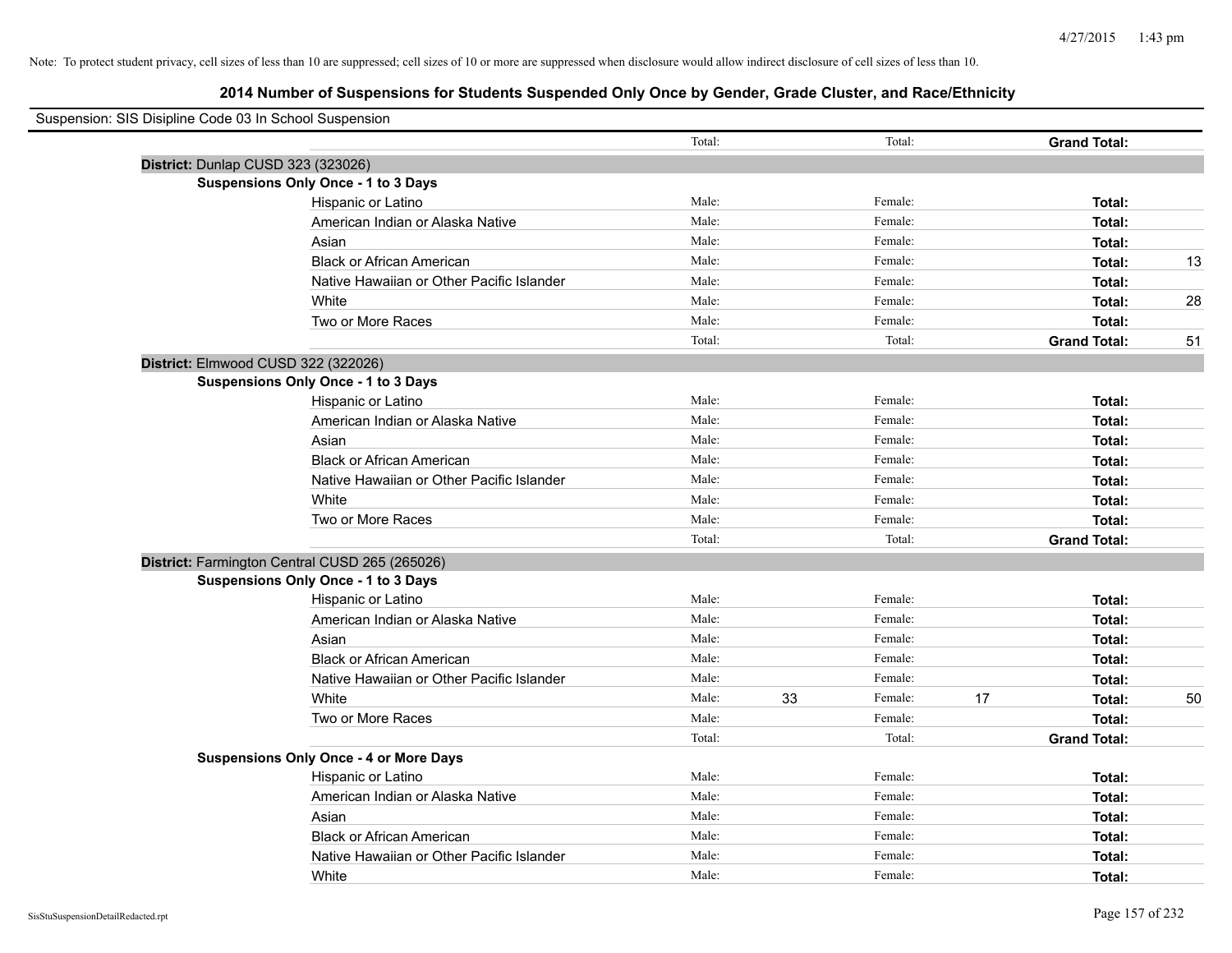| Suspension: SIS Disipline Code 03 In School Suspension |                                           |        |         |                     |    |
|--------------------------------------------------------|-------------------------------------------|--------|---------|---------------------|----|
| Two or More Races                                      |                                           | Male:  | Female: | Total:              |    |
|                                                        |                                           | Total: | Total:  | <b>Grand Total:</b> |    |
| District: Hollis Cons SD 328 (328003)                  |                                           |        |         |                     |    |
| Suspensions Only Once - 1 to 3 Days                    |                                           |        |         |                     |    |
| Hispanic or Latino                                     |                                           | Male:  | Female: | Total:              |    |
|                                                        | American Indian or Alaska Native          | Male:  | Female: | Total:              |    |
| Asian                                                  |                                           | Male:  | Female: | Total:              |    |
|                                                        | <b>Black or African American</b>          | Male:  | Female: | Total:              |    |
|                                                        | Native Hawaiian or Other Pacific Islander | Male:  | Female: | Total:              |    |
| White                                                  |                                           | Male:  | Female: | Total:              |    |
| Two or More Races                                      |                                           | Male:  | Female: | Total:              |    |
|                                                        |                                           | Total: | Total:  | <b>Grand Total:</b> |    |
| District: Il Valley Central USD 321 (321026)           |                                           |        |         |                     |    |
| <b>Suspensions Only Once - 1 to 3 Days</b>             |                                           |        |         |                     |    |
| Hispanic or Latino                                     |                                           | Male:  | Female: | Total:              |    |
|                                                        | American Indian or Alaska Native          | Male:  | Female: | Total:              |    |
| Asian                                                  |                                           | Male:  | Female: | Total:              |    |
|                                                        | <b>Black or African American</b>          | Male:  | Female: | Total:              |    |
|                                                        | Native Hawaiian or Other Pacific Islander | Male:  | Female: | Total:              |    |
| White                                                  |                                           | Male:  | Female: | Total:              | 14 |
| Two or More Races                                      |                                           | Male:  | Female: | Total:              |    |
|                                                        |                                           | Total: | Total:  | <b>Grand Total:</b> |    |
| District: Illini Bluffs CUSD 327 (327026)              |                                           |        |         |                     |    |
| <b>Suspensions Only Once - 1 to 3 Days</b>             |                                           |        |         |                     |    |
| Hispanic or Latino                                     |                                           | Male:  | Female: | Total:              |    |
|                                                        | American Indian or Alaska Native          | Male:  | Female: | Total:              |    |
| Asian                                                  |                                           | Male:  | Female: | Total:              |    |
|                                                        | <b>Black or African American</b>          | Male:  | Female: | Total:              |    |
|                                                        | Native Hawaiian or Other Pacific Islander | Male:  | Female: | Total:              |    |
| White                                                  |                                           | Male:  | Female: | Total:              |    |
| Two or More Races                                      |                                           | Male:  | Female: | Total:              |    |
|                                                        |                                           | Total: | Total:  | <b>Grand Total:</b> |    |
| District: Oak Grove SD 68 (068002)                     |                                           |        |         |                     |    |
| <b>Suspensions Only Once - 1 to 3 Days</b>             |                                           |        |         |                     |    |
| Hispanic or Latino                                     |                                           | Male:  | Female: | Total:              |    |
|                                                        | American Indian or Alaska Native          | Male:  | Female: | Total:              |    |
| Asian                                                  |                                           | Male:  | Female: | Total:              |    |
|                                                        | <b>Black or African American</b>          | Male:  | Female: | Total:              |    |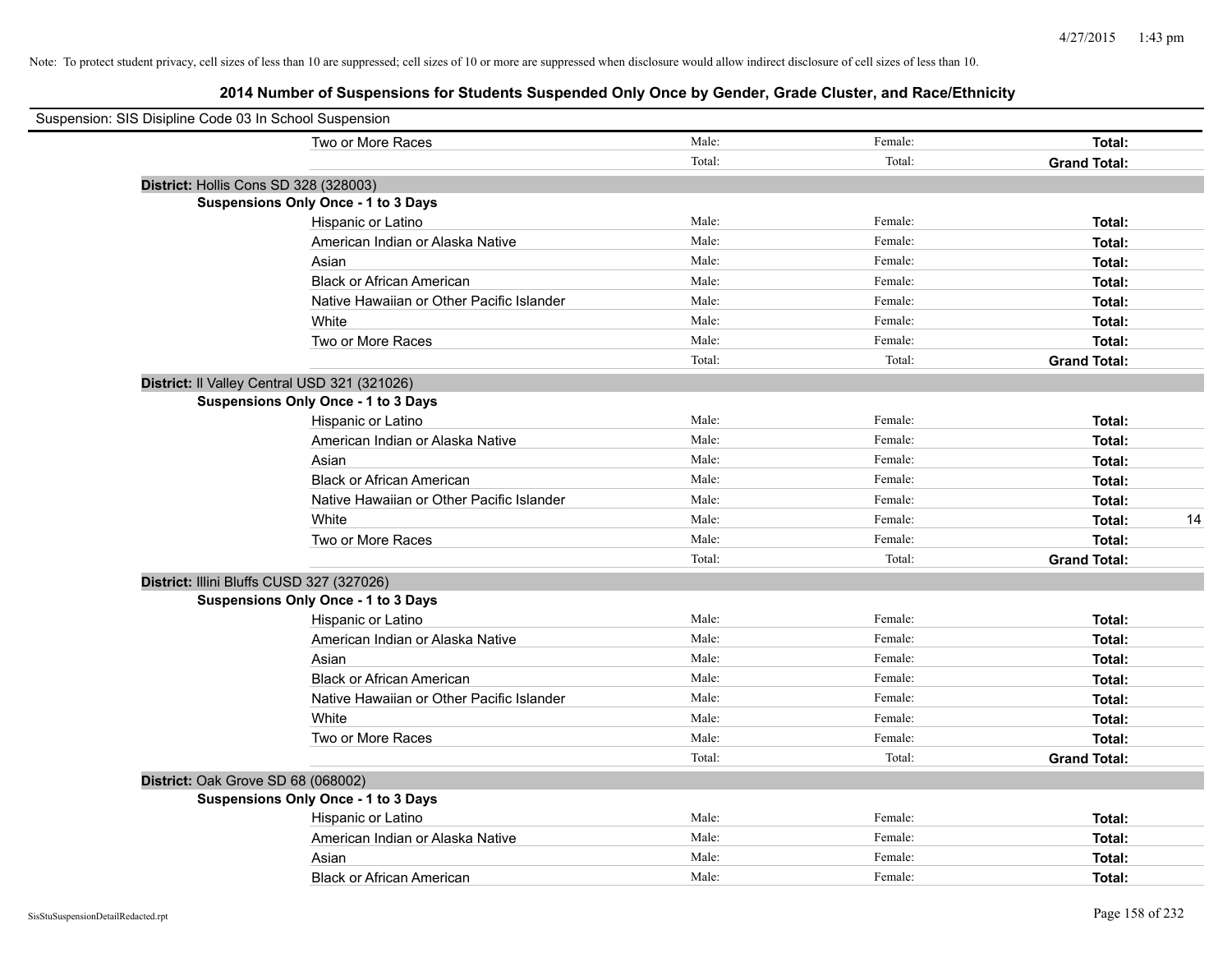| Suspension: SIS Disipline Code 03 In School Suspension |        |     |         |     |                     |     |
|--------------------------------------------------------|--------|-----|---------|-----|---------------------|-----|
| Native Hawaiian or Other Pacific Islander              | Male:  |     | Female: |     | Total:              |     |
| White                                                  | Male:  |     | Female: |     | Total:              |     |
| Two or More Races                                      | Male:  |     | Female: |     | Total:              |     |
|                                                        | Total: |     | Total:  |     | <b>Grand Total:</b> |     |
| District: Peoria Heights CUSD 325 (325026)             |        |     |         |     |                     |     |
| Suspensions Only Once - 1 to 3 Days                    |        |     |         |     |                     |     |
| Hispanic or Latino                                     | Male:  |     | Female: |     | Total:              |     |
| American Indian or Alaska Native                       | Male:  |     | Female: |     | Total:              |     |
| Asian                                                  | Male:  |     | Female: |     | Total:              |     |
| <b>Black or African American</b>                       | Male:  |     | Female: |     | Total:              |     |
| Native Hawaiian or Other Pacific Islander              | Male:  |     | Female: |     | Total:              |     |
| White                                                  | Male:  |     | Female: |     | Total:              |     |
| Two or More Races                                      | Male:  |     | Female: |     | Total:              |     |
|                                                        | Total: |     | Total:  |     | <b>Grand Total:</b> |     |
| District: Peoria SD 150 (150025)                       |        |     |         |     |                     |     |
| Suspensions Only Once - 1 to 3 Days                    |        |     |         |     |                     |     |
| Hispanic or Latino                                     | Male:  | 28  | Female: | 14  | Total:              | 42  |
| American Indian or Alaska Native                       | Male:  |     | Female: |     | Total:              |     |
| Asian                                                  | Male:  |     | Female: |     | Total:              |     |
| <b>Black or African American</b>                       | Male:  | 292 | Female: | 260 | Total:              | 552 |
| Native Hawaiian or Other Pacific Islander              | Male:  |     | Female: |     | Total:              |     |
| White                                                  | Male:  | 72  | Female: | 59  | Total:              | 131 |
| Two or More Races                                      | Male:  | 48  | Female: | 29  | Total:              | 77  |
|                                                        | Total: |     | Total:  |     | <b>Grand Total:</b> |     |
| District: Pleasant Hill SD 69 (069002)                 |        |     |         |     |                     |     |
| Suspensions Only Once - 1 to 3 Days                    |        |     |         |     |                     |     |
| Hispanic or Latino                                     | Male:  |     | Female: |     | Total:              |     |
| American Indian or Alaska Native                       | Male:  |     | Female: |     | Total:              |     |
| Asian                                                  | Male:  |     | Female: |     | Total:              |     |
| <b>Black or African American</b>                       | Male:  |     | Female: |     | Total:              |     |
| Native Hawaiian or Other Pacific Islander              | Male:  |     | Female: |     | Total:              |     |
| White                                                  | Male:  |     | Female: |     | Total:              |     |
| Two or More Races                                      | Male:  |     | Female: |     | Total:              |     |
|                                                        | Total: |     | Total:  |     | <b>Grand Total:</b> |     |
| District: Pleasant Valley SD 62 (062002)               |        |     |         |     |                     |     |
| Suspensions Only Once - 1 to 3 Days                    |        |     |         |     |                     |     |
| Hispanic or Latino                                     | Male:  |     | Female: |     | Total:              |     |
| American Indian or Alaska Native                       | Male:  |     | Female: |     | Total:              |     |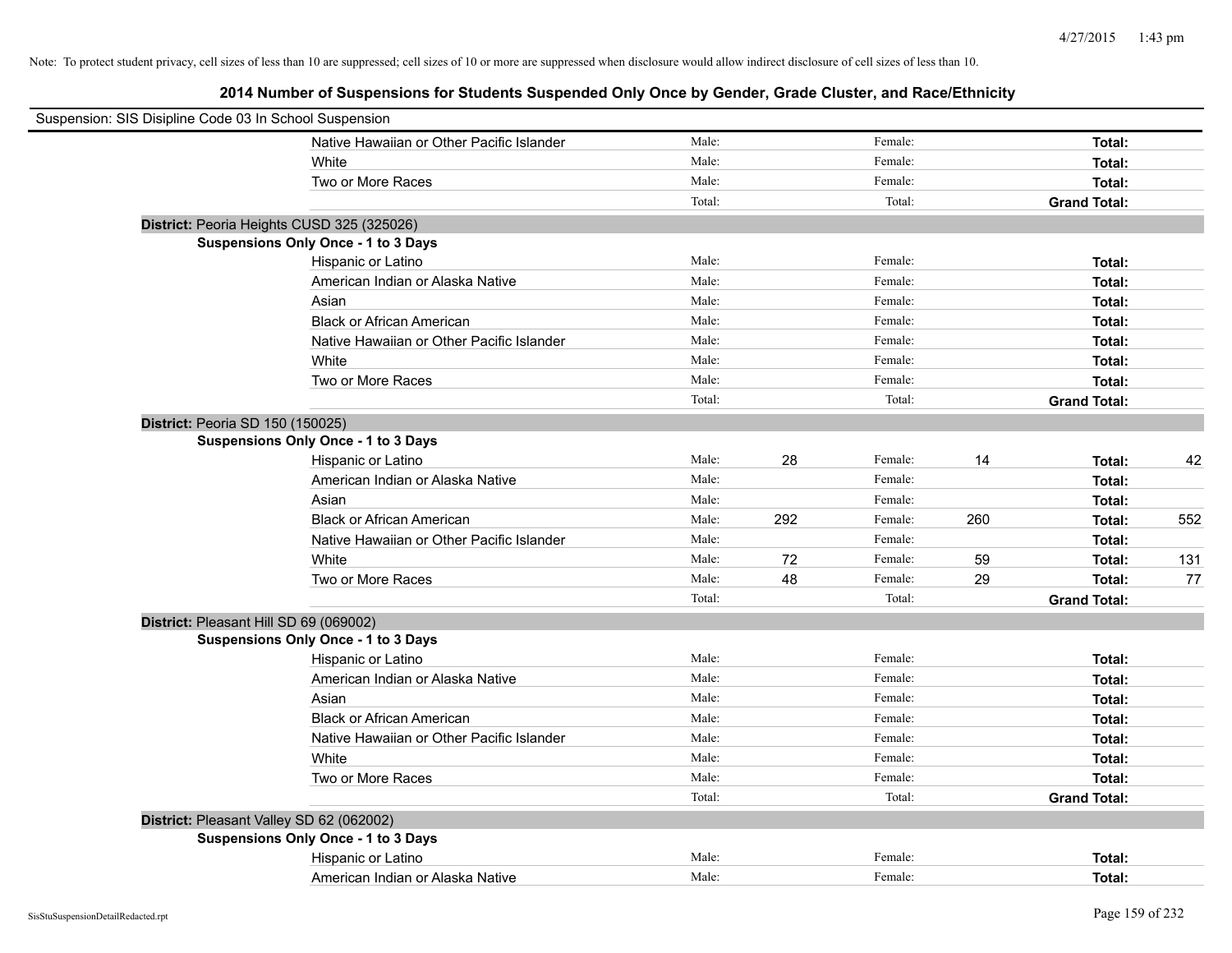| Suspension: SIS Disipline Code 03 In School Suspension |                                                     |        |         |                     |
|--------------------------------------------------------|-----------------------------------------------------|--------|---------|---------------------|
|                                                        | Asian                                               | Male:  | Female: | Total:              |
|                                                        | <b>Black or African American</b>                    | Male:  | Female: | Total:<br>12        |
|                                                        | Native Hawaiian or Other Pacific Islander           | Male:  | Female: | Total:              |
|                                                        | White                                               | Male:  | Female: | Total:              |
|                                                        | Two or More Races                                   | Male:  | Female: | Total:              |
|                                                        |                                                     | Total: | Total:  | <b>Grand Total:</b> |
|                                                        | District: Princeville CUSD 326 (326026)             |        |         |                     |
|                                                        | <b>Suspensions Only Once - 1 to 3 Days</b>          |        |         |                     |
|                                                        | Hispanic or Latino                                  | Male:  | Female: | Total:              |
|                                                        | American Indian or Alaska Native                    | Male:  | Female: | Total:              |
|                                                        | Asian                                               | Male:  | Female: | Total:              |
|                                                        | <b>Black or African American</b>                    | Male:  | Female: | Total:              |
|                                                        | Native Hawaiian or Other Pacific Islander           | Male:  | Female: | Total:              |
|                                                        | White                                               | Male:  | Female: | Total:              |
|                                                        | Two or More Races                                   | Male:  | Female: | Total:              |
|                                                        |                                                     | Total: | Total:  | <b>Grand Total:</b> |
|                                                        | District: Spec Educ Assoc of Peoria County (000061) |        |         |                     |
|                                                        | <b>Suspensions Only Once - 1 to 3 Days</b>          |        |         |                     |
|                                                        | Hispanic or Latino                                  | Male:  | Female: | Total:              |
|                                                        | American Indian or Alaska Native                    | Male:  | Female: | Total:              |
|                                                        | Asian                                               | Male:  | Female: | Total:              |
|                                                        | <b>Black or African American</b>                    | Male:  | Female: | Total:              |
|                                                        | Native Hawaiian or Other Pacific Islander           | Male:  | Female: | Total:              |
|                                                        | White                                               | Male:  | Female: | Total:              |
|                                                        | Two or More Races                                   | Male:  | Female: | Total:              |
|                                                        |                                                     | Total: | Total:  | <b>Grand Total:</b> |
|                                                        |                                                     |        |         |                     |
| Region: Region 05 North Cook ISC 1 (05)                |                                                     |        |         |                     |
| County: Cook (016)                                     |                                                     |        |         |                     |
|                                                        | District: Arlington Heights SD 25 (025002)          |        |         |                     |
|                                                        | <b>Suspensions Only Once - 1 to 3 Days</b>          |        |         |                     |
|                                                        | Hispanic or Latino                                  | Male:  | Female: | Total:              |
|                                                        | American Indian or Alaska Native                    | Male:  | Female: | Total:              |
|                                                        | Asian                                               | Male:  | Female: | Total:              |
|                                                        | <b>Black or African American</b>                    | Male:  | Female: | Total:              |
|                                                        | Native Hawaiian or Other Pacific Islander           | Male:  | Female: | Total:              |
|                                                        | White                                               | Male:  | Female: | Total:              |
|                                                        | Two or More Races                                   | Male:  | Female: | Total:              |
| SisStuSuspensionDetailRedacted.rpt                     |                                                     |        |         | Page 160 of 232     |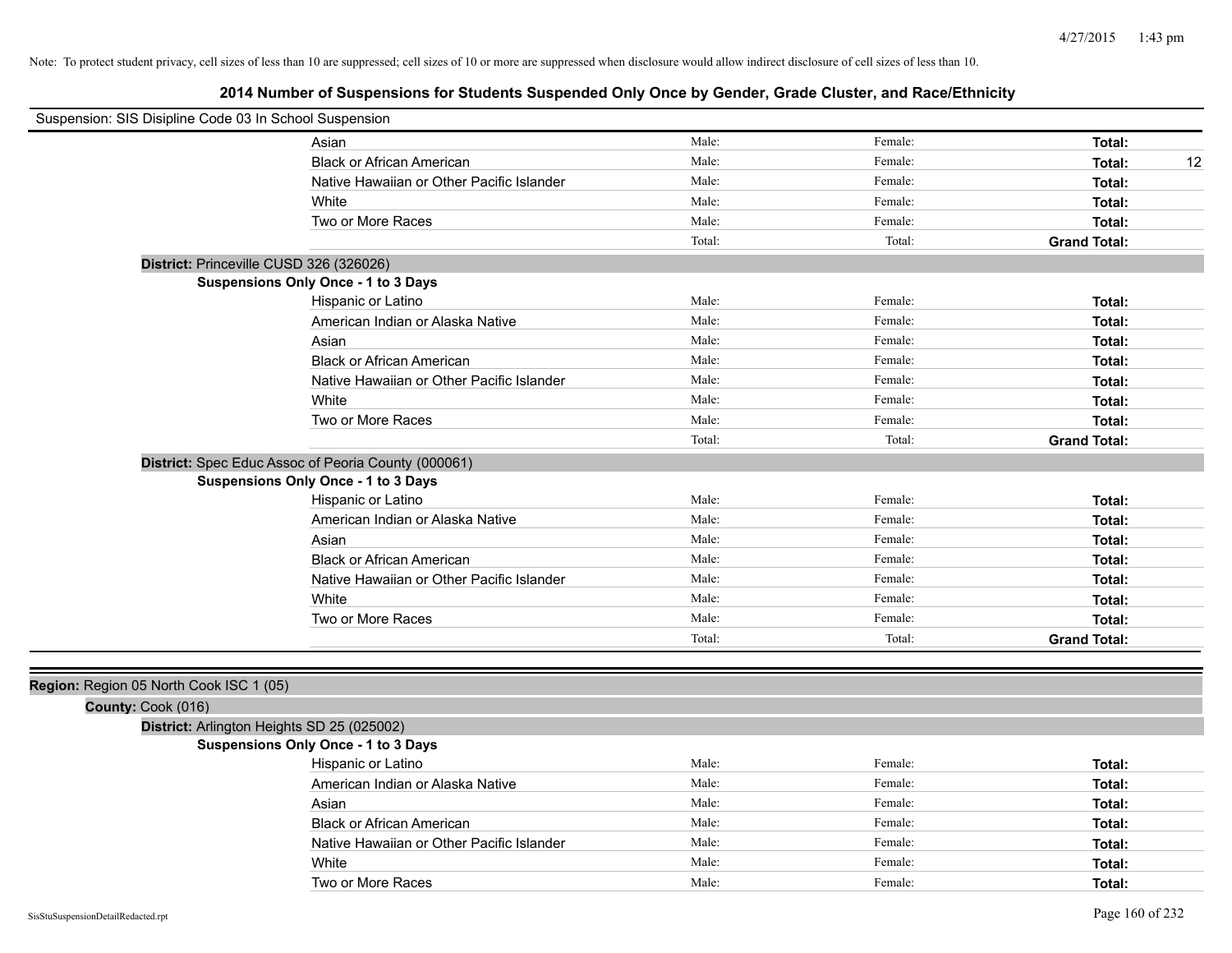| Suspension: SIS Disipline Code 03 In School Suspension |                                            |        |         |                     |    |
|--------------------------------------------------------|--------------------------------------------|--------|---------|---------------------|----|
|                                                        |                                            | Total: | Total:  | <b>Grand Total:</b> |    |
| District: Avoca SD 37 (037002)                         |                                            |        |         |                     |    |
|                                                        | <b>Suspensions Only Once - 1 to 3 Days</b> |        |         |                     |    |
|                                                        | Hispanic or Latino                         | Male:  | Female: | Total:              |    |
|                                                        | American Indian or Alaska Native           | Male:  | Female: | Total:              |    |
|                                                        | Asian                                      | Male:  | Female: | Total:              |    |
|                                                        | <b>Black or African American</b>           | Male:  | Female: | Total:              |    |
|                                                        | Native Hawaiian or Other Pacific Islander  | Male:  | Female: | Total:              |    |
|                                                        | White                                      | Male:  | Female: | Total:              |    |
|                                                        | Two or More Races                          | Male:  | Female: | Total:              |    |
|                                                        |                                            | Total: | Total:  | <b>Grand Total:</b> |    |
| District: Camelot Education (027000)                   |                                            |        |         |                     |    |
|                                                        | <b>Suspensions Only Once - 1 to 3 Days</b> |        |         |                     |    |
|                                                        | Hispanic or Latino                         | Male:  | Female: | Total:              |    |
|                                                        | American Indian or Alaska Native           | Male:  | Female: | Total:              |    |
|                                                        | Asian                                      | Male:  | Female: | Total:              |    |
|                                                        | <b>Black or African American</b>           | Male:  | Female: | Total:              |    |
|                                                        | Native Hawaiian or Other Pacific Islander  | Male:  | Female: | Total:              |    |
|                                                        | White                                      | Male:  | Female: | Total:              |    |
|                                                        | Two or More Races                          | Male:  | Female: | Total:              |    |
|                                                        |                                            | Total: | Total:  | <b>Grand Total:</b> |    |
| District: CCSD 62 (062004)                             |                                            |        |         |                     |    |
|                                                        | <b>Suspensions Only Once - 1 to 3 Days</b> |        |         |                     |    |
|                                                        | Hispanic or Latino                         | Male:  | Female: | Total:              | 25 |
|                                                        | American Indian or Alaska Native           | Male:  | Female: | Total:              |    |
|                                                        | Asian                                      | Male:  | Female: | Total:              |    |
|                                                        | <b>Black or African American</b>           | Male:  | Female: | Total:              |    |
|                                                        | Native Hawaiian or Other Pacific Islander  | Male:  | Female: | Total:              |    |
|                                                        | White                                      | Male:  | Female: | Total:              |    |
|                                                        | Two or More Races                          | Male:  | Female: | Total:              |    |
|                                                        |                                            | Total: | Total:  | <b>Grand Total:</b> | 38 |
| District: East Maine SD 63 (063002)                    |                                            |        |         |                     |    |
|                                                        | <b>Suspensions Only Once - 1 to 3 Days</b> |        |         |                     |    |
|                                                        | Hispanic or Latino                         | Male:  | Female: | Total:              | 10 |
|                                                        | American Indian or Alaska Native           | Male:  | Female: | Total:              |    |
|                                                        | Asian                                      | Male:  | Female: | Total:              |    |
|                                                        | <b>Black or African American</b>           | Male:  | Female: | Total:              |    |
|                                                        | Native Hawaiian or Other Pacific Islander  | Male:  | Female: | Total:              |    |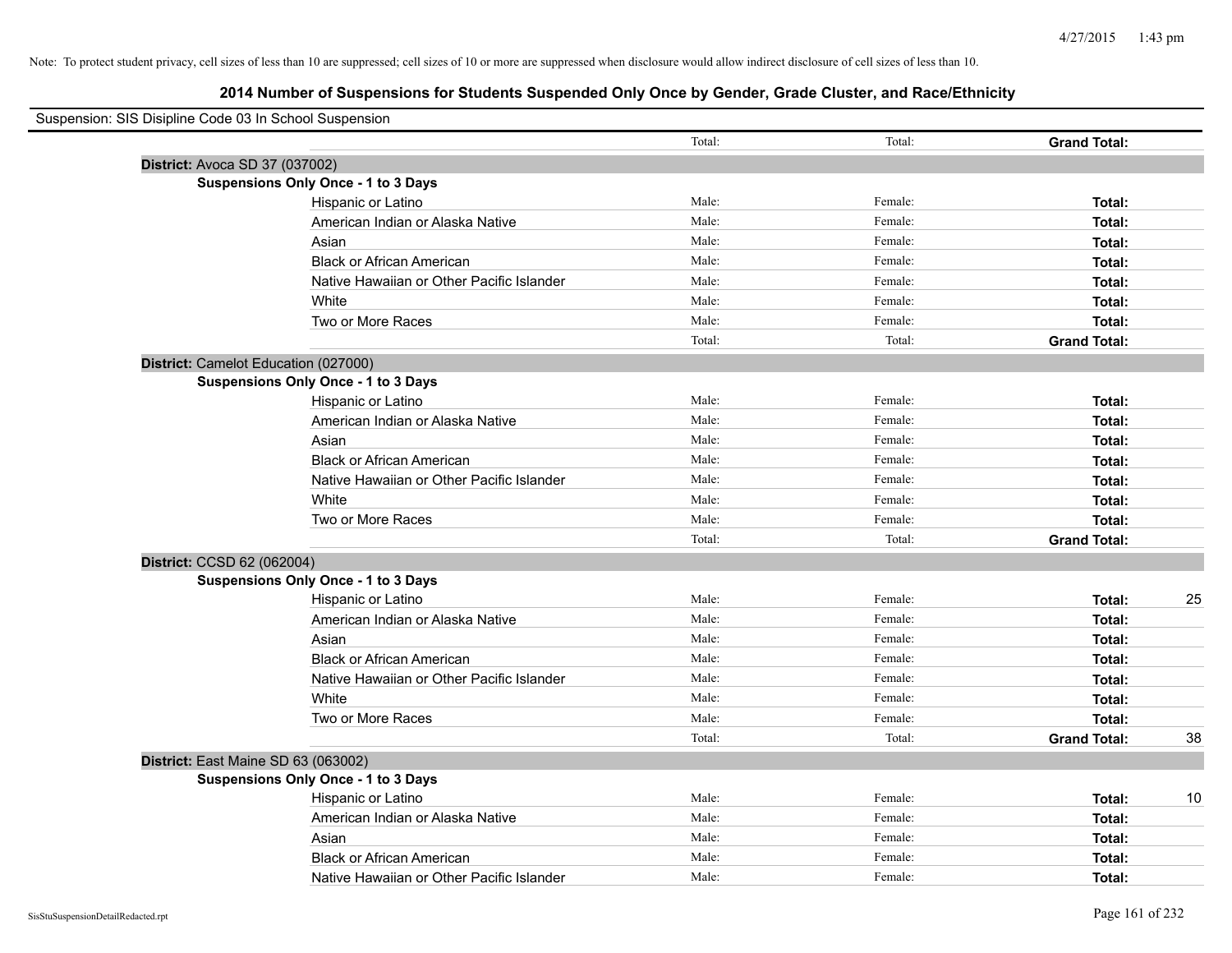| Suspension: SIS Disipline Code 03 In School Suspension |                                               |        |    |         |    |                     |    |
|--------------------------------------------------------|-----------------------------------------------|--------|----|---------|----|---------------------|----|
|                                                        | White                                         | Male:  |    | Female: |    | Total:              | 19 |
|                                                        | Two or More Races                             | Male:  |    | Female: |    | Total:              |    |
|                                                        |                                               | Total: | 35 | Total:  | 10 | <b>Grand Total:</b> | 45 |
|                                                        | District: East Prairie SD 73 (073002)         |        |    |         |    |                     |    |
|                                                        | Suspensions Only Once - 1 to 3 Days           |        |    |         |    |                     |    |
|                                                        | Hispanic or Latino                            | Male:  |    | Female: |    | Total:              |    |
|                                                        | American Indian or Alaska Native              | Male:  |    | Female: |    | Total:              |    |
|                                                        | Asian                                         | Male:  |    | Female: |    | Total:              |    |
|                                                        | <b>Black or African American</b>              | Male:  |    | Female: |    | Total:              |    |
|                                                        | Native Hawaiian or Other Pacific Islander     | Male:  |    | Female: |    | Total:              |    |
|                                                        | White                                         | Male:  |    | Female: |    | Total:              |    |
|                                                        | Two or More Races                             | Male:  |    | Female: |    | Total:              |    |
|                                                        |                                               | Total: |    | Total:  |    | <b>Grand Total:</b> |    |
|                                                        | District: Evanston CCSD 65 (065004)           |        |    |         |    |                     |    |
|                                                        | Suspensions Only Once - 1 to 3 Days           |        |    |         |    |                     |    |
|                                                        | Hispanic or Latino                            | Male:  |    | Female: |    | Total:              |    |
|                                                        | American Indian or Alaska Native              | Male:  |    | Female: |    | Total:              |    |
|                                                        | Asian                                         | Male:  |    | Female: |    | Total:              |    |
|                                                        | <b>Black or African American</b>              | Male:  |    | Female: |    | Total:              |    |
|                                                        | Native Hawaiian or Other Pacific Islander     | Male:  |    | Female: |    | Total:              |    |
|                                                        | White                                         | Male:  |    | Female: |    | Total:              |    |
|                                                        | Two or More Races                             | Male:  |    | Female: |    | Total:              |    |
|                                                        |                                               | Total: |    | Total:  |    | <b>Grand Total:</b> |    |
|                                                        | District: Evanston Twp HSD 202 (202017)       |        |    |         |    |                     |    |
|                                                        | <b>Suspensions Only Once - 1 to 3 Days</b>    |        |    |         |    |                     |    |
|                                                        | Hispanic or Latino                            | Male:  |    | Female: |    | Total:              | 31 |
|                                                        | American Indian or Alaska Native              | Male:  |    | Female: |    | Total:              |    |
|                                                        | Asian                                         | Male:  |    | Female: |    | Total:              |    |
|                                                        | <b>Black or African American</b>              | Male:  | 33 | Female: | 30 | Total:              | 63 |
|                                                        | Native Hawaiian or Other Pacific Islander     | Male:  |    | Female: |    | Total:              |    |
|                                                        | White                                         | Male:  |    | Female: |    | Total:              | 15 |
|                                                        | Two or More Races                             | Male:  |    | Female: |    | Total:              |    |
|                                                        |                                               | Total: |    | Total:  |    | <b>Grand Total:</b> |    |
|                                                        | <b>Suspensions Only Once - 4 or More Days</b> |        |    |         |    |                     |    |
|                                                        | Hispanic or Latino                            | Male:  |    | Female: |    | Total:              |    |
|                                                        | American Indian or Alaska Native              | Male:  |    | Female: |    | Total:              |    |
|                                                        | Asian                                         | Male:  |    | Female: |    | Total:              |    |
|                                                        | <b>Black or African American</b>              | Male:  |    | Female: |    | Total:              | 12 |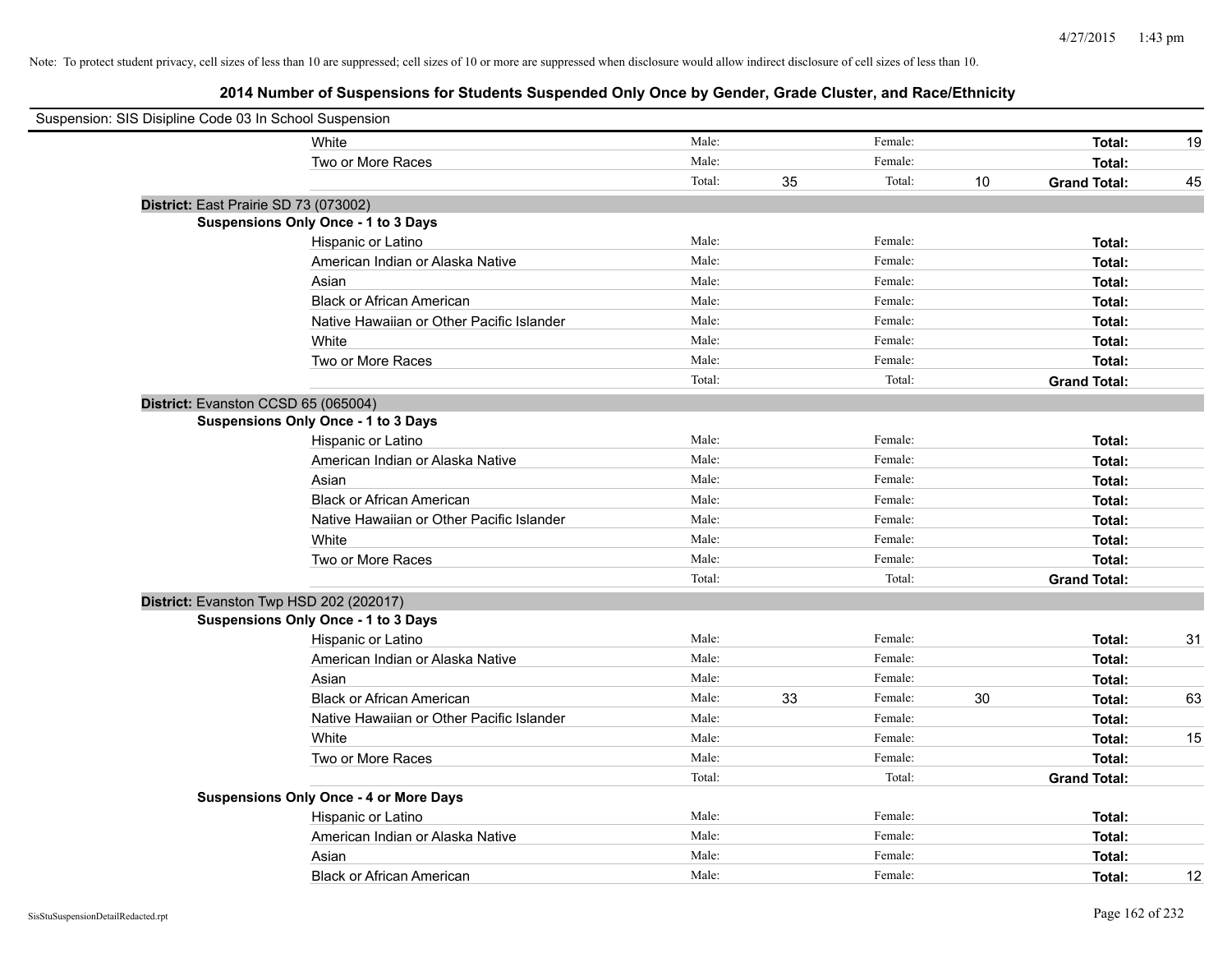|                                   | Suspension: SIS Disipline Code 03 In School Suspension |        |         |                     |    |
|-----------------------------------|--------------------------------------------------------|--------|---------|---------------------|----|
|                                   | Native Hawaiian or Other Pacific Islander              | Male:  | Female: | Total:              |    |
|                                   | White                                                  | Male:  | Female: | Total:              |    |
|                                   | Two or More Races                                      | Male:  | Female: | Total:              |    |
|                                   |                                                        | Total: | Total:  | <b>Grand Total:</b> |    |
| District: Fairview SD 72 (072002) |                                                        |        |         |                     |    |
|                                   | Suspensions Only Once - 1 to 3 Days                    |        |         |                     |    |
|                                   | Hispanic or Latino                                     | Male:  | Female: | Total:              |    |
|                                   | American Indian or Alaska Native                       | Male:  | Female: | Total:              |    |
|                                   | Asian                                                  | Male:  | Female: | Total:              |    |
|                                   | <b>Black or African American</b>                       | Male:  | Female: | Total:              |    |
|                                   | Native Hawaiian or Other Pacific Islander              | Male:  | Female: | Total:              |    |
|                                   | White                                                  | Male:  | Female: | Total:              |    |
|                                   | Two or More Races                                      | Male:  | Female: | Total:              |    |
|                                   |                                                        | Total: | Total:  | <b>Grand Total:</b> |    |
|                                   | District: Glenview CCSD 34 (034004)                    |        |         |                     |    |
|                                   | <b>Suspensions Only Once - 1 to 3 Days</b>             |        |         |                     |    |
|                                   | Hispanic or Latino                                     | Male:  | Female: | Total:              | 11 |
|                                   | American Indian or Alaska Native                       | Male:  | Female: | Total:              |    |
|                                   | Asian                                                  | Male:  | Female: | Total:              |    |
|                                   | <b>Black or African American</b>                       | Male:  | Female: | Total:              |    |
|                                   | Native Hawaiian or Other Pacific Islander              | Male:  | Female: | Total:              |    |
|                                   | White                                                  | Male:  | Female: | Total:              | 40 |
|                                   | Two or More Races                                      | Male:  | Female: | Total:              |    |
|                                   |                                                        | Total: | Total:  | <b>Grand Total:</b> |    |
| District: Golf ESD 67 (067002)    |                                                        |        |         |                     |    |
|                                   | Suspensions Only Once - 1 to 3 Days                    |        |         |                     |    |
|                                   | Hispanic or Latino                                     | Male:  | Female: | Total:              |    |
|                                   | American Indian or Alaska Native                       | Male:  | Female: | Total:              |    |
|                                   | Asian                                                  | Male:  | Female: | Total:              |    |
|                                   | <b>Black or African American</b>                       | Male:  | Female: | Total:              |    |
|                                   | Native Hawaiian or Other Pacific Islander              | Male:  | Female: | Total:              |    |
|                                   | White                                                  | Male:  | Female: | Total:              |    |
|                                   | Two or More Races                                      | Male:  | Female: | Total:              |    |
|                                   |                                                        | Total: | Total:  | <b>Grand Total:</b> | 18 |
|                                   | District: Lincolnwood SD 74 (074002)                   |        |         |                     |    |
|                                   | Suspensions Only Once - 1 to 3 Days                    |        |         |                     |    |
|                                   | Hispanic or Latino                                     | Male:  | Female: | Total:              |    |
|                                   | American Indian or Alaska Native                       | Male:  | Female: | Total:              |    |
|                                   |                                                        |        |         |                     |    |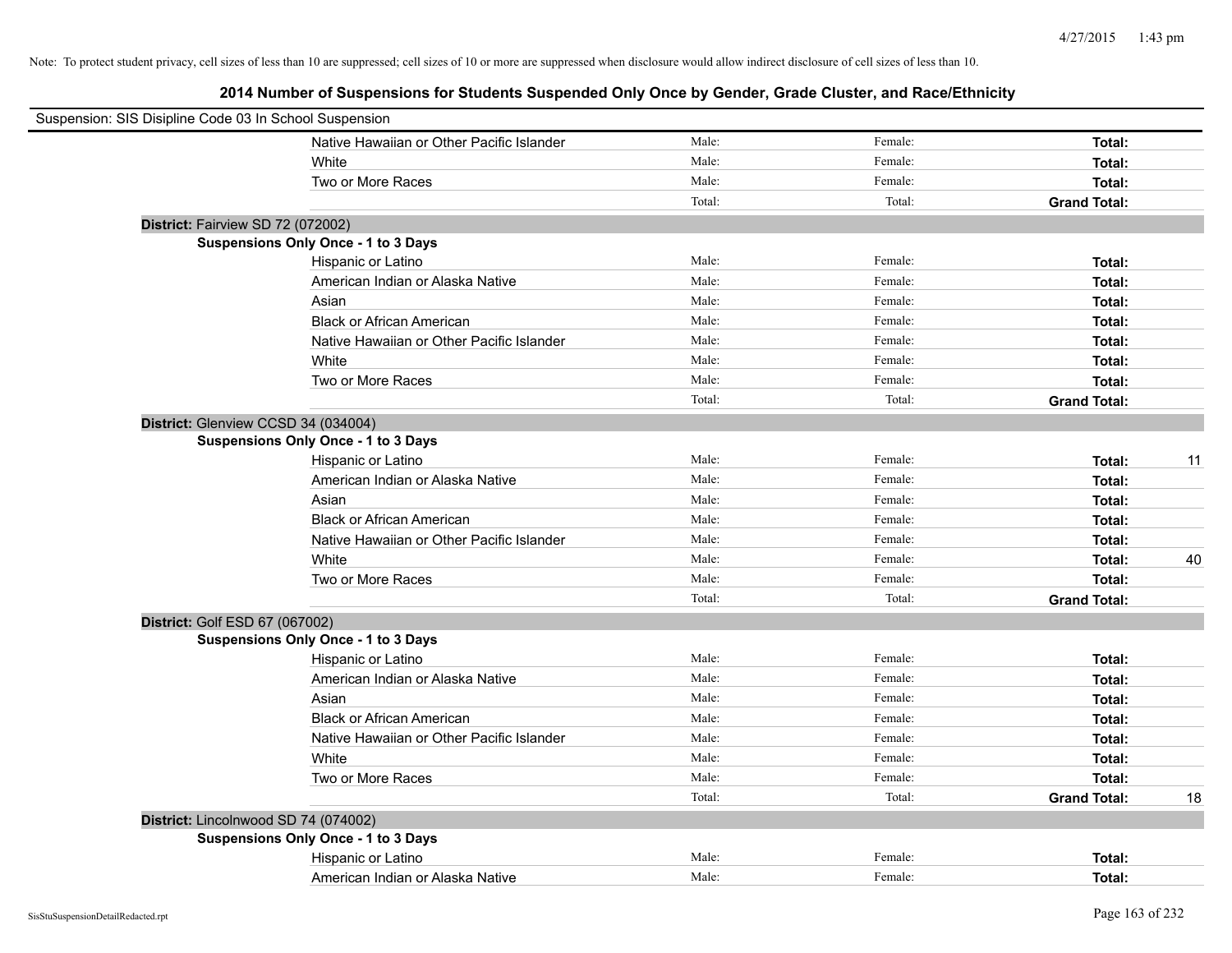| Suspension: SIS Disipline Code 03 In School Suspension |                                               |        |     |         |     |                     |     |
|--------------------------------------------------------|-----------------------------------------------|--------|-----|---------|-----|---------------------|-----|
|                                                        | Asian                                         | Male:  |     | Female: |     | Total:              |     |
|                                                        | <b>Black or African American</b>              | Male:  |     | Female: |     | Total:              |     |
|                                                        | Native Hawaiian or Other Pacific Islander     | Male:  |     | Female: |     | Total:              |     |
|                                                        | White                                         | Male:  |     | Female: |     | Total:              |     |
|                                                        | Two or More Races                             | Male:  |     | Female: |     | Total:              |     |
|                                                        |                                               | Total: |     | Total:  |     | <b>Grand Total:</b> |     |
|                                                        | District: Maine Township HSD 207 (207017)     |        |     |         |     |                     |     |
|                                                        | Suspensions Only Once - 1 to 3 Days           |        |     |         |     |                     |     |
|                                                        | Hispanic or Latino                            | Male:  | 90  | Female: | 79  | Total:              | 169 |
|                                                        | American Indian or Alaska Native              | Male:  |     | Female: |     | Total:              |     |
|                                                        | Asian                                         | Male:  | 34  | Female: | 23  | Total:              | 57  |
|                                                        | <b>Black or African American</b>              | Male:  |     | Female: |     | Total:              | 20  |
|                                                        | Native Hawaiian or Other Pacific Islander     | Male:  |     | Female: |     | Total:              |     |
|                                                        | White                                         | Male:  | 216 | Female: | 152 | Total:              | 368 |
|                                                        | Two or More Races                             | Male:  |     | Female: |     | Total:              | 11  |
|                                                        |                                               | Total: |     | Total:  |     | <b>Grand Total:</b> |     |
|                                                        | <b>Suspensions Only Once - 4 or More Days</b> |        |     |         |     |                     |     |
|                                                        | Hispanic or Latino                            | Male:  |     | Female: |     | Total:              | 11  |
|                                                        | American Indian or Alaska Native              | Male:  |     | Female: |     | Total:              |     |
|                                                        | Asian                                         | Male:  |     | Female: |     | Total:              |     |
|                                                        | <b>Black or African American</b>              | Male:  |     | Female: |     | Total:              |     |
|                                                        | Native Hawaiian or Other Pacific Islander     | Male:  |     | Female: |     | Total:              |     |
|                                                        | White                                         | Male:  | 20  | Female: | 11  | Total:              | 31  |
|                                                        | Two or More Races                             | Male:  |     | Female: |     | Total:              |     |
|                                                        |                                               | Total: |     | Total:  |     | <b>Grand Total:</b> |     |
| District: Morton Grove SD 70 (070002)                  |                                               |        |     |         |     |                     |     |
|                                                        | Suspensions Only Once - 1 to 3 Days           |        |     |         |     |                     |     |
|                                                        | Hispanic or Latino                            | Male:  |     | Female: |     | Total:              |     |
|                                                        | American Indian or Alaska Native              | Male:  |     | Female: |     | Total:              |     |
|                                                        | Asian                                         | Male:  |     | Female: |     | Total:              |     |
|                                                        | <b>Black or African American</b>              | Male:  |     | Female: |     | Total:              |     |
|                                                        | Native Hawaiian or Other Pacific Islander     | Male:  |     | Female: |     | Total:              |     |
|                                                        | White                                         | Male:  |     | Female: |     | Total:              |     |
|                                                        | Two or More Races                             | Male:  |     | Female: |     | Total:              |     |
|                                                        |                                               | Total: |     | Total:  |     | <b>Grand Total:</b> | 10  |
| District: Mount Prospect SD 57 (057002)                |                                               |        |     |         |     |                     |     |
|                                                        | Suspensions Only Once - 1 to 3 Days           |        |     |         |     |                     |     |
|                                                        | Hispanic or Latino                            | Male:  |     | Female: |     | Total:              |     |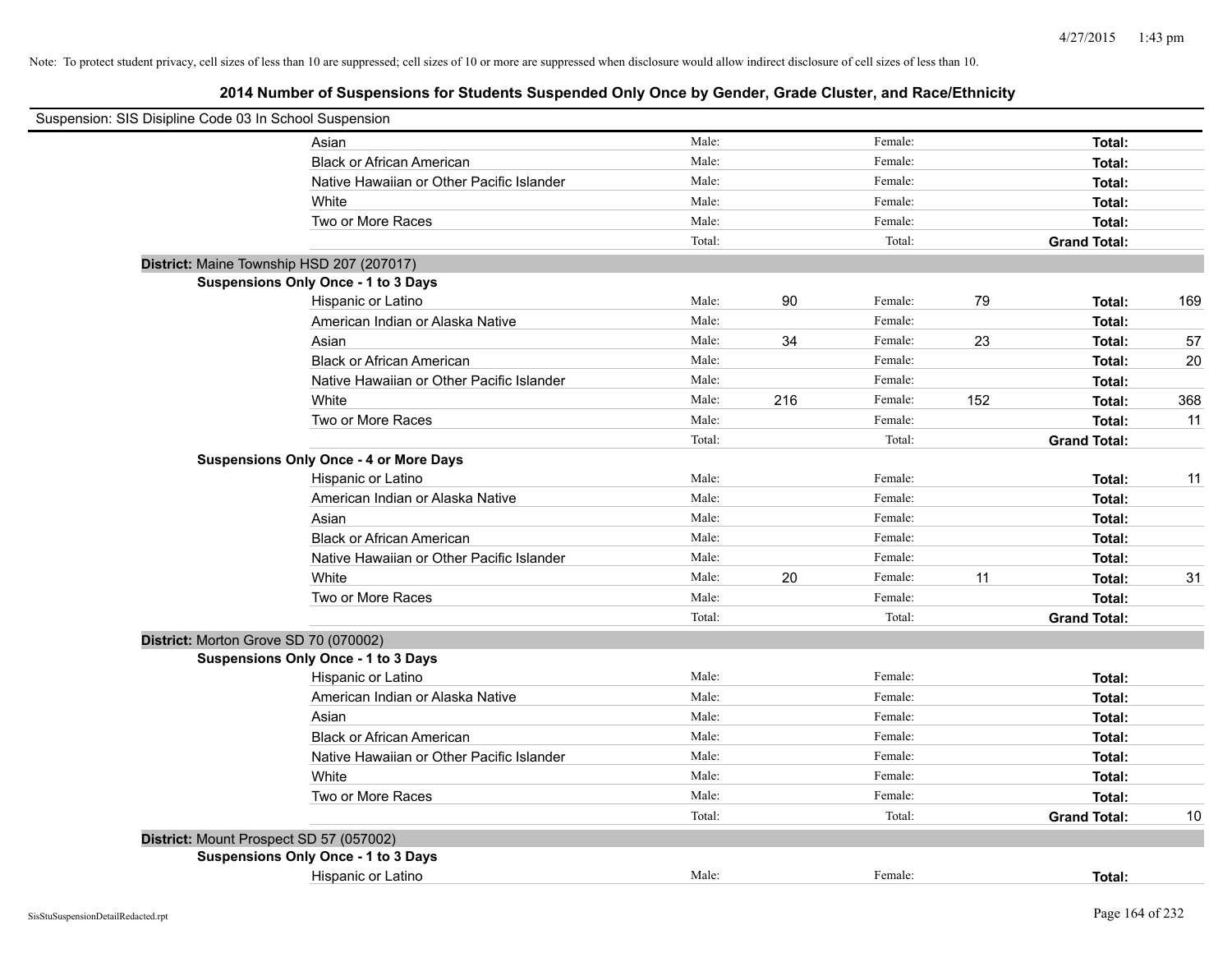| Suspension: SIS Disipline Code 03 In School Suspension |                                               |        |    |         |    |                     |    |
|--------------------------------------------------------|-----------------------------------------------|--------|----|---------|----|---------------------|----|
|                                                        | American Indian or Alaska Native              | Male:  |    | Female: |    | Total:              |    |
|                                                        | Asian                                         | Male:  |    | Female: |    | Total:              |    |
|                                                        | <b>Black or African American</b>              | Male:  |    | Female: |    | Total:              |    |
|                                                        | Native Hawaiian or Other Pacific Islander     | Male:  |    | Female: |    | Total:              |    |
|                                                        | White                                         | Male:  |    | Female: |    | Total:              | 11 |
|                                                        | Two or More Races                             | Male:  |    | Female: |    | Total:              |    |
|                                                        |                                               | Total: |    | Total:  |    | <b>Grand Total:</b> |    |
| District: Niles ESD 71 (071002)                        |                                               |        |    |         |    |                     |    |
|                                                        | Suspensions Only Once - 1 to 3 Days           |        |    |         |    |                     |    |
|                                                        | Hispanic or Latino                            | Male:  |    | Female: |    | Total:              |    |
|                                                        | American Indian or Alaska Native              | Male:  |    | Female: |    | Total:              |    |
|                                                        | Asian                                         | Male:  |    | Female: |    | Total:              |    |
|                                                        | <b>Black or African American</b>              | Male:  |    | Female: |    | Total:              |    |
|                                                        | Native Hawaiian or Other Pacific Islander     | Male:  |    | Female: |    | Total:              |    |
|                                                        | White                                         | Male:  |    | Female: |    | Total:              |    |
|                                                        | Two or More Races                             | Male:  |    | Female: |    | Total:              |    |
|                                                        |                                               | Total: |    | Total:  |    | <b>Grand Total:</b> |    |
|                                                        | <b>Suspensions Only Once - 4 or More Days</b> |        |    |         |    |                     |    |
|                                                        | Hispanic or Latino                            | Male:  |    | Female: |    | Total:              |    |
|                                                        | American Indian or Alaska Native              | Male:  |    | Female: |    | Total:              |    |
|                                                        | Asian                                         | Male:  |    | Female: |    | Total:              |    |
|                                                        | <b>Black or African American</b>              | Male:  |    | Female: |    | Total:              |    |
|                                                        | Native Hawaiian or Other Pacific Islander     | Male:  |    | Female: |    | Total:              |    |
|                                                        | White                                         | Male:  |    | Female: |    | Total:              |    |
|                                                        | Two or More Races                             | Male:  |    | Female: |    | Total:              |    |
|                                                        |                                               | Total: |    | Total:  |    | <b>Grand Total:</b> |    |
| District: Niles Twp CHSD 219 (219017)                  |                                               |        |    |         |    |                     |    |
|                                                        | Suspensions Only Once - 1 to 3 Days           |        |    |         |    |                     |    |
|                                                        | Hispanic or Latino                            | Male:  | 30 | Female: | 16 | Total:              | 46 |
|                                                        | American Indian or Alaska Native              | Male:  |    | Female: |    | Total:              |    |
|                                                        | Asian                                         | Male:  | 24 | Female: | 16 | Total:              | 40 |
|                                                        | <b>Black or African American</b>              | Male:  | 20 | Female: | 16 | Total:              | 36 |
|                                                        | Native Hawaiian or Other Pacific Islander     | Male:  |    | Female: |    | Total:              |    |
|                                                        | White                                         | Male:  | 58 | Female: | 38 | Total:              | 96 |
|                                                        | Two or More Races                             | Male:  |    | Female: |    | Total:              |    |
|                                                        |                                               | Total: |    | Total:  |    | <b>Grand Total:</b> |    |
|                                                        | <b>Suspensions Only Once - 4 or More Days</b> |        |    |         |    |                     |    |
|                                                        | Hispanic or Latino                            | Male:  |    | Female: |    | Total:              |    |
|                                                        | American Indian or Alaska Native              | Male:  |    | Female: |    | Total:              |    |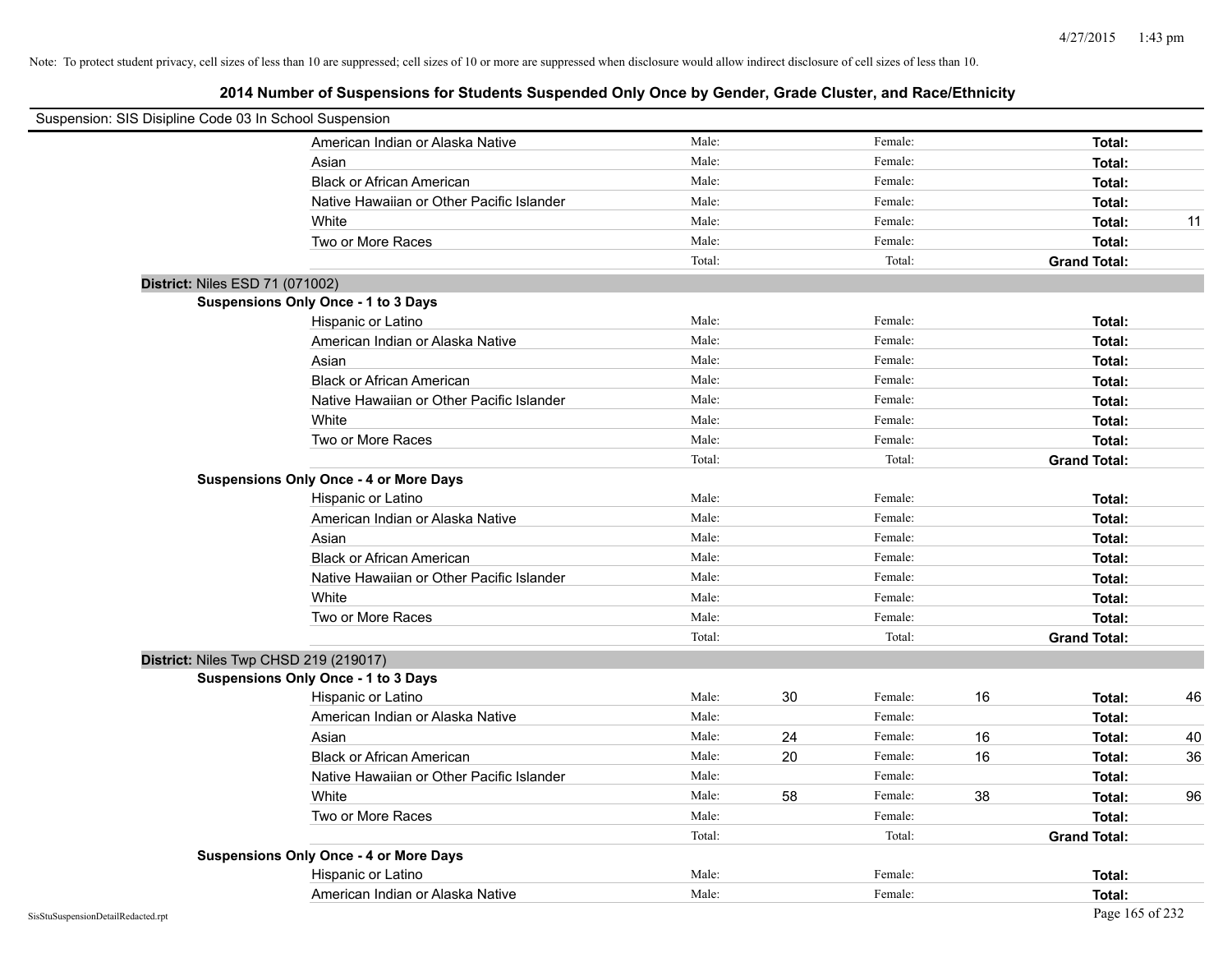| Suspension: SIS Disipline Code 03 In School Suspension |                                               |        |         |                     |    |
|--------------------------------------------------------|-----------------------------------------------|--------|---------|---------------------|----|
|                                                        | Asian                                         | Male:  | Female: | Total:              |    |
|                                                        | <b>Black or African American</b>              | Male:  | Female: | Total:              |    |
|                                                        | Native Hawaiian or Other Pacific Islander     | Male:  | Female: | Total:              |    |
|                                                        | White                                         | Male:  | Female: | Total:              |    |
|                                                        | Two or More Races                             | Male:  | Female: | Total:              |    |
|                                                        |                                               | Total: | Total:  | <b>Grand Total:</b> |    |
| District: Northbrook ESD 27 (027002)                   |                                               |        |         |                     |    |
|                                                        | <b>Suspensions Only Once - 1 to 3 Days</b>    |        |         |                     |    |
|                                                        | Hispanic or Latino                            | Male:  | Female: | Total:              |    |
|                                                        | American Indian or Alaska Native              | Male:  | Female: | Total:              |    |
|                                                        | Asian                                         | Male:  | Female: | Total:              |    |
|                                                        | <b>Black or African American</b>              | Male:  | Female: | Total:              |    |
|                                                        | Native Hawaiian or Other Pacific Islander     | Male:  | Female: | Total:              |    |
|                                                        | White                                         | Male:  | Female: | Total:              | 11 |
|                                                        | Two or More Races                             | Male:  | Female: | Total:              |    |
|                                                        |                                               | Total: | Total:  | <b>Grand Total:</b> |    |
| District: Northbrook SD 28 (028002)                    |                                               |        |         |                     |    |
|                                                        | <b>Suspensions Only Once - 1 to 3 Days</b>    |        |         |                     |    |
|                                                        | Hispanic or Latino                            | Male:  | Female: | Total:              |    |
|                                                        | American Indian or Alaska Native              | Male:  | Female: | Total:              |    |
|                                                        | Asian                                         | Male:  | Female: | Total:              |    |
|                                                        | <b>Black or African American</b>              | Male:  | Female: | Total:              |    |
|                                                        | Native Hawaiian or Other Pacific Islander     | Male:  | Female: | Total:              |    |
|                                                        | White                                         | Male:  | Female: | Total:              | 14 |
|                                                        | Two or More Races                             | Male:  | Female: | Total:              |    |
|                                                        |                                               | Total: | Total:  | <b>Grand Total:</b> |    |
| District: Northfield Twp HSD 225 (225017)              |                                               |        |         |                     |    |
|                                                        | <b>Suspensions Only Once - 1 to 3 Days</b>    |        |         |                     |    |
|                                                        | Hispanic or Latino                            | Male:  | Female: | Total:              |    |
|                                                        | American Indian or Alaska Native              | Male:  | Female: | Total:              |    |
|                                                        | Asian                                         | Male:  | Female: | Total:              |    |
|                                                        | <b>Black or African American</b>              | Male:  | Female: | Total:              |    |
|                                                        | Native Hawaiian or Other Pacific Islander     | Male:  | Female: | Total:              |    |
|                                                        | White                                         | Male:  | Female: | Total:              | 23 |
|                                                        | Two or More Races                             | Male:  | Female: | Total:              |    |
|                                                        |                                               | Total: | Total:  | <b>Grand Total:</b> |    |
|                                                        | <b>Suspensions Only Once - 4 or More Days</b> |        |         |                     |    |
|                                                        | Hispanic or Latino                            | Male:  | Female: | Total:              |    |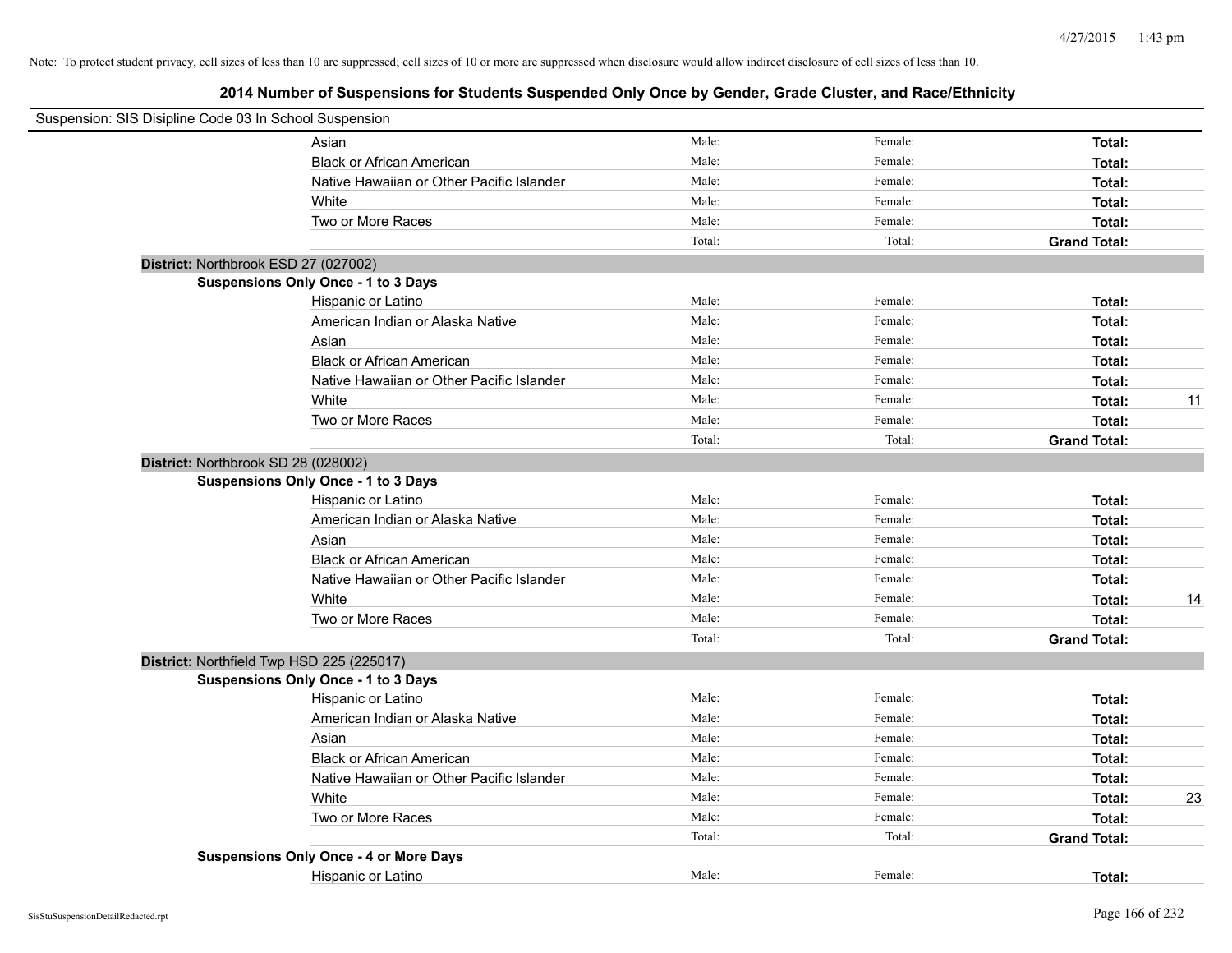**2014 Number of Suspensions for Students Suspended Only Once by Gender, Grade Cluster, and Race/Ethnicity**

| Male:<br>Female:<br>Total:<br>American Indian or Alaska Native<br>Male:<br>Female:<br>Asian<br>Total:<br>Male:<br>Female:<br><b>Black or African American</b><br>Total:<br>Male:<br>Female:<br>Native Hawaiian or Other Pacific Islander<br>Total:<br>Male:<br>Female:<br>White<br>Total:<br>Male:<br>Female:<br>Two or More Races<br>Total:<br>Total:<br>Total:<br><b>Grand Total:</b><br>District: Ombudsman Educational Services (004000)<br><b>Suspensions Only Once - 1 to 3 Days</b><br>Male:<br>Hispanic or Latino<br>Female:<br>Total:<br>Male:<br>Female:<br>American Indian or Alaska Native<br>Total:<br>Male:<br>Female:<br>Asian<br>Total:<br><b>Black or African American</b><br>Male:<br>Female:<br>Total:<br>Male:<br>Female:<br>Native Hawaiian or Other Pacific Islander<br>Total:<br>Male:<br>White<br>Female:<br>Total:<br>Two or More Races<br>Male:<br>Female:<br>Total:<br>Total:<br>Total:<br><b>Grand Total:</b><br>District: Palatine CCSD 15 (015004)<br><b>Suspensions Only Once - 1 to 3 Days</b><br>Male:<br>87<br>Female:<br>29<br>Hispanic or Latino<br>Total:<br>Male:<br>Female:<br>American Indian or Alaska Native<br>Total:<br>Male:<br>Female:<br>Asian<br>Total:<br>Male:<br>Female:<br><b>Black or African American</b><br>Total:<br>Male:<br>Female:<br>Native Hawaiian or Other Pacific Islander<br>Total:<br>Male:<br>41<br>Female:<br>11<br>White<br>Total:<br>Female:<br>Male:<br>Two or More Races<br>Total:<br>Total:<br>Total:<br><b>Grand Total:</b><br><b>Suspensions Only Once - 4 or More Days</b><br>Male:<br>Female:<br>Hispanic or Latino<br>Total:<br>Male:<br>Female:<br>American Indian or Alaska Native<br>Total:<br>Male:<br>Female:<br>Asian<br>Total:<br>Male:<br>Female:<br><b>Black or African American</b><br>Total:<br>Female:<br>Native Hawaiian or Other Pacific Islander<br>Male:<br>Total:<br>Male:<br>Female:<br>White<br>Total: | Suspension: SIS Disipline Code 03 In School Suspension |                   |       |         |        |     |
|---------------------------------------------------------------------------------------------------------------------------------------------------------------------------------------------------------------------------------------------------------------------------------------------------------------------------------------------------------------------------------------------------------------------------------------------------------------------------------------------------------------------------------------------------------------------------------------------------------------------------------------------------------------------------------------------------------------------------------------------------------------------------------------------------------------------------------------------------------------------------------------------------------------------------------------------------------------------------------------------------------------------------------------------------------------------------------------------------------------------------------------------------------------------------------------------------------------------------------------------------------------------------------------------------------------------------------------------------------------------------------------------------------------------------------------------------------------------------------------------------------------------------------------------------------------------------------------------------------------------------------------------------------------------------------------------------------------------------------------------------------------------------------------------------------------------------------------------------------------------------------------------------------|--------------------------------------------------------|-------------------|-------|---------|--------|-----|
|                                                                                                                                                                                                                                                                                                                                                                                                                                                                                                                                                                                                                                                                                                                                                                                                                                                                                                                                                                                                                                                                                                                                                                                                                                                                                                                                                                                                                                                                                                                                                                                                                                                                                                                                                                                                                                                                                                         |                                                        |                   |       |         |        |     |
|                                                                                                                                                                                                                                                                                                                                                                                                                                                                                                                                                                                                                                                                                                                                                                                                                                                                                                                                                                                                                                                                                                                                                                                                                                                                                                                                                                                                                                                                                                                                                                                                                                                                                                                                                                                                                                                                                                         |                                                        |                   |       |         |        |     |
|                                                                                                                                                                                                                                                                                                                                                                                                                                                                                                                                                                                                                                                                                                                                                                                                                                                                                                                                                                                                                                                                                                                                                                                                                                                                                                                                                                                                                                                                                                                                                                                                                                                                                                                                                                                                                                                                                                         |                                                        |                   |       |         |        |     |
|                                                                                                                                                                                                                                                                                                                                                                                                                                                                                                                                                                                                                                                                                                                                                                                                                                                                                                                                                                                                                                                                                                                                                                                                                                                                                                                                                                                                                                                                                                                                                                                                                                                                                                                                                                                                                                                                                                         |                                                        |                   |       |         |        |     |
|                                                                                                                                                                                                                                                                                                                                                                                                                                                                                                                                                                                                                                                                                                                                                                                                                                                                                                                                                                                                                                                                                                                                                                                                                                                                                                                                                                                                                                                                                                                                                                                                                                                                                                                                                                                                                                                                                                         |                                                        |                   |       |         |        |     |
|                                                                                                                                                                                                                                                                                                                                                                                                                                                                                                                                                                                                                                                                                                                                                                                                                                                                                                                                                                                                                                                                                                                                                                                                                                                                                                                                                                                                                                                                                                                                                                                                                                                                                                                                                                                                                                                                                                         |                                                        |                   |       |         |        |     |
|                                                                                                                                                                                                                                                                                                                                                                                                                                                                                                                                                                                                                                                                                                                                                                                                                                                                                                                                                                                                                                                                                                                                                                                                                                                                                                                                                                                                                                                                                                                                                                                                                                                                                                                                                                                                                                                                                                         |                                                        |                   |       |         |        |     |
|                                                                                                                                                                                                                                                                                                                                                                                                                                                                                                                                                                                                                                                                                                                                                                                                                                                                                                                                                                                                                                                                                                                                                                                                                                                                                                                                                                                                                                                                                                                                                                                                                                                                                                                                                                                                                                                                                                         |                                                        |                   |       |         |        |     |
|                                                                                                                                                                                                                                                                                                                                                                                                                                                                                                                                                                                                                                                                                                                                                                                                                                                                                                                                                                                                                                                                                                                                                                                                                                                                                                                                                                                                                                                                                                                                                                                                                                                                                                                                                                                                                                                                                                         |                                                        |                   |       |         |        |     |
|                                                                                                                                                                                                                                                                                                                                                                                                                                                                                                                                                                                                                                                                                                                                                                                                                                                                                                                                                                                                                                                                                                                                                                                                                                                                                                                                                                                                                                                                                                                                                                                                                                                                                                                                                                                                                                                                                                         |                                                        |                   |       |         |        |     |
|                                                                                                                                                                                                                                                                                                                                                                                                                                                                                                                                                                                                                                                                                                                                                                                                                                                                                                                                                                                                                                                                                                                                                                                                                                                                                                                                                                                                                                                                                                                                                                                                                                                                                                                                                                                                                                                                                                         |                                                        |                   |       |         |        |     |
|                                                                                                                                                                                                                                                                                                                                                                                                                                                                                                                                                                                                                                                                                                                                                                                                                                                                                                                                                                                                                                                                                                                                                                                                                                                                                                                                                                                                                                                                                                                                                                                                                                                                                                                                                                                                                                                                                                         |                                                        |                   |       |         |        |     |
|                                                                                                                                                                                                                                                                                                                                                                                                                                                                                                                                                                                                                                                                                                                                                                                                                                                                                                                                                                                                                                                                                                                                                                                                                                                                                                                                                                                                                                                                                                                                                                                                                                                                                                                                                                                                                                                                                                         |                                                        |                   |       |         |        |     |
|                                                                                                                                                                                                                                                                                                                                                                                                                                                                                                                                                                                                                                                                                                                                                                                                                                                                                                                                                                                                                                                                                                                                                                                                                                                                                                                                                                                                                                                                                                                                                                                                                                                                                                                                                                                                                                                                                                         |                                                        |                   |       |         |        |     |
|                                                                                                                                                                                                                                                                                                                                                                                                                                                                                                                                                                                                                                                                                                                                                                                                                                                                                                                                                                                                                                                                                                                                                                                                                                                                                                                                                                                                                                                                                                                                                                                                                                                                                                                                                                                                                                                                                                         |                                                        |                   |       |         |        |     |
|                                                                                                                                                                                                                                                                                                                                                                                                                                                                                                                                                                                                                                                                                                                                                                                                                                                                                                                                                                                                                                                                                                                                                                                                                                                                                                                                                                                                                                                                                                                                                                                                                                                                                                                                                                                                                                                                                                         |                                                        |                   |       |         |        |     |
|                                                                                                                                                                                                                                                                                                                                                                                                                                                                                                                                                                                                                                                                                                                                                                                                                                                                                                                                                                                                                                                                                                                                                                                                                                                                                                                                                                                                                                                                                                                                                                                                                                                                                                                                                                                                                                                                                                         |                                                        |                   |       |         |        |     |
|                                                                                                                                                                                                                                                                                                                                                                                                                                                                                                                                                                                                                                                                                                                                                                                                                                                                                                                                                                                                                                                                                                                                                                                                                                                                                                                                                                                                                                                                                                                                                                                                                                                                                                                                                                                                                                                                                                         |                                                        |                   |       |         |        |     |
|                                                                                                                                                                                                                                                                                                                                                                                                                                                                                                                                                                                                                                                                                                                                                                                                                                                                                                                                                                                                                                                                                                                                                                                                                                                                                                                                                                                                                                                                                                                                                                                                                                                                                                                                                                                                                                                                                                         |                                                        |                   |       |         |        |     |
|                                                                                                                                                                                                                                                                                                                                                                                                                                                                                                                                                                                                                                                                                                                                                                                                                                                                                                                                                                                                                                                                                                                                                                                                                                                                                                                                                                                                                                                                                                                                                                                                                                                                                                                                                                                                                                                                                                         |                                                        |                   |       |         |        | 116 |
|                                                                                                                                                                                                                                                                                                                                                                                                                                                                                                                                                                                                                                                                                                                                                                                                                                                                                                                                                                                                                                                                                                                                                                                                                                                                                                                                                                                                                                                                                                                                                                                                                                                                                                                                                                                                                                                                                                         |                                                        |                   |       |         |        |     |
|                                                                                                                                                                                                                                                                                                                                                                                                                                                                                                                                                                                                                                                                                                                                                                                                                                                                                                                                                                                                                                                                                                                                                                                                                                                                                                                                                                                                                                                                                                                                                                                                                                                                                                                                                                                                                                                                                                         |                                                        |                   |       |         |        |     |
|                                                                                                                                                                                                                                                                                                                                                                                                                                                                                                                                                                                                                                                                                                                                                                                                                                                                                                                                                                                                                                                                                                                                                                                                                                                                                                                                                                                                                                                                                                                                                                                                                                                                                                                                                                                                                                                                                                         |                                                        |                   |       |         |        | 12  |
|                                                                                                                                                                                                                                                                                                                                                                                                                                                                                                                                                                                                                                                                                                                                                                                                                                                                                                                                                                                                                                                                                                                                                                                                                                                                                                                                                                                                                                                                                                                                                                                                                                                                                                                                                                                                                                                                                                         |                                                        |                   |       |         |        |     |
|                                                                                                                                                                                                                                                                                                                                                                                                                                                                                                                                                                                                                                                                                                                                                                                                                                                                                                                                                                                                                                                                                                                                                                                                                                                                                                                                                                                                                                                                                                                                                                                                                                                                                                                                                                                                                                                                                                         |                                                        |                   |       |         |        | 52  |
|                                                                                                                                                                                                                                                                                                                                                                                                                                                                                                                                                                                                                                                                                                                                                                                                                                                                                                                                                                                                                                                                                                                                                                                                                                                                                                                                                                                                                                                                                                                                                                                                                                                                                                                                                                                                                                                                                                         |                                                        |                   |       |         |        |     |
|                                                                                                                                                                                                                                                                                                                                                                                                                                                                                                                                                                                                                                                                                                                                                                                                                                                                                                                                                                                                                                                                                                                                                                                                                                                                                                                                                                                                                                                                                                                                                                                                                                                                                                                                                                                                                                                                                                         |                                                        |                   |       |         |        | 191 |
|                                                                                                                                                                                                                                                                                                                                                                                                                                                                                                                                                                                                                                                                                                                                                                                                                                                                                                                                                                                                                                                                                                                                                                                                                                                                                                                                                                                                                                                                                                                                                                                                                                                                                                                                                                                                                                                                                                         |                                                        |                   |       |         |        |     |
|                                                                                                                                                                                                                                                                                                                                                                                                                                                                                                                                                                                                                                                                                                                                                                                                                                                                                                                                                                                                                                                                                                                                                                                                                                                                                                                                                                                                                                                                                                                                                                                                                                                                                                                                                                                                                                                                                                         |                                                        |                   |       |         |        |     |
|                                                                                                                                                                                                                                                                                                                                                                                                                                                                                                                                                                                                                                                                                                                                                                                                                                                                                                                                                                                                                                                                                                                                                                                                                                                                                                                                                                                                                                                                                                                                                                                                                                                                                                                                                                                                                                                                                                         |                                                        |                   |       |         |        |     |
|                                                                                                                                                                                                                                                                                                                                                                                                                                                                                                                                                                                                                                                                                                                                                                                                                                                                                                                                                                                                                                                                                                                                                                                                                                                                                                                                                                                                                                                                                                                                                                                                                                                                                                                                                                                                                                                                                                         |                                                        |                   |       |         |        |     |
|                                                                                                                                                                                                                                                                                                                                                                                                                                                                                                                                                                                                                                                                                                                                                                                                                                                                                                                                                                                                                                                                                                                                                                                                                                                                                                                                                                                                                                                                                                                                                                                                                                                                                                                                                                                                                                                                                                         |                                                        |                   |       |         |        |     |
|                                                                                                                                                                                                                                                                                                                                                                                                                                                                                                                                                                                                                                                                                                                                                                                                                                                                                                                                                                                                                                                                                                                                                                                                                                                                                                                                                                                                                                                                                                                                                                                                                                                                                                                                                                                                                                                                                                         |                                                        |                   |       |         |        |     |
|                                                                                                                                                                                                                                                                                                                                                                                                                                                                                                                                                                                                                                                                                                                                                                                                                                                                                                                                                                                                                                                                                                                                                                                                                                                                                                                                                                                                                                                                                                                                                                                                                                                                                                                                                                                                                                                                                                         |                                                        |                   |       |         |        |     |
|                                                                                                                                                                                                                                                                                                                                                                                                                                                                                                                                                                                                                                                                                                                                                                                                                                                                                                                                                                                                                                                                                                                                                                                                                                                                                                                                                                                                                                                                                                                                                                                                                                                                                                                                                                                                                                                                                                         |                                                        | Two or More Races | Male: | Female: | Total: |     |
| Total:<br>Total:<br><b>Grand Total:</b>                                                                                                                                                                                                                                                                                                                                                                                                                                                                                                                                                                                                                                                                                                                                                                                                                                                                                                                                                                                                                                                                                                                                                                                                                                                                                                                                                                                                                                                                                                                                                                                                                                                                                                                                                                                                                                                                 |                                                        |                   |       |         |        |     |

**District:** Park Ridge CCSD 64 (064004) **Suspensions Only Once - 1 to 3 Days**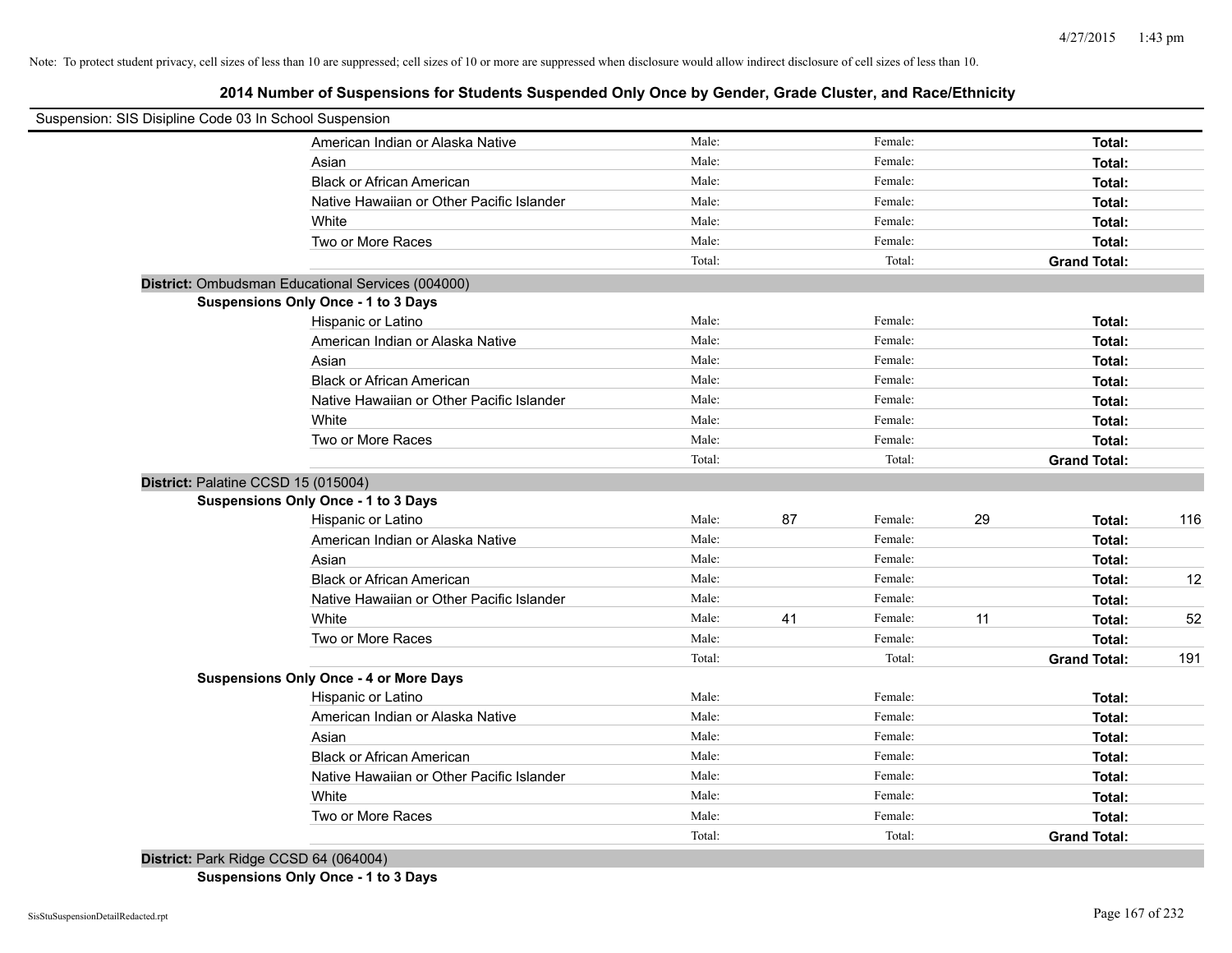| Suspension: SIS Disipline Code 03 In School Suspension |                                            |        |         |                     |    |
|--------------------------------------------------------|--------------------------------------------|--------|---------|---------------------|----|
|                                                        | Hispanic or Latino                         | Male:  | Female: | Total:              |    |
|                                                        | American Indian or Alaska Native           | Male:  | Female: | Total:              |    |
|                                                        | Asian                                      | Male:  | Female: | Total:              |    |
|                                                        | <b>Black or African American</b>           | Male:  | Female: | Total:              |    |
|                                                        | Native Hawaiian or Other Pacific Islander  | Male:  | Female: | Total:              |    |
|                                                        | White                                      | Male:  | Female: | Total:              |    |
|                                                        | Two or More Races                          | Male:  | Female: | Total:              |    |
|                                                        |                                            | Total: | Total:  | <b>Grand Total:</b> |    |
| District: Prospect Heights SD 23 (023002)              |                                            |        |         |                     |    |
|                                                        | Suspensions Only Once - 1 to 3 Days        |        |         |                     |    |
|                                                        | Hispanic or Latino                         | Male:  | Female: | Total:              |    |
|                                                        | American Indian or Alaska Native           | Male:  | Female: | Total:              |    |
|                                                        | Asian                                      | Male:  | Female: | Total:              |    |
|                                                        | <b>Black or African American</b>           | Male:  | Female: | Total:              |    |
|                                                        | Native Hawaiian or Other Pacific Islander  | Male:  | Female: | Total:              |    |
|                                                        | White                                      | Male:  | Female: | Total:              |    |
|                                                        | Two or More Races                          | Male:  | Female: | Total:              |    |
|                                                        |                                            | Total: | Total:  | <b>Grand Total:</b> |    |
| District: River Trails SD 26 (026002)                  |                                            |        |         |                     |    |
|                                                        | <b>Suspensions Only Once - 1 to 3 Days</b> |        |         |                     |    |
|                                                        | Hispanic or Latino                         | Male:  | Female: | Total:              |    |
|                                                        | American Indian or Alaska Native           | Male:  | Female: | Total:              |    |
|                                                        | Asian                                      | Male:  | Female: | Total:              |    |
|                                                        | <b>Black or African American</b>           | Male:  | Female: | Total:              |    |
|                                                        | Native Hawaiian or Other Pacific Islander  | Male:  | Female: | Total:              |    |
|                                                        | White                                      | Male:  | Female: | Total:              | 10 |
|                                                        | Two or More Races                          | Male:  | Female: | Total:              |    |
|                                                        |                                            | Total: | Total:  | <b>Grand Total:</b> | 24 |
| District: Schaumburg CCSD 54 (054004)                  |                                            |        |         |                     |    |
|                                                        | Suspensions Only Once - 1 to 3 Days        |        |         |                     |    |
|                                                        | Hispanic or Latino                         | Male:  | Female: | Total:              | 14 |
|                                                        | American Indian or Alaska Native           | Male:  | Female: | Total:              |    |
|                                                        | Asian                                      | Male:  | Female: | Total:              |    |
|                                                        | <b>Black or African American</b>           | Male:  | Female: | Total:              | 19 |
|                                                        | Native Hawaiian or Other Pacific Islander  | Male:  | Female: | Total:              |    |
|                                                        | White                                      | Male:  | Female: | Total:              | 25 |
|                                                        | Two or More Races                          | Male:  | Female: | Total:              |    |
|                                                        |                                            | Total: | Total:  | <b>Grand Total:</b> |    |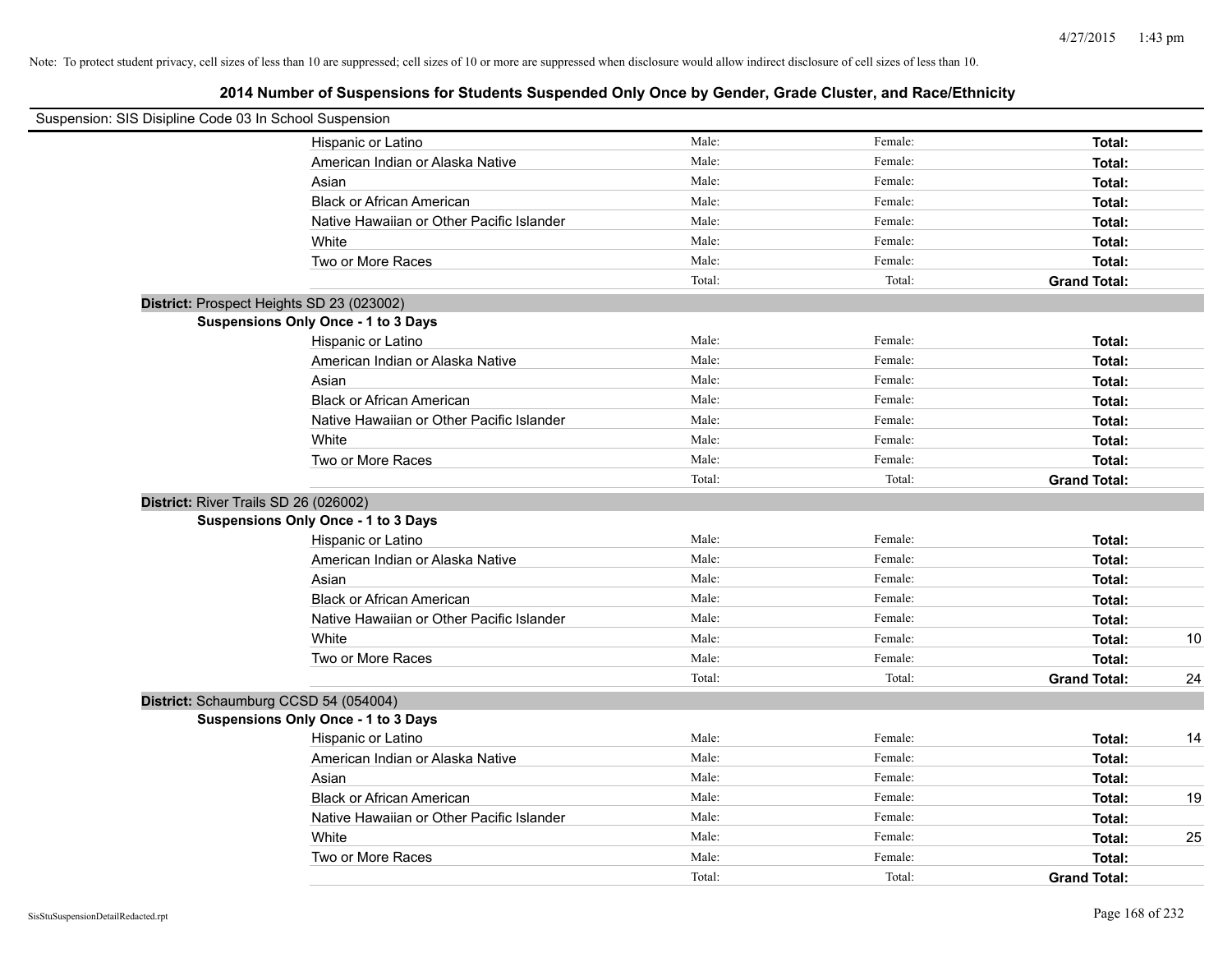| Suspension: SIS Disipline Code 03 In School Suspension |        |    |         |    |                     |     |
|--------------------------------------------------------|--------|----|---------|----|---------------------|-----|
| District: Skokie SD 68 (068002)                        |        |    |         |    |                     |     |
| <b>Suspensions Only Once - 1 to 3 Days</b>             |        |    |         |    |                     |     |
| Hispanic or Latino                                     | Male:  |    | Female: |    | Total:              |     |
| American Indian or Alaska Native                       | Male:  |    | Female: |    | Total:              |     |
| Asian                                                  | Male:  |    | Female: |    | Total:              |     |
| <b>Black or African American</b>                       | Male:  |    | Female: |    | Total:              |     |
| Native Hawaiian or Other Pacific Islander              | Male:  |    | Female: |    | Total:              |     |
| White                                                  | Male:  |    | Female: |    | Total:              |     |
| Two or More Races                                      | Male:  |    | Female: |    | Total:              |     |
|                                                        | Total: |    | Total:  |    | <b>Grand Total:</b> | 22  |
| District: Skokie SD 69 (069002)                        |        |    |         |    |                     |     |
| <b>Suspensions Only Once - 1 to 3 Days</b>             |        |    |         |    |                     |     |
| Hispanic or Latino                                     | Male:  |    | Female: |    | Total:              |     |
| American Indian or Alaska Native                       | Male:  |    | Female: |    | Total:              |     |
| Asian                                                  | Male:  |    | Female: |    | Total:              |     |
| <b>Black or African American</b>                       | Male:  |    | Female: |    | Total:              |     |
| Native Hawaiian or Other Pacific Islander              | Male:  |    | Female: |    | Total:              |     |
| White                                                  | Male:  |    | Female: |    | Total:              |     |
| Two or More Races                                      | Male:  |    | Female: |    | Total:              |     |
|                                                        | Total: |    | Total:  |    | <b>Grand Total:</b> | 20  |
| District: Skokie SD 73-5 (073502)                      |        |    |         |    |                     |     |
| <b>Suspensions Only Once - 1 to 3 Days</b>             |        |    |         |    |                     |     |
| Hispanic or Latino                                     | Male:  |    | Female: |    | Total:              |     |
| American Indian or Alaska Native                       | Male:  |    | Female: |    | Total:              |     |
| Asian                                                  | Male:  |    | Female: |    | Total:              |     |
| <b>Black or African American</b>                       | Male:  |    | Female: |    | Total:              |     |
| Native Hawaiian or Other Pacific Islander              | Male:  |    | Female: |    | Total:              |     |
| White                                                  | Male:  |    | Female: |    | Total:              |     |
| Two or More Races                                      | Male:  |    | Female: |    | Total:              |     |
|                                                        | Total: |    | Total:  |    | <b>Grand Total:</b> |     |
| District: Township HSD 211 (211017)                    |        |    |         |    |                     |     |
| <b>Suspensions Only Once - 1 to 3 Days</b>             |        |    |         |    |                     |     |
| Hispanic or Latino                                     | Male:  | 83 | Female: | 50 | Total:              | 133 |
| American Indian or Alaska Native                       | Male:  |    | Female: |    | Total:              |     |
| Asian                                                  | Male:  |    | Female: |    | Total:              | 21  |
| <b>Black or African American</b>                       | Male:  | 34 | Female: | 24 | Total:              | 58  |
| Native Hawaiian or Other Pacific Islander              | Male:  |    | Female: |    | Total:              |     |
| White                                                  | Male:  | 88 | Female: | 29 | Total:              | 117 |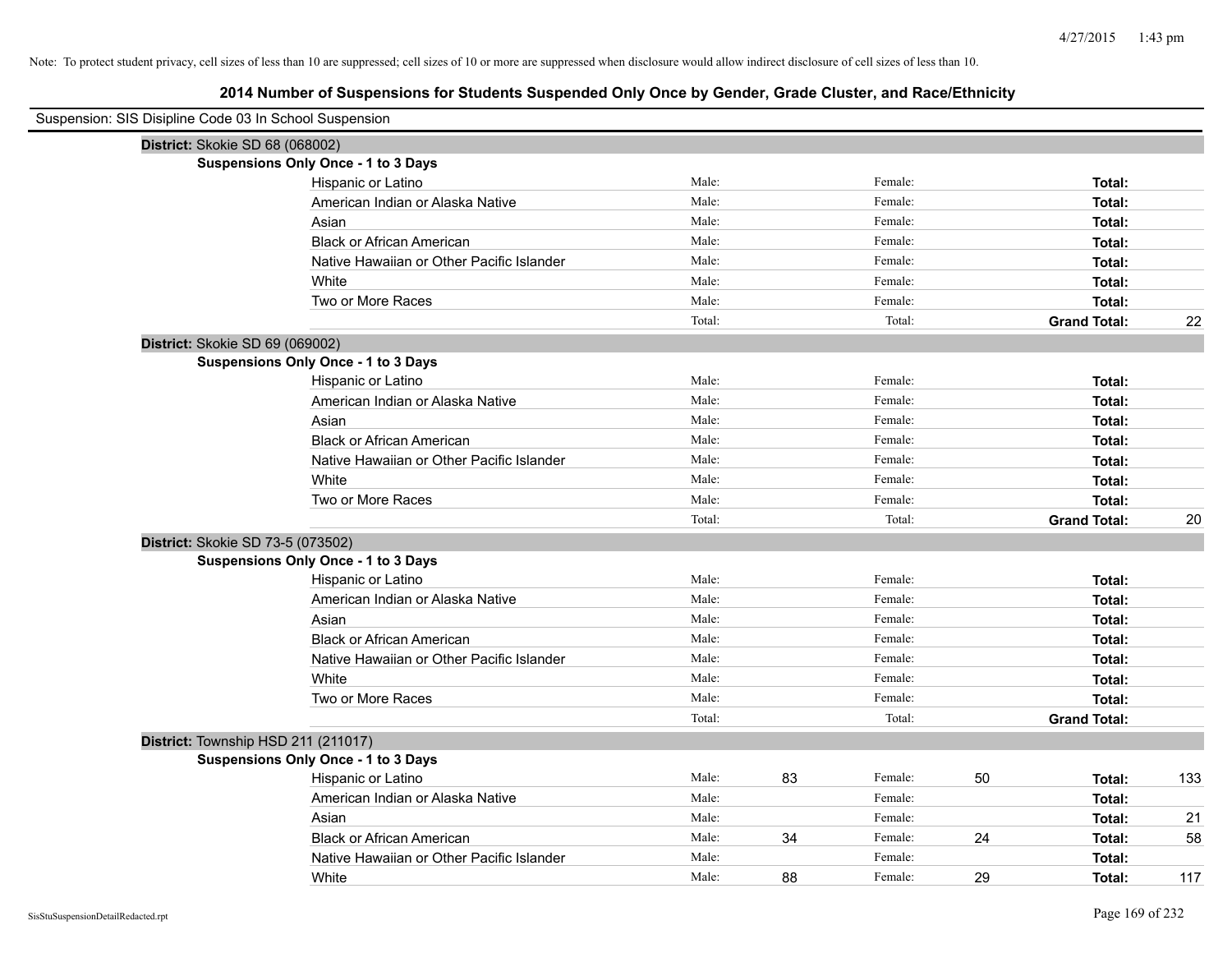| Suspension: SIS Disipline Code 03 In School Suspension |                                               |        |    |         |    |                     |     |
|--------------------------------------------------------|-----------------------------------------------|--------|----|---------|----|---------------------|-----|
|                                                        | Two or More Races                             | Male:  |    | Female: |    | Total:              |     |
|                                                        |                                               | Total: |    | Total:  |    | <b>Grand Total:</b> |     |
|                                                        | District: Township HSD 214 (214017)           |        |    |         |    |                     |     |
|                                                        | <b>Suspensions Only Once - 1 to 3 Days</b>    |        |    |         |    |                     |     |
|                                                        | Hispanic or Latino                            | Male:  | 90 | Female: | 65 | Total:              | 155 |
|                                                        | American Indian or Alaska Native              | Male:  |    | Female: |    | Total:              |     |
|                                                        | Asian                                         | Male:  |    | Female: |    | Total:              |     |
|                                                        | <b>Black or African American</b>              | Male:  |    | Female: |    | Total:              | 15  |
|                                                        | Native Hawaiian or Other Pacific Islander     | Male:  |    | Female: |    | Total:              |     |
|                                                        | White                                         | Male:  | 65 | Female: | 22 | Total:              | 87  |
|                                                        | Two or More Races                             | Male:  |    | Female: |    | Total:              |     |
|                                                        |                                               | Total: |    | Total:  |    | <b>Grand Total:</b> | 268 |
|                                                        | <b>Suspensions Only Once - 4 or More Days</b> |        |    |         |    |                     |     |
|                                                        | Hispanic or Latino                            | Male:  |    | Female: |    | Total:              |     |
|                                                        | American Indian or Alaska Native              | Male:  |    | Female: |    | Total:              |     |
|                                                        | Asian                                         | Male:  |    | Female: |    | Total:              |     |
|                                                        | <b>Black or African American</b>              | Male:  |    | Female: |    | Total:              |     |
|                                                        | Native Hawaiian or Other Pacific Islander     | Male:  |    | Female: |    | Total:              |     |
|                                                        | White                                         | Male:  |    | Female: |    | Total:              |     |
|                                                        | Two or More Races                             | Male:  |    | Female: |    | Total:              |     |
|                                                        |                                               | Total: |    | Total:  |    | <b>Grand Total:</b> | 11  |
|                                                        | District: West Northfield SD 31 (031002)      |        |    |         |    |                     |     |
|                                                        | Suspensions Only Once - 1 to 3 Days           |        |    |         |    |                     |     |
|                                                        | Hispanic or Latino                            | Male:  |    | Female: |    | Total:              |     |
|                                                        | American Indian or Alaska Native              | Male:  |    | Female: |    | Total:              |     |
|                                                        | Asian                                         | Male:  |    | Female: |    | Total:              |     |
|                                                        | <b>Black or African American</b>              | Male:  |    | Female: |    | Total:              |     |
|                                                        | Native Hawaiian or Other Pacific Islander     | Male:  |    | Female: |    | Total:              |     |
|                                                        | White                                         | Male:  |    | Female: |    | Total:              |     |
|                                                        | Two or More Races                             | Male:  |    | Female: |    | Total:              |     |
|                                                        |                                               | Total: |    | Total:  |    | <b>Grand Total:</b> | 10  |
|                                                        | District: Wheeling CCSD 21 (021004)           |        |    |         |    |                     |     |
|                                                        | <b>Suspensions Only Once - 1 to 3 Days</b>    |        |    |         |    |                     |     |
|                                                        | Hispanic or Latino                            | Male:  | 47 | Female: | 15 | Total:              | 62  |
|                                                        | American Indian or Alaska Native              | Male:  |    | Female: |    | Total:              |     |
|                                                        | Asian                                         | Male:  |    | Female: |    | Total:              |     |
|                                                        | <b>Black or African American</b>              | Male:  |    | Female: |    | Total:              |     |
|                                                        | Native Hawaiian or Other Pacific Islander     | Male:  |    | Female: |    | Total:              |     |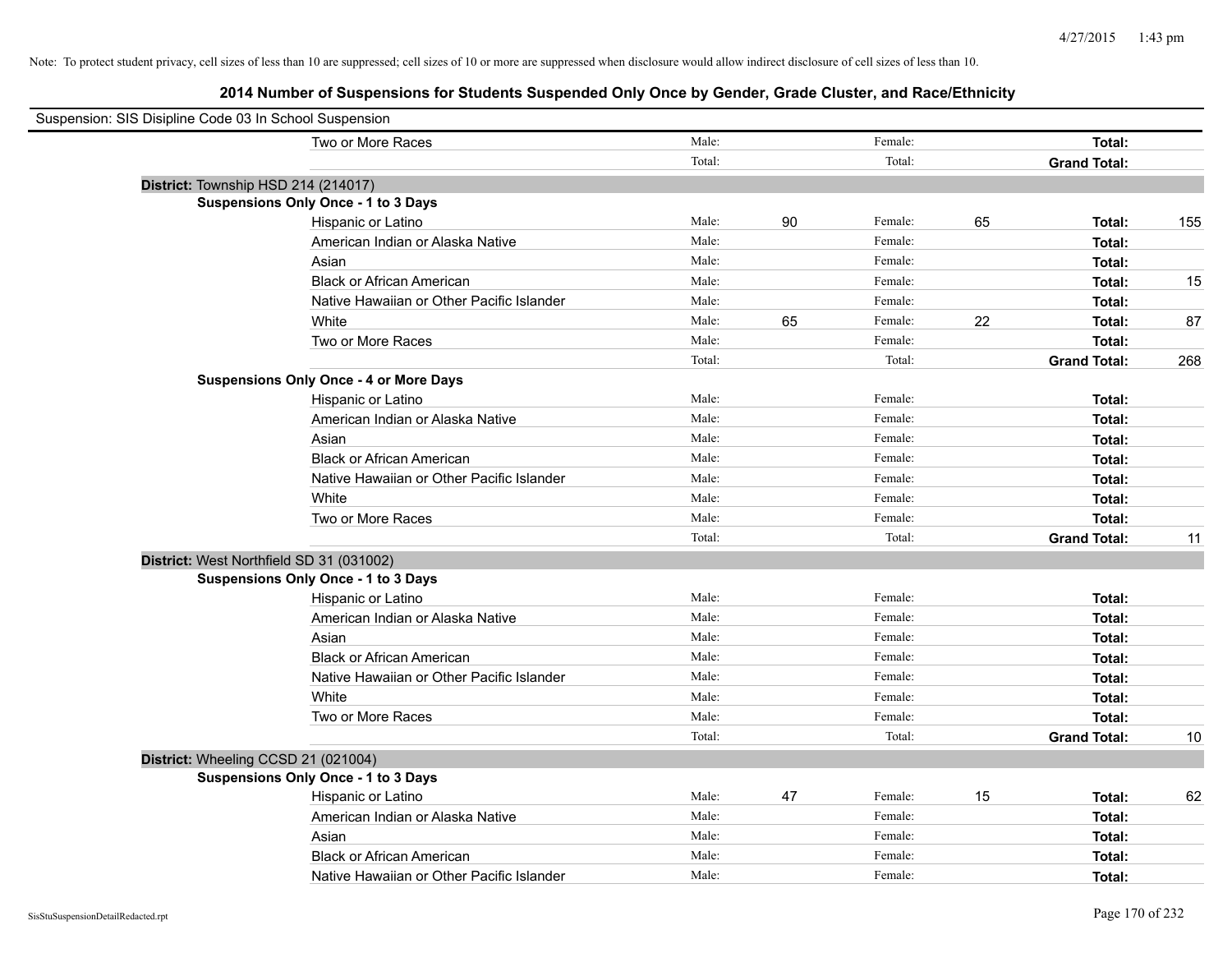| Suspension: SIS Disipline Code 03 In School Suspension |                                                        |        |         |                     |     |
|--------------------------------------------------------|--------------------------------------------------------|--------|---------|---------------------|-----|
| White                                                  |                                                        | Male:  | Female: | Total:              | 25  |
|                                                        | Two or More Races                                      | Male:  | Female: | Total:              |     |
|                                                        |                                                        | Total: | Total:  | <b>Grand Total:</b> | 103 |
| District: Wilmette SD 39 (039002)                      |                                                        |        |         |                     |     |
| <b>Suspensions Only Once - 1 to 3 Days</b>             |                                                        |        |         |                     |     |
|                                                        | Hispanic or Latino                                     | Male:  | Female: | Total:              |     |
|                                                        | American Indian or Alaska Native                       | Male:  | Female: | Total:              |     |
| Asian                                                  |                                                        | Male:  | Female: | Total:              |     |
|                                                        | <b>Black or African American</b>                       | Male:  | Female: | Total:              |     |
|                                                        | Native Hawaiian or Other Pacific Islander              | Male:  | Female: | Total:              |     |
| White                                                  |                                                        | Male:  | Female: | Total:              |     |
|                                                        | Two or More Races                                      | Male:  | Female: | Total:              |     |
|                                                        |                                                        | Total: | Total:  | <b>Grand Total:</b> | 10  |
| County: Non-Public School (000)                        |                                                        |        |         |                     |     |
| District: Region 05 North Cook ISC 1 (000000)          |                                                        |        |         |                     |     |
| <b>Suspensions Only Once - 1 to 3 Days</b>             |                                                        |        |         |                     |     |
|                                                        | Hispanic or Latino                                     | Male:  | Female: | Total:              |     |
|                                                        | American Indian or Alaska Native                       | Male:  | Female: | Total:              |     |
| Asian                                                  |                                                        | Male:  | Female: | Total:              |     |
|                                                        | <b>Black or African American</b>                       | Male:  | Female: | Total:              |     |
|                                                        | Native Hawaiian or Other Pacific Islander              | Male:  | Female: | Total:              |     |
| White                                                  |                                                        | Male:  | Female: | Total:              |     |
|                                                        | Two or More Races                                      | Male:  | Female: | Total:              |     |
|                                                        |                                                        | Total: | Total:  | <b>Grand Total:</b> |     |
|                                                        |                                                        |        |         |                     |     |
| Region: Region 06 West Cook ISC 2 (06)                 |                                                        |        |         |                     |     |
| County: Cook (016)                                     |                                                        |        |         |                     |     |
| District: Bellwood SD 88 (088002)                      |                                                        |        |         |                     |     |
| <b>Suspensions Only Once - 1 to 3 Days</b>             |                                                        | Male:  | Female: |                     |     |
|                                                        | Hispanic or Latino<br>American Indian or Alaska Native | Male:  | Female: | Total:              |     |
|                                                        |                                                        |        |         | Total:              |     |
| Asian                                                  |                                                        | Male:  | Female: | Total:              |     |
|                                                        | <b>Black or African American</b>                       | Male:  | Female: | Total:              |     |
|                                                        | Native Hawaiian or Other Pacific Islander              | Male:  | Female: | Total:              |     |
| White                                                  |                                                        | Male:  | Female: | Total:              |     |
|                                                        | Two or More Races                                      | Male:  | Female: | Total:              |     |
|                                                        |                                                        | Total: | Total:  | <b>Grand Total:</b> |     |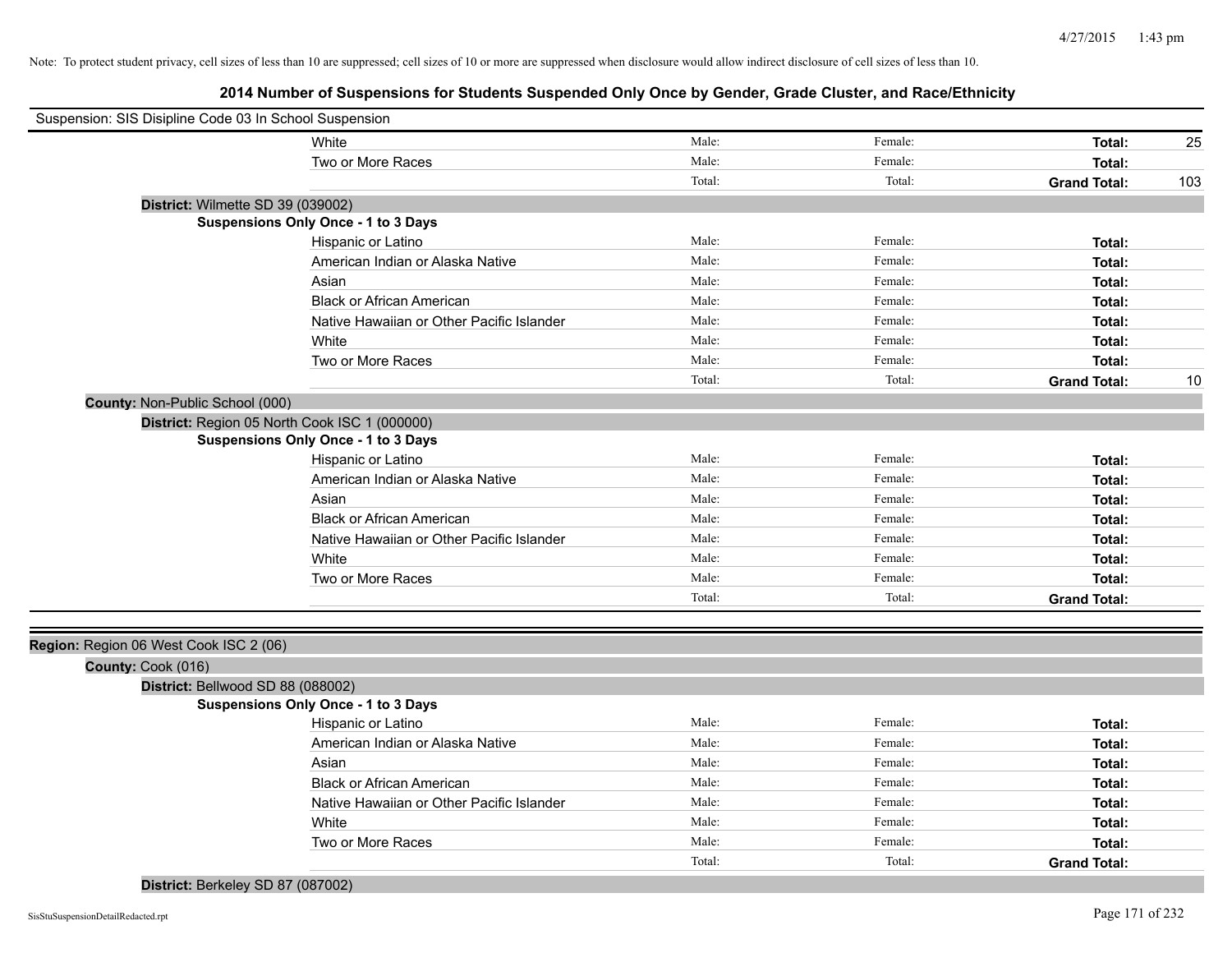|  | 2014 Number of Suspensions for Students Suspended Only Once by Gender, Grade Cluster, and Race/Ethnicity |  |  |  |  |
|--|----------------------------------------------------------------------------------------------------------|--|--|--|--|
|--|----------------------------------------------------------------------------------------------------------|--|--|--|--|

| Suspension: SIS Disipline Code 03 In School Suspension |                                               |        |    |         |    |                     |    |
|--------------------------------------------------------|-----------------------------------------------|--------|----|---------|----|---------------------|----|
|                                                        | Suspensions Only Once - 1 to 3 Days           |        |    |         |    |                     |    |
|                                                        | Hispanic or Latino                            | Male:  |    | Female: |    | Total:              | 24 |
|                                                        | American Indian or Alaska Native              | Male:  |    | Female: |    | Total:              |    |
|                                                        | Asian                                         | Male:  |    | Female: |    | Total:              |    |
|                                                        | <b>Black or African American</b>              | Male:  | 42 | Female: | 22 | Total:              | 64 |
|                                                        | Native Hawaiian or Other Pacific Islander     | Male:  |    | Female: |    | Total:              |    |
|                                                        | White                                         | Male:  |    | Female: |    | Total:              |    |
|                                                        | Two or More Races                             | Male:  |    | Female: |    | Total:              |    |
|                                                        |                                               | Total: |    | Total:  |    | <b>Grand Total:</b> |    |
|                                                        | <b>Suspensions Only Once - 4 or More Days</b> |        |    |         |    |                     |    |
|                                                        | Hispanic or Latino                            | Male:  |    | Female: |    | Total:              |    |
|                                                        | American Indian or Alaska Native              | Male:  |    | Female: |    | Total:              |    |
|                                                        | Asian                                         | Male:  |    | Female: |    | Total:              |    |
|                                                        | <b>Black or African American</b>              | Male:  |    | Female: |    | Total:              |    |
|                                                        | Native Hawaiian or Other Pacific Islander     | Male:  |    | Female: |    | Total:              |    |
|                                                        | White                                         | Male:  |    | Female: |    | Total:              |    |
|                                                        | Two or More Races                             | Male:  |    | Female: |    | Total:              |    |
|                                                        |                                               | Total: |    | Total:  |    | <b>Grand Total:</b> |    |
|                                                        | District: Berwyn North SD 98 (098002)         |        |    |         |    |                     |    |
|                                                        | <b>Suspensions Only Once - 1 to 3 Days</b>    |        |    |         |    |                     |    |
|                                                        | Hispanic or Latino                            | Male:  |    | Female: |    | Total:              | 30 |
|                                                        | American Indian or Alaska Native              | Male:  |    | Female: |    | Total:              |    |
|                                                        | Asian                                         | Male:  |    | Female: |    | Total:              |    |
|                                                        | <b>Black or African American</b>              | Male:  |    | Female: |    | Total:              | 17 |
|                                                        | Native Hawaiian or Other Pacific Islander     | Male:  |    | Female: |    | Total:              |    |
|                                                        | White                                         | Male:  |    | Female: |    | Total:              |    |
|                                                        | Two or More Races                             | Male:  |    | Female: |    | Total:              |    |
|                                                        |                                               | Total: |    | Total:  |    | <b>Grand Total:</b> |    |
|                                                        | District: Berwyn South SD 100 (100002)        |        |    |         |    |                     |    |
|                                                        | <b>Suspensions Only Once - 1 to 3 Days</b>    |        |    |         |    |                     |    |
|                                                        | Hispanic or Latino                            | Male:  | 29 | Female: | 10 | Total:              | 39 |
|                                                        | American Indian or Alaska Native              | Male:  |    | Female: |    | Total:              |    |
|                                                        | Asian                                         | Male:  |    | Female: |    | Total:              |    |
|                                                        | <b>Black or African American</b>              | Male:  |    | Female: |    | Total:              |    |
|                                                        | Native Hawaiian or Other Pacific Islander     | Male:  |    | Female: |    | Total:              |    |
|                                                        | White                                         | Male:  |    | Female: |    | Total:              |    |
|                                                        | Two or More Races                             | Male:  |    | Female: |    | Total:              |    |
|                                                        |                                               | Total: |    | Total:  |    | <b>Grand Total:</b> | 55 |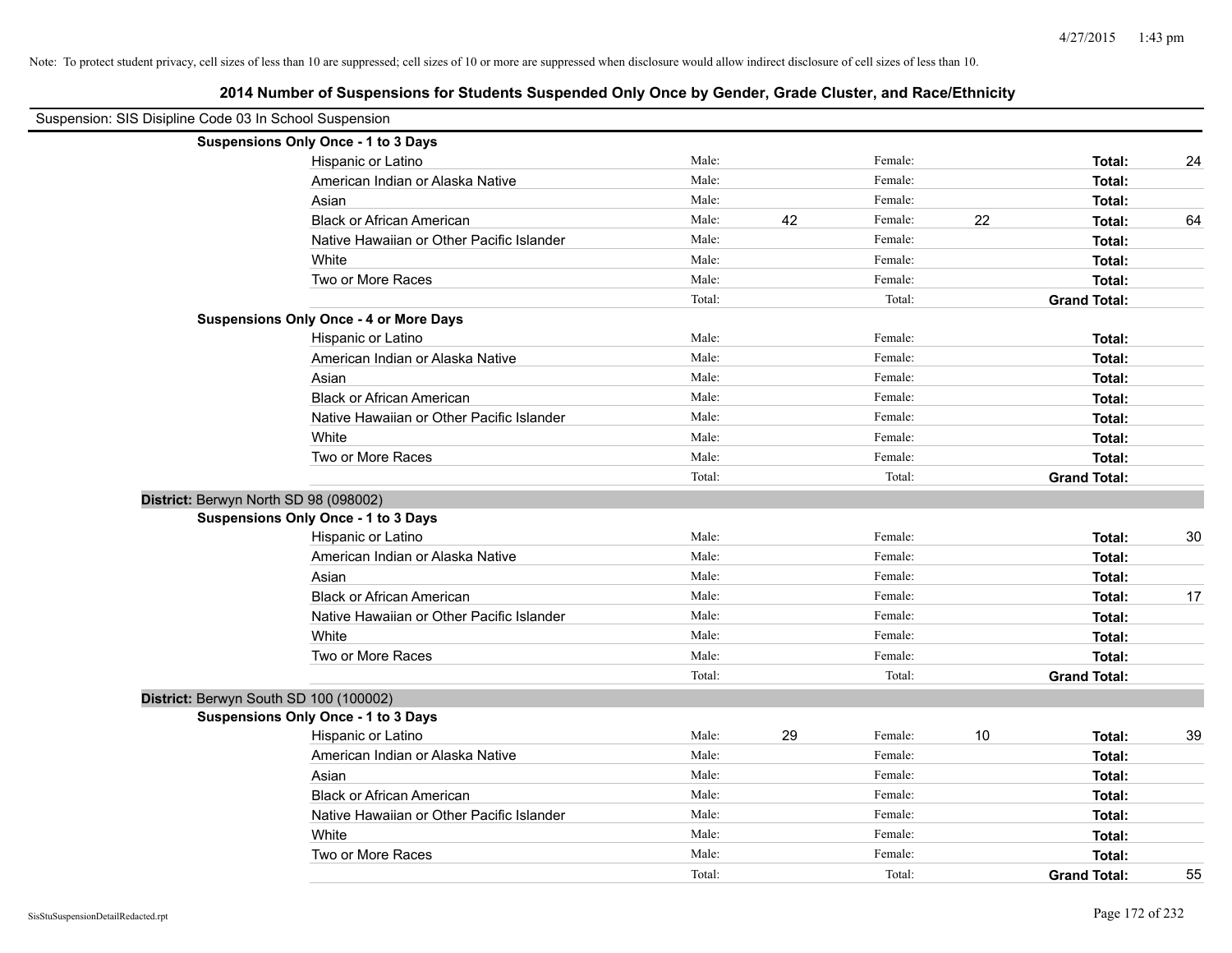| Suspension: SIS Disipline Code 03 In School Suspension |        |                |                     |     |
|--------------------------------------------------------|--------|----------------|---------------------|-----|
| District: Brookfield Lagrange Park SD 95 (095002)      |        |                |                     |     |
| <b>Suspensions Only Once - 1 to 3 Days</b>             |        |                |                     |     |
| Hispanic or Latino                                     | Male:  | Female:        | Total:              |     |
| American Indian or Alaska Native                       | Male:  | Female:        | Total:              |     |
| Asian                                                  | Male:  | Female:        | Total:              |     |
| <b>Black or African American</b>                       | Male:  | Female:        | Total:              |     |
| Native Hawaiian or Other Pacific Islander              | Male:  | Female:        | Total:              |     |
| White                                                  | Male:  | Female:        | Total:              | 13  |
| Two or More Races                                      | Male:  | Female:        | Total:              |     |
|                                                        | Total: | Total:         | <b>Grand Total:</b> |     |
| District: Cicero SD 99 (099002)                        |        |                |                     |     |
| <b>Suspensions Only Once - 1 to 3 Days</b>             |        |                |                     |     |
| Hispanic or Latino                                     | Male:  | 200<br>Female: | 116<br>Total:       | 316 |
| American Indian or Alaska Native                       | Male:  | Female:        | Total:              |     |
| Asian                                                  | Male:  | Female:        | Total:              |     |
| <b>Black or African American</b>                       | Male:  | Female:        | Total:              | 12  |
| Native Hawaiian or Other Pacific Islander              | Male:  | Female:        | Total:              |     |
| White                                                  | Male:  | Female:        | Total:              |     |
| Two or More Races                                      | Male:  | Female:        | Total:              |     |
|                                                        | Total: | Total:         | <b>Grand Total:</b> |     |
| District: Elmwood Park CUSD 401 (401026)               |        |                |                     |     |
| <b>Suspensions Only Once - 1 to 3 Days</b>             |        |                |                     |     |
| Hispanic or Latino                                     | Male:  | Female:        | Total:              | 30  |
| American Indian or Alaska Native                       | Male:  | Female:        | Total:              |     |
| Asian                                                  | Male:  | Female:        | Total:              |     |
| <b>Black or African American</b>                       | Male:  | Female:        | Total:              |     |
| Native Hawaiian or Other Pacific Islander              | Male:  | Female:        | Total:              |     |
| White                                                  | Male:  | Female:        | Total:              | 25  |
| Two or More Races                                      | Male:  | Female:        | Total:              |     |
|                                                        | Total: | Total:         | <b>Grand Total:</b> |     |
| District: Hillside SD 93 (093002)                      |        |                |                     |     |
| <b>Suspensions Only Once - 1 to 3 Days</b>             |        |                |                     |     |
| Hispanic or Latino                                     | Male:  | Female:        | Total:              |     |
| American Indian or Alaska Native                       | Male:  | Female:        | Total:              |     |
| Asian                                                  | Male:  | Female:        | Total:              |     |
| <b>Black or African American</b>                       | Male:  | Female:        | Total:              |     |
| Native Hawaiian or Other Pacific Islander              | Male:  | Female:        | Total:              |     |
| White                                                  | Male:  | Female:        | Total:              |     |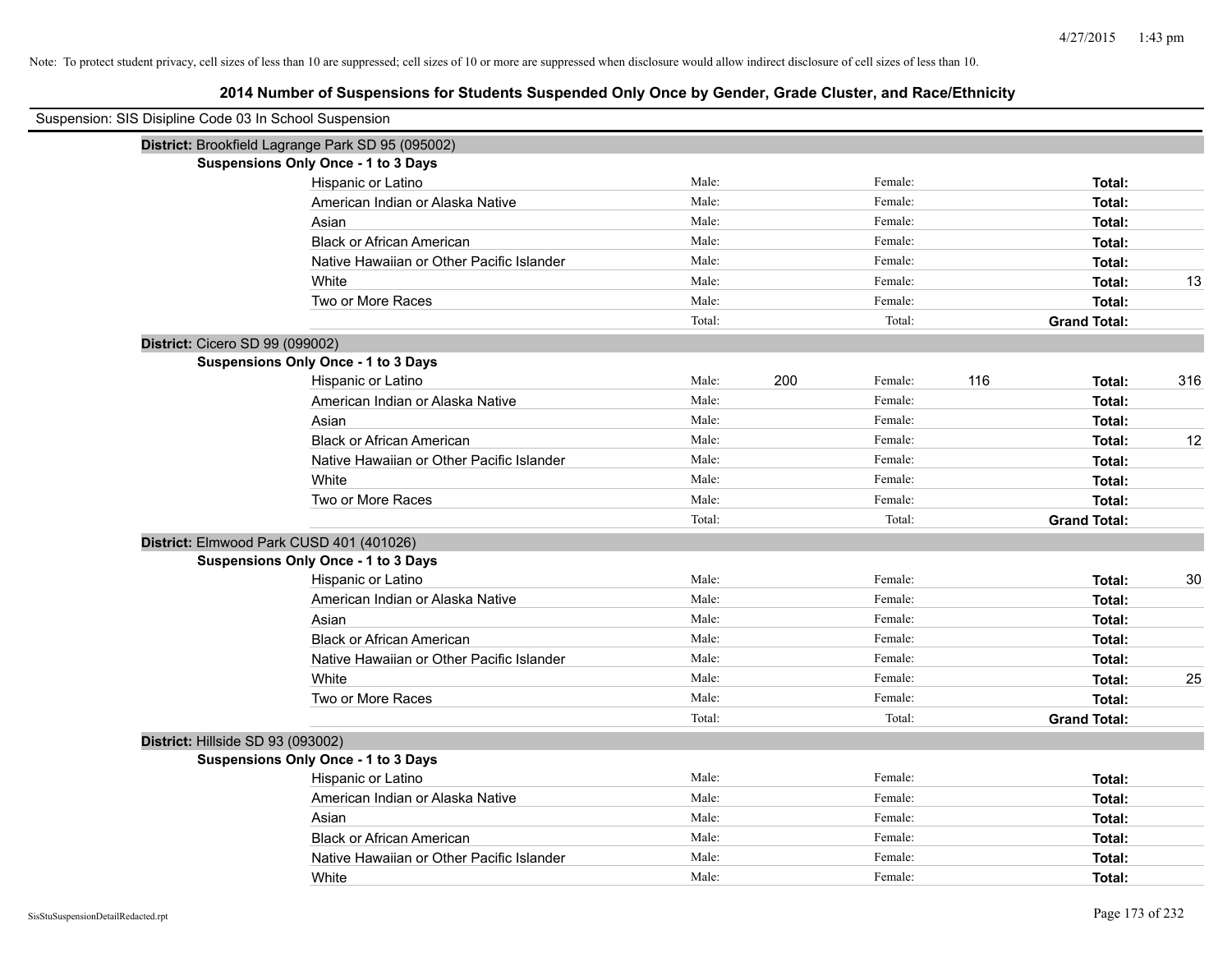| Suspension: SIS Disipline Code 03 In School Suspension |                                               |        |     |         |     |                     |     |
|--------------------------------------------------------|-----------------------------------------------|--------|-----|---------|-----|---------------------|-----|
|                                                        | Two or More Races                             | Male:  |     | Female: |     | Total:              |     |
|                                                        |                                               | Total: |     | Total:  |     | <b>Grand Total:</b> | 11  |
|                                                        | District: J S Morton HSD 201 (201017)         |        |     |         |     |                     |     |
|                                                        | <b>Suspensions Only Once - 1 to 3 Days</b>    |        |     |         |     |                     |     |
|                                                        | Hispanic or Latino                            | Male:  | 427 | Female: | 321 | Total:              | 748 |
|                                                        | American Indian or Alaska Native              | Male:  |     | Female: |     | Total:              |     |
|                                                        | Asian                                         | Male:  |     | Female: |     | Total:              |     |
|                                                        | <b>Black or African American</b>              | Male:  | 30  | Female: | 19  | Total:              | 49  |
|                                                        | Native Hawaiian or Other Pacific Islander     | Male:  |     | Female: |     | Total:              |     |
|                                                        | White                                         | Male:  | 24  | Female: | 14  | Total:              | 38  |
|                                                        | Two or More Races                             | Male:  |     | Female: |     | Total:              |     |
|                                                        |                                               | Total: |     | Total:  |     | <b>Grand Total:</b> |     |
|                                                        | <b>Suspensions Only Once - 4 or More Days</b> |        |     |         |     |                     |     |
|                                                        | Hispanic or Latino                            | Male:  |     | Female: |     | Total:              |     |
|                                                        | American Indian or Alaska Native              | Male:  |     | Female: |     | Total:              |     |
|                                                        | Asian                                         | Male:  |     | Female: |     | Total:              |     |
|                                                        | <b>Black or African American</b>              | Male:  |     | Female: |     | Total:              |     |
|                                                        | Native Hawaiian or Other Pacific Islander     | Male:  |     | Female: |     | Total:              |     |
|                                                        | White                                         | Male:  |     | Female: |     | Total:              |     |
|                                                        | Two or More Races                             | Male:  |     | Female: |     | Total:              |     |
|                                                        |                                               | Total: |     | Total:  |     | <b>Grand Total:</b> |     |
|                                                        | District: La Grange SD 102 (102002)           |        |     |         |     |                     |     |
|                                                        | <b>Suspensions Only Once - 1 to 3 Days</b>    |        |     |         |     |                     |     |
|                                                        | Hispanic or Latino                            | Male:  |     | Female: |     | Total:              |     |
|                                                        | American Indian or Alaska Native              | Male:  |     | Female: |     | Total:              |     |
|                                                        | Asian                                         | Male:  |     | Female: |     | Total:              |     |
|                                                        | <b>Black or African American</b>              | Male:  |     | Female: |     | Total:              |     |
|                                                        | Native Hawaiian or Other Pacific Islander     | Male:  |     | Female: |     | Total:              |     |
|                                                        | White                                         | Male:  |     | Female: |     | Total:              | 12  |
|                                                        | Two or More Races                             | Male:  |     | Female: |     | Total:              |     |
|                                                        |                                               | Total: |     | Total:  |     | <b>Grand Total:</b> | 23  |
|                                                        | District: LaGrange Highlands SD 106 (106002)  |        |     |         |     |                     |     |
|                                                        | <b>Suspensions Only Once - 1 to 3 Days</b>    |        |     |         |     |                     |     |
|                                                        | Hispanic or Latino                            | Male:  |     | Female: |     | Total:              |     |
|                                                        | American Indian or Alaska Native              | Male:  |     | Female: |     | Total:              |     |
|                                                        | Asian                                         | Male:  |     | Female: |     | Total:              |     |
|                                                        | <b>Black or African American</b>              | Male:  |     | Female: |     | Total:              |     |
|                                                        | Native Hawaiian or Other Pacific Islander     | Male:  |     | Female: |     | Total:              |     |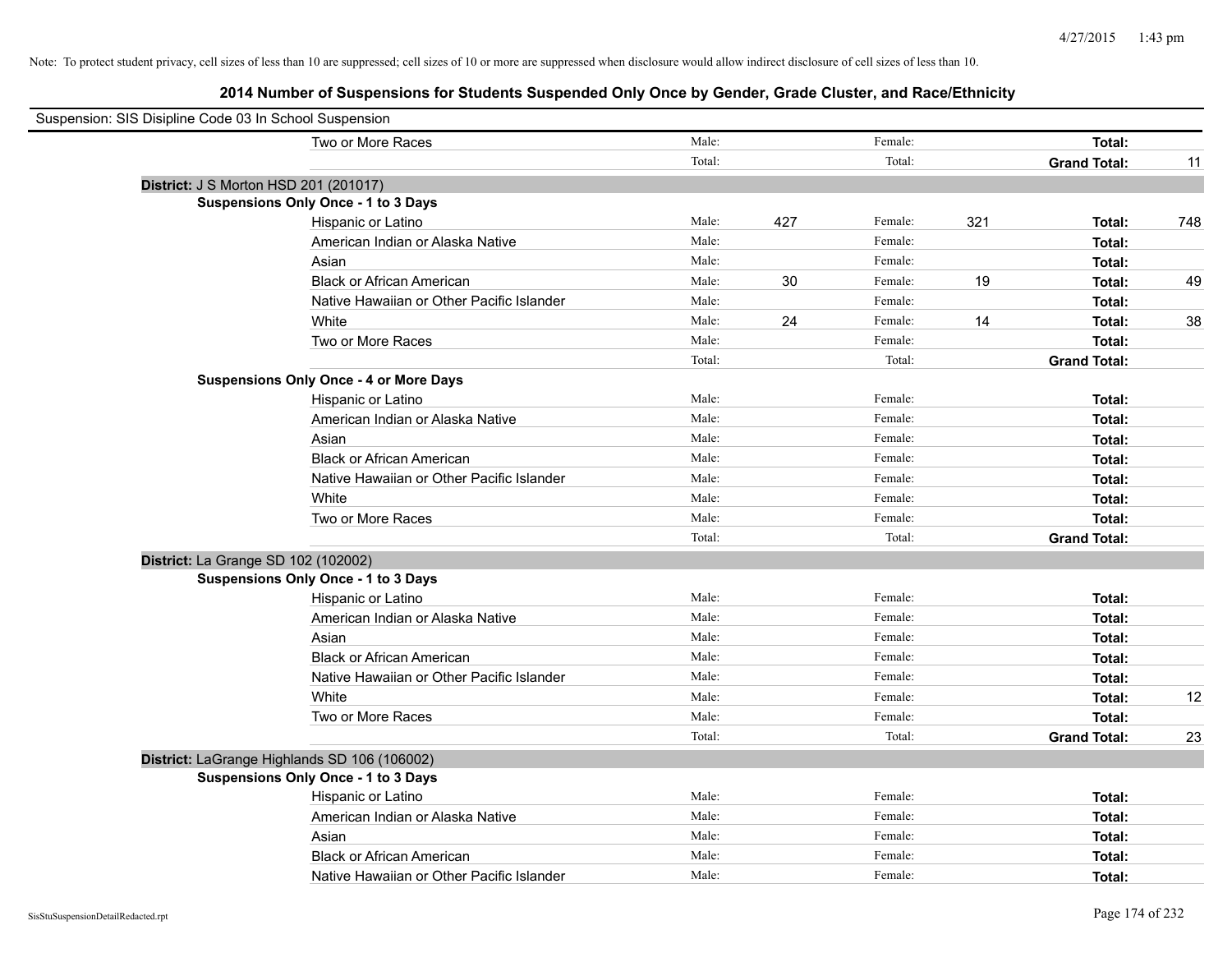| Suspension: SIS Disipline Code 03 In School Suspension |                                               |        |         |                     |    |
|--------------------------------------------------------|-----------------------------------------------|--------|---------|---------------------|----|
|                                                        | White                                         | Male:  | Female: | Total:              |    |
|                                                        | Two or More Races                             | Male:  | Female: | Total:              |    |
|                                                        |                                               | Total: | Total:  | <b>Grand Total:</b> |    |
| District: Lindop SD 92 (092002)                        |                                               |        |         |                     |    |
|                                                        | <b>Suspensions Only Once - 1 to 3 Days</b>    |        |         |                     |    |
|                                                        | Hispanic or Latino                            | Male:  | Female: | Total:              |    |
|                                                        | American Indian or Alaska Native              | Male:  | Female: | Total:              |    |
|                                                        | Asian                                         | Male:  | Female: | Total:              |    |
|                                                        | <b>Black or African American</b>              | Male:  | Female: | Total:              |    |
|                                                        | Native Hawaiian or Other Pacific Islander     | Male:  | Female: | Total:              |    |
|                                                        | White                                         | Male:  | Female: | Total:              |    |
|                                                        | Two or More Races                             | Male:  | Female: | Total:              |    |
|                                                        |                                               | Total: | Total:  | <b>Grand Total:</b> |    |
|                                                        | <b>Suspensions Only Once - 4 or More Days</b> |        |         |                     |    |
|                                                        | Hispanic or Latino                            | Male:  | Female: | Total:              |    |
|                                                        | American Indian or Alaska Native              | Male:  | Female: | Total:              |    |
|                                                        | Asian                                         | Male:  | Female: | Total:              |    |
|                                                        | <b>Black or African American</b>              | Male:  | Female: | Total:              |    |
|                                                        | Native Hawaiian or Other Pacific Islander     | Male:  | Female: | Total:              |    |
|                                                        | White                                         | Male:  | Female: | Total:              |    |
|                                                        | Two or More Races                             | Male:  | Female: | Total:              |    |
|                                                        |                                               | Total: | Total:  | <b>Grand Total:</b> |    |
| District: Lyons SD 103 (103002)                        |                                               |        |         |                     |    |
|                                                        | <b>Suspensions Only Once - 1 to 3 Days</b>    |        |         |                     |    |
|                                                        | Hispanic or Latino                            | Male:  | Female: | Total:              | 25 |
|                                                        | American Indian or Alaska Native              | Male:  | Female: | Total:              |    |
|                                                        | Asian                                         | Male:  | Female: | Total:              |    |
|                                                        | <b>Black or African American</b>              | Male:  | Female: | Total:              |    |
|                                                        | Native Hawaiian or Other Pacific Islander     | Male:  | Female: | Total:              |    |
|                                                        | White                                         | Male:  | Female: | Total:              | 17 |
|                                                        | Two or More Races                             | Male:  | Female: | Total:              |    |
|                                                        |                                               | Total: | Total:  | <b>Grand Total:</b> |    |
|                                                        | <b>Suspensions Only Once - 4 or More Days</b> |        |         |                     |    |
|                                                        | Hispanic or Latino                            | Male:  | Female: | Total:              |    |
|                                                        | American Indian or Alaska Native              | Male:  | Female: | Total:              |    |
|                                                        | Asian                                         | Male:  | Female: | Total:              |    |
|                                                        | <b>Black or African American</b>              | Male:  | Female: | Total:              |    |
|                                                        | Native Hawaiian or Other Pacific Islander     | Male:  | Female: | Total:              |    |
|                                                        | White                                         | Male:  | Female: | Total:              |    |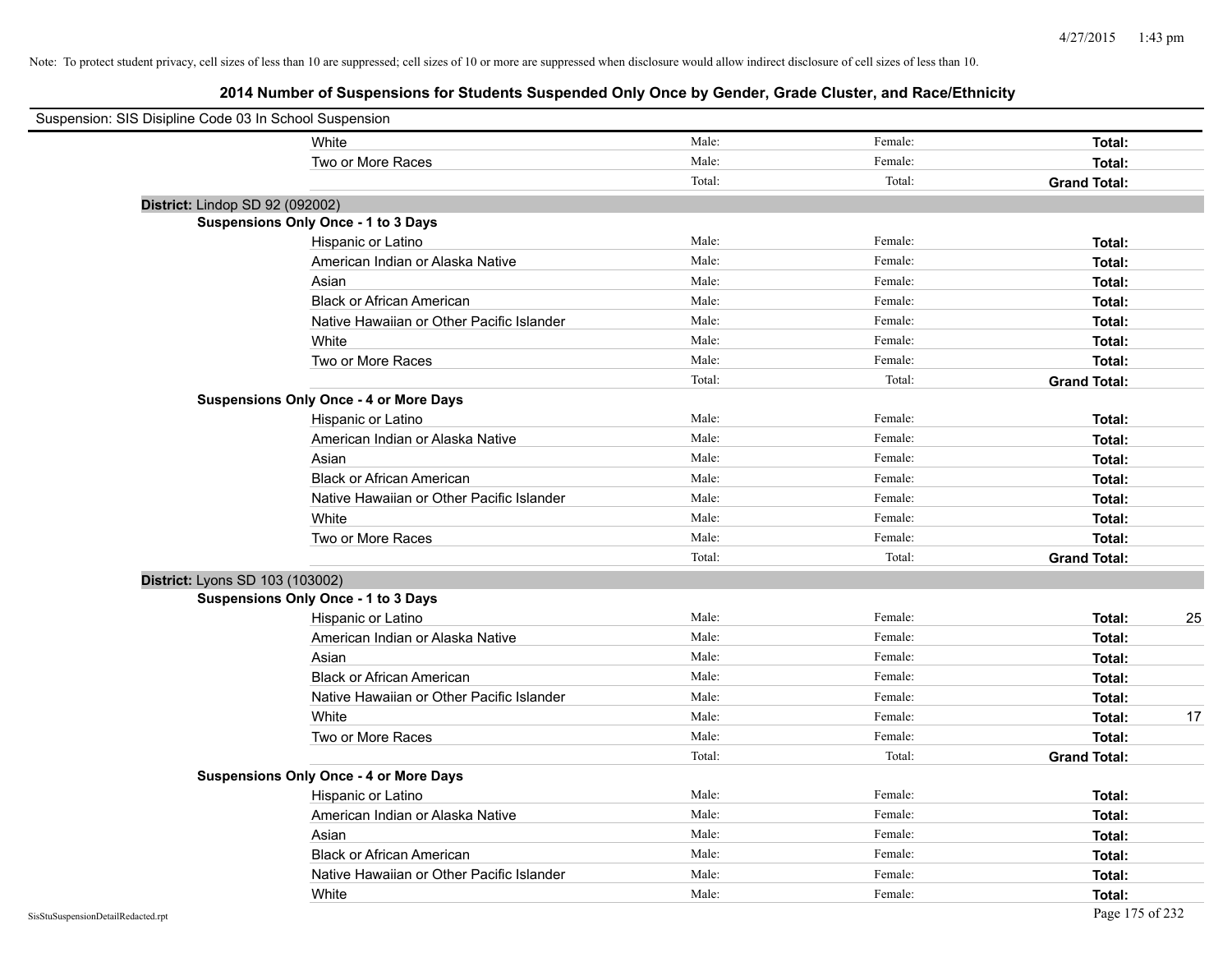| Suspension: SIS Disipline Code 03 In School Suspension |                                                      |        |    |         |    |                     |    |
|--------------------------------------------------------|------------------------------------------------------|--------|----|---------|----|---------------------|----|
|                                                        | Two or More Races                                    | Male:  |    | Female: |    | Total:              |    |
|                                                        |                                                      | Total: |    | Total:  |    | <b>Grand Total:</b> | 16 |
| District: Lyons Twp HSD 204 (204017)                   |                                                      |        |    |         |    |                     |    |
|                                                        | <b>Suspensions Only Once - 1 to 3 Days</b>           |        |    |         |    |                     |    |
|                                                        | Hispanic or Latino                                   | Male:  | 15 | Female: | 14 | Total:              | 29 |
|                                                        | American Indian or Alaska Native                     | Male:  |    | Female: |    | Total:              |    |
|                                                        | Asian                                                | Male:  |    | Female: |    | Total:              |    |
|                                                        | <b>Black or African American</b>                     | Male:  |    | Female: |    | Total:              |    |
|                                                        | Native Hawaiian or Other Pacific Islander            | Male:  |    | Female: |    | Total:              |    |
|                                                        | White                                                | Male:  | 26 | Female: | 14 | Total:              | 40 |
|                                                        | Two or More Races                                    | Male:  |    | Female: |    | Total:              |    |
|                                                        |                                                      | Total: |    | Total:  |    | <b>Grand Total:</b> | 83 |
| District: Mannheim SD 83 (083002)                      |                                                      |        |    |         |    |                     |    |
|                                                        | <b>Suspensions Only Once - 1 to 3 Days</b>           |        |    |         |    |                     |    |
|                                                        | Hispanic or Latino                                   | Male:  | 47 | Female: | 21 | Total:              | 68 |
|                                                        | American Indian or Alaska Native                     | Male:  |    | Female: |    | Total:              |    |
|                                                        | Asian                                                | Male:  |    | Female: |    | Total:              |    |
|                                                        | <b>Black or African American</b>                     | Male:  |    | Female: |    | Total:              |    |
|                                                        | Native Hawaiian or Other Pacific Islander            | Male:  |    | Female: |    | Total:              |    |
|                                                        | White                                                | Male:  |    | Female: |    | Total:              |    |
|                                                        | Two or More Races                                    | Male:  |    | Female: |    | Total:              |    |
|                                                        |                                                      | Total: |    | Total:  |    | <b>Grand Total:</b> | 81 |
|                                                        | District: Maywood-Melrose Park-Broadview 89 (089002) |        |    |         |    |                     |    |
|                                                        | <b>Suspensions Only Once - 1 to 3 Days</b>           |        |    |         |    |                     |    |
|                                                        | Hispanic or Latino                                   | Male:  | 39 | Female: | 11 | Total:              | 50 |
|                                                        | American Indian or Alaska Native                     | Male:  |    | Female: |    | Total:              |    |
|                                                        | Asian                                                | Male:  |    | Female: |    | Total:              |    |
|                                                        | <b>Black or African American</b>                     | Male:  | 53 | Female: | 29 | Total:              | 82 |
|                                                        | Native Hawaiian or Other Pacific Islander            | Male:  |    | Female: |    | Total:              |    |
|                                                        | White                                                | Male:  |    | Female: |    | Total:              |    |
|                                                        | Two or More Races                                    | Male:  |    | Female: |    | Total:              |    |
|                                                        |                                                      | Total: |    | Total:  |    | <b>Grand Total:</b> |    |
| District: Norridge SD 80 (080002)                      |                                                      |        |    |         |    |                     |    |
|                                                        | <b>Suspensions Only Once - 1 to 3 Days</b>           |        |    |         |    |                     |    |
|                                                        | Hispanic or Latino                                   | Male:  |    | Female: |    | Total:              |    |
|                                                        | American Indian or Alaska Native                     | Male:  |    | Female: |    | Total:              |    |
|                                                        | Asian                                                | Male:  |    | Female: |    | Total:              |    |
|                                                        | <b>Black or African American</b>                     | Male:  |    | Female: |    | Total:              |    |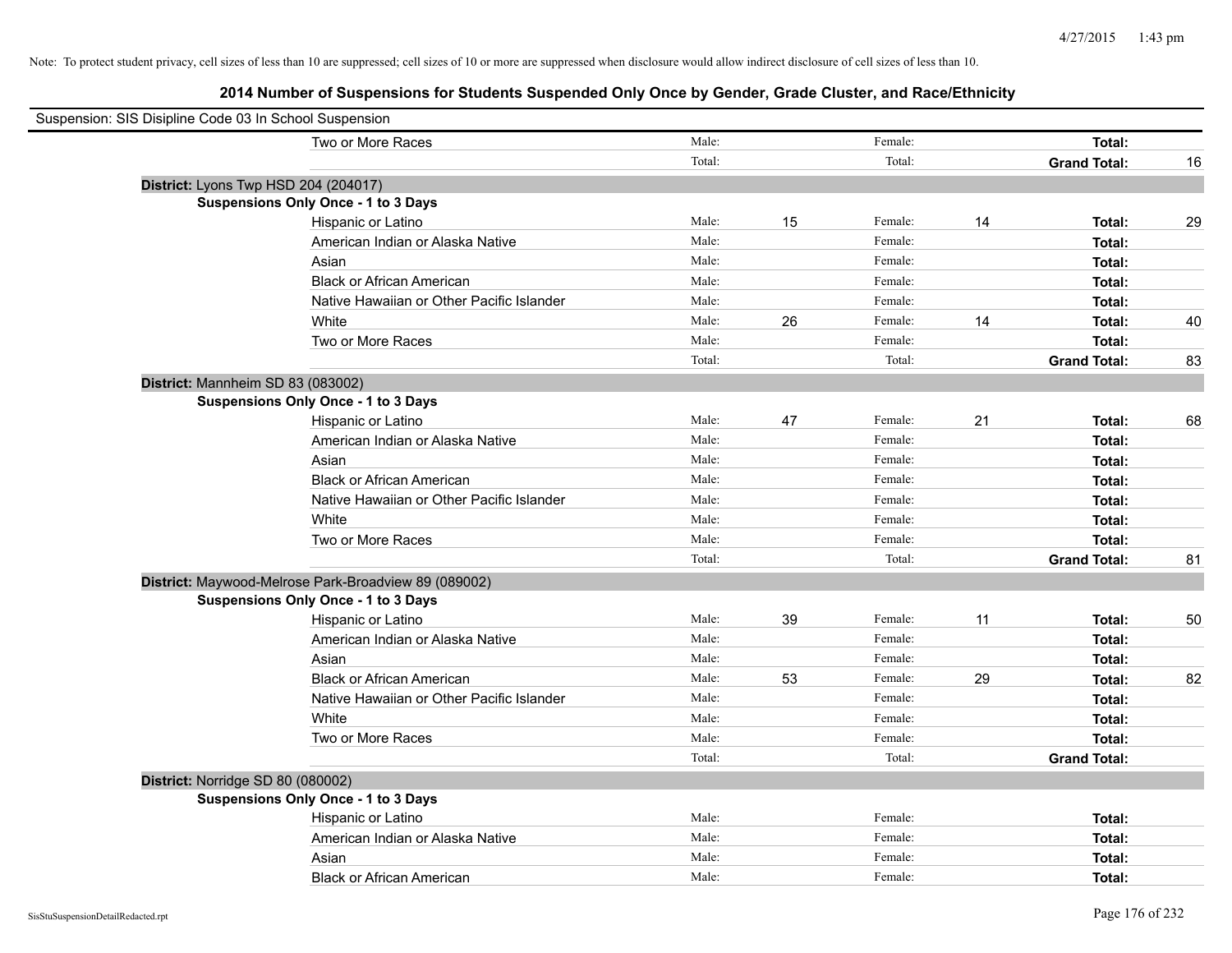|                                   | Suspension: SIS Disipline Code 03 In School Suspension |        |    |         |    |                     |    |
|-----------------------------------|--------------------------------------------------------|--------|----|---------|----|---------------------|----|
|                                   | Native Hawaiian or Other Pacific Islander              | Male:  |    | Female: |    | Total:              |    |
|                                   | White                                                  | Male:  |    | Female: |    | Total:              |    |
|                                   | Two or More Races                                      | Male:  |    | Female: |    | Total:              |    |
|                                   |                                                        | Total: |    | Total:  |    | <b>Grand Total:</b> |    |
|                                   | District: Oak Park - River Forest SD 200 (200013)      |        |    |         |    |                     |    |
|                                   | Suspensions Only Once - 1 to 3 Days                    |        |    |         |    |                     |    |
|                                   | Hispanic or Latino                                     | Male:  | 12 | Female: | 13 | Total:              | 25 |
|                                   | American Indian or Alaska Native                       | Male:  |    | Female: |    | Total:              |    |
|                                   | Asian                                                  | Male:  |    | Female: |    | Total:              |    |
|                                   | <b>Black or African American</b>                       | Male:  | 40 | Female: | 38 | Total:              | 78 |
|                                   | Native Hawaiian or Other Pacific Islander              | Male:  |    | Female: |    | Total:              |    |
|                                   | White                                                  | Male:  | 45 | Female: | 13 | Total:              | 58 |
|                                   | Two or More Races                                      | Male:  |    | Female: |    | Total:              | 19 |
|                                   |                                                        | Total: |    | Total:  |    | <b>Grand Total:</b> |    |
| District: Pennoyer SD 79 (079002) |                                                        |        |    |         |    |                     |    |
|                                   | Suspensions Only Once - 1 to 3 Days                    |        |    |         |    |                     |    |
|                                   | Hispanic or Latino                                     | Male:  |    | Female: |    | Total:              |    |
|                                   | American Indian or Alaska Native                       | Male:  |    | Female: |    | Total:              |    |
|                                   | Asian                                                  | Male:  |    | Female: |    | Total:              |    |
|                                   | <b>Black or African American</b>                       | Male:  |    | Female: |    | Total:              |    |
|                                   | Native Hawaiian or Other Pacific Islander              | Male:  |    | Female: |    | Total:              |    |
|                                   | White                                                  | Male:  |    | Female: |    | Total:              |    |
|                                   | Two or More Races                                      | Male:  |    | Female: |    | Total:              |    |
|                                   |                                                        | Total: |    | Total:  |    | <b>Grand Total:</b> |    |
|                                   | District: Pleasantdale SD 107 (107002)                 |        |    |         |    |                     |    |
|                                   | Suspensions Only Once - 1 to 3 Days                    |        |    |         |    |                     |    |
|                                   | Hispanic or Latino                                     | Male:  |    | Female: |    | Total:              |    |
|                                   | American Indian or Alaska Native                       | Male:  |    | Female: |    | Total:              |    |
|                                   | Asian                                                  | Male:  |    | Female: |    | Total:              |    |
|                                   | <b>Black or African American</b>                       | Male:  |    | Female: |    | Total:              |    |
|                                   | Native Hawaiian or Other Pacific Islander              | Male:  |    | Female: |    | Total:              |    |
|                                   | White                                                  | Male:  |    | Female: |    | Total:              |    |
|                                   | Two or More Races                                      | Male:  |    | Female: |    | Total:              |    |
|                                   |                                                        | Total: |    | Total:  |    | <b>Grand Total:</b> |    |
|                                   | District: Proviso Area Exceptional Child (803060)      |        |    |         |    |                     |    |
|                                   | <b>Suspensions Only Once - 1 to 3 Days</b>             |        |    |         |    |                     |    |
|                                   | Hispanic or Latino                                     | Male:  |    | Female: |    | Total:              |    |
|                                   | American Indian or Alaska Native                       | Male:  |    | Female: |    | Total:              |    |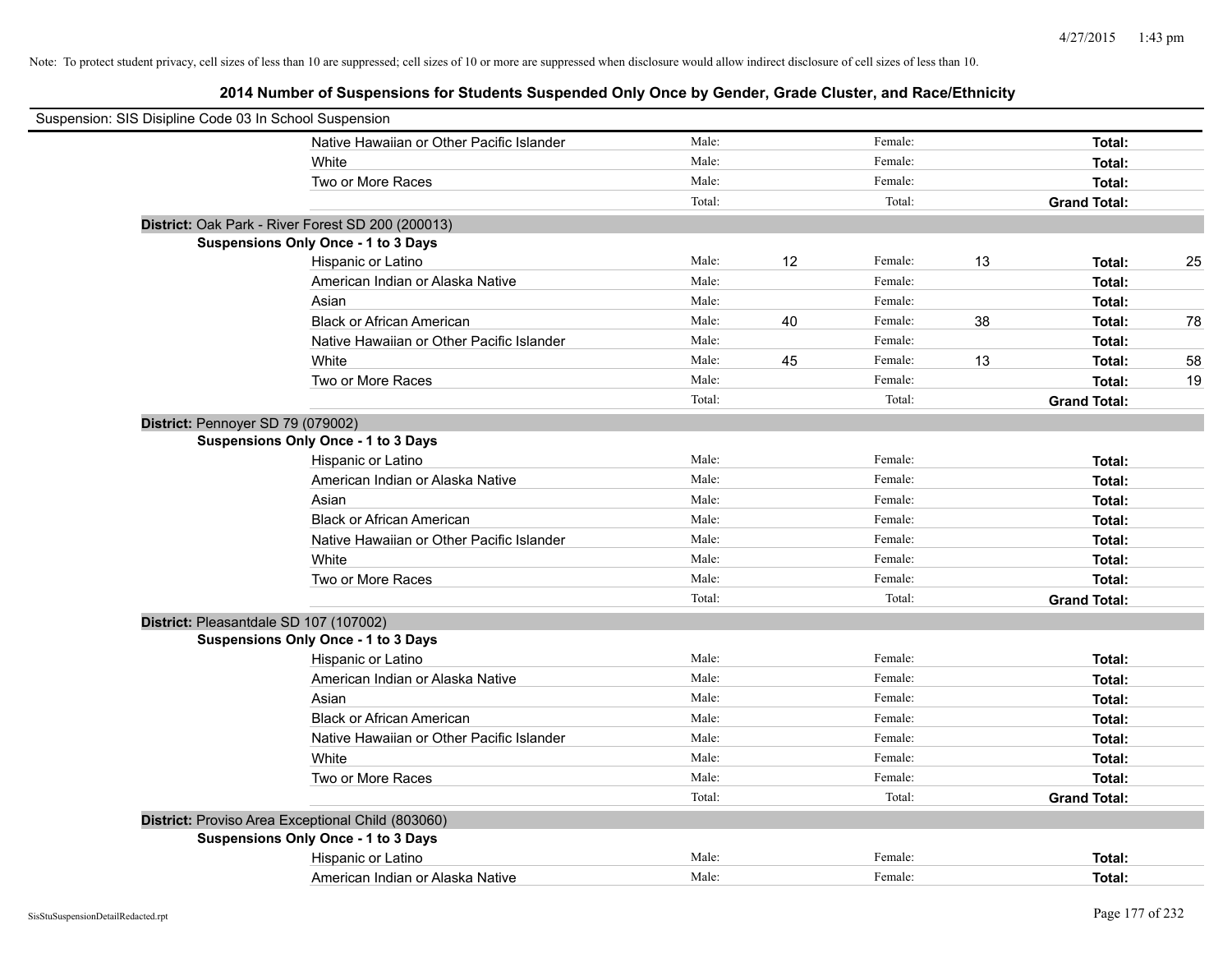| Suspension: SIS Disipline Code 03 In School Suspension |        |     |         |    |                     |     |
|--------------------------------------------------------|--------|-----|---------|----|---------------------|-----|
| Asian                                                  | Male:  |     | Female: |    | Total:              |     |
| <b>Black or African American</b>                       | Male:  |     | Female: |    | Total:              |     |
| Native Hawaiian or Other Pacific Islander              | Male:  |     | Female: |    | Total:              |     |
| White                                                  | Male:  |     | Female: |    | Total:              |     |
| Two or More Races                                      | Male:  |     | Female: |    | Total:              |     |
|                                                        | Total: |     | Total:  |    | <b>Grand Total:</b> |     |
| District: Proviso Twp HSD 209 (209017)                 |        |     |         |    |                     |     |
| Suspensions Only Once - 1 to 3 Days                    |        |     |         |    |                     |     |
| Hispanic or Latino                                     | Male:  | 110 | Female: | 50 | Total:              | 160 |
| American Indian or Alaska Native                       | Male:  |     | Female: |    | Total:              |     |
| Asian                                                  | Male:  |     | Female: |    | Total:              |     |
| <b>Black or African American</b>                       | Male:  | 145 | Female: | 96 | Total:              | 241 |
| Native Hawaiian or Other Pacific Islander              | Male:  |     | Female: |    | Total:              |     |
| White                                                  | Male:  |     | Female: |    | Total:              |     |
| Two or More Races                                      | Male:  |     | Female: |    | Total:              |     |
|                                                        | Total: |     | Total:  |    | <b>Grand Total:</b> |     |
| <b>Suspensions Only Once - 4 or More Days</b>          |        |     |         |    |                     |     |
| Hispanic or Latino                                     | Male:  |     | Female: |    | Total:              |     |
| American Indian or Alaska Native                       | Male:  |     | Female: |    | Total:              |     |
| Asian                                                  | Male:  |     | Female: |    | Total:              |     |
| <b>Black or African American</b>                       | Male:  |     | Female: |    | Total:              |     |
| Native Hawaiian or Other Pacific Islander              | Male:  |     | Female: |    | Total:              |     |
| White                                                  | Male:  |     | Female: |    | Total:              |     |
| Two or More Races                                      | Male:  |     | Female: |    | Total:              |     |
|                                                        | Total: |     | Total:  |    | <b>Grand Total:</b> |     |
| District: Rhodes SD 84-5 (084502)                      |        |     |         |    |                     |     |
| Suspensions Only Once - 1 to 3 Days                    |        |     |         |    |                     |     |
| Hispanic or Latino                                     | Male:  |     | Female: |    | Total:              |     |
| American Indian or Alaska Native                       | Male:  |     | Female: |    | Total:              |     |
| Asian                                                  | Male:  |     | Female: |    | Total:              |     |
| <b>Black or African American</b>                       | Male:  |     | Female: |    | Total:              |     |
| Native Hawaiian or Other Pacific Islander              | Male:  |     | Female: |    | Total:              |     |
| White                                                  | Male:  |     | Female: |    | Total:              |     |
| Two or More Races                                      | Male:  |     | Female: |    | Total:              |     |
|                                                        | Total: |     | Total:  |    | <b>Grand Total:</b> |     |
| District: Ridgewood CHSD 234 (234016)                  |        |     |         |    |                     |     |
| Suspensions Only Once - 1 to 3 Days                    |        |     |         |    |                     |     |
| Hispanic or Latino                                     | Male:  |     | Female: |    | Total:              |     |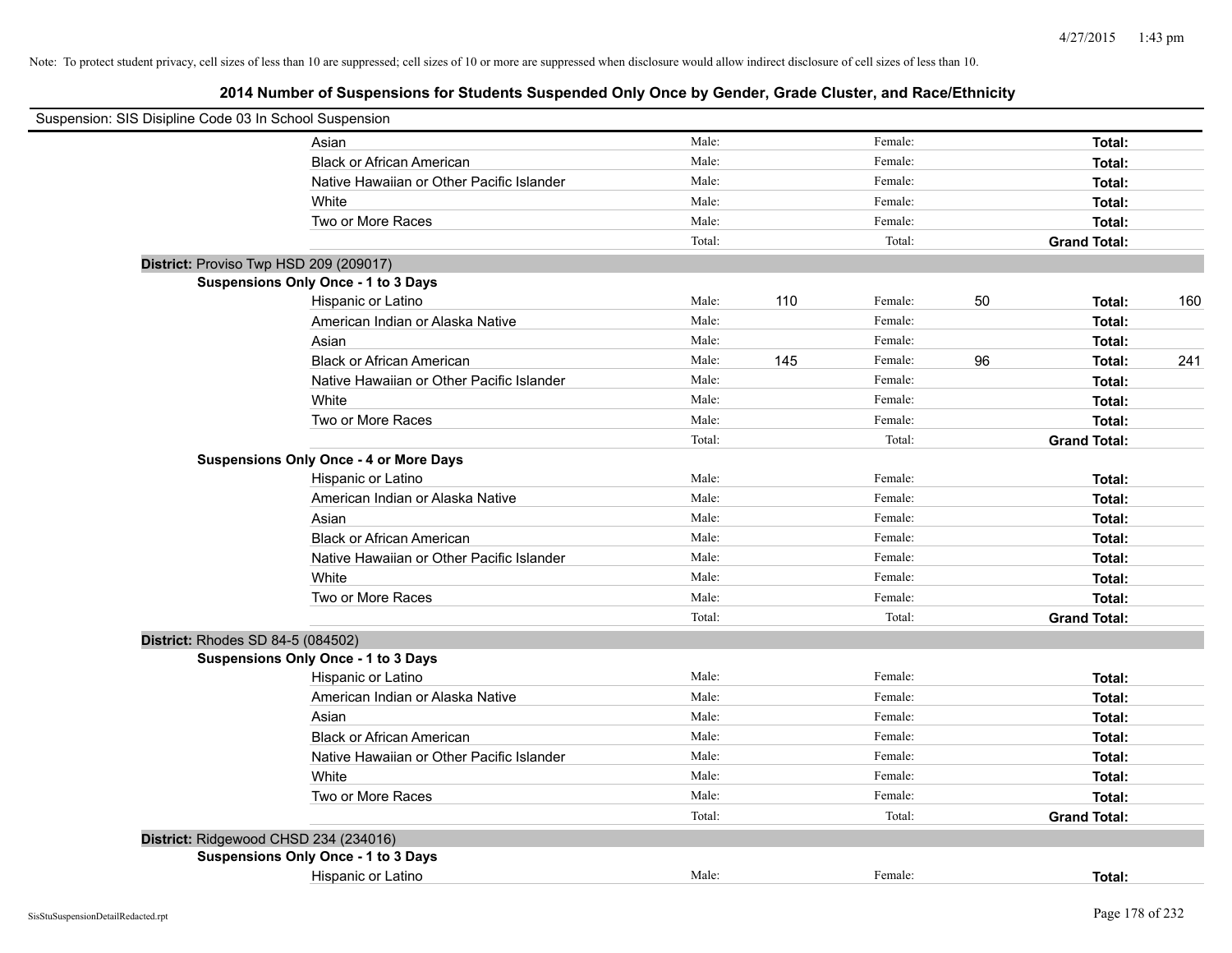**2014 Number of Suspensions for Students Suspended Only Once by Gender, Grade Cluster, and Race/Ethnicity**

| Suspension: SIS Disipline Code 03 In School Suspension |                                               |        |         |                     |    |
|--------------------------------------------------------|-----------------------------------------------|--------|---------|---------------------|----|
|                                                        | American Indian or Alaska Native              | Male:  | Female: | Total:              |    |
|                                                        | Asian                                         | Male:  | Female: | Total:              |    |
|                                                        | <b>Black or African American</b>              | Male:  | Female: | Total:              |    |
|                                                        | Native Hawaiian or Other Pacific Islander     | Male:  | Female: | Total:              |    |
|                                                        | White                                         | Male:  | Female: | Total:              |    |
|                                                        | Two or More Races                             | Male:  | Female: | Total:              |    |
|                                                        |                                               | Total: | Total:  | <b>Grand Total:</b> |    |
| District: River Forest SD 90 (090002)                  |                                               |        |         |                     |    |
|                                                        | <b>Suspensions Only Once - 1 to 3 Days</b>    |        |         |                     |    |
|                                                        | Hispanic or Latino                            | Male:  | Female: | Total:              |    |
|                                                        | American Indian or Alaska Native              | Male:  | Female: | Total:              |    |
|                                                        | Asian                                         | Male:  | Female: | Total:              |    |
|                                                        | <b>Black or African American</b>              | Male:  | Female: | Total:              |    |
|                                                        | Native Hawaiian or Other Pacific Islander     | Male:  | Female: | Total:              |    |
|                                                        | White                                         | Male:  | Female: | Total:              |    |
|                                                        | Two or More Races                             | Male:  | Female: | Total:              |    |
|                                                        |                                               | Total: | Total:  | <b>Grand Total:</b> | 11 |
| District: River Grove SD 85-5 (085502)                 |                                               |        |         |                     |    |
|                                                        | <b>Suspensions Only Once - 1 to 3 Days</b>    |        |         |                     |    |
|                                                        | Hispanic or Latino                            | Male:  | Female: | Total:              |    |
|                                                        | American Indian or Alaska Native              | Male:  | Female: | Total:              |    |
|                                                        | Asian                                         | Male:  | Female: | Total:              |    |
|                                                        | <b>Black or African American</b>              | Male:  | Female: | Total:              |    |
|                                                        | Native Hawaiian or Other Pacific Islander     | Male:  | Female: | Total:              |    |
|                                                        | White                                         | Male:  | Female: | Total:              |    |
|                                                        | Two or More Races                             | Male:  | Female: | Total:              |    |
|                                                        |                                               | Total: | Total:  | <b>Grand Total:</b> | 16 |
|                                                        | <b>Suspensions Only Once - 4 or More Days</b> |        |         |                     |    |
|                                                        | Hispanic or Latino                            | Male:  | Female: | Total:              |    |
|                                                        | American Indian or Alaska Native              | Male:  | Female: | Total:              |    |
|                                                        | Asian                                         | Male:  | Female: | Total:              |    |
|                                                        | <b>Black or African American</b>              | Male:  | Female: | Total:              |    |
|                                                        | Native Hawaiian or Other Pacific Islander     | Male:  | Female: | Total:              |    |
|                                                        | White                                         | Male:  | Female: | Total:              |    |
|                                                        | Two or More Races                             | Male:  | Female: | Total:              |    |
|                                                        |                                               | Total: | Total:  | <b>Grand Total:</b> |    |
| District: Riverside SD 96 (096002)                     |                                               |        |         |                     |    |

**Suspensions Only Once - 1 to 3 Days**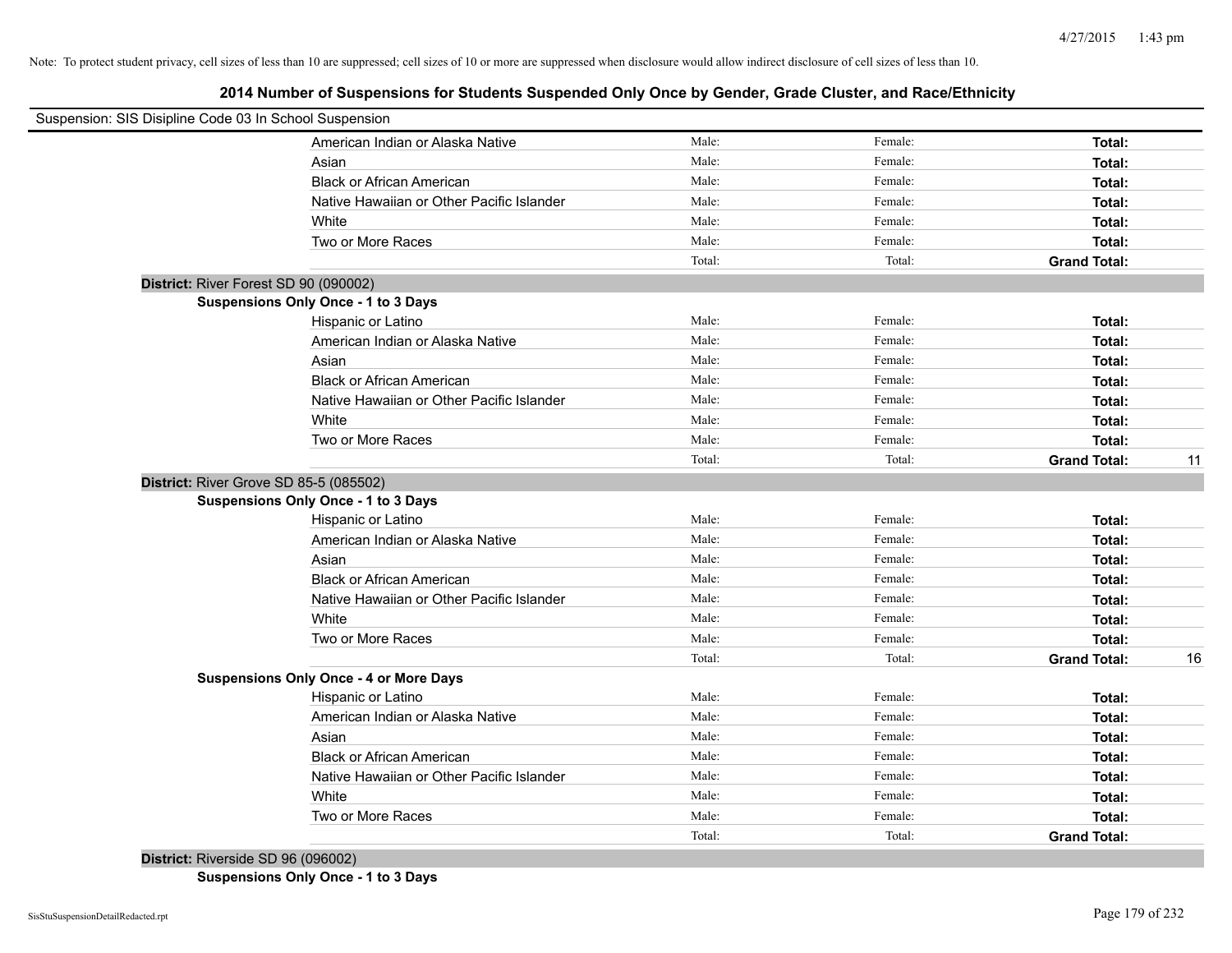| Suspension: SIS Disipline Code 03 In School Suspension |                                           |        |         |                           |
|--------------------------------------------------------|-------------------------------------------|--------|---------|---------------------------|
|                                                        | Hispanic or Latino                        | Male:  | Female: | Total:                    |
|                                                        | American Indian or Alaska Native          | Male:  | Female: | Total:                    |
| Asian                                                  |                                           | Male:  | Female: | Total:                    |
|                                                        | <b>Black or African American</b>          | Male:  | Female: | Total:                    |
|                                                        | Native Hawaiian or Other Pacific Islander | Male:  | Female: | Total:                    |
| White                                                  |                                           | Male:  | Female: | Total:                    |
|                                                        | Two or More Races                         | Male:  | Female: | Total:                    |
|                                                        |                                           | Total: | Total:  | <b>Grand Total:</b><br>13 |
| District: Schiller Park SD 81 (081002)                 |                                           |        |         |                           |
| <b>Suspensions Only Once - 1 to 3 Days</b>             |                                           |        |         |                           |
|                                                        | Hispanic or Latino                        | Male:  | Female: | Total:                    |
|                                                        | American Indian or Alaska Native          | Male:  | Female: | Total:                    |
| Asian                                                  |                                           | Male:  | Female: | Total:                    |
|                                                        | <b>Black or African American</b>          | Male:  | Female: | Total:                    |
|                                                        | Native Hawaiian or Other Pacific Islander | Male:  | Female: | Total:                    |
| White                                                  |                                           | Male:  | Female: | Total:                    |
|                                                        | Two or More Races                         | Male:  | Female: | Total:                    |
|                                                        |                                           | Total: | Total:  | <b>Grand Total:</b>       |
| District: Union Ridge SD 86 (086002)                   |                                           |        |         |                           |
| <b>Suspensions Only Once - 1 to 3 Days</b>             |                                           |        |         |                           |
|                                                        | Hispanic or Latino                        | Male:  | Female: | Total:                    |
|                                                        | American Indian or Alaska Native          | Male:  | Female: | Total:                    |
| Asian                                                  |                                           | Male:  | Female: | Total:                    |
|                                                        | <b>Black or African American</b>          | Male:  | Female: | Total:                    |
|                                                        | Native Hawaiian or Other Pacific Islander | Male:  | Female: | Total:                    |
| White                                                  |                                           | Male:  | Female: | 10<br>Total:              |
|                                                        | Two or More Races                         | Male:  | Female: | Total:                    |
|                                                        |                                           | Total: | Total:  | <b>Grand Total:</b>       |
| District: Westchester SD 92-5 (092502)                 |                                           |        |         |                           |
| <b>Suspensions Only Once - 1 to 3 Days</b>             |                                           |        |         |                           |
|                                                        | Hispanic or Latino                        | Male:  | Female: | Total:                    |
|                                                        | American Indian or Alaska Native          | Male:  | Female: | Total:                    |
| Asian                                                  |                                           | Male:  | Female: | Total:                    |
|                                                        | <b>Black or African American</b>          | Male:  | Female: | Total:                    |
|                                                        | Native Hawaiian or Other Pacific Islander | Male:  | Female: | Total:                    |
| White                                                  |                                           | Male:  | Female: | Total:                    |
|                                                        | Two or More Races                         | Male:  | Female: | Total:                    |
|                                                        |                                           | Total: | Total:  | <b>Grand Total:</b>       |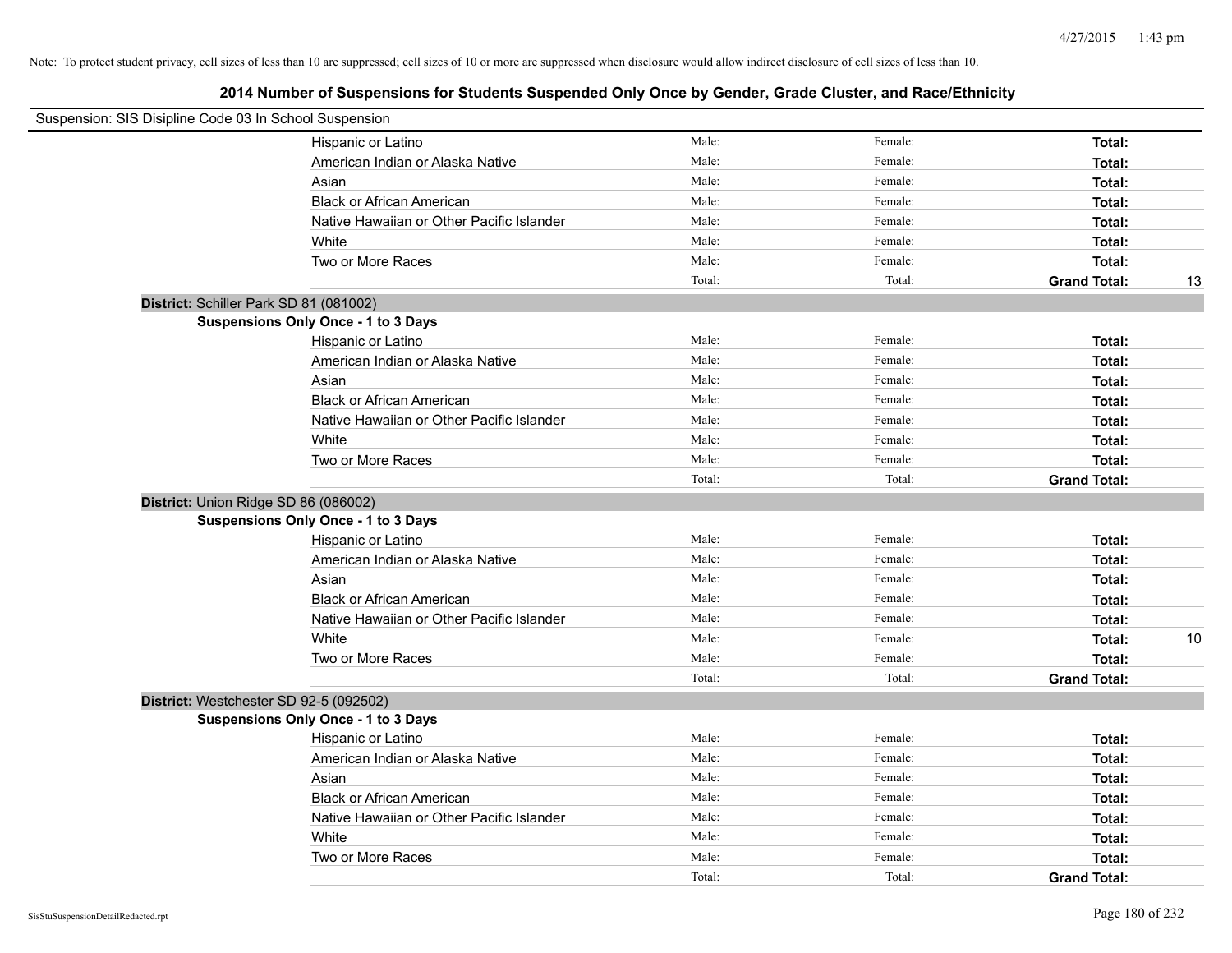| Suspension: SIS Disipline Code 03 In School Suspension |                                                |        |         |                     |
|--------------------------------------------------------|------------------------------------------------|--------|---------|---------------------|
|                                                        | <b>Suspensions Only Once - 4 or More Days</b>  |        |         |                     |
|                                                        | Hispanic or Latino                             | Male:  | Female: | Total:              |
|                                                        | American Indian or Alaska Native               | Male:  | Female: | Total:              |
|                                                        | Asian                                          | Male:  | Female: | Total:              |
|                                                        | <b>Black or African American</b>               | Male:  | Female: | Total:              |
|                                                        | Native Hawaiian or Other Pacific Islander      | Male:  | Female: | Total:              |
|                                                        | White                                          | Male:  | Female: | Total:              |
|                                                        | Two or More Races                              | Male:  | Female: | Total:              |
|                                                        |                                                | Total: | Total:  | <b>Grand Total:</b> |
|                                                        | District: Western Springs SD 101 (101002)      |        |         |                     |
|                                                        | <b>Suspensions Only Once - 1 to 3 Days</b>     |        |         |                     |
|                                                        | Hispanic or Latino                             | Male:  | Female: | Total:              |
|                                                        | American Indian or Alaska Native               | Male:  | Female: | Total:              |
|                                                        | Asian                                          | Male:  | Female: | Total:              |
|                                                        | <b>Black or African American</b>               | Male:  | Female: | Total:              |
|                                                        | Native Hawaiian or Other Pacific Islander      | Male:  | Female: | Total:              |
|                                                        | White                                          | Male:  | Female: | Total:              |
|                                                        | Two or More Races                              | Male:  | Female: | Total:              |
|                                                        |                                                | Total: | Total:  | <b>Grand Total:</b> |
| County: Non-Public School (000)                        |                                                |        |         |                     |
|                                                        | District: Region 06 West Cook ISC 2 (000000)   |        |         |                     |
|                                                        | <b>Suspensions Only Once - 1 to 3 Days</b>     |        |         |                     |
|                                                        | Hispanic or Latino                             | Male:  | Female: | Total:              |
|                                                        | American Indian or Alaska Native               | Male:  | Female: | Total:              |
|                                                        | Asian                                          | Male:  | Female: | Total:              |
|                                                        | <b>Black or African American</b>               | Male:  | Female: | Total:              |
|                                                        | Native Hawaiian or Other Pacific Islander      | Male:  | Female: | Total:              |
|                                                        | White                                          | Male:  | Female: | Total:              |
|                                                        | Two or More Races                              | Male:  | Female: | Total:              |
|                                                        |                                                | Total: | Total:  | <b>Grand Total:</b> |
|                                                        |                                                |        |         |                     |
| Region: Region 07 South Cook ISC 4 (07)                |                                                |        |         |                     |
| County: Cook (016)                                     |                                                |        |         |                     |
|                                                        | District: Alsip-Hazlgrn-Oaklwn SD 126 (126002) |        |         |                     |
|                                                        | <b>Suspensions Only Once - 1 to 3 Days</b>     |        |         |                     |
|                                                        | Hispanic or Latino                             | Male:  | Female: | Total:              |
|                                                        | American Indian or Alaska Native               | Male:  | Female: | Total:              |
|                                                        | Asian                                          | Male:  | Female: | Total:              |
|                                                        |                                                |        |         |                     |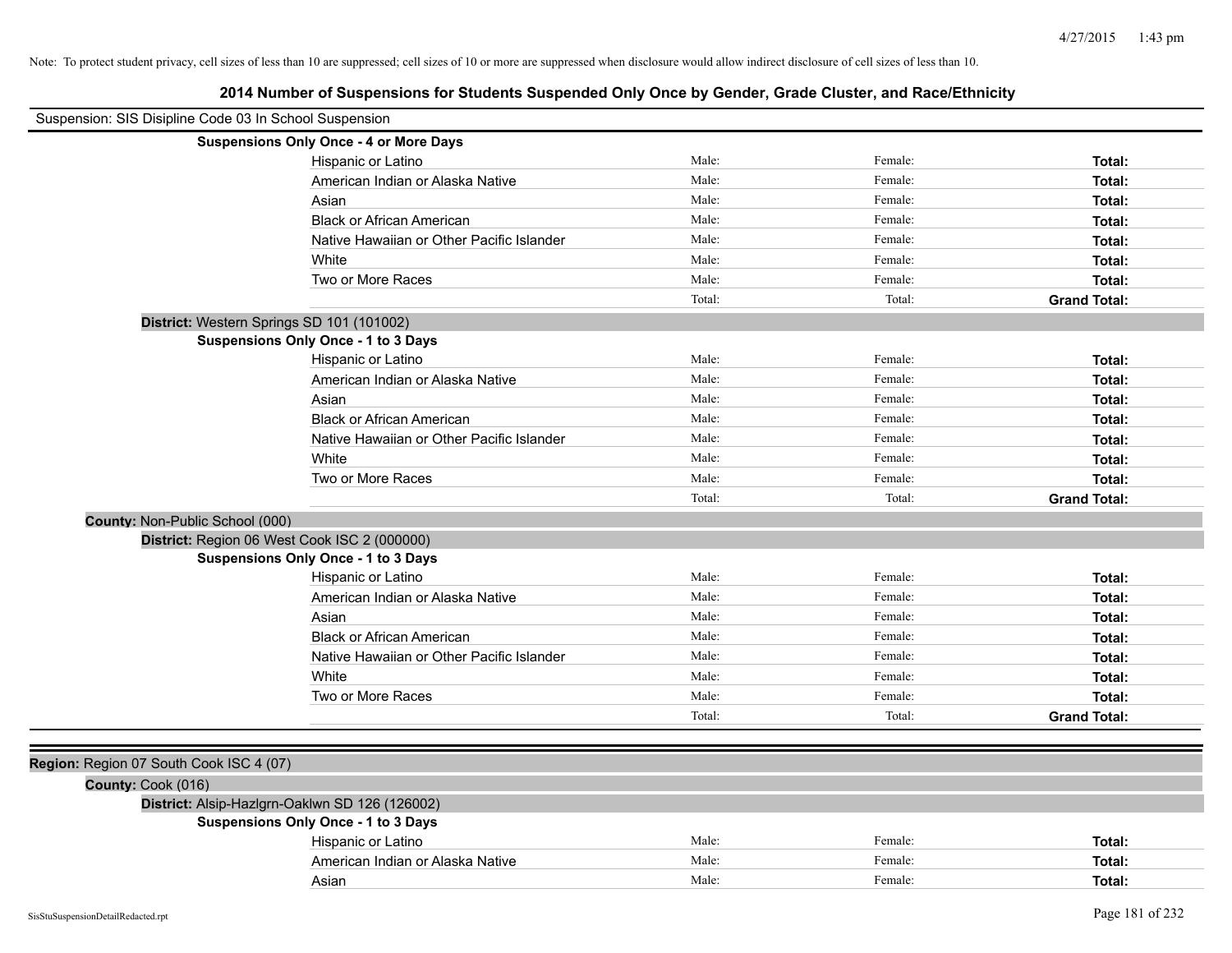| Suspension: SIS Disipline Code 03 In School Suspension |                                               |        |    |         |    |                     |    |
|--------------------------------------------------------|-----------------------------------------------|--------|----|---------|----|---------------------|----|
|                                                        | <b>Black or African American</b>              | Male:  |    | Female: |    | Total:              |    |
|                                                        | Native Hawaiian or Other Pacific Islander     | Male:  |    | Female: |    | Total:              |    |
|                                                        | White                                         | Male:  |    | Female: |    | Total:              |    |
|                                                        | Two or More Races                             | Male:  |    | Female: |    | Total:              |    |
|                                                        |                                               | Total: |    | Total:  |    | <b>Grand Total:</b> |    |
| District: Arbor Park SD 145 (145002)                   |                                               |        |    |         |    |                     |    |
|                                                        | Suspensions Only Once - 1 to 3 Days           |        |    |         |    |                     |    |
|                                                        | Hispanic or Latino                            | Male:  |    | Female: |    | Total:              |    |
|                                                        | American Indian or Alaska Native              | Male:  |    | Female: |    | Total:              |    |
|                                                        | Asian                                         | Male:  |    | Female: |    | Total:              |    |
|                                                        | <b>Black or African American</b>              | Male:  |    | Female: |    | Total:              | 12 |
|                                                        | Native Hawaiian or Other Pacific Islander     | Male:  |    | Female: |    | Total:              |    |
|                                                        | White                                         | Male:  |    | Female: |    | Total:              |    |
|                                                        | Two or More Races                             | Male:  |    | Female: |    | Total:              |    |
|                                                        |                                               | Total: |    | Total:  |    | <b>Grand Total:</b> | 28 |
| District: Argo CHSD 217 (217016)                       |                                               |        |    |         |    |                     |    |
|                                                        | Suspensions Only Once - 1 to 3 Days           |        |    |         |    |                     |    |
|                                                        | Hispanic or Latino                            | Male:  | 34 | Female: | 32 | Total:              | 66 |
|                                                        | American Indian or Alaska Native              | Male:  |    | Female: |    | Total:              |    |
|                                                        | Asian                                         | Male:  |    | Female: |    | Total:              |    |
|                                                        | <b>Black or African American</b>              | Male:  |    | Female: |    | Total:              | 26 |
|                                                        | Native Hawaiian or Other Pacific Islander     | Male:  |    | Female: |    | Total:              |    |
|                                                        | White                                         | Male:  |    | Female: |    | Total:              | 28 |
|                                                        | Two or More Races                             | Male:  |    | Female: |    | Total:              |    |
|                                                        |                                               | Total: |    | Total:  |    | <b>Grand Total:</b> |    |
|                                                        | <b>Suspensions Only Once - 4 or More Days</b> |        |    |         |    |                     |    |
|                                                        | Hispanic or Latino                            | Male:  |    | Female: |    | Total:              |    |
|                                                        | American Indian or Alaska Native              | Male:  |    | Female: |    | Total:              |    |
|                                                        | Asian                                         | Male:  |    | Female: |    | Total:              |    |
|                                                        | <b>Black or African American</b>              | Male:  |    | Female: |    | Total:              |    |
|                                                        | Native Hawaiian or Other Pacific Islander     | Male:  |    | Female: |    | Total:              |    |
|                                                        | White                                         | Male:  |    | Female: |    | Total:              |    |
|                                                        | Two or More Races                             | Male:  |    | Female: |    | Total:              |    |
|                                                        |                                               | Total: |    | Total:  |    | <b>Grand Total:</b> |    |
|                                                        | District: Atwood Heights SD 125 (125002)      |        |    |         |    |                     |    |
|                                                        | Suspensions Only Once - 1 to 3 Days           |        |    |         |    |                     |    |
|                                                        | Hispanic or Latino                            | Male:  |    | Female: |    | Total:              |    |
|                                                        | American Indian or Alaska Native              | Male:  |    | Female: |    | Total:              |    |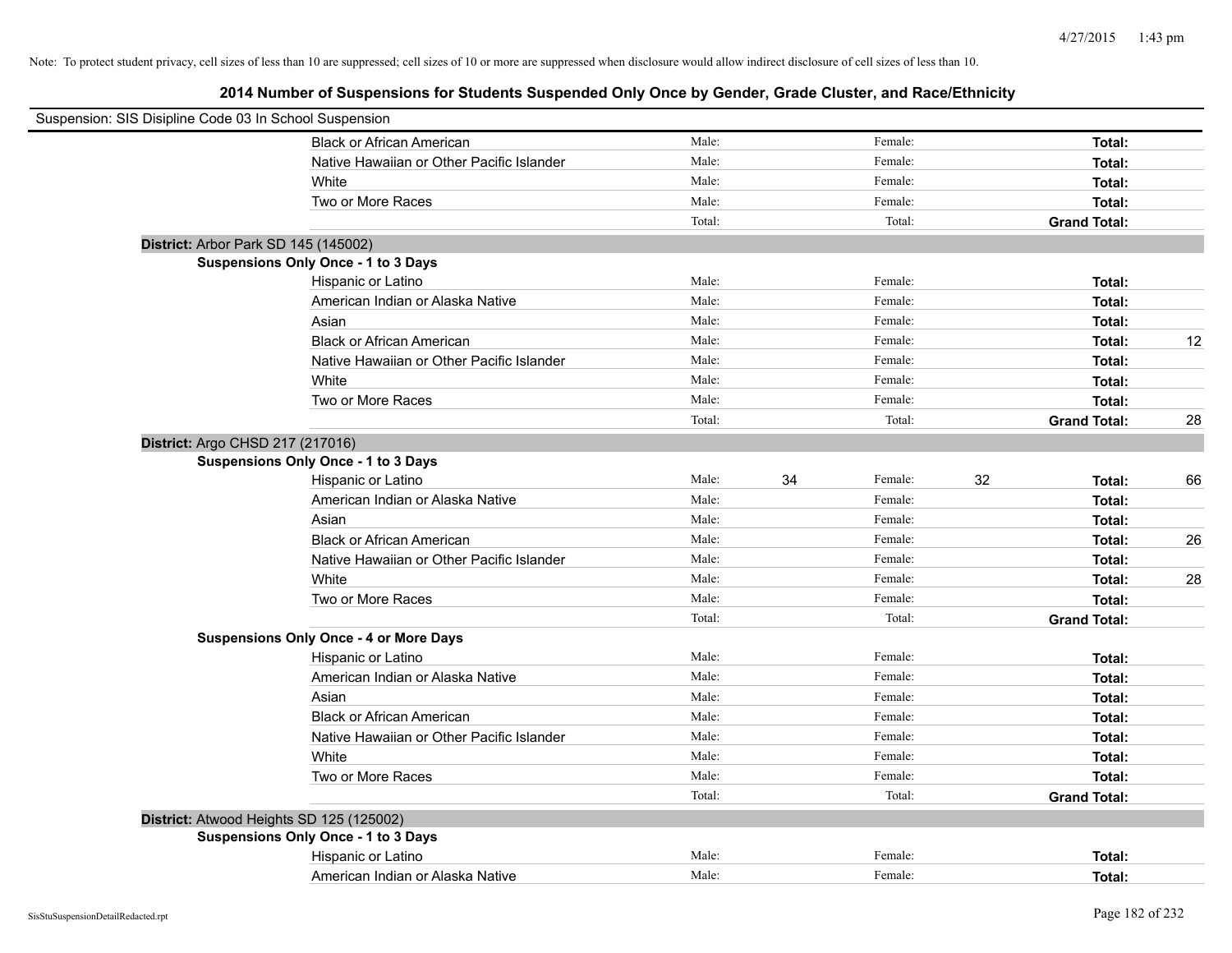| Suspension: SIS Disipline Code 03 In School Suspension |                                               |        |     |         |     |                     |     |
|--------------------------------------------------------|-----------------------------------------------|--------|-----|---------|-----|---------------------|-----|
|                                                        | Asian                                         | Male:  |     | Female: |     | Total:              |     |
|                                                        | <b>Black or African American</b>              | Male:  |     | Female: |     | Total:              |     |
|                                                        | Native Hawaiian or Other Pacific Islander     | Male:  |     | Female: |     | Total:              |     |
|                                                        | White                                         | Male:  |     | Female: |     | Total:              |     |
|                                                        | Two or More Races                             | Male:  |     | Female: |     | Total:              |     |
|                                                        |                                               | Total: |     | Total:  |     | <b>Grand Total:</b> | 10  |
|                                                        | District: Bloom Twp HSD 206 (206017)          |        |     |         |     |                     |     |
|                                                        | Suspensions Only Once - 1 to 3 Days           |        |     |         |     |                     |     |
|                                                        | Hispanic or Latino                            | Male:  | 75  | Female: | 54  | Total:              | 129 |
|                                                        | American Indian or Alaska Native              | Male:  |     | Female: |     | Total:              |     |
|                                                        | Asian                                         | Male:  |     | Female: |     | Total:              |     |
|                                                        | <b>Black or African American</b>              | Male:  | 146 | Female: | 158 | Total:              | 304 |
|                                                        | Native Hawaiian or Other Pacific Islander     | Male:  |     | Female: |     | Total:              |     |
|                                                        | White                                         | Male:  |     | Female: |     | Total:              | 29  |
|                                                        | Two or More Races                             | Male:  |     | Female: |     | Total:              | 12  |
|                                                        |                                               | Total: |     | Total:  |     | <b>Grand Total:</b> |     |
|                                                        | District: Bremen CHSD 228 (228016)            |        |     |         |     |                     |     |
|                                                        | Suspensions Only Once - 1 to 3 Days           |        |     |         |     |                     |     |
|                                                        | Hispanic or Latino                            | Male:  |     | Female: |     | Total:              |     |
|                                                        | American Indian or Alaska Native              | Male:  |     | Female: |     | Total:              |     |
|                                                        | Asian                                         | Male:  |     | Female: |     | Total:              |     |
|                                                        | <b>Black or African American</b>              | Male:  | 96  | Female: | 89  | Total:              | 185 |
|                                                        | Native Hawaiian or Other Pacific Islander     | Male:  |     | Female: |     | Total:              |     |
|                                                        | White                                         | Male:  |     | Female: |     | Total:              |     |
|                                                        | Two or More Races                             | Male:  |     | Female: |     | Total:              |     |
|                                                        |                                               | Total: |     | Total:  |     | <b>Grand Total:</b> |     |
|                                                        | District: Brookwood SD 167 (167002)           |        |     |         |     |                     |     |
|                                                        | Suspensions Only Once - 1 to 3 Days           |        |     |         |     |                     |     |
|                                                        | Hispanic or Latino                            | Male:  |     | Female: |     | Total:              |     |
|                                                        | American Indian or Alaska Native              | Male:  |     | Female: |     | Total:              |     |
|                                                        | Asian                                         | Male:  |     | Female: |     | Total:              |     |
|                                                        | <b>Black or African American</b>              | Male:  | 30  | Female: | 18  | Total:              | 48  |
|                                                        | Native Hawaiian or Other Pacific Islander     | Male:  |     | Female: |     | Total:              |     |
|                                                        | White                                         | Male:  |     | Female: |     | Total:              |     |
|                                                        | Two or More Races                             | Male:  |     | Female: |     | Total:              |     |
|                                                        |                                               | Total: |     | Total:  |     | <b>Grand Total:</b> |     |
|                                                        | <b>Suspensions Only Once - 4 or More Days</b> |        |     |         |     |                     |     |
|                                                        | Hispanic or Latino                            | Male:  |     | Female: |     | Total:              |     |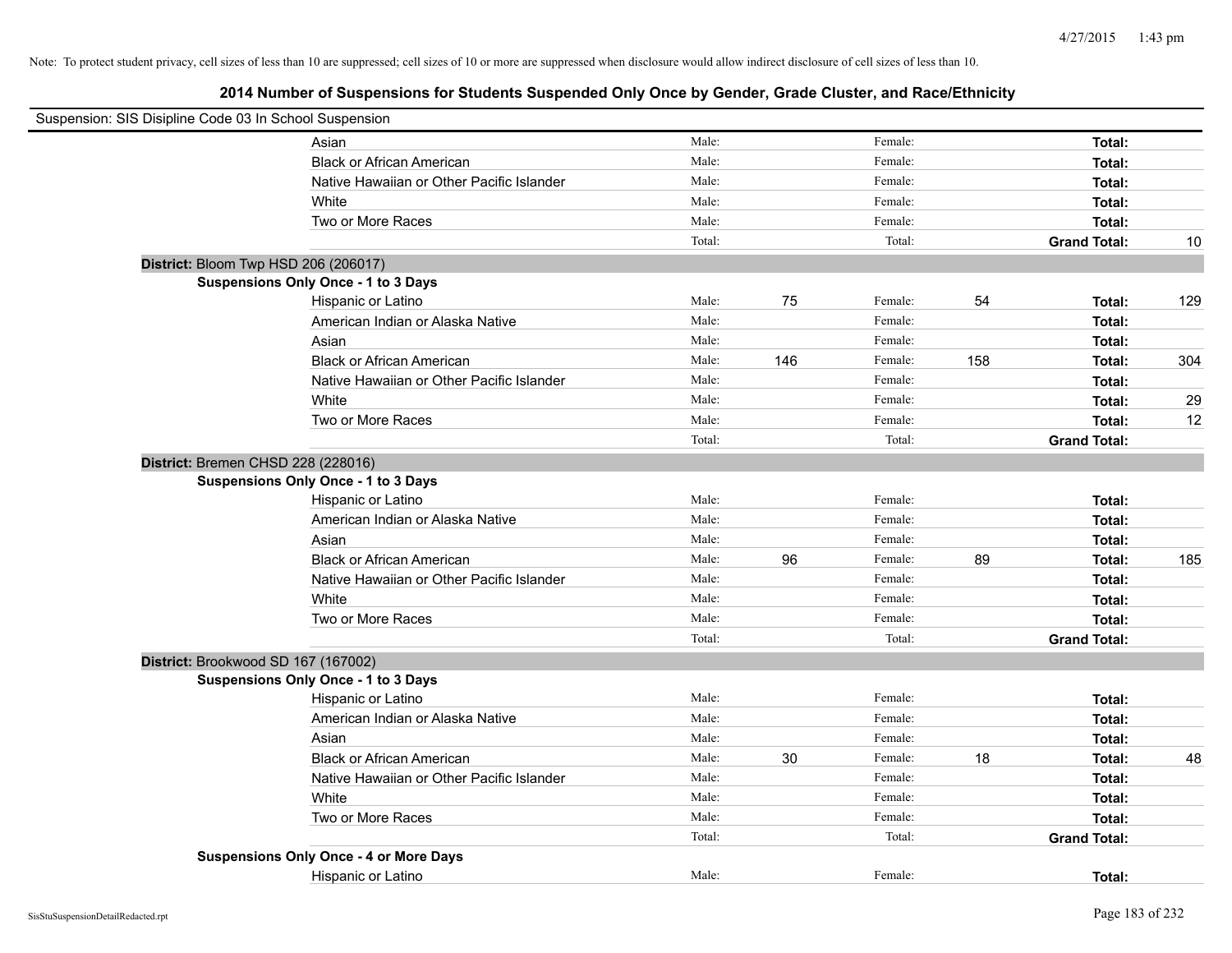**2014 Number of Suspensions for Students Suspended Only Once by Gender, Grade Cluster, and Race/Ethnicity**

| Suspension: SIS Disipline Code 03 In School Suspension |        |    |         |    |                     |    |
|--------------------------------------------------------|--------|----|---------|----|---------------------|----|
| American Indian or Alaska Native                       | Male:  |    | Female: |    | Total:              |    |
| Asian                                                  | Male:  |    | Female: |    | Total:              |    |
| <b>Black or African American</b>                       | Male:  |    | Female: |    | Total:              |    |
| Native Hawaiian or Other Pacific Islander              | Male:  |    | Female: |    | Total:              |    |
| White                                                  | Male:  |    | Female: |    | Total:              |    |
| Two or More Races                                      | Male:  |    | Female: |    | <b>Total:</b>       |    |
|                                                        | Total: |    | Total:  |    | <b>Grand Total:</b> |    |
| District: Burbank SD 111 (111002)                      |        |    |         |    |                     |    |
| <b>Suspensions Only Once - 1 to 3 Days</b>             |        |    |         |    |                     |    |
| Hispanic or Latino                                     | Male:  |    | Female: |    | Total:              |    |
| American Indian or Alaska Native                       | Male:  |    | Female: |    | Total:              |    |
| Asian                                                  | Male:  |    | Female: |    | Total:              |    |
| <b>Black or African American</b>                       | Male:  |    | Female: |    | Total:              |    |
| Native Hawaiian or Other Pacific Islander              | Male:  |    | Female: |    | Total:              |    |
| White                                                  | Male:  |    | Female: |    | Total:              | 10 |
| Two or More Races                                      | Male:  |    | Female: |    | Total:              |    |
|                                                        | Total: |    | Total:  |    | <b>Grand Total:</b> |    |
| District: Calumet City SD 155 (155002)                 |        |    |         |    |                     |    |
| <b>Suspensions Only Once - 1 to 3 Days</b>             |        |    |         |    |                     |    |
| Hispanic or Latino                                     | Male:  |    | Female: |    | Total:              | 20 |
| American Indian or Alaska Native                       | Male:  |    | Female: |    | Total:              |    |
| Asian                                                  | Male:  |    | Female: |    | Total:              |    |
| <b>Black or African American</b>                       | Male:  | 39 | Female: | 38 | Total:              | 77 |
| Native Hawaiian or Other Pacific Islander              | Male:  |    | Female: |    | Total:              |    |
| White                                                  | Male:  |    | Female: |    | Total:              |    |
| Two or More Races                                      | Male:  |    | Female: |    | Total:              |    |
|                                                        | Total: |    | Total:  |    | <b>Grand Total:</b> |    |
| District: Calumet Public SD 132 (132002)               |        |    |         |    |                     |    |
| <b>Suspensions Only Once - 1 to 3 Days</b>             |        |    |         |    |                     |    |
| Hispanic or Latino                                     | Male:  |    | Female: |    | Total:              |    |
| American Indian or Alaska Native                       | Male:  |    | Female: |    | Total:              |    |
| Asian                                                  | Male:  |    | Female: |    | Total:              |    |
| <b>Black or African American</b>                       | Male:  |    | Female: |    | Total:              | 17 |
| Native Hawaiian or Other Pacific Islander              | Male:  |    | Female: |    | Total:              |    |
| White                                                  | Male:  |    | Female: |    | Total:              |    |
| Two or More Races                                      | Male:  |    | Female: |    | Total:              |    |
|                                                        | Total: |    | Total:  |    | <b>Grand Total:</b> |    |
|                                                        |        |    |         |    |                     |    |

## **District:** CCSD 146 (146004)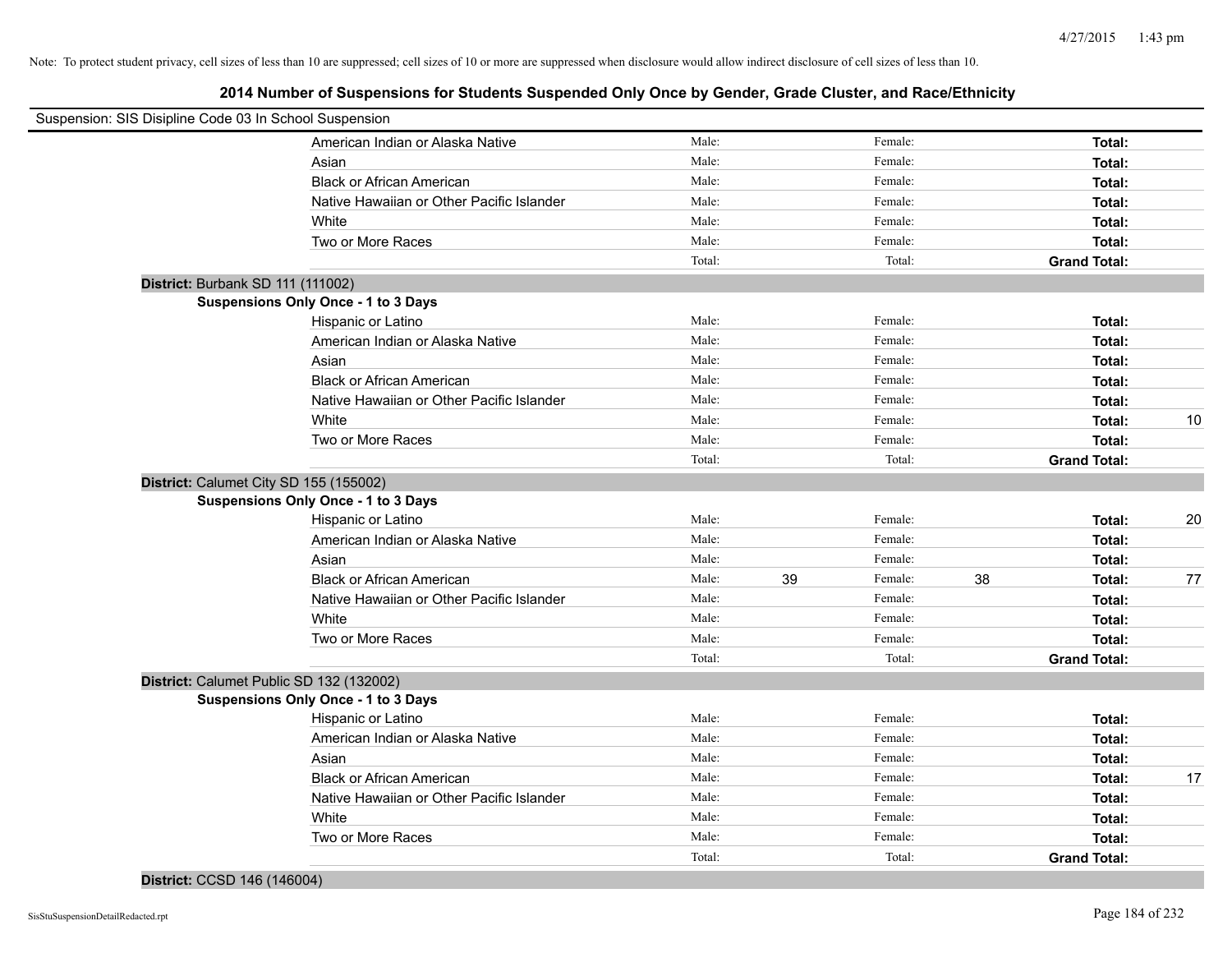| Suspension: SIS Disipline Code 03 In School Suspension |                                               |        |    |         |    |                     |    |
|--------------------------------------------------------|-----------------------------------------------|--------|----|---------|----|---------------------|----|
|                                                        | Suspensions Only Once - 1 to 3 Days           |        |    |         |    |                     |    |
|                                                        | Hispanic or Latino                            | Male:  |    | Female: |    | Total:              |    |
|                                                        | American Indian or Alaska Native              | Male:  |    | Female: |    | Total:              |    |
|                                                        | Asian                                         | Male:  |    | Female: |    | Total:              |    |
|                                                        | <b>Black or African American</b>              | Male:  |    | Female: |    | Total:              |    |
|                                                        | Native Hawaiian or Other Pacific Islander     | Male:  |    | Female: |    | Total:              |    |
|                                                        | White                                         | Male:  |    | Female: |    | Total:              | 28 |
|                                                        | Two or More Races                             | Male:  |    | Female: |    | Total:              |    |
|                                                        |                                               | Total: |    | Total:  |    | <b>Grand Total:</b> |    |
| District: CCSD 168 (168004)                            |                                               |        |    |         |    |                     |    |
|                                                        | <b>Suspensions Only Once - 1 to 3 Days</b>    |        |    |         |    |                     |    |
|                                                        | Hispanic or Latino                            | Male:  |    | Female: |    | Total:              |    |
|                                                        | American Indian or Alaska Native              | Male:  |    | Female: |    | Total:              |    |
|                                                        | Asian                                         | Male:  |    | Female: |    | Total:              |    |
|                                                        | <b>Black or African American</b>              | Male:  | 33 | Female: | 20 | Total:              | 53 |
|                                                        | Native Hawaiian or Other Pacific Islander     | Male:  |    | Female: |    | Total:              |    |
|                                                        | White                                         | Male:  |    | Female: |    | Total:              |    |
|                                                        | Two or More Races                             | Male:  |    | Female: |    | Total:              |    |
|                                                        |                                               | Total: |    | Total:  |    | <b>Grand Total:</b> |    |
|                                                        | <b>Suspensions Only Once - 4 or More Days</b> |        |    |         |    |                     |    |
|                                                        | Hispanic or Latino                            | Male:  |    | Female: |    | Total:              |    |
|                                                        | American Indian or Alaska Native              | Male:  |    | Female: |    | Total:              |    |
|                                                        | Asian                                         | Male:  |    | Female: |    | Total:              |    |
|                                                        | <b>Black or African American</b>              | Male:  | 16 | Female: | 10 | Total:              | 26 |
|                                                        | Native Hawaiian or Other Pacific Islander     | Male:  |    | Female: |    | Total:              |    |
|                                                        | White                                         | Male:  |    | Female: |    | Total:              |    |
|                                                        | Two or More Races                             | Male:  |    | Female: |    | Total:              |    |
|                                                        |                                               | Total: |    | Total:  |    | <b>Grand Total:</b> |    |
|                                                        | District: Central Stickney SD 110 (110002)    |        |    |         |    |                     |    |
|                                                        | Suspensions Only Once - 1 to 3 Days           |        |    |         |    |                     |    |
|                                                        | Hispanic or Latino                            | Male:  |    | Female: |    | Total:              |    |
|                                                        | American Indian or Alaska Native              | Male:  |    | Female: |    | Total:              |    |
|                                                        | Asian                                         | Male:  |    | Female: |    | Total:              |    |
|                                                        | <b>Black or African American</b>              | Male:  |    | Female: |    | Total:              |    |
|                                                        | Native Hawaiian or Other Pacific Islander     | Male:  |    | Female: |    | Total:              |    |
|                                                        | White                                         | Male:  |    | Female: |    | Total:              |    |
|                                                        | Two or More Races                             | Male:  |    | Female: |    | Total:              |    |
|                                                        |                                               | Total: |    | Total:  |    | <b>Grand Total:</b> |    |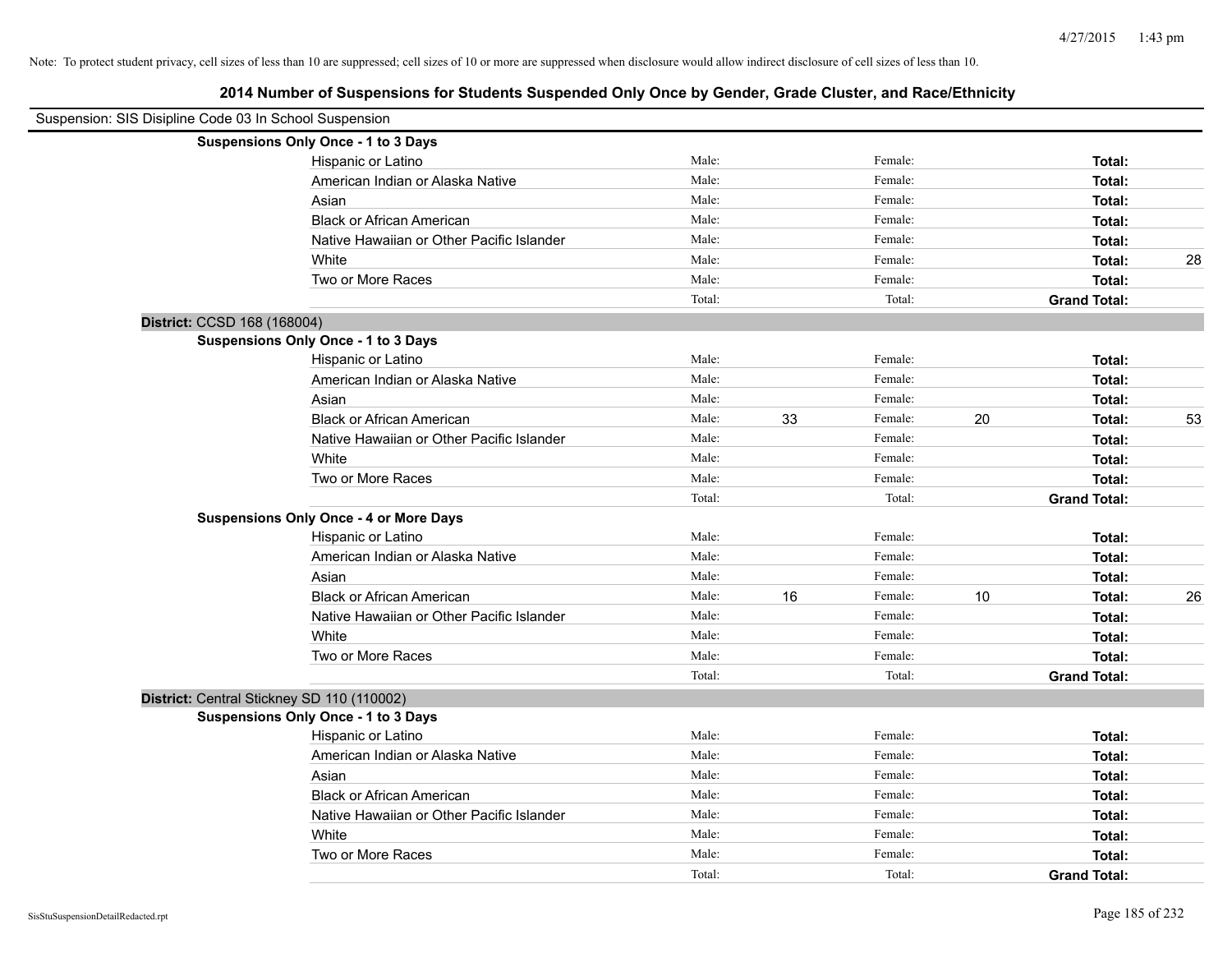| Suspension: SIS Disipline Code 03 In School Suspension |        |     |         |     |                     |     |
|--------------------------------------------------------|--------|-----|---------|-----|---------------------|-----|
| District: Chicago Heights SD 170 (170002)              |        |     |         |     |                     |     |
| Suspensions Only Once - 1 to 3 Days                    |        |     |         |     |                     |     |
| Hispanic or Latino                                     | Male:  |     | Female: |     | Total:              | 26  |
| American Indian or Alaska Native                       | Male:  |     | Female: |     | Total:              |     |
| Asian                                                  | Male:  |     | Female: |     | Total:              |     |
| <b>Black or African American</b>                       | Male:  | 32  | Female: | 12  | Total:              | 44  |
| Native Hawaiian or Other Pacific Islander              | Male:  |     | Female: |     | Total:              |     |
| White                                                  | Male:  |     | Female: |     | Total:              |     |
| Two or More Races                                      | Male:  |     | Female: |     | Total:              |     |
|                                                        | Total: |     | Total:  |     | <b>Grand Total:</b> |     |
| <b>Suspensions Only Once - 4 or More Days</b>          |        |     |         |     |                     |     |
| Hispanic or Latino                                     | Male:  |     | Female: |     | Total:              |     |
| American Indian or Alaska Native                       | Male:  |     | Female: |     | Total:              |     |
| Asian                                                  | Male:  |     | Female: |     | Total:              |     |
| <b>Black or African American</b>                       | Male:  |     | Female: |     | Total:              |     |
| Native Hawaiian or Other Pacific Islander              | Male:  |     | Female: |     | Total:              |     |
| White                                                  | Male:  |     | Female: |     | Total:              |     |
| Two or More Races                                      | Male:  |     | Female: |     | Total:              |     |
|                                                        | Total: |     | Total:  |     | <b>Grand Total:</b> |     |
| District: Chicago Ridge SD 127-5 (127502)              |        |     |         |     |                     |     |
| <b>Suspensions Only Once - 1 to 3 Days</b>             |        |     |         |     |                     |     |
| Hispanic or Latino                                     | Male:  |     | Female: |     | Total:              |     |
| American Indian or Alaska Native                       | Male:  |     | Female: |     | Total:              |     |
| Asian                                                  | Male:  |     | Female: |     | Total:              |     |
| <b>Black or African American</b>                       | Male:  |     | Female: |     | Total:              |     |
| Native Hawaiian or Other Pacific Islander              | Male:  |     | Female: |     | Total:              |     |
| White                                                  | Male:  |     | Female: |     | Total:              | 12  |
| Two or More Races                                      | Male:  |     | Female: |     | Total:              |     |
|                                                        | Total: |     | Total:  |     | <b>Grand Total:</b> |     |
| District: CHSD 218 (218016)                            |        |     |         |     |                     |     |
| <b>Suspensions Only Once - 1 to 3 Days</b>             |        |     |         |     |                     |     |
| Hispanic or Latino                                     | Male:  | 69  | Female: | 44  | Total:              | 113 |
| American Indian or Alaska Native                       | Male:  |     | Female: |     | Total:              |     |
| Asian                                                  | Male:  |     | Female: |     | Total:              |     |
| <b>Black or African American</b>                       | Male:  | 127 | Female: | 119 | Total:              | 246 |
| Native Hawaiian or Other Pacific Islander              | Male:  |     | Female: |     | Total:              |     |
| White                                                  | Male:  | 89  | Female: | 41  | Total:              | 130 |
| Two or More Races                                      | Male:  |     | Female: |     | Total:              |     |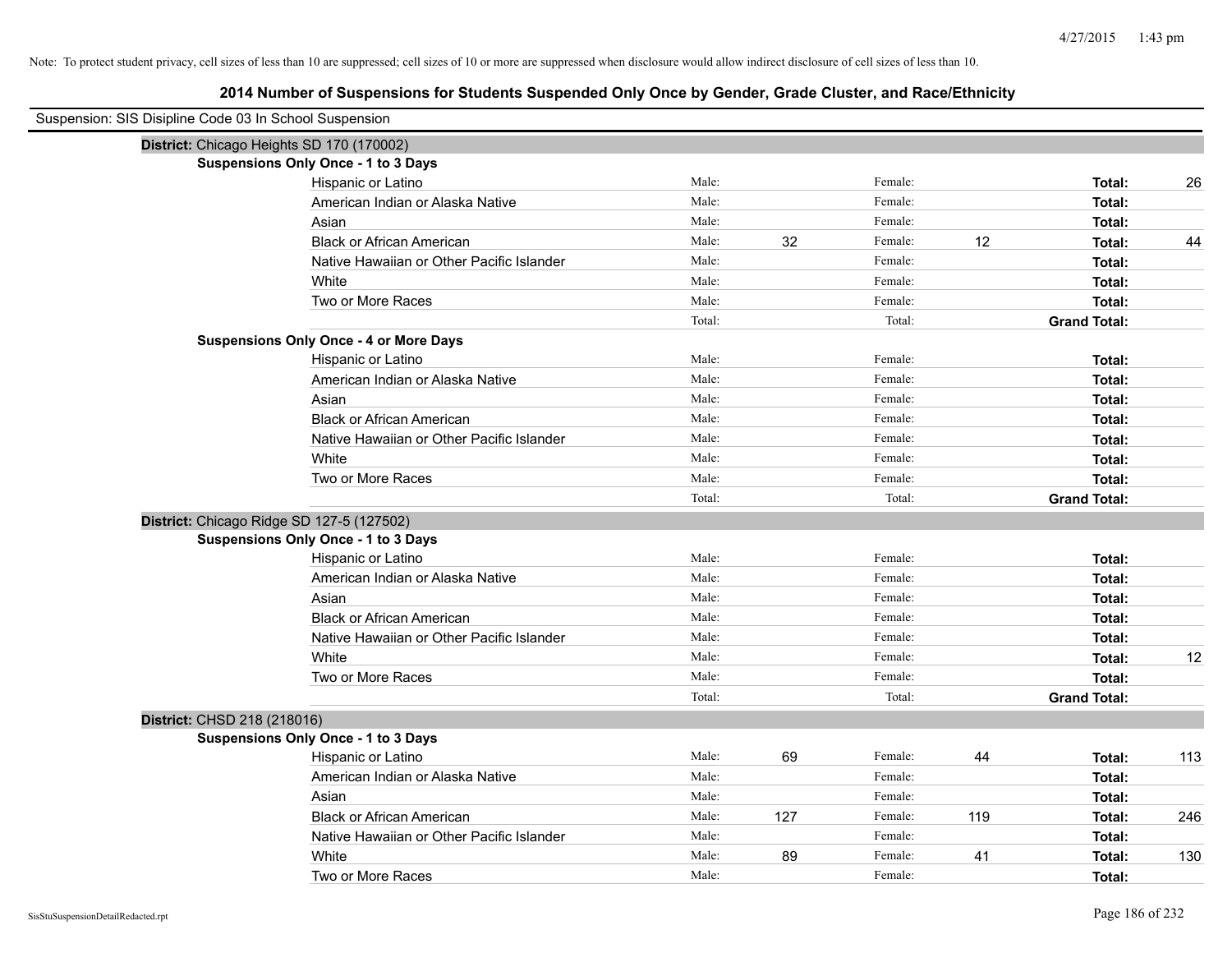| Suspension: SIS Disipline Code 03 In School Suspension |                                               |        |    |         |    |                     |     |
|--------------------------------------------------------|-----------------------------------------------|--------|----|---------|----|---------------------|-----|
|                                                        |                                               | Total: |    | Total:  |    | <b>Grand Total:</b> | 500 |
|                                                        | District: Cons HSD 230 (230013)               |        |    |         |    |                     |     |
|                                                        | <b>Suspensions Only Once - 1 to 3 Days</b>    |        |    |         |    |                     |     |
|                                                        | Hispanic or Latino                            | Male:  |    | Female: |    | Total:              | 11  |
|                                                        | American Indian or Alaska Native              | Male:  |    | Female: |    | Total:              |     |
|                                                        | Asian                                         | Male:  |    | Female: |    | Total:              |     |
|                                                        | <b>Black or African American</b>              | Male:  |    | Female: |    | Total:              |     |
|                                                        | Native Hawaiian or Other Pacific Islander     | Male:  |    | Female: |    | Total:              |     |
|                                                        | White                                         | Male:  | 37 | Female: | 14 | Total:              | 51  |
|                                                        | Two or More Races                             | Male:  |    | Female: |    | Total:              |     |
|                                                        |                                               | Total: |    | Total:  |    | <b>Grand Total:</b> |     |
|                                                        | District: Cook County SD 130 (130002)         |        |    |         |    |                     |     |
|                                                        | <b>Suspensions Only Once - 1 to 3 Days</b>    |        |    |         |    |                     |     |
|                                                        | Hispanic or Latino                            | Male:  |    | Female: |    | Total:              | 25  |
|                                                        | American Indian or Alaska Native              | Male:  |    | Female: |    | Total:              |     |
|                                                        | Asian                                         | Male:  |    | Female: |    | Total:              |     |
|                                                        | <b>Black or African American</b>              | Male:  | 18 | Female: | 18 | Total:              | 36  |
|                                                        | Native Hawaiian or Other Pacific Islander     | Male:  |    | Female: |    | Total:              |     |
|                                                        | White                                         | Male:  |    | Female: |    | Total:              |     |
|                                                        | Two or More Races                             | Male:  |    | Female: |    | Total:              |     |
|                                                        |                                               | Total: |    | Total:  |    | <b>Grand Total:</b> |     |
|                                                        | <b>Suspensions Only Once - 4 or More Days</b> |        |    |         |    |                     |     |
|                                                        | Hispanic or Latino                            | Male:  |    | Female: |    | Total:              |     |
|                                                        | American Indian or Alaska Native              | Male:  |    | Female: |    | Total:              |     |
|                                                        | Asian                                         | Male:  |    | Female: |    | Total:              |     |
|                                                        | <b>Black or African American</b>              | Male:  |    | Female: |    | Total:              |     |
|                                                        | Native Hawaiian or Other Pacific Islander     | Male:  |    | Female: |    | Total:              |     |
|                                                        | White                                         | Male:  |    | Female: |    | Total:              |     |
|                                                        | Two or More Races                             | Male:  |    | Female: |    | Total:              |     |
|                                                        |                                               | Total: |    | Total:  |    | <b>Grand Total:</b> |     |
|                                                        | District: Country Club Hills SD 160 (160002)  |        |    |         |    |                     |     |
|                                                        | <b>Suspensions Only Once - 1 to 3 Days</b>    |        |    |         |    |                     |     |
|                                                        | Hispanic or Latino                            | Male:  |    | Female: |    | Total:              |     |
|                                                        | American Indian or Alaska Native              | Male:  |    | Female: |    | Total:              |     |
|                                                        | Asian                                         | Male:  |    | Female: |    | Total:              |     |
|                                                        | <b>Black or African American</b>              | Male:  | 35 | Female: | 17 | Total:              | 52  |
|                                                        | Native Hawaiian or Other Pacific Islander     | Male:  |    | Female: |    | Total:              |     |
|                                                        | White                                         | Male:  |    | Female: |    | Total:              |     |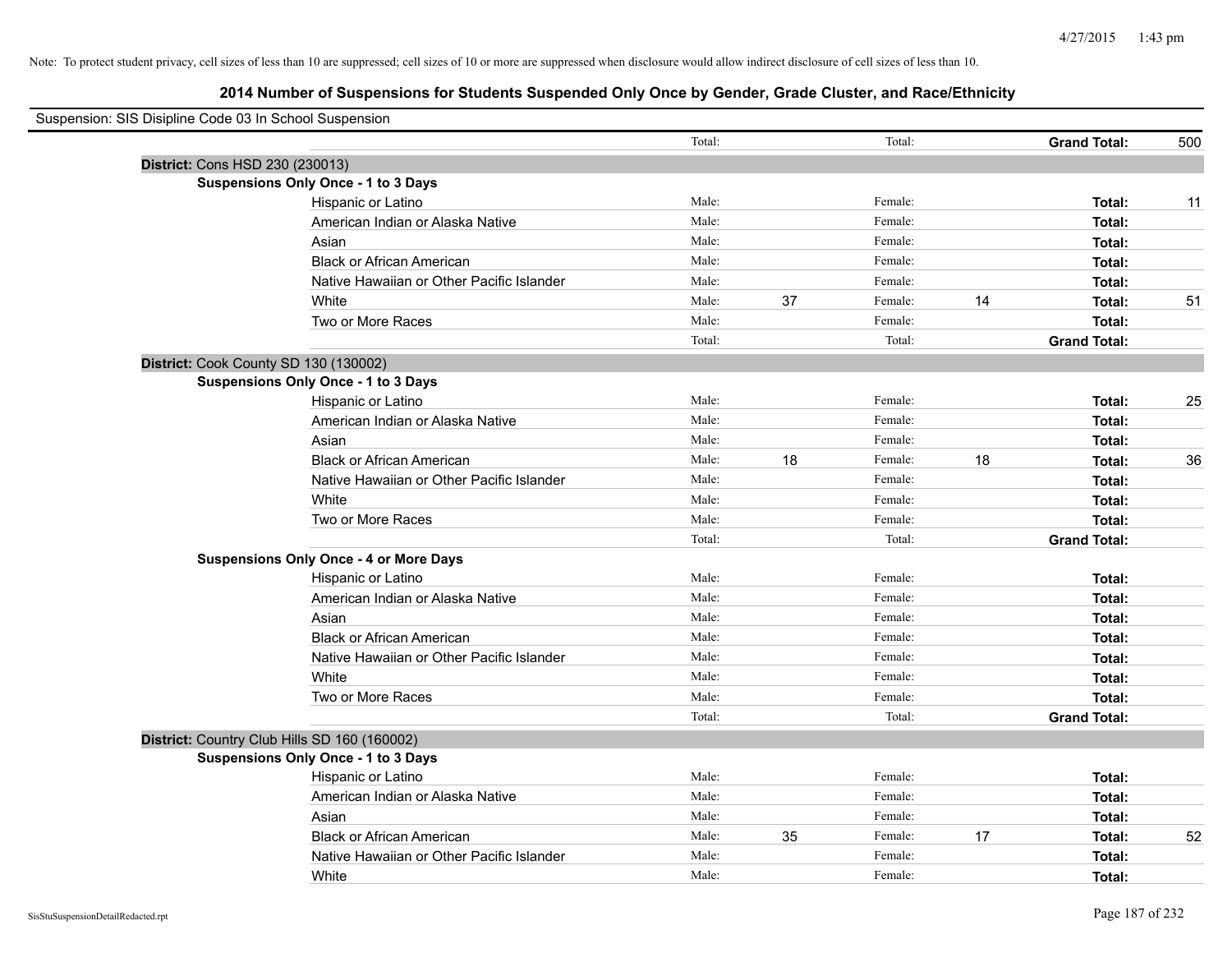| Suspension: SIS Disipline Code 03 In School Suspension |                                               |        |    |         |    |                     |    |
|--------------------------------------------------------|-----------------------------------------------|--------|----|---------|----|---------------------|----|
|                                                        | Two or More Races                             | Male:  |    | Female: |    | Total:              |    |
|                                                        |                                               | Total: |    | Total:  |    | <b>Grand Total:</b> |    |
| District: Dolton SD 148 (148002)                       |                                               |        |    |         |    |                     |    |
|                                                        | Suspensions Only Once - 1 to 3 Days           |        |    |         |    |                     |    |
|                                                        | Hispanic or Latino                            | Male:  |    | Female: |    | Total:              |    |
|                                                        | American Indian or Alaska Native              | Male:  |    | Female: |    | Total:              |    |
|                                                        | Asian                                         | Male:  |    | Female: |    | Total:              |    |
|                                                        | <b>Black or African American</b>              | Male:  | 64 | Female: | 32 | Total:              | 96 |
|                                                        | Native Hawaiian or Other Pacific Islander     | Male:  |    | Female: |    | Total:              |    |
|                                                        | White                                         | Male:  |    | Female: |    | Total:              |    |
|                                                        | Two or More Races                             | Male:  |    | Female: |    | Total:              |    |
|                                                        |                                               | Total: |    | Total:  |    | <b>Grand Total:</b> |    |
|                                                        | <b>Suspensions Only Once - 4 or More Days</b> |        |    |         |    |                     |    |
|                                                        | Hispanic or Latino                            | Male:  |    | Female: |    | Total:              |    |
|                                                        | American Indian or Alaska Native              | Male:  |    | Female: |    | Total:              |    |
|                                                        | Asian                                         | Male:  |    | Female: |    | Total:              |    |
|                                                        | <b>Black or African American</b>              | Male:  |    | Female: |    | Total:              |    |
|                                                        | Native Hawaiian or Other Pacific Islander     | Male:  |    | Female: |    | Total:              |    |
|                                                        | White                                         | Male:  |    | Female: |    | Total:              |    |
|                                                        | Two or More Races                             | Male:  |    | Female: |    | Total:              |    |
|                                                        |                                               | Total: |    | Total:  |    | <b>Grand Total:</b> |    |
| District: ESD 159 (159002)                             |                                               |        |    |         |    |                     |    |
|                                                        | <b>Suspensions Only Once - 1 to 3 Days</b>    |        |    |         |    |                     |    |
|                                                        | Hispanic or Latino                            | Male:  |    | Female: |    | Total:              |    |
|                                                        | American Indian or Alaska Native              | Male:  |    | Female: |    | Total:              |    |
|                                                        | Asian                                         | Male:  |    | Female: |    | Total:              |    |
|                                                        | <b>Black or African American</b>              | Male:  | 33 | Female: | 16 | Total:              | 49 |
|                                                        | Native Hawaiian or Other Pacific Islander     | Male:  |    | Female: |    | Total:              |    |
|                                                        | White                                         | Male:  |    | Female: |    | Total:              |    |
|                                                        | Two or More Races                             | Male:  |    | Female: |    | Total:              |    |
|                                                        |                                               | Total: |    | Total:  |    | <b>Grand Total:</b> |    |
|                                                        | District: Evergreen Park CHSD 231 (231016)    |        |    |         |    |                     |    |
|                                                        | <b>Suspensions Only Once - 1 to 3 Days</b>    |        |    |         |    |                     |    |
|                                                        | Hispanic or Latino                            | Male:  |    | Female: |    | Total:              |    |
|                                                        | American Indian or Alaska Native              | Male:  |    | Female: |    | Total:              |    |
|                                                        | Asian                                         | Male:  |    | Female: |    | Total:              |    |
|                                                        | <b>Black or African American</b>              | Male:  |    | Female: |    | Total:              | 26 |
|                                                        | Native Hawaiian or Other Pacific Islander     | Male:  |    | Female: |    | Total:              |    |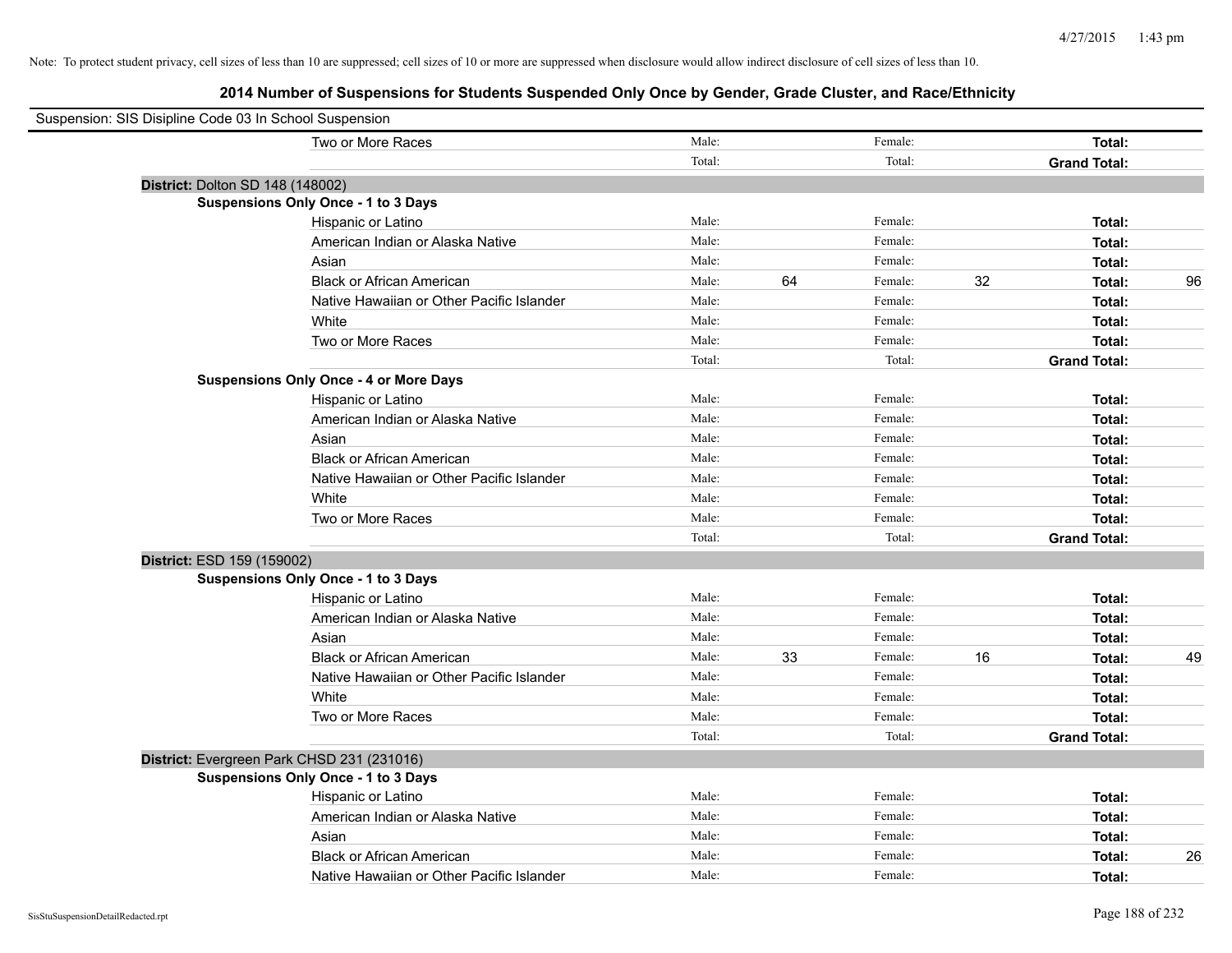| Suspension: SIS Disipline Code 03 In School Suspension |                                            |        |    |         |    |                     |    |
|--------------------------------------------------------|--------------------------------------------|--------|----|---------|----|---------------------|----|
|                                                        | White                                      | Male:  |    | Female: |    | Total:              | 11 |
|                                                        | Two or More Races                          | Male:  |    | Female: |    | Total:              |    |
|                                                        |                                            | Total: |    | Total:  |    | <b>Grand Total:</b> |    |
| District: Evergreen Park ESD 124 (124002)              |                                            |        |    |         |    |                     |    |
|                                                        | Suspensions Only Once - 1 to 3 Days        |        |    |         |    |                     |    |
|                                                        | Hispanic or Latino                         | Male:  |    | Female: |    | Total:              |    |
|                                                        | American Indian or Alaska Native           | Male:  |    | Female: |    | Total:              |    |
|                                                        | Asian                                      | Male:  |    | Female: |    | Total:              |    |
|                                                        | <b>Black or African American</b>           | Male:  |    | Female: |    | Total:              | 15 |
|                                                        | Native Hawaiian or Other Pacific Islander  | Male:  |    | Female: |    | Total:              |    |
|                                                        | White                                      | Male:  |    | Female: |    | Total:              |    |
|                                                        | Two or More Races                          | Male:  |    | Female: |    | Total:              |    |
|                                                        |                                            | Total: |    | Total:  |    | <b>Grand Total:</b> | 26 |
| District: Flossmoor SD 161 (161002)                    |                                            |        |    |         |    |                     |    |
|                                                        | Suspensions Only Once - 1 to 3 Days        |        |    |         |    |                     |    |
|                                                        | Hispanic or Latino                         | Male:  |    | Female: |    | Total:              |    |
|                                                        | American Indian or Alaska Native           | Male:  |    | Female: |    | Total:              |    |
|                                                        | Asian                                      | Male:  |    | Female: |    | Total:              |    |
|                                                        | <b>Black or African American</b>           | Male:  | 41 | Female: | 23 | Total:              | 64 |
|                                                        | Native Hawaiian or Other Pacific Islander  | Male:  |    | Female: |    | Total:              |    |
|                                                        | White                                      | Male:  |    | Female: |    | Total:              |    |
|                                                        | Two or More Races                          | Male:  |    | Female: |    | Total:              |    |
|                                                        |                                            | Total: |    | Total:  |    | <b>Grand Total:</b> | 77 |
| District: Ford Heights SD 169 (169002)                 |                                            |        |    |         |    |                     |    |
|                                                        | <b>Suspensions Only Once - 1 to 3 Days</b> |        |    |         |    |                     |    |
|                                                        | Hispanic or Latino                         | Male:  |    | Female: |    | Total:              |    |
|                                                        | American Indian or Alaska Native           | Male:  |    | Female: |    | Total:              |    |
|                                                        | Asian                                      | Male:  |    | Female: |    | Total:              |    |
|                                                        | <b>Black or African American</b>           | Male:  |    | Female: |    | Total:              |    |
|                                                        | Native Hawaiian or Other Pacific Islander  | Male:  |    | Female: |    | Total:              |    |
|                                                        | White                                      | Male:  |    | Female: |    | Total:              |    |
|                                                        | Two or More Races                          | Male:  |    | Female: |    | Total:              |    |
|                                                        |                                            | Total: |    | Total:  |    | <b>Grand Total:</b> |    |
| District: Forest Ridge SD 142 (142002)                 |                                            |        |    |         |    |                     |    |
|                                                        | <b>Suspensions Only Once - 1 to 3 Days</b> |        |    |         |    |                     |    |
|                                                        | Hispanic or Latino                         | Male:  |    | Female: |    | Total:              |    |
|                                                        | American Indian or Alaska Native           | Male:  |    | Female: |    | Total:              |    |
|                                                        | Asian                                      | Male:  |    | Female: |    | Total:              |    |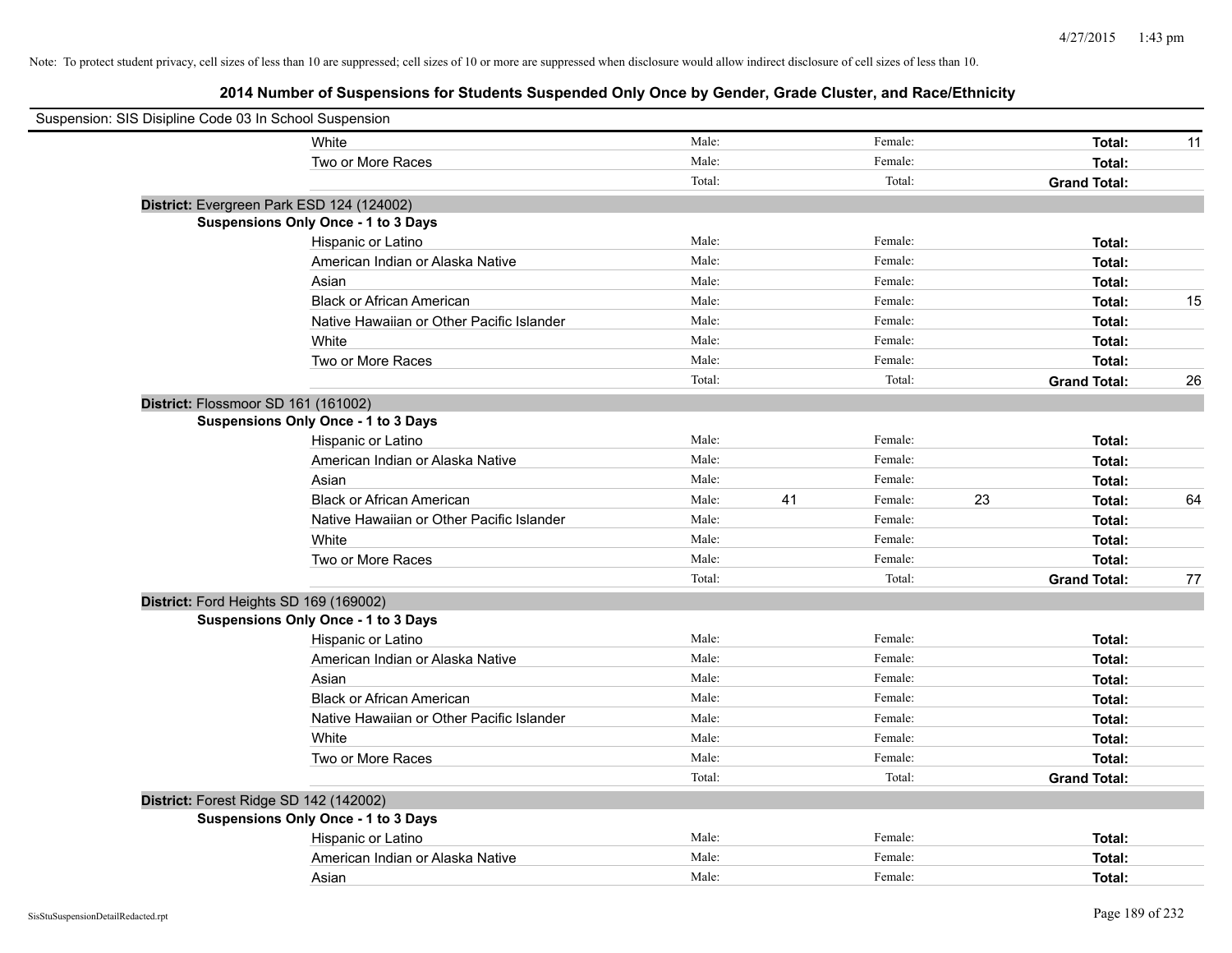| Suspension: SIS Disipline Code 03 In School Suspension |                                                |        |    |         |    |                     |     |
|--------------------------------------------------------|------------------------------------------------|--------|----|---------|----|---------------------|-----|
|                                                        | <b>Black or African American</b>               | Male:  |    | Female: |    | Total:              |     |
|                                                        | Native Hawaiian or Other Pacific Islander      | Male:  |    | Female: |    | Total:              |     |
|                                                        | White                                          | Male:  |    | Female: |    | Total:              | 13  |
|                                                        | Two or More Races                              | Male:  |    | Female: |    | Total:              |     |
|                                                        |                                                | Total: |    | Total:  |    | <b>Grand Total:</b> |     |
| District: Harvey SD 152 (152002)                       |                                                |        |    |         |    |                     |     |
|                                                        | Suspensions Only Once - 1 to 3 Days            |        |    |         |    |                     |     |
|                                                        | Hispanic or Latino                             | Male:  |    | Female: |    | Total:              |     |
|                                                        | American Indian or Alaska Native               | Male:  |    | Female: |    | Total:              |     |
|                                                        | Asian                                          | Male:  |    | Female: |    | Total:              |     |
|                                                        | <b>Black or African American</b>               | Male:  | 58 | Female: | 51 | Total:              | 109 |
|                                                        | Native Hawaiian or Other Pacific Islander      | Male:  |    | Female: |    | Total:              |     |
|                                                        | White                                          | Male:  |    | Female: |    | Total:              |     |
|                                                        | Two or More Races                              | Male:  |    | Female: |    | Total:              |     |
|                                                        |                                                | Total: |    | Total:  |    | <b>Grand Total:</b> |     |
|                                                        | <b>Suspensions Only Once - 4 or More Days</b>  |        |    |         |    |                     |     |
|                                                        | Hispanic or Latino                             | Male:  |    | Female: |    | Total:              |     |
|                                                        | American Indian or Alaska Native               | Male:  |    | Female: |    | Total:              |     |
|                                                        | Asian                                          | Male:  |    | Female: |    | Total:              |     |
|                                                        | <b>Black or African American</b>               | Male:  |    | Female: |    | Total:              |     |
|                                                        | Native Hawaiian or Other Pacific Islander      | Male:  |    | Female: |    | Total:              |     |
|                                                        | White                                          | Male:  |    | Female: |    | Total:              |     |
|                                                        | Two or More Races                              | Male:  |    | Female: |    | Total:              |     |
|                                                        |                                                | Total: |    | Total:  |    | <b>Grand Total:</b> |     |
| District: Hazel Crest SD 152-5 (152502)                |                                                |        |    |         |    |                     |     |
|                                                        | <b>Suspensions Only Once - 1 to 3 Days</b>     |        |    |         |    |                     |     |
|                                                        | Hispanic or Latino                             | Male:  |    | Female: |    | Total:              |     |
|                                                        | American Indian or Alaska Native               | Male:  |    | Female: |    | Total:              |     |
|                                                        | Asian                                          | Male:  |    | Female: |    | Total:              |     |
|                                                        | <b>Black or African American</b>               | Male:  |    | Female: |    | Total:              |     |
|                                                        | Native Hawaiian or Other Pacific Islander      | Male:  |    | Female: |    | Total:              |     |
|                                                        | White                                          | Male:  |    | Female: |    | Total:              |     |
|                                                        | Two or More Races                              | Male:  |    | Female: |    | Total:              |     |
|                                                        |                                                | Total: |    | Total:  |    | <b>Grand Total:</b> |     |
|                                                        | District: Homewood Flossmoor CHSD 233 (233016) |        |    |         |    |                     |     |
|                                                        | Suspensions Only Once - 1 to 3 Days            |        |    |         |    |                     |     |
|                                                        | Hispanic or Latino                             | Male:  |    | Female: |    | Total:              |     |
|                                                        | American Indian or Alaska Native               | Male:  |    | Female: |    | Total:              |     |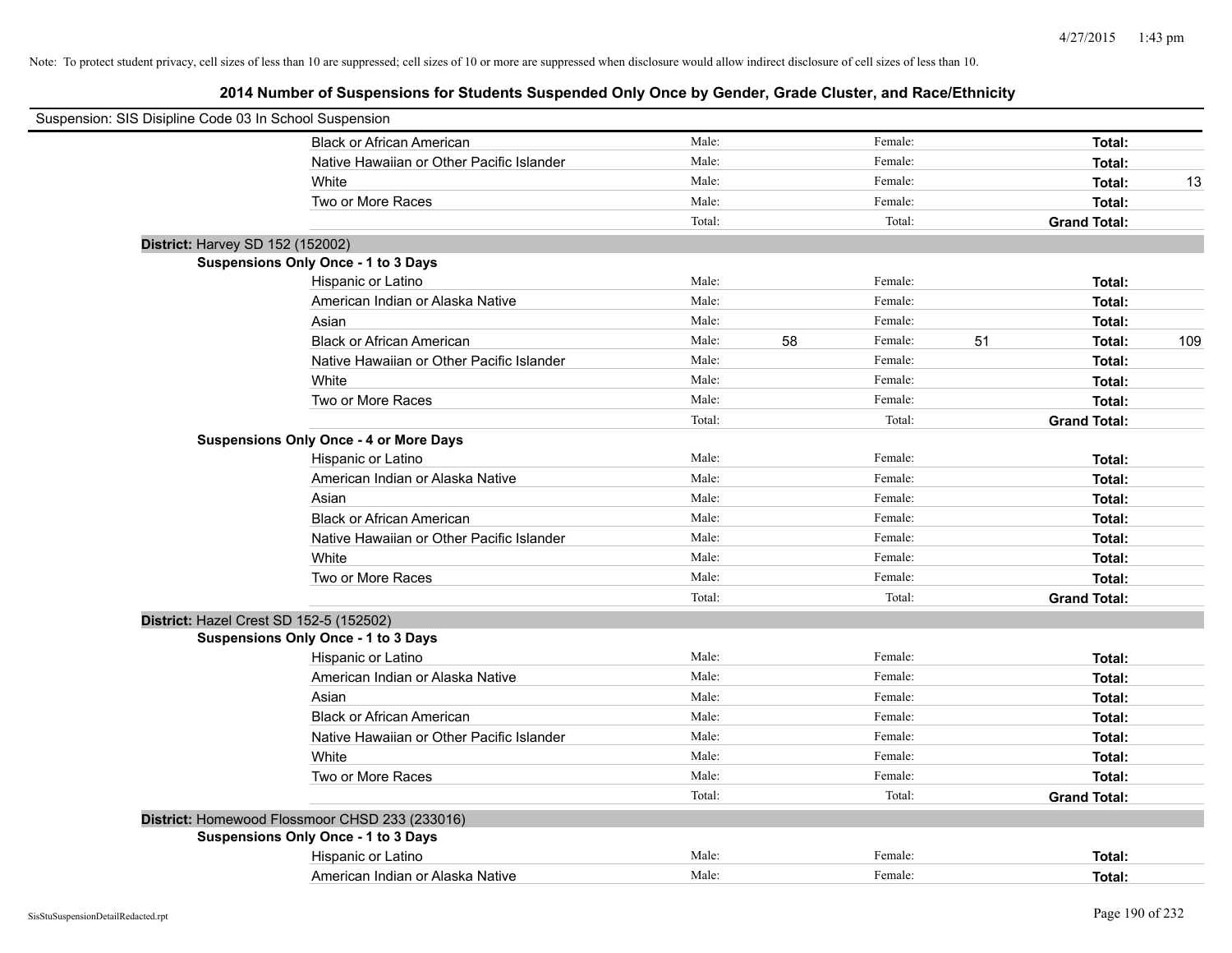| Suspension: SIS Disipline Code 03 In School Suspension |                                                  |        |     |         |    |                     |     |
|--------------------------------------------------------|--------------------------------------------------|--------|-----|---------|----|---------------------|-----|
|                                                        | Asian                                            | Male:  |     | Female: |    | Total:              |     |
|                                                        | <b>Black or African American</b>                 | Male:  | 109 | Female: | 64 | Total:              | 173 |
|                                                        | Native Hawaiian or Other Pacific Islander        | Male:  |     | Female: |    | Total:              |     |
|                                                        | White                                            | Male:  |     | Female: |    | Total:              | 17  |
|                                                        | Two or More Races                                | Male:  |     | Female: |    | Total:              |     |
|                                                        |                                                  | Total: |     | Total:  |    | <b>Grand Total:</b> | 206 |
| District: Homewood SD 153 (153002)                     |                                                  |        |     |         |    |                     |     |
|                                                        | Suspensions Only Once - 1 to 3 Days              |        |     |         |    |                     |     |
|                                                        | Hispanic or Latino                               | Male:  |     | Female: |    | Total:              |     |
|                                                        | American Indian or Alaska Native                 | Male:  |     | Female: |    | Total:              |     |
|                                                        | Asian                                            | Male:  |     | Female: |    | Total:              |     |
|                                                        | <b>Black or African American</b>                 | Male:  | 24  | Female: | 14 | Total:              | 38  |
|                                                        | Native Hawaiian or Other Pacific Islander        | Male:  |     | Female: |    | Total:              |     |
|                                                        | White                                            | Male:  |     | Female: |    | Total:              | 11  |
|                                                        | Two or More Races                                | Male:  |     | Female: |    | Total:              |     |
|                                                        |                                                  | Total: |     | Total:  |    | <b>Grand Total:</b> |     |
|                                                        | District: Hoover-Schrum Memorial SD 157 (157002) |        |     |         |    |                     |     |
|                                                        | Suspensions Only Once - 1 to 3 Days              |        |     |         |    |                     |     |
|                                                        | Hispanic or Latino                               | Male:  |     | Female: |    | Total:              |     |
|                                                        | American Indian or Alaska Native                 | Male:  |     | Female: |    | Total:              |     |
|                                                        | Asian                                            | Male:  |     | Female: |    | Total:              |     |
|                                                        | <b>Black or African American</b>                 | Male:  |     | Female: |    | Total:              | 36  |
|                                                        | Native Hawaiian or Other Pacific Islander        | Male:  |     | Female: |    | Total:              |     |
|                                                        | White                                            | Male:  |     | Female: |    | Total:              |     |
|                                                        | Two or More Races                                | Male:  |     | Female: |    | Total:              |     |
|                                                        |                                                  | Total: |     | Total:  |    | <b>Grand Total:</b> |     |
| District: Indian Springs SD 109 (109002)               |                                                  |        |     |         |    |                     |     |
|                                                        | Suspensions Only Once - 1 to 3 Days              |        |     |         |    |                     |     |
|                                                        | Hispanic or Latino                               | Male:  |     | Female: |    | Total:              |     |
|                                                        | American Indian or Alaska Native                 | Male:  |     | Female: |    | Total:              |     |
|                                                        | Asian                                            | Male:  |     | Female: |    | Total:              |     |
|                                                        | <b>Black or African American</b>                 | Male:  |     | Female: |    | Total:              | 27  |
|                                                        | Native Hawaiian or Other Pacific Islander        | Male:  |     | Female: |    | Total:              |     |
|                                                        | White                                            | Male:  |     | Female: |    | Total:              | 20  |
|                                                        | Two or More Races                                | Male:  |     | Female: |    | Total:              |     |
|                                                        |                                                  | Total: |     | Total:  |    | <b>Grand Total:</b> |     |
|                                                        | <b>Suspensions Only Once - 4 or More Days</b>    |        |     |         |    |                     |     |
|                                                        | Hispanic or Latino                               | Male:  |     | Female: |    | Total:              |     |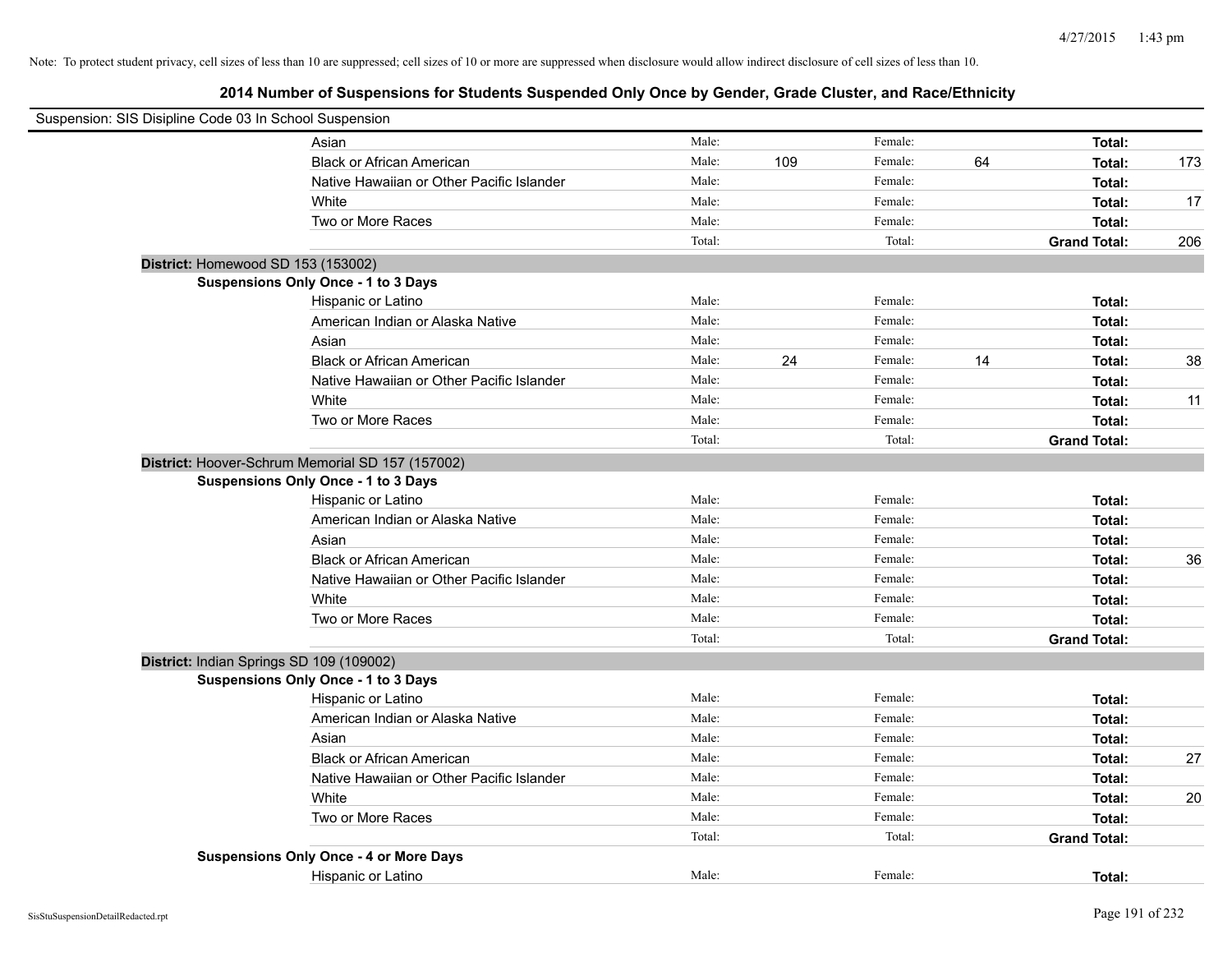| Suspension: SIS Disipline Code 03 In School Suspension |        |         |                     |    |
|--------------------------------------------------------|--------|---------|---------------------|----|
| American Indian or Alaska Native                       | Male:  | Female: | Total:              |    |
| Asian                                                  | Male:  | Female: | Total:              |    |
| <b>Black or African American</b>                       | Male:  | Female: | Total:              |    |
| Native Hawaiian or Other Pacific Islander              | Male:  | Female: | Total:              |    |
| White                                                  | Male:  | Female: | Total:              |    |
| Two or More Races                                      | Male:  | Female: | Total:              |    |
|                                                        | Total: | Total:  | <b>Grand Total:</b> |    |
| District: Kirby SD 140 (140002)                        |        |         |                     |    |
| <b>Suspensions Only Once - 1 to 3 Days</b>             |        |         |                     |    |
| Hispanic or Latino                                     | Male:  | Female: | Total:              |    |
| American Indian or Alaska Native                       | Male:  | Female: | Total:              |    |
| Asian                                                  | Male:  | Female: | Total:              |    |
| <b>Black or African American</b>                       | Male:  | Female: | Total:              |    |
| Native Hawaiian or Other Pacific Islander              | Male:  | Female: | Total:              |    |
| White                                                  | Male:  | Female: | Total:              | 34 |
| Two or More Races                                      | Male:  | Female: | Total:              |    |
|                                                        | Total: | Total:  | <b>Grand Total:</b> | 46 |
| District: Lansing SD 158 (158002)                      |        |         |                     |    |
| <b>Suspensions Only Once - 1 to 3 Days</b>             |        |         |                     |    |
| Hispanic or Latino                                     | Male:  | Female: | Total:              |    |
| American Indian or Alaska Native                       | Male:  | Female: | Total:              |    |
| Asian                                                  | Male:  | Female: | Total:              |    |
| <b>Black or African American</b>                       | Male:  | Female: | Total:              |    |
| Native Hawaiian or Other Pacific Islander              | Male:  | Female: | Total:              |    |
| White                                                  | Male:  | Female: | Total:              |    |
| Two or More Races                                      | Male:  | Female: | Total:              |    |
|                                                        | Total: | Total:  | <b>Grand Total:</b> |    |
| District: Lemont-Bromberek CSD 113A (113A02)           |        |         |                     |    |
| <b>Suspensions Only Once - 1 to 3 Days</b>             |        |         |                     |    |
| Hispanic or Latino                                     | Male:  | Female: | Total:              |    |
| American Indian or Alaska Native                       | Male:  | Female: | Total:              |    |
| Asian                                                  | Male:  | Female: | Total:              |    |
| <b>Black or African American</b>                       | Male:  | Female: | Total:              |    |
| Native Hawaiian or Other Pacific Islander              | Male:  | Female: | Total:              |    |
| White                                                  | Male:  | Female: | Total:              | 20 |
| Two or More Races                                      | Male:  | Female: | Total:              |    |
|                                                        | Total: | Total:  | <b>Grand Total:</b> |    |
| District: Lincoln ESD 156 (156002)                     |        |         |                     |    |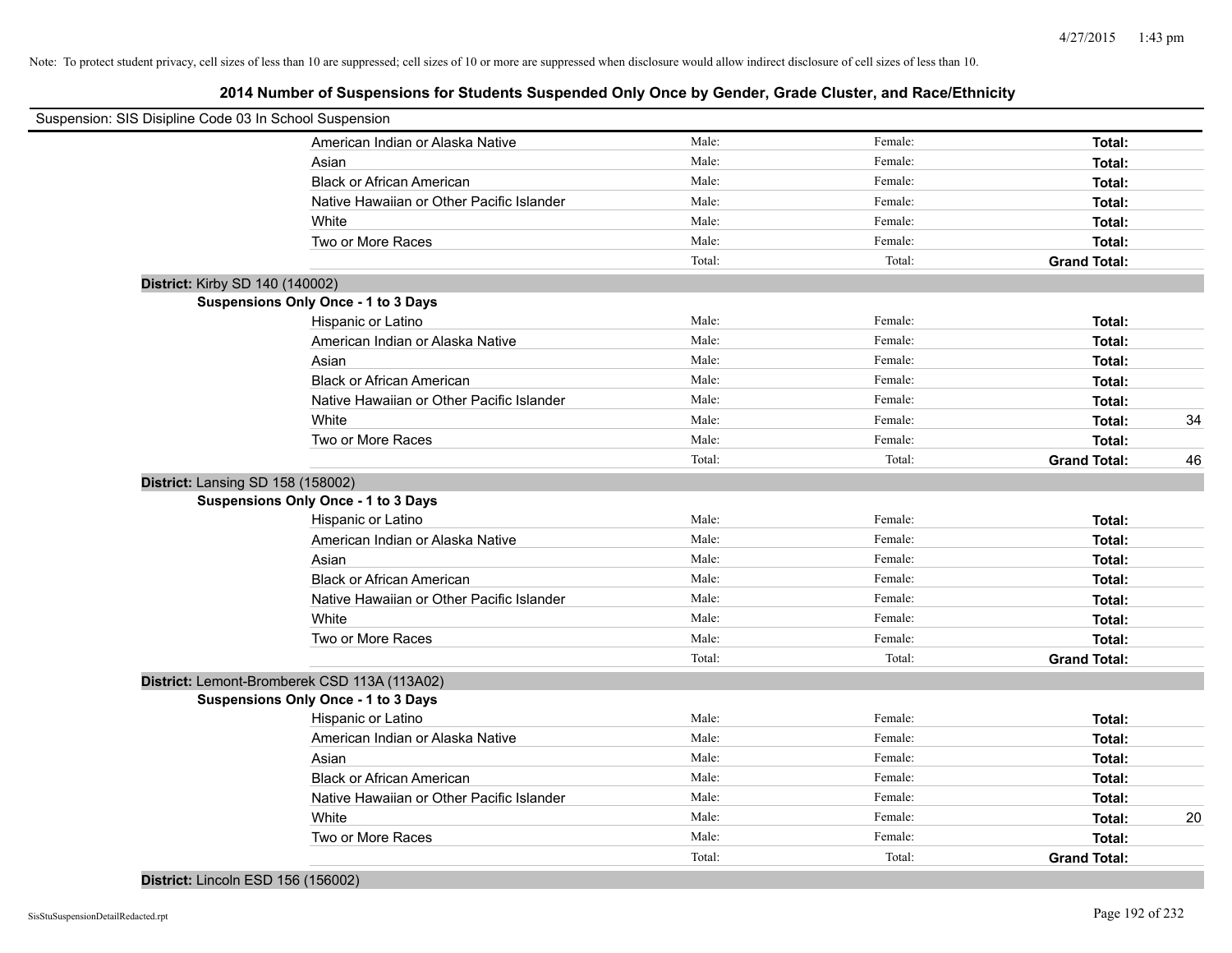| Suspension: SIS Disipline Code 03 In School Suspension |                                           |        |    |         |    |                     |    |
|--------------------------------------------------------|-------------------------------------------|--------|----|---------|----|---------------------|----|
| Suspensions Only Once - 1 to 3 Days                    |                                           |        |    |         |    |                     |    |
|                                                        | Hispanic or Latino                        | Male:  |    | Female: |    | Total:              | 14 |
|                                                        | American Indian or Alaska Native          | Male:  |    | Female: |    | Total:              |    |
| Asian                                                  |                                           | Male:  |    | Female: |    | Total:              |    |
|                                                        | <b>Black or African American</b>          | Male:  | 33 | Female: | 32 | Total:              | 65 |
|                                                        | Native Hawaiian or Other Pacific Islander | Male:  |    | Female: |    | Total:              |    |
| White                                                  |                                           | Male:  |    | Female: |    | Total:              |    |
|                                                        | Two or More Races                         | Male:  |    | Female: |    | Total:              |    |
|                                                        |                                           | Total: |    | Total:  |    | <b>Grand Total:</b> |    |
| District: Matteson ESD 162 (162002)                    |                                           |        |    |         |    |                     |    |
| Suspensions Only Once - 1 to 3 Days                    |                                           |        |    |         |    |                     |    |
|                                                        | Hispanic or Latino                        | Male:  |    | Female: |    | Total:              |    |
|                                                        | American Indian or Alaska Native          | Male:  |    | Female: |    | Total:              |    |
| Asian                                                  |                                           | Male:  |    | Female: |    | Total:              |    |
|                                                        | <b>Black or African American</b>          | Male:  | 35 | Female: | 13 | Total:              | 48 |
|                                                        | Native Hawaiian or Other Pacific Islander | Male:  |    | Female: |    | Total:              |    |
| White                                                  |                                           | Male:  |    | Female: |    | Total:              |    |
|                                                        | Two or More Races                         | Male:  |    | Female: |    | Total:              |    |
|                                                        |                                           | Total: |    | Total:  |    | <b>Grand Total:</b> |    |
| <b>Suspensions Only Once - 4 or More Days</b>          |                                           |        |    |         |    |                     |    |
|                                                        | Hispanic or Latino                        | Male:  |    | Female: |    | Total:              |    |
|                                                        | American Indian or Alaska Native          | Male:  |    | Female: |    | Total:              |    |
| Asian                                                  |                                           | Male:  |    | Female: |    | Total:              |    |
|                                                        | <b>Black or African American</b>          | Male:  |    | Female: |    | Total:              |    |
|                                                        | Native Hawaiian or Other Pacific Islander | Male:  |    | Female: |    | Total:              |    |
| White                                                  |                                           | Male:  |    | Female: |    | Total:              |    |
|                                                        | Two or More Races                         | Male:  |    | Female: |    | Total:              |    |
|                                                        |                                           | Total: |    | Total:  |    | <b>Grand Total:</b> |    |
| District: Midlothian SD 143 (143002)                   |                                           |        |    |         |    |                     |    |
| <b>Suspensions Only Once - 1 to 3 Days</b>             |                                           |        |    |         |    |                     |    |
|                                                        | Hispanic or Latino                        | Male:  |    | Female: |    | Total:              |    |
|                                                        | American Indian or Alaska Native          | Male:  |    | Female: |    | Total:              |    |
| Asian                                                  |                                           | Male:  |    | Female: |    | Total:              |    |
|                                                        | <b>Black or African American</b>          | Male:  |    | Female: |    | Total:              |    |
|                                                        | Native Hawaiian or Other Pacific Islander | Male:  |    | Female: |    | Total:              |    |
| White                                                  |                                           | Male:  |    | Female: |    | Total:              |    |
|                                                        | Two or More Races                         | Male:  |    | Female: |    | Total:              |    |
|                                                        |                                           | Total: |    | Total:  |    | <b>Grand Total:</b> |    |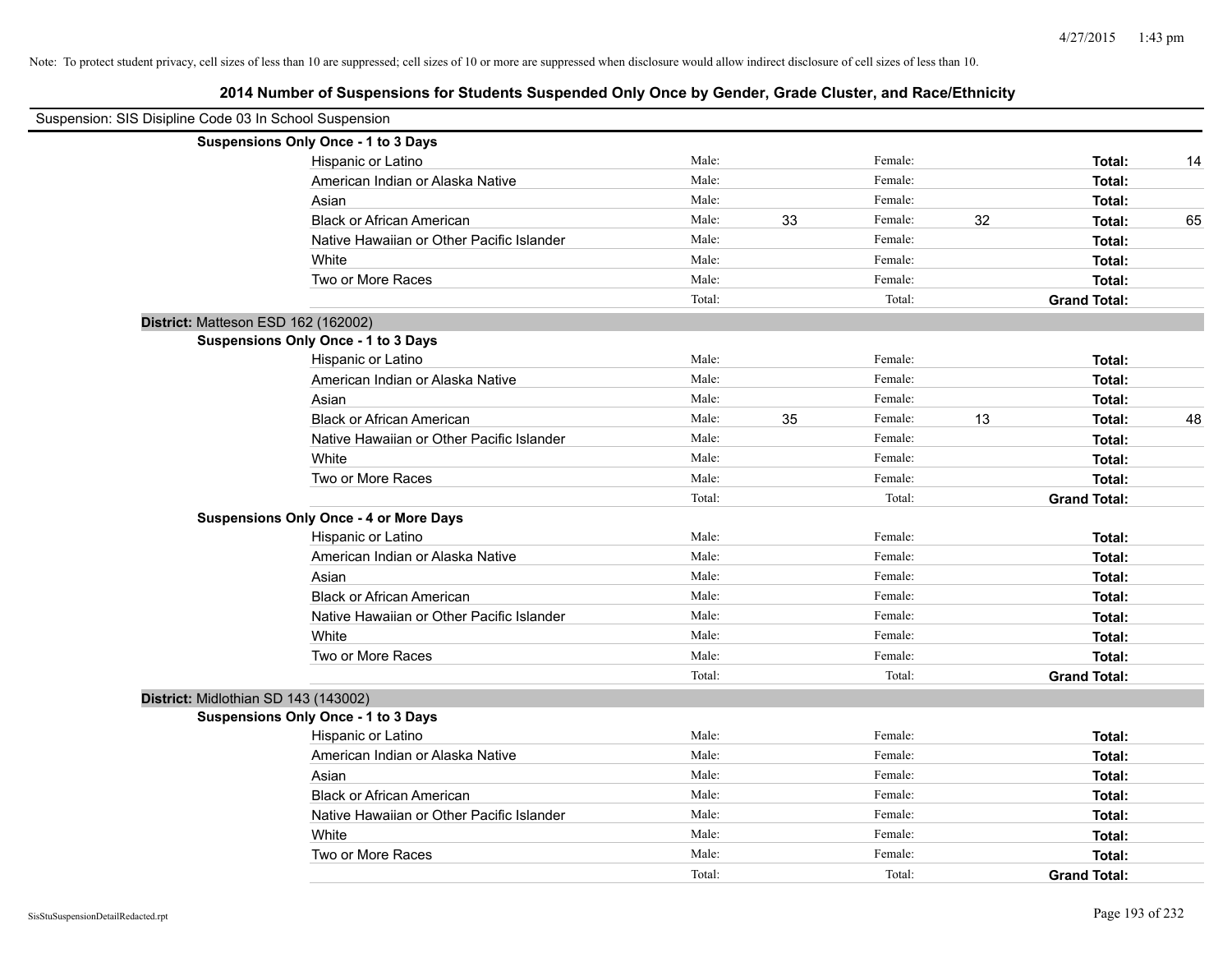# **2014 Number of Suspensions for Students Suspended Only Once by Gender, Grade Cluster, and Race/Ethnicity**

| Suspension: SIS Disipline Code 03 In School Suspension |        |    |         |    |                     |    |
|--------------------------------------------------------|--------|----|---------|----|---------------------|----|
| District: North Palos SD 117 (117002)                  |        |    |         |    |                     |    |
| <b>Suspensions Only Once - 1 to 3 Days</b>             |        |    |         |    |                     |    |
| Hispanic or Latino                                     | Male:  |    | Female: |    | Total:              |    |
| American Indian or Alaska Native                       | Male:  |    | Female: |    | Total:              |    |
| Asian                                                  | Male:  |    | Female: |    | Total:              |    |
| <b>Black or African American</b>                       | Male:  |    | Female: |    | Total:              |    |
| Native Hawaiian or Other Pacific Islander              | Male:  |    | Female: |    | Total:              |    |
| White                                                  | Male:  |    | Female: |    | Total:              | 17 |
| Two or More Races                                      | Male:  |    | Female: |    | Total:              |    |
|                                                        | Total: |    | Total:  |    | <b>Grand Total:</b> | 32 |
| District: Oak Lawn CHSD 229 (229016)                   |        |    |         |    |                     |    |
| <b>Suspensions Only Once - 1 to 3 Days</b>             |        |    |         |    |                     |    |
| Hispanic or Latino                                     | Male:  | 21 | Female: | 10 | Total:              | 31 |
| American Indian or Alaska Native                       | Male:  |    | Female: |    | Total:              |    |
| Asian                                                  | Male:  |    | Female: |    | Total:              |    |
| <b>Black or African American</b>                       | Male:  |    | Female: |    | Total:              |    |
| Native Hawaiian or Other Pacific Islander              | Male:  |    | Female: |    | Total:              |    |
| White                                                  | Male:  | 37 | Female: | 18 | Total:              | 55 |
| Two or More Races                                      | Male:  |    | Female: |    | Total:              |    |
|                                                        | Total: |    | Total:  |    | <b>Grand Total:</b> |    |
| District: Oak Lawn-Hometown SD 123 (123002)            |        |    |         |    |                     |    |
| <b>Suspensions Only Once - 1 to 3 Days</b>             |        |    |         |    |                     |    |
| Hispanic or Latino                                     | Male:  |    | Female: |    | Total:              | 11 |
| American Indian or Alaska Native                       | Male:  |    | Female: |    | Total:              |    |
| Asian                                                  | Male:  |    | Female: |    | Total:              |    |
| <b>Black or African American</b>                       | Male:  |    | Female: |    | Total:              |    |
| Native Hawaiian or Other Pacific Islander              | Male:  |    | Female: |    | Total:              |    |
| White                                                  | Male:  |    | Female: |    | Total:              | 15 |
| Two or More Races                                      | Male:  |    | Female: |    | Total:              |    |
|                                                        | Total: |    | Total:  |    | <b>Grand Total:</b> |    |
| District: Palos CCSD 118 (118004)                      |        |    |         |    |                     |    |
| <b>Suspensions Only Once - 1 to 3 Days</b>             |        |    |         |    |                     |    |
| Hispanic or Latino                                     | Male:  |    | Female: |    | Total:              |    |
| American Indian or Alaska Native                       | Male:  |    | Female: |    | Total:              |    |
| Asian                                                  | Male:  |    | Female: |    | Total:              |    |
| <b>Black or African American</b>                       | Male:  |    | Female: |    | Total:              |    |
| Native Hawaiian or Other Pacific Islander              | Male:  |    | Female: |    | Total:              |    |
| White                                                  | Male:  |    | Female: |    | Total:              | 15 |

 $\overline{\phantom{0}}$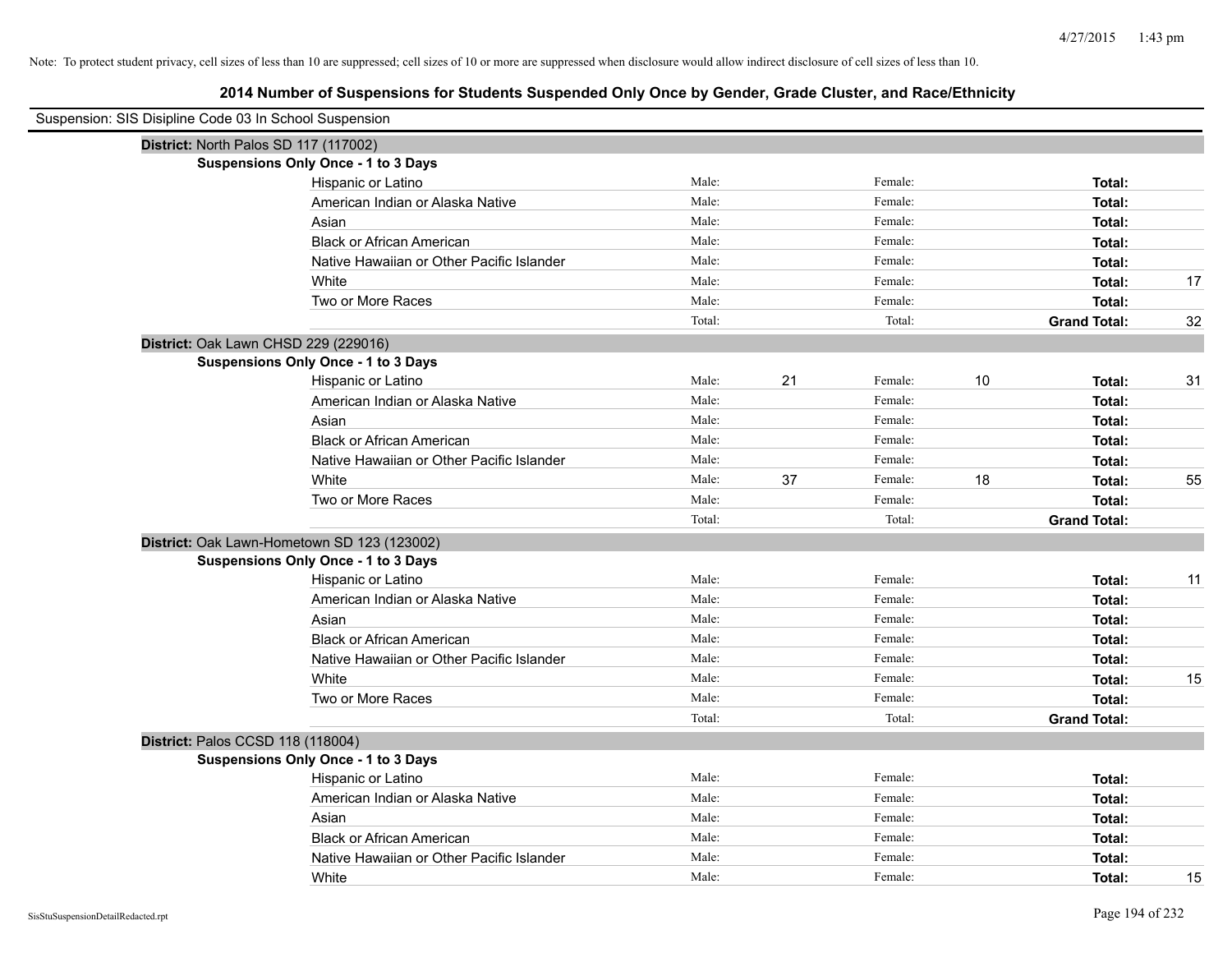| Suspension: SIS Disipline Code 03 In School Suspension |                                               |        |    |         |    |                     |    |
|--------------------------------------------------------|-----------------------------------------------|--------|----|---------|----|---------------------|----|
|                                                        | Two or More Races                             | Male:  |    | Female: |    | Total:              |    |
|                                                        |                                               | Total: |    | Total:  |    | <b>Grand Total:</b> |    |
|                                                        | District: Palos Heights SD 128 (128002)       |        |    |         |    |                     |    |
|                                                        | <b>Suspensions Only Once - 1 to 3 Days</b>    |        |    |         |    |                     |    |
|                                                        | Hispanic or Latino                            | Male:  |    | Female: |    | Total:              |    |
|                                                        | American Indian or Alaska Native              | Male:  |    | Female: |    | Total:              |    |
|                                                        | Asian                                         | Male:  |    | Female: |    | Total:              |    |
|                                                        | <b>Black or African American</b>              | Male:  |    | Female: |    | Total:              |    |
|                                                        | Native Hawaiian or Other Pacific Islander     | Male:  |    | Female: |    | Total:              |    |
|                                                        | White                                         | Male:  |    | Female: |    | Total:              |    |
|                                                        | Two or More Races                             | Male:  |    | Female: |    | Total:              |    |
|                                                        |                                               | Total: |    | Total:  |    | <b>Grand Total:</b> |    |
|                                                        | District: Park Forest SD 163 (163002)         |        |    |         |    |                     |    |
|                                                        | <b>Suspensions Only Once - 1 to 3 Days</b>    |        |    |         |    |                     |    |
|                                                        | Hispanic or Latino                            | Male:  |    | Female: |    | Total:              |    |
|                                                        | American Indian or Alaska Native              | Male:  |    | Female: |    | Total:              |    |
|                                                        | Asian                                         | Male:  |    | Female: |    | Total:              |    |
|                                                        | <b>Black or African American</b>              | Male:  | 54 | Female: | 40 | Total:              | 94 |
|                                                        | Native Hawaiian or Other Pacific Islander     | Male:  |    | Female: |    | Total:              |    |
|                                                        | White                                         | Male:  |    | Female: |    | Total:              |    |
|                                                        | Two or More Races                             | Male:  |    | Female: |    | Total:              | 10 |
|                                                        |                                               | Total: |    | Total:  |    | <b>Grand Total:</b> |    |
|                                                        | <b>Suspensions Only Once - 4 or More Days</b> |        |    |         |    |                     |    |
|                                                        | Hispanic or Latino                            | Male:  |    | Female: |    | Total:              |    |
|                                                        | American Indian or Alaska Native              | Male:  |    | Female: |    | Total:              |    |
|                                                        | Asian                                         | Male:  |    | Female: |    | Total:              |    |
|                                                        | <b>Black or African American</b>              | Male:  |    | Female: |    | Total:              |    |
|                                                        | Native Hawaiian or Other Pacific Islander     | Male:  |    | Female: |    | Total:              |    |
|                                                        | White                                         | Male:  |    | Female: |    | Total:              |    |
|                                                        | Two or More Races                             | Male:  |    | Female: |    | Total:              |    |
|                                                        |                                               | Total: |    | Total:  |    | <b>Grand Total:</b> |    |
|                                                        | District: Posen-Robbins ESD 143-5 (143502)    |        |    |         |    |                     |    |
|                                                        | Suspensions Only Once - 1 to 3 Days           |        |    |         |    |                     |    |
|                                                        | Hispanic or Latino                            | Male:  |    | Female: |    | Total:              |    |
|                                                        | American Indian or Alaska Native              | Male:  |    | Female: |    | Total:              |    |
|                                                        | Asian                                         | Male:  |    | Female: |    | Total:              |    |
|                                                        | <b>Black or African American</b>              | Male:  |    | Female: |    | Total:              |    |
|                                                        | Native Hawaiian or Other Pacific Islander     | Male:  |    | Female: |    | Total:              |    |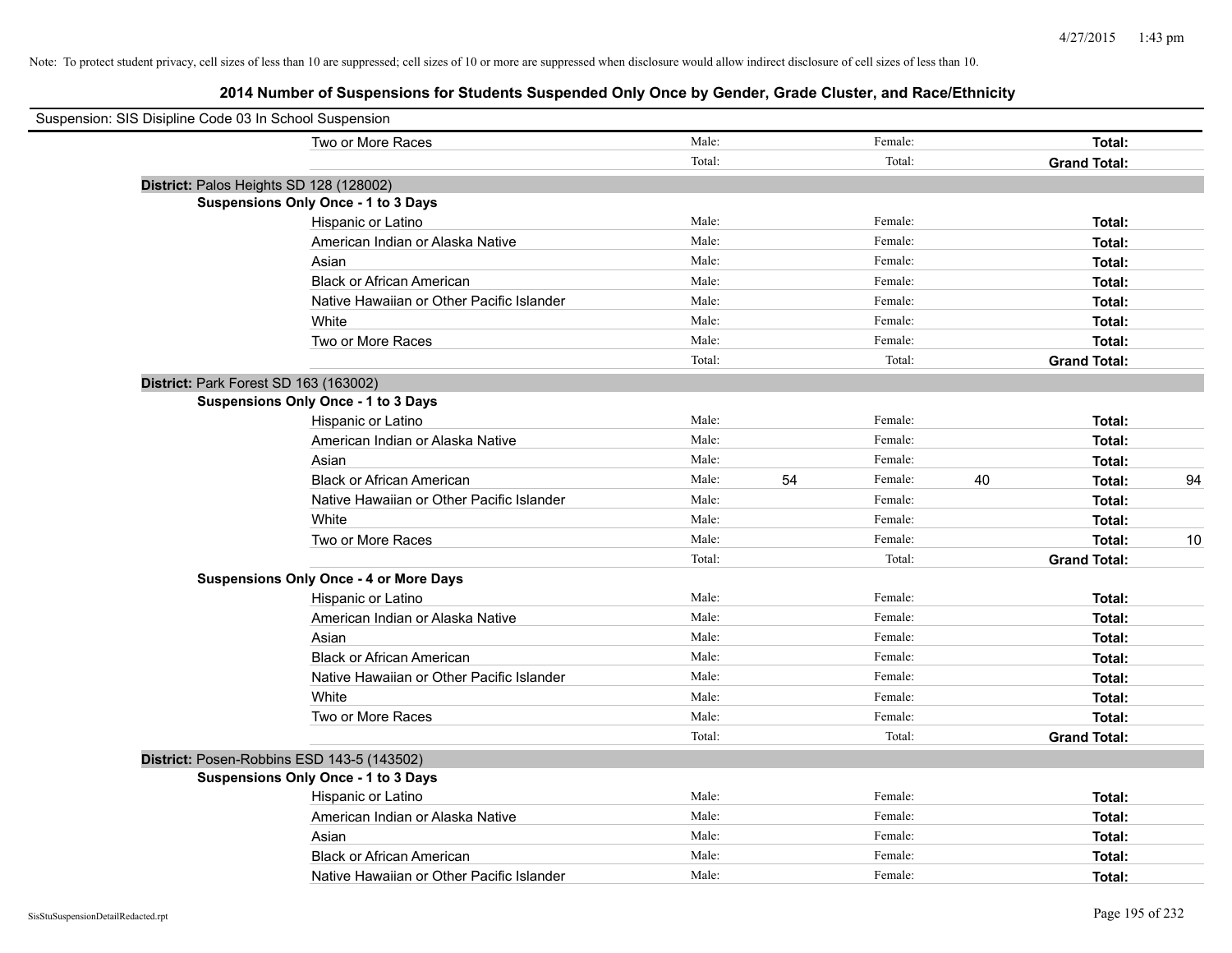| Suspension: SIS Disipline Code 03 In School Suspension |                                               |        |     |         |    |                     |     |
|--------------------------------------------------------|-----------------------------------------------|--------|-----|---------|----|---------------------|-----|
|                                                        | White                                         | Male:  |     | Female: |    | Total:              |     |
|                                                        | Two or More Races                             | Male:  |     | Female: |    | Total:              |     |
|                                                        |                                               | Total: |     | Total:  |    | <b>Grand Total:</b> |     |
| District: Prairie-Hills ESD 144 (144002)               |                                               |        |     |         |    |                     |     |
|                                                        | Suspensions Only Once - 1 to 3 Days           |        |     |         |    |                     |     |
|                                                        | Hispanic or Latino                            | Male:  |     | Female: |    | Total:              |     |
|                                                        | American Indian or Alaska Native              | Male:  |     | Female: |    | Total:              |     |
|                                                        | Asian                                         | Male:  |     | Female: |    | Total:              |     |
|                                                        | <b>Black or African American</b>              | Male:  |     | Female: |    | Total:              |     |
|                                                        | Native Hawaiian or Other Pacific Islander     | Male:  |     | Female: |    | Total:              |     |
|                                                        | White                                         | Male:  |     | Female: |    | Total:              |     |
|                                                        | Two or More Races                             | Male:  |     | Female: |    | Total:              |     |
|                                                        |                                               | Total: |     | Total:  |    | <b>Grand Total:</b> |     |
| District: Reavis Twp HSD 220 (220017)                  |                                               |        |     |         |    |                     |     |
|                                                        | <b>Suspensions Only Once - 1 to 3 Days</b>    |        |     |         |    |                     |     |
|                                                        | Hispanic or Latino                            | Male:  | 36  | Female: | 11 | Total:              | 47  |
|                                                        | American Indian or Alaska Native              | Male:  |     | Female: |    | Total:              |     |
|                                                        | Asian                                         | Male:  |     | Female: |    | Total:              |     |
|                                                        | <b>Black or African American</b>              | Male:  |     | Female: |    | Total:              |     |
|                                                        | Native Hawaiian or Other Pacific Islander     | Male:  |     | Female: |    | Total:              |     |
|                                                        | White                                         | Male:  | 32  | Female: | 12 | Total:              | 44  |
|                                                        | Two or More Races                             | Male:  |     | Female: |    | Total:              |     |
|                                                        |                                               | Total: |     | Total:  |    | <b>Grand Total:</b> | 102 |
|                                                        | <b>Suspensions Only Once - 4 or More Days</b> |        |     |         |    |                     |     |
|                                                        | Hispanic or Latino                            | Male:  |     | Female: |    | Total:              |     |
|                                                        | American Indian or Alaska Native              | Male:  |     | Female: |    | Total:              |     |
|                                                        | Asian                                         | Male:  |     | Female: |    | Total:              |     |
|                                                        | <b>Black or African American</b>              | Male:  |     | Female: |    | Total:              |     |
|                                                        | Native Hawaiian or Other Pacific Islander     | Male:  |     | Female: |    | Total:              |     |
|                                                        | White                                         | Male:  |     | Female: |    | Total:              |     |
|                                                        | Two or More Races                             | Male:  |     | Female: |    | Total:              |     |
|                                                        |                                               | Total: |     | Total:  |    | <b>Grand Total:</b> |     |
| District: Rich Twp HSD 227 (227017)                    |                                               |        |     |         |    |                     |     |
|                                                        | <b>Suspensions Only Once - 1 to 3 Days</b>    |        |     |         |    |                     |     |
|                                                        | Hispanic or Latino                            | Male:  |     | Female: |    | Total:              |     |
|                                                        | American Indian or Alaska Native              | Male:  |     | Female: |    | Total:              |     |
|                                                        | Asian                                         | Male:  |     | Female: |    | Total:              |     |
|                                                        | <b>Black or African American</b>              | Male:  | 103 | Female: | 84 | Total:              | 187 |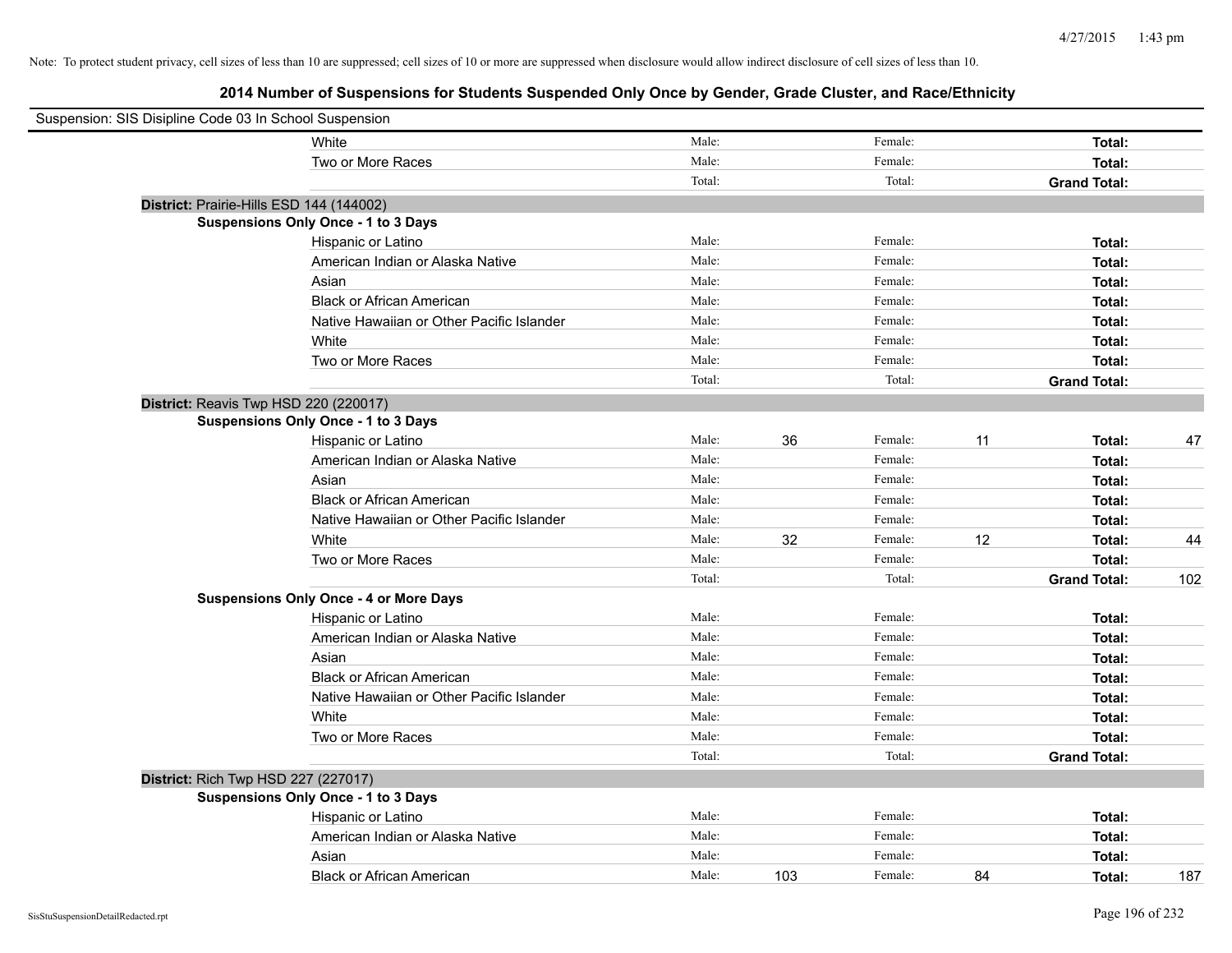| Suspension: SIS Disipline Code 03 In School Suspension |        |    |         |    |                     |    |
|--------------------------------------------------------|--------|----|---------|----|---------------------|----|
| Native Hawaiian or Other Pacific Islander              | Male:  |    | Female: |    | Total:              |    |
| White                                                  | Male:  |    | Female: |    | Total:              |    |
| Two or More Races                                      | Male:  |    | Female: |    | Total:              |    |
|                                                        | Total: |    | Total:  |    | <b>Grand Total:</b> |    |
| District: Ridgeland SD 122 (122002)                    |        |    |         |    |                     |    |
| <b>Suspensions Only Once - 1 to 3 Days</b>             |        |    |         |    |                     |    |
| Hispanic or Latino                                     | Male:  |    | Female: |    | Total:              | 15 |
| American Indian or Alaska Native                       | Male:  |    | Female: |    | Total:              |    |
| Asian                                                  | Male:  |    | Female: |    | Total:              |    |
| <b>Black or African American</b>                       | Male:  |    | Female: |    | Total:              |    |
| Native Hawaiian or Other Pacific Islander              | Male:  |    | Female: |    | Total:              |    |
| White                                                  | Male:  |    | Female: |    | Total:              | 43 |
| Two or More Races                                      | Male:  |    | Female: |    | Total:              |    |
|                                                        | Total: |    | Total:  |    | <b>Grand Total:</b> |    |
| District: Sandridge SD 172 (172002)                    |        |    |         |    |                     |    |
| Suspensions Only Once - 1 to 3 Days                    |        |    |         |    |                     |    |
| Hispanic or Latino                                     | Male:  |    | Female: |    | Total:              |    |
| American Indian or Alaska Native                       | Male:  |    | Female: |    | Total:              |    |
| Asian                                                  | Male:  |    | Female: |    | Total:              |    |
| <b>Black or African American</b>                       | Male:  |    | Female: |    | Total:              | 23 |
| Native Hawaiian or Other Pacific Islander              | Male:  |    | Female: |    | Total:              |    |
| White                                                  | Male:  |    | Female: |    | Total:              |    |
| Two or More Races                                      | Male:  |    | Female: |    | Total:              |    |
|                                                        | Total: | 22 | Total:  | 19 | <b>Grand Total:</b> | 41 |
| District: South Holland SD 150 (150002)                |        |    |         |    |                     |    |
| Suspensions Only Once - 1 to 3 Days                    |        |    |         |    |                     |    |
| Hispanic or Latino                                     | Male:  |    | Female: |    | Total:              |    |
| American Indian or Alaska Native                       | Male:  |    | Female: |    | Total:              |    |
| Asian                                                  | Male:  |    | Female: |    | Total:              |    |
| <b>Black or African American</b>                       | Male:  |    | Female: |    | Total:              |    |
| Native Hawaiian or Other Pacific Islander              | Male:  |    | Female: |    | Total:              |    |
| White                                                  | Male:  |    | Female: |    | Total:              |    |
| Two or More Races                                      | Male:  |    | Female: |    | Total:              |    |
|                                                        | Total: |    | Total:  |    | <b>Grand Total:</b> |    |
| District: South Holland SD 151 (151002)                |        |    |         |    |                     |    |
| Suspensions Only Once - 1 to 3 Days                    |        |    |         |    |                     |    |
| Hispanic or Latino                                     | Male:  |    | Female: |    | Total:              |    |
| American Indian or Alaska Native                       | Male:  |    | Female: |    | Total:              |    |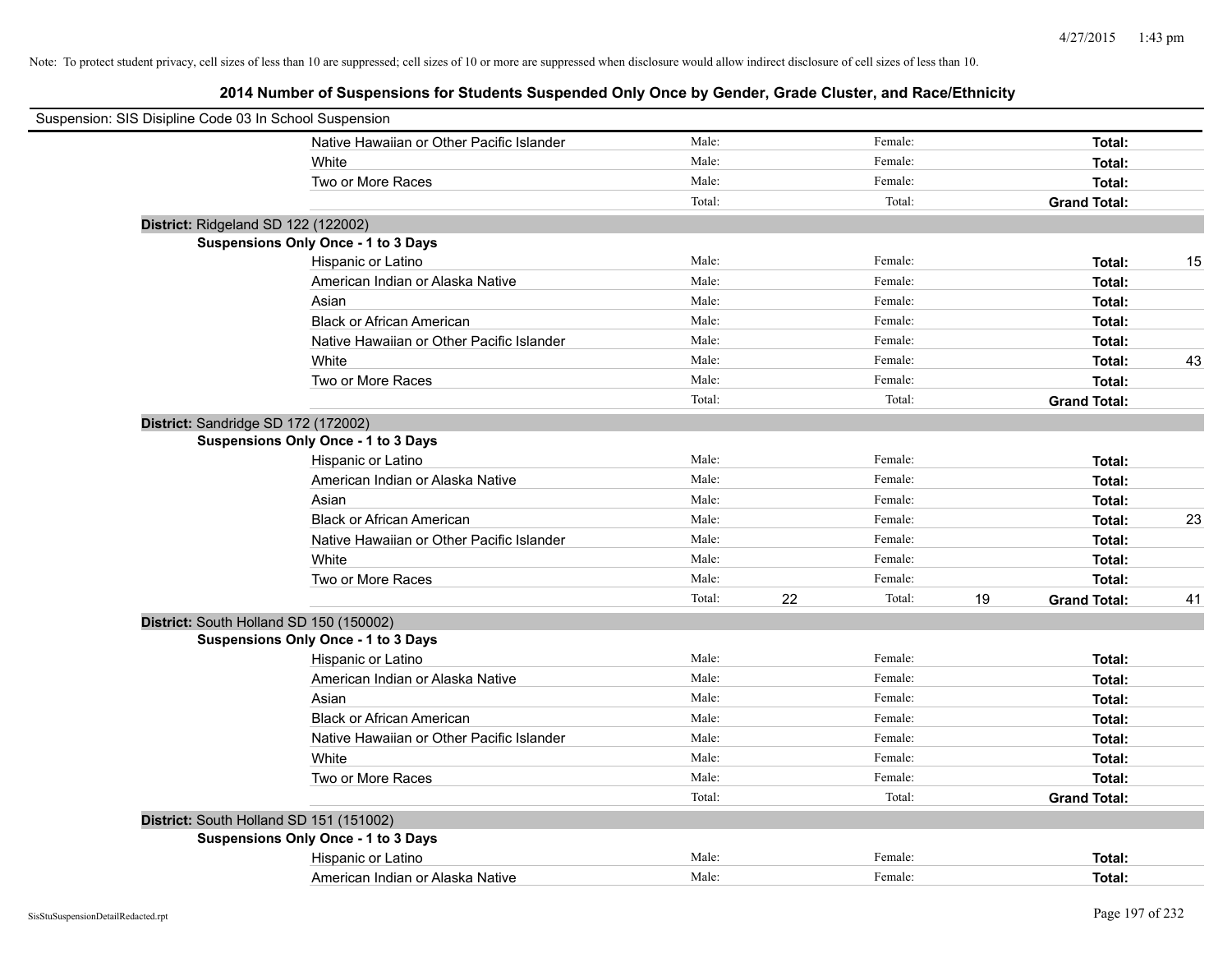| Suspension: SIS Disipline Code 03 In School Suspension |                                                |        |         |                     |
|--------------------------------------------------------|------------------------------------------------|--------|---------|---------------------|
|                                                        | Asian                                          | Male:  | Female: | Total:              |
|                                                        | <b>Black or African American</b>               | Male:  | Female: | Total:<br>20        |
|                                                        | Native Hawaiian or Other Pacific Islander      | Male:  | Female: | Total:              |
|                                                        | White                                          | Male:  | Female: | Total:              |
|                                                        | Two or More Races                              | Male:  | Female: | Total:              |
|                                                        |                                                | Total: | Total:  | <b>Grand Total:</b> |
|                                                        | District: Southwest Cook Coop Spec Ed (142061) |        |         |                     |
|                                                        | <b>Suspensions Only Once - 1 to 3 Days</b>     |        |         |                     |
|                                                        | Hispanic or Latino                             | Male:  | Female: | Total:              |
|                                                        | American Indian or Alaska Native               | Male:  | Female: | Total:              |
|                                                        | Asian                                          | Male:  | Female: | Total:              |
|                                                        | <b>Black or African American</b>               | Male:  | Female: | Total:              |
|                                                        | Native Hawaiian or Other Pacific Islander      | Male:  | Female: | Total:              |
|                                                        | White                                          | Male:  | Female: | Total:              |
|                                                        | Two or More Races                              | Male:  | Female: | Total:              |
|                                                        |                                                | Total: | Total:  | <b>Grand Total:</b> |
|                                                        | <b>Suspensions Only Once - 4 or More Days</b>  |        |         |                     |
|                                                        | Hispanic or Latino                             | Male:  | Female: | Total:              |
|                                                        | American Indian or Alaska Native               | Male:  | Female: | Total:              |
|                                                        | Asian                                          | Male:  | Female: | Total:              |
|                                                        | <b>Black or African American</b>               | Male:  | Female: | Total:              |
|                                                        | Native Hawaiian or Other Pacific Islander      | Male:  | Female: | Total:              |
|                                                        | White                                          | Male:  | Female: | Total:              |
|                                                        | Two or More Races                              | Male:  | Female: | Total:              |
|                                                        |                                                | Total: | Total:  | <b>Grand Total:</b> |
| District: Speed SEJA #802 (802060)                     |                                                |        |         |                     |
|                                                        | Suspensions Only Once - 1 to 3 Days            |        |         |                     |
|                                                        | Hispanic or Latino                             | Male:  | Female: | Total:              |
|                                                        | American Indian or Alaska Native               | Male:  | Female: | Total:              |
|                                                        | Asian                                          | Male:  | Female: | Total:              |
|                                                        | <b>Black or African American</b>               | Male:  | Female: | Total:              |
|                                                        | Native Hawaiian or Other Pacific Islander      | Male:  | Female: | Total:              |
|                                                        | White                                          | Male:  | Female: | Total:              |
|                                                        | Two or More Races                              | Male:  | Female: | Total:              |
|                                                        |                                                | Total: | Total:  | <b>Grand Total:</b> |
| District: Steger SD 194 (194002)                       |                                                |        |         |                     |
|                                                        | Suspensions Only Once - 1 to 3 Days            |        |         |                     |
|                                                        | Hispanic or Latino                             | Male:  | Female: | 12<br>Total:        |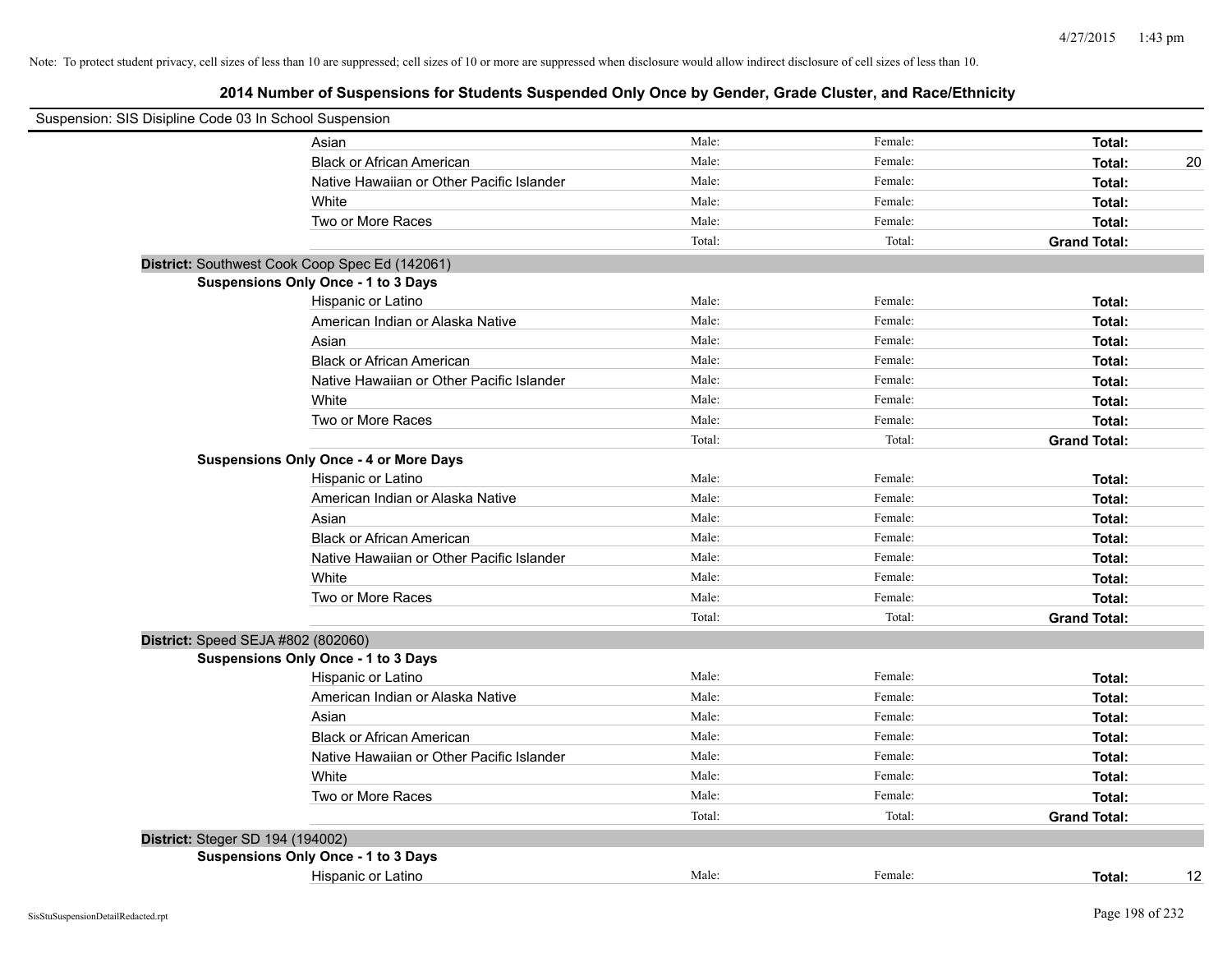**2014 Number of Suspensions for Students Suspended Only Once by Gender, Grade Cluster, and Race/Ethnicity**

| Suspension: SIS Disipline Code 03 In School Suspension |                                                    |        |    |         |    |                     |    |
|--------------------------------------------------------|----------------------------------------------------|--------|----|---------|----|---------------------|----|
|                                                        | American Indian or Alaska Native                   | Male:  |    | Female: |    | Total:              |    |
|                                                        | Asian                                              | Male:  |    | Female: |    | Total:              |    |
|                                                        | <b>Black or African American</b>                   | Male:  | 11 | Female: | 13 | Total:              | 24 |
|                                                        | Native Hawaiian or Other Pacific Islander          | Male:  |    | Female: |    | Total:              |    |
|                                                        | White                                              | Male:  | 23 | Female: | 16 | Total:              | 39 |
|                                                        | Two or More Races                                  | Male:  |    | Female: |    | Total:              |    |
|                                                        |                                                    | Total: |    | Total:  |    | <b>Grand Total:</b> |    |
|                                                        | <b>Suspensions Only Once - 4 or More Days</b>      |        |    |         |    |                     |    |
|                                                        | Hispanic or Latino                                 | Male:  |    | Female: |    | Total:              |    |
|                                                        | American Indian or Alaska Native                   | Male:  |    | Female: |    | Total:              |    |
|                                                        | Asian                                              | Male:  |    | Female: |    | Total:              |    |
|                                                        | <b>Black or African American</b>                   | Male:  |    | Female: |    | Total:              |    |
|                                                        | Native Hawaiian or Other Pacific Islander          | Male:  |    | Female: |    | Total:              |    |
|                                                        | White                                              | Male:  |    | Female: |    | Total:              |    |
|                                                        | Two or More Races                                  | Male:  |    | Female: |    | Total:              |    |
|                                                        |                                                    | Total: |    | Total:  |    | <b>Grand Total:</b> |    |
| District: Summit SD 104 (104002)                       |                                                    |        |    |         |    |                     |    |
|                                                        | <b>Suspensions Only Once - 1 to 3 Days</b>         |        |    |         |    |                     |    |
|                                                        | Hispanic or Latino                                 | Male:  |    | Female: |    | Total:              |    |
|                                                        | American Indian or Alaska Native                   | Male:  |    | Female: |    | Total:              |    |
|                                                        | Asian                                              | Male:  |    | Female: |    | Total:              |    |
|                                                        | <b>Black or African American</b>                   | Male:  |    | Female: |    | Total:              |    |
|                                                        | Native Hawaiian or Other Pacific Islander          | Male:  |    | Female: |    | Total:              |    |
|                                                        | White                                              | Male:  |    | Female: |    | Total:              |    |
|                                                        | Two or More Races                                  | Male:  |    | Female: |    | Total:              |    |
|                                                        |                                                    | Total: |    | Total:  |    | <b>Grand Total:</b> |    |
| District: Sunnybrook SD 171 (171002)                   |                                                    |        |    |         |    |                     |    |
|                                                        | Suspensions Only Once - 1 to 3 Days                |        |    |         |    |                     |    |
|                                                        | Hispanic or Latino                                 | Male:  |    | Female: |    | Total:              |    |
|                                                        | American Indian or Alaska Native                   | Male:  |    | Female: |    | Total:              |    |
|                                                        | Asian                                              | Male:  |    | Female: |    | Total:              |    |
|                                                        | <b>Black or African American</b>                   | Male:  | 27 | Female: | 17 | Total:              | 44 |
|                                                        | Native Hawaiian or Other Pacific Islander          | Male:  |    | Female: |    | Total:              |    |
|                                                        | White                                              | Male:  |    | Female: |    | Total:              |    |
|                                                        | Two or More Races                                  | Male:  |    | Female: |    | Total:              |    |
|                                                        |                                                    | Total: |    | Total:  |    | <b>Grand Total:</b> |    |
|                                                        | District: Thornton Fractional Twp HSD 215 (215017) |        |    |         |    |                     |    |

**Suspensions Only Once - 1 to 3 Days**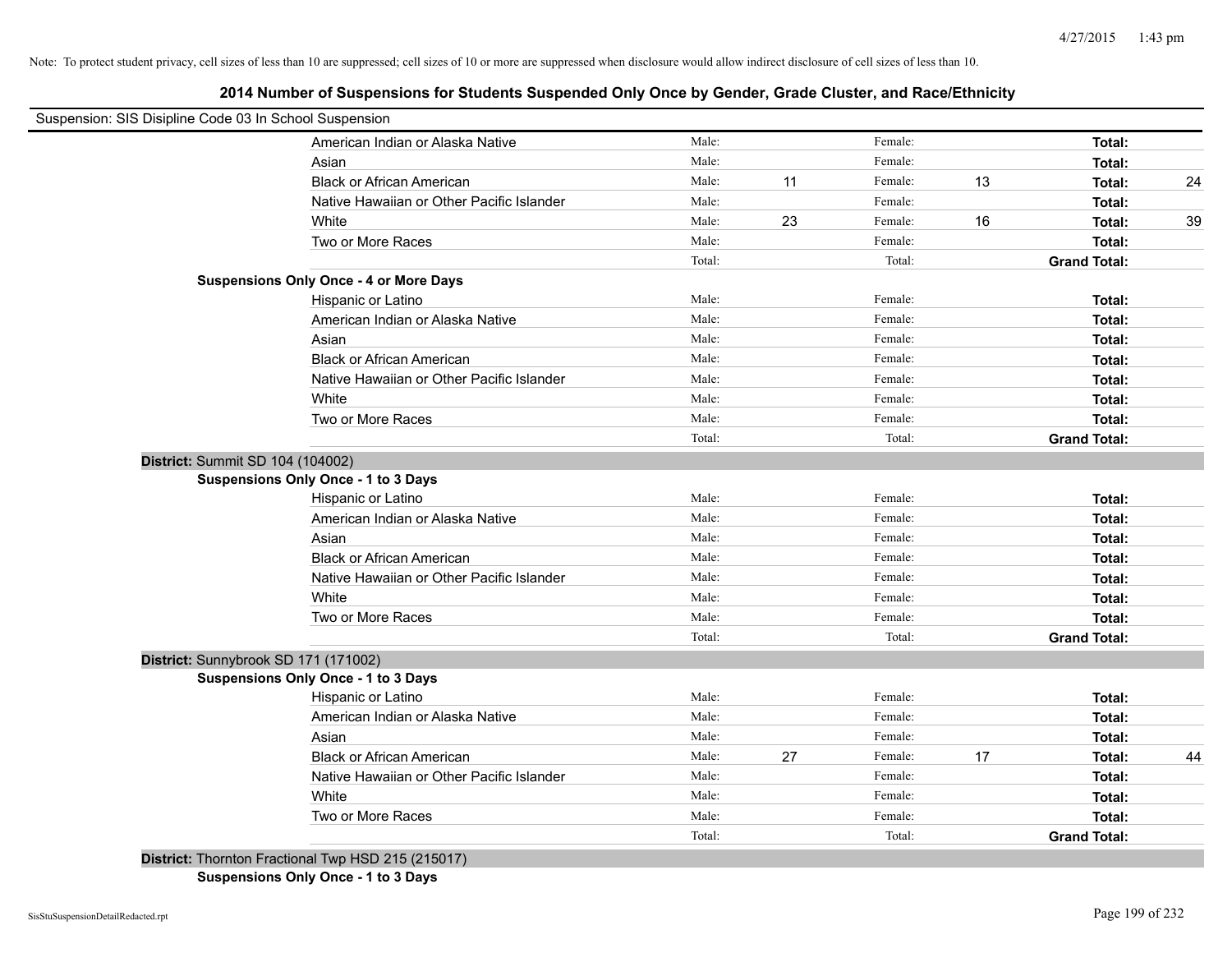| Suspension: SIS Disipline Code 03 In School Suspension |                                               |        |     |         |     |                     |     |
|--------------------------------------------------------|-----------------------------------------------|--------|-----|---------|-----|---------------------|-----|
|                                                        | Hispanic or Latino                            | Male:  | 56  | Female: | 60  | Total:              | 116 |
|                                                        | American Indian or Alaska Native              | Male:  |     | Female: |     | Total:              |     |
|                                                        | Asian                                         | Male:  |     | Female: |     | Total:              |     |
|                                                        | <b>Black or African American</b>              | Male:  | 207 | Female: | 202 | Total:              | 409 |
|                                                        | Native Hawaiian or Other Pacific Islander     | Male:  |     | Female: |     | Total:              |     |
|                                                        | White                                         | Male:  | 16  | Female: | 18  | Total:              | 34  |
|                                                        | Two or More Races                             | Male:  |     | Female: |     | Total:              | 12  |
|                                                        |                                               | Total: |     | Total:  |     | <b>Grand Total:</b> |     |
| District: Thornton SD 154 (154002)                     |                                               |        |     |         |     |                     |     |
|                                                        | <b>Suspensions Only Once - 1 to 3 Days</b>    |        |     |         |     |                     |     |
|                                                        | Hispanic or Latino                            | Male:  |     | Female: |     | Total:              |     |
|                                                        | American Indian or Alaska Native              | Male:  |     | Female: |     | Total:              |     |
|                                                        | Asian                                         | Male:  |     | Female: |     | Total:              |     |
|                                                        | <b>Black or African American</b>              | Male:  |     | Female: |     | Total:              |     |
|                                                        | Native Hawaiian or Other Pacific Islander     | Male:  |     | Female: |     | Total:              |     |
|                                                        | White                                         | Male:  |     | Female: |     | Total:              |     |
|                                                        | Two or More Races                             | Male:  |     | Female: |     | Total:              |     |
|                                                        |                                               | Total: |     | Total:  |     | <b>Grand Total:</b> |     |
| District: Thornton Twp HSD 205 (205017)                |                                               |        |     |         |     |                     |     |
|                                                        | Suspensions Only Once - 1 to 3 Days           |        |     |         |     |                     |     |
|                                                        | Hispanic or Latino                            | Male:  | 24  | Female: | 18  | Total:              | 42  |
|                                                        | American Indian or Alaska Native              | Male:  |     | Female: |     | Total:              |     |
|                                                        | Asian                                         | Male:  |     | Female: |     | Total:              |     |
|                                                        | <b>Black or African American</b>              | Male:  | 384 | Female: | 374 | Total:              | 758 |
|                                                        | Native Hawaiian or Other Pacific Islander     | Male:  |     | Female: |     | Total:              |     |
|                                                        | White                                         | Male:  |     | Female: |     | Total:              |     |
|                                                        | Two or More Races                             | Male:  |     | Female: |     | Total:              | 11  |
|                                                        |                                               | Total: |     | Total:  |     | <b>Grand Total:</b> |     |
|                                                        | <b>Suspensions Only Once - 4 or More Days</b> |        |     |         |     |                     |     |
|                                                        | Hispanic or Latino                            | Male:  |     | Female: |     | Total:              |     |
|                                                        | American Indian or Alaska Native              | Male:  |     | Female: |     | Total:              |     |
|                                                        | Asian                                         | Male:  |     | Female: |     | Total:              |     |
|                                                        | <b>Black or African American</b>              | Male:  |     | Female: |     | Total:              |     |
|                                                        | Native Hawaiian or Other Pacific Islander     | Male:  |     | Female: |     | Total:              |     |
|                                                        | White                                         | Male:  |     | Female: |     | Total:              |     |
|                                                        | Two or More Races                             | Male:  |     | Female: |     | Total:              |     |
|                                                        |                                               | Total: |     | Total:  |     | <b>Grand Total:</b> |     |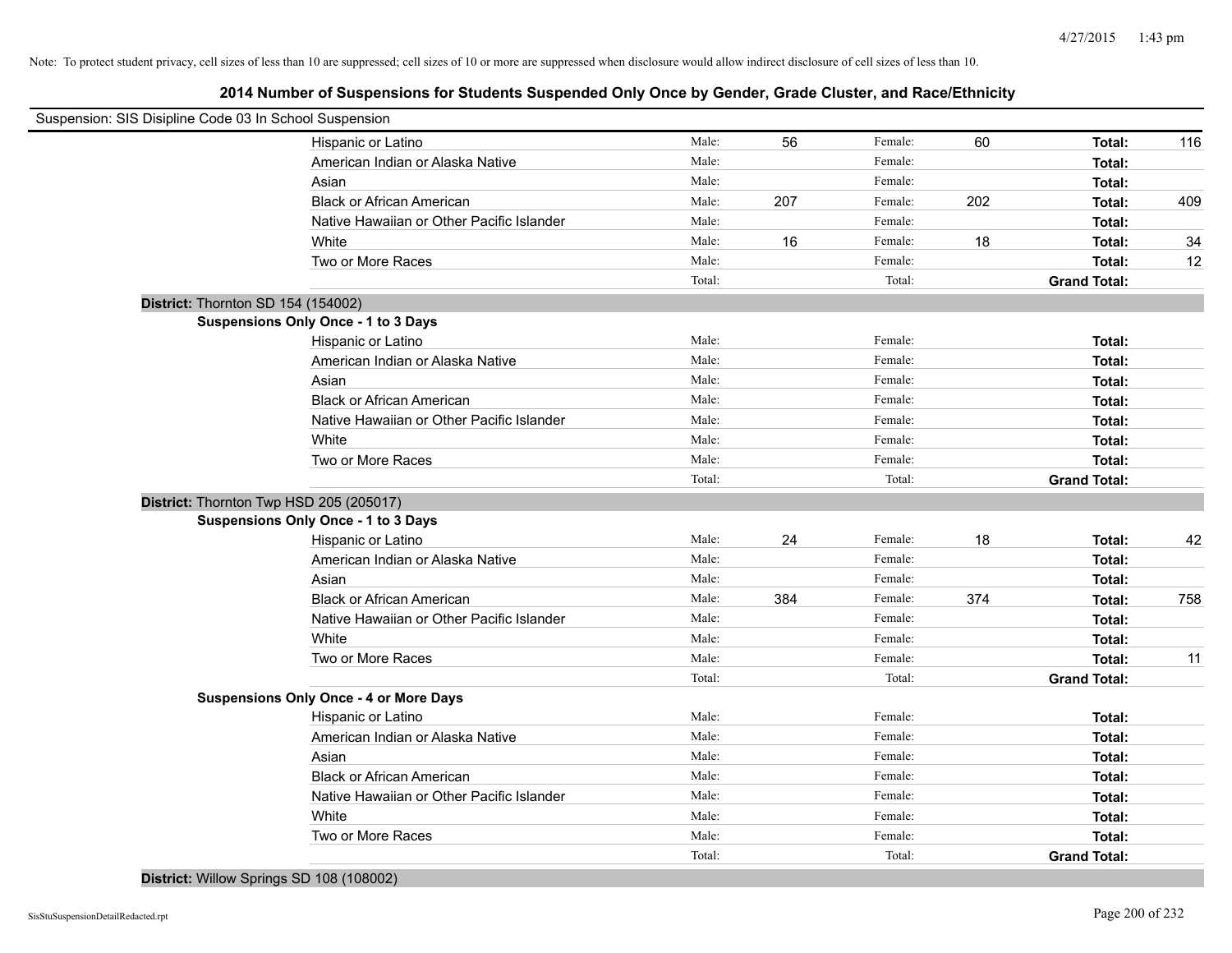| Suspension: SIS Disipline Code 03 In School Suspension |                                               |        |         |                     |    |
|--------------------------------------------------------|-----------------------------------------------|--------|---------|---------------------|----|
|                                                        | Suspensions Only Once - 1 to 3 Days           |        |         |                     |    |
|                                                        | Hispanic or Latino                            | Male:  | Female: | Total:              |    |
|                                                        | American Indian or Alaska Native              | Male:  | Female: | Total:              |    |
|                                                        | Asian                                         | Male:  | Female: | Total:              |    |
|                                                        | <b>Black or African American</b>              | Male:  | Female: | Total:              |    |
|                                                        | Native Hawaiian or Other Pacific Islander     | Male:  | Female: | Total:              |    |
|                                                        | White                                         | Male:  | Female: | Total:              |    |
|                                                        | Two or More Races                             | Male:  | Female: | Total:              |    |
|                                                        |                                               | Total: | Total:  | <b>Grand Total:</b> | 11 |
| County: Non-Public School (000)                        |                                               |        |         |                     |    |
|                                                        | District: Region 07 South Cook ISC 4 (000000) |        |         |                     |    |
|                                                        | <b>Suspensions Only Once - 1 to 3 Days</b>    |        |         |                     |    |
|                                                        | Hispanic or Latino                            | Male:  | Female: | Total:              |    |
|                                                        | American Indian or Alaska Native              | Male:  | Female: | Total:              |    |
|                                                        | Asian                                         | Male:  | Female: | Total:              |    |
|                                                        | <b>Black or African American</b>              | Male:  | Female: | Total:              |    |
|                                                        | Native Hawaiian or Other Pacific Islander     | Male:  | Female: | Total:              |    |
|                                                        | White                                         | Male:  | Female: | Total:              |    |
|                                                        | Two or More Races                             | Male:  | Female: | Total:              |    |
|                                                        |                                               | Total: | Total:  | <b>Grand Total:</b> |    |
| Region: Rock Island ROE (49)                           |                                               |        |         |                     |    |
| County: Rock Island (081)                              |                                               |        |         |                     |    |
|                                                        | District: Carbon Cliff-Barstow SD 36 (036002) |        |         |                     |    |
|                                                        | <b>Suspensions Only Once - 1 to 3 Days</b>    |        |         |                     |    |
|                                                        | Hispanic or Latino                            | Male:  | Female: | Total:              |    |
|                                                        | American Indian or Alaska Native              | Male:  | Female: | Total:              |    |
|                                                        | Asian                                         | Male:  | Female: | Total:              |    |
|                                                        | <b>Black or African American</b>              | Male:  | Female: | Total:              |    |
|                                                        | Native Hawaiian or Other Pacific Islander     | Male:  | Female: | Total:              |    |
|                                                        | White                                         | Male:  | Female: | Total:              | 12 |
|                                                        | Two or More Races                             | Male:  | Female: | Total:              |    |
|                                                        |                                               | Total: | Total:  | <b>Grand Total:</b> | 24 |
|                                                        | District: East Moline SD 37 (037002)          |        |         |                     |    |
|                                                        | <b>Suspensions Only Once - 1 to 3 Days</b>    |        |         |                     |    |
|                                                        | Hispanic or Latino                            | Male:  | Female: | Total:              |    |
|                                                        | American Indian or Alaska Native              | Male:  | Female: | Total:              |    |
|                                                        | Asian                                         | Male:  | Female: | Total:              |    |
|                                                        |                                               |        |         |                     |    |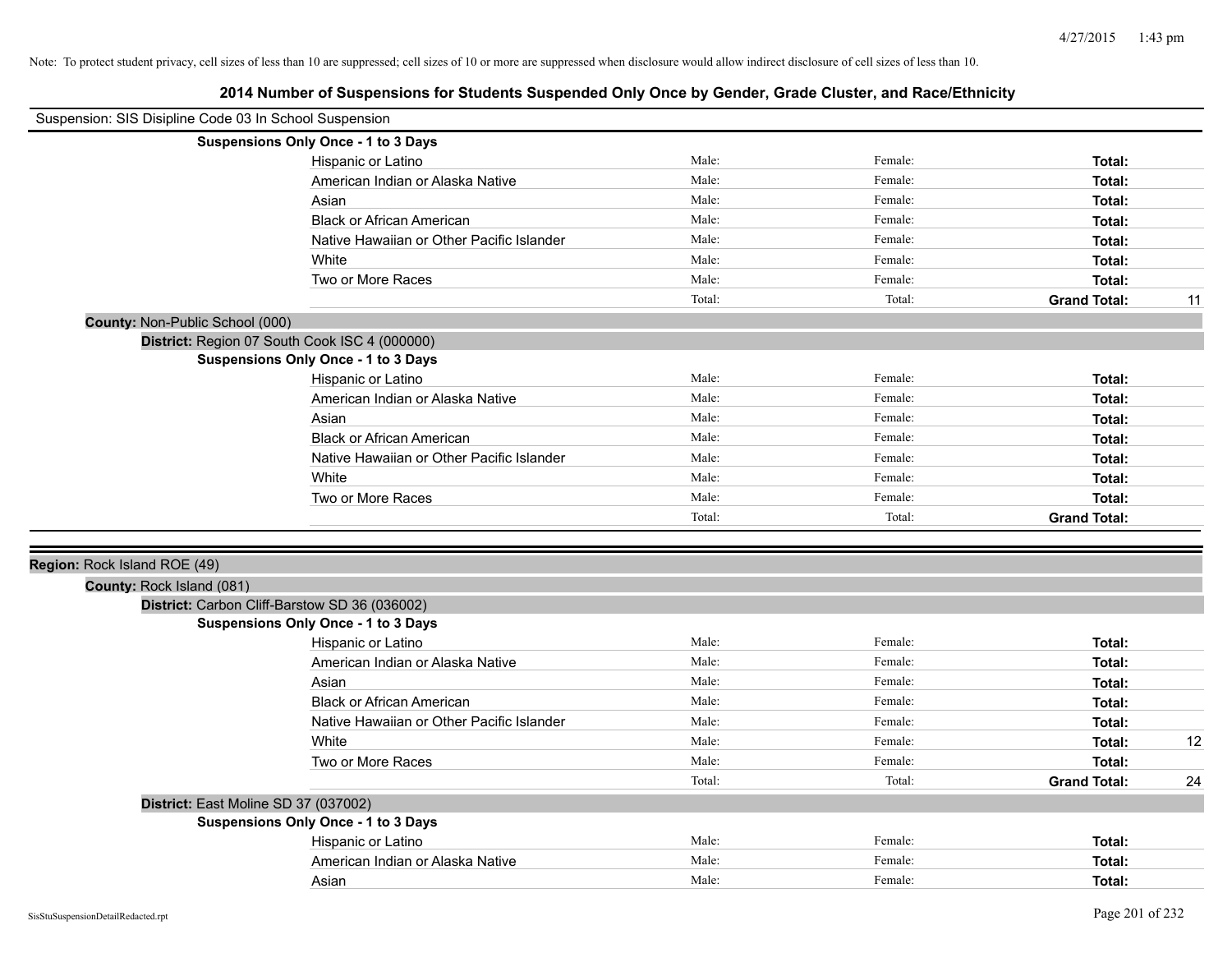| Suspension: SIS Disipline Code 03 In School Suspension |                                               |        |    |         |    |                     |     |
|--------------------------------------------------------|-----------------------------------------------|--------|----|---------|----|---------------------|-----|
|                                                        | <b>Black or African American</b>              | Male:  |    | Female: |    | Total:              |     |
|                                                        | Native Hawaiian or Other Pacific Islander     | Male:  |    | Female: |    | Total:              |     |
|                                                        | White                                         | Male:  |    | Female: |    | Total:              | 13  |
|                                                        | Two or More Races                             | Male:  |    | Female: |    | Total:              |     |
|                                                        |                                               | Total: |    | Total:  |    | <b>Grand Total:</b> | 31  |
|                                                        | District: Moline-Coal Valley CUSD 40 (040022) |        |    |         |    |                     |     |
|                                                        | Suspensions Only Once - 1 to 3 Days           |        |    |         |    |                     |     |
|                                                        | Hispanic or Latino                            | Male:  | 20 | Female: | 10 | Total:              | 30  |
|                                                        | American Indian or Alaska Native              | Male:  |    | Female: |    | Total:              |     |
|                                                        | Asian                                         | Male:  |    | Female: |    | Total:              |     |
|                                                        | <b>Black or African American</b>              | Male:  |    | Female: |    | Total:              | 18  |
|                                                        | Native Hawaiian or Other Pacific Islander     | Male:  |    | Female: |    | Total:              |     |
|                                                        | White                                         | Male:  | 44 | Female: | 17 | Total:              | 61  |
|                                                        | Two or More Races                             | Male:  |    | Female: |    | Total:              |     |
|                                                        |                                               | Total: |    | Total:  |    | <b>Grand Total:</b> | 124 |
|                                                        | <b>Suspensions Only Once - 4 or More Days</b> |        |    |         |    |                     |     |
|                                                        | Hispanic or Latino                            | Male:  |    | Female: |    | Total:              |     |
|                                                        | American Indian or Alaska Native              | Male:  |    | Female: |    | Total:              |     |
|                                                        | Asian                                         | Male:  |    | Female: |    | Total:              |     |
|                                                        | <b>Black or African American</b>              | Male:  |    | Female: |    | Total:              |     |
|                                                        | Native Hawaiian or Other Pacific Islander     | Male:  |    | Female: |    | Total:              |     |
|                                                        | White                                         | Male:  |    | Female: |    | Total:              |     |
|                                                        | Two or More Races                             | Male:  |    | Female: |    | Total:              |     |
|                                                        |                                               | Total: |    | Total:  |    | <b>Grand Total:</b> |     |
|                                                        | District: Riverdale CUSD 100 (100026)         |        |    |         |    |                     |     |
|                                                        | Suspensions Only Once - 1 to 3 Days           |        |    |         |    |                     |     |
|                                                        | Hispanic or Latino                            | Male:  |    | Female: |    | Total:              |     |
|                                                        | American Indian or Alaska Native              | Male:  |    | Female: |    | Total:              |     |
|                                                        | Asian                                         | Male:  |    | Female: |    | Total:              |     |
|                                                        | <b>Black or African American</b>              | Male:  |    | Female: |    | Total:              |     |
|                                                        | Native Hawaiian or Other Pacific Islander     | Male:  |    | Female: |    | Total:              |     |
|                                                        | White                                         | Male:  |    | Female: |    | Total:              |     |
|                                                        | Two or More Races                             | Male:  |    | Female: |    | Total:              |     |
|                                                        |                                               | Total: |    | Total:  |    | <b>Grand Total:</b> |     |
|                                                        | District: Rock Island SD 41 (041025)          |        |    |         |    |                     |     |
|                                                        | Suspensions Only Once - 1 to 3 Days           |        |    |         |    |                     |     |
|                                                        | Hispanic or Latino                            | Male:  |    | Female: |    | Total:              | 22  |
|                                                        | American Indian or Alaska Native              | Male:  |    | Female: |    | Total:              |     |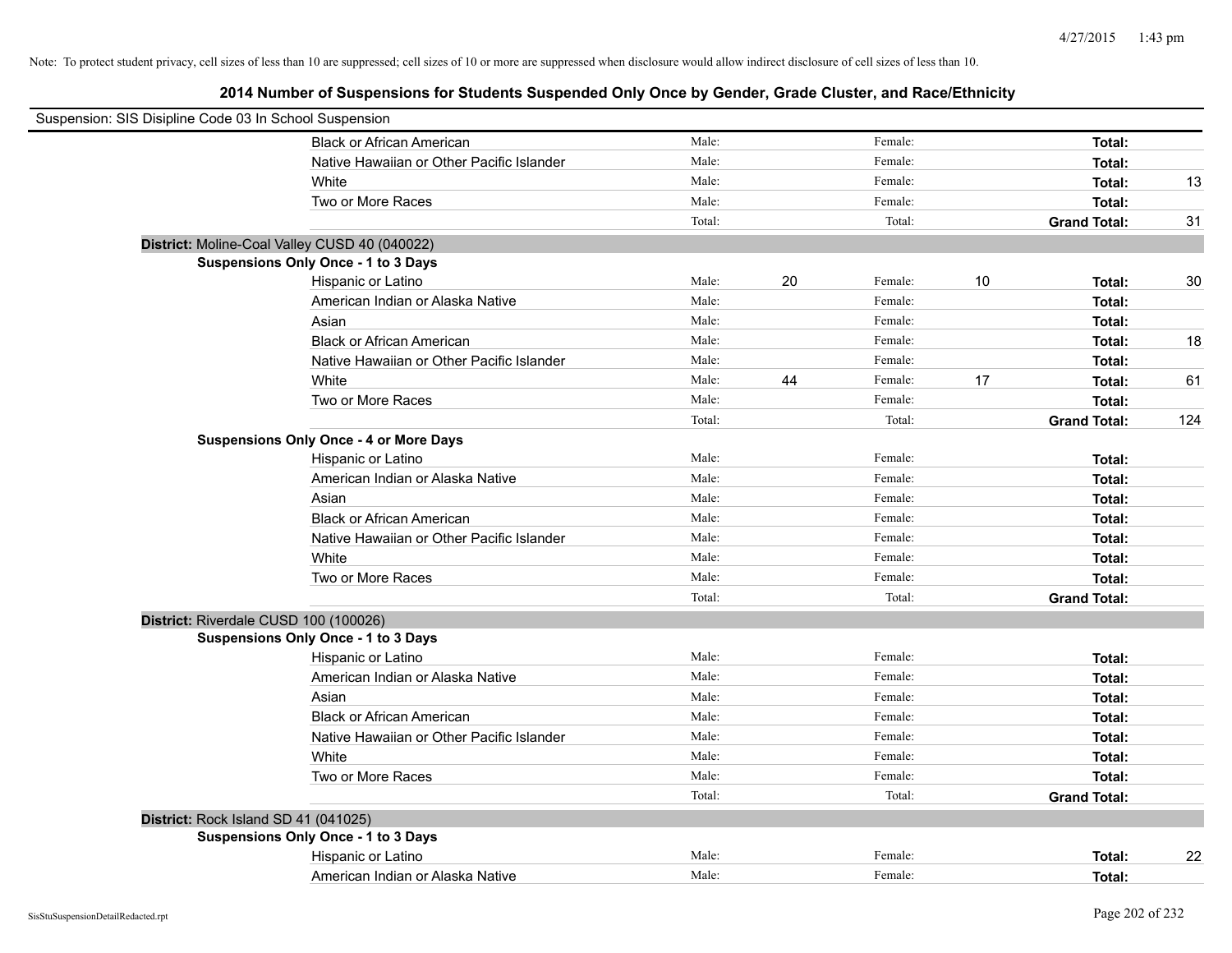**2014 Number of Suspensions for Students Suspended Only Once by Gender, Grade Cluster, and Race/Ethnicity**

| Suspension: SIS Disipline Code 03 In School Suspension |                                            |        |    |         |    |                     |    |
|--------------------------------------------------------|--------------------------------------------|--------|----|---------|----|---------------------|----|
|                                                        | Asian                                      | Male:  |    | Female: |    | Total:              |    |
|                                                        | <b>Black or African American</b>           | Male:  | 36 | Female: | 30 | Total:              | 66 |
|                                                        | Native Hawaiian or Other Pacific Islander  | Male:  |    | Female: |    | Total:              |    |
|                                                        | White                                      | Male:  | 54 | Female: | 18 | Total:              | 72 |
|                                                        | Two or More Races                          | Male:  |    | Female: |    | Total:              | 32 |
|                                                        |                                            | Total: |    | Total:  |    | <b>Grand Total:</b> |    |
| District: Rockridge CUSD 300 (300026)                  |                                            |        |    |         |    |                     |    |
|                                                        | <b>Suspensions Only Once - 1 to 3 Days</b> |        |    |         |    |                     |    |
|                                                        | Hispanic or Latino                         | Male:  |    | Female: |    | Total:              |    |
|                                                        | American Indian or Alaska Native           | Male:  |    | Female: |    | Total:              |    |
|                                                        | Asian                                      | Male:  |    | Female: |    | Total:              |    |
|                                                        | <b>Black or African American</b>           | Male:  |    | Female: |    | Total:              |    |
|                                                        | Native Hawaiian or Other Pacific Islander  | Male:  |    | Female: |    | Total:              |    |
|                                                        | White                                      | Male:  |    | Female: |    | Total:              | 24 |
|                                                        | Two or More Races                          | Male:  |    | Female: |    | Total:              |    |
|                                                        |                                            | Total: |    | Total:  |    | <b>Grand Total:</b> |    |
| District: Sherrard CUSD 200 (200026)                   |                                            |        |    |         |    |                     |    |
|                                                        | <b>Suspensions Only Once - 1 to 3 Days</b> |        |    |         |    |                     |    |
|                                                        | Hispanic or Latino                         | Male:  |    | Female: |    | Total:              |    |
|                                                        | American Indian or Alaska Native           | Male:  |    | Female: |    | Total:              |    |
|                                                        | Asian                                      | Male:  |    | Female: |    | Total:              |    |
|                                                        | <b>Black or African American</b>           | Male:  |    | Female: |    | Total:              |    |
|                                                        | Native Hawaiian or Other Pacific Islander  | Male:  |    | Female: |    | Total:              |    |
|                                                        | White                                      | Male:  |    | Female: |    | Total:              | 27 |
|                                                        | Two or More Races                          | Male:  |    | Female: |    | Total:              |    |
|                                                        |                                            | Total: |    | Total:  |    | <b>Grand Total:</b> |    |
| District: Silvis SD 34 (034002)                        |                                            |        |    |         |    |                     |    |
|                                                        | Suspensions Only Once - 1 to 3 Days        |        |    |         |    |                     |    |
|                                                        | Hispanic or Latino                         | Male:  |    | Female: |    | Total:              |    |
|                                                        | American Indian or Alaska Native           | Male:  |    | Female: |    | Total:              |    |
|                                                        | Asian                                      | Male:  |    | Female: |    | Total:              |    |
|                                                        | <b>Black or African American</b>           | Male:  |    | Female: |    | Total:              |    |
|                                                        | Native Hawaiian or Other Pacific Islander  | Male:  |    | Female: |    | Total:              |    |
|                                                        | White                                      | Male:  |    | Female: |    | Total:              |    |
|                                                        | Two or More Races                          | Male:  |    | Female: |    | Total:              |    |
|                                                        |                                            |        |    |         |    |                     |    |

**Suspensions Only Once - 1 to 3 Days**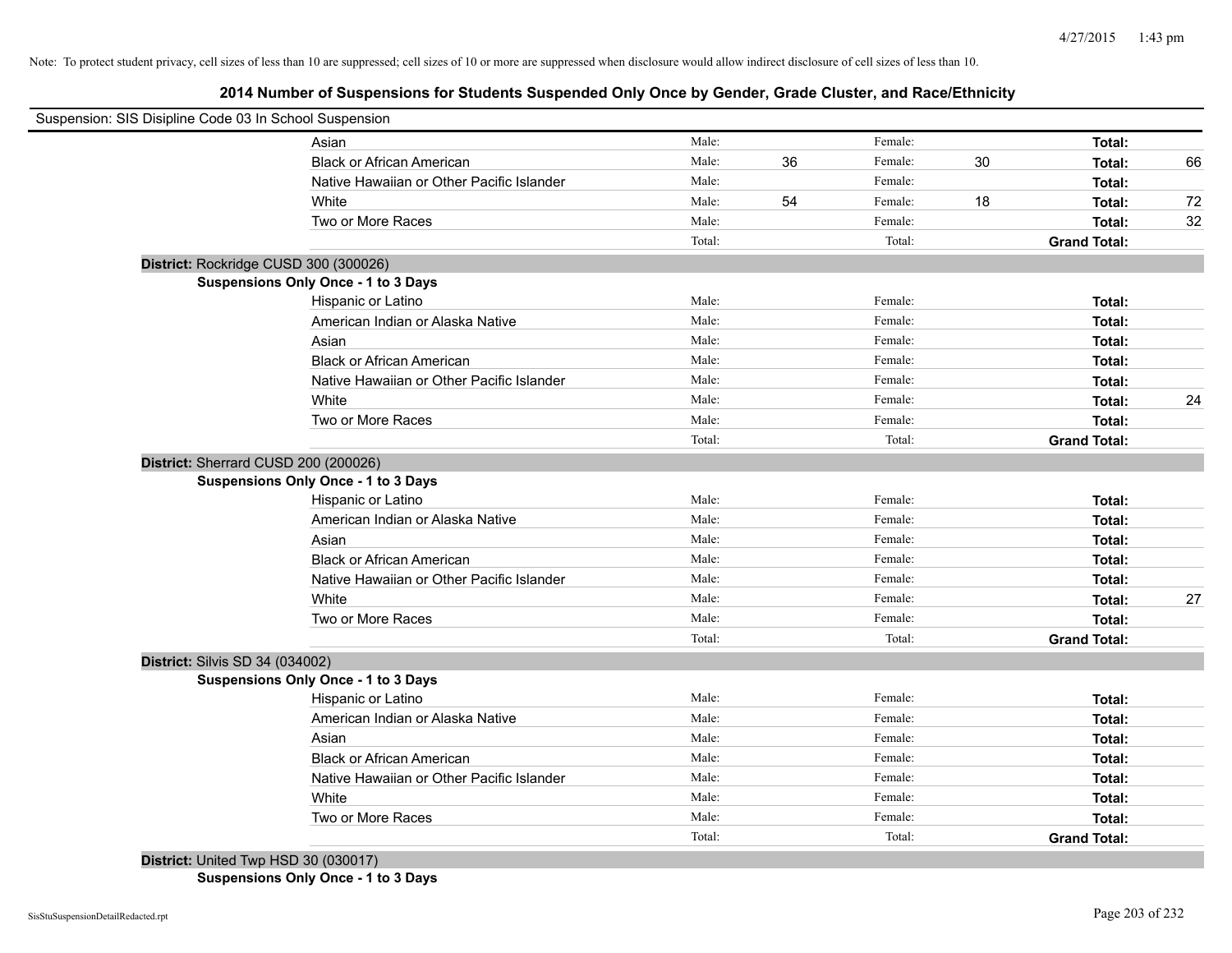| Suspension: SIS Disipline Code 03 In School Suspension |                                            |        |    |         |    |                     |     |
|--------------------------------------------------------|--------------------------------------------|--------|----|---------|----|---------------------|-----|
|                                                        | Hispanic or Latino                         | Male:  | 29 | Female: | 16 | Total:              | 45  |
|                                                        | American Indian or Alaska Native           | Male:  |    | Female: |    | Total:              |     |
|                                                        | Asian                                      | Male:  |    | Female: |    | Total:              |     |
|                                                        | <b>Black or African American</b>           | Male:  |    | Female: |    | Total:              | 20  |
|                                                        | Native Hawaiian or Other Pacific Islander  | Male:  |    | Female: |    | Total:              |     |
|                                                        | White                                      | Male:  | 77 | Female: | 64 | Total:              | 141 |
|                                                        | Two or More Races                          | Male:  |    | Female: |    | Total:              |     |
|                                                        |                                            | Total: |    | Total:  |    | <b>Grand Total:</b> |     |
| Region: Sangamon ROE (51)                              |                                            |        |    |         |    |                     |     |
| County: Non-Public School (000)                        |                                            |        |    |         |    |                     |     |
|                                                        | District: Sangamon ROE (000000)            |        |    |         |    |                     |     |
|                                                        | <b>Suspensions Only Once - 1 to 3 Days</b> |        |    |         |    |                     |     |
|                                                        | Hispanic or Latino                         | Male:  |    | Female: |    | Total:              |     |
|                                                        | American Indian or Alaska Native           | Male:  |    | Female: |    | Total:              |     |
|                                                        | Asian                                      | Male:  |    | Female: |    | Total:              |     |
|                                                        | <b>Black or African American</b>           | Male:  |    | Female: |    | Total:              |     |
|                                                        | Native Hawaiian or Other Pacific Islander  | Male:  |    | Female: |    | Total:              |     |
|                                                        | White                                      | Male:  |    | Female: |    | Total:              |     |
|                                                        | Two or More Races                          | Male:  |    | Female: |    | Total:              |     |
|                                                        |                                            | Total: |    | Total:  |    | <b>Grand Total:</b> |     |
| County: Sangamon (084)                                 |                                            |        |    |         |    |                     |     |
|                                                        | District: Auburn CUSD 10 (010026)          |        |    |         |    |                     |     |
|                                                        | <b>Suspensions Only Once - 1 to 3 Days</b> |        |    |         |    |                     |     |
|                                                        | Hispanic or Latino                         | Male:  |    | Female: |    | Total:              |     |
|                                                        | American Indian or Alaska Native           | Male:  |    | Female: |    | Total:              |     |
|                                                        | Asian                                      | Male:  |    | Female: |    | Total:              |     |
|                                                        | <b>Black or African American</b>           | Male:  |    | Female: |    | Total:              |     |
|                                                        | Native Hawaiian or Other Pacific Islander  | Male:  |    | Female: |    | Total:              |     |
|                                                        | White                                      | Male:  |    | Female: |    | Total:              | 39  |
|                                                        | Two or More Races                          | Male:  |    | Female: |    | Total:              |     |
|                                                        |                                            | Total: |    | Total:  |    | <b>Grand Total:</b> |     |
|                                                        | District: Ball Chatham CUSD 5 (005026)     |        |    |         |    |                     |     |
|                                                        | <b>Suspensions Only Once - 1 to 3 Days</b> |        |    |         |    |                     |     |
|                                                        | Hispanic or Latino                         | Male:  |    | Female: |    | Total:              |     |
|                                                        | American Indian or Alaska Native           | Male:  |    | Female: |    | Total:              |     |
|                                                        | Asian                                      | Male:  |    | Female: |    | Total:              |     |
|                                                        | <b>Black or African American</b>           | Male:  |    | Female: |    | Total:              |     |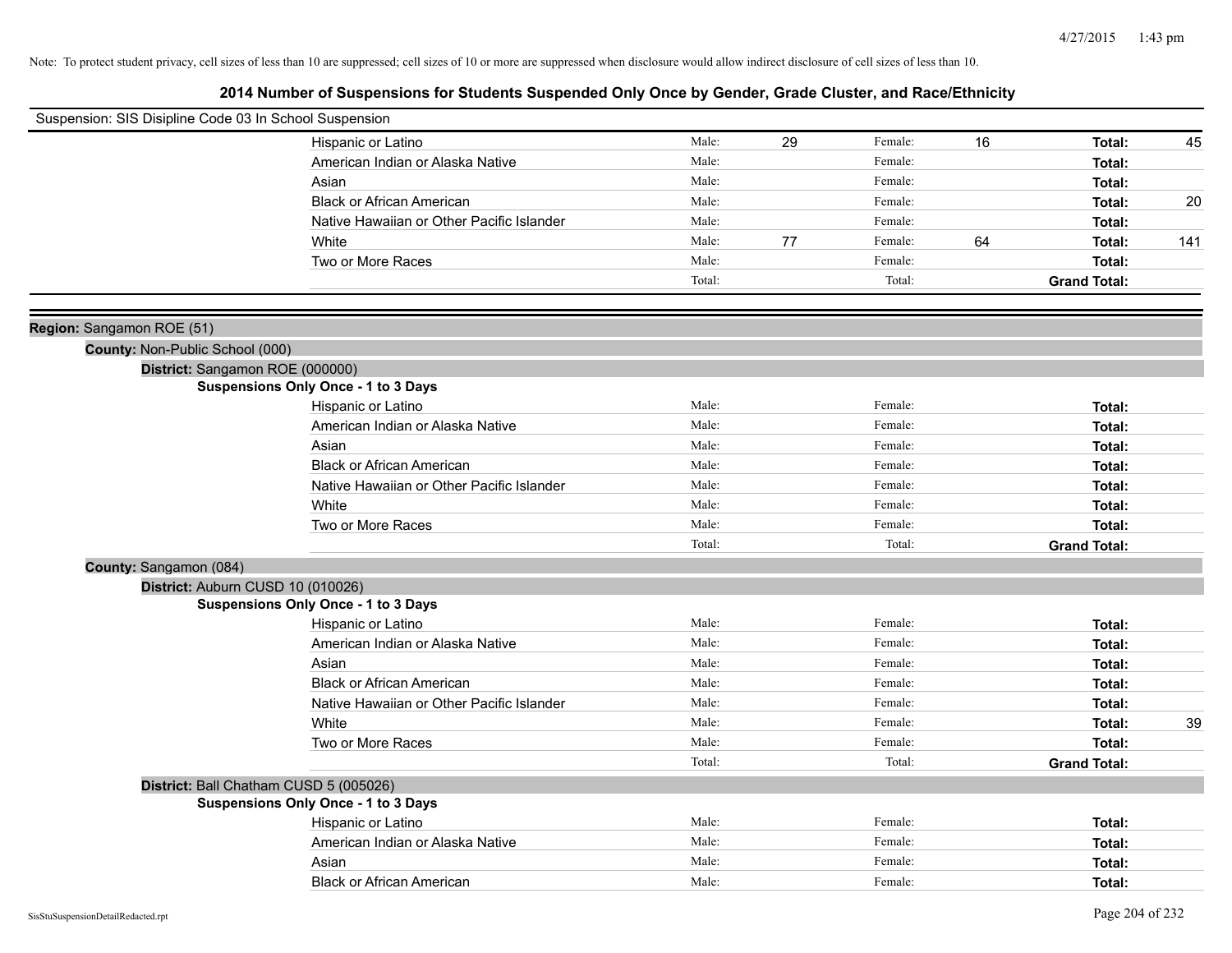| Suspension: SIS Disipline Code 03 In School Suspension |                                           |        |         |                     |    |
|--------------------------------------------------------|-------------------------------------------|--------|---------|---------------------|----|
|                                                        | Native Hawaiian or Other Pacific Islander | Male:  | Female: | Total:              |    |
|                                                        | White                                     | Male:  | Female: | Total:              | 14 |
|                                                        | Two or More Races                         | Male:  | Female: | Total:              |    |
|                                                        |                                           | Total: | Total:  | <b>Grand Total:</b> | 25 |
|                                                        | District: New Berlin CUSD 16 (016026)     |        |         |                     |    |
|                                                        | Suspensions Only Once - 1 to 3 Days       |        |         |                     |    |
|                                                        | Hispanic or Latino                        | Male:  | Female: | Total:              |    |
|                                                        | American Indian or Alaska Native          | Male:  | Female: | Total:              |    |
|                                                        | Asian                                     | Male:  | Female: | Total:              |    |
|                                                        | <b>Black or African American</b>          | Male:  | Female: | Total:              |    |
|                                                        | Native Hawaiian or Other Pacific Islander | Male:  | Female: | Total:              |    |
|                                                        | White                                     | Male:  | Female: | Total:              |    |
|                                                        | Two or More Races                         | Male:  | Female: | Total:              |    |
|                                                        |                                           | Total: | Total:  | <b>Grand Total:</b> |    |
| District: Pawnee CUSD 11 (011026)                      |                                           |        |         |                     |    |
|                                                        | Suspensions Only Once - 1 to 3 Days       |        |         |                     |    |
|                                                        | Hispanic or Latino                        | Male:  | Female: | Total:              |    |
|                                                        | American Indian or Alaska Native          | Male:  | Female: | Total:              |    |
|                                                        | Asian                                     | Male:  | Female: | Total:              |    |
|                                                        | <b>Black or African American</b>          | Male:  | Female: | Total:              |    |
|                                                        | Native Hawaiian or Other Pacific Islander | Male:  | Female: | Total:              |    |
|                                                        | White                                     | Male:  | Female: | Total:              | 12 |
|                                                        | Two or More Races                         | Male:  | Female: | Total:              |    |
|                                                        |                                           | Total: | Total:  | <b>Grand Total:</b> |    |
|                                                        | District: Pleasant Plains CUSD 8 (008026) |        |         |                     |    |
|                                                        | Suspensions Only Once - 1 to 3 Days       |        |         |                     |    |
|                                                        | Hispanic or Latino                        | Male:  | Female: | Total:              |    |
|                                                        | American Indian or Alaska Native          | Male:  | Female: | Total:              |    |
|                                                        | Asian                                     | Male:  | Female: | Total:              |    |
|                                                        | <b>Black or African American</b>          | Male:  | Female: | Total:              |    |
|                                                        | Native Hawaiian or Other Pacific Islander | Male:  | Female: | Total:              |    |
|                                                        | White                                     | Male:  | Female: | Total:              | 17 |
|                                                        | Two or More Races                         | Male:  | Female: | Total:              |    |
|                                                        |                                           | Total: | Total:  | <b>Grand Total:</b> |    |
| District: Riverton CUSD 14 (014026)                    |                                           |        |         |                     |    |
|                                                        | Suspensions Only Once - 1 to 3 Days       |        |         |                     |    |
|                                                        | Hispanic or Latino                        | Male:  | Female: | Total:              |    |
|                                                        | American Indian or Alaska Native          | Male:  | Female: | Total:              |    |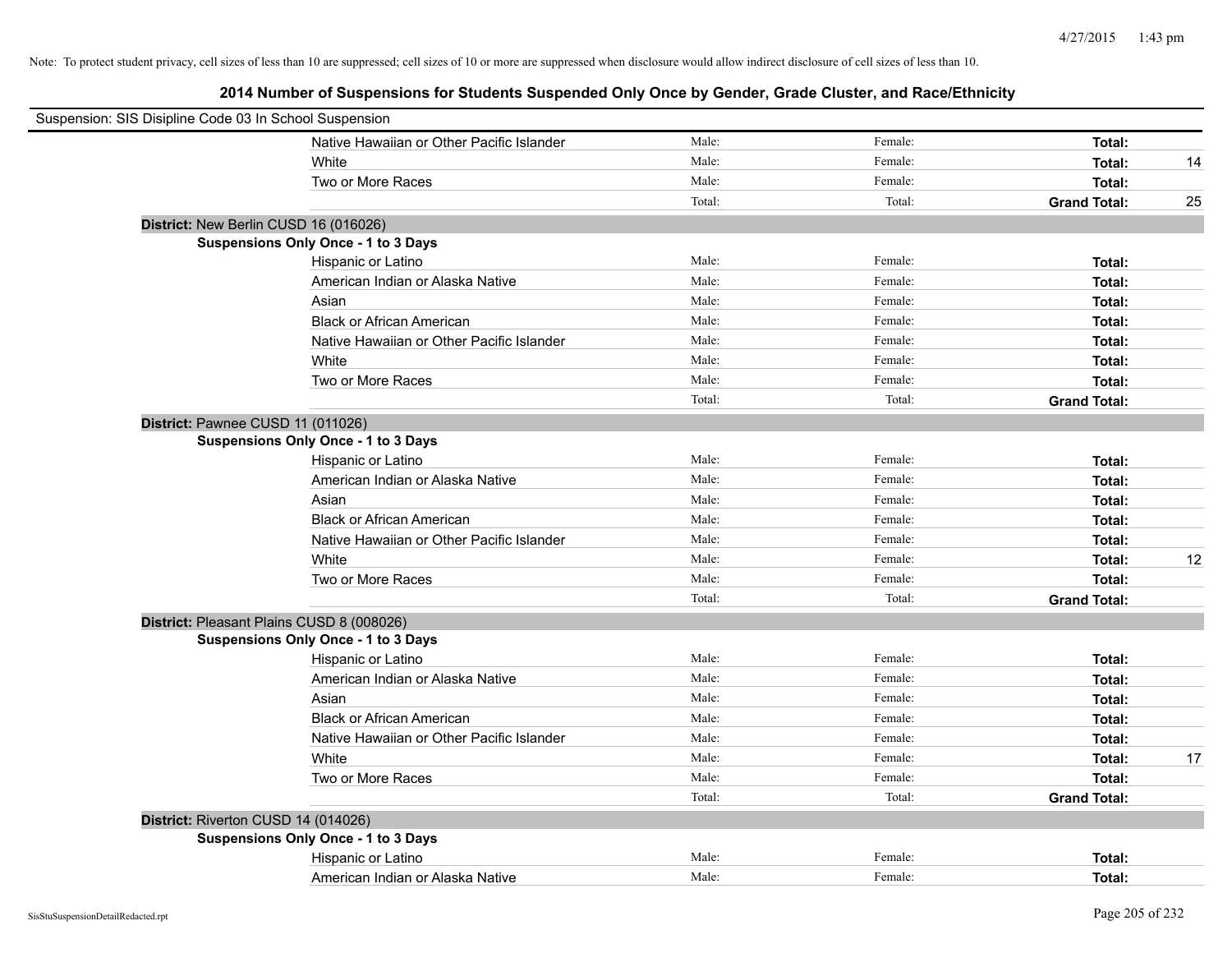# **2014 Number of Suspensions for Students Suspended Only Once by Gender, Grade Cluster, and Race/Ethnicity**

| Suspension: SIS Disipline Code 03 In School Suspension |                                           |        |     |         |     |                     |     |
|--------------------------------------------------------|-------------------------------------------|--------|-----|---------|-----|---------------------|-----|
|                                                        | Asian                                     | Male:  |     | Female: |     | Total:              |     |
|                                                        | <b>Black or African American</b>          | Male:  |     | Female: |     | Total:              |     |
|                                                        | Native Hawaiian or Other Pacific Islander | Male:  |     | Female: |     | Total:              |     |
|                                                        | White                                     | Male:  |     | Female: |     | Total:              | 26  |
|                                                        | Two or More Races                         | Male:  |     | Female: |     | Total:              |     |
|                                                        |                                           | Total: |     | Total:  |     | <b>Grand Total:</b> |     |
| District: Rochester CUSD 3A (003A26)                   |                                           |        |     |         |     |                     |     |
|                                                        | Suspensions Only Once - 1 to 3 Days       |        |     |         |     |                     |     |
|                                                        | Hispanic or Latino                        | Male:  |     | Female: |     | Total:              |     |
|                                                        | American Indian or Alaska Native          | Male:  |     | Female: |     | Total:              |     |
|                                                        | Asian                                     | Male:  |     | Female: |     | Total:              |     |
|                                                        | <b>Black or African American</b>          | Male:  |     | Female: |     | Total:              |     |
|                                                        | Native Hawaiian or Other Pacific Islander | Male:  |     | Female: |     | Total:              |     |
|                                                        | White                                     | Male:  |     | Female: |     | Total:              | 28  |
|                                                        | Two or More Races                         | Male:  |     | Female: |     | Total:              |     |
|                                                        |                                           | Total: |     | Total:  |     | <b>Grand Total:</b> |     |
| District: Springfield SD 186 (186025)                  |                                           |        |     |         |     |                     |     |
|                                                        | Suspensions Only Once - 1 to 3 Days       |        |     |         |     |                     |     |
|                                                        | Hispanic or Latino                        | Male:  |     | Female: |     | Total:              | 22  |
|                                                        | American Indian or Alaska Native          | Male:  |     | Female: |     | Total:              |     |
|                                                        | Asian                                     | Male:  |     | Female: |     | Total:              |     |
|                                                        | <b>Black or African American</b>          | Male:  | 316 | Female: | 244 | Total:              | 560 |
|                                                        | Native Hawaiian or Other Pacific Islander | Male:  |     | Female: |     | Total:              |     |
|                                                        | White                                     | Male:  | 189 | Female: | 102 | Total:              | 291 |
|                                                        | Two or More Races                         | Male:  | 67  | Female: | 35  | Total:              | 102 |
|                                                        |                                           | Total: |     | Total:  |     | <b>Grand Total:</b> |     |
| District: Tri City CUSD 1 (001026)                     |                                           |        |     |         |     |                     |     |
|                                                        | Suspensions Only Once - 1 to 3 Days       |        |     |         |     |                     |     |
|                                                        | Hispanic or Latino                        | Male:  |     | Female: |     | Total:              |     |
|                                                        | American Indian or Alaska Native          | Male:  |     | Female: |     | Total:              |     |
|                                                        | Asian                                     | Male:  |     | Female: |     | Total:              |     |
|                                                        | <b>Black or African American</b>          | Male:  |     | Female: |     | Total:              |     |
|                                                        | Native Hawaiian or Other Pacific Islander | Male:  |     | Female: |     | Total:              |     |
|                                                        | White                                     | Male:  |     | Female: |     | Total:              | 25  |
|                                                        | Two or More Races                         | Male:  |     | Female: |     | Total:              |     |
|                                                        |                                           | Total: |     | Total:  |     | <b>Grand Total:</b> |     |

**Suspensions Only Once - 1 to 3 Days**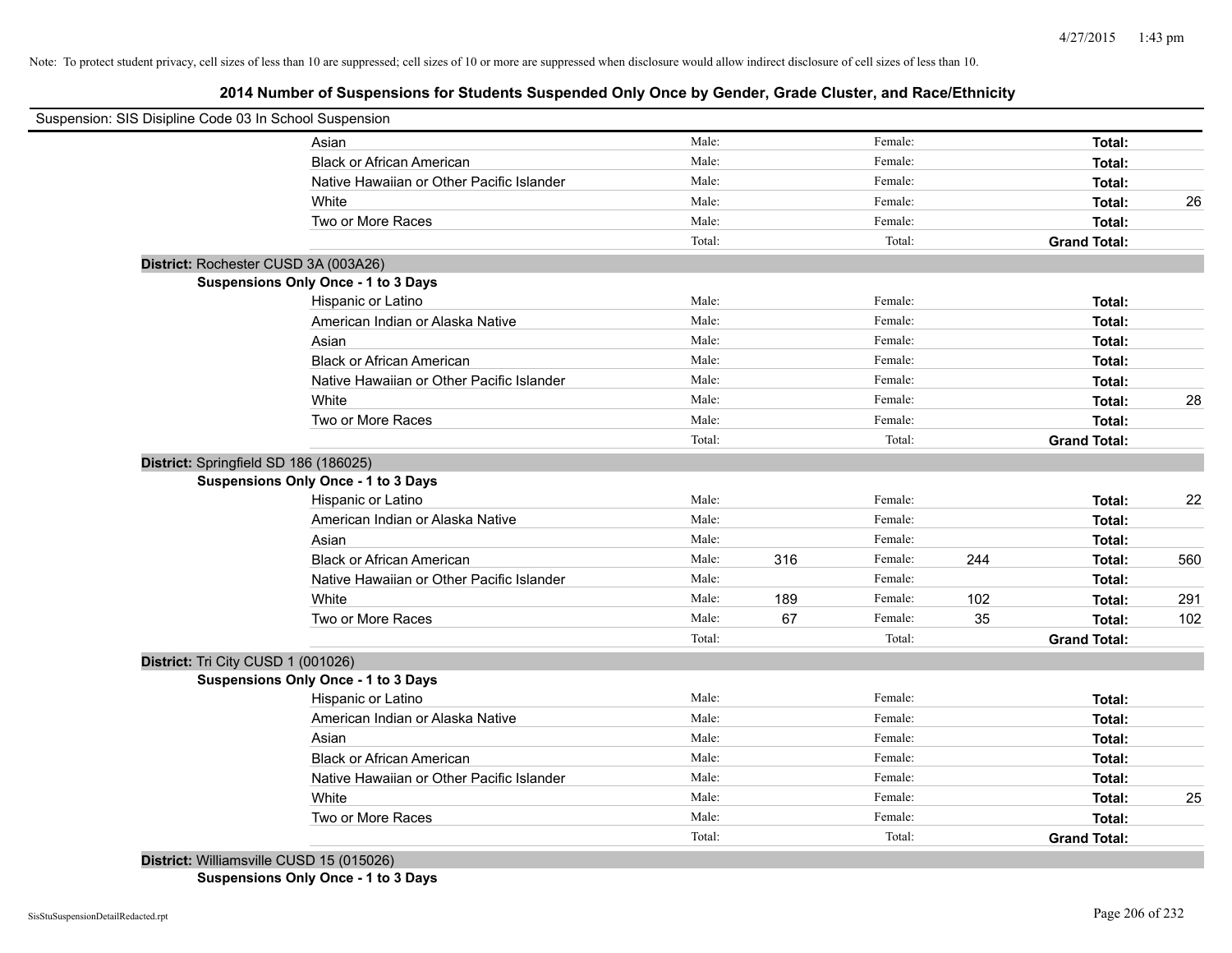| Suspension: SIS Disipline Code 03 In School Suspension |                                               |                |    |                    |    |                     |    |
|--------------------------------------------------------|-----------------------------------------------|----------------|----|--------------------|----|---------------------|----|
|                                                        | Hispanic or Latino                            | Male:          |    | Female:            |    | Total:              |    |
|                                                        | American Indian or Alaska Native              | Male:          |    | Female:            |    | Total:              |    |
|                                                        | Asian                                         | Male:          |    | Female:            |    | Total:              |    |
|                                                        | <b>Black or African American</b>              | Male:          |    | Female:            |    | Total:              |    |
|                                                        | Native Hawaiian or Other Pacific Islander     | Male:          |    | Female:            |    | Total:              |    |
|                                                        | White                                         | Male:          |    | Female:            |    | Total:              | 17 |
|                                                        | Two or More Races                             | Male:          |    | Female:            |    | Total:              |    |
|                                                        |                                               | Total:         |    | Total:             |    | <b>Grand Total:</b> |    |
|                                                        | <b>Suspensions Only Once - 4 or More Days</b> |                |    |                    |    |                     |    |
|                                                        | Hispanic or Latino                            | Male:          |    | Female:            |    | Total:              |    |
|                                                        | American Indian or Alaska Native              | Male:          |    | Female:            |    | Total:              |    |
|                                                        | Asian                                         | Male:          |    | Female:            |    | Total:              |    |
|                                                        | <b>Black or African American</b>              | Male:          |    | Female:            |    | Total:              |    |
|                                                        | Native Hawaiian or Other Pacific Islander     | Male:          |    | Female:            |    | Total:              |    |
|                                                        | White                                         | Male:          |    | Female:            |    | Total:              |    |
|                                                        | Two or More Races                             | Male:          |    | Female:            |    | Total:              |    |
|                                                        |                                               | Total:         |    | Total:             |    | <b>Grand Total:</b> |    |
| County: Saint clair (082)                              |                                               |                |    |                    |    |                     |    |
| District: Belle Valley SD 119 (119002)                 |                                               |                |    |                    |    |                     |    |
|                                                        | Suspensions Only Once - 1 to 3 Days           | Male:          |    | Female:            |    |                     |    |
|                                                        | Hispanic or Latino                            |                |    |                    |    | Total:              |    |
|                                                        | American Indian or Alaska Native              | Male:          |    | Female:            |    | Total:              |    |
|                                                        | Asian                                         | Male:<br>Male: |    | Female:<br>Female: |    | Total:              |    |
|                                                        | <b>Black or African American</b>              | Male:          | 27 |                    | 17 | Total:              | 44 |
|                                                        | Native Hawaiian or Other Pacific Islander     |                |    | Female:            |    | Total:              |    |
|                                                        | White                                         | Male:<br>Male: |    | Female:            |    | Total:              | 14 |
|                                                        | Two or More Races                             |                |    | Female:<br>Total:  |    | Total:              |    |
|                                                        | <b>Suspensions Only Once - 4 or More Days</b> | Total:         |    |                    |    | <b>Grand Total:</b> |    |
|                                                        | Hispanic or Latino                            | Male:          |    | Female:            |    | Total:              |    |
|                                                        | American Indian or Alaska Native              | Male:          |    | Female:            |    | Total:              |    |
|                                                        | Asian                                         | Male:          |    | Female:            |    | Total:              |    |
|                                                        | <b>Black or African American</b>              | Male:          |    | Female:            |    | Total:              | 12 |
|                                                        | Native Hawaiian or Other Pacific Islander     | Male:          |    | Female:            |    | Total:              |    |
|                                                        |                                               | Male:          |    | Female:            |    |                     |    |
|                                                        |                                               |                |    |                    |    |                     |    |
|                                                        | White<br>Two or More Races                    | Male:          |    | Female:            |    | Total:<br>Total:    |    |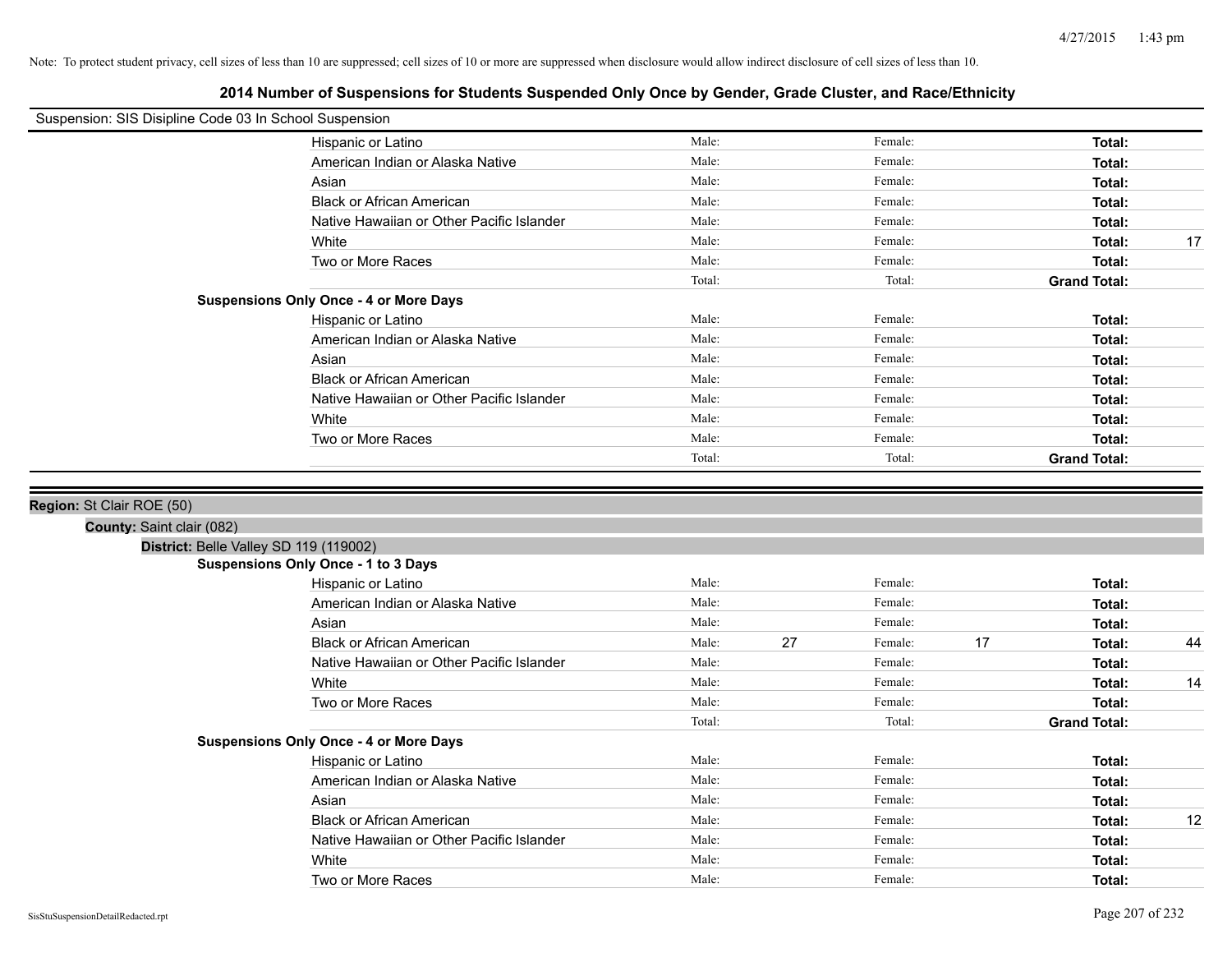| Suspension: SIS Disipline Code 03 In School Suspension |        |    |         |    |                     |     |
|--------------------------------------------------------|--------|----|---------|----|---------------------|-----|
|                                                        | Total: |    | Total:  |    | <b>Grand Total:</b> |     |
| District: Belleville SD 118 (118002)                   |        |    |         |    |                     |     |
| <b>Suspensions Only Once - 1 to 3 Days</b>             |        |    |         |    |                     |     |
| Hispanic or Latino                                     | Male:  |    | Female: |    | Total:              |     |
| American Indian or Alaska Native                       | Male:  |    | Female: |    | Total:              |     |
| Asian                                                  | Male:  |    | Female: |    | Total:              |     |
| <b>Black or African American</b>                       | Male:  | 79 | Female: | 34 | Total:              | 113 |
| Native Hawaiian or Other Pacific Islander              | Male:  |    | Female: |    | Total:              |     |
| White                                                  | Male:  | 36 | Female: | 15 | Total:              | 51  |
| Two or More Races                                      | Male:  |    | Female: |    | Total:              |     |
|                                                        | Total: |    | Total:  |    | <b>Grand Total:</b> | 178 |
| District: Belleville Twp HSD 201 (201017)              |        |    |         |    |                     |     |
| Suspensions Only Once - 1 to 3 Days                    |        |    |         |    |                     |     |
| Hispanic or Latino                                     | Male:  |    | Female: |    | Total:              |     |
| American Indian or Alaska Native                       | Male:  |    | Female: |    | Total:              |     |
| Asian                                                  | Male:  |    | Female: |    | Total:              |     |
| <b>Black or African American</b>                       | Male:  |    | Female: |    | Total:              |     |
| Native Hawaiian or Other Pacific Islander              | Male:  |    | Female: |    | Total:              |     |
| White                                                  | Male:  |    | Female: |    | Total:              |     |
| Two or More Races                                      | Male:  |    | Female: |    | Total:              |     |
|                                                        | Total: |    | Total:  |    | <b>Grand Total:</b> |     |
| District: Central SD 104 (104002)                      |        |    |         |    |                     |     |
| <b>Suspensions Only Once - 1 to 3 Days</b>             |        |    |         |    |                     |     |
| Hispanic or Latino                                     | Male:  |    | Female: |    | Total:              |     |
| American Indian or Alaska Native                       | Male:  |    | Female: |    | Total:              |     |
| Asian                                                  | Male:  |    | Female: |    | Total:              |     |
| <b>Black or African American</b>                       | Male:  |    | Female: |    | Total:              |     |
| Native Hawaiian or Other Pacific Islander              | Male:  |    | Female: |    | Total:              |     |
| White                                                  | Male:  |    | Female: |    | Total:              |     |
| Two or More Races                                      | Male:  |    | Female: |    | Total:              |     |
|                                                        | Total: |    | Total:  |    | <b>Grand Total:</b> |     |
| District: Dupo CUSD 196 (196026)                       |        |    |         |    |                     |     |
| <b>Suspensions Only Once - 1 to 3 Days</b>             |        |    |         |    |                     |     |
| Hispanic or Latino                                     | Male:  |    | Female: |    | Total:              |     |
| American Indian or Alaska Native                       | Male:  |    | Female: |    | Total:              |     |
| Asian                                                  | Male:  |    | Female: |    | Total:              |     |
| <b>Black or African American</b>                       | Male:  |    | Female: |    | Total:              |     |
| Native Hawaiian or Other Pacific Islander              | Male:  |    | Female: |    | Total:              |     |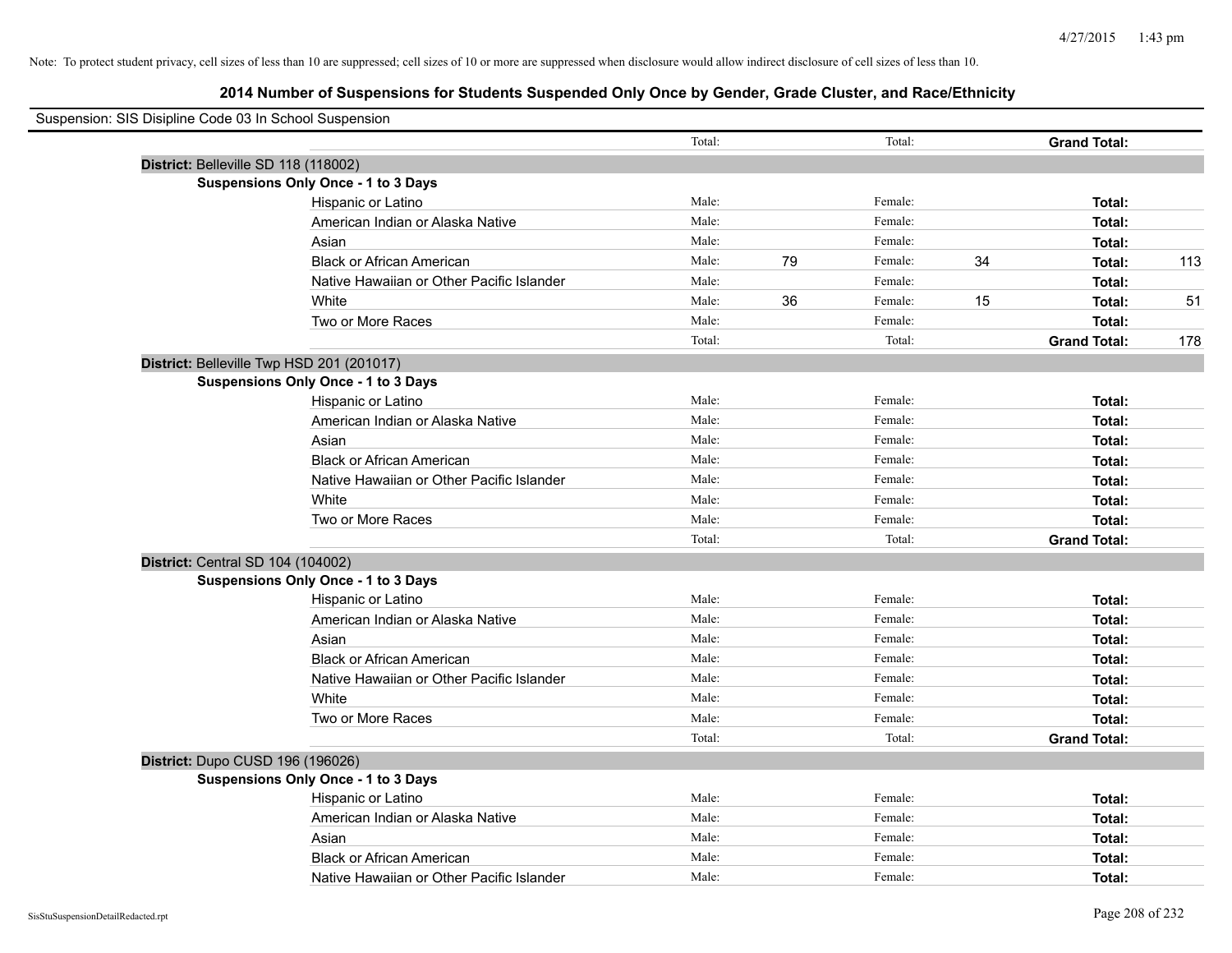| Suspension: SIS Disipline Code 03 In School Suspension |                                               |        |     |         |     |                     |     |
|--------------------------------------------------------|-----------------------------------------------|--------|-----|---------|-----|---------------------|-----|
|                                                        | White                                         | Male:  | 48  | Female: | 30  | Total:              | 78  |
|                                                        | Two or More Races                             | Male:  |     | Female: |     | Total:              |     |
|                                                        |                                               | Total: |     | Total:  |     | <b>Grand Total:</b> |     |
| District: East St Louis SD 189 (189022)                |                                               |        |     |         |     |                     |     |
|                                                        | <b>Suspensions Only Once - 1 to 3 Days</b>    |        |     |         |     |                     |     |
|                                                        | Hispanic or Latino                            | Male:  |     | Female: |     | Total:              |     |
|                                                        | American Indian or Alaska Native              | Male:  |     | Female: |     | Total:              |     |
|                                                        | Asian                                         | Male:  |     | Female: |     | Total:              |     |
|                                                        | <b>Black or African American</b>              | Male:  | 237 | Female: | 171 | Total:              | 408 |
|                                                        | Native Hawaiian or Other Pacific Islander     | Male:  |     | Female: |     | Total:              |     |
|                                                        | White                                         | Male:  |     | Female: |     | Total:              |     |
|                                                        | Two or More Races                             | Male:  |     | Female: |     | Total:              |     |
|                                                        |                                               | Total: |     | Total:  |     | <b>Grand Total:</b> |     |
|                                                        | <b>Suspensions Only Once - 4 or More Days</b> |        |     |         |     |                     |     |
|                                                        | Hispanic or Latino                            | Male:  |     | Female: |     | Total:              |     |
|                                                        | American Indian or Alaska Native              | Male:  |     | Female: |     | Total:              |     |
|                                                        | Asian                                         | Male:  |     | Female: |     | Total:              |     |
|                                                        | <b>Black or African American</b>              | Male:  |     | Female: |     | Total:              |     |
|                                                        | Native Hawaiian or Other Pacific Islander     | Male:  |     | Female: |     | Total:              |     |
|                                                        | White                                         | Male:  |     | Female: |     | Total:              |     |
|                                                        | Two or More Races                             | Male:  |     | Female: |     | Total:              |     |
|                                                        |                                               | Total: |     | Total:  |     | <b>Grand Total:</b> |     |
| District: Freeburg CCSD 70 (070004)                    |                                               |        |     |         |     |                     |     |
|                                                        | <b>Suspensions Only Once - 1 to 3 Days</b>    |        |     |         |     |                     |     |
|                                                        | Hispanic or Latino                            | Male:  |     | Female: |     | Total:              |     |
|                                                        | American Indian or Alaska Native              | Male:  |     | Female: |     | Total:              |     |
|                                                        | Asian                                         | Male:  |     | Female: |     | Total:              |     |
|                                                        | <b>Black or African American</b>              | Male:  |     | Female: |     | Total:              |     |
|                                                        | Native Hawaiian or Other Pacific Islander     | Male:  |     | Female: |     | Total:              |     |
|                                                        | White                                         | Male:  |     | Female: |     | Total:              |     |
|                                                        | Two or More Races                             | Male:  |     | Female: |     | Total:              |     |
|                                                        |                                               | Total: |     | Total:  |     | <b>Grand Total:</b> |     |
| District: Freeburg CHSD 77 (077016)                    |                                               |        |     |         |     |                     |     |
|                                                        | <b>Suspensions Only Once - 1 to 3 Days</b>    |        |     |         |     |                     |     |
|                                                        | Hispanic or Latino                            | Male:  |     | Female: |     | Total:              |     |
|                                                        | American Indian or Alaska Native              | Male:  |     | Female: |     | Total:              |     |
|                                                        | Asian                                         | Male:  |     | Female: |     | Total:              |     |
|                                                        | <b>Black or African American</b>              | Male:  |     | Female: |     | Total:              |     |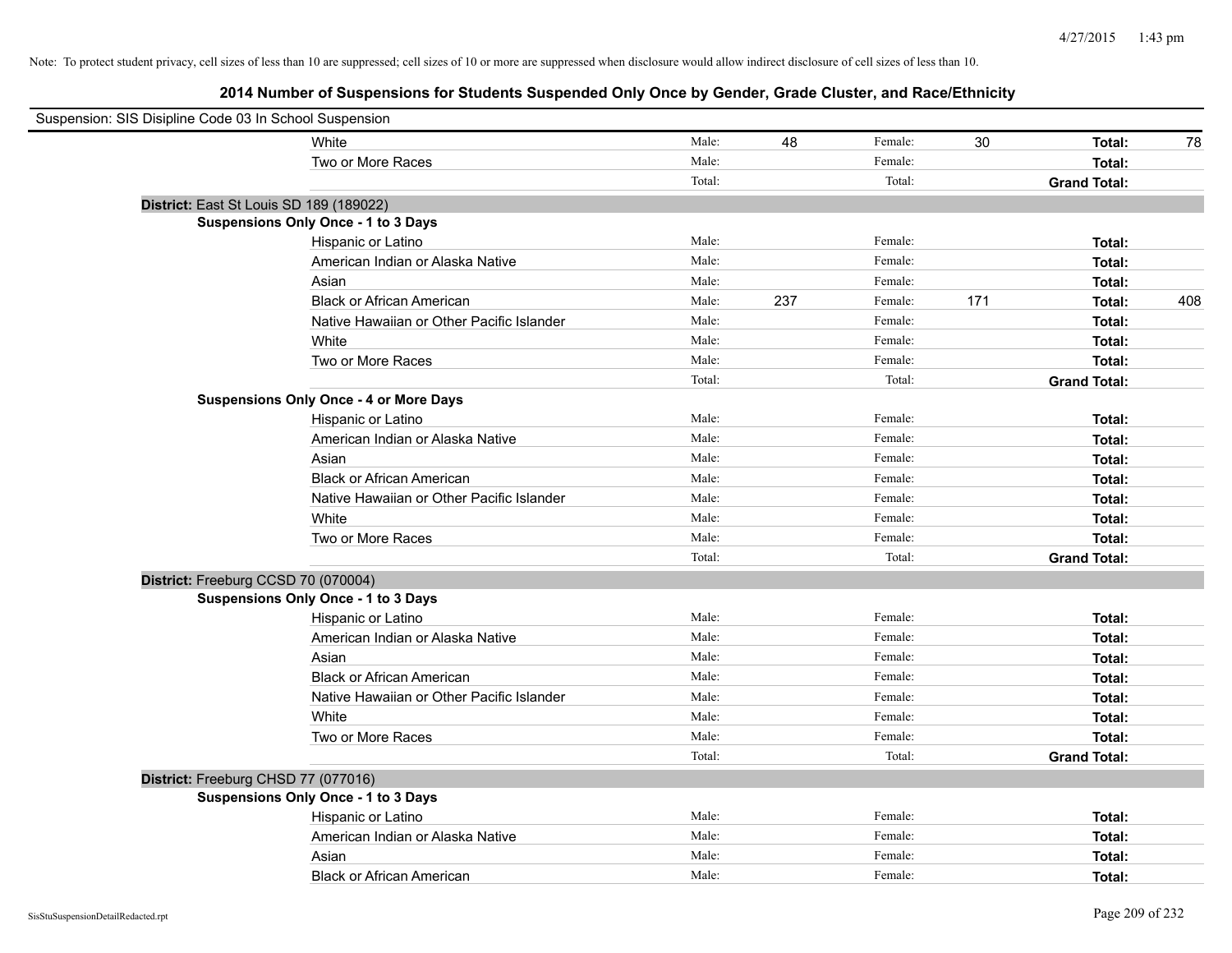| Suspension: SIS Disipline Code 03 In School Suspension |        |         |                     |    |
|--------------------------------------------------------|--------|---------|---------------------|----|
| Native Hawaiian or Other Pacific Islander              | Male:  | Female: | Total:              |    |
| White                                                  | Male:  | Female: | Total:              | 17 |
| Two or More Races                                      | Male:  | Female: | Total:              |    |
|                                                        | Total: | Total:  | <b>Grand Total:</b> |    |
| District: Grant CCSD 110 (110004)                      |        |         |                     |    |
| Suspensions Only Once - 1 to 3 Days                    |        |         |                     |    |
| Hispanic or Latino                                     | Male:  | Female: | Total:              |    |
| American Indian or Alaska Native                       | Male:  | Female: | Total:              |    |
| Asian                                                  | Male:  | Female: | Total:              |    |
| <b>Black or African American</b>                       | Male:  | Female: | Total:              |    |
| Native Hawaiian or Other Pacific Islander              | Male:  | Female: | Total:              |    |
| White                                                  | Male:  | Female: | Total:              |    |
| Two or More Races                                      | Male:  | Female: | Total:              |    |
|                                                        | Total: | Total:  | <b>Grand Total:</b> |    |
| District: Harmony Emge SD 175 (175002)                 |        |         |                     |    |
| Suspensions Only Once - 1 to 3 Days                    |        |         |                     |    |
| Hispanic or Latino                                     | Male:  | Female: | Total:              |    |
| American Indian or Alaska Native                       | Male:  | Female: | Total:              |    |
| Asian                                                  | Male:  | Female: | Total:              |    |
| <b>Black or African American</b>                       | Male:  | Female: | Total:              |    |
| Native Hawaiian or Other Pacific Islander              | Male:  | Female: | Total:              |    |
| White                                                  | Male:  | Female: | Total:              |    |
| Two or More Races                                      | Male:  | Female: | Total:              |    |
|                                                        | Total: | Total:  | <b>Grand Total:</b> |    |
| District: High Mount SD 116 (116002)                   |        |         |                     |    |
| <b>Suspensions Only Once - 1 to 3 Days</b>             |        |         |                     |    |
| Hispanic or Latino                                     | Male:  | Female: | Total:              |    |
| American Indian or Alaska Native                       | Male:  | Female: | Total:              |    |
| Asian                                                  | Male:  | Female: | Total:              |    |
| <b>Black or African American</b>                       | Male:  | Female: | Total:              |    |
| Native Hawaiian or Other Pacific Islander              | Male:  | Female: | Total:              |    |
| White                                                  | Male:  | Female: | Total:              |    |
| Two or More Races                                      | Male:  | Female: | Total:              |    |
|                                                        | Total: | Total:  | <b>Grand Total:</b> | 12 |
| District: Lebanon CUSD 9 (009026)                      |        |         |                     |    |
| Suspensions Only Once - 1 to 3 Days                    |        |         |                     |    |
| Hispanic or Latino                                     | Male:  | Female: | Total:              |    |
| American Indian or Alaska Native                       | Male:  | Female: | Total:              |    |
|                                                        |        |         |                     |    |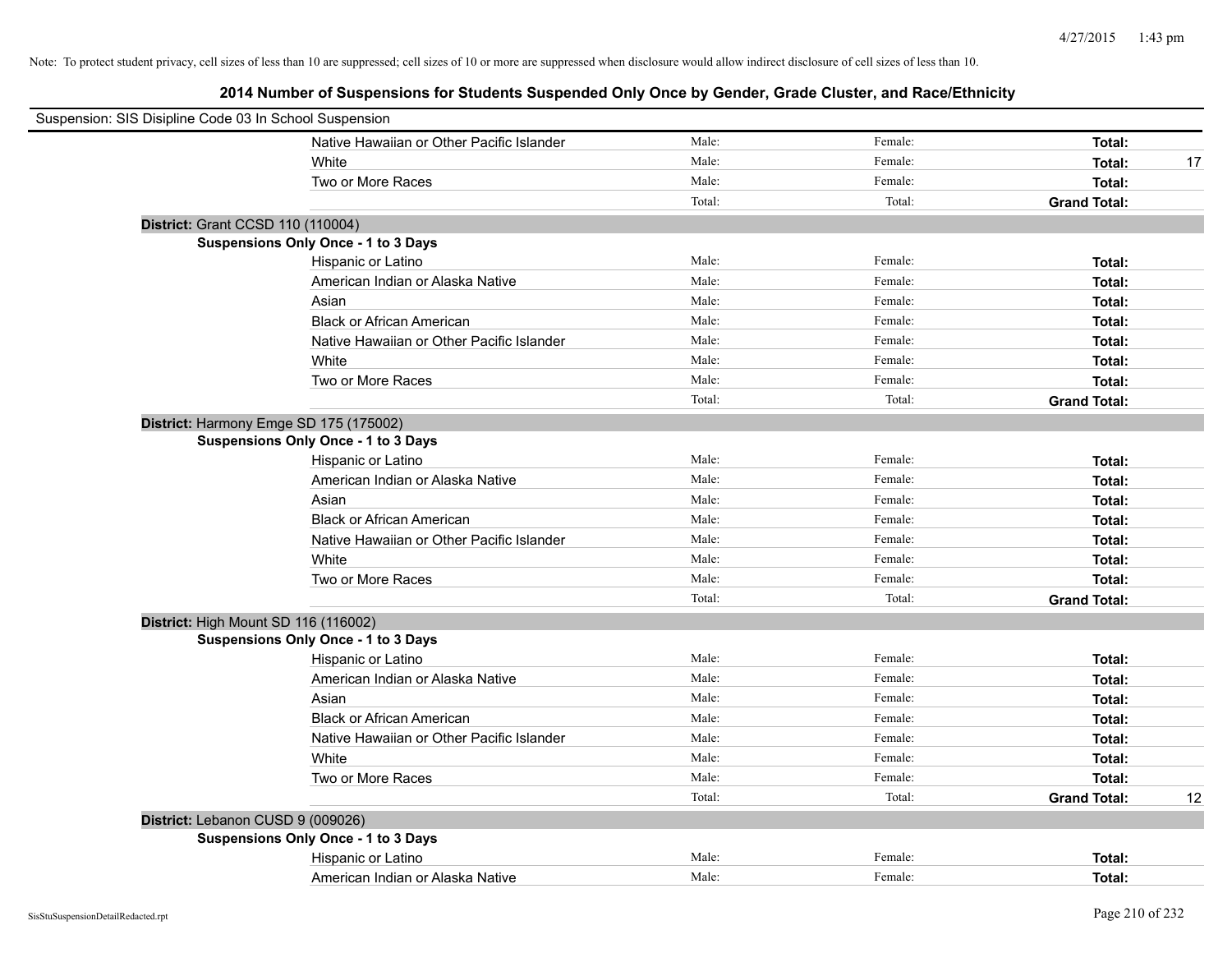# **2014 Number of Suspensions for Students Suspended Only Once by Gender, Grade Cluster, and Race/Ethnicity**

| Suspension: SIS Disipline Code 03 In School Suspension |                                            |        |    |         |    |                     |    |
|--------------------------------------------------------|--------------------------------------------|--------|----|---------|----|---------------------|----|
|                                                        | Asian                                      | Male:  |    | Female: |    | Total:              |    |
|                                                        | <b>Black or African American</b>           | Male:  |    | Female: |    | Total:              |    |
|                                                        | Native Hawaiian or Other Pacific Islander  | Male:  |    | Female: |    | Total:              |    |
|                                                        | White                                      | Male:  |    | Female: |    | Total:              | 12 |
|                                                        | Two or More Races                          | Male:  |    | Female: |    | Total:              |    |
|                                                        |                                            | Total: |    | Total:  |    | <b>Grand Total:</b> |    |
| District: Marissa CUSD 40 (040026)                     |                                            |        |    |         |    |                     |    |
|                                                        | Suspensions Only Once - 1 to 3 Days        |        |    |         |    |                     |    |
|                                                        | Hispanic or Latino                         | Male:  |    | Female: |    | Total:              |    |
|                                                        | American Indian or Alaska Native           | Male:  |    | Female: |    | Total:              |    |
|                                                        | Asian                                      | Male:  |    | Female: |    | Total:              |    |
|                                                        | <b>Black or African American</b>           | Male:  |    | Female: |    | Total:              |    |
|                                                        | Native Hawaiian or Other Pacific Islander  | Male:  |    | Female: |    | Total:              |    |
|                                                        | White                                      | Male:  |    | Female: |    | Total:              | 12 |
|                                                        | Two or More Races                          | Male:  |    | Female: |    | Total:              |    |
|                                                        |                                            | Total: |    | Total:  |    | <b>Grand Total:</b> |    |
| District: Mascoutah CUD 19 (019026)                    |                                            |        |    |         |    |                     |    |
|                                                        | <b>Suspensions Only Once - 1 to 3 Days</b> |        |    |         |    |                     |    |
|                                                        | Hispanic or Latino                         | Male:  |    | Female: |    | Total:              |    |
|                                                        | American Indian or Alaska Native           | Male:  |    | Female: |    | Total:              |    |
|                                                        | Asian                                      | Male:  |    | Female: |    | Total:              |    |
|                                                        | <b>Black or African American</b>           | Male:  |    | Female: |    | Total:              | 11 |
|                                                        | Native Hawaiian or Other Pacific Islander  | Male:  |    | Female: |    | Total:              |    |
|                                                        | White                                      | Male:  | 35 | Female: | 16 | Total:              | 51 |
|                                                        | Two or More Races                          | Male:  |    | Female: |    | Total:              |    |
|                                                        |                                            | Total: |    | Total:  |    | <b>Grand Total:</b> | 80 |
| District: Millstadt CCSD 160 (160004)                  |                                            |        |    |         |    |                     |    |
|                                                        | Suspensions Only Once - 1 to 3 Days        |        |    |         |    |                     |    |
|                                                        | Hispanic or Latino                         | Male:  |    | Female: |    | Total:              |    |
|                                                        | American Indian or Alaska Native           | Male:  |    | Female: |    | Total:              |    |
|                                                        | Asian                                      | Male:  |    | Female: |    | Total:              |    |
|                                                        | <b>Black or African American</b>           | Male:  |    | Female: |    | Total:              |    |
|                                                        | Native Hawaiian or Other Pacific Islander  | Male:  |    | Female: |    | Total:              |    |
|                                                        | White                                      | Male:  |    | Female: |    | Total:              |    |
|                                                        | Two or More Races                          | Male:  |    | Female: |    | Total:              |    |
|                                                        |                                            | Total: |    | Total:  |    | <b>Grand Total:</b> | 12 |
| District: New Athens CUSD 60 (060026)                  |                                            |        |    |         |    |                     |    |

**Suspensions Only Once - 1 to 3 Days**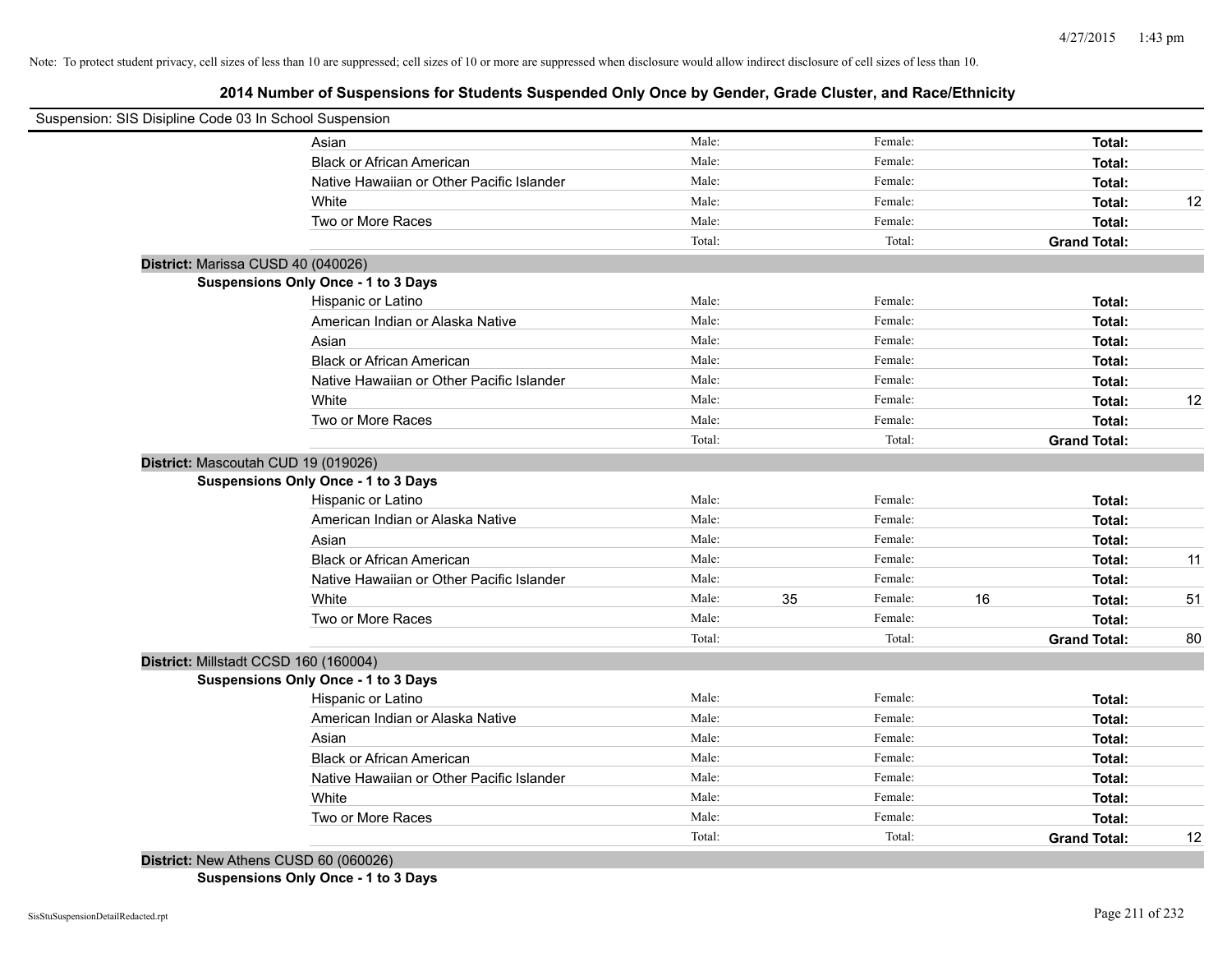| Suspension: SIS Disipline Code 03 In School Suspension |                                            |        |    |         |    |                     |    |
|--------------------------------------------------------|--------------------------------------------|--------|----|---------|----|---------------------|----|
|                                                        | Hispanic or Latino                         | Male:  |    | Female: |    | Total:              |    |
|                                                        | American Indian or Alaska Native           | Male:  |    | Female: |    | Total:              |    |
|                                                        | Asian                                      | Male:  |    | Female: |    | Total:              |    |
|                                                        | <b>Black or African American</b>           | Male:  |    | Female: |    | Total:              |    |
|                                                        | Native Hawaiian or Other Pacific Islander  | Male:  |    | Female: |    | Total:              |    |
|                                                        | White                                      | Male:  |    | Female: |    | Total:              | 10 |
|                                                        | Two or More Races                          | Male:  |    | Female: |    | Total:              |    |
|                                                        |                                            | Total: |    | Total:  |    | <b>Grand Total:</b> |    |
| District: O Fallon CCSD 90 (090004)                    |                                            |        |    |         |    |                     |    |
|                                                        | Suspensions Only Once - 1 to 3 Days        |        |    |         |    |                     |    |
|                                                        | Hispanic or Latino                         | Male:  |    | Female: |    | Total:              |    |
|                                                        | American Indian or Alaska Native           | Male:  |    | Female: |    | Total:              |    |
|                                                        | Asian                                      | Male:  |    | Female: |    | Total:              |    |
|                                                        | <b>Black or African American</b>           | Male:  | 26 | Female: | 16 | Total:              | 42 |
|                                                        | Native Hawaiian or Other Pacific Islander  | Male:  |    | Female: |    | Total:              |    |
|                                                        | White                                      | Male:  | 35 | Female: | 14 | Total:              | 49 |
|                                                        | Two or More Races                          | Male:  |    | Female: |    | Total:              | 10 |
|                                                        |                                            | Total: |    | Total:  |    | <b>Grand Total:</b> |    |
| District: O Fallon Twp HSD 203 (203017)                |                                            |        |    |         |    |                     |    |
|                                                        | <b>Suspensions Only Once - 1 to 3 Days</b> |        |    |         |    |                     |    |
|                                                        | Hispanic or Latino                         | Male:  |    | Female: |    | Total:              |    |
|                                                        | American Indian or Alaska Native           | Male:  |    | Female: |    | Total:              |    |
|                                                        | Asian                                      | Male:  |    | Female: |    | Total:              |    |
|                                                        | <b>Black or African American</b>           | Male:  | 12 | Female: | 14 | Total:              | 26 |
|                                                        | Native Hawaiian or Other Pacific Islander  | Male:  |    | Female: |    | Total:              |    |
|                                                        | White                                      | Male:  | 23 | Female: | 12 | Total:              | 35 |
|                                                        | Two or More Races                          | Male:  |    | Female: |    | Total:              |    |
|                                                        |                                            | Total: |    | Total:  |    | <b>Grand Total:</b> | 80 |
| District: Pontiac-W Holliday SD 105 (105002)           |                                            |        |    |         |    |                     |    |
|                                                        | <b>Suspensions Only Once - 1 to 3 Days</b> |        |    |         |    |                     |    |
|                                                        | Hispanic or Latino                         | Male:  |    | Female: |    | Total:              |    |
|                                                        | American Indian or Alaska Native           | Male:  |    | Female: |    | Total:              |    |
|                                                        | Asian                                      | Male:  |    | Female: |    | Total:              |    |
|                                                        | <b>Black or African American</b>           | Male:  |    | Female: |    | Total:              | 15 |
|                                                        | Native Hawaiian or Other Pacific Islander  | Male:  |    | Female: |    | Total:              |    |
|                                                        | White                                      | Male:  |    | Female: |    | Total:              |    |
|                                                        | Two or More Races                          | Male:  |    | Female: |    | Total:              |    |
|                                                        |                                            | Total: |    | Total:  |    | <b>Grand Total:</b> |    |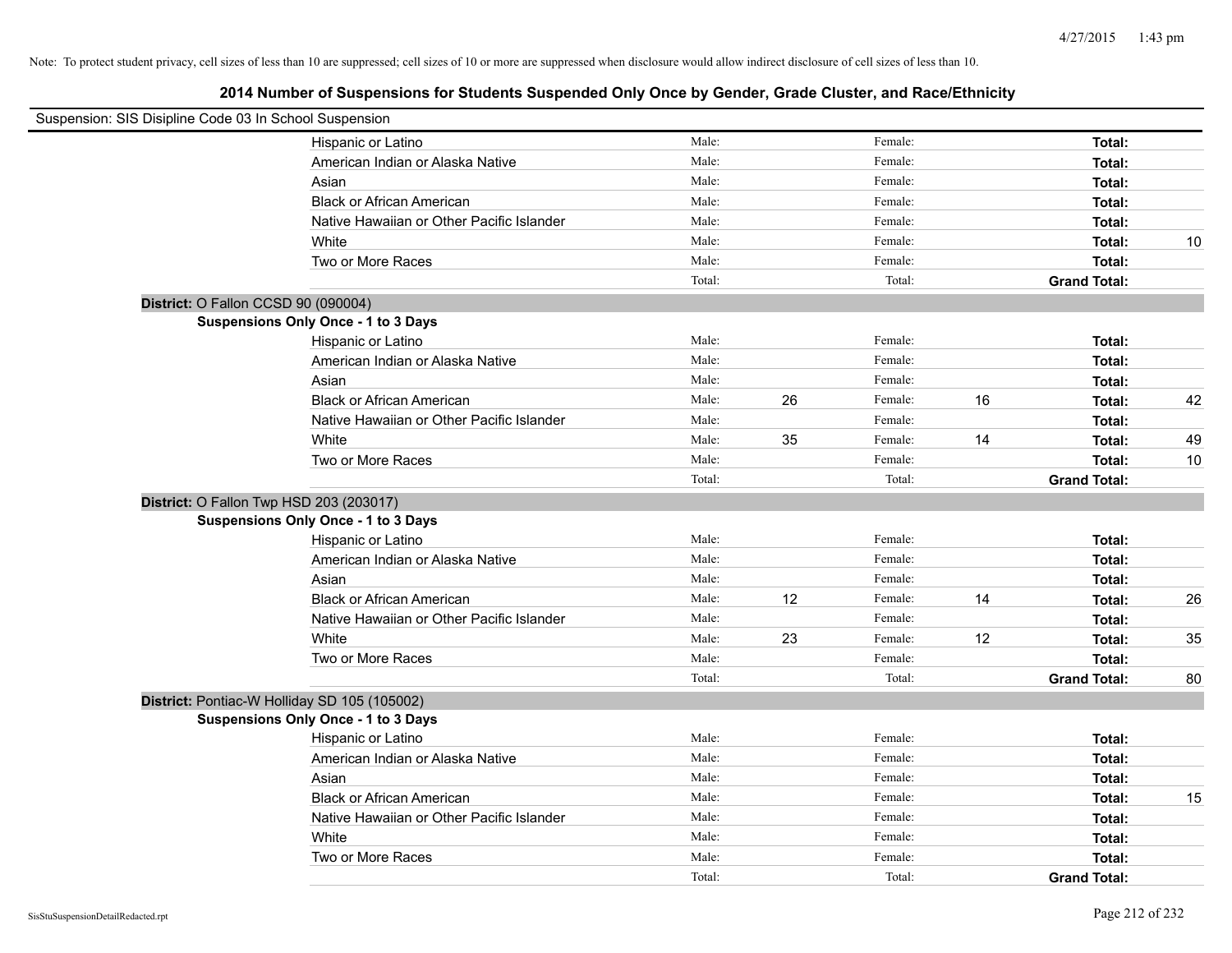| Suspension: SIS Disipline Code 03 In School Suspension |                                            |        |    |         |    |                     |    |
|--------------------------------------------------------|--------------------------------------------|--------|----|---------|----|---------------------|----|
| District: Signal Hill SD 181 (181002)                  |                                            |        |    |         |    |                     |    |
|                                                        | Suspensions Only Once - 1 to 3 Days        |        |    |         |    |                     |    |
|                                                        | Hispanic or Latino                         | Male:  |    | Female: |    | Total:              |    |
|                                                        | American Indian or Alaska Native           | Male:  |    | Female: |    | Total:              |    |
|                                                        | Asian                                      | Male:  |    | Female: |    | Total:              |    |
|                                                        | <b>Black or African American</b>           | Male:  | 10 | Female: | 10 | Total:              | 20 |
|                                                        | Native Hawaiian or Other Pacific Islander  | Male:  |    | Female: |    | Total:              |    |
|                                                        | White                                      | Male:  |    | Female: |    | Total:              |    |
|                                                        | Two or More Races                          | Male:  |    | Female: |    | Total:              |    |
|                                                        |                                            | Total: |    | Total:  |    | <b>Grand Total:</b> |    |
| District: Smithton CCSD 130 (130004)                   |                                            |        |    |         |    |                     |    |
|                                                        | <b>Suspensions Only Once - 1 to 3 Days</b> |        |    |         |    |                     |    |
|                                                        | Hispanic or Latino                         | Male:  |    | Female: |    | Total:              |    |
|                                                        | American Indian or Alaska Native           | Male:  |    | Female: |    | Total:              |    |
|                                                        | Asian                                      | Male:  |    | Female: |    | Total:              |    |
|                                                        | <b>Black or African American</b>           | Male:  |    | Female: |    | Total:              |    |
|                                                        | Native Hawaiian or Other Pacific Islander  | Male:  |    | Female: |    | Total:              |    |
|                                                        | White                                      | Male:  |    | Female: |    | Total:              | 17 |
|                                                        | Two or More Races                          | Male:  |    | Female: |    | Total:              |    |
|                                                        |                                            | Total: |    | Total:  |    | <b>Grand Total:</b> |    |
| District: Wolf Branch SD 113 (113002)                  |                                            |        |    |         |    |                     |    |
|                                                        | <b>Suspensions Only Once - 1 to 3 Days</b> |        |    |         |    |                     |    |
|                                                        | Hispanic or Latino                         | Male:  |    | Female: |    | Total:              |    |
|                                                        | American Indian or Alaska Native           | Male:  |    | Female: |    | Total:              |    |
|                                                        | Asian                                      | Male:  |    | Female: |    | Total:              |    |
|                                                        | <b>Black or African American</b>           | Male:  |    | Female: |    | Total:              |    |
|                                                        | Native Hawaiian or Other Pacific Islander  | Male:  |    | Female: |    | Total:              |    |
|                                                        | White                                      | Male:  |    | Female: |    | Total:              |    |
|                                                        | Two or More Races                          | Male:  |    | Female: |    | Total:              |    |
|                                                        |                                            | Total: |    | Total:  |    | <b>Grand Total:</b> |    |
|                                                        |                                            |        |    |         |    |                     |    |
| Region: State of ILlinois (65)                         |                                            |        |    |         |    |                     |    |
| County: State Of II (108)                              |                                            |        |    |         |    |                     |    |
| District: Non-Public School (1885)                     |                                            |        |    |         |    |                     |    |
|                                                        | Suspensions Only Once - 1 to 3 Days        |        |    |         |    |                     |    |
|                                                        | Hispanic or Latino                         | Male:  |    | Female: |    | Total:              |    |
|                                                        | American Indian or Alaska Native           | Male:  |    | Female: |    | Total:              |    |
|                                                        | Asian                                      | Male:  |    | Female: |    | Total:              |    |
|                                                        |                                            |        |    |         |    |                     |    |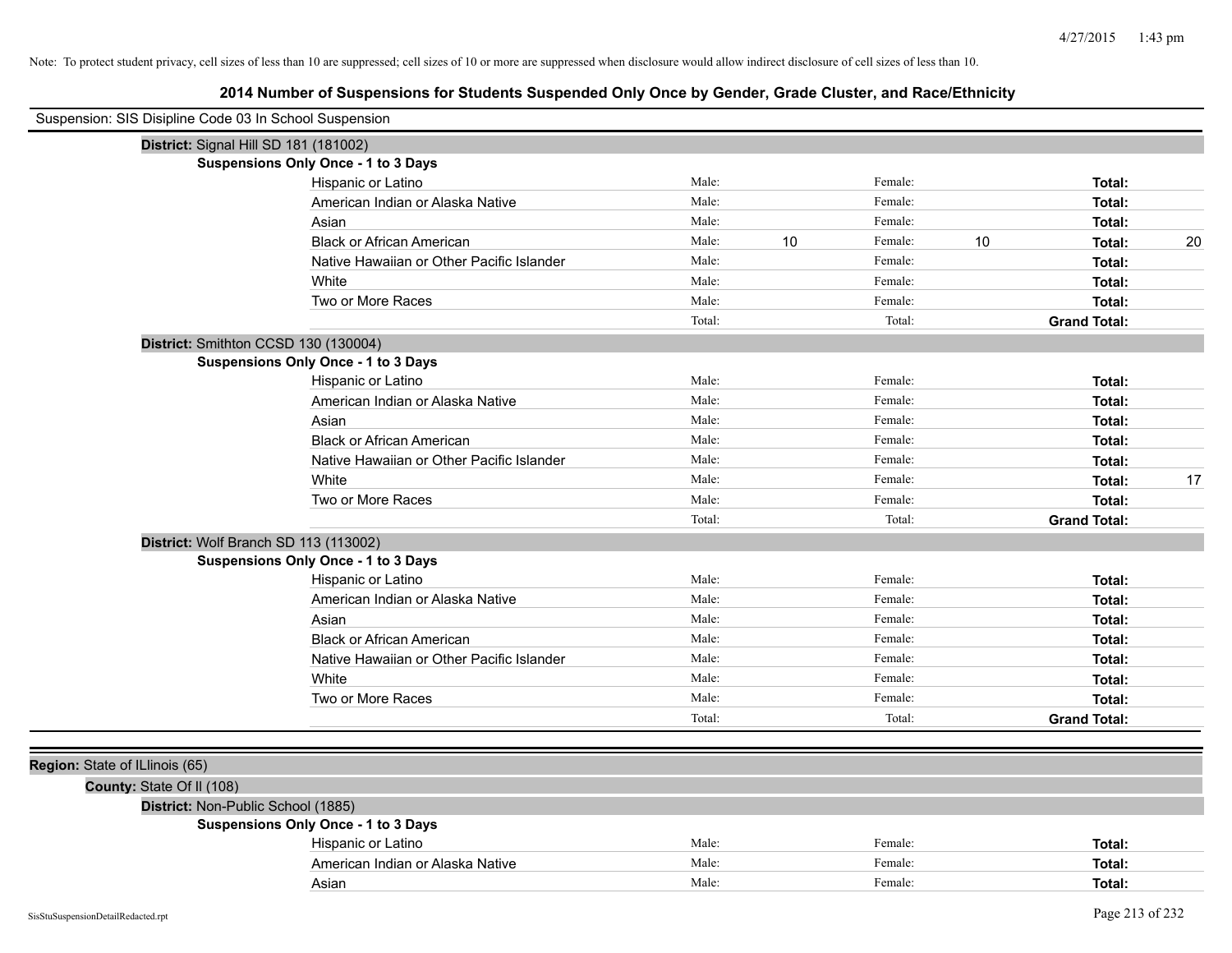# **2014 Number of Suspensions for Students Suspended Only Once by Gender, Grade Cluster, and Race/Ethnicity**

| Suspension: SIS Disipline Code 03 In School Suspension |                                               |        |         |                     |    |
|--------------------------------------------------------|-----------------------------------------------|--------|---------|---------------------|----|
|                                                        | <b>Black or African American</b>              | Male:  | Female: | Total:              |    |
|                                                        | Native Hawaiian or Other Pacific Islander     | Male:  | Female: | Total:              |    |
|                                                        | White                                         | Male:  | Female: | Total:              |    |
|                                                        | Two or More Races                             | Male:  | Female: | Total:              |    |
|                                                        |                                               | Total: | Total:  | <b>Grand Total:</b> |    |
|                                                        | <b>Suspensions Only Once - 4 or More Days</b> |        |         |                     |    |
|                                                        | Hispanic or Latino                            | Male:  | Female: | Total:              |    |
|                                                        | American Indian or Alaska Native              | Male:  | Female: | Total:              |    |
|                                                        | Asian                                         | Male:  | Female: | Total:              |    |
|                                                        | <b>Black or African American</b>              | Male:  | Female: | Total:              |    |
|                                                        | Native Hawaiian or Other Pacific Islander     | Male:  | Female: | Total:              |    |
|                                                        | White                                         | Male:  | Female: | Total:              |    |
|                                                        | Two or More Races                             | Male:  | Female: | Total:              |    |
|                                                        |                                               | Total: | Total:  | <b>Grand Total:</b> |    |
|                                                        |                                               |        |         |                     |    |
| Region: Tazewell ROE (53)                              |                                               |        |         |                     |    |
| County: Tazewell (090)                                 |                                               |        |         |                     |    |
| District: Central SD 51 (051002)                       |                                               |        |         |                     |    |
|                                                        | Suspensions Only Once - 1 to 3 Days           |        |         |                     |    |
|                                                        | Hispanic or Latino                            | Male:  | Female: | Total:              |    |
|                                                        | American Indian or Alaska Native              | Male:  | Female: | Total:              |    |
|                                                        | Asian                                         | Male:  | Female: | Total:              |    |
|                                                        | <b>Black or African American</b>              | Male:  | Female: | Total:              |    |
|                                                        | Native Hawaiian or Other Pacific Islander     | Male:  | Female: | Total:              |    |
|                                                        | White                                         | Male:  | Female: | Total:              |    |
|                                                        | Two or More Races                             | Male:  | Female: | Total:              |    |
|                                                        |                                               | Total: | Total:  | <b>Grand Total:</b> | 10 |
|                                                        | District: Creve Coeur SD 76 (076002)          |        |         |                     |    |
|                                                        | Suspensions Only Once - 1 to 3 Days           |        |         |                     |    |
|                                                        | Hispanic or Latino                            | Male:  | Female: | Total:              |    |
|                                                        | American Indian or Alaska Native              | Male:  | Female: | Total:              |    |
|                                                        | Asian                                         | Male:  | Female: | Total:              |    |
|                                                        | <b>Black or African American</b>              | Male:  | Female: | Total:              |    |
|                                                        | Native Hawaiian or Other Pacific Islander     | Male:  | Female: | Total:              |    |
|                                                        | White                                         | Male:  | Female: | Total:              | 10 |
|                                                        | Two or More Races                             | Male:  | Female: | Total:              |    |
|                                                        |                                               | Total: | Total:  | <b>Grand Total:</b> |    |

**Suspensions Only Once - 4 or More Days**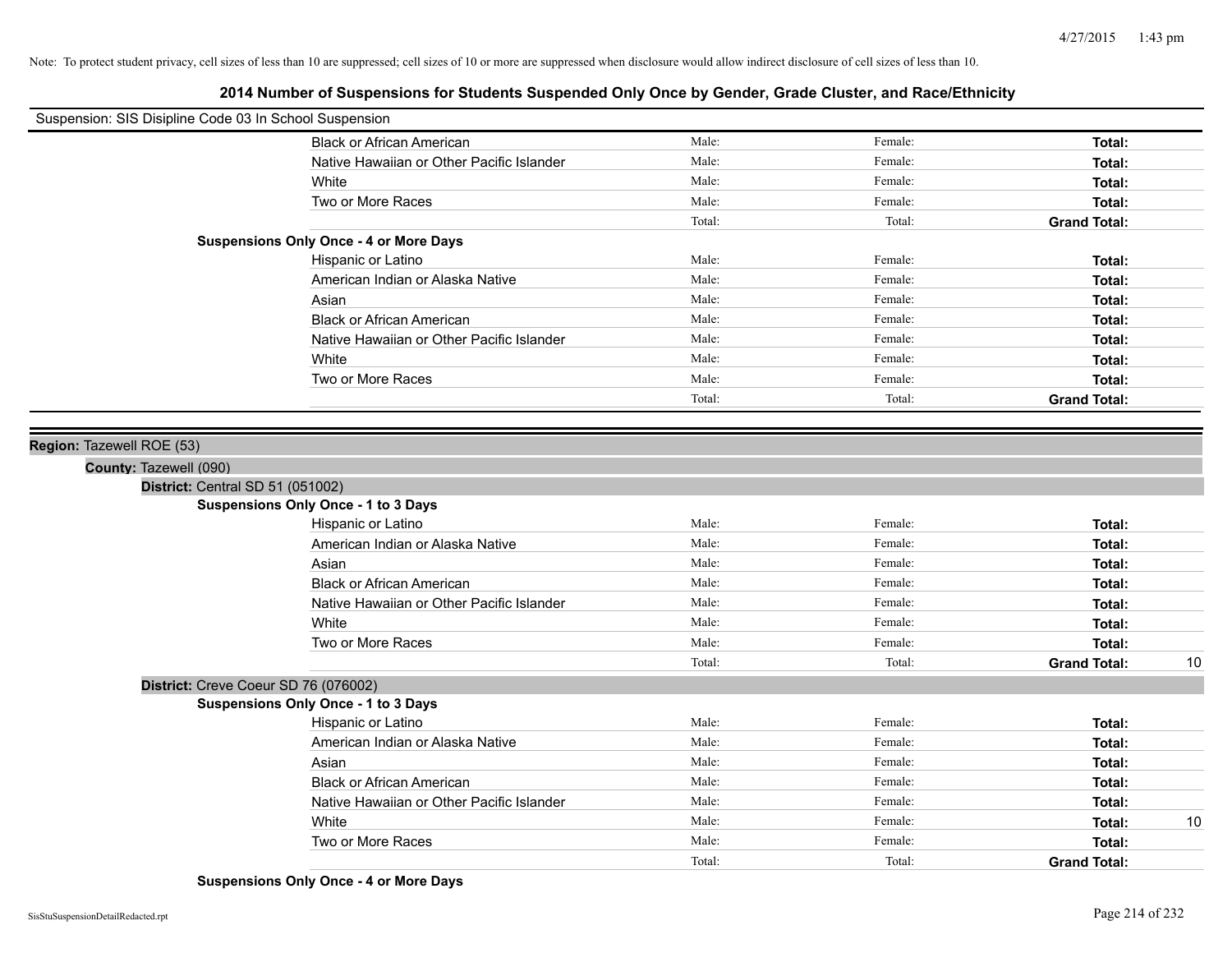| Suspension: SIS Disipline Code 03 In School Suspension |                                                 |        |         |                     |    |
|--------------------------------------------------------|-------------------------------------------------|--------|---------|---------------------|----|
|                                                        | Hispanic or Latino                              | Male:  | Female: | Total:              |    |
|                                                        | American Indian or Alaska Native                | Male:  | Female: | Total:              |    |
|                                                        | Asian                                           | Male:  | Female: | Total:              |    |
|                                                        | <b>Black or African American</b>                | Male:  | Female: | Total:              |    |
|                                                        | Native Hawaiian or Other Pacific Islander       | Male:  | Female: | Total:              |    |
|                                                        | White                                           | Male:  | Female: | Total:              |    |
|                                                        | Two or More Races                               | Male:  | Female: | Total:              |    |
|                                                        |                                                 | Total: | Total:  | <b>Grand Total:</b> |    |
|                                                        | District: Deer Creek-Mackinaw CUSD 701 (701026) |        |         |                     |    |
|                                                        | Suspensions Only Once - 1 to 3 Days             |        |         |                     |    |
|                                                        | Hispanic or Latino                              | Male:  | Female: | Total:              |    |
|                                                        | American Indian or Alaska Native                | Male:  | Female: | Total:              |    |
|                                                        | Asian                                           | Male:  | Female: | Total:              |    |
|                                                        | <b>Black or African American</b>                | Male:  | Female: | Total:              |    |
|                                                        | Native Hawaiian or Other Pacific Islander       | Male:  | Female: | Total:              |    |
|                                                        | White                                           | Male:  | Female: | Total:              |    |
|                                                        | Two or More Races                               | Male:  | Female: | Total:              |    |
|                                                        |                                                 | Total: | Total:  | <b>Grand Total:</b> |    |
| District: Delavan CUSD 703 (703026)                    |                                                 |        |         |                     |    |
|                                                        | <b>Suspensions Only Once - 1 to 3 Days</b>      |        |         |                     |    |
|                                                        | Hispanic or Latino                              | Male:  | Female: | Total:              |    |
|                                                        | American Indian or Alaska Native                | Male:  | Female: | Total:              |    |
|                                                        | Asian                                           | Male:  | Female: | Total:              |    |
|                                                        | <b>Black or African American</b>                | Male:  | Female: | Total:              |    |
|                                                        | Native Hawaiian or Other Pacific Islander       | Male:  | Female: | Total:              |    |
|                                                        | White                                           | Male:  | Female: | Total:              | 15 |
|                                                        | Two or More Races                               | Male:  | Female: | Total:              |    |
|                                                        |                                                 | Total: | Total:  | <b>Grand Total:</b> |    |
|                                                        | <b>Suspensions Only Once - 4 or More Days</b>   |        |         |                     |    |
|                                                        | Hispanic or Latino                              | Male:  | Female: | Total:              |    |
|                                                        | American Indian or Alaska Native                | Male:  | Female: | Total:              |    |
|                                                        | Asian                                           | Male:  | Female: | Total:              |    |
|                                                        | <b>Black or African American</b>                | Male:  | Female: | Total:              |    |
|                                                        | Native Hawaiian or Other Pacific Islander       | Male:  | Female: | Total:              |    |
|                                                        | White                                           | Male:  | Female: | Total:              |    |
|                                                        | Two or More Races                               | Male:  | Female: | Total:              |    |
|                                                        |                                                 | Total: | Total:  | <b>Grand Total:</b> |    |
| District: District 50 Schools (050002)                 |                                                 |        |         |                     |    |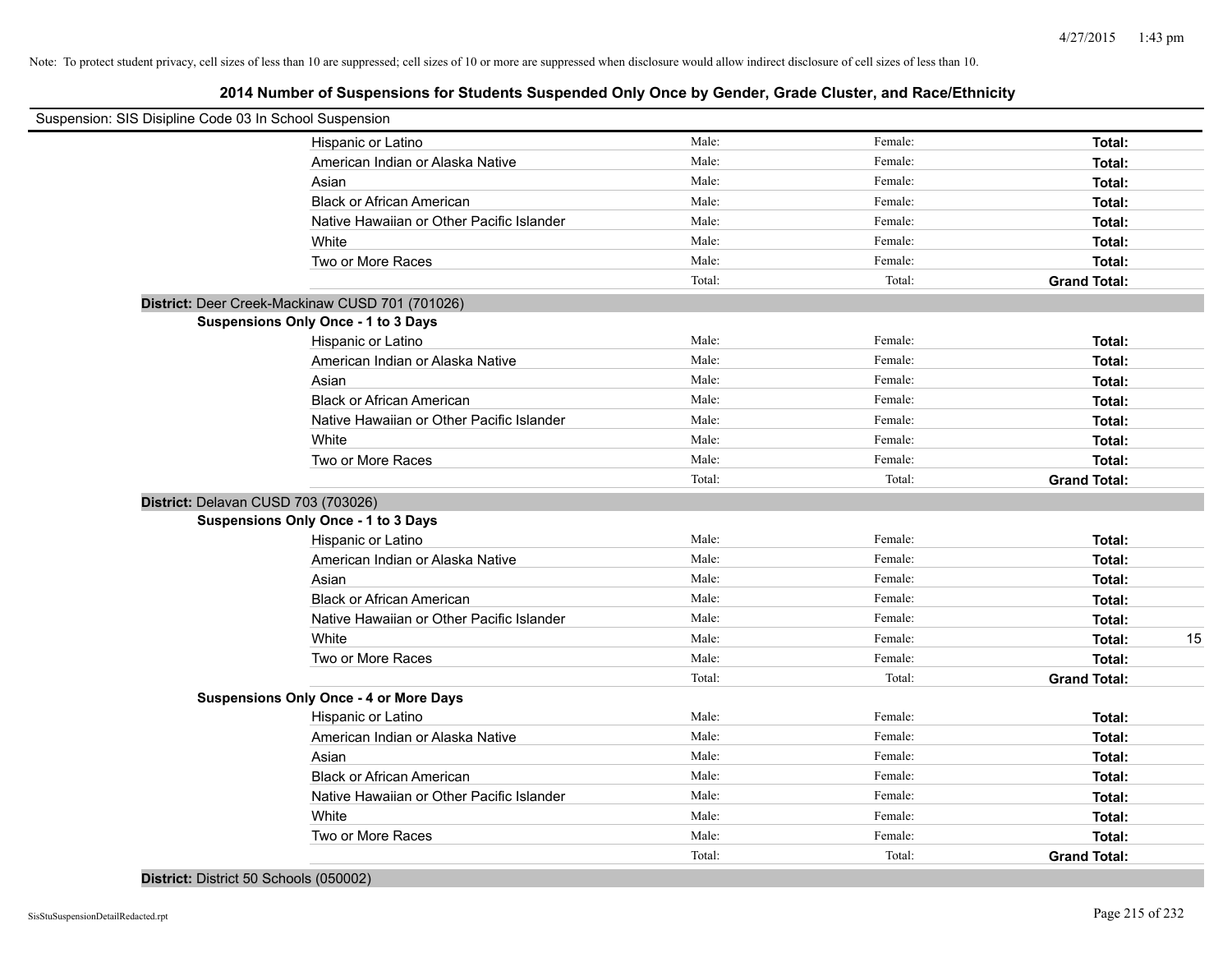| Suspension: SIS Disipline Code 03 In School Suspension |                                                    |        |              |                           |    |
|--------------------------------------------------------|----------------------------------------------------|--------|--------------|---------------------------|----|
|                                                        | Suspensions Only Once - 1 to 3 Days                |        |              |                           |    |
|                                                        | Hispanic or Latino                                 | Male:  | Female:      | Total:                    |    |
|                                                        | American Indian or Alaska Native                   | Male:  | Female:      | Total:                    |    |
|                                                        | Asian                                              | Male:  | Female:      | Total:                    |    |
|                                                        | <b>Black or African American</b>                   | Male:  | Female:      | Total:                    |    |
|                                                        | Native Hawaiian or Other Pacific Islander          | Male:  | Female:      | Total:                    |    |
|                                                        | White                                              | Male:  | Female:      | Total:                    |    |
|                                                        | Two or More Races                                  | Male:  | Female:      | Total:                    |    |
|                                                        |                                                    | Total: | Total:       | <b>Grand Total:</b>       |    |
|                                                        | District: East Peoria SD 86 (086002)               |        |              |                           |    |
|                                                        | <b>Suspensions Only Once - 1 to 3 Days</b>         |        |              |                           |    |
|                                                        | Hispanic or Latino                                 | Male:  | Female:      | Total:                    |    |
|                                                        | American Indian or Alaska Native                   | Male:  | Female:      | Total:                    |    |
|                                                        | Asian                                              | Male:  | Female:      | Total:                    |    |
|                                                        | <b>Black or African American</b>                   | Male:  | Female:      | Total:                    |    |
|                                                        | Native Hawaiian or Other Pacific Islander          | Male:  | Female:      | Total:                    |    |
|                                                        | White                                              | Male:  | Female:      | Total:                    | 38 |
|                                                        | Two or More Races                                  | Male:  | Female:      | Total:                    |    |
|                                                        |                                                    | Total: | 39<br>Total: | 13<br><b>Grand Total:</b> | 52 |
|                                                        | District: N Pekin & Marquette Hght SD 102 (102002) |        |              |                           |    |
|                                                        | Suspensions Only Once - 1 to 3 Days                |        |              |                           |    |
|                                                        | Hispanic or Latino                                 | Male:  | Female:      | Total:                    |    |
|                                                        | American Indian or Alaska Native                   | Male:  | Female:      | Total:                    |    |
|                                                        | Asian                                              | Male:  | Female:      | Total:                    |    |
|                                                        | <b>Black or African American</b>                   | Male:  | Female:      | Total:                    |    |
|                                                        | Native Hawaiian or Other Pacific Islander          | Male:  | Female:      | Total:                    |    |
|                                                        | White                                              | Male:  | Female:      | Total:                    |    |
|                                                        | Two or More Races                                  | Male:  | Female:      | Total:                    |    |
|                                                        |                                                    | Total: | Total:       | <b>Grand Total:</b>       |    |
|                                                        | <b>Suspensions Only Once - 4 or More Days</b>      |        |              |                           |    |
|                                                        | Hispanic or Latino                                 | Male:  | Female:      | Total:                    |    |
|                                                        | American Indian or Alaska Native                   | Male:  | Female:      | Total:                    |    |
|                                                        | Asian                                              | Male:  | Female:      | Total:                    |    |
|                                                        | <b>Black or African American</b>                   | Male:  | Female:      | Total:                    |    |
|                                                        | Native Hawaiian or Other Pacific Islander          | Male:  | Female:      | Total:                    |    |
|                                                        | White                                              | Male:  | Female:      | Total:                    |    |
|                                                        | Two or More Races                                  | Male:  | Female:      | Total:                    |    |
|                                                        |                                                    | Total: | Total:       | <b>Grand Total:</b>       |    |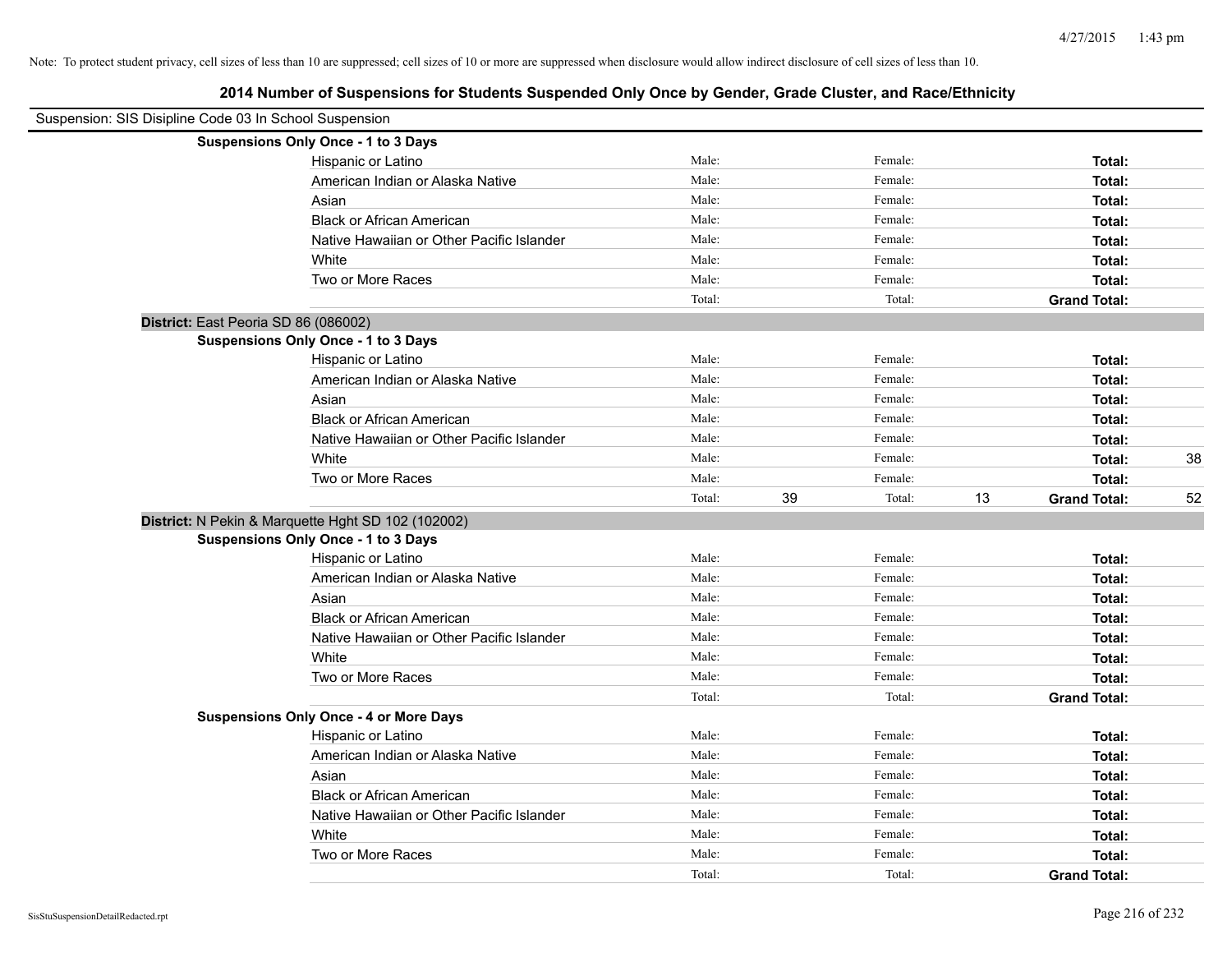| Suspension: SIS Disipline Code 03 In School Suspension |                                               |        |               |                     |
|--------------------------------------------------------|-----------------------------------------------|--------|---------------|---------------------|
|                                                        | District: Pekin PSD 108 (108002)              |        |               |                     |
|                                                        | <b>Suspensions Only Once - 1 to 3 Days</b>    |        |               |                     |
|                                                        | Hispanic or Latino                            | Male:  | Female:       | Total:              |
|                                                        | American Indian or Alaska Native              | Male:  | Female:       | Total:              |
|                                                        | Asian                                         | Male:  | Female:       | Total:              |
|                                                        | <b>Black or African American</b>              | Male:  | Female:       | Total:              |
|                                                        | Native Hawaiian or Other Pacific Islander     | Male:  | Female:       | Total:              |
|                                                        | White                                         | Male:  | 57<br>Female: | 19<br>76<br>Total:  |
|                                                        | Two or More Races                             | Male:  | Female:       | Total:              |
|                                                        |                                               | Total: | Total:        | <b>Grand Total:</b> |
|                                                        | <b>Suspensions Only Once - 4 or More Days</b> |        |               |                     |
|                                                        | Hispanic or Latino                            | Male:  | Female:       | Total:              |
|                                                        | American Indian or Alaska Native              | Male:  | Female:       | Total:              |
|                                                        | Asian                                         | Male:  | Female:       | Total:              |
|                                                        | <b>Black or African American</b>              | Male:  | Female:       | Total:              |
|                                                        | Native Hawaiian or Other Pacific Islander     | Male:  | Female:       | Total:              |
|                                                        | White                                         | Male:  | Female:       | Total:              |
|                                                        | Two or More Races                             | Male:  | Female:       | Total:              |
|                                                        |                                               | Total: | Total:        | <b>Grand Total:</b> |
|                                                        | District: Rankin CSD 98 (098002)              |        |               |                     |
|                                                        | <b>Suspensions Only Once - 1 to 3 Days</b>    |        |               |                     |
|                                                        | Hispanic or Latino                            | Male:  | Female:       | Total:              |
|                                                        | American Indian or Alaska Native              | Male:  | Female:       | Total:              |
|                                                        | Asian                                         | Male:  | Female:       | Total:              |
|                                                        | <b>Black or African American</b>              | Male:  | Female:       | Total:              |
|                                                        | Native Hawaiian or Other Pacific Islander     | Male:  | Female:       | Total:              |
|                                                        | White                                         | Male:  | Female:       | Total:              |
|                                                        | Two or More Races                             | Male:  | Female:       | Total:              |
|                                                        |                                               | Total: | Total:        | <b>Grand Total:</b> |
|                                                        | District: Tremont CUSD 702 (702026)           |        |               |                     |
|                                                        | <b>Suspensions Only Once - 1 to 3 Days</b>    |        |               |                     |
|                                                        | Hispanic or Latino                            | Male:  | Female:       | Total:              |
|                                                        | American Indian or Alaska Native              | Male:  | Female:       | Total:              |
|                                                        | Asian                                         | Male:  | Female:       | Total:              |
|                                                        | <b>Black or African American</b>              | Male:  | Female:       | Total:              |
|                                                        | Native Hawaiian or Other Pacific Islander     | Male:  | Female:       | Total:              |
|                                                        | White                                         | Male:  | Female:       | Total:              |
|                                                        | Two or More Races                             | Male:  | Female:       | Total:              |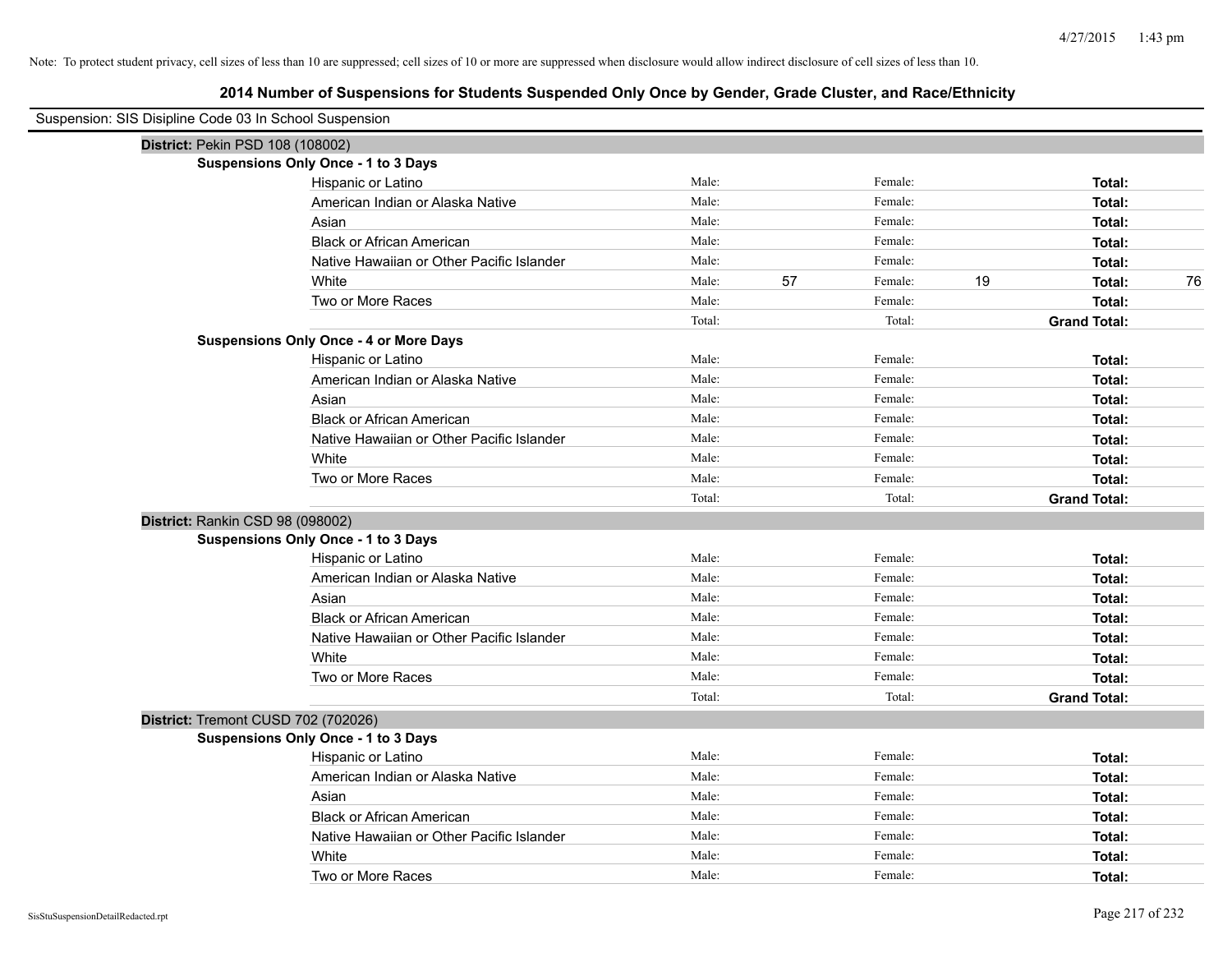| Suspension: SIS Disipline Code 03 In School Suspension |        |         |                     |
|--------------------------------------------------------|--------|---------|---------------------|
|                                                        | Total: | Total:  | <b>Grand Total:</b> |
| District: Washington SD 52 (052002)                    |        |         |                     |
| <b>Suspensions Only Once - 1 to 3 Days</b>             |        |         |                     |
| Hispanic or Latino                                     | Male:  | Female: | Total:              |
| American Indian or Alaska Native                       | Male:  | Female: | Total:              |
| Asian                                                  | Male:  | Female: | Total:              |
| <b>Black or African American</b>                       | Male:  | Female: | Total:              |
| Native Hawaiian or Other Pacific Islander              | Male:  | Female: | Total:              |
| White                                                  | Male:  | Female: | 11<br>Total:        |
| Two or More Races                                      | Male:  | Female: | Total:              |
|                                                        | Total: | Total:  | <b>Grand Total:</b> |
| Region: Vermilion ROE (54)                             |        |         |                     |
| County: Vermilion (092)                                |        |         |                     |
| District: Armstrong Twp HSD 225 (225017)               |        |         |                     |
| Suspensions Only Once - 1 to 3 Days                    |        |         |                     |
| Hispanic or Latino                                     | Male:  | Female: | Total:              |
| American Indian or Alaska Native                       | Male:  | Female: | Total:              |
| Asian                                                  | Male:  | Female: | Total:              |
| <b>Black or African American</b>                       | Male:  | Female: | Total:              |
| Native Hawaiian or Other Pacific Islander              | Male:  | Female: | Total:              |
| White                                                  | Male:  | Female: | Total:              |
| Two or More Races                                      | Male:  | Female: | Total:              |
|                                                        | Total: | Total:  | <b>Grand Total:</b> |
| District: Bismarck Henning CUSD (001026)               |        |         |                     |
| <b>Suspensions Only Once - 1 to 3 Days</b>             |        |         |                     |
| Hispanic or Latino                                     | Male:  | Female: | Total:              |
| American Indian or Alaska Native                       | Male:  | Female: | Total:              |
| Asian                                                  | Male:  | Female: | Total:              |
| <b>Black or African American</b>                       | Male:  | Female: | Total:              |
| Native Hawaiian or Other Pacific Islander              | Male:  | Female: | Total:              |
| White                                                  | Male:  | Female: | Total:              |
| Two or More Races                                      | Male:  | Female: | Total:              |
|                                                        | Total: | Total:  | <b>Grand Total:</b> |
| <b>Suspensions Only Once - 4 or More Days</b>          |        |         |                     |
| Hispanic or Latino                                     | Male:  | Female: | Total:              |
| American Indian or Alaska Native                       | Male:  | Female: | Total:              |
| Asian                                                  | Male:  | Female: | Total:              |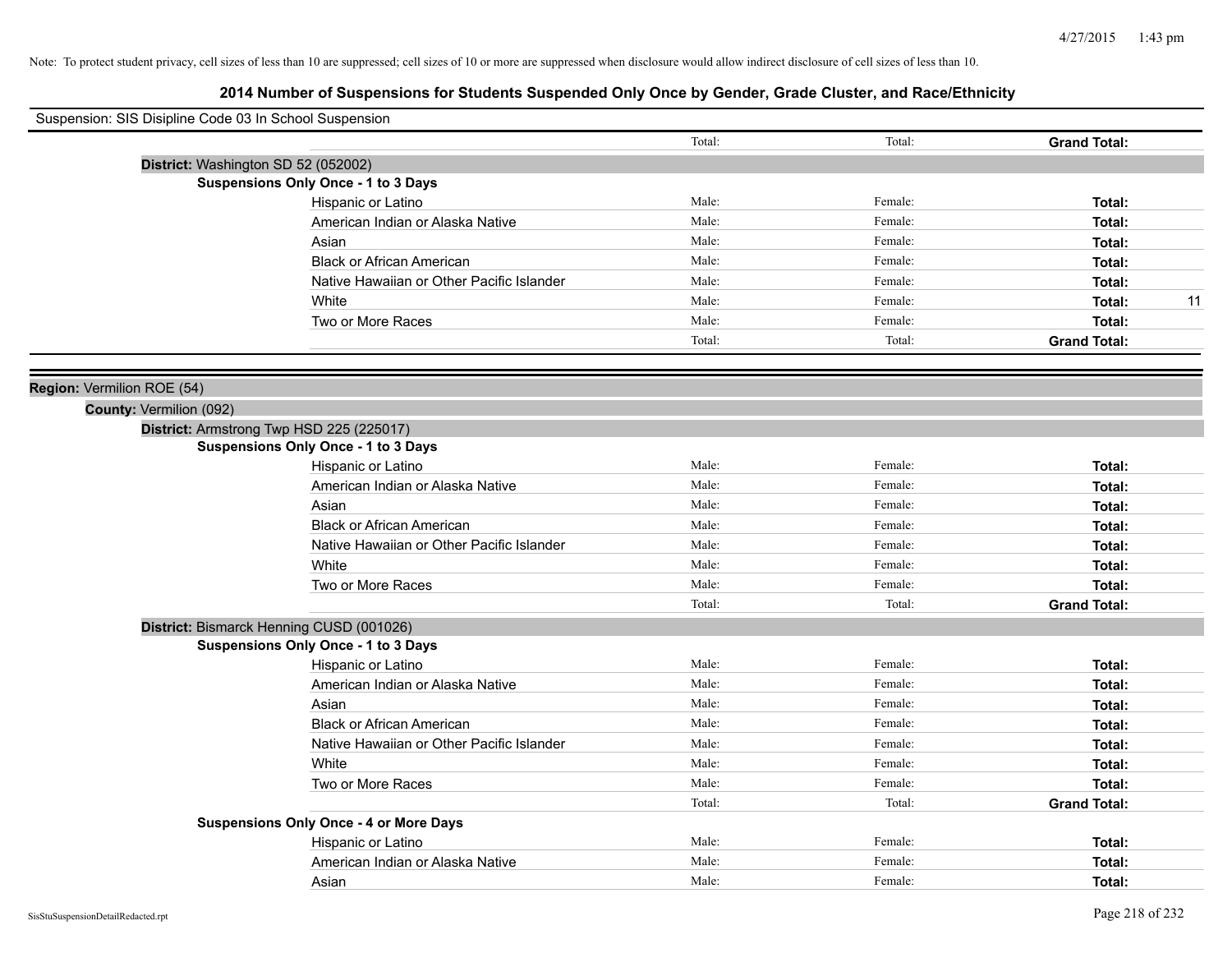| Suspension: SIS Disipline Code 03 In School Suspension |        |    |         |    |                     |     |
|--------------------------------------------------------|--------|----|---------|----|---------------------|-----|
| <b>Black or African American</b>                       | Male:  |    | Female: |    | Total:              |     |
| Native Hawaiian or Other Pacific Islander              | Male:  |    | Female: |    | Total:              |     |
| White                                                  | Male:  |    | Female: |    | Total:              |     |
| Two or More Races                                      | Male:  |    | Female: |    | Total:              |     |
|                                                        | Total: |    | Total:  |    | <b>Grand Total:</b> |     |
| District: Catlin CUSD 5 (005026)                       |        |    |         |    |                     |     |
| Suspensions Only Once - 1 to 3 Days                    |        |    |         |    |                     |     |
| Hispanic or Latino                                     | Male:  |    | Female: |    | Total:              |     |
| American Indian or Alaska Native                       | Male:  |    | Female: |    | Total:              |     |
| Asian                                                  | Male:  |    | Female: |    | Total:              |     |
| <b>Black or African American</b>                       | Male:  |    | Female: |    | Total:              |     |
| Native Hawaiian or Other Pacific Islander              | Male:  |    | Female: |    | Total:              |     |
| White                                                  | Male:  |    | Female: |    | Total:              |     |
| Two or More Races                                      | Male:  |    | Female: |    | Total:              |     |
|                                                        | Total: |    | Total:  |    | <b>Grand Total:</b> |     |
| District: Danville CCSD 118 (118024)                   |        |    |         |    |                     |     |
| Suspensions Only Once - 1 to 3 Days                    |        |    |         |    |                     |     |
| Hispanic or Latino                                     | Male:  |    | Female: |    | Total:              | 17  |
| American Indian or Alaska Native                       | Male:  |    | Female: |    | Total:              |     |
| Asian                                                  | Male:  |    | Female: |    | Total:              |     |
| <b>Black or African American</b>                       | Male:  | 65 | Female: | 70 | Total:              | 135 |
| Native Hawaiian or Other Pacific Islander              | Male:  |    | Female: |    | Total:              |     |
| White                                                  | Male:  | 50 | Female: | 37 | Total:              | 87  |
| Two or More Races                                      | Male:  |    | Female: |    | Total:              | 10  |
|                                                        | Total: |    | Total:  |    | <b>Grand Total:</b> |     |
| <b>Suspensions Only Once - 4 or More Days</b>          |        |    |         |    |                     |     |
| Hispanic or Latino                                     | Male:  |    | Female: |    | Total:              |     |
| American Indian or Alaska Native                       | Male:  |    | Female: |    | Total:              |     |
| Asian                                                  | Male:  |    | Female: |    | Total:              |     |
| <b>Black or African American</b>                       | Male:  |    | Female: |    | Total:              |     |
| Native Hawaiian or Other Pacific Islander              | Male:  |    | Female: |    | Total:              |     |
| White                                                  | Male:  |    | Female: |    | Total:              |     |
| Two or More Races                                      | Male:  |    | Female: |    | Total:              |     |
|                                                        | Total: |    | Total:  |    | <b>Grand Total:</b> |     |
| District: Georgetown-Ridge Farm CUD 4 (004026)         |        |    |         |    |                     |     |
| <b>Suspensions Only Once - 1 to 3 Days</b>             |        |    |         |    |                     |     |
| Hispanic or Latino                                     | Male:  |    | Female: |    | Total:              |     |
| American Indian or Alaska Native                       | Male:  |    | Female: |    | Total:              |     |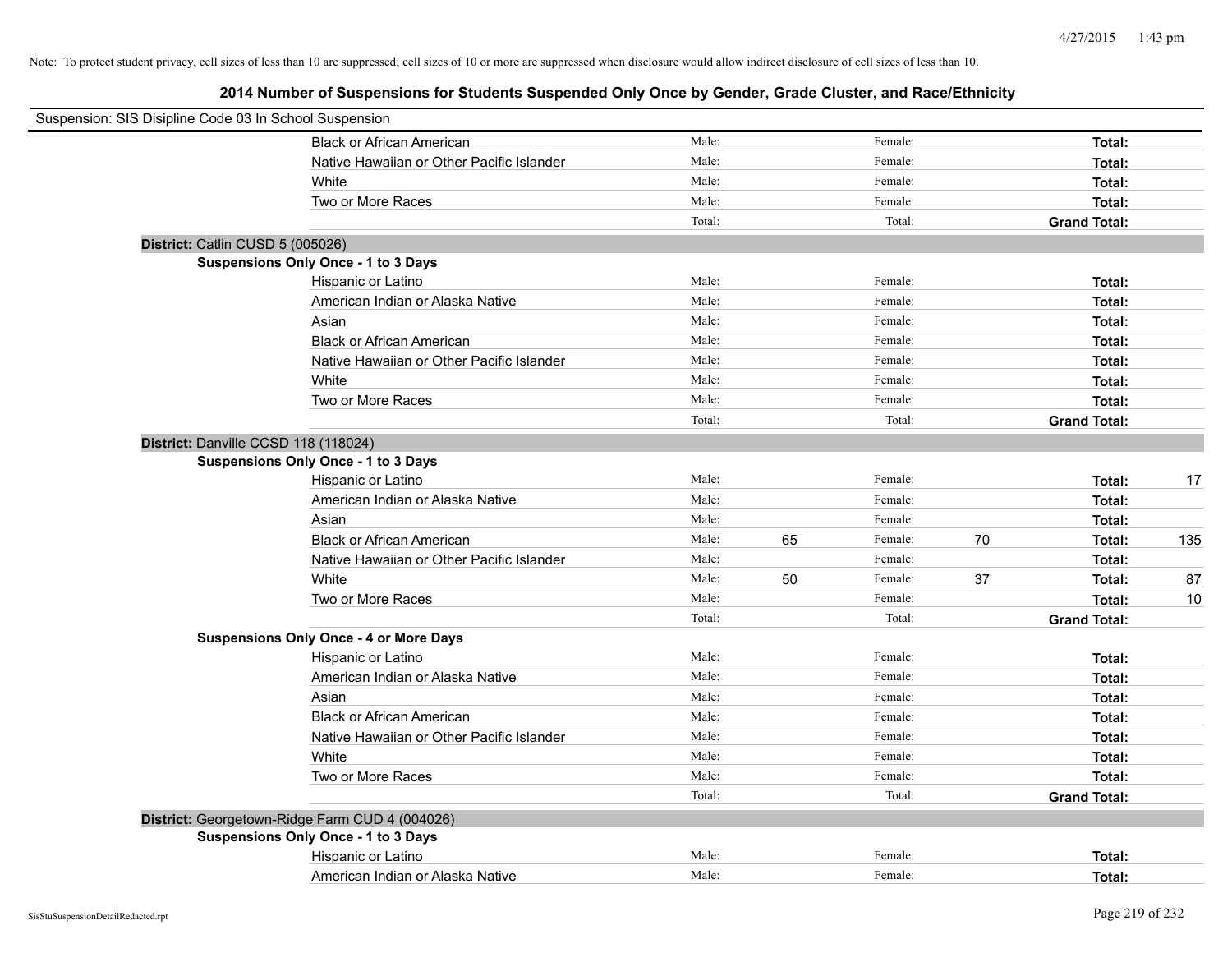# **2014 Number of Suspensions for Students Suspended Only Once by Gender, Grade Cluster, and Race/Ethnicity**

| Suspension: SIS Disipline Code 03 In School Suspension |                                            |        |         |                     |    |
|--------------------------------------------------------|--------------------------------------------|--------|---------|---------------------|----|
|                                                        | Asian                                      | Male:  | Female: | Total:              |    |
|                                                        | <b>Black or African American</b>           | Male:  | Female: | Total:              |    |
|                                                        | Native Hawaiian or Other Pacific Islander  | Male:  | Female: | Total:              |    |
|                                                        | White                                      | Male:  | Female: | Total:              | 47 |
|                                                        | Two or More Races                          | Male:  | Female: | Total:              |    |
|                                                        |                                            | Total: | Total:  | <b>Grand Total:</b> |    |
| District: Hoopeston Area CUSD 11 (011026)              |                                            |        |         |                     |    |
|                                                        | Suspensions Only Once - 1 to 3 Days        |        |         |                     |    |
|                                                        | Hispanic or Latino                         | Male:  | Female: | Total:              |    |
|                                                        | American Indian or Alaska Native           | Male:  | Female: | Total:              |    |
|                                                        | Asian                                      | Male:  | Female: | Total:              |    |
|                                                        | <b>Black or African American</b>           | Male:  | Female: | Total:              |    |
|                                                        | Native Hawaiian or Other Pacific Islander  | Male:  | Female: | Total:              |    |
|                                                        | White                                      | Male:  | Female: | Total:              | 15 |
|                                                        | Two or More Races                          | Male:  | Female: | Total:              |    |
|                                                        |                                            | Total: | Total:  | <b>Grand Total:</b> |    |
| District: Jamaica CUSD 12 (012026)                     |                                            |        |         |                     |    |
|                                                        | <b>Suspensions Only Once - 1 to 3 Days</b> |        |         |                     |    |
|                                                        | Hispanic or Latino                         | Male:  | Female: | Total:              |    |
|                                                        | American Indian or Alaska Native           | Male:  | Female: | Total:              |    |
|                                                        | Asian                                      | Male:  | Female: | Total:              |    |
|                                                        | <b>Black or African American</b>           | Male:  | Female: | Total:              |    |
|                                                        | Native Hawaiian or Other Pacific Islander  | Male:  | Female: | Total:              |    |
|                                                        | White                                      | Male:  | Female: | Total:              | 11 |
|                                                        | Two or More Races                          | Male:  | Female: | Total:              |    |
|                                                        |                                            | Total: | Total:  | <b>Grand Total:</b> |    |
| District: Oakwood CUSD 76 (076026)                     |                                            |        |         |                     |    |
|                                                        | Suspensions Only Once - 1 to 3 Days        |        |         |                     |    |
|                                                        | Hispanic or Latino                         | Male:  | Female: | Total:              |    |
|                                                        | American Indian or Alaska Native           | Male:  | Female: | Total:              |    |
|                                                        | Asian                                      | Male:  | Female: | Total:              |    |
|                                                        | <b>Black or African American</b>           | Male:  | Female: | Total:              |    |
|                                                        | Native Hawaiian or Other Pacific Islander  | Male:  | Female: | Total:              |    |
|                                                        | White                                      | Male:  | Female: | Total:              | 35 |
|                                                        | Two or More Races                          | Male:  | Female: | Total:              |    |
|                                                        |                                            | Total: | Total:  | <b>Grand Total:</b> |    |
| District: Rossville-Alvin CUSD 7 (007026)              |                                            |        |         |                     |    |

**Suspensions Only Once - 1 to 3 Days**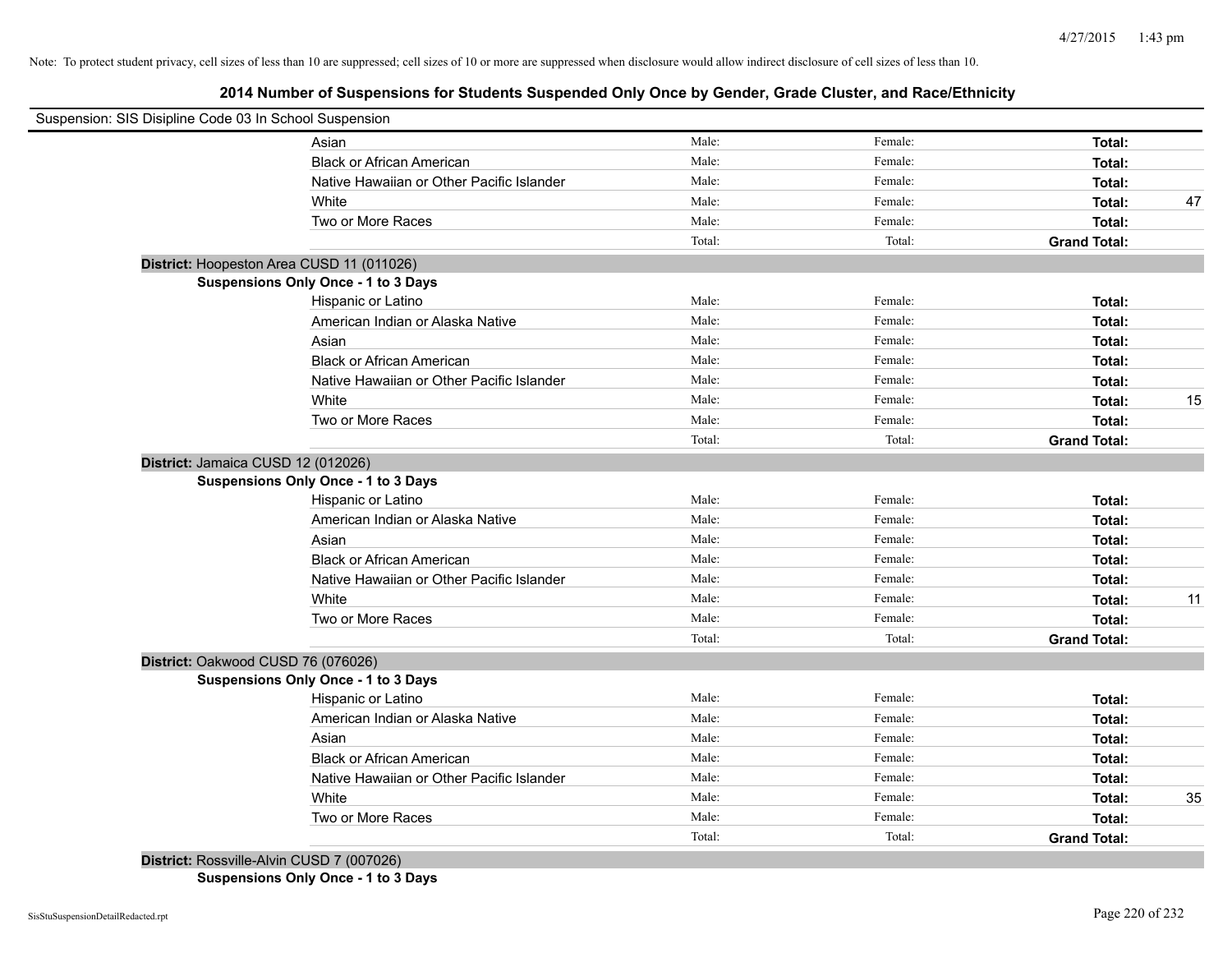| Suspension: SIS Disipline Code 03 In School Suspension    |                                            |        |         |                     |    |
|-----------------------------------------------------------|--------------------------------------------|--------|---------|---------------------|----|
|                                                           | Hispanic or Latino                         | Male:  | Female: | Total:              |    |
|                                                           | American Indian or Alaska Native           | Male:  | Female: | Total:              |    |
|                                                           | Asian                                      | Male:  | Female: | Total:              |    |
|                                                           | <b>Black or African American</b>           | Male:  | Female: | Total:              |    |
|                                                           | Native Hawaiian or Other Pacific Islander  | Male:  | Female: | Total:              |    |
|                                                           | White                                      | Male:  | Female: | Total:              |    |
|                                                           | Two or More Races                          | Male:  | Female: | Total:              |    |
|                                                           |                                            | Total: | Total:  | <b>Grand Total:</b> |    |
|                                                           | District: Westville CUSD 2 (002026)        |        |         |                     |    |
|                                                           | <b>Suspensions Only Once - 1 to 3 Days</b> |        |         |                     |    |
|                                                           | Hispanic or Latino                         | Male:  | Female: | Total:              |    |
|                                                           | American Indian or Alaska Native           | Male:  | Female: | Total:              |    |
|                                                           | Asian                                      | Male:  | Female: | Total:              |    |
|                                                           | <b>Black or African American</b>           | Male:  | Female: | Total:              |    |
|                                                           | Native Hawaiian or Other Pacific Islander  | Male:  | Female: | Total:              |    |
|                                                           | White                                      | Male:  | Female: | Total:              | 18 |
|                                                           | Two or More Races                          | Male:  | Female: | Total:              |    |
|                                                           |                                            | Total: | Total:  | <b>Grand Total:</b> |    |
| County: Whiteside (098)<br>District: Erie CUSD 1 (001026) |                                            |        |         |                     |    |
|                                                           | Suspensions Only Once - 1 to 3 Days        |        |         |                     |    |
|                                                           | Hispanic or Latino                         | Male:  | Female: | Total:              |    |
|                                                           | American Indian or Alaska Native           | Male:  | Female: | Total:              |    |
|                                                           | Asian                                      | Male:  | Female: | Total:              |    |
|                                                           | <b>Black or African American</b>           | Male:  | Female: | Total:              |    |
|                                                           | Native Hawaiian or Other Pacific Islander  | Male:  | Female: | Total:              |    |
|                                                           | White                                      | Male:  | Female: | Total:              | 10 |
|                                                           | Two or More Races                          | Male:  | Female: | Total:              |    |
|                                                           |                                            | Total: | Total:  | <b>Grand Total:</b> |    |
|                                                           | District: Montmorency CCSD 145 (145004)    |        |         |                     |    |
|                                                           | Suspensions Only Once - 1 to 3 Days        |        |         |                     |    |
|                                                           | Hispanic or Latino                         | Male:  | Female: | Total:              |    |
|                                                           | American Indian or Alaska Native           | Male:  | Female: | Total:              |    |
|                                                           | Asian                                      | Male:  | Female: | Total:              |    |
|                                                           | <b>Black or African American</b>           | Male:  | Female: | Total:              |    |
|                                                           | Native Hawaiian or Other Pacific Islander  | Male:  | Female: | Total:              |    |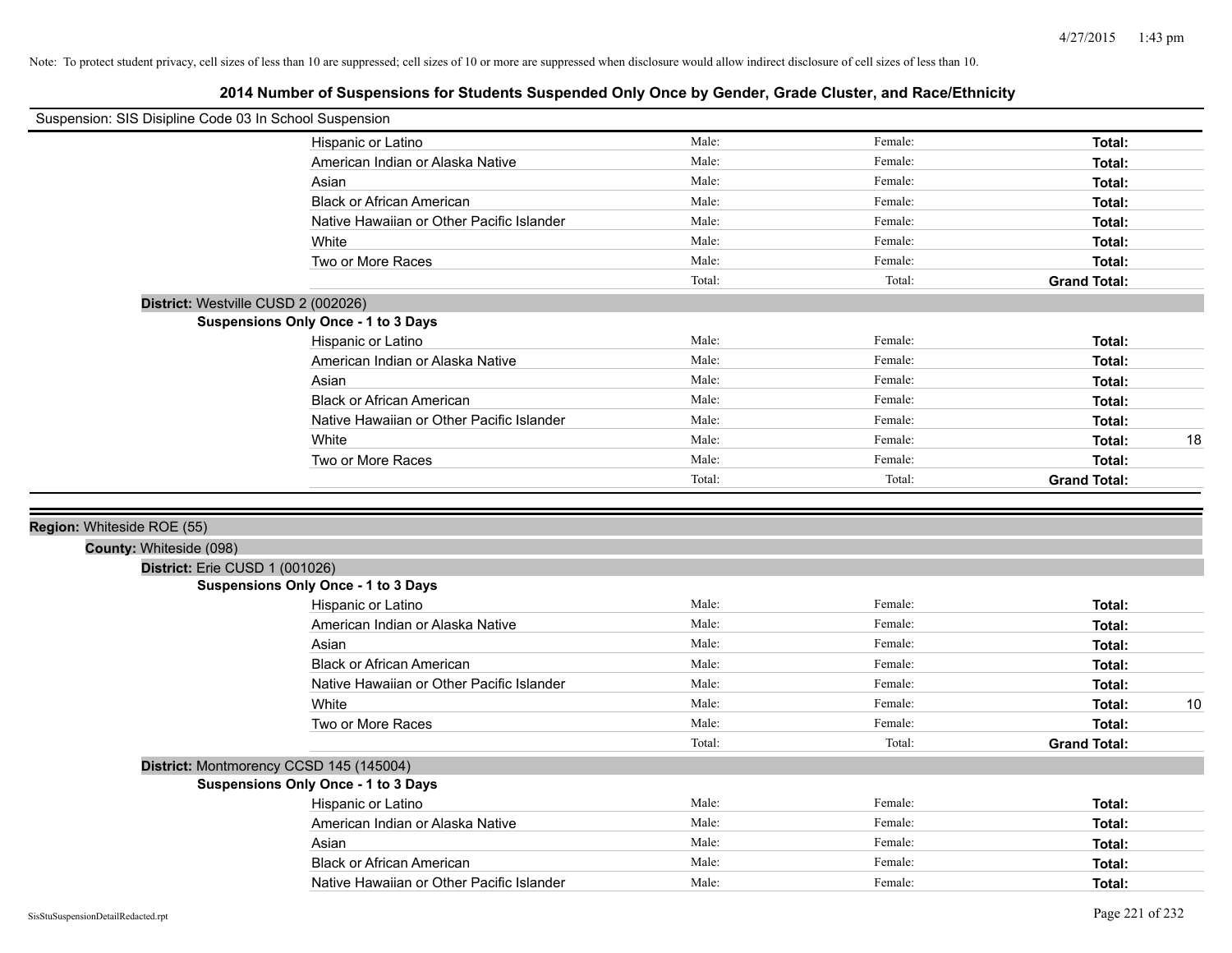| Suspension: SIS Disipline Code 03 In School Suspension |                                                      |        |         |                     |    |
|--------------------------------------------------------|------------------------------------------------------|--------|---------|---------------------|----|
|                                                        | White                                                | Male:  | Female: | Total:              |    |
|                                                        | Two or More Races                                    | Male:  | Female: | Total:              |    |
|                                                        |                                                      | Total: | Total:  | <b>Grand Total:</b> |    |
| District: Morrison CUSD 6 (006026)                     |                                                      |        |         |                     |    |
|                                                        | Suspensions Only Once - 1 to 3 Days                  |        |         |                     |    |
|                                                        | Hispanic or Latino                                   | Male:  | Female: | Total:              |    |
|                                                        | American Indian or Alaska Native                     | Male:  | Female: | Total:              |    |
|                                                        | Asian                                                | Male:  | Female: | Total:              |    |
|                                                        | <b>Black or African American</b>                     | Male:  | Female: | Total:              |    |
|                                                        | Native Hawaiian or Other Pacific Islander            | Male:  | Female: | Total:              |    |
|                                                        | White                                                | Male:  | Female: | Total:              | 11 |
|                                                        | Two or More Races                                    | Male:  | Female: | Total:              |    |
|                                                        |                                                      | Total: | Total:  | <b>Grand Total:</b> |    |
|                                                        | <b>Suspensions Only Once - 4 or More Days</b>        |        |         |                     |    |
|                                                        | Hispanic or Latino                                   | Male:  | Female: | Total:              |    |
|                                                        | American Indian or Alaska Native                     | Male:  | Female: | Total:              |    |
|                                                        | Asian                                                | Male:  | Female: | Total:              |    |
|                                                        | <b>Black or African American</b>                     | Male:  | Female: | Total:              |    |
|                                                        | Native Hawaiian or Other Pacific Islander            | Male:  | Female: | Total:              |    |
|                                                        | White                                                | Male:  | Female: | Total:              |    |
|                                                        | Two or More Races                                    | Male:  | Female: | Total:              |    |
|                                                        |                                                      | Total: | Total:  | <b>Grand Total:</b> |    |
|                                                        | District: Prophetstown-Lyndon-Tampico CUSD3 (003026) |        |         |                     |    |
|                                                        | <b>Suspensions Only Once - 1 to 3 Days</b>           |        |         |                     |    |
|                                                        | Hispanic or Latino                                   | Male:  | Female: | Total:              |    |
|                                                        | American Indian or Alaska Native                     | Male:  | Female: | Total:              |    |
|                                                        | Asian                                                | Male:  | Female: | Total:              |    |
|                                                        | <b>Black or African American</b>                     | Male:  | Female: | Total:              |    |
|                                                        | Native Hawaiian or Other Pacific Islander            | Male:  | Female: | Total:              |    |
|                                                        | White                                                | Male:  | Female: | Total:              | 13 |
|                                                        | Two or More Races                                    | Male:  | Female: | Total:              |    |
|                                                        |                                                      | Total: | Total:  | <b>Grand Total:</b> |    |
| District: River Bend CUSD 2 (002026)                   |                                                      |        |         |                     |    |
|                                                        | <b>Suspensions Only Once - 1 to 3 Days</b>           |        |         |                     |    |
|                                                        | Hispanic or Latino                                   | Male:  | Female: | Total:              |    |
|                                                        | American Indian or Alaska Native                     | Male:  | Female: | Total:              |    |
|                                                        | Asian                                                | Male:  | Female: | Total:              |    |
|                                                        | <b>Black or African American</b>                     | Male:  | Female: | Total:              |    |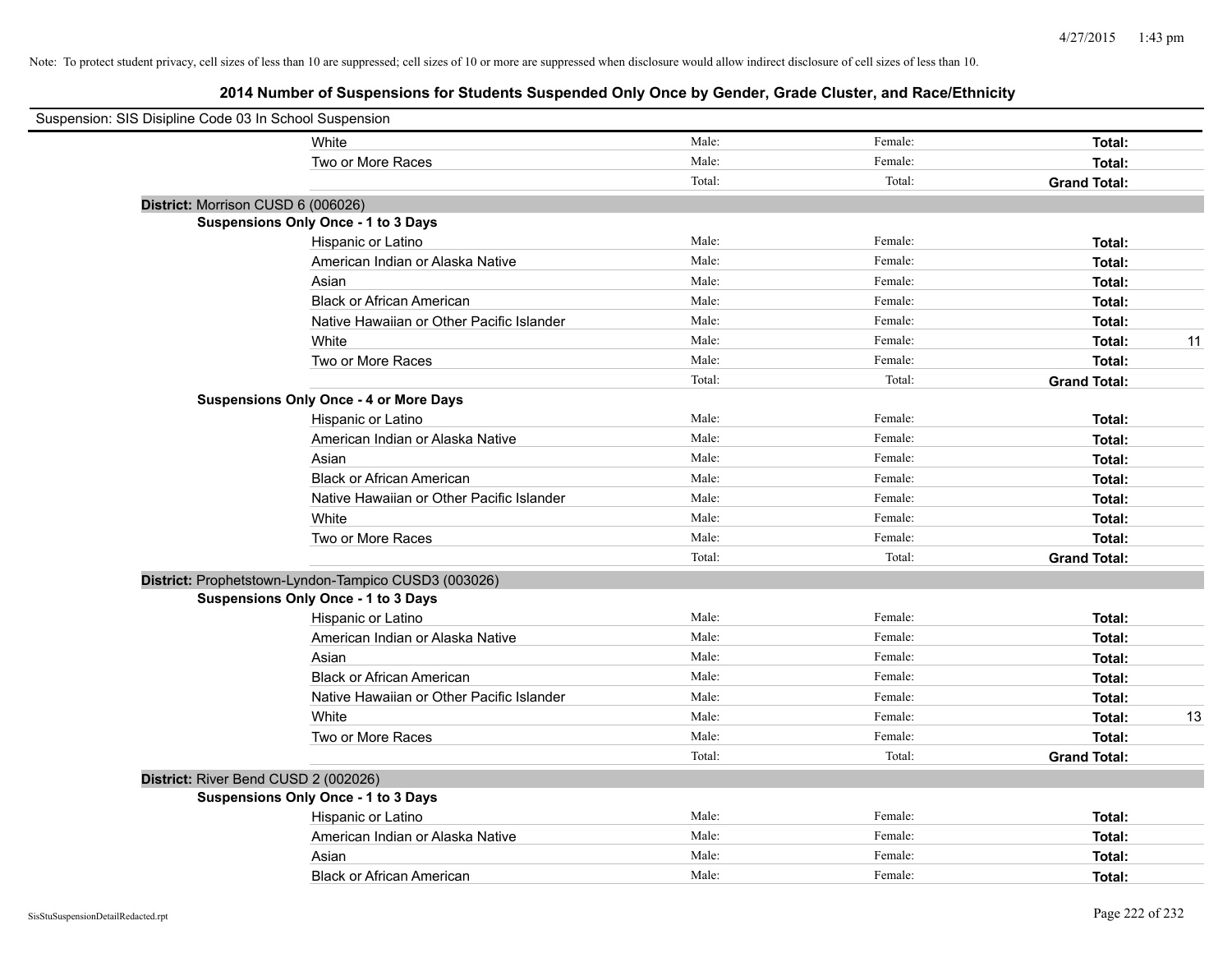**2014 Number of Suspensions for Students Suspended Only Once by Gender, Grade Cluster, and Race/Ethnicity**

| Male:<br>Native Hawaiian or Other Pacific Islander<br>Female:<br>Total:<br>Male:<br>Female:<br>White<br>Total:<br>Male:<br>Female:<br>Two or More Races<br>Total:<br>Total:<br>Total:<br><b>Grand Total:</b><br>District: Sterling CUSD 5 (005026)<br>Suspensions Only Once - 1 to 3 Days<br>Male:<br>Female:<br>Hispanic or Latino<br>Total:<br>Male:<br>Female:<br>American Indian or Alaska Native<br>Total:<br>Male:<br>Female:<br>Asian<br>Total:<br><b>Black or African American</b><br>Male:<br>Female:<br>Total:<br>Native Hawaiian or Other Pacific Islander<br>Male:<br>Female:<br>Total:<br>White<br>Male:<br>Female:<br>Total:<br>Two or More Races<br>Male:<br>Female:<br>Total:<br>Total:<br>Total:<br><b>Grand Total:</b><br>Region: Will ROE (56)<br>County: Non-Public School (000)<br>District: Non-Public School (0000)<br><b>Suspensions Only Once - 1 to 3 Days</b><br>Male:<br>Female:<br>Hispanic or Latino<br>Total:<br>Male:<br>American Indian or Alaska Native<br>Female:<br>Total:<br>Male:<br>Asian<br>Female:<br>Total:<br><b>Black or African American</b><br>Male:<br>Female:<br>Total:<br>Male:<br>Native Hawaiian or Other Pacific Islander<br>Female:<br>Total:<br>Male:<br>White<br>Female:<br>Total:<br>Two or More Races<br>Male:<br>Female:<br>Total:<br>Total:<br>18<br>Total:<br>16<br><b>Grand Total:</b><br>District: Will ROE (000000)<br><b>Suspensions Only Once - 1 to 3 Days</b><br>Male:<br>Female:<br>Hispanic or Latino<br>Total:<br>Male:<br>Female:<br>American Indian or Alaska Native<br>Total:<br>Male:<br>Female:<br>Asian<br>Total:<br>Male:<br>Female:<br><b>Black or African American</b><br>Total:<br>Male:<br>Native Hawaiian or Other Pacific Islander<br>Female:<br>Total:<br>White<br>Male:<br>Female:<br>Total:<br>Male:<br>Female:<br>Two or More Races<br>Total:<br>Total:<br>Total:<br><b>Grand Total:</b> | Suspension: SIS Disipline Code 03 In School Suspension |  |  |    |
|---------------------------------------------------------------------------------------------------------------------------------------------------------------------------------------------------------------------------------------------------------------------------------------------------------------------------------------------------------------------------------------------------------------------------------------------------------------------------------------------------------------------------------------------------------------------------------------------------------------------------------------------------------------------------------------------------------------------------------------------------------------------------------------------------------------------------------------------------------------------------------------------------------------------------------------------------------------------------------------------------------------------------------------------------------------------------------------------------------------------------------------------------------------------------------------------------------------------------------------------------------------------------------------------------------------------------------------------------------------------------------------------------------------------------------------------------------------------------------------------------------------------------------------------------------------------------------------------------------------------------------------------------------------------------------------------------------------------------------------------------------------------------------------------------------------------------------------------------------------------------------|--------------------------------------------------------|--|--|----|
|                                                                                                                                                                                                                                                                                                                                                                                                                                                                                                                                                                                                                                                                                                                                                                                                                                                                                                                                                                                                                                                                                                                                                                                                                                                                                                                                                                                                                                                                                                                                                                                                                                                                                                                                                                                                                                                                                 |                                                        |  |  |    |
|                                                                                                                                                                                                                                                                                                                                                                                                                                                                                                                                                                                                                                                                                                                                                                                                                                                                                                                                                                                                                                                                                                                                                                                                                                                                                                                                                                                                                                                                                                                                                                                                                                                                                                                                                                                                                                                                                 |                                                        |  |  | 18 |
|                                                                                                                                                                                                                                                                                                                                                                                                                                                                                                                                                                                                                                                                                                                                                                                                                                                                                                                                                                                                                                                                                                                                                                                                                                                                                                                                                                                                                                                                                                                                                                                                                                                                                                                                                                                                                                                                                 |                                                        |  |  |    |
|                                                                                                                                                                                                                                                                                                                                                                                                                                                                                                                                                                                                                                                                                                                                                                                                                                                                                                                                                                                                                                                                                                                                                                                                                                                                                                                                                                                                                                                                                                                                                                                                                                                                                                                                                                                                                                                                                 |                                                        |  |  |    |
|                                                                                                                                                                                                                                                                                                                                                                                                                                                                                                                                                                                                                                                                                                                                                                                                                                                                                                                                                                                                                                                                                                                                                                                                                                                                                                                                                                                                                                                                                                                                                                                                                                                                                                                                                                                                                                                                                 |                                                        |  |  |    |
|                                                                                                                                                                                                                                                                                                                                                                                                                                                                                                                                                                                                                                                                                                                                                                                                                                                                                                                                                                                                                                                                                                                                                                                                                                                                                                                                                                                                                                                                                                                                                                                                                                                                                                                                                                                                                                                                                 |                                                        |  |  |    |
|                                                                                                                                                                                                                                                                                                                                                                                                                                                                                                                                                                                                                                                                                                                                                                                                                                                                                                                                                                                                                                                                                                                                                                                                                                                                                                                                                                                                                                                                                                                                                                                                                                                                                                                                                                                                                                                                                 |                                                        |  |  |    |
|                                                                                                                                                                                                                                                                                                                                                                                                                                                                                                                                                                                                                                                                                                                                                                                                                                                                                                                                                                                                                                                                                                                                                                                                                                                                                                                                                                                                                                                                                                                                                                                                                                                                                                                                                                                                                                                                                 |                                                        |  |  |    |
|                                                                                                                                                                                                                                                                                                                                                                                                                                                                                                                                                                                                                                                                                                                                                                                                                                                                                                                                                                                                                                                                                                                                                                                                                                                                                                                                                                                                                                                                                                                                                                                                                                                                                                                                                                                                                                                                                 |                                                        |  |  |    |
|                                                                                                                                                                                                                                                                                                                                                                                                                                                                                                                                                                                                                                                                                                                                                                                                                                                                                                                                                                                                                                                                                                                                                                                                                                                                                                                                                                                                                                                                                                                                                                                                                                                                                                                                                                                                                                                                                 |                                                        |  |  |    |
|                                                                                                                                                                                                                                                                                                                                                                                                                                                                                                                                                                                                                                                                                                                                                                                                                                                                                                                                                                                                                                                                                                                                                                                                                                                                                                                                                                                                                                                                                                                                                                                                                                                                                                                                                                                                                                                                                 |                                                        |  |  |    |
|                                                                                                                                                                                                                                                                                                                                                                                                                                                                                                                                                                                                                                                                                                                                                                                                                                                                                                                                                                                                                                                                                                                                                                                                                                                                                                                                                                                                                                                                                                                                                                                                                                                                                                                                                                                                                                                                                 |                                                        |  |  |    |
|                                                                                                                                                                                                                                                                                                                                                                                                                                                                                                                                                                                                                                                                                                                                                                                                                                                                                                                                                                                                                                                                                                                                                                                                                                                                                                                                                                                                                                                                                                                                                                                                                                                                                                                                                                                                                                                                                 |                                                        |  |  |    |
|                                                                                                                                                                                                                                                                                                                                                                                                                                                                                                                                                                                                                                                                                                                                                                                                                                                                                                                                                                                                                                                                                                                                                                                                                                                                                                                                                                                                                                                                                                                                                                                                                                                                                                                                                                                                                                                                                 |                                                        |  |  |    |
|                                                                                                                                                                                                                                                                                                                                                                                                                                                                                                                                                                                                                                                                                                                                                                                                                                                                                                                                                                                                                                                                                                                                                                                                                                                                                                                                                                                                                                                                                                                                                                                                                                                                                                                                                                                                                                                                                 |                                                        |  |  |    |
|                                                                                                                                                                                                                                                                                                                                                                                                                                                                                                                                                                                                                                                                                                                                                                                                                                                                                                                                                                                                                                                                                                                                                                                                                                                                                                                                                                                                                                                                                                                                                                                                                                                                                                                                                                                                                                                                                 |                                                        |  |  |    |
|                                                                                                                                                                                                                                                                                                                                                                                                                                                                                                                                                                                                                                                                                                                                                                                                                                                                                                                                                                                                                                                                                                                                                                                                                                                                                                                                                                                                                                                                                                                                                                                                                                                                                                                                                                                                                                                                                 |                                                        |  |  |    |
|                                                                                                                                                                                                                                                                                                                                                                                                                                                                                                                                                                                                                                                                                                                                                                                                                                                                                                                                                                                                                                                                                                                                                                                                                                                                                                                                                                                                                                                                                                                                                                                                                                                                                                                                                                                                                                                                                 |                                                        |  |  |    |
|                                                                                                                                                                                                                                                                                                                                                                                                                                                                                                                                                                                                                                                                                                                                                                                                                                                                                                                                                                                                                                                                                                                                                                                                                                                                                                                                                                                                                                                                                                                                                                                                                                                                                                                                                                                                                                                                                 |                                                        |  |  |    |
|                                                                                                                                                                                                                                                                                                                                                                                                                                                                                                                                                                                                                                                                                                                                                                                                                                                                                                                                                                                                                                                                                                                                                                                                                                                                                                                                                                                                                                                                                                                                                                                                                                                                                                                                                                                                                                                                                 |                                                        |  |  | 13 |
|                                                                                                                                                                                                                                                                                                                                                                                                                                                                                                                                                                                                                                                                                                                                                                                                                                                                                                                                                                                                                                                                                                                                                                                                                                                                                                                                                                                                                                                                                                                                                                                                                                                                                                                                                                                                                                                                                 |                                                        |  |  |    |
|                                                                                                                                                                                                                                                                                                                                                                                                                                                                                                                                                                                                                                                                                                                                                                                                                                                                                                                                                                                                                                                                                                                                                                                                                                                                                                                                                                                                                                                                                                                                                                                                                                                                                                                                                                                                                                                                                 |                                                        |  |  |    |
|                                                                                                                                                                                                                                                                                                                                                                                                                                                                                                                                                                                                                                                                                                                                                                                                                                                                                                                                                                                                                                                                                                                                                                                                                                                                                                                                                                                                                                                                                                                                                                                                                                                                                                                                                                                                                                                                                 |                                                        |  |  | 11 |
|                                                                                                                                                                                                                                                                                                                                                                                                                                                                                                                                                                                                                                                                                                                                                                                                                                                                                                                                                                                                                                                                                                                                                                                                                                                                                                                                                                                                                                                                                                                                                                                                                                                                                                                                                                                                                                                                                 |                                                        |  |  |    |
|                                                                                                                                                                                                                                                                                                                                                                                                                                                                                                                                                                                                                                                                                                                                                                                                                                                                                                                                                                                                                                                                                                                                                                                                                                                                                                                                                                                                                                                                                                                                                                                                                                                                                                                                                                                                                                                                                 |                                                        |  |  |    |
|                                                                                                                                                                                                                                                                                                                                                                                                                                                                                                                                                                                                                                                                                                                                                                                                                                                                                                                                                                                                                                                                                                                                                                                                                                                                                                                                                                                                                                                                                                                                                                                                                                                                                                                                                                                                                                                                                 |                                                        |  |  |    |
|                                                                                                                                                                                                                                                                                                                                                                                                                                                                                                                                                                                                                                                                                                                                                                                                                                                                                                                                                                                                                                                                                                                                                                                                                                                                                                                                                                                                                                                                                                                                                                                                                                                                                                                                                                                                                                                                                 |                                                        |  |  | 34 |
|                                                                                                                                                                                                                                                                                                                                                                                                                                                                                                                                                                                                                                                                                                                                                                                                                                                                                                                                                                                                                                                                                                                                                                                                                                                                                                                                                                                                                                                                                                                                                                                                                                                                                                                                                                                                                                                                                 |                                                        |  |  |    |
|                                                                                                                                                                                                                                                                                                                                                                                                                                                                                                                                                                                                                                                                                                                                                                                                                                                                                                                                                                                                                                                                                                                                                                                                                                                                                                                                                                                                                                                                                                                                                                                                                                                                                                                                                                                                                                                                                 |                                                        |  |  |    |
|                                                                                                                                                                                                                                                                                                                                                                                                                                                                                                                                                                                                                                                                                                                                                                                                                                                                                                                                                                                                                                                                                                                                                                                                                                                                                                                                                                                                                                                                                                                                                                                                                                                                                                                                                                                                                                                                                 |                                                        |  |  |    |
|                                                                                                                                                                                                                                                                                                                                                                                                                                                                                                                                                                                                                                                                                                                                                                                                                                                                                                                                                                                                                                                                                                                                                                                                                                                                                                                                                                                                                                                                                                                                                                                                                                                                                                                                                                                                                                                                                 |                                                        |  |  |    |
|                                                                                                                                                                                                                                                                                                                                                                                                                                                                                                                                                                                                                                                                                                                                                                                                                                                                                                                                                                                                                                                                                                                                                                                                                                                                                                                                                                                                                                                                                                                                                                                                                                                                                                                                                                                                                                                                                 |                                                        |  |  |    |
|                                                                                                                                                                                                                                                                                                                                                                                                                                                                                                                                                                                                                                                                                                                                                                                                                                                                                                                                                                                                                                                                                                                                                                                                                                                                                                                                                                                                                                                                                                                                                                                                                                                                                                                                                                                                                                                                                 |                                                        |  |  |    |
|                                                                                                                                                                                                                                                                                                                                                                                                                                                                                                                                                                                                                                                                                                                                                                                                                                                                                                                                                                                                                                                                                                                                                                                                                                                                                                                                                                                                                                                                                                                                                                                                                                                                                                                                                                                                                                                                                 |                                                        |  |  |    |
|                                                                                                                                                                                                                                                                                                                                                                                                                                                                                                                                                                                                                                                                                                                                                                                                                                                                                                                                                                                                                                                                                                                                                                                                                                                                                                                                                                                                                                                                                                                                                                                                                                                                                                                                                                                                                                                                                 |                                                        |  |  |    |
|                                                                                                                                                                                                                                                                                                                                                                                                                                                                                                                                                                                                                                                                                                                                                                                                                                                                                                                                                                                                                                                                                                                                                                                                                                                                                                                                                                                                                                                                                                                                                                                                                                                                                                                                                                                                                                                                                 |                                                        |  |  |    |
|                                                                                                                                                                                                                                                                                                                                                                                                                                                                                                                                                                                                                                                                                                                                                                                                                                                                                                                                                                                                                                                                                                                                                                                                                                                                                                                                                                                                                                                                                                                                                                                                                                                                                                                                                                                                                                                                                 |                                                        |  |  |    |

**County:** Will (099)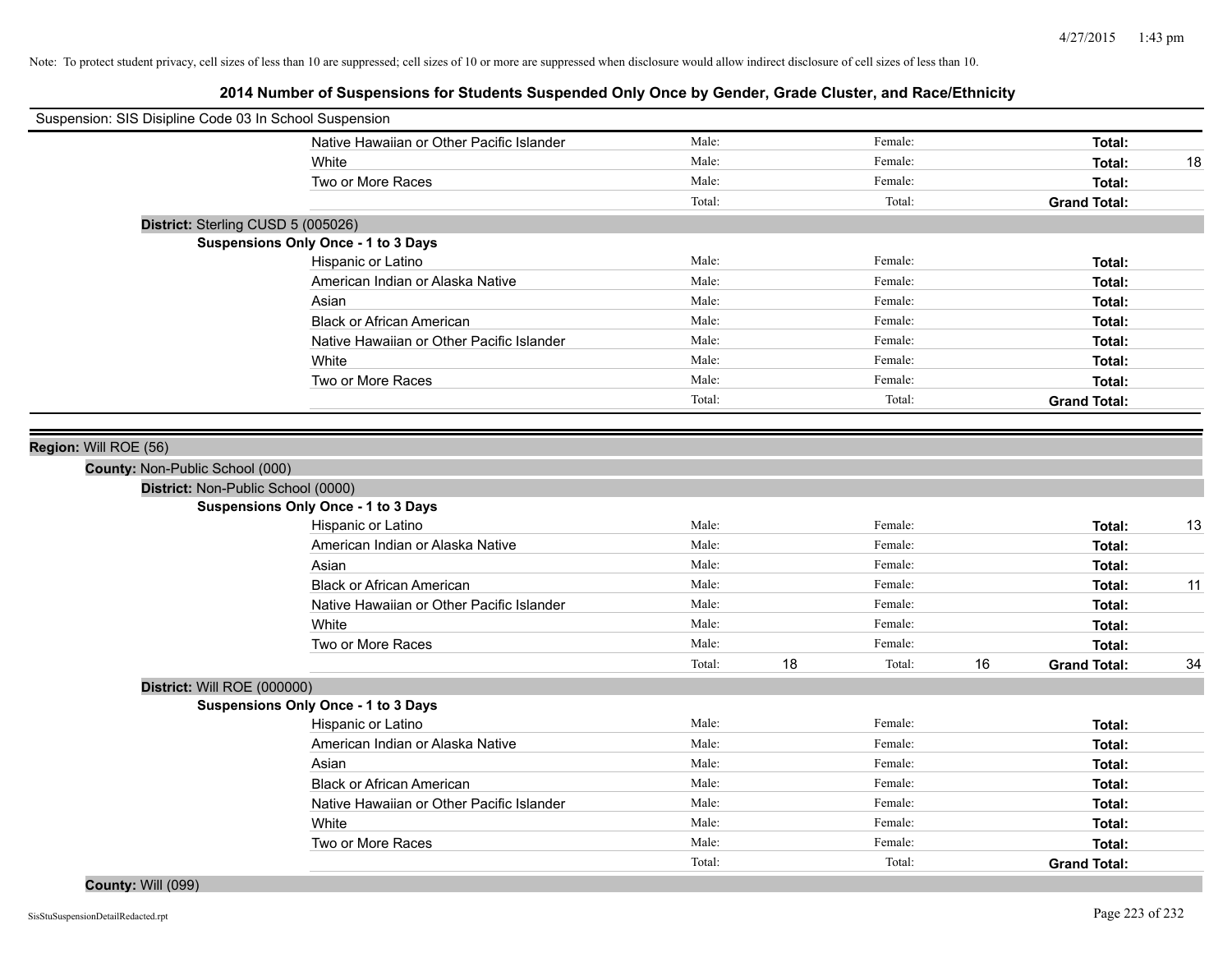| Suspension: SIS Disipline Code 03 In School Suspension |                                            |        |     |         |     |                     |     |
|--------------------------------------------------------|--------------------------------------------|--------|-----|---------|-----|---------------------|-----|
| District: Beecher CUSD 200U (200U26)                   |                                            |        |     |         |     |                     |     |
|                                                        | Suspensions Only Once - 1 to 3 Days        |        |     |         |     |                     |     |
|                                                        | Hispanic or Latino                         | Male:  |     | Female: |     | Total:              |     |
|                                                        | American Indian or Alaska Native           | Male:  |     | Female: |     | Total:              |     |
|                                                        | Asian                                      | Male:  |     | Female: |     | Total:              |     |
|                                                        | <b>Black or African American</b>           | Male:  |     | Female: |     | Total:              |     |
|                                                        | Native Hawaiian or Other Pacific Islander  | Male:  |     | Female: |     | Total:              |     |
|                                                        | White                                      | Male:  |     | Female: |     | Total:              | 27  |
|                                                        | Two or More Races                          | Male:  |     | Female: |     | Total:              |     |
|                                                        |                                            | Total: |     | Total:  |     | <b>Grand Total:</b> |     |
| District: Chaney-Monge SD 88 (088002)                  |                                            |        |     |         |     |                     |     |
|                                                        | Suspensions Only Once - 1 to 3 Days        |        |     |         |     |                     |     |
|                                                        | Hispanic or Latino                         | Male:  |     | Female: |     | Total:              |     |
|                                                        | American Indian or Alaska Native           | Male:  |     | Female: |     | Total:              |     |
|                                                        | Asian                                      | Male:  |     | Female: |     | Total:              |     |
|                                                        | <b>Black or African American</b>           | Male:  |     | Female: |     | Total:              |     |
|                                                        | Native Hawaiian or Other Pacific Islander  | Male:  |     | Female: |     | Total:              |     |
|                                                        | White                                      | Male:  |     | Female: |     | Total:              |     |
|                                                        | Two or More Races                          | Male:  |     | Female: |     | Total:              |     |
|                                                        |                                            | Total: |     | Total:  |     | <b>Grand Total:</b> |     |
| District: Channahon SD 17 (017002)                     |                                            |        |     |         |     |                     |     |
|                                                        | <b>Suspensions Only Once - 1 to 3 Days</b> |        |     |         |     |                     |     |
|                                                        | Hispanic or Latino                         | Male:  |     | Female: |     | Total:              |     |
|                                                        | American Indian or Alaska Native           | Male:  |     | Female: |     | Total:              |     |
|                                                        | Asian                                      | Male:  |     | Female: |     | Total:              |     |
|                                                        | <b>Black or African American</b>           | Male:  |     | Female: |     | Total:              |     |
|                                                        | Native Hawaiian or Other Pacific Islander  | Male:  |     | Female: |     | Total:              |     |
|                                                        | White                                      | Male:  |     | Female: |     | Total:              |     |
|                                                        | Two or More Races                          | Male:  |     | Female: |     | Total:              |     |
|                                                        |                                            | Total: |     | Total:  |     | <b>Grand Total:</b> |     |
|                                                        | District: Crete Monee CUSD 201U (201U26)   |        |     |         |     |                     |     |
|                                                        | <b>Suspensions Only Once - 1 to 3 Days</b> |        |     |         |     |                     |     |
|                                                        | Hispanic or Latino                         | Male:  | 16  | Female: | 13  | Total:              | 29  |
|                                                        | American Indian or Alaska Native           | Male:  |     | Female: |     | Total:              |     |
|                                                        | Asian                                      | Male:  |     | Female: |     | Total:              |     |
|                                                        | <b>Black or African American</b>           | Male:  | 191 | Female: | 144 | Total:              | 335 |
|                                                        | Native Hawaiian or Other Pacific Islander  | Male:  |     | Female: |     | Total:              |     |
|                                                        | White                                      | Male:  | 42  | Female: | 15  | Total:              | 57  |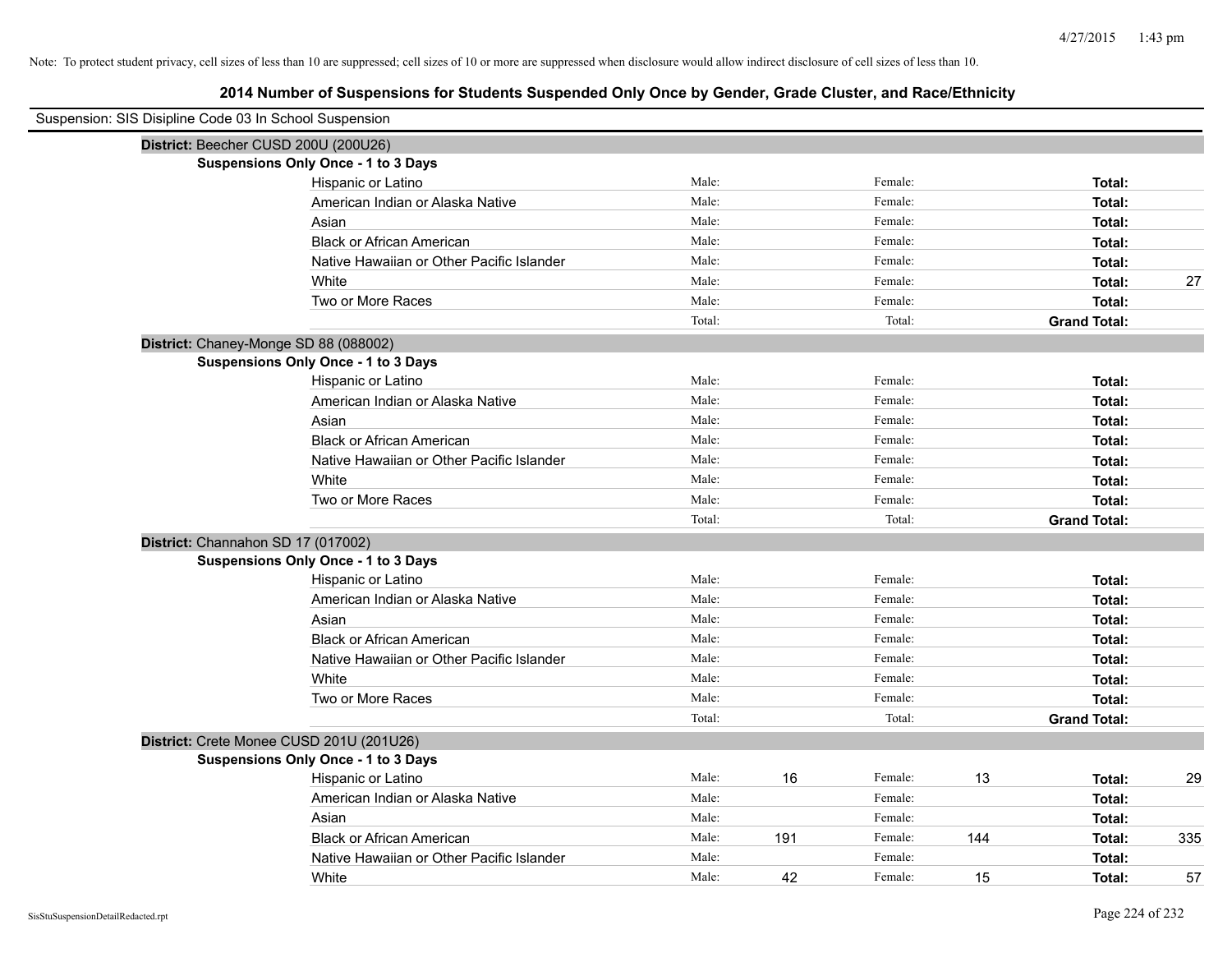| Suspension: SIS Disipline Code 03 In School Suspension |                                               |        |         |                     |    |
|--------------------------------------------------------|-----------------------------------------------|--------|---------|---------------------|----|
|                                                        | Two or More Races                             | Male:  | Female: | Total:              | 18 |
|                                                        |                                               | Total: | Total:  | <b>Grand Total:</b> |    |
|                                                        | <b>Suspensions Only Once - 4 or More Days</b> |        |         |                     |    |
|                                                        | Hispanic or Latino                            | Male:  | Female: | Total:              |    |
|                                                        | American Indian or Alaska Native              | Male:  | Female: | Total:              |    |
|                                                        | Asian                                         | Male:  | Female: | Total:              |    |
|                                                        | <b>Black or African American</b>              | Male:  | Female: | Total:              |    |
|                                                        | Native Hawaiian or Other Pacific Islander     | Male:  | Female: | Total:              |    |
|                                                        | White                                         | Male:  | Female: | Total:              |    |
|                                                        | Two or More Races                             | Male:  | Female: | Total:              |    |
|                                                        |                                               | Total: | Total:  | <b>Grand Total:</b> |    |
| District: Elwood CCSD 203 (203004)                     |                                               |        |         |                     |    |
|                                                        | <b>Suspensions Only Once - 1 to 3 Days</b>    |        |         |                     |    |
|                                                        | Hispanic or Latino                            | Male:  | Female: | Total:              |    |
|                                                        | American Indian or Alaska Native              | Male:  | Female: | Total:              |    |
|                                                        | Asian                                         | Male:  | Female: | Total:              |    |
|                                                        | <b>Black or African American</b>              | Male:  | Female: | Total:              |    |
|                                                        | Native Hawaiian or Other Pacific Islander     | Male:  | Female: | Total:              |    |
|                                                        | White                                         | Male:  | Female: | Total:              |    |
|                                                        | Two or More Races                             | Male:  | Female: | Total:              |    |
|                                                        |                                               | Total: | Total:  | <b>Grand Total:</b> |    |
| District: Fairmont SD 89 (089002)                      |                                               |        |         |                     |    |
|                                                        | Suspensions Only Once - 1 to 3 Days           |        |         |                     |    |
|                                                        | Hispanic or Latino                            | Male:  | Female: | Total:              |    |
|                                                        | American Indian or Alaska Native              | Male:  | Female: | Total:              |    |
|                                                        | Asian                                         | Male:  | Female: | Total:              |    |
|                                                        | <b>Black or African American</b>              | Male:  | Female: | Total:              | 11 |
|                                                        | Native Hawaiian or Other Pacific Islander     | Male:  | Female: | Total:              |    |
|                                                        | White                                         | Male:  | Female: | Total:              |    |
|                                                        | Two or More Races                             | Male:  | Female: | Total:              |    |
|                                                        |                                               | Total: | Total:  | <b>Grand Total:</b> | 22 |
|                                                        | <b>Suspensions Only Once - 4 or More Days</b> |        |         |                     |    |
|                                                        | Hispanic or Latino                            | Male:  | Female: | Total:              |    |
|                                                        | American Indian or Alaska Native              | Male:  | Female: | Total:              |    |
|                                                        | Asian                                         | Male:  | Female: | Total:              |    |
|                                                        | <b>Black or African American</b>              | Male:  | Female: | Total:              |    |
|                                                        | Native Hawaiian or Other Pacific Islander     | Male:  | Female: | Total:              |    |
|                                                        | White                                         | Male:  | Female: | Total:              |    |
|                                                        | Two or More Races                             | Male:  | Female: | Total:              |    |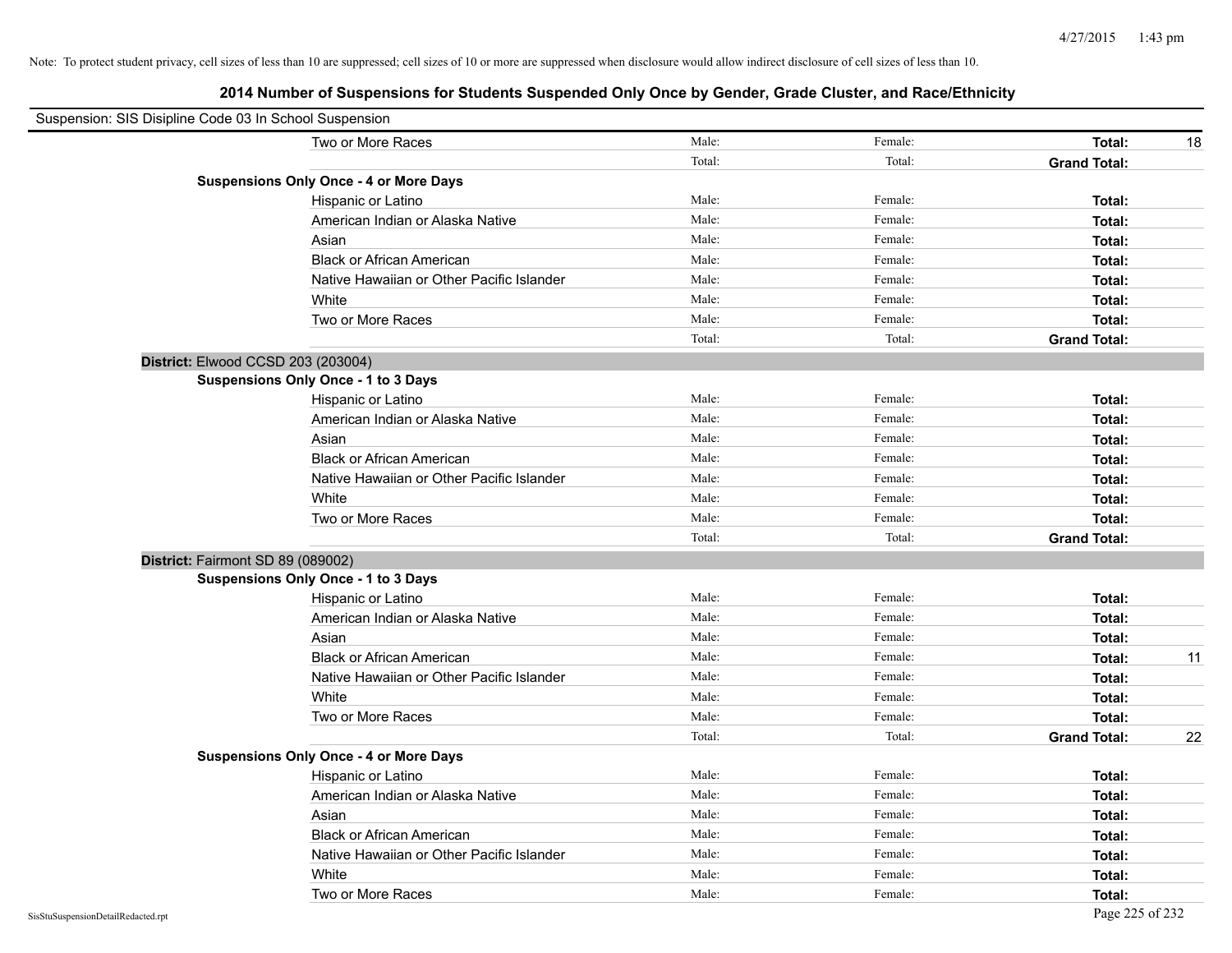| Suspension: SIS Disipline Code 03 In School Suspension |                                            |        |     |         |     |                     |     |
|--------------------------------------------------------|--------------------------------------------|--------|-----|---------|-----|---------------------|-----|
|                                                        |                                            | Total: |     | Total:  |     | <b>Grand Total:</b> |     |
|                                                        | District: Frankfort CCSD 157C (157C04)     |        |     |         |     |                     |     |
|                                                        | <b>Suspensions Only Once - 1 to 3 Days</b> |        |     |         |     |                     |     |
|                                                        | Hispanic or Latino                         | Male:  |     | Female: |     | Total:              |     |
|                                                        | American Indian or Alaska Native           | Male:  |     | Female: |     | Total:              |     |
|                                                        | Asian                                      | Male:  |     | Female: |     | Total:              |     |
|                                                        | <b>Black or African American</b>           | Male:  |     | Female: |     | Total:              |     |
|                                                        | Native Hawaiian or Other Pacific Islander  | Male:  |     | Female: |     | Total:              |     |
|                                                        | White                                      | Male:  |     | Female: |     | Total:              | 18  |
|                                                        | Two or More Races                          | Male:  |     | Female: |     | Total:              |     |
|                                                        |                                            | Total: |     | Total:  |     | <b>Grand Total:</b> |     |
|                                                        | District: Homer CCSD 33C (033C04)          |        |     |         |     |                     |     |
|                                                        | <b>Suspensions Only Once - 1 to 3 Days</b> |        |     |         |     |                     |     |
|                                                        | Hispanic or Latino                         | Male:  |     | Female: |     | Total:              |     |
|                                                        | American Indian or Alaska Native           | Male:  |     | Female: |     | Total:              |     |
|                                                        | Asian                                      | Male:  |     | Female: |     | Total:              |     |
|                                                        | <b>Black or African American</b>           | Male:  |     | Female: |     | Total:              |     |
|                                                        | Native Hawaiian or Other Pacific Islander  | Male:  |     | Female: |     | Total:              |     |
|                                                        | White                                      | Male:  |     | Female: |     | Total:              | 57  |
|                                                        | Two or More Races                          | Male:  |     | Female: |     | Total:              |     |
|                                                        |                                            | Total: |     | Total:  |     | <b>Grand Total:</b> |     |
| District: Joliet PSD 86 (086005)                       |                                            |        |     |         |     |                     |     |
|                                                        | <b>Suspensions Only Once - 1 to 3 Days</b> |        |     |         |     |                     |     |
|                                                        | Hispanic or Latino                         | Male:  | 76  | Female: | 25  | Total:              | 101 |
|                                                        | American Indian or Alaska Native           | Male:  |     | Female: |     | Total:              |     |
|                                                        | Asian                                      | Male:  |     | Female: |     | Total:              |     |
|                                                        | <b>Black or African American</b>           | Male:  | 98  | Female: | 53  | Total:              | 151 |
|                                                        | Native Hawaiian or Other Pacific Islander  | Male:  |     | Female: |     | Total:              |     |
|                                                        | White                                      | Male:  |     | Female: |     | Total:              | 37  |
|                                                        | Two or More Races                          | Male:  |     | Female: |     | Total:              | 14  |
|                                                        |                                            | Total: |     | Total:  |     | <b>Grand Total:</b> |     |
|                                                        | District: Joliet Twp HSD 204 (204017)      |        |     |         |     |                     |     |
|                                                        | <b>Suspensions Only Once - 1 to 3 Days</b> |        |     |         |     |                     |     |
|                                                        | Hispanic or Latino                         | Male:  | 137 | Female: | 109 | Total:              | 246 |
|                                                        | American Indian or Alaska Native           | Male:  |     | Female: |     | Total:              |     |
|                                                        | Asian                                      | Male:  |     | Female: |     | Total:              |     |
|                                                        | <b>Black or African American</b>           | Male:  | 103 | Female: | 95  | Total:              | 198 |
|                                                        | Native Hawaiian or Other Pacific Islander  | Male:  |     | Female: |     | Total:              |     |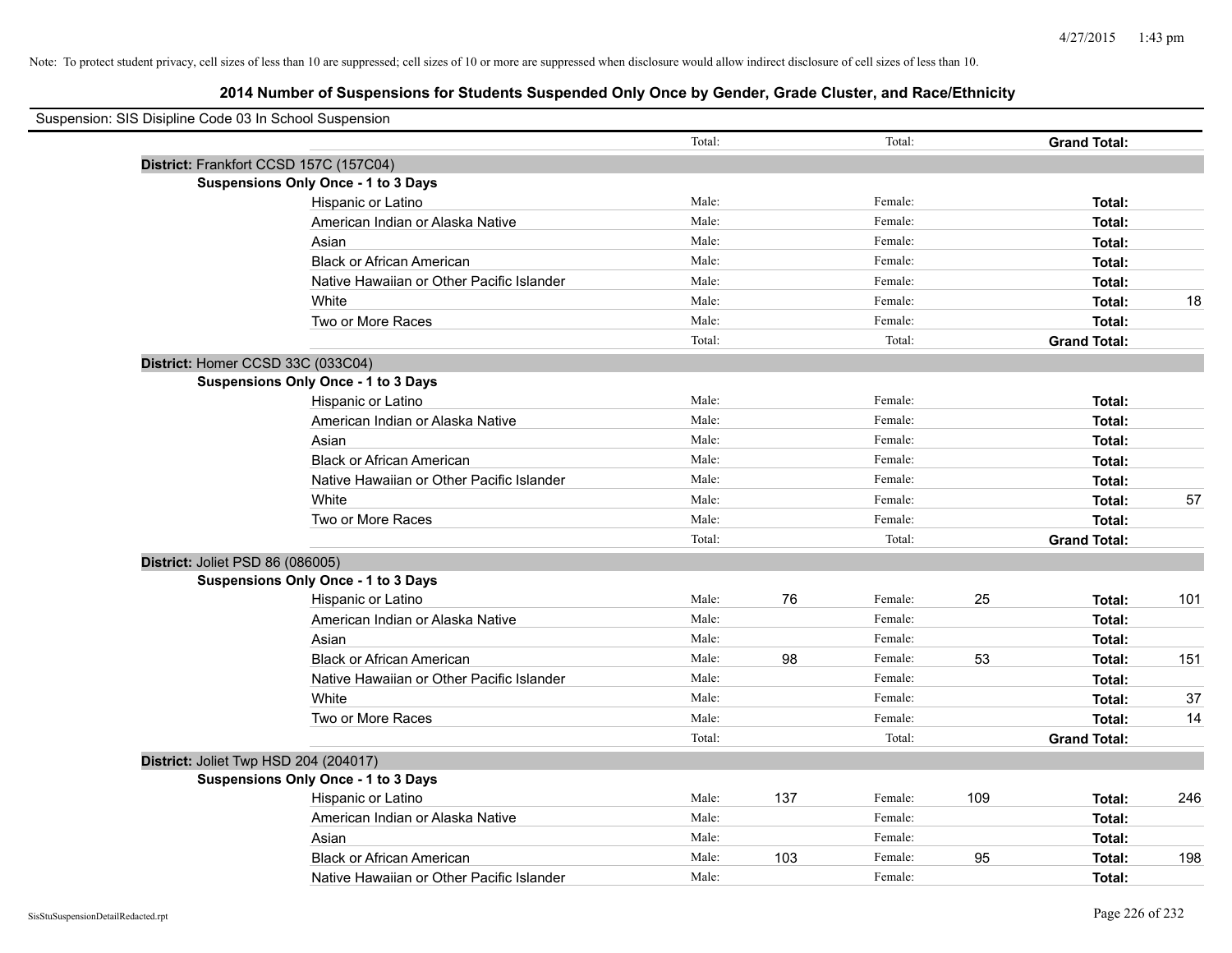| Suspension: SIS Disipline Code 03 In School Suspension |                                               |        |     |         |    |                     |     |
|--------------------------------------------------------|-----------------------------------------------|--------|-----|---------|----|---------------------|-----|
|                                                        | White                                         | Male:  | 61  | Female: | 34 | Total:              | 95  |
|                                                        | Two or More Races                             | Male:  |     | Female: |    | Total:              | 23  |
|                                                        |                                               | Total: |     | Total:  |    | <b>Grand Total:</b> |     |
|                                                        | District: Laraway CCSD 70C (070C04)           |        |     |         |    |                     |     |
|                                                        | <b>Suspensions Only Once - 1 to 3 Days</b>    |        |     |         |    |                     |     |
|                                                        | Hispanic or Latino                            | Male:  |     | Female: |    | Total:              |     |
|                                                        | American Indian or Alaska Native              | Male:  |     | Female: |    | Total:              |     |
|                                                        | Asian                                         | Male:  |     | Female: |    | Total:              |     |
|                                                        | <b>Black or African American</b>              | Male:  |     | Female: |    | Total:              | 26  |
|                                                        | Native Hawaiian or Other Pacific Islander     | Male:  |     | Female: |    | Total:              |     |
|                                                        | White                                         | Male:  |     | Female: |    | Total:              |     |
|                                                        | Two or More Races                             | Male:  |     | Female: |    | Total:              |     |
|                                                        |                                               | Total: |     | Total:  |    | <b>Grand Total:</b> |     |
|                                                        | District: Lincoln Way CHSD 210 (210016)       |        |     |         |    |                     |     |
|                                                        | Suspensions Only Once - 1 to 3 Days           |        |     |         |    |                     |     |
|                                                        | Hispanic or Latino                            | Male:  |     | Female: |    | Total:              | 12  |
|                                                        | American Indian or Alaska Native              | Male:  |     | Female: |    | Total:              |     |
|                                                        | Asian                                         | Male:  |     | Female: |    | Total:              |     |
|                                                        | <b>Black or African American</b>              | Male:  |     | Female: |    | Total:              | 20  |
|                                                        | Native Hawaiian or Other Pacific Islander     | Male:  |     | Female: |    | Total:              |     |
|                                                        | White                                         | Male:  | 148 | Female: | 69 | Total:              | 217 |
|                                                        | Two or More Races                             | Male:  |     | Female: |    | Total:              | 16  |
|                                                        |                                               | Total: |     | Total:  |    | <b>Grand Total:</b> |     |
|                                                        | <b>Suspensions Only Once - 4 or More Days</b> |        |     |         |    |                     |     |
|                                                        | Hispanic or Latino                            | Male:  |     | Female: |    | Total:              |     |
|                                                        | American Indian or Alaska Native              | Male:  |     | Female: |    | Total:              |     |
|                                                        | Asian                                         | Male:  |     | Female: |    | Total:              |     |
|                                                        | <b>Black or African American</b>              | Male:  |     | Female: |    | Total:              |     |
|                                                        | Native Hawaiian or Other Pacific Islander     | Male:  |     | Female: |    | Total:              |     |
|                                                        | White                                         | Male:  |     | Female: |    | Total:              |     |
|                                                        | Two or More Races                             | Male:  |     | Female: |    | Total:              |     |
|                                                        |                                               | Total: |     | Total:  |    | <b>Grand Total:</b> |     |
| District: Lockport SD 91 (091002)                      |                                               |        |     |         |    |                     |     |
|                                                        | <b>Suspensions Only Once - 1 to 3 Days</b>    |        |     |         |    |                     |     |
|                                                        | Hispanic or Latino                            | Male:  |     | Female: |    | Total:              |     |
|                                                        | American Indian or Alaska Native              | Male:  |     | Female: |    | Total:              |     |
|                                                        | Asian                                         | Male:  |     | Female: |    | Total:              |     |
|                                                        | <b>Black or African American</b>              | Male:  |     | Female: |    | Total:              |     |
|                                                        |                                               |        |     |         |    |                     |     |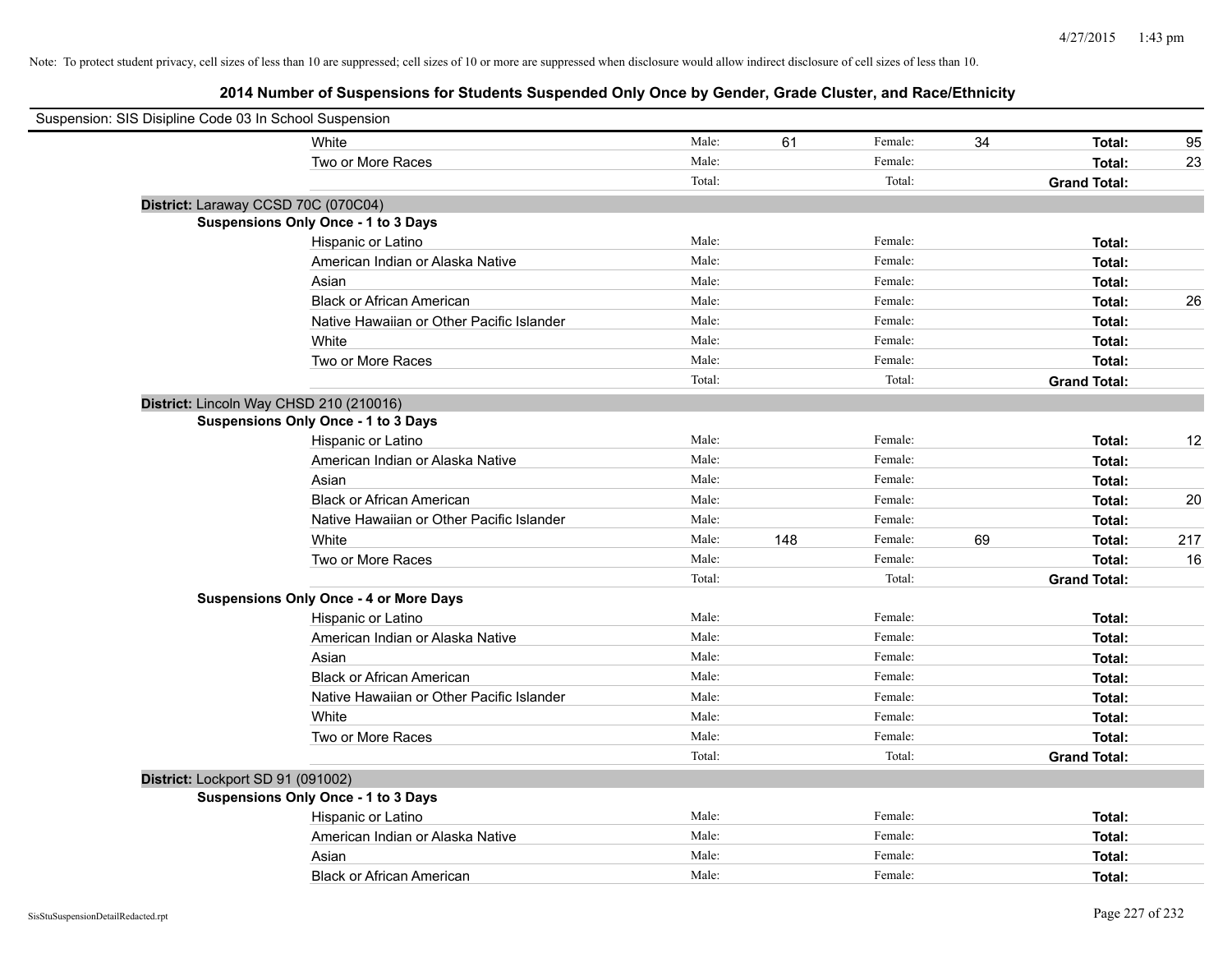|                                  | Suspension: SIS Disipline Code 03 In School Suspension |        |    |         |    |                     |    |
|----------------------------------|--------------------------------------------------------|--------|----|---------|----|---------------------|----|
|                                  | Native Hawaiian or Other Pacific Islander              | Male:  |    | Female: |    | Total:              |    |
|                                  | White                                                  | Male:  |    | Female: |    | Total:              |    |
|                                  | Two or More Races                                      | Male:  |    | Female: |    | Total:              |    |
|                                  |                                                        | Total: |    | Total:  |    | <b>Grand Total:</b> |    |
|                                  | District: Lockport Twp HSD 205 (205017)                |        |    |         |    |                     |    |
|                                  | Suspensions Only Once - 1 to 3 Days                    |        |    |         |    |                     |    |
|                                  | Hispanic or Latino                                     | Male:  |    | Female: |    | Total:              | 18 |
|                                  | American Indian or Alaska Native                       | Male:  |    | Female: |    | Total:              |    |
|                                  | Asian                                                  | Male:  |    | Female: |    | Total:              |    |
|                                  | <b>Black or African American</b>                       | Male:  |    | Female: |    | Total:              | 10 |
|                                  | Native Hawaiian or Other Pacific Islander              | Male:  |    | Female: |    | Total:              |    |
|                                  | White                                                  | Male:  | 44 | Female: | 24 | Total:              | 68 |
|                                  | Two or More Races                                      | Male:  |    | Female: |    | Total:              |    |
|                                  |                                                        | Total: |    | Total:  |    | <b>Grand Total:</b> |    |
| District: Mokena SD 159 (159002) |                                                        |        |    |         |    |                     |    |
|                                  | Suspensions Only Once - 1 to 3 Days                    |        |    |         |    |                     |    |
|                                  | Hispanic or Latino                                     | Male:  |    | Female: |    | Total:              |    |
|                                  | American Indian or Alaska Native                       | Male:  |    | Female: |    | Total:              |    |
|                                  | Asian                                                  | Male:  |    | Female: |    | Total:              |    |
|                                  | <b>Black or African American</b>                       | Male:  |    | Female: |    | Total:              |    |
|                                  | Native Hawaiian or Other Pacific Islander              | Male:  |    | Female: |    | Total:              |    |
|                                  | White                                                  | Male:  |    | Female: |    | Total:              | 15 |
|                                  | Two or More Races                                      | Male:  |    | Female: |    | Total:              |    |
|                                  |                                                        | Total: |    | Total:  |    | <b>Grand Total:</b> |    |
|                                  | District: New Lenox SD 122 (122002)                    |        |    |         |    |                     |    |
|                                  | <b>Suspensions Only Once - 1 to 3 Days</b>             |        |    |         |    |                     |    |
|                                  | Hispanic or Latino                                     | Male:  |    | Female: |    | Total:              |    |
|                                  | American Indian or Alaska Native                       | Male:  |    | Female: |    | Total:              |    |
|                                  | Asian                                                  | Male:  |    | Female: |    | Total:              |    |
|                                  | <b>Black or African American</b>                       | Male:  |    | Female: |    | Total:              |    |
|                                  | Native Hawaiian or Other Pacific Islander              | Male:  |    | Female: |    | Total:              |    |
|                                  | White                                                  | Male:  |    | Female: |    | Total:              | 27 |
|                                  | Two or More Races                                      | Male:  |    | Female: |    | Total:              |    |
|                                  |                                                        | Total: |    | Total:  |    | <b>Grand Total:</b> |    |
|                                  | District: Peotone CUSD 207U (207U26)                   |        |    |         |    |                     |    |
|                                  | Suspensions Only Once - 1 to 3 Days                    |        |    |         |    |                     |    |
|                                  | Hispanic or Latino                                     | Male:  |    | Female: |    | Total:              |    |
|                                  | American Indian or Alaska Native                       | Male:  |    | Female: |    | Total:              |    |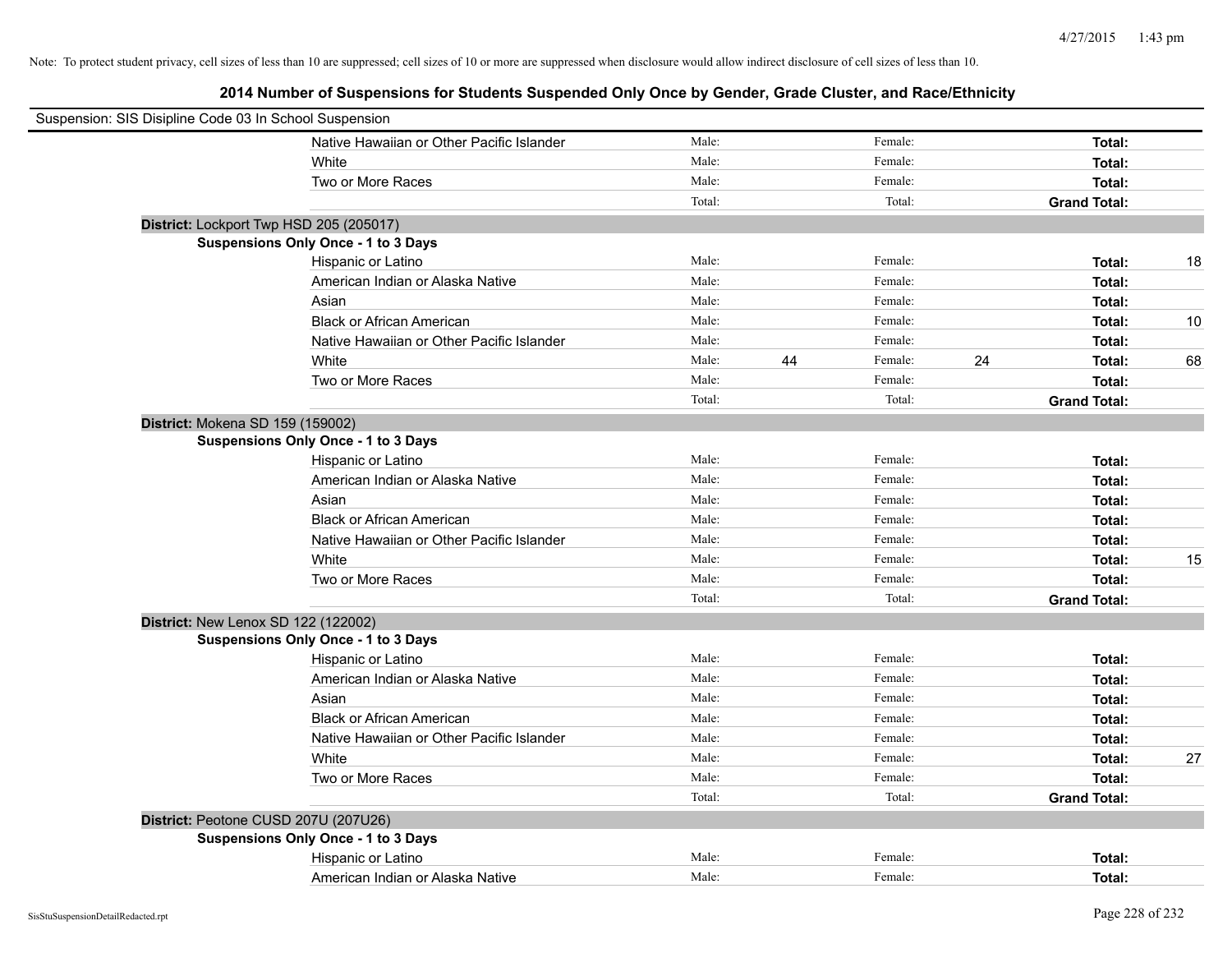| Suspension: SIS Disipline Code 03 In School Suspension |                                               |        |     |         |    |                     |     |
|--------------------------------------------------------|-----------------------------------------------|--------|-----|---------|----|---------------------|-----|
|                                                        | Asian                                         | Male:  |     | Female: |    | Total:              |     |
|                                                        | <b>Black or African American</b>              | Male:  |     | Female: |    | Total:              |     |
|                                                        | Native Hawaiian or Other Pacific Islander     | Male:  |     | Female: |    | Total:              |     |
|                                                        | White                                         | Male:  |     | Female: |    | Total:              |     |
|                                                        | Two or More Races                             | Male:  |     | Female: |    | Total:              |     |
|                                                        |                                               | Total: |     | Total:  |    | <b>Grand Total:</b> |     |
|                                                        | <b>Suspensions Only Once - 4 or More Days</b> |        |     |         |    |                     |     |
|                                                        | Hispanic or Latino                            | Male:  |     | Female: |    | Total:              |     |
|                                                        | American Indian or Alaska Native              | Male:  |     | Female: |    | Total:              |     |
|                                                        | Asian                                         | Male:  |     | Female: |    | Total:              |     |
|                                                        | <b>Black or African American</b>              | Male:  |     | Female: |    | Total:              |     |
|                                                        | Native Hawaiian or Other Pacific Islander     | Male:  |     | Female: |    | Total:              |     |
|                                                        | White                                         | Male:  |     | Female: |    | Total:              |     |
|                                                        | Two or More Races                             | Male:  |     | Female: |    | Total:              |     |
|                                                        |                                               | Total: |     | Total:  |    | <b>Grand Total:</b> |     |
| District: Plainfield SD 202 (202022)                   |                                               |        |     |         |    |                     |     |
|                                                        | Suspensions Only Once - 1 to 3 Days           |        |     |         |    |                     |     |
|                                                        | Hispanic or Latino                            | Male:  | 134 | Female: | 47 | Total:              | 181 |
|                                                        | American Indian or Alaska Native              | Male:  |     | Female: |    | Total:              |     |
|                                                        | Asian                                         | Male:  |     | Female: |    | Total:              | 18  |
|                                                        | <b>Black or African American</b>              | Male:  | 78  | Female: | 36 | Total:              | 114 |
|                                                        | Native Hawaiian or Other Pacific Islander     | Male:  |     | Female: |    | Total:              |     |
|                                                        | White                                         | Male:  | 229 | Female: | 63 | Total:              | 292 |
|                                                        | Two or More Races                             | Male:  |     | Female: |    | Total:              | 29  |
|                                                        |                                               | Total: |     | Total:  |    | <b>Grand Total:</b> |     |
|                                                        | <b>Suspensions Only Once - 4 or More Days</b> |        |     |         |    |                     |     |
|                                                        | Hispanic or Latino                            | Male:  |     | Female: |    | Total:              |     |
|                                                        | American Indian or Alaska Native              | Male:  |     | Female: |    | Total:              |     |
|                                                        | Asian                                         | Male:  |     | Female: |    | Total:              |     |
|                                                        | <b>Black or African American</b>              | Male:  |     | Female: |    | Total:              |     |
|                                                        | Native Hawaiian or Other Pacific Islander     | Male:  |     | Female: |    | Total:              |     |
|                                                        | White                                         | Male:  |     | Female: |    | Total:              |     |
|                                                        | Two or More Races                             | Male:  |     | Female: |    | Total:              |     |
|                                                        |                                               | Total: |     | Total:  |    | <b>Grand Total:</b> |     |
| District: Richland GSD 88A (088A02)                    |                                               |        |     |         |    |                     |     |
|                                                        | <b>Suspensions Only Once - 1 to 3 Days</b>    |        |     |         |    |                     |     |
|                                                        | Hispanic or Latino                            | Male:  |     | Female: |    | Total:              |     |
|                                                        | American Indian or Alaska Native              | Male:  |     | Female: |    | Total:              |     |
|                                                        | Asian                                         | Male:  |     | Female: |    | Total:              |     |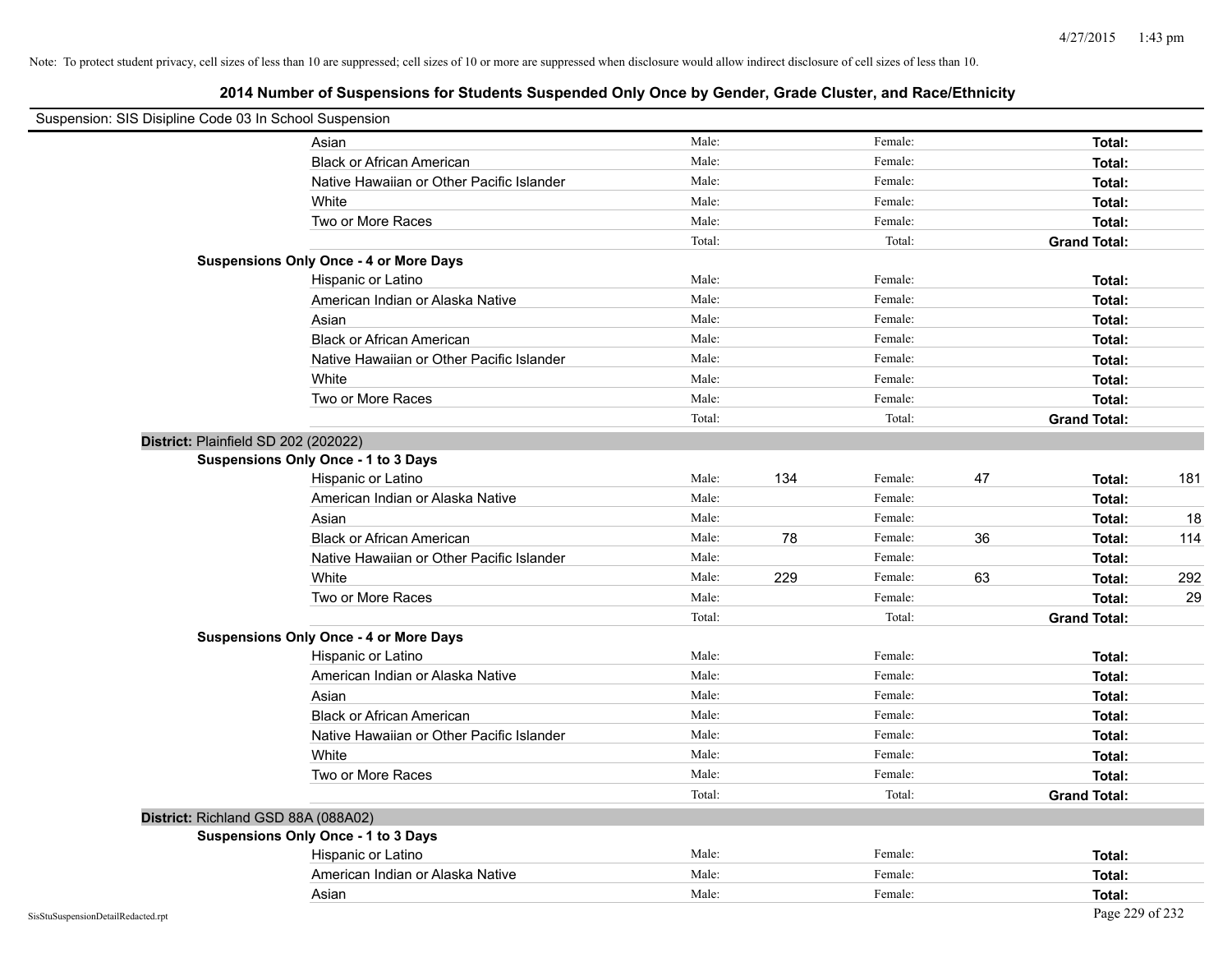| Suspension: SIS Disipline Code 03 In School Suspension |                                               |        |         |                     |    |
|--------------------------------------------------------|-----------------------------------------------|--------|---------|---------------------|----|
|                                                        | <b>Black or African American</b>              | Male:  | Female: | Total:              |    |
|                                                        | Native Hawaiian or Other Pacific Islander     | Male:  | Female: | Total:              |    |
|                                                        | White                                         | Male:  | Female: | Total:              |    |
|                                                        | Two or More Races                             | Male:  | Female: | Total:              |    |
|                                                        |                                               | Total: | Total:  | <b>Grand Total:</b> | 19 |
| District: Rockdale SD 84 (084002)                      |                                               |        |         |                     |    |
|                                                        | <b>Suspensions Only Once - 1 to 3 Days</b>    |        |         |                     |    |
|                                                        | Hispanic or Latino                            | Male:  | Female: | Total:              |    |
|                                                        | American Indian or Alaska Native              | Male:  | Female: | Total:              |    |
|                                                        | Asian                                         | Male:  | Female: | Total:              |    |
|                                                        | <b>Black or African American</b>              | Male:  | Female: | Total:              |    |
|                                                        | Native Hawaiian or Other Pacific Islander     | Male:  | Female: | Total:              |    |
|                                                        | White                                         | Male:  | Female: | Total:              |    |
|                                                        | Two or More Races                             | Male:  | Female: | Total:              |    |
|                                                        |                                               | Total: | Total:  | <b>Grand Total:</b> |    |
| District: S Will Co Coop for Spec Ed (255U61)          |                                               |        |         |                     |    |
|                                                        | <b>Suspensions Only Once - 1 to 3 Days</b>    |        |         |                     |    |
|                                                        | Hispanic or Latino                            | Male:  | Female: | Total:              |    |
|                                                        | American Indian or Alaska Native              | Male:  | Female: | Total:              |    |
|                                                        | Asian                                         | Male:  | Female: | Total:              |    |
|                                                        | <b>Black or African American</b>              | Male:  | Female: | Total:              |    |
|                                                        | Native Hawaiian or Other Pacific Islander     | Male:  | Female: | Total:              |    |
|                                                        | White                                         | Male:  | Female: | Total:              |    |
|                                                        | Two or More Races                             | Male:  | Female: | Total:              |    |
|                                                        |                                               | Total: | Total:  | <b>Grand Total:</b> |    |
| District: Summit Hill SD 161 (161002)                  |                                               |        |         |                     |    |
|                                                        | <b>Suspensions Only Once - 1 to 3 Days</b>    |        |         |                     |    |
|                                                        | Hispanic or Latino                            | Male:  | Female: | Total:              |    |
|                                                        | American Indian or Alaska Native              | Male:  | Female: | Total:              |    |
|                                                        | Asian                                         | Male:  | Female: | Total:              |    |
|                                                        | <b>Black or African American</b>              | Male:  | Female: | Total:              |    |
|                                                        | Native Hawaiian or Other Pacific Islander     | Male:  | Female: | Total:              |    |
|                                                        | White                                         | Male:  | Female: | Total:              | 23 |
|                                                        | Two or More Races                             | Male:  | Female: | Total:              |    |
|                                                        |                                               | Total: | Total:  | <b>Grand Total:</b> | 35 |
|                                                        | <b>Suspensions Only Once - 4 or More Days</b> |        |         |                     |    |
|                                                        | Hispanic or Latino                            | Male:  | Female: | Total:              |    |
|                                                        | American Indian or Alaska Native              | Male:  | Female: | Total:              |    |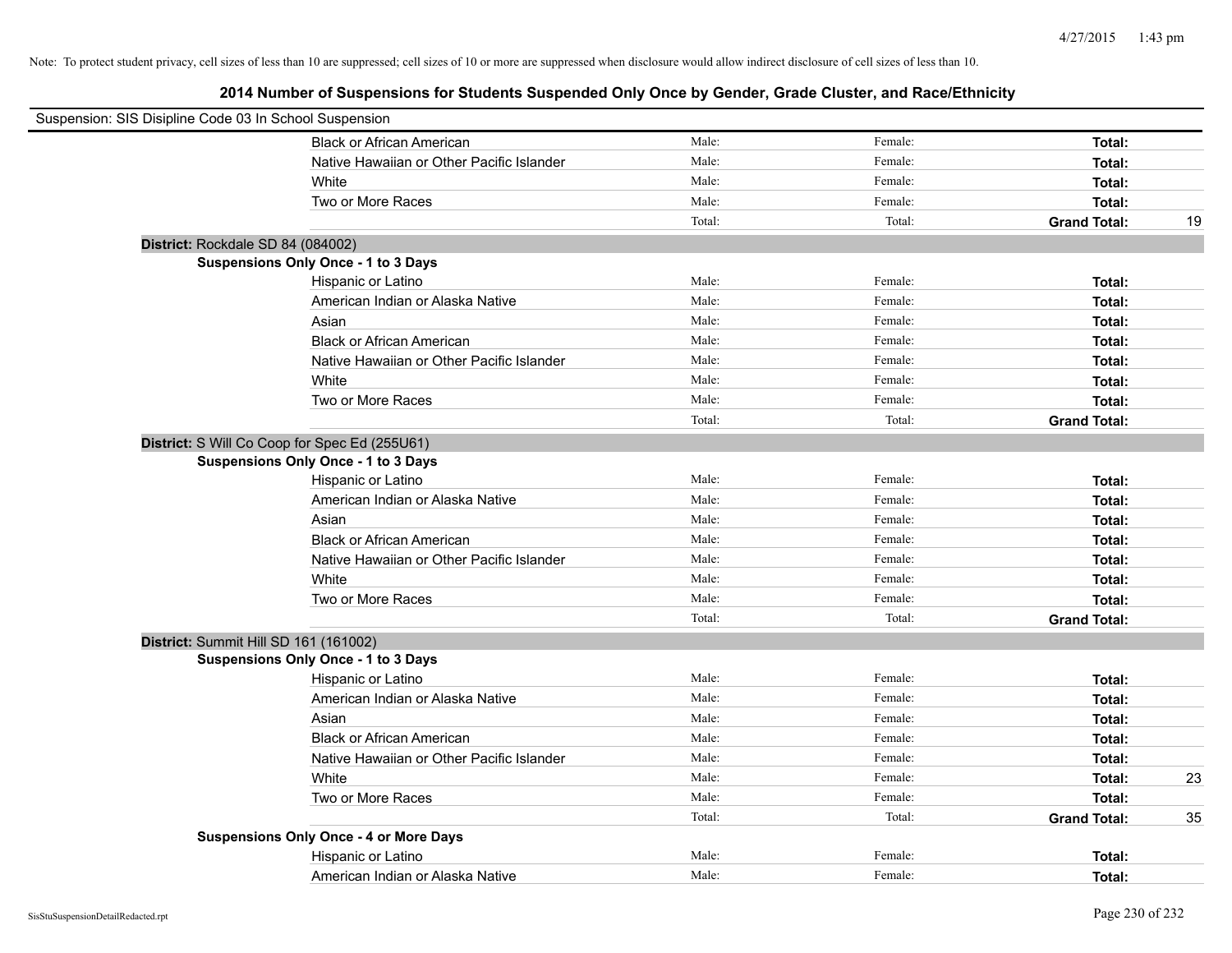| Suspension: SIS Disipline Code 03 In School Suspension |                                               |        |     |         |    |                     |     |
|--------------------------------------------------------|-----------------------------------------------|--------|-----|---------|----|---------------------|-----|
|                                                        | Asian                                         | Male:  |     | Female: |    | Total:              |     |
|                                                        | <b>Black or African American</b>              | Male:  |     | Female: |    | Total:              |     |
|                                                        | Native Hawaiian or Other Pacific Islander     | Male:  |     | Female: |    | Total:              |     |
|                                                        | White                                         | Male:  |     | Female: |    | Total:              |     |
|                                                        | Two or More Races                             | Male:  |     | Female: |    | Total:              |     |
|                                                        |                                               | Total: |     | Total:  |    | <b>Grand Total:</b> |     |
| District: Taft SD 90 (090002)                          |                                               |        |     |         |    |                     |     |
|                                                        | <b>Suspensions Only Once - 1 to 3 Days</b>    |        |     |         |    |                     |     |
|                                                        | Hispanic or Latino                            | Male:  |     | Female: |    | Total:              |     |
|                                                        | American Indian or Alaska Native              | Male:  |     | Female: |    | Total:              |     |
|                                                        | Asian                                         | Male:  |     | Female: |    | Total:              |     |
|                                                        | <b>Black or African American</b>              | Male:  |     | Female: |    | Total:              |     |
|                                                        | Native Hawaiian or Other Pacific Islander     | Male:  |     | Female: |    | Total:              |     |
|                                                        | White                                         | Male:  |     | Female: |    | Total:              |     |
|                                                        | Two or More Races                             | Male:  |     | Female: |    | Total:              |     |
|                                                        |                                               | Total: |     | Total:  |    | <b>Grand Total:</b> |     |
| District: Troy CCSD 30C (030C04)                       |                                               |        |     |         |    |                     |     |
|                                                        | <b>Suspensions Only Once - 1 to 3 Days</b>    |        |     |         |    |                     |     |
|                                                        | Hispanic or Latino                            | Male:  |     | Female: |    | Total:              | 20  |
|                                                        | American Indian or Alaska Native              | Male:  |     | Female: |    | Total:              |     |
|                                                        | Asian                                         | Male:  |     | Female: |    | Total:              |     |
|                                                        | <b>Black or African American</b>              | Male:  |     | Female: |    | Total:              | 23  |
|                                                        | Native Hawaiian or Other Pacific Islander     | Male:  |     | Female: |    | Total:              |     |
|                                                        | White                                         | Male:  |     | Female: |    | Total:              | 31  |
|                                                        | Two or More Races                             | Male:  |     | Female: |    | Total:              |     |
|                                                        |                                               | Total: |     | Total:  |    | <b>Grand Total:</b> |     |
| District: Valley View CUSD 365U (365U26)               |                                               |        |     |         |    |                     |     |
|                                                        | Suspensions Only Once - 1 to 3 Days           |        |     |         |    |                     |     |
|                                                        | Hispanic or Latino                            | Male:  | 122 | Female: | 75 | Total:              | 197 |
|                                                        | American Indian or Alaska Native              | Male:  |     | Female: |    | Total:              |     |
|                                                        | Asian                                         | Male:  |     | Female: |    | Total:              | 16  |
|                                                        | <b>Black or African American</b>              | Male:  | 99  | Female: | 69 | Total:              | 168 |
|                                                        | Native Hawaiian or Other Pacific Islander     | Male:  |     | Female: |    | Total:              |     |
|                                                        | White                                         | Male:  | 53  | Female: | 18 | Total:              | 71  |
|                                                        | Two or More Races                             | Male:  |     | Female: |    | Total:              | 16  |
|                                                        |                                               | Total: |     | Total:  |    | <b>Grand Total:</b> |     |
|                                                        | <b>Suspensions Only Once - 4 or More Days</b> |        |     |         |    |                     |     |
|                                                        | Hispanic or Latino                            | Male:  |     | Female: |    | Total:              |     |